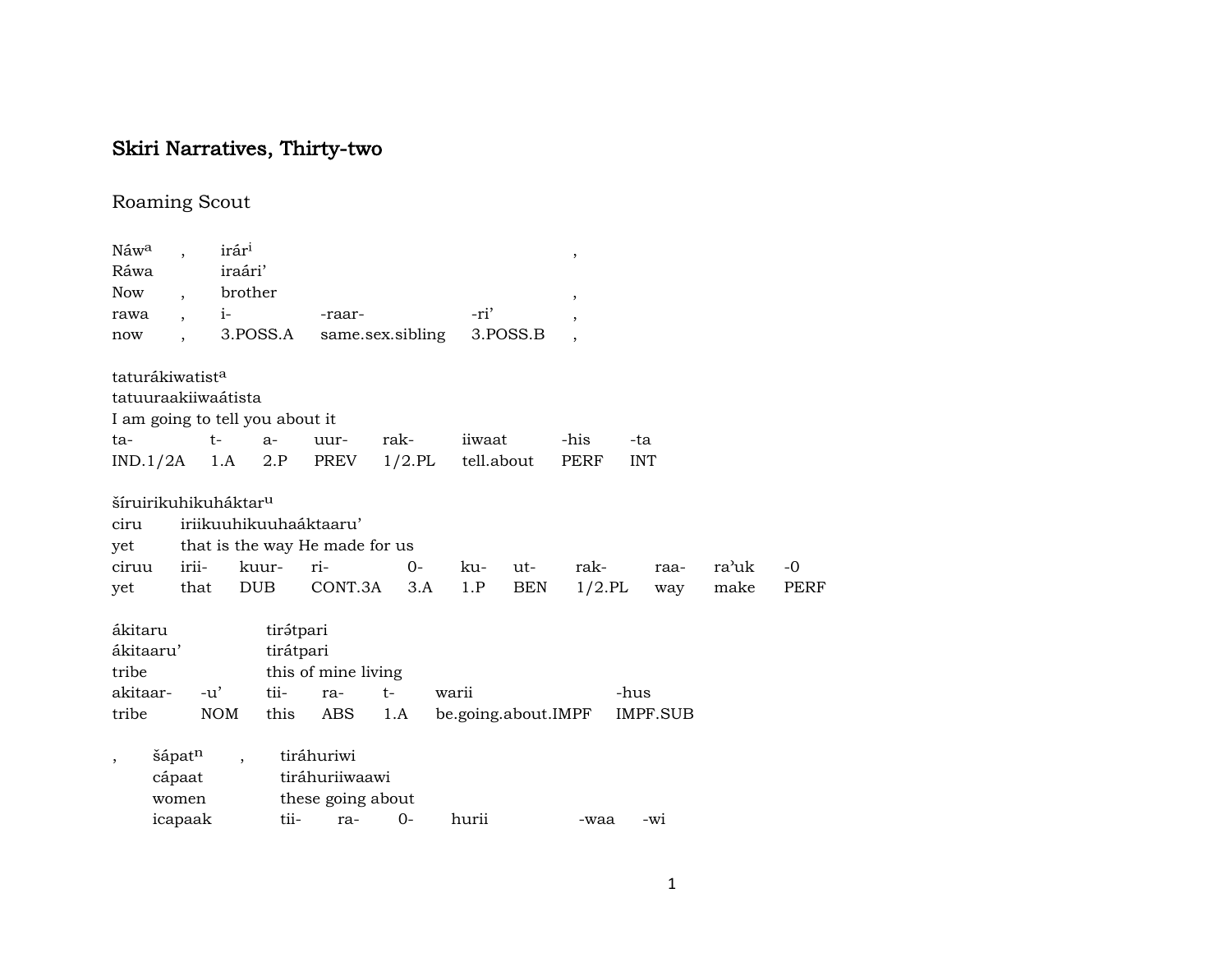|                                                                            | woman                                    | this                            | <b>ABS</b><br>3.A        |            | go.around.PL  |          | <b>DIST</b> | SUB.L               |       |
|----------------------------------------------------------------------------|------------------------------------------|---------------------------------|--------------------------|------------|---------------|----------|-------------|---------------------|-------|
| iririsiksuhúru <sup>a</sup>                                                | iriiriiciksuhúruu'a<br>the ways they had |                                 |                          |            |               |          |             |                     |       |
| irii-                                                                      | $0 -$<br>ra-                             | ir-                             | $ut-$                    | $i-$       | uks-          | uhuur.uu |             |                     | -a    |
| that                                                                       | <b>ABS</b><br>3.A                        | PL.3A                           | PREV                     | <b>SEQ</b> | <b>AOR</b>    |          |             | be.the.way.one.does | SUB.1 |
|                                                                            |                                          |                                 |                          |            |               |          |             |                     |       |
| $\vdots$                                                                   |                                          |                                 |                          |            |               |          |             |                     |       |
| $\overline{ }$                                                             |                                          |                                 |                          |            |               |          |             |                     |       |
|                                                                            |                                          |                                 |                          |            |               |          |             |                     |       |
| ,                                                                          |                                          |                                 |                          |            |               |          |             |                     |       |
|                                                                            |                                          |                                 |                          |            |               |          |             |                     |       |
| hiruihiahirúha                                                             |                                          |                                 |                          |            |               |          |             |                     |       |
| hiru                                                                       | ihi                                      |                                 | áhiruuha                 |            |               |          |             |                     |       |
| there                                                                      | uh<br>$\overline{\phantom{a}}$           | $\overline{ }$ ,                | his having given the way |            |               |          |             |                     |       |
| hiruu                                                                      | ihii<br>$\overline{\phantom{a}}$         | ar-<br>$\overline{\phantom{a}}$ | ra-                      | $0-$       | ir-           | raa-     | uh          | -a                  |       |
| there                                                                      | uh<br>$\ddot{\phantom{0}}$               | EV<br>$\ddot{\phantom{0}}$      | <b>ABS</b>               | 3.A        | <b>OBV</b>    | way      | give        | SUB.1               |       |
| tiráwah^t <sup>n</sup><br>Tiráwaahat<br>the Heavens<br>tii-<br>ra-<br>this | $O -$<br><b>ABS</b><br>3.A               | waa-<br><b>DIST</b>             | ahak<br>extend.in.a.line |            | $-0$<br>SUB.4 |          |             |                     |       |
|                                                                            |                                          |                                 |                          |            |               |          |             |                     |       |
| nəkúrahir <sup>a</sup><br>rakúraahiira<br>its being good                   |                                          |                                 |                          |            |               |          | $\,$        |                     |       |
| ra-                                                                        | $0-$<br>ku-                              | uur-                            | raa-                     | hiir       | -a            |          |             |                     |       |
| INF.A                                                                      | INF.B<br>3.A                             | PREV                            | way                      | be.good    |               | SUB.1    |             |                     |       |
|                                                                            |                                          |                                 |                          |            |               |          |             |                     |       |
|                                                                            | irirakutawaríšapatn                      |                                 |                          |            |               |          |             |                     |       |
| iriirakuutáwaari                                                           |                                          |                                 |                          |            |               |          |             | cápaat              |       |

 $\overline{2}$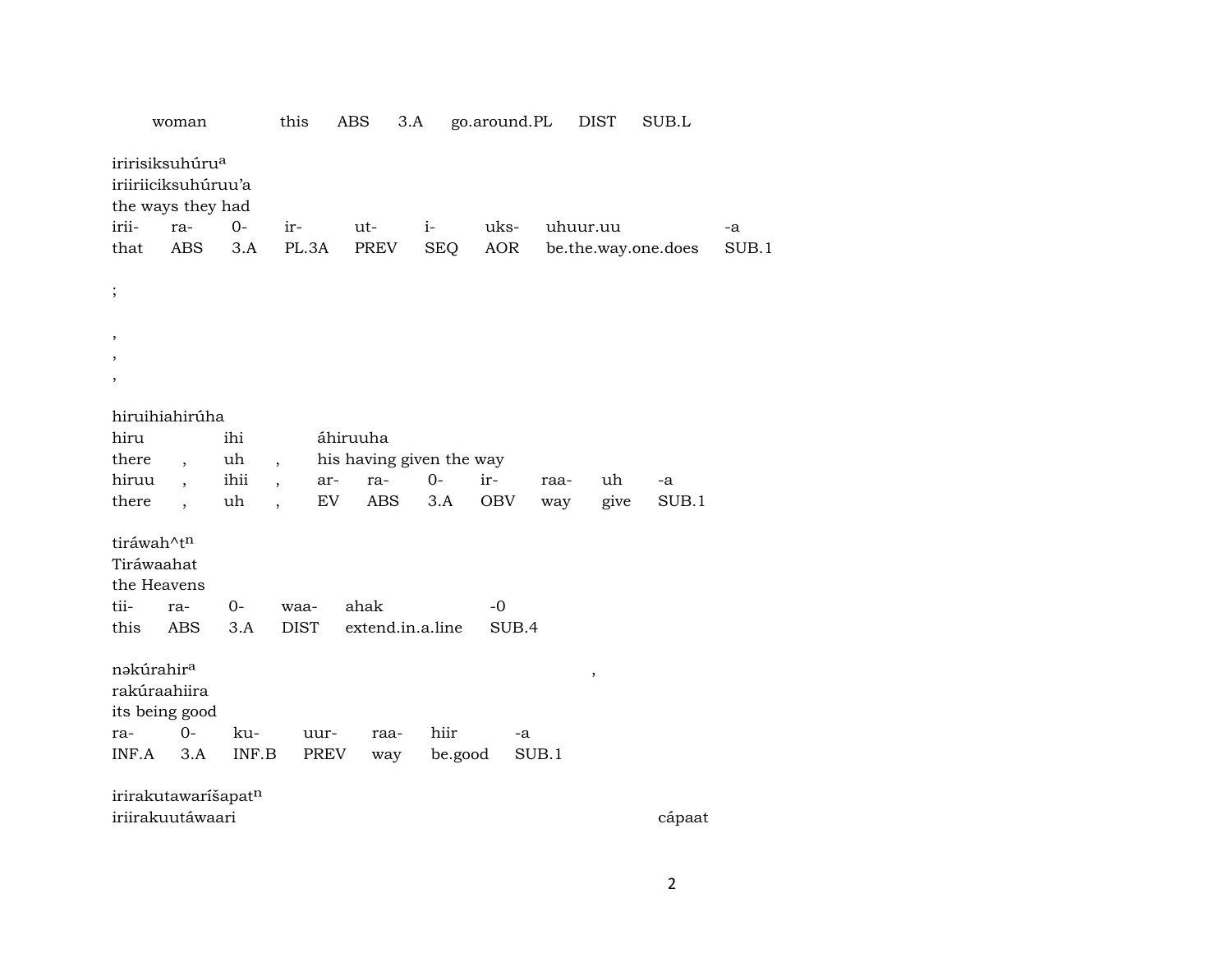| what they did<br>irii-<br>what                                        | ra-<br>INF.A                                                                                                                                                                    | 0-<br>3.A    | ku-<br>INF.B                                                           | ut-<br><b>PREV</b> | aar<br>do       | -waa<br><b>DIST</b> | $-i$<br><b>IMPF.SUB</b> |                      | women<br>icapaak<br>woman |                   |
|-----------------------------------------------------------------------|---------------------------------------------------------------------------------------------------------------------------------------------------------------------------------|--------------|------------------------------------------------------------------------|--------------------|-----------------|---------------------|-------------------------|----------------------|---------------------------|-------------------|
| $\cdot$                                                               |                                                                                                                                                                                 |              |                                                                        |                    |                 |                     |                         |                      |                           |                   |
| Ciru<br>Yet                                                           | Širurikutaturakiwátist <sup>a</sup>                                                                                                                                             |              | rikutatuuraakiiwaátista<br>those are what I am going to tell you about |                    |                 |                     |                         |                      |                           |                   |
| ciruu<br>yet                                                          | riku-<br>that.is                                                                                                                                                                | ta-          | $t-$<br>IND.1/2A                                                       | $a-$<br>1.A<br>2.P | uur-<br>PREV    | rak-                | $1/2$ .PL               | iiwaat<br>tell.about | -his<br>PERF              | -ta<br><b>INT</b> |
|                                                                       |                                                                                                                                                                                 |              |                                                                        |                    |                 |                     |                         |                      |                           |                   |
| kara-                                                                 | Karatihikuširatar <sup>u</sup><br>Karaatiihikuciraáttaaru'<br>He did not make it that way for us<br>tiir-<br>ri-<br>rak-<br>ra'uk<br>$0-$<br>ku-<br>$-0$<br>ut-<br>$i-$<br>raa- |              |                                                                        |                    |                 |                     |                         |                      |                           |                   |
| <b>NEG</b>                                                            | <b>INFR</b>                                                                                                                                                                     | CONT.3A      | 3.A                                                                    | 1.P                | <b>BEN</b>      | <b>SEQ</b>          | $1/2.$ PL               | way                  | make                      | <b>PERF</b>       |
| atí^stirakitak <sup>u</sup><br>Atí'as<br>our Father<br>ati-<br>1.POSS | as<br>father                                                                                                                                                                    | tii-<br>this | tirakítaku<br>this one above<br>ra-<br><b>ABS</b>                      | $O -$<br>3.A       | kita-<br>on.top | kus<br>be.sitting   |                         | $-0$<br>SUB.4        |                           |                   |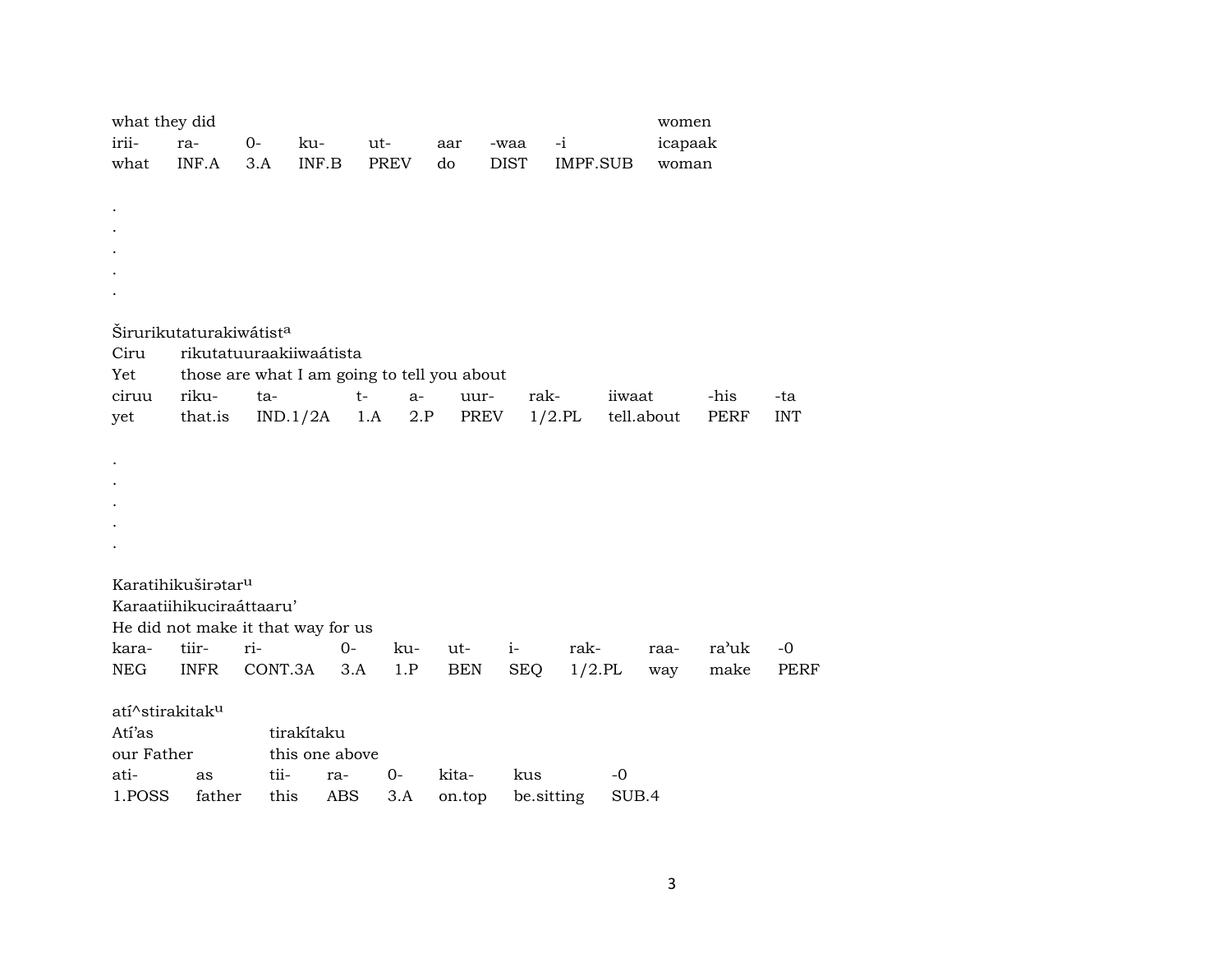| pita                     | $\overline{\phantom{a}}$           | ihi<br>$\overline{\phantom{a}}$  |                     |                              |            |             |              |                            |          |      |      |             |
|--------------------------|------------------------------------|----------------------------------|---------------------|------------------------------|------------|-------------|--------------|----------------------------|----------|------|------|-------------|
| piíta                    |                                    | ihi                              |                     |                              |            |             |              |                            |          |      |      |             |
| men                      | $\overline{\phantom{a}}$           | uh<br>$\overline{\phantom{a}}$   |                     |                              |            |             |              |                            |          |      |      |             |
| wiita                    | $\overline{\phantom{a}}$           | ihii<br>$\overline{\phantom{a}}$ |                     |                              |            |             |              |                            |          |      |      |             |
| man                      | $\overline{\phantom{a}}$           | uh<br>$\overline{\phantom{a}}$   |                     |                              |            |             |              |                            |          |      |      |             |
|                          | nətkuhakáwari                      |                                  |                     |                              |            |             |              |                            |          |      |      |             |
|                          | ratkuuhaakáwaari                   |                                  |                     |                              |            |             |              |                            |          |      |      |             |
|                          | for us to work                     |                                  |                     |                              |            |             |              |                            |          |      |      |             |
| ra-                      | $t-$                               | ku-                              | ut-                 | rak-                         | aar        | -waa        | $-i$         |                            |          |      |      |             |
| INF.A                    | 1.A                                | $\textsf{INF.B}$                 | <b>PREV</b>         | $1/2$ .PL                    | do         | <b>DIST</b> | IMPF.SUB     |                            |          |      |      |             |
|                          | tiirirasúhakáwari                  |                                  |                     |                              |            |             |              |                            |          |      |      |             |
|                          | ti'iriirasuuhaakáwaari             |                                  |                     |                              |            |             |              |                            |          |      |      |             |
|                          | these ways that you do             |                                  |                     |                              |            |             |              |                            |          |      |      |             |
| tii-                     | irii-                              | ra-                              | $S-$                | rak-<br>ut-                  |            | aar         | $-i$<br>-waa |                            |          |      |      |             |
| this                     | that                               | <b>ABS</b>                       | 2.A                 | PREV                         | $1/2$ .PL  | do          | <b>DIST</b>  | <b>IMPF.SUB</b>            |          |      |      |             |
|                          |                                    |                                  |                     |                              |            |             |              |                            |          |      |      |             |
| $\, ,$                   |                                    |                                  |                     |                              |            |             |              |                            |          |      |      |             |
|                          |                                    |                                  |                     |                              |            |             |              |                            |          |      |      |             |
| $\overline{\phantom{a}}$ |                                    |                                  |                     |                              |            |             |              |                            |          |      |      |             |
|                          |                                    |                                  |                     |                              |            |             |              |                            |          |      |      |             |
| $\, ,$                   |                                    |                                  |                     |                              |            |             |              |                            |          |      |      |             |
|                          | Hišapátirihi kuhiratá <sup>u</sup> |                                  |                     |                              |            |             |              |                            |          |      |      |             |
| hi                       | cápaat                             |                                  | irihiikúhiirattaa'u |                              |            |             |              |                            |          |      |      |             |
| but                      | women                              |                                  |                     | that is what He gave to them |            |             |              |                            |          |      |      |             |
| $\hbox{hi}$              | icapaak                            | irii-                            | hii-                | kuur-                        | ra-        | $0-$        | ir-          | ar-                        | ak-      | raa- | uh   | $-{\bf 0}$  |
| and                      | woman                              | that                             | other               | DUB                          | <b>ABS</b> | 3.A         | <b>OBV</b>   | $\mathop{\rm EV}\nolimits$ | PL.AN.3P | way  | give | <b>PERF</b> |
|                          | Irári                              |                                  |                     |                              |            |             |              |                            |          |      |      |             |
|                          | Iraári'                            |                                  |                     |                              |            | $\, ,$      |              |                            |          |      |      |             |
|                          | <b>Brother</b>                     |                                  |                     |                              |            | $\, ,$      |              |                            |          |      |      |             |
| $i-$                     |                                    | -raar-                           |                     | -ri'                         |            |             |              |                            |          |      |      |             |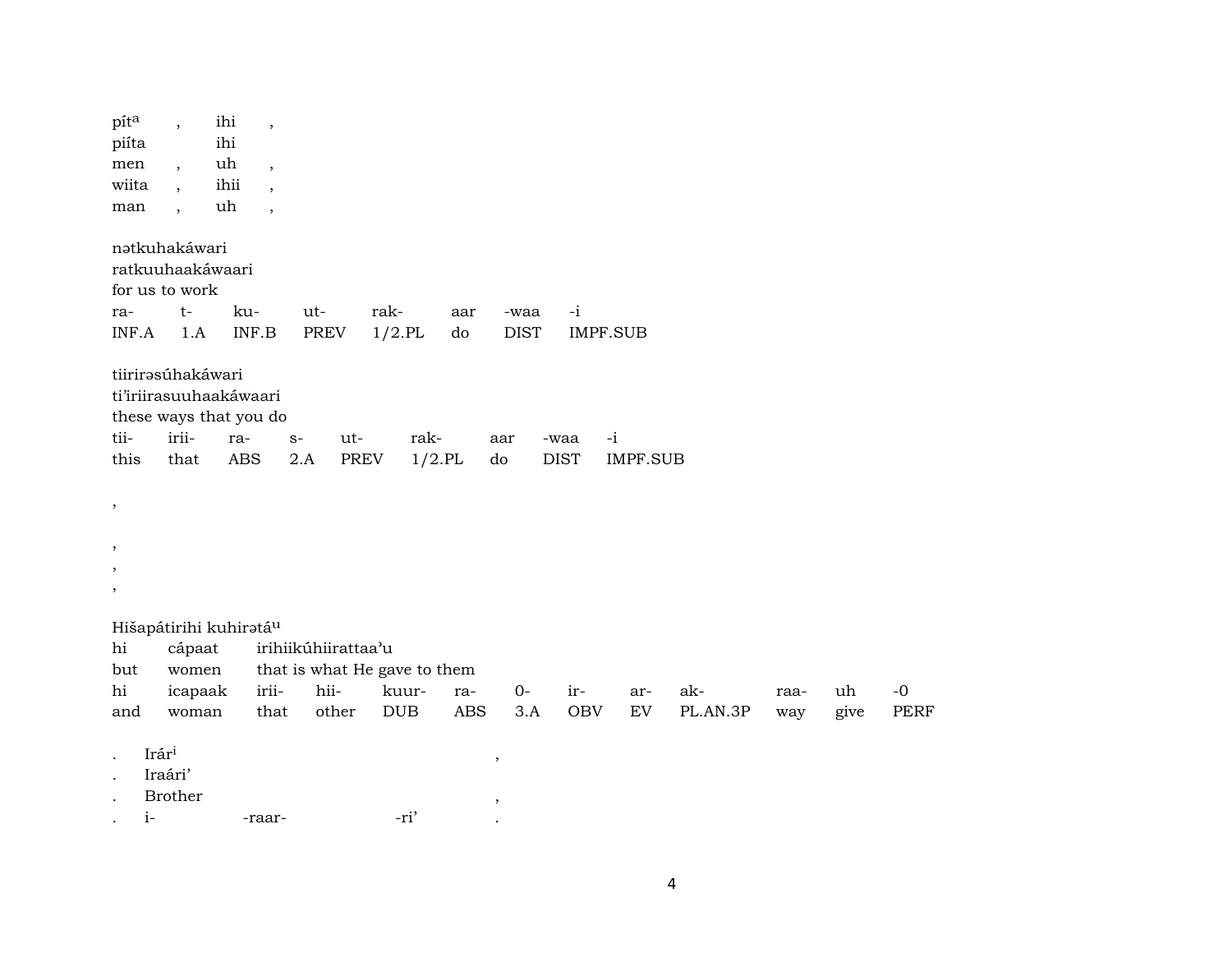#### . 3.POSS.A same.sex.sibling 3.POSS.B .

| tiwirapišíhi <sup>u</sup> |      |         |       |              |       | šápat <sup>n</sup> |
|---------------------------|------|---------|-------|--------------|-------|--------------------|
| tiwirapiciíhi'u           |      |         |       |              |       | cápaat             |
| after it was cold         |      |         |       |              |       | women              |
| tii-                      | wii- | ra-     | $O -$ | pici.ihi     | -u    | icapaak            |
| when                      | when | ABS 3.A |       | be.very.cold | SUB.D | woman              |

|       |                           | hiruwirikutitairírutahu |        |      |       |      |     |                |             |     |      |             |     |       |          |
|-------|---------------------------|-------------------------|--------|------|-------|------|-----|----------------|-------------|-----|------|-------------|-----|-------|----------|
| hiru  | wirikutiíta               |                         |        |      |       |      |     |                | iriíruutahu |     |      |             |     |       |          |
| then  | now that is what they did |                         |        |      |       |      |     | the way it was |             |     |      |             |     |       |          |
| hiruu | wii-                      | riku-                   | ti-    | $O-$ | $ir-$ | ut-  | aar | $-0$           | irii-       | ra- | $O-$ | ut-         | - 0 | $-A$  | -hus     |
| then  | now                       | that.is                 | IND.3A | 3.A  | PL.3A | PREV | do  | PERF           | that        | ABS | 3.A  | <b>PREV</b> | be  | SUB.1 | IMPF.SUB |

, ihi ,

ihi

,

 $,$  uh ,

, ihii ,

 $,$  uh  $,$ 

wirihkuraríwah^š

wirihkuraariíwaahac

when they had finished their work

|  |  |  | wii- ra- 0- ir- ku- raa- riihac -waa -0          |  |
|--|--|--|--------------------------------------------------|--|
|  |  |  | when INF.A 3.A PL.3A INF.B way finish DIST SUB.4 |  |

| kitu     | ihiníkis <sup>u</sup> | šápatn   |        |  |
|----------|-----------------------|----------|--------|--|
| kítuu'u' | ihi                   | ríkiisu' | cápaat |  |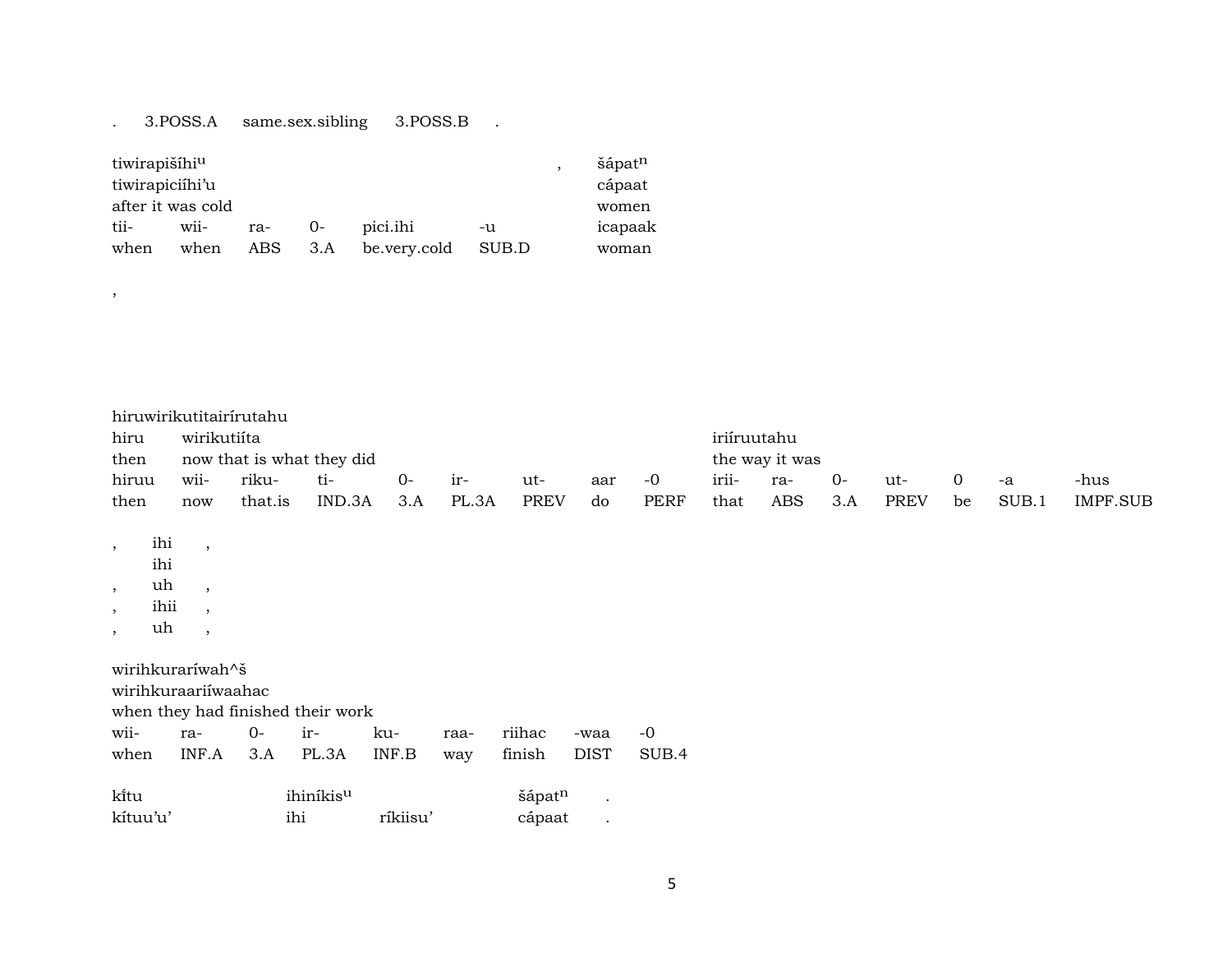| all<br>kituu<br>all                           | $-u'$<br><b>NOM</b>                                  | $\overline{\phantom{a}}$<br>$\overline{\phantom{a}}$ | uh<br>$\overline{\phantom{a}}$<br>ihii<br>$\overline{\phantom{a}}$<br>uh<br>$\overline{\phantom{a}}$ | corn<br>rikiis-<br>$_{\rm corr}$ | $-u$ <sup><math>\prime</math></sup> | <b>NOM</b>          | women<br>icapaak<br>woman |              |  |
|-----------------------------------------------|------------------------------------------------------|------------------------------------------------------|------------------------------------------------------------------------------------------------------|----------------------------------|-------------------------------------|---------------------|---------------------------|--------------|--|
| Kakitáwari<br>kaaki-<br>NEG.IND.3A            | Kaakiitáwaari'<br>They did not work                  | $0-$<br>3.A                                          | ir-<br>PL.3A                                                                                         | ut-<br>PREV                      | aar<br>do                           | -waa<br>$\rm{DIST}$ | $-i$<br><b>IMPF</b>       | $\,$         |  |
| ihipíta<br>ihi<br>uh<br>ihii<br>uh            | $\overline{\phantom{a}}$<br>$\overline{\phantom{a}}$ | piíta<br>men<br>wiita<br>$\ddot{\phantom{a}}$<br>man | Šapat<br>Cápaat<br>Women<br>icapaak<br>woman                                                         |                                  |                                     |                     |                           |              |  |
| tihtawákaru<br>ti-<br>IND.3A                  | tihtawaákaru'<br>they picked them<br>$0-$<br>3.A     | ir-<br>PL.3A                                         | ta                                                                                                   | be.hanging                       | waa-<br><b>DIST</b>                 |                     | ka.ra'uk<br>make.PL.P     | $-0$<br>PERF |  |
| níks <sup>u</sup><br>ríksu'<br>corn<br>riiks- | unshelled.corn                                       | $-u$ <sup><math>\prime</math></sup><br><b>NOM</b>    |                                                                                                      |                                  |                                     |                     |                           |              |  |
| Aratirúšpa<br>A<br>And<br>a<br>and            | raatirúcpa<br>raa-<br>just                           | they were just piled<br>ti-<br>IND.3A                | $O -$<br>3.A                                                                                         | ra.uc<br>be.lying.PL             |                                     | -waa<br><b>DIST</b> | -0<br><b>PERF</b>         |              |  |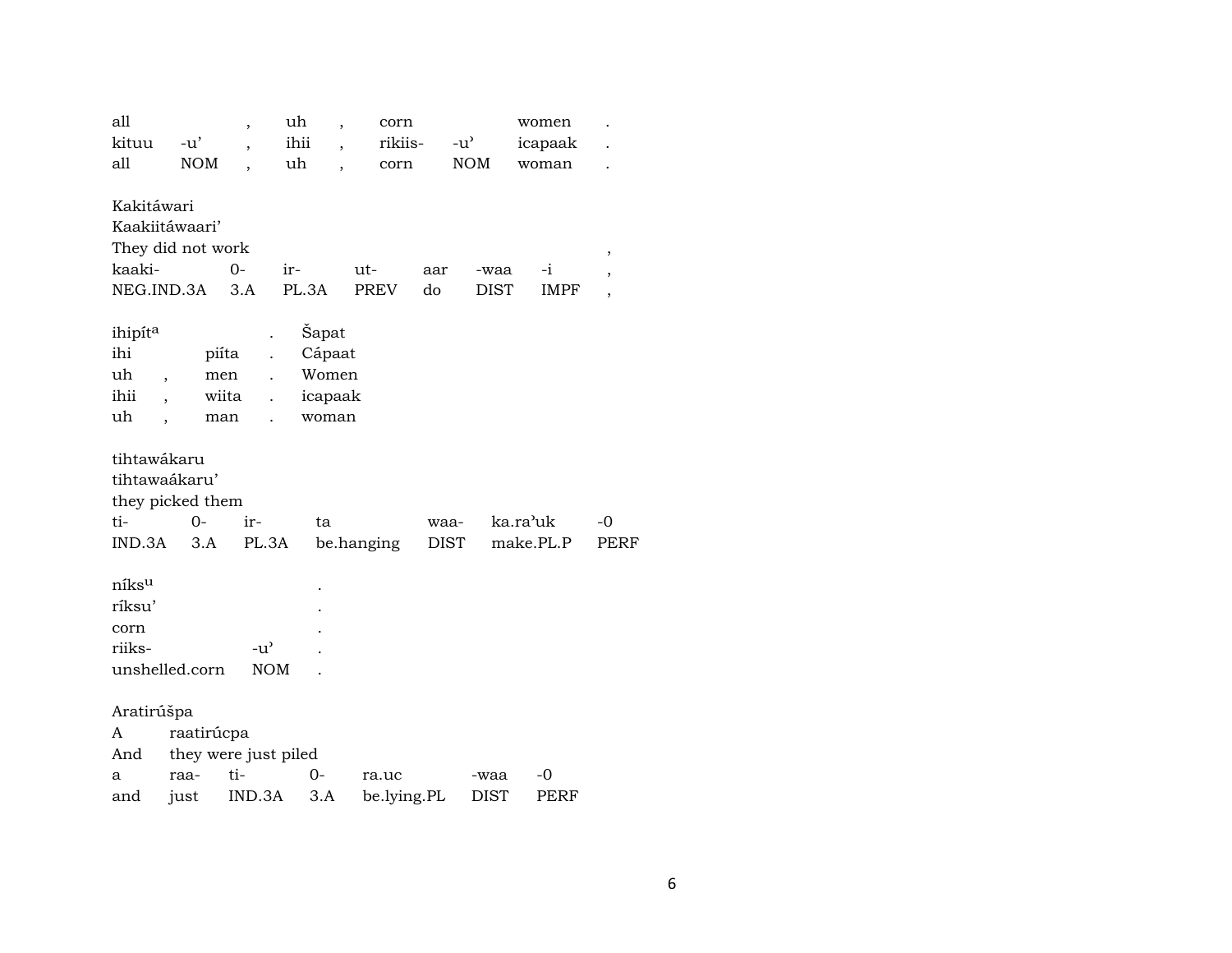irirurakurákirik<sup>u</sup> iriruurákuu rákiriiku' its being different kinds seeds irii- ruu- ra- 0- ku- 0 -u rak- kirik -u" that then INF.A 3.A INF.B be SUB.D wood eye NOM , tahapakíahu , . Tahapakí'aahu' . We say (ie call them) . ta- t- rak- waki.a -:hus . IND.1/2A 1.A 1/2.PL say.PL.IMPF IMPF uruháhkatit<sup>n</sup> ; huuruhaáhkaatit . blue corn . huuruhaar.kaatiit . blue.flour.corn . aratiwakusuhúrarit $<sup>n</sup>$ </sup> A raatiwaakusuhúrarit And the piles were just separate a raa- ti- 0- waa- kus uhura -rik -0 and just IND.3A 3.A hill be.sitting be.separate DIST PERF šápat<sup>n</sup> cápaat women icapaak woman nihkuraruhurawakarikíhku rihkuraaruhúrawaakaríkihku when they were putting them in separate piles ra- 0- ir- ku- raar- uhura.waa.karik.ihk -hus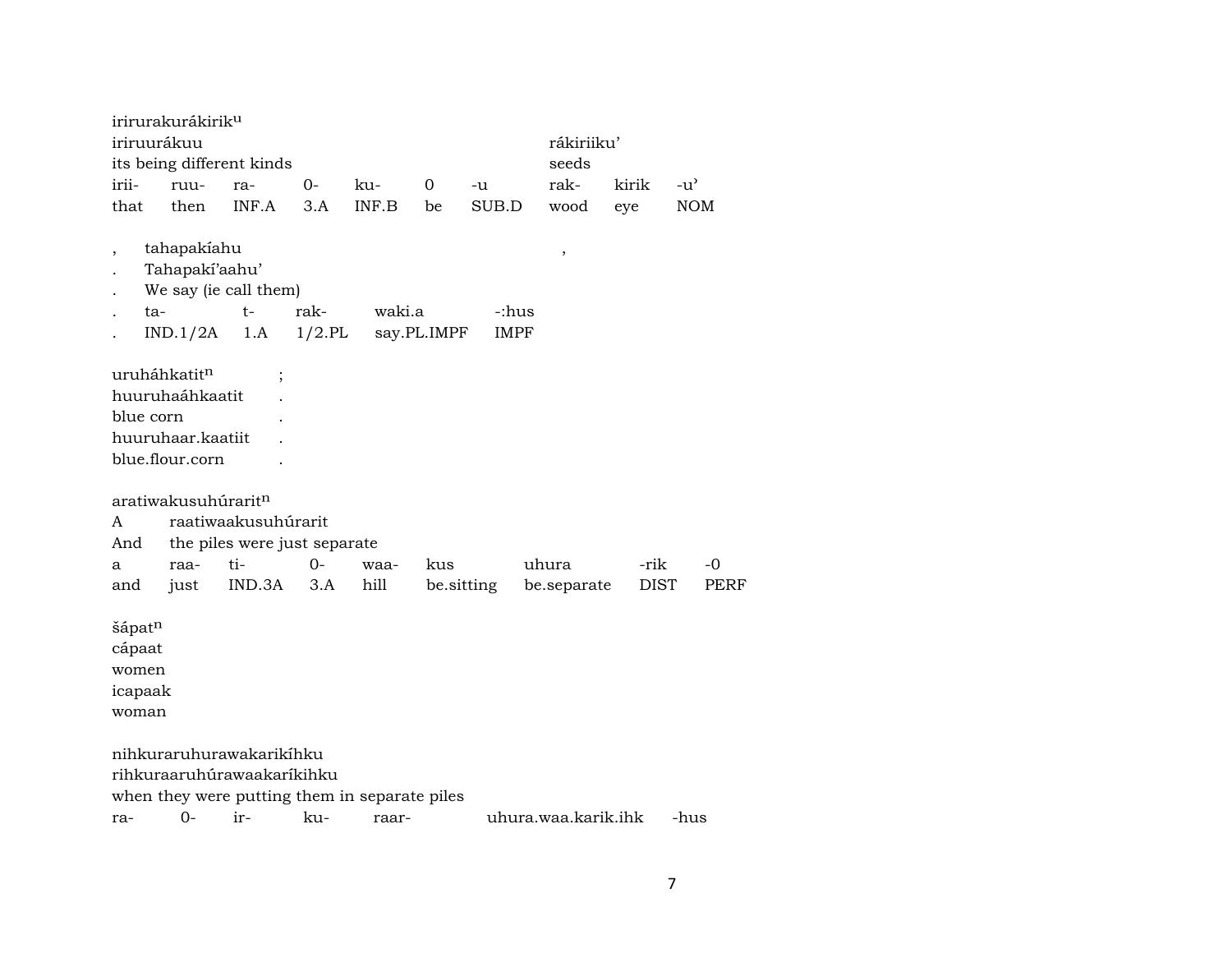## INF.A 3.A PL.3A INF.B 3PL.INAN.P separate IMPF.SUB

| níks <sup>u</sup> |                    | uruháhkatit <sup>n</sup> |  |
|-------------------|--------------------|--------------------------|--|
| ríkiisu'          |                    | huuruhaáhkaatit          |  |
| corn              |                    | blue corn                |  |
| rikiis-           | $-11$ <sup>2</sup> | huuruhaar.kaatiit        |  |
| corn              | <b>NOM</b>         | blue.flour.corn          |  |
|                   |                    |                          |  |

#### Arihwakíahu

|   | A rihwakí'aahu' |      |                 |                                    |       |  |  |
|---|-----------------|------|-----------------|------------------------------------|-------|--|--|
|   | And they say    |      |                 |                                    |       |  |  |
| a | ra-             | $O-$ | $ir$ - $\cdots$ | waki.a                             | -:hus |  |  |
|   |                 |      |                 | and ABS 3.A PL.3A say.PL.IMPF IMPF |       |  |  |

| níkstaka       |          |          | níkispah^t <sup>n</sup> |  |  |  |  |
|----------------|----------|----------|-------------------------|--|--|--|--|
| ríkstaaka      |          |          | ríkispahat              |  |  |  |  |
| white corn     |          | red corn |                         |  |  |  |  |
| riiks-         | taakaar  | rikiis-  | pahaat                  |  |  |  |  |
| unshelled.corn | be white | corn     | be.red                  |  |  |  |  |

|      | hawatiraruhuráwuhu |                                       |  |                                                  |       |     |         |  |  |  |
|------|--------------------|---------------------------------------|--|--------------------------------------------------|-------|-----|---------|--|--|--|
|      |                    | hawá tiraaruhúrawuhu'                 |  |                                                  |       |     |         |  |  |  |
|      |                    | also they put them in different piles |  |                                                  |       |     |         |  |  |  |
|      |                    |                                       |  | raar-                                            | uhura | wuh | c:hus - |  |  |  |
| also |                    |                                       |  | IND.3A 3.A PL.3A 3PL.INAN.P be.separate put IMPF |       |     |         |  |  |  |

#### Arihwakíahu

| a   |              | rihwakí'aahu' |     |                                |       |  |  |  |  |
|-----|--------------|---------------|-----|--------------------------------|-------|--|--|--|--|
|     | and they say |               |     |                                |       |  |  |  |  |
| a   | ra-          | $O-$          | ir- | waki.a                         | -:hus |  |  |  |  |
| and |              |               |     | ABS 3.A PL.3A say.PL.IMPF IMPF |       |  |  |  |  |

nikstáhkata ,

rikstáhkata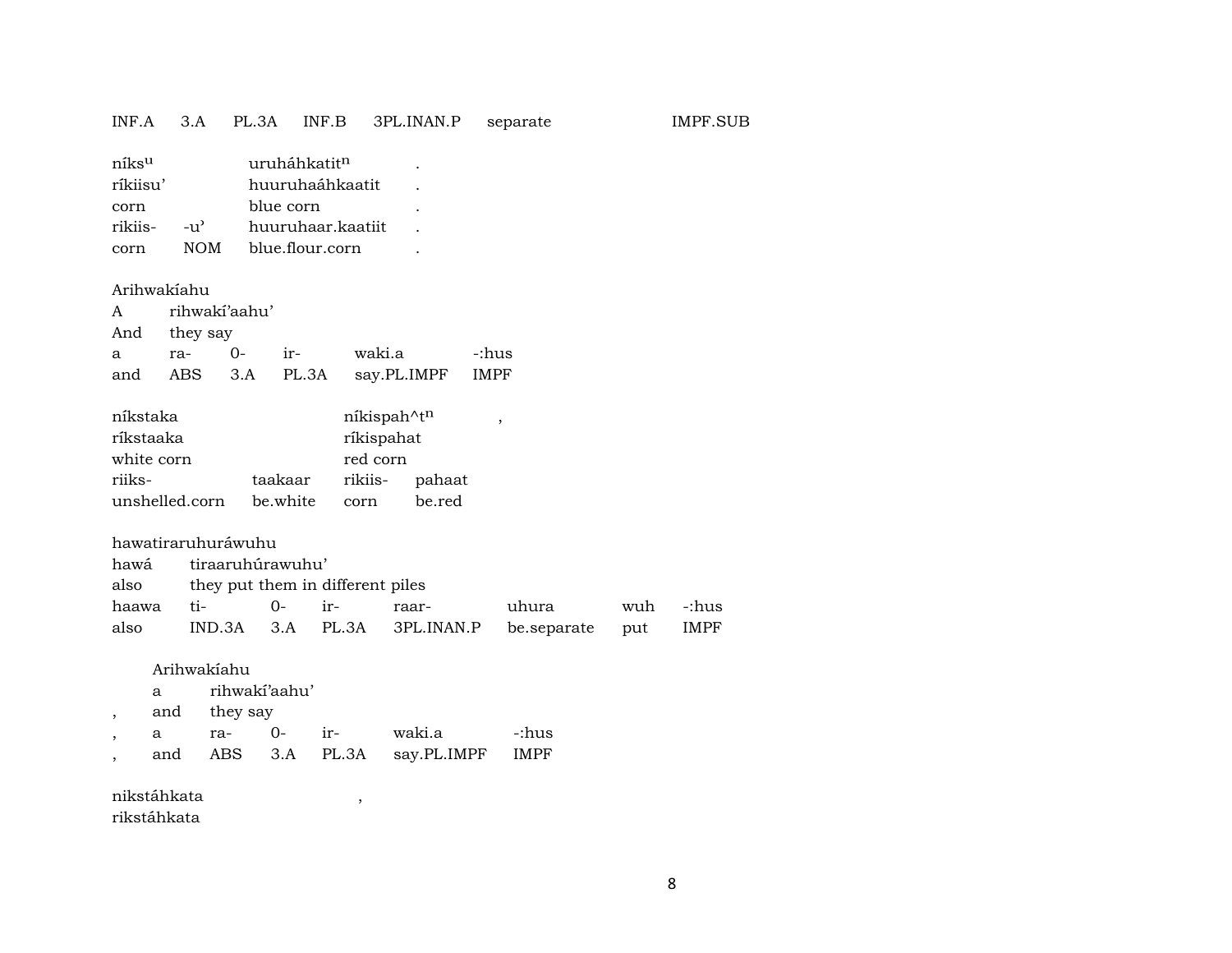| yellow corn                                                       |             |                   |                                  |                     |       |             |                  |     |             |
|-------------------------------------------------------------------|-------------|-------------------|----------------------------------|---------------------|-------|-------------|------------------|-----|-------------|
| riiks-                                                            |             | rahkataar         |                                  |                     |       |             |                  |     |             |
| unshelled.corn                                                    |             | be.yellow         |                                  |                     |       |             |                  |     |             |
| hawatiraruhuráwuhu                                                |             |                   |                                  |                     |       |             |                  |     |             |
| hawá                                                              |             | tiraaruhúrawuhu'  |                                  |                     |       |             |                  |     |             |
| also                                                              |             |                   | they put them in different piles |                     |       |             |                  |     |             |
| haawa                                                             | ti-         | $0 -$             | ir-                              | raar-               |       | uhura       |                  | wuh | -:hus       |
| also                                                              | IND.3A      | 3.A               | PL.3A                            | 3PL.INAN.P          |       |             | be.separate      | put | <b>IMPF</b> |
|                                                                   | Arihwakiahu |                   |                                  |                     |       |             |                  |     |             |
| A                                                                 |             | rihwakí'aahu'     |                                  |                     |       |             |                  |     |             |
| And                                                               |             | they say          |                                  |                     |       |             |                  |     |             |
| a                                                                 | ra-         | $O -$             | ir-                              | waki.a              |       | -:hus       |                  |     |             |
| and                                                               | ABS         | 3.A               | PL.3A                            | say.PL.IMPF         |       | <b>IMPF</b> |                  |     |             |
| níkstaka                                                          |             |                   |                                  |                     |       |             |                  |     |             |
| ríkstaaka                                                         |             |                   |                                  |                     |       |             |                  |     |             |
| white corn                                                        |             |                   |                                  |                     |       |             |                  |     |             |
| riiks-                                                            |             | taakaar           |                                  |                     |       |             |                  |     |             |
| unshelled.corn                                                    |             | be.white          |                                  |                     |       |             |                  |     |             |
| Atiruhuwakárikitn,                                                |             |                   |                                  |                     |       |             |                  |     |             |
| A                                                                 |             | tiiruhuwaakárikit |                                  |                     |       |             |                  |     |             |
| And                                                               |             |                   | they put them in separate piles  |                     |       |             |                  |     |             |
| ti-<br>a                                                          |             | $0-$              | ir-                              | uhura.waa.karik.ihk |       |             | $-0$             |     |             |
| and                                                               | IND.3A      | 3.A               | PL.3A                            | separate            |       |             | <b>PERF</b>      |     |             |
| nakurušpawiata<br>rakurucpaawii'ata<br>their being piles in a row |             |                   |                                  |                     |       |             |                  |     |             |
| ra-                                                               | $O -$       | ku-               | ra.uc                            | -waa                | -wi   |             | u.at             |     | -a          |
| INF.A                                                             | 3.A         | INF.B             | be.lying.PL                      | <b>DIST</b>         | SUB.L |             | extend.in.a.line |     | SUB.1       |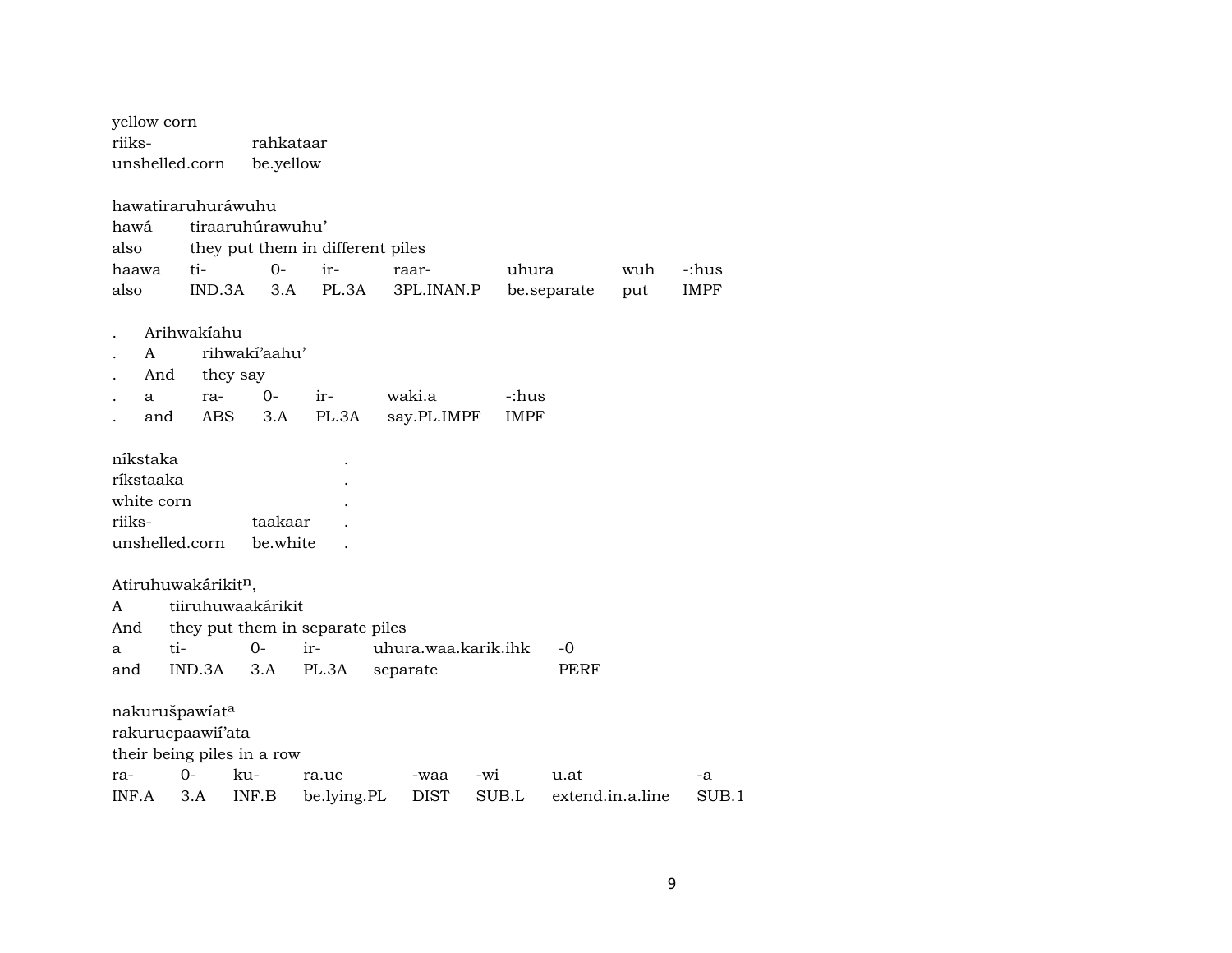| níkis <sup>u</sup> |                    |  |
|--------------------|--------------------|--|
| ríkiisu'           |                    |  |
| corn               |                    |  |
| rikiis-            | $-11$ <sup>2</sup> |  |
| corn               | NOM                |  |

Kakirahkítuut<sup>n</sup> Kaakiirahkítuu'ut They were not mixed together kaaki- 0- raar- kituu -uk -0 NEG.IND.3A 3.A PL.INDV.A be.whole DIST PERF kítu , nikístipik<sup>u</sup><br>kítuu'u' , nikístipiiku rikístipiiku' all speckled corn kituu -u' rikiis- ripiik- -u" all NOM corn egg NOM aratirarúhura , a raatiraarúhura and they were just separate a raa- ti- 0- raar- uhura -0 and just IND.3A 3.A PL.INDV.A be.separate PERF rakuwákusku . rakuwaákusku . its being a hill ra- 0- ku- waa- kus kus -0 . INF.A 3.A INF.B hill be.sitting be.sitting SUB.4 . Tihwakíahu Tihwakí'aahu' They say ti- 0- ir- waki.a -:hus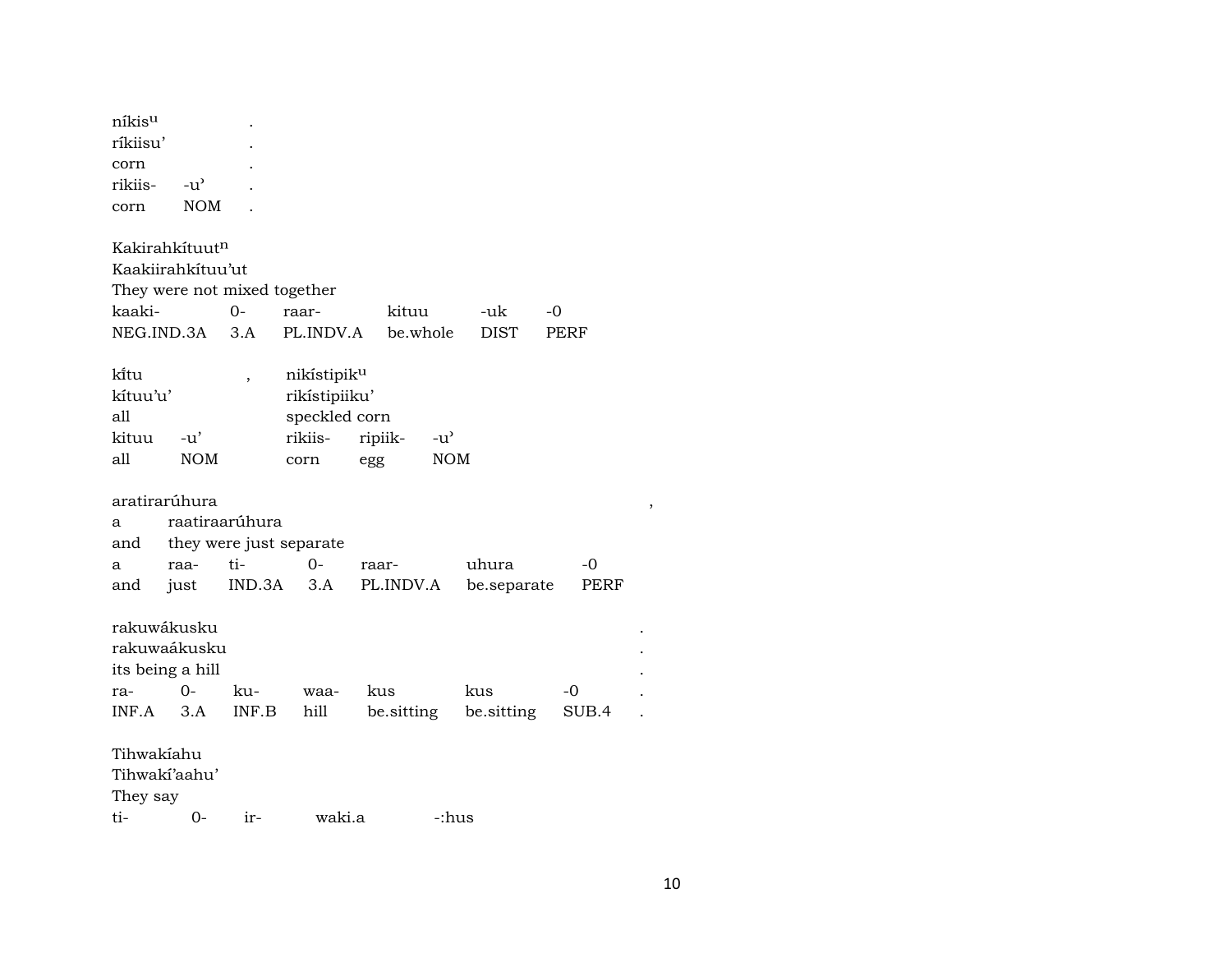#### IND.3A 3.A PL.3A say.PL.IMPF IMPF

| nikskarúskatit <sup>n</sup> |                |          | , |  |
|-----------------------------|----------------|----------|---|--|
| rikskarúskaatit             |                |          |   |  |
| blue corn                   |                |          |   |  |
| riiks-                      | karuus kaatiit |          |   |  |
| unshelled.corn              | deflate        | be black |   |  |
|                             |                |          |   |  |
| aratirarúhura               |                |          |   |  |

|  |  |                |  |                                 | $-\Omega$                                               |  |  |  |  |
|--|--|----------------|--|---------------------------------|---------------------------------------------------------|--|--|--|--|
|  |  |                |  |                                 |                                                         |  |  |  |  |
|  |  | raatiraarúhura |  | and they would just be separate | uhura<br>and just IND.3A 3.A PL.INDV.A be.separate PERF |  |  |  |  |

| nəkuwákusk <sup>u</sup> |       |       |      |            |            |       |  |  |
|-------------------------|-------|-------|------|------------|------------|-------|--|--|
| rakuwaákusku            |       |       |      |            |            |       |  |  |
| its being a hill        |       |       |      |            |            |       |  |  |
| ra-                     | $O -$ | ku-   | waa- | kus        | kus        | $-0$  |  |  |
| $INF.A$ 3.A             |       | INF.B | hill | be sitting | be.sitting | SUB.4 |  |  |

|                 | Nikiskáruspah^t <sup>n</sup> |        |                   | Nikiskarustáhkat <sup>a</sup> |           |  |
|-----------------|------------------------------|--------|-------------------|-------------------------------|-----------|--|
| Rikiskáruspahat |                              |        | Rikiskarustáhkata |                               |           |  |
|                 | Red and white corn           |        | Yellow corn       |                               |           |  |
| rikiis-         | karuus                       | pahaat | . rikiis- karuus  |                               | rahkataar |  |
| corn            | deflate                      | be.red | . corn            | deflate                       | be.yellow |  |

| Nikiskárustaka  |                |          |  |  |  |  |  |  |
|-----------------|----------------|----------|--|--|--|--|--|--|
| Rikiskárustaaka |                |          |  |  |  |  |  |  |
| White corn      |                |          |  |  |  |  |  |  |
|                 | rikiis- karuus | taakaar  |  |  |  |  |  |  |
| corn            | deflate        | be white |  |  |  |  |  |  |
|                 |                |          |  |  |  |  |  |  |

# Hirutihairirətarákak<sup>i</sup>

Hiru tihaa'iriirataraákakaaraki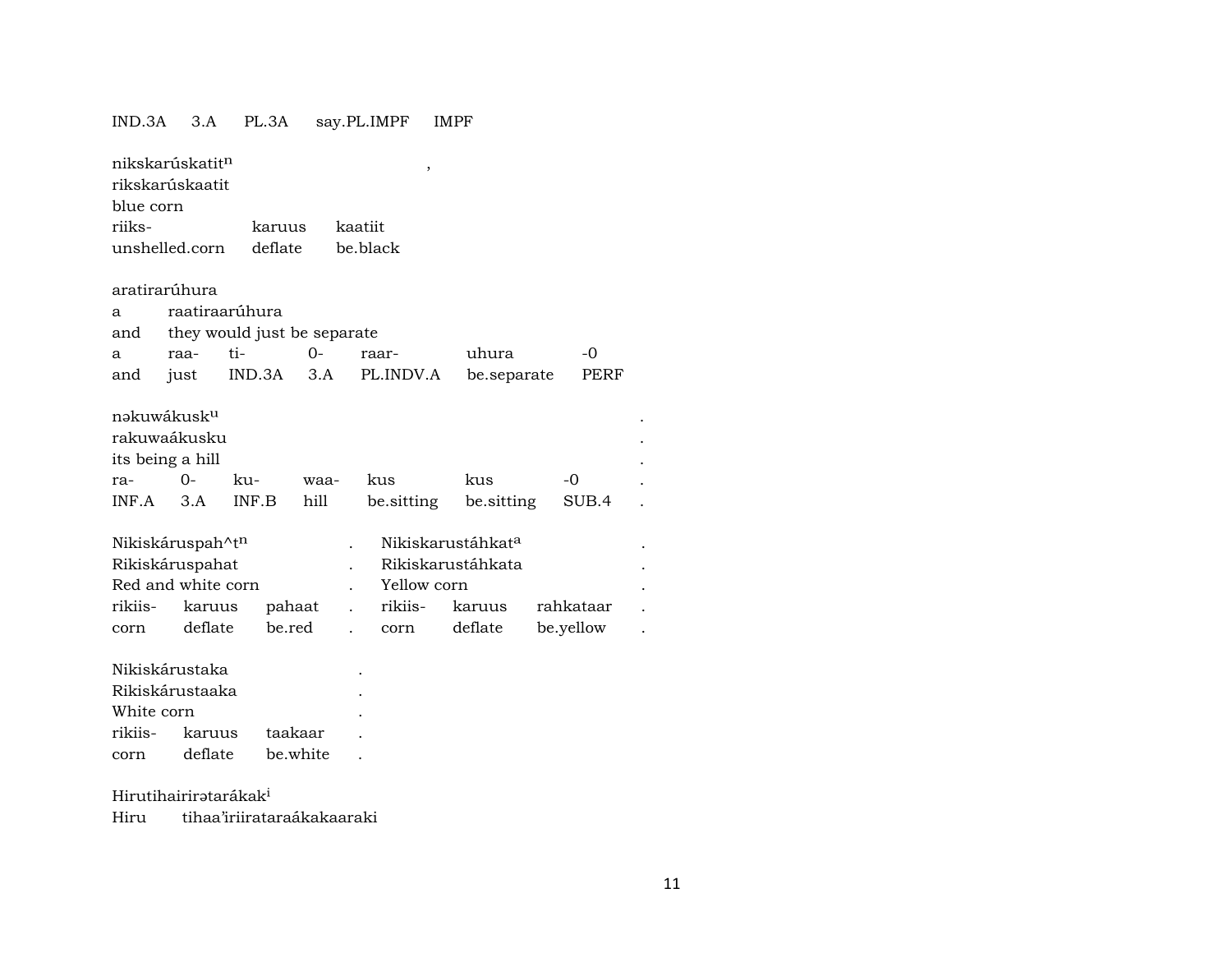| There |                                  | this being the length of our lodge |       |       |             |             |                     |          |                     |       |
|-------|----------------------------------|------------------------------------|-------|-------|-------------|-------------|---------------------|----------|---------------------|-------|
| hiruu | tii-                             | haa-                               | irii- | ra-   | t-          | $a-$        | rak-                | akaar-   | ak                  | $-1$  |
| there | this                             | here                               | that  | ABS   | 1.A         | IN.PL.P     | $1/2$ .PL           | dwelling | be.a.certain.length | SUB.2 |
|       |                                  |                                    |       |       |             |             |                     |          |                     |       |
|       | arikutiraríšitpat <sup>n</sup>   |                                    |       |       |             |             |                     |          |                     |       |
| a     | rikutiraarícitpaat               |                                    |       |       |             |             |                     |          |                     |       |
| and   | that was the length of the arbor |                                    |       |       |             |             |                     |          |                     |       |
| a     | riku-                            | ti-                                | $0-$  |       | raar.iciit- | waa-        | ak                  |          | -0                  |       |
| and   | that.is                          | IND.3A                             | 3.A   | arbor |             | <b>DIST</b> | be.a.certain.length |          | PERF                |       |
|       |                                  |                                    |       |       |             |             |                     |          |                     |       |

|     | hihirurikutirahkakāš <sup>i</sup> t <sup>n</sup>                          |       |                                |        |       |            |             |     |       |      |      |  |
|-----|---------------------------------------------------------------------------|-------|--------------------------------|--------|-------|------------|-------------|-----|-------|------|------|--|
| hi  | hiru                                                                      |       | rikutirahkakaásit              |        |       |            |             |     |       |      |      |  |
| and | there                                                                     |       | that is where she divided them |        |       |            |             |     |       |      |      |  |
| hi  | hiruu                                                                     | riku- |                                | ti-    | $O -$ | raar-      |             | ka- | kaas  | -ik  | $-0$ |  |
| and | there                                                                     |       | that.is                        | IND.3A | 3.A   | 3PL.INAN.P |             | in  | break | CAUS | PERF |  |
|     | nakuwakušárik <sup>i</sup><br>rakuwaakusáriki<br>their being piles<br>ra- | 0-    | ku-                            | waa-   | kus   |            | arik        |     | $-1$  |      |      |  |
|     | INF.A                                                                     | 3.A   | INF.B                          | hill   |       | be.sitting | be.standing |     | SUB.2 |      |      |  |

 $\overline{\phantom{a}}$ 

 $\bullet$  $\bullet$  $\bullet$  $\bullet$  $\ddot{\phantom{a}}$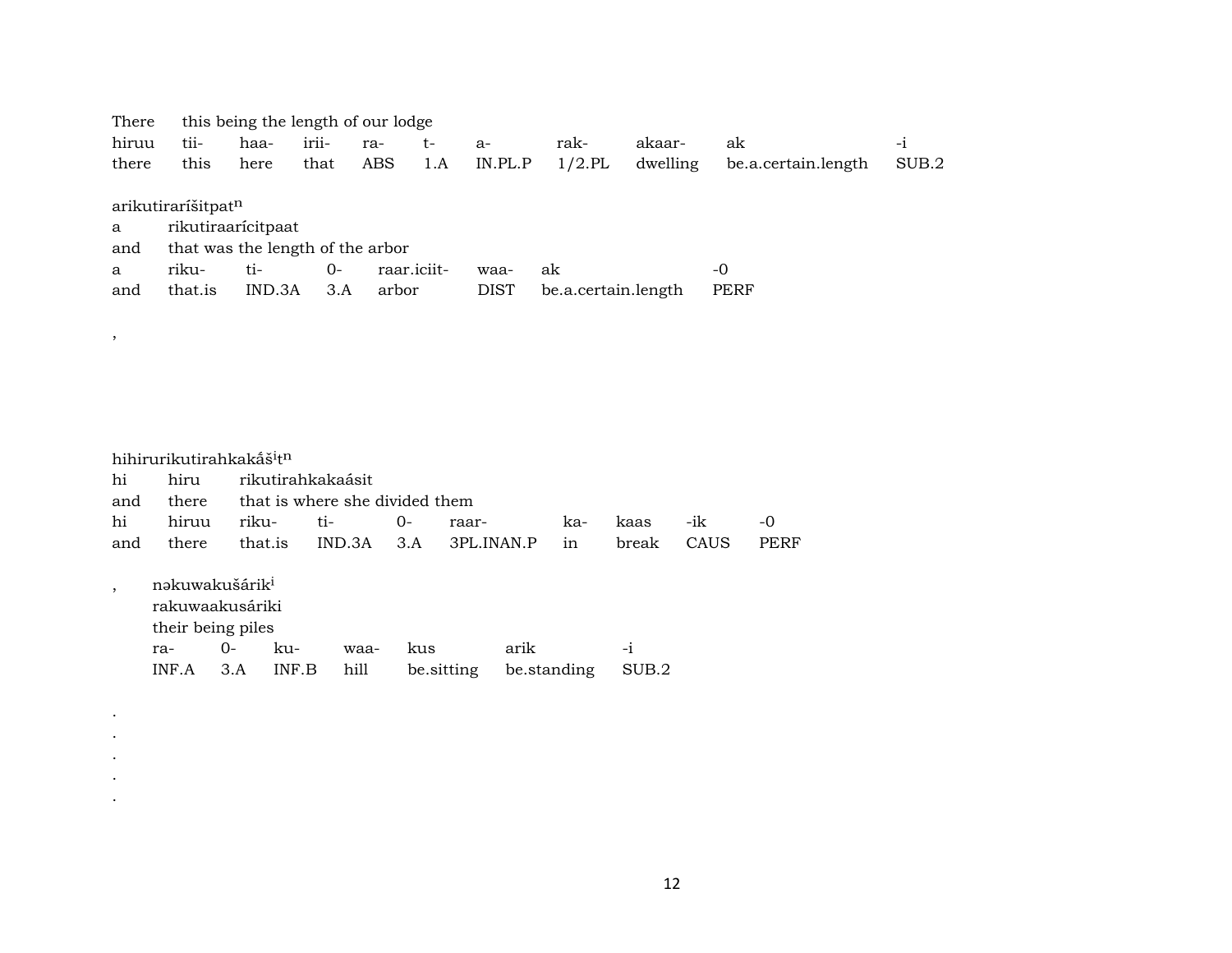| Kĩtuatihkikawákaru |         |     |                                |          |                             |                  |      |
|--------------------|---------|-----|--------------------------------|----------|-----------------------------|------------------|------|
| Kítuu'u'           |         | a   | tihkiikawaákaru'               |          |                             |                  |      |
| All                |         |     | and they braided them together |          |                             |                  |      |
| kituu              | $-11$ ' | a   | $t_{i}$                        | $0-$ ir- | kii-                        | kawaaka.ra'uk -0 |      |
| all                | NOM.    | and |                                |          | IND.3A 3.A PL.3A corn.chain | make.DIST        | PERF |

,

|                      | aratikihukáriwirit <sup>n</sup> |         |                       |       |                                  |       |         |             |            |             |      |      |                          |      |
|----------------------|---------------------------------|---------|-----------------------|-------|----------------------------------|-------|---------|-------------|------------|-------------|------|------|--------------------------|------|
| a                    |                                 |         | raatihkiihukáriwiirit |       |                                  |       |         |             |            |             |      |      |                          |      |
| and                  |                                 |         |                       |       | the braids were just piled in it |       |         |             |            |             |      |      |                          |      |
| a                    | raa-                            | ti-     |                       | $0-$  | ir-                              |       | huka-   |             | riwii      |             |      | arik |                          | -0   |
| and                  | just                            |         | IND.3A                | 3.A   |                                  | PL.3A | in      |             |            | be.clenched |      |      | be.standing              | PERF |
|                      | šápat <sup>n</sup>              |         | titáwari              |       |                                  |       |         |             |            |             |      |      |                          |      |
|                      | Cápaat                          |         | tiitáwaari'           |       |                                  |       |         |             |            |             |      |      |                          |      |
| $\ddot{\phantom{0}}$ | The women                       |         |                       |       | they did these things            |       |         |             |            |             |      |      |                          |      |
|                      | icapaak                         |         | ti-                   |       | $0 -$                            | ir-   |         | ut-         |            | aar         | -waa | $-i$ |                          |      |
|                      | woman                           |         | IND.3A                |       | 3.A                              | PL.3A |         | <b>PREV</b> |            | do          | DIST |      | <b>IMPF</b>              |      |
|                      | Hirutísi <sup>a</sup>           |         |                       |       |                                  |       |         |             |            |             |      |      |                          |      |
|                      | Hiru                            | tiíci'a |                       |       |                                  |       |         |             |            |             |      |      |                          |      |
|                      | Then                            |         | they did it           |       |                                  |       |         |             |            |             |      |      | $\ddot{\cdot}$           |      |
|                      | hiruu                           | ti-     |                       | $0-$  | $ir-$                            |       | ut-     | $i-$        |            | aar         | $-0$ |      | $\cdot$                  |      |
|                      | then                            | IND.3A  |                       | 3.A   | PL.3A                            |       | PREV    |             | <b>SEQ</b> | do          |      | PERF | $\overline{\phantom{a}}$ |      |
|                      | tiirirúturaru <sup>a</sup>      |         |                       |       |                                  |       |         |             |            |             |      | ,    |                          |      |
|                      | ti'iriirúturaaruu'a             |         |                       |       |                                  |       |         |             |            |             |      |      |                          |      |
|                      | when it was this season         |         |                       |       |                                  |       |         |             |            |             |      |      |                          |      |
| tii-                 | irii-                           | ra-     |                       | $0 -$ | ut-                              |       | huraar- |             | uu         | -a          |      |      |                          |      |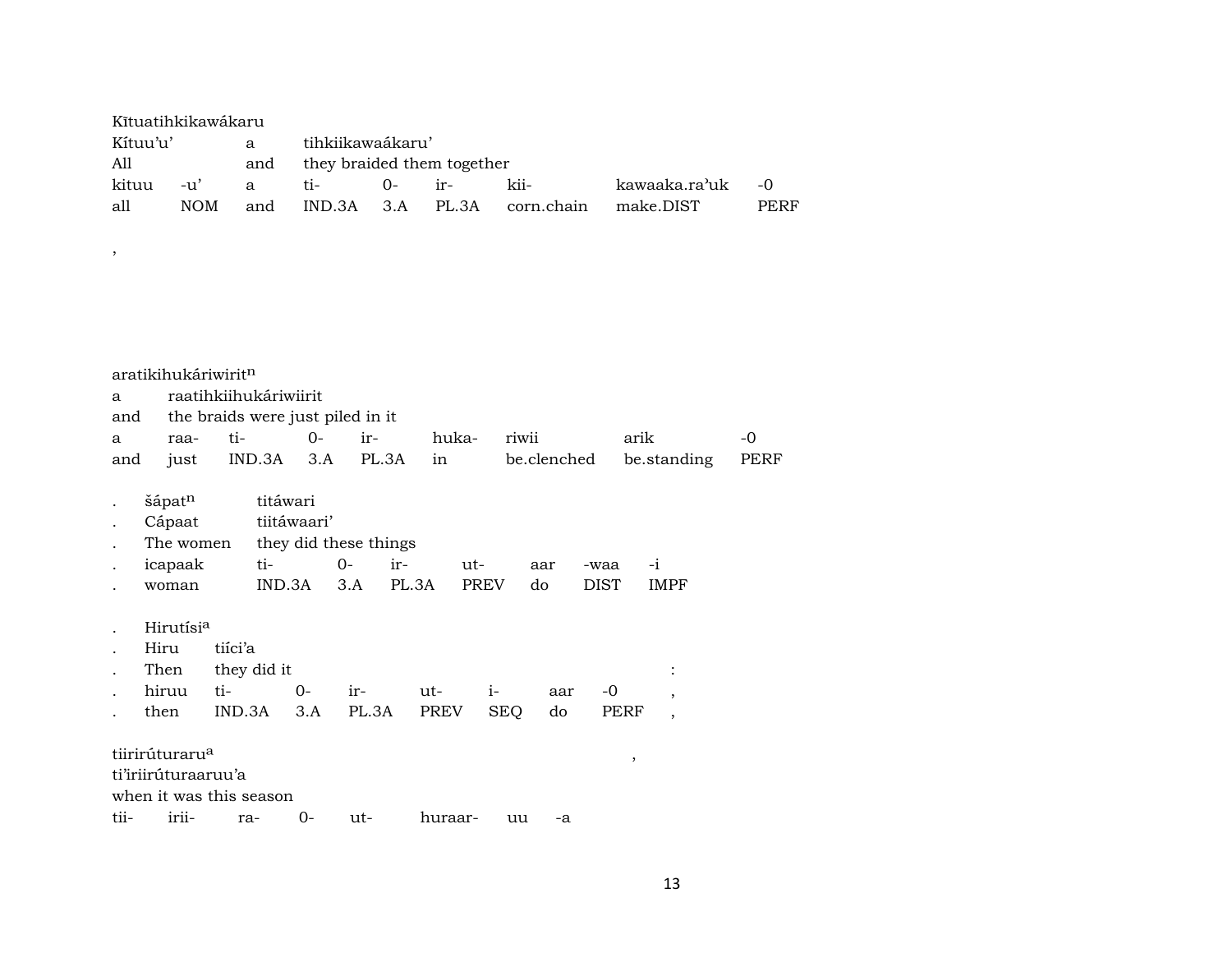this when ABS 3.A PREV earth be  $SUB.1$ hirutiritawáhat<sup>i</sup>t<sup>n</sup>  $\mathbf{r}$ tiriitawaáhattit hiru they fixed the cache pits then  $O$ ir $i$ hiruu tita.waa.hak.rik  $-0$  $\overline{a}$  $3.A$ PL.3A **SEQ** store.in.a.cash.pit **PERF** then IND.3A  $\overline{a}$ tirahúraš<sup>a</sup> Hã  $\mathbf{I}$ tirahúraahca Haa Ha this earth  $\cdot$ tiira- $O -0$ haa huraarsa  $\overline{\phantom{a}}$  $3.A$ be.lying **ABS** earth SUB.3 ha this  $\overline{\phantom{a}}$ nikutihurahátawawuhu rikutiihuraahátawaawuhu' that is where they dug holes ti- $0$ rikuirhuraarhata.wuh -:hus -waa that.is IND.3A  $3.A$ PL.3A earth **DIST IMPF** make.a.hole šápatn  $\ddot{\phantom{a}}$ cápaat  $\ddot{\phantom{a}}$ the women  $\ddot{\phantom{a}}$ icapaak  $\ddot{\phantom{a}}$ woman  $\overline{a}$ Hirurakuhatkahúrata Hiru rakuuhatkahúrata when one tunneled downward There hiruu ra- $0$ kuuurhatkaahuurraat -a elongated.hole there INF.A  $3.A$ INF.B **PREV** PORT  $SUB.1$ go

 $\, ,$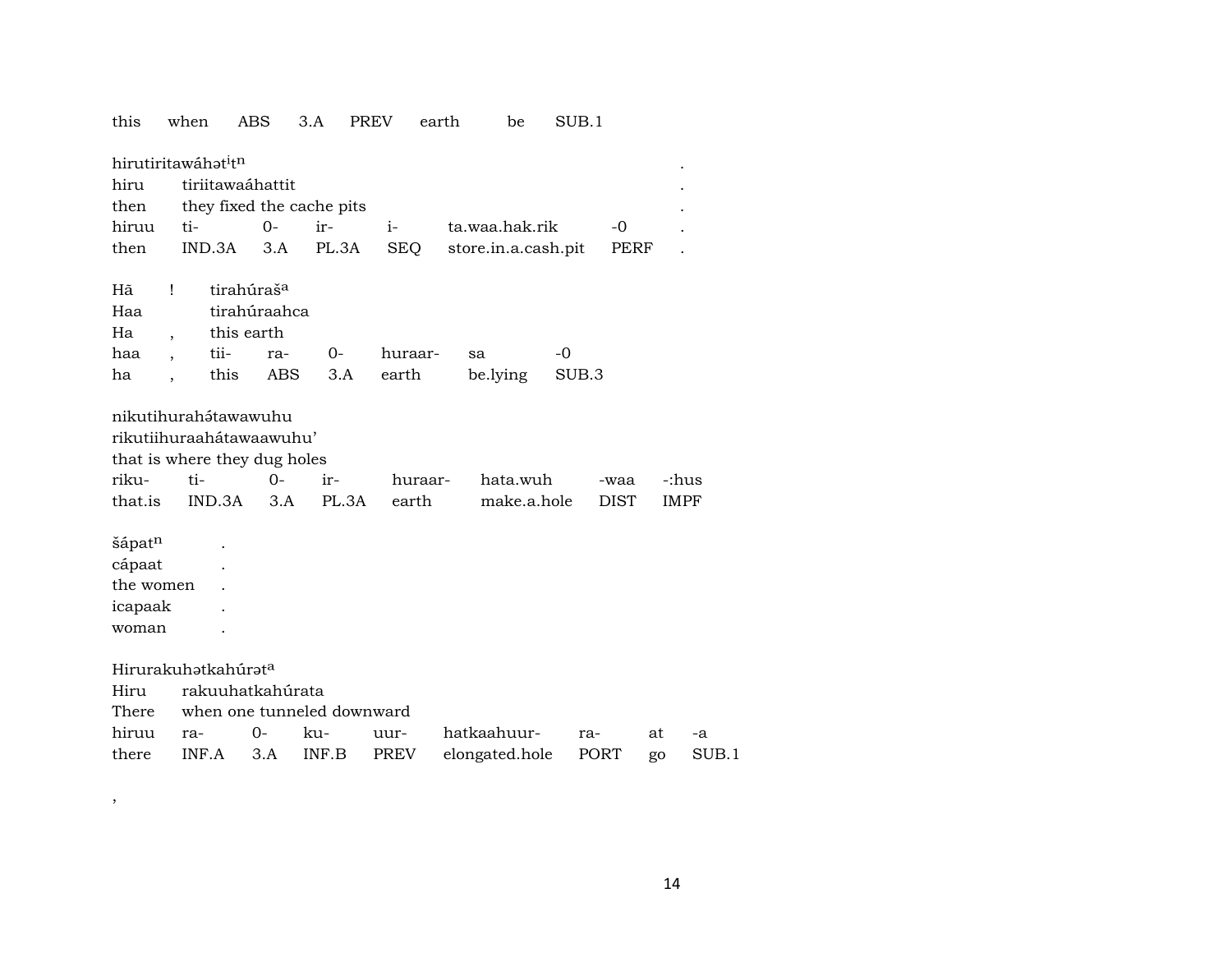|                          |                           | hihirutuhətkahuhtahúrust <sup>u</sup> |              |                                             |                      |                            |        |             |            |                |
|--------------------------|---------------------------|---------------------------------------|--------------|---------------------------------------------|----------------------|----------------------------|--------|-------------|------------|----------------|
| hi                       | hiru                      |                                       |              | tuuhatkahuhtaahúrustu'                      |                      |                            |        |             |            |                |
| and                      | then                      |                                       |              | one made the hole round                     |                      |                            |        |             |            |                |
| hi                       | hiruu                     | ti-                                   | $0-$         | uur-                                        | hatkaahuur-          | taahurus                   | -ra'uk | $-0$        |            |                |
| and                      | then                      | IND.3A                                | 3.A          | <b>PREV</b>                                 | elongated.hole       | be.round                   | CAUS   | <b>PERF</b> |            |                |
|                          |                           |                                       |              |                                             |                      |                            |        |             |            |                |
| $\overline{\phantom{a}}$ | hirukawihir <sup>i</sup>  |                                       |              |                                             | $\bf{I}$<br>$\cdot$  |                            |        |             |            |                |
|                          | hiru                      | kaawihiri'                            |              |                                             | I                    |                            |        |             |            |                |
|                          | there                     | inside                                |              |                                             | And                  |                            |        |             |            |                |
|                          | hiruu                     | kaa-                                  | -wi          | -hiri <sup>3</sup>                          | $\mathbf{i}$         |                            |        |             |            |                |
|                          | there                     | inside                                | SUB.L        | LOC                                         | and                  |                            |        |             |            |                |
|                          |                           |                                       |              |                                             |                      |                            |        |             |            |                |
|                          | tiiriwirúturarua          |                                       |              |                                             |                      |                            |        |             |            |                |
|                          | ti'iriwiruutúraaruu'a     |                                       |              |                                             |                      |                            |        |             |            |                |
|                          |                           | when the season was this way          |              |                                             |                      |                            |        |             |            |                |
| tii-                     | irii-                     | wii-                                  | ra-          | $0-$<br>ut-                                 | huraar-              | uu<br>-a                   |        |             |            |                |
| this                     | when                      | when                                  | ABS          | 3.A                                         | <b>PREV</b><br>earth | SUB.1<br>be                |        |             |            |                |
|                          |                           |                                       |              |                                             |                      |                            |        |             |            |                |
|                          | tirapišihíar <sup>a</sup> |                                       |              |                                             |                      | $\vdots$                   |        |             |            |                |
|                          | tirapiciíhi'aara          |                                       |              |                                             |                      |                            |        |             |            |                |
|                          |                           | when it was becoming cold             |              |                                             |                      |                            |        |             |            |                |
| tii-                     | ra-                       | $O -$                                 | pici.ihi     | -aar                                        | -a                   |                            |        |             |            |                |
| when                     | ABS                       | 3.A                                   | be.very.cold |                                             | SUB.1<br><b>INCH</b> |                            |        |             |            |                |
|                          |                           |                                       |              |                                             |                      |                            |        |             |            |                |
|                          |                           | wiratkuratahkatahúhtaritn             |              |                                             |                      |                            |        |             |            |                |
|                          |                           | wiratkuraattaahkatahúhtarit           |              |                                             |                      |                            |        |             |            |                |
|                          |                           |                                       |              | when we were about to go onto (the prairie) |                      |                            |        |             |            |                |
| wii-                     | ra-                       | $t-$                                  | ku-          | rak-                                        | raar-                | kata-                      |        | uh          | -ta        | -rit           |
| when                     | INF.A                     | 1.A                                   | INF.B        | $1/2$ .PL                                   | PL.INDV.A            | against.a.vertical.surface |        | go.INT      | <b>INT</b> | <b>INT.SUB</b> |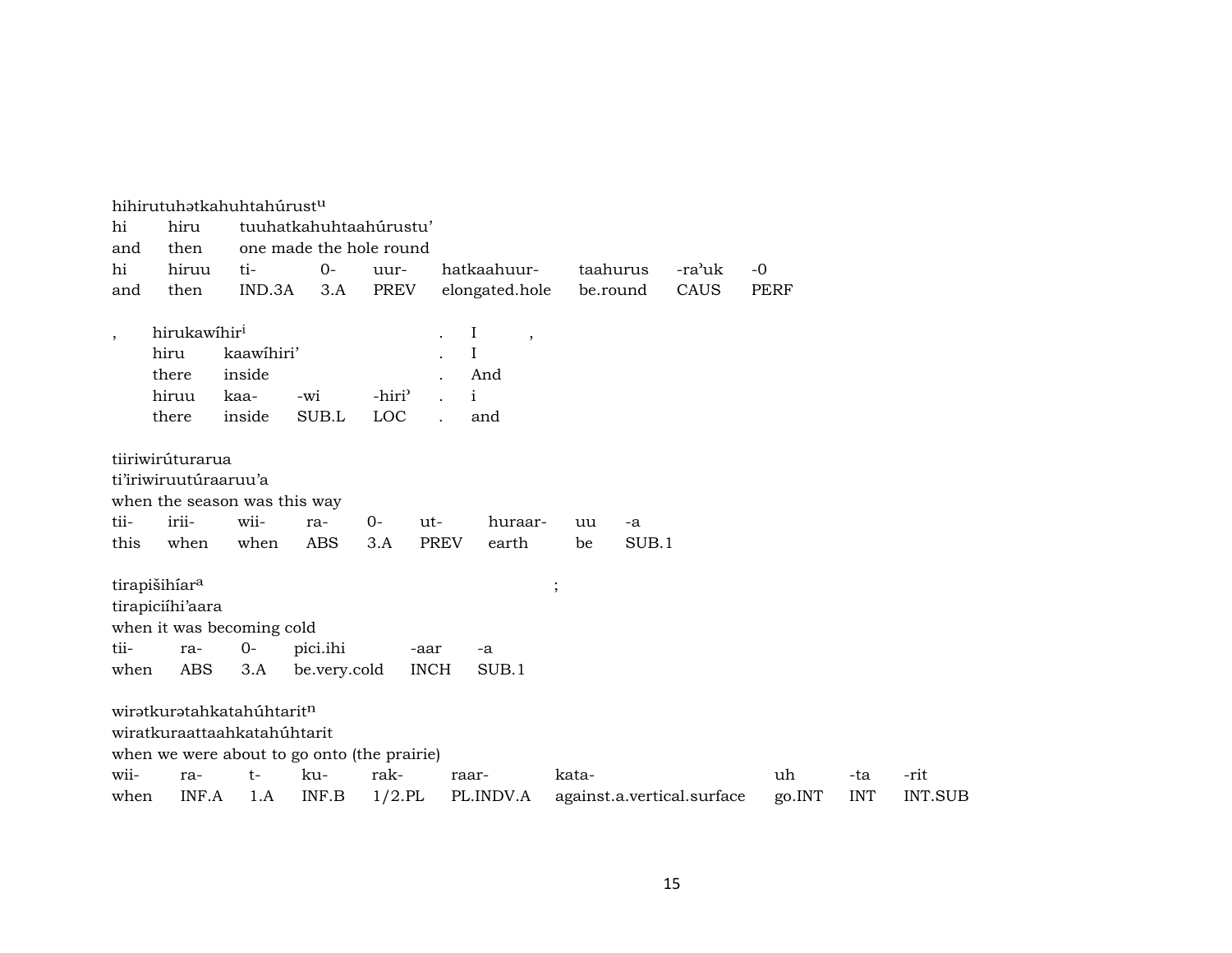| hiru<br>there<br>hiruu<br>there | Hirurikutirarahkawawárik <sup>u</sup><br>riku-<br>that.is | rikutiraaraahkawaawáriku'<br>$ti-$<br>IND.3A                  | $O -$<br>3.A | that is where they were putting them in them<br>ir-<br>PL.3A | raar-<br>3PL.INAN.P |     | haahka-<br>in.a.ravine | warik<br>shoot | $-$ :hus<br><b>IMPF</b> |            |             |       |
|---------------------------------|-----------------------------------------------------------|---------------------------------------------------------------|--------------|--------------------------------------------------------------|---------------------|-----|------------------------|----------------|-------------------------|------------|-------------|-------|
|                                 | nikis <sup>u</sup> nakuruwakusárik <sup>i</sup>           |                                                               |              |                                                              |                     |     |                        |                |                         |            |             |       |
| ríkiisu'                        |                                                           | raakuruhwaakusáriki                                           |              |                                                              |                     |     |                        |                |                         |            |             |       |
| the corn                        |                                                           |                                                               |              | when she stood with her piles                                |                     |     |                        |                |                         |            |             |       |
| rikiis-                         | $-u^{\prime}$                                             | ra-                                                           | $0-$         | $a-$                                                         | ku-                 | ri- |                        | uur-           | waa-                    | kus        | arik        | $-i$  |
| corn                            | <b>NOM</b>                                                | INF.A                                                         | 3.A          | POSS.3A                                                      | INF.B               |     | PHYS.POSS              | POSS.A         | hill                    | be sitting | be.standing | SUB.2 |
| $\cdot$                         | šápatn<br>cápaat<br>a woman<br>icapaak<br>woman           | $\mathcal{C}$<br>$\mathcal{C}$<br>$\mathbf{H}$<br>$^{\prime}$ |              |                                                              |                     |     |                        |                |                         |            |             |       |
|                                 | Nikukasiraraháhkawu                                       |                                                               |              |                                                              |                     |     |                        |                |                         |            |             |       |
|                                 | Rikukaasirarahaáhkawu'                                    |                                                               |              |                                                              |                     |     |                        |                |                         |            |             |       |
|                                 |                                                           |                                                               |              | That is where you must take them down in it                  |                     |     |                        |                |                         |            |             |       |
| riku-                           | kaas-                                                     | $S-$                                                          | $i-$         | raar-                                                        | ra-                 |     | haahka-                | wuu            | -:hus                   |            |             |       |
| that.is                         | POT.2A                                                    | 2.A                                                           | <b>SEQ</b>   | 3PL.INAN.P                                                   | PORT                |     | in.a.ravine            | go.IMPF        | <b>IMPF</b>             |            |             |       |
| $\bullet$<br>$\mathbf{H}$       |                                                           |                                                               |              |                                                              |                     |     |                        |                |                         |            |             |       |

.

 $\mathcal{L} = \mathcal{L}$  $\mathbf{r} = \mathbf{r}$ 

16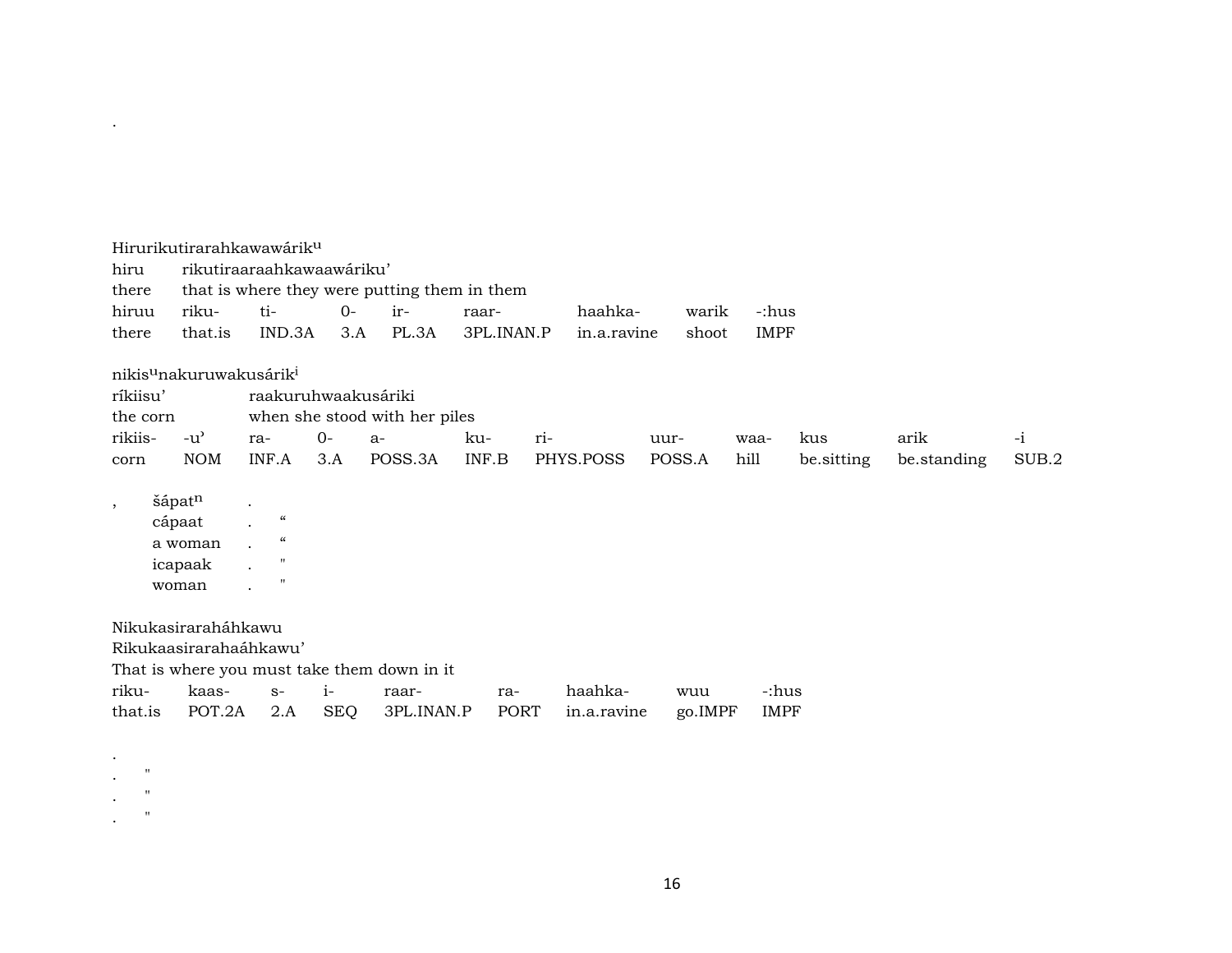| Hirukawihiri |                     |                                    |                    |                         |             |           |                                        |       |
|--------------|---------------------|------------------------------------|--------------------|-------------------------|-------------|-----------|----------------------------------------|-------|
| Hiru         | kaawihiri'          |                                    |                    |                         |             |           |                                        |       |
| There        | inside              |                                    |                    |                         |             |           |                                        |       |
| hiruu        | kaa-                | -wi                                | -hiri <sup>3</sup> |                         |             |           |                                        |       |
| there        | inside              | SUB.L                              | <b>LOC</b>         |                         |             |           |                                        |       |
|              | tiráhkatatuhku      |                                    |                    |                         |             | harútu    |                                        | ,     |
|              | tiráhkatatuhku'     |                                    |                    |                         |             | haaruútu' |                                        |       |
|              | she lined the walls |                                    |                    |                         |             | grass     |                                        |       |
| ti-          | $0-$                | raar.katatuhk                      |                    |                         | -:hus       | haaruut   | $-u^{\prime}$                          |       |
| IND.3A       | 3.A                 |                                    |                    | line.a.vertical.surface | <b>IMPF</b> | dry.grass | <b>NOM</b>                             |       |
| hirukawihiri |                     |                                    |                    |                         |             |           |                                        |       |
| hiru         | kaawihiri'          |                                    |                    |                         |             |           |                                        |       |
| there        | inside              |                                    |                    |                         |             |           |                                        |       |
| hiruu        | kaa-                | -wi                                | -hiri <sup>3</sup> |                         |             |           |                                        |       |
| there        | inside              | SUB.L                              | LOC                |                         |             |           |                                        |       |
|              |                     | Airirakukasirašawátur <sup>a</sup> |                    |                         |             |           |                                        |       |
| A            |                     | iriirakukasiiracawátura            |                    |                         |             |           |                                        |       |
| And          |                     | where the space between sacks is   |                    |                         |             |           |                                        |       |
| a            | irii-               | ra-                                | $0 -$              | ku-                     | kasii-      | raar-     | tawatur                                | -a    |
| and          | where               | INF.A                              | 3.A                | INF.B                   | bag         | PL        | be.between                             | SUB.1 |
| ,            | híharutu            |                                    |                    |                         |             |           |                                        |       |
| hi           |                     | haaruútu'                          |                    |                         |             |           |                                        |       |
|              | and<br>hay          |                                    |                    |                         |             |           |                                        |       |
| hi           |                     | haaruut                            | $-u^{\prime}$      |                         |             |           |                                        |       |
|              | and                 | dry.grass                          | <b>NOM</b>         |                         |             |           |                                        |       |
|              | nikutirahkatátutn   |                                    |                    |                         |             |           |                                        |       |
|              | rikutirahkatátut    |                                    |                    |                         |             |           | $\boldsymbol{\zeta}\boldsymbol{\zeta}$ |       |

 $\mathbf{.}$  "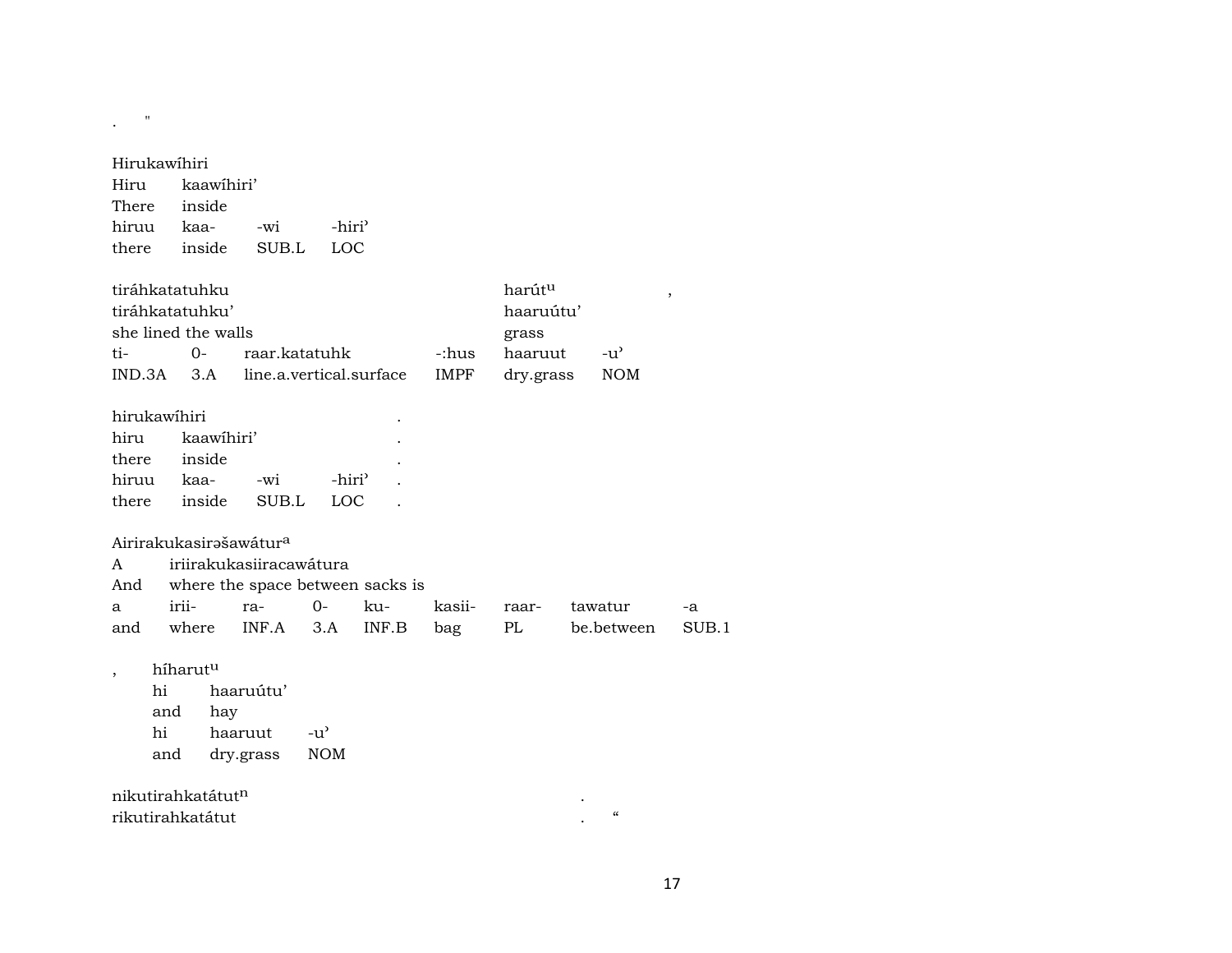| that is where they lined them   |            |             |         |                               |      |             |       | "                  |             |             |       |             |
|---------------------------------|------------|-------------|---------|-------------------------------|------|-------------|-------|--------------------|-------------|-------------|-------|-------------|
| riku-                           | ti-        | $O -$       |         | raar.katatuhk                 |      | $-0$        |       | $\pmb{\mathsf{H}}$ |             |             |       |             |
| that.is                         | IND.3A     | 3.A         |         | line.a.vertical.surface       |      | <b>PERF</b> |       | $\pmb{\mathsf{H}}$ |             |             |       |             |
|                                 |            |             |         |                               |      |             |       |                    |             |             |       |             |
| Kītuatikasirarahkáwaritn        |            |             |         |                               |      |             |       |                    |             |             |       |             |
| Kítuu'u'                        |            | a           |         | tikaasiraaraahkáwarit         |      |             |       |                    |             |             |       |             |
| All                             |            | and         |         | you must take them down in it |      |             |       |                    |             |             |       |             |
| kituu                           | $-u'$      | a           | tii-    | kaas-                         | $S-$ | $i-$        | raar- |                    | haahka-     |             | warik | $-0$        |
| all                             | <b>NOM</b> | and         | this    | POT.2A                        | 2.A  | <b>SEQ</b>  |       | 3PL.INAN.P         | in.a.ravine |             | shoot | <b>PERF</b> |
|                                 |            |             |         |                               |      |             |       |                    |             |             |       |             |
|                                 |            |             |         |                               |      |             |       |                    |             |             |       |             |
| $\pmb{\mathsf{H}}$              |            |             |         |                               |      |             |       |                    |             |             |       |             |
| $\mathbf{H}$                    |            |             |         |                               |      |             |       |                    |             |             |       |             |
| $\mathbf{H}$                    |            |             |         |                               |      |             |       |                    |             |             |       |             |
| $\pmb{\mathsf{H}}$              |            |             |         |                               |      |             |       |                    |             |             |       |             |
|                                 |            |             |         |                               |      |             |       |                    |             |             |       |             |
| tuksurahatáwikišuk <sup>u</sup> |            |             |         |                               |      |             |       |                    |             |             |       |             |
| Tuksuraahatáwikicuuku'          |            |             |         |                               |      |             |       |                    |             |             |       |             |
| The hole used to be deep        |            |             |         |                               |      |             |       |                    |             |             |       |             |
| ti-                             | $0-$       | uks-        | huraar- | hata                          |      | wi          |       | kii'ac             | -uk         | -:hus       |       |             |
| IND.3A                          | 3.A        | <b>AOR</b>  | earth   | be.a.hole                     |      | be.upright  |       | be.long            | <b>DIST</b> | <b>IMPF</b> |       |             |
|                                 |            |             |         |                               |      |             |       |                    |             |             |       |             |
|                                 | Hirutíšia  |             |         |                               |      |             |       |                    |             |             |       |             |
| Hiru                            | tiíci'a    |             |         |                               |      |             |       |                    |             |             |       |             |
| Then                            |            | they did it |         |                               |      |             |       |                    |             |             |       |             |
| hiruu                           | ti-        |             | $O -$   | ir-                           | ut-  | $i-$        | aar   | $-0$               |             |             |       |             |
| then                            |            | IND.3A      | 3.A     | PL.3A                         | PREV | <b>SEQ</b>  | do    | PERF               |             |             |       |             |
|                                 |            |             |         |                               |      |             |       |                    |             |             |       |             |
| nihkurahírik <sup>a</sup>       |            |             |         |                               |      |             |       |                    |             |             |       |             |
| rihkuuraahiirika                |            |             |         |                               |      |             |       |                    |             |             |       |             |
| when they fixed it              |            |             |         |                               |      |             |       |                    |             |             |       |             |
| ra-                             | $0-$       | ir-         | ku-     | uur-                          | raa- | hiir        |       | -ik                | -a          |             |       |             |
| INF.A                           | 3.A        | PL.3A       | INF.B   | PREV                          | way  | be.good     |       | CAUS               | SUB.1       |             |       |             |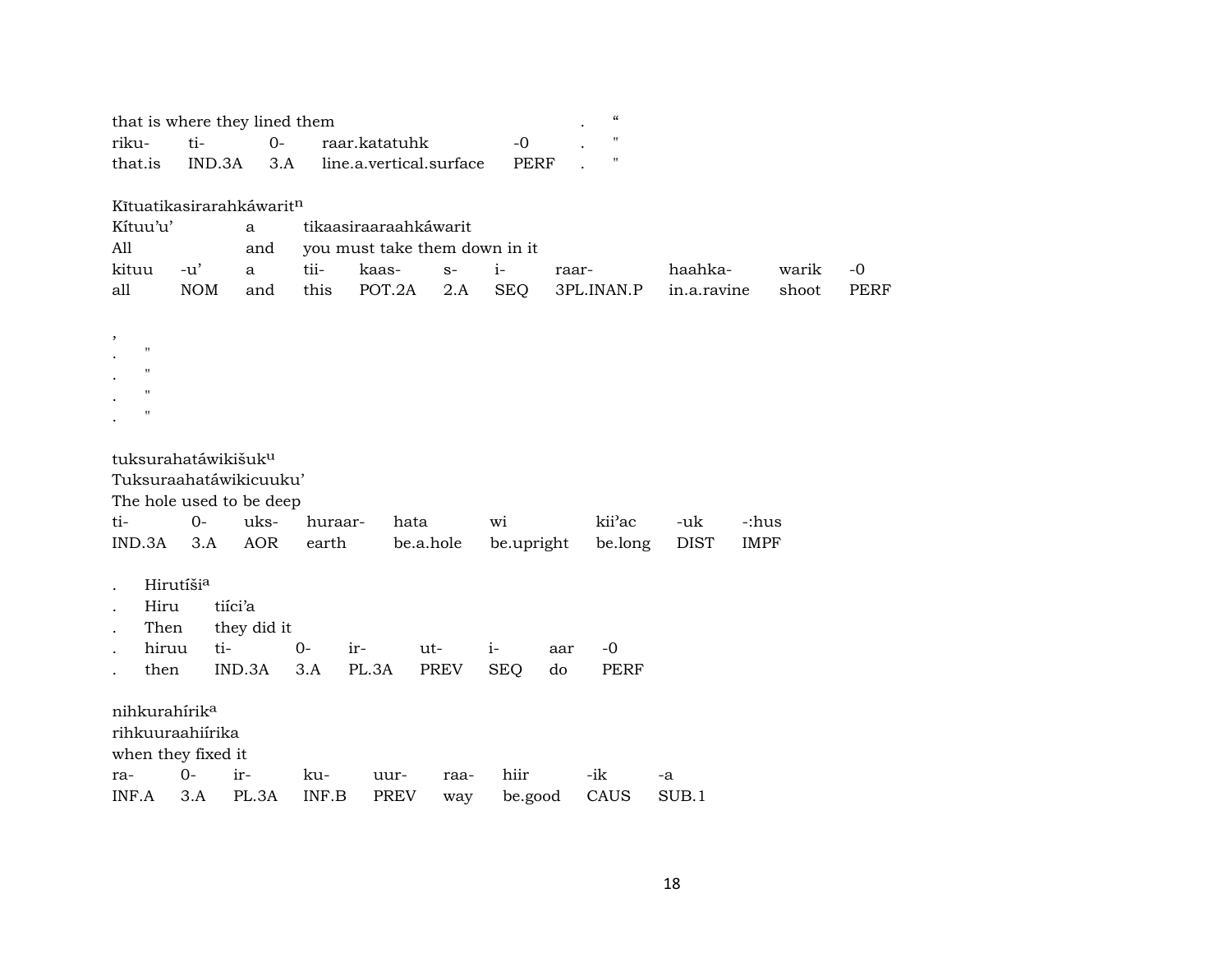| $\overline{\phantom{a}}$ |                                             | nihkuhakawátatka                |                         |            |            |          |             |           |                |                   |             |      |    |    |
|--------------------------|---------------------------------------------|---------------------------------|-------------------------|------------|------------|----------|-------------|-----------|----------------|-------------------|-------------|------|----|----|
|                          |                                             | rihkuhaakaawátatka              |                         |            |            |          |             |           |                |                   |             |      |    |    |
|                          |                                             | when she put the lid on         |                         |            |            |          |             |           |                |                   |             |      |    |    |
|                          | ra-                                         | $0 -$                           | ir-                     | ku-        |            | haaka-   |             | awatat.k  | -a             |                   |             |      |    |    |
|                          | INF.A                                       | 3.A                             | <b>OBV</b>              | INF.B      |            | mouth    | cover       |           |                | SUB.1             |             |      |    |    |
|                          |                                             |                                 |                         |            |            |          |             |           |                |                   |             |      |    |    |
|                          | Atíhakawatət <sup>n</sup>                   |                                 |                         |            |            |          |             |           |                |                   |             |      |    |    |
| A                        |                                             | tíhaakaawatat                   |                         |            |            |          |             |           |                |                   |             |      |    |    |
| And                      |                                             | she put the lid on              |                         |            |            |          |             |           |                |                   |             |      |    |    |
| а                        | ti-                                         |                                 | $0-$                    | haaka-     |            | awatat.k | $-0$        |           |                |                   |             |      |    |    |
| and                      | IND.3A                                      |                                 | 3.A                     | mouth      | cover      |          | <b>PERF</b> |           |                |                   |             |      |    |    |
|                          |                                             |                                 |                         |            |            |          |             |           |                |                   |             |      |    |    |
|                          | Arutihurahpárih <sup>i</sup> t <sup>n</sup> |                                 |                         |            |            |          |             |           |                |                   |             |      |    |    |
| A                        |                                             | ruutiihuraahpárihit             |                         |            |            |          |             |           |                |                   |             |      |    |    |
| And                      |                                             | then the ground was just smooth |                         |            |            |          |             |           |                |                   |             |      |    |    |
| а                        | ruu-                                        | ti-                             |                         | $0-$       | $i-$       | huraar-  |             | parit.rik |                | $-0$              |             |      |    |    |
| and                      | then                                        |                                 | IND.3A                  | 3.A        | <b>SEQ</b> | earth    |             | be.smooth |                | PERF              |             |      |    |    |
|                          |                                             |                                 |                         |            |            |          |             |           |                |                   |             |      |    |    |
|                          | Arutihurahkírikst <sup>i</sup> tn           |                                 |                         |            |            |          |             |           |                |                   |             |      |    |    |
| A                        |                                             | ruutiihuraahkiirikstit          |                         |            |            |          |             |           |                |                   |             |      |    |    |
| And                      |                                             | then the ground was just smooth |                         |            |            |          |             |           |                |                   |             |      |    |    |
| a                        | ruu-                                        | ti-                             |                         | $0 -$      | $i-$       | huraar-  |             | kiiriks   |                |                   | -rik        | -0   |    |    |
| and                      | then                                        |                                 | IND.3A                  | 3.A        | <b>SEQ</b> | earth    |             |           |                | be.solidly.smooth | <b>DIST</b> | PERF |    |    |
|                          |                                             |                                 |                         |            |            |          |             |           |                |                   |             |      |    |    |
| $\cdot$                  | akukakúut <sup>n</sup>                      |                                 |                         |            |            |          |             |           |                |                   |             |      |    |    |
|                          | a                                           |                                 | kukaakuú'ut             |            |            |          |             |           |                |                   |             |      |    |    |
|                          | and                                         |                                 | there was nothing amiss |            |            |          |             |           |                |                   |             |      |    |    |
|                          | a                                           | ku-                             | kaaki-                  |            | $0-$       | ut-      |             | 0         | $\overline{a}$ |                   |             |      |    |    |
|                          | and                                         | <b>INDF</b>                     |                         | NEG.IND.3A | 3.A        |          | PREV        | be        | EX             |                   |             |      |    |    |
|                          |                                             |                                 |                         |            |            |          |             |           |                |                   |             |      |    |    |
|                          | Hirutatiratahkátaatn                        |                                 |                         |            |            |          |             |           |                |                   |             |      |    |    |
| Hiru                     |                                             | tatiraattaahkáta'at             |                         |            |            |          |             |           |                |                   |             |      |    |    |
| Then                     |                                             | we went up onto (the prairie)   |                         |            |            |          |             |           |                |                   |             |      |    |    |
| hiruu                    | ta-                                         |                                 | t-                      | $i-$       |            | rak-     | raar-       |           | kata-          |                   |             |      | at | -0 |
|                          |                                             |                                 |                         |            |            |          |             |           |                |                   |             |      |    |    |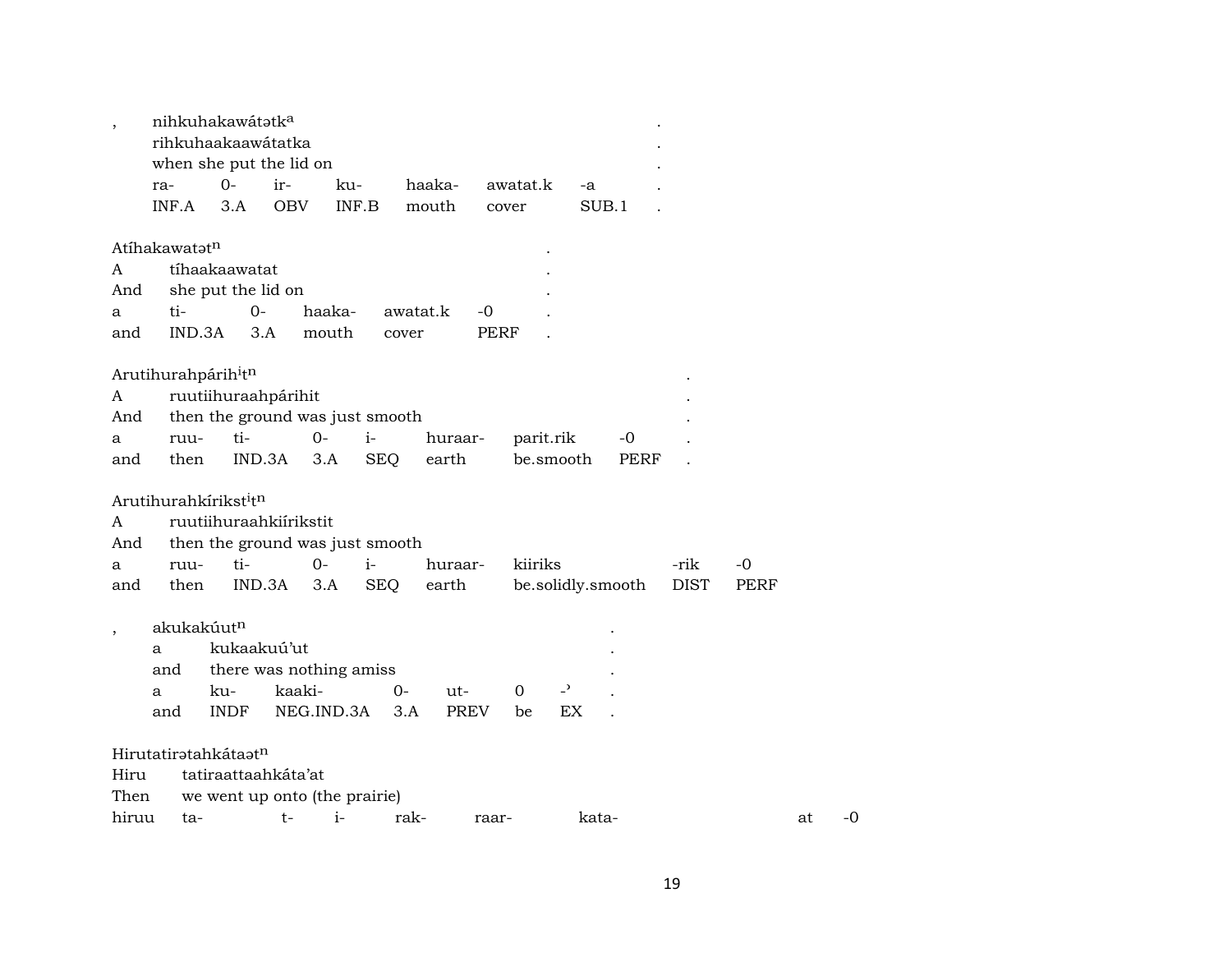| then                               | IND.1/2A                                                                                | 1.A           | <b>SEQ</b>                                             | $1/2$ .PL          | PL.INDV.A        |          |               | against.a.vertical.surface | go | <b>PERF</b> |             |
|------------------------------------|-----------------------------------------------------------------------------------------|---------------|--------------------------------------------------------|--------------------|------------------|----------|---------------|----------------------------|----|-------------|-------------|
| $\cdot$<br>tii-<br>this            | tiharúturaru <sup>a</sup><br>tihaarúturaaruu'a<br>this being the season<br>haa-<br>here | ra-<br>ABS    | $O -$<br>3.A                                           | ut-<br><b>PREV</b> | huraar-<br>earth | uu<br>be | $-a$<br>SUB.1 | ۰                          |    |             |             |
| Nihuksuatahatáhkataat <sup>n</sup> |                                                                                         |               |                                                        |                    |                  |          |               |                            |    |             |             |
| Ríhuksu'<br>Only<br>rihuks         | $-u'$                                                                                   | a<br>and<br>a | tahaattaahkáta'at<br>we went onto (the prairie)<br>ta- | $t-$               | rak-             | raar-    |               | kata-                      |    | at          | $-0$        |
| alone                              | <b>NOM</b>                                                                              | and           | IND.1/2A                                               | 1.A                | $1/2$ .PL        |          | PL.INDV.A     | against.a.vertical.surface |    | go          | <b>PERF</b> |

|     | hitahatáhkaukut <sup>n</sup> |                        |       |           |           |       |                              |          |           |      |
|-----|------------------------------|------------------------|-------|-----------|-----------|-------|------------------------------|----------|-----------|------|
| hi  |                              | tahaattaáhka'uukut     |       |           |           |       |                              |          |           |      |
| and |                              | we went into the woods |       |           |           |       |                              |          |           |      |
| hi  | ta-                          |                        | t-    | rak-      | raar-     |       | ka-                          | uukuk    |           | -0   |
| and |                              | $IND.1/2A$ 1.A         |       | $1/2$ .PL | PL.INDV.A |       | in.the.brush                 | get.into |           | PERF |
|     |                              |                        |       |           |           |       |                              |          |           |      |
|     | nakukáhuraruhat <sup>n</sup> |                        |       |           |           |       |                              |          | ,         |      |
|     | rakukáhuraaruhat             |                        |       |           |           |       |                              |          |           |      |
|     | where the woods were         |                        |       |           |           |       |                              |          | $\bullet$ |      |
|     | ra-                          | $O-$                   | ku-   | kahuraar- |           | u.hak |                              | -0       |           |      |
|     | INF A                        | 3.A                    | INF.B |           |           |       | brushy.area extend.in.a.line | SUB.4    |           |      |
|     |                              |                        |       |           |           |       |                              |          |           |      |

šápat $^n$  , hítirəs Cápaat hi tiíras

,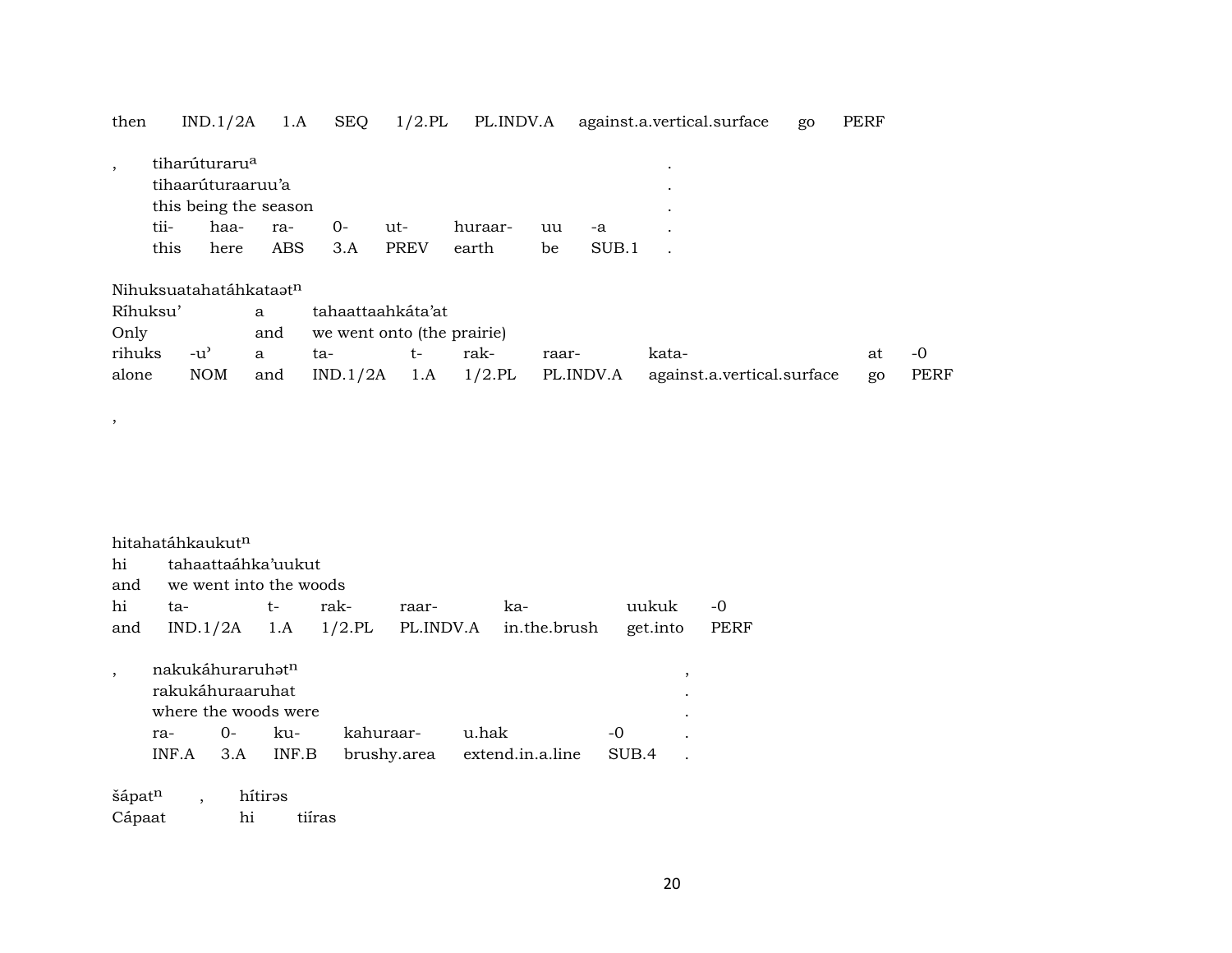| Women and they ran                 |                                    |  |  |  |
|------------------------------------|------------------------------------|--|--|--|
| icapaak hi ti- 0- ir- uur- as-i -0 |                                    |  |  |  |
| woman                              | and IND.3A 3.A PL.3A PREV run PERF |  |  |  |

| rihkurárəspiətíkurar <sup>u</sup> |                             |       |       |            |          |       |       |        |            |  |  |
|-----------------------------------|-----------------------------|-------|-------|------------|----------|-------|-------|--------|------------|--|--|
|                                   | rihkuráraspi<br>atíkuraaru' |       |       |            |          |       |       |        |            |  |  |
| to look for them<br>ground beans  |                             |       |       |            |          |       |       |        |            |  |  |
| ra-                               | $()$ -                      | $ir-$ | ku-   | raar-      | raspii   | $-0$  | atiik | huraar | -u'        |  |  |
| INF.A                             | 3.A                         | PL.3A | INF B | 3PL.INAN.P | look.for | SUB.4 | bean  | earth  | <b>NOM</b> |  |  |

Hirutirahkaúkutn tiraáhka'uukut Hiru Then they went into the woods hiruu ti- $O -0$ raarkauukuk IND.3A 3.A PL.INDV.A in.the.brush get.into then PERF

- ắka<sup>a</sup>  $\mathbf{I}$  $\mathcal{L}^{\pm}$
- Aáka'a  $\ddot{\phantom{a}}$

 $\,$  ,

 $\bullet$  $\cdot$  $\bullet$  $\bullet$  $\bullet$ 

- Oh my  $\overline{\phantom{a}}$  $\langle \cdot \rangle$
- $a$ a $ka$ 'a  $\,$  ,  $\ddot{\phantom{a}}$
- oh.my  $\langle \cdot \rangle$

 $\overline{\phantom{a}}$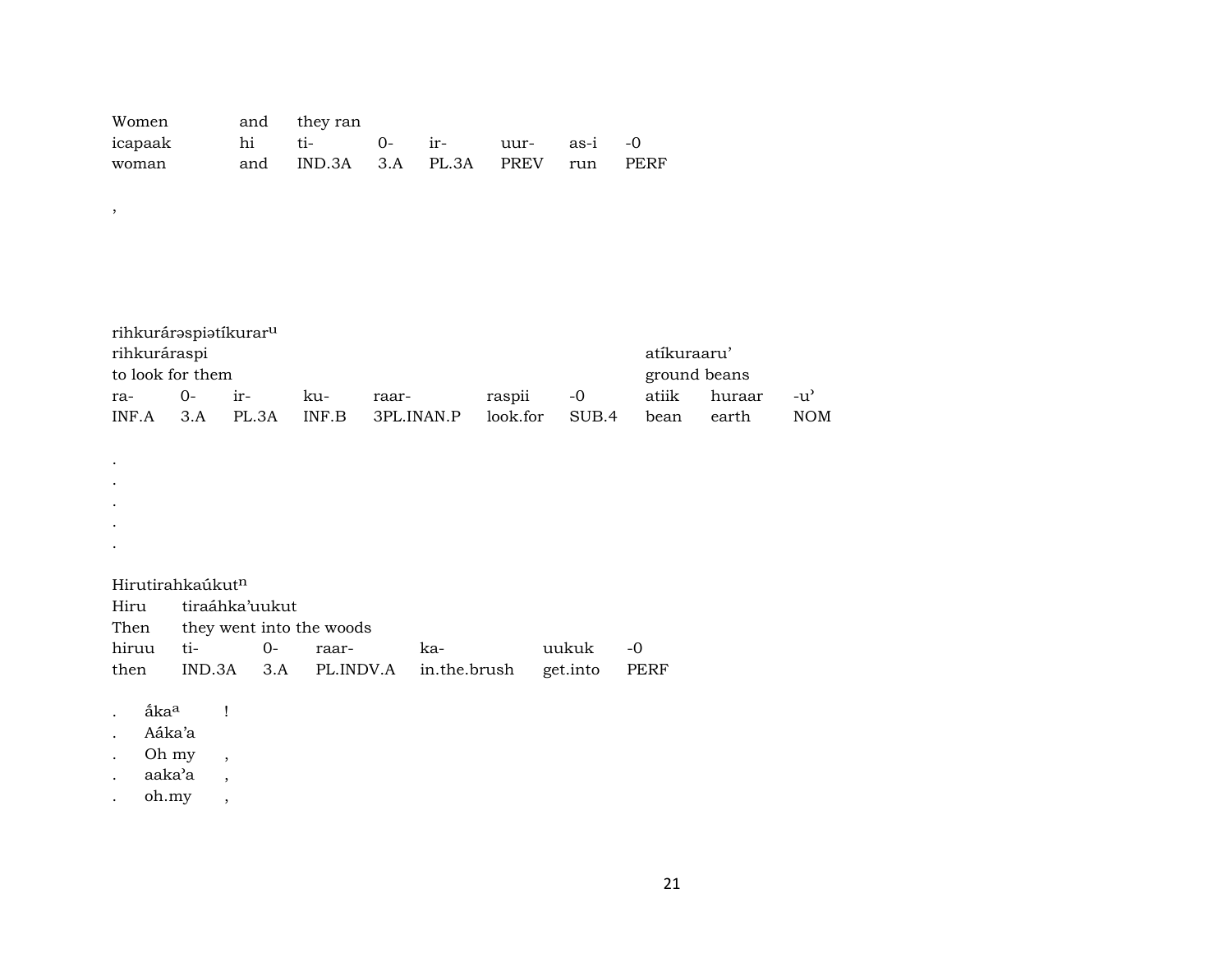|                          | tihširíruš <sup>i</sup><br>tihciiríruhci'     | they were industrious                                                        |             |                                          |        |                                         |              |      |             |                                |                 |
|--------------------------|-----------------------------------------------|------------------------------------------------------------------------------|-------------|------------------------------------------|--------|-----------------------------------------|--------------|------|-------------|--------------------------------|-----------------|
| ti-                      |                                               | $O -$                                                                        | ir-         | uur-                                     | ciir   |                                         | riruhci      |      | $-0$        |                                |                 |
| IND.3A                   |                                               | 3.A                                                                          | PL.3A       | <b>PREV</b>                              |        | be.industrious                          | be.powerful  |      | <b>PERF</b> |                                |                 |
| $\overline{\phantom{a}}$ | šápatn<br>cápaat<br>icapaak<br>woman          | the women                                                                    |             |                                          |        |                                         |              |      |             |                                |                 |
|                          |                                               | Hirurahkúrahkirikiskáwari                                                    |             |                                          |        |                                         |              |      |             |                                |                 |
| hiru                     |                                               |                                                                              |             | raahkuraahkiirikiskáwari                 |        |                                         |              |      |             |                                |                 |
| there                    |                                               |                                                                              |             |                                          |        | when they would crawl through the brush |              |      |             |                                |                 |
| hiruu                    |                                               | ra-                                                                          | $0-$        | ar-                                      | ku-    | raar-                                   | ka-          |      | irikis-     | ka-<br>warii                   | -hus            |
| there                    |                                               |                                                                              | $INF.A$ 3.A | EV                                       | INF.B  | PL.INDV.A                               | in.the.brush |      |             | crawl ITER be.going.about.IMPF | <b>IMPF.SUB</b> |
| $\,$                     | írikis<br>iírikis<br>mice<br>iirikis<br>mouse | $\overline{\phantom{a}}$                                                     |             |                                          |        |                                         |              |      |             |                                |                 |
|                          |                                               | sirihkurakastúwari<br>sirihkuuraakastuúwari<br>when they followed the trails |             |                                          |        |                                         |              |      |             |                                |                 |
| $si-$                    | ra-                                           |                                                                              | $O -$       | ir-                                      | ku-    | uur-                                    | ak-          | as-  | ruu-        | warii                          | -hus            |
| DU                       | INF.A                                         |                                                                              | 3.A         | PL.3A                                    | INF.B  | PREV                                    | PL.AN.3P     | foot | PORT        | be.going.about.IMPF            | <b>IMPF.SUB</b> |
| $^\mathrm{^\mathrm{o}}$  | irikis<br>Iírikis<br>Mice<br>iirikis          |                                                                              | atiik       | Atíkuraru<br>atíkuraaru'<br>ground beans | huraar | $-u^{\prime}$                           |              |      |             |                                |                 |

22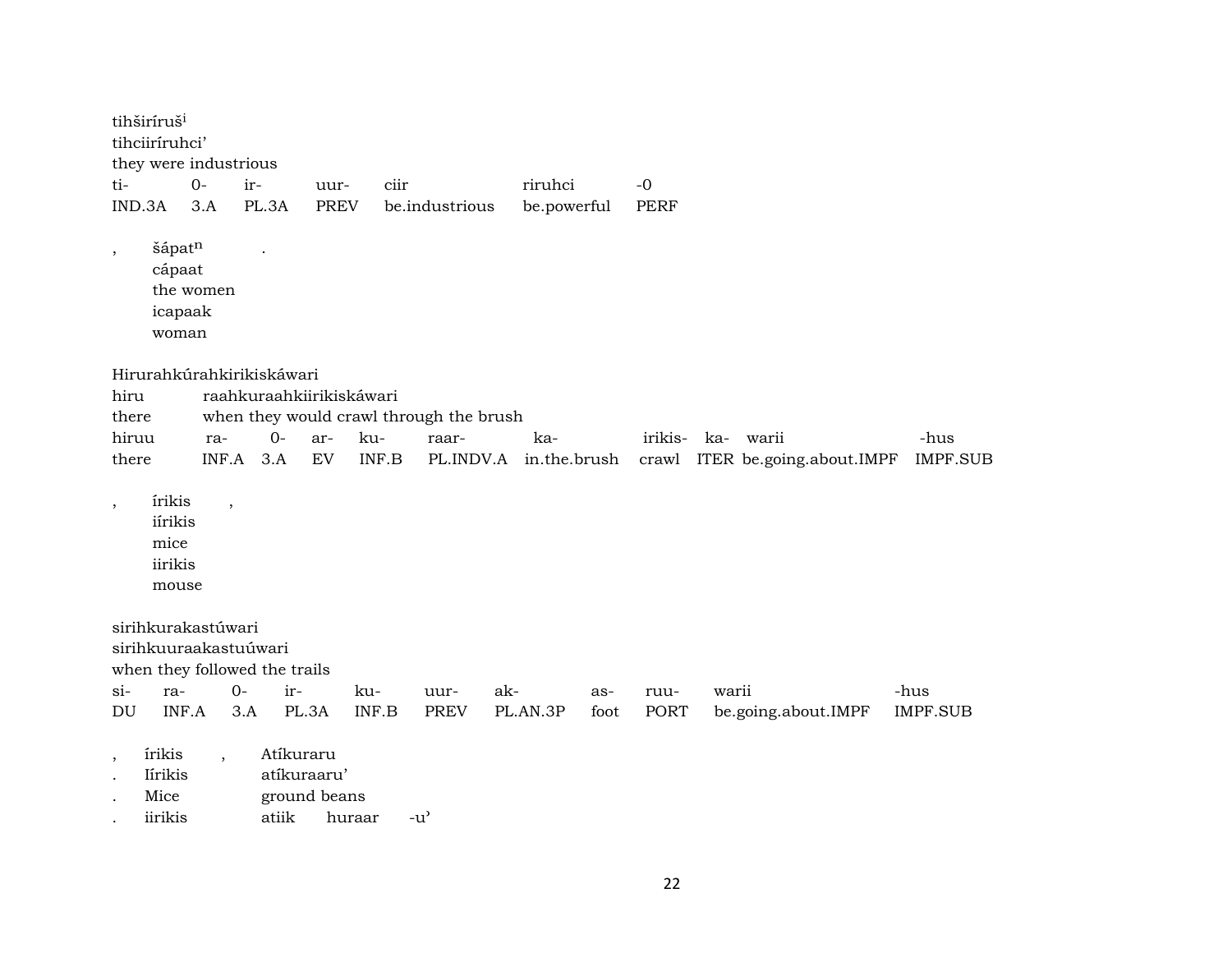| mouse                                                                 |                              | bean                                          | earth  | <b>NOM</b> |            |               |             |             |
|-----------------------------------------------------------------------|------------------------------|-----------------------------------------------|--------|------------|------------|---------------|-------------|-------------|
| rikutirahkawawáriku<br>rikutiraahkawaawáriku'                         |                              |                                               |        |            |            |               |             |             |
| that is where they put them in them                                   |                              |                                               |        |            |            |               |             |             |
| riku-                                                                 | ti-                          | $O -$                                         | ir-    | raar-      |            | ka.warik      | -waa        | -:hus       |
| that.is                                                               | IND.3A                       | 3.A                                           | PL.3A  |            | 3PL.INAN.P | put.in        | <b>DIST</b> | <b>IMPF</b> |
| háwakiš <sup>i</sup><br>haáwa'<br>also<br>haawa<br>also               | kiíci'<br>but<br>kici<br>but | írikis<br>iírikis<br>mice<br>iirikis<br>mouse |        |            |            |               |             |             |
| nihkukakawakára <sup>u</sup><br>rihkuukaahkawaakára'u                 |                              |                                               |        |            |            |               |             | $\, ,$      |
| when they made houses                                                 |                              |                                               |        |            |            |               |             |             |
| ra-                                                                   | $0-$                         | ir-                                           | ku-    | akaar-     |            | kawaaka.ra'uk | -0          |             |
| INF.A                                                                 | 3.A                          | PL.3A                                         | INF.B  | dwelling   |            | make.DIST     | SUB.3       |             |
| atíkurar <sup>u</sup><br>atíkuraaru'<br>ground beans<br>atiik<br>bean | huraar<br>earth              | $-u^{\prime}$<br><b>NOM</b>                   | $\, ,$ |            |            |               |             |             |
| hirutirahúrahš <sup>a</sup>                                           |                              |                                               |        |            |            |               |             |             |
| hiru                                                                  |                              | tirahúraahca                                  |        |            |            |               |             |             |
| there                                                                 | this ground                  |                                               |        |            |            |               |             |             |
| hiruu                                                                 | tii-                         | ra-                                           | $0-$   | huraar-    | sa         | $-0$          |             |             |
| there                                                                 | this                         | ABS                                           | 3.A    | earth      | be.lying   | SUB.3         |             |             |
| nihkuraráhupu                                                         |                              |                                               |        |            |            |               |             |             |

raahkuraráhuupu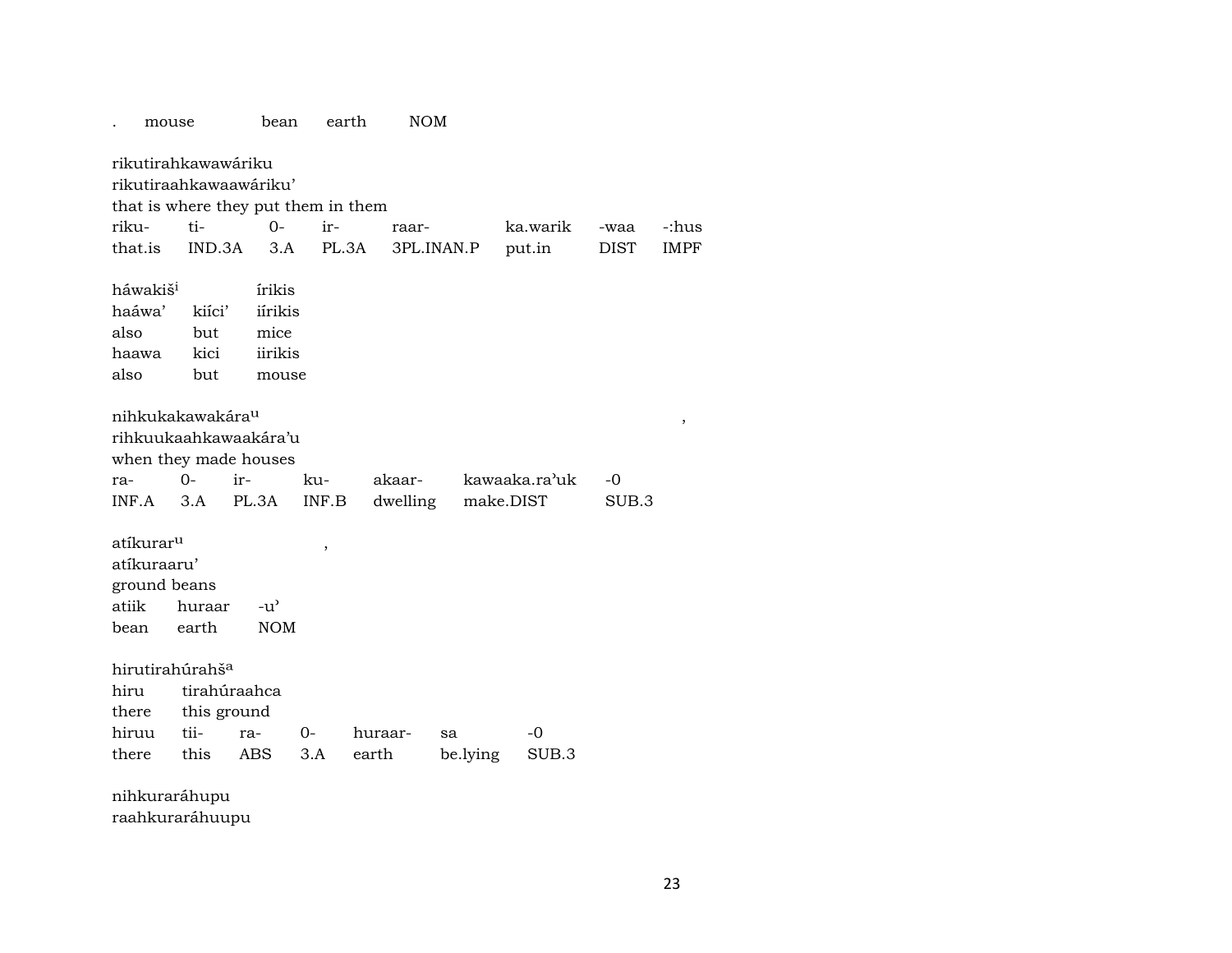| where they would take them inside                                       |                  |                                 |                       |              |                        |                            |                                                                        |                                                                                                                                                      |        |          |          |       |            |        |      |
|-------------------------------------------------------------------------|------------------|---------------------------------|-----------------------|--------------|------------------------|----------------------------|------------------------------------------------------------------------|------------------------------------------------------------------------------------------------------------------------------------------------------|--------|----------|----------|-------|------------|--------|------|
| ra-                                                                     | $O -$            | ar-                             | ku-                   | raar-        |                        | ra-                        | huuk-                                                                  | wuu                                                                                                                                                  |        | -hus     |          |       |            |        |      |
| INF.A                                                                   | 3.A              | EV                              | INF.B                 |              | 3PL.INAN.P             | <b>PORT</b>                | into                                                                   | go.IMPF                                                                                                                                              |        | IMPF.SUB |          |       |            |        |      |
| $\bullet$<br>Hi<br>$\bullet$<br>And<br>hi<br>and                        | Hitíhwaki<br>ti- | tíhwaki'<br>they said<br>IND.3A | $0-$<br>3.A           | ir-<br>PL.3A | waki<br>say.PL         | $\mbox{-}0$<br><b>PERF</b> | $\ddot{\cdot}$<br>$\overline{\phantom{a}}$<br>$\overline{\phantom{a}}$ | $\epsilon\epsilon$<br>$\boldsymbol{\epsilon} \boldsymbol{\epsilon}$<br>$\boldsymbol{\epsilon} \boldsymbol{\epsilon}$<br>$\mathbf{H}$<br>$\mathbf{H}$ |        |          |          |       |            |        |      |
| İharituhkasa<br>Ihaariitúhkasa<br>There is a village<br>$ii-$<br>there  | haa-<br>here     | ri-                             | CONT.3A               | $0-$<br>3.A  | ituur-<br>village      | ka-<br>in                  | sa<br>be.lying                                                         | $-0$<br>PERF                                                                                                                                         |        |          |          |       |            |        |      |
| $\mathbf H$<br>$\mathbf H$<br>$\mathbf H$<br>$\mathbf H$<br>$\mathbf H$ |                  |                                 |                       |              |                        |                            |                                                                        |                                                                                                                                                      |        |          |          |       |            |        |      |
| Kiškuatarurakakarárahuru                                                |                  |                                 |                       |              |                        |                            |                                                                        |                                                                                                                                                      |        |          |          |       |            |        |      |
| Kícku'                                                                  | a                |                                 |                       |              | taruuraakakararaáhuru' |                            |                                                                        |                                                                                                                                                      |        |          |          |       |            |        |      |
| Several                                                                 | and              |                                 | they would ruin nests |              |                        |                            |                                                                        |                                                                                                                                                      |        |          |          |       |            |        |      |
| kicku                                                                   | a                | ti-                             |                       | $0-$         | a-                     | ar-                        | ri-                                                                    |                                                                                                                                                      | uur-   | ak-      | akaar-   | raar- | raahur     | -ra'uk | $-0$ |
| several                                                                 | and              |                                 | IND.3A                | 3.A          | POSS.3A                | EV                         | PHYS.POSS                                                              |                                                                                                                                                      | POSS.A | PL.AN.3P | dwelling | PL    | be.spoiled | CAUS   | PERF |

,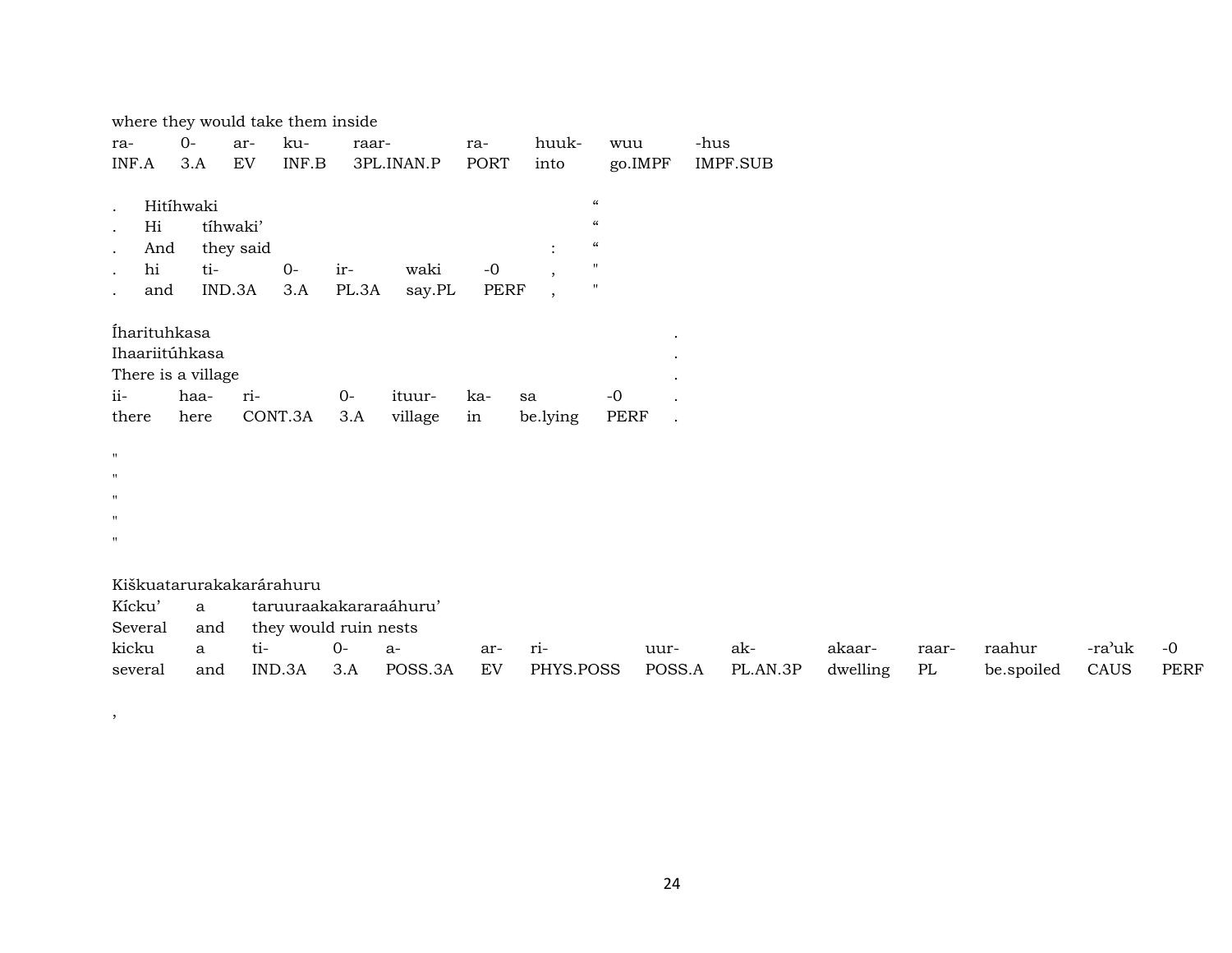hitarurárisəta taruuraáriisata hi and she would have plenty  $0$ hi ti $a$ ririisat  $-0$ aruurraar--aar and IND.3A  $3.A$ POSS.3A EV PHYS.POSS POSS.A 3PL.INAN.P be.large **INCH PERF** ətíkurar<sup>u</sup> Šápatn atíkuraaru' Cápaat  $\ddot{\phantom{a}}$ ground beans A woman  $\ddot{\phantom{a}}$ atiik  $-u^{\prime}$ icapaak huraar  $\ddot{\phantom{a}}$ bean earth **NOM** woman  $\sim$ aratahurawiahu raatahuurawi'aahu' a she just came back laden and raati- $0$  $a$ huur.awi.a -:hus  $\mathbf{a}$ just **IMPF** IND.3A  $3.A$ PREV.3A return.laden and Náriwiš<sup>u</sup> raáriwiicu' just now raariwiicu' right.now rəkuráhkatãt<sup>a</sup> rakuráhkataata when they went onto (the prairie)  $0$ kuraraarkataat  $-a$ INF.A  $3.A$ INF.B PL.INDV.A against.a.vertical.surface SUB.1 go

 $\bullet$  $\bullet$  $\bullet$  $\cdot$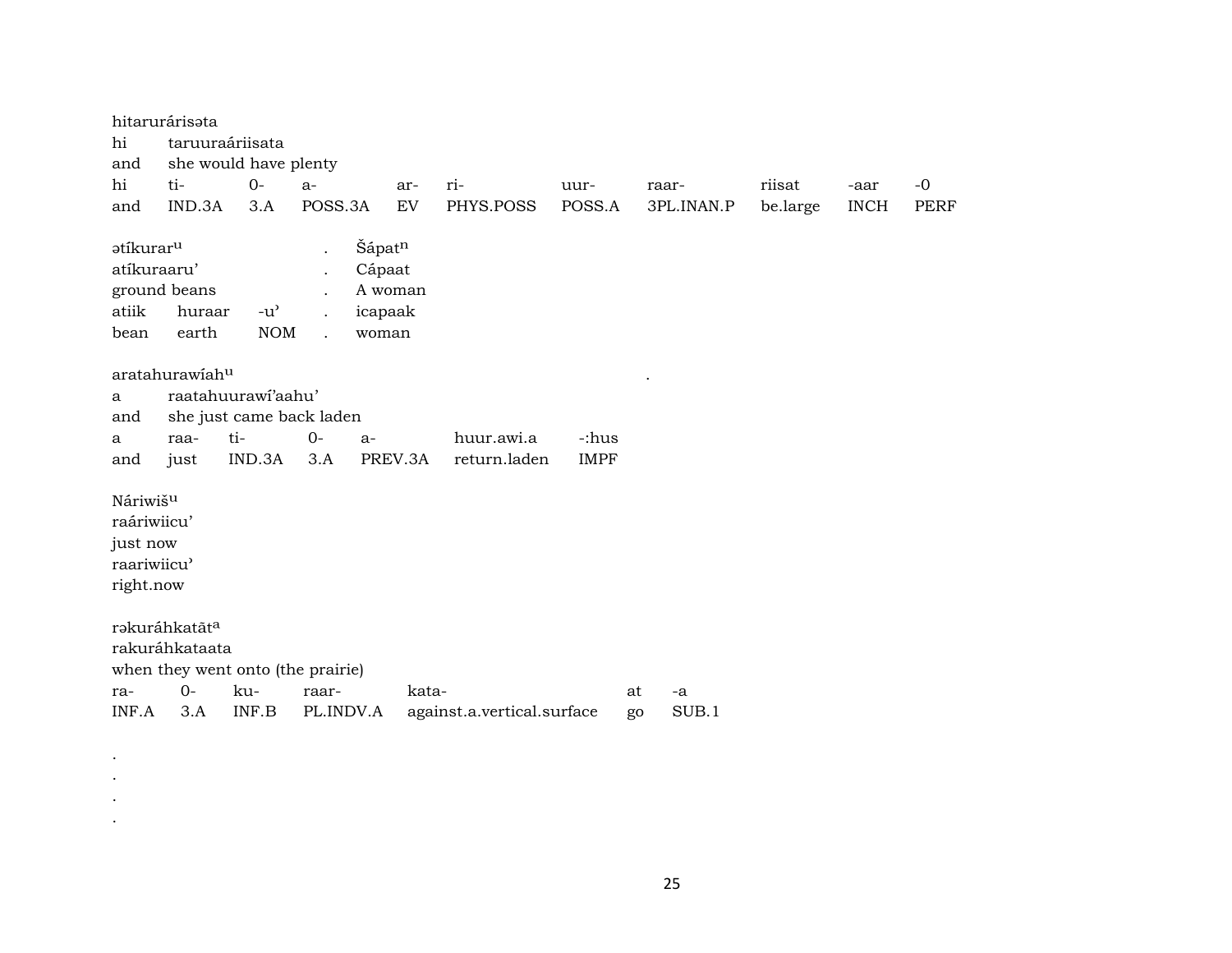|                                      | Kĩtutihuhuriráh^t <sup>n</sup> |                        |             |             |             |             |       |                     |                 |      |     |           |             |           |
|--------------------------------------|--------------------------------|------------------------|-------------|-------------|-------------|-------------|-------|---------------------|-----------------|------|-----|-----------|-------------|-----------|
| Kítuu'u'                             |                                | tiihuuhuriráhat        |             |             |             |             |       |                     |                 |      |     |           |             |           |
| All                                  |                                | they undertook things  |             |             |             |             |       |                     |                 |      |     |           |             |           |
| kituu                                | -u'                            | ti-                    | $0-$        | ir-         | ut-         | raa.uhuur-  |       | riraar.hak          | $-0$            |      |     |           |             |           |
| all                                  | <b>NOM</b>                     | IND.3A                 | 3.A         | PL.3A       | <b>PREV</b> | way         |       | pursue              | <b>PERF</b>     |      |     |           |             |           |
|                                      |                                |                        |             |             |             |             |       |                     |                 |      |     |           |             |           |
|                                      | Aširutahísahu                  |                        |             |             |             |             |       |                     |                 |      |     |           |             |           |
| $\mathbf{A}$<br>$\ddot{\phantom{0}}$ | ciru                           |                        |             |             |             |             |       |                     |                 |      |     |           |             |           |
| And                                  | still                          |                        |             |             |             |             |       |                     |                 |      |     |           |             |           |
| a                                    | ciruu                          |                        |             |             |             |             |       |                     |                 |      |     |           |             |           |
| and                                  | yet                            |                        |             |             |             |             |       |                     |                 |      |     |           |             |           |
|                                      |                                |                        |             |             |             |             |       |                     |                 |      |     |           |             |           |
|                                      | hiwitarahwášapat <sup>n</sup>  |                        |             |             |             |             |       |                     |                 |      |     |           |             |           |
| tahiísaahu'                          |                                |                        |             |             |             |             | hi    | witaraáhwa          |                 |      |     |           |             | cápaat    |
|                                      | it was dawning                 |                        |             |             |             |             | and   | they went           |                 |      |     |           |             | the women |
| ti-                                  | $0-$                           | $a-$                   | hiis-       |             | a           | -:hus       | hi    | wi                  | ti-             | $0-$ | ar- | raar-     | $-0$<br>war | icapaak   |
| IND.3A                               | 3.A                            | PREV.3A                |             | morning     | come        | <b>IMPF</b> | and   | be.upright          | IND.3A          | 3.A  | EV  | PL.INDV.A | go.DU PERF  | woman     |
|                                      | Kutúritpita                    |                        |             |             |             |             | ,     |                     |                 |      |     |           |             |           |
|                                      | Kutuúrit                       |                        |             |             |             |             |       |                     |                 |      |     |           |             |           |
|                                      | They looked like               |                        |             |             |             |             |       |                     |                 |      |     |           |             |           |
| ku-                                  | ti-                            | $O -$                  | uur-        | $\mathbf 0$ | -ik         | $-0$        |       |                     |                 |      |     |           |             |           |
|                                      | <b>INDF</b>                    | IND.3A<br>3.A          | <b>PREV</b> | be          | <b>DIST</b> | <b>PERF</b> |       |                     |                 |      |     |           |             |           |
|                                      |                                |                        |             |             |             |             |       |                     |                 |      |     |           |             |           |
|                                      | rakurahparíspari               |                        |             |             |             |             |       |                     |                 |      |     |           |             |           |
| piíta                                |                                | rakuraahpaaríspari     |             |             |             |             |       |                     |                 |      |     |           |             |           |
| men                                  |                                | when they went hunting |             |             |             |             |       |                     |                 |      |     |           |             |           |
| wiita                                | ra-                            | $0 -$<br>ku-           |             | raar-       |             | paariis-    | warii |                     | -hus            |      |     |           |             |           |
| man                                  | INF.A                          | 3.A                    | INF.B       | PL.INDV.A   | hunter      |             |       | be.going.about.IMPF | <b>IMPF.SUB</b> |      |     |           |             |           |
|                                      |                                |                        |             |             |             |             |       |                     |                 |      |     |           |             |           |

.

 $\overline{\phantom{a}}$ 

26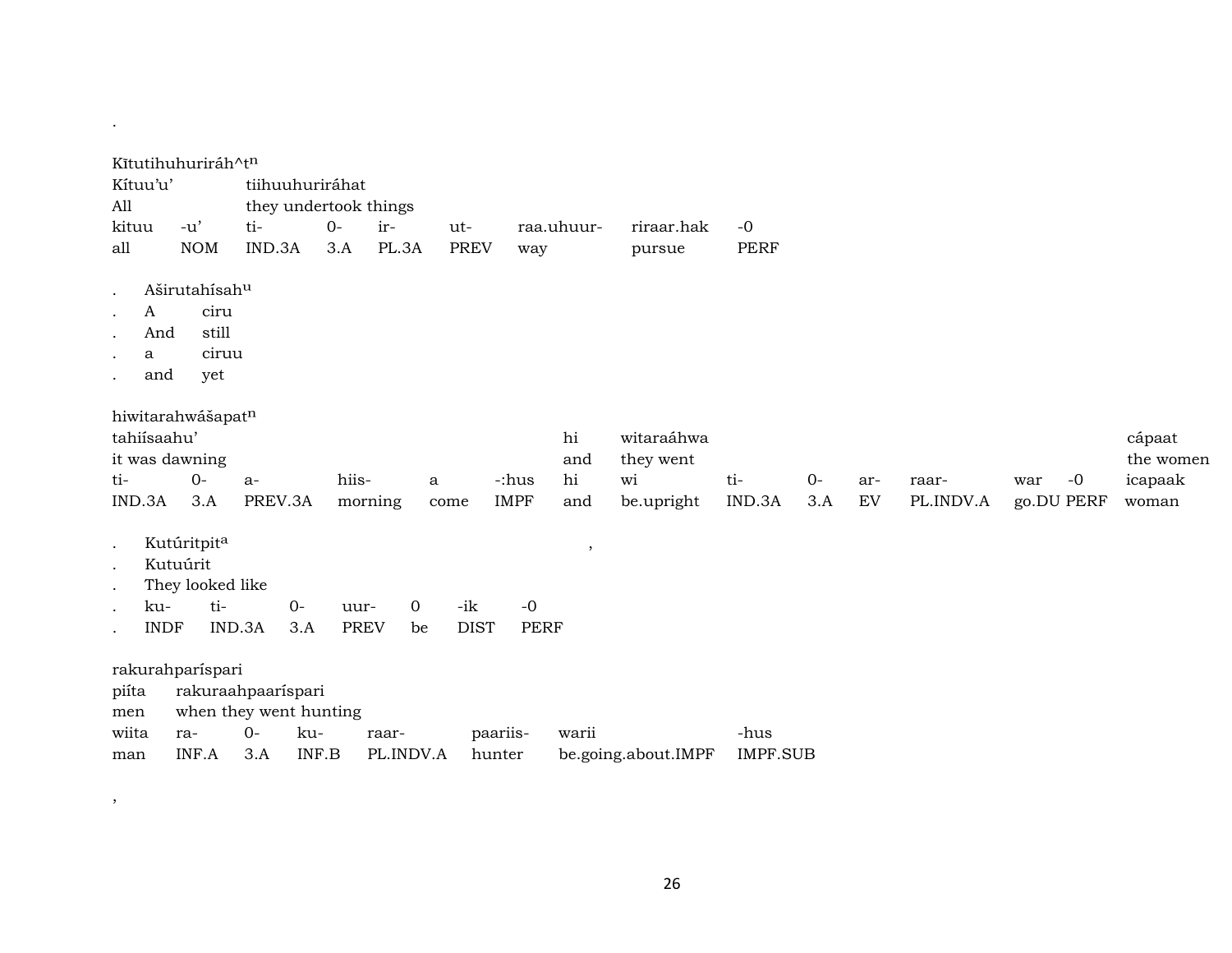|           | hihirutirutakuríspa             |                                            |                        |       |                                  |             |           |       |           |             |             |           |       |
|-----------|---------------------------------|--------------------------------------------|------------------------|-------|----------------------------------|-------------|-----------|-------|-----------|-------------|-------------|-----------|-------|
| hi        | hiru                            |                                            | tiruutakuríspaa'       |       |                                  |             |           |       |           |             |             |           |       |
| and       | then                            |                                            | before the sun came up |       |                                  |             |           |       |           |             |             |           |       |
| hi        | hiruu                           | tii-                                       | ra-                    | $0-$  | a-                               | ut-         | sakur-    |       | iis.a     | -wa         | $-0$        |           |       |
| and       | then                            | when                                       | ABS                    | 3.A   | PREV.3A                          | <b>PREV</b> | sun       |       | come.into | <b>DIST</b> | <b>PERF</b> |           |       |
|           |                                 |                                            |                        |       |                                  |             |           |       |           |             |             |           |       |
|           | nakuhurahkatárihur <sup>u</sup> |                                            |                        |       |                                  |             | $\bullet$ |       |           |             |             |           |       |
|           |                                 | rakuhuraahkatárihuuru                      |                        |       |                                  |             | $\bullet$ |       |           |             |             |           |       |
|           |                                 | its being quite a distance                 |                        |       |                                  |             | $\bullet$ |       |           |             |             |           |       |
| ra-       | $0-$                            | ku-                                        | huraar-                |       | kata.rihur                       | -u          |           |       |           |             |             |           |       |
| INF.A     | 3.A                             | INF.B                                      | earth                  |       | be.wide                          | SUB.D       |           |       |           |             |             |           |       |
|           |                                 | Hiríiširiwirihkukarihahkákatk <sup>a</sup> |                        |       |                                  |             |           |       |           |             |             |           |       |
| Hi        | irii                            | ic                                         |                        |       | iriwirihkukarihaahkákatka        |             |           |       |           |             |             |           |       |
|           |                                 |                                            |                        |       |                                  |             |           |       |           |             |             |           |       |
| And       | where                           | wild potatoes                              |                        |       | when they divided up the patches |             |           |       |           |             |             |           |       |
| hi        | irii                            | ic                                         |                        | irii- | wii-                             | ra-         | $0-$      | ir-   | ku-       | karihaar-   |             | ka.ukac.k | -a    |
| and       | where                           | wild.potato                                |                        | when  | when                             | INF.A       | 3.A       | PL.3A | INF.B     | field       |             | cut.up    | SUB.1 |
|           |                                 |                                            |                        |       |                                  |             |           |       |           |             |             |           |       |
| $\bullet$ |                                 |                                            |                        |       |                                  |             |           |       |           |             |             |           |       |
|           |                                 |                                            |                        |       |                                  |             |           |       |           |             |             |           |       |
|           |                                 |                                            |                        |       |                                  |             |           |       |           |             |             |           |       |

| Išhiruátiruwakaruiš |       |     |                  |        |       |      |                                |          |      |               |
|---------------------|-------|-----|------------------|--------|-------|------|--------------------------------|----------|------|---------------|
| ic                  | hiru  | a   | tiiruuwaákaru'   |        |       |      |                                |          |      | 1C            |
| wild potatoes       | then  | and | they dug them up |        |       |      |                                |          |      | wild potatoes |
| ic                  | hiruu | a   | ti-              | $()$ - | $ir-$ | ruu- | waa                            | ka.ra'uk | $-0$ | 1C            |
| wild.potato         | then  | and | IND.3A           | 3.A    | PL.3A |      | DIST be.upright.DIST make.PL.P |          | PERF | wild.potato   |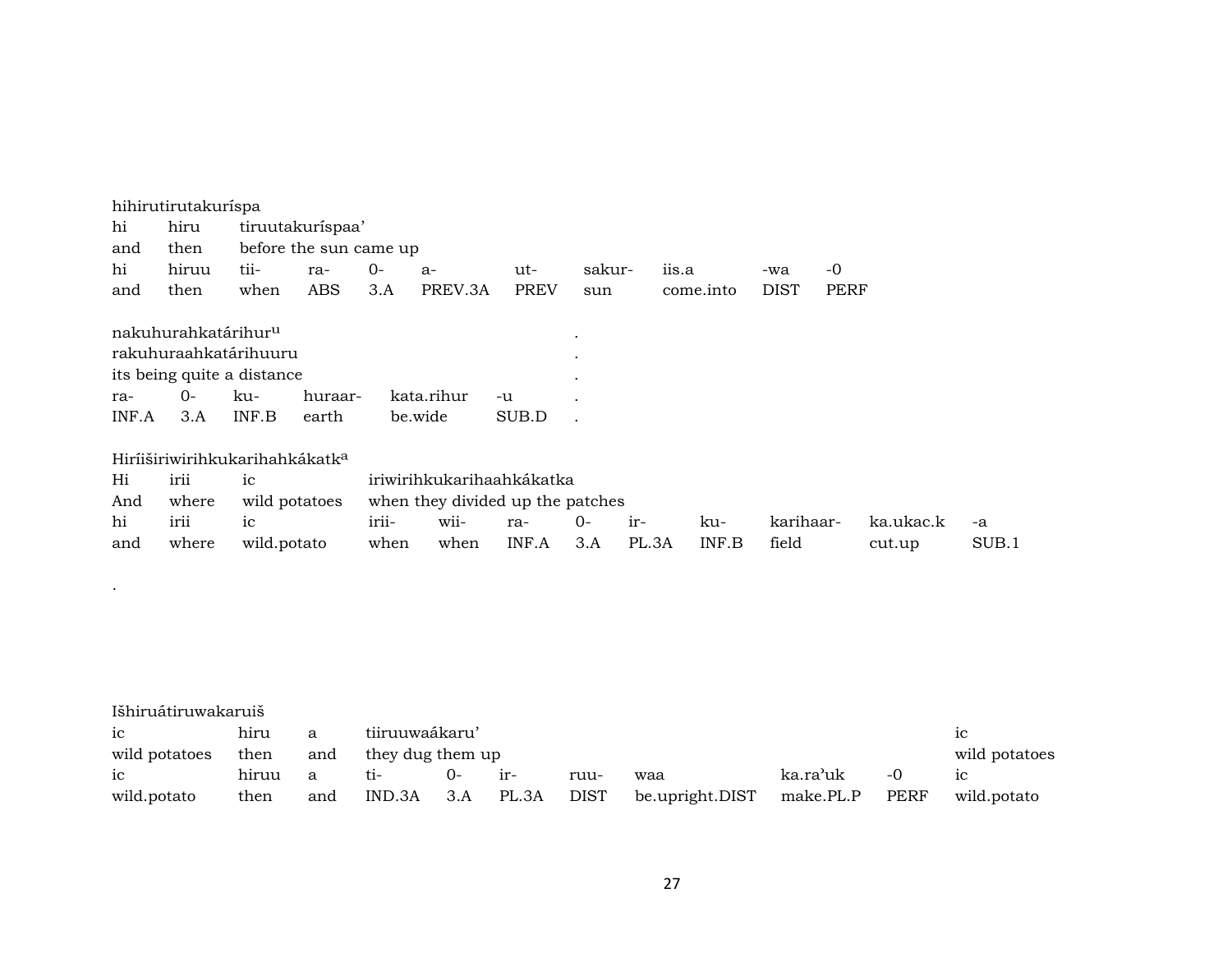| $\bullet$         |                  |          |  |
|-------------------|------------------|----------|--|
|                   |                  |          |  |
| Irár <sup>i</sup> |                  |          |  |
| Iraári'           |                  |          |  |
| <b>Brother</b>    |                  |          |  |
| i-                | -raar-           | -ri'     |  |
| 3.POSS.A          | same.sex.sibling | 3.POSS.B |  |

 $\bullet$  $\bullet$  $\ddot{\phantom{a}}$  $\cdot$ 

| kakiruhurišahiks              | sápat <sup>n</sup> |       |                |      |         |  |  |  |  |  |  |
|-------------------------------|--------------------|-------|----------------|------|---------|--|--|--|--|--|--|
| kaakiiruhuuricahiks<br>cápaat |                    |       |                |      |         |  |  |  |  |  |  |
| they did not waste any        | the women          |       |                |      |         |  |  |  |  |  |  |
| kaaki-                        | ∩–                 | $ir-$ | uhuur.icaahiks | $-0$ | icapaak |  |  |  |  |  |  |
| NEG.IND.3A 3.A                |                    | PL 3A | waste.time     | PERF | woman   |  |  |  |  |  |  |

| iš                     | hihaw <sup>a</sup> |                    | <i>ś</i> tikuraru |        |        |
|------------------------|--------------------|--------------------|-------------------|--------|--------|
| ic                     | hi                 | haáwa' atíkuraaru' |                   |        |        |
| wild potatoes and also |                    |                    | ground beans      |        |        |
| ic                     | hi                 | haawa              | atiik             | huraar | $-11'$ |
| wild.potato            | and                | also               | bean              | earth  | NOM    |

Tiruturarú<sup>a</sup> tiruturaaruú'a when it was the season tiira- $0$ uthuraar- $-a$ uu when ABS  $3.A$ earth PREV be  $SUB.1$ nətkuratáhkatãt<sup>a</sup> ratkuraattaáhkataata

when we went onto (the prairie)

rakra $t$ kukataat raar- $-a$ 

 $\ddot{\phantom{1}}$ 

 $\bullet$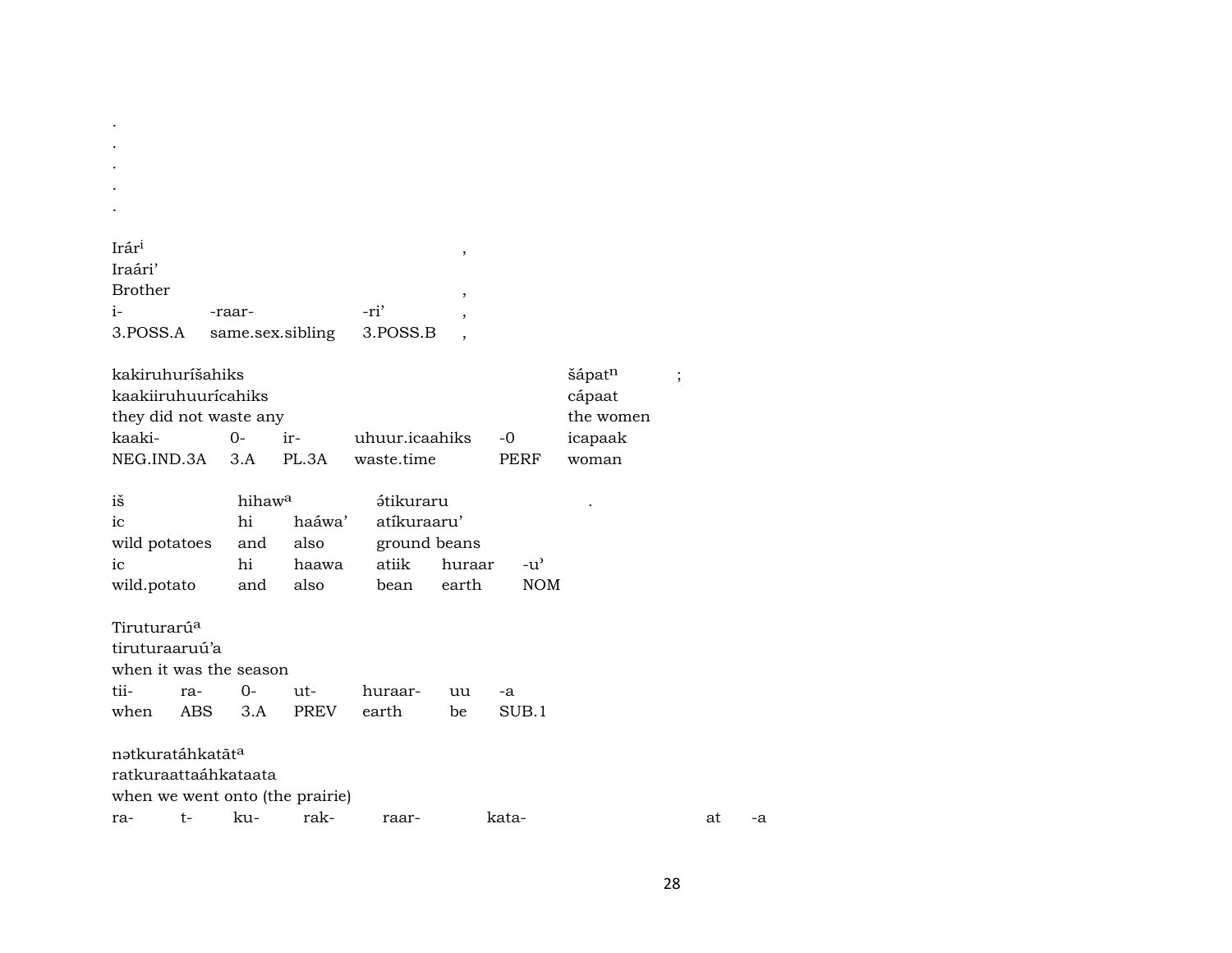| Tiiriwiruta<br>$\bullet$<br>Ti'iriwiiruuta<br>$\bullet$<br>At this time (of year)<br>$\bullet$<br>irii-<br>tii-<br>wii-<br>$0-$<br>$\overline{0}$<br>ut-<br>ra-<br>$-a$<br>$\cdot$<br>when<br><b>PREV</b><br>SUB.1<br>this<br>when<br><b>ABS</b><br>3.A<br>be |                                                 |
|---------------------------------------------------------------------------------------------------------------------------------------------------------------------------------------------------------------------------------------------------------------|-------------------------------------------------|
| wirakupišíhiara<br>,<br>wirakupiciíhi'aara<br>when it became cold                                                                                                                                                                                             |                                                 |
| wii-<br>$O -$<br>pici.ihi<br>ku-<br>ra-<br>-aar<br>-a                                                                                                                                                                                                         |                                                 |
| INF.A<br>INF.B<br><b>INCH</b><br>SUB.1<br>3.A<br>be.very.cold<br>when                                                                                                                                                                                         |                                                 |
| kitu<br>nikutiruhú <sup>u</sup><br>šápatn<br>rikutiruuhú'u<br>kítuu'u'<br>cápaat                                                                                                                                                                              |                                                 |
| all<br>that was the way<br>women                                                                                                                                                                                                                              |                                                 |
| ti-<br>$O -$<br>raa.uhur<br>$\overline{\phantom{0}}$<br>riku-<br>kituu<br>$-u'$<br>icapaak                                                                                                                                                                    |                                                 |
| all<br><b>NOM</b><br>IND.3A<br>3.A<br>be.the.way<br>EX<br>that.is<br>woman                                                                                                                                                                                    |                                                 |
| harútu<br>$\vdots$<br>haaruútu'<br>hay<br>haaruut<br>$-u$ <sup><math>\prime</math></sup><br><b>NOM</b><br>dry.grass                                                                                                                                           |                                                 |
| sirihkutataruwahúarus <sup>a</sup><br>sirihkuutattaruúwahu<br>for them to be bringing it for them                                                                                                                                                             | aruúsa'<br>the horses                           |
| $O -$<br>$\sin$<br>ir-<br>ku-<br>ak-<br>ra-<br>ut-<br>$a-$<br>raar-<br>ruu-                                                                                                                                                                                   | -hus<br>wa-<br>aruusaa<br>a                     |
| INF.A<br><b>BEN</b><br>DU<br>3.A<br>PREV.3A<br>PL.3A<br>INF.B<br>PL.AN.3P<br>3PL.INAN.P<br>PORT                                                                                                                                                               | <b>DIST</b><br><b>IMPF.SUB</b><br>horse<br>come |

29

.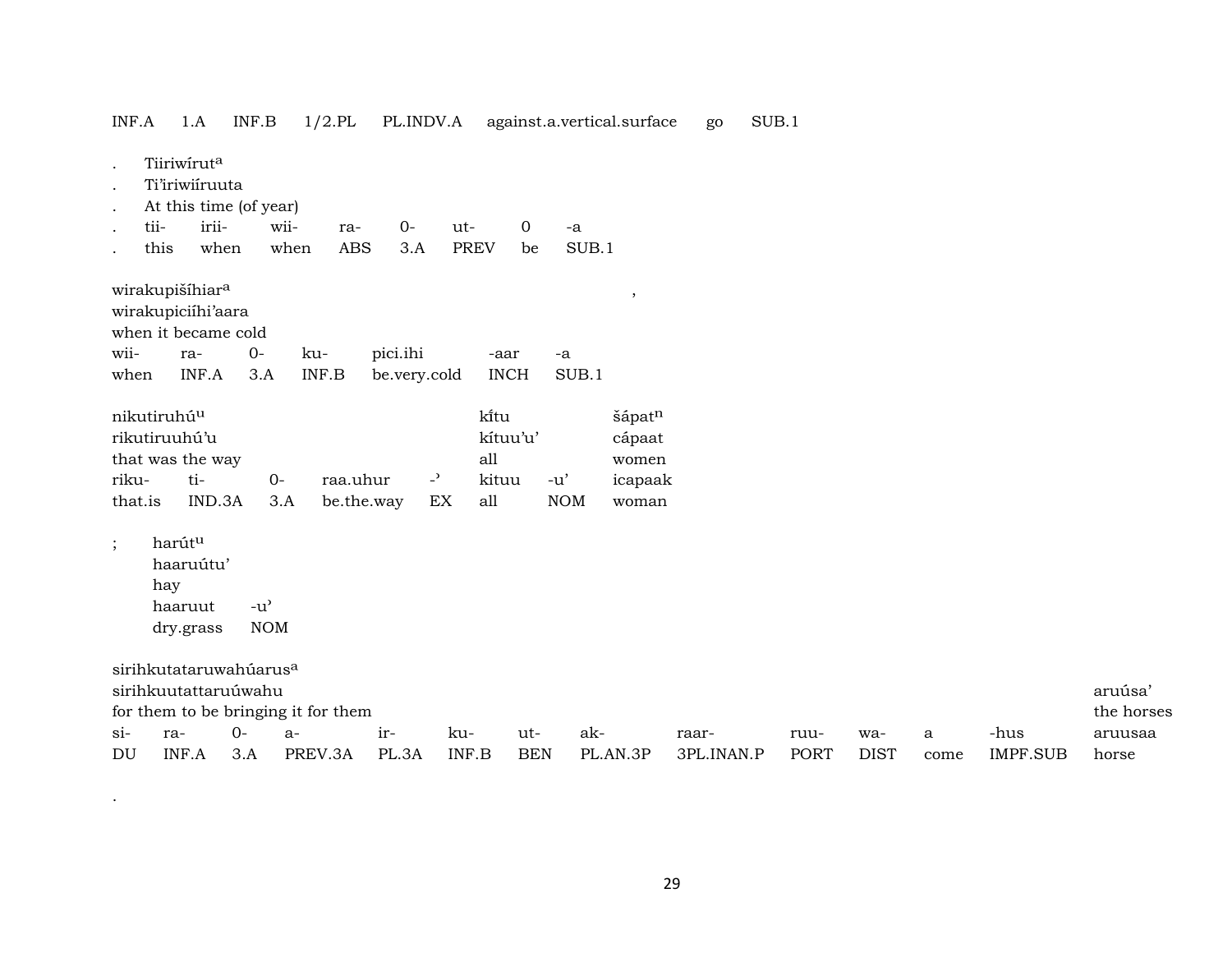| Arusarakurarastáwik <sup>u</sup>                                                                  |                     |       |                    |           |                |          |                            |      |                |                     |       |       |
|---------------------------------------------------------------------------------------------------|---------------------|-------|--------------------|-----------|----------------|----------|----------------------------|------|----------------|---------------------|-------|-------|
| aruúsa'                                                                                           | rakuraaraastáwiku   |       |                    |           |                |          |                            |      |                |                     |       |       |
| horses                                                                                            | when they were tied |       |                    |           |                |          |                            |      |                |                     |       |       |
| aruusaa                                                                                           | ra-                 | $0 -$ | ku-                |           | raar-          | haas-    | ta                         |      | -wi            | kus                 | $-0$  | $-u$  |
| horse                                                                                             | INF.A               | 3.A   | INF.B              |           | PL.INDV.A      | rope     | be.hanging                 |      | SUB.L          | be.sitting          | SUB.4 | SUB.D |
|                                                                                                   |                     |       |                    |           |                |          |                            |      |                |                     |       |       |
| Kitu                                                                                              |                     |       | hínahiritn         |           |                |          |                            |      |                |                     |       |       |
| Kítuu'u'                                                                                          |                     | hi    |                    | raáhiirit |                |          |                            |      |                |                     |       |       |
| All                                                                                               |                     | and   | finally            |           |                |          |                            |      |                |                     |       |       |
| kituu                                                                                             | $-u'$               | hi    |                    | raahiirit |                |          |                            |      |                |                     |       |       |
| all                                                                                               | <b>NOM</b>          | and   | finally            |           |                |          |                            |      |                |                     |       |       |
| tirakarahkátauš,<br>tiirakaraahkáta'uc<br>they put a windbreak against the lodge<br>ti-<br>IND.3A | ir-<br>$O -$<br>3.A | PL.3A | akaar-<br>dwelling |           | raar-<br>PL    | kata-    | against.a.vertical.surface |      | uc<br>lay.SG.P | $-0$<br><b>PERF</b> |       |       |
| ákutu <sup>u</sup>                                                                                |                     |       |                    |           |                |          |                            |      |                |                     |       |       |
| a                                                                                                 | kutuú'u             |       |                    |           |                |          |                            |      |                |                     |       |       |
| and<br>ku-                                                                                        | it seemed<br>ti-    |       | $0-$               |           | $\overline{a}$ |          |                            |      |                |                     |       |       |
| a<br><b>INDF</b><br>and                                                                           | IND.3A              |       | 3.A                | uu<br>be  | EX             |          |                            |      |                |                     |       |       |
|                                                                                                   |                     |       |                    |           |                |          |                            |      |                |                     |       |       |
| kararakuspatasikústaritn<br>kararakuspaatasikústarit<br>that one was not going to start out       |                     |       |                    |           |                |          |                            |      |                |                     |       |       |
| kara-<br>ra-                                                                                      | $O -$               |       | ku-                |           | as.waat.as.ik  | -hus     | -ta                        | -rit |                |                     |       |       |
| <b>NEG</b>                                                                                        | INF.A               | 3.A   | INF.B              |           | start.out      | IMPF.SUB | <b>INT</b>                 |      | <b>INT.SUB</b> |                     |       |       |
|                                                                                                   |                     |       |                    |           |                |          |                            |      |                |                     |       |       |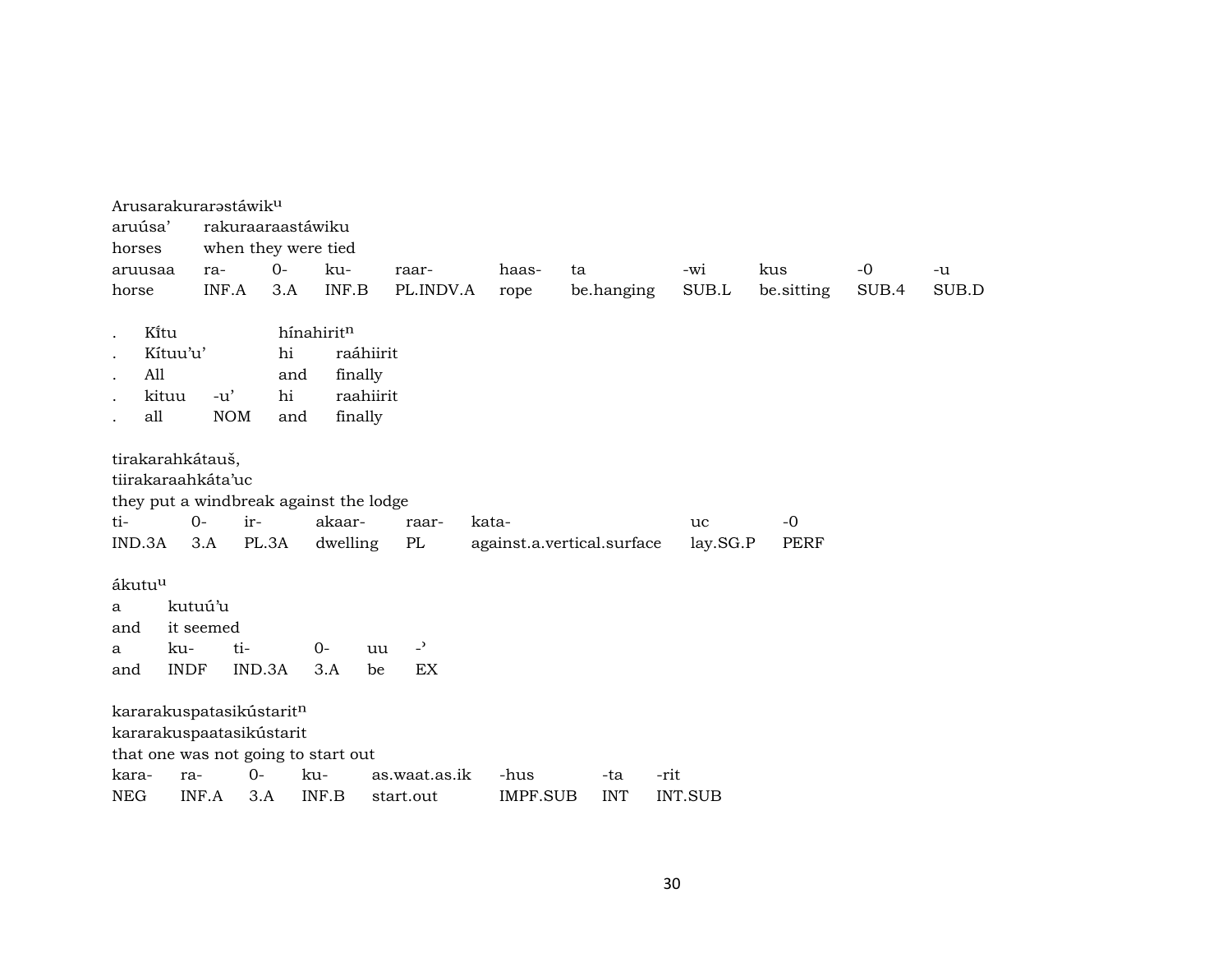| $\,$<br>$\overline{\phantom{a}}$<br>$\overline{\phantom{a}}$ | arús <sup>a</sup><br>aruúsa'<br>the horses<br>aruusaa<br>horse            |                                                                     |                                  |                                                   |                                       |                         |                 |                     |                         |                     |                    |                      |                         |
|--------------------------------------------------------------|---------------------------------------------------------------------------|---------------------------------------------------------------------|----------------------------------|---------------------------------------------------|---------------------------------------|-------------------------|-----------------|---------------------|-------------------------|---------------------|--------------------|----------------------|-------------------------|
|                                                              | sirikutataruwáhu<br>sirihkuutattaruuwáhu<br>when they brought it for them |                                                                     |                                  |                                                   |                                       |                         |                 |                     |                         |                     |                    |                      |                         |
| $si$ -<br>DU                                                 | ra-<br>INF.A                                                              | $0-$<br>3.A                                                         | $a-$<br>PREV.3A                  | ir-<br>PL.3A                                      | ku-<br>INF.B                          | ut-<br><b>BEN</b>       | ak-<br>PL.AN.3P |                     | raar-<br>3PL.INAN.P     | ruu-<br><b>PORT</b> | wa-<br><b>DIST</b> | $\mathbf{a}$<br>come | -hus<br><b>IMPF.SUB</b> |
| $^\mathrm{^\mathrm{o}}$                                      | nátakar <sup>u</sup><br>ráttaakaaru'<br>cotton woods<br>rak-<br>wood      | taakaar<br>be.white                                                 | $-u^{\prime}$<br><b>NOM</b>      | $\, ,$                                            |                                       |                         |                 |                     |                         |                     |                    |                      |                         |
|                                                              | nihkuhaktahwiruwahaku<br>rihkuhaaktahwiruuwaáhaku                         |                                                                     | when they were felling the trees |                                                   |                                       |                         |                 |                     |                         |                     |                    |                      |                         |
| ra-<br>INF.A                                                 | $0-$<br>3.A                                                               | ir-<br>PL.3A                                                        | ku-<br>INF.B                     | haak-<br>wood                                     | raar-<br>PL                           | wi.ra.hak<br>knock.down |                 | -waa<br><b>DIST</b> | -hus<br><b>IMPF.SUB</b> |                     |                    |                      |                         |
| šápat<br>cápaat<br>icapaak<br>woman                          | the women                                                                 | nátakar <sup>u</sup><br>ráttaakaaru'<br>cottonwoods<br>rak-<br>wood | taakaar<br>be.white              | $-u$ <sup><math>\prime</math></sup><br><b>NOM</b> | Arús <sup>a</sup><br>Aruúsa'<br>horse | The horses<br>aruusaa   |                 |                     |                         |                     |                    |                      |                         |
|                                                              | sitírutatira<br>sitiíruutattira'<br>they brought them for them            |                                                                     |                                  |                                                   |                                       |                         |                 |                     |                         |                     |                    |                      |                         |
| $\sin$                                                       | ti-                                                                       | $O -$                                                               | $a-$                             | ir-                                               | ri-                                   |                         | ut-             | ak-                 | ri-                     | raar                | $-0$               |                      |                         |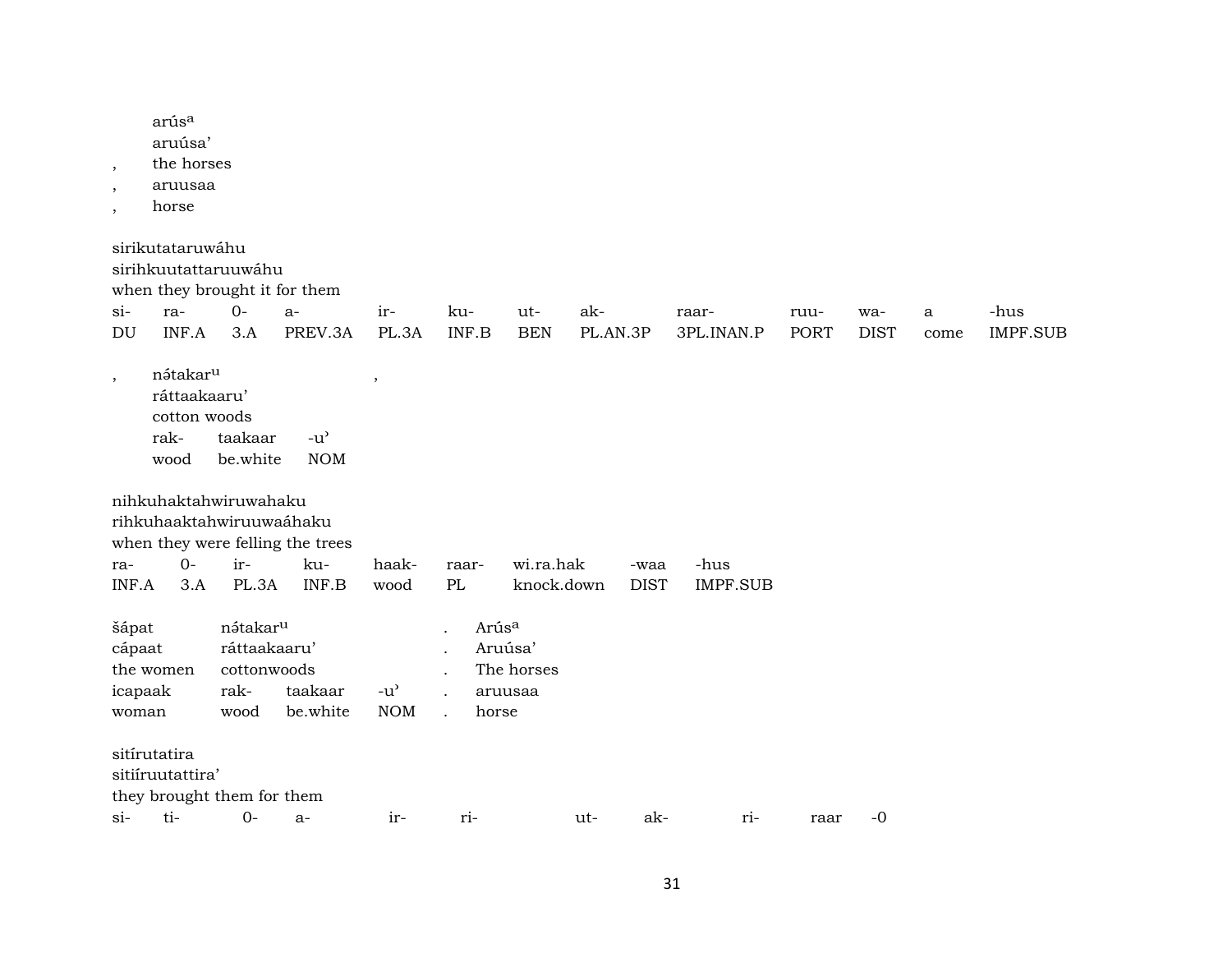| DU                       | IND.3A                                                                    |                              | 3.A                        | PREV.3A                                           | PL.3A   | PHYS.POSS | <b>PREV</b> | PL.AN.3P    | PORT        | do   | <b>PERF</b>     |      |             |
|--------------------------|---------------------------------------------------------------------------|------------------------------|----------------------------|---------------------------------------------------|---------|-----------|-------------|-------------|-------------|------|-----------------|------|-------------|
| $\bullet$<br>$\bullet$   | Apítakiš <sup>i</sup><br>A<br>And<br>a<br>and                             | piíta<br>men<br>wiita<br>man | kici<br>but<br>kici<br>but | háwa<br>haáwa'<br>also<br>haawa<br>also           |         |           |             |             |             |      |                 |      |             |
|                          | arusasirirutátira                                                         |                              |                            |                                                   |         |           |             |             |             |      |                 |      |             |
|                          | aruúsa'                                                                   |                              | siriiruutattira'           |                                                   |         |           |             |             |             |      |                 |      |             |
|                          | the horses                                                                |                              |                            | they brought it for them                          |         |           |             |             |             |      |                 |      |             |
|                          | aruusaa                                                                   | $\sin$                       | ra-                        | $0-$                                              | $a-$    | ir-       | ri-         | ut-         | ak-         | ri-  |                 | raar | $-0$        |
| horse                    |                                                                           | DU                           | <b>ABS</b>                 | 3.A                                               | PREV.3A | PL.3A     | PHYS.POSS   | <b>PREV</b> | PL.AN.3P    |      | PORT            | do   | <b>PERF</b> |
| $\overline{\phantom{a}}$ | pákarutātu<br>paákaruutaatu'<br>joint grass<br>paakaruutaat<br>joint.rush |                              |                            | $-u$ <sup><math>\prime</math></sup><br><b>NOM</b> |         |           |             |             |             |      |                 |      |             |
|                          | nikurarahuraruwáhu<br>rihkurarahuuraruuwáhu<br>when they brought bundles  |                              |                            |                                                   |         |           |             |             |             |      |                 |      |             |
| ra-                      | $O -$                                                                     |                              | $a-$                       | ir-                                               | ku-     | rarahuur- | raar-       | ruu-        | wa-<br>a    |      | -hus            |      |             |
| INF.A                    | 3.A                                                                       |                              | PREV.3A                    | PL.3A                                             | INF.B   | bundle    | PL          | PORT        | <b>DIST</b> | come | <b>IMPF.SUB</b> |      |             |
|                          |                                                                           |                              |                            |                                                   |         |           |             |             |             |      |                 |      |             |

Hirurutirarúka $\mathfrak{s}\mathfrak{t}^{\mathsf{n}}$ 

 $\mathcal{L}^{\pm}$  $\sim$  $\mathcal{L}^{\pm}$  $\sim$ 

Hiru ruutiraaruúkaa'at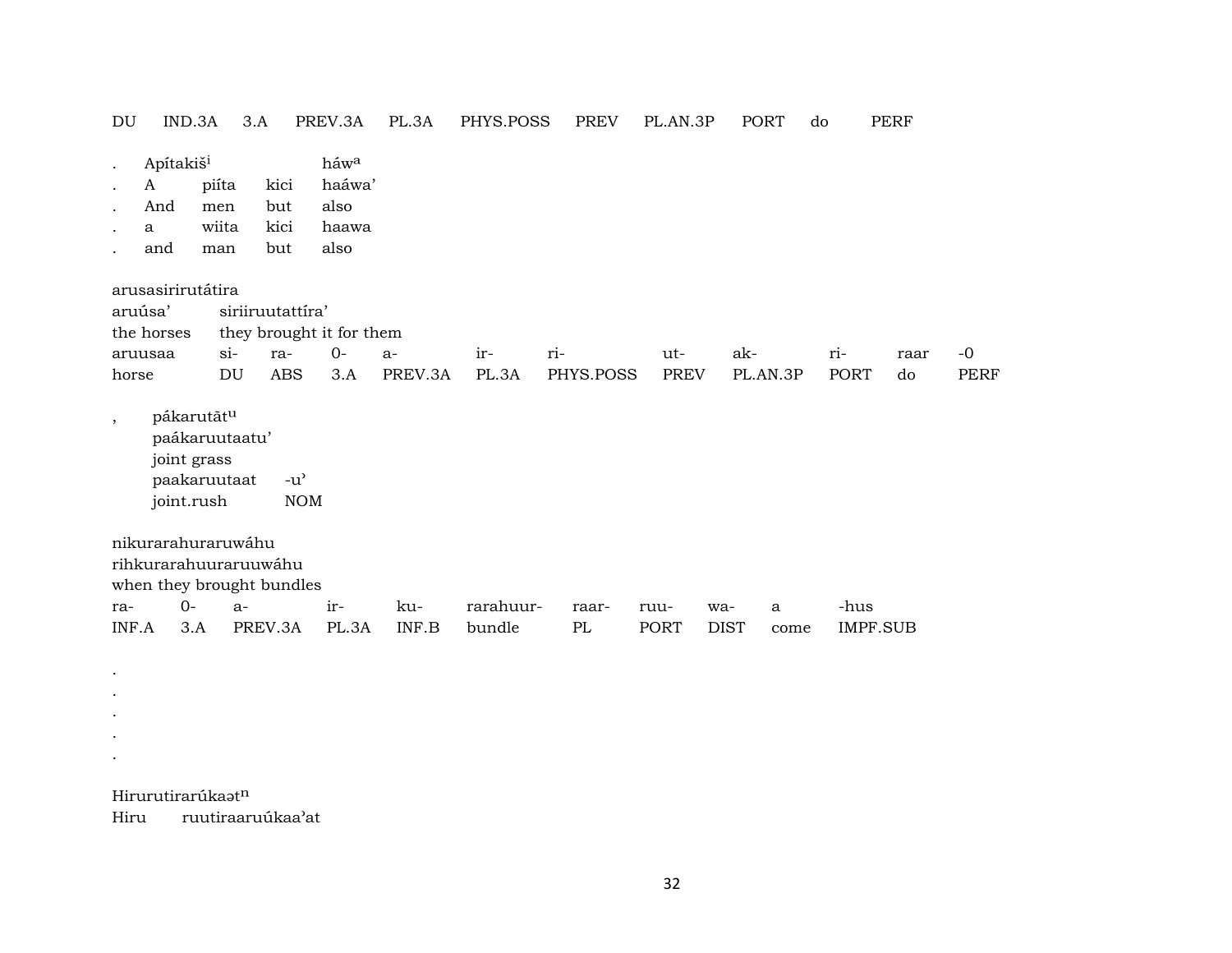| then                          |                     | they followed upstream            |        |       |           |               |                       |      |             |
|-------------------------------|---------------------|-----------------------------------|--------|-------|-----------|---------------|-----------------------|------|-------------|
| hiruu                         | ruu-                | ti-                               | $O -$  | raar- |           | huukaa-       |                       | at   | $-0$        |
| then                          | then                | IND.3A                            | 3.A    |       | PL.INDV.A |               | along.a.stream.course | go   | <b>PERF</b> |
|                               |                     |                                   |        |       |           |               |                       |      |             |
| $\,$                          |                     |                                   |        |       |           |               |                       |      |             |
|                               |                     |                                   |        |       |           |               |                       |      |             |
| ,                             |                     |                                   |        |       |           |               |                       |      |             |
|                               |                     |                                   |        |       |           |               |                       |      |             |
| ,                             |                     |                                   |        |       |           |               |                       |      |             |
|                               |                     |                                   |        |       |           |               |                       |      |             |
| hiruasititíwiš <sup>Atn</sup> |                     |                                   |        |       |           |               |                       |      |             |
| hiru                          | a                   | sitiitiíwicat                     |        |       |           |               |                       |      |             |
| then                          | and                 | they came upon them               |        |       |           |               |                       |      |             |
| hiruu                         | a                   | $si-$<br>ti-                      |        | $O -$ | ir-       | ut-           | ii.wic.at             | $-0$ |             |
| then                          | and                 | DU                                | IND.3A | 3.A   | PL.3A     | PREV          | come.upon             | PERF |             |
|                               | táraha              |                                   |        |       |           |               |                       |      |             |
| $\,$                          | táraha <sup>3</sup> |                                   |        |       |           |               |                       |      |             |
|                               | buffalo             |                                   |        |       |           |               |                       |      |             |
|                               | tarahaa             |                                   |        |       |           |               |                       |      |             |
|                               | buffalo             |                                   |        |       |           |               |                       |      |             |
|                               |                     |                                   |        |       |           |               |                       |      |             |
| Kakuíruhuritn                 |                     |                                   |        |       |           |               |                       |      |             |
| Kaaku'iiruhuurit              |                     |                                   |        |       |           |               |                       |      |             |
|                               |                     | They indeed knew how to do things |        |       |           |               |                       |      |             |
| kaaku-                        |                     | ii-                               | $O -$  | ir-   | uhuur.ik  |               | $-0$                  |      |             |
| NEG.POSS                      |                     | SUBJ.3A                           | 3.A    | PL.3A |           | be.proficient | <b>PERF</b>           |      |             |
|                               |                     |                                   |        |       |           |               |                       |      |             |
| šápatn                        | $\,$                |                                   |        |       |           |               |                       |      |             |
| cápaat                        |                     |                                   |        |       |           |               |                       |      |             |
| the women                     |                     |                                   |        |       |           |               |                       |      |             |
| icapaak                       |                     |                                   |        |       |           |               |                       |      |             |

woman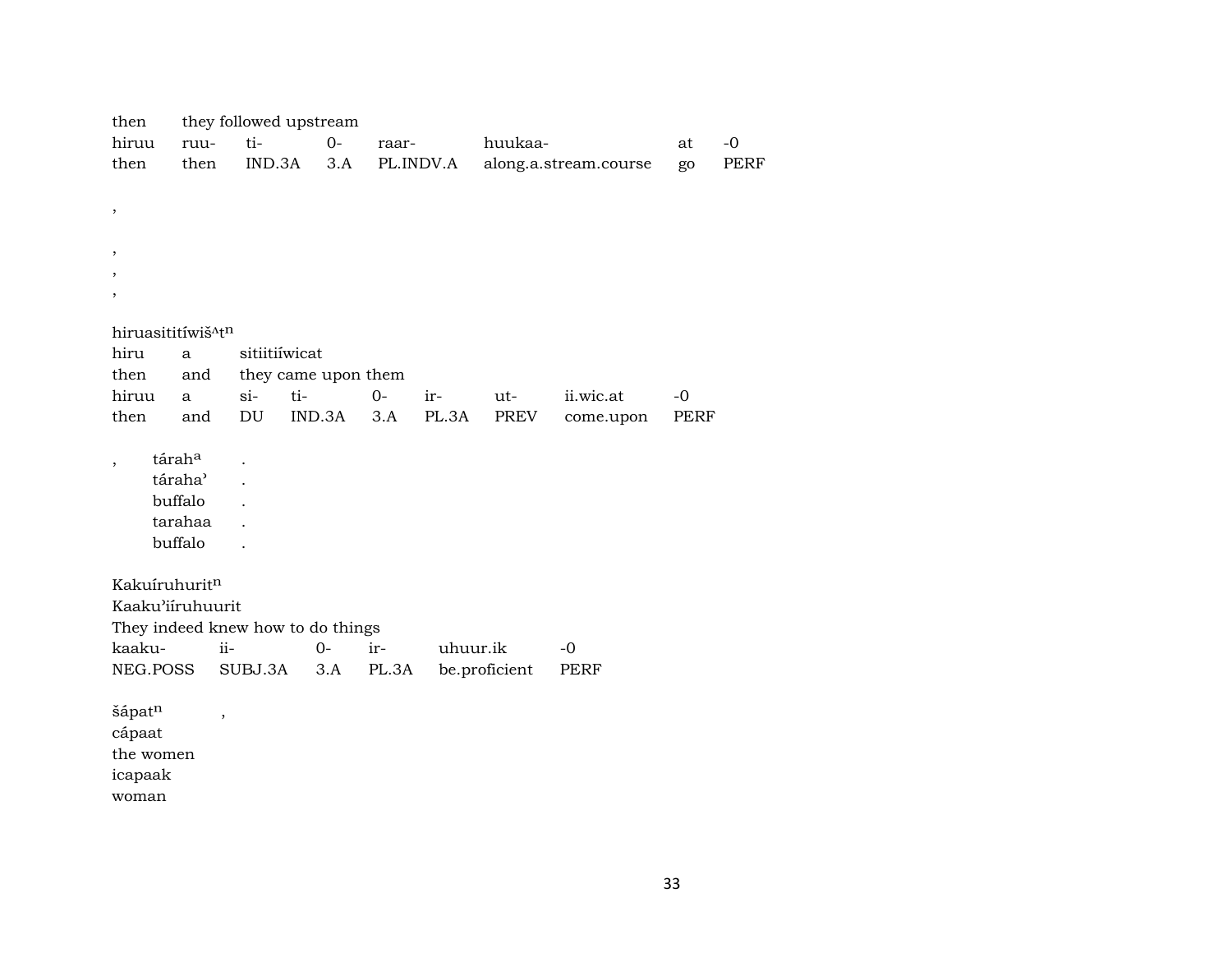| kīturihkutáwari                    |                      |                    |               |          |       |               |        |             |          |  |  |  |  |
|------------------------------------|----------------------|--------------------|---------------|----------|-------|---------------|--------|-------------|----------|--|--|--|--|
| kítuu'u'                           |                      |                    | rihkuutáwaari |          |       |               |        |             |          |  |  |  |  |
| all                                |                      |                    | their working |          |       |               |        |             |          |  |  |  |  |
| kituu                              | $-u'$                | ra-                | $0-$          | ir-      | ku-   | ut-           | aar    | -waa        | $-i$     |  |  |  |  |
| all                                | <b>NOM</b>           | INF.A              | 3.A           | PL.3A    | INF.B | <b>PREV</b>   | do     | <b>DIST</b> | IMPF.SUB |  |  |  |  |
|                                    |                      |                    |               |          |       |               |        |             |          |  |  |  |  |
| rihku kahkawákaruku                |                      |                    |               |          |       |               |        |             |          |  |  |  |  |
| rihkuukaahkawaákaruku              |                      |                    |               |          |       |               |        |             |          |  |  |  |  |
| when they were making their lodges |                      |                    |               |          |       |               |        |             |          |  |  |  |  |
| ra-                                | $O-$                 | ir-                | ku-           | akaar-   |       | kawaaka.ra'uk |        | -hus        |          |  |  |  |  |
| INF.A                              | 3.A                  | PL.3A              | INF.B         | dwelling |       | make.DIST     |        | IMPF.SUB    |          |  |  |  |  |
|                                    |                      |                    |               |          |       |               |        |             |          |  |  |  |  |
|                                    |                      |                    |               |          |       |               |        |             |          |  |  |  |  |
|                                    |                      |                    |               |          |       |               |        |             |          |  |  |  |  |
|                                    |                      |                    |               |          |       |               |        |             |          |  |  |  |  |
|                                    |                      |                    |               |          |       |               |        |             |          |  |  |  |  |
|                                    |                      |                    |               |          |       |               |        |             |          |  |  |  |  |
|                                    |                      |                    |               |          |       |               |        |             |          |  |  |  |  |
| Kituatirarih^š                     |                      |                    |               |          |       |               |        |             |          |  |  |  |  |
| Kítuu'u'                           |                      | a                  | tiiraariíhac  |          |       |               |        |             |          |  |  |  |  |
| A11                                |                      | and                | they finished |          |       |               |        |             |          |  |  |  |  |
| kituu                              | $-u'$                | a                  | ti-           | $0-$     | ir-   | raa-          | riihac | -0          |          |  |  |  |  |
| all                                | <b>NOM</b>           | and                | IND.3A        | 3.A      | PL.3A | way           | finish | PERF        |          |  |  |  |  |
|                                    |                      |                    |               |          |       |               |        |             |          |  |  |  |  |
| $\overline{\phantom{a}}$           | hírak <sup>i</sup> s |                    |               |          |       |               |        |             |          |  |  |  |  |
| hi                                 |                      | rákis              |               |          |       |               |        |             |          |  |  |  |  |
| and                                |                      | wood               |               |          |       |               |        |             |          |  |  |  |  |
| hi<br>rak<br>-kis                  |                      |                    |               |          |       |               |        |             |          |  |  |  |  |
| and                                |                      | wood<br><b>DIM</b> |               |          |       |               |        |             |          |  |  |  |  |
|                                    |                      |                    |               |          |       |               |        |             |          |  |  |  |  |
| rutirušíra^tn                      |                      |                    |               |          |       |               |        |             |          |  |  |  |  |
| ruutiiruucíraa'at                  |                      |                    |               |          |       |               |        |             |          |  |  |  |  |
| then they went after it            |                      |                    |               |          |       |               |        |             |          |  |  |  |  |
| ruu-                               | ti-                  | 0-                 | $ir-$         | ar-      | ut-   | $i-$          | raa.at | $-0$        |          |  |  |  |  |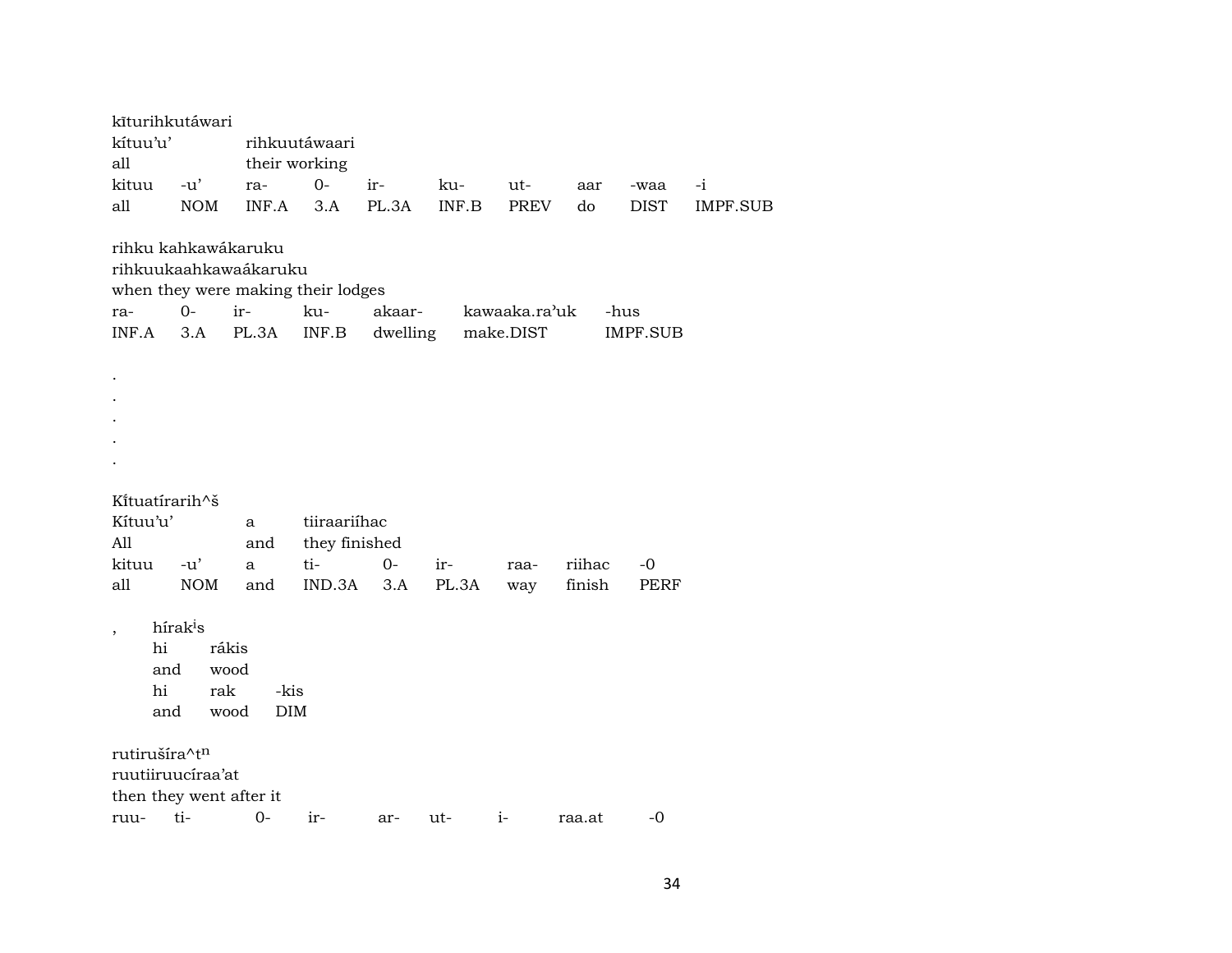## then IND.3A 3.A PL.3A EV PREV SEQ go.to.get PERF

| $\overline{\phantom{a}}$ |                            |                                           |            |       |              |             |                 |             |  |  |  |  |
|--------------------------|----------------------------|-------------------------------------------|------------|-------|--------------|-------------|-----------------|-------------|--|--|--|--|
|                          |                            |                                           |            |       |              |             |                 |             |  |  |  |  |
|                          |                            |                                           |            |       |              |             |                 |             |  |  |  |  |
|                          |                            |                                           |            |       |              |             |                 |             |  |  |  |  |
|                          |                            |                                           |            |       |              |             |                 |             |  |  |  |  |
| rutirušírawa             |                            |                                           |            |       |              |             |                 |             |  |  |  |  |
|                          | Ruutiiruucíraawa           |                                           |            |       |              |             |                 |             |  |  |  |  |
|                          |                            |                                           |            |       |              |             |                 |             |  |  |  |  |
|                          |                            | Then they went after them                 |            |       |              |             |                 |             |  |  |  |  |
| ruu-                     | ti-                        | $0-$                                      | ir-        | ar-   | ut-          | $i-$        | raa.war         | -0          |  |  |  |  |
| then                     | IND.3A                     | 3.A                                       | PL.3A      | EV    | PREV         | <b>SEQ</b>  | go.to.get.DU    | <b>PERF</b> |  |  |  |  |
| kītūrak <sup>i</sup> s,  |                            |                                           |            |       |              |             |                 |             |  |  |  |  |
| kítuu'u'                 |                            | rákis                                     |            |       |              |             |                 |             |  |  |  |  |
| all                      |                            | wood                                      |            |       |              |             |                 |             |  |  |  |  |
| kituu                    | $-u'$                      | rak                                       | -kis       |       |              |             |                 |             |  |  |  |  |
| all                      | <b>NOM</b>                 | wood                                      | <b>DIM</b> |       |              |             |                 |             |  |  |  |  |
|                          |                            |                                           |            |       |              |             |                 |             |  |  |  |  |
|                          | nakuhuraiwáhu              |                                           |            |       |              |             |                 |             |  |  |  |  |
|                          | raakuhuura'iwáhu           |                                           |            |       |              |             |                 |             |  |  |  |  |
|                          |                            | when one was coming back repeatedly laden |            |       |              |             |                 |             |  |  |  |  |
| ra-                      | $O -$                      | $a-$                                      | ku-        |       | huur.awi.a   | -wa         | -hus            |             |  |  |  |  |
| INF.A                    | 3.A                        | PREV.3A                                   | INF.B      |       | return.laden | <b>DIST</b> | <b>IMPF.SUB</b> |             |  |  |  |  |
|                          |                            |                                           |            |       |              |             |                 |             |  |  |  |  |
|                          | Hisititiwis^t <sup>n</sup> |                                           |            |       |              |             |                 | $\, ,$      |  |  |  |  |
| Hi                       | sitiitiíwicat              |                                           |            |       |              |             |                 |             |  |  |  |  |
| And                      | they came upon them        |                                           |            |       |              |             |                 |             |  |  |  |  |
| hi                       | si-                        | ti-                                       | $0-$       | ir-   | ut-          | ii.wic.at   | $-0$            |             |  |  |  |  |
| and                      | DU                         | IND.3A                                    | 3.A        | PL.3A | PREV         | come.upon   | PERF            |             |  |  |  |  |
|                          |                            |                                           |            |       |              |             |                 |             |  |  |  |  |
| tárah <sup>a</sup>       | $\overline{\phantom{a}}$   |                                           |            |       |              |             |                 |             |  |  |  |  |
| táraha'                  |                            |                                           |            |       |              |             |                 |             |  |  |  |  |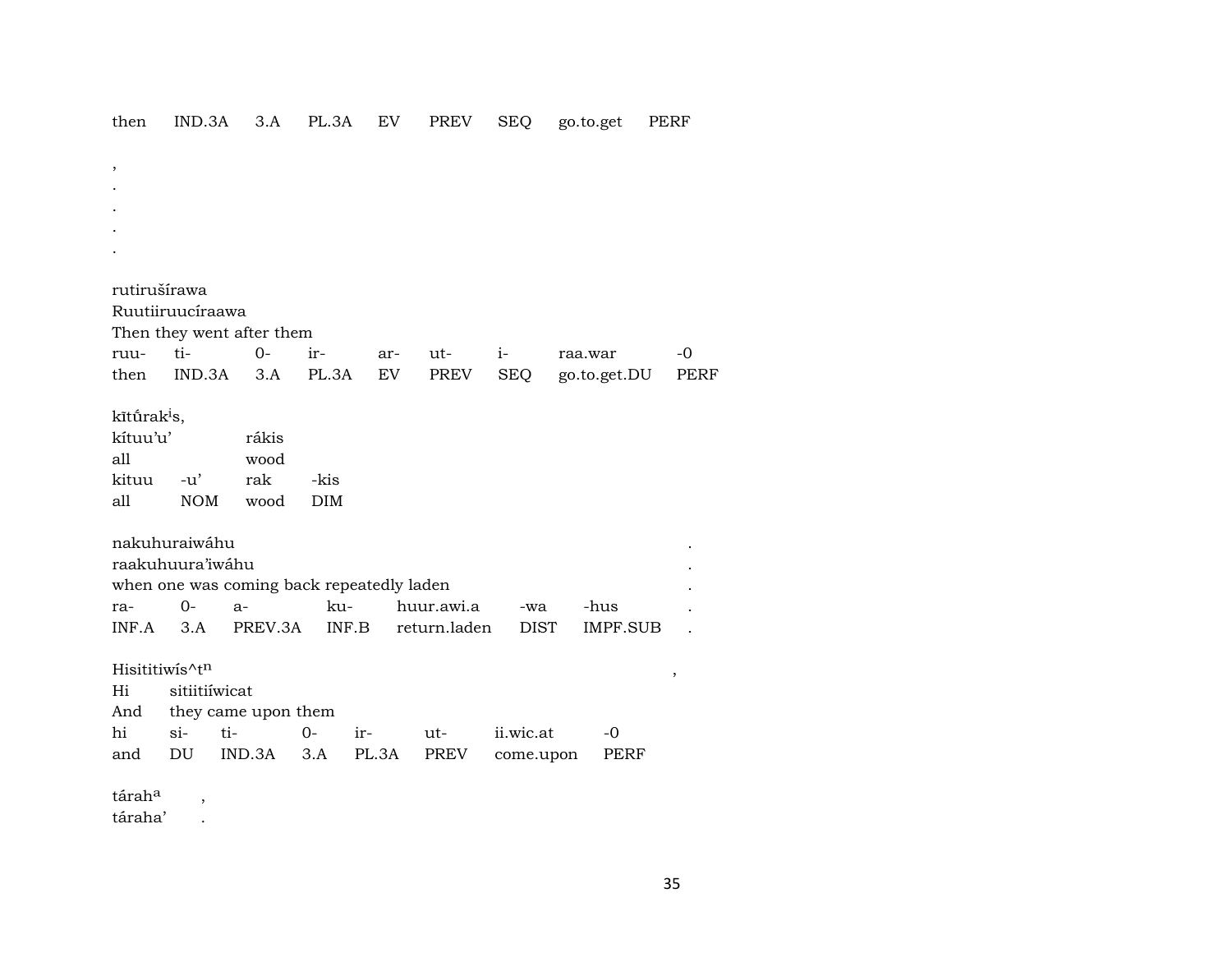| buffalo<br>tarahaa<br>buffalo                                                             |                                  |               |                                                                 |               |              |                    |             |                        |                     |                                                                                                    |          |       |     |     |     |       |                                     |
|-------------------------------------------------------------------------------------------|----------------------------------|---------------|-----------------------------------------------------------------|---------------|--------------|--------------------|-------------|------------------------|---------------------|----------------------------------------------------------------------------------------------------|----------|-------|-----|-----|-----|-------|-------------------------------------|
| hisititíwiš^tn<br>Hi<br>And<br>hi<br>and                                                  | sitiitiíwicat<br>$si$ -<br>DU    | ti-<br>IND.3A | they came upon them                                             | $O -$<br>3.A  | ir-<br>PL.3A | ut-<br><b>PREV</b> |             | ii.wic.at<br>come.upon | $-0$<br><b>PERF</b> | $\,$<br>,<br>$\overline{\phantom{a}}$<br>$\cdot$                                                   |          |       |     |     |     |       |                                     |
| Kišípita<br>kici<br>but<br>kici<br>but                                                    | piíta<br>the men<br>wiita<br>man |               |                                                                 |               |              |                    |             |                        |                     |                                                                                                    |          |       |     |     |     |       |                                     |
| kútirasirihkutáhuriwáw <sup>i</sup><br>kútiira'<br>it was their way<br>ku-<br><b>INDF</b> | ti-<br>IND.3A                    |               | $O -$<br>3.A                                                    | a-<br>POSS.3A |              | ir-<br>PL.3A       | raa-<br>way | 0<br>be                | $-0$<br><b>PERF</b> | sirihkuttáhuriiwaawi<br>for them to hunt them<br>si- ra-<br>DU INF.A 3.A PL.3A INF.B PL.AN.3P PORT | $0-$ ir- |       | ku- | ak- | ra- | hurii | -waa -wi<br>go.around.PL DIST SUB.L |
| $\bullet$ .<br>,<br>,<br>,                                                                |                                  |               |                                                                 |               |              |                    |             |                        |                     |                                                                                                    |          |       |     |     |     |       |                                     |
| Stusirihkurarahurirúhši <sup>u</sup><br>ctu<br>truly<br>ctuu                              |                                  | $\sin$        | sirihkuraarahurirúhci'u<br>when there was a large amount<br>ra- | $0-$          | ir-          |                    | ku-         | uur-                   |                     | raa.rahuur.riruhci                                                                                 |          | -u    |     |     |     |       |                                     |
| certainly                                                                                 |                                  | DU            | INF.A                                                           | 3.A           | PL.3A        |                    | INF.B       | <b>PREV</b>            |                     | get.a.large.quantity                                                                               |          | SUB.D |     |     |     |       |                                     |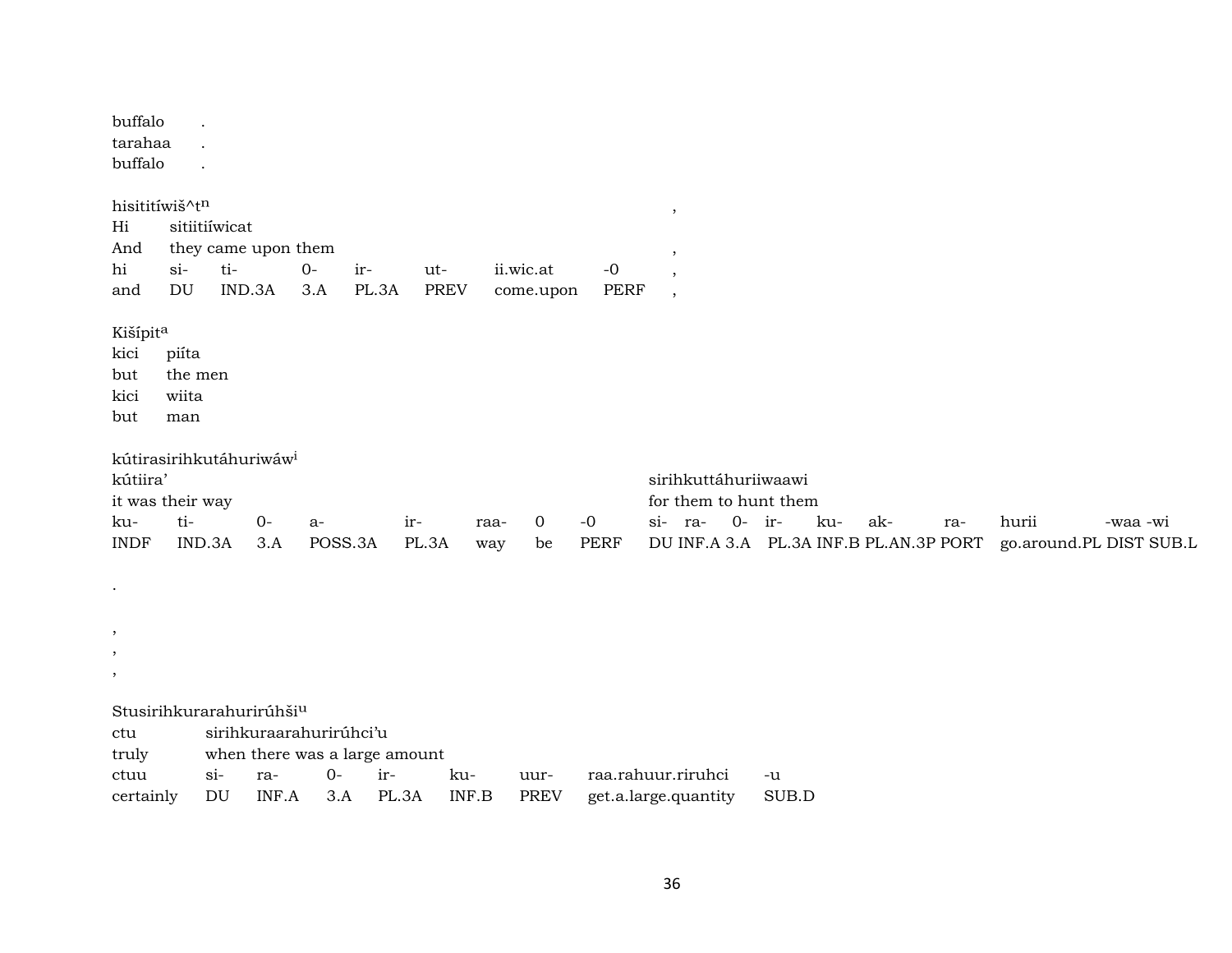| Hi<br>hi                                                                                     | hikišíšápatn<br>And<br>and | kici<br>but<br>kici<br>but | cápaat<br>icapaak<br>woman | the women                                                              |                     |                             |                      |               |           |      |    |
|----------------------------------------------------------------------------------------------|----------------------------|----------------------------|----------------------------|------------------------------------------------------------------------|---------------------|-----------------------------|----------------------|---------------|-----------|------|----|
| witiruras<br>witiiruuras<br>they ran<br>wi-<br>QUOT                                          | ti-                        | IND.3A                     | $0-$<br>3.A                | ir-<br>PL.3A                                                           | uur-<br><b>PREV</b> | as-i<br>run                 | -0<br><b>PERF</b>    | $\pmb{\cdot}$ |           |      |    |
| nakukáhuraruh^t <sup>n</sup><br>rakukáhuraaruhat<br>where the woods extended<br>ra-<br>INF.A | $0-$<br>3.A                | ku-<br>INF.B               |                            | kahuraar-<br>brushy.area                                               |                     | u.hak<br>extend.in.a.line   |                      | -0<br>SUB.4   | $\, ,$    |      |    |
| kípistãtu<br>Kípistaatu'<br>Dogwood<br>kipis-<br>shaft                                       | tat-<br>stalk              | $-u^{\prime}$              | <b>NOM</b>                 | nisápiu<br>riisaápi'u'<br>stakes<br>riis.haak.wi-<br>stake             |                     | $-u^{\prime}$<br><b>NOM</b> |                      |               |           |      |    |
| nikutihkarúk <sup>u</sup><br>rikutihkaruúku'<br>those are what they made<br>riku-<br>that.is | ti-                        | IND.3A                     | $0-$<br>3.A                | ir-<br>PL.3A                                                           | ka.ra'uk            | make.PL.P                   | -:hus<br><b>IMPF</b> |               |           |      |    |
| akituwirakuratákipapuh <sup>a</sup><br>a<br>and<br>a                                         | kítuu'u'<br>all<br>kituu   | $-u'$                      |                            | wirakuraatákipaapuha<br>when one was gathering things together<br>wii- | ra-                 | $0-$                        | ku-                  | raa-          | takik.wuh | -waa | -a |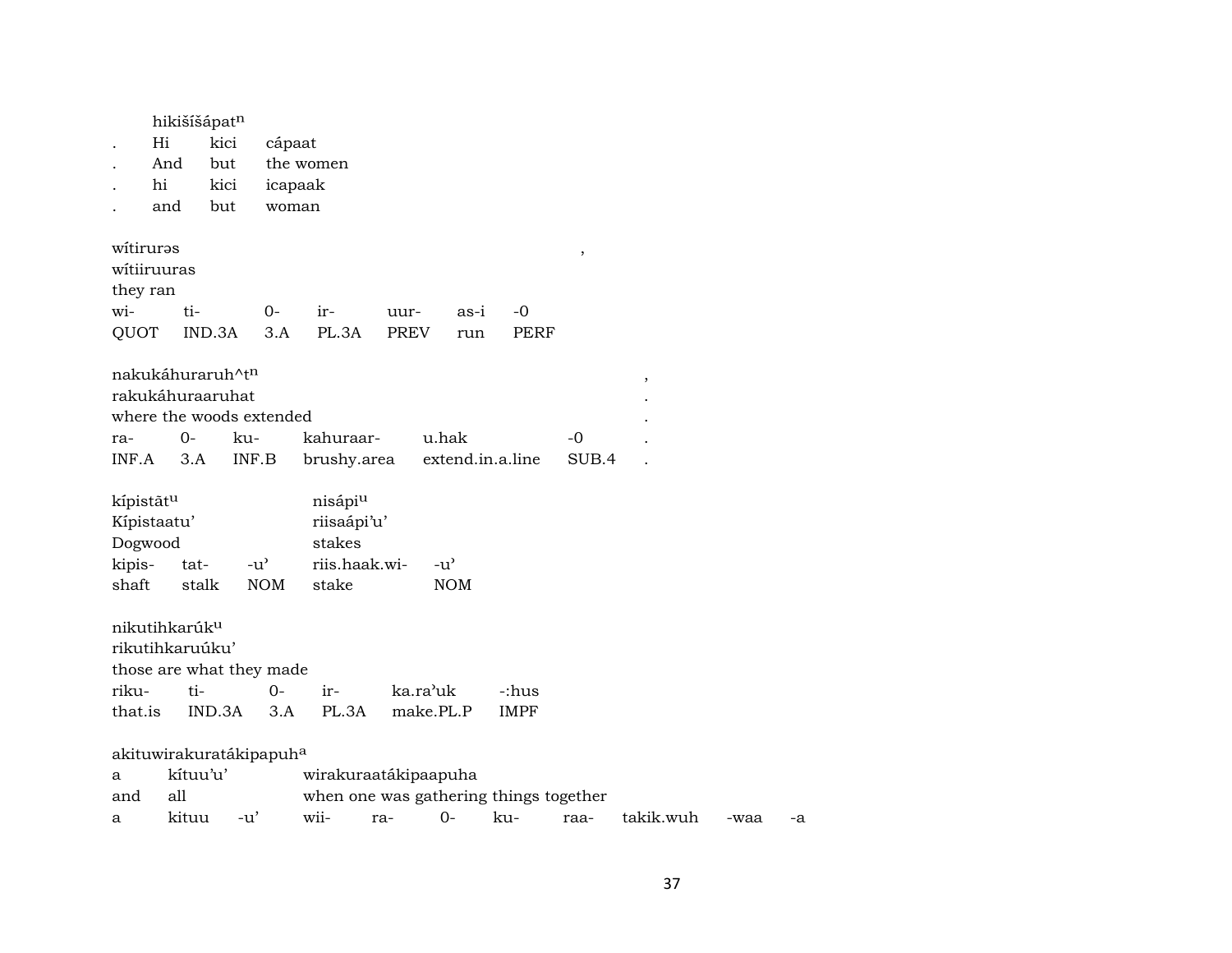| and                                           | all                                                                           | <b>NOM</b>               | when                                               | INF.A                                    | 3.A | INF.B     | way    | gather      | <b>DIST</b> | SUB.1      |             |            |       |
|-----------------------------------------------|-------------------------------------------------------------------------------|--------------------------|----------------------------------------------------|------------------------------------------|-----|-----------|--------|-------------|-------------|------------|-------------|------------|-------|
| $\,$                                          | šápatn<br>cápaat<br>a woman<br>icapaak<br>woman                               | $\overline{\phantom{a}}$ | nák <sup>i</sup> s<br>rákis<br>wood<br>rak<br>wood | -kis<br><b>DIM</b>                       |     |           |        |             |             |            |             |            |       |
| wii-                                          | wirakururíwik <sup>u</sup><br>wiraakuruuríwiiku<br>when she had a pile<br>ra- | $O -$                    | $a-$                                               | ku-                                      | ri- |           | uur-   | riwii       |             | kus        | $-0$        |            |       |
| when                                          | <b>ABS</b>                                                                    | $3.A$                    | POSS.3A                                            | INF.B                                    |     | PHYS.POSS | POSS.A | be.clenched |             | be.sitting | SUB.4       |            |       |
| $\cdot$                                       |                                                                               |                          |                                                    |                                          |     |           |        |             |             |            |             |            |       |
| $\cdot$                                       |                                                                               |                          |                                                    |                                          |     |           |        |             |             |            |             |            |       |
| $\cdot$                                       |                                                                               |                          |                                                    |                                          |     |           |        |             |             |            |             |            |       |
| $\cdot$                                       |                                                                               |                          |                                                    |                                          |     |           |        |             |             |            |             |            |       |
| hay                                           | harutúwirakururíwik <sup>u</sup><br>haaruútu'                                 |                          |                                                    | wiraakuruuríwiiku<br>when she had a pile |     |           |        |             |             |            |             |            |       |
|                                               | $-u^{\prime}$<br>haaruut                                                      |                          | wii-                                               | $O -$<br>ra-                             | a-  |           | ku-    | ri-         | uur-        | riwii      |             | kus        | $-0$  |
|                                               | dry.grass                                                                     | <b>NOM</b>               | when                                               | <b>ABS</b><br>3.A                        |     | POSS.3A   | INF.B  | PHYS.POSS   | POSS.A      |            | be.clenched | be.sitting | SUB.4 |
| híarus <sup>a</sup><br>hi<br>and<br>hi<br>and | aruúsa'<br>the horse<br>aruusaa<br>horse                                      |                          |                                                    |                                          |     |           |        |             |             |            |             |            |       |
|                                               | wirutušíkaruk <sup>u</sup><br>wiruutucíkaruuku'                               |                          |                                                    |                                          |     |           |        |             |             |            |             |            |       |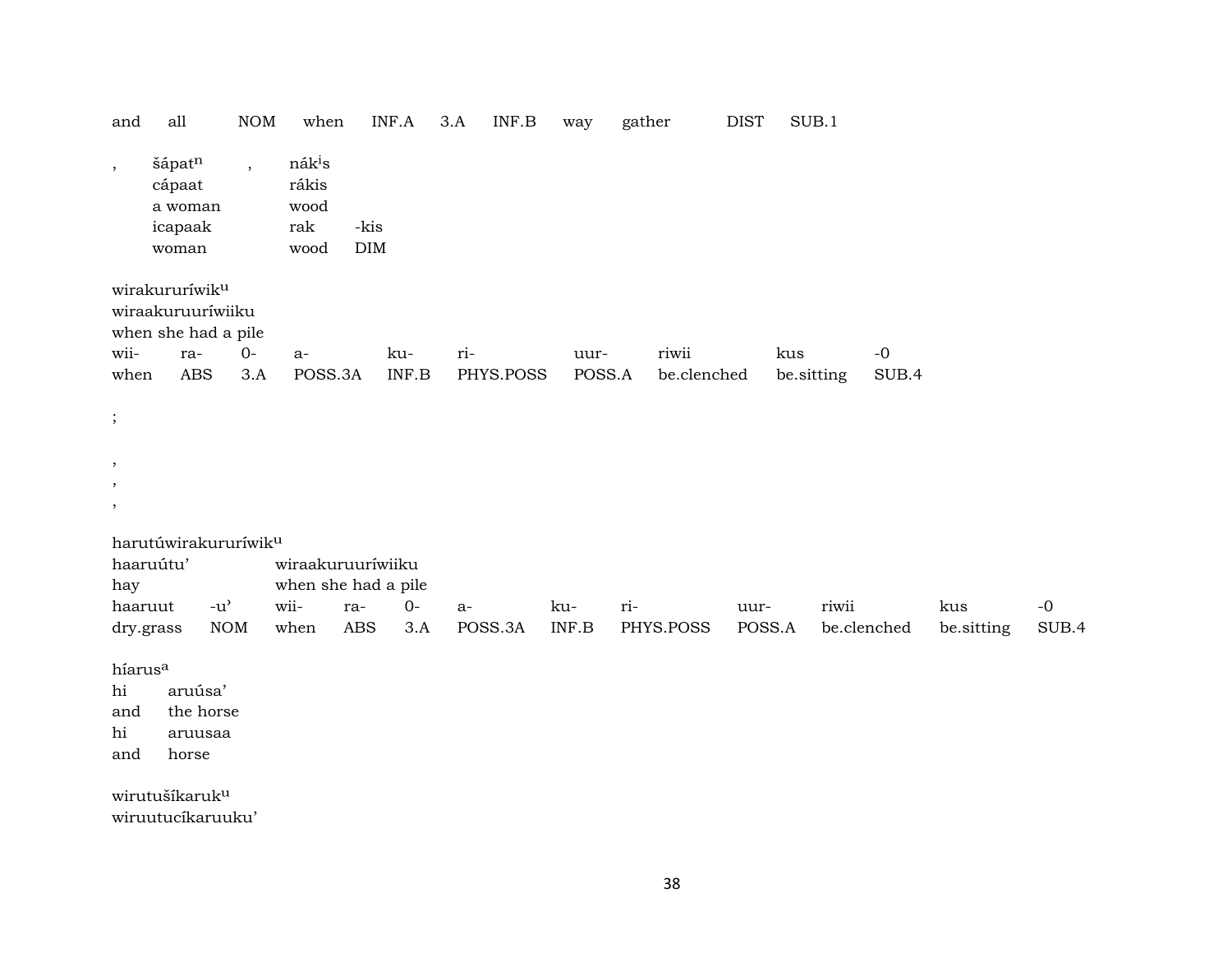|                          |                       |                          | she was preparing them for it        |       |                       |                |     |                  |             |                |       |       |
|--------------------------|-----------------------|--------------------------|--------------------------------------|-------|-----------------------|----------------|-----|------------------|-------------|----------------|-------|-------|
| wii-                     | ruu-                  |                          | ti-                                  | $0-$  | ut-                   | $i-$           |     | ka.ra'uk         | -:hus       |                |       |       |
| now                      | then                  |                          | IND.3A                               | 3.A   | <b>BEN</b>            | <b>SEQ</b>     |     | make.PL.P        | <b>IMPF</b> |                |       |       |
|                          |                       |                          |                                      |       |                       |                |     |                  |             |                |       |       |
| hawá                     | hawarakuwáwa,         |                          | rakuwaáwa'a                          |       |                       |                |     |                  |             |                |       |       |
| also                     |                       | for it to eat            |                                      |       |                       |                |     |                  |             |                |       |       |
|                          | haawa                 | ra-                      | $0-$                                 | ku-   |                       | a              |     | -0               |             |                |       |       |
| also                     |                       | INF.A                    | 3.A                                  | INF.B | waawa-<br><b>DIST</b> |                | eat | SUB <sub>3</sub> |             |                |       |       |
|                          |                       |                          |                                      |       |                       |                |     |                  |             |                |       |       |
|                          | nakuhurawihistaritn   |                          |                                      |       |                       |                |     |                  |             |                |       |       |
|                          | raakuhuurawiihistarit |                          |                                      |       |                       |                |     |                  |             |                |       |       |
|                          |                       |                          | when they were going to return laden |       |                       |                |     |                  |             |                |       |       |
| ra-                      | $O -$                 |                          | $a-$                                 | ku-   |                       | huur.awi.a     |     | -his             | -ta         | -rit           |       |       |
|                          | INF.A                 | 3.A                      | PREV.3A                              | INF.B |                       | return.laden   |     | PERF             | <b>INT</b>  | <b>INT.SUB</b> |       |       |
|                          |                       |                          |                                      |       |                       |                |     |                  |             |                |       |       |
|                          |                       |                          | Hitahuraiwišáhusitit <sup>n</sup>    |       |                       |                |     |                  |             |                |       |       |
|                          | Hi                    |                          | tahuura'iwicáhusitit                 |       |                       |                |     |                  |             |                |       |       |
|                          | And                   |                          | they began arriving laden            |       |                       |                |     |                  |             |                |       |       |
|                          | hi                    | ti-                      | $0-$                                 | $a-$  |                       | huur.awi.wic.a |     |                  | -:hus       | -itik          |       |       |
|                          | and                   | IND.3A                   | 3.A                                  |       | PREV.3A               | arrive.laden   |     |                  | <b>IMPF</b> | <b>INCH</b>    |       |       |
|                          | îka <sup>a</sup>      | Ţ                        |                                      |       |                       |                |     |                  |             |                |       |       |
|                          | iíka'a                |                          |                                      |       |                       |                |     |                  |             |                |       |       |
|                          | oh my                 |                          |                                      |       |                       |                |     |                  |             |                |       |       |
|                          | iika'a                | $\overline{\phantom{a}}$ |                                      |       |                       |                |     |                  |             |                |       |       |
| $\overline{\phantom{a}}$ | oh.my                 | $\overline{\phantom{a}}$ |                                      |       |                       |                |     |                  |             |                |       |       |
|                          |                       |                          |                                      |       |                       |                |     |                  |             |                |       |       |
|                          |                       |                          | stusirihkurakatarihúra <sup>u</sup>  |       |                       |                |     |                  |             |                |       |       |
| ctu                      |                       |                          | sirihkuraakatarihuúra'u              |       |                       |                |     |                  |             |                |       |       |
| truly                    |                       |                          | their having made a large amount     |       |                       |                |     |                  |             |                |       |       |
| ctuu                     |                       | si                       | ra-                                  | $0-$  | ir-                   | ku-            |     | raa-             | kata.rihur  |                | ra'uk | $-0$  |
|                          | certainly             | DU                       | INF.A                                | 3.A   | PL.3A                 | INF.B          |     | way              | be.wide     |                | make  | SUB.3 |
|                          |                       |                          |                                      |       |                       |                |     |                  |             |                |       |       |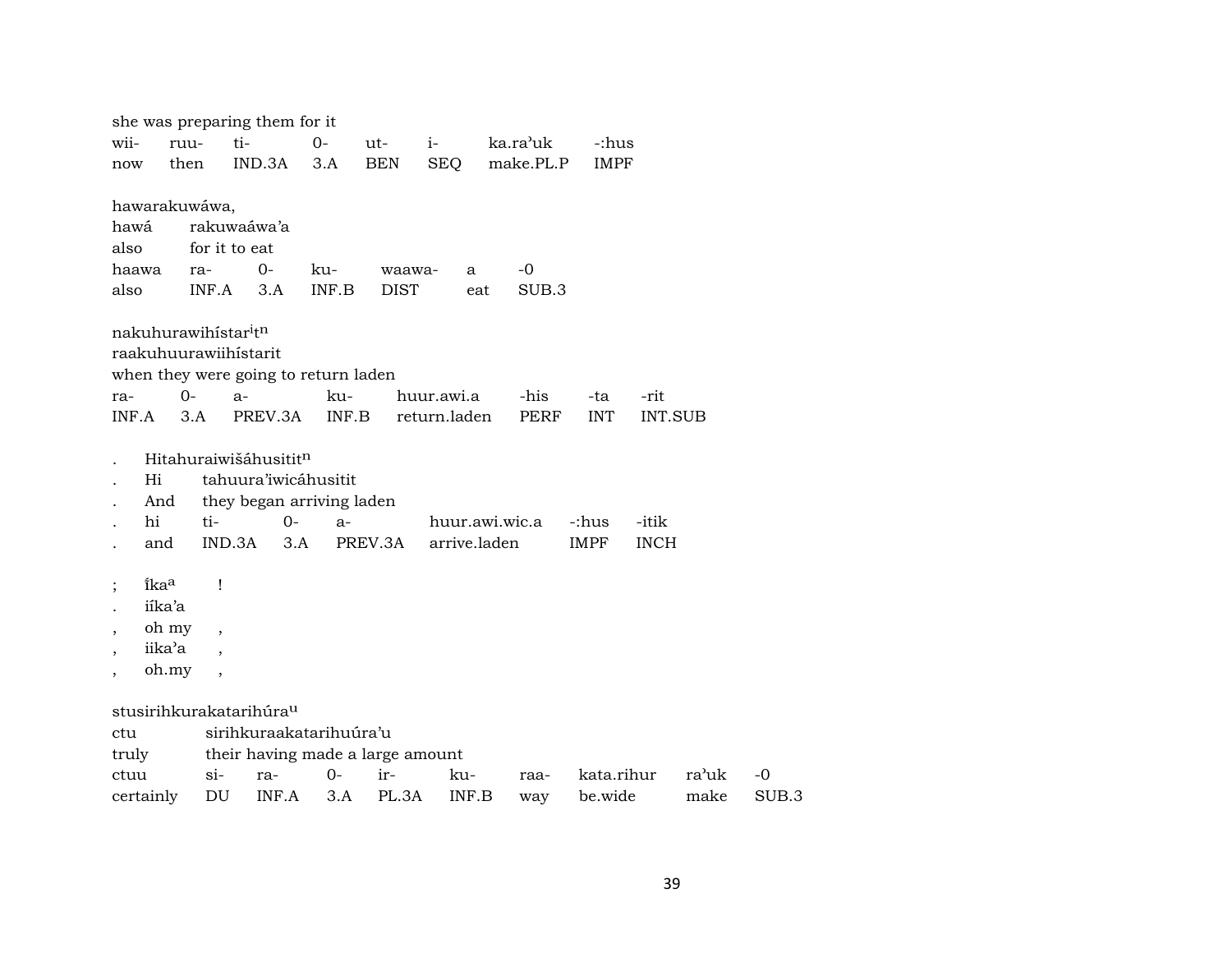|             | nihkukawútiku<br>rihkukawuútiku |                          |                    |           |            |             |                 |             |      |                                  |                          |                 |       |               |
|-------------|---------------------------------|--------------------------|--------------------|-----------|------------|-------------|-----------------|-------------|------|----------------------------------|--------------------------|-----------------|-------|---------------|
|             | when they were killing them     |                          |                    |           |            |             |                 |             |      |                                  |                          |                 |       |               |
| ra-         | $0-$                            | ir-                      |                    | ku-       |            | ka.wa.ut.ik | -hus            |             |      |                                  |                          |                 |       |               |
| INF.A       | 3.A                             |                          | PL.3A              | INF.B     |            | kill.DIST   | <b>IMPF.SUB</b> |             |      |                                  |                          |                 |       |               |
|             | Hirúšapatn                      |                          |                    |           |            |             |                 |             |      |                                  |                          |                 |       |               |
| Hiru        |                                 | cápaat                   |                    |           |            |             |                 |             |      |                                  |                          |                 |       |               |
| Then        |                                 | the women                |                    |           |            |             |                 |             |      |                                  |                          |                 |       |               |
| hiruu       |                                 | icapaak                  |                    |           |            |             |                 |             |      |                                  |                          |                 |       |               |
| then        |                                 | woman                    |                    |           |            |             |                 |             |      |                                  |                          |                 |       |               |
|             | kutirararahkitu                 |                          |                    |           |            |             |                 |             |      |                                  |                          |                 |       |               |
| kútiira'    |                                 |                          |                    |           |            |             |                 |             |      |                                  |                          | raaraahkituu'u' |       |               |
|             | it was their way                |                          |                    |           |            |             |                 |             |      |                                  | everything               |                 |       |               |
| ku-         | ti-                             |                          | $O -$              | $a-$      |            | ir-         | raa-            | $\mathbf 0$ |      | $-0$                             | raa-                     | raar-           | kituu | $-u^{\prime}$ |
| <b>INDF</b> |                                 | IND.3A                   | 3.A                |           | POSS.3A    | PL.3A       | way             | be          |      | PERF                             | way                      | $\mathbf{PL}$   | all   | <b>NOM</b>    |
|             |                                 |                          |                    |           |            |             |                 |             |      |                                  |                          |                 |       |               |
|             |                                 |                          | Nakutákaskaruku    |           |            |             |                 |             |      |                                  | $\overline{\phantom{a}}$ |                 |       |               |
|             |                                 |                          | rakutaákaskaruku   |           |            |             |                 |             |      |                                  |                          |                 |       |               |
|             |                                 |                          | to make dried meat |           |            |             |                 |             |      |                                  |                          |                 |       |               |
|             | ra-                             | $0-$                     | ku-                |           | taakaas-   |             | ka.ra'uk        |             | -hus |                                  |                          |                 |       |               |
|             | INF.A                           | 3.A                      |                    | INF.B     | dried.meat |             | make.PL.P       |             |      | <b>IMPF.SUB</b>                  |                          |                 |       |               |
|             | tətkarukutákask <sup>i</sup>    |                          |                    |           |            |             |                 |             |      | $\, ,$                           |                          |                 |       |               |
|             | Karátkaruuku'                   |                          |                    |           |            |             | taákaski        |             |      |                                  |                          |                 |       |               |
|             | I did not make it               |                          |                    |           |            |             | dried meat      |             |      | $^\mathrm{,}$                    |                          |                 |       |               |
| ka-         | ra-                             | $t-$                     |                    | ka.ra'uk  |            | -:hus       | taakas          |             |      | -kis<br>$\overline{\phantom{a}}$ |                          |                 |       |               |
| <b>NEG</b>  | <b>ABS</b>                      |                          | 1.A                | make.PL.P |            | <b>IMPF</b> | dried.meat      |             |      | DIM<br>$\cdot$                   |                          |                 |       |               |
|             |                                 |                          |                    |           |            |             |                 |             |      |                                  |                          |                 |       |               |
| šápatn      |                                 | $\overline{\phantom{a}}$ |                    |           |            |             |                 |             |      |                                  |                          |                 |       |               |
| cápaat      |                                 |                          |                    |           |            |             |                 |             |      |                                  |                          |                 |       |               |
| women       |                                 |                          |                    |           |            |             |                 |             |      |                                  |                          |                 |       |               |
| icapaak     |                                 |                          |                    |           |            |             |                 |             |      |                                  |                          |                 |       |               |
|             |                                 |                          |                    |           |            |             |                 |             |      |                                  |                          |                 |       |               |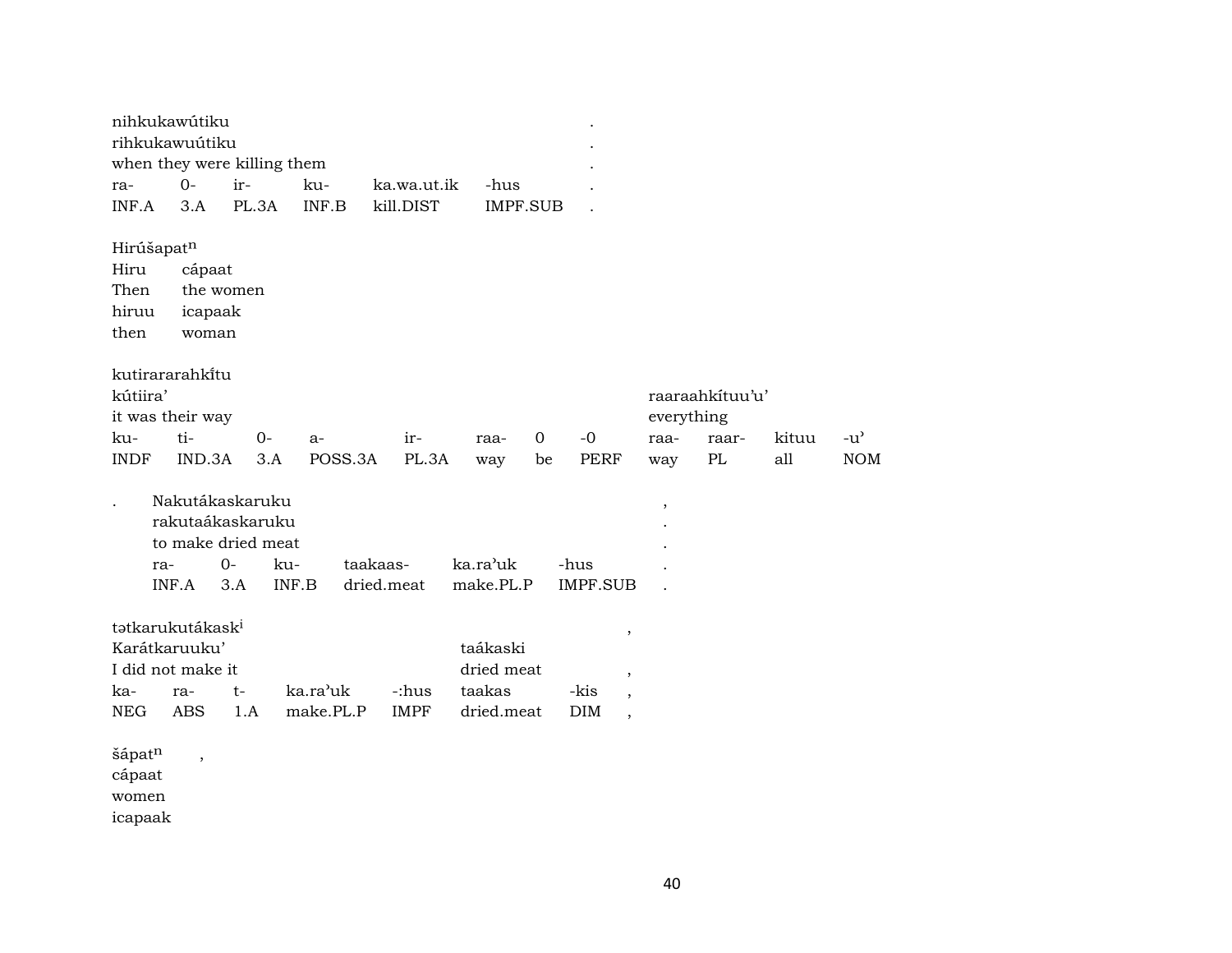woman

,

| nihkutakaskawákaruku   |                         |                |  |  |                                            |          |  |  |  |  |  |  |
|------------------------|-------------------------|----------------|--|--|--------------------------------------------|----------|--|--|--|--|--|--|
| rihkutaakaskawaákaruku |                         |                |  |  |                                            |          |  |  |  |  |  |  |
|                        | their making dried meat |                |  |  |                                            |          |  |  |  |  |  |  |
|                        |                         | ra- 0- ir- ku- |  |  | taakaas- kawaaka.ra'uk -hus                |          |  |  |  |  |  |  |
|                        |                         |                |  |  | INF.A 3.A PL.3A INF.B dried.meat make.DIST | IMPF SUB |  |  |  |  |  |  |

| hitíhkarikskaruk <sup>u</sup>      |  |  |                                                         |                |  |  |  |  |  |  |  |
|------------------------------------|--|--|---------------------------------------------------------|----------------|--|--|--|--|--|--|--|
| hi tihkaaríkskaruuku'              |  |  |                                                         |                |  |  |  |  |  |  |  |
| and they made racks of drying meat |  |  |                                                         |                |  |  |  |  |  |  |  |
| hi ti- 0- ir-                      |  |  | kaariks-                                                | ka.ra'uk -:hus |  |  |  |  |  |  |  |
|                                    |  |  | and IND.3A 3.A PL.3A meat.hanging.to.dry make.PL.P IMPF |                |  |  |  |  |  |  |  |
|                                    |  |  |                                                         |                |  |  |  |  |  |  |  |

- . Híšapat<sup>n</sup>
- . Hi cápaat
- . And the women
- . hi icapaak
- . and woman

## hirutíši $^{\rm a}$

| hiru tiíci'a                           |  |  |  |
|----------------------------------------|--|--|--|
| then they did it                       |  |  |  |
|                                        |  |  |  |
| then IND.3A 3.A PL.3A PREV SEQ do PERF |  |  |  |

| nihkuhuhurírah^t <sup>n</sup> |  |
|-------------------------------|--|
| rihkuuhuuhurirahat            |  |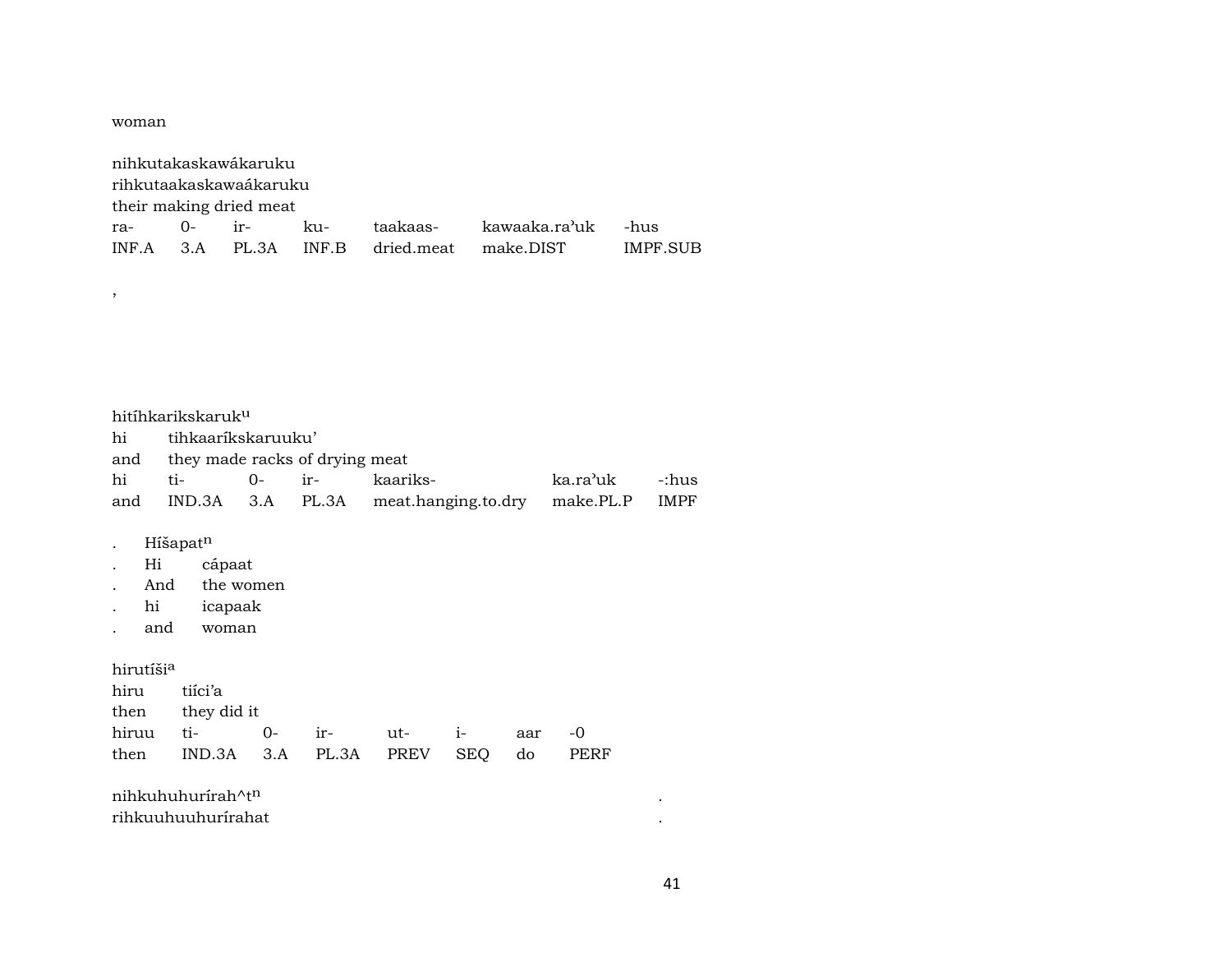|                     |                              | their commencing work     |            |             |                           |             |                         |
|---------------------|------------------------------|---------------------------|------------|-------------|---------------------------|-------------|-------------------------|
| ra-                 | $O -$                        | ir-                       | ku-        | raa.uhur-   | riraar.hak                | $-0$        |                         |
| INF.A               | 3.A                          | PL.3A                     | INF.B      | way         | pursue                    | SUB.4       |                         |
|                     | Tihwakíahu                   |                           |            |             |                           |             |                         |
|                     | Tihwaki'aahu'                |                           |            |             |                           |             |                         |
| They say            |                              |                           |            |             |                           |             |                         |
| ti-                 | $0-$                         | ir-                       | waki.a     |             | -:hus                     |             |                         |
| IND.3A              | 3.A                          | PL.3A                     |            | say.PL.IMPF | <b>IMPF</b>               |             |                         |
|                     |                              | tarahárihkuraririwáhiku,  |            |             |                           |             |                         |
| táraha'             |                              | rihkuraaririwáhiku        |            |             |                           |             |                         |
| buffalo             |                              | when they spread them out |            |             |                           |             |                         |
| tarahaa             | ra-                          | $0-$                      | ir-        | ku-         | raar-                     | iriwa.hik   | -hus                    |
| buffalo             |                              | INF.A<br>3.A              | PL.3A      | INF.B       | 3PL.INAN.P                | spread.out  | <b>IMPF.SUB</b>         |
|                     |                              |                           |            |             |                           |             |                         |
|                     | atirahkatawišak <sup>u</sup> |                           |            |             |                           |             | $^\mathrm{^\mathrm{o}}$ |
| a                   |                              | tiraahkatawicaaku'        |            |             |                           |             |                         |
| and                 |                              | they were chipping it off |            |             |                           |             |                         |
| a                   | ti-                          | $0-$                      | ir-        | raar-       | kata.wi.cak               | -:hus       |                         |
| and                 | IND.3A                       | 3.A                       | PL.3A      | 3PL.INAN.P  | chip.off                  | <b>IMPF</b> |                         |
|                     | tirahkatírik <sup>u</sup>    |                           |            |             |                           |             |                         |
|                     | Tiraahkatíriiku'             |                           |            |             |                           |             |                         |
|                     | They scraped it off          |                           |            |             |                           |             |                         |
| ti-                 | $0-$                         | ir-                       | raar-      |             | kata.iriik<br>-:hus       |             |                         |
|                     | $IND.3A$ $3.A$               | PL.3A                     | 3PL.INAN.P |             | scrape.off<br><b>IMPF</b> |             |                         |
| kísašk <sup>i</sup> |                              |                           |            |             |                           |             |                         |
| kísacki             |                              |                           |            |             |                           |             |                         |
| the meat            |                              |                           |            |             |                           |             |                         |
| kisaac              | -kis                         |                           |            |             |                           |             |                         |
| $\sim$              | T <sub>1</sub>               |                           |            |             |                           |             |                         |

meat DIM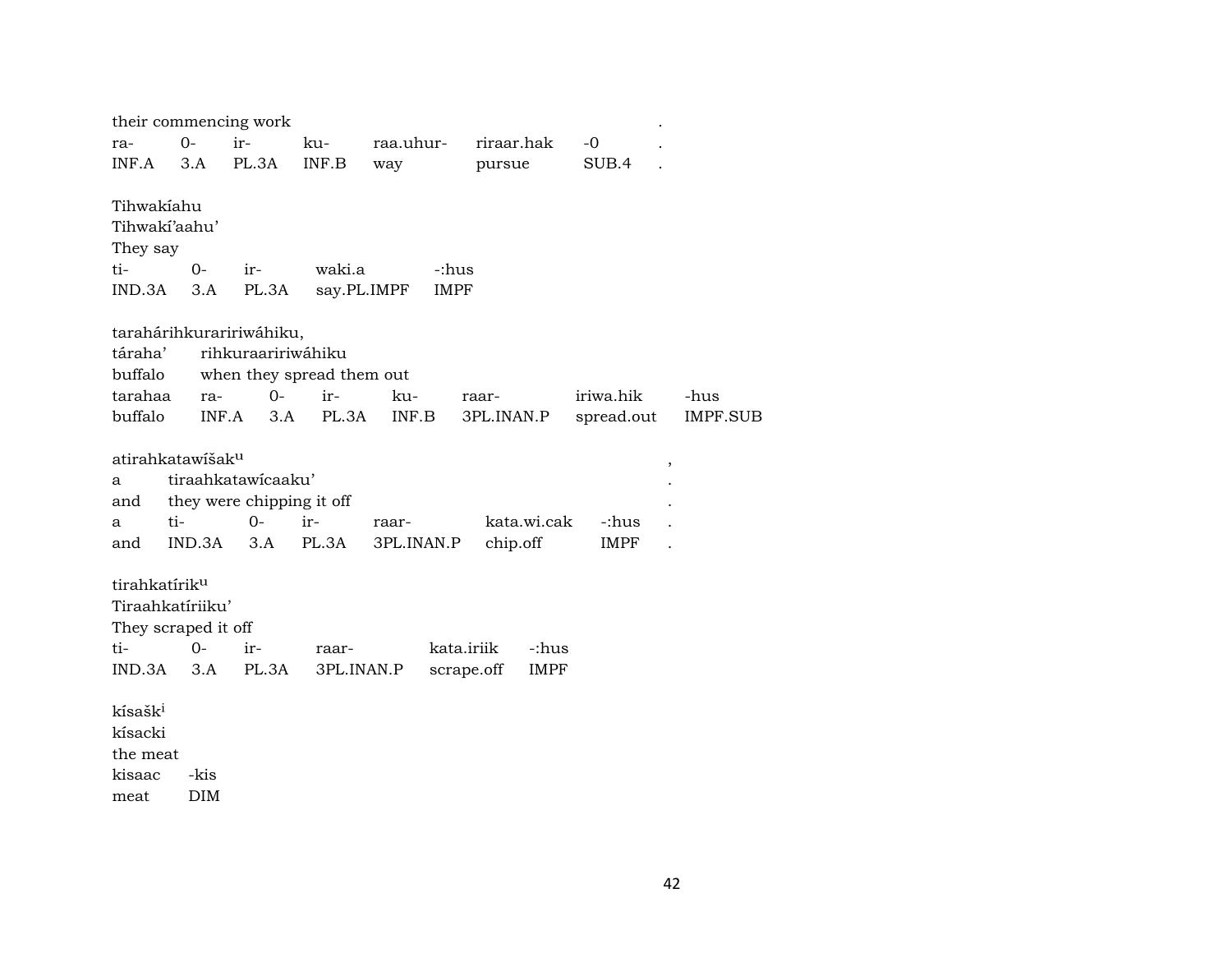| nakukskátawi<br>rakukskátawi<br>what was on it<br>ra-<br>INF.A                     | $O -$<br>3.A                                                                                | ku-<br>INF.B                                                | uks-<br><b>AOR</b> | kata<br>be.against.a.vertical.surface |                    |                   | -wi<br>SUB.L                                          |      |                                |
|------------------------------------------------------------------------------------|---------------------------------------------------------------------------------------------|-------------------------------------------------------------|--------------------|---------------------------------------|--------------------|-------------------|-------------------------------------------------------|------|--------------------------------|
| Šápatn<br>Cápaat<br>Women<br>icapaak<br>woman                                      |                                                                                             |                                                             |                    |                                       |                    |                   |                                                       |      |                                |
| kútira<br>kútiira'<br>it was their way<br>ku-<br><b>INDF</b>                       | ti-<br>IND.3A                                                                               | $0-$<br>3.A                                                 | a-<br>POSS.3A      | ir-<br>PL.3A                          | raa-<br>way        | $\mathbf 0$<br>be | $-0$<br><b>PERF</b>                                   |      |                                |
| Náwa<br>Ráwa<br><b>Now</b><br>rawa<br>$\operatorname{now}$                         | $\overline{\phantom{a}}$<br>$\cdot$<br>$\overline{\phantom{a}}$<br>$\overline{\phantom{a}}$ | irár <sup>i</sup><br>iraári'<br>brother<br>$i-$<br>3.POSS.A | -raar-             | same.sex.sibling                      | -ri'               | 3.POSS.B          | $\, ,$<br>$\cdot$<br>$\overline{\phantom{a}}$<br>$\,$ |      |                                |
| tirahatarúwa <sup>u</sup><br>tirahaataruúwa'u<br>this I talk about<br>tii-<br>this | ra-<br><b>ABS</b>                                                                           | $t-$<br>1.A                                                 | raa-<br>way        | tara'u<br>talk.about                  | -wa<br><b>DIST</b> | $-0$<br>SUB.4     |                                                       |      |                                |
| rikuticiksuhúru'<br>that was their way<br>riku-                                    | ti-                                                                                         | rikutíšiks suhúrušapatn<br>$0-$                             | ir-                | ut-                                   | $i-$               | uks-              | uhuur.uu                                              | $-0$ | cápaat<br>the women<br>icapaak |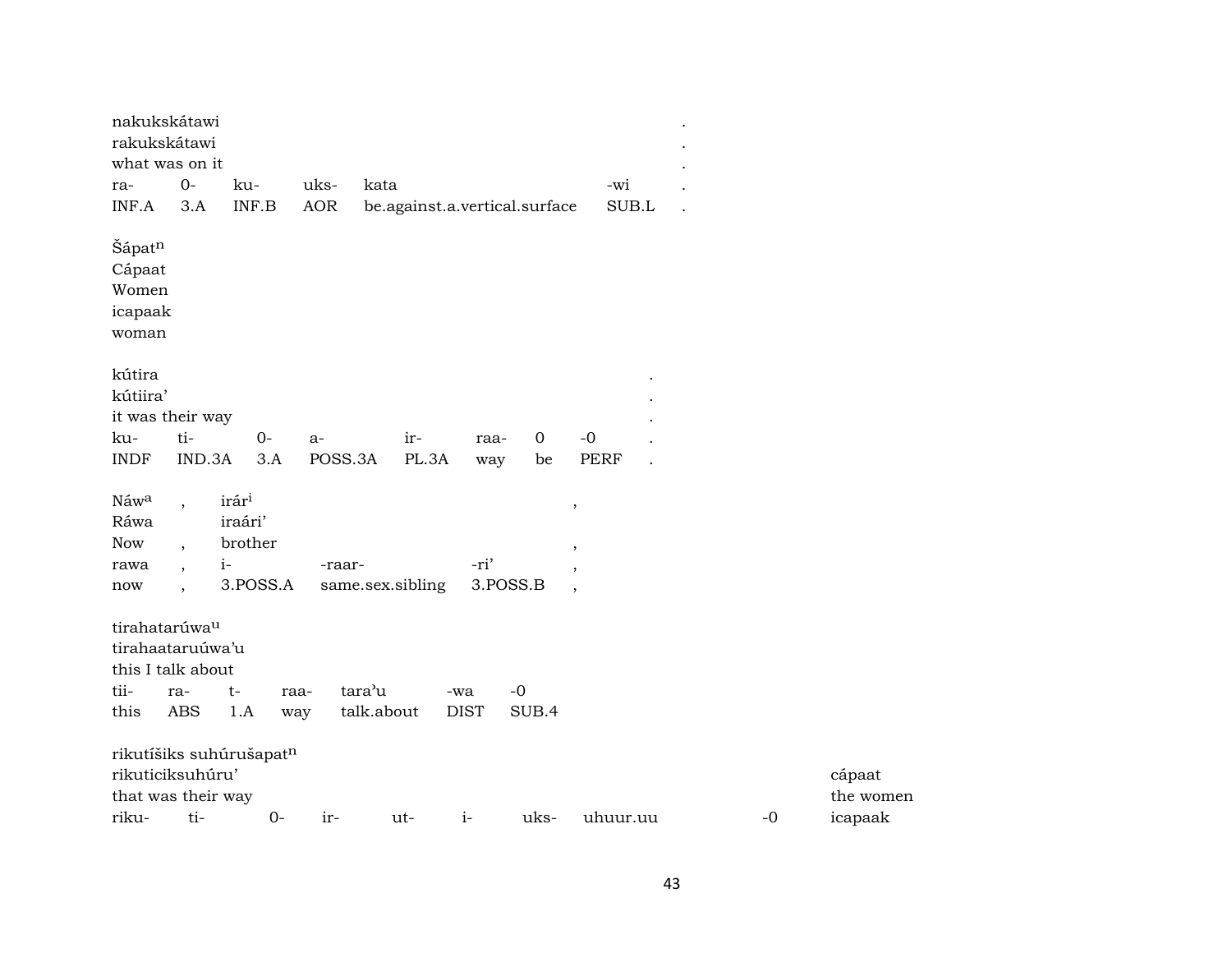| that.is                       | IND.3A                                                                 |                                                   | 3.A         | PL.3A                                                      | PREV                     |                                              | SEQ          | AOR                |                                                        | be.the.way.one.does  |                         | PERF | woman |
|-------------------------------|------------------------------------------------------------------------|---------------------------------------------------|-------------|------------------------------------------------------------|--------------------------|----------------------------------------------|--------------|--------------------|--------------------------------------------------------|----------------------|-------------------------|------|-------|
| A<br>A<br>a<br>and            | Atirašawáhis<br>ti-                                                    | tiracaawáhis<br>they were dry<br>IND.3A           | $0-$<br>3.A | raar-                                                      | PL.INDV.A                | taahiis<br>be.dry                            |              | -wa<br><b>DIST</b> | $-0$<br><b>PERF</b>                                    | $\, ,$               |                         |      |       |
|                               | nihkurašawahísiku<br>rihkuracaawaahisiku<br>when they were drying them |                                                   |             |                                                            |                          |                                              |              |                    |                                                        |                      |                         |      |       |
| ra-<br>INF.A                  | $0-$<br>3.A                                                            | ir-<br>PL.3A                                      |             | ku-<br>INF.B                                               | raar-<br>3PL.INAN.P      |                                              |              | taahiis<br>be.dry  | -waa<br><b>DIST</b>                                    | -ik<br>CAUS          | -hus<br><b>IMPF.SUB</b> |      |       |
| $\overline{\phantom{a}}$      | ríškus <sup>u</sup><br>ríckuusu'<br>the hides<br>ickus-<br>skin        | $-u$ <sup><math>\prime</math></sup><br><b>NOM</b> | $\cdot$     | Náwa<br>Ráwa<br><b>Now</b><br>rawa<br>$\operatorname{now}$ | $\overline{\phantom{a}}$ | híhaw <sup>a</sup><br>hi<br>and<br>hi<br>and | also<br>also | hawá<br>haawa      |                                                        |                      |                         |      |       |
| ruutiíci'a                    | nutišiášapatn                                                          |                                                   |             |                                                            |                          |                                              |              |                    |                                                        | cápaat               |                         |      |       |
| ruu-                          | then they did it<br>ti-                                                | $0-$                                              |             | ir-                                                        | ut-                      | $i-$                                         |              | aar                | $-0$                                                   | the women<br>icapaak |                         |      |       |
| then                          | IND.3A                                                                 | 3.A                                               |             | PL.3A                                                      | PREV                     | <b>SEQ</b>                                   |              | do                 | <b>PERF</b>                                            | woman                |                         |      |       |
| tirasiraítawi<br>tii-<br>this | tirasiraa'iitawi<br>this one you know<br>ra-<br>ABS                    | $S-$<br>2.A                                       | ir-         | PREV.1/2A                                                  | raa.iita<br>know         |                                              | -wi<br>SUB.L |                    | ikspátu<br>ikspátu'<br>scraper<br>iks.watur<br>scraper | $\, ,$               |                         |      |       |
|                               | parikararúpah<br>paaríkaraaru'                                         |                                                   |             |                                                            | páh                      | $\, ,$                                       |              |                    |                                                        |                      |                         |      |       |
|                               |                                                                        |                                                   |             |                                                            |                          |                                              |              |                    |                                                        |                      |                         |      |       |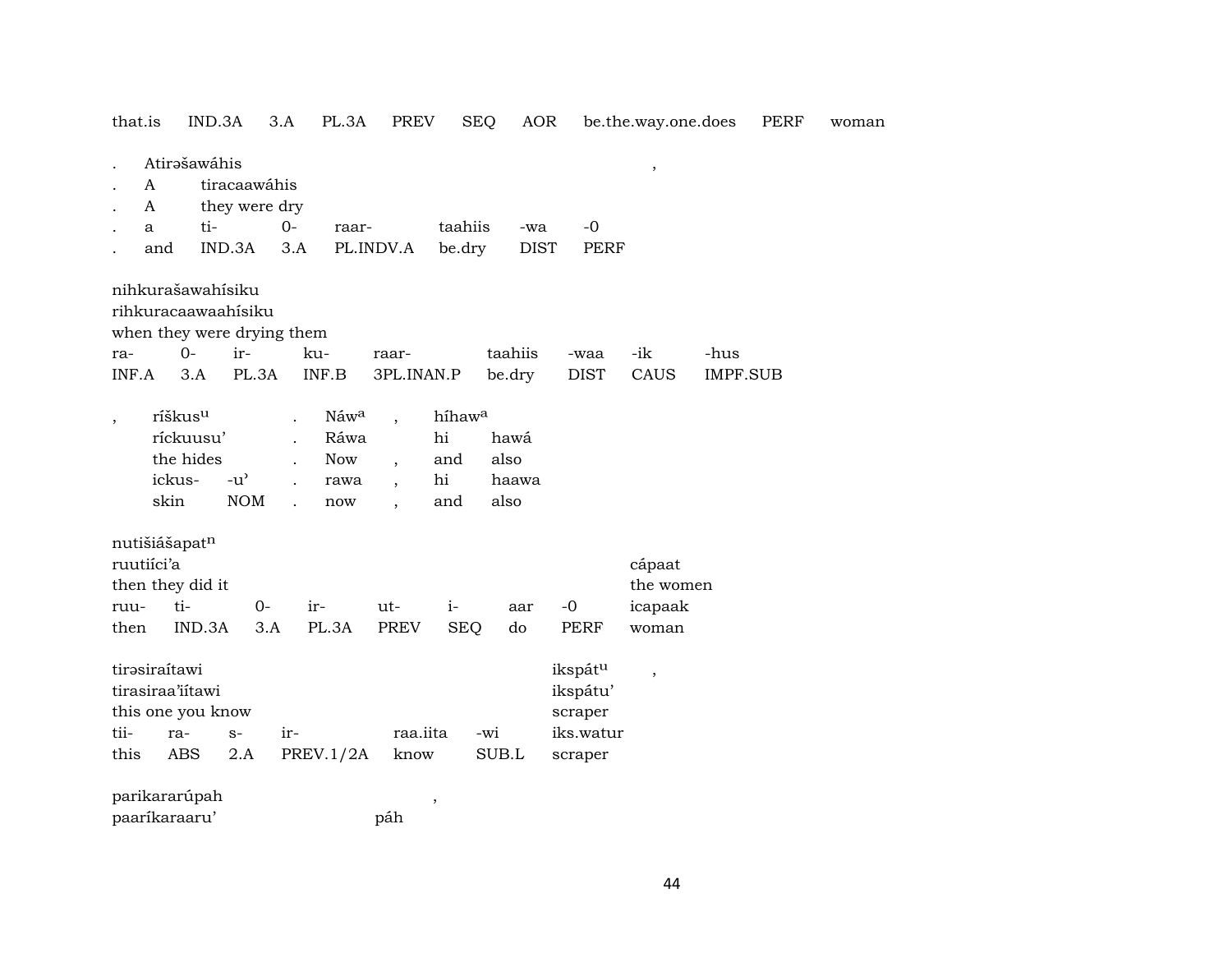|             | elk horn   |                          |                              |                     | elk        |              |             |                          |            |             |            |           |             |
|-------------|------------|--------------------------|------------------------------|---------------------|------------|--------------|-------------|--------------------------|------------|-------------|------------|-----------|-------------|
| waa-        |            | arika                    | raar-                        | $-u^{\prime}$       | pah        |              |             |                          |            |             |            |           |             |
| elk         |            | horn                     | PL                           | <b>NOM</b>          | elk        |              |             |                          |            |             |            |           |             |
|             |            |                          |                              |                     |            |              |             |                          |            |             |            |           |             |
|             |            | tipirúsuhurišk^tn        |                              |                     |            |              |             | $\overline{\phantom{a}}$ |            |             |            |           |             |
| típirus     |            |                          |                              |                     |            | uhuúrickat   |             |                          |            |             |            |           |             |
|             | it is bent |                          |                              |                     |            | on the end   |             |                          |            |             |            |           |             |
| ti-         | IND.3A     | $0-$                     | piruus                       | $-0$<br><b>PERF</b> |            | uhuur.icka.t |             |                          |            |             |            |           |             |
|             |            | 3.A                      | be.bent                      |                     |            | on.the.end   |             |                          |            |             |            |           |             |
|             |            | nikutihwakiahu           |                              |                     |            |              |             |                          |            | ikspátu     |            |           |             |
|             |            | Rikutihwakí'aahu'        |                              |                     |            |              |             |                          |            | ikspátu'    |            |           |             |
|             |            | That is what they say    |                              |                     |            |              |             |                          |            | a scraper   |            |           |             |
| riku-       |            | ti-                      | $0-$                         | ir-                 | waki.a     |              |             | -:hus                    |            | iks.watur   |            |           |             |
| that.is     |            | IND.3A                   | 3.A                          | PL.3A               |            | say.PL.IMPF  |             | <b>IMPF</b>              |            | scraper     |            |           |             |
|             |            |                          |                              |                     |            |              |             |                          |            |             |            |           |             |
|             |            | Hikisiwititakiškákaru    |                              |                     |            |              |             |                          |            |             |            |           |             |
| Hi          |            | kici                     | siwitiitaakickákaru'         |                     |            |              |             |                          |            |             |            |           |             |
| And         |            | but                      | they sharpened them for them |                     |            |              |             |                          |            |             |            |           |             |
| hi          |            | kici                     | wi-<br>$\sin$                | ti-                 |            | $0-$         | ir-         |                          | $ut-$      | ak-         | icka       | -ka.ra'uk | $-0$        |
| and         |            | but                      | QUOT<br>DU                   |                     | IND.3A     | 3.A          | PL.3A       |                          | <b>BEN</b> | PL.AN.3P    | be.pointed | CAUS.PL.P | <b>PERF</b> |
|             | pita       |                          | tihwakiahu                   |                     |            |              |             |                          |            |             |            |           |             |
| $\cdot$     | piíta      | $\overline{\phantom{a}}$ |                              | tihwakí'aahu'       |            |              |             |                          |            |             |            |           |             |
|             | men        |                          | they say                     |                     |            |              |             |                          |            |             |            |           |             |
|             | wiita      |                          | ti-                          | $0-$                | ir-        |              | waki.a      |                          |            | -:hus       |            |           |             |
|             | man        |                          | IND.3A                       | 3.A                 | PL.3A      |              |             | say.PL.IMPF              |            | <b>IMPF</b> |            |           |             |
|             |            |                          |                              |                     |            |              |             |                          |            |             |            |           |             |
|             |            | kurakukatíwah^tn         |                              |                     |            |              |             |                          |            | ,           |            |           |             |
|             |            | kurakukatiiwaahat        |                              |                     |            |              |             |                          |            |             |            |           |             |
|             |            | its being so wide        |                              |                     |            |              |             |                          |            |             |            |           |             |
| ku-         |            | ra-                      | 0-                           | ku-                 | ka.tiihak  |              | -waa        | $-0$                     |            |             |            |           |             |
| <b>INDF</b> |            | INF.a                    | 3.A                          | INF.B               | be.so.wide |              | <b>DIST</b> |                          | SUB.4      |             |            |           |             |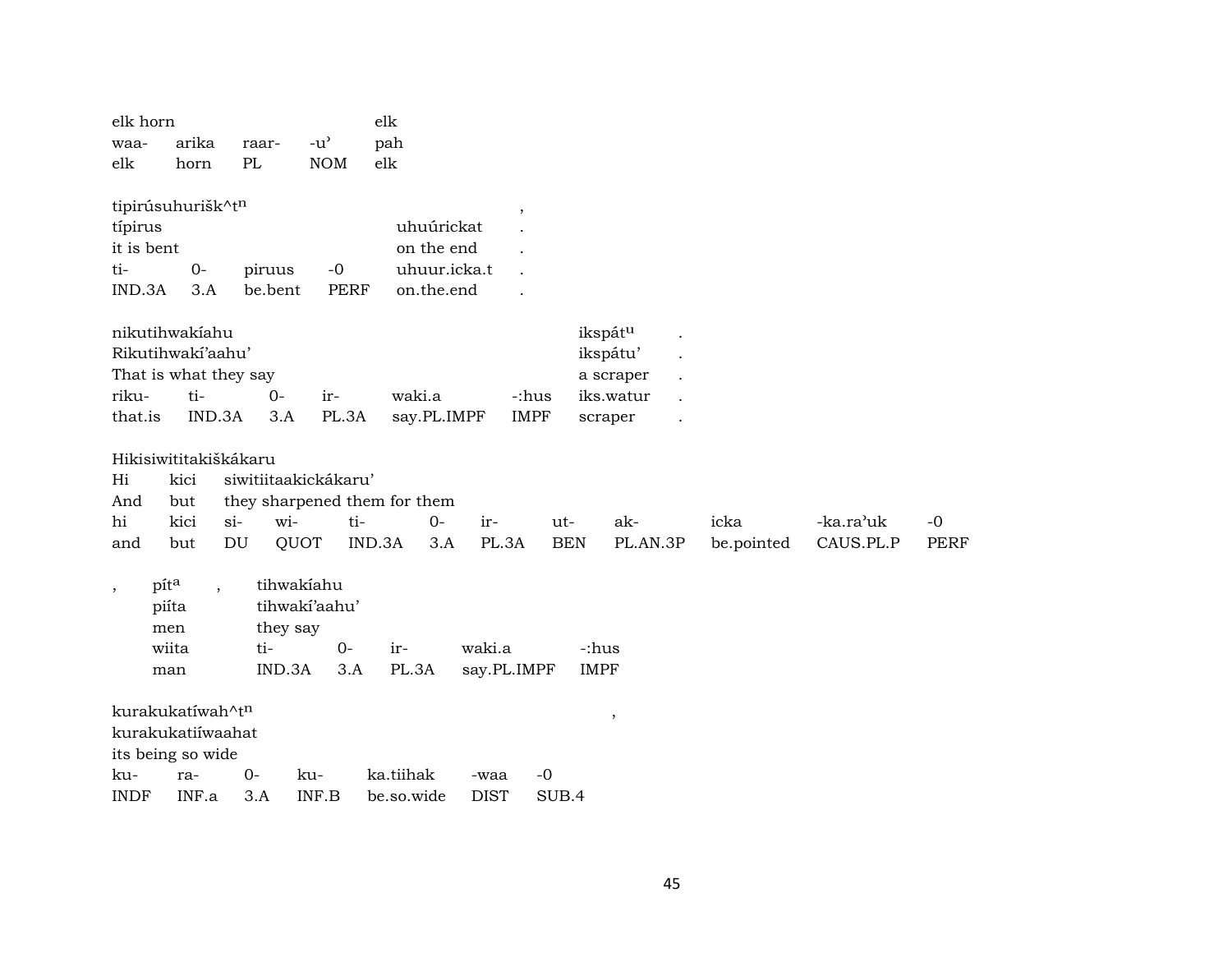| katipas           |  |
|-------------------|--|
| katiípas          |  |
| the scraper blade |  |
| katiipas          |  |
| scraper.blade     |  |

,

## Hirutiriraririwáwahit<sup>n</sup> Hiru tiriiraaririwaáwahit Then they spread them about<br>hiruu ti- 0- irhiruu ti- 0- ir- i- raar- iriwa.hik -waa -0<br>then IND.3A 3.A PL.3A SEQ 3PL.INAN.P spread.out DIST PERF  $IND.3A$   $3.A$   $PL.3A$

| rihkukaráhkatuš <sup>a</sup> |      | rihkuukaraáhkatuuca<br>when they raised windbreaks against it |       |       |          |             |       |       |                            |       |       |
|------------------------------|------|---------------------------------------------------------------|-------|-------|----------|-------------|-------|-------|----------------------------|-------|-------|
| ra-                          | $0-$ | $a-$                                                          | ir-   | ku-   | akaar-   | raar-       | kata- |       |                            | uca.a | -0    |
| INF.A                        | 3.A  | PREV.3A                                                       | PL.3A | INF.B | dwelling | PL          |       |       | against.a.vertical.surface | rise  | SUB.4 |
|                              |      |                                                               |       |       |          |             |       |       |                            |       |       |
| ,                            |      |                                                               |       |       |          |             |       |       |                            |       |       |
| $\bullet$                    |      |                                                               |       |       |          |             |       |       |                            |       |       |
| $\bullet$                    |      |                                                               |       |       |          |             |       |       |                            |       |       |
| $\bullet$                    |      |                                                               |       |       |          |             |       |       |                            |       |       |
| $\bullet$                    |      |                                                               |       |       |          |             |       |       |                            |       |       |
|                              |      | hirutirirašapiríwusititn                                      |       |       |          |             |       |       |                            |       |       |
| Hiru                         |      | tiriiracapiriwuúsitit                                         |       |       |          |             |       |       |                            |       |       |
| Then                         |      | they began scraping them                                      |       |       |          |             |       |       |                            |       |       |
| hiruu                        | ti-  | $0-$                                                          | ir-   | $i-$  | raar-    | tapi.ri.wuu |       | -:hus | -itik                      |       |       |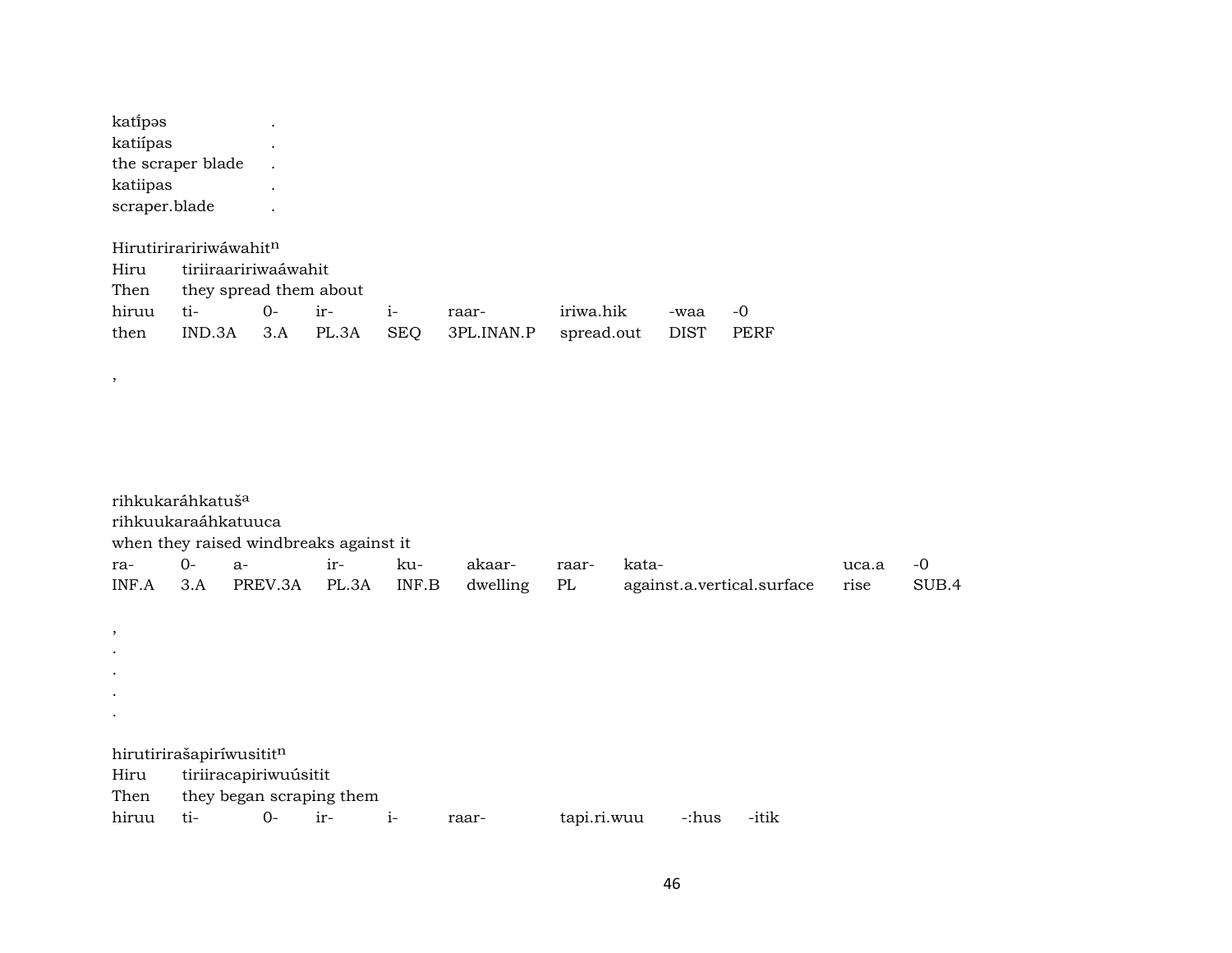| then                     | IND.3A                                                                                     |                           | 3.A                                                         | PL.3A            | <b>SEQ</b>                 | 3PL.INAN.P      |                          | scrape.IMPF              |                                                      | <b>IMPF</b>                             | <b>INCH</b> |
|--------------------------|--------------------------------------------------------------------------------------------|---------------------------|-------------------------------------------------------------|------------------|----------------------------|-----------------|--------------------------|--------------------------|------------------------------------------------------|-----------------------------------------|-------------|
|                          | åka <sup>a</sup><br>Aáka'a<br>Oh my<br>aaka'a<br>oh.my                                     | Ţ<br>$\ddot{\phantom{0}}$ | irár <sup>i</sup><br>iraári'<br>brother<br>$i-$<br>3.POSS.A |                  | -raar-<br>same.sex.sibling |                 | -ri'                     | 3.POSS.B                 | $\, ,$<br>,                                          |                                         |             |
| ti-<br>IND.3A            | tiriusiskitawišapatn<br>tirii'uusiskitawi'<br>she was highly knowledgeable<br>$O -$<br>3.A |                           | rii'uus                                                     | be.knowledgeable | -his<br><b>PERF</b>        | kita.wi         | be.the.leader            | $-0$                     | PERF                                                 | cápaat<br>the woman<br>icapaak<br>woman |             |
| $\overline{\phantom{a}}$ | nəkutapíriwu<br>rakutapíriwu<br>to scrape it<br>ra-<br>INF.A                               | $0-$<br>3.A               | ku-<br>INF.B                                                |                  | tapi.ri.wuu<br>scrape.IMPF | -hus            | IMPF.SUB                 | $\overline{\phantom{a}}$ | táraha<br>táraha'<br>a buffalo<br>tarahaa<br>buffalo |                                         |             |
| $\, ,$                   | nákuruku<br>rákuruku<br>to prepare it<br>ra-<br>INF.A                                      | $0-$<br>3.A               | ku-<br>INF.B                                                |                  | ra'uk<br>-hus<br>make      | <b>IMPF.SUB</b> | ,                        |                          |                                                      |                                         |             |
| wii-<br>when             | wirakutapíriwu<br>wirakutapíriwu<br>when she scraped it<br>ra-<br>INF.A                    | $0-$                      | 3.A                                                         | ku-<br>INF.B     | tapi.ri.wuu<br>scrape.IMPF |                 | -hus<br><b>IMPF.SUB</b>  |                          | Hi<br>Hi<br>And<br>hi<br>and                         |                                         |             |
| $\overline{ }$           | irár <sup>i</sup><br>iraári'                                                               |                           |                                                             |                  |                            |                 | $\overline{\phantom{a}}$ | hi<br>$\, ,$<br>hi       |                                                      |                                         |             |

47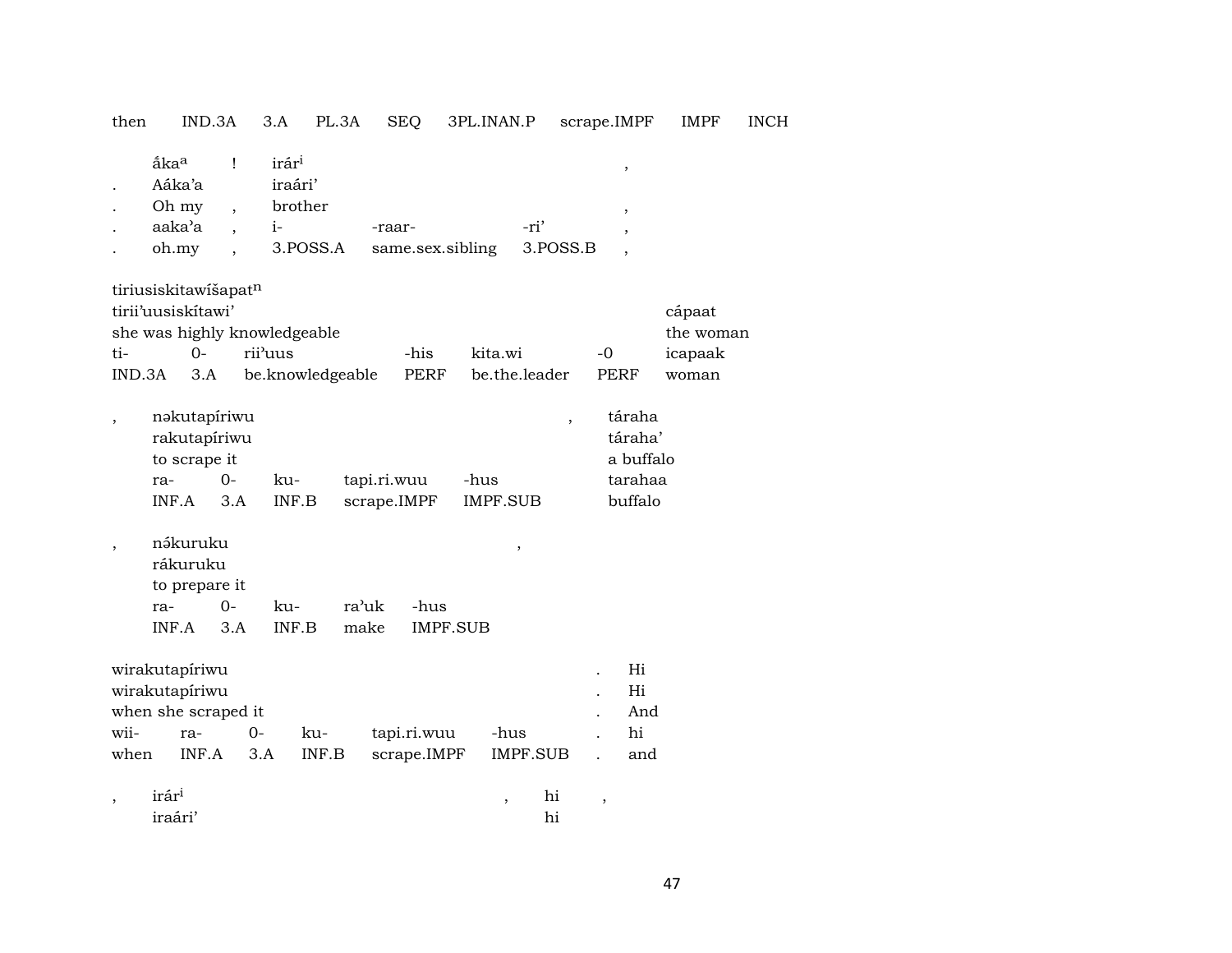|      | brother              |                                  |         |          |       | and        |            |             |
|------|----------------------|----------------------------------|---------|----------|-------|------------|------------|-------------|
|      | $1-$                 | -raar-                           |         | -ri'     |       | hi         |            |             |
|      | 3.POSS.A             | same.sex.sibling                 |         | 3.POSS.B |       | and        |            |             |
|      |                      |                                  |         |          |       |            |            |             |
|      | rarukaririrarawáriku |                                  |         |          |       |            |            |             |
|      |                      | raaruukariiriraarawáriku'        |         |          |       |            |            |             |
|      |                      | she just did not throw them away |         |          |       |            |            |             |
| raa- | ruu-                 | karii-                           | $ri-$   | $O -$    | raar- |            | a.warik    | -:hus       |
| just | then                 | EMPH.NEG                         | CONT.3A | 3.A      |       | 3PL.INAN.P | throw.away | <b>IMPF</b> |
|      |                      |                                  |         |          |       |            |            |             |

tirirahkatapíriwu tiiriraahkatapíriwu when they scraped them tii- ra- 0- ir- raar- kata.pi.ri.wuu -hus when ABS 3.A PL.3A 3PL.INAN.P scrape.IMPF , tahapakíah<sup>u</sup> " tahapakí'aahu' they say ta- t- rak- waki.a -:hus<br>IND.1/2A 1.A 1/2.PL say.PL.IMPF IMPF say.PL.IMPF Katákikas<sup>i</sup>s . "

kataákikasis . shavings . kataakikasis . shavings .

,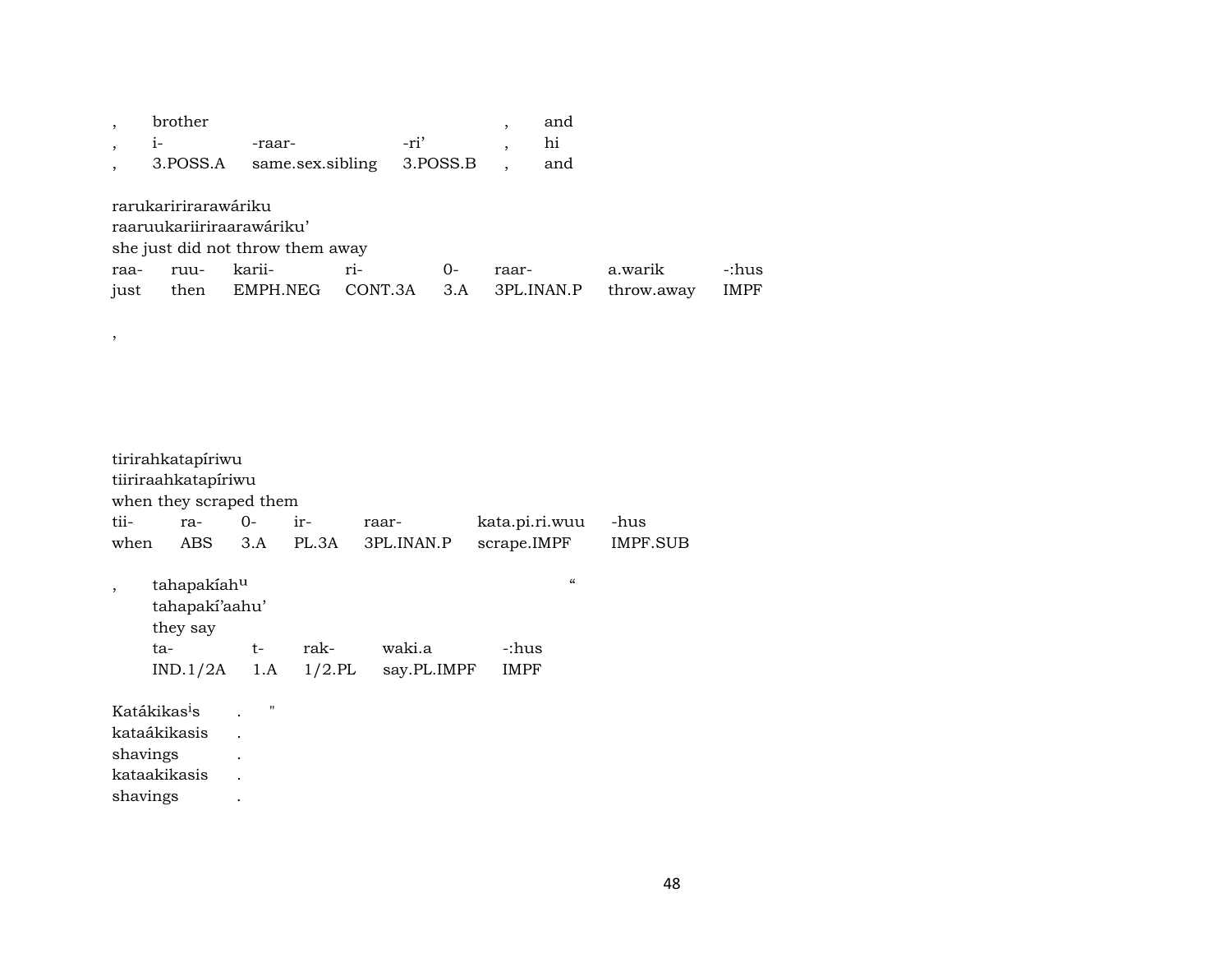| Nikutúhiwa        |                      |                      |             |             |              |               | $\overline{\phantom{a}}$ |               |  |
|-------------------|----------------------|----------------------|-------------|-------------|--------------|---------------|--------------------------|---------------|--|
| Rikutuúhiwa       |                      |                      |             |             |              |               |                          |               |  |
|                   | Those are good       |                      |             |             |              |               |                          |               |  |
| riku-             | ti-                  | $0-$                 | uur-        | hi.wa.ar    |              | $-0$          |                          |               |  |
| that.is           | IND.3A               | 3.A                  | PREV        |             | be.good.DIST |               | <b>PERF</b>              |               |  |
|                   |                      |                      |             |             |              |               |                          |               |  |
| nakuwáwaa         |                      |                      |             |             |              |               |                          |               |  |
| rakuwaáwa'a       |                      |                      |             |             |              |               |                          |               |  |
| to eat            |                      |                      |             |             |              |               |                          |               |  |
| ra-               | 0-                   | ku-                  | waawa-      | a           | -0           |               |                          |               |  |
| INF.A             | 3.A                  | INF.B                | <b>DIST</b> | eat         | SUB.3        |               |                          |               |  |
|                   |                      |                      |             |             |              |               |                          |               |  |
| Akutiwáahu        |                      |                      |             |             |              |               |                          |               |  |
| A                 | kutiwá'a             |                      |             |             |              |               | huu'                     |               |  |
| And               |                      | they are like eating |             |             |              |               | mush                     |               |  |
| a                 | ku-                  | ti-                  | $O -$       | wa-         | a            | -0            | huu-                     | $-u^{\prime}$ |  |
| and               | <b>INDF</b>          | IND.3A               | 3.A         | <b>DIST</b> | eat          | PERF          | mush                     | <b>NOM</b>    |  |
|                   |                      |                      |             |             |              |               |                          |               |  |
| Atíraríhaš        |                      |                      |             |             |              |               |                          |               |  |
| A                 | tiraariíhac          |                      |             |             |              |               |                          |               |  |
| And               | she finished         |                      |             |             |              |               |                          |               |  |
| a                 | ti-                  | $O -$                | raa-        | riihac      | -0           |               |                          |               |  |
| and               | IND.3A               | 3.A                  | way         | finish      | PERF         |               |                          |               |  |
|                   |                      |                      |             |             |              |               |                          |               |  |
|                   | nihkurahkawirúwara   |                      |             |             |              |               |                          |               |  |
|                   | rihkuraahkawiruúwara |                      |             |             |              |               |                          |               |  |
|                   | her scraping them    |                      |             |             |              |               |                          |               |  |
| ra-               | $0-$                 | ir-                  | ku-         | raar-       |              | ka.wi.ruu.war |                          | -a            |  |
| INF.A             | 3.A                  | <b>OBV</b>           | INF.B       | 3PL.INAN.P  |              | scrape.DU     |                          | SUB.1         |  |
|                   |                      |                      |             |             |              |               |                          |               |  |
| Irár <sup>i</sup> |                      |                      |             |             | ,            |               |                          |               |  |
| Iraári'           |                      |                      |             |             |              |               |                          |               |  |
| <b>Brother</b>    |                      |                      |             |             | ,            |               |                          |               |  |
| $i-$              |                      | -raar-               |             | -ri'        |              |               |                          |               |  |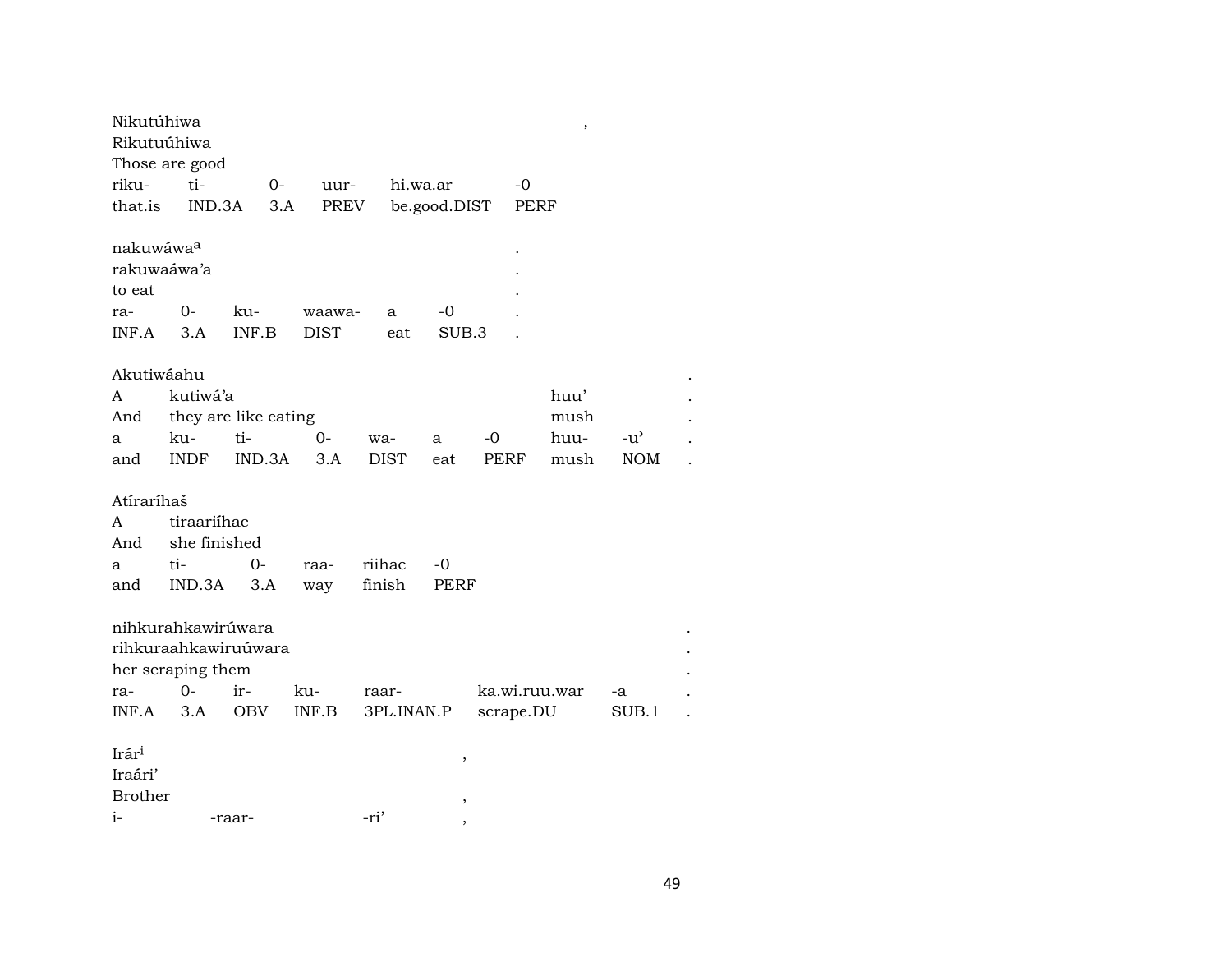| 3.POSS.A                           |                               |                     | same.sex.sibling               | 3.POSS.B   |            |              |                |             |
|------------------------------------|-------------------------------|---------------------|--------------------------------|------------|------------|--------------|----------------|-------------|
| hirurikutirahkawíriw <sup>u</sup>  |                               |                     |                                |            |            |              |                |             |
| hiru                               |                               | rikutiraahkawiriwu' |                                |            |            |              |                |             |
| then                               |                               |                     | that is what she scraped on it |            |            |              |                |             |
| hiruu                              | riku-                         | ti-                 |                                | $0 -$      | raar-      | ka.wi.ri.wuu |                | -:hus       |
| then                               | that.is                       |                     | IND.3A                         | 3.A        | 3PL.INAN.P | scrape.IMPF  |                | <b>IMPF</b> |
| tarahairapakskírahkaw <sup>i</sup> |                               |                     |                                |            |            |              |                |             |
| táraha'                            |                               |                     | irapakskíraahkaawi             |            |            |              |                |             |
| buffalo                            |                               | its brains          |                                |            |            |              |                |             |
| tarahaa                            | $i$ <sup><math>i</math></sup> | ra-                 | $0-$                           | paks-      | kiraar-    | kaa          |                | -wi         |
| buffalo                            | that                          | ABS                 | 3.A                            | head       | liquid     | be.inside    |                | SUB.L       |
|                                    | arís <sup>itn</sup>           |                     | Kitu                           |            | ,          |              |                |             |
|                                    | ariísit                       |                     | Kítuu'u'                       |            |            |              |                |             |
|                                    | itself                        |                     | A11                            |            |            |              |                |             |
|                                    | ariisit                       |                     | kituu                          | $-u'$      |            |              |                |             |
|                                    | one's.own                     |                     | all                            | <b>NOM</b> |            |              |                |             |
| atírarih^š                         |                               |                     |                                |            |            | $\,$         |                |             |
| a                                  | tíraariihac                   |                     |                                |            |            |              |                |             |
| and                                | she finished                  |                     |                                |            |            |              |                |             |
| a                                  | ti-                           | $0 -$               | raa-                           | riihac     | $-0$       |              |                |             |
| and                                | IND.3A                        | 3.A                 | way                            | finish     | PERF       |              |                |             |
| nakupišískara <sup>u</sup>         |                               |                     |                                |            |            |              | ,              |             |
| rakupicískara'u                    |                               |                     |                                |            |            |              |                |             |
| her smearing it                    |                               |                     |                                |            |            |              | $\overline{ }$ |             |
| ra-                                | $0-$                          | ku-                 | piciis                         |            | -ka.ra'uk  | -0           |                |             |
| INF.A                              | 3.A                           | INF.B               |                                | be.smeared | CAUS.PL.P  | SUB.3        | ,              |             |
|                                    |                               |                     |                                |            |            |              |                |             |

hirutirírəšahis $^{\rm i}$ t $^{\rm n}$ 

hiru tiriiracaáhisit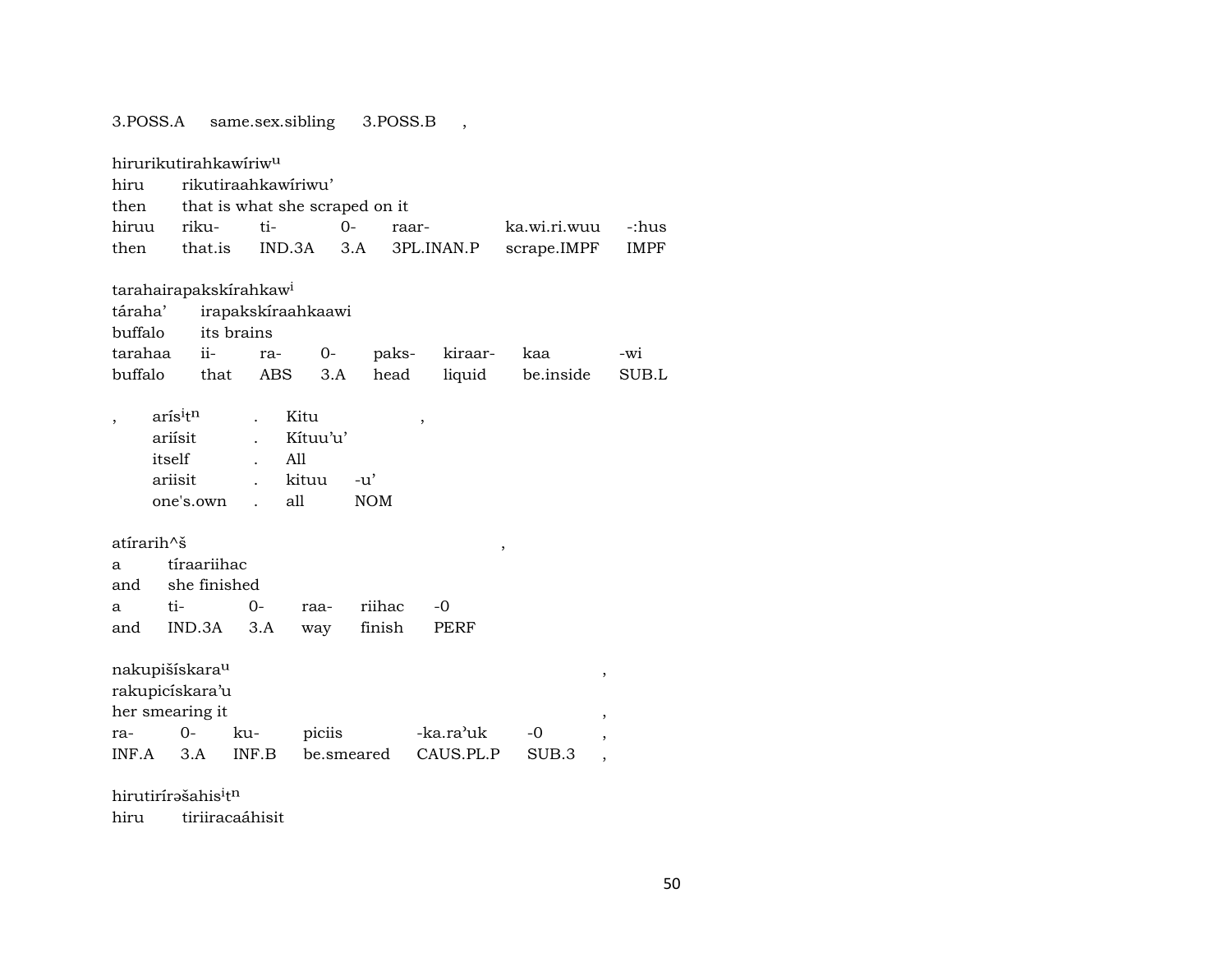| then          | they dried them                                 |             |                   |                |                   |         |                 |      |               |
|---------------|-------------------------------------------------|-------------|-------------------|----------------|-------------------|---------|-----------------|------|---------------|
| hiruu         | ti-                                             | $0-$        | ir-               | $i$ -          | raar-             | taahiis | -ik             | $-0$ |               |
| then          | IND.3A                                          | 3.A         | PL.3A             | SEQ            | 3PL.INAN.P        | be.dry  | CAUS            | PERF |               |
|               |                                                 |             |                   |                |                   |         |                 |      |               |
| $\, ,$        |                                                 |             |                   |                |                   |         |                 |      |               |
|               |                                                 |             |                   |                |                   |         |                 |      |               |
| ,             |                                                 |             |                   |                |                   |         |                 |      |               |
|               |                                                 |             |                   |                |                   |         |                 |      |               |
|               |                                                 |             |                   |                |                   |         |                 |      |               |
|               |                                                 |             |                   |                |                   |         |                 |      |               |
| hiru          | hirutirikaruikstíhar <sup>u</sup><br>tiriíkaru' |             |                   |                |                   |         | ikstíhaaru'     |      |               |
| then          | they made it                                    |             |                   |                |                   |         | top of the head |      |               |
| hiruu         | ti-                                             | $0-$        | ir-               | $i-$           | ka.ra'uk          | $-0$    | iks.tiihaar-    |      | $-u^{\prime}$ |
| then          | IND.3A                                          | 3.A         | PL.3A             | SEQ            | make.PL.P         | PERF    | top.of.the.head |      | <b>NOM</b>    |
|               |                                                 |             |                   |                |                   |         |                 |      |               |
|               | Nakuniwirwárik <sup>a</sup>                     |             |                   |                |                   |         |                 |      |               |
|               | Rakuuriwiraawárika                              |             |                   |                |                   |         |                 |      |               |
|               | When she rolled it up                           |             |                   |                |                   |         |                 |      |               |
| ra-           | $O -$                                           | ku-         |                   | iriwiraa.warik | -a                |         |                 |      |               |
|               | INF.A<br>3.A                                    | INF.B       | roll              |                | SUB.1             |         |                 |      |               |
|               |                                                 |             |                   |                |                   |         |                 |      |               |
| tiharáihku    |                                                 |             |                   |                |                   |         |                 |      |               |
| tihaará'ihku' |                                                 |             |                   |                |                   |         |                 |      |               |
| one means     |                                                 |             |                   |                |                   |         |                 |      |               |
| ti-           | $O -$                                           | ir-         | $ut-$             | raa.ra'ihk     | -:hus             |         |                 |      |               |
| IND.3A        | 3.A                                             | 3.INDF      | <b>PREV</b>       | mean           | <b>IMPF</b>       |         |                 |      |               |
|               | Akukutiráhwiatn                                 |             |                   |                |                   |         |                 |      |               |
| A             | ku                                              |             | kutiiraáhwi'at    |                |                   |         |                 |      |               |
| And           | perhaps                                         |             | they were so high |                |                   |         |                 |      |               |
| a             | ku                                              | ku-         | ti-               | $0 -$          | raar.wi.ak        |         | -0              |      |               |
| and           | <b>INDF</b>                                     | <b>INDF</b> | IND.3A            | 3.A            | be.a.pile.so.high |         | PERF            |      |               |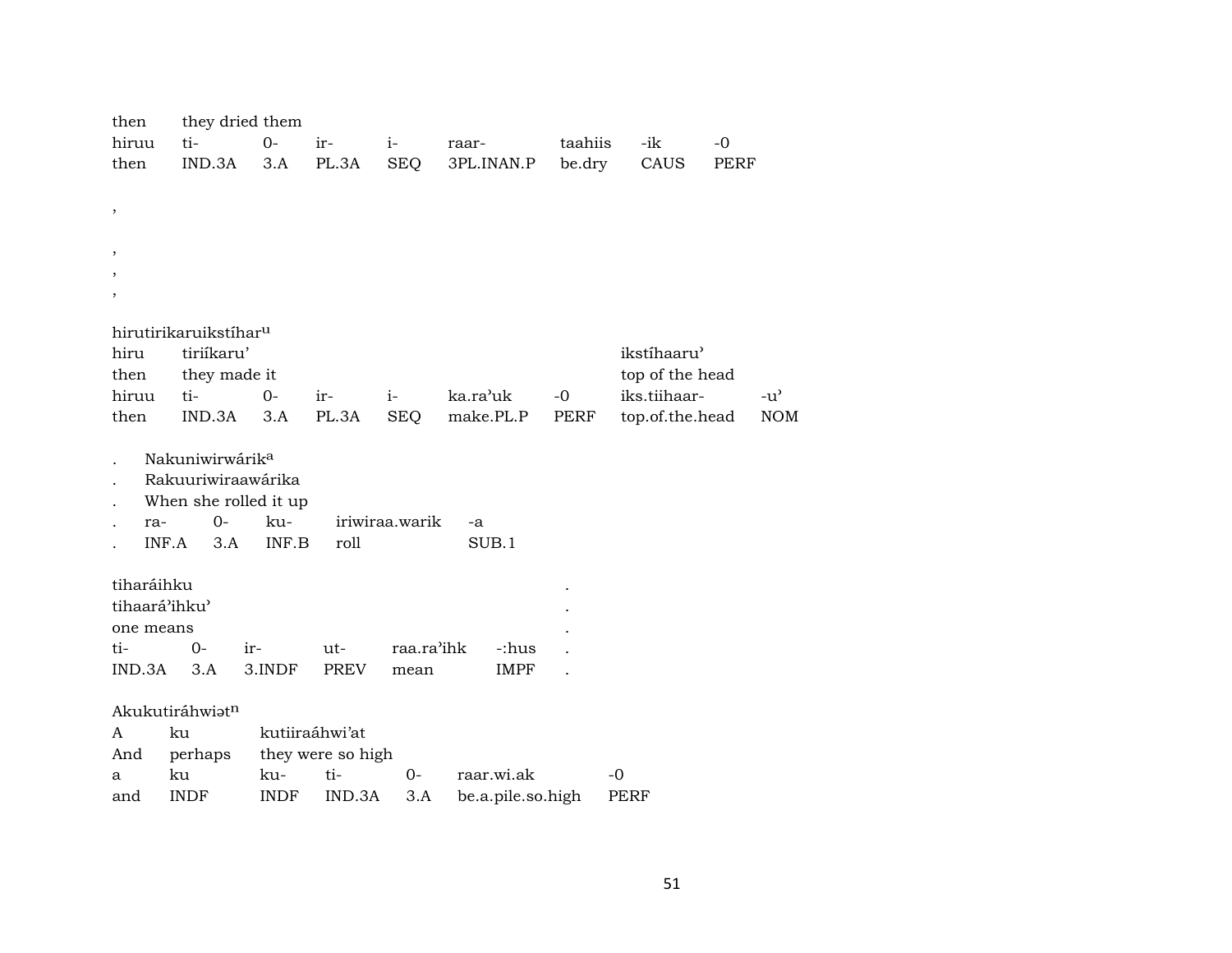|                                                                                           | wirakuraruhawira <sup>a</sup><br>wiraakuraruuhawiraa'a<br>when they came downstream |                                |                                                                                                               |        |                          |                  |                                        |                      |            |        |             |            |
|-------------------------------------------------------------------------------------------|-------------------------------------------------------------------------------------|--------------------------------|---------------------------------------------------------------------------------------------------------------|--------|--------------------------|------------------|----------------------------------------|----------------------|------------|--------|-------------|------------|
| wii-                                                                                      | ra-                                                                                 | $0-$                           | $a-$                                                                                                          |        | ku-                      | raar-            |                                        | huuha.wi.raa-        | a          | $-0$   |             |            |
| when                                                                                      | INF.A                                                                               | 3.A                            | PREV.3A                                                                                                       |        | INF.B                    | PL.INDV.A        |                                        | downstream           | come       | SUB.4  |             |            |
|                                                                                           |                                                                                     |                                |                                                                                                               |        |                          |                  |                                        |                      |            |        |             |            |
|                                                                                           | hitíhwak <sup>i</sup>                                                               |                                |                                                                                                               |        |                          |                  | $\zeta\zeta$                           |                      |            |        |             |            |
| $\cdot$<br>Hi                                                                             |                                                                                     | tíhwaki'                       |                                                                                                               |        |                          |                  | $\boldsymbol{\zeta}\boldsymbol{\zeta}$ |                      |            |        |             |            |
| And                                                                                       |                                                                                     | they said                      |                                                                                                               |        |                          |                  | $\mathcal{C}\mathcal{C}$               |                      |            |        |             |            |
| hi                                                                                        | ti-                                                                                 |                                | $O -$<br>ir-                                                                                                  |        | waki                     | $-0$             | $\mathbf{H}$                           |                      |            |        |             |            |
| and                                                                                       |                                                                                     | IND.3A                         | 3.A                                                                                                           | PL.3A  | say.PL                   | <b>PERF</b>      | ,<br>$\mathbf{H}$                      |                      |            |        |             |            |
|                                                                                           |                                                                                     |                                |                                                                                                               |        |                          |                  | $\overline{\phantom{a}}$               |                      |            |        |             |            |
|                                                                                           |                                                                                     |                                | Karawitatuksuhu rakituráhuruksta<br>Karawitatuksuhuuraakituuraáhuruksta<br>We are not yet going to break camp |        |                          |                  |                                        |                      |            |        |             |            |
| kara-                                                                                     | wi-                                                                                 | ta-                            |                                                                                                               | $t-$   | uks-                     | uhur-            | rak-                                   | ituur-               | raahur     | -ra'uk | -his        | -ta        |
| <b>NEG</b>                                                                                | QUOT                                                                                |                                | IND.1/2A                                                                                                      | 1.A    | <b>JUSS</b>              | now              | $1/2$ .PL                              | village              | be.spoiled | CAUS   | <b>PERF</b> | <b>INT</b> |
| п<br>$\pmb{\mathsf{H}}$<br>$\pmb{\mathsf{H}}$<br>$\pmb{\mathsf{H}}$<br>$\pmb{\mathsf{H}}$ | Hi<br>And<br>hi<br>and                                                              | Hitirahkíparu<br>ti-<br>IND.3A | tiraahkíparu'<br>she wet them<br>$0-$<br>3.A                                                                  | raar-  | 3PL.INAN.P               | kipaar<br>be.wet | -ra <sup>}</sup> uk<br>CAUS            | $-0$<br><b>PERF</b>  |            |        |             |            |
| šáhuk <sup>i</sup>                                                                        |                                                                                     | $\overline{\phantom{a}}$       | šápatn                                                                                                        |        | $\overline{\phantom{a}}$ |                  |                                        |                      |            |        |             |            |
| cahuúki                                                                                   |                                                                                     |                                | cápaat                                                                                                        |        |                          |                  |                                        |                      |            |        |             |            |
| the robes                                                                                 |                                                                                     | $\ddot{\cdot}$                 | the woman                                                                                                     |        |                          |                  |                                        |                      |            |        |             |            |
| cahuu                                                                                     | -kis                                                                                | $\ddot{\phantom{0}}$           | icapaak                                                                                                       |        |                          |                  |                                        |                      |            |        |             |            |
| robe                                                                                      | <b>DIM</b>                                                                          | $\cdot$                        | woman                                                                                                         |        |                          |                  |                                        |                      |            |        |             |            |
|                                                                                           |                                                                                     |                                |                                                                                                               |        |                          |                  |                                        |                      |            |        |             |            |
| tirahkíparu<br>tiraahkiparu'<br>she wet them                                              |                                                                                     |                                |                                                                                                               |        |                          |                  | šáhuk <sup>i</sup>                     | cahuúki<br>the robes |            |        |             |            |
| ti-                                                                                       | $0 -$                                                                               | raar-                          |                                                                                                               | kipaar | -ra'uk                   | -0               | cahuu                                  | -kis                 |            |        |             |            |
|                                                                                           |                                                                                     |                                |                                                                                                               |        |                          |                  |                                        |                      |            |        |             |            |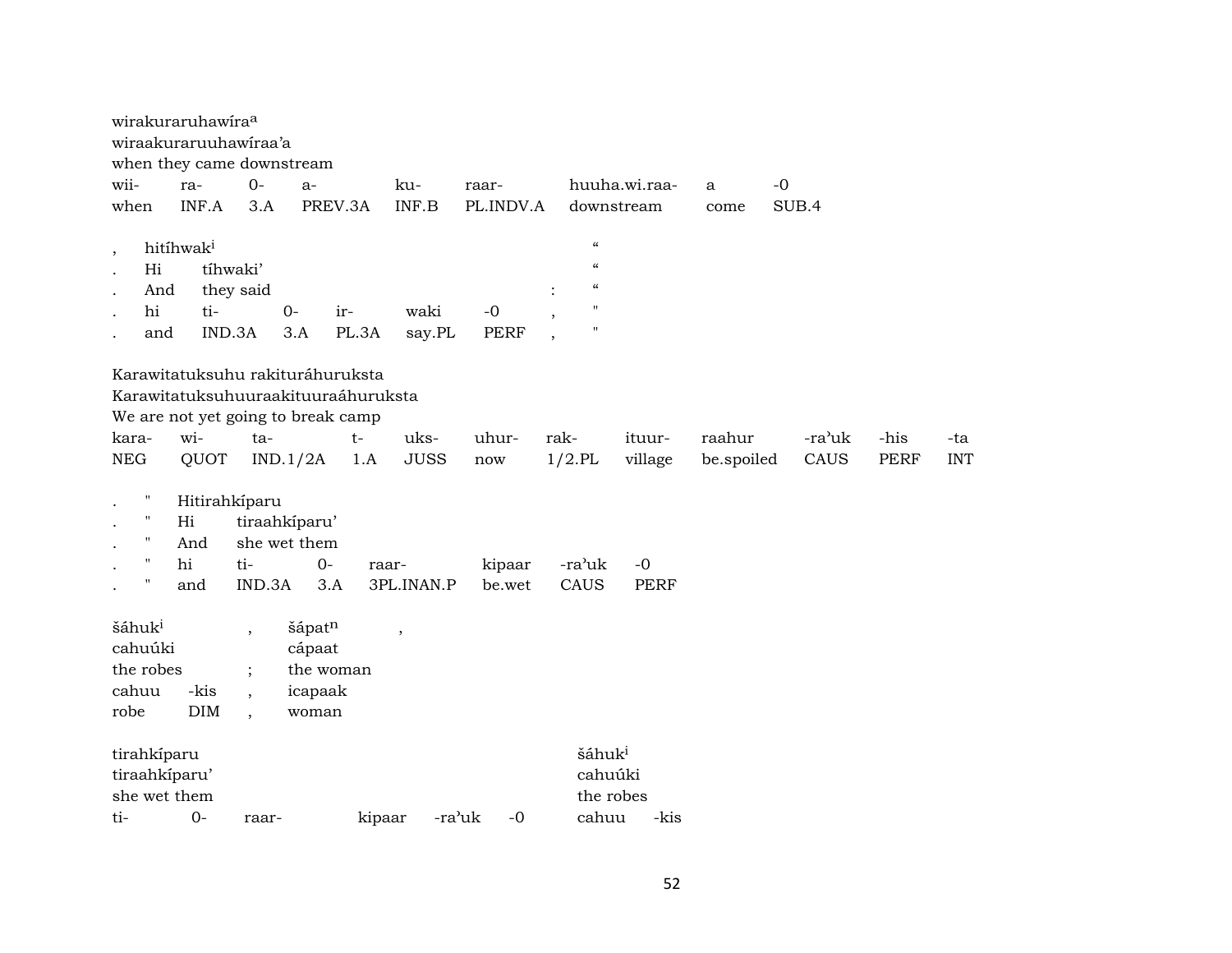- . .
- . .
- .

| Hiru                 | tikitapátkakat    |  |  |                           |      |  |  |  |
|----------------------|-------------------|--|--|---------------------------|------|--|--|--|
| Then she cut willows | she cut willows   |  |  |                           |      |  |  |  |
| hiruu                | $t_{i}$ $\sim$    |  |  | 0- kitapaat- ka.ukac.k -0 |      |  |  |  |
| then                 | IND.3A 3.A willow |  |  | cut.up                    | PERF |  |  |  |

|     | hitihtaríwikus       |          |                                         |      |  |
|-----|----------------------|----------|-----------------------------------------|------|--|
| hi  | tihtaríwiikus        |          |                                         |      |  |
|     | and they made a fire |          |                                         |      |  |
| hi  | ti-                  | $\Omega$ | ir- ta.riwii.kus.k                      | $-0$ |  |
| and |                      |          | IND.3A 3.A PL.3A make.a.large.fire PERF |      |  |

hirikutirahkíšaw<sup>u</sup>

,

| Hi rikutiraahkiccawu               |  |  |                                                      |  |                 |  |  |  |  |  |  |
|------------------------------------|--|--|------------------------------------------------------|--|-----------------|--|--|--|--|--|--|
| And those are what she hung up wet |  |  |                                                      |  |                 |  |  |  |  |  |  |
|                                    |  |  | hi riku- ti-  0- raar-                               |  | kiic- ta.wuh -0 |  |  |  |  |  |  |
|                                    |  |  | and that.is IND.3A 3.A 3PL.INAN.P water hang.up PERF |  |                 |  |  |  |  |  |  |

wirihkukarukúšahuk<sup>i</sup> wirihkúkaruku cahuúki cahuúki cahuúki cahuúki cahuúki cahuúki cahuúki cahuúki cahuúki cahuúki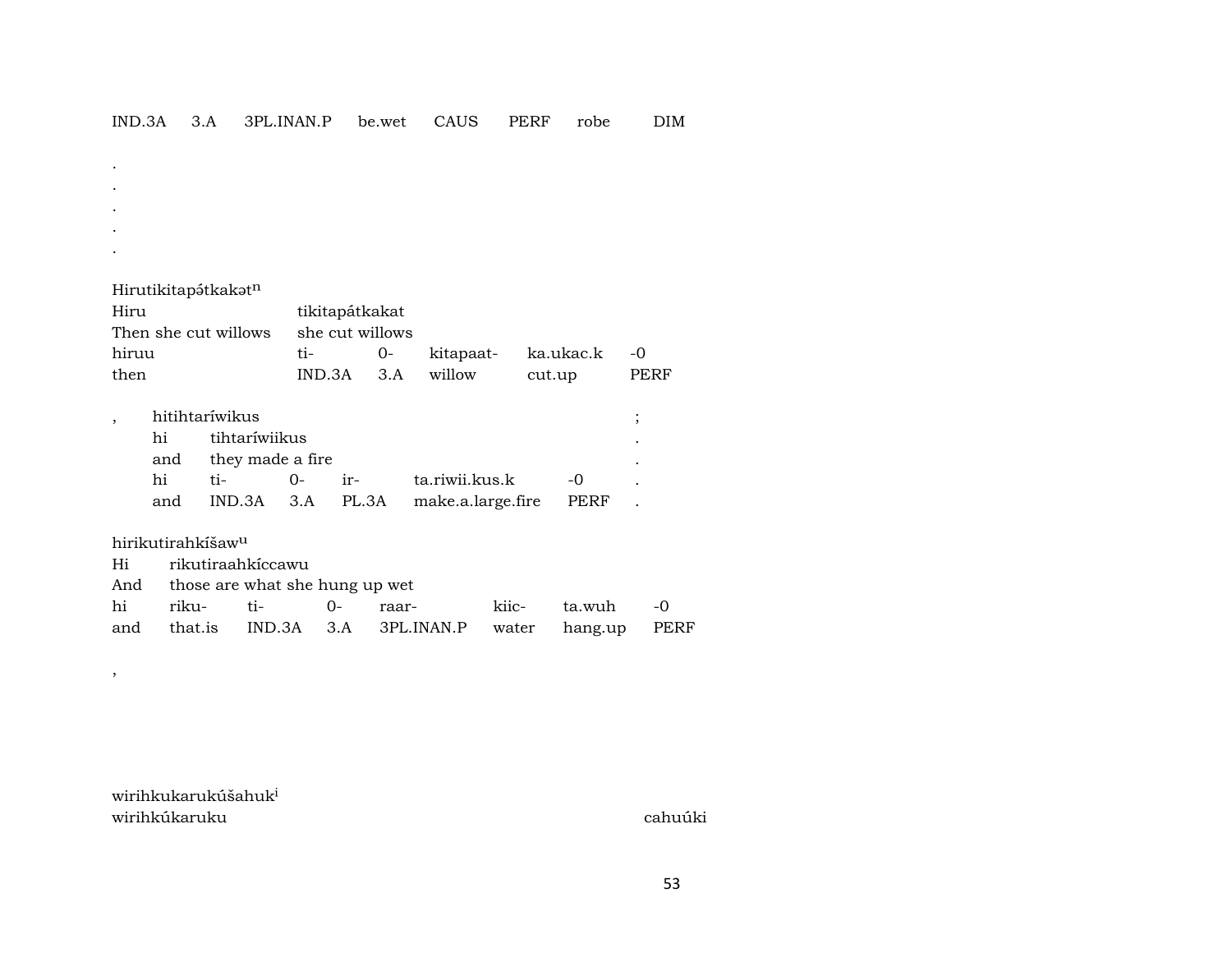|                                 |                                                         | when she was preparing them       |                  |                  |                    |                       |                        |               | the robes |            |
|---------------------------------|---------------------------------------------------------|-----------------------------------|------------------|------------------|--------------------|-----------------------|------------------------|---------------|-----------|------------|
| wii-                            | ra-                                                     | $0-$                              | ir-              | ku-              |                    | ka.ra <sup>'</sup> uk | -hus                   |               | cahuu     | -kis       |
| when                            | INF.A                                                   | 3.A                               | <b>OBV</b>       | INF.B            |                    | make.PL.P             | IMPF.SUB               |               | robe      | <b>DIM</b> |
| $\overline{\phantom{a}}$<br>ra- | nakurúhtik <sup>i</sup><br>rakurúhtiki<br>$0-$<br>INF.A | for them to be soft<br>ku-<br>3.A | INF.B            | aruht<br>be.soft | -ik<br><b>DIST</b> | $-i$<br>SUB.2         |                        |               |           |            |
| åka <sup>a</sup>                | $\mathbf{I}$                                            |                                   |                  |                  |                    |                       |                        |               |           |            |
| Aáka'a                          |                                                         |                                   |                  |                  |                    |                       |                        |               |           |            |
| Oh my                           | $\overline{\phantom{a}}$                                |                                   |                  |                  |                    |                       |                        |               |           |            |
| aaka'a                          |                                                         |                                   |                  |                  |                    |                       |                        |               |           |            |
| oh.my                           | $\overline{\phantom{a}}$                                |                                   |                  |                  |                    |                       |                        |               |           |            |
| tiriusiskítaw <sup>i</sup>      |                                                         |                                   |                  |                  |                    |                       |                        |               |           |            |
|                                 | tirii'uusiskitawi'                                      |                                   |                  |                  |                    |                       |                        |               |           |            |
|                                 |                                                         | she was highly knowledgeable      |                  |                  |                    |                       |                        |               | Ţ         |            |
| ti-                             | $0 -$                                                   | rii'uus                           |                  |                  | -his               | kita.wi               |                        | $-0$          |           |            |
| IND.3A                          | 3.A                                                     |                                   | be.knowledgeable |                  | PERF               | be.the.leader         |                        | <b>PERF</b>   |           |            |
| Tihwakiahu                      |                                                         |                                   |                  |                  |                    |                       | tirahkási <sup>u</sup> |               | $\, ,$    |            |
| Tihwaki'aahu'                   |                                                         |                                   |                  |                  |                    |                       | tiraakásii'u'          |               |           |            |
| They say                        |                                                         |                                   |                  |                  |                    |                       | a bowstring            |               |           |            |
| ti-                             | $O -$                                                   | $ir-$                             | waki.a           |                  | -:hus              |                       | tiraak.asii            | $-u^{\prime}$ |           |            |
| IND.3A                          | 3.A                                                     | PL.3A                             |                  | say.PL.IMPF      | <b>IMPF</b>        |                       | bowstring              | <b>NOM</b>    |           |            |
| arisítkiwik <sup>u</sup>        |                                                         |                                   |                  |                  |                    |                       |                        |               |           |            |
| ariísit                         |                                                         | kíwiiku'                          |                  |                  |                    |                       |                        |               |           |            |
| itself                          |                                                         | a buffalo bull                    |                  |                  |                    |                       |                        |               |           |            |
| ariisit                         |                                                         | kiwiik                            | $-u^{\prime}$    |                  |                    |                       |                        |               |           |            |

one's.own buffalo.bull NOM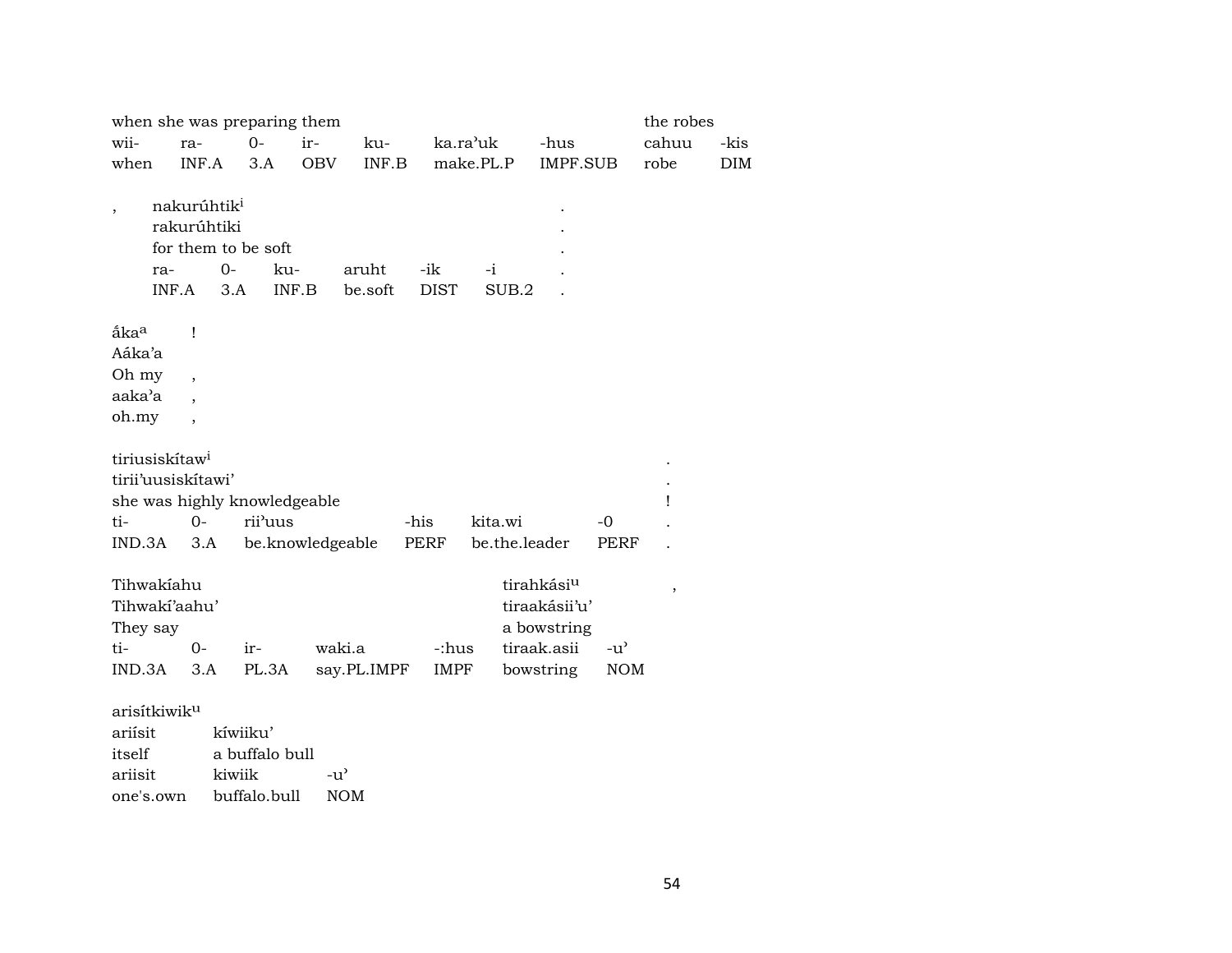tirakisaštáhkasa tirakisactáhkasa this meat along the back tii- ra- 0- kisaac- raar- ka- sa -0 this ABS 3.A meat PL on be.lying SUB.4 ratirakasiráhkasa , ratiraakasiiráhkasa the string lying along the back ta- 0- tiraak.asii- raar- ka- sa -0 IND.1/2A 3.A bowstring PL on be.lying SUB.4 hirikutíhkaru hi rikutíhkaru' and those are what they make hi riku- ti- 0- ir- ka.ra"uk -0 and that.is IND.3A 3.A PL.3A make.PL.P PERF tirakási<sup>u</sup> . tiraakásii'u' . bowstrings . tiraak.asii -u" . bowstring NOM . Ahirukutitirakásiwat $n$ A hiru kutiitiraakásiiwaat And then the bowstring would be so long a hiruu ku- ti- 0- i- tiraak.asii- waa- ak -0 and then INDF IND.3A 3.A SEQ bowstring DIST be.a.certain.length PERF Náw<sup>a</sup>, . Ráwa

. Now

. rawa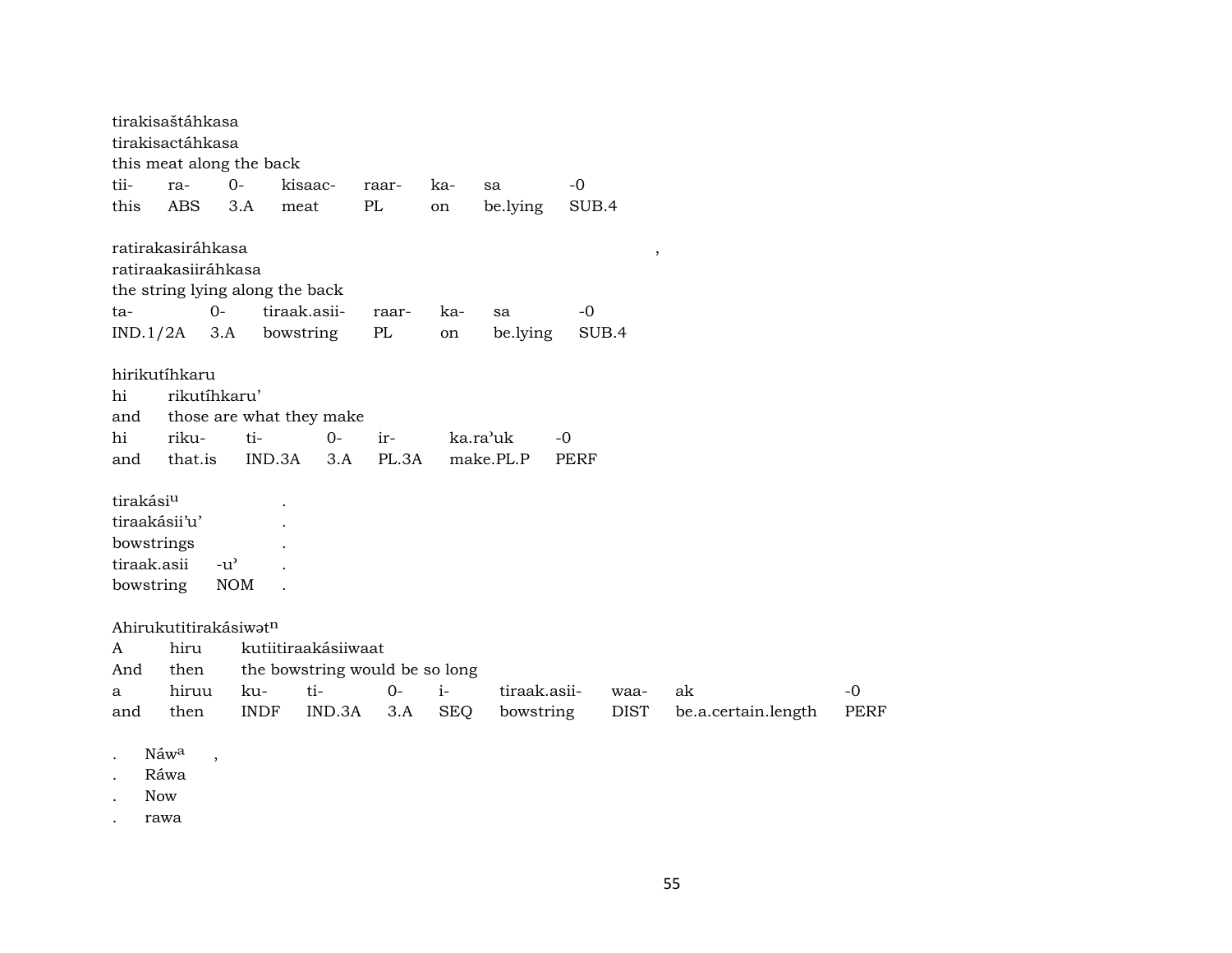. now

| hirutirúši <sup>a</sup><br>hiru<br>then<br>hiruu<br>then       | tiirúci'a<br>ti-<br>IND.3A | they would do it<br>$0-$<br>3.A                                                                   | ir-<br>PL.3A                                             | ar-<br>EV                 | ut-<br>PREV       | $i-$<br><b>SEQ</b>  | aar<br>do     | $-0$<br><b>PERF</b>     |             |
|----------------------------------------------------------------|----------------------------|---------------------------------------------------------------------------------------------------|----------------------------------------------------------|---------------------------|-------------------|---------------------|---------------|-------------------------|-------------|
| ra-<br>INF.A                                                   | $0-$<br>3.A                | nihkutirakasiraráwuha<br>rihkutiraakasiiraaráwuha<br>their hanging the bowstrings<br>ir-<br>PL.3A | ku-<br>INF.B                                             | tiraak.asii-<br>bowstring |                   | raar-<br>$\rm PL$   | a.wuh         | stretch.out.on.a.frame  | -a<br>SUB.1 |
| šápatn<br>cápaat<br>the women<br>icapaak<br>woman              |                            |                                                                                                   |                                                          |                           |                   |                     |               |                         |             |
| Irikuhikúharu<br>Irikuuhikuúhaaru'<br>irii-<br>that            | kuur-<br><b>DUB</b>        | ri-<br>CONT.3A                                                                                    | That is what He planned for us<br>$0-$<br>3.A            | ku-<br>1.P                | ut-<br><b>BEN</b> | raa-<br>way         | ra'uk<br>make | $-0$<br><b>PERF</b>     |             |
| ákitar <sup>u</sup><br>ákitaaru'<br>tribe<br>akitaar-<br>tribe | $-u'$<br><b>NOM</b>        | tii-<br>this                                                                                      | tirátpari<br>tirátpari<br>this one of mine<br>ra-<br>ABS | t-<br>1.A                 | warii             | be.going.about.IMPF |               | -hus<br><b>IMPF.SUB</b> |             |
| $\overline{\phantom{a}}$                                       | šahū́ki<br>Cahuúki         |                                                                                                   | atíhkaruku<br>a                                          | tíhkaruuku'               |                   |                     |               |                         |             |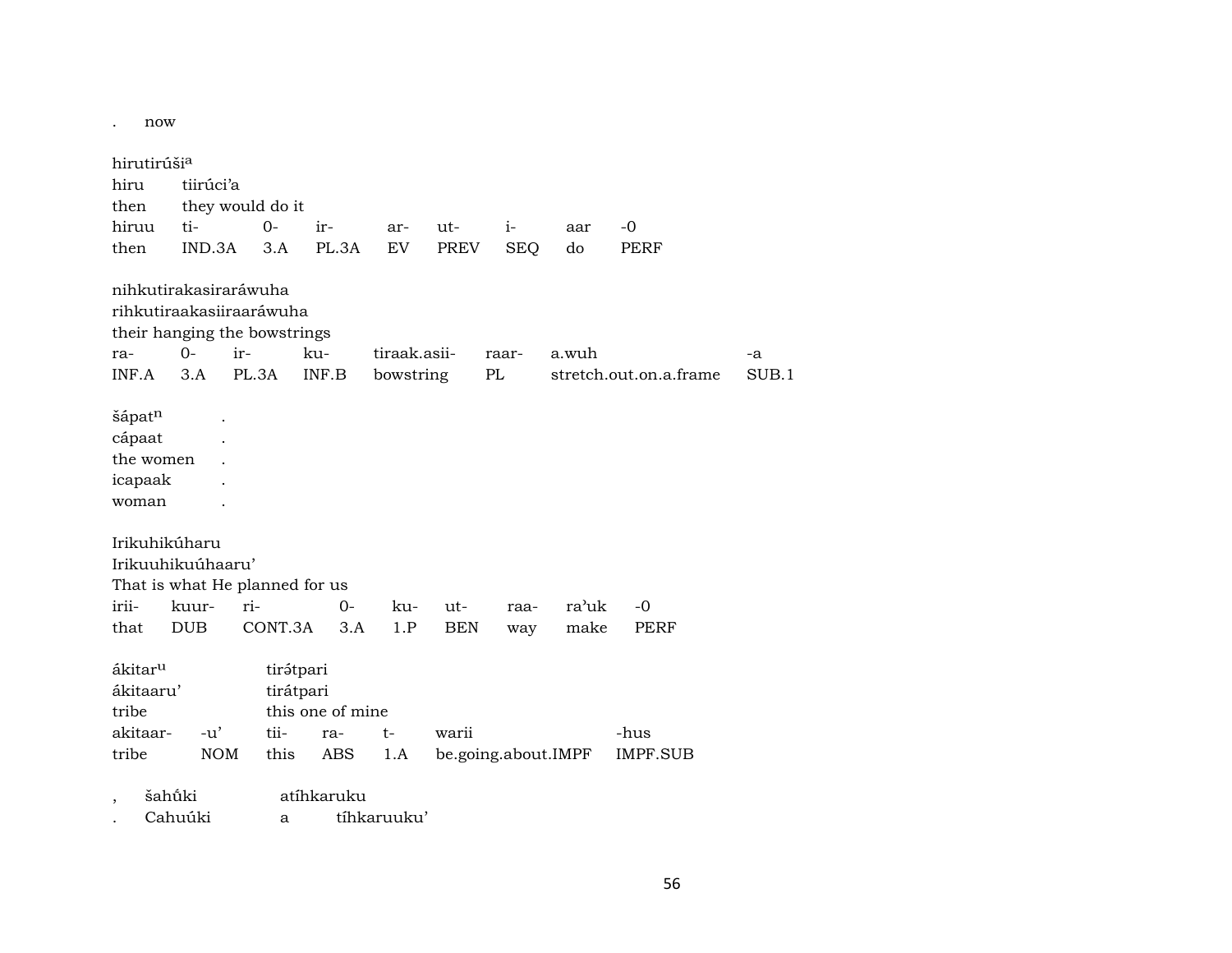|                       | Robes                |               | and                              | they make them                    |            |               |             |                       |             |             |
|-----------------------|----------------------|---------------|----------------------------------|-----------------------------------|------------|---------------|-------------|-----------------------|-------------|-------------|
|                       | cahuu                | -kis          | a                                | ti-                               | $0-$       | ir-           | ka.ra'uk    | -:hus                 |             |             |
|                       | robe                 | <b>DIM</b>    | and                              | IND.3A                            | 3.A        | PL.3A         | make.PL.P   | <b>IMPF</b>           |             |             |
|                       |                      |               |                                  |                                   |            |               |             |                       |             |             |
|                       |                      |               | níhku tirašawiráhak <sup>u</sup> |                                   |            |               |             |                       |             |             |
|                       |                      |               | Rikutiracawiráhaaku'             |                                   |            |               |             |                       |             |             |
|                       |                      |               |                                  | That is what she rubbed them on   |            |               |             |                       |             |             |
|                       | riku-                | ti-           | $0-$                             | raar-                             |            | ta.wi.ra.hak  |             | -:hus                 |             |             |
|                       | that.is              | IND.3A        |                                  | 3.A                               | 3PL.INAN.P | brush.against |             | <b>IMPF</b>           |             |             |
| tirakási <sup>u</sup> |                      |               |                                  |                                   |            |               |             |                       |             |             |
|                       | tiraakásii'u'        |               | $\overline{\phantom{a}}$         |                                   |            |               |             |                       |             |             |
|                       | the bowstring        |               |                                  |                                   |            |               |             |                       |             |             |
| tiraak.asii           |                      | $-u^{\prime}$ |                                  |                                   |            |               |             |                       |             |             |
| bowstring             |                      | <b>NOM</b>    |                                  |                                   |            |               |             |                       |             |             |
|                       |                      |               |                                  |                                   |            |               |             |                       |             |             |
| wirakúwi              |                      |               |                                  |                                   |            |               |             |                       |             |             |
| wirakuúwi             |                      |               |                                  |                                   |            |               |             |                       |             |             |
|                       | when it hangs        |               |                                  |                                   |            |               |             |                       |             |             |
| wii-                  | ra-                  | $0-$          | ku-                              | $i-$                              | wi         |               | $-0$        |                       |             |             |
| when                  | INF.A                |               | 3.A                              | <b>SEQ</b><br>INF.B               |            | be.upright    | SUB.4       |                       |             |             |
|                       |                      |               |                                  |                                   |            |               |             |                       |             |             |
|                       | Nikutirašawírahaku   |               |                                  |                                   |            |               |             | $^\mathrm{^{^\circ}}$ |             |             |
|                       | Rikutiracawirahaaku' |               |                                  |                                   |            |               |             |                       |             |             |
|                       |                      |               | That is what she rubbed them on  |                                   |            |               |             |                       |             |             |
| riku-                 | ti-                  |               | $0-$                             | raar-                             |            | ta.wi.ra.hak  | -:hus       |                       |             |             |
| that.is               |                      | IND.3A        | 3.A                              | 3PL.INAN.P                        |            | brush.against | <b>IMPF</b> |                       |             |             |
|                       |                      |               | tuhtirakasiraritukstirúšiitn     |                                   |            |               |             |                       |             |             |
|                       |                      |               | Tuhtiraakasiiraritukstíruhci'it  |                                   |            |               |             |                       |             |             |
|                       |                      |               |                                  | The bowstrings were extremely hot |            |               |             |                       |             |             |
| ti-                   | 0-                   |               | uur-                             | tiraak.asii-                      | rariit     | -uk           | -his        | riruhci               | -ik         | -0          |
| IND.3A                | 3.A                  |               | <b>PREV</b>                      | bowstring                         | be.hot     | <b>DIST</b>   | PERF        | be.powerful           | <b>DIST</b> | <b>PERF</b> |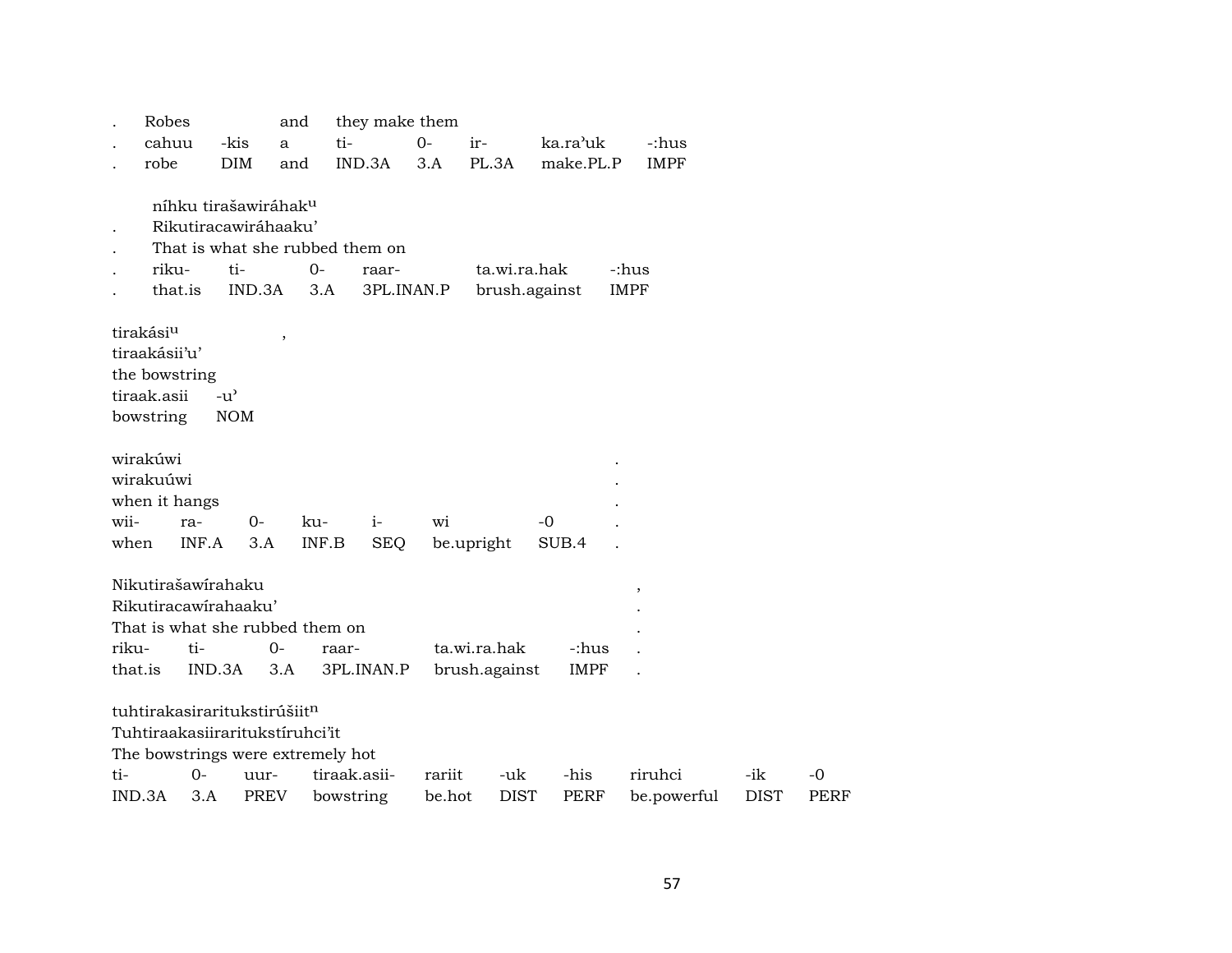| ra-<br>INF.A                              | rihkúkarukúšahuk <sup>i</sup><br>rihkúkaruku<br>when they were preparing<br>$O -$<br>3.A | ir-<br>PL.3A                          | ku-<br>INF.B                 | ka.ra'uk                | make.PL.P    | -hus<br>IMPF.SUB | cahuúki<br>the robes<br>cahuu<br>robe | -kis<br><b>DIM</b> |
|-------------------------------------------|------------------------------------------------------------------------------------------|---------------------------------------|------------------------------|-------------------------|--------------|------------------|---------------------------------------|--------------------|
|                                           | Kíriku<br>Kíriku'<br>Perhaps<br>kirikuu<br>anything                                      | pitku<br>pítku<br>two<br>pitku<br>two |                              |                         |              |                  |                                       |                    |
| rakú hir <sup>a</sup><br>rakúhiira<br>ra- | its being days<br>$O-$                                                                   | ku-                                   | hiir                         |                         |              | -a               |                                       |                    |
| INF.A                                     | 3.A                                                                                      | INF.B                                 |                              | be.a.night.that.elapses |              | SUB.1            |                                       |                    |
| hitirarih^š<br>hi<br>and<br>hi<br>and     | tíraariihac<br>she finished<br>ti-<br>IND.3A                                             | 0-<br>3.A                             | raa-<br>way                  | riihac<br>finish        | $-0$<br>PERF |                  |                                       |                    |
|                                           | Pitaarara-tiraríhkaruk <sup>u</sup>                                                      |                                       |                              |                         |              |                  |                                       |                    |
| Piíta                                     | a                                                                                        |                                       | raatiraríhkaruuku'           |                         |              |                  |                                       |                    |
| Men                                       | and                                                                                      |                                       | they would just draw on them |                         |              |                  |                                       |                    |
| wiita                                     | a                                                                                        | raa-                                  | ti-                          | $0-$                    | rariir-      | ka.ra'uk         | -:hus                                 |                    |

,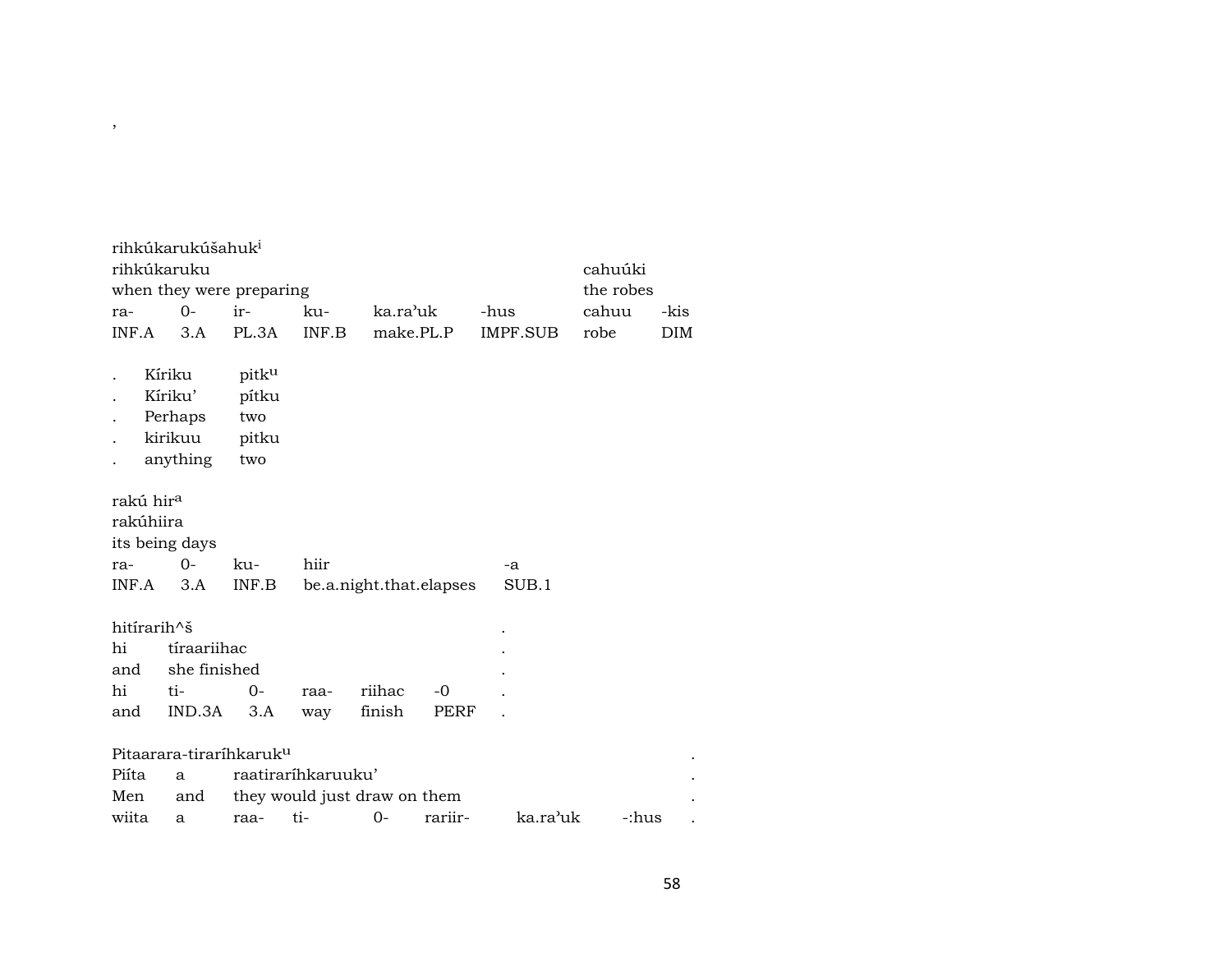man and just IND.3A 3.A marking make.PL.P IMPF .

## Kišipitatiraríhkaruku

,

. . . . .

| Kici piíta |                                             | tiraríhkaruuku' |  |  |                                   |  |  |  |  |  |
|------------|---------------------------------------------|-----------------|--|--|-----------------------------------|--|--|--|--|--|
|            | But men they drew on them they drew on them |                 |  |  |                                   |  |  |  |  |  |
| kici wiita |                                             |                 |  |  |                                   |  |  |  |  |  |
| but        | man                                         |                 |  |  | IND.3A 3.A marking make.PL.P IMPF |  |  |  |  |  |

| arusárihkurawáwuhuahakapírus                  |       |      |                               |       |      |                |      |          |     |        |         |  |
|-----------------------------------------------|-------|------|-------------------------------|-------|------|----------------|------|----------|-----|--------|---------|--|
| haákapirus<br>rihkuurawaáwuhu<br>aruúsa'<br>a |       |      |                               |       |      |                |      |          |     |        |         |  |
| horses                                        |       |      | when they were drawing things |       | and  | drums          |      |          |     |        |         |  |
| aruusaa                                       | ra-   | $O-$ | $ir-$                         | ku-   | uur- | a.wuh          | -waa | -hus     | a   | haaka- | piruus  |  |
| horse                                         | INF.A | 3.A  | PL.3A                         | INF.B | PREV | draw.a.picture | DIST | IMPF.SUB | and | mouth  | be.bent |  |

## Aarusárihuksurakuraspirakatuhk<sup>a</sup>

| $A \quad \alpha$ | aruúsa' ríhuksu' |                                     | rakuuraspiraahkátuhka |  |  |  |                                                         |        |       |  |  |  |
|------------------|------------------|-------------------------------------|-----------------------|--|--|--|---------------------------------------------------------|--------|-------|--|--|--|
|                  | And a horse only |                                     | to put hooves on it   |  |  |  |                                                         |        |       |  |  |  |
|                  |                  |                                     |                       |  |  |  | a aruusaa rihuks -u' ra- 0- ku- uur- as.wi.raar- katuhk |        | $-a$  |  |  |  |
| and              | horse            | alone NOM INF.A 3.A INF.B PREV hoof |                       |  |  |  |                                                         | put.on | SUB.1 |  |  |  |

.

.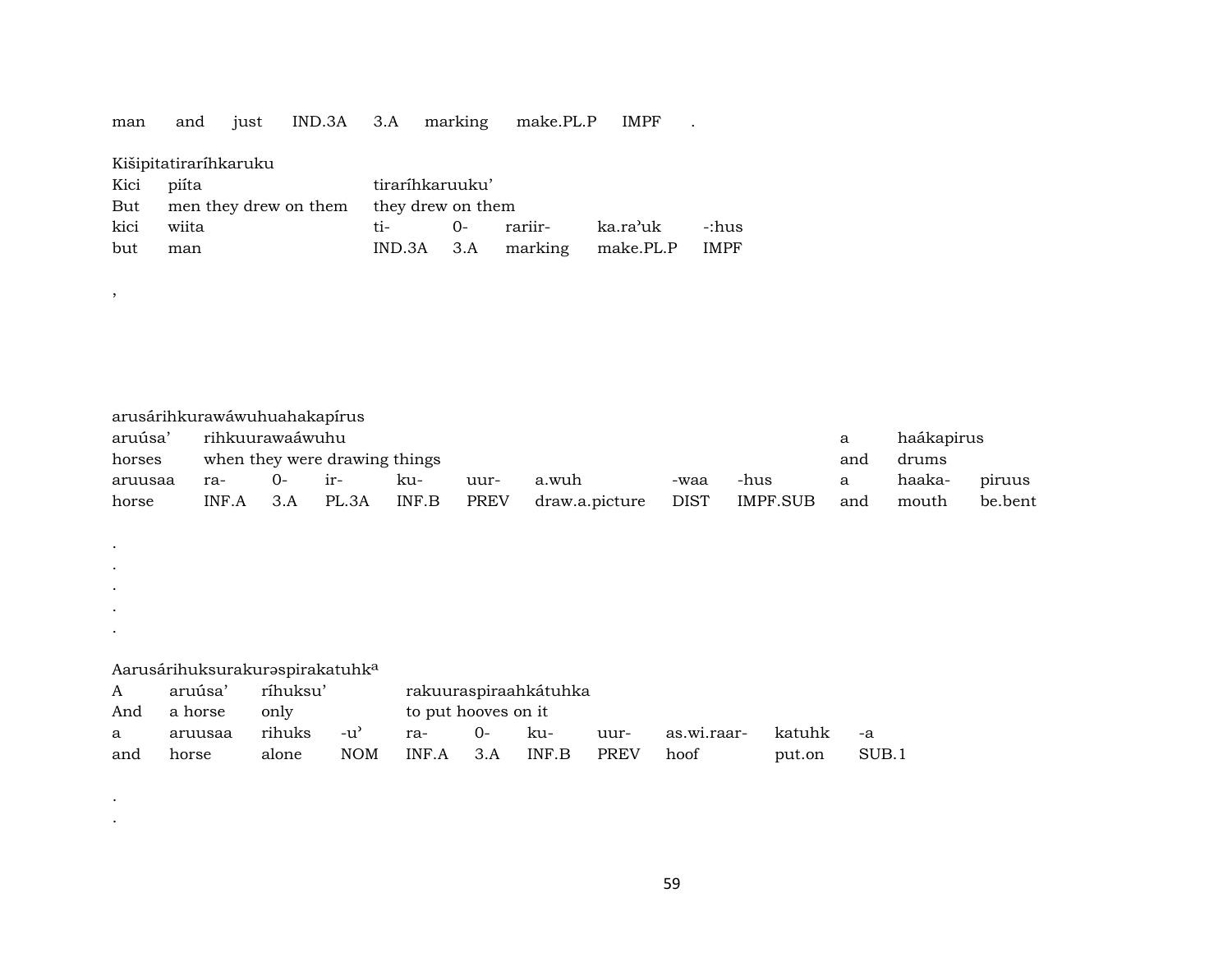| Piíta<br>Men                                    | Pitárikusitirutatiraa<br>rikusitiiruutattíra'a                     |                                                                                                               | those are the ones they did for them                                           |                           |                               |                         |     |                   |                    |                 |             |            |                                |
|-------------------------------------------------|--------------------------------------------------------------------|---------------------------------------------------------------------------------------------------------------|--------------------------------------------------------------------------------|---------------------------|-------------------------------|-------------------------|-----|-------------------|--------------------|-----------------|-------------|------------|--------------------------------|
| wiita<br>man                                    | riku-<br>that.is                                                   | $si-$<br>DU                                                                                                   | ti-<br>IND.3A                                                                  | $O -$<br>3.A              | $a-$<br>PREV.3A               | ir-<br>PL.3A            | ri- | PHYS.POSS         | ut-<br><b>PREV</b> | ak-<br>PL.AN.3P | ri-<br>PORT | raar<br>do | $\overline{\phantom{0}}$<br>EX |
|                                                 |                                                                    |                                                                                                               |                                                                                |                           |                               |                         |     |                   |                    |                 |             |            |                                |
| $\cdot$                                         | háwa<br>haáwa'<br>also<br>haawa<br>also                            | $\cdot$                                                                                                       |                                                                                |                           |                               |                         |     |                   |                    |                 |             |            |                                |
| áwit                                            | awitnihkukarukúšahuk <sup>i</sup><br>rihkúkaruku                   |                                                                                                               |                                                                                |                           |                               |                         |     | $^\mathrm{,}$     |                    |                 |             |            |                                |
| first                                           |                                                                    |                                                                                                               | when they prepared them                                                        |                           |                               |                         |     |                   |                    |                 |             |            |                                |
| awit<br>first                                   | ra-<br>INF.A                                                       | $O-$<br>3.A                                                                                                   | ir-<br>PL.3A                                                                   | ku-<br>$\textsf{INF.B}{}$ | ka.ra'uk<br>make.PL.P         | -hus<br><b>IMPF.SUB</b> |     |                   |                    |                 |             |            |                                |
|                                                 |                                                                    |                                                                                                               |                                                                                |                           |                               |                         |     |                   |                    |                 |             |            |                                |
| akihitáhwišk <sup>a</sup><br>cáhuuki            |                                                                    |                                                                                                               | Aki                                                                            | hi                        | taáhwicka'                    |                         |     |                   |                    |                 |             |            |                                |
| robes                                           |                                                                    |                                                                                                               | And here                                                                       | and                       |                               | she would think         |     |                   |                    |                 |             |            |                                |
| cahuu                                           | -kis                                                               |                                                                                                               | ki<br>$a-$                                                                     | hi                        | ti-                           | $0-$                    | ar- | wicka             | $-0$               |                 |             |            |                                |
| robe                                            | <b>DIM</b>                                                         |                                                                                                               | and                                                                            | there<br>and              | IND.3A                        | 3.A                     | EV  | think             | <b>PERF</b>        |                 |             |            |                                |
| šápatn<br>cápaat<br>a woman<br>icapaak<br>woman | $\ddot{\phantom{a}}$<br>$\overline{ }$<br>$\overline{\phantom{a}}$ | $\mathcal{C}$<br>$\mathcal{C}\mathcal{C}$<br>$\boldsymbol{\mathcal{C}}$<br>$\mathbf{H}$<br>$\pmb{\mathsf{H}}$ | Tirawirakuta<br>Tiraawiirakuhta<br>He is going on the warpath<br>ti-<br>IND.3A | $0 -$<br>3.A              | raawiiraak-<br>on.the.warpath | uh<br>go.INT            |     | -ta<br><b>INT</b> |                    |                 |             |            |                                |

. .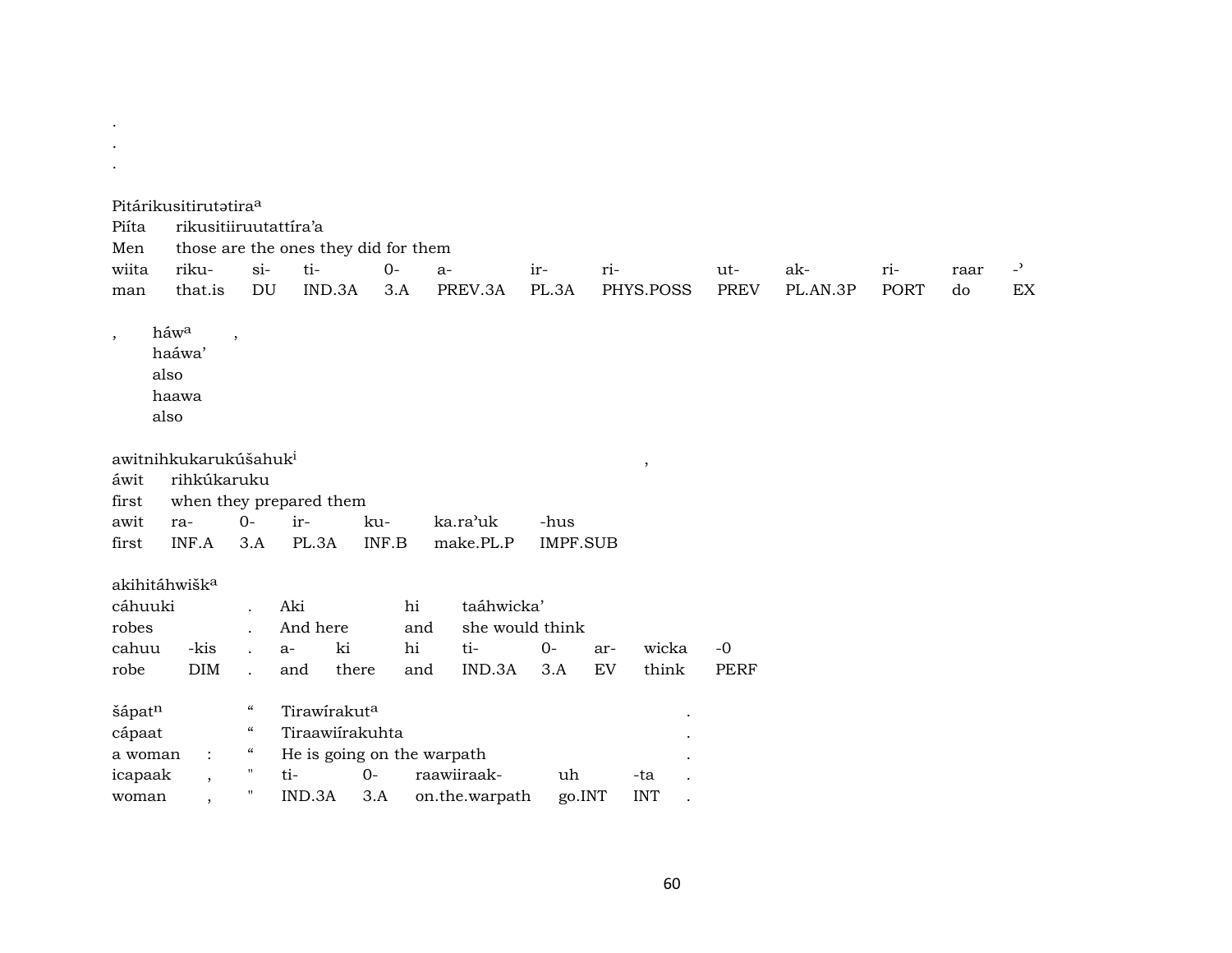" " "  $^{\prime\prime}$ "

#### Atararuhawíra

,

| A taraaruuhawiraa'       |  |  |  |                                                  |  |               |  |  |  |  |  |  |
|--------------------------|--|--|--|--------------------------------------------------|--|---------------|--|--|--|--|--|--|
| And they came downstream |  |  |  |                                                  |  |               |  |  |  |  |  |  |
| a ti- 0- a-              |  |  |  | raar- huuha.wi.raa- a                            |  | $\sim$ $\sim$ |  |  |  |  |  |  |
|                          |  |  |  | and IND.3A 3.A PREV.3A PL.INDV.A downstream come |  | PERF          |  |  |  |  |  |  |

## hitikarúkusa hi tiikaruúkusa' and they were making them as they came hi ti- 0- a- ir- ka.ra"uk -hus a -0 and IND.3A 3.A PREV.3A PL.3A make.PL.P IMPF.SUB come PERF  $\check{\mathrm{s}}$ ahúk $^{\mathrm{i}}$  , cahuúki . robes .<br>cahuu -kis . cahuu -kis . robe DIM . hitíkarukusa Hi tiikaruúkusa' And they were making them as they came hi ti- 0- a- ir- ka.ra"uk -hus a -0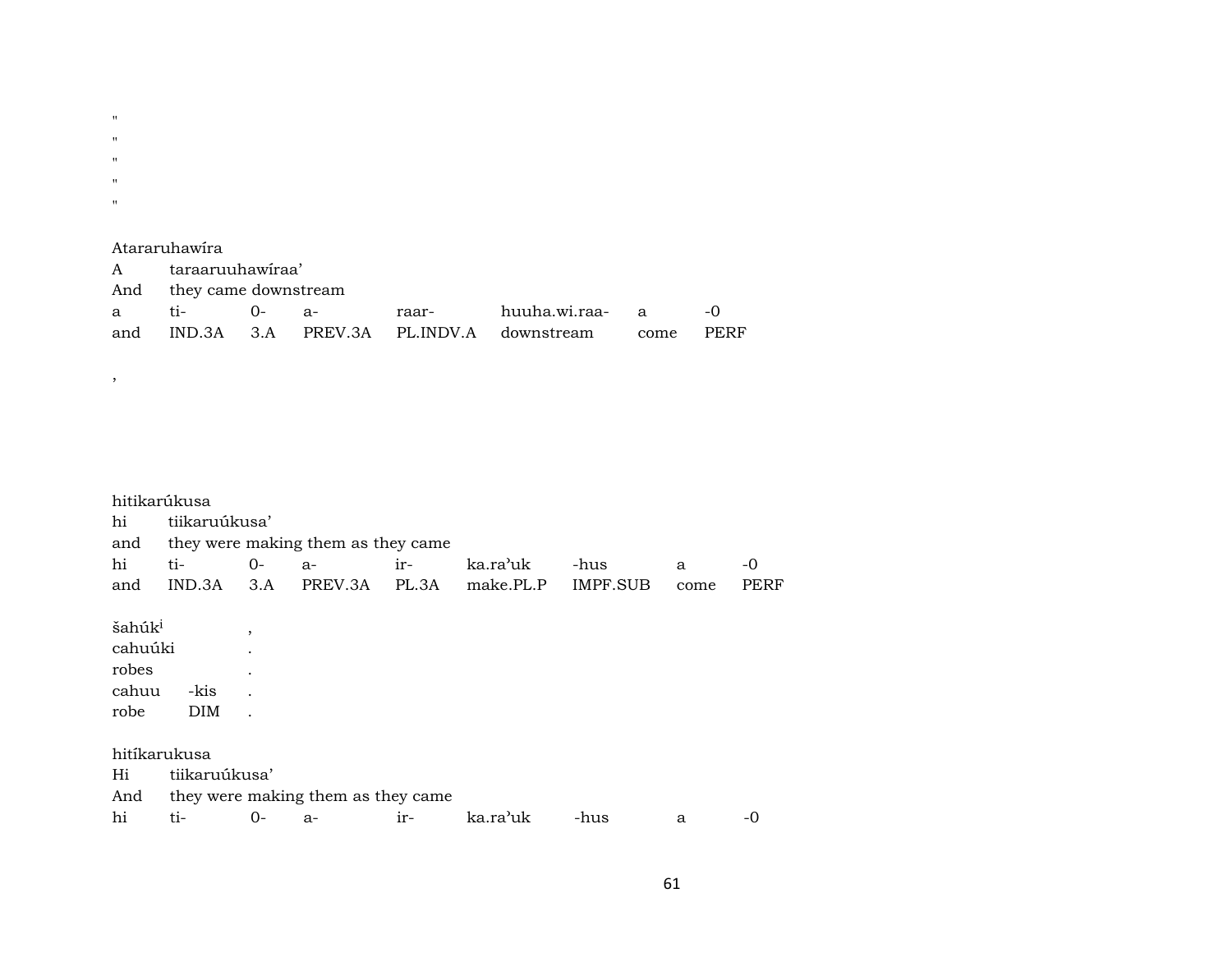| and                                          |                                                              | IND.3A<br>3.A                               |                                    | PREV.3A                                                                       | PL.3A       | make.PL.P                         |                 | IMPF.SUB     | come         | PERF |
|----------------------------------------------|--------------------------------------------------------------|---------------------------------------------|------------------------------------|-------------------------------------------------------------------------------|-------------|-----------------------------------|-----------------|--------------|--------------|------|
| šahúk <sup>i</sup><br>robes<br>cahuu<br>robe | cahuúki                                                      | -kis<br>DIM                                 | Kiší<br>Kici<br>But<br>kici<br>but | $\overline{\phantom{a}}$<br>$\overline{\phantom{a}}$                          |             |                                   |                 |              |              |      |
| irár <sup>i</sup><br>iraári'<br>$i-$         | brother<br>3.POSS.A                                          | -raar-<br>same.sex.sibling                  |                                    | -ri'<br>3.POSS.B                                                              |             | $^\mathrm{^\mathrm{o}}$<br>$\, ,$ |                 |              |              |      |
| wii-<br>now                                  | witatiráita<br>witatiraá'iita<br>I now knew<br>ta-           | IND.1/2A                                    | t-<br>1.A                          | ir-<br>PREV.1/2A                                                              | know        | raa.iita                          | $-0$<br>PERF    | $\, ,$       |              |      |
|                                              | šahíkstaka<br>cahíkstaaka<br>white men<br>icaahiks<br>person | taakaar<br>be.white                         | wii-<br>now                        | wiráwiwah^tn<br>wirawiwaahat<br>they were living here and there<br>ra-<br>ABS | $0-$<br>3.A | wi.hak<br>be.sitting.PL           |                 | -waa<br>DIST | $-0$<br>PERF |      |
|                                              | Ataráhwiš <sup>a</sup><br>A<br>And<br>a<br>and               | taráhwica'<br>they arrived<br>ti-<br>IND.3A | 0-<br>3.A                          | $a-$<br>PREV.3A                                                               | raar-       | PL.INDV.A                         | wic.a<br>arrive | $-0$<br>PERF | $\,$         |      |
|                                              | iriralzuranikarušt                                           |                                             |                                    |                                                                               |             |                                   |                 |              |              |      |

irirakurapikarus iriirakuraapikaáruuci

62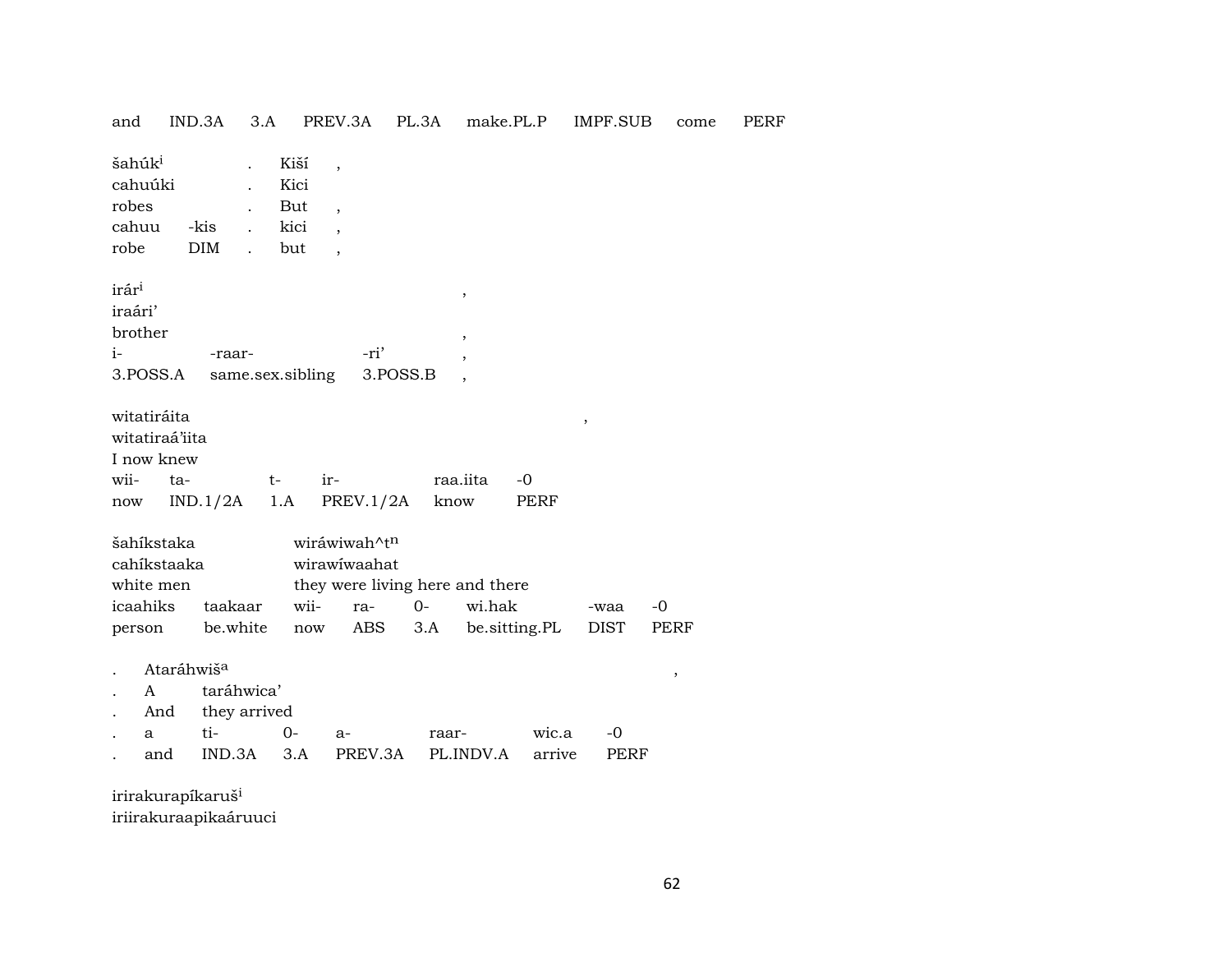|                          |                   | where the goods were inside    |        |                                                     |            |           |             |             |               |      |
|--------------------------|-------------------|--------------------------------|--------|-----------------------------------------------------|------------|-----------|-------------|-------------|---------------|------|
| irii-                    |                   | ra-                            | $0-$   | ku-                                                 | raapi-     | kaa-      | ra.uc       |             | $-i$          |      |
| where                    |                   | INF.A                          | 3.A    | $\ensuremath{\mathsf{INF}}.\ensuremath{\mathsf{B}}$ | goods      | inside    | be.lying.PL |             | SUB.2         |      |
|                          |                   |                                |        |                                                     |            |           |             |             |               |      |
| $\vdots$                 |                   | híšapatn                       |        |                                                     |            |           |             |             |               |      |
|                          | hi                | cápaat                         |        |                                                     |            |           |             |             |               |      |
|                          | and               | women                          |        |                                                     |            |           |             |             |               |      |
|                          | hi                | icapaak                        |        |                                                     |            |           |             |             |               |      |
|                          | and               | woman                          |        |                                                     |            |           |             |             |               |      |
|                          |                   | rutirirapúhusititn             |        |                                                     |            |           |             |             | $^\mathrm{,}$ |      |
|                          |                   | ruutiriiraapúhusitit           |        |                                                     |            |           |             |             |               |      |
|                          |                   | then they began bartering them |        |                                                     |            |           |             |             |               |      |
| ruu-                     |                   | ti-                            | $0-$   | ir-                                                 | $i-$       | raak.wuh  | -:hus       | -itik       |               |      |
| then                     |                   | IND.3A                         | 3.A    | PL.3A                                               | <b>SEQ</b> | barter    | <b>IMPF</b> | <b>INCH</b> |               |      |
|                          |                   |                                |        |                                                     |            |           |             |             |               |      |
| šahúk <sup>i</sup>       |                   |                                |        |                                                     |            |           |             |             |               |      |
| cahuúki                  |                   |                                |        |                                                     |            |           |             |             |               |      |
| the robes                |                   |                                |        |                                                     |            |           |             |             |               |      |
| cahuu                    |                   | -kis                           |        |                                                     |            |           |             |             |               |      |
| robe                     |                   | <b>DIM</b>                     |        |                                                     |            |           |             |             |               |      |
|                          |                   |                                |        |                                                     |            |           |             |             |               |      |
|                          |                   | Atararišakáisa                 |        |                                                     |            |           |             |             |               |      |
| A                        |                   | taraaricaahkaá'iisa'           |        |                                                     |            |           |             |             |               |      |
| And                      |                   | they came into the village     |        |                                                     |            |           |             |             |               |      |
| a                        |                   | ti-                            | $0-$   | $a-$                                                | raar-      |           | icahka-     | iis.a       |               | -0   |
| and                      |                   | IND.3A                         | 3.A    | PREV.3A                                             |            | PL.INDV.A | village     | come.into   |               | PERF |
|                          |                   |                                |        |                                                     |            |           |             |             |               |      |
| $\overline{\phantom{a}}$ | irár <sup>i</sup> |                                |        |                                                     |            | ,         |             |             |               |      |
|                          | iraári'           |                                |        |                                                     |            |           |             |             |               |      |
|                          |                   | brother                        |        |                                                     |            |           |             |             |               |      |
| $\overline{\phantom{a}}$ | $i-$              |                                | -raar- |                                                     | -ri'       |           |             |             |               |      |
| ,                        |                   | 3.POSS.A                       |        | same.sex.sibling                                    |            | 3.POSS.B  |             |             |               |      |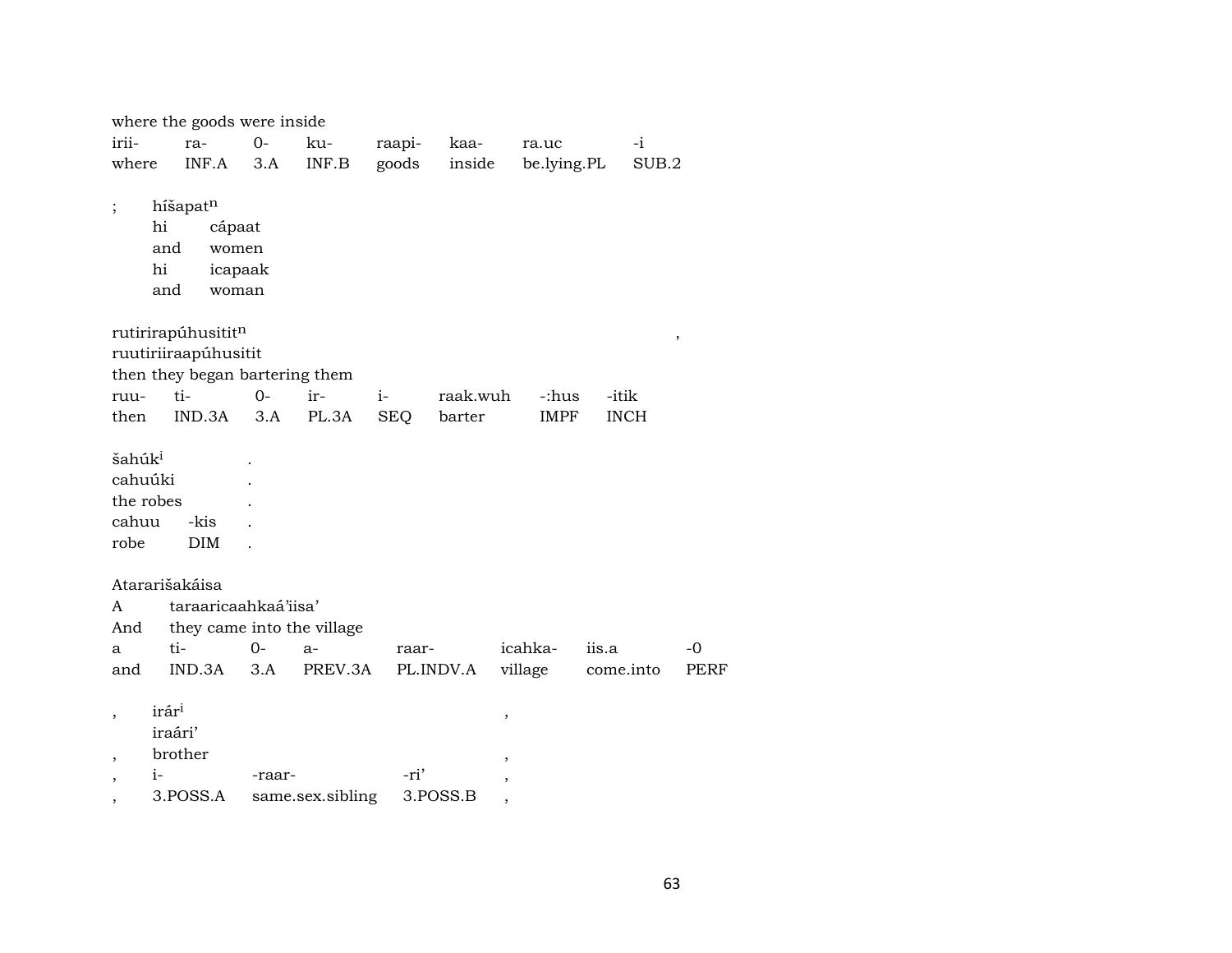|                          | irirituhuruášapat <sup>n</sup> |               |                              |                 |             |     |            |             |               |             |      |
|--------------------------|--------------------------------|---------------|------------------------------|-----------------|-------------|-----|------------|-------------|---------------|-------------|------|
|                          | iriiriituhúruu'a               |               |                              |                 |             |     |            |             | cápaat        |             |      |
|                          | how their way was              |               |                              |                 |             |     |            |             | the women     |             |      |
| irii-                    | ra-                            | $0-$          | ir-                          | ut-             | uhuur-      |     | uu         | -a          | icapaak       |             |      |
| what                     | <b>ABS</b>                     | 3.A           | PL.3A                        | <b>PREV</b>     | way         |     | be         | SUB.1       | woman         |             |      |
|                          |                                |               |                              |                 |             |     |            |             |               |             |      |
| $\overline{\phantom{a}}$ | taturákiwatn                   |               |                              |                 |             |     |            |             | $^\mathrm{,}$ |             |      |
|                          | Tatuuraakiiwat                 |               |                              |                 |             |     |            |             |               |             |      |
| $\ddot{\phantom{0}}$     | I tell you about them          |               |                              |                 |             |     |            |             |               |             |      |
| ta-<br>$\bullet$         |                                | $t-$          | $a-$                         | uur-            | ak-         |     | iiwaat     | -0          |               |             |      |
|                          | IND.1/2A                       | 1.A           | 2.P                          | PREV            | PL.AN.3P    |     | tell.about | <b>PERF</b> |               |             |      |
|                          |                                |               |                              |                 |             |     |            |             |               |             |      |
| nátarakuk <sup>i</sup>   |                                |               |                              |                 |             |     |            |             |               |             |      |
| rátaraakuki              |                                |               |                              |                 |             |     |            |             |               |             |      |
| our (people)             |                                |               |                              |                 |             |     |            |             |               |             |      |
| ra-                      | $t-$                           | a-            | rak-                         | $\mathbf{0}$    | -ka'uk      |     | $-i$       |             |               |             |      |
| ABS                      | 1.A                            | PREV.3A       |                              | $1/2$ .PL<br>be | <b>DIST</b> |     | SUB.2      |             |               |             |      |
|                          |                                |               |                              |                 |             |     |            |             |               |             |      |
|                          | Hirutiritawáhutn               |               |                              |                 |             |     |            |             |               |             |      |
| Hiru                     |                                | tiriitawaáhut |                              |                 |             |     |            |             |               |             |      |
| Then                     |                                |               | they opened their cache pits |                 |             |     |            |             |               |             |      |
| hiruu                    | ti-                            | $0-$          | $a-$                         |                 | $ir-$       | ri- |            | ut-         | ahuk          | -waa        | $-0$ |
| then                     | IND.3A                         | 3.A           |                              | POSS.3A         | PL.3A       |     | PHY.POSS   | <b>PREV</b> | hold          | <b>DIST</b> | PERF |
|                          |                                |               |                              |                 |             |     |            |             |               |             |      |
| $\vdots$                 |                                |               |                              |                 |             |     |            |             |               |             |      |
|                          |                                |               |                              |                 |             |     |            |             |               |             |      |
|                          |                                |               |                              |                 |             |     |            |             |               |             |      |

| nihkuruhkári <sup>u</sup> |        |       |       |      |       |      |      |    |
|---------------------------|--------|-------|-------|------|-------|------|------|----|
| rihkuruhkári'u            |        |       |       |      |       |      |      |    |
| theirs having much        |        |       |       |      |       |      |      |    |
| ra-                       | $()$ - | $A -$ | $ir-$ | k11- | $ri-$ | uur- | kari | -u |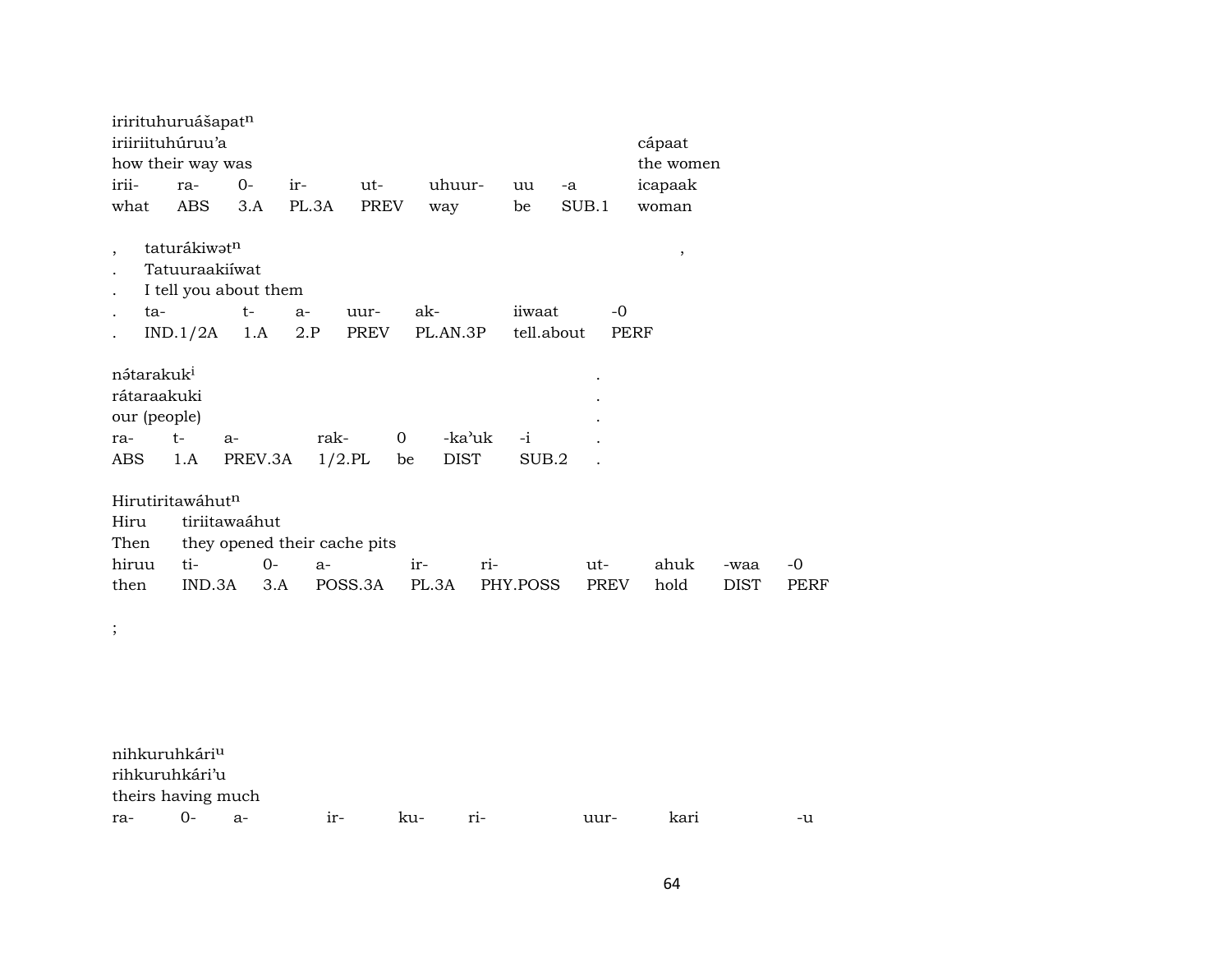# ${\rm n}$ íkis $^{\rm u}$  , ríkiisu' corn rikiis- -u" corn NOM áratikasikariwirit $<sup>n</sup>$ </sup> a raatikasiikaáriwiirit and there were many bags of it a raa- ti- 0- kasii- ka.riwii.arik -0 and just IND.3A 3.A bag be.a.large.pile PERF níkis<sup>u</sup> ;

INF.A 3.A POSS.3A PL.3A INF.B PHYS.POSS POSS.A be.numerous SUB.D

ríkiisu' . corn . rikiis- -u" . corn NOM .

## arutikasiukátawa

,

|  | A ruutikasii'uukátawa                           |  |  |                                                         |         |  |  |  |  |  |  |  |
|--|-------------------------------------------------|--|--|---------------------------------------------------------|---------|--|--|--|--|--|--|--|
|  | And then the bags were (piled) against the wall |  |  |                                                         |         |  |  |  |  |  |  |  |
|  | a ruu- ti-  0- kasii- uukata                    |  |  |                                                         | -waa -0 |  |  |  |  |  |  |  |
|  |                                                 |  |  | and then IND.3A 3.A bag hang.on.the.west.wall DIST PERF |         |  |  |  |  |  |  |  |

wirakurarisahkáisa wiraakuraaricaahkaá'iisa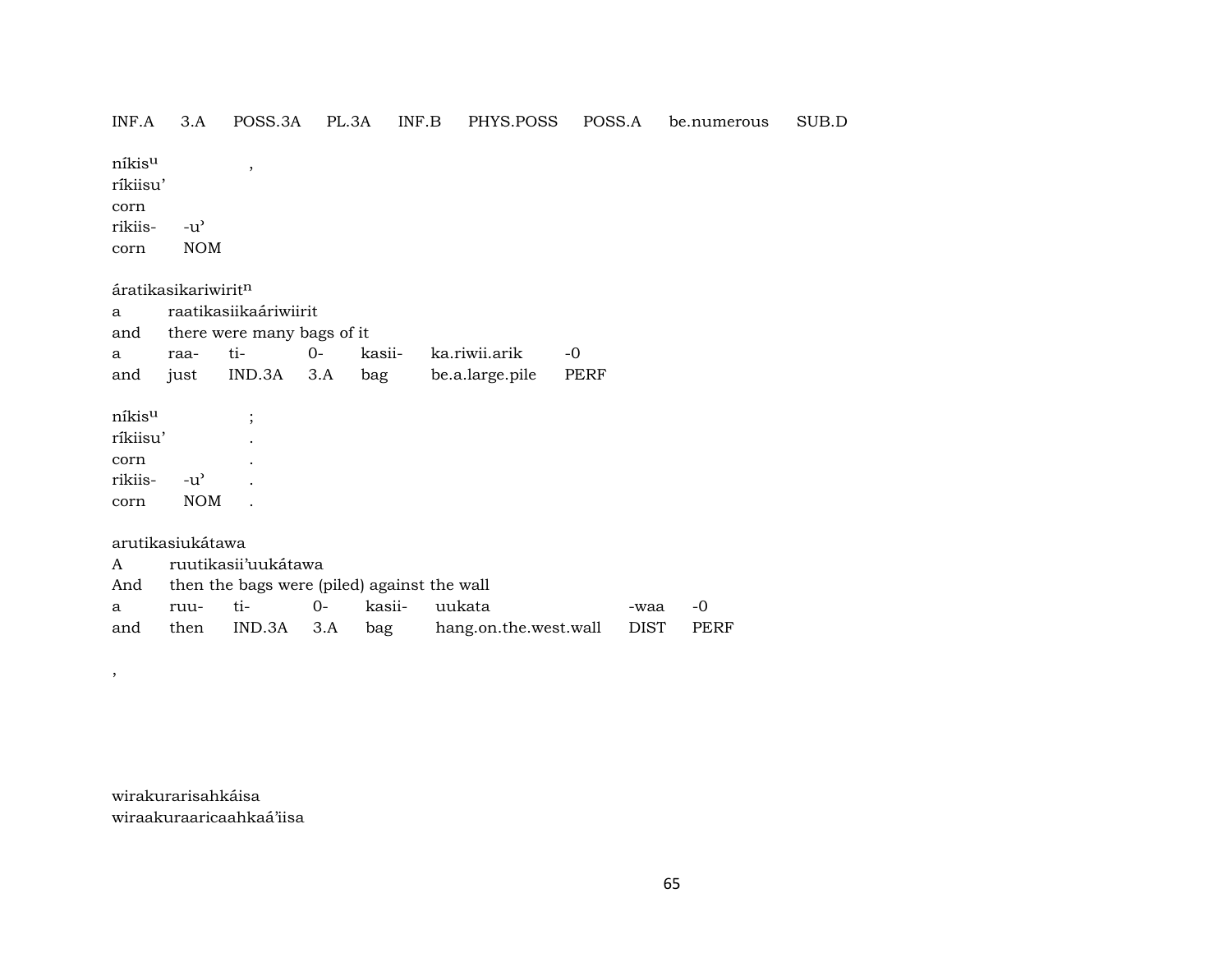|                |                                 | when they came into the village |                                |                  |                  |                          |                 |         |
|----------------|---------------------------------|---------------------------------|--------------------------------|------------------|------------------|--------------------------|-----------------|---------|
| wii-           | ra-                             | $0-$                            | $a-$                           | ku-              | raar-            | icahka-                  | iis.a           | $-0$    |
| when           | INF.A                           | 3.A                             | PREV.3A                        | INF.B            | PL.INDV.A        | village                  | come.into       | SUB.4   |
|                |                                 |                                 |                                |                  |                  |                          |                 |         |
|                |                                 |                                 |                                |                  |                  |                          |                 |         |
|                |                                 |                                 |                                |                  |                  |                          |                 |         |
|                |                                 |                                 |                                |                  |                  |                          |                 |         |
|                |                                 |                                 |                                |                  |                  |                          |                 |         |
|                |                                 |                                 |                                |                  |                  |                          |                 |         |
|                |                                 |                                 |                                |                  |                  |                          |                 |         |
| Náwa           |                                 | irár <sup>i</sup>               |                                |                  |                  | $\, ,$                   |                 |         |
| Ráwa           |                                 | iraári'                         |                                |                  |                  |                          |                 |         |
| <b>Now</b>     |                                 | brother                         |                                |                  |                  | $\, ,$                   |                 |         |
| rawa           |                                 | $i-$                            | -raar-                         |                  | -ri'             | ,                        |                 |         |
| now            |                                 | 3.POSS.A                        |                                | same.sex.sibling | 3.POSS.B         |                          |                 |         |
|                |                                 |                                 |                                |                  |                  |                          |                 |         |
|                |                                 | hawawirahuraráwišpu             |                                |                  |                  |                          |                 |         |
| hawá           |                                 | wirahuraaráwicpu                |                                |                  |                  |                          |                 |         |
| also           |                                 |                                 | when the season was arriving   |                  |                  |                          |                 |         |
| haawa          | wii-                            | ra-                             | $0-$                           | huraar-          | $a-$             | wic.wuu                  | -hus            |         |
| also           | when                            | <b>ABS</b>                      | 3.A                            | earth            | in.a.line        | arrive.IMPF              | <b>IMPF.SUB</b> |         |
|                |                                 |                                 |                                |                  |                  |                          |                 |         |
| $\overline{ }$ |                                 | wirahurakiwátaku                |                                |                  |                  | $\overline{\phantom{a}}$ |                 |         |
|                |                                 | wirahuraahkiwátaku              |                                |                  |                  |                          |                 |         |
|                |                                 |                                 | when the land was changing     |                  |                  |                          |                 |         |
|                | wii-                            | ra-                             | $O -$<br>huraar-               |                  | kiwat.ak<br>-hus |                          |                 |         |
|                | when                            | ABS                             | 3.A<br>earth                   | fade             |                  | IMPF.SUB                 |                 |         |
|                |                                 |                                 |                                |                  |                  |                          |                 |         |
|                | iriahitataraúšapat <sup>n</sup> |                                 |                                |                  |                  |                          |                 |         |
|                | irii'ahiitattaára'u             |                                 |                                |                  |                  |                          |                 | cápaat  |
|                |                                 |                                 | the way that was made for them |                  |                  |                          |                 | women   |
| irii-          |                                 |                                 |                                |                  |                  |                          |                 |         |
|                | ar-                             | ra-                             | 0-<br>ir-                      | ut-              | ak-              | ra'uk<br>raa-            | $-0$            | icapaak |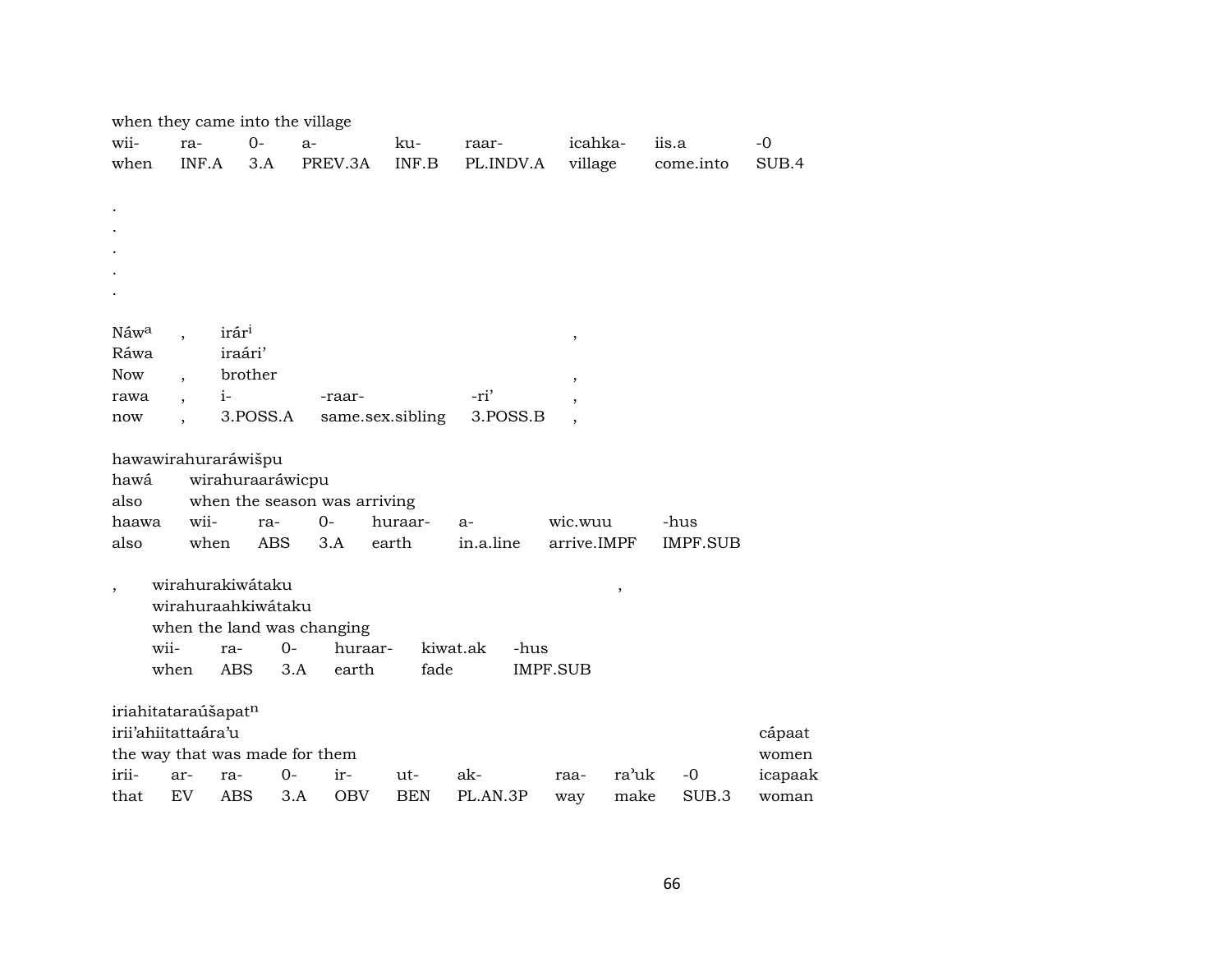|                                                 | iriahirurikatiháhtih^t <sup>n</sup><br>irii'ahiruurikatihaáhtiihat                    |                      |                        | when it was the beginning of the season for her |                                        |                                 |                |                          |                      |               |
|-------------------------------------------------|---------------------------------------------------------------------------------------|----------------------|------------------------|-------------------------------------------------|----------------------------------------|---------------------------------|----------------|--------------------------|----------------------|---------------|
| irii-<br>when                                   | ar-<br>EV                                                                             | ra-<br><b>ABS</b>    | $O -$<br>3.A           | $a-$<br>POSS.3A                                 | ir-<br><b>OBV</b>                      | ri-<br>PHYS.POSS                | uur-<br>POSS.A | rikatihaar-<br>be.a.year | tiihak<br>be.the.end | $-0$<br>SUB.4 |
| $\cdot$                                         | šápatn<br>cápaat<br>the woman<br>icapaak<br>woman                                     | $\ddot{\phantom{0}}$ | hi<br>and<br>hi<br>and | Hikišiatí^s<br>kici<br>but<br>kici<br>but       | Atí'as<br>our Father<br>ati-<br>1.POSS | as<br>father                    |                |                          |                      |               |
| kuhitátuhur <sup>u</sup><br>kuur-<br><b>DUB</b> | kuhiitáttuuhuru'<br>He planned it for them<br>ra-<br><b>ABS</b>                       | $0-$<br>3.A          | ir-<br><b>OBV</b>      | ut-<br><b>BEN</b>                               | ak-<br>PL.AN.3P                        | raa.uhur-<br>way                | ra'uk<br>make  | $-0$<br><b>PERF</b>      |                      |               |
| wii-<br>when                                    | wirahurahkiwátaku<br>wirahuraahkiwátaku<br>when the land changes<br>ra-<br><b>ABS</b> | $0-$<br>3.A          | huraar-<br>earth       | fade                                            | kiwat.ak                               | $\,$<br>-hus<br><b>IMPF.SUB</b> |                |                          |                      |               |
| tahapakiahu<br>They say<br>ta-                  | Tahapakí'aahu'<br>$t-$                                                                | rak-                 |                        | waki.a                                          | -:hus                                  | $\mathcal{C}$                   |                |                          |                      |               |

,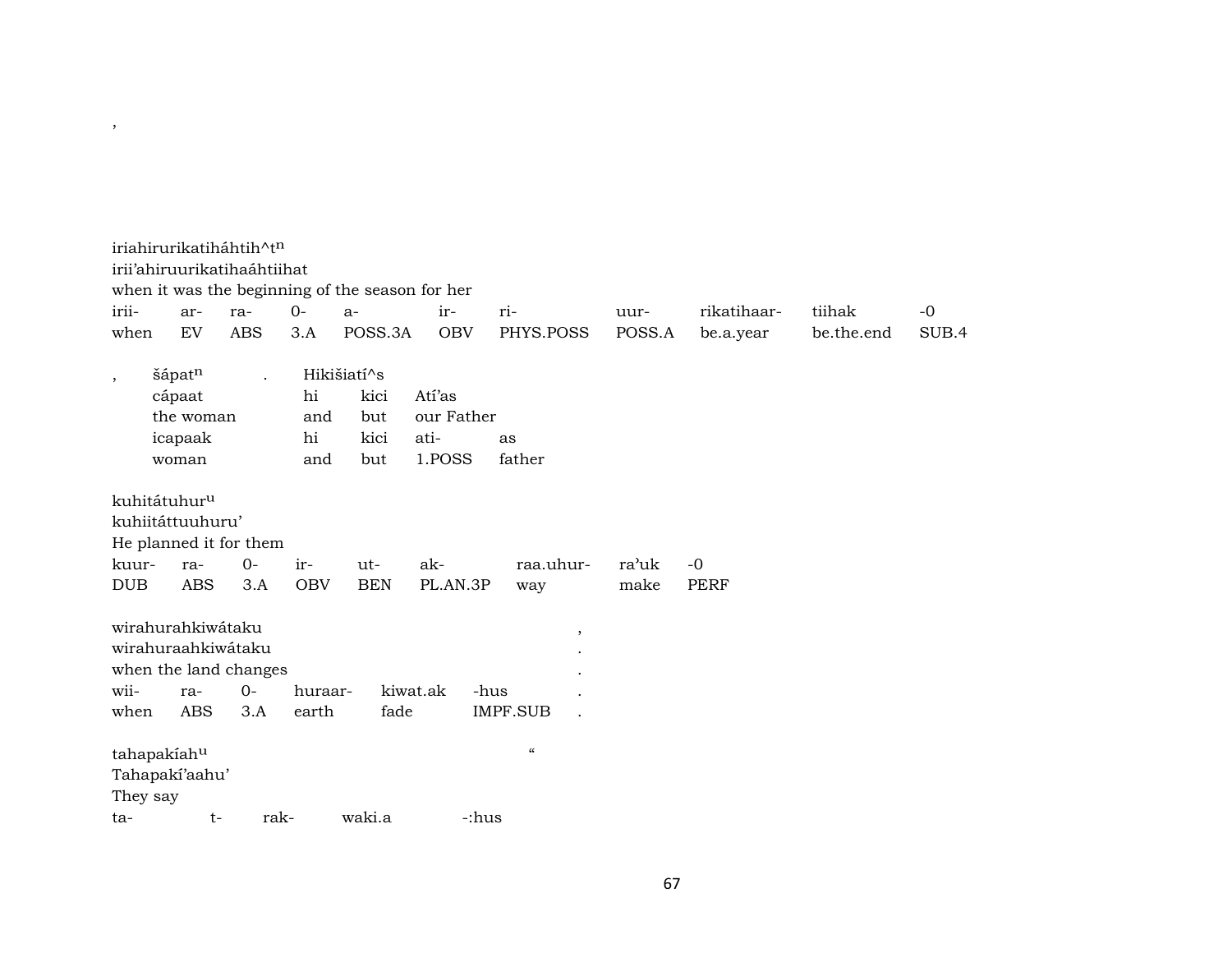## IND.1/2A 1.A 1/2.PL say.PL.IMPF IMPF

| spring<br>earth                        | Hurárika<br>huraáriika<br>huraar-                                    | iika           | be.in.the.middle                |              |                   | $\mathbf{H}$             |                |                     |                                                      |                                                                        |            |         |
|----------------------------------------|----------------------------------------------------------------------|----------------|---------------------------------|--------------|-------------------|--------------------------|----------------|---------------------|------------------------------------------------------|------------------------------------------------------------------------|------------|---------|
|                                        | Wirakuraritkakukúkstarit <sup>n</sup><br>Wirakuraaritkaakuúkukstarit |                |                                 |              |                   |                          |                |                     |                                                      |                                                                        |            |         |
|                                        | When they were going to go into the gardens                          |                |                                 |              |                   |                          |                |                     |                                                      |                                                                        |            |         |
| wii-                                   | ra-                                                                  |                | $0 -$                           | ku-          |                   | raar-                    |                | itkaaka-            | uukuk                                                | -his                                                                   | -ta        | -rit    |
| when                                   |                                                                      | INF.A          | 3.A                             |              | INF.B             |                          | PL.INDV.A      | garden              | get.into                                             | <b>PERF</b>                                                            | <b>INT</b> | INT.SUB |
| $\overline{\phantom{a}}$               | hítihwaki<br>hi<br>and<br>hi<br>and                                  | ti-            | tíhwaki'<br>they said<br>IND.3A | $O -$<br>3.A | ir-               | PL.3A                    | waki<br>say.PL | $-0$<br><b>PERF</b> | kúrahus<br>kúrahus<br>old men<br>kurahuus<br>old.man | $\ddot{\cdot}$<br>$\overline{\phantom{a}}$<br>$\overline{\phantom{a}}$ |            |         |
| $\mathcal{C}\mathcal{C}$               | Šíru                                                                 |                |                                 |              | awit <sup>n</sup> | $\overline{\phantom{a}}$ |                |                     |                                                      |                                                                        |            |         |
| $\boldsymbol{\zeta}\boldsymbol{\zeta}$ | Círu'                                                                | $\mathbf{L}$   | Ciru                            |              | áwit              |                          |                |                     |                                                      |                                                                        |            |         |
| "                                      | Wait                                                                 | Ţ              | Yet                             |              | first             |                          |                |                     |                                                      |                                                                        |            |         |
| 11                                     | ciruu                                                                | $\overline{a}$ | ciruu                           |              | awit              |                          |                |                     |                                                      |                                                                        |            |         |
| $\mathbf{H}$                           | yet                                                                  | $\cdot$        | yet                             |              | first             |                          |                |                     |                                                      |                                                                        |            |         |
|                                        | tasirátakahist <sup>a</sup><br>tasiraattaahkaáhista                  |                |                                 |              |                   |                          |                |                     |                                                      |                                                                        |            |         |

you are going to dance

| ta- | $s-$ ir- |                                                          | rak- raar-   kaa.a -his -ta |  |  |
|-----|----------|----------------------------------------------------------|-----------------------------|--|--|
|     |          | $IND.1/2A$ 2.A PREV.1/2A 1/2.PL PL.INDV.A dance PERF INT |                             |  |  |

, šápat<sup>n</sup> .

cápaat . "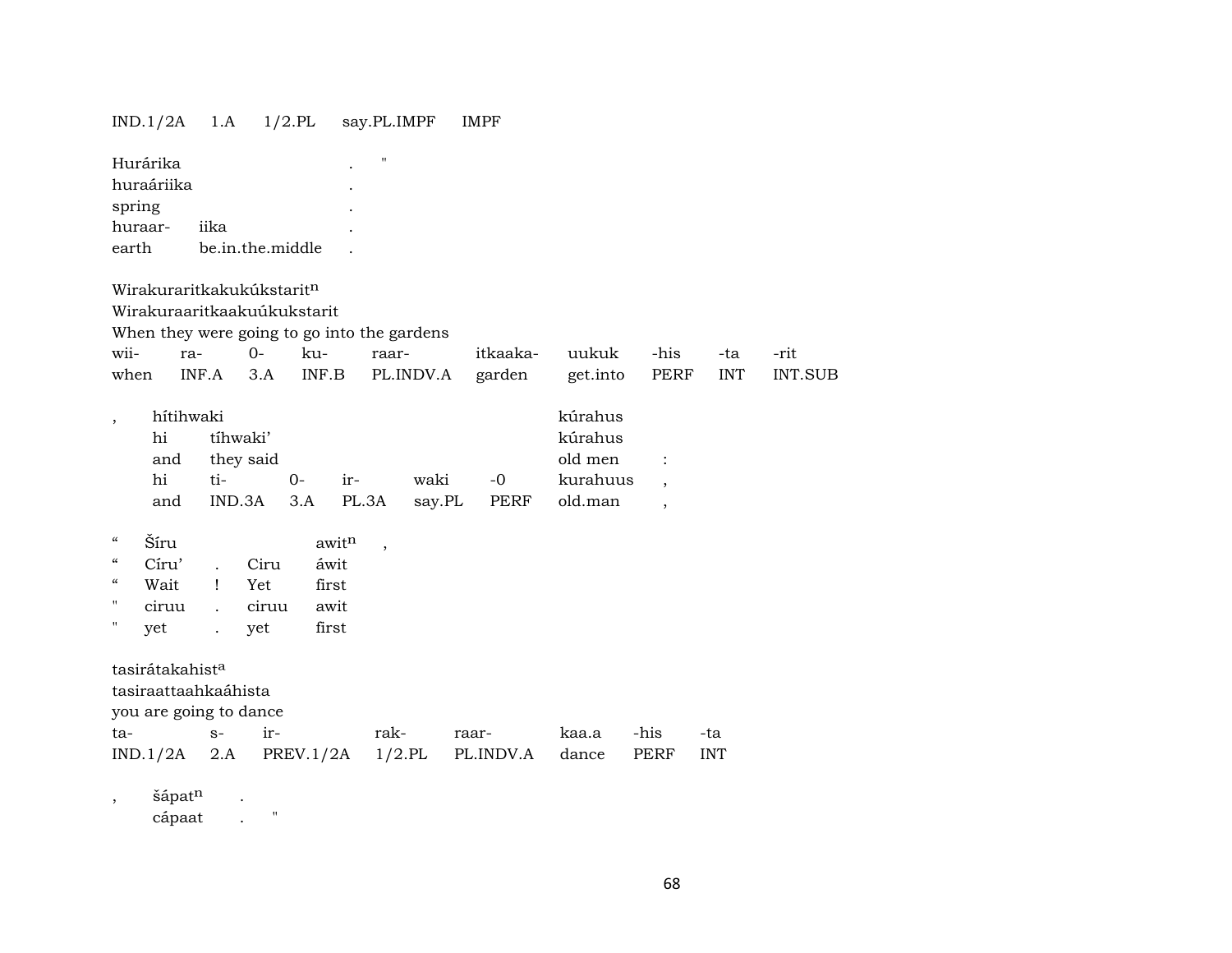|                          | women<br>icapaak     | $\pmb{\mathsf{H}}$<br>$\blacksquare$ |                          |                    |             |               |                    |             |
|--------------------------|----------------------|--------------------------------------|--------------------------|--------------------|-------------|---------------|--------------------|-------------|
|                          | woman                | "                                    |                          |                    |             |               |                    |             |
|                          | Hiruwitiráhka        |                                      |                          |                    |             |               |                    |             |
| Hiru                     | witiiraahkaa'        |                                      |                          |                    |             |               |                    |             |
| Then                     | they danced          |                                      |                          |                    |             |               |                    |             |
| hiruu                    | wi-                  | ti-                                  | $0 -$                    | a-                 | $i-$        | raar-         | kaa.a              | $-0$        |
| then                     | QUOT                 | IND.3A                               | 3.A                      | PREV.3A            | <b>SEQ</b>  | PL.INDV.A     | dance              | <b>PERF</b> |
| šápatn                   |                      | Tahapakiahu                          |                          |                    |             |               | $\epsilon\epsilon$ |             |
| cápaat                   |                      | Tahapakí'aahu'                       |                          |                    |             |               |                    |             |
| the women                |                      | They say                             |                          |                    |             |               |                    |             |
| icapaak                  | $\ddot{\phantom{0}}$ | ta-                                  | $t-$                     | rak-               | waki.a      | -:hus         |                    |             |
| woman                    |                      | IND.1/2A                             | 1.A                      | $1/2$ .PL          | say.PL.IMPF | <b>IMPF</b>   |                    |             |
| <i><b>śwari</b></i>      |                      | $\mathbf{H}$                         | Šapatáhkĩtu <sup>u</sup> |                    |             | $\, ,$        |                    |             |
| Áwari'                   |                      |                                      |                          | Capaattaáhkituu'u' |             |               |                    |             |
|                          | Flying Around        |                                      | All women                |                    |             |               |                    |             |
| a.warii                  |                      |                                      | icapaak                  | raar-              | kituu       | $-u^{\prime}$ |                    |             |
|                          | go.around.IMPF       |                                      | woman                    | PL                 | all         | <b>NOM</b>    |                    |             |
| šapatáhkītu<br>all women | capaattaáhkituu'u'   |                                      |                          |                    |             |               |                    |             |
| icapaak                  | raar-                | kituu                                | $-u^{\prime}$            |                    |             |               |                    |             |
| woman                    | PL                   | all                                  | <b>NOM</b>               |                    |             |               |                    |             |
| hitaráhka <sup>a</sup>   |                      |                                      |                          |                    |             |               |                    |             |
| hi                       | taraáhkaa'a'         |                                      |                          |                    |             |               |                    |             |
| and                      | they danced          |                                      |                          |                    |             |               |                    |             |
| hi                       | ti-                  | $0-$<br>$a-$                         |                          | raar-              | kaa.a       | -0            |                    |             |
| IND.3A<br>3.A<br>and     |                      |                                      | PREV.3A                  | PL.INDV.A          | dance       | PERF          |                    |             |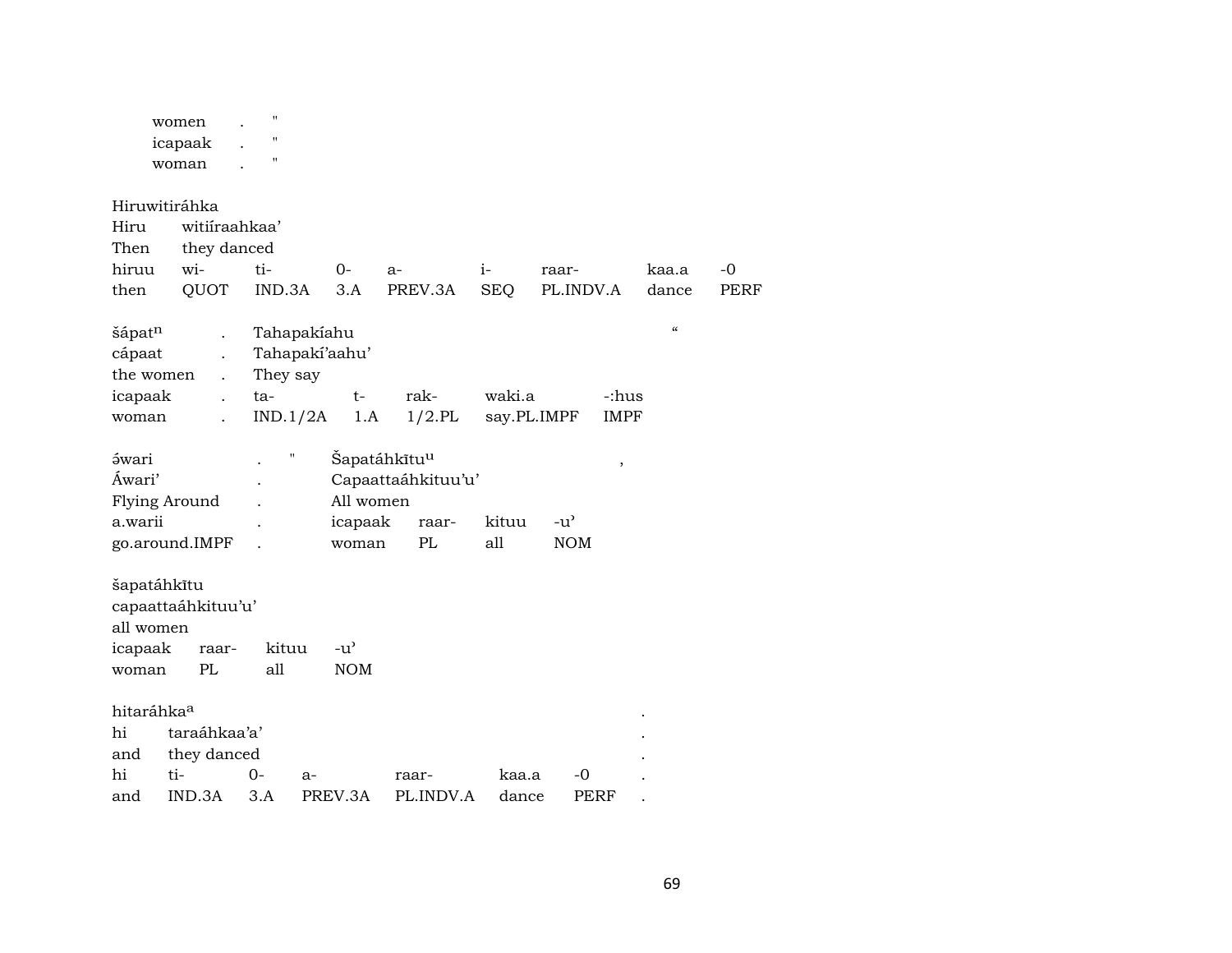|                                                            | Tiruharíhtawa<br>Tiiruuhaaríhtawa                                                                    |                                                   |                                                                                 | They had them tied to their waist bands         |                   |                                                                                                                                                                |                   |      |                                                                                |             |      |
|------------------------------------------------------------|------------------------------------------------------------------------------------------------------|---------------------------------------------------|---------------------------------------------------------------------------------|-------------------------------------------------|-------------------|----------------------------------------------------------------------------------------------------------------------------------------------------------------|-------------------|------|--------------------------------------------------------------------------------|-------------|------|
| ti-                                                        | $0-$                                                                                                 | a-                                                |                                                                                 | ir-                                             | ut-               | raar-                                                                                                                                                          |                   | ihta |                                                                                | -waa        | $-0$ |
| IND.3A                                                     | 3.A                                                                                                  |                                                   | POSS.3A                                                                         | PL.3A                                           | <b>PREV</b>       | 3PL.INAN.P                                                                                                                                                     |                   |      | have.under.one's.belt                                                          | <b>DIST</b> | PERF |
| nákiriku<br>rákiriiku'<br>seeds<br>rak-<br>wood            | kirik<br>eye                                                                                         | $-u$ <sup><math>\prime</math></sup><br><b>NOM</b> | $^\mathrm{^\mathrm{o}}$<br>$\overline{\phantom{a}}$<br>$\overline{\phantom{a}}$ | šápatn<br>cápaat<br>a woman<br>icapaak<br>woman |                   |                                                                                                                                                                |                   |      |                                                                                |             |      |
| rahkuwíška <sup>a</sup><br>her thinking<br>ra-<br>INF.A    | raahkuwicka'a<br>$0-$<br>3.A                                                                         | ar-<br><b>EV</b>                                  | ku-<br>INF.B                                                                    | wicka<br>want                                   | -a<br>SUB.1       | $^\mathrm{^\mathrm{o}}$<br>$\mathcal{C}\mathcal{C}$<br>$\boldsymbol{\mathcal{C}}$<br>$\mathbf{H}$<br>$\overline{\phantom{a}}$<br>Ħ<br>$\overline{\phantom{a}}$ |                   |      |                                                                                |             |      |
| wii-<br>now                                                | witatatkakukuksta<br>Witaatitkaakuúkuksta<br>Now I am going to go into the fields<br>ta-<br>IND.1/2A |                                                   | $t-$<br>1.A                                                                     | itkaaka-<br>garden                              | uukuk<br>get.into | -his<br>PERF                                                                                                                                                   | -ta<br><b>INT</b> |      | $\pmb{\mathsf{H}}$<br>$\mathbf{H}$<br>$\pmb{\mathsf{H}}$<br>$\pmb{\mathsf{H}}$ |             |      |
| nákirik <sup>u</sup><br>Rákiriku'<br>Seeds<br>rak-<br>seed | kirik<br>eye                                                                                         | $-u^{\prime}$<br><b>NOM</b>                       | $\overline{\phantom{a}}$                                                        |                                                 |                   |                                                                                                                                                                |                   |      |                                                                                |             |      |
|                                                            |                                                                                                      |                                                   |                                                                                 |                                                 |                   |                                                                                                                                                                |                   |      |                                                                                |             |      |
| atuharíht <sup>a</sup>                                     |                                                                                                      |                                                   |                                                                                 |                                                 |                   |                                                                                                                                                                |                   |      |                                                                                |             |      |
| a                                                          | tuuhaaríhta                                                                                          |                                                   |                                                                                 |                                                 |                   |                                                                                                                                                                |                   |      |                                                                                |             |      |
| and                                                        |                                                                                                      |                                                   |                                                                                 | she had them tied to her waist band             |                   |                                                                                                                                                                |                   |      |                                                                                |             |      |
| a                                                          | ti-                                                                                                  | $0-$                                              | $a-$                                                                            |                                                 | ut-               | raar-                                                                                                                                                          |                   | ihta |                                                                                | $-0$        |      |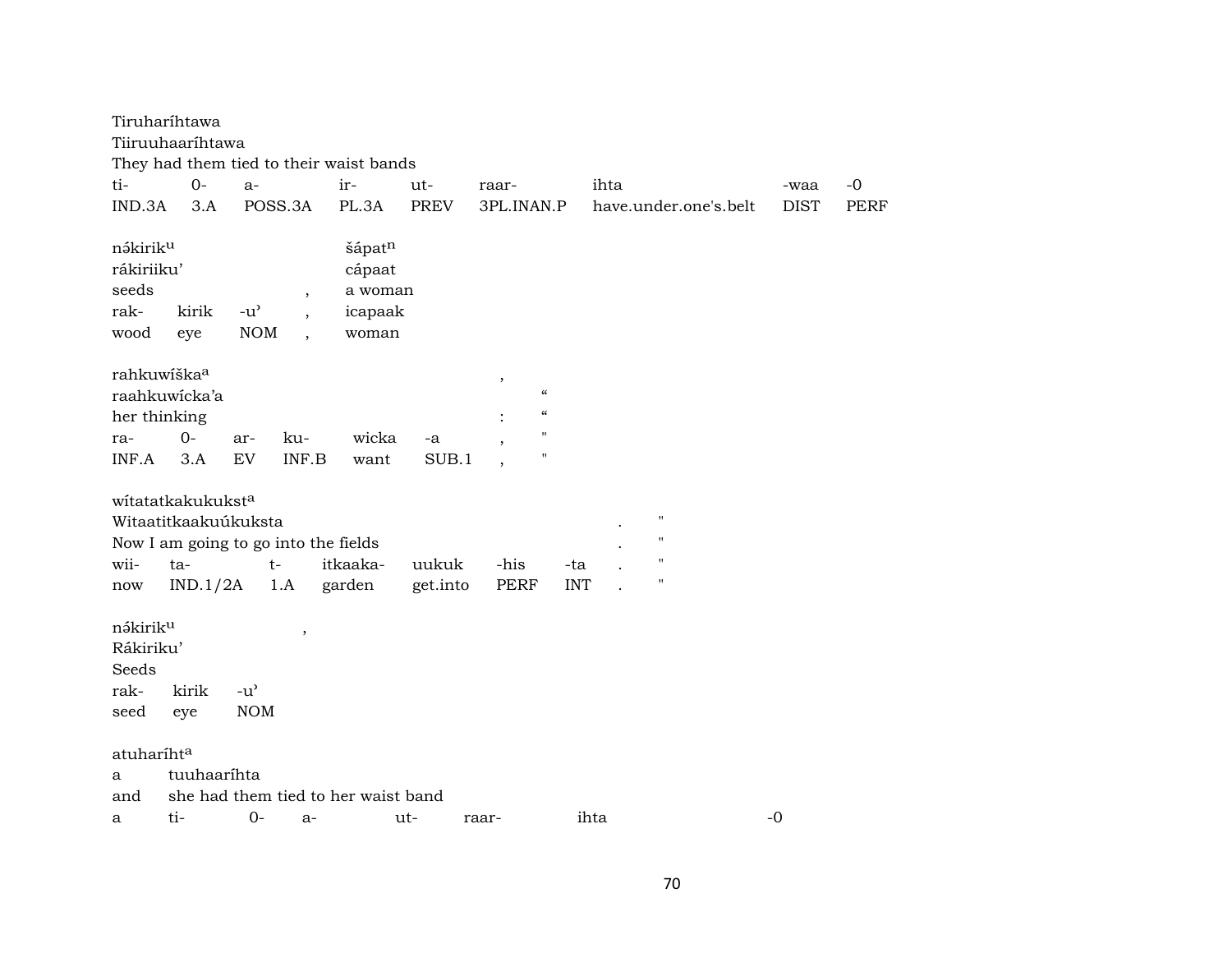| Náw <sup>a</sup>        |     | irár <sup>i</sup> |                      |        |                   |       |           |       | $\, ,$ |                 |
|-------------------------|-----|-------------------|----------------------|--------|-------------------|-------|-----------|-------|--------|-----------------|
| Ráwa                    |     | iraári'           |                      |        |                   |       |           |       |        |                 |
| Now                     |     | brother           |                      |        |                   |       |           |       | ,      |                 |
| rawa                    |     | $i-$              |                      | -raar- |                   |       | -ri'      |       |        |                 |
| now                     |     |                   | 3.POSS.A             |        | same.sex.sibling  |       | 3.POSS.B  |       |        |                 |
| hirutaráhka             |     |                   |                      |        |                   |       |           |       |        |                 |
| hiru                    |     | taaraáhkaa'       |                      |        |                   |       |           |       |        |                 |
| then                    |     | they danced       |                      |        |                   |       |           |       |        |                 |
| hiruu                   | ti- |                   | $O -$                | $a-$   |                   | ar-   | raar-     |       | kaa.a  | $-0$            |
| then                    |     | IND.3A            | 3.A                  |        | PREV.3A           | EV    | PL.INDV.A |       | dance  | <b>PERF</b>     |
|                         |     |                   |                      |        |                   |       |           |       |        |                 |
| $\overline{ }$          |     | nakúrahkahu       |                      |        |                   |       |           |       |        |                 |
|                         |     | raakúraahkaahu    |                      |        |                   |       |           |       |        |                 |
|                         |     |                   | as they were dancing |        |                   |       |           |       |        |                 |
| ra-                     |     | $O -$             | $a-$                 |        | ku-               | raar- |           | kaa.a |        | -hus            |
|                         | ABS | 3.A               | PREV.3A              |        | INF.B             |       | PL.INDV.A |       | dance  | <b>IMPF.SUB</b> |
|                         |     |                   |                      |        |                   |       |           |       |        |                 |
|                         |     |                   |                      |        |                   |       |           |       |        |                 |
|                         |     |                   |                      |        |                   |       |           |       |        |                 |
|                         |     |                   |                      |        |                   |       |           |       |        |                 |
|                         |     |                   |                      |        |                   |       |           |       |        |                 |
|                         |     |                   |                      |        |                   |       |           |       |        |                 |
| Nihuksúatirarahurawíatn |     |                   |                      |        |                   |       |           |       |        |                 |
| Rihúksu'                |     |                   | а                    |        | tiraarahuúrawi'at |       |           |       |        |                 |

and IND.3A 3.A PREV.3A PREV 3PL.INAN.P have.under.one's.belt PERF

71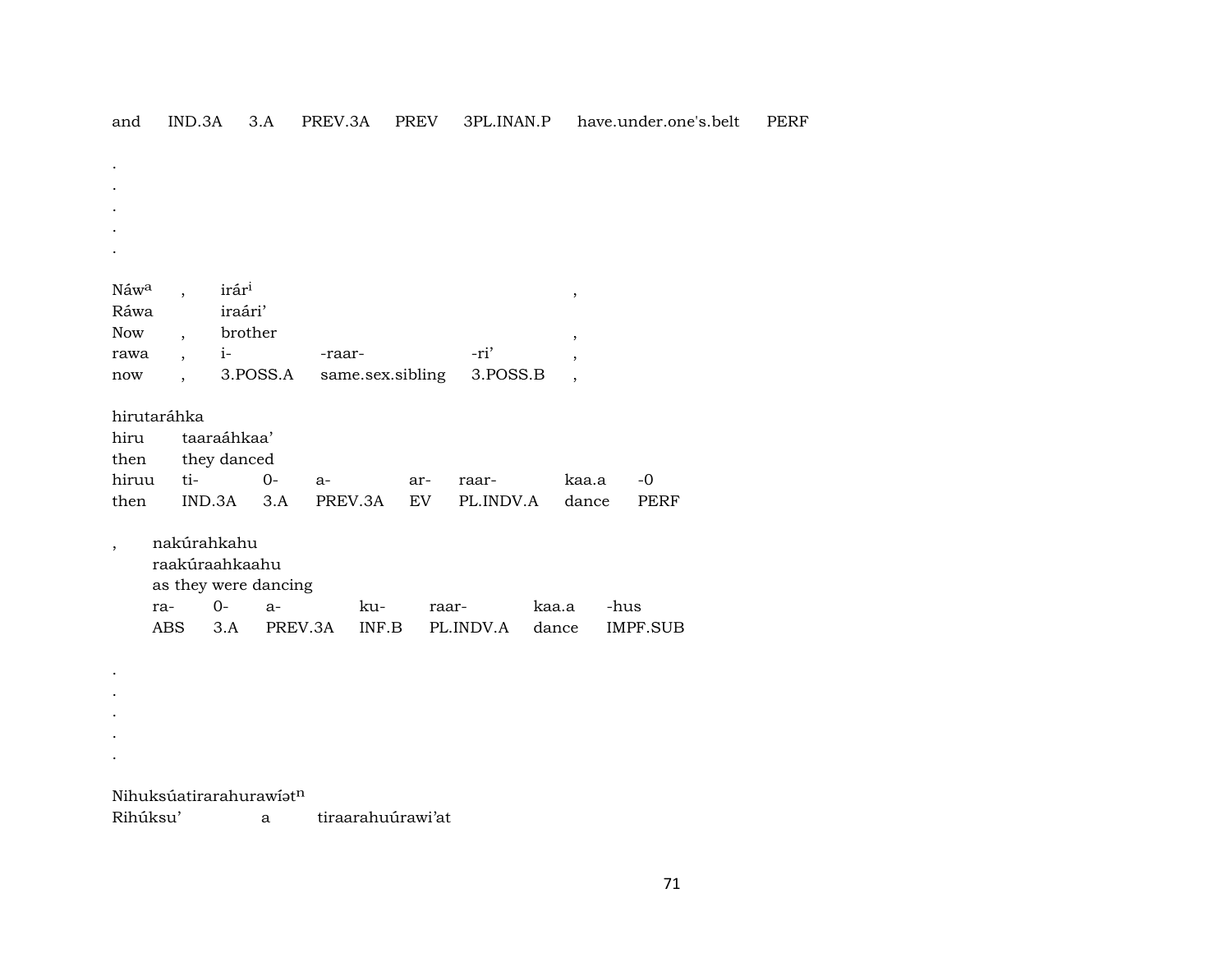| Only                                                                                                                                          |                                                                                 | and                                    |                                                    | when the dance ended                                            |                    |                                                             |                |                            |     |             |            |
|-----------------------------------------------------------------------------------------------------------------------------------------------|---------------------------------------------------------------------------------|----------------------------------------|----------------------------------------------------|-----------------------------------------------------------------|--------------------|-------------------------------------------------------------|----------------|----------------------------|-----|-------------|------------|
| rihuks-                                                                                                                                       | $-u$ <sup><math>\prime</math></sup>                                             | $\mathbf{a}$                           | ti-                                                | $0-$                                                            | raa-               | rahuur.awi.at                                               | $-0$           |                            |     |             |            |
| only                                                                                                                                          | <b>NOM</b>                                                                      | and                                    | IND.3A                                             | 3.A                                                             | way                | cease                                                       | <b>PERF</b>    |                            |     |             |            |
| wii-<br>when                                                                                                                                  | wirakúkstahkahu<br>wiraakúkstaahkaahu<br>when they were dancing<br>ra-<br>INF.A | $O -$<br>3.A                           | $a-$<br>PREV.3A                                    | ku-<br>INF.B                                                    | uks-<br><b>AOR</b> | raar-<br>PL.INDV.A                                          | kaa.a<br>dance | -hus<br><b>IMPF.SUB</b>    |     |             |            |
| $\,$<br>$\, ,$<br>$\cdot$<br>$\overline{\phantom{a}}$                                                                                         | kúrahus<br>kúrahus<br>an old man<br>kurahuus<br>old.man                         |                                        |                                                    |                                                                 |                    |                                                             |                |                            |     |             |            |
|                                                                                                                                               | hirutihšipawúktikusititn                                                        |                                        |                                                    |                                                                 |                    |                                                             |                |                            |     |             |            |
| hiru                                                                                                                                          |                                                                                 | tiicipaawaktíkusitit                   |                                                    |                                                                 |                    |                                                             |                |                            |     |             |            |
| then                                                                                                                                          |                                                                                 |                                        | he would begin talking to them                     |                                                                 |                    |                                                             |                |                            |     |             |            |
| hiruu                                                                                                                                         | ti-                                                                             | $O -$                                  | ir-                                                | ut-                                                             | $i-$               | waa.wak.tik                                                 | -:hus          | -itik                      |     |             |            |
| then                                                                                                                                          | IND.3A                                                                          | 3.A                                    | <b>OBV</b>                                         | <b>BEN</b>                                                      | <b>SEQ</b>         | talk                                                        | <b>IMPF</b>    | <b>INCH</b>                |     |             |            |
| $\boldsymbol{\mathcal{C}}$<br>$\boldsymbol{\mathcal{C}}$<br>$\epsilon\epsilon$<br>$\pmb{\mathsf{H}}$<br>$\,$<br>"<br>$\overline{\phantom{a}}$ | Náwa<br>Ráwa<br><b>Now</b><br>rawa<br>now                                       | $\ddot{\phantom{1}}$<br>$\overline{ }$ | šúatn<br>cuú'at<br>daughters<br>cuu'at<br>daughter | $\overline{\phantom{a}}$<br>$\overline{\phantom{a}}$<br>$\cdot$ |                    |                                                             |                |                            |     |             |            |
|                                                                                                                                               | wiwititasuštíratarikskatawist <sup>a</sup>                                      |                                        |                                                    |                                                                 |                    |                                                             |                |                            |     |             |            |
|                                                                                                                                               |                                                                                 |                                        | wiwititasuctíraattaarikskatáwista                  |                                                                 |                    |                                                             |                |                            |     |             |            |
|                                                                                                                                               |                                                                                 |                                        |                                                    |                                                                 |                    | now you are going to place the bow and arrows in your hands |                |                            |     |             |            |
| wii-                                                                                                                                          | witi-                                                                           | ta-                                    | $S-$                                               | ut-                                                             | tiraak-            | raar-                                                       | iks-           | kata-                      | wuh | -his        | -ta        |
| now                                                                                                                                           | <b>REFL</b>                                                                     | IND.1/2A                               | 2.A                                                | <b>PREV</b>                                                     | bow                | PL                                                          | hand           | against.a.vertical.surface | put | <b>PERF</b> | <b>INT</b> |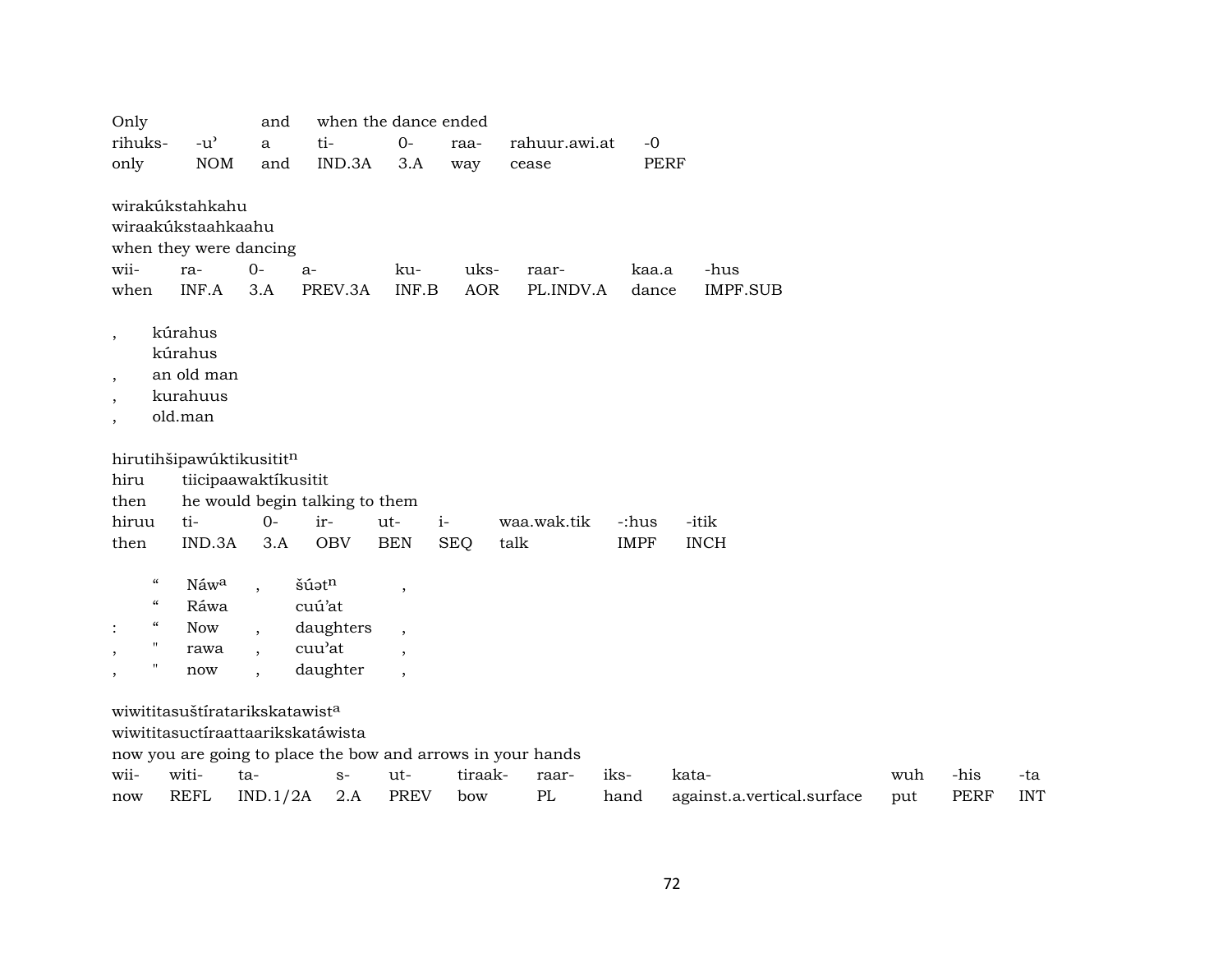| tirətaráhuwaruksti      |                         |                    |         |  | $N$ aw <sup>a</sup> |  |  |  |  |  |
|-------------------------|-------------------------|--------------------|---------|--|---------------------|--|--|--|--|--|
|                         | tiraattaráhuhwaaruksti' |                    |         |  |                     |  |  |  |  |  |
| the holy bow and arrows |                         | Now                |         |  |                     |  |  |  |  |  |
| tiraak-                 | raar-                   | rahuur- waarukstii |         |  | rawa                |  |  |  |  |  |
| how                     | PL.                     | carrying           | be.holy |  | now                 |  |  |  |  |  |

huráhkušu huraáhkucu' the great earth huraar--kucuu earth **AUG** 

witasutuhurírahakst<sup>a</sup> witasuutuhuurírahaksta now you are going to cultivate it wiiuhuurriraar.hak -his ta- $S$ ut--ta  $IND.1/2A$  2.A **PREV** way pursue **PERF INT** now

tirasirihúrahš<sup>a</sup> tirasiriihúraahca this earth of yours tii $s$ irri- $-0$ huraarrauursa this ABS  $2.A$  $POSS.1/2A$ PHYS.POSS POSS.A earth be.lying SUB.4 Náw<sup>a</sup>  $\overline{\phantom{a}}$ 

- $\mathcal{L}^{\pm}$
- Ráwa

Now

 $\,$ 

rawa  $\cdot$ 

 $\,$  ,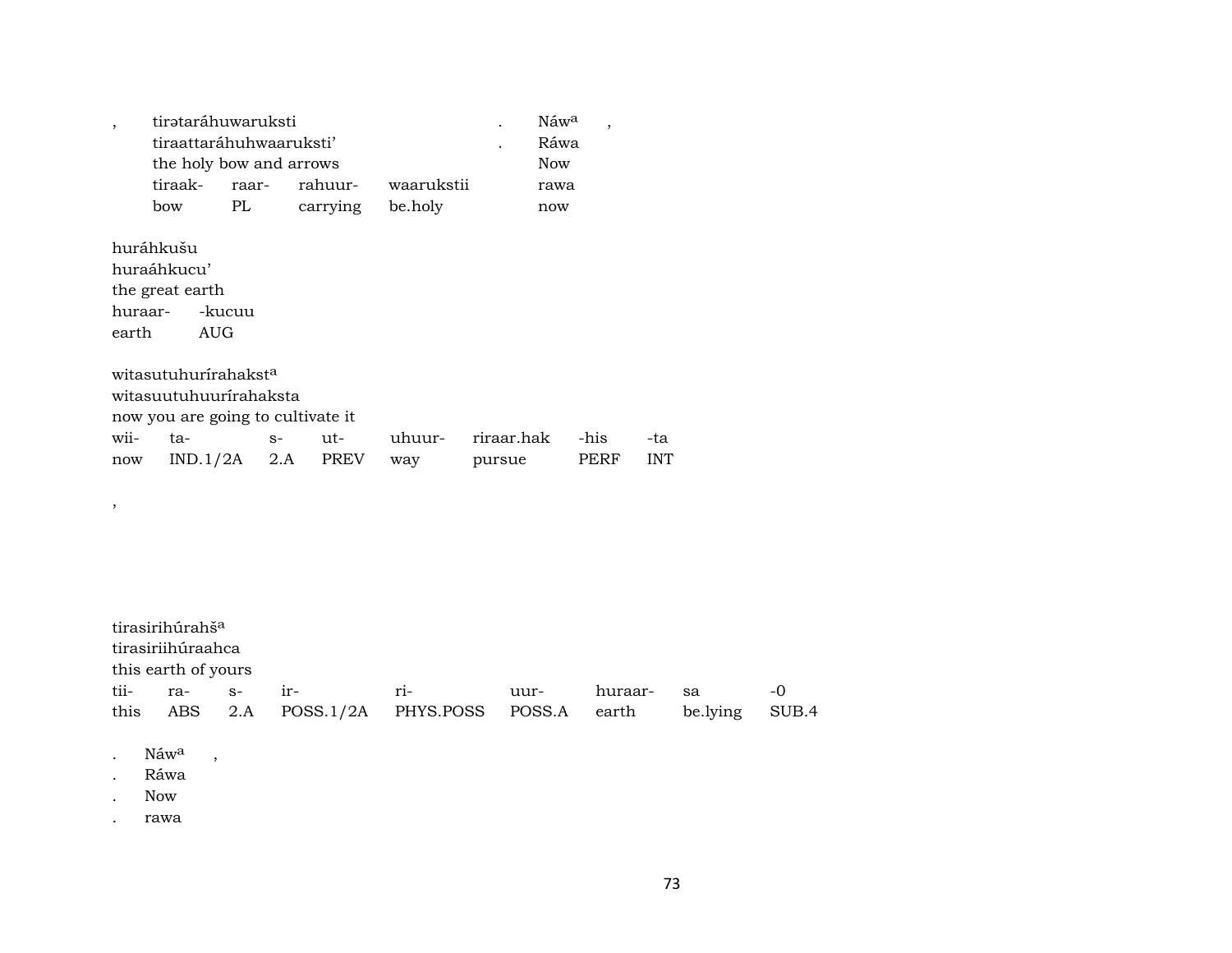| now                                                     |            |      |                                        |                  |                          |          |             |             |
|---------------------------------------------------------|------------|------|----------------------------------------|------------------|--------------------------|----------|-------------|-------------|
| kusušírar <sup>u</sup>                                  |            |      |                                        |                  |                          |          |             |             |
| kusuucíraaru'                                           |            |      |                                        |                  |                          |          |             |             |
| He will make it thus for you                            |            |      |                                        |                  |                          |          |             |             |
| kuus-                                                   |            | $0-$ | $a-$                                   | $ut -$           | $i-$                     | raa-     | ra'uk       | $-0$        |
| POT.1/3A                                                |            | 3.A  | 2.P                                    | <b>BEN</b>       | <b>SEQ</b>               |          | make<br>way | PERF        |
| ríkurakut <sup>a</sup>                                  |            |      |                                        |                  |                          |          |             |             |
| ríkurakuuta                                             |            |      |                                        |                  |                          |          |             | н           |
| to be that way                                          |            |      |                                        |                  |                          |          |             | "           |
| riku-                                                   | ra-        |      | $0-$                                   | ku-              | ut-                      | $\Omega$ | -a          | н           |
| that.is                                                 | <b>ABS</b> |      | 3.A                                    | INF.B            | PREV                     | be       | SUB.1       | н           |
| Kúrahus<br>Kúrahus<br>The priest<br>kurahuus<br>old.man |            |      |                                        |                  |                          |          |             |             |
| titapawáktiku                                           |            |      |                                        |                  |                          |          |             |             |
| tiitapaawáktiiku'                                       |            |      |                                        |                  |                          |          |             |             |
| he was speaking to them                                 |            |      |                                        |                  |                          |          |             |             |
| ti-                                                     | $0 -$      |      | ir-                                    | ut-              | ak-                      |          | waa.wak.tik | -:hus       |
| IND.3A                                                  | 3.A        |      | <b>OBV</b>                             | <b>BEN</b>       | PL.AN.3P                 |          | talk        | <b>IMPF</b> |
| kišíšapatn                                              |            |      | $\boldsymbol{\zeta}\boldsymbol{\zeta}$ | Náw <sup>a</sup> | $\overline{\phantom{a}}$ |          |             |             |
| kici                                                    | cápaat     |      | $\epsilon\epsilon$                     | Ráwa             |                          |          |             |             |
| but                                                     | women      |      | 4                                      | Now              |                          |          |             |             |
| kici                                                    | icapaak    |      | "                                      | rawa             |                          |          |             |             |
| but                                                     | woman      |      | Π                                      | now              |                          |          |             |             |

witasítkakukukst<sup>a</sup> witaasítkaakuukuksta

 $\mathcal{L}^{\mathcal{L}}(\mathcal{L}^{\mathcal{L}}(\mathcal{L}^{\mathcal{L}}(\mathcal{L}^{\mathcal{L}}(\mathcal{L}^{\mathcal{L}}(\mathcal{L}^{\mathcal{L}}(\mathcal{L}^{\mathcal{L}}(\mathcal{L}^{\mathcal{L}}(\mathcal{L}^{\mathcal{L}}(\mathcal{L}^{\mathcal{L}}(\mathcal{L}^{\mathcal{L}}(\mathcal{L}^{\mathcal{L}}(\mathcal{L}^{\mathcal{L}}(\mathcal{L}^{\mathcal{L}}(\mathcal{L}^{\mathcal{L}}(\mathcal{L}^{\mathcal{L}}(\mathcal{L}^{\mathcal{L$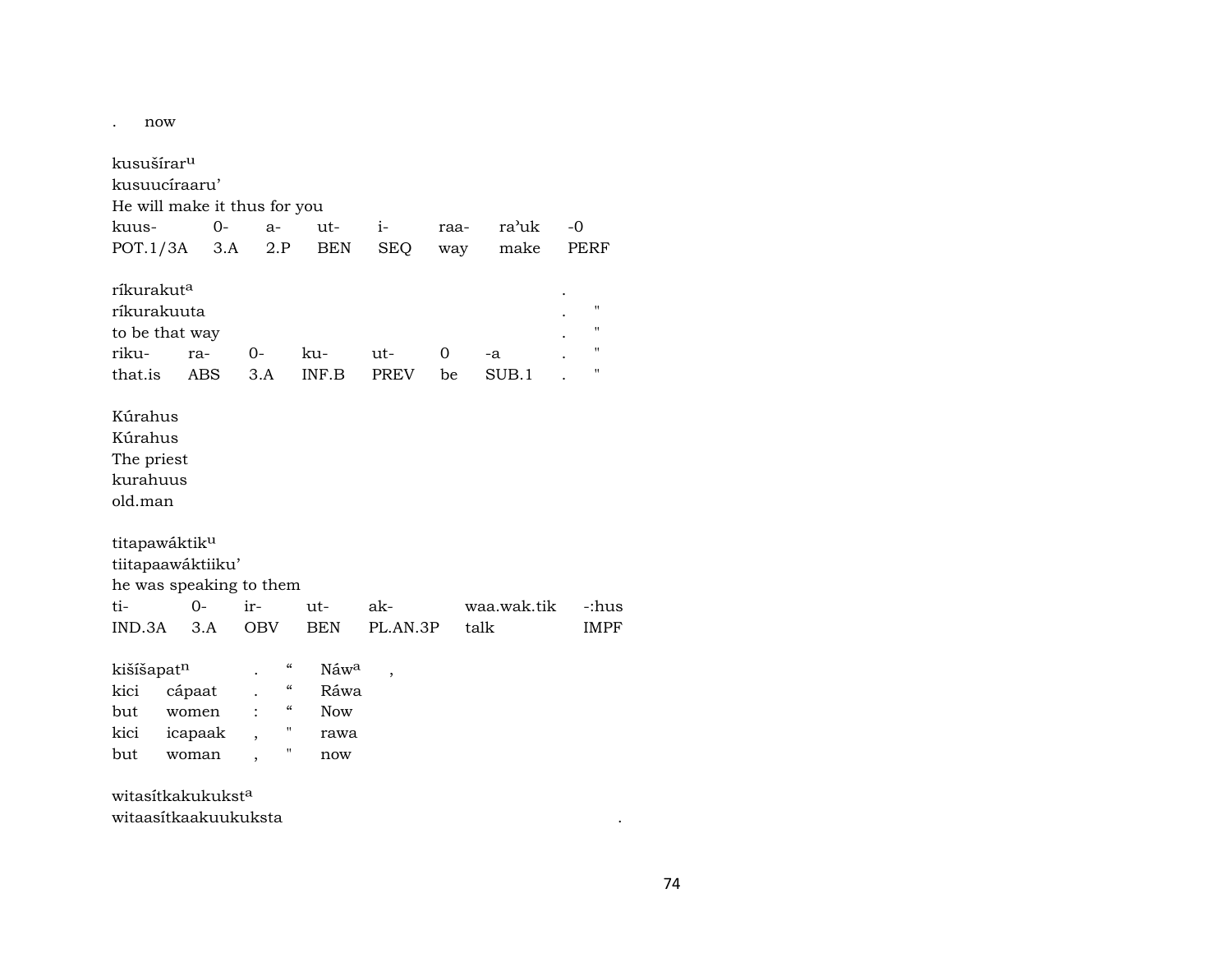|             | you are going to go into the field |      |                  |                               |            |                  |             |            |            |                    |       |             |             |
|-------------|------------------------------------|------|------------------|-------------------------------|------------|------------------|-------------|------------|------------|--------------------|-------|-------------|-------------|
| wii-        | ta-                                |      | $S-$             | itkaaka-                      |            | uukuk            | -his        |            | -ta        |                    |       |             |             |
| now         | IND.1/2A                           |      | 2.A              | garden                        |            | get.into         | PERF        |            | <b>INT</b> |                    |       |             |             |
|             | witasaspítiksta                    |      |                  |                               |            |                  |             |            |            |                    |       |             |             |
|             | Witaasaspiítiksta                  |      |                  |                               |            |                  |             |            |            |                    |       |             |             |
|             | Now you are going to step          |      |                  |                               |            |                  |             |            |            |                    |       |             |             |
| wii-        | $ta-$                              |      | $S-$             | as-                           | wi.itik    |                  | -his        | -ta        |            |                    |       |             |             |
| now         | IND.1/2A                           |      | 2.A              | foot                          |            | sit.down         | <b>PERF</b> | <b>INT</b> |            |                    |       |             |             |
|             | kisiiríahuhuhura <sup>u</sup>      |      |                  |                               |            |                  |             |            |            |                    |       |             |             |
| kici        | irii'ahuhuuhúra'u                  |      |                  |                               |            |                  |             |            |            |                    |       |             |             |
| but         |                                    |      |                  | the way He planned it for you |            |                  |             |            |            |                    |       |             |             |
| kici        | irii-                              | ar-  | ra-              | $0-$                          | $a-$       | ut-              |             | raa.uhur-  |            | ra'uk              | $-0$  |             |             |
| but         | that                               | EV   | <b>ABS</b>       | 3.A                           | 2.P        | <b>BEN</b>       | way         |            |            | make               | SUB.3 |             |             |
| tiráwah^tn  |                                    |      |                  |                               |            |                  |             |            |            | $\pmb{\mathsf{H}}$ |       |             |             |
| Tiráwaahat  |                                    |      |                  |                               |            |                  |             |            |            | $\pmb{\mathsf{H}}$ |       |             |             |
| the Heavens |                                    |      |                  |                               |            |                  |             |            |            | $\pmb{\mathsf{H}}$ |       |             |             |
| tii-        | ra-                                | $0-$ | waa-             | ahak                          |            |                  | $-0$        |            |            | $\pmb{\mathsf{H}}$ |       |             |             |
| this        | ABS                                | 3.A  | <b>DIST</b>      |                               |            | extend.in.a.line | SUB.4       |            |            | $\pmb{\mathsf{H}}$ |       |             |             |
|             | Nikutitatatarúwa <sup>u</sup>      |      |                  |                               |            |                  |             |            |            |                    |       |             |             |
|             | Rikutiitattaataruúwa'u'            |      |                  |                               |            |                  |             |            |            |                    |       |             |             |
|             | That is what he told them          |      |                  |                               |            |                  |             |            |            |                    |       |             |             |
| riku-       | ti-                                |      | $0-$             | ir-                           | ut-        | ak-              |             | raa-       |            | tara'u             |       | -wa         | -0          |
| that.is     | IND.3A                             |      | 3.A              | <b>OBV</b>                    | <b>BEN</b> |                  | PL.AN.3P    | way        |            | talk.about         |       | <b>DIST</b> | <b>PERF</b> |
|             |                                    |      |                  |                               |            |                  |             |            |            |                    |       |             |             |
| kúrahus     |                                    |      | Náw <sup>a</sup> | $\, ,$                        |            |                  |             |            |            |                    |       |             |             |
| kúrahus     |                                    |      | Ráwa             |                               |            |                  |             |            |            |                    |       |             |             |
| the priest  |                                    |      | <b>Now</b>       |                               |            |                  |             |            |            |                    |       |             |             |
| kurahuus    |                                    |      | rawa             |                               |            |                  |             |            |            |                    |       |             |             |

old.man . now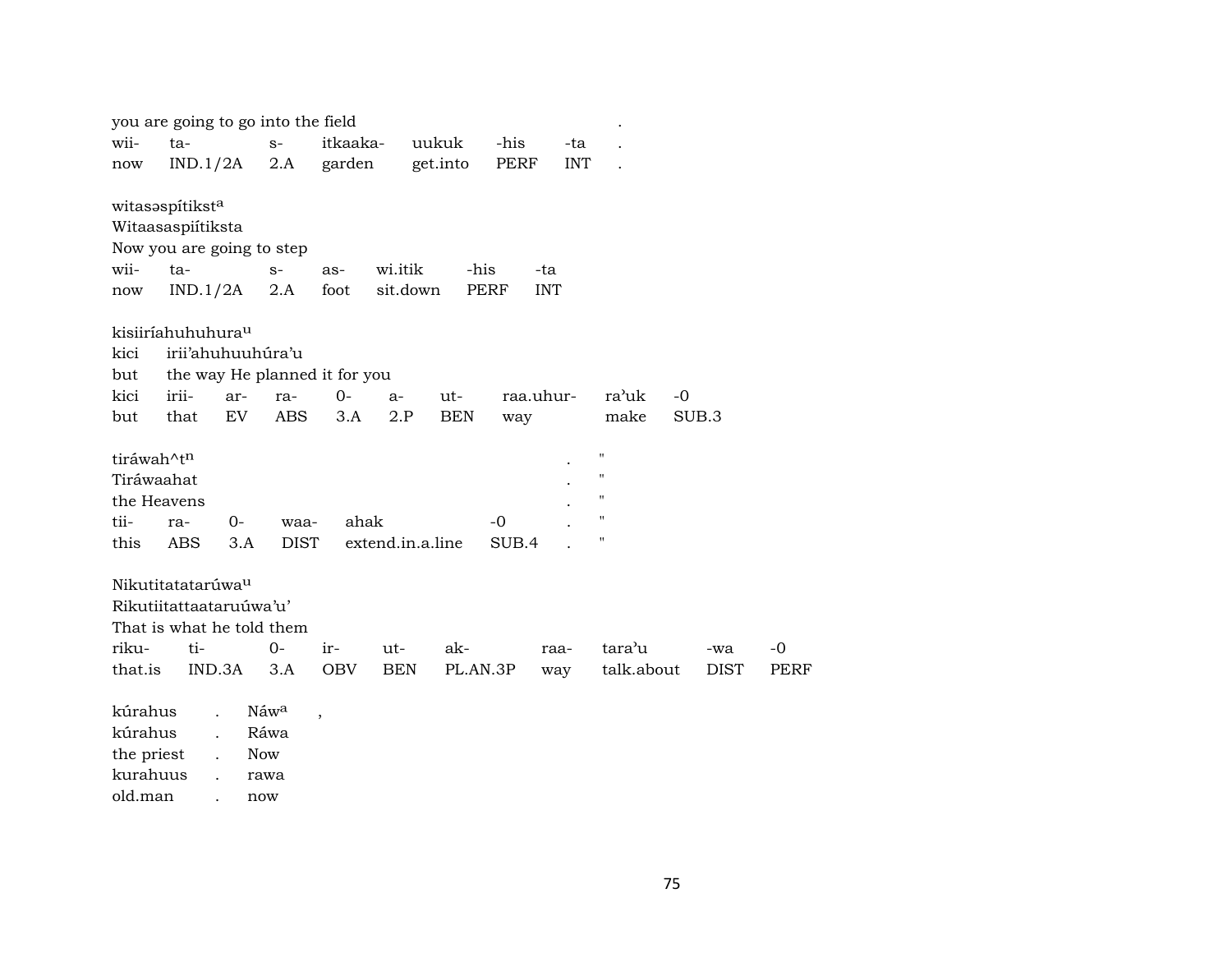| tiraaritkaaká'iisat<br>hiru                                                                                                                                                           |               |
|---------------------------------------------------------------------------------------------------------------------------------------------------------------------------------------|---------------|
| then<br>they went into the fields                                                                                                                                                     |               |
| hiruu<br>$0-$<br>itkaaka-<br>iis.at<br>ti-<br>raar-                                                                                                                                   | $-0$          |
| then<br>3.A<br>PL.INDV.A<br>garden<br>go.out.of.sight<br>IND.3A                                                                                                                       | PERF          |
| Nakutatkíšuh^t <sup>n</sup><br>rakutatkiicuhat<br>where the stalks are<br>$0-$<br>kiic-<br>u.hak<br>ku-<br>tat-<br>ra-<br>INF.A<br>3.A<br>stalk<br>INF.B<br>water<br>extend.in.a.line | $-0$<br>SUB.4 |
| tihwakiahu<br>$\overline{\phantom{a}}$<br>$\,$<br>Tihwaki'aahu'<br>They say<br>ti-<br>waki.a<br>$0-$<br>-:hus<br>$ir-$<br>say.PL.IMPF<br>IND.3A<br>3.A<br>PL.3A<br><b>IMPF</b>        |               |
| širurakutatkíštikar <sup>u</sup><br>rakutatkíctiikaaru<br>ciru<br>that the stalks were woolly<br>yet                                                                                  |               |
| $0 -$<br>ku-<br>tat-<br>kiic-<br>riikaar<br>ciruu<br>ra-<br>-u                                                                                                                        |               |
| INF.B<br>INF.A<br>3.A<br>stalk<br>be.woolly<br>water<br>yet                                                                                                                           | SUB.D         |
| åka <sup>a</sup><br>Ţ<br>Aáka'a<br>Oh my<br>aaka'a<br>oh.my<br>$\overline{\phantom{a}}$<br>ararutiráwistararit <sup>n</sup><br>raaruutiraáwistaararit                                 |               |
| a<br>then smoke was just all over<br>and                                                                                                                                              |               |
| ti-<br>0-<br>arik<br>raawis-<br>ruu-<br>raa-<br>raar-<br>a                                                                                                                            | -0            |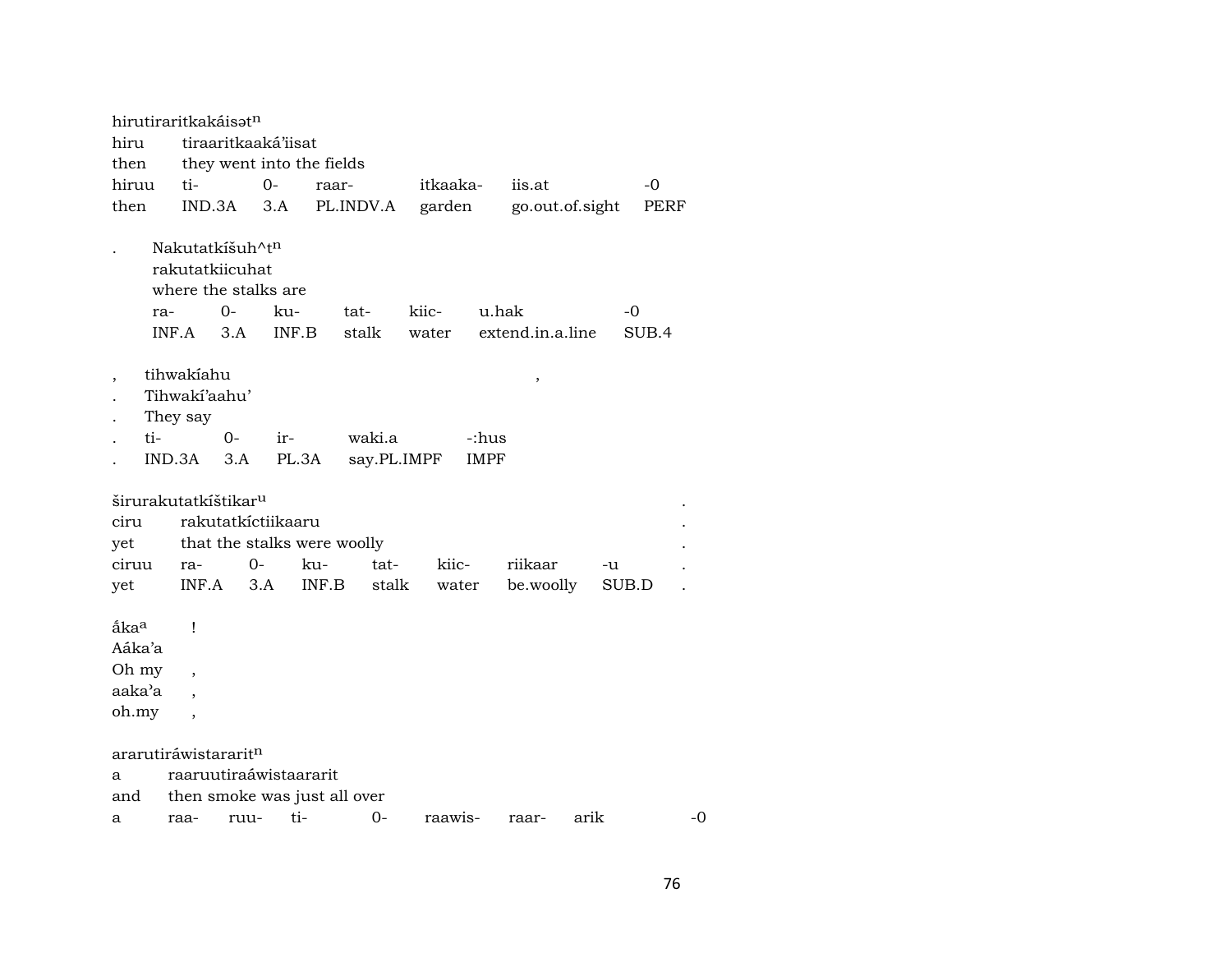and just then IND.3A 3.A smoke ITER be.standing PERF

| $\bullet$<br>$\bullet$ | Witihíwiku<br>Witihiiwiiku' |                                   |               |             |                          | $^\mathrm{^{^\circ}}$         |                            |                    |             |          |      |          |             |
|------------------------|-----------------------------|-----------------------------------|---------------|-------------|--------------------------|-------------------------------|----------------------------|--------------------|-------------|----------|------|----------|-------------|
| $\bullet$              |                             | She was pulling weeds             |               |             |                          |                               |                            |                    |             |          |      |          |             |
| $\ddot{\phantom{a}}$   | wii-                        | ti-                               | $O -$         | hii.wiik    | -:hus                    |                               |                            |                    |             |          |      |          |             |
|                        | now                         | IND.3A                            | 3.A           | chop.weeds  | <b>IMPF</b>              |                               |                            |                    |             |          |      |          |             |
|                        | tahapakiahu                 |                                   |               |             |                          |                               | $\boldsymbol{\mathcal{C}}$ |                    |             |          |      |          |             |
|                        | Tahapakí'aahu'              |                                   |               |             |                          |                               | $\mathcal{C}\mathcal{C}$   |                    |             |          |      |          |             |
| We say                 |                             |                                   |               |             |                          |                               | $\mathcal{C}$              |                    |             |          |      |          |             |
| ta-                    |                             | $t-$                              | rak-          | waki.a      |                          | -:hus                         | $\mathbf{H}$               |                    |             |          |      |          |             |
|                        | IND.1/2A                    | 1.A                               | $1/2$ .PL     | say.PL.IMPF |                          | <b>IMPF</b><br>$\overline{ }$ | $\mathbf{H}$               |                    |             |          |      |          |             |
|                        |                             | Witihiwikúšapatn                  |               |             |                          |                               |                            | $\pmb{\mathsf{H}}$ |             |          |      |          |             |
|                        | Witihiiwiiku'               |                                   |               |             |                          | cápaat                        |                            | $\blacksquare$     |             |          |      |          |             |
|                        |                             | Now she is pulling weeds          |               |             |                          | the woman                     |                            | $^{\prime\prime}$  |             |          |      |          |             |
| wii-                   | ti-                         | $0 -$                             |               | hii.wiik    | -:hus                    | icapaak                       |                            | $^{\prime\prime}$  |             |          |      |          |             |
| now                    | IND.3A                      | 3.A                               |               | chop.weeds  | <b>IMPF</b>              | woman                         |                            | $^{\prime\prime}$  |             |          |      |          |             |
|                        |                             | Sikakiriritátasiksta              |               |             |                          |                               |                            |                    |             |          |      |          |             |
|                        |                             | Sikaakiiririitattaáciksta         |               |             |                          |                               |                            |                    |             |          |      |          |             |
|                        |                             | They did not watch (ie help) them |               |             |                          |                               |                            |                    |             |          |      |          |             |
| $\sin$                 | kaaki-                      |                                   | $0-$          | $a-$        | ir-                      | ri-                           |                            | ri-                | ut-         | ak-      | raa- | aciks.ta | $-0$        |
| DU                     |                             | NEG.IND.3A                        | 3.A           | PREV.3A     | PL.3A                    | PHYS.POSS                     |                            | PHYS.POSS          | <b>PREV</b> | PL.AN.3P | way  | watch    | <b>PERF</b> |
| pita                   | $\ddot{\phantom{a}}$        | Nihuksúšapatn                     |               |             | $\overline{\phantom{a}}$ |                               |                            |                    |             |          |      |          |             |
| piíta                  | $\ddot{\phantom{0}}$        | Rihúksu'                          |               | cápaat      |                          |                               |                            |                    |             |          |      |          |             |
| men                    |                             | Only                              |               | women       |                          |                               |                            |                    |             |          |      |          |             |
| wiita                  |                             | rihuks-                           | $-u^{\prime}$ | icapaak     |                          |                               |                            |                    |             |          |      |          |             |
| man                    |                             | only                              | <b>NOM</b>    | woman       |                          |                               |                            |                    |             |          |      |          |             |
|                        |                             |                                   |               |             |                          |                               |                            |                    |             |          |      |          |             |

titáwãrittkakahar<sup>u</sup> tiitáwaari' itkaákahaaru' itkaákahaaru' itkaákahaaru' itkaákahaaru' itkaákahaaru' itkaákahaaru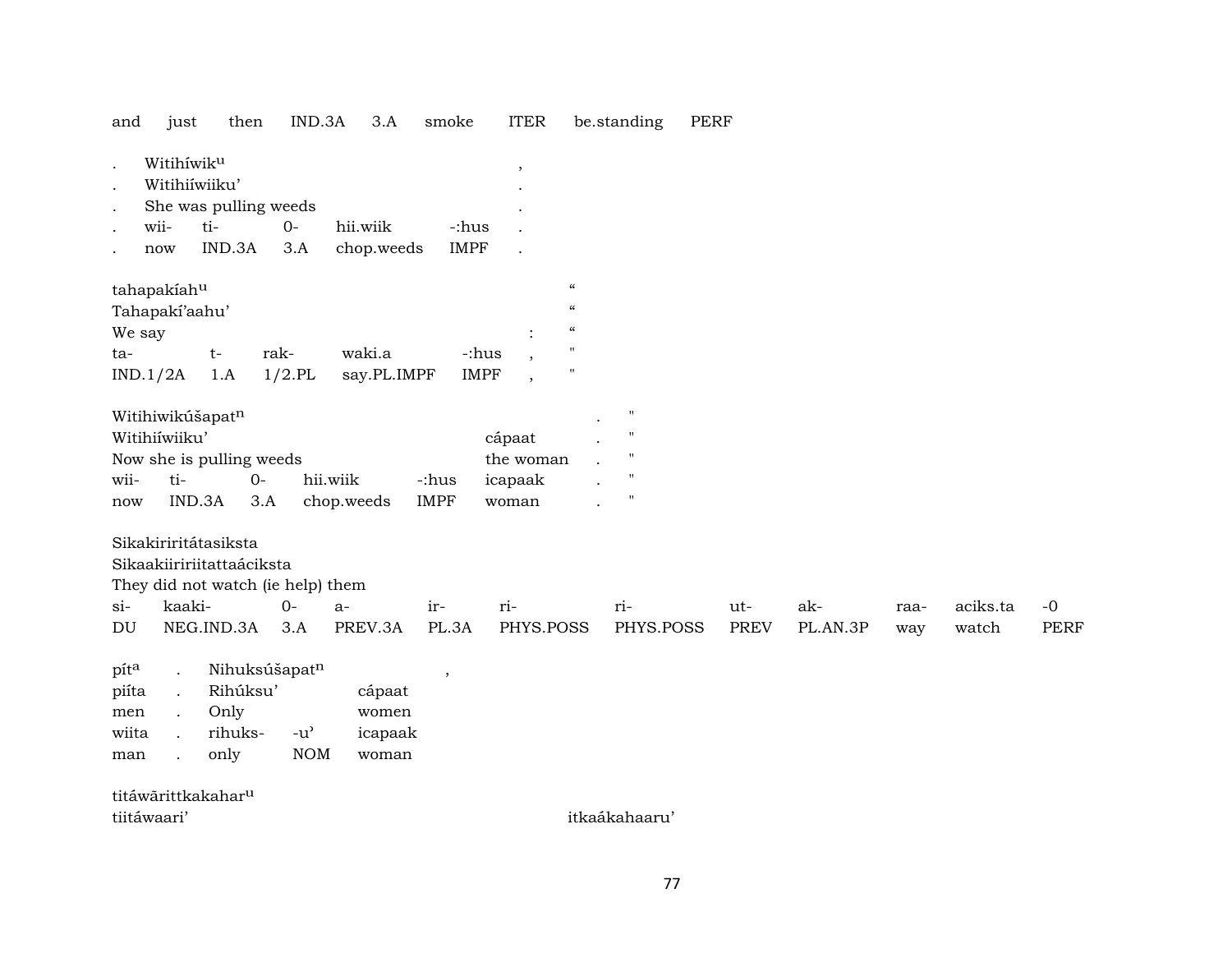| they work |               |                             |             |                  |                                |             | the fields       |        |                                     |      |                 |
|-----------|---------------|-----------------------------|-------------|------------------|--------------------------------|-------------|------------------|--------|-------------------------------------|------|-----------------|
| ti-       | $0-$          | ir-                         | ut-         | aar              | -waa                           | $-i$        | itkaaka.haar-    |        | $-u$ <sup><math>\prime</math></sup> |      |                 |
| IND.3A    | 3.A           | PL.3A                       | <b>PREV</b> | do               | <b>DIST</b>                    | <b>IMPF</b> | cultivated.field |        | <b>NOM</b>                          |      |                 |
|           |               |                             |             |                  |                                |             |                  |        |                                     |      |                 |
|           |               |                             |             |                  |                                |             |                  |        |                                     |      |                 |
|           |               |                             |             |                  |                                |             |                  |        |                                     |      |                 |
|           |               |                             |             |                  |                                |             |                  |        |                                     |      |                 |
|           |               |                             |             |                  |                                |             |                  |        |                                     |      |                 |
|           |               |                             |             |                  |                                |             |                  |        |                                     |      |                 |
|           |               | Nihkutatkištašaráritkaruku  |             |                  |                                |             |                  |        |                                     |      |                 |
|           |               | Rihkutatkictacararítkaruku  |             |                  |                                |             |                  |        |                                     |      |                 |
|           |               | When they burned the stalks |             |                  |                                |             |                  |        |                                     |      |                 |
| ra-       | $0-$          | ir-                         | ku-         | tat-             | kiic-                          | raar-       | tararit          |        | -ka.ra'uk                           |      | -hus            |
| INF.A     | 3.A           | PL.3A                       | INF.B       | stalk            | water                          | $\rm PL$    | be.burned        |        | CAUS.PL.P                           |      | <b>IMPF.SUB</b> |
|           |               |                             |             |                  |                                |             |                  |        |                                     |      |                 |
|           |               |                             |             |                  |                                |             |                  |        |                                     |      |                 |
|           |               |                             |             |                  |                                |             |                  |        |                                     |      |                 |
|           |               |                             |             |                  |                                |             |                  |        |                                     |      |                 |
|           |               |                             |             |                  |                                |             |                  |        |                                     |      |                 |
|           |               |                             |             |                  |                                |             |                  |        |                                     |      |                 |
|           |               |                             |             |                  |                                |             |                  |        |                                     |      |                 |
|           |               | Nihuksuatahíwikstihaš       |             |                  |                                |             |                  |        |                                     |      |                 |
| Ríhuksu'  |               | a                           |             | taahiiwikstiihac |                                |             |                  |        |                                     |      |                 |
| Only      |               | and                         |             |                  | she would finish pulling weeds |             |                  |        |                                     |      |                 |
| rihuks    | $-u^{\prime}$ | a                           | ti-         | $O -$            | ar-                            | hii.wiik    | -his             | riihac |                                     | $-0$ |                 |
| alone     | <b>NOM</b>    | and                         | IND.3A      | 3.A              | EV                             | chop.weeds  | PERF             | finish |                                     | PERF |                 |
|           |               |                             |             |                  |                                |             |                  |        |                                     |      |                 |
| $\,$      |               |                             |             |                  |                                |             |                  |        |                                     |      |                 |

 $\, ,$  $\cdot$  $\, ,$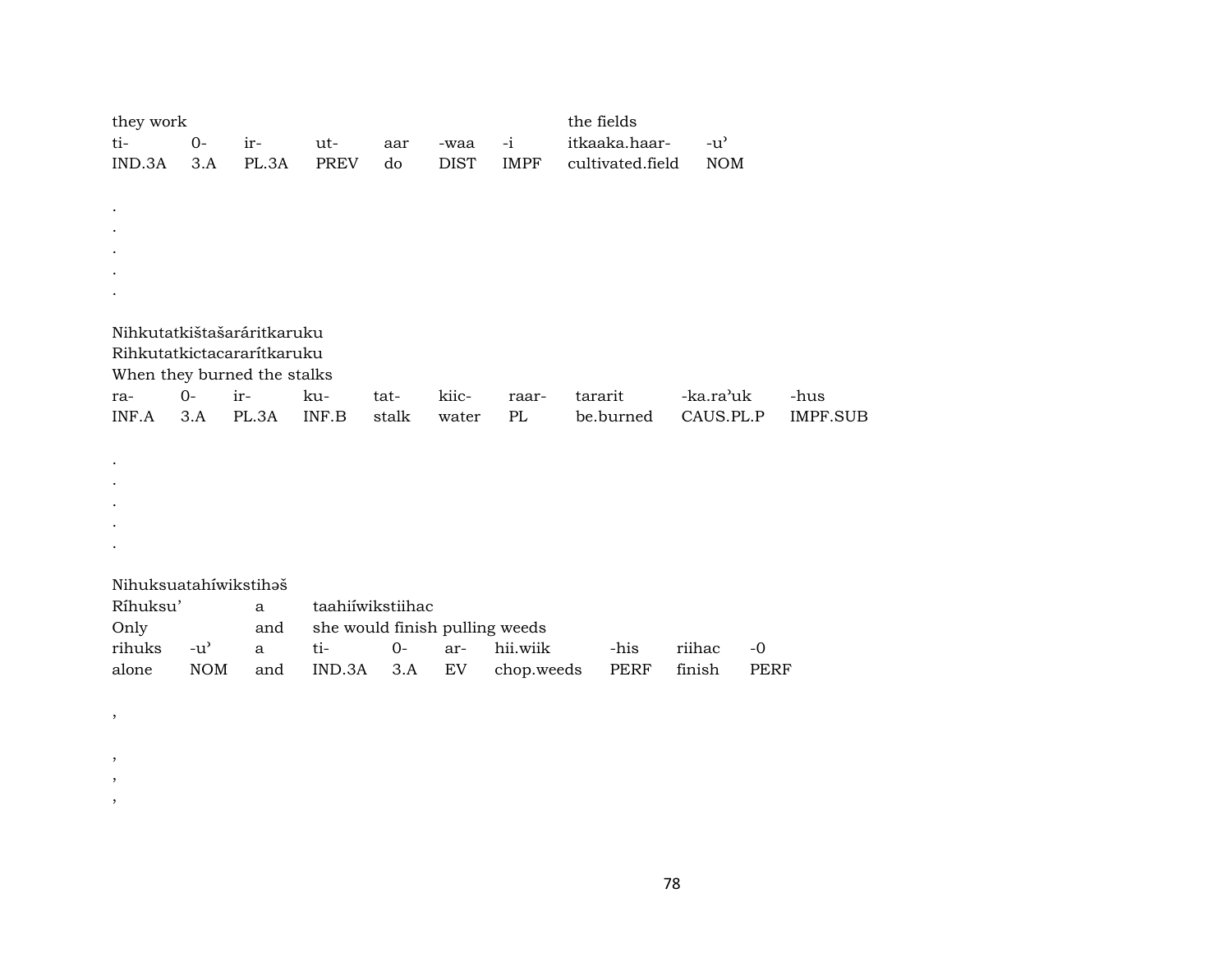| hiruiririhkuruhúrahku<br>hiru           |                                             |                                                   | iriirihkuruuhúraahku  |                                      |                     |            |             |             |          |             |        |         |            |       |
|-----------------------------------------|---------------------------------------------|---------------------------------------------------|-----------------------|--------------------------------------|---------------------|------------|-------------|-------------|----------|-------------|--------|---------|------------|-------|
| there                                   |                                             |                                                   |                       | where her (plot of) land was         |                     |            |             |             |          |             |        |         |            |       |
| hiruu                                   | irii-                                       | ra-                                               |                       | $O -$                                | $a-$                |            | ir-         | ku-         | ri-      |             | uur-   | huraar- | kus        | $-0$  |
|                                         | where                                       |                                                   | INF.A                 | 3.A                                  | POSS.3A             |            | PL.3A       | INF.B       |          | PHYS.POSS   | POSS.A | land    | be.sitting | SUB.4 |
|                                         |                                             |                                                   |                       |                                      |                     |            |             |             |          |             |        |         |            |       |
| $\,$                                    | aratitarúšpa                                |                                                   |                       |                                      |                     |            |             |             |          |             |        |         |            |       |
| a                                       |                                             | raatitarúcpa                                      |                       |                                      |                     |            |             |             |          |             |        |         |            |       |
| and                                     |                                             |                                                   |                       | there were just fires here and there |                     |            |             |             |          |             |        |         |            |       |
| a                                       |                                             | raa-                                              | ti-                   | $0-$                                 |                     | ta.ra.uc   | -waa        | $-0$        |          |             |        |         |            |       |
| and                                     |                                             | just                                              | IND.3A                | 3.A                                  |                     | be.fire    | <b>DIST</b> | <b>PERF</b> |          |             |        |         |            |       |
|                                         |                                             |                                                   |                       |                                      |                     |            |             |             |          |             |        |         |            |       |
| Hiirirutarúši <sup>a</sup>              |                                             |                                                   |                       |                                      |                     |            |             |             |          |             |        |         |            |       |
| Hi                                      | iriruutaruúci'a                             |                                                   |                       |                                      |                     |            |             |             |          |             |        |         |            |       |
| And                                     | thereupon she would do it                   |                                                   |                       |                                      |                     |            |             |             |          |             |        |         |            |       |
| hi                                      | irii-                                       | ruu-                                              | ti-                   |                                      | $0-$                | ar-        | ut-         | $i-$        | aar      | $-0$        |        |         |            |       |
| and                                     | then                                        | then                                              |                       | IND.3A                               | 3.A                 | ${\rm EV}$ | <b>PREV</b> | <b>SEQ</b>  | do       | <b>PERF</b> |        |         |            |       |
| $\,$<br>hoe                             | nahárisu<br>raahárisu'<br>a hoe<br>raaharis | $-u$ <sup><math>\prime</math></sup><br><b>NOM</b> |                       |                                      |                     |            |             |             |          |             |        |         |            |       |
| nakúrik <sup>a</sup>                    |                                             |                                                   |                       |                                      |                     |            |             |             | $\, ,$   |             |        |         |            |       |
| raahkúriika                             |                                             |                                                   |                       |                                      |                     |            |             |             |          |             |        |         |            |       |
| her picking it up                       |                                             |                                                   |                       |                                      |                     |            |             |             | ,        |             |        |         |            |       |
| ra-                                     | $O -$                                       | ar-                                               | ku-                   |                                      | iriik               |            |             | -a          | $\cdot$  |             |        |         |            |       |
| INF.A                                   | 3.A                                         | EV                                                | INF.B                 |                                      | pick.up.long.object |            |             | SUB.1       |          |             |        |         |            |       |
| hirutarišpákarukusititn<br>hiru<br>then |                                             |                                                   | taaricpaákaruukusitit | she would begin making hills         |                     |            |             |             |          |             |        |         |            |       |
| hiruu                                   | ti-                                         | $O -$                                             |                       | ar-                                  | ic.waa              |            |             |             | ka.ra'uk | -:hus       | -itik  |         |            |       |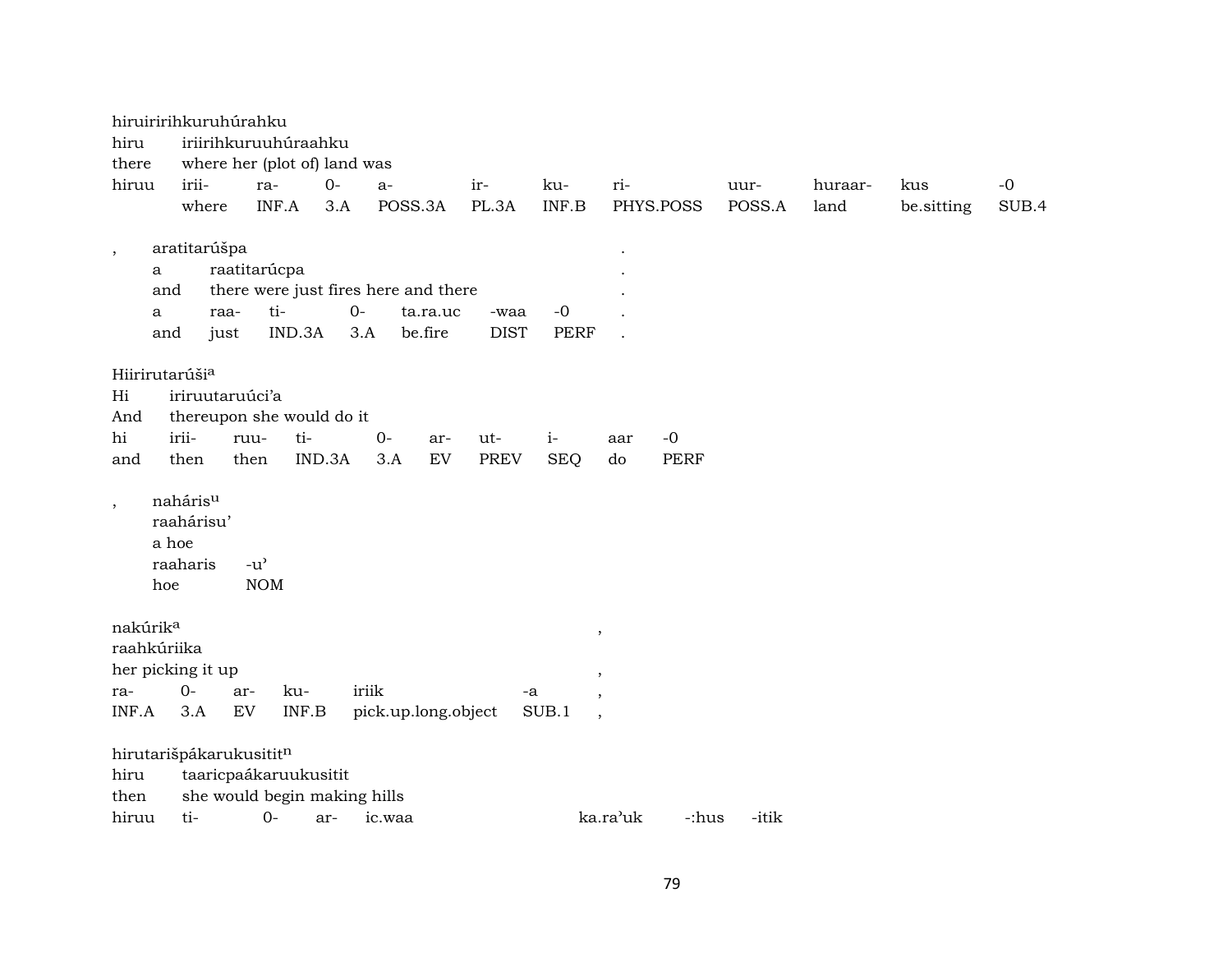tehn IND.3A 3.A EV be.a.row.of.seed.mounds make.PL.P IMPF INCH

- . Hirúawit<sup>n</sup>
- . Hiru áwit
- . Then first
- . hiruu awit
- . then first

atarišpákarukus^t<sup>n</sup>

| a             |                               | taaricpaákaruukusat   |       |                                       |                         |     |                       |           |             |    |             |
|---------------|-------------------------------|-----------------------|-------|---------------------------------------|-------------------------|-----|-----------------------|-----------|-------------|----|-------------|
| and           |                               |                       |       | she would go making hills (ie rows)   |                         |     |                       |           |             |    |             |
| a             | ti-                           | $O-$                  | ar-   | ic.waa                                |                         |     | ka.ra <sup>'</sup> uk |           | -hus        | at | $-0$        |
| and           | IND.3A                        | 3.A                   | EV    |                                       | be.a.row.of.seed.mounds |     |                       | make.PL.P | IMPF.SUB    | go | <b>PERF</b> |
|               |                               |                       |       |                                       |                         |     |                       |           |             |    |             |
|               | nikutihwakiahu                |                       |       |                                       |                         |     |                       |           |             |    |             |
|               | Rikutihwakí'aahu'             |                       |       |                                       |                         |     |                       |           |             |    |             |
|               |                               | That is what they say |       |                                       |                         |     |                       |           |             |    |             |
|               | riku-                         | ti-                   | $O -$ | ir-                                   | waki.a                  |     | -:hus                 |           |             |    |             |
|               | that.is                       | IND.3A                | 3.A   | PL.3A                                 | say.PL.IMPF             |     | <b>IMPF</b>           |           |             |    |             |
|               |                               |                       |       |                                       |                         |     |                       |           |             |    |             |
| Irikúritari   |                               |                       |       |                                       |                         |     |                       | $\cdot$   |             |    |             |
| Irikúriitari' |                               |                       |       |                                       |                         |     |                       |           |             |    |             |
|               | That is what they did         |                       |       |                                       |                         |     |                       |           |             |    |             |
| $ii-$         | riku-                         | ra-                   | $O -$ | ir-                                   | ut-                     | aar | $-i$                  |           |             |    |             |
| that          | that.is                       | ABS                   | 3.A   | PL.3A                                 | <b>PREV</b>             | do  | <b>IMPF</b>           |           |             |    |             |
|               |                               |                       |       |                                       |                         |     |                       |           |             |    |             |
|               | akutikítkaharuət <sup>n</sup> |                       |       |                                       |                         |     |                       |           |             |    |             |
| a             |                               | kutikítkahaaruu'at    |       |                                       |                         |     |                       |           |             |    |             |
| and           |                               |                       |       | it seemed like an earth lodge village |                         |     |                       |           |             |    |             |
| a             | ku-                           | ti-                   | $0-$  | kitka.haar-                           |                         |     | u.at                  |           | -0          |    |             |
| and           | <b>INDF</b>                   | IND.3A                | 3.A   |                                       | earth.lodge.village     |     | extend.in.a.line      |           | <b>PERF</b> |    |             |
|               |                               |                       |       |                                       |                         |     |                       |           |             |    |             |

əskusakúru,

. Ásku sakuúru'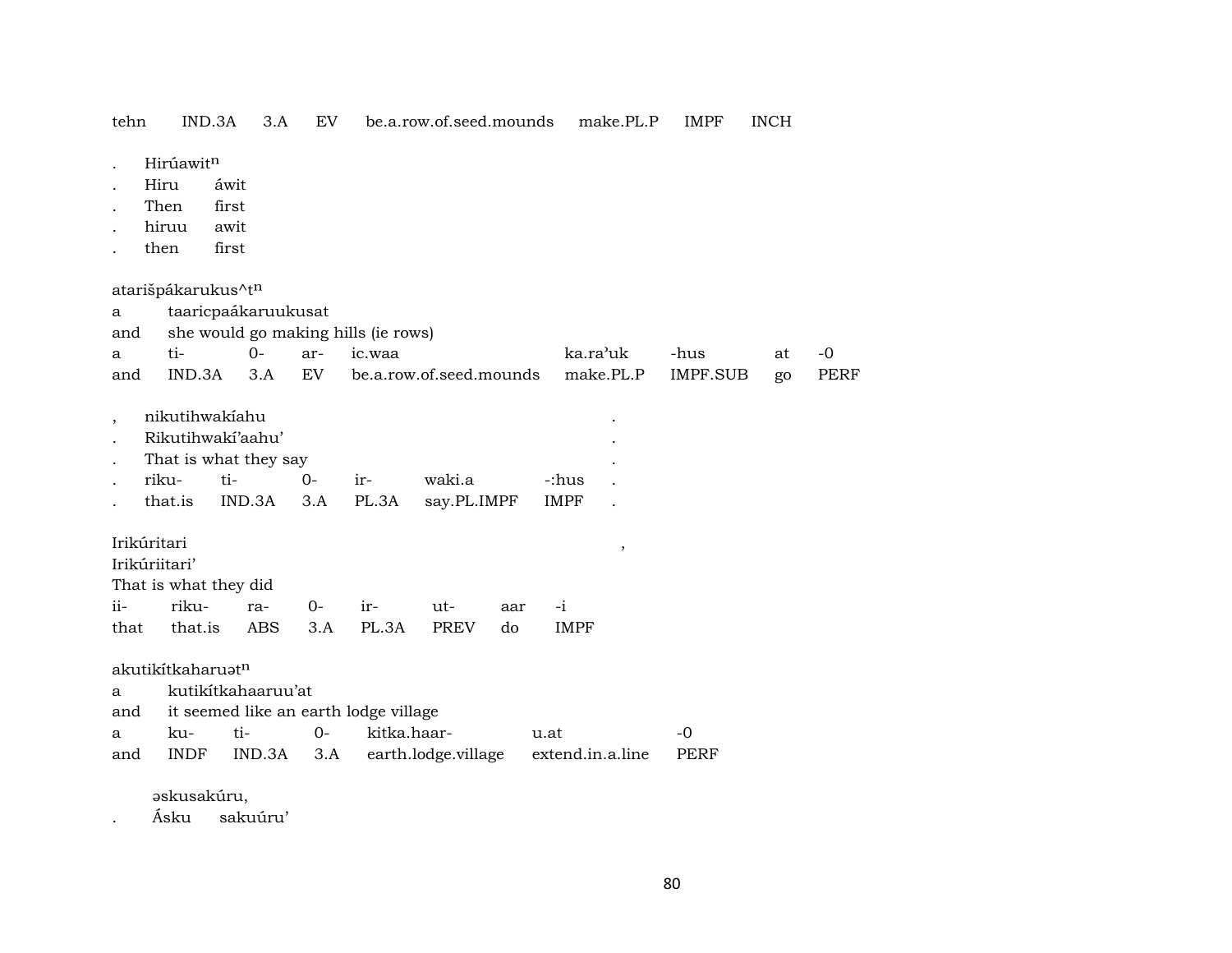| $\bullet$<br>$\ddot{\phantom{a}}$                           | One<br>asku<br>one                       | day<br>sakur-<br>day                         | $-u^{\prime}$<br><b>NOM</b>                          |              |               |                                        |                                                    |                     |                    |                   |              |
|-------------------------------------------------------------|------------------------------------------|----------------------------------------------|------------------------------------------------------|--------------|---------------|----------------------------------------|----------------------------------------------------|---------------------|--------------------|-------------------|--------------|
| a<br>a<br>and                                               | hitárarihaš                              | and she would finish it                      | taáraariihac<br>she would finish it<br>ti-<br>IND.3A | $0-$<br>3.A  | ar-<br>EV     | raa-<br>way                            | riihac<br>finish                                   | $-0$<br><b>PERF</b> |                    |                   |              |
| $\cdot$<br>$\bullet$<br>$\bullet$<br>$\bullet$<br>$\bullet$ |                                          |                                              |                                                      |              |               |                                        |                                                    |                     |                    |                   |              |
| Hitáhis <sup>a</sup> ,<br>Hi<br>And<br>hi<br>and            | táhiisa'<br>dawn came<br>ti-<br>IND.3A   | $0-$<br>3.A                                  | a-<br>PREV.3A                                        | hiis-        | morning       | $\mathbf{a}$<br>come                   | $-0$<br><b>PERF</b>                                |                     |                    |                   |              |
| hi<br>and<br>hi<br>and                                      | hikikárusk^tn<br>kiikáruskat<br>kiikarus | early in the morning<br>early.in.the.morning | -kat<br>LOC                                          |              |               |                                        |                                                    |                     |                    |                   |              |
| hi<br>and<br>hi<br>and                                      | rákiriiku'<br>seeds<br>rak-<br>$1/2$ .PL | hirakirikurutararitkákaukutn<br>kirik<br>eye | $-u^{\prime}$<br><b>NOM</b>                          | ruu-<br>then | ti-<br>IND.3A | ruutaaraaritkaáka'uukut<br>$0-$<br>3.A | then she would take them to the field<br>ar-<br>EV | raar-<br>3PL.INAN.P | itkaaka-<br>garden | uukuk<br>get.into | $-0$<br>PERF |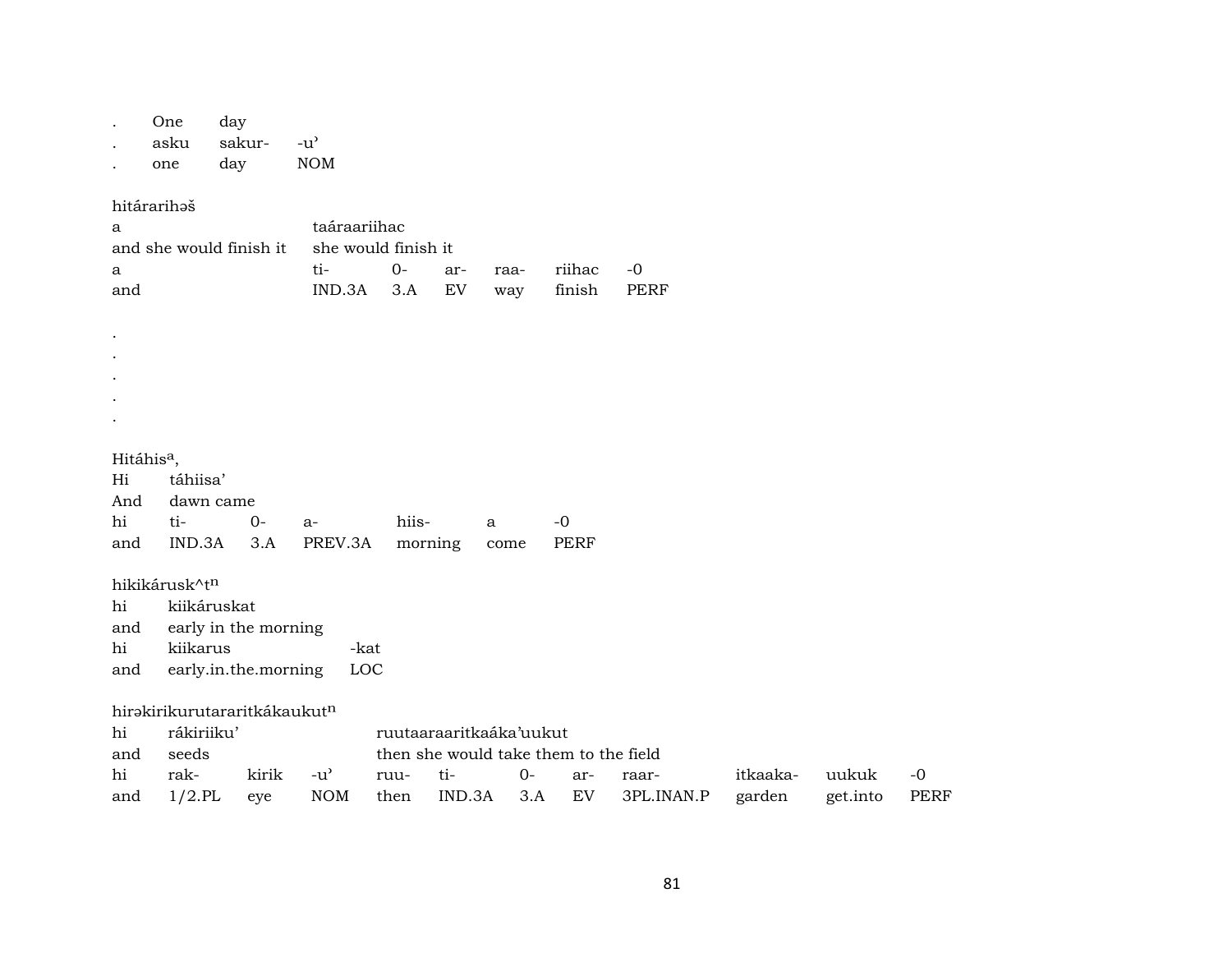$H$ irutarúši<sup>a</sup>, и народно последни последни последни последни последни последни последни последни последни последни п

- . Hiru taruúci'a
- . Then she would do it

| $h$ iruu ti- |                                     | $\Omega$ | $\arctan 11$ | $1 -$ | aar |  |
|--------------|-------------------------------------|----------|--------------|-------|-----|--|
|              | then IND.3A 3.A EV PREV SEO do PERF |          |              |       |     |  |

| tihwakíah <sup>u</sup> |     |       |             |             | náhira    |
|------------------------|-----|-------|-------------|-------------|-----------|
| tihwakí'aahu'          |     |       |             |             | ráhiira'  |
| they say               |     |       |             |             | sometimes |
| ti-                    | ∩–  | ir-   | waki.a      | -:hus       | rahiira   |
| IND.3A                 | 3.A | PL.3A | say.PL.IMPF | <b>IMPF</b> | further   |

| skítiiks                   |        | witirarahkáwuh <sup>u</sup> |      |                 |             |
|----------------------------|--------|-----------------------------|------|-----------------|-------------|
| kskiíti'iks                |        | witiraaraahkáwuhu'          |      |                 |             |
| four                       |        | she put them in it          |      |                 |             |
| iks.kiiti <sup>3</sup> iks | $w$ i- | ti-                         | $O-$ | raa.raar.ka.wuh | -:hus       |
| four                       |        | QUOT IND.3A 3.A             |      | plant           | <b>IMPF</b> |

| nákirik <sup>u</sup> |       |         | akuə́tit <sup>n</sup> |       | skítiiks                   |  |
|----------------------|-------|---------|-----------------------|-------|----------------------------|--|
| rákiriiku'           |       |         | aku                   | átit  | kskiíti'iks                |  |
| the seeds            |       |         | or                    | beans | four                       |  |
| rak-                 | kirik | $-11^2$ | aku                   | atiik | iks.kiiti <sup>3</sup> iks |  |
| $1/2$ .PL eye        |       | NOM     | or                    | bean  | four                       |  |

| ákusuhuks |        | níkis <sup>u</sup> |                    | ٠                        |
|-----------|--------|--------------------|--------------------|--------------------------|
| aku       | súhuks | ríkjisu'           |                    | ٠                        |
| or        | five   | corn kernels       |                    | $\ddot{\phantom{0}}$     |
| aku       | suhuks | rikiis-            | $-11$ <sup>2</sup> | $\overline{\phantom{a}}$ |
| or        | five   | corn               | <b>NOM</b>         |                          |
|           |        |                    |                    |                          |

| Irár <sup>i</sup> |        |      |  |
|-------------------|--------|------|--|
| Iraári'           |        |      |  |
| Brother           |        |      |  |
| $\mathbf{i}$      | -raar- | -ri' |  |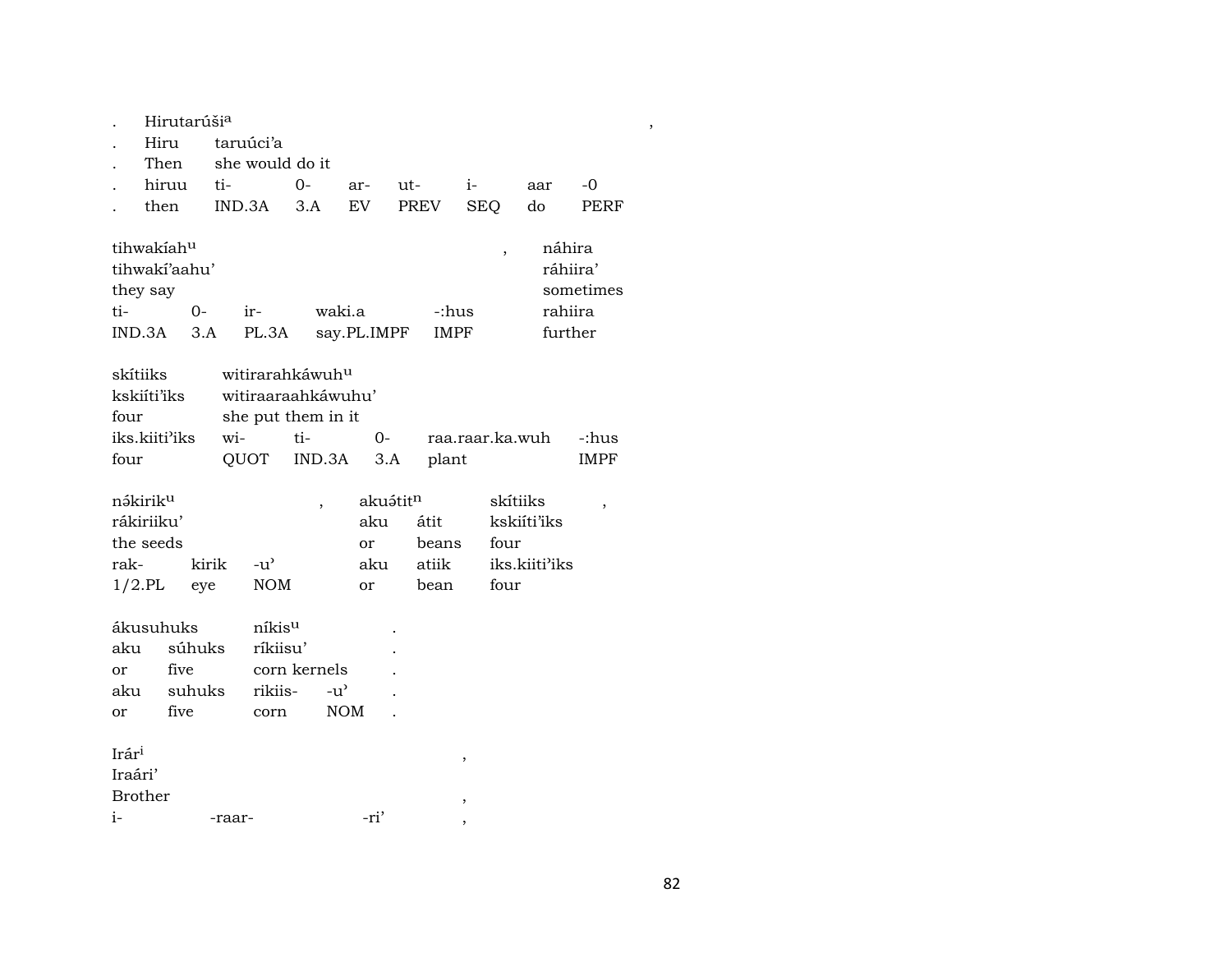3.POSS.A same.sex.sibling 3.POSS.B ,

.

|                          | atiraráhkawawu        |               |                     |         |                 |       |             |            |          | šápat <sup>n</sup> |                   |      |
|--------------------------|-----------------------|---------------|---------------------|---------|-----------------|-------|-------------|------------|----------|--------------------|-------------------|------|
| a                        |                       |               | tiraaraáhkawaawu    |         |                 |       |             |            |          | cápaat             |                   |      |
| and                      |                       |               | she planted them    |         |                 |       |             |            |          |                    | the woman         |      |
| a                        | ti-                   |               | $0-$                |         | raa.raar.ka.wuh |       | -waa        | $-0$       |          | icapaak            |                   |      |
| and                      | IND.3A                |               | 3.A                 | plant   |                 |       | <b>DIST</b> |            | PERF     | woman              |                   |      |
| $\overline{\phantom{a}}$ | níkis <sup>u</sup>    |               |                     |         |                 |       |             |            |          |                    |                   |      |
|                          | ríkiisu'              |               |                     |         |                 |       |             |            |          |                    |                   |      |
|                          | corn kernels          |               |                     |         |                 |       |             |            |          |                    |                   |      |
|                          | rikiis-               | $-u^{\prime}$ |                     |         |                 |       |             |            |          |                    |                   |      |
|                          | corn                  | <b>NOM</b>    |                     |         |                 |       |             |            |          |                    |                   |      |
|                          |                       |               |                     |         |                 |       |             |            |          |                    |                   |      |
|                          | Atətaháhka            |               |                     |         |                 |       |             |            |          |                    |                   |      |
| A                        |                       | tatahaáhkaa'  |                     |         |                 |       |             |            |          |                    |                   |      |
| And                      |                       |               | the plants sprouted |         |                 |       |             |            |          |                    |                   |      |
| a                        | ti-                   |               | $0-$                | $a-$    |                 | tat-  | raar-       |            | kaa.a    |                    | $-0$              |      |
| and                      |                       | IND.3A        | 3.A                 | PREV.3A |                 | stalk | PL          |            | come.out |                    | PERF              |      |
| $\vdots$                 | nawahihawa            |               |                     |         |                 |       |             |            |          |                    |                   |      |
|                          | Ráwa                  | hi            |                     | haáwa'  |                 |       |             |            |          |                    |                   |      |
|                          | <b>Now</b>            | and           | also                |         |                 |       |             |            |          |                    |                   |      |
|                          | rawa                  | hi            | haawa               |         |                 |       |             |            |          |                    |                   |      |
|                          | now                   | and           | also                |         |                 |       |             |            |          |                    |                   |      |
|                          |                       |               |                     |         |                 |       |             |            |          |                    |                   |      |
|                          | rutiširaririspúšapatn |               |                     |         |                 |       |             |            |          |                    |                   |      |
|                          | ruutiiciraariríspu    |               |                     |         |                 |       |             |            |          |                    |                   |      |
|                          | then they cultivated  |               |                     |         |                 |       |             |            |          |                    |                   |      |
| ruu-                     | $0-$                  | ti-           |                     | 0-      | ir-             |       | ut-         | $i-$       |          |                    | raar.iriisk.wuh   | $-0$ |
| then                     | 3.A                   |               | IND.3A              | 3.A     | PL.3A           |       | <b>PREV</b> | <b>SEQ</b> |          |                    | cultivate.a.field | PERF |

83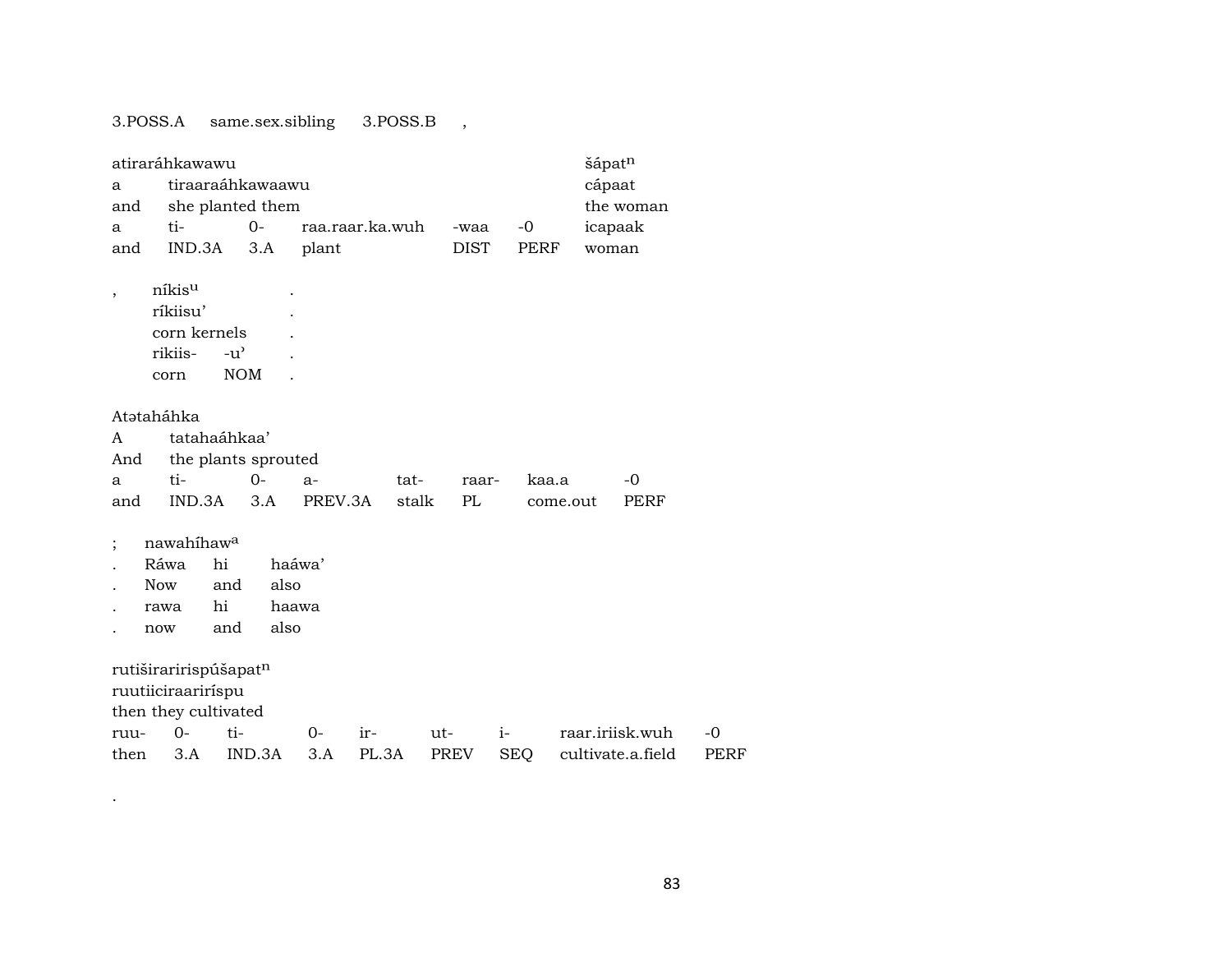| Kakíriritatašikstapita<br>cápaat<br>the women<br>icapaak<br>woman | $\mathcal{L}^{\mathcal{L}}$<br>$\ddot{\phantom{0}}$<br>$\ddot{\phantom{a}}$<br>$\ddot{\phantom{a}}$ | kaaki- | Kaakiiririitattaaciksta<br>They did not look after them<br>0- a-<br>NEG.IND.3A 3.A PREV.3A PL.3A PHYS.POSS PHYS.POSS PREV PL.AN.3P way |      | piíta<br>men<br>ri-<br>ir- |       | ri-     | ut-         | ak- | raa- | aciks.ta<br>watch.over PERF | $-0$ | wiita<br>man |
|-------------------------------------------------------------------|-----------------------------------------------------------------------------------------------------|--------|----------------------------------------------------------------------------------------------------------------------------------------|------|----------------------------|-------|---------|-------------|-----|------|-----------------------------|------|--------------|
|                                                                   |                                                                                                     |        |                                                                                                                                        |      |                            |       |         |             |     |      |                             |      |              |
| $\bullet$                                                         |                                                                                                     |        |                                                                                                                                        |      |                            |       |         |             |     |      |                             |      |              |
|                                                                   |                                                                                                     |        |                                                                                                                                        |      |                            |       |         |             |     |      |                             |      |              |
|                                                                   |                                                                                                     |        |                                                                                                                                        |      |                            |       |         |             |     |      |                             |      |              |
|                                                                   |                                                                                                     |        |                                                                                                                                        |      |                            |       |         |             |     |      |                             |      |              |
| Atitkáraruhak <sup>u</sup><br>A                                   | titkararuúhaaku'                                                                                    |        |                                                                                                                                        |      |                            |       |         |             |     |      |                             |      |              |
| And                                                               |                                                                                                     |        | she was working the dirt around                                                                                                        |      |                            |       |         |             |     |      |                             |      |              |
| a                                                                 | ti-                                                                                                 | $0-$   | itkaar-                                                                                                                                |      | raar-                      | ruu-  | hak     | -:hus       |     |      |                             |      |              |
| and                                                               | IND.3A                                                                                              | 3.A    | particulate.matter                                                                                                                     |      | <b>ITER</b>                | PORT  | pass.by | <b>IMPF</b> |     |      |                             |      |              |
| $, \,$                                                            | híkiš <sup>i</sup>                                                                                  |        |                                                                                                                                        |      |                            |       |         |             |     |      |                             |      |              |
| hi<br>and                                                         | kici<br>but                                                                                         |        |                                                                                                                                        |      |                            |       |         |             |     |      |                             |      |              |
| hi                                                                | kici                                                                                                |        |                                                                                                                                        |      |                            |       |         |             |     |      |                             |      |              |
| and                                                               | but                                                                                                 |        |                                                                                                                                        |      |                            |       |         |             |     |      |                             |      |              |
| witatahahkáahu                                                    |                                                                                                     |        |                                                                                                                                        |      |                            |       |         |             |     |      |                             |      |              |
| witatahaahkaá'aahu'                                               |                                                                                                     |        |                                                                                                                                        |      |                            |       |         |             |     |      |                             |      |              |
| the plants were coming up                                         |                                                                                                     |        |                                                                                                                                        |      |                            |       |         |             |     |      |                             |      |              |
| wi-                                                               | ti-                                                                                                 | $0-$   | $a-$                                                                                                                                   | tat- | raar-                      | kaa.a | -:hus   |             |     |      |                             |      |              |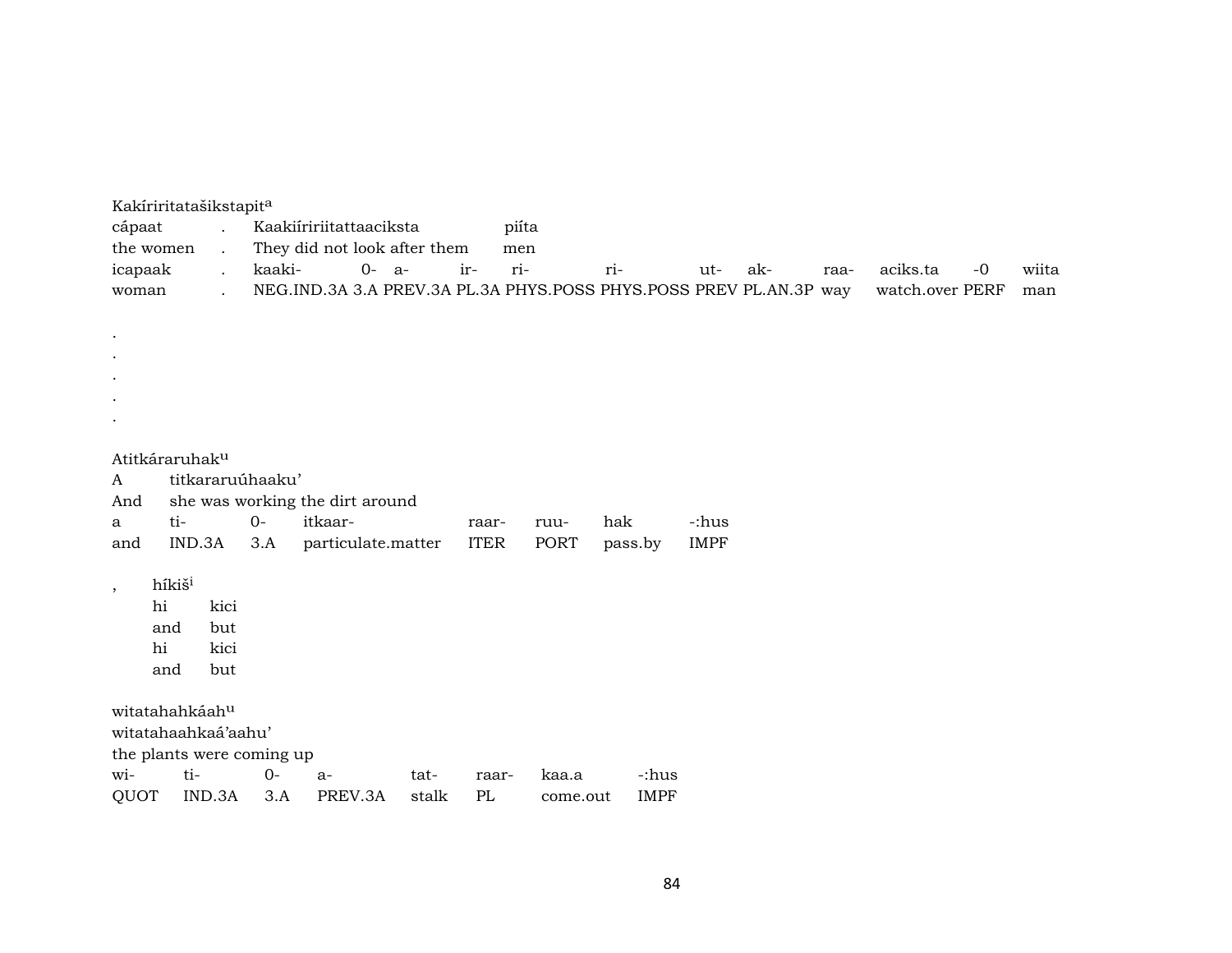| ,                |              | awitikáuwikiaš                   |                   |                                |            |                   |      | ,                        |            |
|------------------|--------------|----------------------------------|-------------------|--------------------------------|------------|-------------------|------|--------------------------|------------|
|                  | A            |                                  | witika'uúwikii'ac |                                |            |                   |      |                          |            |
|                  | And          | it was tall                      |                   |                                |            |                   |      | ,                        |            |
|                  | a            | wi-                              | ti-               | $O-$                           |            | ka'uu.awi.kii'ac  | $-0$ |                          |            |
|                  | and          | QUOT                             | IND.3A            | 3.A                            |            | corn.to.be.tall   | PERF | ,                        |            |
|                  |              |                                  |                   |                                |            |                   |      | $\mathcal{C}$            |            |
|                  | hirutiríwaki |                                  |                   |                                |            |                   | ,    | $\epsilon$               |            |
| hiru             |              | tiriíwaki'                       |                   |                                |            |                   |      |                          |            |
| then             |              | they said                        |                   |                                |            |                   |      | $\pmb{\zeta}\pmb{\zeta}$ |            |
| hiruu            |              | ti-                              | $O -$             | ir-                            | $i-$       | waki<br>$-0$      |      | н                        |            |
| then             |              | IND.3A                           | 3.A               | PL.3A                          | <b>SEQ</b> | say.PL            | PERF | 11                       |            |
| Náw <sup>a</sup> |              |                                  |                   |                                |            |                   |      |                          |            |
| Ráwa             |              | $\overline{\phantom{a}}$         |                   |                                |            |                   |      |                          |            |
| <b>Now</b>       |              |                                  |                   |                                |            |                   |      |                          |            |
| rawa             |              |                                  |                   |                                |            |                   |      |                          |            |
|                  |              |                                  |                   |                                |            |                   |      |                          |            |
| now              |              |                                  |                   |                                |            |                   |      |                          |            |
|                  |              | witatuhatáririspist <sup>a</sup> |                   |                                |            |                   |      |                          |            |
|                  |              | witatuuhaattaáririspista         |                   |                                |            |                   |      |                          |            |
|                  |              | we are going to cultivate it     |                   |                                |            |                   |      |                          |            |
| wii-             |              | ta-                              | t-                | ut-                            | rak-       | raar.iriisk.wuh   |      | -his                     | -ta        |
| now              |              | IND.1/2A                         | 1.A               | PREV                           | $1/2$ .PL  | cultivate.a.field |      | PERF                     | <b>INT</b> |
|                  |              |                                  |                   |                                |            |                   |      |                          |            |
|                  |              |                                  |                   |                                |            |                   |      |                          |            |
|                  | П            |                                  |                   |                                |            |                   |      |                          |            |
|                  | П            |                                  |                   |                                |            |                   |      |                          |            |
|                  | П            |                                  |                   |                                |            |                   |      |                          |            |
|                  | $\mathbf{H}$ |                                  |                   |                                |            |                   |      |                          |            |
|                  |              |                                  |                   |                                |            |                   |      |                          |            |
|                  |              | Hawarutiraritkákaukut            |                   |                                |            |                   |      |                          |            |
| Hawá             |              | ruutiraaritkaáka'uukut           |                   |                                |            |                   |      |                          |            |
| Again            |              |                                  |                   | then they went into the fields |            |                   |      |                          |            |
| haawa            |              | ruu-                             | ti-               | $0-$                           | raar-      | itkaaka-          |      | uukuk                    | -0         |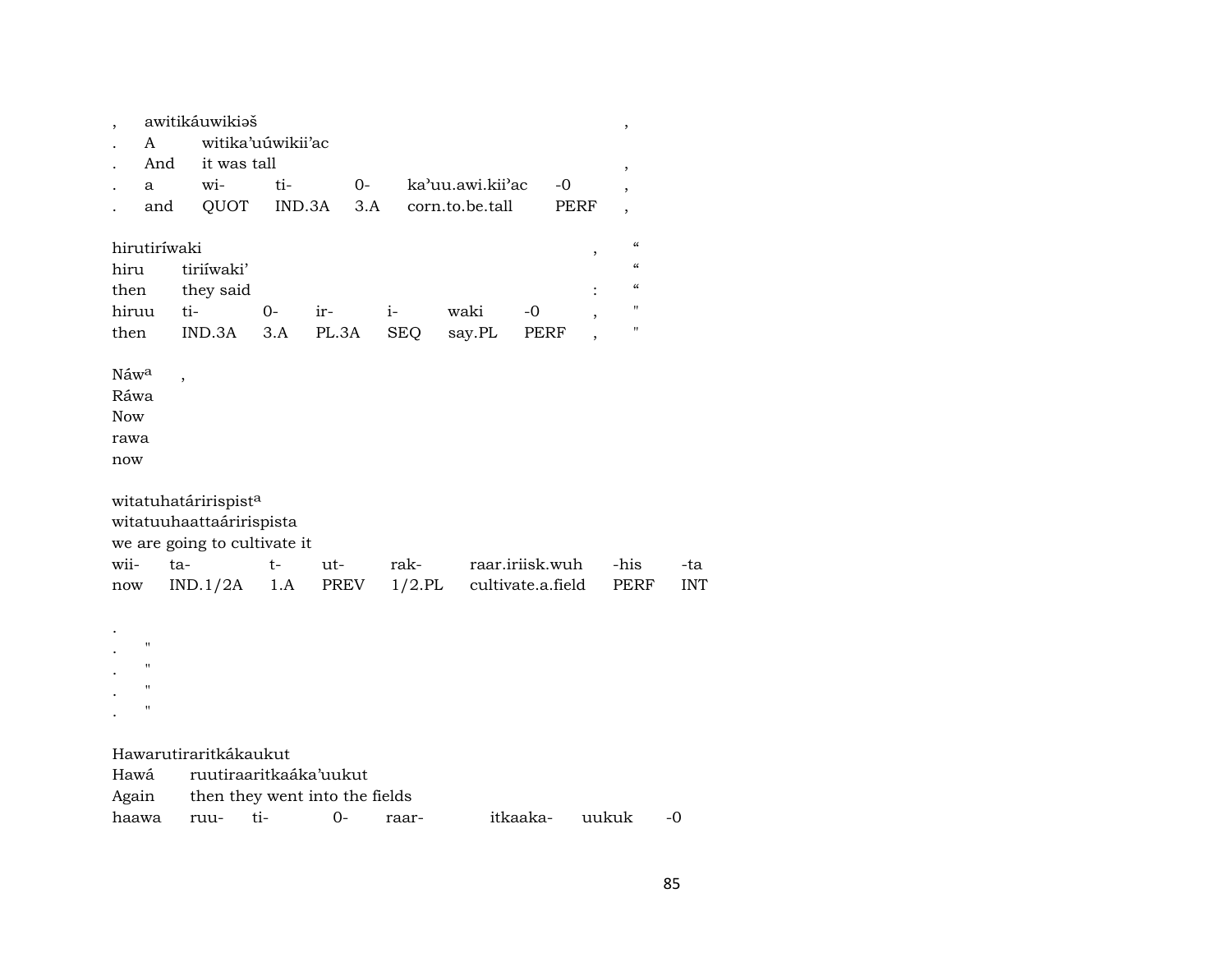| also                                                                        | then                           | IND.3A                                                                         | 3.A                                          | PL.INDV.A                  |                  | garden                               | get.into             | PERF                   |             |
|-----------------------------------------------------------------------------|--------------------------------|--------------------------------------------------------------------------------|----------------------------------------------|----------------------------|------------------|--------------------------------------|----------------------|------------------------|-------------|
| šápatn<br>cápaat<br>the women<br>icapaak<br>woman                           |                                | Irár <sup>i</sup><br>Iraári'<br>Brother<br>$i-$<br>3.POSS.A                    |                                              | -raar-<br>same.sex.sibling |                  | -ri'<br>3.POSS.B                     | ,<br>,               |                        |             |
| hawawirikutahapakiahu                                                       |                                |                                                                                |                                              |                            |                  |                                      |                      |                        |             |
| hawá                                                                        |                                | wirikutahapaki'aahu'                                                           |                                              |                            |                  |                                      |                      |                        |             |
| also                                                                        |                                | that is what we said                                                           |                                              |                            |                  |                                      |                      |                        |             |
| haawa                                                                       | wii-                           | riku-                                                                          | ta-                                          |                            | $t-$             | rak-                                 | waki.a               | -:hus                  |             |
| also                                                                        | now                            | that.is                                                                        | IND.1/2A                                     |                            | 1.A              | $1/2$ .PL                            | say.PL.IMPF          | <b>IMPF</b>            |             |
| $\boldsymbol{\mathcal{C}}$<br>$\epsilon$<br>$\epsilon$<br>11<br>,<br>н<br>, | $\overline{\text{wi}}$<br>QUOT | Wituháririspuhu<br>Wituuhaáririspuhu'<br>They are cultivating<br>ti-<br>IND.3A | $0-$<br>3.A                                  | $ut-$<br>PREV              |                  | raar.iriisk.wuh<br>cultivate.a.field | -:hus<br><b>IMPF</b> |                        |             |
| П                                                                           | Hiwitikaúwikiaš                |                                                                                |                                              |                            |                  |                                      | $\pmb{\mathcal{I}}$  |                        |             |
| $\pmb{\mathsf{H}}$<br>Hi                                                    |                                | witika'uúwikii'ac                                                              |                                              |                            |                  |                                      |                      |                        |             |
| 11<br>And<br>$\pmb{\mathsf{H}}$                                             |                                | it was tall                                                                    |                                              |                            |                  |                                      |                      |                        |             |
| hi<br>н                                                                     | wi-                            | ti-                                                                            | $0-$                                         |                            | ka'uu.awi.kii'ac |                                      | $-0$                 |                        |             |
| and                                                                         | QUOT                           |                                                                                | IND.3A<br>3.A                                |                            | corn.to.be.tall  |                                      | PERF                 |                        |             |
| kītuatiraparítkaruk <sup>u</sup><br>Kítuu'u'<br>All                         |                                | a<br>and                                                                       | tiiraaparítkaruuku'<br>they made them smooth |                            |                  |                                      |                      |                        |             |
| kituu                                                                       | $-u'$                          | a                                                                              | ti-                                          | $0-$                       | ir-              | raa-                                 | parit                | -ka.ra <sup>,</sup> uk | -:hus       |
| all                                                                         | <b>NOM</b>                     | and                                                                            | IND.3A                                       | 3.A                        | PL.3A            | way                                  | be.smooth            | CAUS.PL.P              | <b>IMPF</b> |
|                                                                             |                                |                                                                                |                                              |                            |                  |                                      |                      |                        |             |

, irirašahpə $k$ sári $k^i$ 

iriiraacaahpaksáriki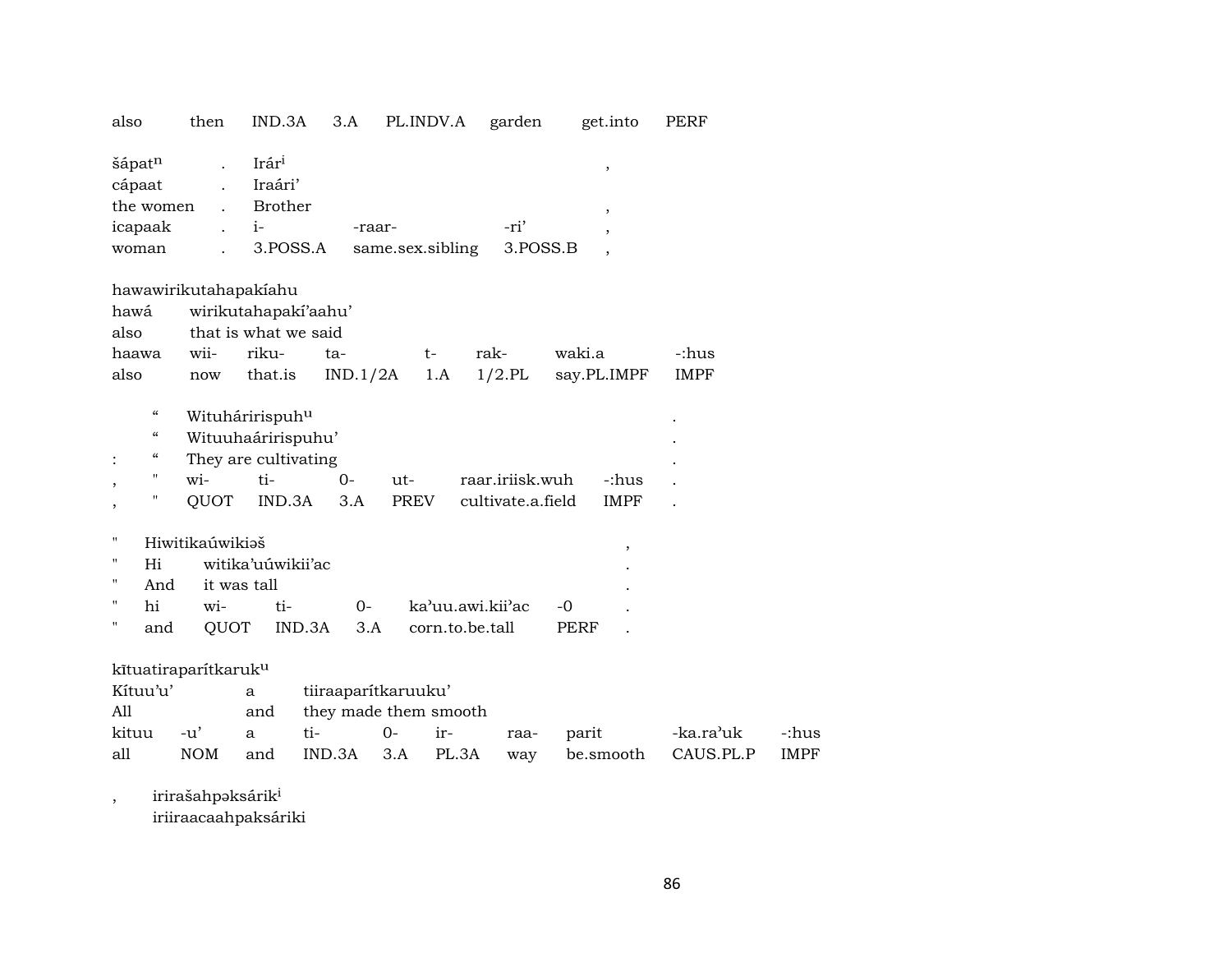|        |                                                                                        |              | where the hills were                             |                            |            |                 |                    |                    |          |                |             |       |
|--------|----------------------------------------------------------------------------------------|--------------|--------------------------------------------------|----------------------------|------------|-----------------|--------------------|--------------------|----------|----------------|-------------|-------|
|        | irii-                                                                                  | ra-          |                                                  | 0-                         | icahpaks-  |                 |                    | arik               |          | -i             |             |       |
|        | where                                                                                  | ABS          |                                                  | 3.A                        |            | be.a.seed.mound |                    | be.standing        |          | SUB.2          |             |       |
|        |                                                                                        |              |                                                  |                            |            |                 |                    |                    |          |                |             |       |
| níksu  |                                                                                        |              |                                                  | а                          | ,          | átitn           |                    |                    |          |                |             |       |
| ríksu' |                                                                                        |              |                                                  | a                          |            | átit            |                    |                    |          |                |             |       |
| corn   |                                                                                        |              |                                                  | and                        |            | beans           |                    |                    |          |                |             |       |
| riiks- |                                                                                        |              | $-u^{\prime}$                                    | a                          |            | atiik           |                    |                    |          |                |             |       |
|        | unshelled.corn                                                                         |              | <b>NOM</b>                                       | and                        |            | bean            |                    |                    |          |                |             |       |
|        | wirakukarihahkáwa <sup>a</sup><br>wiraakukarihaahkaáwa'a<br>when the crops had come up |              |                                                  |                            |            |                 |                    |                    |          |                |             |       |
| wii-   | ra-                                                                                    |              | $0-$                                             | $a-$                       |            | ku-             |                    | karihaar-          | kaa.a    |                | -wa         | $-0$  |
| when   |                                                                                        | INF.A        | 3.A                                              | PREV.3A                    |            | INF.B           | crops              |                    | come.out |                | <b>DIST</b> | SUB.4 |
|        | Arutírariks<br>$\mathsf{A}$<br>And<br>a<br>and                                         | ruu-<br>then | ruutiíraariks<br>then it was real<br>$0-$<br>3.A | ti-                        | IND.3A     | 0-<br>3.A       | $i-$<br><b>SEQ</b> | raariks<br>be.true | -0       | PERF           |             |       |
|        | arutihurahkispárih <sup>i</sup> t <sup>n</sup>                                         |              |                                                  |                            |            |                 |                    |                    |          |                |             |       |
| a      |                                                                                        |              |                                                  | ruutiihuraahkispárihit     |            |                 |                    |                    |          |                |             |       |
| and    |                                                                                        |              |                                                  | then the ground was smooth |            |                 |                    |                    |          |                |             |       |
| a      | ruu-                                                                                   | ti-          |                                                  | $0-$                       | $i-$       |                 | huraar-            | kiis-              |          | parit.rik      | -0          |       |
| and    | then                                                                                   |              | IND.3A                                           | 3.A                        | <b>SEQ</b> |                 | earth              | bone               |          | be.smooth      | PERF        |       |
|        |                                                                                        |              |                                                  |                            |            |                 |                    |                    |          |                |             |       |
|        | Awitikaúwikiaš                                                                         |              |                                                  |                            |            |                 |                    |                    |          | ,              |             |       |
|        | A                                                                                      |              | witika'uúwikii'ac                                |                            |            |                 |                    |                    |          |                |             |       |
|        | And                                                                                    |              |                                                  | the plants were tall       |            |                 |                    |                    |          | $\overline{ }$ |             |       |
|        | a                                                                                      | wi-          | ti-                                              |                            | 0-         |                 | ka'uu.awi.kii'ac   |                    | -0       |                |             |       |
|        | and                                                                                    | QUOT         |                                                  | IND.3A                     | 3.A        |                 | corn.to.be.tall    |                    | PERF     |                |             |       |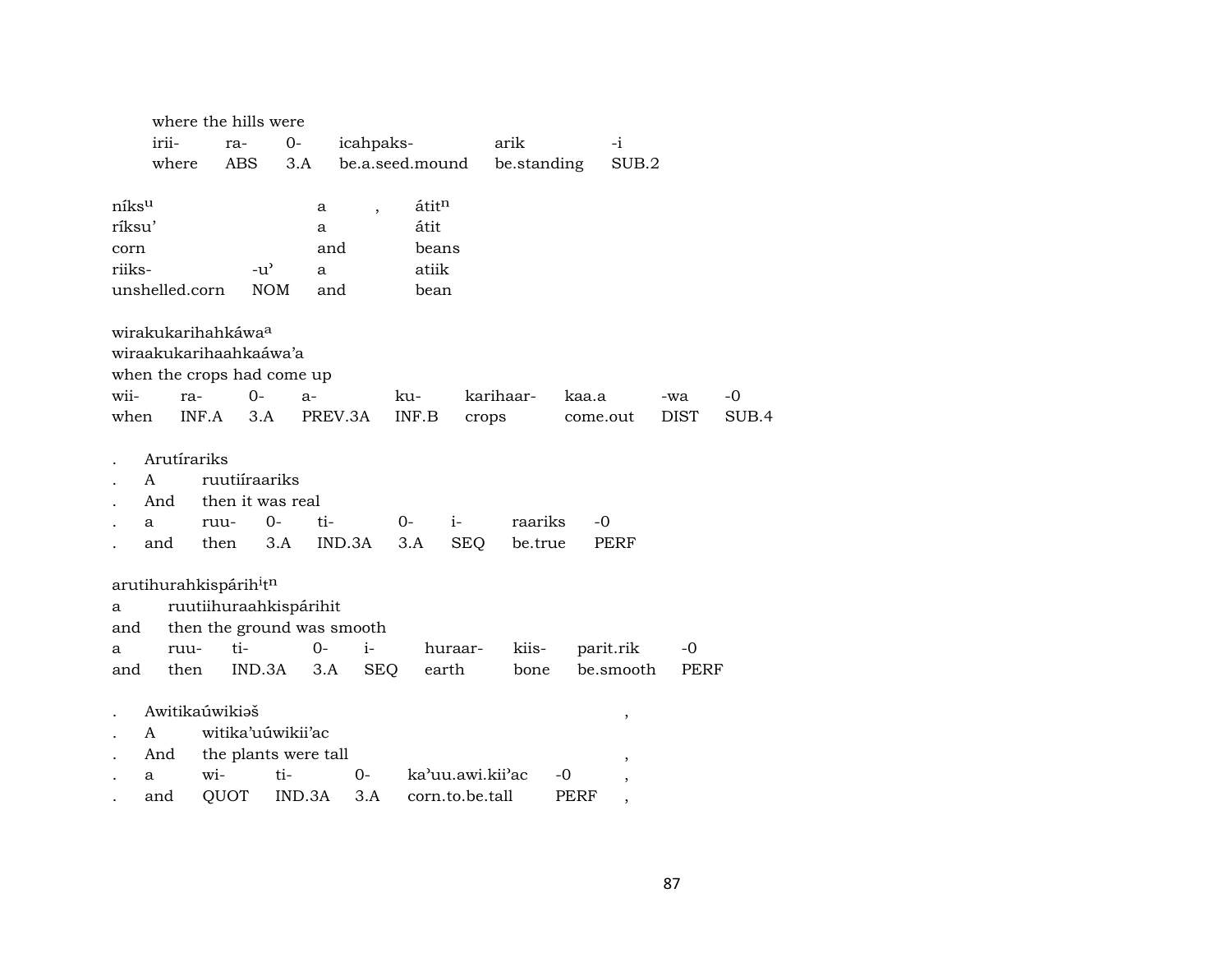| irár <sup>i</sup><br>iraári'<br>brother     |                                                  |                                        |                                               |              | ,<br>$\,$                |                  |                     |                            |                                                                            |
|---------------------------------------------|--------------------------------------------------|----------------------------------------|-----------------------------------------------|--------------|--------------------------|------------------|---------------------|----------------------------|----------------------------------------------------------------------------|
| $i-$                                        | -raar-                                           |                                        |                                               | -ri'         | $\overline{\phantom{a}}$ |                  |                     |                            |                                                                            |
| 3.POSS.A                                    |                                                  | same.sex.sibling                       |                                               | 3.POSS.B     | $\overline{\phantom{a}}$ |                  |                     |                            |                                                                            |
| hirutiríwak <sup>i</sup>                    |                                                  |                                        |                                               |              |                          |                  | $\,$                | $\pmb{\zeta}\pmb{\zeta}$   |                                                                            |
| hiru                                        | tiriíwaki'                                       |                                        |                                               |              |                          |                  |                     | $\boldsymbol{\mathcal{C}}$ |                                                                            |
| then                                        | they said                                        |                                        |                                               |              |                          |                  |                     | $\boldsymbol{\mathcal{C}}$ |                                                                            |
| hiruu                                       | ti-                                              | $O -$                                  | ir-                                           | $i-$         | waki                     | $-0$             |                     | $\pmb{\mathsf{H}}$         |                                                                            |
| then                                        | IND.3A                                           | 3.A                                    | PL.3A                                         | <b>SEQ</b>   | say.PL                   | <b>PERF</b>      |                     | $\pmb{\mathsf{H}}$         |                                                                            |
| Náwa<br>Ráwa<br>Now<br>rawa<br>now          | witináriwahaš<br>witiraariiwaahac<br>wi-<br>QUOT | they have finished<br>ti-<br>IND.3A    | $0-$<br>3.A                                   | ir-<br>PL.3A | raa-<br>way              | riihac<br>finish | -waa<br><b>DIST</b> |                            | $-0$<br>PERF                                                               |
| ki̇̃tu<br>kítuu'u'<br>all<br>kituu<br>all   | $-u'$<br><b>NOM</b>                              | Ħ<br>П<br>П<br>$\pmb{\mathsf{H}}$<br>Η | Šápatn<br>Cápaat<br>Women<br>icapaak<br>woman |              |                          |                  |                     |                            |                                                                            |
| nutirikítaw <sup>i</sup><br>ruutiriikítawi' | then they were leaders                           |                                        |                                               |              |                          |                  |                     |                            | $\boldsymbol{\zeta}\boldsymbol{\zeta}$<br>$\epsilon\epsilon$<br>$\epsilon$ |
| ruu-                                        | ti-                                              | $0-$                                   | ir-                                           | $i-$         | kita.wi                  |                  | -0                  |                            | $\pmb{\mathsf{H}}$                                                         |
| then                                        | IND.3A                                           | 3.A                                    | PL.3A                                         | SEQ          | be.the.leader            |                  | PERF                |                            | $\pmb{\mathsf{H}}$                                                         |
| Náwa<br>Ráwa<br><b>Now</b>                  | $\overline{\phantom{a}}$                         |                                        |                                               |              |                          |                  |                     |                            |                                                                            |

rawa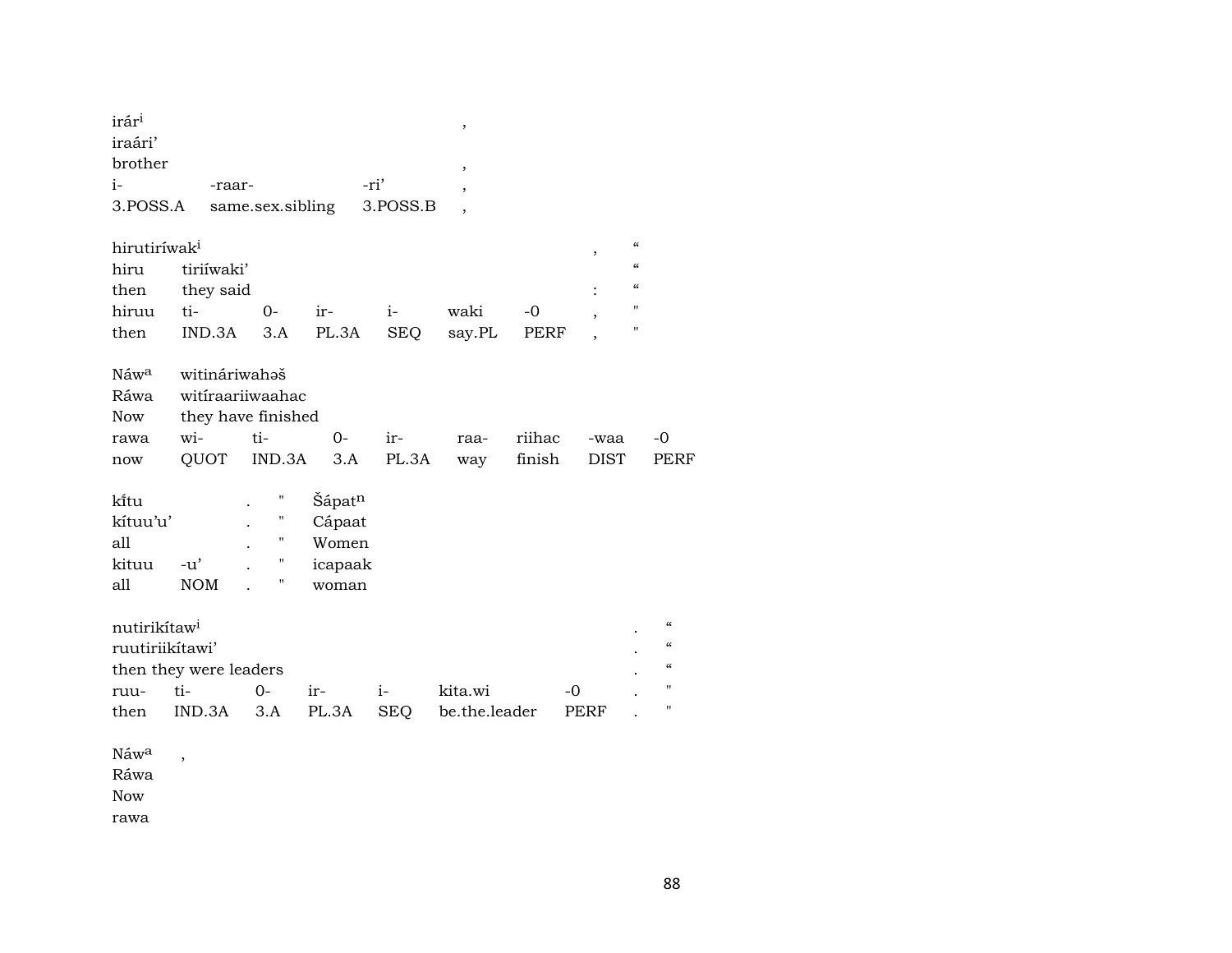now

|                                                         | witahatáriwahaš                    |             |              |           |                          |           |        |             |             |                            |      |     |
|---------------------------------------------------------|------------------------------------|-------------|--------------|-----------|--------------------------|-----------|--------|-------------|-------------|----------------------------|------|-----|
|                                                         | witahattaáriiwaahac                |             |              |           |                          |           |        |             |             |                            |      |     |
|                                                         | we have finished                   |             |              |           |                          |           |        |             |             |                            |      |     |
| wii-                                                    | ta-                                |             | $t-$         | rak-      |                          | raa-      | riihac | -waa        | $-0$        |                            |      |     |
| now                                                     | IND.1/2A                           |             | 1.A          | $1/2$ .PL |                          | way       | finish | <b>DIST</b> | <b>PERF</b> |                            |      |     |
| kitu                                                    |                                    |             | Η            | Náwa      | $\overline{\phantom{a}}$ |           |        |             |             |                            |      |     |
| kítuu'u'                                                |                                    |             | $\mathbf{H}$ | Ráwa      |                          |           |        |             |             |                            |      |     |
| all                                                     |                                    |             | П            | Now       | $\overline{\phantom{a}}$ |           |        |             |             |                            |      |     |
| kituu                                                   | $-u'$                              |             | "            | rawa      | $\overline{\phantom{a}}$ |           |        |             |             |                            |      |     |
| all                                                     | <b>NOM</b>                         |             | П            | now       | $\overline{\phantom{a}}$ |           |        |             |             |                            |      |     |
|                                                         | hirutiríwakinisar <sup>u</sup>     |             |              |           |                          |           |        |             |             |                            |      |     |
| hiru                                                    | tiriíwaki'                         |             |              |           |                          |           |        |             | riisaáru'   |                            |      |     |
| then                                                    | they said                          |             |              |           |                          |           |        |             | the chiefs  |                            |      |     |
| hiruu                                                   | ti-                                |             | $O -$        | ir-       | $i-$                     |           | waki   | $-0$        | riisaar     | $-u^{\prime}$              |      |     |
| then                                                    | IND.3A                             |             | 3.A          | PL.3A     | <b>SEQ</b>               |           | say.PL | PERF        | be.chief    | <b>NOM</b>                 |      |     |
| $\boldsymbol{\zeta}\boldsymbol{\zeta}$<br>$^\mathrm{,}$ | Náwa                               | $\cdot$     |              |           |                          |           |        |             |             |                            |      |     |
| $\epsilon\epsilon$                                      | Ráwa                               |             |              |           |                          |           |        |             |             |                            |      |     |
| $\epsilon\epsilon$<br>$\vdots$                          | <b>Now</b>                         |             |              |           |                          |           |        |             |             |                            |      |     |
| $\pmb{\mathsf{H}}$<br>$\, ,$                            | rawa                               |             |              |           |                          |           |        |             |             |                            |      |     |
| "<br>$^\mathrm{,}$                                      | now                                |             |              |           |                          |           |        |             |             |                            |      |     |
|                                                         | iwiritaratahkatáhut <sup>a</sup>   |             |              |           |                          |           |        |             |             |                            |      |     |
| $\mathbf{i}$                                            | wiriitaraattaahkatáhuhta           |             |              |           |                          |           |        |             |             |                            |      |     |
| and                                                     | we are going up onto (the prairie) |             |              |           |                          |           |        |             |             |                            |      |     |
| i                                                       | wii-                               | rii-        |              | $t-$      | $a-$                     | rak-      |        | raar-       | kata-       |                            | uh   | -ta |
| and                                                     | now                                | <b>ASSR</b> |              | 1.A       | IN.PL.P                  | $1/2$ .PL |        | PL.INDV.A   |             | against.a.vertical.surface | give | IN. |

. "

. "

give INT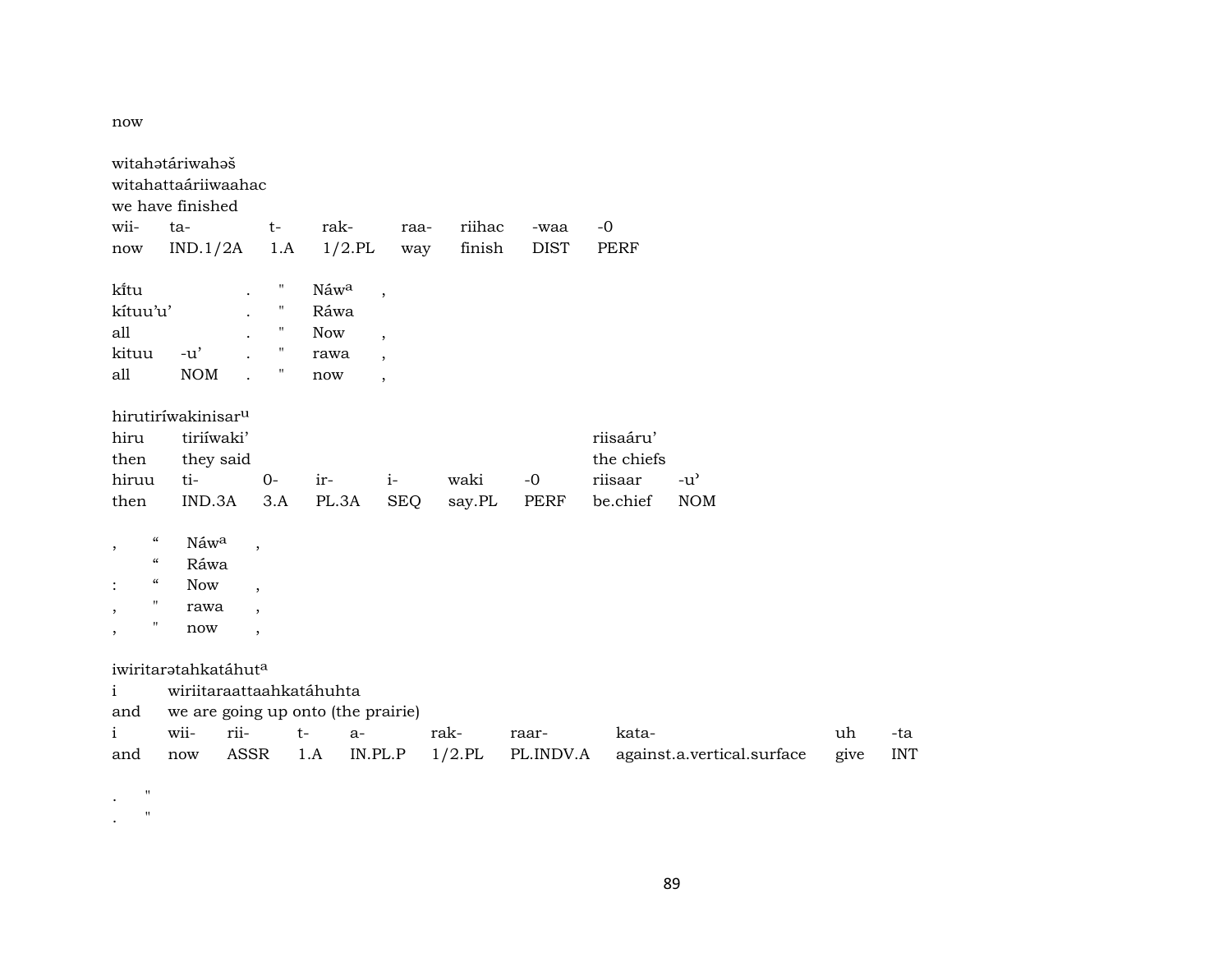| $\blacksquare$<br>$\mathcal{L}^{\text{max}}$ |  |      |
|----------------------------------------------|--|------|
| $\mathbb{R}^{n\times n}$                     |  |      |
| $\sim$ $^{-1}$                               |  |      |
| $N$ áw <sup>a</sup> irár <sup>i</sup>        |  | níat |

| .    |         |                                    |      | ------ |
|------|---------|------------------------------------|------|--------|
| Ráwa | iraári' |                                    |      | rí'aat |
| Now  | brother |                                    |      | summer |
| rawa | $1 -$   | -raar-                             | -ri' | ri'aat |
| now  |         | 3.POSS.A same.sex.sibling 3.POSS.B |      | summer |

 $\overline{\phantom{a}}$ 

|        | niathawášapat <sup>n</sup> |         |  |  |  |  |  |  |  |  |  |
|--------|----------------------------|---------|--|--|--|--|--|--|--|--|--|
| rí'aat | haáwa'                     | cápaat  |  |  |  |  |  |  |  |  |  |
| summer | also                       | women   |  |  |  |  |  |  |  |  |  |
| ri'aat | haawa                      | icapaak |  |  |  |  |  |  |  |  |  |
| summer | also                       | woman   |  |  |  |  |  |  |  |  |  |

| kutiruhú <sup>u</sup> |          |                                          |       |                            |    |           |
|-----------------------|----------|------------------------------------------|-------|----------------------------|----|-----------|
| kutiiruuhú'u          |          |                                          |       |                            |    | $\bullet$ |
| it was their way      |          |                                          |       |                            |    | ٠         |
| ku- ti-               | $\Omega$ | $a -$                                    | $ir-$ | raa.uhur - <sup>&gt;</sup> |    |           |
|                       |          | INDF IND.3A 3.A POSS.3A PL.3A be.the.way |       |                            | EX |           |

|                        | Rutirahkátaat <sup>n</sup> |      |                                      |                            |    |      |  |  |  |  |  |  |
|------------------------|----------------------------|------|--------------------------------------|----------------------------|----|------|--|--|--|--|--|--|
| Ruutiraahkáta'at       |                            |      |                                      |                            |    |      |  |  |  |  |  |  |
|                        |                            |      | Then they went up onto (the prairie) |                            |    |      |  |  |  |  |  |  |
| ruu-                   | ti-                        | $0-$ | raar-                                | kata-                      | at | -0   |  |  |  |  |  |  |
| then<br>$IND.3A$ $3.A$ |                            |      | PL.INDV.A                            | against.a.vertical.surface | go | PERF |  |  |  |  |  |  |
|                        | Tihwakiahu                 |      |                                      |                            |    |      |  |  |  |  |  |  |
|                        | Tihwakí'aahu'              |      |                                      |                            |    |      |  |  |  |  |  |  |

- They say  $\mathcal{L}^{\pm}$
- $ti$   $0$ waki.a ir--:hus  $\ddot{\phantom{a}}$
- IND.3A 3.A PL.3A say.PL.IMPF **IMPF**  $\mathcal{L}^{\pm}$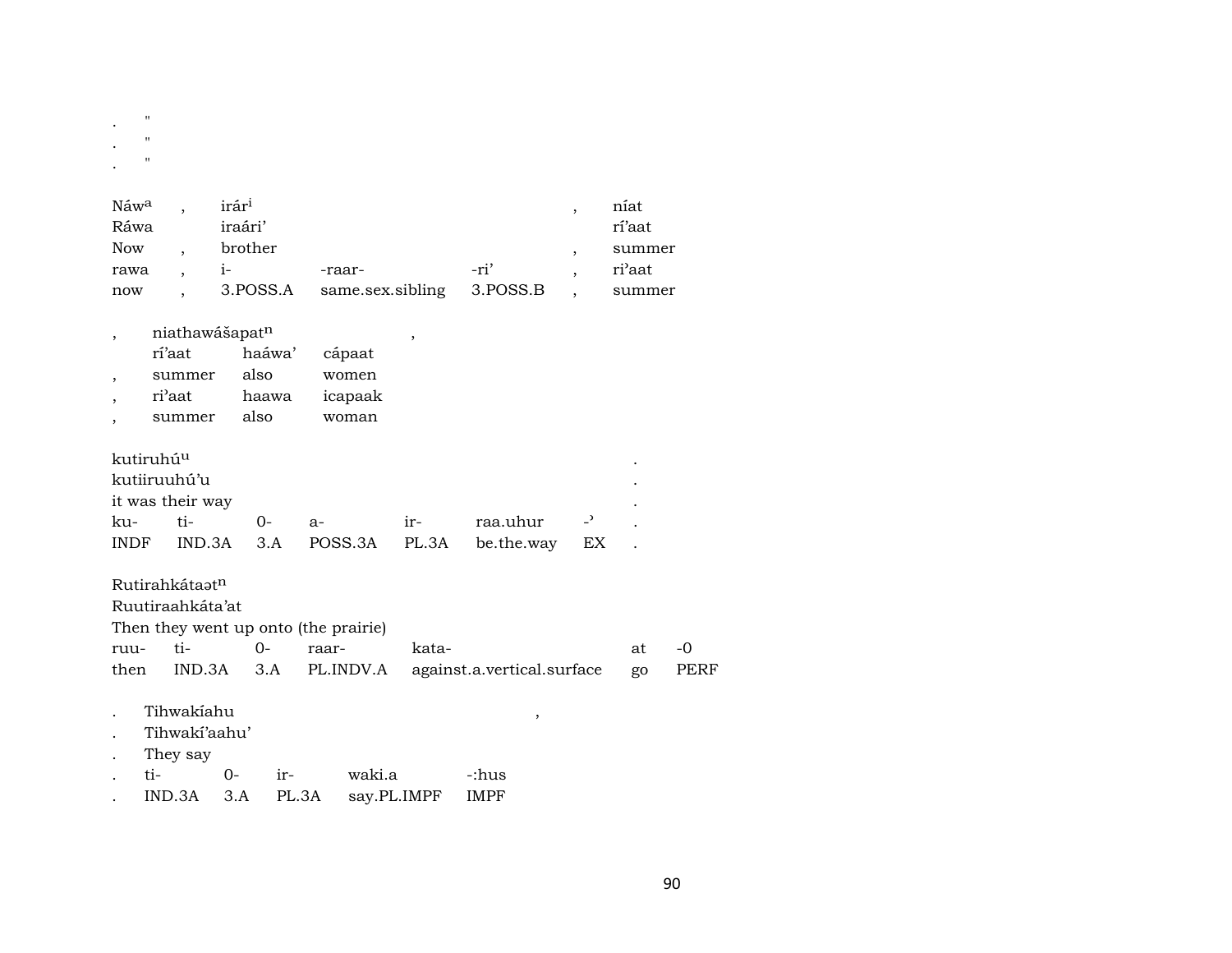| ra-                                                    | $0-$        | nihkukahkipiskawákaruku<br>rihkuukaahkipiskawaákaruku<br>when they made willow lodges<br>ir- | ku-                          | akaar-     | kipis-   |              | kawaaka.ra'uk | -hus                |             |
|--------------------------------------------------------|-------------|----------------------------------------------------------------------------------------------|------------------------------|------------|----------|--------------|---------------|---------------------|-------------|
| INF.A<br>šápatn<br>cápaat<br>women<br>icapaak<br>woman | 3.A<br>$\,$ | PL.3A                                                                                        | INF.B                        | dwelling   | shaft    | make.DIST    |               | <b>IMPF.SUB</b>     |             |
| hiruakutikahkipíspatn                                  |             |                                                                                              |                              |            |          |              |               |                     |             |
| hiru                                                   | a           |                                                                                              | kutiikaahkipispaat           |            |          |              |               |                     |             |
| then                                                   | and         |                                                                                              | the willow lodge was so long |            |          |              |               |                     |             |
| hiruu                                                  | a           | ku-                                                                                          | ti-                          | $O -$      | akaar-   | kipis-       | waa-          | ak                  | $-0$        |
| then                                                   | and         | <b>INDF</b>                                                                                  | IND.3A                       | 3.A        | dwelling | shaft        | <b>DIST</b>   | be.a.certain.length | <b>PERF</b> |
|                                                        |             |                                                                                              |                              |            |          |              |               |                     |             |
| Hawawitirukiwi                                         |             |                                                                                              |                              |            |          |              |               |                     |             |
| Hawá                                                   |             | wítiiruukiwi                                                                                 |                              |            |          |              |               |                     |             |
| Also                                                   |             | it was different                                                                             |                              |            |          |              |               |                     |             |
| haawa                                                  | wi-         | ti-                                                                                          | $0-$                         | $i-$       | raa-     | ikiwir       | $-0$          |                     |             |
| also                                                   | QUOT        | IND.3A                                                                                       | 3.A                          | <b>SEQ</b> | way      | be.different | <b>PERF</b>   |                     |             |
| níatn<br>rí'aat<br>summer<br>ri'aat                    |             |                                                                                              |                              |            |          |              |               |                     |             |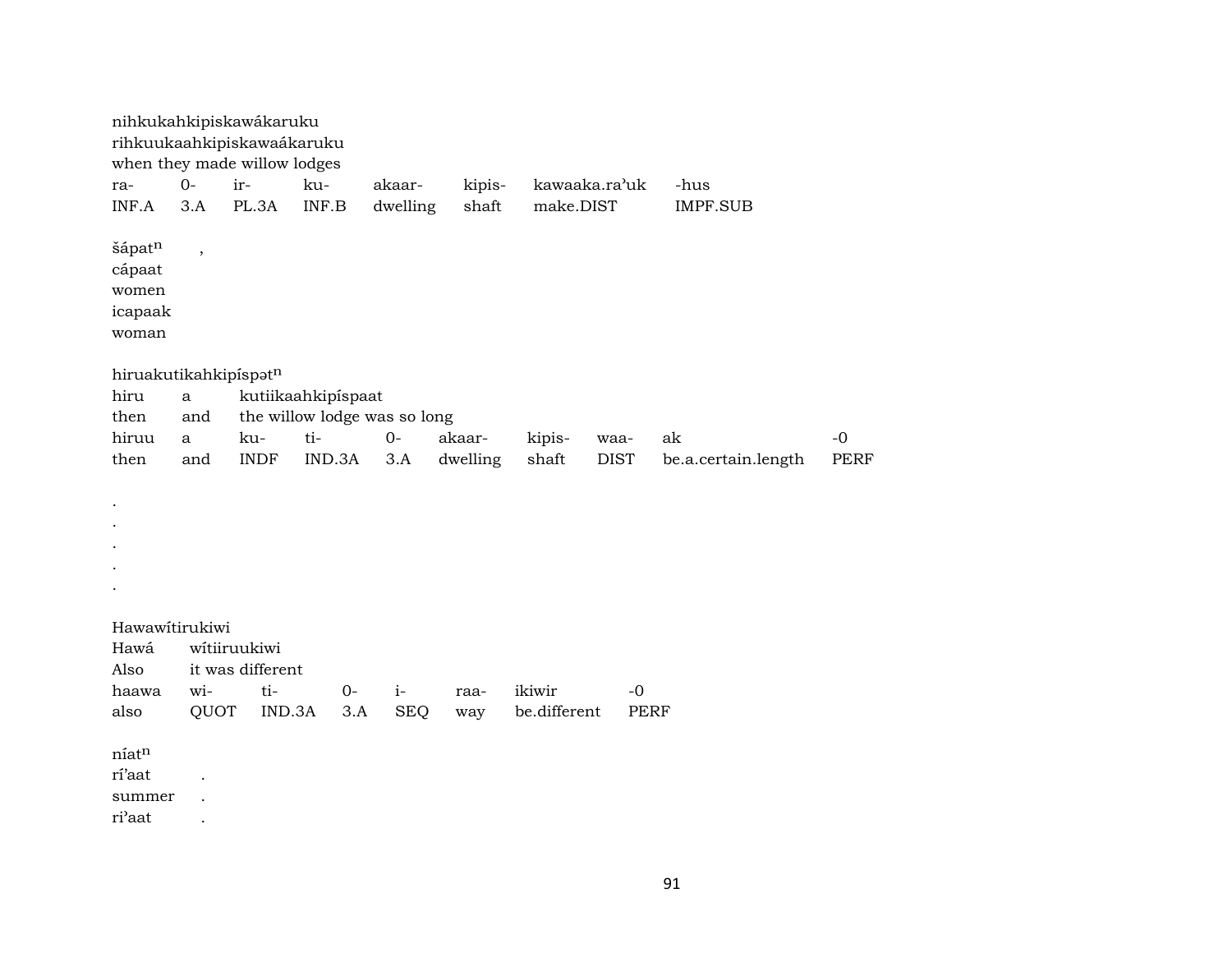summer.

Witirakarahkatúšist<sup>a</sup> Witiirakaraahkatúcista Now they were going to lay hides on the lodges wii- ti- 0- ir- akaar- raar- kata- uc -his -ta now IND.3A 3.A PL.3A dwelling PL against.a.vertical.surface lay.SG.P PERF INT híšapat<sup>n</sup> ritāwari hi cápaat riitáwaari' and women they worked hi icapaak ra- 0- ir- ut- aar -waa -i and woman ABS 3.A PL.3A PREV do DIST IMPF , nakukarikúšapat<sup>n</sup> rakuukáriku its being her home ra- 0- ku- akaar- ri- kus -0 INF.A 3.A INF.B dwelling PORT be.sitting SUB.4 Hiruatahatarúkaat<sup>n</sup> cápaat . Hiru a tahaattaaruúkaa'at the woman . Then and we went along the bank icapaak . hiruu a ta- t- rak- raar- huukaa- at -0 woman . then and IND.1/2A 1.A 1/2.PL PL.INDV.A along.a.stream.course go PERF  $I \text{rár}^1$ ,  $I \text{rár}^1$ ,  $I \text{rár}^1$ ,  $I \text{rár}^1$ ,  $I \text{rár}^1$ ,  $I \text{rár}^1$ ,  $I \text{rár}^1$ ,  $I \text{rár}^1$ ,  $I \text{rár}^1$ ,  $I \text{rár}^1$ ,  $I \text{rár}^1$ ,  $I \text{rár}^1$ ,  $I \text{rár}^1$ ,  $I \text{rár}^1$ ,  $I \text{rár}^1$ ,  $I \text{rár}^1$ . Iraári' . Brother , . i- -raar- -ri' , . 3.POSS.A same.sex.sibling 3.POSS.B ,  $\text{a}$ sitatutiwi $\text{a}$ sitatutiwi $\text{a}$ a sitatuutiíwicat táraha'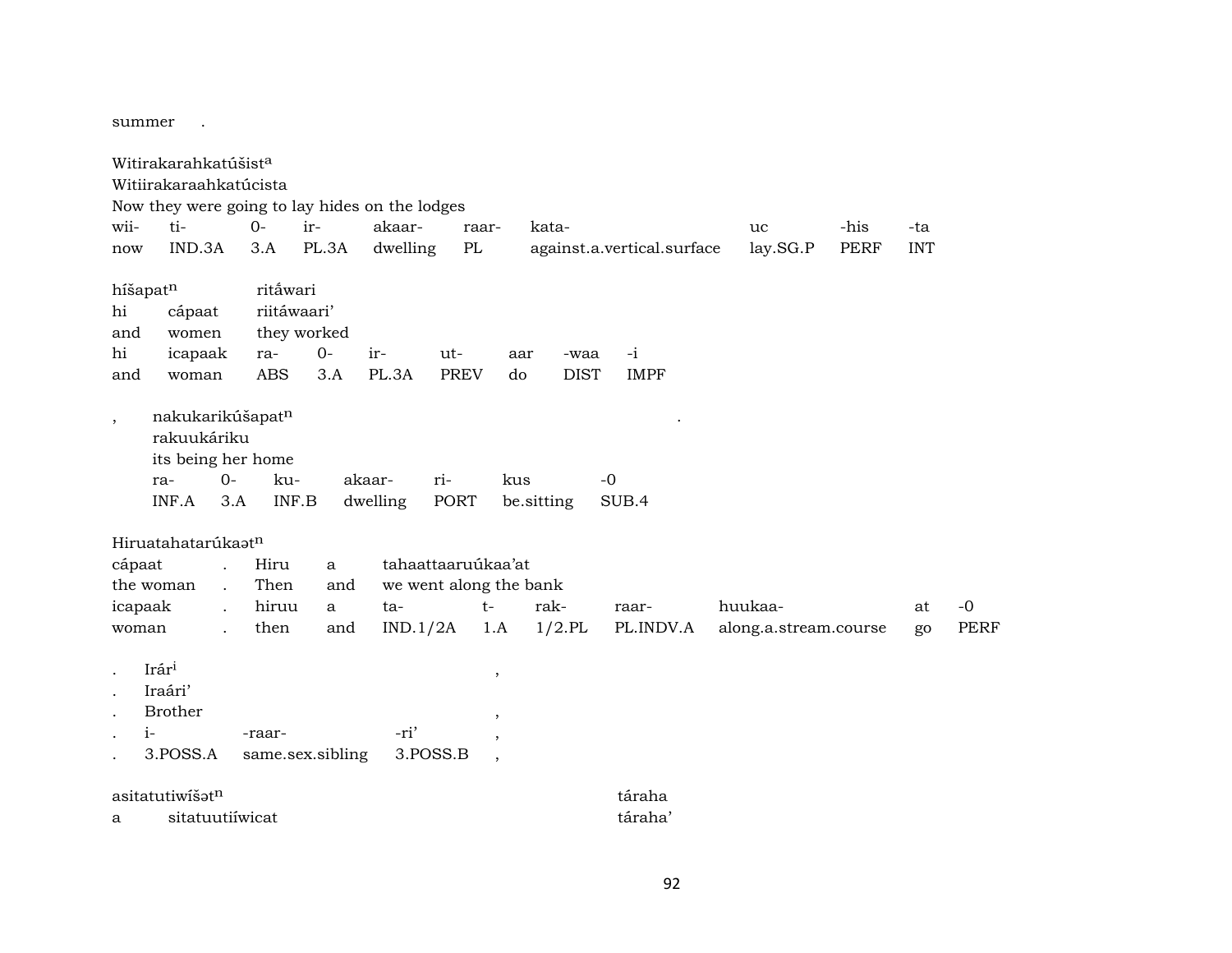| and                      |                            | we came upon them                |                           |                                    |              |                       | buffalo       |                     |                     |       |
|--------------------------|----------------------------|----------------------------------|---------------------------|------------------------------------|--------------|-----------------------|---------------|---------------------|---------------------|-------|
| a                        | $si-$                      | ta-                              | $t-$                      | ut-                                | ii.wic.at    | $-0$                  | tarahaa       |                     |                     |       |
| and                      | $\mathop{\rm DU}\nolimits$ | IND.1/2A                         | 1.A                       | PREV                               | come.upon    | <b>PERF</b>           | buffalo       |                     |                     |       |
|                          |                            |                                  |                           |                                    |              |                       |               |                     |                     |       |
| $\overline{\phantom{a}}$ | níatn                      | $\overline{\phantom{a}}$         |                           |                                    |              |                       |               |                     |                     |       |
|                          | rí'aat                     |                                  |                           |                                    |              |                       |               |                     |                     |       |
|                          | summer                     |                                  |                           |                                    |              |                       |               |                     |                     |       |
|                          | ri'aat                     |                                  |                           |                                    |              |                       |               |                     |                     |       |
|                          | summer                     |                                  |                           |                                    |              |                       |               |                     |                     |       |
|                          |                            |                                  |                           |                                    |              |                       |               |                     |                     |       |
|                          | hisitatətáhuriwa           |                                  |                           |                                    |              |                       |               |                     |                     |       |
| hi                       |                            | sitaatattáhuriwa                 |                           |                                    |              |                       |               |                     |                     |       |
| and                      | $si-$                      | we chased them                   |                           |                                    |              |                       |               |                     |                     |       |
| hi<br>and                | DU                         | ta-<br>IND.1/2A                  | t-<br>1.A                 | ak-<br>PL.AN.3P                    | ra-<br>PORT  | hurii<br>go.around.PL |               | -waa<br><b>DIST</b> | $-0$<br><b>PERF</b> |       |
|                          |                            |                                  |                           |                                    |              |                       |               |                     |                     |       |
| $\overline{\phantom{a}}$ |                            | nətkurakawútiku                  |                           |                                    |              |                       |               |                     |                     |       |
|                          |                            | ratkuraakawuútiku                |                           |                                    |              |                       | $^\mathrm{,}$ |                     |                     |       |
|                          |                            | when we were killing them        |                           |                                    |              |                       |               |                     |                     |       |
|                          | ra-                        | $t-$                             | ku-                       | rak-                               | ka.wa.ut.ik  | -hus                  |               |                     |                     |       |
|                          | INF.A                      | 1.A                              | $\textsf{INF}.\textsf{B}$ | $1/2$ .PL                          | kill.DIST    | <b>IMPF.SUB</b>       |               |                     |                     |       |
|                          |                            |                                  |                           |                                    |              |                       |               |                     |                     |       |
|                          |                            | sirihkurarahurirúhš <sup>u</sup> |                           |                                    |              |                       |               |                     |                     |       |
|                          |                            | wisirihkuuraarahurirúhci'u       |                           |                                    |              |                       |               |                     |                     |       |
|                          |                            | when they each killed many       |                           |                                    |              |                       |               |                     |                     |       |
| wii-                     | $si-$                      | ra-                              | $0-$                      | ir-                                | ku-          | uur-<br>raar-         |               | rahur-              | riruhci             | -u    |
| when                     | DU                         | INF.A                            | 3.A                       | PL.3A                              | INF.B        | PREV                  | 3PL.INAN.P    | do                  | be.numerous         | SUB.D |
|                          |                            |                                  |                           |                                    |              |                       |               |                     |                     |       |
| $\overline{\phantom{a}}$ |                            | hitahuraiwáahu                   |                           |                                    |              |                       |               |                     |                     |       |
|                          | hi                         | tahuura'iwá'aahu'                |                           |                                    |              |                       |               |                     |                     |       |
|                          | and                        |                                  |                           | they were coming laden (with meat) |              |                       |               |                     |                     |       |
|                          | hi                         | ti-                              | $0-$                      | $a-$                               | huur.awi.a   | -wa                   | -:hus         |                     |                     |       |
|                          | and                        | IND.3A                           | 3.A                       | PREV.3A                            | return.laden | <b>DIST</b>           | <b>IMPF</b>   |                     |                     |       |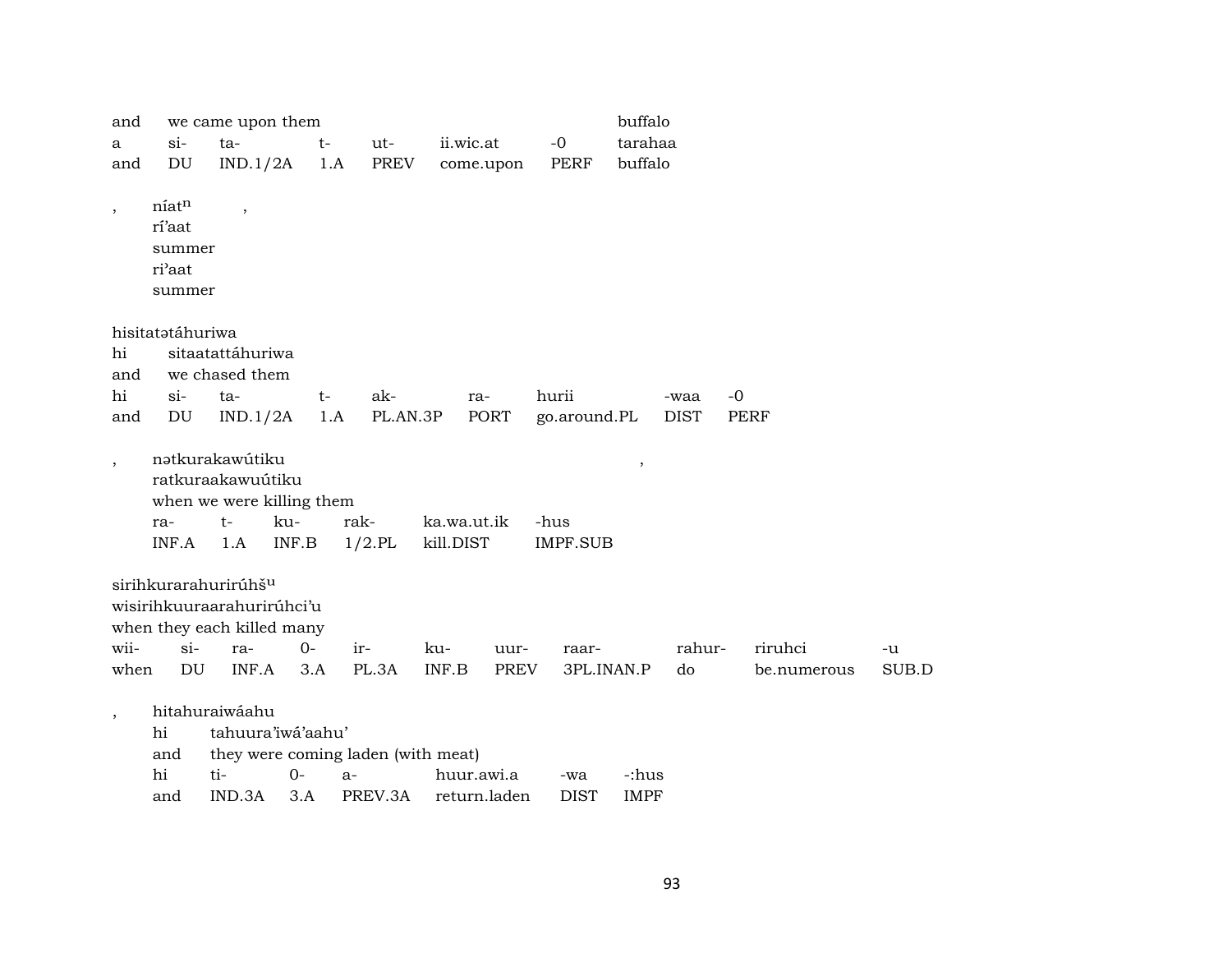|                         | Kakíraki <sup>a</sup>        |                     |            |                |              |      |      |  |  |  |  |  |  |
|-------------------------|------------------------------|---------------------|------------|----------------|--------------|------|------|--|--|--|--|--|--|
|                         | Kaakíraakii'a                |                     |            |                |              |      |      |  |  |  |  |  |  |
|                         | It was not long              |                     |            |                |              |      |      |  |  |  |  |  |  |
|                         | kaaki-                       | $0-$                | raa.kii    |                | -aar         | -0   |      |  |  |  |  |  |  |
|                         | NEG.IND.3A                   | 3.A                 |            | be.a.long.time | <b>INCH</b>  | PERF |      |  |  |  |  |  |  |
|                         |                              |                     |            |                |              |      |      |  |  |  |  |  |  |
| hikiriníat <sup>n</sup> |                              | ,                   |            |                |              |      |      |  |  |  |  |  |  |
| híkiiri                 | rí'aat                       |                     |            |                |              |      |      |  |  |  |  |  |  |
| indeed                  | summer                       |                     |            |                |              |      |      |  |  |  |  |  |  |
| hikiiri                 | ri'aat                       |                     |            |                |              |      |      |  |  |  |  |  |  |
| indeed                  | summer                       |                     |            |                |              |      |      |  |  |  |  |  |  |
|                         |                              |                     |            |                |              |      |      |  |  |  |  |  |  |
|                         | hitíkawutkisašk <sup>i</sup> |                     |            |                |              |      |      |  |  |  |  |  |  |
| hi                      | tíkawut                      |                     |            |                | kísacki      |      |      |  |  |  |  |  |  |
| and                     | it would spoil               |                     |            |                | the meat     |      |      |  |  |  |  |  |  |
| hi                      | ti-                          | 0-                  | ka.wa.ut   | -0             | kisaac       | -kis |      |  |  |  |  |  |  |
| and                     | IND.3A                       | 3.P                 | spoil.DIST | PERF           | meat         | DIM  |      |  |  |  |  |  |  |
|                         |                              |                     |            |                |              |      |      |  |  |  |  |  |  |
| Hišapatn                |                              |                     |            |                |              |      |      |  |  |  |  |  |  |
| Hi                      | cápaat                       |                     |            |                |              |      |      |  |  |  |  |  |  |
| And                     | the women                    |                     |            |                |              |      |      |  |  |  |  |  |  |
| hi                      | icapaak                      |                     |            |                |              |      |      |  |  |  |  |  |  |
| and                     | woman                        |                     |            |                |              |      |      |  |  |  |  |  |  |
|                         |                              |                     |            |                |              |      |      |  |  |  |  |  |  |
|                         | hiwititirikiráwaritn         |                     |            |                |              |      |      |  |  |  |  |  |  |
| hi                      |                              | wititiirikiraáwarit |            |                |              |      |      |  |  |  |  |  |  |
| and                     | they hurried                 |                     |            |                |              |      |      |  |  |  |  |  |  |
| hi                      | witi-                        | ti-                 | $0-$       | ir-            | ikiraa.warik |      | -0   |  |  |  |  |  |  |
| and                     | REFL                         | IND.3A              | 3.A        | PL.3A          | hurry        |      | PERF |  |  |  |  |  |  |
|                         |                              |                     |            |                |              |      |      |  |  |  |  |  |  |
| Íka <sup>a</sup>        | Ţ                            | nətkahahkitu        |            |                |              |      |      |  |  |  |  |  |  |
| líka'a                  |                              | ratkahaahkituu'u'   |            |                |              |      |      |  |  |  |  |  |  |
| Oh my                   | $\overline{\phantom{a}}$     | all night           |            |                |              |      |      |  |  |  |  |  |  |
| iika'a                  |                              | ratkahaar-          | kituu      | $-u^{\prime}$  |              |      |      |  |  |  |  |  |  |

94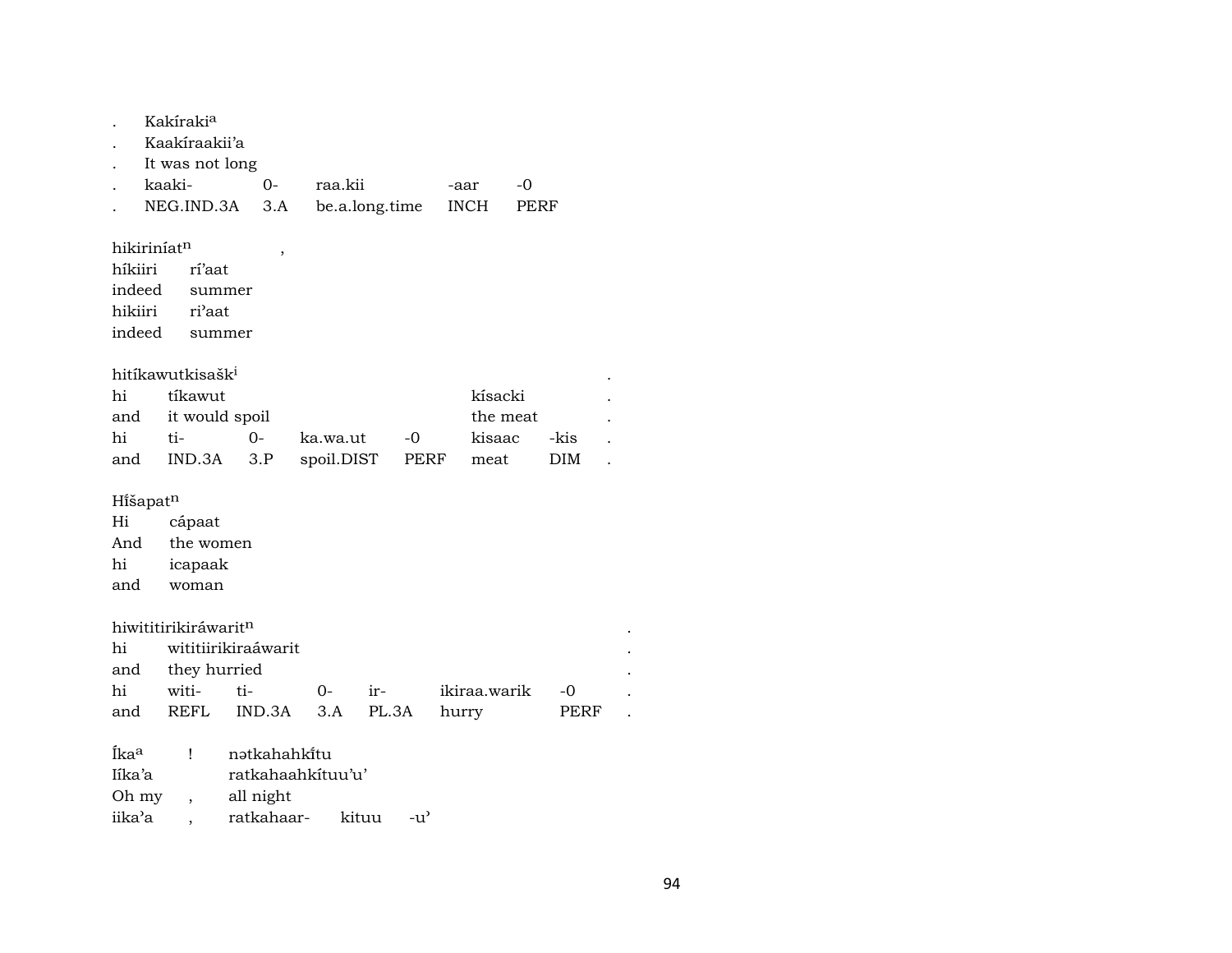| oh.my                  | $\overline{ }$ ,                  | night             | all                         | <b>NOM</b>                      |      |           |             |                    |                 |             |
|------------------------|-----------------------------------|-------------------|-----------------------------|---------------------------------|------|-----------|-------------|--------------------|-----------------|-------------|
|                        | hitihtakáskaruk <sup>u</sup>      |                   |                             |                                 |      |           |             |                    |                 |             |
| hi                     |                                   | tihtaakáskaruuku' |                             |                                 |      |           |             |                    |                 |             |
| and                    |                                   |                   | they were making dried meat |                                 |      |           |             |                    |                 |             |
| hi                     | ti-                               | $0-$              | ir-                         | taakaas-                        |      | ka.ra'uk  |             | -:hus              |                 |             |
| and                    | IND.3A                            | 3.A               | PL.3A                       | dried.meat                      |      | make.PL.P |             | <b>IMPF</b>        |                 |             |
|                        |                                   |                   |                             |                                 |      |           |             |                    |                 |             |
| hitáhis <sup>a</sup> , |                                   |                   |                             |                                 |      |           |             |                    |                 |             |
| hi                     | táhiisa'                          |                   |                             |                                 |      |           |             |                    |                 |             |
| and                    | morning came                      |                   |                             |                                 |      |           |             |                    |                 |             |
| hi                     | ti-                               | $0-$              | $a-$                        | hiis-                           |      | a         | $-0$        |                    |                 |             |
| and                    | IND.3A                            | 3.A               | PREV.3A                     | morning                         |      | come      | <b>PERF</b> |                    |                 |             |
|                        | hiwihiruratikaríksaw <sup>a</sup> |                   |                             |                                 |      |           |             |                    |                 |             |
| hi                     | wihiru                            |                   | raatikaríksawa              |                                 |      |           |             |                    |                 |             |
| and                    | there                             |                   |                             | there was a lot of meat hanging |      |           |             |                    |                 |             |
| hi                     | wii-                              | hiruu             | raa-                        | ti-                             | $0-$ | kaariiks- |             |                    | a.war           | $-0$        |
| and                    | now                               | there             | just                        | IND.3A                          | 3.A  |           |             | hanging.dried.meat | go.in.a.line.DU | <b>PERF</b> |
|                        |                                   |                   |                             |                                 |      |           |             |                    |                 |             |
|                        | Nətkahahkitu                      |                   |                             |                                 |      |           |             |                    |                 |             |
|                        | ratkahaahkituu'u'                 |                   |                             |                                 |      |           |             |                    |                 |             |
|                        | all night                         |                   |                             |                                 |      |           |             |                    |                 |             |
|                        | ratkahaar-                        | kituu             | $-u^{\prime}$               |                                 |      |           |             |                    |                 |             |
|                        | night                             | all               | <b>NOM</b>                  |                                 |      |           |             |                    |                 |             |
|                        |                                   |                   |                             |                                 |      |           |             |                    |                 |             |
|                        | nihkutakáskaruku                  |                   |                             |                                 |      |           |             |                    |                 |             |
|                        | rihkutaakáskaruku                 |                   |                             |                                 |      |           |             |                    |                 |             |
|                        | their slicing the meat            |                   |                             |                                 |      |           |             |                    |                 |             |
| ra-                    | $O -$                             | ir-               | ku-                         | taakaas-                        |      | ka.ra'uk  |             | -hus               |                 |             |
| INF.A                  | 3.A                               | PL.3A             | INF.B                       | dried.meat                      |      | make.PL.P |             | IMPF.SUB           |                 |             |
|                        |                                   |                   |                             |                                 |      |           |             |                    |                 |             |

. Hitáhisa

. Hi táhiisa'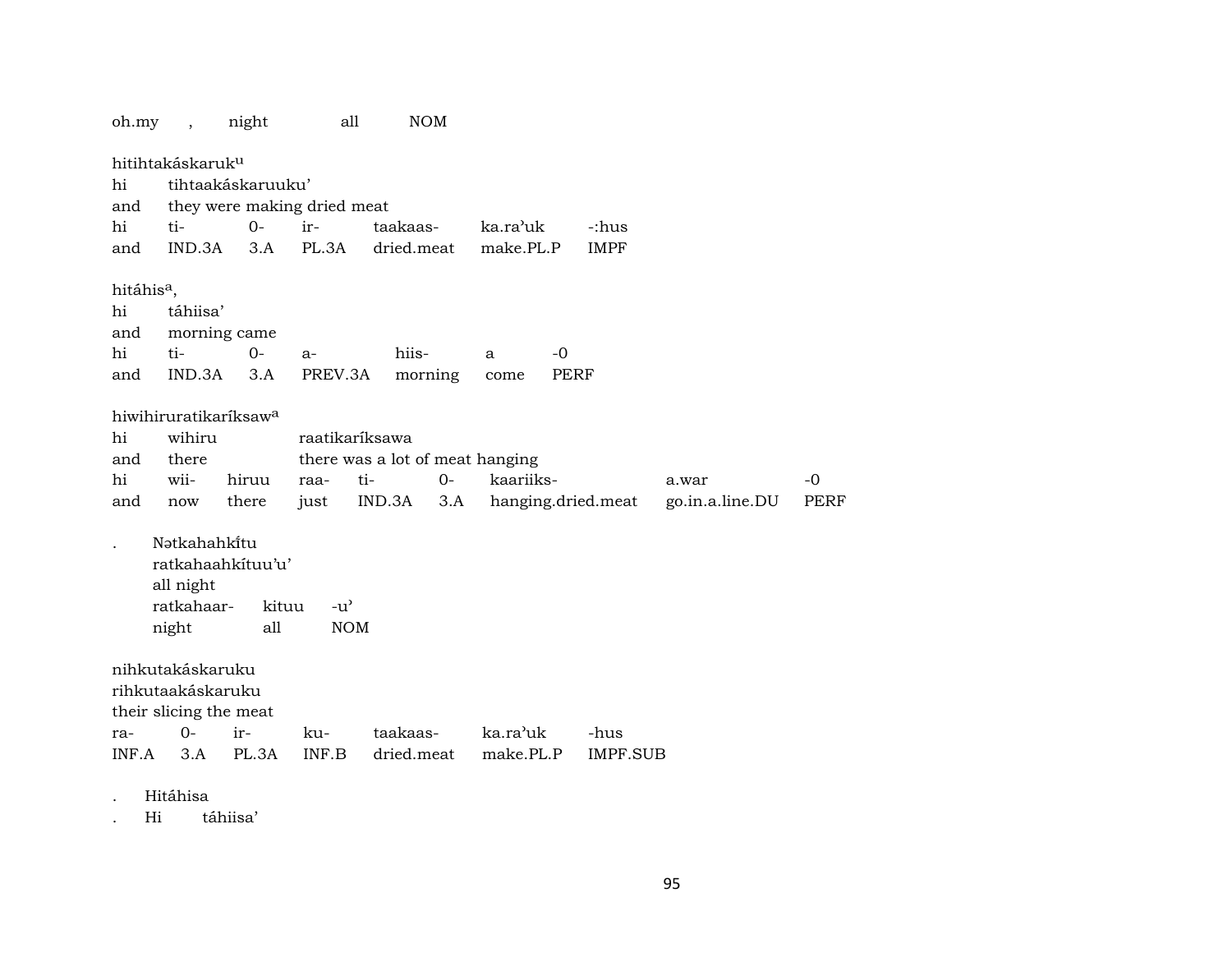|                               | And                           |       | morning came                                   |              |            |                |             |       |                    |           |                          |                 |                                       |                    |
|-------------------------------|-------------------------------|-------|------------------------------------------------|--------------|------------|----------------|-------------|-------|--------------------|-----------|--------------------------|-----------------|---------------------------------------|--------------------|
|                               | hi                            |       | ti-                                            |              | $O -$      | $a-$           |             | hiis- |                    | a         |                          | $-0$            |                                       |                    |
|                               | and                           |       | IND.3A                                         |              | 3.A        | PREV.3A        |             |       | morning            |           | come                     | PERF            |                                       |                    |
| hiru<br>then<br>hiruu<br>then | hirutíšiáškaritk <sup>i</sup> | ti-   | tiíci'a<br>they did it<br>IND.3A<br>Tihwakiahu | $O -$<br>3.A | $ir-$      | PL.3A          | ut-<br>PREV |       | $i-$<br><b>SEQ</b> | aar<br>do | $\epsilon\epsilon$       | $-0$<br>PERF    | ckáritki<br>hides<br>ickariit<br>hide | -kis<br><b>DIM</b> |
|                               |                               |       | Tihwaki'aahu'                                  |              |            |                |             |       |                    |           |                          |                 |                                       |                    |
|                               | They say                      |       |                                                |              |            |                |             |       |                    |           |                          |                 |                                       |                    |
|                               | ti-                           |       | $0 -$                                          |              | ir-        | waki.a         |             |       | -:hus              |           |                          |                 |                                       |                    |
|                               | IND.3A                        |       | 3.A                                            |              | PL.3A      |                | say.PL.IMPF |       | <b>IMPF</b>        |           |                          |                 |                                       |                    |
|                               | ikskatáwicaku<br>a flesher    |       | Ikskiskatáwišak <sup>u</sup>                   |              |            |                |             |       |                    |           |                          |                 | П                                     |                    |
| iks-                          |                               | kata- |                                                |              |            |                | -wi         |       | cak                |           | -hus                     |                 |                                       |                    |
|                               |                               |       | hand against.a.vertical.surface                |              |            |                |             | SUB.L | shoot              |           |                          | <b>IMPF.SUB</b> |                                       |                    |
|                               | Taraháarisitiihi              |       |                                                |              |            |                |             |       |                    |           |                          |                 |                                       |                    |
|                               | Táraha'                       |       | ariísit                                        |              | ti'        |                |             |       |                    |           |                          | ihi             |                                       |                    |
| <b>Buffalo</b>                |                               |       | itself                                         |              | it is      |                |             |       |                    |           | $\overline{\phantom{a}}$ | uh              | $\overline{\phantom{a}}$              |                    |
|                               | tarahaa                       |       | ariisit                                        |              | ti-        |                | 0-          | 0     | $-0$               |           |                          | ihii            |                                       |                    |
| buffalo                       |                               |       | one's.own                                      |              |            | IND.3A         | 3.A         | be    | <b>PERF</b>        |           |                          | uh              | $\overline{\phantom{a}}$              |                    |
| íksəš                         |                               |       | $\overline{ }$                                 |              | hitiáhkaru |                |             |       |                    |           |                          |                 |                                       |                    |
| íksas                         |                               |       |                                                |              | hi         | ti'aáhkaru'    |             |       |                    |           |                          |                 |                                       |                    |
|                               | forearm bone                  |       |                                                |              | and        | one made teeth |             |       |                    |           |                          |                 |                                       |                    |
| iks-                          |                               | as    |                                                |              | hi         | ti-            |             | 0-    | aar-               |           |                          | ka.ra'uk        | -0                                    |                    |
| hand                          |                               | foot  |                                                |              | and        | IND.3A         |             | 3.A   | tooth              |           |                          | make.PL.P       | PERF                                  |                    |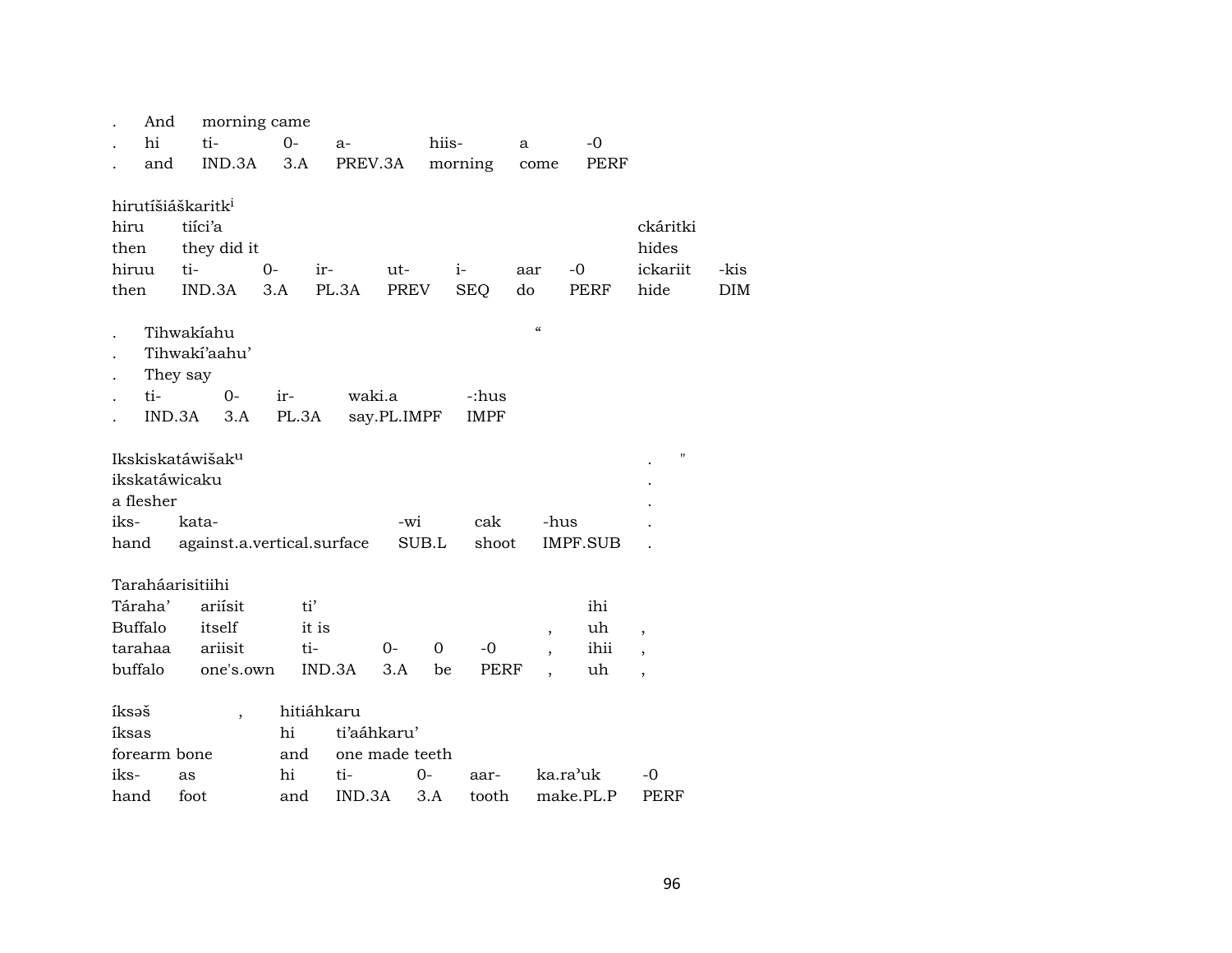| ٠   |                                                                    |                     |    |            |     |  |  |       |     |
|-----|--------------------------------------------------------------------|---------------------|----|------------|-----|--|--|-------|-----|
|     | Ákuturitpapišis <sup>u</sup>                                       |                     |    |            |     |  |  |       |     |
| А   | kutuúrit                                                           |                     |    | paápicisu' |     |  |  |       |     |
| And |                                                                    | they looked like it |    |            |     |  |  | metal |     |
| a   | ku-                                                                | ti-                 | -0 | paapicis-  | -u' |  |  |       |     |
| and | <b>DIST</b><br>PERF<br><b>PREV</b><br>3 A<br>INDF<br>IND 3A<br>he. |                     |    |            |     |  |  | metal | NOM |

 $\langle \cdot \rangle$  $\mathcal{A}^{\pm}$  $\mathcal{A}^{\pm}$  $\mathcal{L}$ 

 $\overline{\phantom{a}}$ 

|                          | íhairirutah <sup>u</sup>      |                                  |     |       |             |     |       |          |       |
|--------------------------|-------------------------------|----------------------------------|-----|-------|-------------|-----|-------|----------|-------|
|                          | ihaa'iriíruutahu              |                                  |     |       |             |     |       |          |       |
|                          | that way it was               |                                  |     |       |             |     |       |          |       |
| ii-                      | haa-                          | irii-                            | ra- | $O -$ | ut-         | 0   | $-a$  | -hus     |       |
| that                     | here                          | what                             | ABS | 3.A   | <b>PREV</b> | be  | SUB.1 | IMPF.SUB |       |
| $\overline{\phantom{a}}$ | atíahwa                       |                                  |     |       |             |     |       | ٠        |       |
|                          | a                             | tí'aahwa                         |     |       |             |     |       |          |       |
|                          | and                           | it had teeth                     |     |       |             |     |       |          |       |
|                          | a                             | ti-                              | 0-  | aar-  | waa-        | aah | -0    |          |       |
|                          | and                           | IND.3A                           | 3.A | tooth | <b>DIST</b> | be  | PERF  |          |       |
|                          | Ararutikataríkuk <sup>u</sup> |                                  |     |       |             |     |       |          |       |
| A                        |                               | raaruutikataríkuuku'             |     |       |             |     |       |          |       |
| And                      |                               | then she was just pulling it off |     |       |             |     |       |          |       |
| a                        | raa-                          | ruu-                             | ti- | $0-$  | kata-       |     |       | ri.kuk   | -:hus |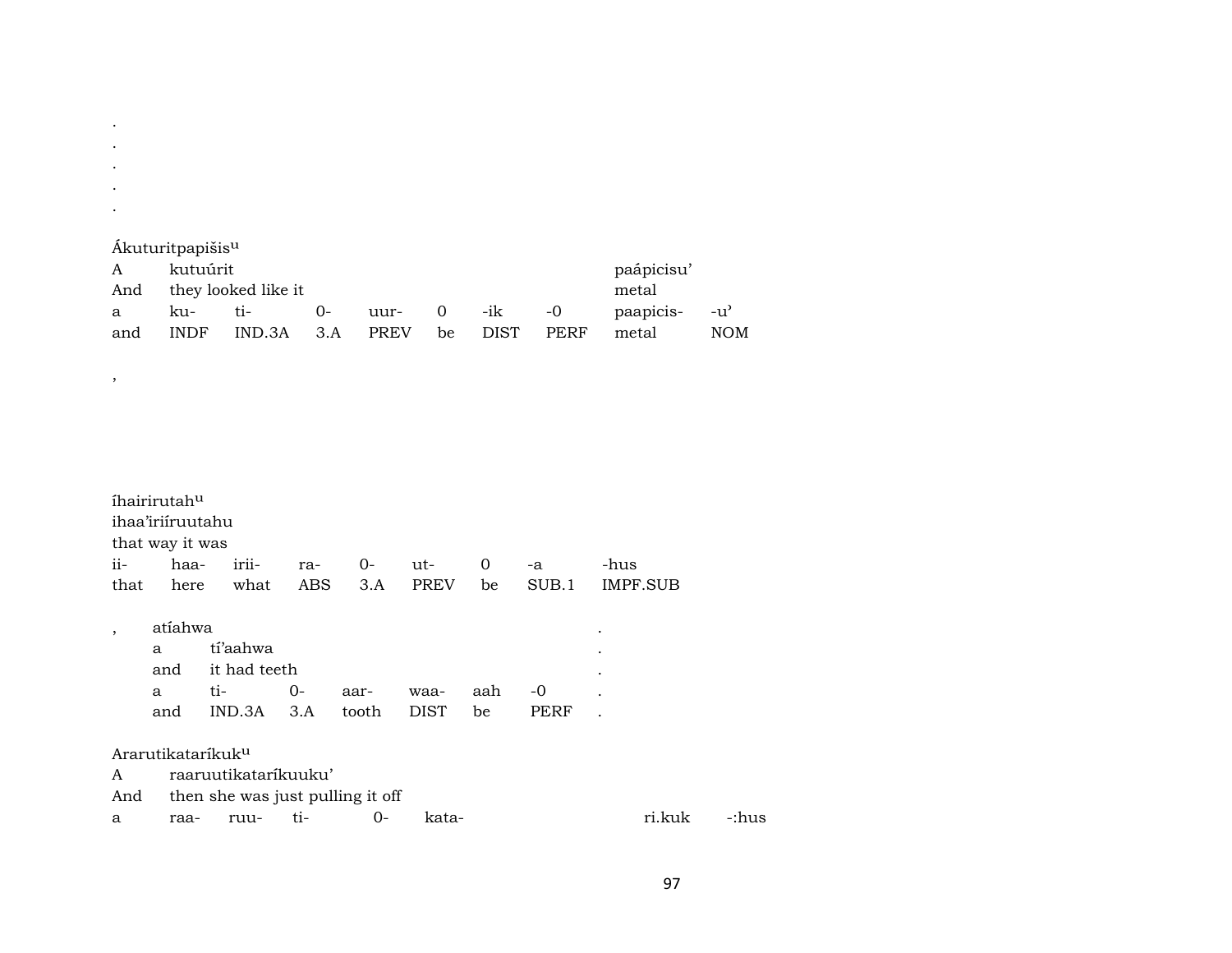| and                 | just                                                               | then                        | IND.3A                 | 3.A      | against.a.vertical.surface |      |                     |           | remove        | <b>IMPF</b> |
|---------------------|--------------------------------------------------------------------|-----------------------------|------------------------|----------|----------------------------|------|---------------------|-----------|---------------|-------------|
|                     | tihárakutasat <sup>a</sup><br>tihaárakuutasata                     | there as she worked down it |                        |          |                            |      |                     |           |               |             |
| tii-                | haa-                                                               | ra-                         | $0 -$                  | ku-      | ut-                        | as-  | at                  | -a        |               |             |
|                     |                                                                    | INF.A                       |                        |          |                            |      |                     |           |               |             |
| here                | here                                                               |                             | 3.A                    | INF.B    | PREV                       | foot | go                  | SUB.1     |               |             |
| níatn               |                                                                    | $\overline{\phantom{a}}$    | áskusakur <sup>u</sup> |          |                            |      |                     |           |               |             |
| rí'aat              |                                                                    | ásku                        |                        | sakuúru' | $\overline{\phantom{a}}$   |      |                     |           |               |             |
| in summer           |                                                                    | one                         | day                    |          |                            |      |                     |           |               |             |
| ri'aat              |                                                                    | asku                        | sakur-                 |          | $-u^{\prime}$              |      |                     |           |               |             |
|                     |                                                                    |                             | day                    |          | <b>NOM</b>                 |      |                     |           |               |             |
| summer              |                                                                    | one                         |                        |          |                            |      |                     |           |               |             |
| irii-               | irihíkakirakia<br>Irihiikaakiraakii'a<br>That was not long<br>hii- | kaaki-                      |                        | $0-$     | raa.kii                    |      | -aar                | $-0$      |               |             |
| that                | other                                                              | NEG.IND.3A                  |                        | 3.A      | be.a.long.time             |      | <b>INCH</b>         |           | PERF          |             |
| ásku<br>one<br>asku | áskusakuru,<br>sakuúru'<br>day<br>sakur-                           | $-u^{\prime}$               |                        |          |                            |      |                     |           |               |             |
| one                 | day                                                                | <b>NOM</b>                  |                        |          |                            |      |                     |           |               |             |
| hitírəšahis<br>hi   | tiracáhis                                                          |                             |                        |          |                            |      | níškus <sup>u</sup> | ríckuusu' |               |             |
| and                 | they were dry                                                      |                             |                        |          |                            |      |                     | the hides |               |             |
| hi                  | ti-                                                                | $0-$                        | raar-                  |          | taahiis                    | $-0$ | ickus-              |           | $-u^{\prime}$ |             |
| and                 | IND.3A                                                             | 3.A                         | PL.INDV.A              |          | be.dry                     | PERF | skin                |           | <b>NOM</b>    |             |
|                     | ahawátakask <sup>i</sup>                                           |                             |                        |          |                            |      |                     |           |               |             |

hawá taákaski  $\mathbf{a}$ **Contract Contract**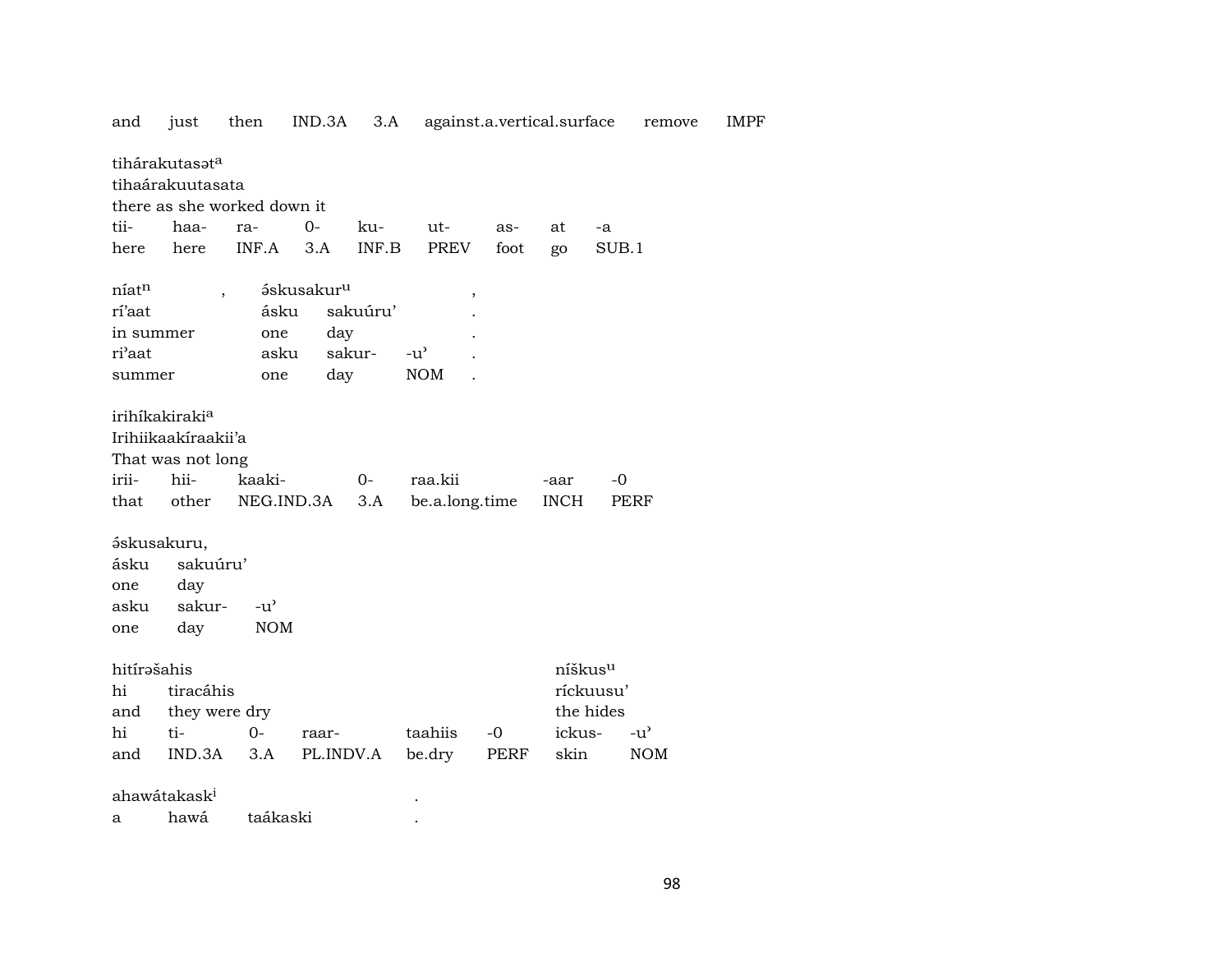| and                 | also                        |            | the dried meat |            |             |         |                     |      |                 |  |
|---------------------|-----------------------------|------------|----------------|------------|-------------|---------|---------------------|------|-----------------|--|
| a                   | haawa                       | taakas     |                | -kis       |             |         |                     |      |                 |  |
| and                 | also                        | dried.meat |                | <b>DIM</b> |             |         |                     |      |                 |  |
| Šakurahkítu         |                             |            |                |            | hišapatn    |         |                     |      |                 |  |
|                     | Sakuraahkítuu'u'            |            |                |            | hi          | cápaat  |                     |      |                 |  |
| Everyday            |                             |            |                |            | and         | a woman |                     |      |                 |  |
| sakur-              | raar-                       | kituu      | $-u^{\prime}$  |            | hi          | icapaak |                     |      |                 |  |
| day                 | PL                          | all        | <b>NOM</b>     |            | and         | woman   |                     |      |                 |  |
| hítutəspari         |                             |            |                |            |             |         |                     |      |                 |  |
| hi                  | tuutáspari'                 |            |                |            |             |         |                     |      |                 |  |
| and                 | she worked with it          |            |                |            |             |         |                     |      |                 |  |
| hi                  | ti-                         | 0-         | ut-            | as-        | warii       |         |                     |      | -:hus           |  |
| and                 | IND.3A                      | 3.A        | PREV           | foot       |             |         | be.going.about.IMPF |      | <b>IMPF</b>     |  |
|                     | nəkuráhwawisu               |            |                |            |             |         |                     |      |                 |  |
|                     | rakuraahwaáwisu             |            |                |            |             |         |                     |      |                 |  |
|                     | her pounding them           |            |                |            |             |         |                     |      |                 |  |
| ra-                 | $0-$                        | ku-        | raar-          |            |             | waawa-  | is                  | -hus |                 |  |
| INF.A               | 3.A                         | INF.B      | 3PL.INAN.P     |            | <b>DIST</b> |         | hit                 |      | <b>IMPF.SUB</b> |  |
| tákask <sup>i</sup> |                             | $\vdots$   |                |            |             |         |                     |      |                 |  |
| taákaski            |                             |            |                |            |             |         |                     |      |                 |  |
| dried meat          |                             |            |                |            |             |         |                     |      |                 |  |
| taakas              | -kis                        |            |                |            |             |         |                     |      |                 |  |
| dried.meat          | <b>DIM</b>                  |            |                |            |             |         |                     |      |                 |  |
|                     | karaaskuhkáwut <sup>i</sup> |            |                |            |             |         |                     |      |                 |  |
|                     | kara'aaskuhkáwuuti          |            |                |            |             |         |                     |      |                 |  |
|                     | so that mine does not spoil |            |                |            |             |         |                     |      |                 |  |
| kara-               | aa-                         |            | $S-$           | ku-        | uur-        |         | ka.wa.ut            |      | $-i$            |  |
| NEG                 | SUBJ.1/2A                   |            | 2.A            | 1.P        | POSS.P      |         | spoil.DIST          |      | SUB.2           |  |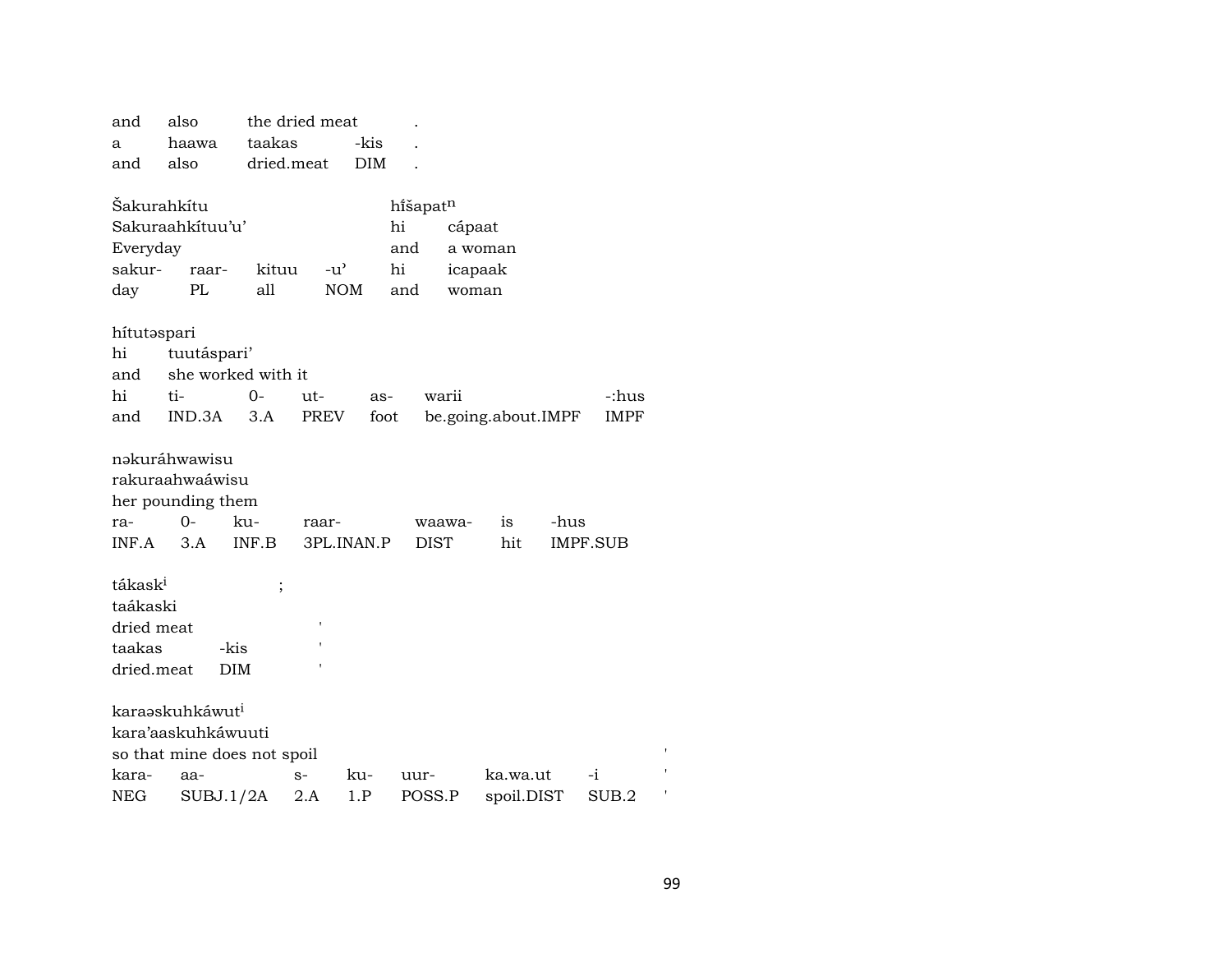| tákask <sup>i</sup><br>taákaski<br>dried meat<br>taakas<br>dried.meat |      | -kis<br>DIM               |                              |       |                    |             |                    |      |        |            |             |         |
|-----------------------------------------------------------------------|------|---------------------------|------------------------------|-------|--------------------|-------------|--------------------|------|--------|------------|-------------|---------|
|                                                                       |      | narukakaruhšakuhkúšapatn  |                              |       |                    |             |                    |      |        |            |             |         |
|                                                                       |      | Raaruukaakaruhcákuhku     |                              |       |                    |             |                    |      |        |            |             | cápaat  |
|                                                                       |      | She just had the day      |                              |       |                    |             |                    |      |        |            |             | a woman |
| raa-                                                                  | ruu- | kaaki-                    |                              | $O -$ | $a-$               | ri-         | uur-               |      | sakur- | kus        | $-0$        | icapaak |
| just                                                                  | then |                           | NEG.IND.3A                   | 3.A   | POSS.3A            | PHYS.POSS   | POSS.A             |      | day    | be.sitting | <b>PERF</b> | woman   |
|                                                                       |      |                           |                              |       |                    |             |                    |      |        |            |             |         |
| $\bullet$                                                             |      |                           |                              |       |                    |             |                    |      |        |            |             |         |
| $\bullet$<br>$\bullet$                                                |      |                           |                              |       |                    |             |                    |      |        |            |             |         |
|                                                                       |      |                           |                              |       |                    |             |                    |      |        |            |             |         |
|                                                                       |      |                           |                              |       |                    |             |                    |      |        |            |             |         |
|                                                                       |      |                           |                              |       |                    |             |                    |      |        |            |             |         |
|                                                                       |      | Arutirahkitawirakúrašahis |                              |       |                    |             |                    |      |        |            |             |         |
| A                                                                     |      | ruutiraakítawi'           |                              |       |                    |             | rakuracaáhis       |      |        |            |             |         |
| And                                                                   |      |                           | then the way was in the lead |       |                    |             | for them to be dry |      |        |            |             |         |
| a                                                                     | ruu- | ti-                       | $O -$                        |       | raa.kita.wi        | $-0$        | ra-                | $0-$ | ku-    | raar-      | taahiis     | $-0$    |
| and                                                                   | that | IND.3A                    | 3.A                          |       | be.the.primary.way | <b>PERF</b> | INF.A              | 3.A  | INF.B  | PL.INDV.A  | be.dry      | SUB.4   |
| tákask <sup>i</sup>                                                   |      |                           |                              |       |                    |             |                    |      |        |            |             |         |
| taákaski                                                              |      |                           |                              |       |                    |             |                    |      |        |            |             |         |
| the dried meat                                                        |      |                           |                              |       |                    |             |                    |      |        |            |             |         |
| taakas                                                                |      | -kis                      |                              |       |                    |             |                    |      |        |            |             |         |
| dried.meat                                                            |      | <b>DIM</b>                |                              |       |                    |             |                    |      |        |            |             |         |
|                                                                       |      |                           |                              |       |                    |             |                    |      |        |            |             |         |
| Hirutiširášaripap <sup>u</sup><br>Hiru                                |      | tiicirácariipaapu         |                              |       |                    |             |                    |      |        |            |             |         |
| Then                                                                  |      |                           | they tied them up (to store) |       |                    |             |                    |      |        |            |             |         |
| hiruu                                                                 |      |                           |                              |       |                    |             |                    |      |        |            |             |         |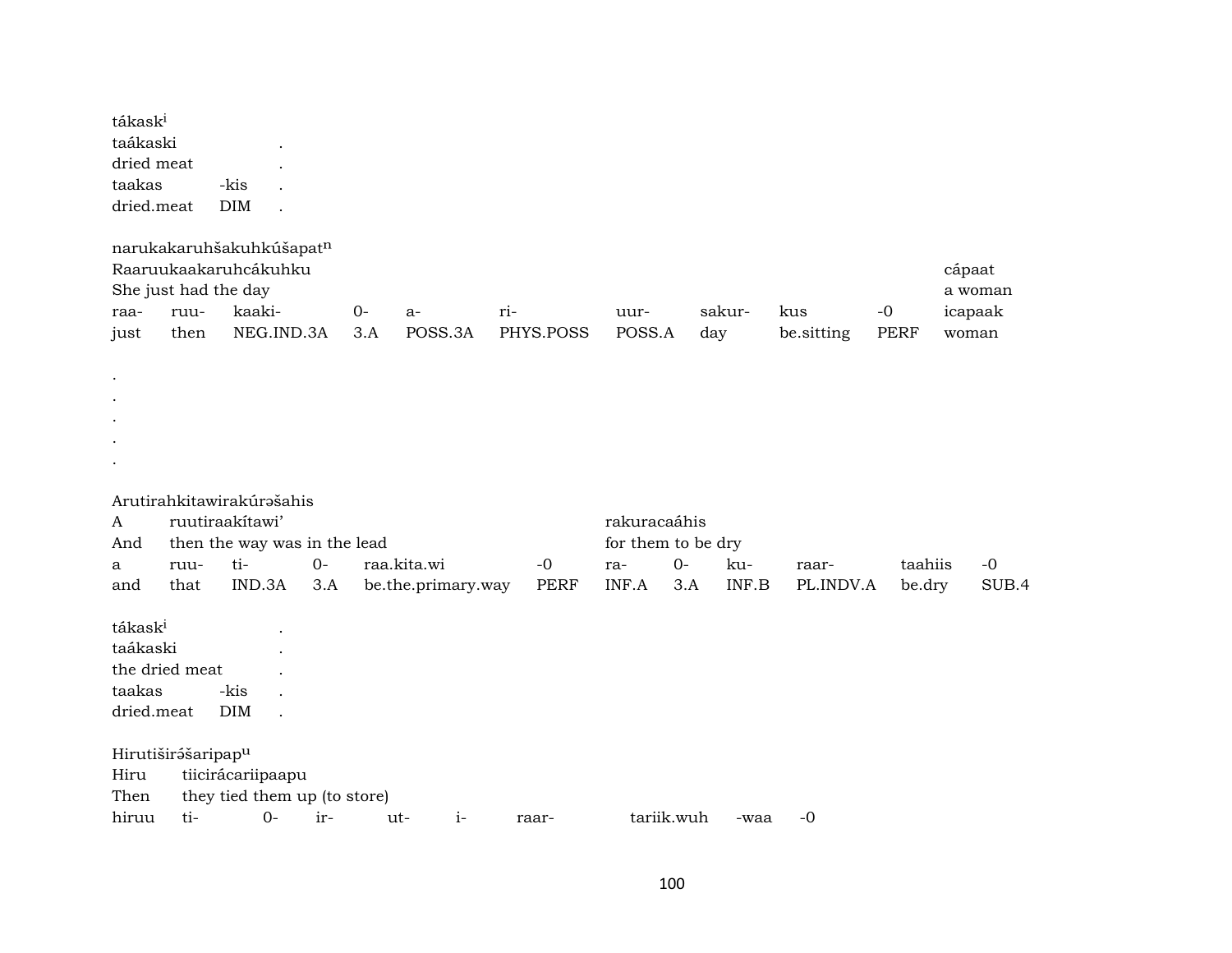| then         | IND.3A                                                                             | 3.A       | PL.3A            | <b>PREV</b>        | SEQ                 | 3PL.INAN.P                                                                    | tie                           | <b>DIST</b>  | <b>PERF</b> |
|--------------|------------------------------------------------------------------------------------|-----------|------------------|--------------------|---------------------|-------------------------------------------------------------------------------|-------------------------------|--------------|-------------|
| $1-$         | Irár <sup>i</sup><br>Iraári'<br>Brother<br>3.POSS.A                                | -raar-    | same.sex.sibling | -ri'<br>3.POSS.B   |                     | híhaw <sup>a</sup><br>$\cdot$<br>hi<br>and<br>$\cdot$<br>hi<br>$\cdot$<br>and | hawá<br>also<br>haawa<br>also |              |             |
|              | rutíširuhurirah^t <sup>n</sup><br>ruutiiciruuhurirahat<br>then they attended to it |           |                  |                    |                     |                                                                               |                               |              |             |
| ruu-<br>then | ti-<br>IND.3A                                                                      | 0-<br>3.A | $ir-$<br>PL.3A   | ut-<br><b>PREV</b> | $1 -$<br><b>SEQ</b> | raa.uhur-<br>way                                                              | riraar.hak<br>pursue          | $-0$<br>PERF |             |

| nihkurəšapíriwu |                        |  |     |                            |                      |      |  |  |  |  |  |
|-----------------|------------------------|--|-----|----------------------------|----------------------|------|--|--|--|--|--|
|                 | rihkuracapíriwu        |  |     |                            |                      |      |  |  |  |  |  |
|                 | when they scraped them |  |     |                            |                      |      |  |  |  |  |  |
| $ra-$           | $0-$ ir-               |  | ku- | raar-                      | tapi.ri.wuu          | -hus |  |  |  |  |  |
| INF.A           |                        |  |     | 3.A PL.3A INF.B 3PL.INAN.P | scrape.IMPF IMPF.SUB |      |  |  |  |  |  |

Wirikutirəšapíriwu Wirikutiiracapíriwu'

 $\overline{\phantom{a}}$ 

 $\mathcal{L}^{\pm}$  $\sim$  $\sim$  $\sim$  $\langle \bullet \rangle$  .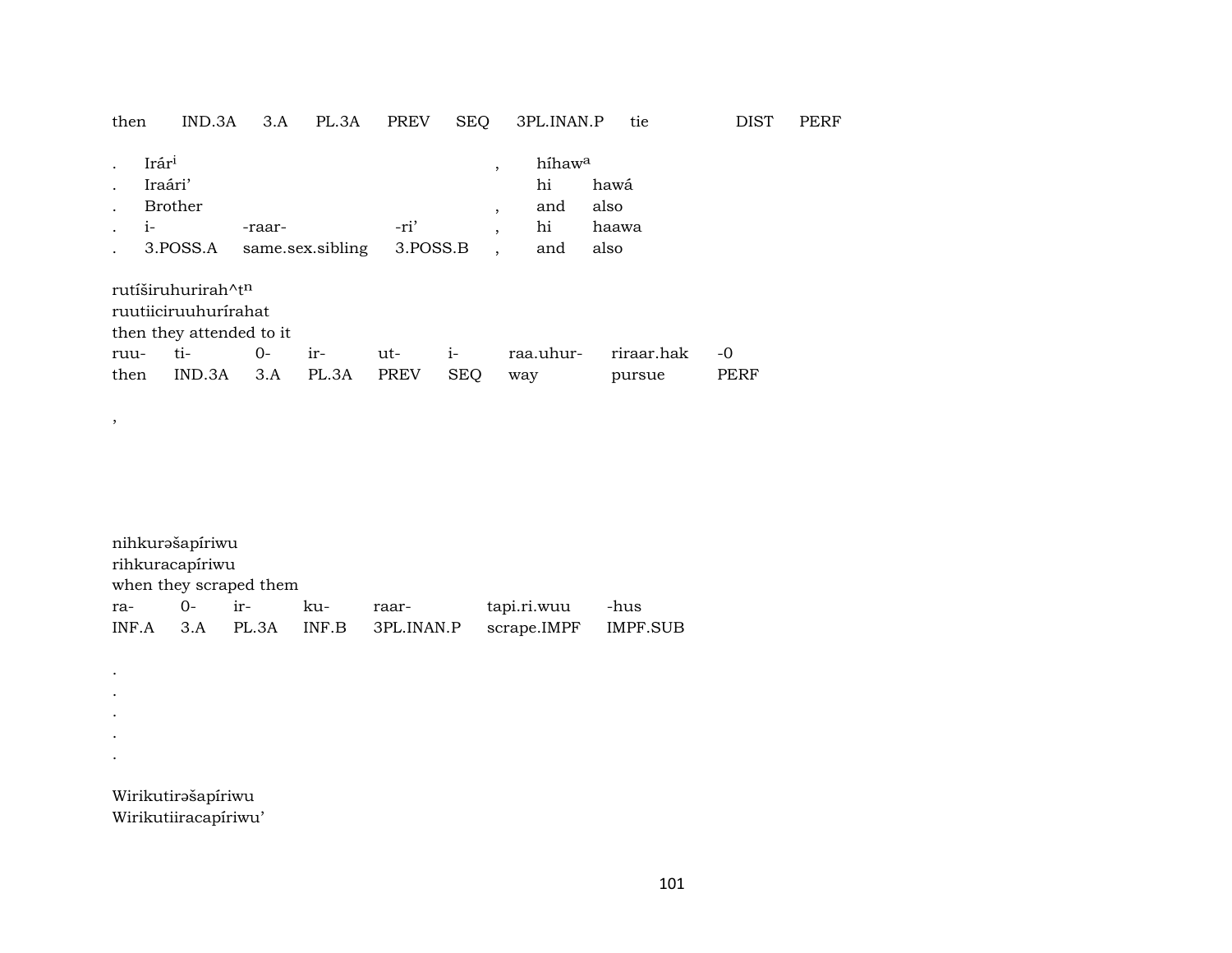These were the ones they scraped

,

|  |  | raar- | tapi.ri.wuu -:hus                                        |  |
|--|--|-------|----------------------------------------------------------|--|
|  |  |       | now that is IND.3A 3.A PL.3A 3PL.INAN.P scrape.IMPF IMPF |  |

iwirirakakarúkstarit $n$ iwiriirakaahkarúkstarit when they were going to make tipi covers ii- wii- ra- 0- ir- akaar- ka.ra"uk -his -ta -rit when when ABS 3.A PL.3A tipi.cover make.PL.P PERF INT INT.SUB , ihi ihi , uh , , ihii , , uh , nirarišakaís $\mathfrak s$ t $^{\rm a}$ riraaricaahkaa'iísata . when they went into the village ri- 0- raar- icahka- iis.at -a . CONT.3A 3.A PL.INDV.A village go.out.of.sight SUB.1 . Wiratkurataruhawiráat<sup>a</sup> Wiratkuraattaaruuhawíraa'ata When we went downstream wii- ra- t- ku- rak- raar- huuha.wi.raa- at -a when INF.A 1.A INF.B 1/2.PL PL.INDV.A downstream go SUB.1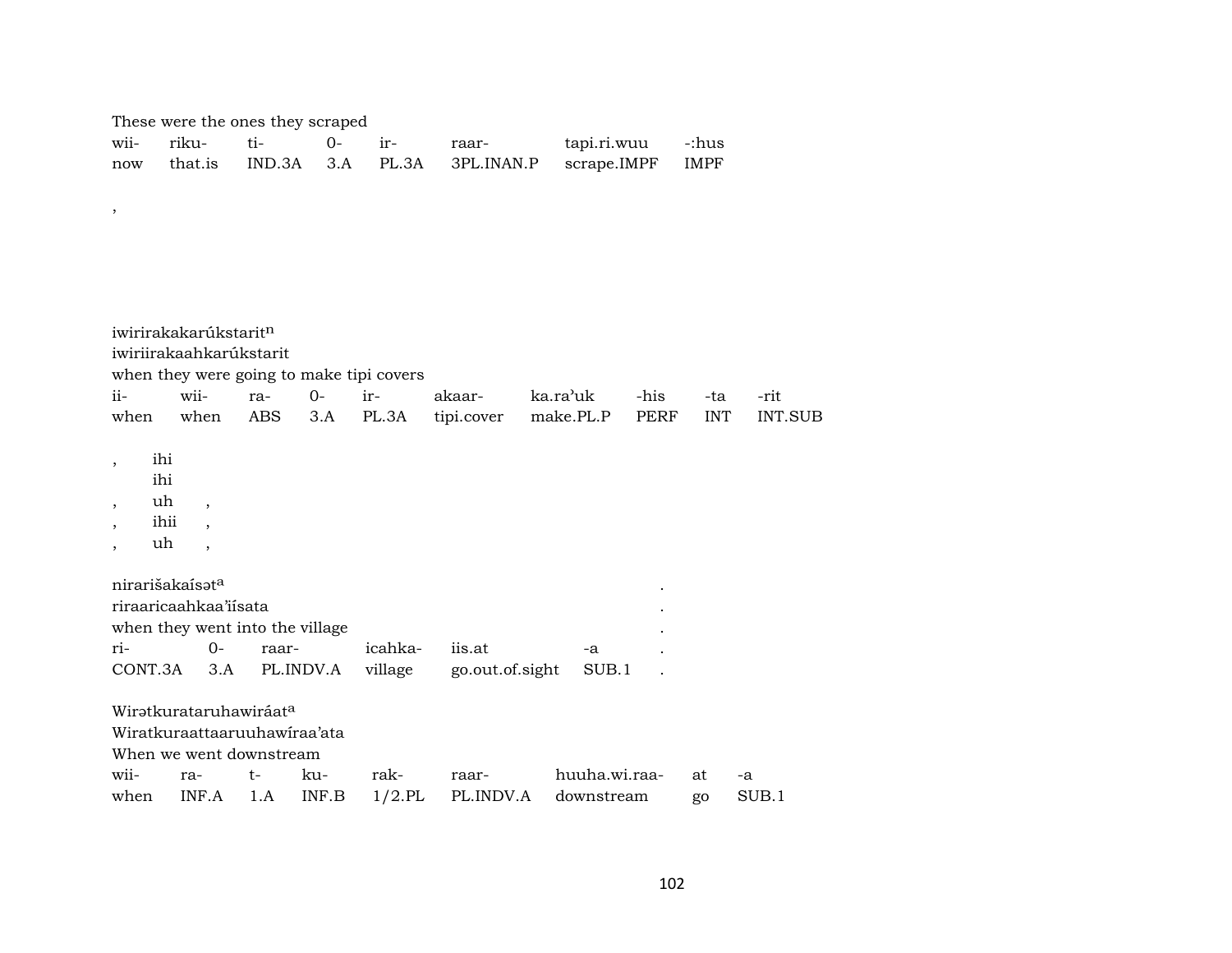|      | hiirirutiširuhurírahatn            |      |                               |             |           |                                         |                                        |             |             |             |
|------|------------------------------------|------|-------------------------------|-------------|-----------|-----------------------------------------|----------------------------------------|-------------|-------------|-------------|
| hi   |                                    |      | iriruutiiciruuhurírahat       |             |           |                                         |                                        |             |             |             |
| and  |                                    |      | thereupon they attended to it |             |           |                                         |                                        |             |             |             |
| hi   | irii-                              | ruu- | ti-                           | $0-$        | ir-       | ut-                                     | $i-$                                   | raa.uhur-   | riraar.hak  | $-0$        |
| and  | then                               | then | IND.3A                        | 3.A         | PL.3A     | PREV                                    | <b>SEQ</b>                             | way         | pursue      | PERF        |
|      | hihawarutirašapíriwusititn         |      |                               |             |           |                                         |                                        |             |             |             |
| hi   | hawá                               |      | ruutiracapíriwuusitit         |             |           |                                         |                                        |             |             |             |
| and  | also                               |      | then they began scraping them |             |           |                                         |                                        |             |             |             |
| hi   | haawa                              | ruu- | ti-                           | $0-$        | ir-       | raar-                                   |                                        | tapi.ri.wuu | -:hus       | -itik       |
| and  | also                               | then | IND.3A                        | 3.A         | PL.3A     |                                         | 3PL.INAN.P                             | scrape.IMPF | <b>IMPF</b> | <b>INCH</b> |
|      |                                    |      |                               |             |           |                                         |                                        |             |             |             |
|      | tihwakiahu                         |      |                               |             |           |                                         | $\boldsymbol{\zeta}\boldsymbol{\zeta}$ |             |             |             |
|      | Tihwaki'aahu'                      |      |                               |             |           |                                         | $\epsilon$                             |             |             |             |
|      | They say                           |      |                               |             |           |                                         | $\mathcal{C}$                          |             |             |             |
|      | ti-                                | $0-$ | ir-                           | waki.a      |           | -:hus                                   | $\mathbf H$                            |             |             |             |
|      | IND.3A                             | 3.A  | PL.3A                         | say.PL.IMPF |           | <b>IMPF</b><br>$\overline{\phantom{a}}$ | 11                                     |             |             |             |
|      |                                    |      |                               |             |           |                                         |                                        |             |             |             |
|      | Witihkaruku                        |      |                               |             |           |                                         |                                        |             |             |             |
|      | Witihkaruuku'                      |      |                               |             |           |                                         |                                        |             |             |             |
| wi-  | Now they are preparing them<br>ti- | $0-$ | ir-                           | ka.ra'uk    |           | -:hus                                   |                                        |             |             |             |
| QUOT | IND.3A                             | 3.A  | PL.3A                         |             | make.PL.P | <b>IMPF</b>                             |                                        |             |             |             |
|      |                                    |      |                               |             |           |                                         |                                        |             |             |             |
|      | narákahk <sup>i</sup>              |      |                               | 11          |           |                                         |                                        |             |             |             |
|      | raarákahki                         |      |                               | $\mathbf H$ |           |                                         |                                        |             |             |             |
|      | tanned hides                       |      |                               | 11          |           |                                         |                                        |             |             |             |
|      | raar.akaar-                        |      | -kis                          | 11          |           |                                         |                                        |             |             |             |

 $\overline{\phantom{a}}$ 

## 103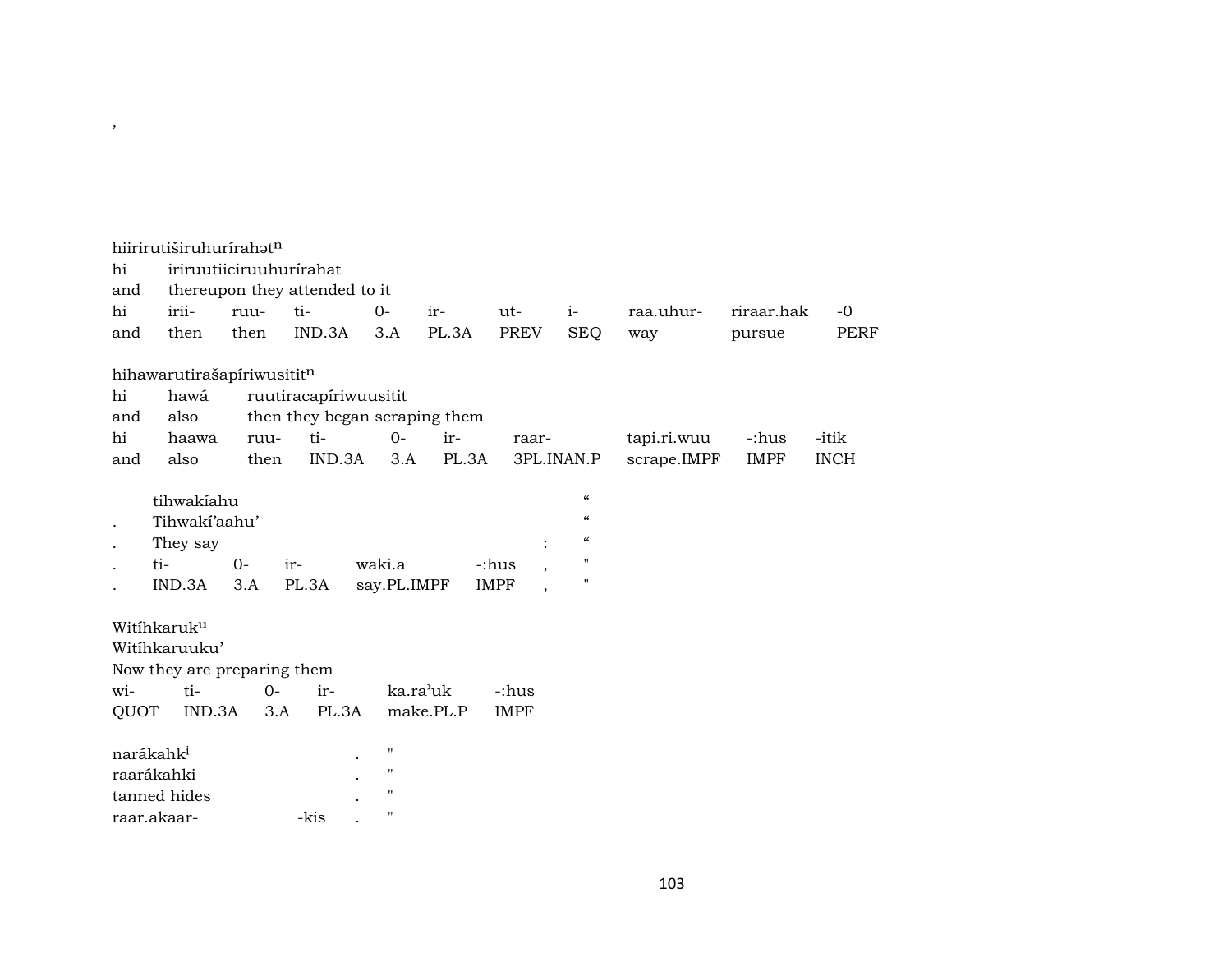|                                                             | tanned.summer.hide<br>"<br>DIM                                                                                                                                                  |                       |                      |                            |                         |                                |                          |  |  |  |  |  |
|-------------------------------------------------------------|---------------------------------------------------------------------------------------------------------------------------------------------------------------------------------|-----------------------|----------------------|----------------------------|-------------------------|--------------------------------|--------------------------|--|--|--|--|--|
| irii-                                                       | Irírariškuhwawi<br>$\,$<br>Iriirariickúhwaawi<br>Where the fur grows<br>$O -$<br>ra.ickuur-<br>ra-<br>waa<br>-wi<br><b>ABS</b><br>animal.fur<br>SUB.L<br>3.A<br>be.upright.DIST |                       |                      |                            |                         |                                |                          |  |  |  |  |  |
| where                                                       |                                                                                                                                                                                 |                       |                      |                            |                         |                                |                          |  |  |  |  |  |
| irihitiharáhura <sup>a</sup><br>irihiitiihaaráhura'a'       | that is where they began                                                                                                                                                        |                       |                      |                            |                         |                                |                          |  |  |  |  |  |
| irii-<br>hii-                                               | ti-                                                                                                                                                                             | $0-$<br>ir-           | ut-                  | raa-<br>ra-                |                         | hurar                          | $\overline{\phantom{0}}$ |  |  |  |  |  |
| that                                                        | other<br>IND.3A                                                                                                                                                                 | 3.A                   | PL.3A<br><b>PREV</b> | way                        | PORT                    | be.where.one.comes.from        | EX                       |  |  |  |  |  |
| nihkurašapíriwu<br>rihkuracapíriwu<br>$0 -$<br>ra-<br>INF.A | when they scraped them<br>ir-<br>3.A<br>PL.3A                                                                                                                                   | ku-<br>raar-<br>INF.B | 3PL.INAN.P           | tapi.ri.wuu<br>scrape.IMPF | -hus<br><b>IMPF.SUB</b> |                                |                          |  |  |  |  |  |
| åka <sup>a</sup><br>Aáka'a<br>Oh my<br>aaka'a<br>oh.my      | 1<br>$\overline{\phantom{a}}$<br>$\cdot$<br>$\overline{\phantom{a}}$                                                                                                            |                       |                      |                            |                         |                                |                          |  |  |  |  |  |
| tiriusiskitawišapatn<br>tirii'uusiskitawi'<br>ti-           | she was highly knowledgeable<br>$0-$<br>rii'uus                                                                                                                                 |                       | -his<br>kita.wi      |                            | $-0$                    | cápaat<br>the woman<br>icapaak |                          |  |  |  |  |  |
| IND.3A                                                      | 3.A                                                                                                                                                                             | be.knowledgeable      | <b>PERF</b>          | be.the.leader              | <b>PERF</b>             | woman                          |                          |  |  |  |  |  |
| $\overline{\phantom{a}}$                                    | irikúhitari<br>iriikúhiitári'                                                                                                                                                   |                       |                      |                            |                         |                                |                          |  |  |  |  |  |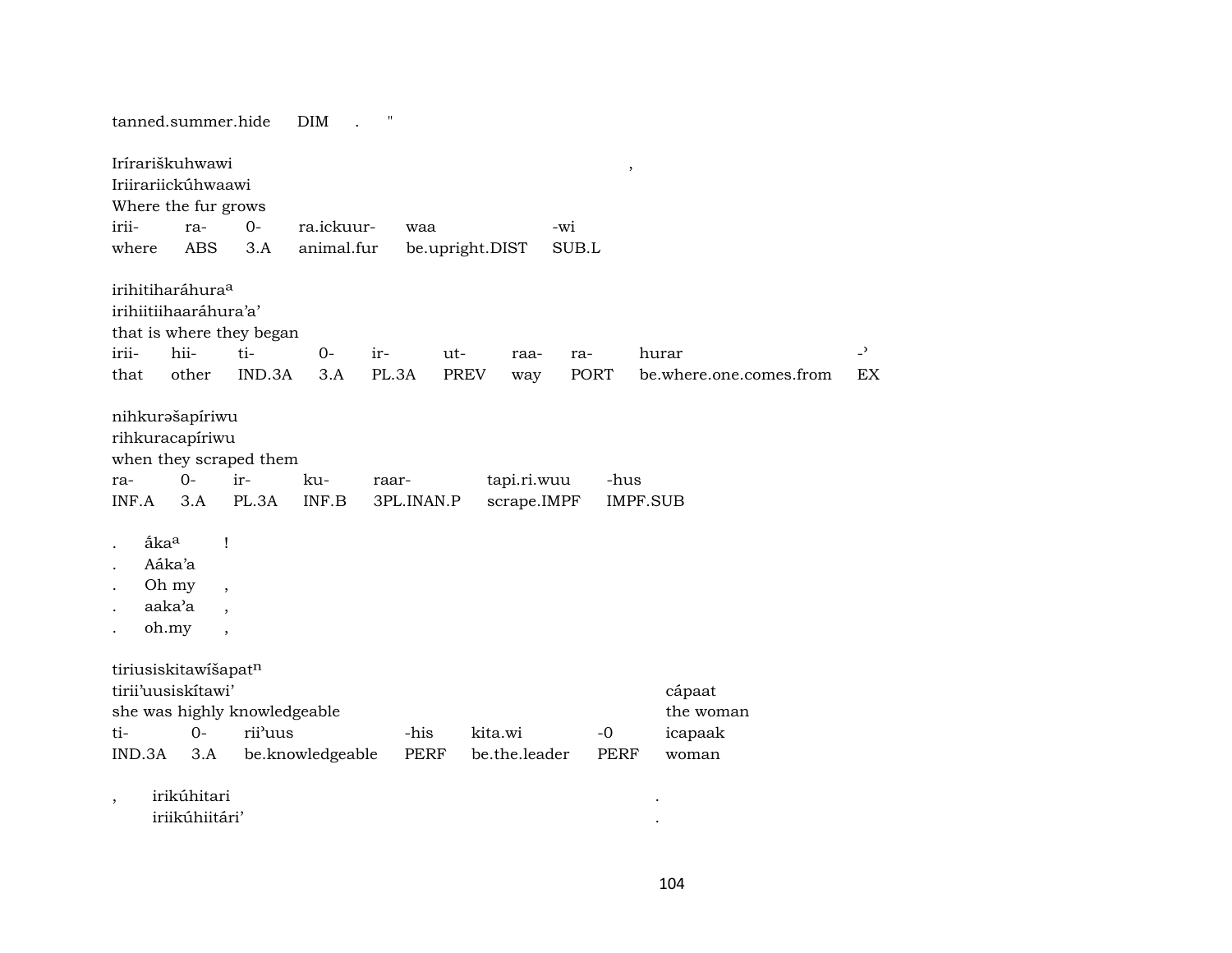|          | however they did it                   |               |                             |            |                      |                                   |             |               |      |             | ı            |                     |       |
|----------|---------------------------------------|---------------|-----------------------------|------------|----------------------|-----------------------------------|-------------|---------------|------|-------------|--------------|---------------------|-------|
|          | irii-                                 | kuur-         |                             | ra-        | $0-$                 | ir-                               | ut-         | aar           | $-i$ |             |              |                     |       |
|          | that                                  | DUB           |                             | <b>ABS</b> | 3.A                  | PL.3A                             | <b>PREV</b> | do            |      | <b>IMPF</b> |              |                     |       |
|          |                                       |               |                             |            |                      |                                   |             |               |      |             |              |                     |       |
|          | Hiruatiraruhawiraatn,                 |               |                             |            |                      |                                   |             |               |      |             |              |                     |       |
| Hiru     | a                                     |               | tiraaruuhawiraa'at          |            |                      |                                   |             |               |      |             |              |                     |       |
| Then     | and                                   |               |                             |            | they went downstream |                                   |             |               |      |             |              |                     |       |
| hiruu    | a                                     |               | ti-                         | $0-$       |                      | raar-                             |             | huuha.wi.raa- |      | at          | $-0$         |                     |       |
| then     | and                                   |               | IND.3A                      | 3.A        |                      | PL.INDV.A                         |             | downstream    |      | go          | <b>PERF</b>  |                     |       |
|          |                                       |               |                             |            |                      |                                   |             |               |      |             |              |                     |       |
|          | hitirašapíriwu                        |               |                             |            |                      |                                   |             |               |      |             | $\, ,$       |                     |       |
| hi       |                                       | tiracapíriwu' |                             |            |                      |                                   |             |               |      |             |              |                     |       |
| and      |                                       |               | they scraped them           |            |                      |                                   |             |               |      |             |              |                     |       |
| hi       | ti-                                   |               | $0-$                        | ir-        |                      | raar-                             |             | tapi.ri.wuu   |      | -:hus       |              |                     |       |
| and      | IND.3A                                |               | 3.A                         | PL.3A      |                      | 3PL.INAN.P                        |             | scrape.IMPF   |      | <b>IMPF</b> |              |                     |       |
|          |                                       |               |                             |            |                      |                                   |             |               |      |             |              |                     |       |
|          | kirikukurakuriškústahwik <sup>i</sup> |               |                             |            |                      |                                   |             |               |      |             |              |                     |       |
| kírku'   |                                       |               | kurakuurickústahwiiki       |            |                      |                                   |             |               |      |             |              |                     |       |
| perhaps  |                                       |               |                             |            |                      | the (pile of) hides being so high |             |               |      |             |              |                     |       |
| kirikuu  |                                       | ku-           | ra-                         |            | $O -$                | ku-                               | ickus-      | raar-         |      | wi          |              | ak                  | $-i$  |
| anything |                                       | <b>INDF</b>   |                             | INF.A      | 3.A                  | INF.B                             | skin        | PL            |      | be.upright  |              | be.a.certain.length | SUB.2 |
|          |                                       |               |                             |            |                      |                                   |             |               |      |             |              |                     |       |
|          |                                       |               |                             |            |                      |                                   |             |               |      |             |              |                     |       |
|          |                                       |               |                             |            |                      |                                   |             |               |      |             |              |                     |       |
|          |                                       |               |                             |            |                      |                                   |             |               |      |             |              |                     |       |
|          |                                       |               |                             |            |                      |                                   |             |               |      |             |              |                     |       |
|          |                                       |               |                             |            |                      |                                   |             |               |      |             |              |                     |       |
|          | Arutiriraráir <sup>u</sup>            |               |                             |            |                      |                                   |             |               |      |             |              |                     |       |
| A        |                                       |               | ruutiriiraará'iiru'         |            |                      |                                   |             |               |      |             |              |                     |       |
| And      |                                       |               | then they put them in water |            |                      |                                   |             |               |      |             |              |                     |       |
| a        | ruu-                                  |               | ti-                         | $0-$       | ir-                  | $i-$                              |             | raar-         |      | ha.iir      |              | -:hus               |       |
| and      | then                                  |               | IND.3A                      | 3.A        | PL.3A                | <b>SEQ</b>                        |             | 3PL.INAN.P    |      |             | put.in.water | <b>IMPF</b>         |       |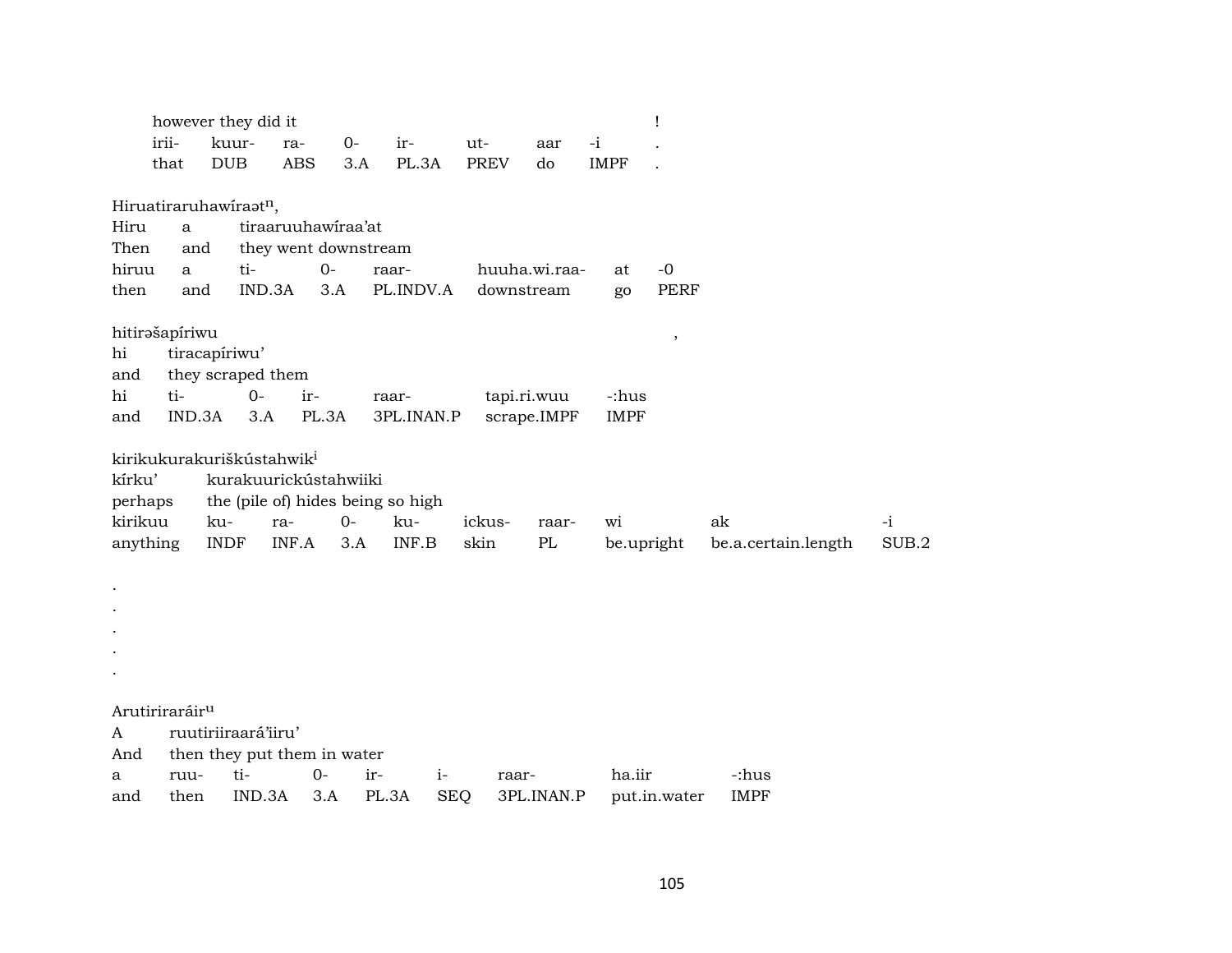. . Hitihkarúkus^t<sup>n</sup> Hi tihkaruúkusat And they prepared them as they went hi ti- 0- ir- ka.ra"uk -hus at -0 and IND.3A 3.A PL.3A make.PL.P IMPF.SUB go PERF , nəkuraruhawiráat<sup>a</sup> rakuraaruuhawíraa'ata when they traveled downstream ra- 0- ku- raar- huuha.wi.raa- at -a INF.A 3.A INF.B PL.INDV.A downstream go SUB.1 , , , , hitíhkarukus^t<sup>n</sup> hi tíhkaruukusat and they prepared them as they went hi ti- 0- ir- ka.ra"uk -hus at -0 and IND.3A 3.A PL.3A make.PL.P IMPF.SUB go PERF  $\check{\text{S}}$ ahúkikakiit $^n$ . Cahuúki kaakií'it . Robes they were not . cahuu -kis kaaki- 0- 0 -ik -0 .

. . .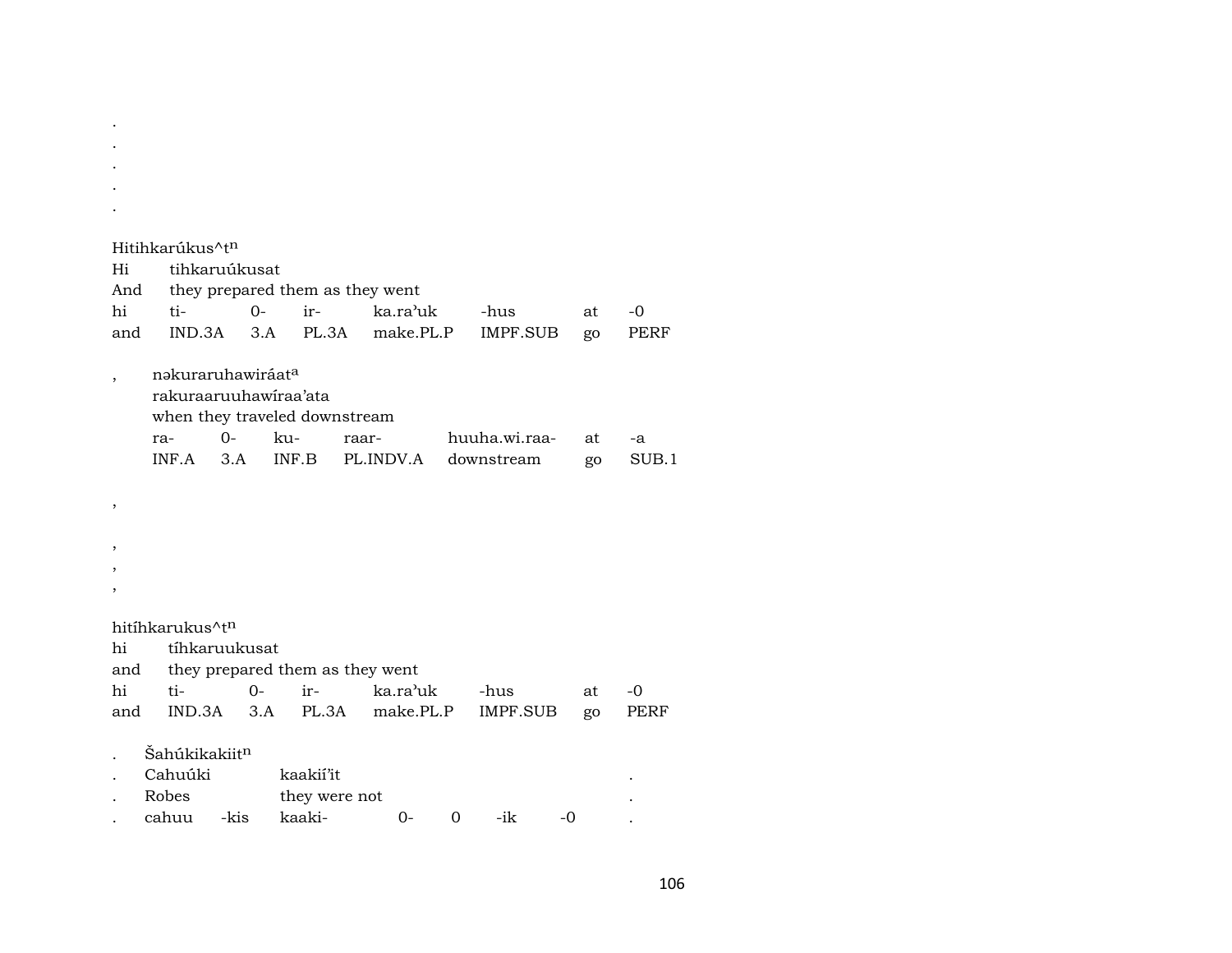| robe               |                            | DIM     | NEG.IND.3A | 3.A         | be          | DIST       | PERF                  |            |       |             |                    |              |       |                 |
|--------------------|----------------------------|---------|------------|-------------|-------------|------------|-----------------------|------------|-------|-------------|--------------------|--------------|-------|-----------------|
| šahúk <sup>i</sup> |                            | $\cdot$ |            |             |             |            |                       |            |       |             |                    |              |       |                 |
| Cahuúki            |                            |         |            |             |             |            |                       |            |       |             |                    |              |       |                 |
| Robes              |                            |         |            |             |             |            |                       |            |       |             |                    |              |       |                 |
| cahuu              | -kis                       |         |            |             |             |            |                       |            |       |             |                    |              |       |                 |
| robe               | <b>DIM</b>                 |         |            |             |             |            |                       |            |       |             |                    |              |       |                 |
|                    |                            |         |            |             |             |            |                       |            |       |             |                    |              |       |                 |
|                    | wírikutiitirirušuksahu     |         |            |             |             |            |                       |            |       |             |                    |              |       |                 |
| wirikuti'it        |                            |         |            |             |             |            | iriirucúksahu         |            |       |             | iriírucuksuhuuriki |              |       |                 |
|                    | they were the ones         |         |            |             |             |            | the way it used to be |            |       |             | the way one did it |              |       |                 |
| wii-               | riku-                      | ti-     | $0-$       | $\mathbf 0$ | -ik         | $-0$       | irii-                 | ra-        | $O -$ | ut-         | uks-               | $\mathbf{0}$ | -a    | -hus            |
| now                | that.is                    | IND.3A  | 3.A        | be          | <b>DIST</b> | PERF       | what                  | <b>ABS</b> | 3.A   | <b>PREV</b> | <b>AOR</b>         | be           | SUB.1 | <b>IMPF.SUB</b> |
|                    |                            |         |            |             |             |            |                       |            |       |             |                    |              |       |                 |
|                    | wirihkukahkárau            |         |            |             |             |            |                       |            |       |             |                    |              |       |                 |
|                    | wírihkuukaahkára'u         |         |            |             |             |            |                       |            |       |             |                    |              |       |                 |
|                    | when they made tipi covers |         |            |             |             |            |                       |            |       |             |                    |              |       |                 |
| wii-               | ra-                        | $0-$    | ir-        | ku-         | akaar-      |            | ka.ra'uk              | $-0$       |       |             |                    |              |       |                 |
| when               | INF.A                      | 3.A     | PL.3A      | INF.B       |             | tipi.cover | make.PL.P             |            | SUB.3 |             |                    |              |       |                 |
|                    |                            |         |            |             |             |            |                       |            |       |             |                    |              |       |                 |

|                                      | wirətkurətahwaripišikət <sup>n</sup> |     |       |      |       |                                      |          |        |      |  |
|--------------------------------------|--------------------------------------|-----|-------|------|-------|--------------------------------------|----------|--------|------|--|
| pícikat<br>wiratkurattáhwari         |                                      |     |       |      |       |                                      |          |        |      |  |
| in winter<br>when we traveled around |                                      |     |       |      |       |                                      |          |        |      |  |
| wii-                                 | ra-                                  | t – | ku-   | rak- | raar- | warii                                | -hus     | pici-  | -kat |  |
| when                                 | $INF.A$ 1.A                          |     | INF.B |      |       | 1/2.PL PL.INDV.A be.going.about.IMPF | IMPF.SUB | wintry | LOC  |  |

 $I \text{rár}^1$ ,  $I \text{rár}^1$ ,  $I \text{rár}^1$ ,  $I \text{rár}^1$ ,  $I \text{rár}^1$ ,  $I \text{rár}^1$ ,  $I \text{rár}^1$ ,  $I \text{rár}^1$ ,  $I \text{rár}^1$ ,  $I \text{rár}^1$ ,  $I \text{rár}^1$ ,  $I \text{rár}^1$ ,  $I \text{rár}^1$ ,  $I \text{rár}^1$ ,  $I \text{rár}^1$ ,  $I \text{rár}^1$ 

,

. Iraari'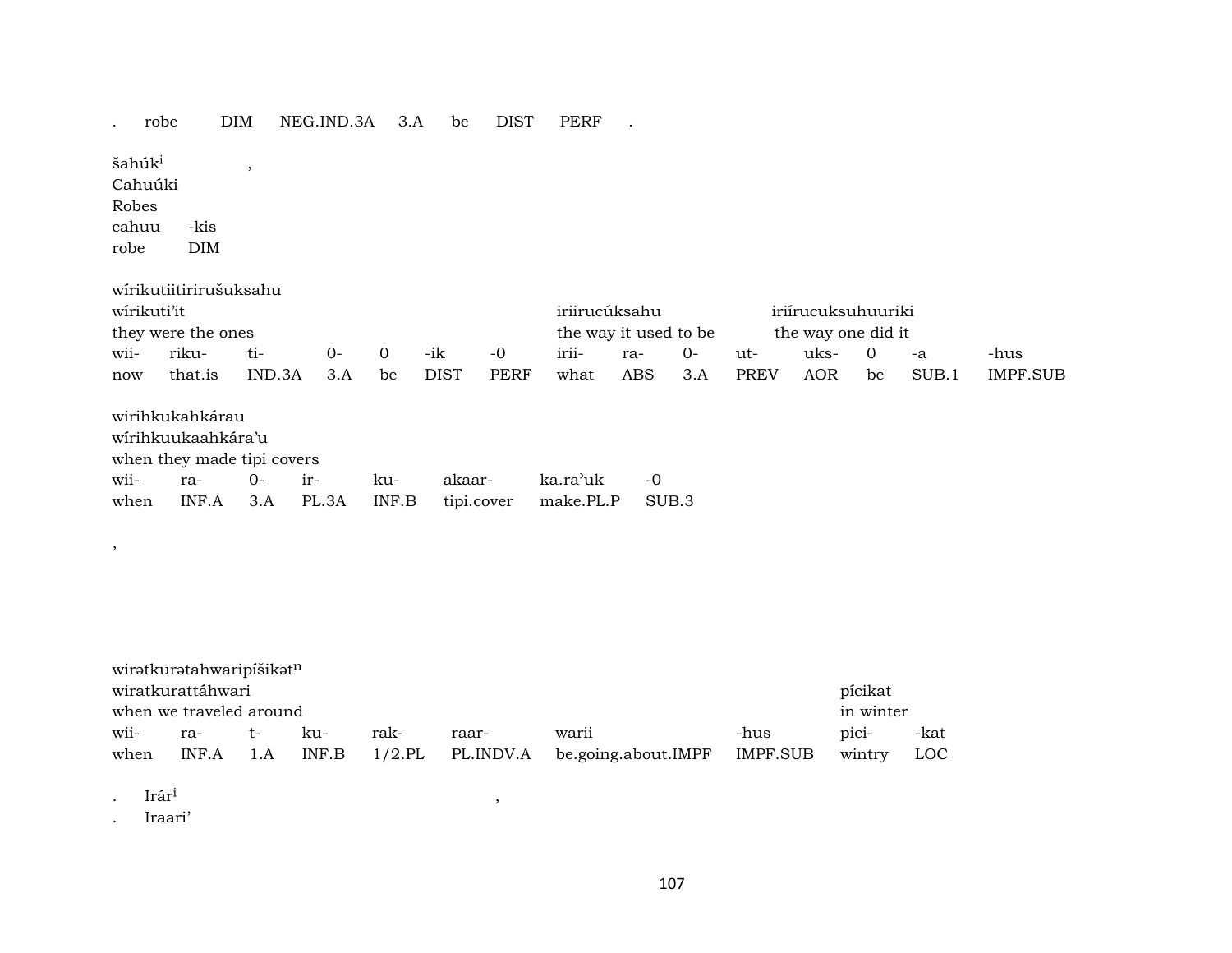| $i-$          | Brother<br>3.POSS.A    | -raar-<br>same.sex.sibling |               | -ri'<br>3.POSS.B | $\, ,$    |             |                 |                 |             |
|---------------|------------------------|----------------------------|---------------|------------------|-----------|-------------|-----------------|-----------------|-------------|
|               |                        |                            |               |                  |           |             |                 |                 |             |
|               | hiruatahatarišakáiš^tn |                            |               |                  |           |             |                 |                 |             |
| hiru          | a                      | tahaattaaricaahkaá'iisat   |               |                  |           |             |                 |                 |             |
| then          | and                    | we went into the village   |               |                  |           |             |                 |                 |             |
| hiruu         | a                      | ta-                        | $t-$          | rak-             | raar-     | icahka-     | iis.at          |                 | $-0$        |
| then          | and                    | IND.1/2A                   | 1.A           | $1/2$ .PL        | PL.INDV.A | village     |                 | go.out.of.sight | <b>PERF</b> |
|               |                        |                            |               |                  |           |             |                 |                 |             |
| $^\mathrm{,}$ |                        |                            |               |                  |           |             |                 |                 |             |
|               |                        |                            |               |                  |           |             |                 |                 |             |
|               |                        |                            |               |                  |           |             |                 |                 |             |
|               |                        |                            |               |                  |           |             |                 |                 |             |
|               |                        |                            |               |                  |           |             |                 |                 |             |
|               |                        |                            |               |                  |           |             |                 |                 |             |
|               | hiwitiráriwah^š        |                            |               |                  |           |             |                 |                 |             |
| hi            | witiraariiwaáhac       |                            |               |                  |           |             |                 |                 |             |
| and           |                        | they were finished         |               |                  |           |             |                 |                 |             |
| hi            | wi-                    | ti-                        | $O -$<br>ir-  | raa-             | riihac    | -waa        | $-0$            |                 |             |
| and           | QUOT                   | IND.3A                     | 3.A           | PL.3A<br>way     | finish    | <b>DIST</b> | <b>PERF</b>     |                 |             |
|               |                        |                            |               |                  |           |             |                 |                 |             |
|               | rarahkítu              |                            |               |                  |           |             |                 |                 |             |
|               | raaraahkituu'u'        |                            |               |                  |           |             |                 |                 |             |
|               | everything             |                            |               |                  |           |             |                 |                 |             |
|               | raa-                   | kituu<br>raar-             | $-u^{\prime}$ |                  |           |             |                 |                 |             |
|               | PL<br>way              | all                        | <b>NOM</b>    |                  |           |             |                 |                 |             |
|               |                        |                            |               |                  |           |             |                 |                 |             |
|               | Hitahátarišakáis^tn    |                            |               |                  |           |             |                 |                 |             |
| Hi            |                        | tahaattaaricaahkaá'iisat   |               |                  |           |             |                 |                 |             |
| And           |                        | we went into the village   |               |                  |           |             |                 |                 |             |
| hi            | ta-                    | t-                         | rak-          | raar-            | icahka-   | iis.at      |                 | $-0$            |             |
| and           | IND.1/2A               | 1.A                        | $1/2$ .PL     | PL.INDV.A        | village   |             | go.out.of.sight | <b>PERF</b>     |             |
|               |                        |                            |               |                  |           |             |                 |                 |             |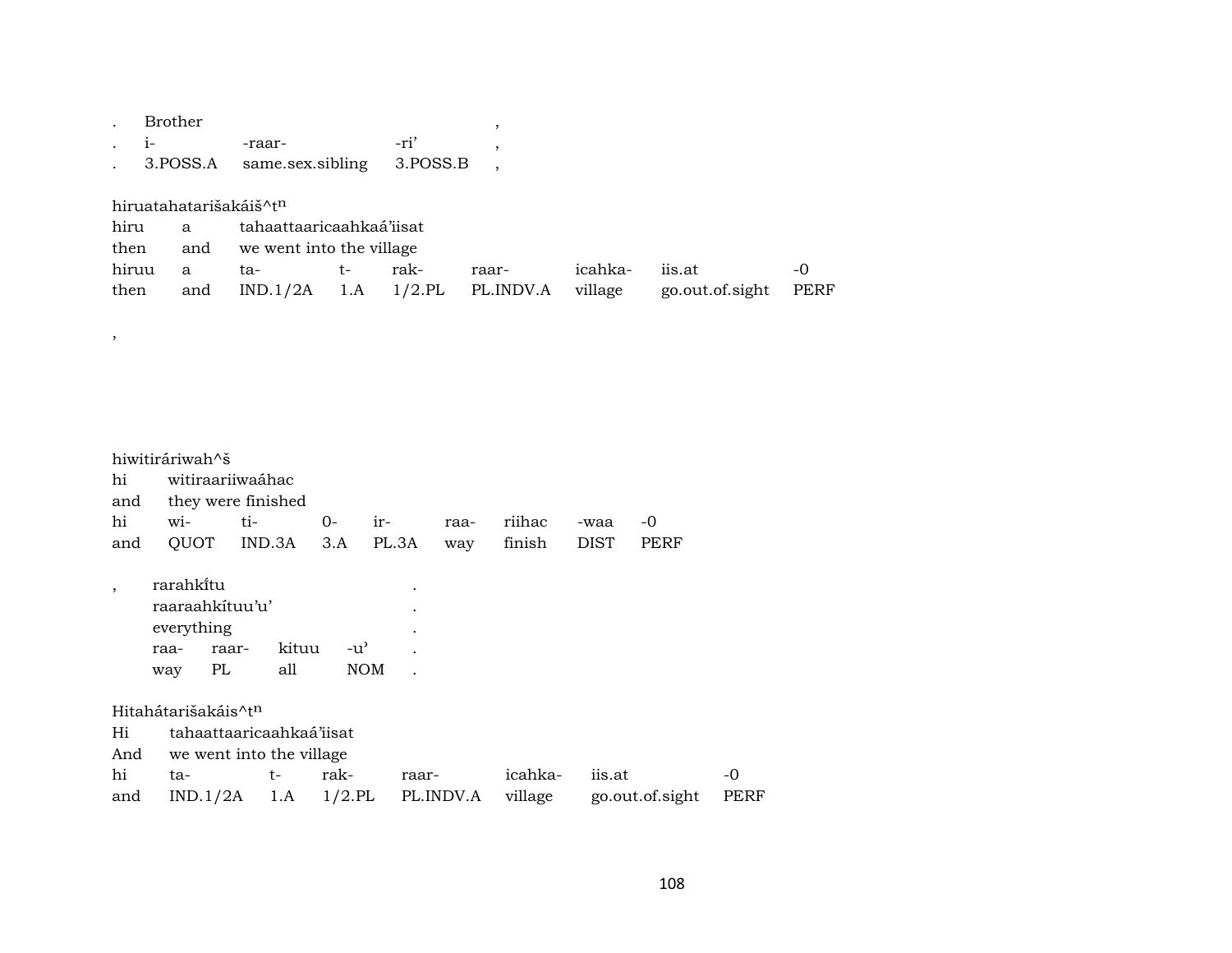| hi<br>and<br>hi<br>and                  | hiirirutíširuhurirah^tn<br>irii-<br>then                                                     | ruu-<br>then                                                                               | iriruutiiciruuhurírahat<br>thereupon they attended to it<br>ti-<br>IND.3A        | $0-$<br>3.A         | ir-<br>PL.3A | ut-<br><b>PREV</b>       | $i-$<br><b>SEQ</b> | raa.uhur-<br>way | riraar.hak<br>pursue | $-0$<br><b>PERF</b> |       |  |  |  |  |
|-----------------------------------------|----------------------------------------------------------------------------------------------|--------------------------------------------------------------------------------------------|----------------------------------------------------------------------------------|---------------------|--------------|--------------------------|--------------------|------------------|----------------------|---------------------|-------|--|--|--|--|
| $\cdot$                                 | hirúihi<br>hiru<br>there<br>hiruu<br>there                                                   | ihi<br>uh<br>$\overline{\phantom{a}}$<br>ihii<br>$\cdot$<br>uh<br>$\overline{\phantom{a}}$ | $\overline{\phantom{a}}$<br>$\overline{\phantom{a}}$<br>$\overline{\phantom{a}}$ |                     |              |                          |                    |                  |                      |                     |       |  |  |  |  |
|                                         | iririruhúrarušpaw <sup>i</sup><br>iriiriiruuhúraarucpaawi<br>the ones who had gardens        |                                                                                            |                                                                                  |                     |              |                          |                    |                  |                      |                     |       |  |  |  |  |
| irii-                                   | ra-                                                                                          | $0 -$                                                                                      | $a-$                                                                             | ir-                 | ri-          |                          | uur-               | huraar-          |                      |                     | -wi   |  |  |  |  |
| that                                    | ABS                                                                                          | 3.A                                                                                        | POSS.3A                                                                          | PL.3A               |              | PHYS.POSS                | POSS.A             | earth            | ra.uc<br>be.lying.PL | -waa<br><b>DIST</b> | SUB.L |  |  |  |  |
| ra-<br>INF.A                            | nihkurarahkúwir <sup>a</sup><br>rihkurarahkuúwira<br>when they roasted (corn)<br>$0-$<br>3.A | ir-<br>PL.3A                                                                               | ku-<br>INF.B                                                                     | raar-<br>3PL.INAN.P |              | raar.kiwir<br>roast.corn | -a<br>SUB.1        |                  |                      |                     |       |  |  |  |  |
| Híhikir <sup>i</sup><br>Hi<br>And<br>hi | híkiiri<br>indeed<br>hikiiri                                                                 |                                                                                            |                                                                                  |                     |              |                          |                    |                  |                      |                     |       |  |  |  |  |

 $\overline{\phantom{a}}$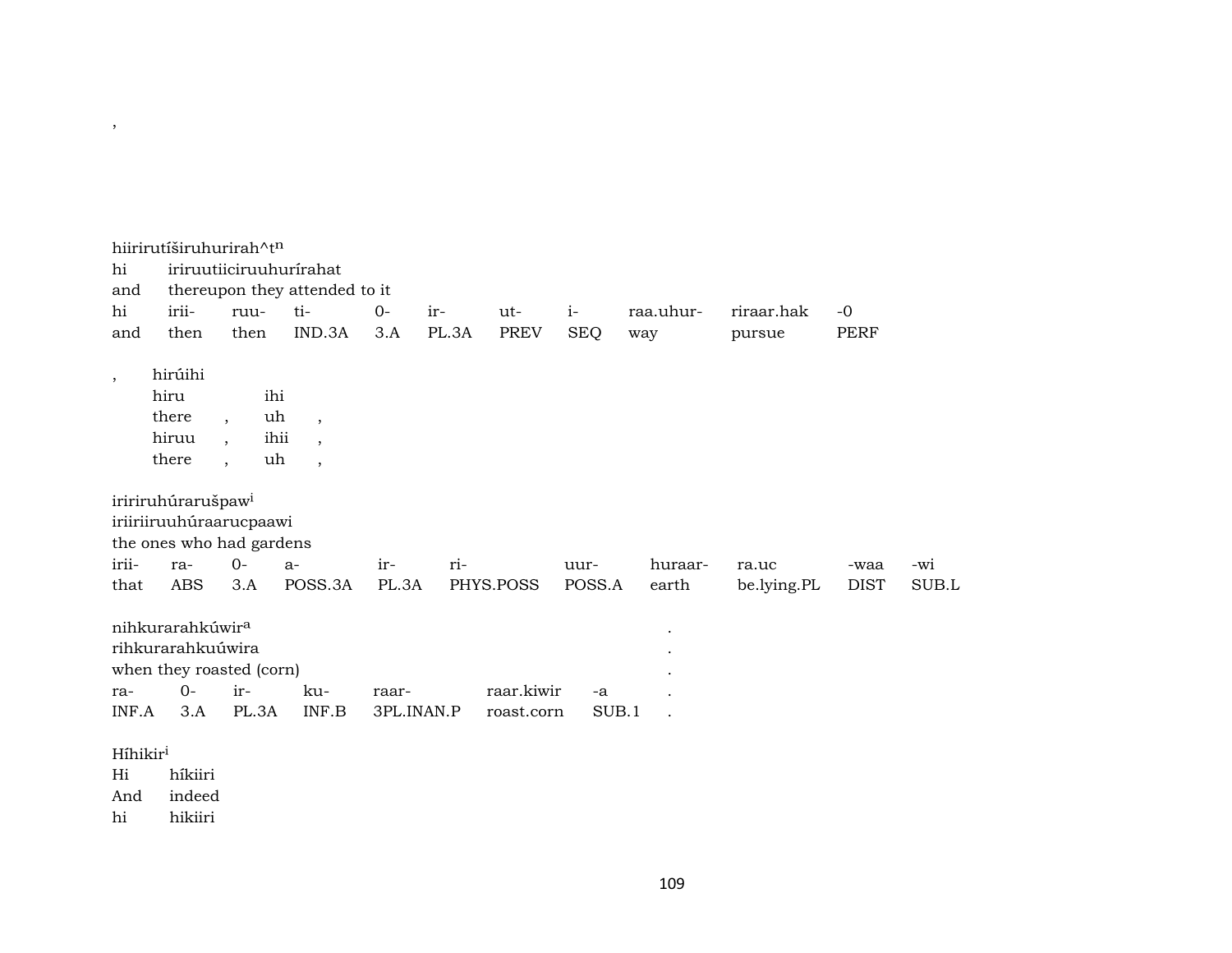| and                           | indeed                                                                                                                       |              |        |       |                     |      |                                                              |                            |               |                                         |      |     |                                                 |       |  |               |                  |                                         |
|-------------------------------|------------------------------------------------------------------------------------------------------------------------------|--------------|--------|-------|---------------------|------|--------------------------------------------------------------|----------------------------|---------------|-----------------------------------------|------|-----|-------------------------------------------------|-------|--|---------------|------------------|-----------------------------------------|
|                               | irihi tirárisaatn<br>irihiitiraáriisa'at<br>there was ample there<br>hii<br>$\overline{a}$<br>ti-<br>riisat<br>$0-$<br>raar- |              |        |       |                     |      |                                                              |                            |               |                                         |      |     |                                                 |       |  |               |                  |                                         |
| irii-                         |                                                                                                                              |              |        |       |                     |      |                                                              |                            |               |                                         |      |     |                                                 |       |  |               |                  |                                         |
| there                         | other                                                                                                                        |              | IND.3A | 3.A   | PL.INDV.A           |      | be.large                                                     | $\mathop{\rm EX}\nolimits$ |               |                                         |      |     |                                                 |       |  |               |                  |                                         |
| wii-<br>when                  | wirakurarahkíwira<br>wirakurarahkíwira<br>when one roasted it<br>ra-<br>INF.A                                                | $O -$<br>3.A | ku-    | INF.B | raar-<br>3PL.INAN.P |      | raar.kiwir<br>roast.corn                                     |                            | $-a$<br>SUB.1 |                                         |      |     |                                                 |       |  |               |                  |                                         |
| ra-<br>$\bullet$<br>$\bullet$ | Nihkutásparirihkurarahkúwirašapatn<br>Rihkuutáspari<br>When they attended to it<br>$0-$ ir-                                  | ku-          | ut-    |       | warii<br>as-        |      | INF.A 3.A PL.3A INF.B PREV foot be.going.about.IMPF IMPF.SUB | -hus                       |               | ra-<br>INF.A 3.A PL.3A INF.B 3PL.INAN.P | $0-$ | ir- | rihkurarahkíwira<br>when they roasted it<br>ku- | raar- |  | raar.kiwir -a | roast.corn SUB.1 | cápaat<br>the women<br>icapaak<br>woman |
|                               |                                                                                                                              |              |        |       |                     |      |                                                              |                            |               |                                         |      |     |                                                 |       |  |               |                  |                                         |
|                               |                                                                                                                              |              |        |       |                     |      |                                                              |                            |               |                                         |      |     |                                                 |       |  |               |                  |                                         |
| $\bullet$                     |                                                                                                                              |              |        |       |                     |      |                                                              |                            |               |                                         |      |     |                                                 |       |  |               |                  |                                         |
| kaaki-                        | Kakíhašikstapīta<br>Kaakíhaaciksta<br>They did not watch                                                                     | $O -$        | ir-    | ut-   |                     | raa- | aciks.ta                                                     | $-0$                       |               | piíta<br>men<br>wiita                   |      |     |                                                 |       |  |               |                  |                                         |
| NEG.IND.3A                    |                                                                                                                              | 3.A          | PL.3A  |       | <b>PREV</b>         | way  | watch                                                        | <b>PERF</b>                |               | man                                     |      |     |                                                 |       |  |               |                  |                                         |
| hítirətki                     |                                                                                                                              |              |        |       |                     |      |                                                              |                            |               |                                         |      |     |                                                 |       |  |               |                  |                                         |

hi tirátkii'a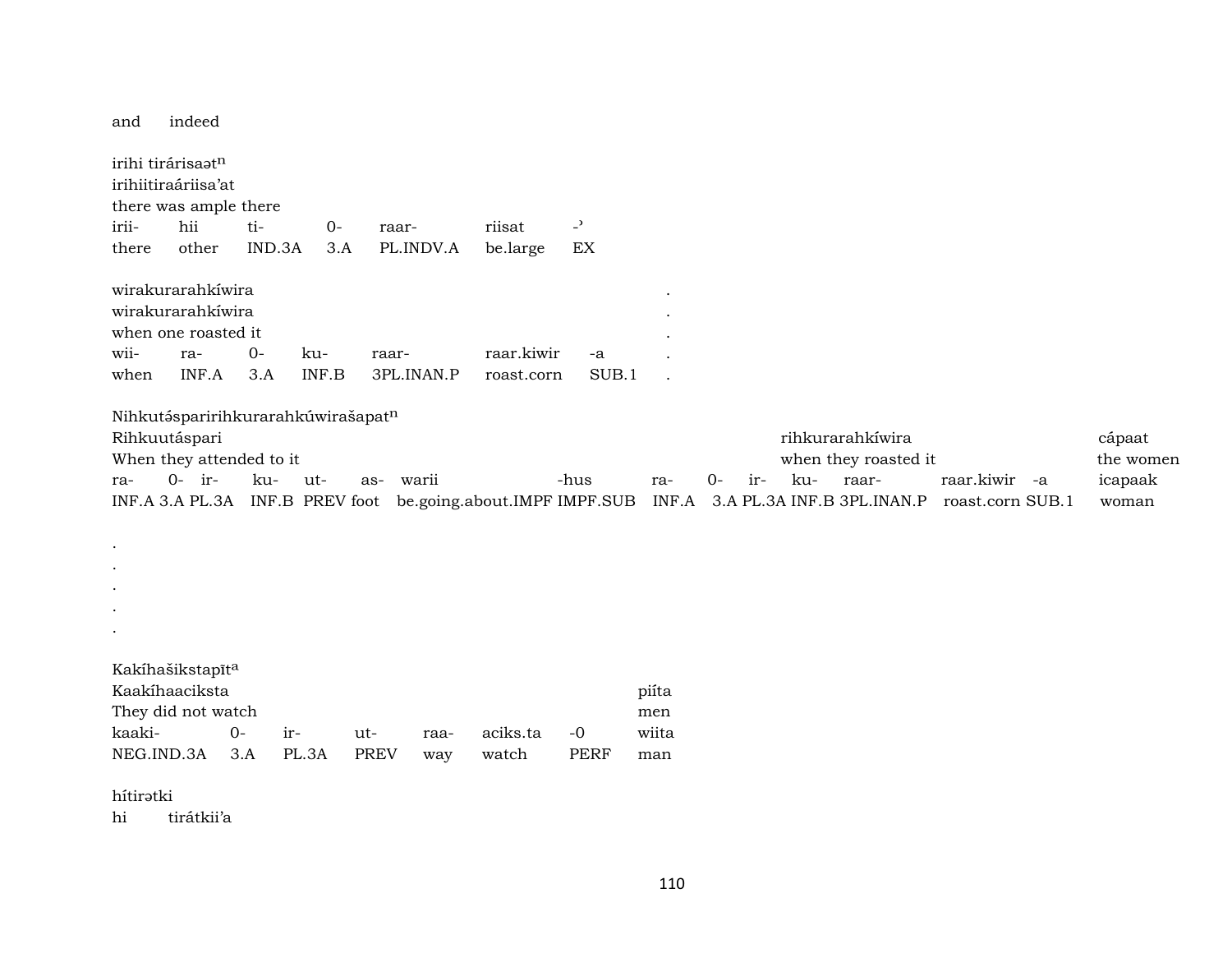| and                      | it became night          |       |                                     |             |             |     |             |   |
|--------------------------|--------------------------|-------|-------------------------------------|-------------|-------------|-----|-------------|---|
| hi                       | ti-                      | $O -$ | ratkii                              |             | -aar        |     | -0          |   |
| and                      | IND.3A                   | 3.A   | be.night                            |             | <b>INCH</b> |     | PERF        |   |
|                          |                          |       |                                     |             |             |     |             |   |
| hítaruta                 |                          |       |                                     |             |             |     |             | , |
| hi                       | táruuta                  |       |                                     |             |             |     |             |   |
| and                      | she would do it          |       |                                     |             |             |     |             |   |
| hi                       | ti-                      | $O -$ | ar-                                 | ut-         |             | aar | -0          |   |
| and                      | IND.3A                   | 3.A   | <b>EV</b>                           | <b>PREV</b> |             | do  | PERF        |   |
|                          | nahkutáhpik <sup>a</sup> |       |                                     |             |             |     |             |   |
|                          | raahkutaáhpiika          |       |                                     |             |             |     |             |   |
|                          | when she would shell it  |       |                                     |             |             |     |             |   |
| ra-                      | 0-                       | ar-   | ku-                                 | tahk.wiik   |             |     | -a          |   |
| INF.A                    | 3.A                      | EV    | INF.B                               | shell.corn  |             |     | SUB.1       |   |
|                          |                          |       |                                     |             |             |     |             |   |
|                          | Nətkaháhkītu,            |       |                                     |             |             |     |             |   |
|                          | Ratkahaáhkituu'u'        |       |                                     |             |             |     |             |   |
| All night                |                          |       |                                     |             |             |     |             |   |
| ratkahaar-               |                          | kituu | $-u$ <sup><math>\prime</math></sup> |             |             |     |             |   |
| night                    | all                      |       | <b>NOM</b>                          |             |             |     |             |   |
|                          |                          |       |                                     |             |             |     |             |   |
| hítaruta                 |                          |       |                                     |             |             |     |             | , |
| hi                       | táruuta                  |       |                                     |             |             |     |             |   |
| and                      | she would do it          |       |                                     |             |             |     |             |   |
| hi                       | ti-                      | 0-    | ar-                                 | ut-         |             | aar | -0          | , |
| and                      | IND.3A                   | 3.A   | EV                                  | PREV        |             | do  | PERF        |   |
|                          |                          |       |                                     |             |             |     |             |   |
| hitahtáhpik <sup>u</sup> |                          |       |                                     |             |             |     | ,           |   |
| hi                       | taahtaáhpiiku'           |       |                                     |             |             |     |             |   |
| and                      | she would shell it       |       |                                     |             |             |     |             |   |
| hi                       | ti-                      | $O -$ | ar-                                 | tahk.wiik   |             |     | -:hus       |   |
| and                      | IND.3A                   | 3.A   | EV                                  | shell.corn  |             |     | <b>IMPF</b> |   |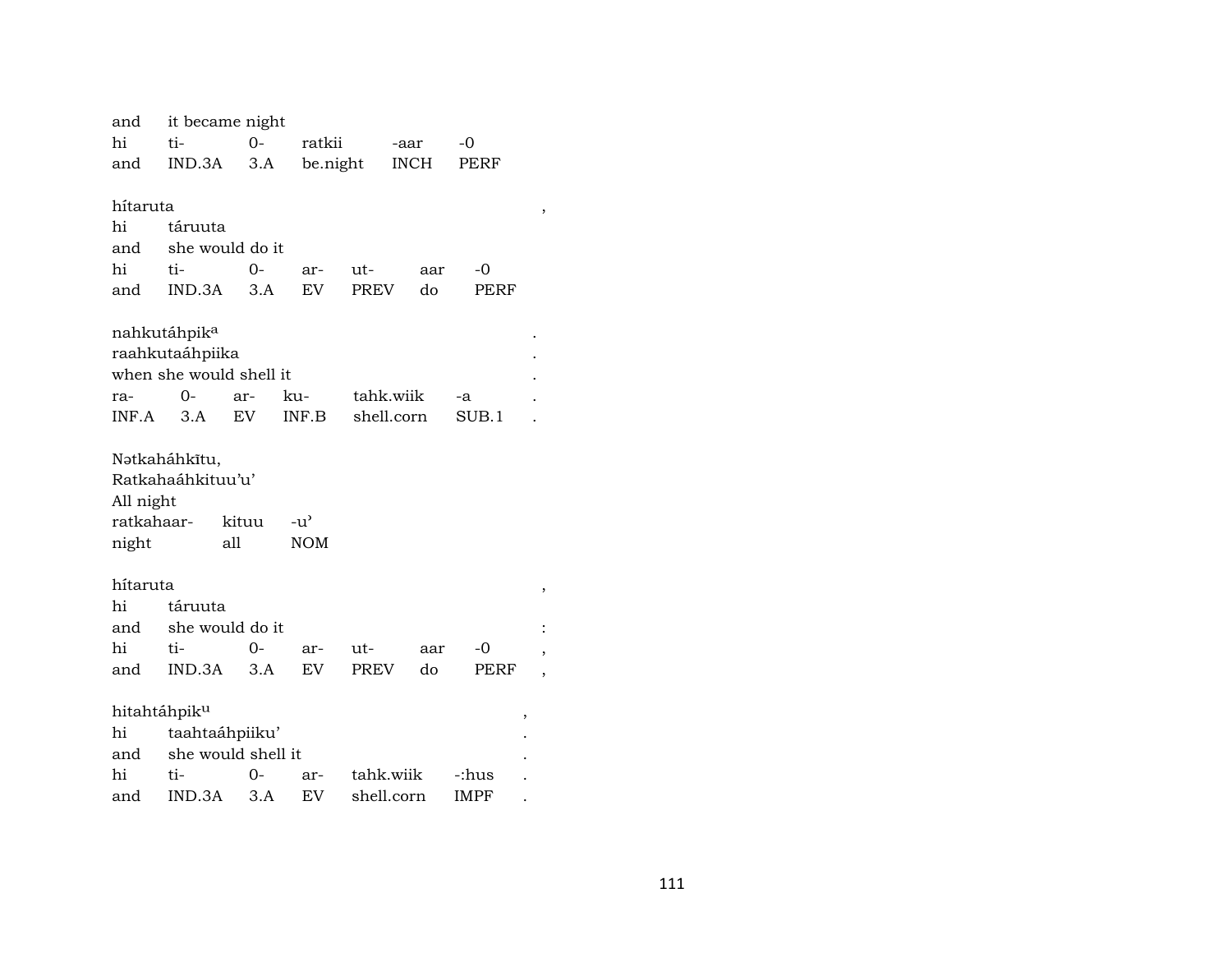| hitahtáhpikukītutárarih^š<br>taahtaáhpiiku'<br>kítuu'u'<br>taaraáriihac<br>Hi<br>she would shell it<br>she would be finished<br>all<br>And<br>hi<br>$O -$<br>ti-<br>$O -$<br>ti-<br>tahk.wiik<br>kituu<br>$-u'$<br>riihac<br>-:hus<br>ar-<br>ar-<br>raa- |                                                                                                    |      |                             |                        |             |            |     |        |     |    |     |        |      |  |
|----------------------------------------------------------------------------------------------------------------------------------------------------------------------------------------------------------------------------------------------------------|----------------------------------------------------------------------------------------------------|------|-----------------------------|------------------------|-------------|------------|-----|--------|-----|----|-----|--------|------|--|
|                                                                                                                                                                                                                                                          |                                                                                                    |      |                             |                        |             |            |     |        |     |    |     |        | $-0$ |  |
| and                                                                                                                                                                                                                                                      | IND.3A                                                                                             | 3.A  | <b>EV</b>                   | shell.corn             | <b>IMPF</b> | all        | NOM | IND.3A | 3.A | EV | way | finish | PERF |  |
| $\cdot$<br>$\bullet$<br>$\bullet$                                                                                                                                                                                                                        | kikáruskat <sup>n</sup><br>Kiíkaruskat<br>Early in the morning<br>kiikarus<br>early.in.the.morning |      |                             | $\cdot$<br>-kat<br>LOC |             |            |     |        |     |    |     |        |      |  |
|                                                                                                                                                                                                                                                          | hirarutirariríwah <sup>itn</sup>                                                                   |      |                             |                        |             |            |     |        |     |    |     |        |      |  |
| hi                                                                                                                                                                                                                                                       | raaruutiraaririwahit                                                                               |      |                             |                        |             |            |     |        |     |    |     |        |      |  |
| and                                                                                                                                                                                                                                                      |                                                                                                    |      | she would spread out covers |                        |             |            |     |        |     |    |     |        |      |  |
| hi                                                                                                                                                                                                                                                       | raa-                                                                                               | ruu- | ti-                         | $O-$                   | raar-       | iriwa.hik  |     | $-0$   |     |    |     |        |      |  |
| and                                                                                                                                                                                                                                                      | just                                                                                               | then | IND.3A                      | 3.A                    | 3PL.INAN.P  | spread.out |     | PERF   |     |    |     |        |      |  |

|                                       | Wirahkuwarásik <sup>i</sup><br>wiraahkuwaarásiki<br>when all was cooked |                          |                       |              |                     |                    |             |               |  |  |  |  |  |  |  |
|---------------------------------------|-------------------------------------------------------------------------|--------------------------|-----------------------|--------------|---------------------|--------------------|-------------|---------------|--|--|--|--|--|--|--|
| wii-<br>when                          | ra-<br>INF.A                                                            | $0-$<br>3.A              | ar-<br>EV             | ku-<br>INF.B | waa-<br><b>DIST</b> | araas<br>be.cooked | -ik<br>CAUS | $-i$<br>SUB.2 |  |  |  |  |  |  |  |
| níksu<br>ríksu'<br>the corn<br>riiks- | $-11'$                                                                  | $\overline{\phantom{a}}$ | hi<br>hi<br>and<br>hi |              |                     |                    |             |               |  |  |  |  |  |  |  |

.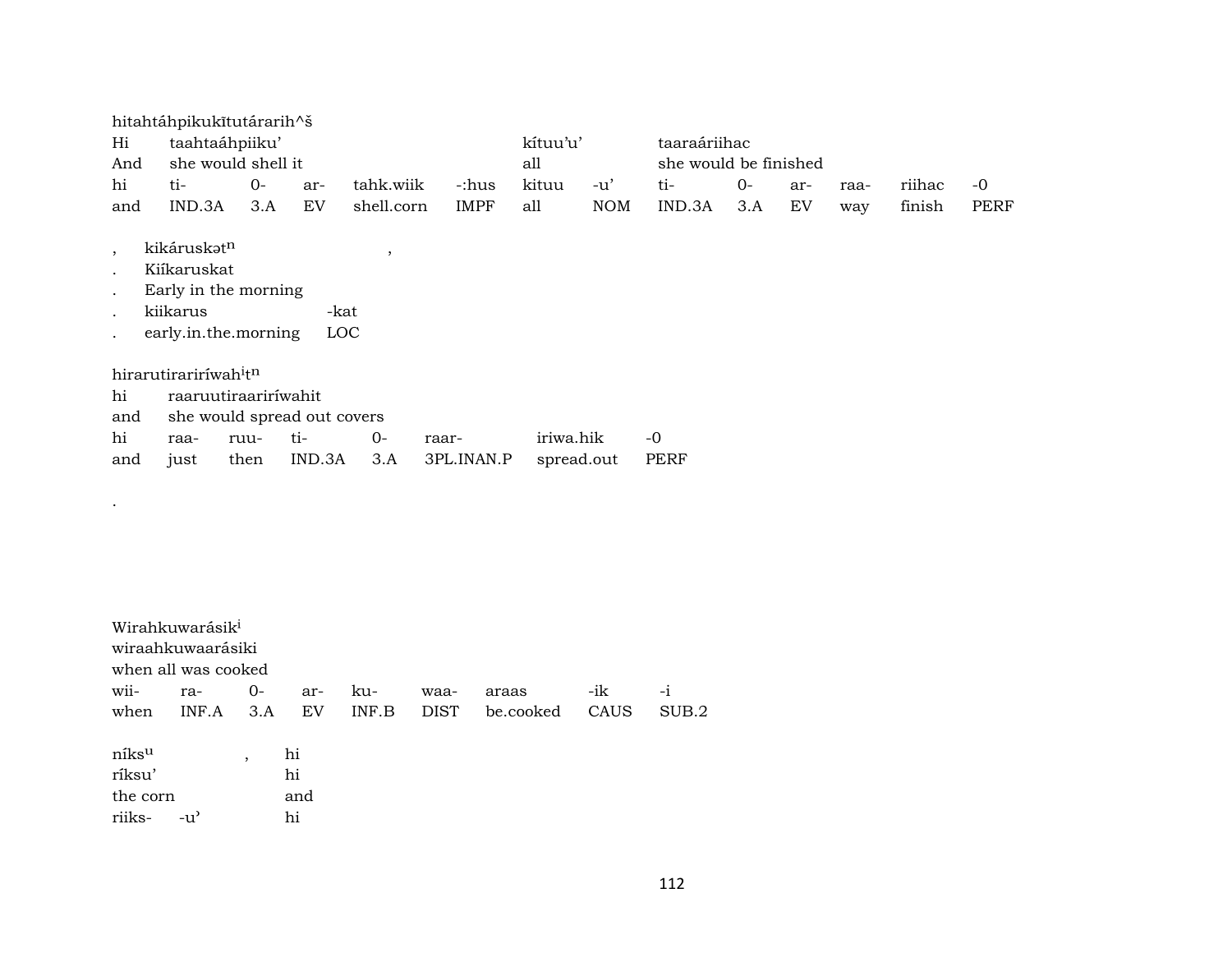| corn                     | <b>NOM</b>                                                                                 |                            | and                                 |                    |                   |                        |                      |                                            |                   |                             |
|--------------------------|--------------------------------------------------------------------------------------------|----------------------------|-------------------------------------|--------------------|-------------------|------------------------|----------------------|--------------------------------------------|-------------------|-----------------------------|
| wii-<br>now              | wirikurihapakíahu<br>wirikuriihapakí'aahu'<br>now that is what we call<br>riku-<br>that.is | rii-<br><b>ASSR</b>        | $t-$<br>1.A                         | rak-<br>$1/2$ .PL  |                   | waki.a<br>say.PL.IMPF  | -:hus<br><b>IMPF</b> | $\boldsymbol{\mathcal{C}}$                 |                   |                             |
| Náwaritu<br>wii-<br>when | wirakuraariruuwara<br>when it was spread out<br>ra-<br>INF.A                               | $0-$<br>3.A                | ku-<br>INF.B                        | raar-<br>PL.INDV.A |                   | i.ruu.war<br>spread.DU | -a<br>SUB.1          | raáwariitu'<br>roasted corn<br>raa-<br>way | wariit<br>be.warm | $-u^{\prime}$<br><b>NOM</b> |
|                          | $\pmb{\mathsf{H}}$                                                                         |                            |                                     |                    |                   |                        |                      |                                            |                   |                             |
| wii-<br>now              | Witirašáhisiksta<br>Witiracaahiisiksta<br>Now she was going to dry them<br>ti-<br>IND.3A   | $O -$<br>3.A               | raar-<br>3PL.INAN.P                 |                    | taahiis<br>be.dry | -ik<br>CAUS            | -his<br><b>PERF</b>  | -ta<br><b>INT</b>                          |                   |                             |
|                          | hawakisíšapatn<br>Hawá<br>Also<br>haawa<br>also<br>irikúhitatar <sup>u</sup>               | kíci<br>but<br>kici<br>but | cápaat<br>women<br>icapaak<br>woman |                    |                   |                        |                      |                                            |                   |                             |

irikúhiitattaaru'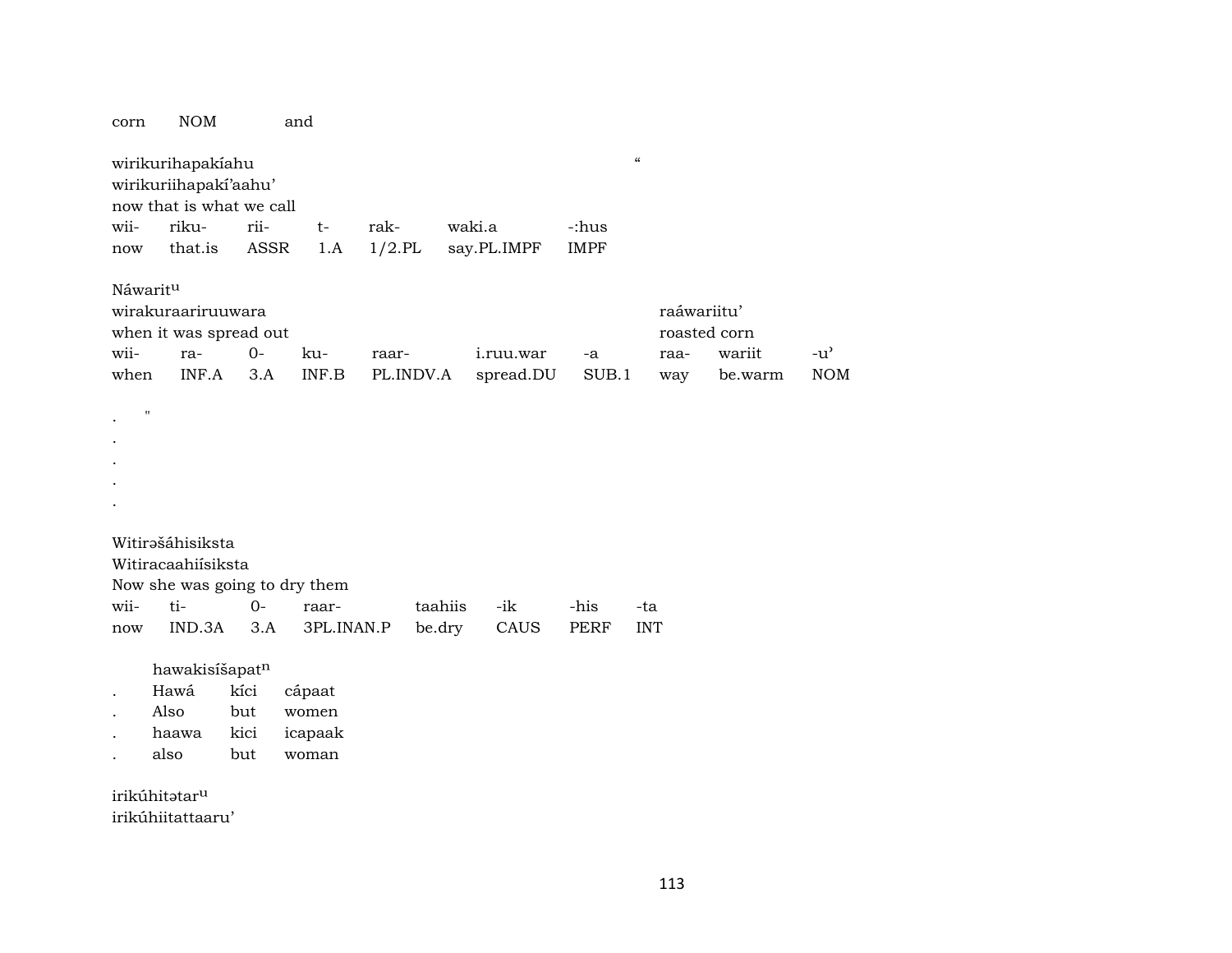|                          | that is the way He made for them<br>$0-$<br>kuur-<br>ir-<br>$-0$<br>ra-<br>ak-<br>ra'uk<br>$ut-$<br>raa-<br><b>PERF</b><br><b>DUB</b><br><b>ABS</b><br>3.A<br>OBV<br><b>BEN</b><br>PL.AN.3P<br>make<br>way |                                 |                   |                          |                                    |                 |            |                      |             |             |                 |      |         |                                   |
|--------------------------|------------------------------------------------------------------------------------------------------------------------------------------------------------------------------------------------------------|---------------------------------|-------------------|--------------------------|------------------------------------|-----------------|------------|----------------------|-------------|-------------|-----------------|------|---------|-----------------------------------|
| irii-                    |                                                                                                                                                                                                            |                                 |                   |                          |                                    |                 |            |                      |             |             |                 |      |         |                                   |
| that                     |                                                                                                                                                                                                            |                                 |                   |                          |                                    |                 |            |                      |             |             |                 |      |         |                                   |
|                          | tiráwahatn                                                                                                                                                                                                 |                                 |                   |                          |                                    |                 | kisi       |                      |             |             |                 |      |         |                                   |
|                          | Tiráwaahat                                                                                                                                                                                                 |                                 |                   |                          |                                    |                 | kiíci'     | $\ddot{\phantom{0}}$ |             |             |                 |      |         |                                   |
|                          | the Heavens                                                                                                                                                                                                |                                 |                   |                          |                                    |                 | however    |                      |             |             |                 |      |         |                                   |
| tii-                     | ra-                                                                                                                                                                                                        | $O -$                           | waa-              | ahak                     |                                    | $-0$            | kici       |                      |             |             |                 |      |         |                                   |
| this                     | <b>ABS</b>                                                                                                                                                                                                 | 3.A                             | <b>DIST</b>       |                          | extend.in.a.line                   | SUB.4           | but        |                      |             |             |                 |      |         |                                   |
|                          |                                                                                                                                                                                                            |                                 |                   |                          |                                    |                 |            |                      |             |             |                 |      |         |                                   |
|                          | Hawawirihkúrašawahišikunawaritu                                                                                                                                                                            |                                 |                   |                          |                                    |                 |            |                      |             |             |                 |      |         |                                   |
|                          | Hawá<br>wirihkuracaawaahisiku<br>raáwariitu'                                                                                                                                                               |                                 |                   |                          |                                    |                 |            |                      |             |             |                 |      |         |                                   |
| Also                     | when they were drying it<br>roasted corn                                                                                                                                                                   |                                 |                   |                          |                                    |                 |            |                      |             |             |                 |      |         |                                   |
| haawa                    | wii-                                                                                                                                                                                                       | ra-                             | $0-$              | ir-                      | ku-                                | raar-           |            | taahiis              | -waa        | -ik         | -hus            | raa- | wariit  | $-u$ <sup><math>\sim</math></sup> |
| also                     | when                                                                                                                                                                                                       | INF.A                           |                   | 3.A<br>PL.3A             |                                    | INF.B           | 3PL.INAN.P | be.dry               | <b>DIST</b> | CAUS        | <b>IMPF.SUB</b> | way  | be.warm | <b>NOM</b>                        |
|                          |                                                                                                                                                                                                            |                                 |                   |                          |                                    |                 |            |                      |             |             |                 |      |         |                                   |
| $\overline{\phantom{a}}$ | hihawápahuks<br>hi                                                                                                                                                                                         | hawá                            | páhuks            | $\overline{\phantom{a}}$ |                                    |                 |            |                      |             |             |                 |      |         |                                   |
|                          | and<br>also                                                                                                                                                                                                |                                 | squash            |                          |                                    |                 |            |                      |             |             |                 |      |         |                                   |
|                          | hi                                                                                                                                                                                                         | haawa                           | wahuks            |                          |                                    |                 |            |                      |             |             |                 |      |         |                                   |
|                          | and<br>also                                                                                                                                                                                                |                                 | squash            |                          |                                    |                 |            |                      |             |             |                 |      |         |                                   |
|                          |                                                                                                                                                                                                            |                                 |                   |                          |                                    |                 |            |                      |             |             |                 |      |         |                                   |
|                          | hihawatihakarašarahákusititn                                                                                                                                                                               |                                 |                   |                          |                                    |                 |            |                      |             |             |                 |      |         |                                   |
| hi                       | hawá                                                                                                                                                                                                       |                                 |                   | tiihaakaracarahaákusitit |                                    |                 |            |                      |             |             |                 |      |         |                                   |
| and                      | also                                                                                                                                                                                                       |                                 |                   |                          | they began slicing them into rings |                 |            |                      |             |             |                 |      |         |                                   |
| hi                       | haawa                                                                                                                                                                                                      | ti-                             | $0-$              | ir-                      |                                    | haaka-<br>raar- |            | tarahak              | -:hus       | -itik       |                 |      |         |                                   |
| and                      | also                                                                                                                                                                                                       | IND.3A                          |                   | 3.A<br>PL.3A             |                                    | PL<br>mouth     | slice      |                      | <b>IMPF</b> | <b>INCH</b> |                 |      |         |                                   |
|                          |                                                                                                                                                                                                            |                                 |                   |                          |                                    |                 |            |                      |             |             |                 |      |         |                                   |
| $\cdot$                  | šápatn<br>cápaat                                                                                                                                                                                           | $\ddot{\phantom{a}}$            | Arisít<br>Ariisit |                          | šapat<br>cápaat                    |                 |            |                      |             |             |                 |      |         |                                   |
|                          | the women                                                                                                                                                                                                  | $\ddot{\phantom{a}}$            | Themselves        |                          | the women                          |                 |            |                      |             |             |                 |      |         |                                   |
|                          | icapaak                                                                                                                                                                                                    | $\ddot{\phantom{a}}$<br>$\cdot$ | ariisit           |                          | icapaak                            |                 |            |                      |             |             |                 |      |         |                                   |
|                          | woman                                                                                                                                                                                                      |                                 | one's.own         |                          | woman                              |                 |            |                      |             |             |                 |      |         |                                   |
|                          |                                                                                                                                                                                                            |                                 |                   |                          |                                    |                 |            |                      |             |             |                 |      |         |                                   |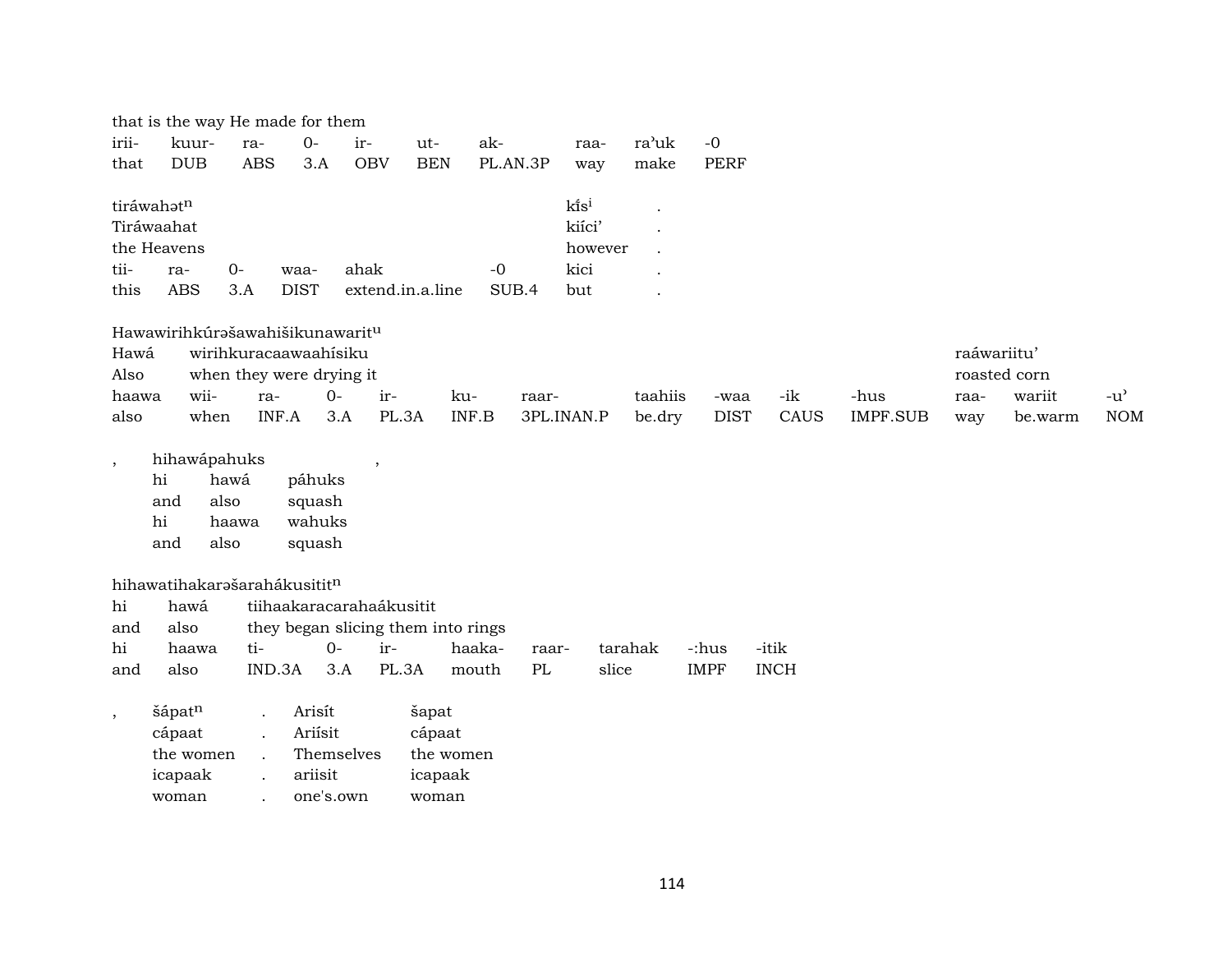|                                                           | nihkuhakarašaruwáhaku<br>rihkuhaakaracaruuwaáhaku<br>when they were slicing them into rings   |                    |             |                   |                       |                     |                      |                                                                       |                 |  |  |  |  |  |  |
|-----------------------------------------------------------|-----------------------------------------------------------------------------------------------|--------------------|-------------|-------------------|-----------------------|---------------------|----------------------|-----------------------------------------------------------------------|-----------------|--|--|--|--|--|--|
| ra-                                                       | $0-$<br>ir-                                                                                   | ku-                |             | haaka-            | raar-                 | tarahak             | -ruu                 | -waa                                                                  | -hus            |  |  |  |  |  |  |
| INF.A                                                     | 3.A<br>PL.3A                                                                                  | INF.B              |             | mouth             | PL                    | slice               | <b>DIST</b>          | <b>DIST</b>                                                           | <b>IMPF.SUB</b> |  |  |  |  |  |  |
| $\overline{\phantom{a}}$<br>hawá<br>also<br>haawa<br>also | hawatahapakiahu<br>we say<br>ta-<br>IND.1/2A                                                  | tahapakí'aahu'     | $t-$<br>1.A | rak-<br>$1/2$ .PL | waki.a<br>say.PL.IMPF |                     | -:hus<br><b>IMPF</b> | $\epsilon\epsilon$<br>$\epsilon$<br>$\epsilon$<br>$\blacksquare$<br>" |                 |  |  |  |  |  |  |
|                                                           | Pahukswitihkaruk <sup>u</sup>                                                                 |                    |             |                   |                       |                     |                      |                                                                       |                 |  |  |  |  |  |  |
| Páhuks                                                    |                                                                                               | witihkaruuku'      |             |                   |                       |                     |                      |                                                                       |                 |  |  |  |  |  |  |
| The squash                                                |                                                                                               | they are preparing |             |                   |                       |                     |                      |                                                                       |                 |  |  |  |  |  |  |
| wahuks                                                    | wi-                                                                                           | ti-                | $O -$       | ir-               |                       | ka.ra'uk            | -:hus                |                                                                       |                 |  |  |  |  |  |  |
| squash                                                    |                                                                                               |                    |             |                   |                       |                     | <b>IMPF</b>          |                                                                       |                 |  |  |  |  |  |  |
| Ħ<br>11<br>11                                             | IND.3A<br>PL.3A<br>make.PL.P<br>QUOT<br>3.A<br>Kutukspáki<br>Kutukspaáki<br>They were so long |                    |             |                   |                       |                     |                      |                                                                       |                 |  |  |  |  |  |  |
| $\pmb{\mathsf{H}}$<br>ku-                                 | ti-                                                                                           | $0-$               | uks-        | waa-              | ak                    |                     | -i                   |                                                                       |                 |  |  |  |  |  |  |
| $\pmb{\mathsf{H}}$<br><b>INDF</b>                         | IND.3A                                                                                        | 3.A                | <b>AOR</b>  | <b>DIST</b>       |                       | be.a.certain.length |                      | SUB.2                                                                 |                 |  |  |  |  |  |  |
| $\overline{ }$<br>a<br>and<br>a                           | akutíkatih^tn<br>kutiíkatiihat<br>it was so wide<br>ku-                                       | ti-                | $0-$        | $i-$              | ka.tiihak             | -0                  | $\, ,$               |                                                                       |                 |  |  |  |  |  |  |
| and                                                       | <b>INDF</b>                                                                                   | IND.3A             | 3.A         | <b>SEQ</b>        | be.so.wide            |                     | PERF                 |                                                                       |                 |  |  |  |  |  |  |
| hitútastarawat^t <sup>n</sup><br>hi<br>and                | tuútaastaaráwatat<br>one wove the stings                                                      |                    |             |                   |                       |                     |                      |                                                                       |                 |  |  |  |  |  |  |
| hi<br>ti-                                                 | $0 -$                                                                                         | ut-                | haas-       |                   | raar-                 | awatat.k            |                      | $-0$                                                                  |                 |  |  |  |  |  |  |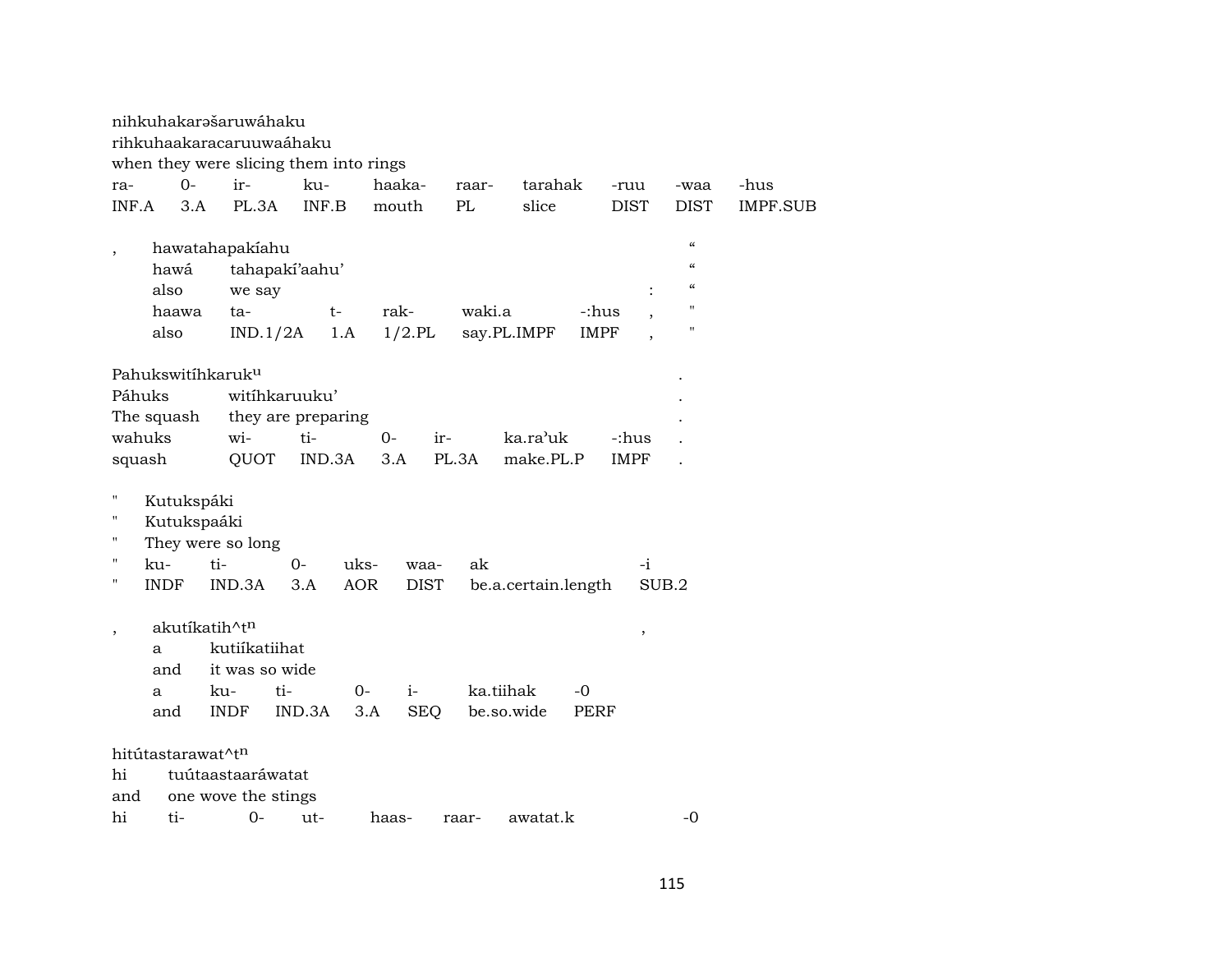| and                      | IND.3A                       | 3.A            | <b>PREV</b> | string            | PL             |                  |             | pile.one.on.another | PERF                    |      |       |           |                 |        |
|--------------------------|------------------------------|----------------|-------------|-------------------|----------------|------------------|-------------|---------------------|-------------------------|------|-------|-----------|-----------------|--------|
|                          |                              |                |             |                   |                |                  |             |                     |                         |      |       |           |                 |        |
| $\bullet$                |                              |                |             |                   |                |                  |             |                     |                         |      |       |           |                 |        |
|                          |                              |                |             |                   |                |                  |             |                     |                         |      |       |           |                 |        |
|                          |                              |                |             |                   |                |                  |             |                     |                         |      |       |           |                 |        |
| $\bullet$                |                              |                |             |                   |                |                  |             |                     |                         |      |       |           |                 |        |
|                          | Irikuhitaritiríhkarukúpahuks |                |             |                   |                |                  |             |                     |                         |      |       |           |                 |        |
|                          | Iriikúhiitari'               |                |             |                   |                |                  |             | tiríhkaruku         |                         |      |       |           |                 | páhuks |
|                          | That is what they did        |                |             |                   |                |                  |             |                     | when they prepared them |      |       |           |                 | squash |
| irii-                    | kuur-                        | ra-            | $O -$       | ir-               | ut-            | aar              | $-i$        | tii-                | ra-                     | $0-$ | ir-   | ka.ra'uk  | -hus            | wahuks |
| that                     | DUB                          | <b>ABS</b>     | 3.A         | PL.3A             | <b>PREV</b>    | do               | <b>IMPF</b> | when                | <b>ABS</b>              | 3.A  | PL.3A | make.PL.P | <b>IMPF.SUB</b> | squash |
|                          | šápatn                       |                |             |                   |                |                  |             |                     |                         |      |       |           |                 |        |
| $\overline{\phantom{a}}$ | cápaat                       |                |             |                   |                |                  |             |                     |                         |      |       |           |                 |        |
|                          | the women                    |                |             |                   |                |                  |             |                     |                         |      |       |           |                 |        |
|                          | icapaak                      |                |             |                   |                |                  |             |                     |                         |      |       |           |                 |        |
|                          | woman                        |                |             |                   |                |                  |             |                     |                         |      |       |           |                 |        |
|                          |                              |                |             |                   |                |                  |             |                     |                         |      |       |           |                 |        |
| Ákuturitn                |                              |                |             |                   |                |                  |             |                     |                         |      |       |           |                 |        |
| A                        | kutuúrit                     |                |             |                   |                |                  |             |                     |                         |      |       |           |                 |        |
| And                      |                              | they resembled |             |                   |                |                  |             |                     |                         |      |       |           |                 |        |
| a                        | ku-                          | ti-            | $O -$       | uur-              | $\overline{0}$ | $-ik$            | $-0$        |                     |                         |      |       |           |                 |        |
| and                      | <b>INDF</b>                  | IND.3A         | 3.A         | <b>PREV</b>       | be             | <b>DIST</b>      | <b>PERF</b> |                     |                         |      |       |           |                 |        |
| átakuhur <sup>u</sup>    |                              |                |             | Irár <sup>i</sup> |                |                  |             |                     |                         |      |       |           |                 |        |
|                          | áttakuhuuru'                 |                |             | Iraári'           |                |                  |             |                     |                         |      |       |           |                 |        |
| a pack                   |                              |                |             | Brother           |                |                  |             |                     |                         |      |       |           |                 |        |
|                          | aktaku.huur-                 | $-u^{\prime}$  | $i-$        |                   | -raar-         |                  |             | -ri'                |                         |      |       |           |                 |        |
| pack                     |                              | $\rm{NOM}$     |             | 3.POSS.A          |                | same.sex.sibling |             | 3.POSS.B            |                         |      |       |           |                 |        |

 $\overline{\phantom{a}}$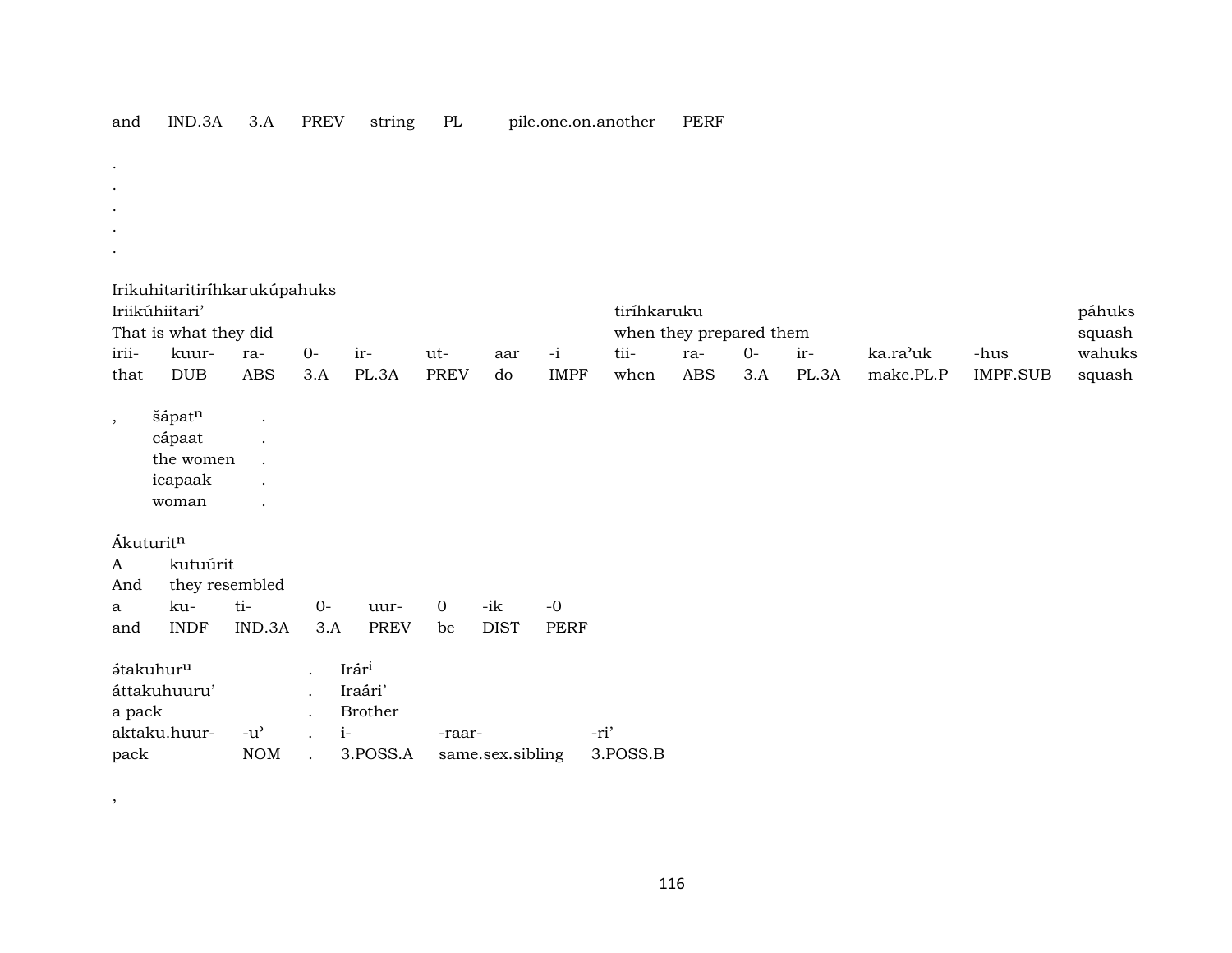| $\, ,$  |          |                       |                     |                            |                    |       |            |           |             |              |                     |                 |
|---------|----------|-----------------------|---------------------|----------------------------|--------------------|-------|------------|-----------|-------------|--------------|---------------------|-----------------|
| $\cdot$ |          |                       |                     |                            |                    |       |            |           |             |              |                     |                 |
| $\,$    |          |                       |                     |                            |                    |       |            |           |             |              |                     |                 |
|         |          | kitúhawaatiráriwahaš  |                     |                            |                    |       |            |           |             |              |                     |                 |
|         | kítuu'u' |                       | hawá                | a                          | tiraáriiwaahac     |       |            |           |             |              |                     |                 |
| all     |          |                       | also                | and                        | they were finished |       |            |           |             |              |                     |                 |
|         | kituu    | $-u'$                 | haawa               | $\mathbf{a}$               | ti-                | $0-$  | ir-        | raa-      | riihac      | -waa         | $-0$                |                 |
| all     |          | <b>NOM</b>            | also                | and                        | IND.3A             | 3.A   | PL.3A      | way       | finish      | <b>DIST</b>  | <b>PERF</b>         |                 |
|         |          |                       |                     |                            |                    |       |            |           |             |              |                     |                 |
| ,       |          | hirúšapatn            |                     | $\,$                       |                    |       |            |           |             |              |                     |                 |
|         | hiru     |                       | cápaat              |                            |                    |       |            |           |             |              |                     |                 |
|         |          | there                 | the women           |                            |                    |       |            |           |             |              |                     |                 |
|         |          | hiruu                 | icapaak             |                            |                    |       |            |           |             |              |                     |                 |
|         |          | there                 | woman               |                            |                    |       |            |           |             |              |                     |                 |
|         |          |                       |                     |                            |                    |       |            |           |             |              |                     |                 |
|         |          | hawawitirákuritaspari |                     |                            |                    |       |            |           |             |              |                     |                 |
|         | hawá     |                       | witiraákuriitaspari |                            |                    |       |            |           |             |              |                     |                 |
|         | also     |                       |                     | when each did her own work |                    |       |            |           |             |              |                     |                 |
|         | haawa    | witi-                 | ra-                 | $0-$                       | $a-$               | ku-   | ri-        |           | ut-         | as-          | warii               | -hus            |
|         | also     | <b>REFL</b>           | INF.A               | 3.A                        | POSS.3A            | INF.B |            | PHYS.POSS | <b>PREV</b> | foot         | be.going.about.IMPF | <b>IMPF.SUB</b> |
|         |          |                       |                     |                            |                    |       |            |           |             |              |                     |                 |
|         | kítu     |                       |                     |                            |                    |       |            |           |             |              |                     |                 |
|         | kítuu'u' |                       |                     |                            |                    |       |            |           |             |              |                     |                 |
| all     |          |                       |                     |                            |                    |       |            |           |             |              |                     |                 |
|         | kituu    | $-u'$                 |                     |                            |                    |       |            |           |             |              |                     |                 |
| all     |          | <b>NOM</b>            |                     |                            |                    |       |            |           |             |              |                     |                 |
|         |          |                       |                     |                            |                    |       |            |           |             |              |                     |                 |
|         |          | Kituatiráriwahoš      |                     |                            |                    |       |            |           |             |              |                     |                 |
|         | Kítuu'u' |                       | a                   | tiraáriiwaahac             |                    |       |            |           |             |              |                     |                 |
| All     |          |                       | and                 |                            | they finished them |       |            |           |             |              |                     |                 |
|         | kituu    | $-u'$                 | a                   | ti-                        | $O -$<br>ir-       |       | raar-      |           | riihac      | $-0$<br>-waa |                     |                 |
| all     |          | <b>NOM</b>            | and                 | IND.3A                     | 3.A                | PL.3A | 3PL.INAN.P |           | finish      | <b>DIST</b>  | <b>PERF</b>         |                 |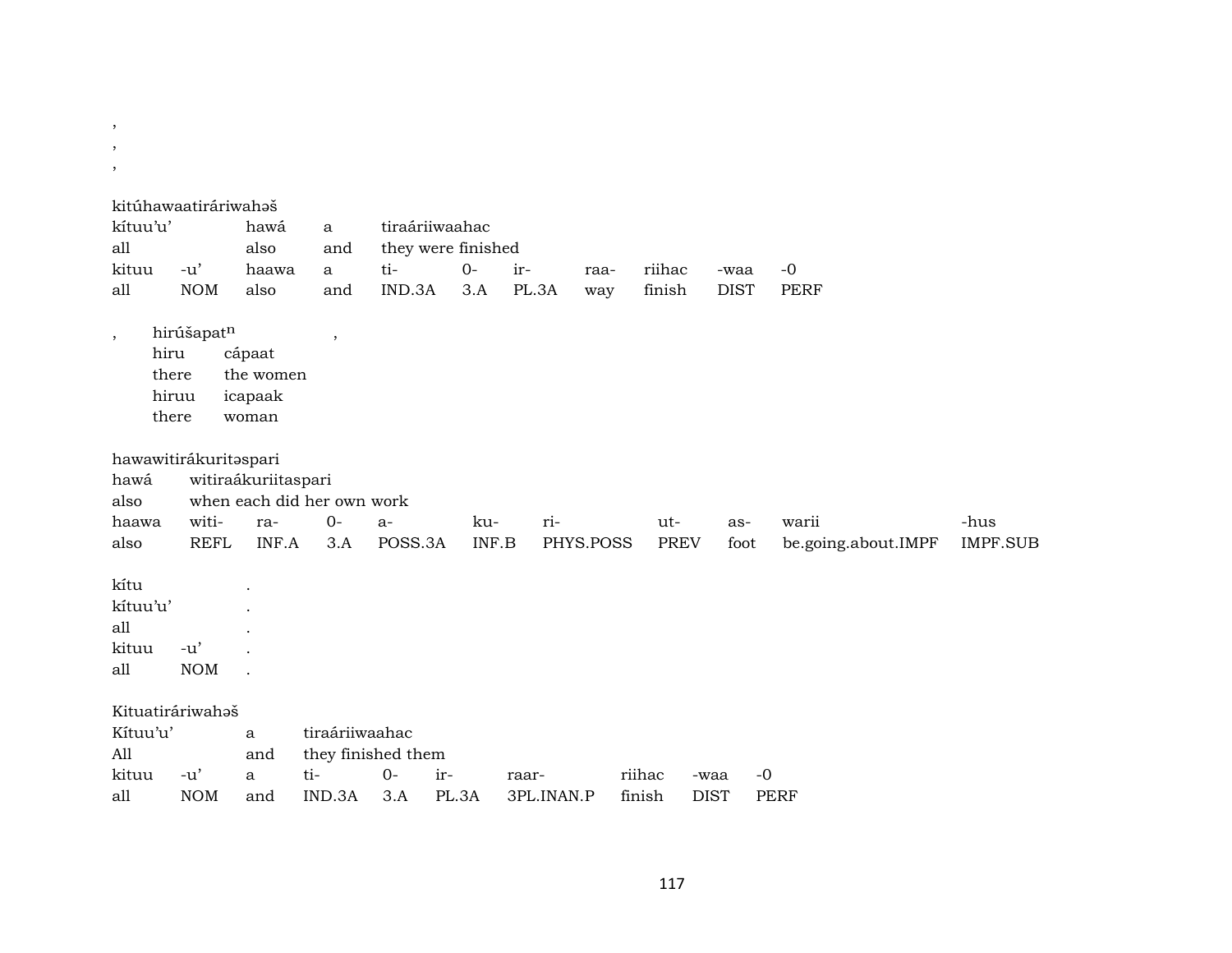| níkis <sup>u</sup><br>ríkiisu'<br>the corn<br>rikiis-<br>corn                             | $-u^{\prime}$<br><b>NOM</b>                                                                                   |                          |                                                             |                            |                     |        |                                                                      |                                             |              |                     |                |
|-------------------------------------------------------------------------------------------|---------------------------------------------------------------------------------------------------------------|--------------------------|-------------------------------------------------------------|----------------------------|---------------------|--------|----------------------------------------------------------------------|---------------------------------------------|--------------|---------------------|----------------|
| Náwa<br>Ráwa<br><b>Now</b><br>rawa<br>now                                                 | hi<br>hi<br>and<br>hi<br>and                                                                                  |                          | irár <sup>i</sup><br>iraári'<br>brother<br>$i-$<br>3.POSS.A | -raar-                     | same.sex.sibling    |        | -ri'                                                                 | 3.POSS.B                                    | $\,$         |                     |                |
| hirutíhwaki<br>hiru<br>then<br>hiruu<br>then                                              | tíhwaki'<br>they said<br>ti-<br>IND.3A                                                                        | $O -$<br>3.A             | ir-<br>PL.3A                                                | waki<br>say.PL             | $-0$<br><b>PERF</b> |        | $\epsilon\epsilon$<br>$\epsilon\epsilon$<br>$\mathcal{C}$<br>н<br>11 | Náwa<br>Ráwa<br><b>Now</b><br>rawa<br>now   |              |                     |                |
| $i-$<br>CONT.1/2A                                                                         | tišuhurakakarašaríhwaritn<br>tiicuhuuraakakaracaríhwarit<br>let's sew our lodge covers awhile<br>$t-$<br>1.A  | ir-                      | PREV.1/2A                                                   | ut-<br>PREV                | uhur-<br>awhile     | rak-   | $1/2$ .PL                                                            | akaar-<br>canvas                            | raar-<br>PL  | tariir.warik<br>sew | $-0$<br>PERF   |
| Ħ<br>$\pmb{\mathsf{H}}$<br>$\pmb{\mathsf{H}}$<br>$\pmb{\mathsf{H}}$<br>$\pmb{\mathsf{H}}$ | Náwa<br>Ráwa<br><b>Now</b><br>$\ddot{\phantom{1}}$<br>rawa<br>$\ddot{\phantom{0}}$<br>now                     | irári<br>iraári'<br>$i-$ | brother<br>3.POSS.A                                         | -raar-<br>same.sex.sibling |                     | -ri'   | 3.POSS.B                                                             | $\,$<br>$\cdot$<br>$\overline{\phantom{a}}$ |              |                     |                |
| hiru<br>then<br>hiruu                                                                     | hirutišikarašarihwawaríkusititn<br>tiiciikaracarihwaawaríkusitit<br>they began sewing the lodge covers<br>ti- | $0-$                     | ir-                                                         | ut-                        | $i-$                | akaar- |                                                                      | raar-                                       | tariir.warik | -waa                | -:hus<br>-itik |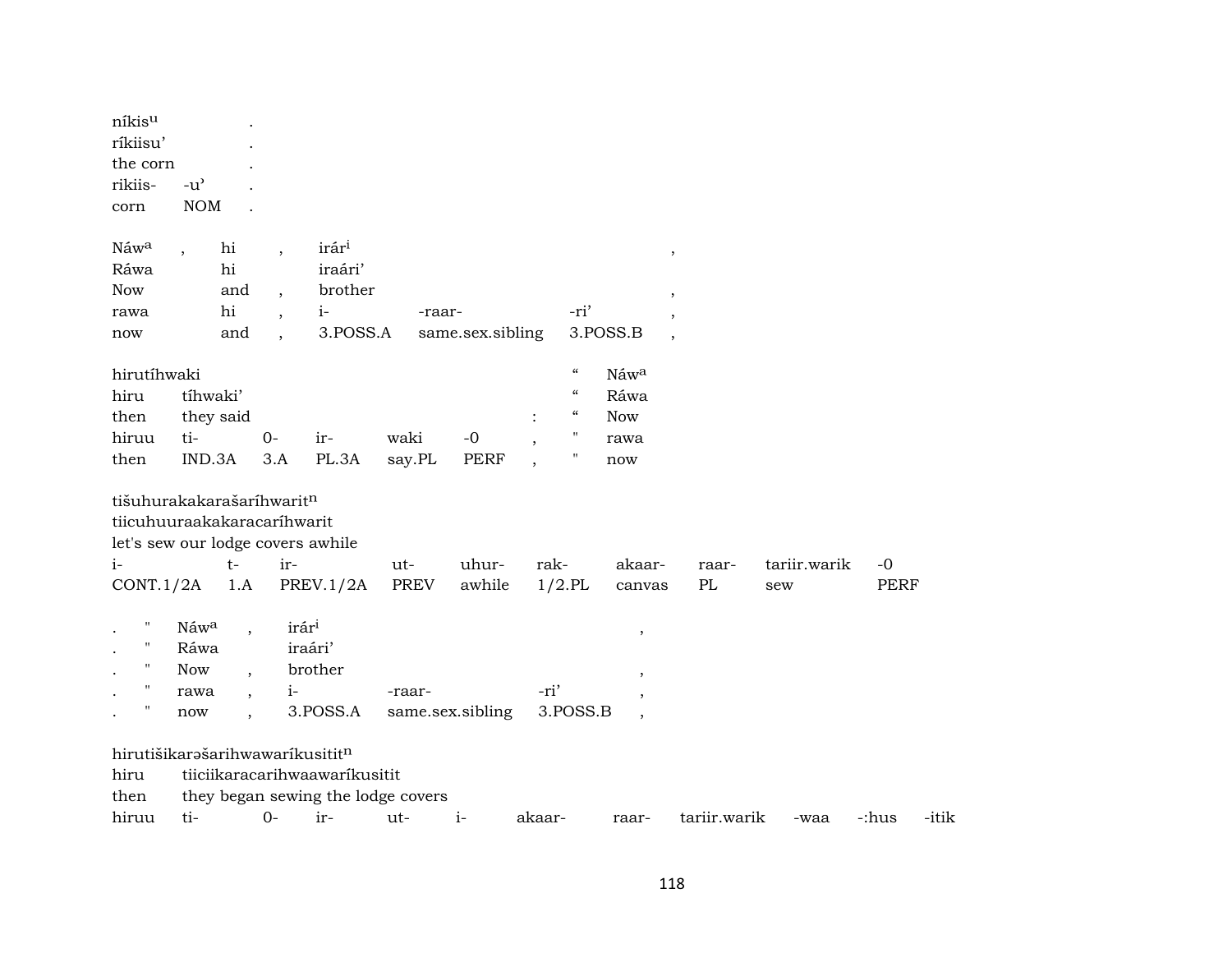| then                                      | IND.3A                                          | 3.A                                                                | PL.3A       | PREV                                                                          | <b>SEQ</b>                      | tipi.cover        | PL                  | sew    | <b>DIST</b>     | <b>IMPF</b> | <b>INCH</b> |
|-------------------------------------------|-------------------------------------------------|--------------------------------------------------------------------|-------------|-------------------------------------------------------------------------------|---------------------------------|-------------------|---------------------|--------|-----------------|-------------|-------------|
| a<br>and                                  |                                                 | atiharikututaskaštašakarusúutn                                     |             | tihaarikutuutaskactacakarusuú'ut<br>this is how large the (pile of) sinew was |                                 |                   |                     |        |                 |             |             |
| a                                         | tii-                                            | haa-                                                               | riku-       | ti-                                                                           | $0-$                            | ut-               | askac-              | raar-  | ta.karus.uu     | -uk         | $-0$        |
| and                                       | this                                            | here                                                               | that.is     | IND.3A                                                                        | 3.A                             | <b>PREV</b>       | sinew               | PL     | be.a.large.pile | <b>DIST</b> | <b>PERF</b> |
| škašpátiš <sup>u</sup><br>askac-<br>sinew | ckacpaátisu'<br>sinew thread<br>paatis-<br>line | $-u$ <sup><math>\prime</math></sup>                                | <b>NOM</b>  |                                                                               |                                 |                   |                     |        |                 |             |             |
| Hi<br>And                                 | Hikúrakuhap <sup>i</sup>                        | kurákuhaapi<br>where a pole was                                    |             |                                                                               |                                 |                   |                     | $\, ,$ |                 |             |             |
| hi                                        | ku-                                             | ra-                                                                | $0-$        | ku-                                                                           | haak-                           | wi                | $-0$                |        |                 |             |             |
| and                                       | <b>INDF</b>                                     | INF.A                                                              | 3.A         | INF.B                                                                         | wood                            | be.upright        |                     | SUB.4  |                 |             |             |
| hi<br>and<br>hi<br>and                    | hirutaskaštašáris<br>ruu-<br>then               | ruutaskactacárit<br>then the sinew was tied to it<br>ti-<br>IND.3A | $0-$<br>3.A | askac-<br>sinew                                                               | raar-<br>$\mathbf{P}\mathbf{L}$ | tariik<br>be.tied | $-0$<br><b>PERF</b> | $\,$   |                 |             |             |
| nákuhap <sup>i</sup><br>rákuhaapi         | where a pole was                                |                                                                    |             |                                                                               |                                 |                   |                     |        |                 |             |             |
| ra-                                       | $O -$                                           | ku-                                                                | haak-       | wi                                                                            | $-0$                            |                   |                     |        |                 |             |             |
| INF.A                                     | 3.A                                             | INF.B                                                              | wood        | be.upright                                                                    |                                 | SUB.4             |                     |        |                 |             |             |

Hiruwirikutitakahtariwawáriku

wirikutiitakaahtarihwaawáriku' Hiru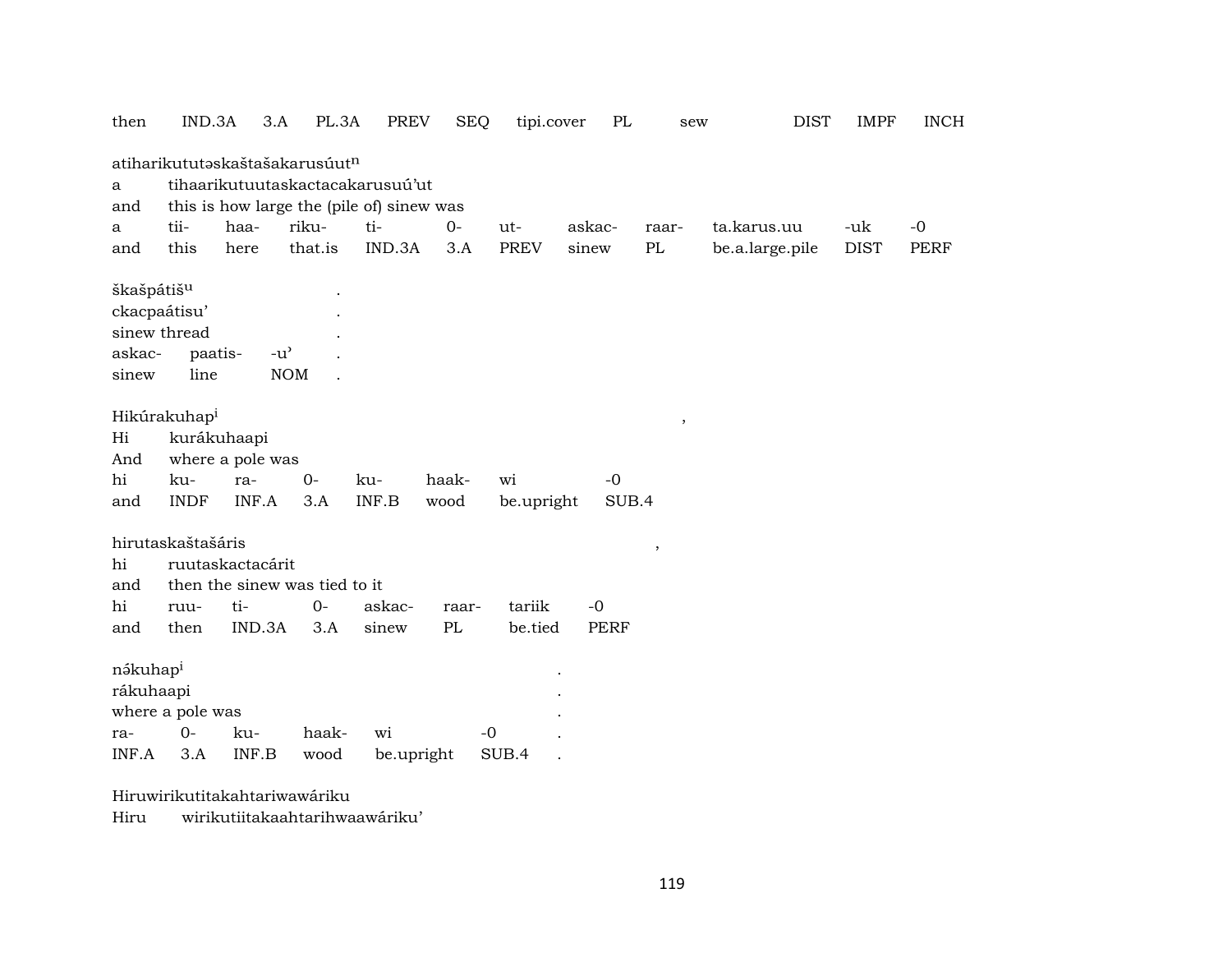| Then               |                                | those were the ones they were sewing |                                                                    |                    |            |                                 |               |             |              |             |             |  |  |  |
|--------------------|--------------------------------|--------------------------------------|--------------------------------------------------------------------|--------------------|------------|---------------------------------|---------------|-------------|--------------|-------------|-------------|--|--|--|
| hiruu              |                                | wii-                                 | riku-                                                              | ti-                | $0-$       | ir-                             | ut-           | akaar-      | tariir.warik | -waa        | -:hus       |  |  |  |
| then               |                                | now                                  | that.is                                                            | IND.3A             | 3.A        | PL.3A                           | <b>PREV</b>   | tipi.cover  | sew          | <b>DIST</b> | <b>IMPF</b> |  |  |  |
| $\cdot$<br>$\cdot$ | ihi<br>ihi<br>uh<br>ihii<br>uh |                                      | narákahk <sup>i</sup><br>raarákahki<br>tanned hides<br>raar.akaar- | tanned.summer.hide |            | $\bullet$<br>-kis<br><b>DIM</b> |               |             |              |             |             |  |  |  |
|                    |                                | Tihahkawiutawáwuhu                   |                                                                    |                    |            |                                 |               |             |              |             |             |  |  |  |
|                    |                                |                                      | Tiihahkawi'uttawaáwuhu'                                            |                    |            |                                 |               |             |              |             |             |  |  |  |
|                    |                                |                                      | They were sewing them together                                     |                    |            |                                 |               |             |              |             |             |  |  |  |
| ti-                |                                | $O -$                                | $ir-$                                                              | ut-                | raar-      |                                 | kawi'uktawuh  | -waa        | -:hus        |             |             |  |  |  |
| IND.3A             |                                | 3.A                                  | PL.3A                                                              | <b>PREV</b>        | 3PL.INAN.P |                                 | join.together | <b>DIST</b> | <b>IMPF</b>  |             |             |  |  |  |
|                    |                                |                                      |                                                                    |                    |            |                                 |               |             |              |             |             |  |  |  |

| hawairikúhitari |                                                     |                        |  |  |         |  |     |  |  |  |  |  |  |
|-----------------|-----------------------------------------------------|------------------------|--|--|---------|--|-----|--|--|--|--|--|--|
|                 | hawá iriikúhiitári'                                 |                        |  |  |         |  |     |  |  |  |  |  |  |
|                 |                                                     | also whatever they did |  |  |         |  |     |  |  |  |  |  |  |
| haawa           |                                                     | irii- kuur- ra- 0-     |  |  | ir- ut- |  | aar |  |  |  |  |  |  |
| also            | DUB ABS 3.A PL.3A PREV<br>that<br><b>IMPF</b><br>do |                        |  |  |         |  |     |  |  |  |  |  |  |

,

| $\mathbf{L}$               | Náhir <sup>a</sup> rakuháru <sup>a</sup> |                             |  |  |                                                |    |  |  |  |  |  |  |
|----------------------------|------------------------------------------|-----------------------------|--|--|------------------------------------------------|----|--|--|--|--|--|--|
| $\mathcal{L}^{\text{max}}$ | Ráhiira' rakuuháruu'a                    |                             |  |  |                                                |    |  |  |  |  |  |  |
|                            |                                          | . Sometimes their numbering |  |  |                                                |    |  |  |  |  |  |  |
|                            | . rahiira  ra-  0- ku-  ut-              |                             |  |  | raar.uu                                        | -a |  |  |  |  |  |  |
| $\mathbf{r}$               |                                          |                             |  |  | further INF.A 3.A INF.B PREV be.a.number SUB.1 |    |  |  |  |  |  |  |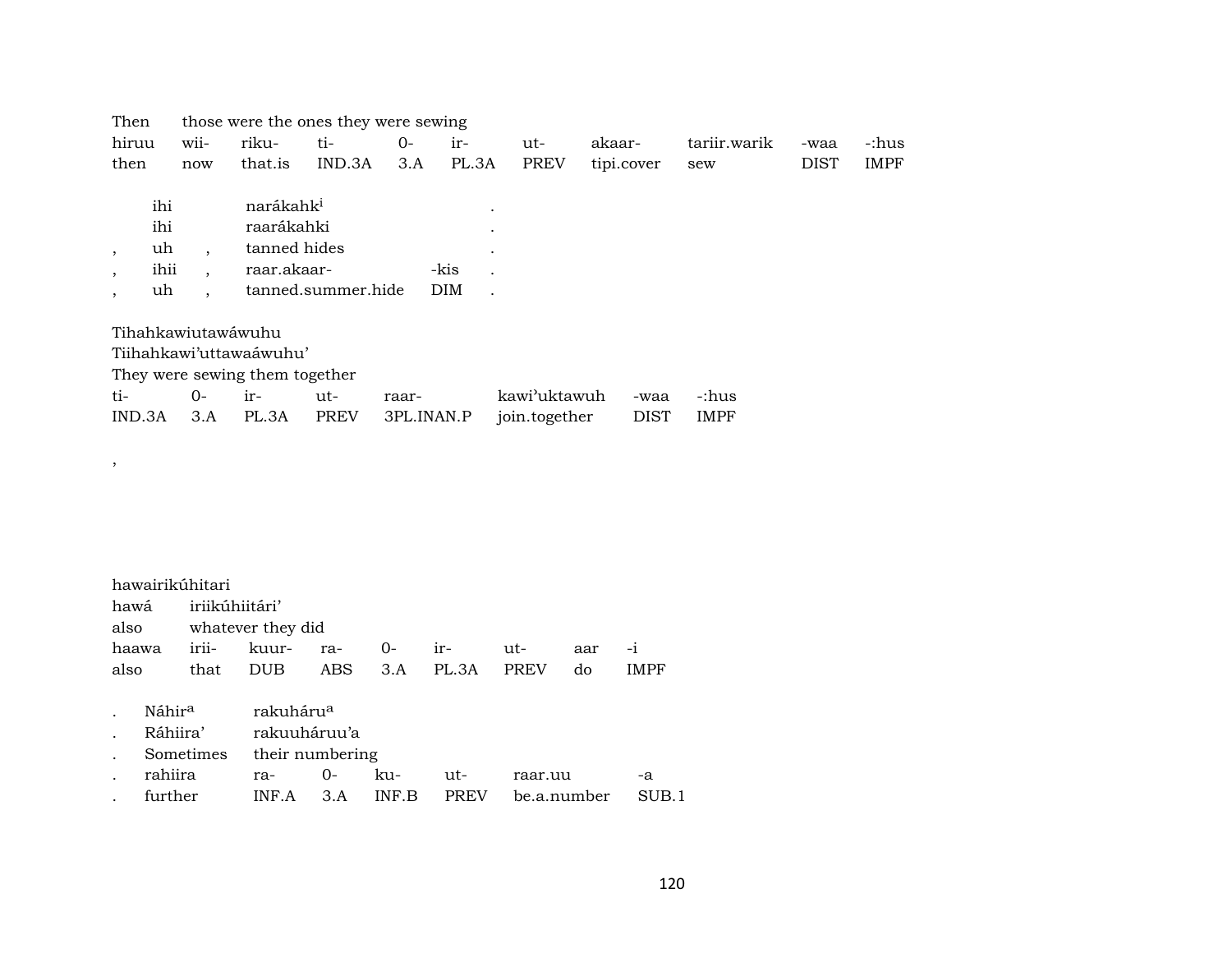| pitaurarákahk <sup>i</sup> |                                |             |                               |       | ,          |                          |      |
|----------------------------|--------------------------------|-------------|-------------------------------|-------|------------|--------------------------|------|
| piíta'u'                   |                                |             | raarákahki                    |       |            |                          |      |
| twenty                     |                                |             | tanned hides                  |       |            |                          |      |
| wiita-                     | $-u^{\prime}$                  |             | raar.akaar-                   |       | -kis       |                          |      |
|                            |                                |             | twenty NOM tanned.summer.hide |       | <b>DIM</b> |                          |      |
| atikárihu <sup>u</sup>     |                                |             |                               |       |            | ,                        |      |
| a                          | tiikárihu'                     |             |                               |       |            |                          |      |
|                            | and it was a large lodge       |             |                               |       |            | ,                        |      |
| a                          | ti-                            | $O -$       | akaar-                        | rihur | $-0$       | $\overline{ }$           |      |
| and                        | $IND.3A$ $3.A$                 |             | dwelling be.big               |       | PERF       | $\overline{\phantom{a}}$ |      |
| atikaríhu <sup>u</sup>     |                                |             |                               |       |            | $\vdots$                 |      |
| a                          | tiikárihu'                     |             |                               |       |            |                          |      |
| and                        | it was a large lodge           |             |                               |       |            |                          |      |
| a                          | ti-                            | $O -$       | akaar- rihur                  |       | $-0$       |                          |      |
| and                        | IND.3A                         | 3.A         | dwelling be.big               |       | PERF       |                          |      |
|                            | ahirukutikahtíh^t <sup>n</sup> |             |                               |       |            |                          |      |
| A                          | hiru                           |             | kutiikaahtiihat               |       |            |                          |      |
|                            |                                |             |                               |       |            |                          |      |
| And                        | then                           |             | it was a large, round lodge   |       |            |                          |      |
| a                          | hiruu                          | ku-         | ti-                           | $0 -$ | akaar-     | tiihak                   | -0   |
| and                        | then                           | <b>INDF</b> | IND.3A                        | 3.A   | dwelling   | be.the.border            | PERF |

,

pitaurákuharu<sup>a</sup><br>piíta'u' raahkuuháruu'a twenty<br>
wiita- -u' ra- 0- a -u' ra- 0- ar- ku- ut- raar.uu -a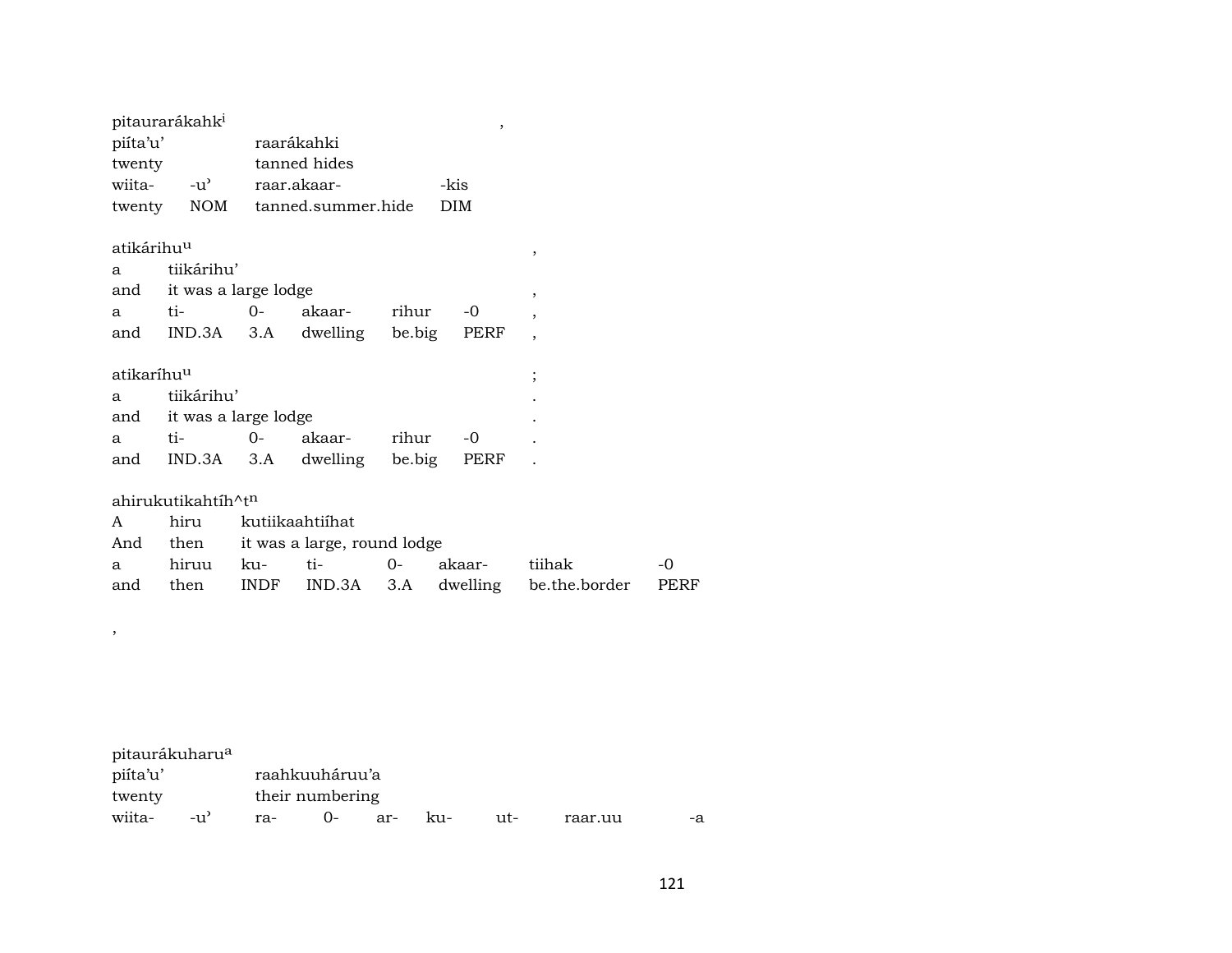twenty NOM INF.A 3.A EV INF.B PREV be.a.number SUB.1

. Pítkuskakirahir<sup>a</sup>

| Pitkuskaakii'   | ráhiira'                           |  |                 |  |  |         |  |  |  |  |  |  |
|-----------------|------------------------------------|--|-----------------|--|--|---------|--|--|--|--|--|--|
|                 | . Eighteen                         |  |                 |  |  |         |  |  |  |  |  |  |
| . pitkus kaaki- |                                    |  | $0 - i - 0 - 0$ |  |  | rahiira |  |  |  |  |  |  |
| two             | NEG.IND.3A 3.A SEO be PERF further |  |                 |  |  |         |  |  |  |  |  |  |

| nákuharu <sup>a</sup> |  |  |                                           |    |  |
|-----------------------|--|--|-------------------------------------------|----|--|
| raahkuuháruu'a        |  |  |                                           |    |  |
| their numbering       |  |  |                                           |    |  |
|                       |  |  | raar.uu                                   | -а |  |
|                       |  |  | INF.A 3.A EV INF.B PREV be.a.number SUB.1 |    |  |

| hitikárihu |                |                          |                                     |       |       |  |  |  |  |  |  |
|------------|----------------|--------------------------|-------------------------------------|-------|-------|--|--|--|--|--|--|
| hi         | tiikárihu'     |                          |                                     |       |       |  |  |  |  |  |  |
|            |                | and it was a large lodge |                                     |       |       |  |  |  |  |  |  |
| hi         | $t_{i}$ $\sim$ | $O-$                     | akaar-                              | rihur | $-()$ |  |  |  |  |  |  |
|            |                |                          | and IND.3A 3.A dwelling be.big PERF |       |       |  |  |  |  |  |  |

| Súrawi <sup>u</sup> |                                             |       | akusuhukstarúkit <sup>a</sup> |                     |    |           |  |  |  |  |
|---------------------|---------------------------------------------|-------|-------------------------------|---------------------|----|-----------|--|--|--|--|
| Ksúrawi'u'          |                                             |       |                               | aku suhukstaruúkita |    |           |  |  |  |  |
| Sixteen             |                                             |       | $\alpha$ r                    | fifteen             |    |           |  |  |  |  |
|                     | iks- huur.awi- -u' aku suhuks raar- huukita |       |                               |                     |    |           |  |  |  |  |
|                     | hand laden                                  | NOM – | or                            | five                | PL | be.on.top |  |  |  |  |

kurakúkita

ku rakuúkita

or fourteen

aku rak- huukita

or wood be.on.top

hikakikárihu<sup>u</sup>

hi kaakiikárihu' .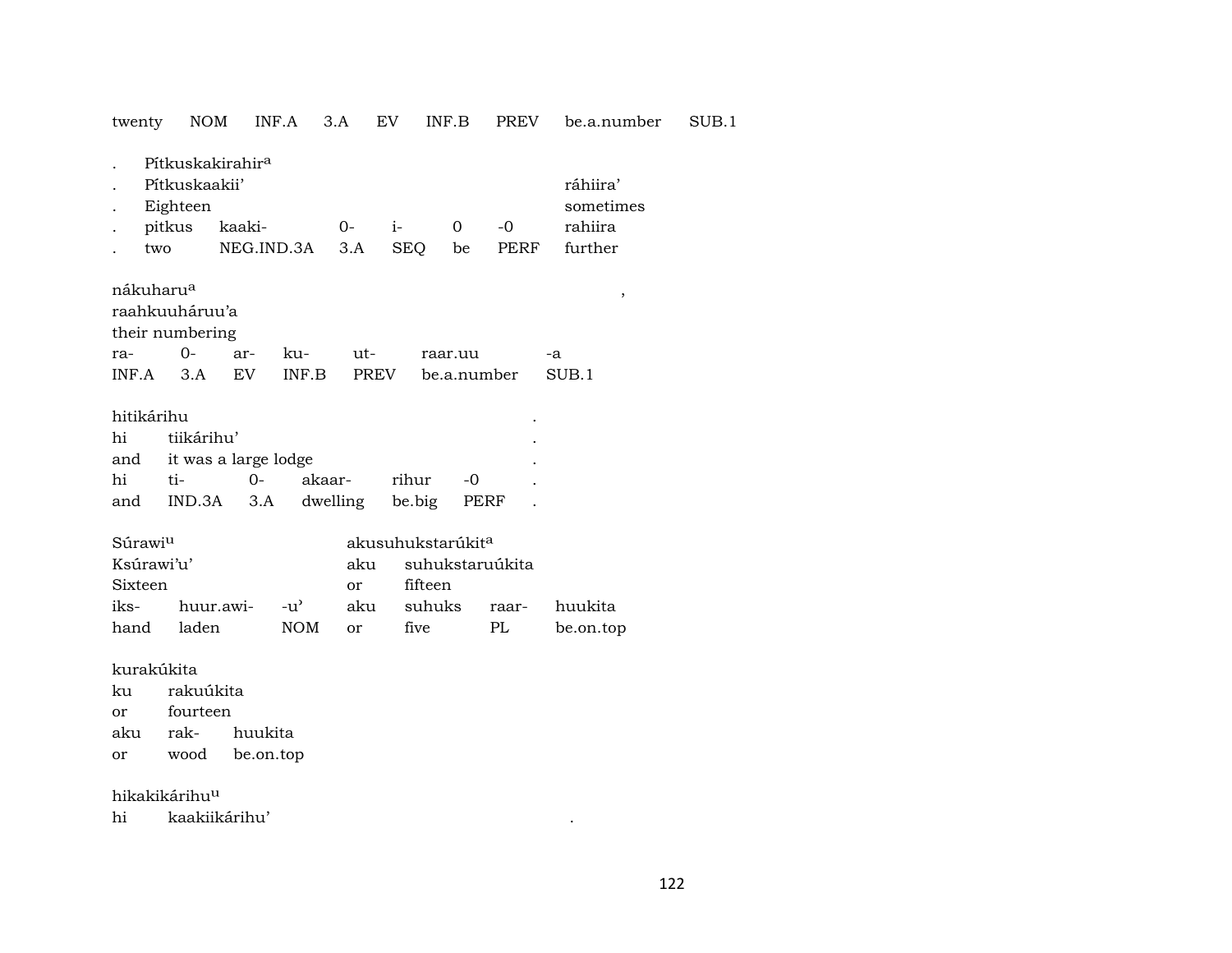| and          |                              | it was not a large lodge           |       |        |          |               |      |       |        |          |             |             |
|--------------|------------------------------|------------------------------------|-------|--------|----------|---------------|------|-------|--------|----------|-------------|-------------|
| hi           | kaaki-                       |                                    | $O -$ | akaar- |          | rihur         | $-0$ |       |        |          |             |             |
| and          |                              | NEG.IND.3A                         | 3.A   |        | dwelling | be.big        | PERF |       |        |          |             |             |
|              | kirikupitkusúsiri            |                                    |       |        |          |               |      |       |        |          |             |             |
| Kíriku'      |                              | pitkusuúsiri'                      |       |        |          |               |      |       |        |          |             |             |
| Sometimes    |                              | twelve                             |       |        |          |               |      |       |        |          |             |             |
| kirikuu      |                              | pitkus.huus.hiri'                  |       |        |          |               |      |       |        |          |             |             |
| anything     |                              | twelve                             |       |        |          |               |      |       |        |          |             |             |
|              | hikakikárihu <sup>u</sup>    |                                    |       |        |          |               |      |       |        |          |             |             |
| hi           |                              | kaakiikárihu'                      |       |        |          |               |      |       |        |          |             |             |
| and          |                              | it was not a large lodge           |       |        |          |               |      |       |        |          |             |             |
| hi           | kaaki-                       |                                    | $O -$ | akaar- |          | rihur         | $-0$ |       |        |          |             |             |
| and          |                              | NEG.IND.3A                         | 3.A   |        | dwelling | be.big        | PERF |       |        |          |             |             |
|              | Nikutirátiwah^t <sup>n</sup> |                                    |       |        |          |               |      |       |        |          |             |             |
|              | Rikutiraatiiwaáhat           |                                    |       |        |          |               |      |       |        |          |             |             |
|              |                              | Those were the sizes of them       |       |        |          |               |      |       |        |          |             |             |
| riku-        | ti-                          | $0-$                               |       | raa-   | tiihak   |               | -waa | $-0$  |        |          |             |             |
| that.is      |                              | IND.3A                             | 3.A   | way    |          | be.the.border | DIST |       | PERF   |          |             |             |
|              |                              | Arutirikarahkawawárik <sup>u</sup> |       |        |          |               |      |       |        |          |             |             |
| $\mathsf{A}$ |                              | ruutiriikaraahkawaawáriku'         |       |        |          |               |      |       |        |          |             |             |
| And          |                              | then they put the tipi covers on   |       |        |          |               |      |       |        |          |             |             |
| a            | ruu-                         | ti-                                | $O -$ | ir-    |          | akaar-        |      | raar- |        | ka.warik | -waa        | -:hus       |
| and          | then                         | IND.3A                             | 3.A   |        | PL.3A    | tipi.cover    |      | PL    | put.on |          | <b>DIST</b> | <b>IMPF</b> |

,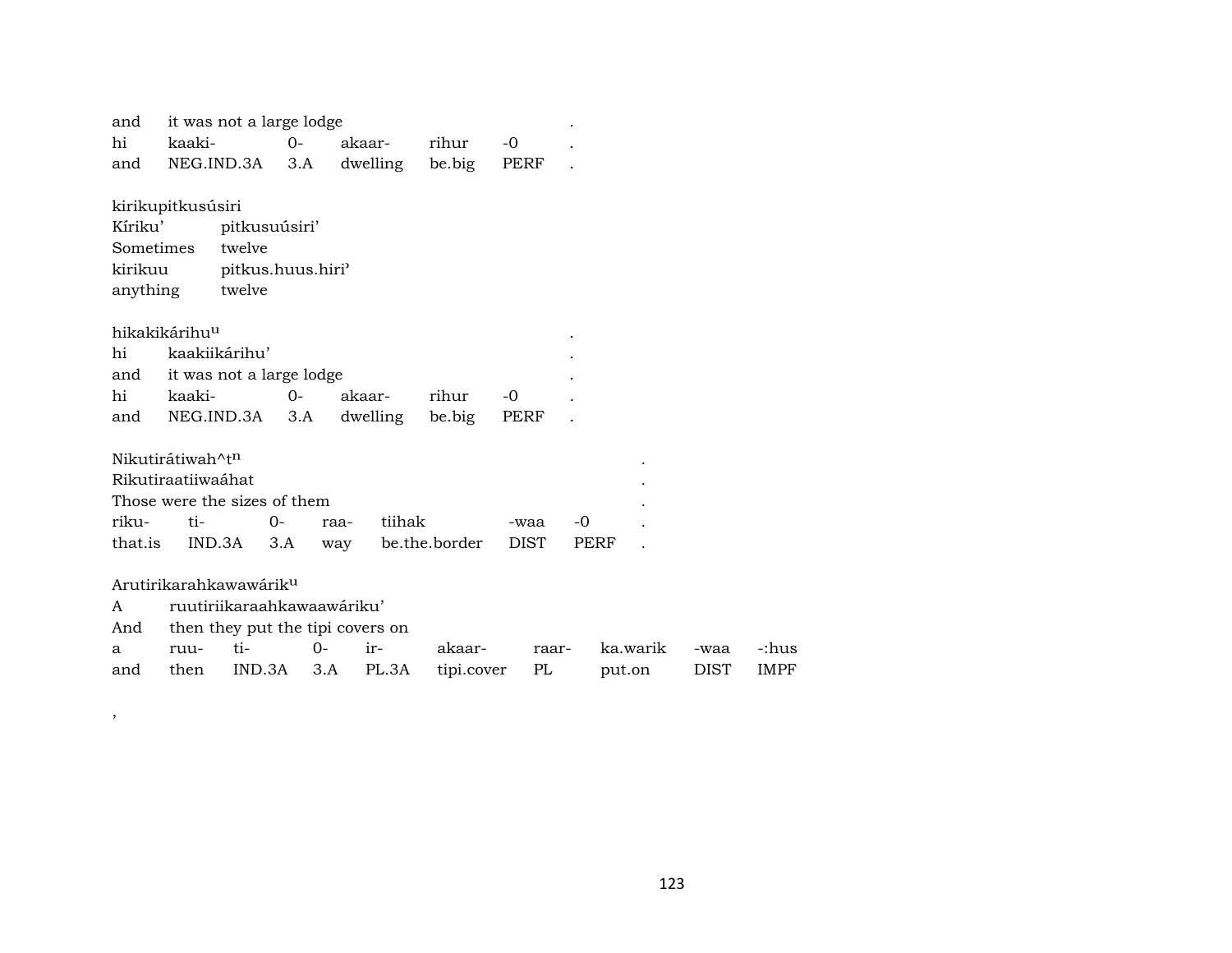|                 | aratiturišíhtaitatn                             |                                                                 |                  |                                                  |                                                       |                                                   |     |                       |             |     |    |
|-----------------|-------------------------------------------------|-----------------------------------------------------------------|------------------|--------------------------------------------------|-------------------------------------------------------|---------------------------------------------------|-----|-----------------------|-------------|-----|----|
| a               |                                                 | raatiituuricíhta'iitat                                          |                  |                                                  |                                                       |                                                   |     |                       |             |     |    |
| and             |                                                 | a camp just extended on the outskirts of the village            |                  |                                                  |                                                       |                                                   |     |                       |             |     |    |
| a               | raa-                                            | ti-                                                             | $0-$             | ituur-                                           | icihta-                                               |                                                   |     | itak                  | $-0$        |     |    |
| and             | just                                            | IND.3A                                                          | 3.A              | village                                          | edge.of.the.village                                   |                                                   |     | be.a.camp             | <b>PERF</b> |     |    |
| $\cdot$         | irári<br>iraári'<br>brother<br>$i-$<br>3.POSS.A | -raar-                                                          | same.sex.sibling | -ri'                                             | 3.POSS.B                                              | $^\mathrm{^{^\circ}}$<br>$\overline{\phantom{a}}$ |     |                       |             |     |    |
| tipis<br>akaar- | akahtápi<br>akaahtápi'<br>dwelling              | taapiir<br>be.vertically.slanted                                |                  | $\overline{\phantom{a}}$<br>$\ddot{\phantom{a}}$ | akahtápi<br>Akaahtápi'<br>Tipis<br>akaar-<br>dwelling | taapiir                                           |     | be.vertically.slanted |             |     |    |
| а<br>and        | aratiturišíhtaitatn                             | raatiituuricíhta'iitat<br>a camp just extended on the outskirts |                  |                                                  |                                                       |                                                   |     |                       |             |     |    |
| a               | raa-                                            | ti-                                                             | $0-$             | ituur-                                           | icihta-                                               |                                                   |     | itak                  | $-0$        |     |    |
| and             | just                                            | IND.3A                                                          | 3.A              | village                                          | edge.of.the.village                                   |                                                   |     | be.a.camp             | PERF        |     |    |
|                 | Nikutihikúrihaka                                |                                                                 |                  |                                                  |                                                       |                                                   |     |                       |             |     |    |
|                 | Rikutiihikúriihaaka                             |                                                                 |                  |                                                  |                                                       |                                                   |     |                       |             |     |    |
|                 |                                                 | That is what He did for us                                      |                  |                                                  |                                                       |                                                   |     |                       |             |     |    |
| riku-           | tiir-                                           | ri-                                                             |                  | $0-$<br>$a-$                                     |                                                       | ku-                                               | ri- | ut-                   | rak-        | aar | -0 |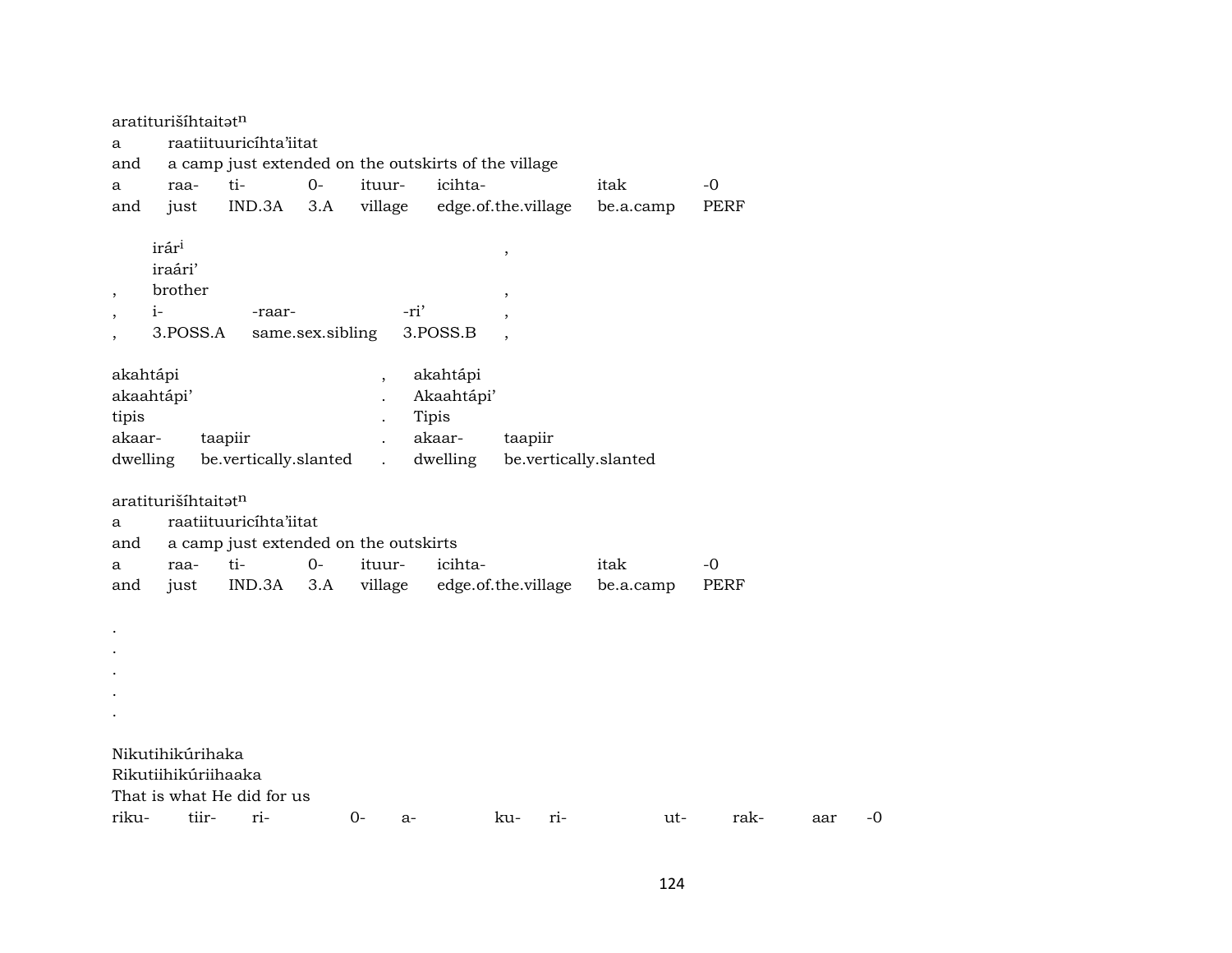| that.is                       | <b>INFR</b>                                                                       |                    | CONT.3A     | 3.A                                       | PREV.3A               | 1.P         | PHYS.POSS    |             | PREV | $1/2$ .PL       | do | PE |
|-------------------------------|-----------------------------------------------------------------------------------|--------------------|-------------|-------------------------------------------|-----------------------|-------------|--------------|-------------|------|-----------------|----|----|
| tiráwahatn                    | Tiráwaahat<br>the Heavens                                                         |                    |             |                                           |                       |             |              |             |      |                 |    |    |
| tii-                          | ra-                                                                               | 0-                 | waa-        | ahak                                      |                       | $-0$        |              |             |      |                 |    |    |
| this                          | <b>ABS</b>                                                                        | 3.A                | <b>DIST</b> |                                           | extend.in.a.line      | SUB.4       |              |             |      |                 |    |    |
| kici<br>but<br>kici<br>but    | kišitirahákuriw <sup>i</sup><br>tirahákuriiwi<br>we who live here<br>tii-<br>this | ra-<br><b>ABS</b>  | t-<br>1.A   | rak-<br>$1/2$ .PL                         | hurii<br>go.around.PL |             | -wi<br>SUB.L |             |      |                 |    |    |
| Indians<br>icaahiks<br>person | šahiksíšahiks<br>cahiksícahiks                                                    | icaahiks<br>person |             |                                           |                       |             |              |             |      |                 |    |    |
|                               | ahikurakára <sup>u</sup>                                                          |                    |             |                                           |                       |             |              | $\vdots$    |      |                 |    |    |
|                               | ahikuraakára'u                                                                    |                    |             |                                           |                       |             |              |             |      |                 |    |    |
|                               | after He created us                                                               |                    |             |                                           |                       |             |              |             |      |                 |    |    |
| ar-                           | ri-                                                                               | 0-                 | ku-         | rak-                                      | ka.ra'uk              |             | $-0$         |             |      |                 |    |    |
| EV.                           | CONT.3A                                                                           |                    | 1.P<br>3.A  | $1/2$ .PL                                 |                       | make.PL.P   | SUB.3        |             |      |                 |    |    |
|                               | tihawiraskuratkawawúku<br>Tihaawiraskuuratkawaawúku                               |                    |             | These things that you are hearing from me |                       |             |              |             |      |                 |    |    |
| tii-                          | haa-                                                                              | wii-               | ra-         | $S-$                                      | ku-<br>uur-           |             | atka'uk      | -waawa      | -hus |                 |    |    |
| this                          | here                                                                              | now                | <b>ABS</b>  | 2.A                                       | 1.P                   | <b>PREV</b> | hear         | <b>DIST</b> |      | <b>IMPF.SUB</b> |    |    |

 $\mathcal{L}^{\mathcal{L}}$  . The set of  $\mathcal{L}^{\mathcal{L}}$ 

that.is INFR CONT.3A 3.A PREV.3A 1.P PHYS.POSS PREV 1/2.PL do PERF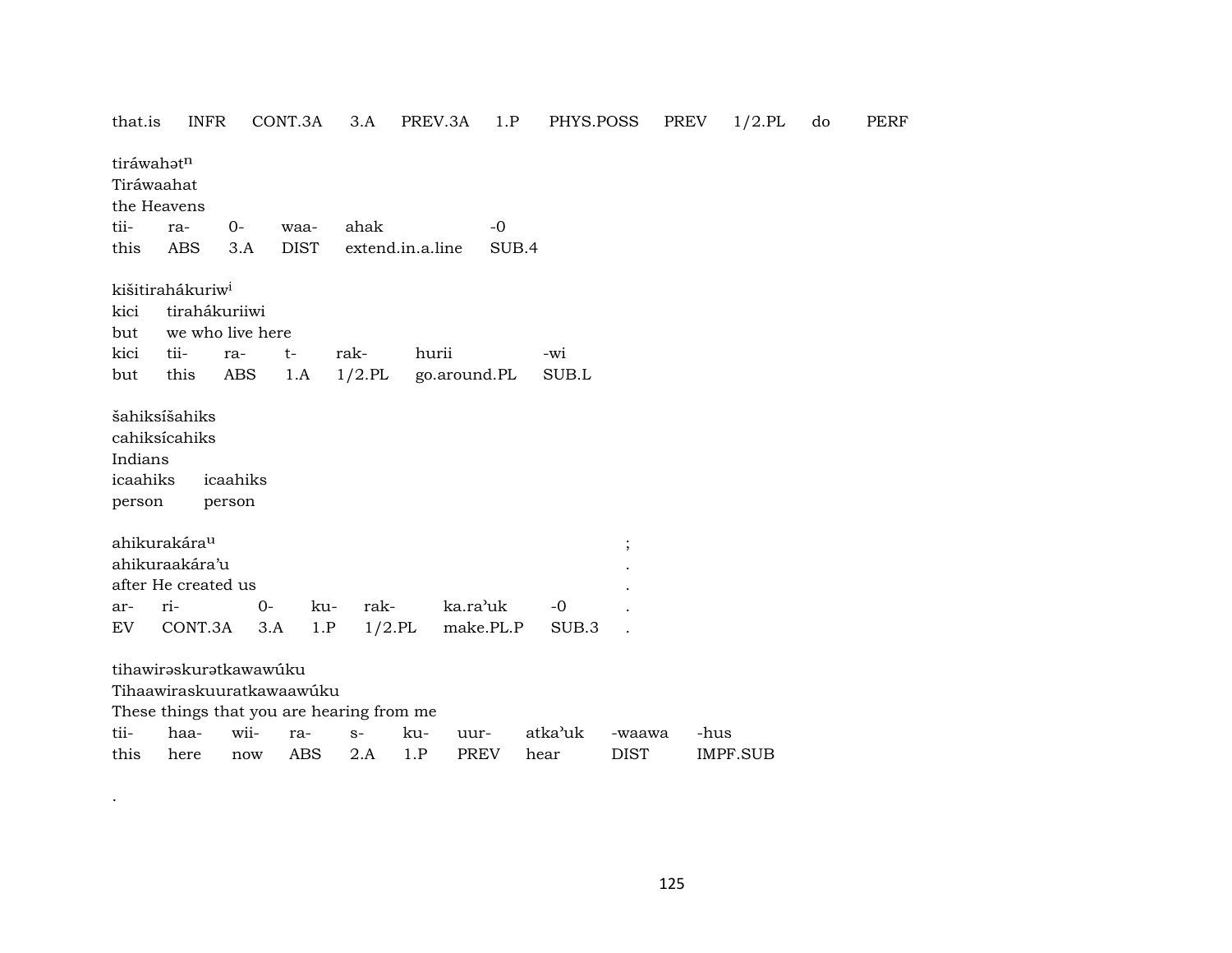| riku-<br>that.is                                          | Nikutatiríšíkstatuhúruutn<br>rikutatiriicikstattuuhúruu'ut<br>those were our ways<br>ta-     | IND.1/2A        | $t-$<br>1.A                         | ir-         | POSS.1/2A                                     | ri-<br>PHYS.POSS                                    |                                         | ut-<br><b>PREV</b>                                      | $i-$<br><b>SEQ</b> | uks-<br><b>AOR</b> | rak-<br>$1/2$ .PL          | raa.uhur-<br>way |             | uu<br>be | -uk<br><b>DIST</b> | $-0$<br><b>PERF</b> |
|-----------------------------------------------------------|----------------------------------------------------------------------------------------------|-----------------|-------------------------------------|-------------|-----------------------------------------------|-----------------------------------------------------|-----------------------------------------|---------------------------------------------------------|--------------------|--------------------|----------------------------|------------------|-------------|----------|--------------------|---------------------|
| $\bullet$<br>$\cdot$<br>$\bullet$<br>$\bullet$<br>$\cdot$ | Irár <sup>i</sup><br>Iraári'<br><b>Brother</b><br>$i-$<br>3.POSS.A                           | -raar-          | same.sex.sibling                    |             | -ri'<br>3.POSS.B                              | $\cdot$<br>$\cdot$<br>$\overline{\phantom{a}}$      | áwitn<br>áwit<br>first<br>awit<br>first | $\cdot$                                                 |                    |                    |                            |                  |             |          |                    |                     |
| tii-<br>this                                              | tíratpak <sup>a</sup><br>tíratpaaka<br>this I say<br>ra-<br><b>ABS</b>                       | $t-$<br>1.A     | waak<br>say.SUB                     |             | $\mbox{-a}$<br>SUB.1                          | píšikatn<br>pícikat<br>in winter<br>pici-<br>wintry | -kat<br>LOC                             | $\cdot$<br>$\overline{ }$ ,<br>$\overline{\phantom{a}}$ |                    |                    |                            |                  |             |          |                    |                     |
| pícikat<br>pici-<br>wintry                                | píšikatnatkuratáhkatata<br>in winter<br>-kat<br>LOC                                          | ra-<br>INF.A    | ratkuraattaáhkataata<br>$t-$<br>1.A |             | when we went onto the prairie<br>ku-<br>INF.B | rak-<br>$1/2$ .PL                                   | raar-<br>PL.INDV.A                      |                                                         | kata-              |                    | against.a.vertical.surface | at<br>go         | -a<br>SUB.1 |          |                    |                     |
| $\overline{ }$ ,                                          | rikútahakaruk <sup>u</sup><br>rikutahákaruuku'<br>those are what we made<br>riku-<br>that.is | ta-<br>IND.1/2A |                                     | $t-$<br>1.A | rak-<br>$1/2$ .PL                             | ka.ra'uk<br>make.PL.P                               |                                         | -:hus<br><b>IMPF</b>                                    |                    |                    |                            |                  |             |          |                    |                     |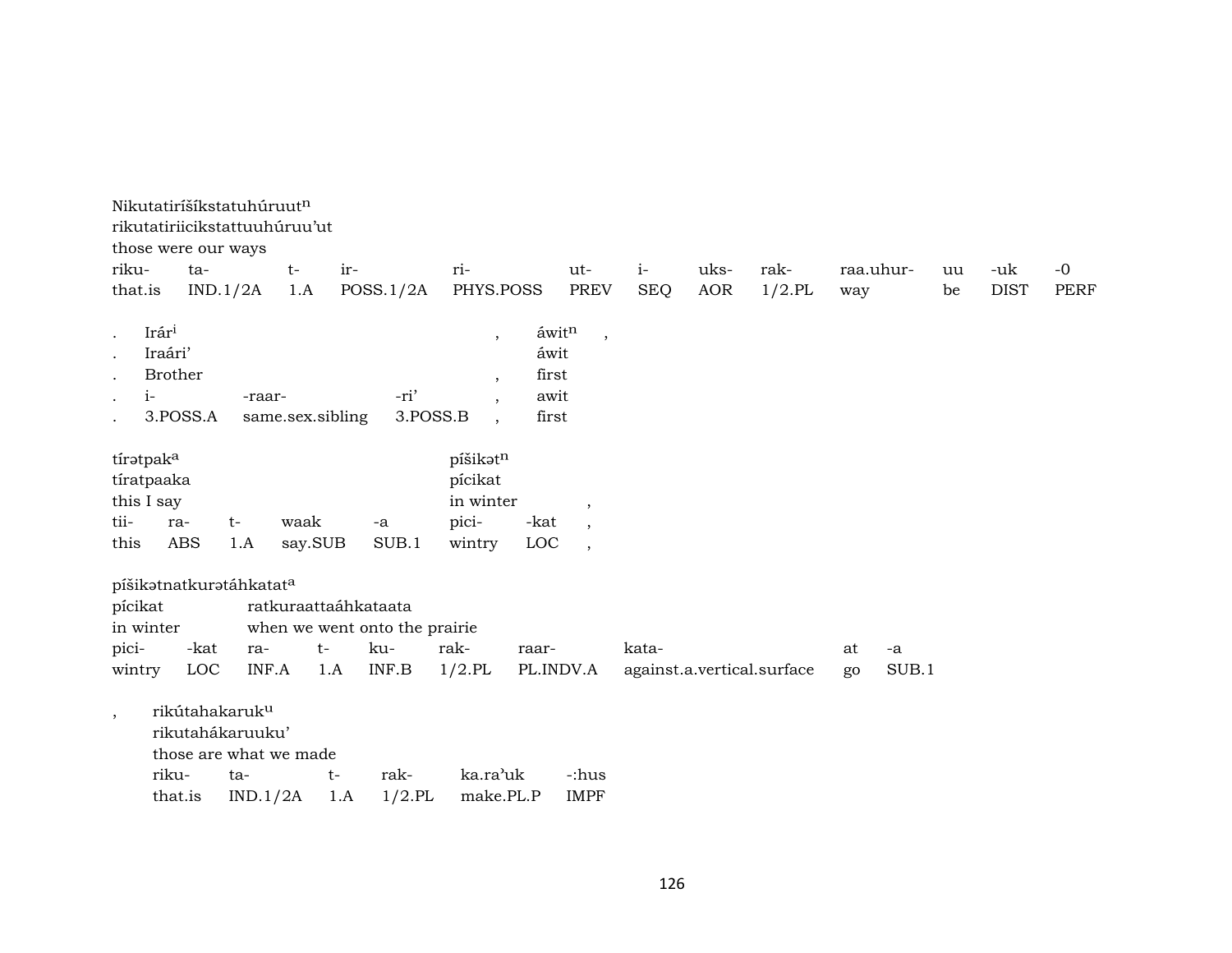| šahúki<br>cahuúki<br>robes                                                             |               |                                                                          |       |       |                         |          |                      |                                     |   |            |
|----------------------------------------------------------------------------------------|---------------|--------------------------------------------------------------------------|-------|-------|-------------------------|----------|----------------------|-------------------------------------|---|------------|
| cahuu                                                                                  | -kis          |                                                                          |       |       |                         |          |                      |                                     |   |            |
| robe                                                                                   | <b>DIM</b>    |                                                                          |       |       |                         |          |                      |                                     |   |            |
| nakúwitatn<br>rakúwitat<br>to wear<br>ra-<br>INF.A                                     | $O -$<br>3.A  | ku-<br>INF.B                                                             | witak |       | wear.over.the.shoulders |          | $-0$<br>SUB.4        | $\vdots$                            |   |            |
|                                                                                        |               |                                                                          |       |       |                         |          |                      |                                     |   |            |
| nakuwitátšahuki<br>Rakúwitat<br>To wear                                                |               |                                                                          |       |       |                         |          |                      | cahuúki<br>robes                    |   |            |
| ra-                                                                                    | $0-$          | ku-                                                                      | witak |       |                         |          | $-0$                 | cahuu                               |   | -kis       |
| INF.A                                                                                  | 3.A           | INF.B                                                                    |       |       | wear.over.the.shoulders |          | SUB.4                | robe                                |   | <b>DIM</b> |
|                                                                                        |               |                                                                          |       |       |                         |          |                      |                                     |   |            |
|                                                                                        |               | Nikutahákaruk <sup>u</sup><br>rikutahákaruuku'<br>those are what we made |       |       |                         |          |                      |                                     | , |            |
| riku-                                                                                  |               | ta-                                                                      | $t-$  |       | rak-                    | ka.ra'uk |                      | -:hus                               |   |            |
|                                                                                        | that.is       | IND.1/2A                                                                 |       | 1.A   | $1/2$ .PL               |          | make.PL.P            | IMPF                                |   |            |
| nikutihkarukúšapatn<br>Rikutihkaruúku'<br>Those are what they made<br>riku-<br>that.is | ti-<br>IND.3A | $0-$<br>3.A                                                              | ir-   | PL.3A | ka.ra'uk<br>make.PL.P   |          | -:hus<br><b>IMPF</b> | cápaat<br>women<br>icapaak<br>woman | , |            |
| šahúk <sup>í</sup><br>cahuúki<br>robes<br>cahuu                                        | -kis          | ,                                                                        |       |       |                         |          |                      |                                     |   |            |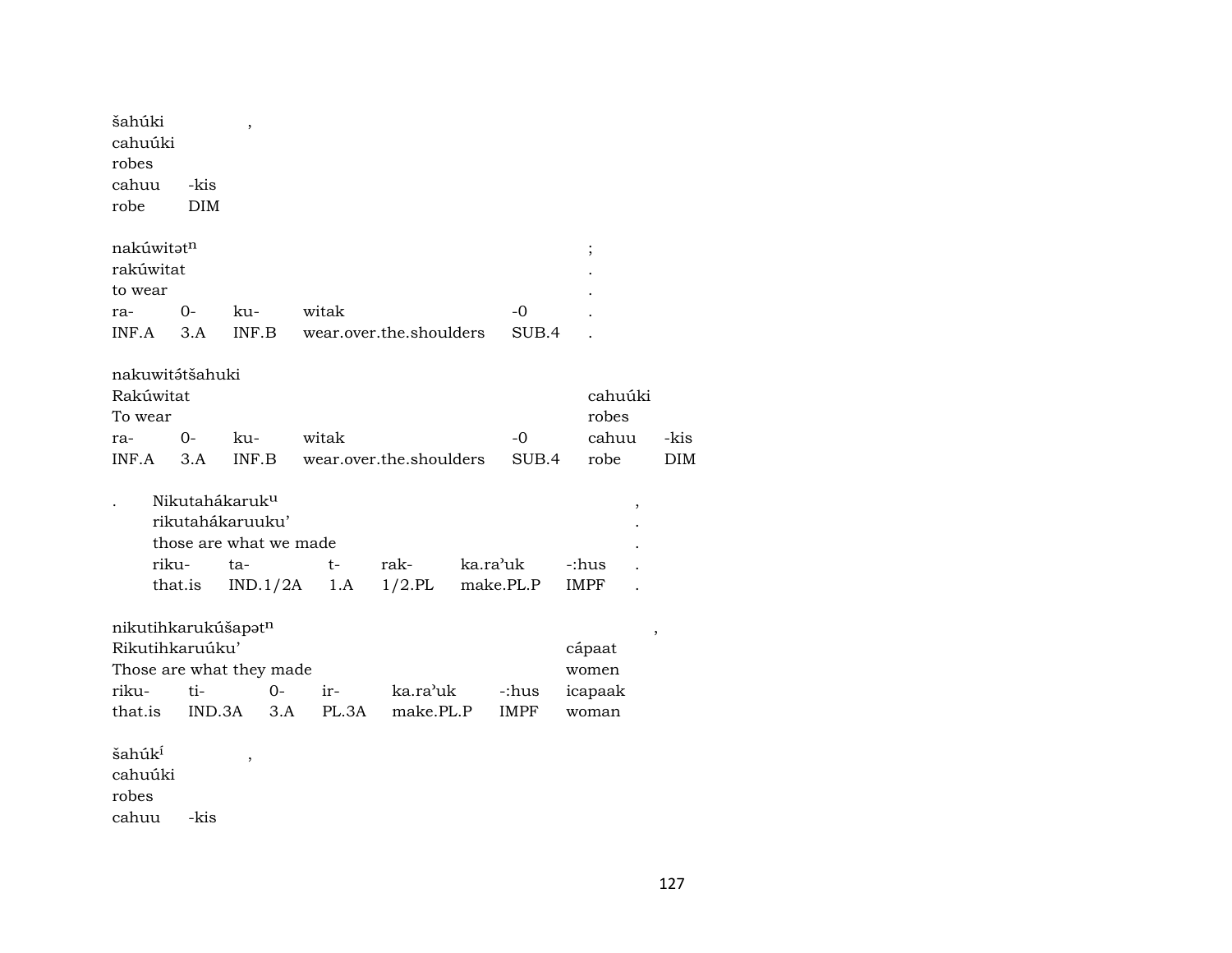| robe                                           | DIM   |       |                         |       |                    |           |
|------------------------------------------------|-------|-------|-------------------------|-------|--------------------|-----------|
| nakúwitət <sup>n</sup><br>rakúwitat<br>to wear |       |       |                         |       |                    |           |
| ra-                                            | $O -$ | ku-   | witak                   |       | -0                 |           |
| INF.A                                          | 3.A   | INF.B | wear.over.the.shoulders |       | SUB.4              |           |
| rakúwarit <sup>u</sup>                         |       |       |                         |       | Ániat <sup>n</sup> |           |
| rakúwariitu                                    |       |       |                         |       | A                  | rí'aat    |
| to be warm                                     |       |       |                         |       | And                | in summer |
| ra-                                            | $O -$ | ku-   | wariit                  | -u    | a                  | ri'aat    |
| INF.A                                          | 3.A   | INF.B | be.warm                 | SUB.D | and                | summer    |

- -- rí'aat
- -- in summer
- -- ri'aat
- -- summer

wirihkúkaruku wirihkúkaruku when they made them wii- ra- 0- ir- ku- ka.ra"uk -hus when INF.A 3.A OBV INF.B make.PL.P IMPF.SUB

 $n$ arákah $k^i$  ; raarákahki tanned hides raar.akaar- -kis tanned.summer.hide DIM

nikutíhkarukúakaruniat¶ rikutíhkaruuku' ákaaru' rí'aat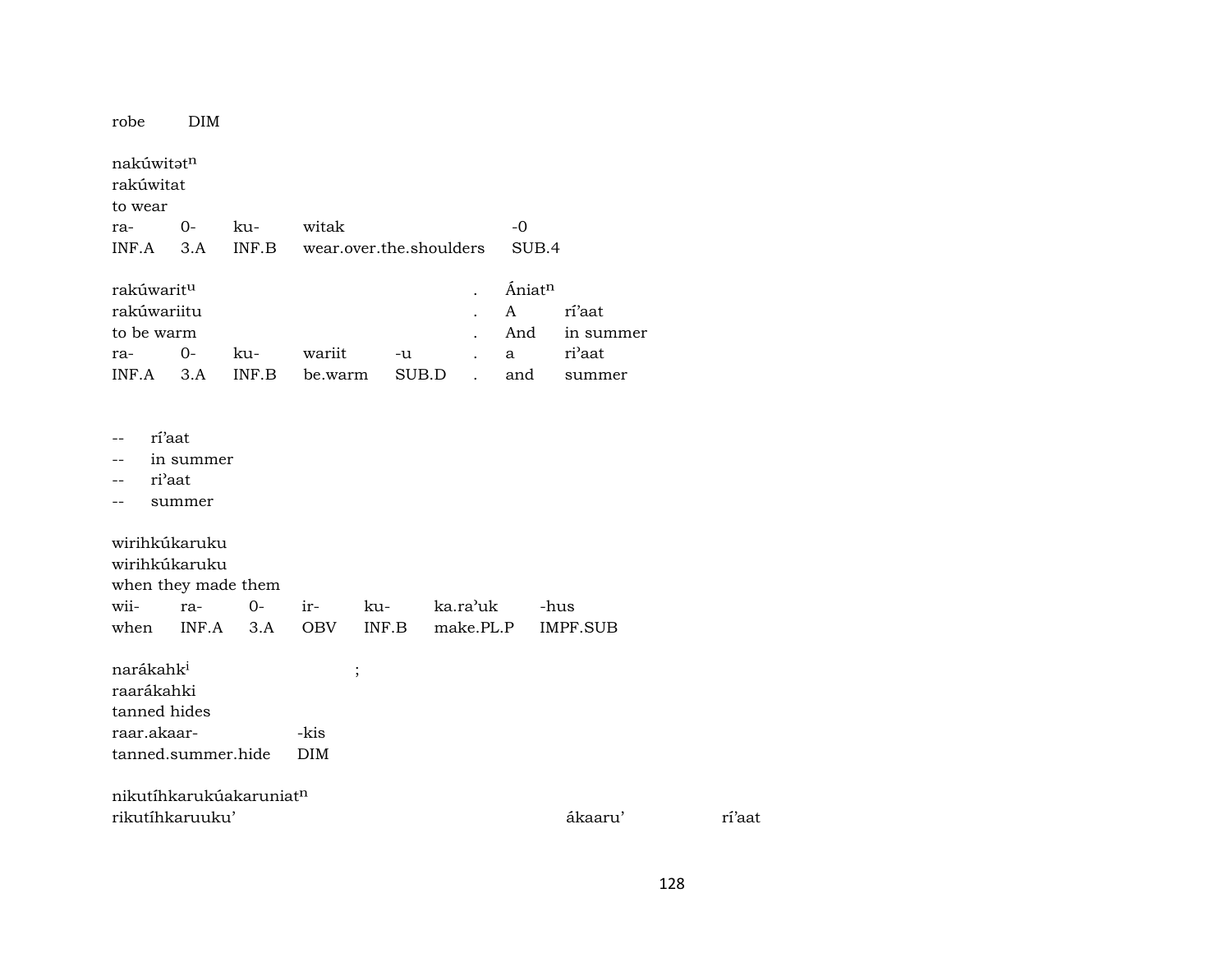|                          |         |                          | that is what they made           |                                  |                    |          |                  | lodges   | summer       |               |        |
|--------------------------|---------|--------------------------|----------------------------------|----------------------------------|--------------------|----------|------------------|----------|--------------|---------------|--------|
| riku-                    |         | ti-                      | $O -$                            | ir-                              | ka.ra'uk           |          | -:hus            | akaar    |              | $-u^{\prime}$ | ri'aat |
| that.is                  |         | IND.3A                   | 3.A                              | PL.3A                            | make.PL.P          |          | <b>IMPF</b>      | dwelling |              | <b>NOM</b>    | summer |
|                          |         |                          |                                  |                                  |                    |          |                  |          |              |               |        |
|                          |         |                          |                                  |                                  |                    |          |                  |          |              |               |        |
|                          |         |                          |                                  |                                  |                    |          |                  |          |              |               |        |
|                          |         |                          |                                  |                                  |                    |          |                  |          |              |               |        |
|                          |         |                          |                                  |                                  |                    |          |                  |          |              |               |        |
|                          |         |                          |                                  |                                  |                    |          |                  |          |              |               |        |
|                          |         |                          |                                  |                                  |                    |          |                  |          |              |               |        |
|                          |         | Wirihkukararíwahəš       |                                  |                                  |                    |          |                  |          |              |               |        |
|                          |         |                          | Wirihkuukarariíwaahac            |                                  |                    |          |                  |          |              |               |        |
|                          |         |                          | When they finished the lodges    |                                  |                    |          |                  |          |              |               |        |
| wii-                     |         | ra-                      | $0 -$                            | ir-                              | ku-                | akaar-   | raar-            |          | riihac       | -waa          | -0     |
| when                     |         | INF.A                    | 3.A                              | PL.3A                            | INF.B              | dwelling | PL               |          | finish       | <b>DIST</b>   | SUB.4  |
|                          |         |                          |                                  |                                  |                    |          |                  |          |              |               |        |
| $\overline{\phantom{a}}$ |         | aratitúruat <sup>n</sup> |                                  |                                  |                    |          |                  |          |              |               |        |
|                          | a       |                          | raatiitúru'at                    |                                  |                    |          |                  |          |              |               |        |
|                          | and     |                          |                                  | a village just extended          |                    |          |                  |          |              |               |        |
|                          | a       | raa-                     | ti-                              | $0 -$                            | ituur-             | u.at     |                  |          | $-0$<br>PERF |               |        |
|                          | and     | just                     |                                  | IND.3A                           | 3.A<br>village     |          | extend.in.a.line |          |              |               |        |
|                          |         | šítaháhiri               |                                  |                                  |                    | $\vdots$ |                  |          |              |               |        |
| $\overline{\phantom{a}}$ |         | cihtahaáhiri'            |                                  |                                  |                    |          |                  |          |              |               |        |
|                          |         | on the outskirts         |                                  |                                  |                    |          |                  |          |              |               |        |
|                          | icihta- |                          |                                  | -haar                            | -hiri <sup>3</sup> |          |                  |          |              |               |        |
|                          |         |                          | edge.of.the.village              | LOC                              | LOC                |          |                  |          |              |               |        |
|                          |         |                          |                                  |                                  |                    |          |                  |          |              |               |        |
|                          |         |                          | rihkukarahkawawárik <sup>a</sup> |                                  |                    |          |                  |          |              |               |        |
|                          |         |                          | Rihkuukaraahkawaawárika          |                                  |                    |          |                  |          |              |               |        |
|                          |         |                          |                                  | When they put the tipi covers on |                    |          |                  |          |              |               |        |
| ra-                      |         | $O -$                    | ir-                              | ku-                              | akaar-             | raar-    |                  | ka.warik | -waa         | -a            |        |
| INF.A                    |         | 3.A                      | PL.3A                            | INF.B                            | tipi.cover         | PL       |                  | put.on   | <b>DIST</b>  |               | SUB.1  |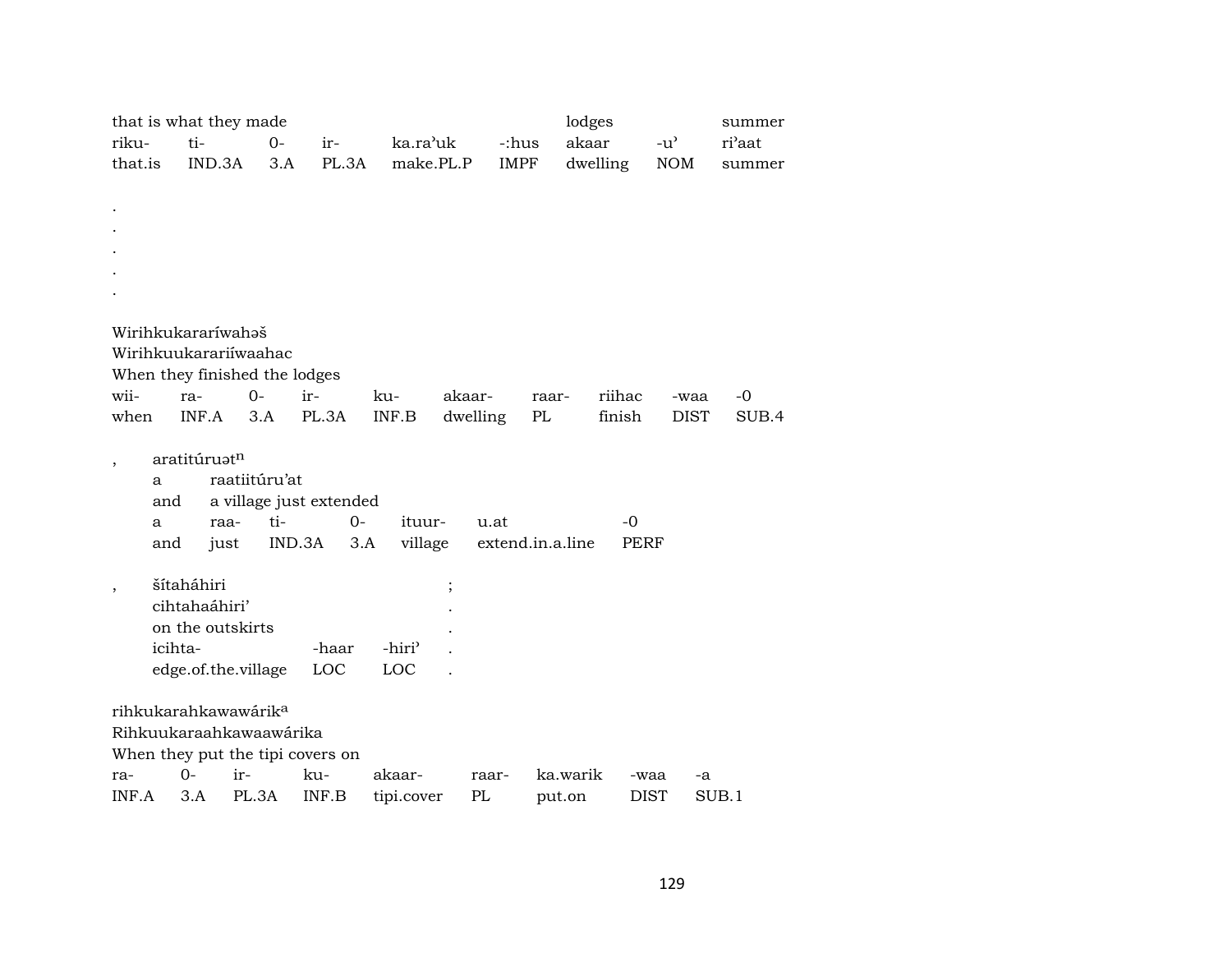|                                       | nikutahapakiahu<br>rikutahapakí'aahu'<br>that is what we said                    |             |                   |                       |                                                                 |                          | $\pmb{\zeta}\pmb{\zeta}$<br>$\epsilon\epsilon$<br>$\epsilon\epsilon$ |                    |  |
|---------------------------------------|----------------------------------------------------------------------------------|-------------|-------------------|-----------------------|-----------------------------------------------------------------|--------------------------|----------------------------------------------------------------------|--------------------|--|
| riku-<br>that.is                      | ta-<br>IND.1/2A                                                                  | $t-$<br>1.A | rak-<br>$1/2$ .PL | waki.a<br>say.PL.IMPF |                                                                 | -:hus<br><b>IMPF</b>     | П<br>$\pmb{\mathsf{H}}$                                              |                    |  |
| Tíhkaruuku'<br>ti-<br>IND.3A          | Tihkarukurarákahk <sup>i</sup><br>They are making<br>$0-$<br>ir-<br>PL.3A<br>3.A | ka.ra'uk    | make.PL.P         | -:hus<br><b>IMPF</b>  | raarákahki<br>tanned skins<br>raar.akaar-<br>tanned.summer.hide |                          |                                                                      | -kis<br><b>DIM</b> |  |
| $\blacksquare$<br>п<br>п<br>п<br>П    |                                                                                  |             |                   |                       |                                                                 |                          |                                                                      |                    |  |
| Náwa<br>Ráwa                          | irár <sup>i</sup><br>iraári'                                                     |             |                   |                       |                                                                 | $\,$                     |                                                                      |                    |  |
| <b>Now</b>                            | brother                                                                          |             |                   |                       |                                                                 | $\,$                     |                                                                      |                    |  |
| rawa                                  | $i-$<br>$\overline{\phantom{a}}$                                                 | -raar-      |                   | -ri'                  |                                                                 | ,                        |                                                                      |                    |  |
| now                                   | 3.POSS.A                                                                         |             | same.sex.sibling  |                       | 3.POSS.B                                                        | $\overline{\phantom{a}}$ |                                                                      |                    |  |
| hiirirutíši <sup>a</sup><br>hi<br>and | iriruutiíci'a<br>thereupon they did it                                           |             |                   |                       |                                                                 |                          |                                                                      |                    |  |
| hi                                    | irii-<br>ruu-                                                                    | ti-         | $0-$              | ir-                   | ut-                                                             | $i-$                     | aar                                                                  | $-0$               |  |
| and                                   | then<br>then                                                                     | IND.3A      | 3.A               | PL.3A                 | PREV                                                            | <b>SEQ</b>               | do                                                                   | PERF               |  |
| wirihkurárihəš                        | wirihkuraáriihac<br>when they finished                                           |             |                   |                       |                                                                 |                          | $\,$                                                                 |                    |  |
| wii-                                  | $0 -$<br>ra-                                                                     | ir-         | ku                | raa-                  | riihac                                                          | -0                       |                                                                      |                    |  |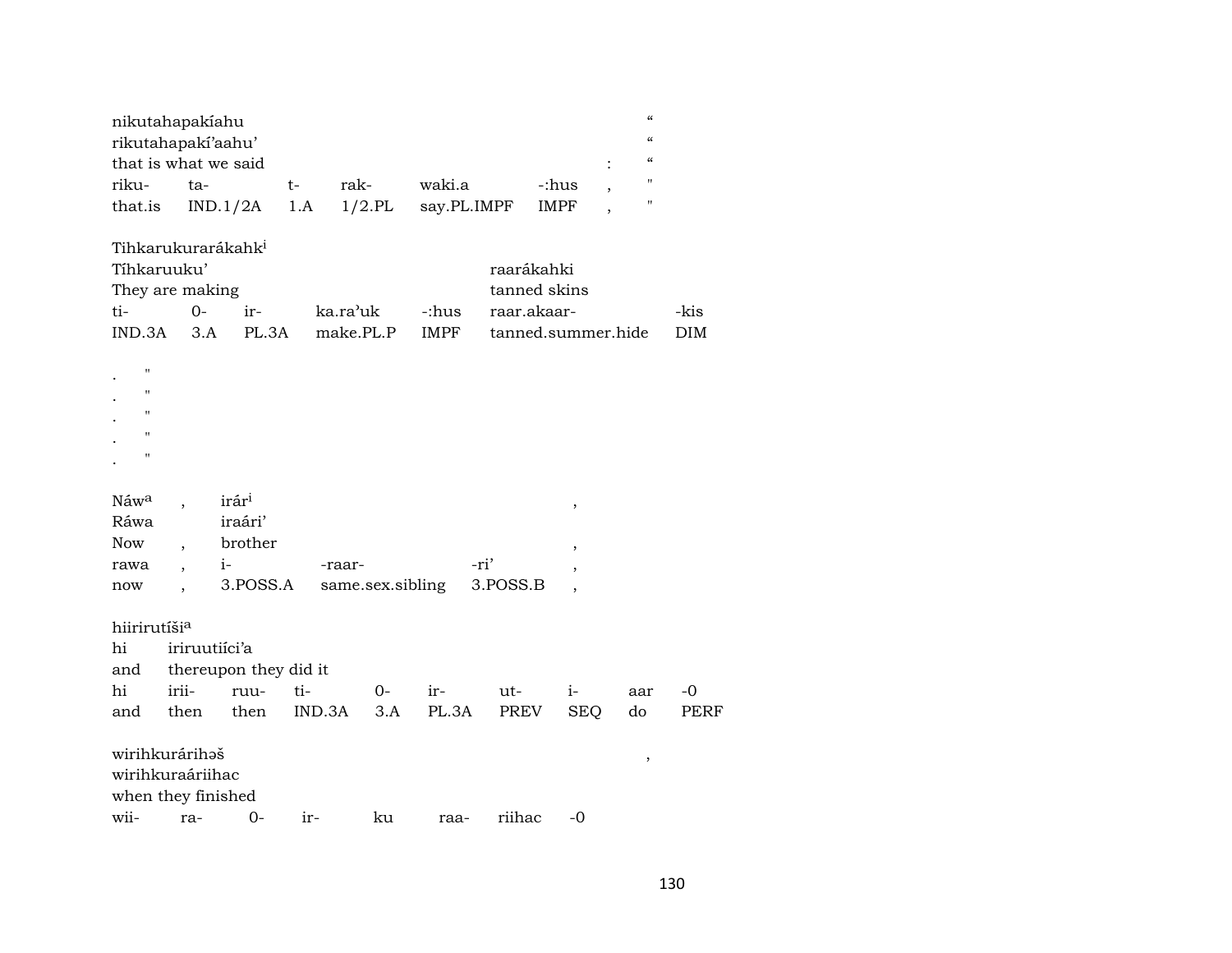| when                                                                                      | INF.A                                                                                                         | 3.A         | PL.3A        | <b>INDF</b>    | way                 | finish                                                                                                               | SUB.4                                                   |                            |      |             |            |             |
|-------------------------------------------------------------------------------------------|---------------------------------------------------------------------------------------------------------------|-------------|--------------|----------------|---------------------|----------------------------------------------------------------------------------------------------------------------|---------------------------------------------------------|----------------------------|------|-------------|------------|-------------|
| hitíhwaki<br>hi<br>and<br>hi<br>and                                                       | tíhwaki'<br>they said<br>ti-<br>IND.3A                                                                        | $0-$<br>3.A | ir-<br>PL.3A | waki<br>say.PL | $-0$<br><b>PERF</b> | $\zeta\zeta$<br>$\zeta\zeta$<br>$\epsilon\epsilon$<br>$\pmb{\mathsf{H}}$<br>$\mathbf{H}$<br>$\overline{\phantom{a}}$ | Náwa<br>Ráwa<br><b>Now</b><br>rawa<br>now               | $\overline{\phantom{a}}$   |      |             |            |             |
| rátaku<br>here                                                                            | rátakuwirikutiratíhatn<br>$0-$<br>ta                                                                          |             | kus          |                | $-0$                | wii-                                                                                                                 | wirikutiraatiihat<br>now that is the end of it<br>riku- | ti-                        | $0-$ |             | tiihak     | $-0$        |
| ra-<br><b>ABS</b>                                                                         | 3.A                                                                                                           | be.hanging  |              | be.sitting     | SUB.4               | now                                                                                                                  | that.is                                                 | IND.3A                     | 3.A  | raa-<br>way | be.the.end | <b>PERF</b> |
|                                                                                           |                                                                                                               |             |              |                |                     |                                                                                                                      |                                                         |                            |      |             |            |             |
| $\ddot{\phantom{0}}$<br>$\ddot{\phantom{a}}$<br><b>Now</b><br>$\ddot{\phantom{a}}$<br>now | Náw <sup>a</sup><br>$\overline{\phantom{a}}$<br>Ráwa<br>rawa                                                  |             |              |                |                     |                                                                                                                      |                                                         |                            |      |             |            |             |
| wii-                                                                                      | witataratakatáhuht <sup>a</sup><br>witataraattaahkatáhuhta<br>we are going to go up onto (the prairie)<br>ta- | $t-$        | $a-$         | rak-           |                     | raar-                                                                                                                | kata-                                                   |                            |      | uh          | -ta        |             |
| now                                                                                       | IND.1/2A                                                                                                      | 1.A         | IN.PL.P      |                | $1/2$ .PL           | PL.INDV.A                                                                                                            |                                                         | against.a.vertical.surface |      | give        | <b>INT</b> |             |
| $\bullet$<br>$\ddot{\phantom{0}}$<br>$\ddot{\phantom{a}}$                                 | Wirutirakítaw <sup>i</sup><br>Wiruutiraakítawi'<br>Now then it is the leading way                             |             |              |                |                     |                                                                                                                      |                                                         |                            |      |             |            |             |
| wii-                                                                                      | ruu-                                                                                                          | ti-         | $0-$         |                | raa.kita.wi         |                                                                                                                      | $-0$                                                    |                            |      |             |            |             |
| now                                                                                       | then                                                                                                          | IND.3A      | 3.A          |                | be.the.primary.way  |                                                                                                                      | <b>PERF</b>                                             |                            |      |             |            |             |
|                                                                                           | nirarihaškitúakaruakar <sup>u</sup>                                                                           |             |              |                |                     |                                                                                                                      |                                                         |                            |      |             |            |             |
| riraáriihac                                                                               |                                                                                                               |             |              |                | kítuu'u'            |                                                                                                                      | akaáru'                                                 |                            |      | a,kaáru'    |            |             |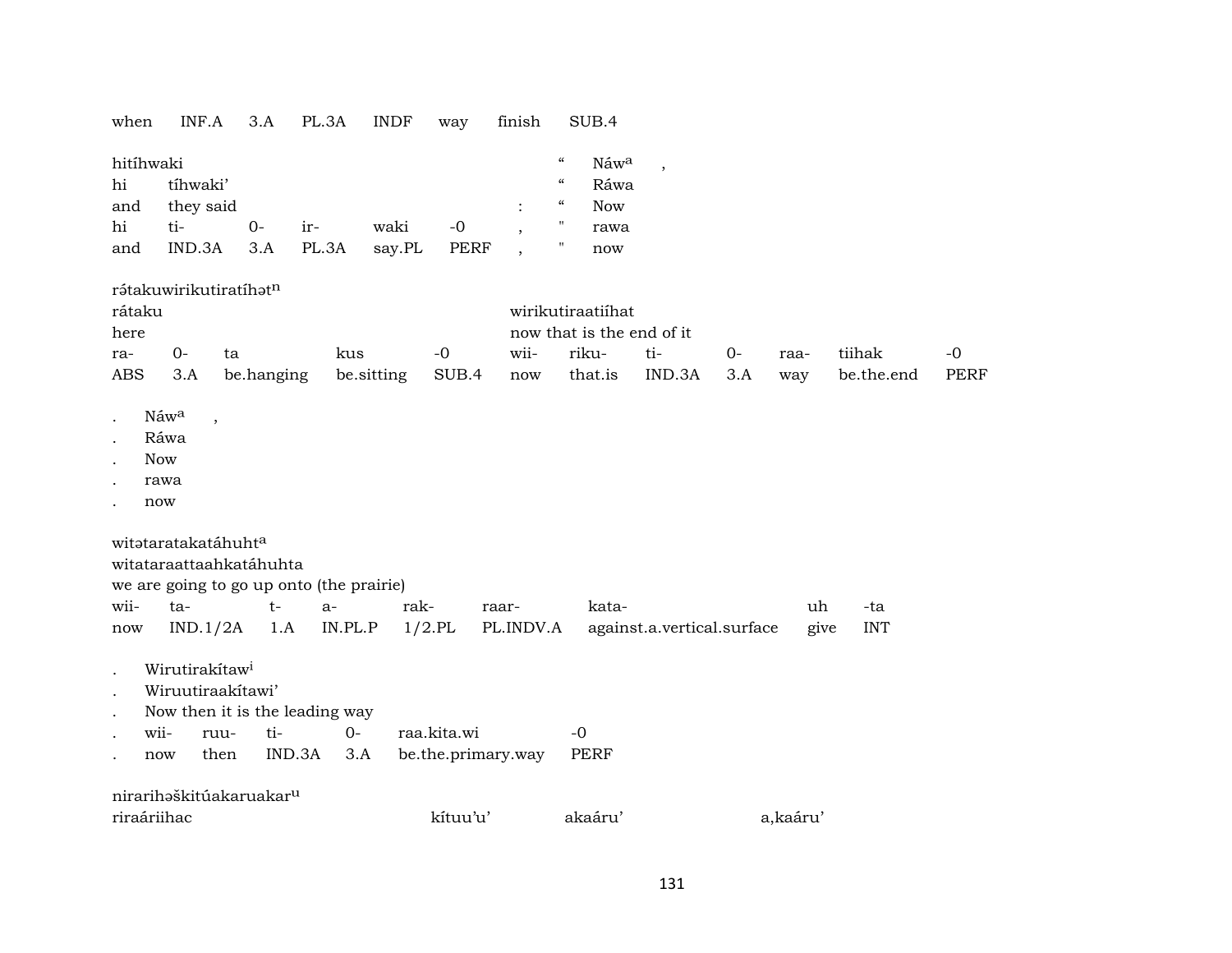|                    | when they finish them        |                          |                          |              | all              |             |             | lodges    |                      | $\overline{\phantom{a}}$ | lo,,dges |               |
|--------------------|------------------------------|--------------------------|--------------------------|--------------|------------------|-------------|-------------|-----------|----------------------|--------------------------|----------|---------------|
| ri-                |                              | $0-$                     | raa.riihac               | $-0$         | kituu            | $-u'$       |             | akaar     | $-u^{\prime}$        | $\overline{\phantom{a}}$ | akaar    | $-u^{\prime}$ |
| CONT.3A            |                              | 3.A                      | finish                   | PERF         | all              | NOM         |             | dwelling  | $\rm{NOM}$           | $\overline{\phantom{a}}$ | dwelling | $\rm{NOM}$    |
|                    |                              |                          |                          |              |                  |             |             |           |                      |                          |          |               |
|                    | A                            |                          | irár <sup>i</sup>        |              |                  |             |             |           | $\, ,$               |                          |          |               |
| $\pmb{\mathsf{H}}$ | $\mathsf{A}$                 |                          | iraári'                  |              |                  |             |             |           |                      |                          |          |               |
| 11                 | And                          | $\overline{\phantom{a}}$ | brother                  |              |                  |             |             |           | ,                    |                          |          |               |
| $\mathbf{H}$       | a                            |                          | $i-$                     | -raar-       |                  |             | -ri'        |           |                      |                          |          |               |
| п                  | and                          | $\ddot{\phantom{0}}$     | 3.POSS.A                 |              | same.sex.sibling |             | 3.POSS.B    |           | $\ddot{\phantom{0}}$ |                          |          |               |
|                    | tiratúraiwati                |                          |                          |              |                  |             | $\, ,$      |           |                      |                          |          |               |
|                    | tiratúraa'iiwaati            |                          |                          |              |                  |             |             |           |                      |                          |          |               |
|                    | this story I am telling you  |                          |                          |              |                  |             |             |           |                      |                          |          |               |
| tii-               | ra-                          | $t-$                     | uur-                     | raa.iiwaat   | $-i$             |             |             |           |                      |                          |          |               |
| this               | <b>ABS</b>                   | 1.A                      | PREV                     | tell.a.story | SUB.2            |             |             |           |                      |                          |          |               |
| tihátaku           |                              |                          |                          |              |                  |             |             |           |                      |                          |          |               |
| tihaátaku          |                              |                          | $\overline{\phantom{a}}$ |              |                  |             |             |           |                      |                          |          |               |
| right here         |                              |                          |                          |              |                  |             |             |           |                      |                          |          |               |
| tii-               | haa-                         |                          | -taku                    |              |                  |             |             |           |                      |                          |          |               |
| here               | here                         | LOC                      |                          |              |                  |             |             |           |                      |                          |          |               |
|                    |                              |                          |                          |              |                  |             |             |           |                      |                          |          |               |
|                    | nikutiráitustih^tn           |                          |                          |              |                  |             |             |           |                      |                          |          |               |
|                    | rikutiraa'iitustiihat        |                          |                          |              |                  |             |             |           |                      |                          |          |               |
|                    | this is the end of the story |                          |                          |              |                  |             |             |           |                      |                          |          |               |
| riku-              | ti-                          |                          | $0-$                     | raa.iit.us-  | tiihak           |             | $-0$        |           |                      |                          |          |               |
| that.is            |                              | IND.3A                   | 3.A                      | story        | be.the.end       |             | <b>PERF</b> |           |                      |                          |          |               |
|                    | Witahaítustihaš              |                          |                          |              |                  |             |             | Písikatn  |                      |                          |          |               |
|                    | Witahaa'iítustiihac          |                          |                          |              |                  |             |             | pícikat   |                      |                          |          |               |
|                    | I have finished the story    |                          |                          |              |                  |             |             | in winter |                      |                          |          |               |
| wii-               | ta-                          |                          | $t-$                     | raa.iit.us-  | riihac           | $-0$        |             | pici-     | -kat                 |                          |          |               |
| now                | IND.1/2A                     |                          | 1.A                      | story        | finish           | <b>PERF</b> |             | wintry    | LOC                  |                          |          |               |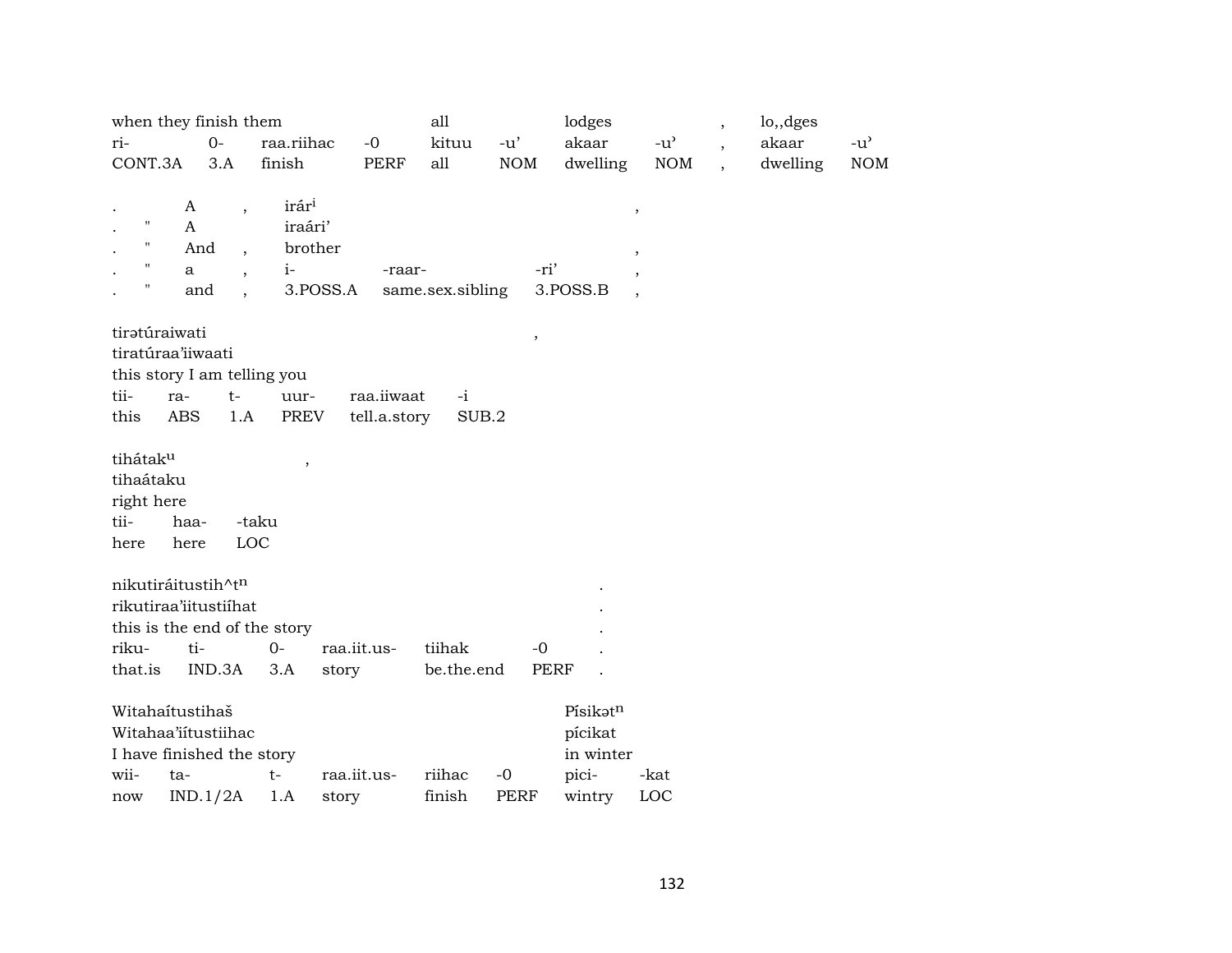irikuhíkuritatirawahatn irikuuhíkuriita Tiráwaahat that is what He did for me irii- kuur- ri- 0- a- ku- ri- ut- aar -0 tii- ra- 0- waa- ahak -0 that DUB CONT.3A 3.A PREV.3A 1.P PHYS.POSS PREV do PERF this ABS 3.A DIST extend.in.a.line SUB.4

| cahuúki<br>robes |                    | šahukirihkúkaruku                         | rihkúkaruku                    |      | when they prepared them |       |           |          |       |       |
|------------------|--------------------|-------------------------------------------|--------------------------------|------|-------------------------|-------|-----------|----------|-------|-------|
| cahuu            |                    | -kis                                      | ra-                            | 0-   | ir-                     | ku-   | ka.ra'uk  | -hus     |       |       |
| robe             |                    | <b>DIM</b>                                | INF.A                          | 3.A  | PL.3A                   | INF.B | make.PL.P | IMPF.SUB |       |       |
|                  | icaahiks<br>person | Sáhikstaka<br>Cahíkstaaka<br>White people | taakaar<br>be.white            |      |                         |       |           |          |       |       |
|                  |                    | tikstapirariwišpúsuk <sup>u</sup>         |                                |      |                         |       |           |          |       |       |
|                  |                    |                                           | tikstaapirariwicpuúsuuku'      |      |                         |       |           |          |       |       |
|                  |                    |                                           | they used to arrive with goods |      |                         |       |           |          |       |       |
| ti-              |                    | 0-                                        | ir-                            | uks- | raapi-                  | raar- | $ri-$     | wic.wuu  | -:hus | -uuku |

,

,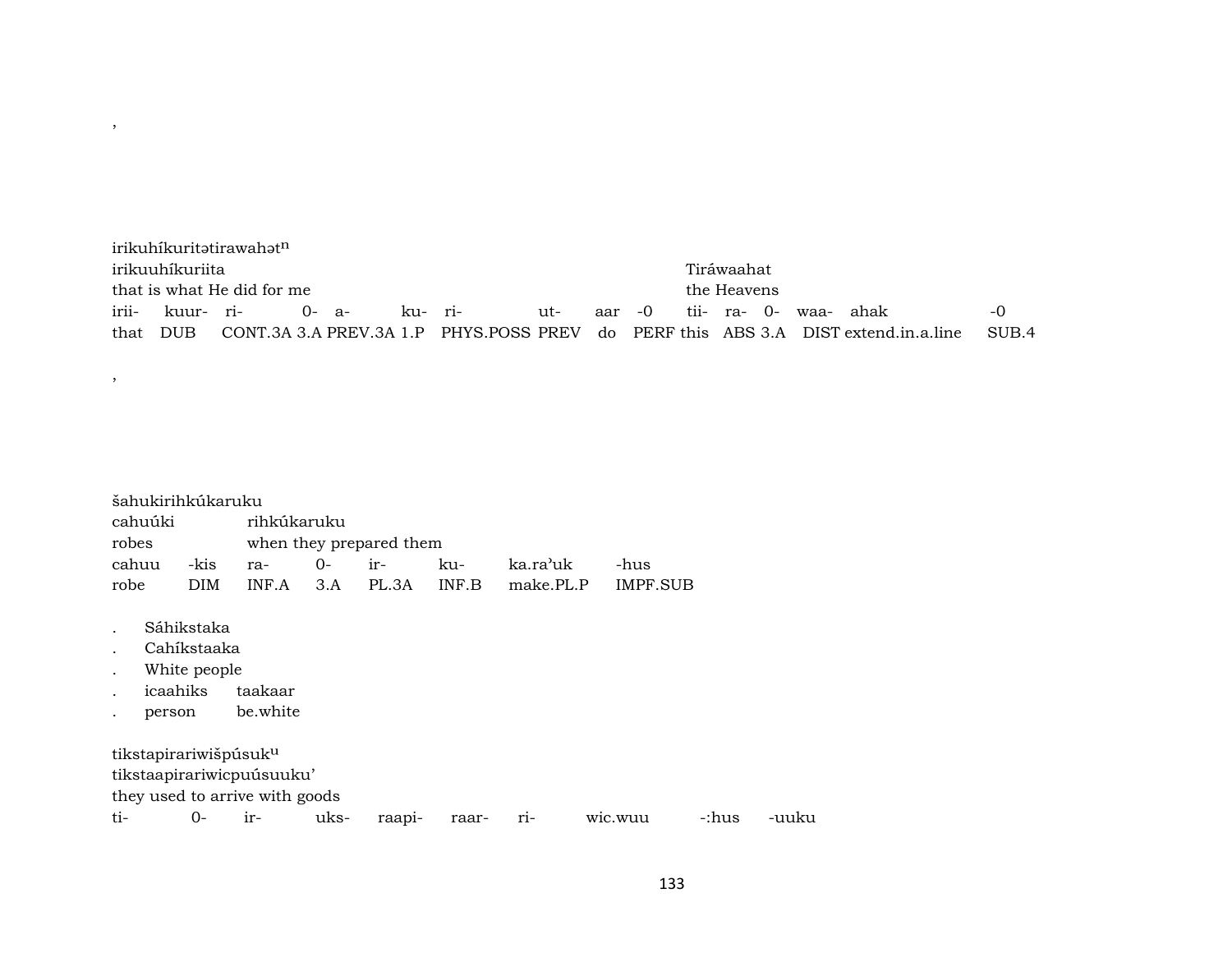| IND.3A                | 3.A                             | PL.3A                                   | AOR                         | goods                                | PL   | PORT          | arrive.IMPF |             | IMPF                | HAB           |             |                  |             |
|-----------------------|---------------------------------|-----------------------------------------|-----------------------------|--------------------------------------|------|---------------|-------------|-------------|---------------------|---------------|-------------|------------------|-------------|
| átirapuhu<br>a<br>and | tiiraapúhu'                     | they were bartering                     |                             |                                      |      | $^\mathrm{,}$ |             |             |                     |               |             |                  |             |
| a                     | ti-                             | $0-$                                    | ir-                         | raak.wuh                             | $-0$ |               |             |             |                     |               |             |                  |             |
| and                   | IND.3A                          | 3.A                                     | PL.3A                       | barter                               |      | <b>PERF</b>   |             |             |                     |               |             |                  |             |
|                       | akutirahwiwátšahuk <sup>i</sup> |                                         |                             |                                      |      |               |             |             |                     |               |             |                  |             |
| a<br>and              |                                 | kutiiraáhwiwaat<br>they were piled high |                             |                                      |      |               |             |             |                     |               |             | cahuúki<br>robes |             |
| a                     | ku-                             | ti-                                     | $0-$                        | raar-                                | wi   |               | waa-        | ak          |                     |               | $-0$        | cahuu            | -kis        |
| and                   | <b>INDF</b>                     | IND.3A                                  | 3.A                         | PL.INDV.A                            |      | be.upright    | <b>DIST</b> |             | be.a.certain.length |               | <b>PERF</b> | robe             | DIM         |
|                       |                                 |                                         |                             |                                      |      |               |             |             |                     |               |             |                  |             |
|                       |                                 |                                         |                             |                                      |      |               |             |             |                     |               |             |                  |             |
|                       |                                 |                                         |                             |                                      |      |               |             |             |                     |               |             |                  |             |
|                       |                                 |                                         |                             |                                      |      |               |             |             |                     |               |             |                  |             |
|                       |                                 |                                         |                             |                                      |      |               |             |             |                     |               |             |                  |             |
|                       | Arikutirarahuhawiráahu          |                                         |                             |                                      |      |               |             |             |                     |               |             |                  |             |
| A                     |                                 |                                         | rikutiirarahuuhawiraá'aahu' |                                      |      |               |             |             |                     |               |             |                  |             |
| And                   |                                 |                                         |                             | that is what they brought down river |      |               |             |             |                     |               |             |                  |             |
| a                     | riku-                           | ti-                                     | $0 -$                       | $a-$                                 | ir-  | raar-         |             | ra-         |                     | huuha.wi.raa- |             | a                | -:hus       |
| and                   | that.is                         | IND.3A                                  | 3.A                         | PREV.3A                              |      | PL.3A         | 3PL.INAN.P  | <b>PORT</b> |                     | downstream    |             | come             | <b>IMPF</b> |
| šahíkstaka            |                                 |                                         | šahúk <sup>i</sup>          |                                      |      |               |             |             |                     |               |             |                  |             |
|                       | cahíkstaaka                     |                                         | cahuúki                     |                                      |      |               |             |             |                     |               |             |                  |             |
| white men             |                                 |                                         | robes                       |                                      |      |               |             |             |                     |               |             |                  |             |
| icaahiks              |                                 | taakaar                                 | cahuu                       | -kis                                 |      |               |             |             |                     |               |             |                  |             |
| person                |                                 | be.white                                | robe                        | DIM                                  |      |               |             |             |                     |               |             |                  |             |
|                       | rawititiruhuhkítaw <sup>u</sup> |                                         |                             |                                      |      |               |             |             |                     |               |             |                  |             |
|                       | raawititiiruhuhkitawu'          |                                         |                             |                                      |      |               |             |             |                     |               |             |                  |             |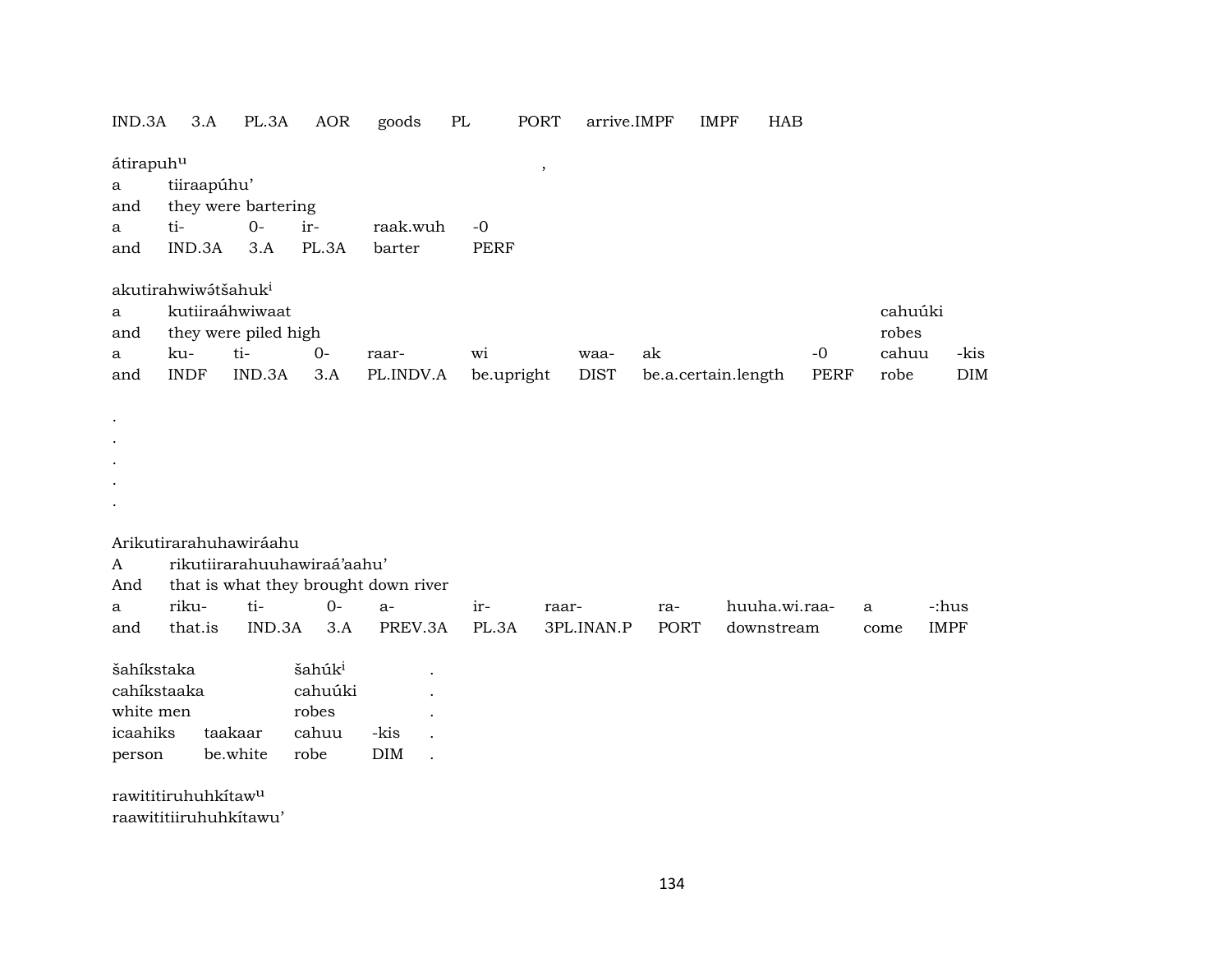|                                 | they were just outdoing each other                |             |                             |                                 |         |          |                     |      |                                               |                          |             |          |             |
|---------------------------------|---------------------------------------------------|-------------|-----------------------------|---------------------------------|---------|----------|---------------------|------|-----------------------------------------------|--------------------------|-------------|----------|-------------|
| raa-                            | witi-                                             | ti-         |                             | $0-$<br>ir-                     |         | uur-     | uhuur.kita.wuu      |      |                                               | -:hus                    |             |          |             |
| just                            | <b>REFL</b>                                       | IND.3A      |                             | 3.A                             | PL.3A   | PREV     | outdo.IMPF          |      |                                               | <b>IMPF</b>              |             |          |             |
| $\overline{\phantom{a}}$<br>ti- | tikstíus<br>Tikstií'us<br>They knew how<br>IND.3A | $0-$<br>3.A | ir-<br>PL.3A                | uks-<br><b>AOR</b>              | rii'uus | know.how | $-0$<br><b>PERF</b> |      | šápatn<br>cápaat<br>women<br>icapaak<br>woman | $\overline{\phantom{a}}$ |             |          |             |
|                                 | irikuhišíksari                                    |             |                             |                                 |         |          |                     |      |                                               |                          |             |          |             |
|                                 | iriikúhiiciksaari'                                |             |                             |                                 |         |          |                     |      |                                               |                          |             |          |             |
|                                 | whatever it was they were doing                   |             |                             |                                 |         |          |                     |      |                                               |                          |             |          |             |
| irii-                           | kuur-                                             | ra-         | $0-$                        | ir-                             |         | ut-      | $i-$                | uks- | aar                                           | $-i$                     |             |          |             |
| what                            | <b>DUB</b>                                        | ABS         | 3.A                         | PL.3A                           |         | PREV     | <b>SEQ</b>          | AOR  | do                                            |                          | <b>IMPF</b> |          |             |
|                                 |                                                   |             |                             |                                 |         |          |                     |      |                                               |                          |             |          |             |
|                                 | Akaririririrapuhúniatn                            |             |                             |                                 |         |          |                     |      |                                               |                          |             |          |             |
| A                               |                                                   |             | kariiriiririiraápuhu'rí'aat |                                 |         |          |                     |      |                                               |                          |             |          |             |
| And                             |                                                   |             |                             | they did not barter (in) summer |         |          |                     |      |                                               |                          |             |          |             |
| a                               | karii-                                            |             | rii-                        | $0-$                            | ir-     | ri-      |                     | ri-  |                                               |                          | $i-$        | raak.wuh | -:hus       |
| and                             | EMPH.NEG                                          |             | ASSR                        | 3.A                             | PL.3A   |          | PHYS.POSS           |      | PHYS.POSS                                     |                          | <b>SEQ</b>  | barter   | <b>IMPF</b> |
|                                 | Tíhkaruku<br>Tíhkaruuku'<br>They were making them |             |                             |                                 |         |          |                     |      |                                               |                          |             |          |             |

. ti- 0- ir- ka.ra"uk -:hus

. IND.3A 3.A PL.3A make.PL.P IMPF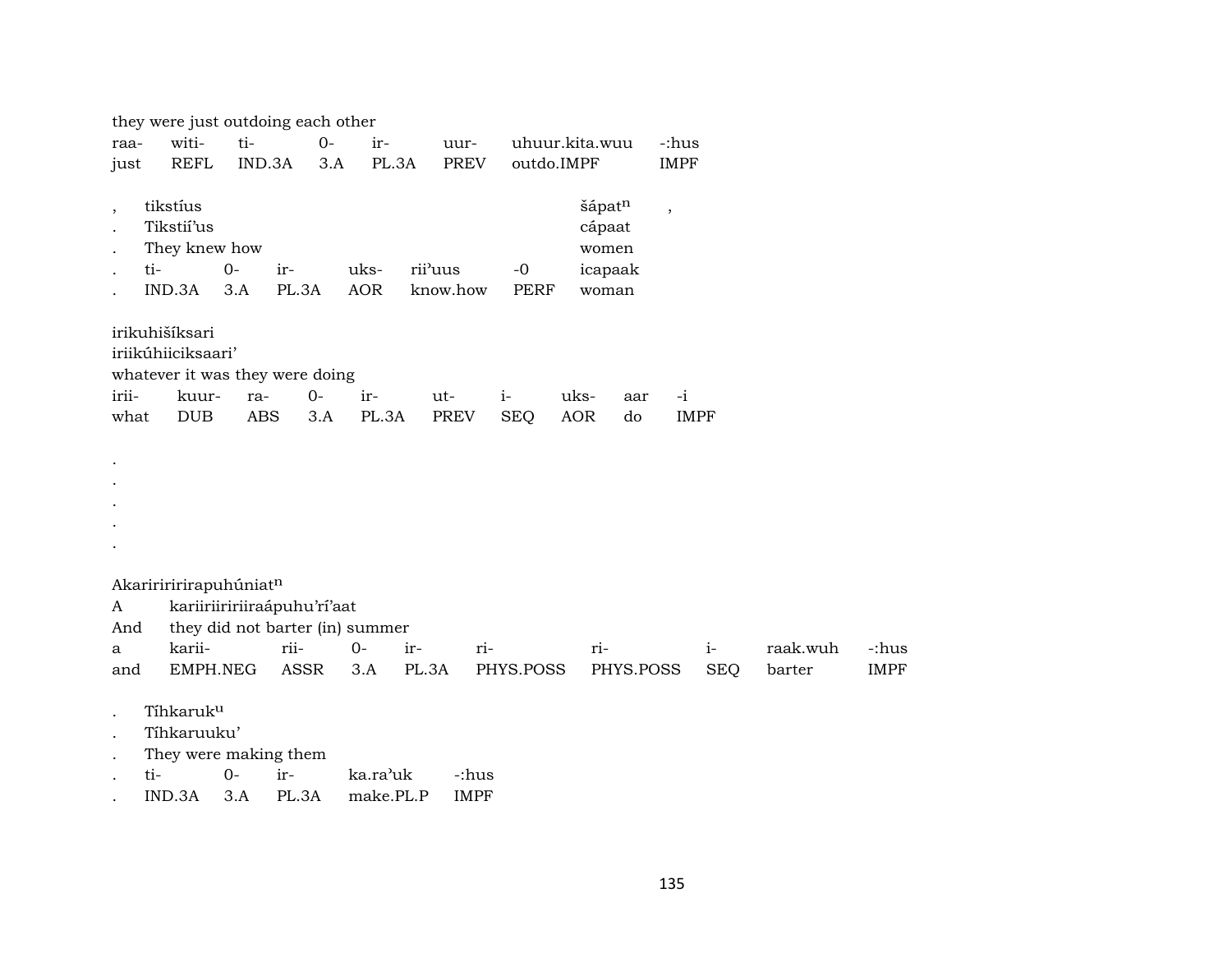| narákahki<br>raarákahki<br>raar.akaar-              | tanned hides<br>tanned.summer.hide                                                                                      |              | -kis<br><b>DIM</b>                                                    |                       |                                             |                                                                         |                     |                   |                    |             |                   |                     |                   |                        |
|-----------------------------------------------------|-------------------------------------------------------------------------------------------------------------------------|--------------|-----------------------------------------------------------------------|-----------------------|---------------------------------------------|-------------------------------------------------------------------------|---------------------|-------------------|--------------------|-------------|-------------------|---------------------|-------------------|------------------------|
| Kici<br>But<br>kici<br>but                          | Kišitihkarukurakúwaritu<br>tíhkaruuku'<br>they were making them<br>ti-<br>IND.3A                                        | $0-$<br>3.A  | ir-<br>PL.3A                                                          | ka.ra'uk<br>make.PL.P | -:hus<br><b>IMPF</b>                        | $\cdot$                                                                 |                     |                   |                    |             |                   |                     |                   |                        |
| rakúwariitu<br>to be warm<br>ra-<br>INF.A           | wirakukarikústaritn<br>$O -$<br>3.A                                                                                     | ku-<br>INF.B | wariit<br>be.warm                                                     | $-u$<br>SUB.D         | wii-<br>when                                | wirakuukarikústarit<br>when one is going to have a home<br>ra-<br>INF.A | $0-$<br>3.A         | ku-<br>INF.B      | akaar-<br>dwelling | ri-<br>PORT | kus<br>be sitting | -his<br><b>PERF</b> | -ta<br><b>INT</b> | -rit<br><b>INT.SUB</b> |
| píšikatn<br>pícikat<br>in winter<br>pici-<br>wintry | -kat<br>$_{\mathrm{LOC}}$                                                                                               |              | Náwa<br>$\overline{\phantom{a}}$<br>Ráwa<br><b>Now</b><br>rawa<br>now |                       |                                             |                                                                         |                     |                   |                    |             |                   |                     |                   |                        |
| wii-<br>now                                         | witahaitusikiríwihukst <sup>a</sup><br>witahaa'iitusikiríwiihuksta<br>I am going to change the story<br>ta-<br>IND.1/2A | $t-$<br>1.A  | raa.iit.us-<br>story                                                  | ikiriwit              | be.different                                | -ra'uk<br>CAUS                                                          | -his<br><b>PERF</b> | -ta<br><b>INT</b> |                    |             |                   |                     |                   |                        |
| $\bullet$<br>$\bullet$<br>$i-$<br>$\cdot$           | Irári<br>Iraári'<br><b>Brother</b>                                                                                      | -raar-       |                                                                       | -ri'                  | $\,$<br>$\overline{\phantom{a}}$<br>$\cdot$ |                                                                         |                     |                   |                    |             |                   |                     |                   |                        |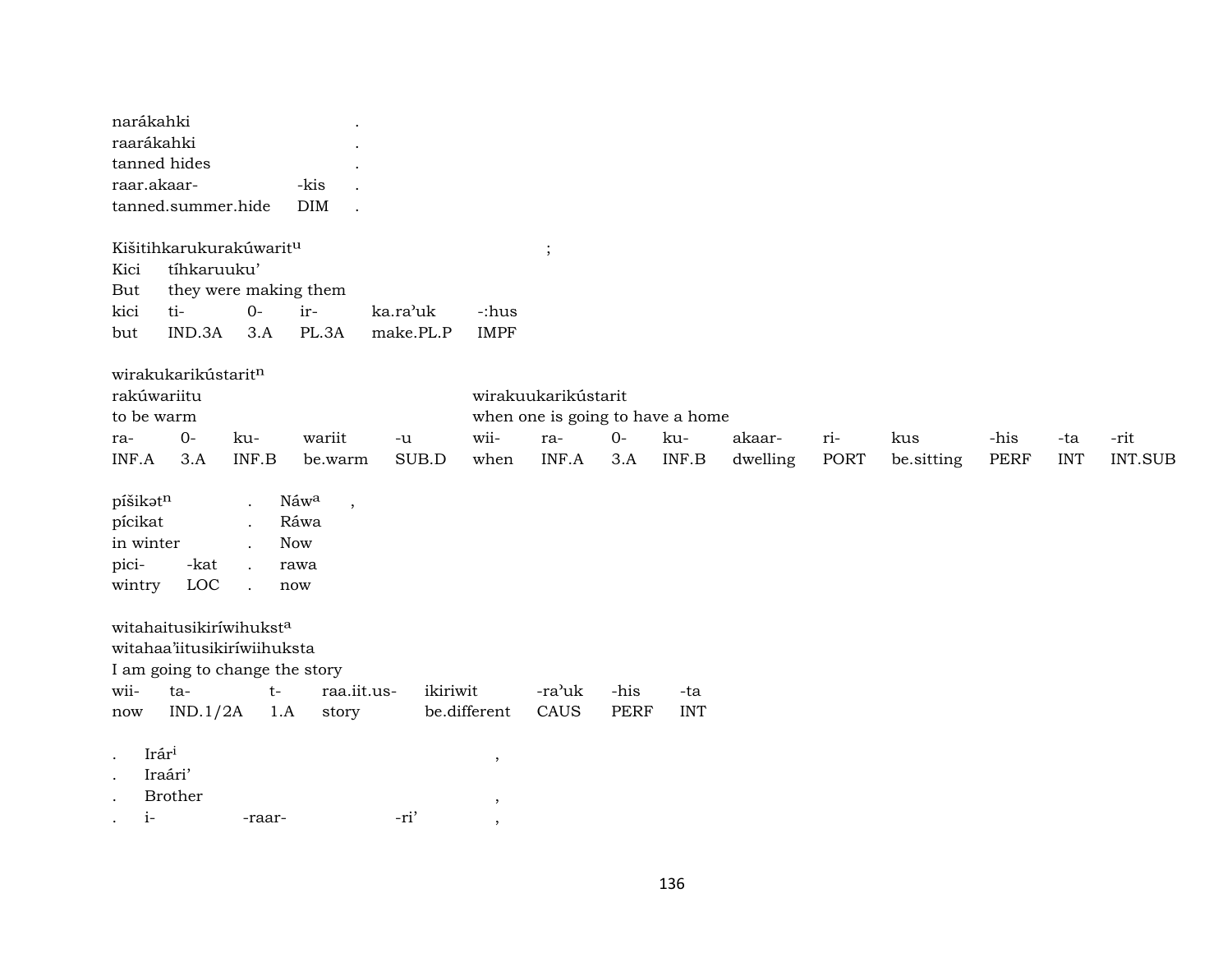. 3.POSS.A same.sex.sibling 3.POSS.B , tirátpawakahu tirátpaawaakahu these things I am saying tii- ra- t- waa- waaka -hus this ABS 1.A DIST say.IMPF IMPF.SUB tiraturakiwatíšapatn tiratuuraakiíwaati cápaat this that I am telling you about them women tii- ra- t- a- uur- ak- iiwaat -i icapaak this ABS 1.A 2.P PREV PL.AN.3P tell.about SUB.2 woman . åka<sup>a</sup> ! . Aáka'a . Oh my , . aaka'a , . oh.my , tišihkítaw<sup>i</sup> tiicihkítawi' they were industrious ti- 0- ir- ut- ciir kita.wi -0 IND.3A 3.A PL.3A PREV be.industrious be.the.leader PERF . . ! .

Piraurakurúhwih^tn

.

Piíra'u' raakurúhwihat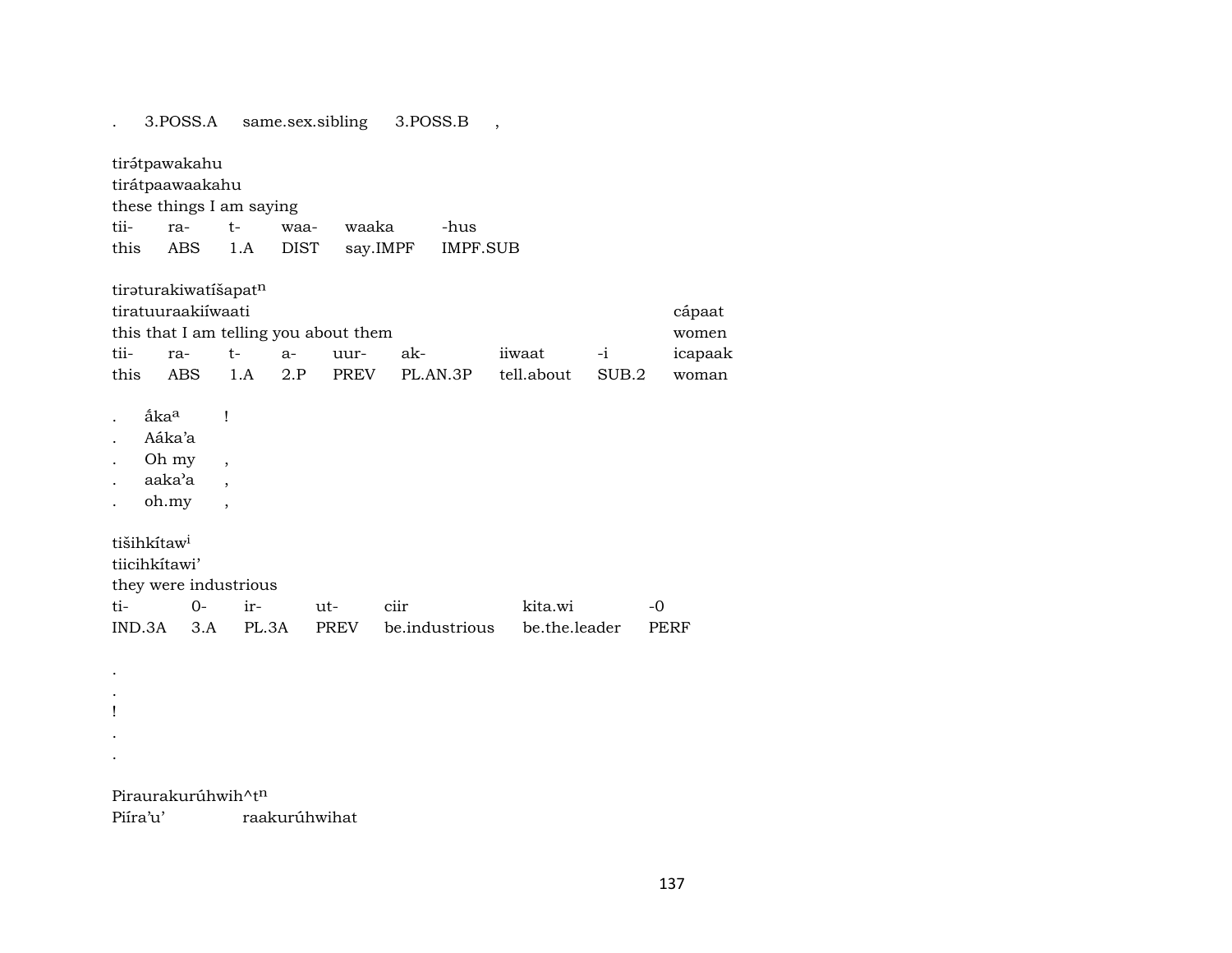|                          | Children                    |                 |                         | when she had them                |            |                          |             |             |             |                 |       |
|--------------------------|-----------------------------|-----------------|-------------------------|----------------------------------|------------|--------------------------|-------------|-------------|-------------|-----------------|-------|
| piira                    | $-u^{\prime}$               |                 | ra-                     | $O -$<br>$a-$                    |            | ku-                      | ri-         |             | uur-        | wi.hak          | $-0$  |
| child                    |                             | <b>NOM</b>      | INF.A                   | 3.A                              | POSS.3A    | INF.B                    |             | PHYS.POSS   | POSS.A      | be.sitting.PL   | SUB.4 |
|                          |                             |                 |                         |                                  |            |                          |             |             |             |                 |       |
| $\cdot$                  |                             |                 | hiširuirikakišíkskasa   |                                  |            |                          |             |             |             |                 |       |
|                          | hi                          | ciru            |                         | irikaakiicíkskasa                |            |                          |             |             |             |                 |       |
|                          | and                         | yet             |                         | that one was not sensible        |            |                          |             |             |             |                 |       |
|                          | hi                          | ciruu           | irii-                   | kaaki-                           |            | $0-$                     | aciks.ka.sa | $-0$        |             |                 |       |
|                          | and                         | yet             | that                    |                                  | NEG.IND.3A | 3.A                      | be.sensible |             | <b>PERF</b> |                 |       |
|                          |                             |                 |                         |                                  |            |                          |             |             |             |                 |       |
| $\cdot$                  |                             | hirikutitakústa |                         |                                  |            |                          |             |             |             |                 |       |
|                          | hi                          |                 | rikutitákusta           |                                  |            |                          |             |             |             |                 |       |
| $\overline{\phantom{a}}$ | and                         |                 |                         | she carried that one on her back |            |                          |             |             |             |                 |       |
| ,                        | hi                          | riku-           | ti-                     | $0-$                             |            | ta.kus-                  | raah        | $-0$        |             |                 |       |
|                          | and                         | that.is         |                         | IND.3A<br>3.A                    |            | hang.down                | have        | <b>PERF</b> |             |                 |       |
|                          | nakuraruwáhu                |                 |                         |                                  |            |                          |             |             |             |                 |       |
|                          | raakuraruuwáhu              |                 |                         |                                  |            |                          |             |             |             |                 |       |
|                          |                             |                 | when she brought things |                                  |            |                          |             |             |             |                 |       |
| ra-                      | $0-$                        | $a-$            |                         | ku-                              | raar-      |                          | ruu-        | wa-         | a           | -hus            |       |
| INF.A                    | 3.A                         |                 | PREV.3A                 | INF.B                            | 3PL.INAN.P |                          | PORT        | <b>DIST</b> | come        | <b>IMPF.SUB</b> |       |
|                          |                             |                 |                         |                                  |            |                          |             |             |             |                 |       |
|                          |                             |                 |                         |                                  |            |                          |             |             |             |                 |       |
|                          |                             |                 |                         |                                  |            |                          |             |             |             |                 |       |
|                          |                             |                 |                         |                                  |            |                          |             |             |             |                 |       |
|                          |                             |                 |                         |                                  |            |                          |             |             |             |                 |       |
|                          |                             |                 |                         |                                  |            |                          |             |             |             |                 |       |
|                          |                             |                 |                         |                                  |            |                          |             |             |             |                 |       |
|                          | Hiaruturákuhãt <sup>a</sup> |                 |                         |                                  |            |                          |             |             |             |                 |       |
| Hi                       |                             | aaruútu'        |                         | rakuúhaa'ata                     |            |                          |             |             |             |                 |       |
| And                      | hay                         |                 |                         |                                  |            | when she went after them |             |             |             |                 |       |
| hi                       |                             | haaruut-        | $-u^{\prime}$           | ra-                              | $0-$       | ku-                      | ut-         | raa.at      | -a          |                 |       |
| and                      | hay                         |                 | <b>NOM</b>              | INF.A                            | 3.A        | INF.B                    | <b>PREV</b> | go.to.get   |             | SUB.1           |       |
|                          |                             |                 |                         |                                  |            |                          |             |             |             |                 |       |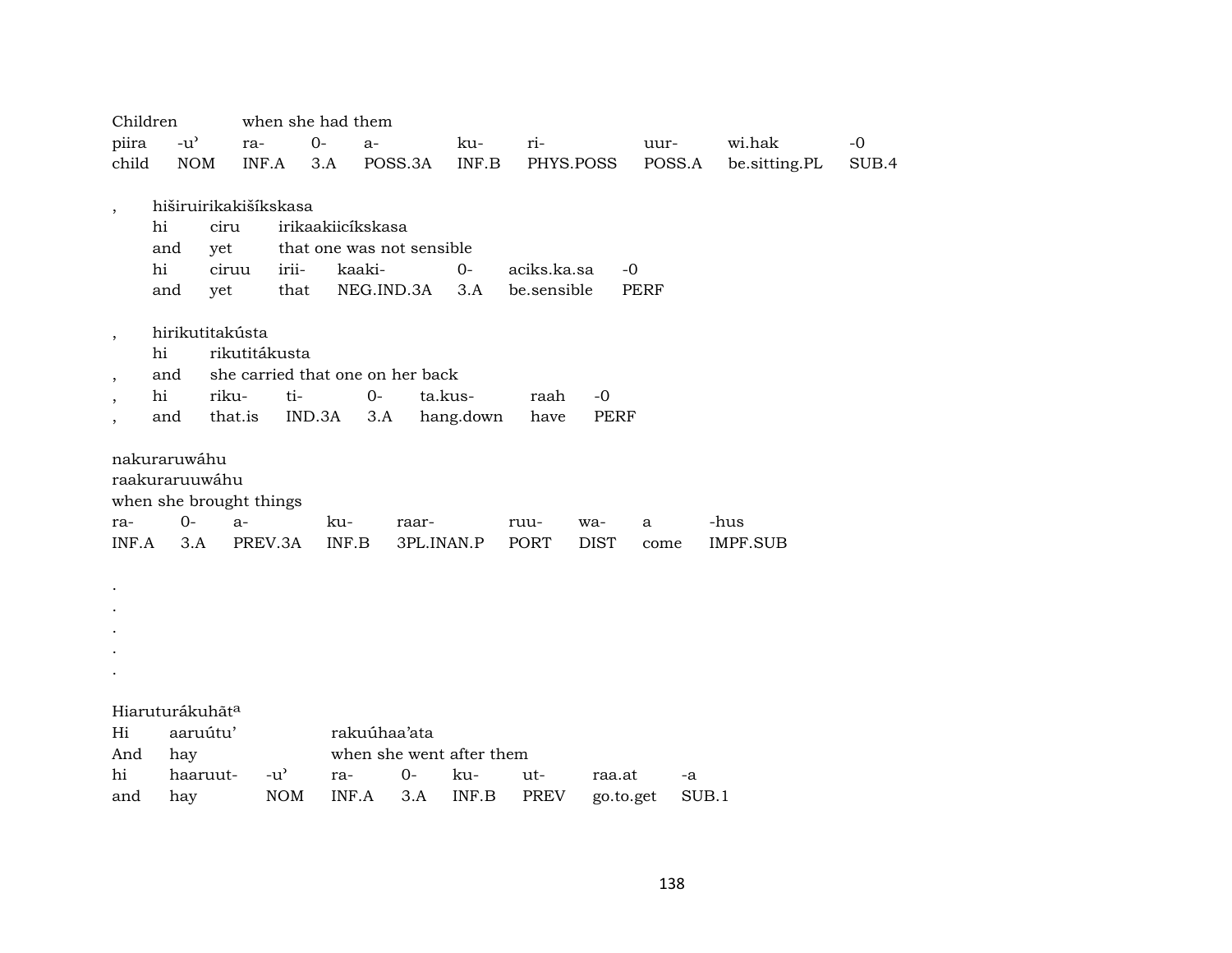| arutirapíra <sup>u</sup> |         |                     |      |         |           |          |      | ٠ |  |
|--------------------------|---------|---------------------|------|---------|-----------|----------|------|---|--|
| a                        | ruútira |                     |      |         |           | piíra'u' |      |   |  |
| and                      |         | then she carried it |      |         | the child |          |      |   |  |
| a                        | ruu-    | $t_1$               | $O-$ | raah -0 |           | piira    | -น'  |   |  |
| and                      | then    | $IND.3A$ $3.A$      |      | have    | PERF      | child    | NOM. |   |  |

Kituišruháwari Kítuu'u'  $\rm ic$ wild potatoes  $All$ kituu -u'  $\rm ic$ 

 $\overline{\phantom{a}}$ 

 $all$ wild.potato  $NOM$ 

|                          | pirauarútira                     |      |                              |       |                          |           |      |                     |       |      |      |    |
|--------------------------|----------------------------------|------|------------------------------|-------|--------------------------|-----------|------|---------------------|-------|------|------|----|
| ruuhaáwari               |                                  |      |                              |       | piíra'u'<br>ruútira<br>a |           |      |                     |       |      |      |    |
| when she went after them |                                  |      |                              |       |                          | the child |      | then she carried it |       |      |      |    |
| ra-                      | $O-$<br>raa.warii<br>-hus<br>ut- |      |                              |       |                          | -u'       | a    | ruu-                | $t_1$ |      | raah | -0 |
| ABS                      | 3.A                              | PREV | IMPF.SUB<br>go.around.to.get | child | NOM                      | and       | then | IND.3A              | 3.A   | have | PERF |    |

|     | nakuturikátaku<br>raakuuturikátaku<br>her carrying it in her arms |      |                           |              |                    |                                       |               |  |  |  |  |  |  |  |
|-----|-------------------------------------------------------------------|------|---------------------------|--------------|--------------------|---------------------------------------|---------------|--|--|--|--|--|--|--|
| ra- |                                                                   | $0-$ | $a-$<br>INF.A 3.A POSS.3A | ku-<br>INF.B | ut-<br><b>PREV</b> | uri.kata.kus<br>carry.under.one's.arm | $-0$<br>SUB.4 |  |  |  |  |  |  |  |
|     | Irári<br>Iraári'<br>Brother<br>$1-$                               |      | -raar-                    |              | -ri'               | ,<br>$\cdot$<br>3                     |               |  |  |  |  |  |  |  |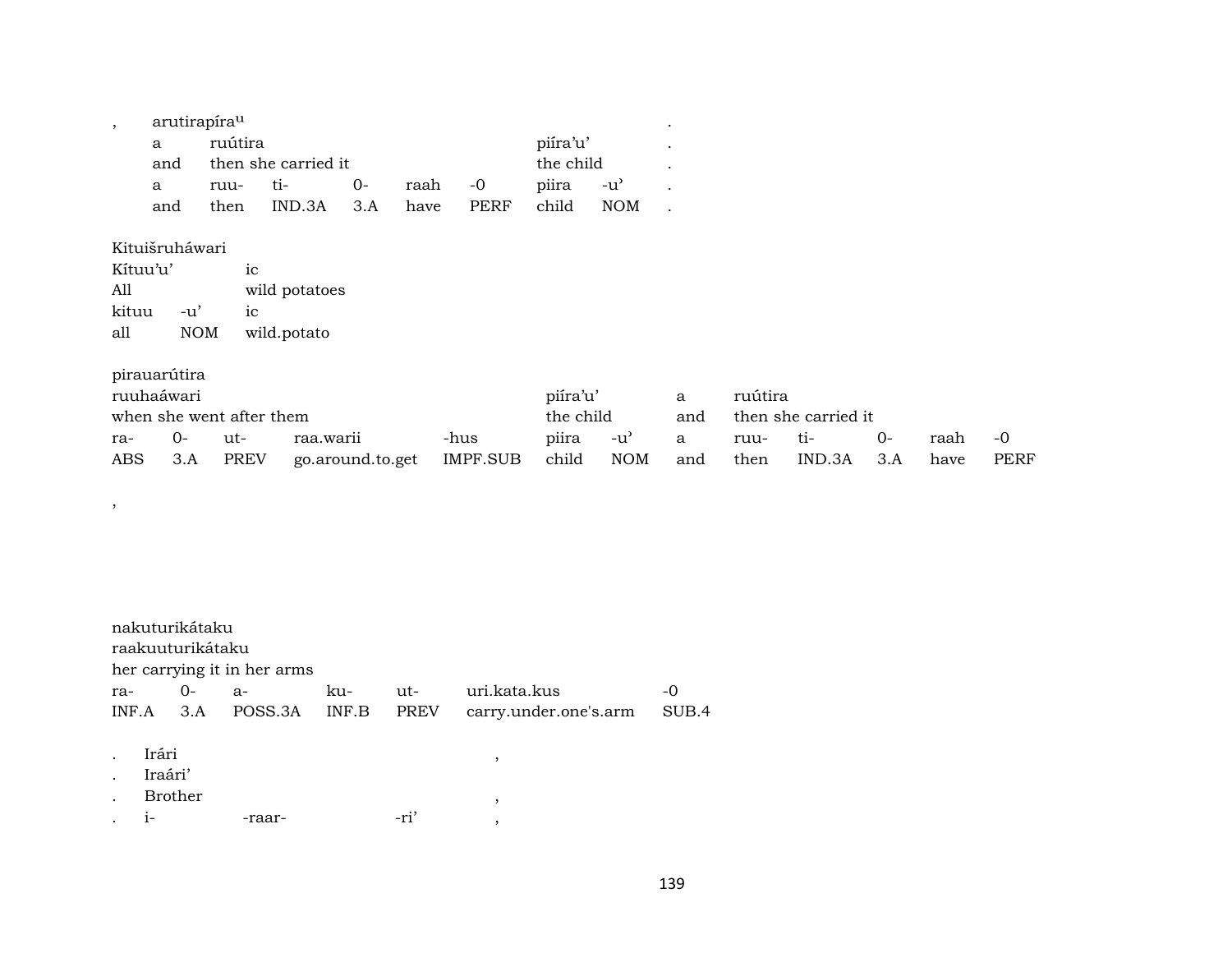## . 3.POSS.A same.sex.sibling 3.POSS.B ,

| irikúhit^tuhurúšapat <sup>n</sup>                                                                 |            |     |     |            |            |          |     |      |      |       |  |  |
|---------------------------------------------------------------------------------------------------|------------|-----|-----|------------|------------|----------|-----|------|------|-------|--|--|
| iriikúhiitattuuhuru'<br>cápaat                                                                    |            |     |     |            |            |          |     |      |      |       |  |  |
| that is what He planned for them<br>women                                                         |            |     |     |            |            |          |     |      |      |       |  |  |
| irii-<br>ra'uk<br>icapaak<br>-raa.uhur<br>$-0$<br>$()$ -<br>ak-<br>kuur-<br>$ut-$<br>ra-<br>$ir-$ |            |     |     |            |            |          |     |      |      |       |  |  |
| that                                                                                              | <b>DUB</b> | ABS | 3.A | <b>OBV</b> | <b>BEN</b> | PL.AN.3P | way | make | PERF | woman |  |  |

. Kakiráitarakukakµ

| Kaakiraá'iita                        |              |  |       | rakúkaaku      |      |                             |      |     |      |            |       |
|--------------------------------------|--------------|--|-------|----------------|------|-----------------------------|------|-----|------|------------|-------|
| They did not know to stay inside     |              |  |       | to stay inside |      |                             |      |     |      |            |       |
| kaaki-                               | $O-$<br>$a-$ |  | $ir-$ | raa.iita       | $-0$ | ra-                         | $O-$ | ku- | kaa- | kus        | $-()$ |
| NEG.IND.3A 3.A PREV.3A PL.3A<br>know |              |  |       |                |      | PERF INF.A 3.A INF.B inside |      |     |      | be.sitting | SUB.4 |

| wirakupaharahisitítšapat <sup>n</sup>                                                      |     |       |     |     |       |       |      |      |       |         |  |
|--------------------------------------------------------------------------------------------|-----|-------|-----|-----|-------|-------|------|------|-------|---------|--|
| wiraahkupaaharaahisitit<br>cápaat                                                          |     |       |     |     |       |       |      |      |       |         |  |
| when she began menstruating<br>a woman                                                     |     |       |     |     |       |       |      |      |       |         |  |
| wii-                                                                                       | ra- | $O -$ | ar- | -ku | paat- | raar- | raah | -his | -itik | icapaak |  |
| INF.A<br>EV<br>INF B<br>PERF<br><b>INCH</b><br>PL<br>blood<br>when<br>3.A<br>have<br>woman |     |       |     |     |       |       |      |      |       |         |  |

. .

. .

,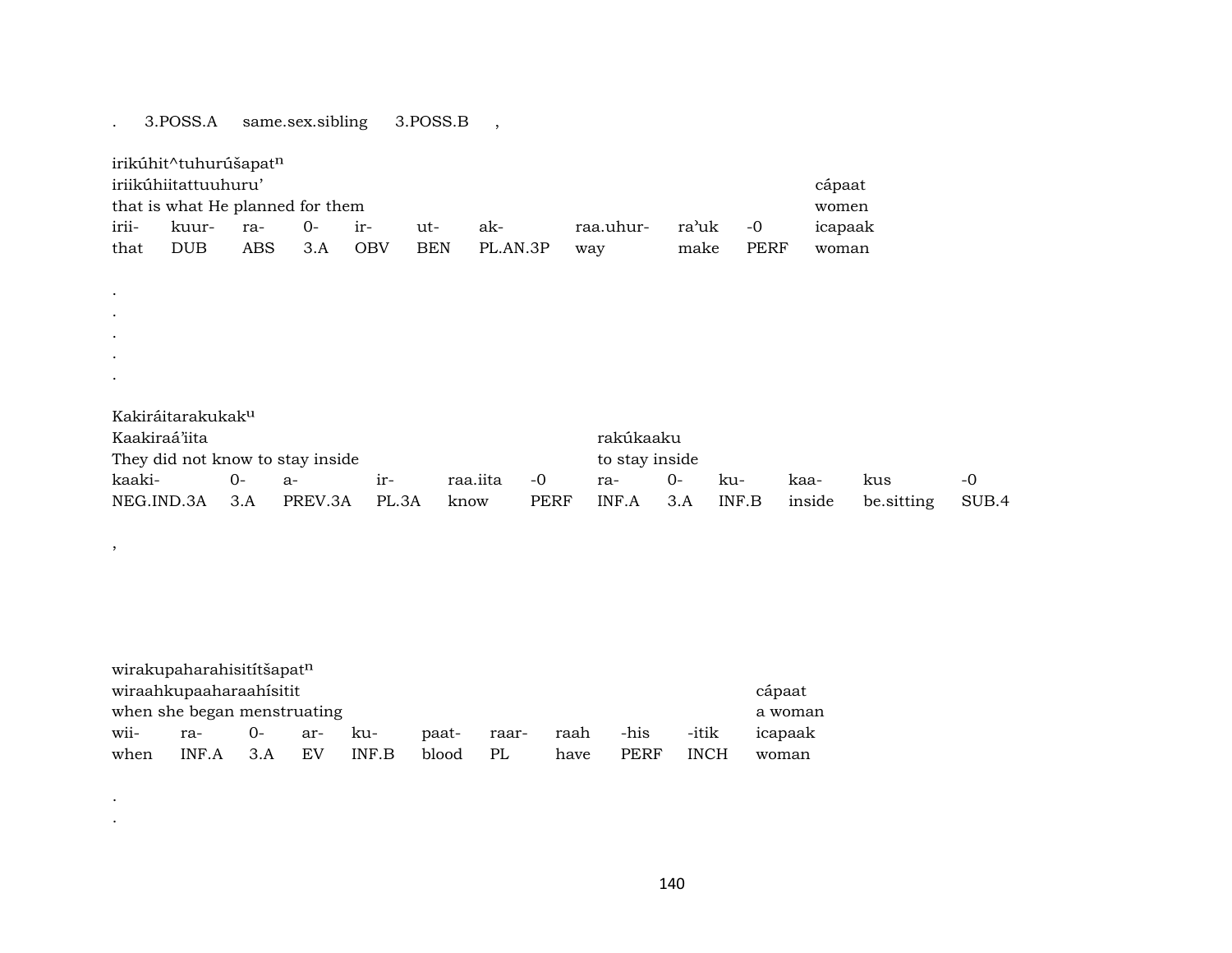| Irár <sup>i</sup> |                                        |                    |                                  |            | $^\mathrm{^{^\circ}}$    |            |             |             |             |
|-------------------|----------------------------------------|--------------------|----------------------------------|------------|--------------------------|------------|-------------|-------------|-------------|
| Iraári'           |                                        |                    |                                  |            |                          |            |             |             |             |
| <b>Brother</b>    |                                        |                    |                                  |            |                          |            |             |             |             |
| $i-$              | -raar-                                 |                    |                                  | -ri'       | $\overline{\phantom{a}}$ |            |             |             |             |
| 3.POSS.A          |                                        | same.sex.sibling   |                                  | 3.POSS.B   |                          |            |             |             |             |
|                   |                                        |                    |                                  |            | $\cdot$                  |            |             |             |             |
|                   | hihiruratikaraukáhkawitit <sup>n</sup> |                    |                                  |            |                          |            |             |             |             |
|                   |                                        |                    |                                  |            |                          |            |             |             |             |
| hi                | hiru                                   |                    | raatiikara'uukaáhkawiitit        |            |                          |            |             |             |             |
| and               | then                                   |                    | they just put up a lodge outside |            |                          |            |             |             |             |
| hi                | hiruu                                  | raa-               | ti-                              | $0 -$      | akaar-                   | ra-        | uukaahka-   | wi.itik     | $-0$        |
| and               | then                                   | just               | IND.3A                           | 3.A        | dwelling                 | PORT       | outside     | sit.down    | <b>PERF</b> |
|                   |                                        |                    |                                  |            |                          |            |             |             |             |
|                   |                                        |                    |                                  |            |                          |            |             |             |             |
|                   |                                        |                    |                                  |            |                          |            |             |             |             |
|                   |                                        |                    |                                  |            |                          |            |             |             |             |
|                   |                                        |                    |                                  |            |                          |            |             |             |             |
|                   |                                        |                    |                                  |            |                          |            |             |             |             |
|                   |                                        |                    |                                  |            |                          |            |             |             |             |
|                   | Širuwitukstawárukstiit <sup>n</sup>    |                    |                                  |            |                          |            |             |             |             |
| Ciru              |                                        |                    | witukstaawaárukstii'it           |            |                          |            |             |             |             |
| Yet               |                                        | things were sacred |                                  |            |                          |            |             |             |             |
| ciruu             | wi-                                    | ti-                | $0-$                             | uks-       | raa-                     | waarukstii | -ik         | $-0$        |             |
| yet               | QUOT                                   | IND.3A             | 3.A                              | <b>AOR</b> | way                      | be.holy    | <b>DIST</b> | <b>PERF</b> |             |
|                   |                                        |                    |                                  |            |                          |            |             |             |             |
|                   |                                        |                    |                                  |            |                          |            |             |             |             |
| $\vdots$          |                                        |                    |                                  |            |                          |            |             |             |             |

. . . .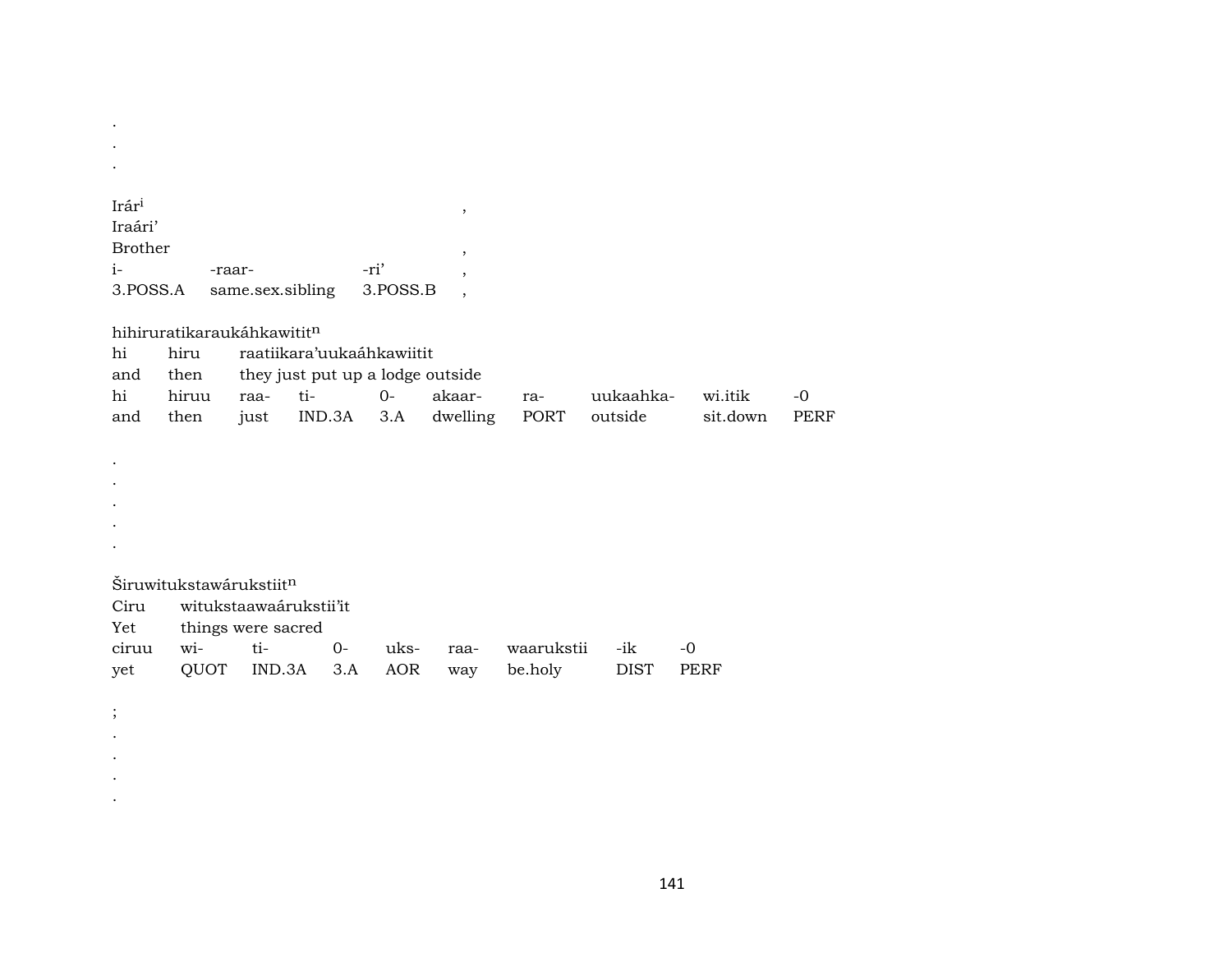|                        |                                       | raritwitisiksaktakawákar <sup>u</sup> |             |                                            |                    |                                   |                             |                       |      |               |             |
|------------------------|---------------------------------------|---------------------------------------|-------------|--------------------------------------------|--------------------|-----------------------------------|-----------------------------|-----------------------|------|---------------|-------------|
| Raárit                 |                                       | witiiciksaktaakawaákaru'              |             |                                            |                    |                                   |                             |                       |      |               |             |
| Really                 |                                       | He made the ways for them             |             |                                            |                    |                                   |                             |                       |      |               |             |
| raarit                 | wi-                                   | ti-                                   | $0-$        | ir-                                        | ut-                | $i-$                              | uks-                        | ak-                   | raa- | kawaaka.ra'uk | $-0$        |
| really                 | QUOT                                  | IND.3A                                | 3.A         | <b>OBV</b>                                 | <b>BEN</b>         | <b>SEQ</b>                        | <b>AOR</b>                  | PL.AN.3P              | way  | make.DIST     | <b>PERF</b> |
|                        |                                       |                                       |             |                                            |                    |                                   |                             |                       |      |               |             |
|                        | Náhkuwak <sup>a</sup>                 |                                       |             |                                            |                    |                                   | $\epsilon\epsilon$          |                       |      |               |             |
|                        | Raáhkuwaaka                           |                                       |             |                                            |                    |                                   | $\epsilon\epsilon$          |                       |      |               |             |
|                        | One would say                         |                                       |             |                                            |                    |                                   | $\epsilon\epsilon$          |                       |      |               |             |
| ra-                    | $O -$                                 | ar-                                   | ku-         | waak                                       | -a                 | $\cdot$                           | $\pmb{\mathsf{H}}$          |                       |      |               |             |
| INF.A                  | 3.A                                   | EV                                    | INF.B       | say.SUB                                    |                    | SUB.1<br>$\overline{\phantom{a}}$ | $\pmb{\mathsf{H}}$          |                       |      |               |             |
|                        |                                       |                                       |             |                                            |                    |                                   |                             |                       |      |               |             |
|                        | Nihpaharahisititn                     |                                       |             |                                            |                    |                                   |                             |                       |      |               |             |
|                        | Rihpaaharaahísitit                    |                                       |             |                                            |                    |                                   |                             |                       |      |               |             |
|                        | When she begins menstruating          |                                       |             |                                            |                    |                                   |                             |                       |      |               |             |
| ra-                    | $0-$<br>ir-                           |                                       | paat-       | raar-                                      | raah               | -his                              | -itik                       |                       |      |               |             |
| ABS                    | <b>OBV</b><br>3.A                     |                                       | PL<br>blood | have                                       |                    | <b>PERF</b>                       | <b>INCH</b>                 |                       |      |               |             |
|                        |                                       |                                       |             |                                            |                    |                                   |                             |                       |      |               |             |
|                        |                                       |                                       |             |                                            |                    |                                   |                             |                       |      |               |             |
| kararíkak <sup>u</sup> |                                       |                                       |             |                                            |                    |                                   | $\pmb{\mathsf{H}}$          |                       |      |               |             |
| karariíkaaku           |                                       |                                       |             |                                            |                    |                                   | $\mathsf{H}$                |                       |      |               |             |
|                        |                                       |                                       |             |                                            |                    |                                   | $\mathsf{H}$                |                       |      |               |             |
|                        | she must not stay inside              |                                       |             |                                            |                    |                                   | $\mathbf{H}$                |                       |      |               |             |
| kara-                  | rii-                                  | $0-$                                  | kaa-        | kus                                        | $-0$               |                                   | $\mathbf{H}$                |                       |      |               |             |
| NEG                    | ASSR                                  | 3.A                                   | inside      | be.sitting                                 | PERF               |                                   |                             |                       |      |               |             |
|                        |                                       |                                       |             |                                            |                    |                                   |                             |                       |      |               |             |
|                        | Širuririkstaruwawašíhtis <sup>u</sup> |                                       |             |                                            |                    |                                   |                             |                       |      |               |             |
| Ciru                   | riirikstaaruuwaawaacihtisu            |                                       |             |                                            |                    |                                   |                             |                       |      |               |             |
| Yet                    |                                       |                                       |             | when they used to have faith in the sacred |                    |                                   |                             |                       |      |               |             |
| ciruu<br>yet           | ra-<br><b>ABS</b>                     | $0-$<br>ir-<br>3.A                    | PL.3A       | uur-<br><b>PREV</b>                        | $i-$<br><b>SEQ</b> | uks-<br><b>AOR</b>                | raa.racihtis<br>be.reverent | -waawa<br><b>DIST</b> | -u   | SUB.D         |             |

142

 $\ddot{\cdot}$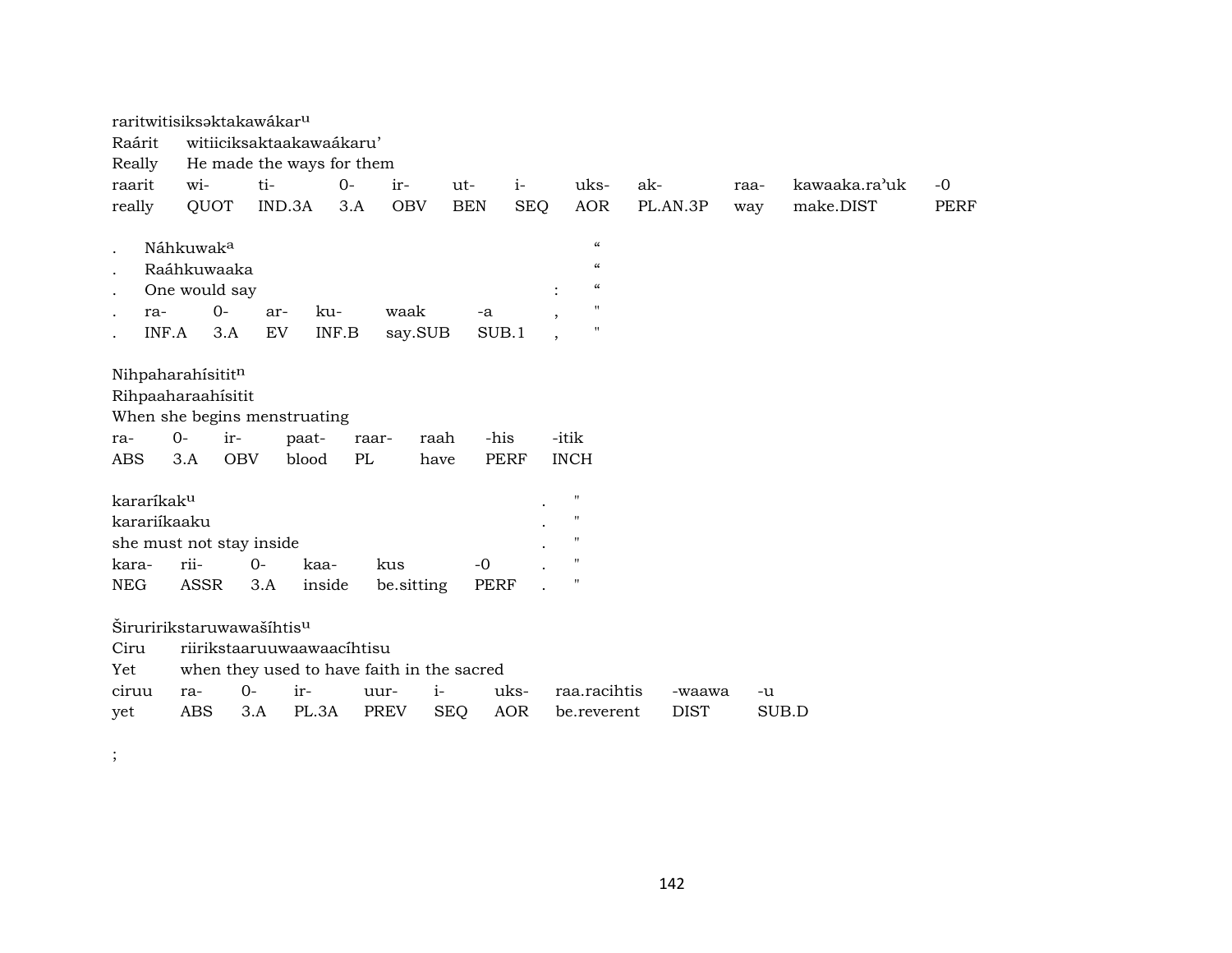|            | rakururaukátaw <sup>i</sup>                                       |                                        |                   |                  |                              |                      |                     |             |                          |      |     |                                      |         |       |
|------------|-------------------------------------------------------------------|----------------------------------------|-------------------|------------------|------------------------------|----------------------|---------------------|-------------|--------------------------|------|-----|--------------------------------------|---------|-------|
|            | raakuruuraa'uukátawi                                              |                                        |                   |                  |                              |                      |                     |             |                          |      |     |                                      |         |       |
|            | when he had his hanging in the west                               |                                        |                   |                  |                              |                      |                     |             |                          |      |     |                                      |         |       |
| ra-        | $0 -$                                                             | $a-$                                   |                   | ri-<br>ku-       |                              | uur-                 |                     | raa-        | uukata                   |      |     | -wi                                  |         |       |
| INF.A      | 3.A                                                               | POSS.3A                                |                   | INF.B            | PHYS.POSS                    |                      | POSS.A              | way         | hang.on.the.west.wall    |      |     | SUB.L                                |         |       |
| $\,$       | nikuwitíra<br>rikuwitíra'<br>that was the way<br>riku-<br>that.is | wi-<br>QUOT                            | ti-<br>IND.3A     | $0-$<br>3.A      | raa-<br>way                  | $\overline{0}$<br>be | $-0$<br><b>PERF</b> |             |                          |      |     |                                      |         |       |
|            | Hirikuahararákuwaka                                               |                                        |                   |                  |                              |                      |                     |             |                          |      |     |                                      |         |       |
| Hi         | riku'ahará'                                                       |                                        |                   |                  |                              |                      |                     |             | raáhkuwaaka              |      |     |                                      |         |       |
| And        |                                                                   | that was the way                       |                   |                  |                              |                      |                     |             | when he said             |      |     |                                      |         |       |
| hi         | riku-                                                             | ar-                                    | ra-               | $0-$             | $a-$                         | raa-                 | $\overline{0}$      | $-0$        | ra-                      | $0-$ | ar- | ku-                                  | waak    | -a    |
| and        | that.is                                                           | EV                                     | <b>ABS</b>        | 3.A              | POSS.3A                      | way                  | be                  | <b>PERF</b> | INF.A                    | 3.A  | EV  | $\ensuremath{\mathsf{INF.B}}\xspace$ | say.SUB | SUB.1 |
| kúrahus    | $\cdot$                                                           | $\epsilon\epsilon$                     |                   | Hirukasiwašítitn |                              |                      |                     |             |                          |      |     |                                      |         |       |
| kúrahus    |                                                                   | $\boldsymbol{\zeta}\boldsymbol{\zeta}$ | Hiru              |                  | kaasiíwacitit                |                      |                     |             |                          |      |     |                                      |         |       |
| the priest | $\ddot{\cdot}$                                                    | $\epsilon\epsilon$                     | There             |                  | you must go outside          |                      |                     |             |                          |      |     |                                      |         |       |
| kurahuus   |                                                                   | $\pmb{\mathsf{H}}$                     | hiruu             | kaas-            | $S-$                         | $i-$                 | awacitik            | $-0$        |                          |      |     |                                      |         |       |
| old.man    | $\overline{\phantom{a}}$                                          | $\pmb{\mathsf{H}}$                     | there             | POT.2A           | 2.A                          | <b>SEQ</b>           | go.out              |             | <b>PERF</b>              |      |     |                                      |         |       |
| hírəs      | $\overline{\phantom{a}}$                                          |                                        | napaharahísititn  |                  |                              |                      |                     |             |                          |      |     |                                      |         |       |
| híras      |                                                                   |                                        | rapaaharaahísitit |                  |                              |                      |                     |             |                          |      |     |                                      |         |       |
| at night   |                                                                   |                                        |                   |                  | when one begins menstruating |                      |                     |             |                          |      |     |                                      |         |       |
| hiras      |                                                                   | ra-                                    | $O -$             | paat-            | raar-                        | raah                 | -his                | -itik       |                          |      |     |                                      |         |       |
| at.night   |                                                                   | <b>ABS</b>                             | 3.A               | blood            | PL                           | have                 | <b>PERF</b>         | <b>INCH</b> | $\overline{\phantom{a}}$ |      |     |                                      |         |       |
| Hírəs      | $\overline{\phantom{a}}$                                          |                                        |                   |                  |                              |                      |                     |             |                          |      |     |                                      |         |       |

Híras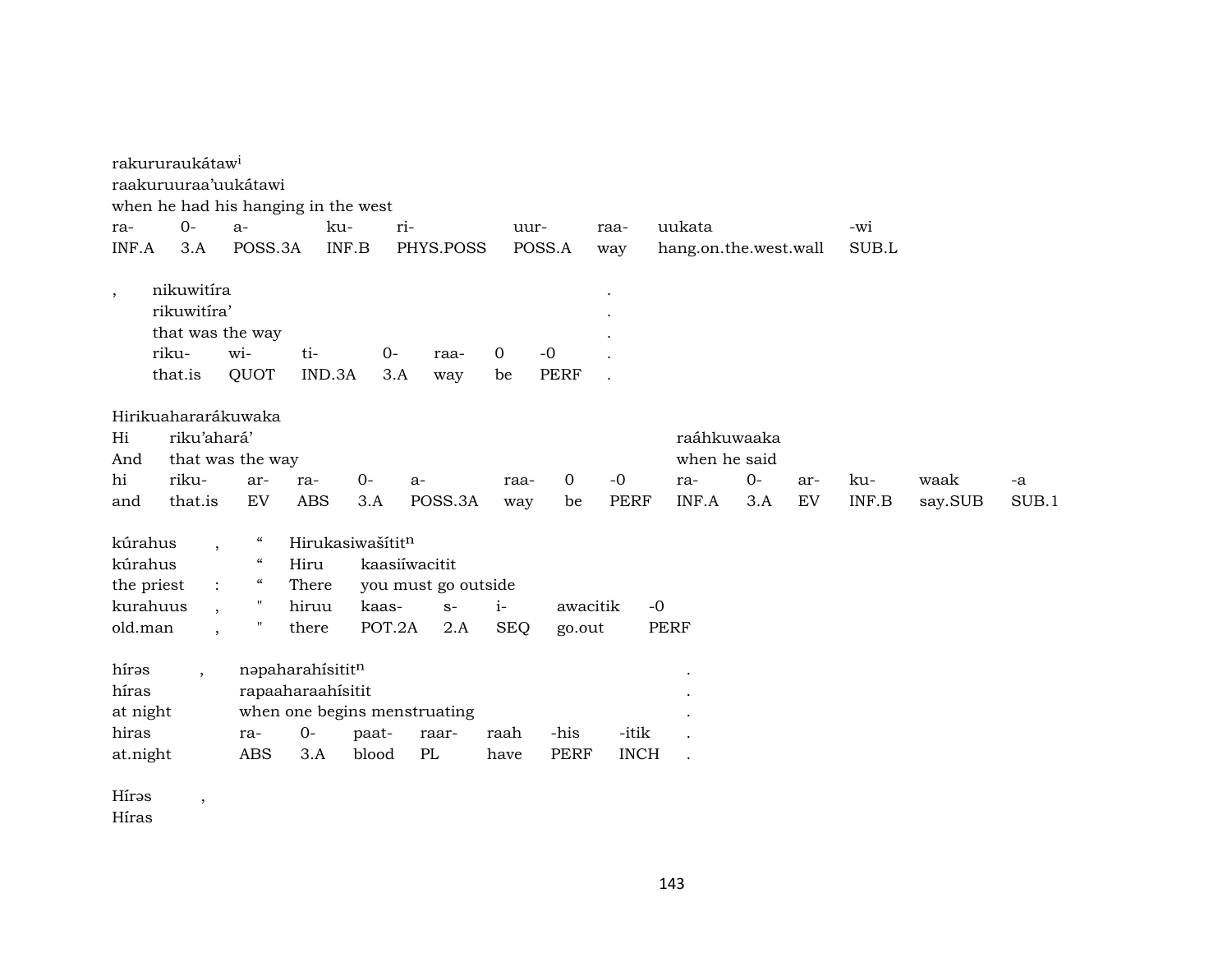At night hiras at.night

| ruksawahsíhi <sup>u</sup> |                         |        |                          |                       |                    |             |                          |                   |                              |       |      |      |             |
|---------------------------|-------------------------|--------|--------------------------|-----------------------|--------------------|-------------|--------------------------|-------------------|------------------------------|-------|------|------|-------------|
| ruksawahciíhi'u           |                         |        |                          |                       |                    |             |                          | rapaaharaahisitit |                              |       |      |      |             |
| even if it is             |                         |        |                          |                       |                    |             |                          |                   | when one begins menstruating |       |      |      |             |
| ri-                       | $O -$                   |        | uks-                     | awahc-                | ihii               | $-u$        | ra-                      | $O -$             | paat-                        | raar- | raah | -his | -itik       |
| CONT.3A                   | 3.A                     |        | <b>JUSS</b>              | even.if               | be.in.a.place/time | $\rm SUB.D$ | <b>ABS</b>               | 3.A               | blood                        | PL    | have | PERF | <b>INCH</b> |
|                           |                         |        |                          |                       |                    |             |                          |                   |                              |       |      |      |             |
|                           | atiúkahkaku             |        |                          |                       |                    |             | $\pmb{\mathsf{H}}$       |                   |                              |       |      |      |             |
| a                         |                         |        | ti'uúkaahkaku            |                       |                    |             | $\pmb{\mathsf{H}}$       |                   |                              |       |      |      |             |
| and<br>$\,$               |                         |        |                          | she must stay outside |                    |             | $\pmb{\mathsf{H}}$       |                   |                              |       |      |      |             |
| a<br>$\,$                 | ti-                     |        | $O-$                     | uukaahka-             | $-0$<br>kus        |             | $\mathsf{H}$             |                   |                              |       |      |      |             |
| and<br>$\cdot$            |                         | IND.3A | 3.A                      | outside               | be.sitting         | <b>PERF</b> | $\pmb{\mathsf{H}}$       |                   |                              |       |      |      |             |
|                           |                         |        |                          |                       |                    |             |                          |                   |                              |       |      |      |             |
| Náwa                      | $\mathbf{i}$<br>$\cdot$ |        | $\overline{ }$           | irár <sup>i</sup>     |                    |             | $\,$                     |                   |                              |       |      |      |             |
| Ráwa                      | $\mathbf{i}$            |        |                          | iraári'               |                    |             |                          |                   |                              |       |      |      |             |
| <b>Now</b>                | ${\bf SO}$              |        | $\overline{ }$           | brother               |                    |             | $\overline{\phantom{a}}$ |                   |                              |       |      |      |             |
| rawa                      | $\mathbf{i}$            |        | $\overline{\phantom{a}}$ | $i-$                  | -raar-             | -ri'        | $\cdot$                  |                   |                              |       |      |      |             |
| now                       |                         | and    | $\ddot{\phantom{0}}$     | 3.POSS.A              | same.sex.sibling   | 3.POSS.B    | $\overline{\phantom{a}}$ |                   |                              |       |      |      |             |
|                           |                         |        |                          |                       |                    |             |                          |                   |                              |       |      |      |             |
| nahkútasitit              |                         |        |                          |                       |                    |             |                          |                   |                              |       |      |      |             |
| wiraahkuútasitit          |                         |        |                          |                       |                    |             |                          |                   |                              |       |      |      |             |
| when her period happens   |                         |        |                          |                       |                    |             |                          |                   |                              |       |      |      |             |
| wii-                      | ra-                     | $O -$  | ar-                      | ku-                   | asitik<br>ut-      | $-0$        |                          |                   |                              |       |      |      |             |
| when                      | INF.A                   | 3.A    | EV                       | INF.B                 | PREV<br>happen     | SUB.4       |                          |                   |                              |       |      |      |             |
|                           |                         |        |                          |                       |                    |             |                          |                   |                              |       |      |      |             |
| šápatn                    |                         |        |                          |                       |                    |             |                          |                   |                              |       |      |      |             |
| cápaat                    | $\cdot$                 |        |                          |                       |                    |             |                          |                   |                              |       |      |      |             |
|                           |                         |        |                          |                       |                    |             |                          |                   |                              |       |      |      |             |
| a woman                   |                         |        |                          |                       |                    |             |                          |                   |                              |       |      |      |             |
| icapaak                   |                         |        |                          |                       |                    |             |                          |                   |                              |       |      |      |             |

 $\,$ woman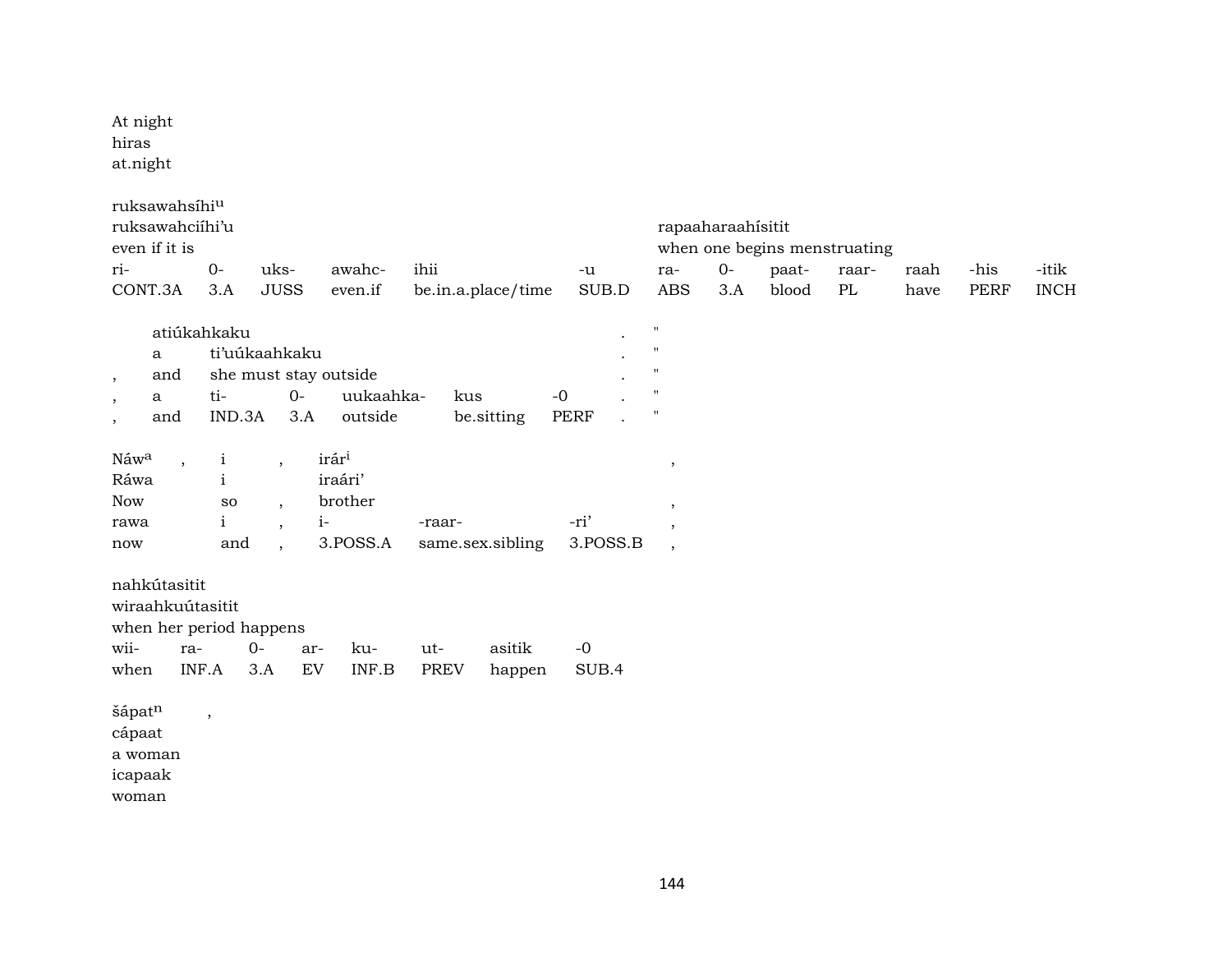| hiruwitáhwaku    |                                   |                            |  |  |  |  |  |  |  |  |  |
|------------------|-----------------------------------|----------------------------|--|--|--|--|--|--|--|--|--|
| hiru witaahwáku' |                                   |                            |  |  |  |  |  |  |  |  |  |
|                  | then she would say                |                            |  |  |  |  |  |  |  |  |  |
| hiruu            | $W1$ -                            | waka'u -0<br>ti-<br>0- ar- |  |  |  |  |  |  |  |  |  |
| then             | QUOT IND.3A 3.A EV<br>PERF<br>sav |                            |  |  |  |  |  |  |  |  |  |

## Pãtuwítikutasititn

 $\mathbf{.}$  "

| Paátu'    |     | witikuútasitit        |            |         |  |                                 |       |  |  |  |  |  |
|-----------|-----|-----------------------|------------|---------|--|---------------------------------|-------|--|--|--|--|--|
| Blood     |     | it has happened to me |            |         |  |                                 |       |  |  |  |  |  |
|           |     | paat- -u' wii- ti-    | $\Omega$ - | ku- ut- |  | asitik                          | $-()$ |  |  |  |  |  |
| blood NOM | now |                       |            |         |  | IND.3A 3.A 1.P PREV happen PERF |       |  |  |  |  |  |

# .  $"$  " .  $"$  " .  $"$  "  $\mathbb{R}^{n}$

# Hirusiwitiraráwasitit<sup>n</sup>

| Hiru siwitiiraarawácitit |                            |  |  |  |                                             |      |  |  |  |  |  |  |
|--------------------------|----------------------------|--|--|--|---------------------------------------------|------|--|--|--|--|--|--|
|                          | Then they sent her outside |  |  |  |                                             |      |  |  |  |  |  |  |
|                          |                            |  |  |  | hiruu si- wi- ti-  0- ir-  raar.awacitik -0 |      |  |  |  |  |  |  |
|                          |                            |  |  |  | then DU QUOT IND.3A 3.A PL.3A send.out      | PERF |  |  |  |  |  |  |

- 
- . Pītarahkúkaku<br>. Piíta raahk . Piíta raahkúkaaku
- . A man when he would be inside

|  |  |  | wiita ra- 0- ar- ku- kaa- kus -0                 |  |
|--|--|--|--------------------------------------------------|--|
|  |  |  | . man INF.A 3.A EV INF.B inside be.sitting SUB.4 |  |

| hítahwaku |                  | "  |       |         |       |   |
|-----------|------------------|----|-------|---------|-------|---|
| hi        | taahwáku'        |    |       |         |       | " |
|           | and he would say |    |       |         |       | " |
| hi        | $t_1-$           | () | $ar-$ | waka'11 | $-()$ | " |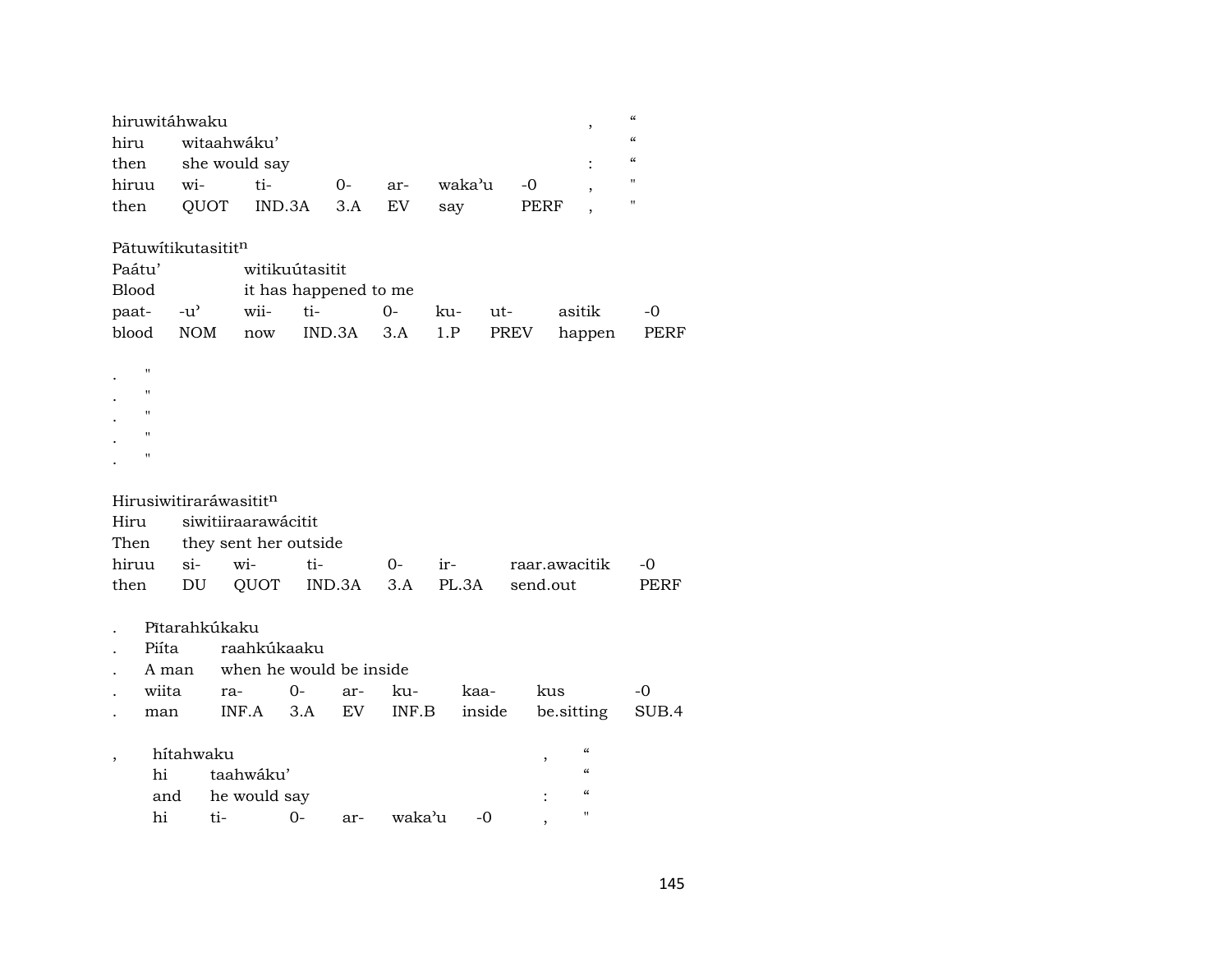| and                                                                                 |                                                        | IND.3A                                          | 3.A                                                                                          | EV                                         | say                       |                    | PERF                           | $\blacksquare$    |   |            |
|-------------------------------------------------------------------------------------|--------------------------------------------------------|-------------------------------------------------|----------------------------------------------------------------------------------------------|--------------------------------------------|---------------------------|--------------------|--------------------------------|-------------------|---|------------|
| Hirusuksákaru<br>Hiru<br>There<br>hiruu<br>there                                    | $i-$                                                   | suksákaru'<br>make a lodge<br>CONT.1/2A         | $S-$<br>2.A                                                                                  | uks-<br>JUSS                               |                           | akaar-<br>dwelling | ra'uk<br>make                  | $-0$<br>PERF      | , |            |
| hirúukahkatn<br>hiru<br>there outside<br>hiruu uukaahkat<br>there outside           |                                                        | uukaáhkat                                       | $\bar{\mathbf{H}}$<br>11<br>$\pmb{\mathsf{H}}$<br>ı<br>Н<br>п                                |                                            |                           |                    |                                |                   |   |            |
| Hirásatarakriku<br>Híras<br>At night<br>hiras<br>at.night and                       | a<br>a                                                 | and<br>ti-                                      | taarakaríku<br>she would have a lodge<br>IND.3A                                              | $0-$<br>3.A                                | ar-<br>EV                 | akaar-<br>dwelling | ri-<br>PORT                    | kus<br>be sitting |   | -0<br>PERF |
| ukákət <sup>n</sup><br>uukaáhkat<br>outside<br>uukaahkat<br>outside                 |                                                        | hírəs<br>híras<br>at night<br>hiras<br>at.night | $\ddot{\phantom{a}}$<br>$\mathbf{r}$<br>$\mathbf{L}$<br>$\ddot{\phantom{a}}$<br>$\mathbf{L}$ | Irári<br>Iraári'<br><b>Brother</b><br>$i-$ | 3.POSS.A                  | -raar-             | same.sex.sibling               | -ri'<br>3.POSS.B  |   |            |
| $\overline{\phantom{a}}$                                                            | witiruhú <sup>u</sup><br>witiruuhú'u<br>$W$ i-<br>QUOT | it was the reason<br>ti-<br>IND.3A              | $O-$<br>3.A                                                                                  |                                            | raa.uhur<br>be.the.reason |                    | $\overline{\phantom{0}}$<br>EX |                   |   |            |
| $+ i \cdot i \cdot i \cdot n \cdot n \cdot n \cdot n \cdot i + i 1 \cdot n \cdot n$ |                                                        |                                                 |                                                                                              |                                            |                           |                    |                                |                   |   |            |

tisirirarawasítiku

tisiriraarawacítiku .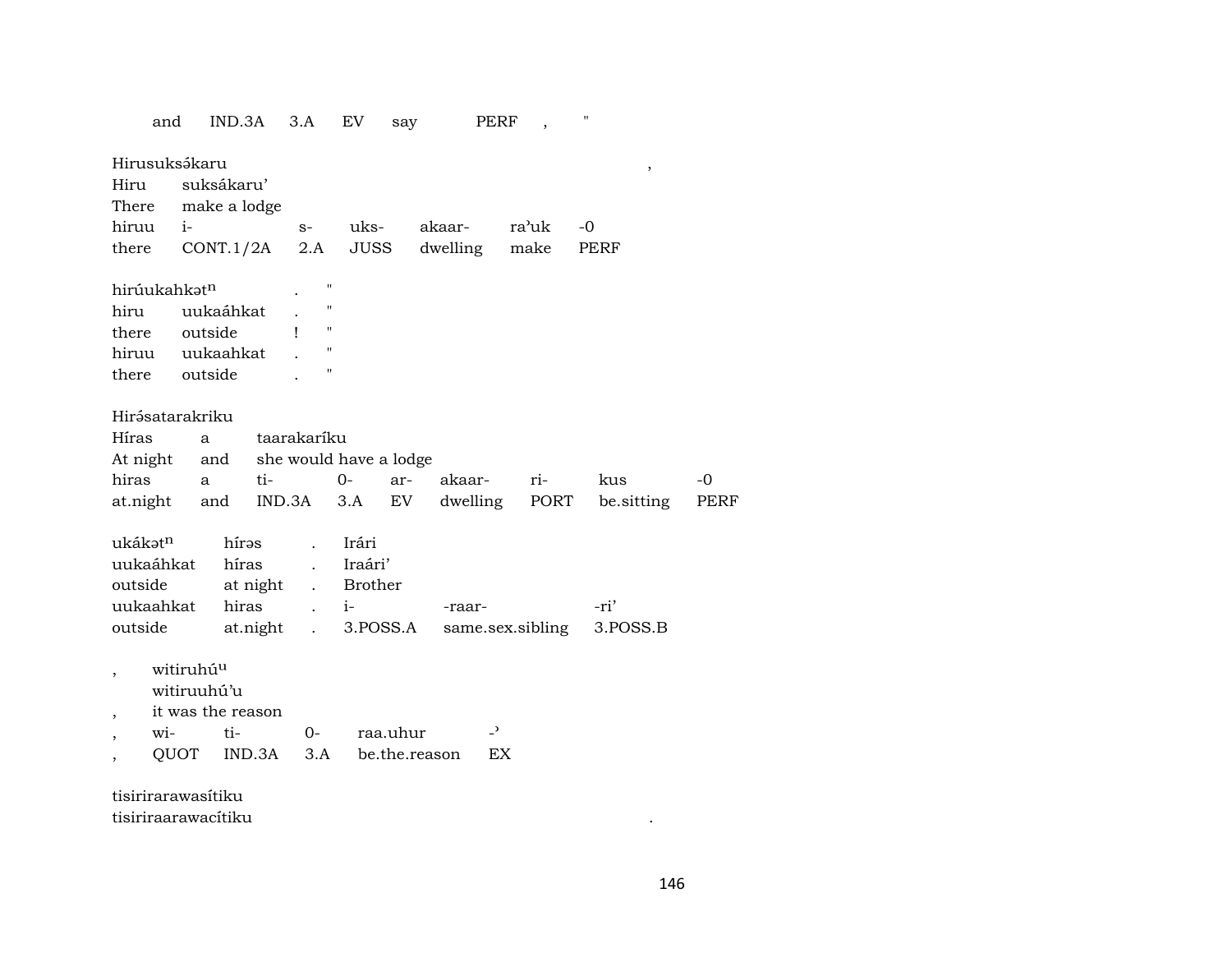|          |                               |                                  |            | when they were sending her outside    |            |               |             |              |             |       |
|----------|-------------------------------|----------------------------------|------------|---------------------------------------|------------|---------------|-------------|--------------|-------------|-------|
| tii-     | $si$ -                        | ra-                              | $0-$       | ir-                                   |            | raar.awacitik | -hus        |              |             |       |
| when     | DU                            | <b>ABS</b>                       | 3.A        | PL.3A                                 | send.out   |               | IMPF.SUB    |              |             |       |
|          |                               | širurukstawárukstik <sup>i</sup> |            |                                       |            |               |             |              |             |       |
| Ciru     |                               | rukstaawaárukstiiki              |            |                                       |            |               |             |              |             |       |
| Yet      |                               | when things were holy            |            |                                       |            |               |             |              |             |       |
| ciruu    | ra-                           | $0-$                             | uks-       | raa-                                  | waarukstii |               | -ik         | $-i$         |             |       |
| yet      | ABS                           | 3.A                              | <b>AOR</b> | way                                   | be.holy    |               | <b>DIST</b> | SUB.2        |             |       |
|          | siririkstarašiwitis           | siriirikstaaraciiwihtis          |            | they used to have faith in the sacred |            |               |             |              |             |       |
| $\sin$   | $0-$                          | ra-                              | $0-$       | ir-                                   | uur-       | $i-$          | uks-        | raa.racihtis | -wa         | $-0$  |
| DU       | 3.A                           | ABS.                             | 3.A        | PL.3A                                 | PREV       | <b>SEQ</b>    | <b>AOR</b>  | be.reverent  | <b>DIST</b> | PERF  |
|          |                               |                                  |            |                                       |            |               |             |              |             |       |
|          | Karaasipaharíkak <sup>u</sup> |                                  |            |                                       |            |               |             |              |             |       |
|          |                               | Kara'aasipaaharikaaku            |            |                                       |            |               |             |              |             |       |
|          |                               |                                  |            | That you not remain inside with blood |            |               |             |              |             |       |
| kara-    | aa-                           |                                  | $S-$       | $i-$                                  | paat-      | raar-         | ri-         | kaa-         | kus         | -0    |
| NEG      |                               | SUBJ.1/2A                        | 2.A        | <b>SEQ</b>                            | blood      | PL            | PORT        | inside       | be sitting  | SUB.4 |
| $\vdots$ |                               |                                  |            |                                       |            |               |             |              |             |       |

'' $\mathcal{C}$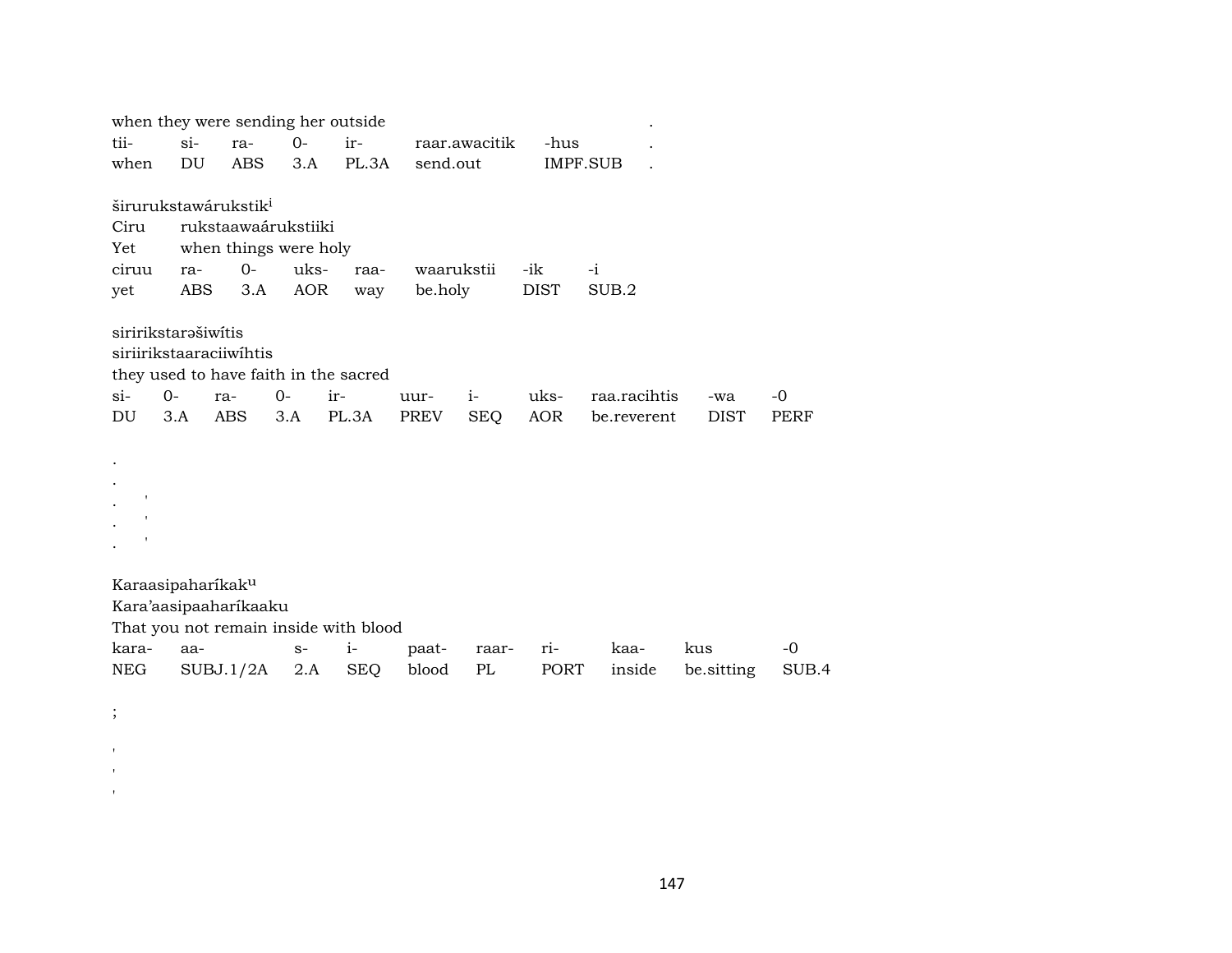| raahkupaaharikaaku<br>when she would be inside with blood<br>$0-$<br>$-0$<br>ku-<br>paat-<br>ri-<br>kaa-<br>kus<br>ar-<br>raar-<br>ra-<br>3.A<br>INF.B<br>PL<br><b>PORT</b><br>INF.A<br>EV<br>blood<br>inside<br>SUB.4<br>be.sitting<br>šápatn<br>tírahurari<br>$\overline{\phantom{a}}$<br>tíraahuraari'<br>cápaat<br>it was becoming spoiled<br>a woman<br>$O -$<br>raahur<br>icapaak<br>ti-<br>$-i$<br>-aar<br>IND.3A<br>be.spoiled<br><b>INCH</b><br><b>IMPF</b><br>3.A<br>woman<br>Arisitn<br>šápatn<br>Ariisit<br>cápaat<br>Herself<br>a woman<br>ariisit<br>icapaak<br>one's.own<br>woman<br>tuhakárarahkuwašititn<br>tuuhá'<br>kararaáhkuuwacitit<br>she did it<br>for her not to go outside<br>$0 -$<br>ti-<br>-0<br>kara-<br>0-<br>ku-<br>awacitik<br>-0<br>ut-<br>raar<br>ra-<br>ar-<br>3.A<br><b>PREV</b><br><b>PERF</b><br><b>NEG</b><br>INF.A<br>INF.B<br>SUB.4<br>IND.3A<br>be.the.cause<br>3.A<br>EV<br>go.out<br>Níkuwitusuks<br>$\ddot{\phantom{0}}$<br>Ríkuwitucuks<br>That is how it used to be<br>riku-<br>wi-<br>$\mathbf 0$<br>$-0$<br>ti-<br>$0-$<br>uks-<br>$ut-$<br>IND.3A<br><b>PREV</b><br><b>AOR</b><br><b>PERF</b><br>that.is<br>QUOT<br>3.A<br>be<br>naritsiwitirukstaítawa<br>siwitiirukstaa'iitawa | nahkupaharíkak <sup>u</sup> |  |  |  |  |  |  |
|-------------------------------------------------------------------------------------------------------------------------------------------------------------------------------------------------------------------------------------------------------------------------------------------------------------------------------------------------------------------------------------------------------------------------------------------------------------------------------------------------------------------------------------------------------------------------------------------------------------------------------------------------------------------------------------------------------------------------------------------------------------------------------------------------------------------------------------------------------------------------------------------------------------------------------------------------------------------------------------------------------------------------------------------------------------------------------------------------------------------------------------------------------------------------------------------------------------------------------------|-----------------------------|--|--|--|--|--|--|
|                                                                                                                                                                                                                                                                                                                                                                                                                                                                                                                                                                                                                                                                                                                                                                                                                                                                                                                                                                                                                                                                                                                                                                                                                                     |                             |  |  |  |  |  |  |
|                                                                                                                                                                                                                                                                                                                                                                                                                                                                                                                                                                                                                                                                                                                                                                                                                                                                                                                                                                                                                                                                                                                                                                                                                                     |                             |  |  |  |  |  |  |
|                                                                                                                                                                                                                                                                                                                                                                                                                                                                                                                                                                                                                                                                                                                                                                                                                                                                                                                                                                                                                                                                                                                                                                                                                                     |                             |  |  |  |  |  |  |
|                                                                                                                                                                                                                                                                                                                                                                                                                                                                                                                                                                                                                                                                                                                                                                                                                                                                                                                                                                                                                                                                                                                                                                                                                                     |                             |  |  |  |  |  |  |
|                                                                                                                                                                                                                                                                                                                                                                                                                                                                                                                                                                                                                                                                                                                                                                                                                                                                                                                                                                                                                                                                                                                                                                                                                                     |                             |  |  |  |  |  |  |
|                                                                                                                                                                                                                                                                                                                                                                                                                                                                                                                                                                                                                                                                                                                                                                                                                                                                                                                                                                                                                                                                                                                                                                                                                                     |                             |  |  |  |  |  |  |
|                                                                                                                                                                                                                                                                                                                                                                                                                                                                                                                                                                                                                                                                                                                                                                                                                                                                                                                                                                                                                                                                                                                                                                                                                                     |                             |  |  |  |  |  |  |
|                                                                                                                                                                                                                                                                                                                                                                                                                                                                                                                                                                                                                                                                                                                                                                                                                                                                                                                                                                                                                                                                                                                                                                                                                                     |                             |  |  |  |  |  |  |
|                                                                                                                                                                                                                                                                                                                                                                                                                                                                                                                                                                                                                                                                                                                                                                                                                                                                                                                                                                                                                                                                                                                                                                                                                                     |                             |  |  |  |  |  |  |
|                                                                                                                                                                                                                                                                                                                                                                                                                                                                                                                                                                                                                                                                                                                                                                                                                                                                                                                                                                                                                                                                                                                                                                                                                                     |                             |  |  |  |  |  |  |
|                                                                                                                                                                                                                                                                                                                                                                                                                                                                                                                                                                                                                                                                                                                                                                                                                                                                                                                                                                                                                                                                                                                                                                                                                                     |                             |  |  |  |  |  |  |
|                                                                                                                                                                                                                                                                                                                                                                                                                                                                                                                                                                                                                                                                                                                                                                                                                                                                                                                                                                                                                                                                                                                                                                                                                                     |                             |  |  |  |  |  |  |
|                                                                                                                                                                                                                                                                                                                                                                                                                                                                                                                                                                                                                                                                                                                                                                                                                                                                                                                                                                                                                                                                                                                                                                                                                                     |                             |  |  |  |  |  |  |
|                                                                                                                                                                                                                                                                                                                                                                                                                                                                                                                                                                                                                                                                                                                                                                                                                                                                                                                                                                                                                                                                                                                                                                                                                                     |                             |  |  |  |  |  |  |
|                                                                                                                                                                                                                                                                                                                                                                                                                                                                                                                                                                                                                                                                                                                                                                                                                                                                                                                                                                                                                                                                                                                                                                                                                                     |                             |  |  |  |  |  |  |
|                                                                                                                                                                                                                                                                                                                                                                                                                                                                                                                                                                                                                                                                                                                                                                                                                                                                                                                                                                                                                                                                                                                                                                                                                                     |                             |  |  |  |  |  |  |
|                                                                                                                                                                                                                                                                                                                                                                                                                                                                                                                                                                                                                                                                                                                                                                                                                                                                                                                                                                                                                                                                                                                                                                                                                                     |                             |  |  |  |  |  |  |
|                                                                                                                                                                                                                                                                                                                                                                                                                                                                                                                                                                                                                                                                                                                                                                                                                                                                                                                                                                                                                                                                                                                                                                                                                                     |                             |  |  |  |  |  |  |
|                                                                                                                                                                                                                                                                                                                                                                                                                                                                                                                                                                                                                                                                                                                                                                                                                                                                                                                                                                                                                                                                                                                                                                                                                                     |                             |  |  |  |  |  |  |
|                                                                                                                                                                                                                                                                                                                                                                                                                                                                                                                                                                                                                                                                                                                                                                                                                                                                                                                                                                                                                                                                                                                                                                                                                                     |                             |  |  |  |  |  |  |
|                                                                                                                                                                                                                                                                                                                                                                                                                                                                                                                                                                                                                                                                                                                                                                                                                                                                                                                                                                                                                                                                                                                                                                                                                                     |                             |  |  |  |  |  |  |
|                                                                                                                                                                                                                                                                                                                                                                                                                                                                                                                                                                                                                                                                                                                                                                                                                                                                                                                                                                                                                                                                                                                                                                                                                                     |                             |  |  |  |  |  |  |
|                                                                                                                                                                                                                                                                                                                                                                                                                                                                                                                                                                                                                                                                                                                                                                                                                                                                                                                                                                                                                                                                                                                                                                                                                                     |                             |  |  |  |  |  |  |
|                                                                                                                                                                                                                                                                                                                                                                                                                                                                                                                                                                                                                                                                                                                                                                                                                                                                                                                                                                                                                                                                                                                                                                                                                                     |                             |  |  |  |  |  |  |
|                                                                                                                                                                                                                                                                                                                                                                                                                                                                                                                                                                                                                                                                                                                                                                                                                                                                                                                                                                                                                                                                                                                                                                                                                                     |                             |  |  |  |  |  |  |
|                                                                                                                                                                                                                                                                                                                                                                                                                                                                                                                                                                                                                                                                                                                                                                                                                                                                                                                                                                                                                                                                                                                                                                                                                                     |                             |  |  |  |  |  |  |
|                                                                                                                                                                                                                                                                                                                                                                                                                                                                                                                                                                                                                                                                                                                                                                                                                                                                                                                                                                                                                                                                                                                                                                                                                                     |                             |  |  |  |  |  |  |
|                                                                                                                                                                                                                                                                                                                                                                                                                                                                                                                                                                                                                                                                                                                                                                                                                                                                                                                                                                                                                                                                                                                                                                                                                                     |                             |  |  |  |  |  |  |
|                                                                                                                                                                                                                                                                                                                                                                                                                                                                                                                                                                                                                                                                                                                                                                                                                                                                                                                                                                                                                                                                                                                                                                                                                                     | raárit                      |  |  |  |  |  |  |
| they knew the various ways<br>really                                                                                                                                                                                                                                                                                                                                                                                                                                                                                                                                                                                                                                                                                                                                                                                                                                                                                                                                                                                                                                                                                                                                                                                                |                             |  |  |  |  |  |  |
| $\sin$<br>ti-<br>raarit<br>wi-<br>$0-$<br>uks-<br>raa.iita<br>$-0$<br>$ir-$<br>$a-$<br>-waa                                                                                                                                                                                                                                                                                                                                                                                                                                                                                                                                                                                                                                                                                                                                                                                                                                                                                                                                                                                                                                                                                                                                         |                             |  |  |  |  |  |  |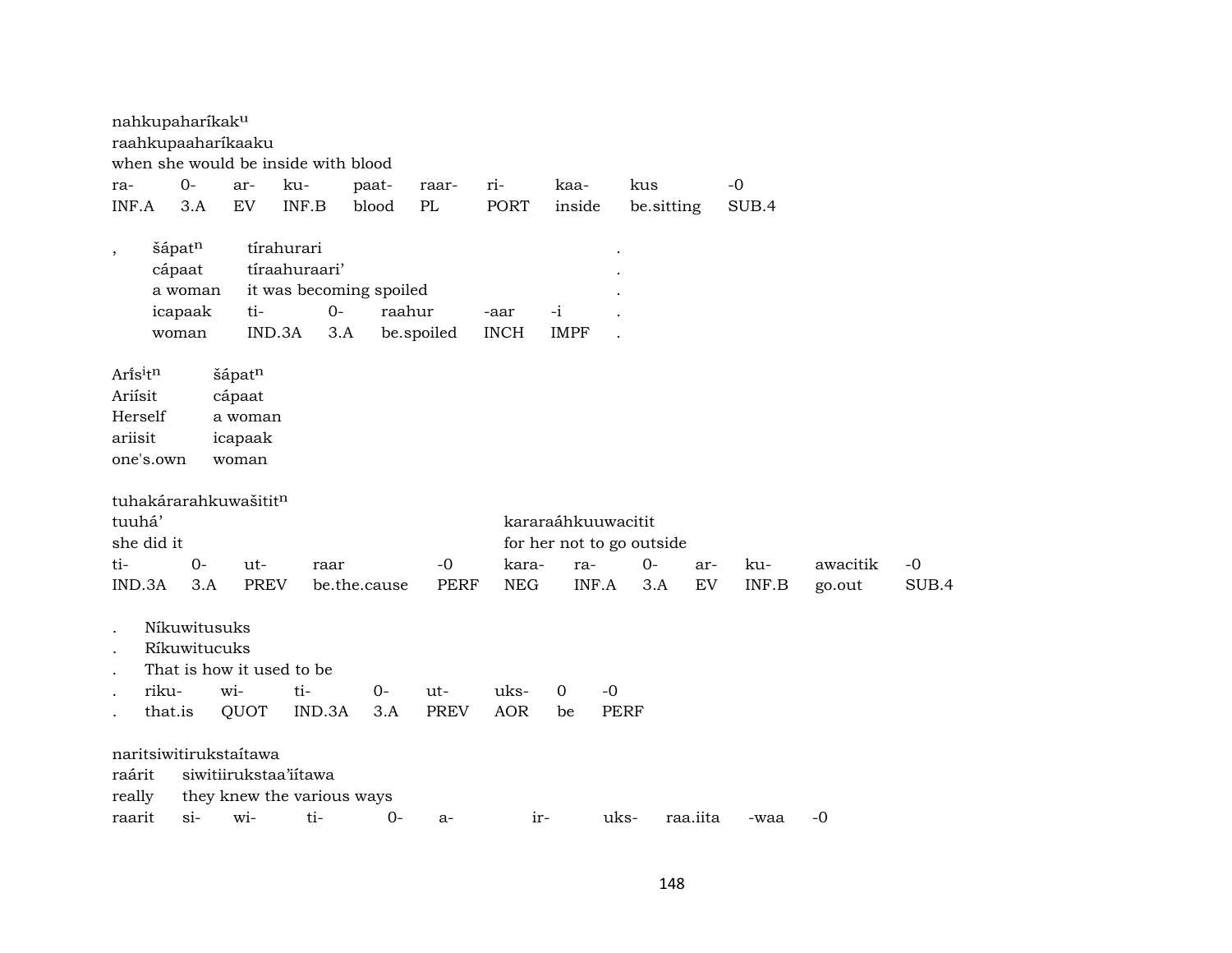### really  $\mathop{\rm DU}\nolimits$ QUOT IND.3A 3.A PREV.3A PL.3A AOR know **DIST** PERF

Káturaritnihkut<sup>n</sup>  $\mathbb{R}^2$ kaátu' raárit because really kaatu' raarit really because

| pawaktit <sup>n</sup>    |      |            |       |             |             |                  |  |  |  |  |  |
|--------------------------|------|------------|-------|-------------|-------------|------------------|--|--|--|--|--|
| rihkutpaáwaktit          |      |            |       |             |             |                  |  |  |  |  |  |
| one was told (ie taught) |      |            |       |             |             |                  |  |  |  |  |  |
| ra-                      | $O-$ | $1r-$      | ku-   | ut-         | waa.wak.tik | $-()$            |  |  |  |  |  |
| INF.A                    | 3.A  | <b>OBV</b> | INF B | <b>PREV</b> | talk        | SUB <sub>4</sub> |  |  |  |  |  |

| Náw <sup>a</sup> |     | irár <sup>i</sup> |                  |          |  |
|------------------|-----|-------------------|------------------|----------|--|
| Ráwa             |     | iraári'           |                  |          |  |
| Now              | so  | brother           |                  |          |  |
| rawa             |     |                   | -raar-           | -ri'     |  |
| now              | and | 3.POSS.A          | same.sex.sibling | 3.POSS.B |  |

hiruatipaharíku

|  |                                      | hiru a tipaaharíku          |  |  |  |                                                   |  |  |  |  |  |  |  |
|--|--------------------------------------|-----------------------------|--|--|--|---------------------------------------------------|--|--|--|--|--|--|--|
|  |                                      | then and she had her menses |  |  |  |                                                   |  |  |  |  |  |  |  |
|  | hiruu a ti-  0- paat- raar- ri-  kus |                             |  |  |  | $-()$                                             |  |  |  |  |  |  |  |
|  |                                      |                             |  |  |  | then and IND.3A 3.A blood PL PORT be sitting PERF |  |  |  |  |  |  |  |

hirušúraki  $\cdot$ 

> hiru cuúraki a girl there hiruu icuura- $-kis$ there girl  $\rm{DIM}$

nakuukákak<sup>u</sup> raku'uukaáhkaku

 $\, ,$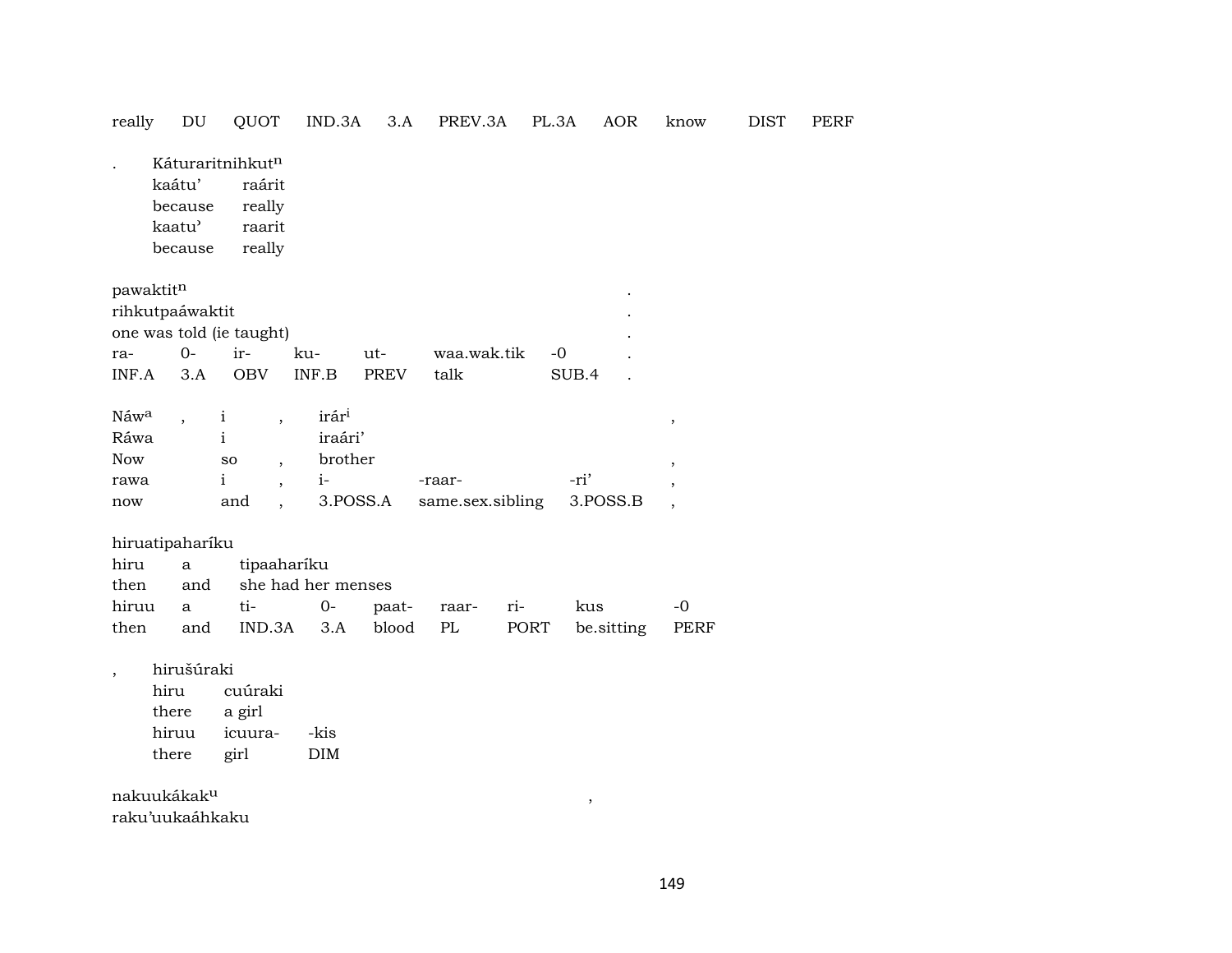|        | when she stayed outside        |                                    |                  |           |            |            |             |            |             |      |  |  |  |
|--------|--------------------------------|------------------------------------|------------------|-----------|------------|------------|-------------|------------|-------------|------|--|--|--|
| ra-    | $0-$                           | ku-                                |                  | uukaahka- |            | kus        |             | $-0$       |             |      |  |  |  |
| INF.A  | 3.A                            | INF.B                              |                  | outside   |            | be sitting |             | SUB.4      |             |      |  |  |  |
|        |                                |                                    |                  |           |            |            |             |            |             |      |  |  |  |
|        | hikišísititašikst <sup>a</sup> |                                    |                  |           |            |            |             |            |             |      |  |  |  |
| hi     | kici                           |                                    | sitiitacíksta    |           |            |            |             |            |             |      |  |  |  |
| and    | but                            |                                    | they watched her |           |            |            |             |            |             |      |  |  |  |
| hi     | kici                           | si-                                | ti-              |           | $0-$       | ir-        | ut-         |            | aciks.ta    | $-0$ |  |  |  |
| and    | but                            | DU                                 | IND.3A           |           | 3.A        | PL.3A      | PREV        | watch      |             | PERF |  |  |  |
|        |                                |                                    |                  |           |            |            |             |            |             |      |  |  |  |
|        | Narúkarik <sup>u</sup>         |                                    |                  |           |            |            |             |            |             |      |  |  |  |
|        | Raaruúkariiku                  |                                    |                  |           |            |            |             |            |             |      |  |  |  |
|        | raa-                           | She just did not sit there<br>ruu- | ka-              | ri-       |            | $0-$       | kus         |            | -0          |      |  |  |  |
|        | just                           | there                              | NEG              |           | CONT.3A    | 3.A        |             | be sitting | PERF        |      |  |  |  |
|        |                                |                                    |                  |           |            |            |             |            |             |      |  |  |  |
|        | sitítakaruk <sup>u</sup>       |                                    |                  |           |            |            |             |            |             |      |  |  |  |
|        | Sitiitákaruuku'                |                                    |                  |           |            |            |             |            |             |      |  |  |  |
|        |                                | They made her a lodge              |                  |           |            |            |             |            |             |      |  |  |  |
| $\sin$ | ti-                            | $0-$                               | ir-              |           | ut-        | akaar-     |             | ra'uk      | -:hus       |      |  |  |  |
| DU     | IND.3A                         | 3.A                                | PL.3A            |           | <b>BEN</b> |            | dwelling    | make       | <b>IMPF</b> |      |  |  |  |
|        |                                |                                    |                  |           |            |            |             |            |             |      |  |  |  |
|        | arikutíkarik <sup>u</sup>      |                                    |                  |           |            |            |             |            |             |      |  |  |  |
| a      |                                | rikutiikáriku                      |                  |           |            |            |             |            |             |      |  |  |  |
| and    |                                | that was the lodge she had         |                  |           |            |            |             |            |             |      |  |  |  |
| a      | riku-                          | ti-                                |                  | $0 -$     | akaar-     |            | ri-         | kus        |             | -0   |  |  |  |
| and    | that.is                        |                                    | IND.3A           | 3.A       |            | dwelling   | PORT        |            | be.sitting  | PERF |  |  |  |
|        |                                |                                    |                  |           |            |            |             |            |             |      |  |  |  |
|        | hisitítasikst <sup>a</sup>     |                                    |                  |           |            |            |             |            |             |      |  |  |  |
|        | hi                             | sitiítaciksta                      |                  |           |            |            |             |            |             |      |  |  |  |
|        | and                            |                                    | they watched her |           |            |            |             |            |             |      |  |  |  |
|        | hi                             | $\sin$                             | ti-              | 0-        | ir-        |            | ut-         | aciks.ta   |             | -0   |  |  |  |
|        | and                            | DU                                 | IND.3A           | 3.A       |            | PL.3A      | <b>PREV</b> | watch      |             | PERF |  |  |  |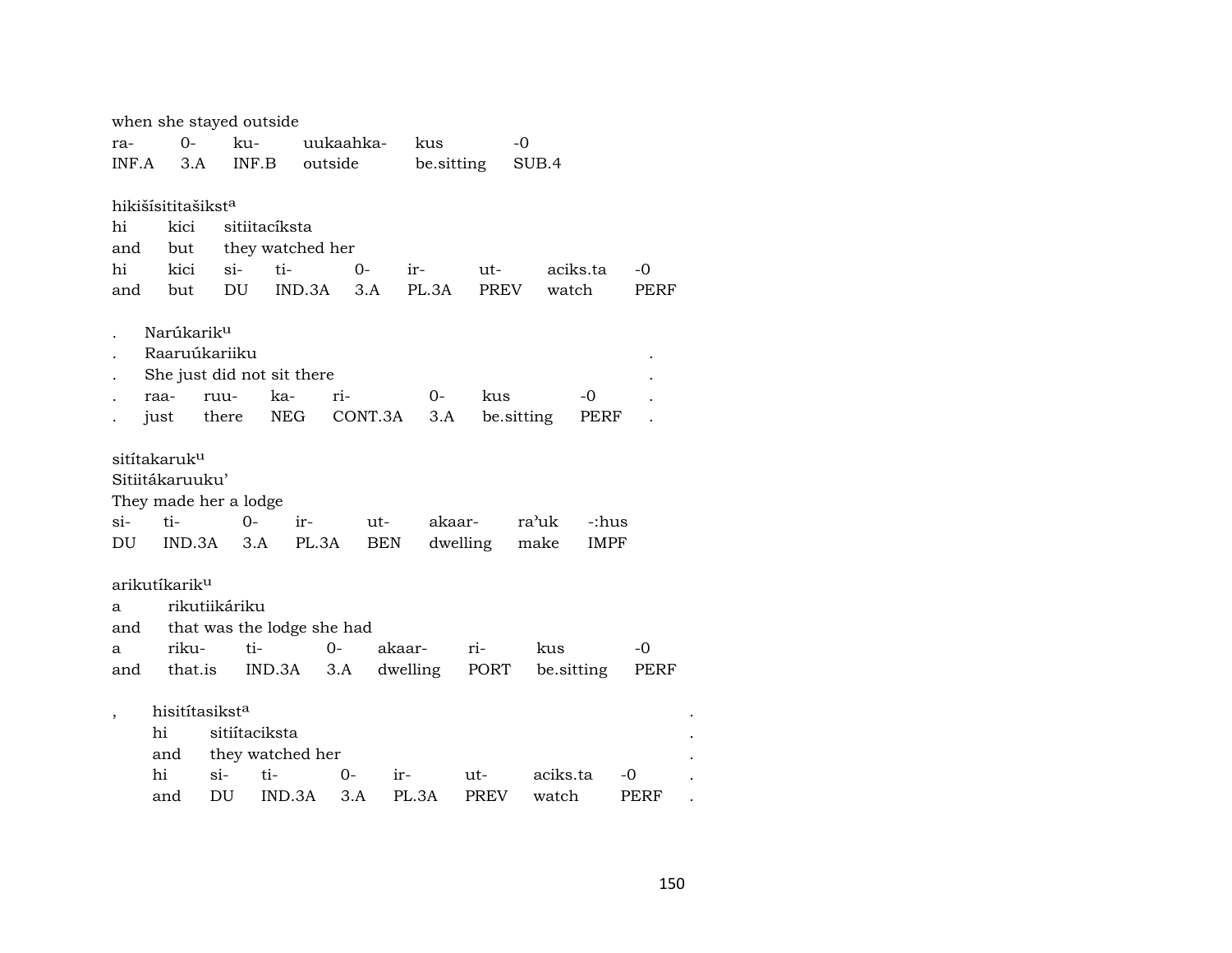| Nahirarakúrahkaw <sup>i</sup>                             |           |                                                |                         |                                      |                  |                  |            |       |
|-----------------------------------------------------------|-----------|------------------------------------------------|-------------------------|--------------------------------------|------------------|------------------|------------|-------|
| Ráhiira'                                                  |           | rakúraahkaawi                                  |                         |                                      |                  |                  |            |       |
| Sometimes                                                 |           | when they were inside                          |                         |                                      |                  |                  |            |       |
| rahiira                                                   |           | ra-                                            | $0-$                    | ku-                                  | raar-            | kaa              | -wi        |       |
| further                                                   |           | INF.A                                          | 3.A                     | INF.B                                | PL.INDV.A        | be.inside        | SUB.L      |       |
| ihi<br>ihi<br>uh<br>$\overline{\phantom{a}}$<br>uh        | ihii      | kíšku<br>kícku'<br>several<br>kicku<br>several | ,                       |                                      |                  |                  |            |       |
| nihkutakásititn<br>rihkuutaákasitit                       |           | when it happened to them                       |                         |                                      |                  |                  |            |       |
| ra-                                                       | $0 -$     | ir-                                            | ku-                     | ut-                                  | ak-              | asitik           | $-0$       |       |
| INF.A                                                     | 3.A       | OBV                                            | INF.B                   | PREV                                 | PL.AN.3P         | happen           |            | SUB.4 |
| šápət <sup>n</sup><br>cápaat<br>women<br>icapaak<br>woman |           | hiratíka<br>hi<br>and<br>hi<br>and             | raatíka<br>raa-<br>just | she was just inside<br>ti-<br>IND.3A | $0-$<br>3.A      | kaa<br>be.inside | -0<br>PERF |       |
| Rakúrahkawi<br>Rakúraahkaawi<br>ra-<br>INF.A              | 0-<br>3.A | When they were inside<br>ku-<br>INF.B          | raar-                   | PL.INDV.A                            | kaa<br>be.inside | -wi<br>SUB.L     | ,          |       |
| atirakáruruk <sup>u</sup>                                 |           |                                                |                         |                                      |                  |                  |            |       |
| a                                                         |           | tiirakaáruruuku'                               |                         |                                      |                  |                  |            |       |
| and                                                       |           | they fed them                                  |                         |                                      |                  |                  |            |       |
| a                                                         | ti-       | $0-$                                           | ir-                     | ak-                                  |                  | kaaruur-         | ra'uk      | -:hus |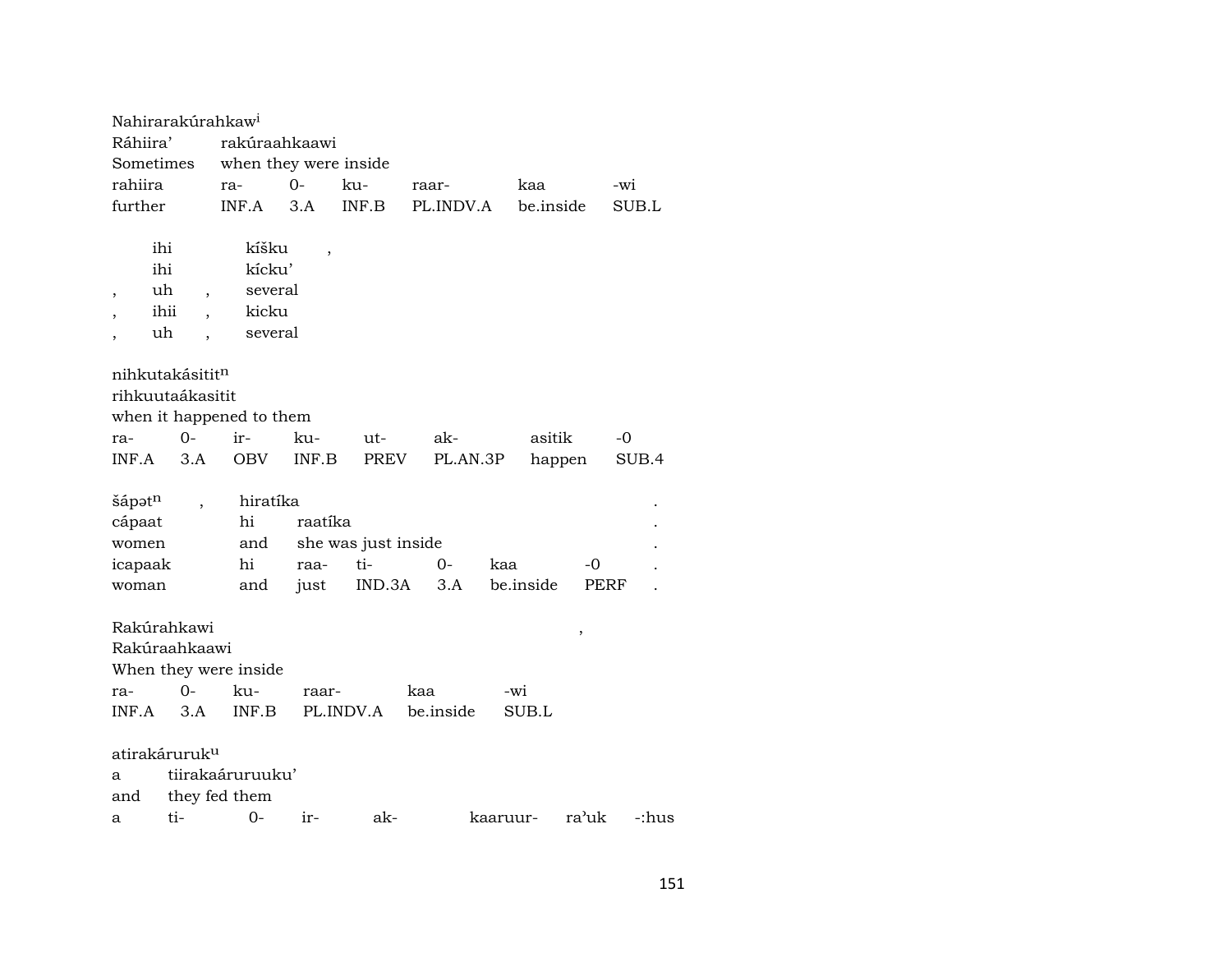| and | $- - - -$<br>"ND.<br>.3A | $\Lambda$<br>o.n | DT<br>L.3A | AN.3P<br>$PL_{\ell}$ | meal<br>$\sim$ | make | IMPF |
|-----|--------------------------|------------------|------------|----------------------|----------------|------|------|
|-----|--------------------------|------------------|------------|----------------------|----------------|------|------|

| $\cdot$       |                         |      |             |            |                |                              |      |       |       |       |      |             |
|---------------|-------------------------|------|-------------|------------|----------------|------------------------------|------|-------|-------|-------|------|-------------|
| $\bullet$     |                         |      |             |            |                |                              |      |       |       |       |      |             |
| $\bullet$     |                         |      |             |            |                |                              |      |       |       |       |      |             |
| $\cdot$       |                         |      |             |            |                |                              |      |       |       |       |      |             |
| $\cdot$       |                         |      |             |            |                |                              |      |       |       |       |      |             |
|               |                         |      |             |            |                |                              |      |       |       |       |      |             |
|               | Paharahisurikutihpáhara |      |             |            |                |                              |      |       |       |       |      |             |
| Paaharaáhisu' |                         |      |             |            | rikutihpaáhara |                              |      |       |       |       |      |             |
| Menses        |                         |      |             |            |                | that menses is what they had |      |       |       |       |      |             |
| paat-         | raar-                   | raah | -his        | -u'        | riku-          | ti-                          | $0-$ | ir-   | paat- | raar- | raah | $-0$        |
| blood         | PL                      | have | <b>PERF</b> | <b>NOM</b> | that.is        | IND.3A                       | 3.A  | PL.3A | blood | PL    | have | <b>PERF</b> |

| hiruirikuhikúharu |                                      |                                            |  |  |  |  |  |  |  |  |  |  |  |
|-------------------|--------------------------------------|--------------------------------------------|--|--|--|--|--|--|--|--|--|--|--|
|                   | Hiru irikuuhikuúhaaru'               |                                            |  |  |  |  |  |  |  |  |  |  |  |
|                   | There that is what He planned for me |                                            |  |  |  |  |  |  |  |  |  |  |  |
|                   |                                      |                                            |  |  |  |  |  |  |  |  |  |  |  |
| there             |                                      | that DUB CONT.3A 3.A 1.P BEN way make PERF |  |  |  |  |  |  |  |  |  |  |  |

| šahiksišahiks |                                    | skarakarətúut <sup>n</sup> |  |        |     |     |  |
|---------------|------------------------------------|----------------------------|--|--------|-----|-----|--|
| cahiksicahiks |                                    | ckára káratuu'ut           |  |        |     |     |  |
| Indians       |                                    | alone we are not thus      |  |        |     |     |  |
|               | icaahiks icaahiks ckara ka- ra- t- |                            |  | $11t-$ |     |     |  |
| person        | person alone NEG ABS 1.A           |                            |  | PREV   | he. | EX. |  |

, hawáirari

. . . .

. Hawá iraári'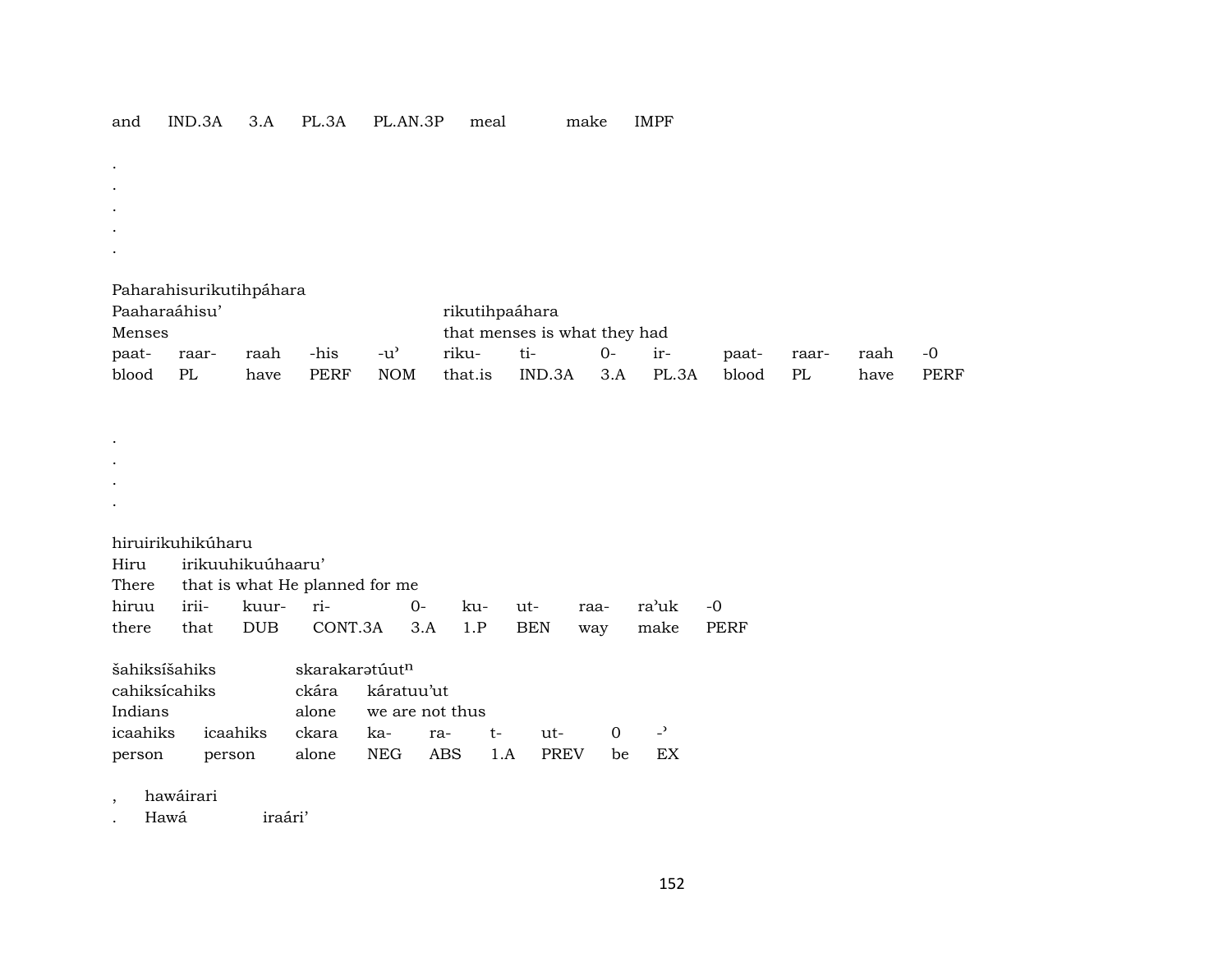|        | Also                    | $\cdot$                          |       | brother  |           |                  |          |                          |                     | ,              |                    |  |
|--------|-------------------------|----------------------------------|-------|----------|-----------|------------------|----------|--------------------------|---------------------|----------------|--------------------|--|
|        | haawa                   | $\overline{\phantom{a}}$         | $i-$  |          |           | -raar-           |          |                          | -ri'                | ,              |                    |  |
|        | also                    |                                  |       | 3.POSS.A |           | same.sex.sibling |          |                          | 3.POSS.B            | $\overline{ }$ |                    |  |
|        |                         |                                  |       |          |           |                  |          |                          |                     |                |                    |  |
|        | nikutasúutn             |                                  |       |          |           |                  |          |                          | ákitar <sup>u</sup> |                |                    |  |
|        | rikutasuú'ut            |                                  |       |          |           |                  |          |                          | ákitaaru'           |                |                    |  |
|        |                         | that is how you are              |       |          |           |                  |          |                          | tribe               |                |                    |  |
| riku-  |                         | ta-                              |       | $S-$     | ut-       | 0                |          | $\mathbb{R}^2$           | akitaar-            | $-u'$          |                    |  |
|        | that.is                 | IND.1/2A                         |       | 2.A      |           | PREV<br>be       |          | EX                       | tribe               | <b>NOM</b>     |                    |  |
|        |                         |                                  |       |          |           |                  |          |                          |                     |                |                    |  |
|        | Karasiráit <sup>a</sup> |                                  |       |          |           |                  |          |                          |                     |                |                    |  |
|        |                         | Karasiraá'iita                   |       |          |           |                  |          |                          |                     |                |                    |  |
|        |                         | You did not know                 |       |          |           |                  |          |                          |                     |                |                    |  |
| ka-    |                         | ra-                              | $S-$  | ir-      |           | raa.iita         |          | -0                       |                     |                |                    |  |
| NEG    |                         | ABS                              | 2.A   |          | PREV.1/2A | know             |          |                          | PERF                |                |                    |  |
|        |                         |                                  |       |          |           |                  |          |                          |                     |                |                    |  |
|        | titásaruutn             |                                  |       |          |           |                  |          |                          |                     |                |                    |  |
|        | titásaruu'ut            |                                  |       |          |           |                  |          |                          |                     |                |                    |  |
|        |                         | it was this way                  |       |          |           |                  |          |                          |                     |                |                    |  |
| tii-   |                         | ta-                              |       | $S-$     | ar-       | ut-              | $\Omega$ | $\overline{\phantom{0}}$ |                     |                |                    |  |
| this   |                         | IND.1/2A                         |       | 2.A      | EV        | PREV             | be       | EX                       |                     |                |                    |  |
|        |                         |                                  |       |          |           |                  |          |                          |                     |                |                    |  |
|        |                         | tiwiwitirašihkitúra <sup>u</sup> |       |          |           |                  |          |                          |                     |                | ,                  |  |
|        |                         | tiwiwitiracihkituúra'u           |       |          |           |                  |          |                          |                     |                |                    |  |
|        |                         | when you and I got together      |       |          |           |                  |          |                          |                     |                | $\pmb{\mathsf{I}}$ |  |
| tii-   |                         | wii-                             | witi- |          | ra-       | aciir-           |          |                          | kituu.ra'uk         | -0             |                    |  |
| when   |                         | when                             | REFL  |          | ABS       | IN.DU.A          |          |                          | come.together       | SUB.3          | ,                  |  |
|        |                         |                                  |       |          |           |                  |          |                          |                     |                |                    |  |
|        |                         |                                  |       |          |           |                  |          |                          |                     |                |                    |  |
| šápatn |                         |                                  |       |          |           |                  |          |                          |                     |                |                    |  |

 $\mathbf a$ woman

icapaak

woman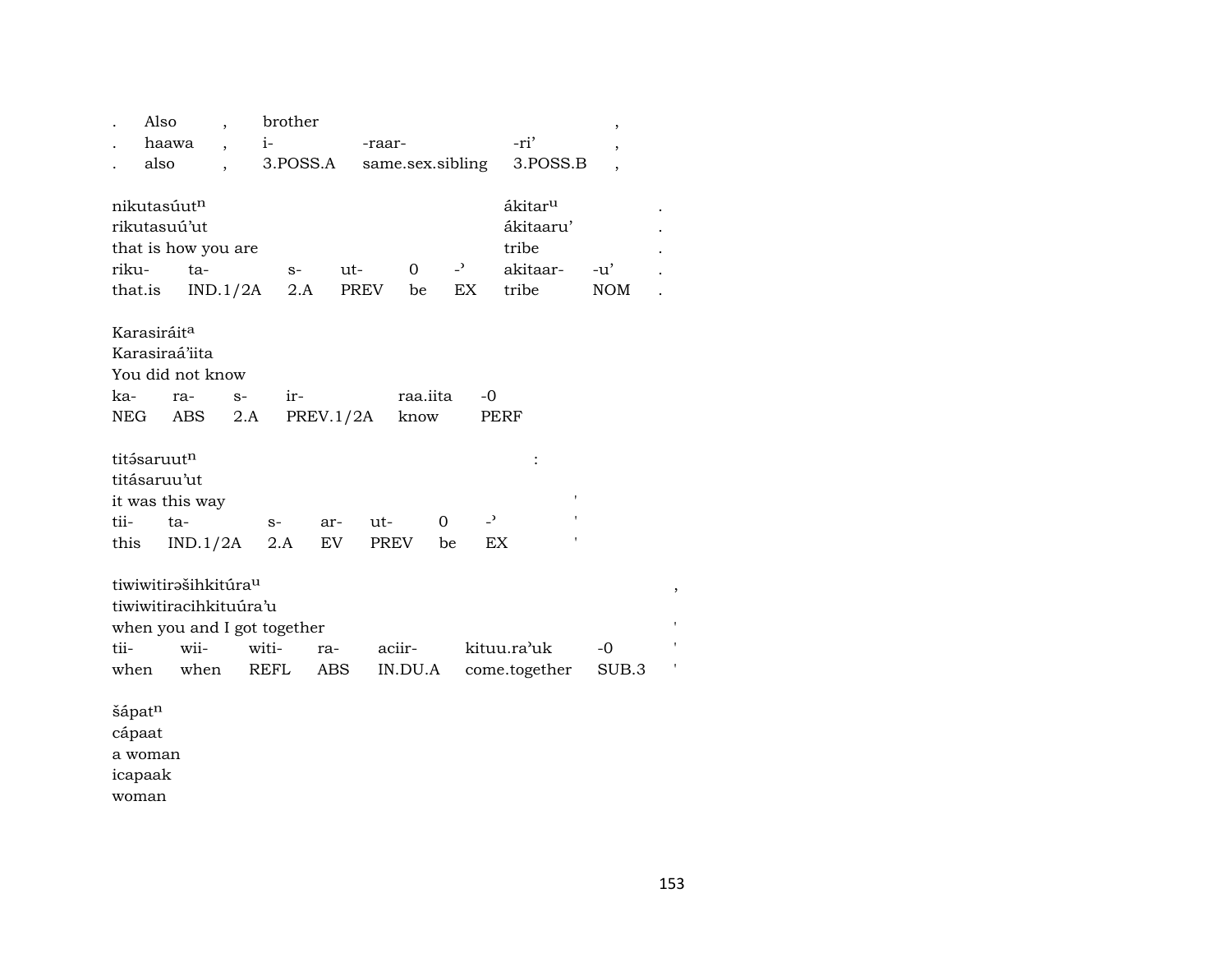|                                                                              | akihiruwirusítiru                            |                                                                   |                          |                            |        |                     |          |                                           |       |             |
|------------------------------------------------------------------------------|----------------------------------------------|-------------------------------------------------------------------|--------------------------|----------------------------|--------|---------------------|----------|-------------------------------------------|-------|-------------|
| aki                                                                          |                                              | hiru                                                              |                          | wiruusítiiru'              |        |                     |          |                                           |       |             |
| and here                                                                     |                                              | then                                                              |                          | now they (du) bore it      |        |                     |          |                                           |       |             |
| a-                                                                           | ki                                           | hiruu                                                             | wii-                     | ruu-                       | $si-$  | ti-                 | $0-$     | $i-$                                      | ra'uk | $-0$        |
| and                                                                          | there                                        | then                                                              | now                      | then                       | DU     | IND.3A              | 3.A      | <b>SEQ</b>                                | make  | <b>PERF</b> |
| pirau<br>piíra'u'<br>a baby<br>piira<br>baby                                 | $-u^{\prime}$<br><b>NOM</b>                  | Náwa<br>$\ddot{\phantom{a}}$<br>Ráwa<br><b>Now</b><br>rawa<br>now | $\overline{\phantom{a}}$ |                            |        |                     |          |                                           |       |             |
|                                                                              | pirəskirakúwari                              |                                                                   |                          |                            |        |                     |          |                                           |       |             |
| piíraski                                                                     |                                              | rakúwari                                                          |                          |                            |        |                     |          |                                           |       |             |
| a boy                                                                        |                                              |                                                                   | when he goes about       |                            |        |                     |          |                                           |       |             |
| piiras-                                                                      | -kis                                         | ra-                                                               | $O -$                    | ku-                        | warii  |                     |          | -hus                                      |       |             |
| boy                                                                          | DIM                                          | INF.A                                                             | 3.A                      | INF.B                      |        | be.going.about.IMPF |          | <b>IMPF.SUB</b>                           |       |             |
|                                                                              | piíraski<br>a boy                            | piraskirakurásah^tn                                               | rakurásahat              | when he is growing up      |        |                     |          |                                           |       |             |
|                                                                              | piiras-                                      | -kis                                                              | ra-                      | $0-$                       | ku-    | rasahat             | $-0$     |                                           |       |             |
| $\overline{\phantom{a}}$                                                     | boy                                          | <b>DIM</b>                                                        | INF.A                    | 3.P                        | INF.B  | grow.up             | SUB.4    |                                           |       |             |
| náriwiš <sup>u</sup><br>raáriwiicu'<br>right now<br>raariwiicu'<br>right.now | $\overline{ }$ ,<br>$\overline{\phantom{a}}$ | irár <sup>i</sup><br>iraári'<br>brother<br>$i-$                   | 3.POSS.A                 | -raar-<br>same.sex.sibling |        | -ri'                | 3.POSS.B | $^\mathrm{,}$<br>$\overline{\phantom{a}}$ |       |             |
|                                                                              | nikutahapakiáhu                              |                                                                   |                          |                            |        |                     |          | $\mathcal{C}\mathcal{C}$                  |       |             |
|                                                                              | rikutahapakí'aahu'                           |                                                                   |                          |                            |        |                     |          | $\epsilon$                                |       |             |
|                                                                              | that is what we say                          |                                                                   |                          |                            |        |                     |          | $\epsilon$                                |       |             |
| riku-                                                                        | ta-                                          | t-                                                                |                          | rak-                       | waki.a |                     | -:hus    | 11                                        |       |             |
|                                                                              |                                              |                                                                   |                          |                            |        |                     |          |                                           |       |             |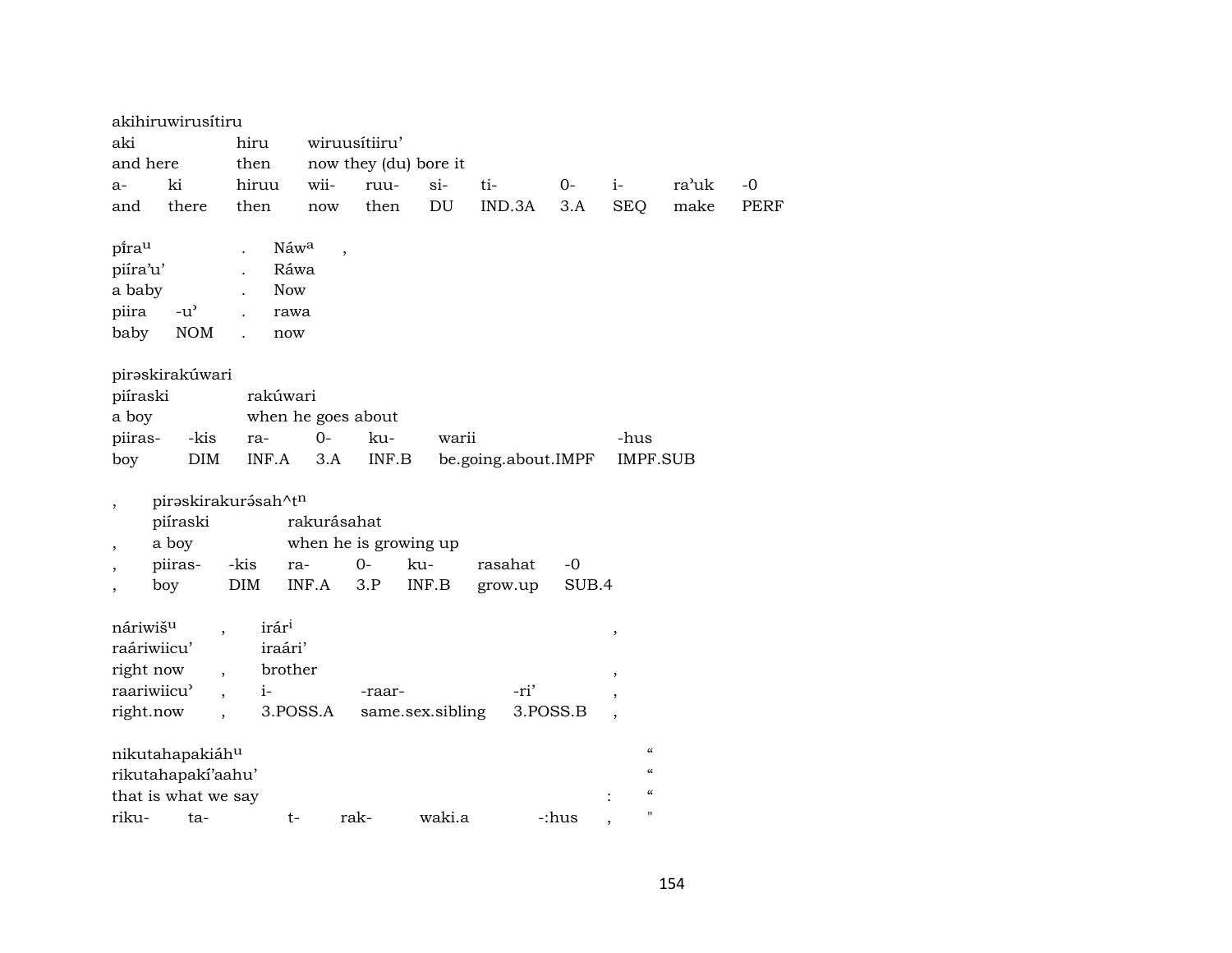| that.is                 | IND.1/2A           | 1.A                          |            | $1/2$ .PL | say.PL.IMPF         |            | <b>IMPF</b>    | 11                       |       |
|-------------------------|--------------------|------------------------------|------------|-----------|---------------------|------------|----------------|--------------------------|-------|
| Písiks<br>Piísiks       | širutíwari<br>ciru | tíwari'                      |            |           |                     |            |                | $^\mathrm{,}$            |       |
| Pisiks                  | still              | he goes around               |            |           |                     |            |                |                          |       |
| piisiks                 | ciruu              | ti-                          | $0-$       | warii     |                     |            | -:hus          | $^\mathrm{,}$            |       |
| Pisiks                  | yet                | IND.3A                       | 3.A        |           | be.going.about.IMPF |            | <b>IMPF</b>    |                          |       |
|                         |                    |                              |            |           |                     |            |                | $\overline{\phantom{a}}$ |       |
| tirakupísiks            |                    |                              |            |           |                     |            | п              |                          |       |
| tíraaku                 |                    |                              |            |           | Piísiks             |            | п              |                          |       |
| this                    |                    |                              |            |           | pisiks              |            | $\blacksquare$ |                          |       |
| tii-                    | 0-<br>ra-          | kus                          |            | $-0$      | piisiks             |            | П              |                          |       |
| this                    | ABS                | 3.A                          |            | SUB.4     | Pisiks              |            | П              |                          |       |
|                         |                    |                              | be.sitting |           |                     |            |                |                          |       |
| Pisikstísa <sup>a</sup> |                    |                              |            |           |                     | pírəski    |                |                          |       |
| Piísiks                 | tiisá'a            |                              |            |           |                     | piíraski   |                |                          |       |
| Pisiks                  | he is named        |                              |            |           |                     | the boy    |                |                          |       |
|                         | ti-                | $0-$                         |            |           | $\overline{a}$      |            |                |                          |       |
| piisiks<br>Pisiks       |                    |                              | asar       |           | piiras-             |            | -kis           |                          |       |
|                         | IND.3A             | 3.A                          | be.named   |           | EX<br>boy           |            | DIM            |                          |       |
| Tuharaíhku              |                    |                              |            |           |                     |            |                |                          |       |
| Tuuhaará'ihku'          |                    |                              |            |           |                     |            |                |                          |       |
| It means                |                    |                              |            |           |                     |            |                |                          |       |
| ti-                     | $0-$               | ut-                          | raa.ra'ihk |           | -:hus               |            |                |                          |       |
|                         |                    |                              |            |           |                     |            |                |                          |       |
| IND.3A                  | 3.A                | <b>PREV</b>                  | mean       |           | <b>IMPF</b>         |            |                |                          |       |
|                         |                    | širukararakúširašikstawi,    |            |           |                     |            |                |                          |       |
| ciru                    |                    | kararakuciraacíkstawi        |            |           |                     |            |                |                          |       |
| yet                     |                    | for him not to care for them |            |           |                     |            |                |                          |       |
| ciruu                   | kara-              | ra-                          | $O -$      | ku-       | ut-                 | $i-$       | raa-           | aciks.ta                 | -wi   |
|                         | NEG                | INF.A                        | 3.A        | INF.B     | PREV                | <b>SEQ</b> |                | watch.over               | SUB.L |
| yet                     |                    |                              |            |           |                     |            | way            |                          |       |
| šápat                   |                    | náhuriwaw <sup>i</sup>       |            |           |                     |            |                |                          |       |
| cápaat                  |                    | ráhuriiwaawi                 |            |           |                     |            |                |                          |       |
|                         |                    |                              |            |           |                     |            |                |                          |       |

### 155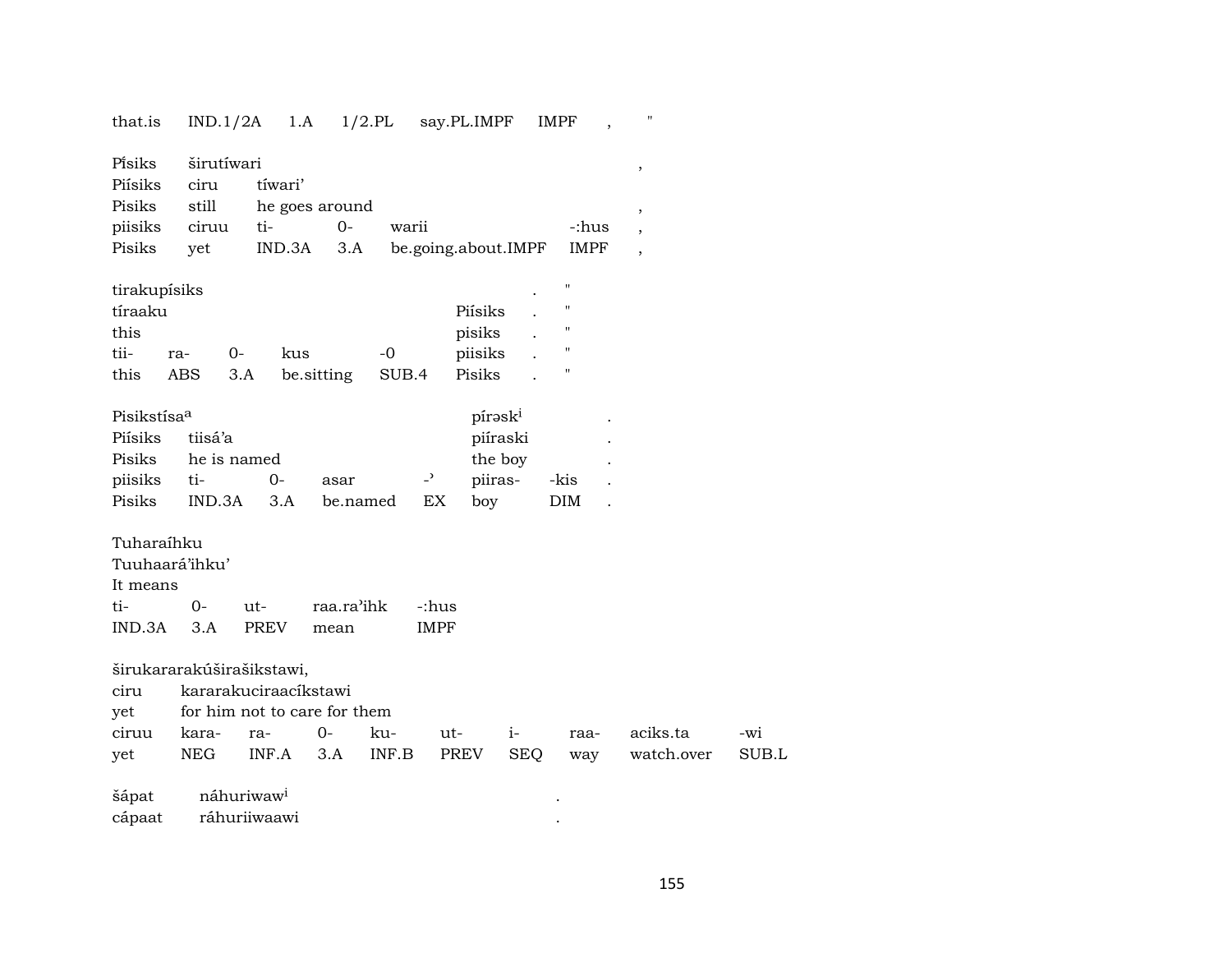| women                     |                        | the ones going about        |           |                   |             |                |            |             |             |
|---------------------------|------------------------|-----------------------------|-----------|-------------------|-------------|----------------|------------|-------------|-------------|
| icapaak                   | ra-                    | $O -$                       | hurii     |                   | -waa        | -wi            |            |             |             |
| woman                     | <b>ABS</b>             | 3.A                         | go.around |                   | DIST        | SUB.L          |            |             |             |
| Nikutirəsá <sup>a</sup>   |                        |                             |           |                   |             |                |            |             |             |
| Rikutiirasá'a             |                        |                             |           |                   |             |                |            |             |             |
|                           |                        | That is what they are named |           |                   |             |                |            |             |             |
| riku-                     | ti-                    | $O -$                       | ir-       | asar              |             | $\overline{a}$ |            |             |             |
| that.is                   | IND.3A                 | 3.A                         | PL.3A     |                   | be.named    | EX             |            |             |             |
|                           | piraskirakurásah^tn    |                             |           |                   |             |                |            | $\,$        |             |
| piíraski                  |                        | rakurásahat                 |           |                   |             |                |            |             |             |
| a boy                     |                        | when he is growing up       |           |                   |             |                |            |             |             |
| piiras-                   | -kis                   | ra-                         | $O-$      | ku-               | rasahat     |                | $-0$       |             |             |
| boy                       | <b>DIM</b>             | INF.A                       | 3.P       | INF.B             | grow.up     |                | SUB.4      |             |             |
| pisiksšírut <sup>i</sup>  |                        |                             |           |                   |             |                |            |             |             |
| Piísiks                   | ciru                   | $t1$ '                      |           |                   |             |                |            |             |             |
| Pisiks                    | still                  | he is                       |           |                   |             |                |            |             |             |
| piisiks                   | ciruu                  | ti-                         | $O -$     | $\Omega$          | $-0$        |                |            |             |             |
| Pisiks                    | yet                    | IND.3A                      | 3.A       | be                | <b>PERF</b> |                |            |             |             |
| Irirakukárik <sup>u</sup> |                        |                             |           |                   |             |                |            |             |             |
| Iriirakuukáriku           |                        |                             |           |                   |             |                |            |             |             |
|                           | Where his home is      |                             |           |                   |             |                |            |             |             |
| irii-                     | ra-                    | $0-$                        | ku-       | akaar-            |             | ri-            | kus        | -0          |             |
| where                     | INF.A                  | 3.A                         | INF.B     | dwelling          |             | PORT           | be sitting |             | SUB.4       |
|                           | askuhurarurakuwirútiku |                             |           |                   |             |                |            |             |             |
| askúhuraaru'              |                        |                             |           | rakuwiiruútiku    |             |                |            |             |             |
| the same place            |                        |                             |           | his staying there |             |                |            |             |             |
| asku                      | huraar-                | $-u^{\prime}$               | ra-       | $0-$              | ku-         |                | wi.itik    | -ruu        | -hus        |
| one                       | earth                  | <b>NOM</b>                  | INF.A     | 3.A               | INF.B       |                | sit.down   | <b>DIST</b> | <b>IMPI</b> |

IMPF.SUB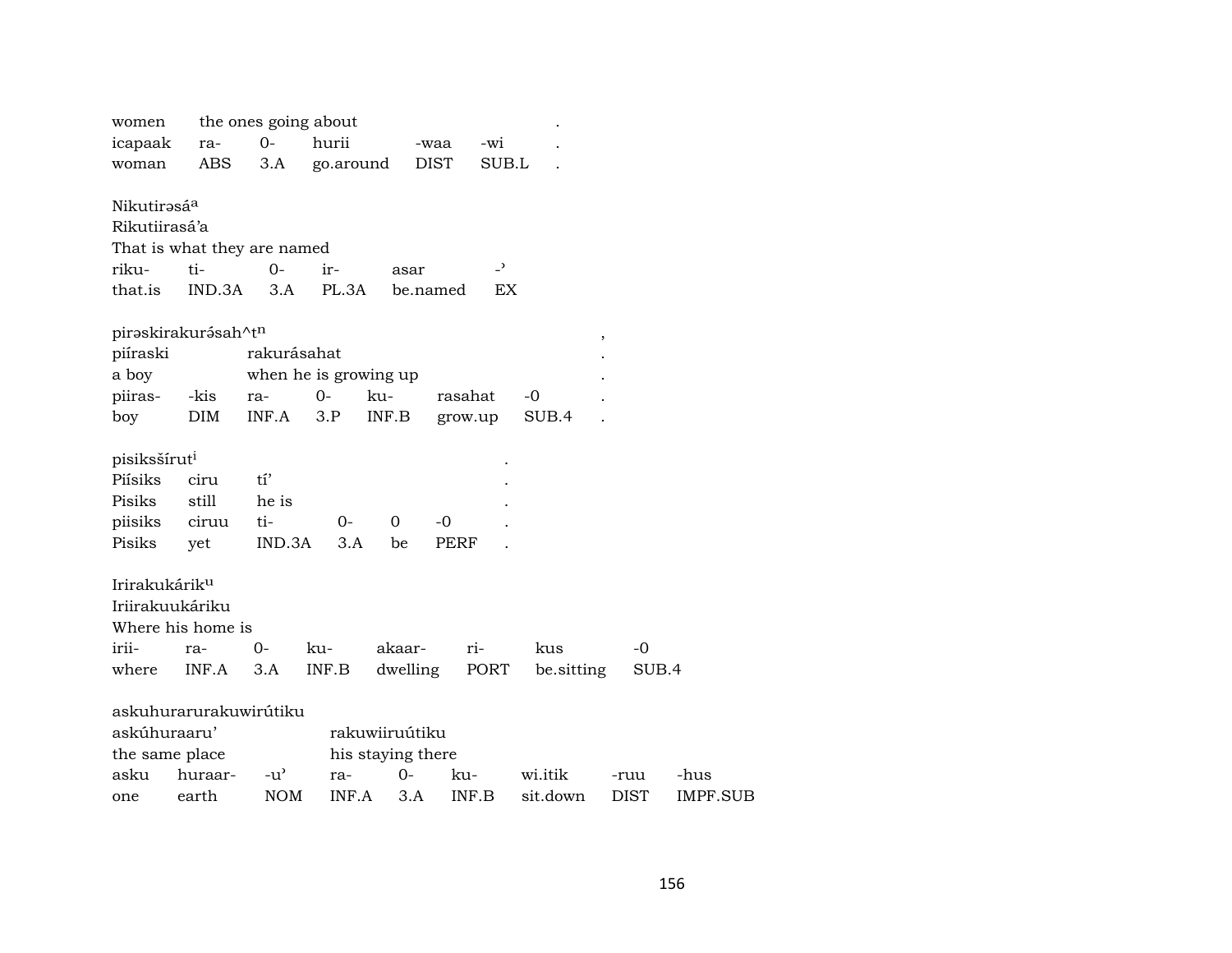| pírask <sup>i</sup><br>piíraski<br>the boy<br>piiras-<br>boy                                    | -kis<br>DIM          | $\vdots$ |                         |             |                 |             |             |                   |                   |                      |       |                     |                     |               |
|-------------------------------------------------------------------------------------------------|----------------------|----------|-------------------------|-------------|-----------------|-------------|-------------|-------------------|-------------------|----------------------|-------|---------------------|---------------------|---------------|
| narukakirakúwari<br>raaruukaakí' rakúwari<br>he cannot just go about                            |                      |          |                         |             |                 |             |             |                   |                   |                      |       |                     |                     |               |
| raa-                                                                                            | ruu-                 |          | kaaki-                  |             | $O -$           | $\mathbf 0$ | $-0$        | ra-               | $0-$              | ku-                  | warii |                     |                     | -hus          |
| just                                                                                            | then                 |          | NEG.IND.3A              |             | 3.A             | be          | <b>PERF</b> | INF.A             | 3.A               | INF.B                |       | be.going.about.IMPF |                     | IMPF.SUB      |
| $\bullet$                                                                                       |                      |          |                         |             |                 |             |             |                   |                   |                      |       |                     |                     |               |
| A                                                                                               | $\ddot{\phantom{0}}$ |          | irikuhárar <sup>u</sup> |             |                 |             |             |                   |                   |                      |       |                     |                     |               |
| A                                                                                               |                      |          | irikuuháraaru'          |             |                 |             |             |                   |                   |                      |       |                     |                     |               |
| And                                                                                             |                      | irii-    | that is how He made it  |             |                 | $0-$        |             | ra'uk             | $-0$              |                      |       |                     |                     |               |
| a<br>and                                                                                        |                      | that     | kuur-<br><b>DUB</b>     | ra-         | <b>ABS</b>      | 3.A         | raa-<br>way | make              | <b>PERF</b>       |                      |       |                     |                     |               |
| irikuhašakuhatíruwah^tn<br>irikuuhacakuuhattiiruuwaahat<br>that is when there was a time for us |                      |          |                         |             |                 |             |             |                   |                   |                      |       |                     |                     |               |
| irii-<br>when                                                                                   | kuur-<br><b>DUB</b>  |          | ra-<br><b>ABS</b>       | $0-$<br>3.A | aca-<br>IN.DU.P |             | ku-<br>1.P  | ut-<br><b>BEN</b> | rak-<br>$1/2$ .PL | tiihak<br>be.the.end |       | -ruu<br><b>DIST</b> | -waa<br><b>DIST</b> | $-0$<br>SUB.4 |
|                                                                                                 |                      |          |                         |             |                 |             |             |                   |                   |                      |       |                     |                     |               |

 $\rightarrow$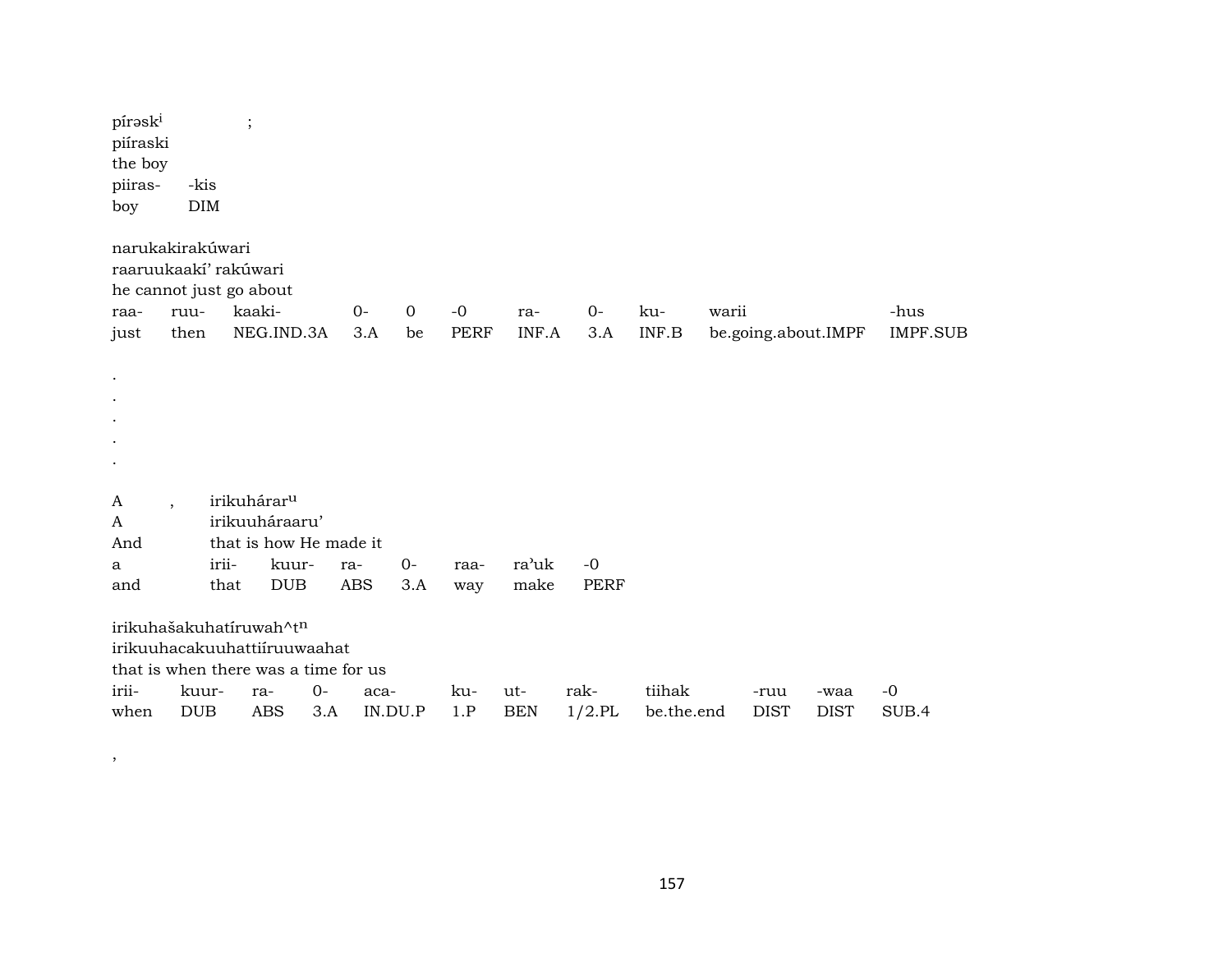|                                                                                                                               |                                                                                  | kukararakusiksurakurəsáhatu                       |                    |             |                                  |                     |         |               |                                     |                        |         |                 |
|-------------------------------------------------------------------------------------------------------------------------------|----------------------------------------------------------------------------------|---------------------------------------------------|--------------------|-------------|----------------------------------|---------------------|---------|---------------|-------------------------------------|------------------------|---------|-----------------|
|                                                                                                                               | kukararakuucíksu                                                                 |                                                   |                    |             |                                  |                     |         | rakurasáhatu  |                                     |                        |         |                 |
|                                                                                                                               |                                                                                  | when one does not think of it                     |                    |             |                                  |                     |         |               |                                     | when one is growing up |         |                 |
| ku-                                                                                                                           | kara-                                                                            | ra-                                               | $0-$               | ku-         | aciks                            | -hus                |         | ra-           | $0-$                                | ku-                    | rasahat | -hus            |
| <b>INDF</b>                                                                                                                   | <b>NEG</b>                                                                       | INF.A                                             | 3.A                | INF.B       | think.of                         | <b>IMPF.SUB</b>     |         | INF.A         | 3.P                                 | INF.B                  | grow.up | <b>IMPF.SUB</b> |
| ihi<br>$\overline{\phantom{a}}$<br>ihi<br>uh<br>$\overline{\phantom{a}}$<br>ihii<br>$\overline{\phantom{a}}$<br>uh<br>$\cdot$ | $\overline{\phantom{a}}$<br>$\overline{\phantom{a}}$<br>$\overline{\phantom{a}}$ |                                                   |                    |             |                                  |                     |         |               |                                     |                        |         |                 |
| ra-<br>INF.A                                                                                                                  | nakuhatihurúšapatn<br>rakuuhaatiihuru<br>$O -$<br>3.A                            | when he is not interested in them<br>ku-<br>INF.B | ut-<br><b>PREV</b> | raa-<br>way | tii.hur<br>be.measured.correctly |                     |         | -u<br>SUB.D   | cápaat<br>women<br>icapaak<br>woman |                        |         |                 |
| Náwa<br>Ráwa<br><b>Now</b><br>rawa<br>now                                                                                     | $\overline{\phantom{a}}$<br>$\overline{ }$<br>$\cdot$                            |                                                   |                    |             |                                  |                     |         |               |                                     |                        |         |                 |
| ra-<br>INF.A                                                                                                                  | nakuruhkítaw <sup>i</sup><br>raakuruhkítawi<br>$0-$<br>3.A                       | its being on his account<br>$a-$<br>PREV.3A       | ku-<br>INF.B       | ri-         | PHYS.POSS                        | uur-<br><b>PREV</b> | kita.wi | be.the.leader | $-0$<br>SUB.4                       |                        |         |                 |
| $\cdot$                                                                                                                       | arísitn                                                                          | kušúrak <sup>i</sup>                              |                    |             |                                  |                     |         |               |                                     |                        |         |                 |
|                                                                                                                               | ariísit                                                                          | ku                                                |                    | cuúraki     | $\, ,$                           |                     |         |               |                                     |                        |         |                 |
|                                                                                                                               |                                                                                  |                                                   |                    |             |                                  |                     |         |               |                                     |                        |         |                 |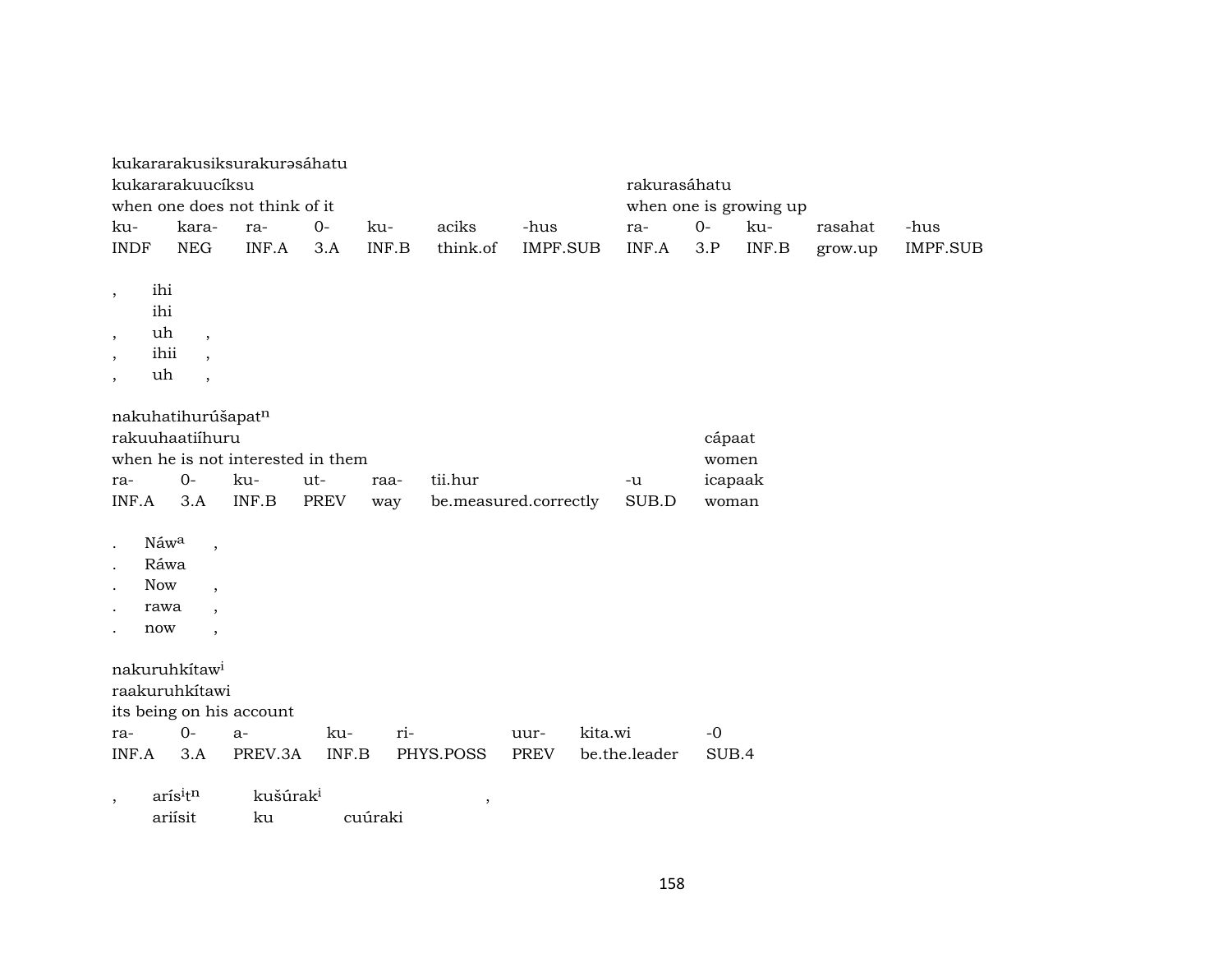|                                                                           | herself<br>ariisit<br>one's.own                               | perhaps<br>ku<br><b>INDF</b>                               |              | a girl<br>icuura-<br>girl           | -kis<br>DIM      |        |                                                                                                                          |                         |                          |                     |               |  |
|---------------------------------------------------------------------------|---------------------------------------------------------------|------------------------------------------------------------|--------------|-------------------------------------|------------------|--------|--------------------------------------------------------------------------------------------------------------------------|-------------------------|--------------------------|---------------------|---------------|--|
| ariísit<br>herself<br>ariisit<br>one's.own                                | arisitnakuruhkítaw <sup>i</sup><br>ra-<br>INF.A               | raakuruhkítawi<br>its being on his account<br>$O -$<br>3.A |              | $a-$<br>PREV.3A                     | ku-<br>INF.B     | ri-    | PHYS.POSS                                                                                                                | uur-<br><b>PREV</b>     | kita.wi<br>be.the.leader |                     | $-0$<br>SUB.4 |  |
| rahkuwiška <sup>a</sup><br>raahkuwicka'a<br>ra-<br>INF.A                  | when she would think<br>$0-$<br>3.A                           | ar-<br>EV                                                  | ku-<br>INF.B | wicka<br>want                       | -a<br>SUB.1      | $\, ,$ | $\boldsymbol{\mathcal{C}}$<br>$\boldsymbol{\zeta}\boldsymbol{\zeta}$<br>$\epsilon\epsilon$<br>$\mathbf H$<br>$\mathbf H$ |                         |                          |                     |               |  |
| Iriwitatírišti<br>Iriwitatíricti'<br>I like that one<br>irii-<br>that     | wi-<br>QUOT                                                   | ta-<br>IND.1/2A                                            |              | $t-$<br>1.A                         | ir-<br>PREV.1/2A | ri-    | PHYS.POSS                                                                                                                | ut-<br>PREV             | tii<br>like              | $-0$<br><b>PERF</b> |               |  |
| piraskitiráwari<br>píraski<br>boy<br>piiras-<br>boy                       | -kis<br>DIM                                                   | tiráwari<br>tii-<br>this                                   | ra-<br>ABS   | this one going about<br>$0-$<br>3.A | warii            |        | be.going.about.IMPF                                                                                                      | -hus<br><b>IMPF.SUB</b> |                          |                     |               |  |
| 11<br>$\pmb{\mathsf{H}}$<br>$\pmb{\mathsf{H}}$<br>$\pmb{\mathsf{H}}$<br>п | Hínahir <sup>i</sup> t <sup>n</sup><br>Hi<br>And<br>hi<br>and | raáhiirit<br>finally<br>raahiirit<br>finally               |              |                                     |                  |        |                                                                                                                          |                         |                          |                     |               |  |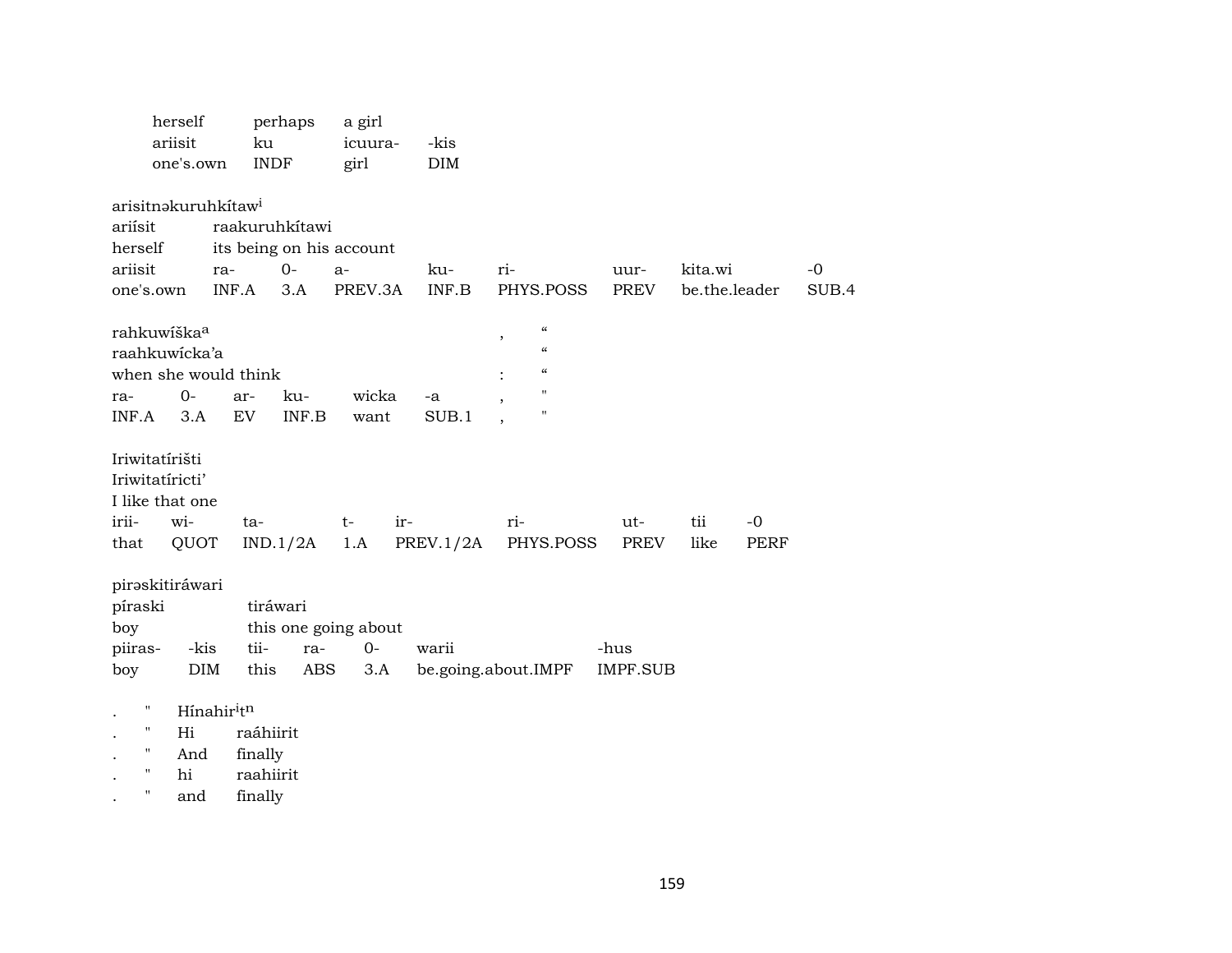|                | hitiruturíkutn                    |                            |                        |                            |             |                |             |      |      |          |      |
|----------------|-----------------------------------|----------------------------|------------------------|----------------------------|-------------|----------------|-------------|------|------|----------|------|
| hi             | tiiruutuuríkut                    |                            |                        |                            |             |                |             |      |      |          |      |
| and            | she would catch him               |                            |                        |                            |             |                |             |      |      |          |      |
| hi             | ti-                               | $0-$                       | ir-                    | ar-                        | ut-         | uurikuk        | $-0$        |      |      |          |      |
| and            | IND.3A                            | 3.A                        | <b>OBV</b>             | EV                         | <b>PREV</b> | catch          | <b>PERF</b> |      |      |          |      |
| pírəski        |                                   |                            | Hínahiritn             |                            |             |                |             |      |      |          |      |
| piíraski       |                                   | Hi                         |                        | raáhiirit                  |             |                |             |      |      |          |      |
| the boy        |                                   | And                        | finally                |                            |             |                |             |      |      |          |      |
| piiras-        | -kis                              | $\hbox{hi}$                |                        | raahiirit                  |             |                |             |      |      |          |      |
| boy            | DIM                               | and                        | finally                |                            |             |                |             |      |      |          |      |
|                | tíhwiškastu                       |                            |                        |                            |             |                | $\vdots$    |      |      |          |      |
|                | tíhwickaastu'                     |                            |                        |                            |             |                |             |      |      |          |      |
|                | he was excited by her             |                            |                        |                            |             |                |             |      |      |          |      |
| ti-            | $0 -$                             | ir-                        | wicka                  | -as                        |             | -ra'uk<br>$-0$ |             |      |      |          |      |
| IND.3A         | 3.A                               | <b>OBV</b>                 | want                   | <b>IMPF.IRR</b>            |             | CAUS           | <b>PERF</b> |      |      |          |      |
| hínahirit      |                                   |                            | sitáhšawa              |                            |             |                |             |      |      |          |      |
| hi             | raáhiirit                         |                            | sitaáhcawa             |                            |             |                |             |      |      |          |      |
| and            | finally                           |                            | they (du) lay together |                            |             |                |             |      |      |          |      |
| hi             | raahiirit                         | $si-$                      | ti-                    | $O -$                      | ar-         | sa             | -waa        | $-0$ |      |          |      |
| and            | finally                           | $\mathop{\rm DU}\nolimits$ | IND.3A                 | 3.A                        | EV          | be.lying       | <b>DIST</b> | PERF |      |          |      |
| $\overline{ }$ | hisitáhšawa                       |                            |                        |                            |             |                |             |      |      |          |      |
|                | Hi                                | sitaáhcawa                 |                        |                            |             |                |             |      |      |          |      |
|                | And                               |                            | they (du) lay together |                            |             |                |             |      |      |          |      |
|                | hi<br>$\sin$                      | ti-                        | $0-$                   | ar-                        | sa          | -waa           | $-0$        |      |      |          |      |
|                | DU<br>and                         | IND.3A                     | 3.A                    | $\mathop{\rm EV}\nolimits$ | be.lying    | <b>DIST</b>    | <b>PERF</b> |      |      |          |      |
|                | Iwirátisipirask <sup>i</sup>      |                            |                        |                            |             |                |             |      |      |          |      |
| Iwiráttiisi    |                                   |                            |                        |                            |             |                |             |      |      | piíraski |      |
|                | After he had intercourse with her |                            |                        |                            |             |                |             |      |      | the boy  |      |
| ii-            | wii-                              | ra-                        | $0-$                   | ra-                        | $0 -$       | ak.riis        |             |      | $-i$ | piiras-  | -kis |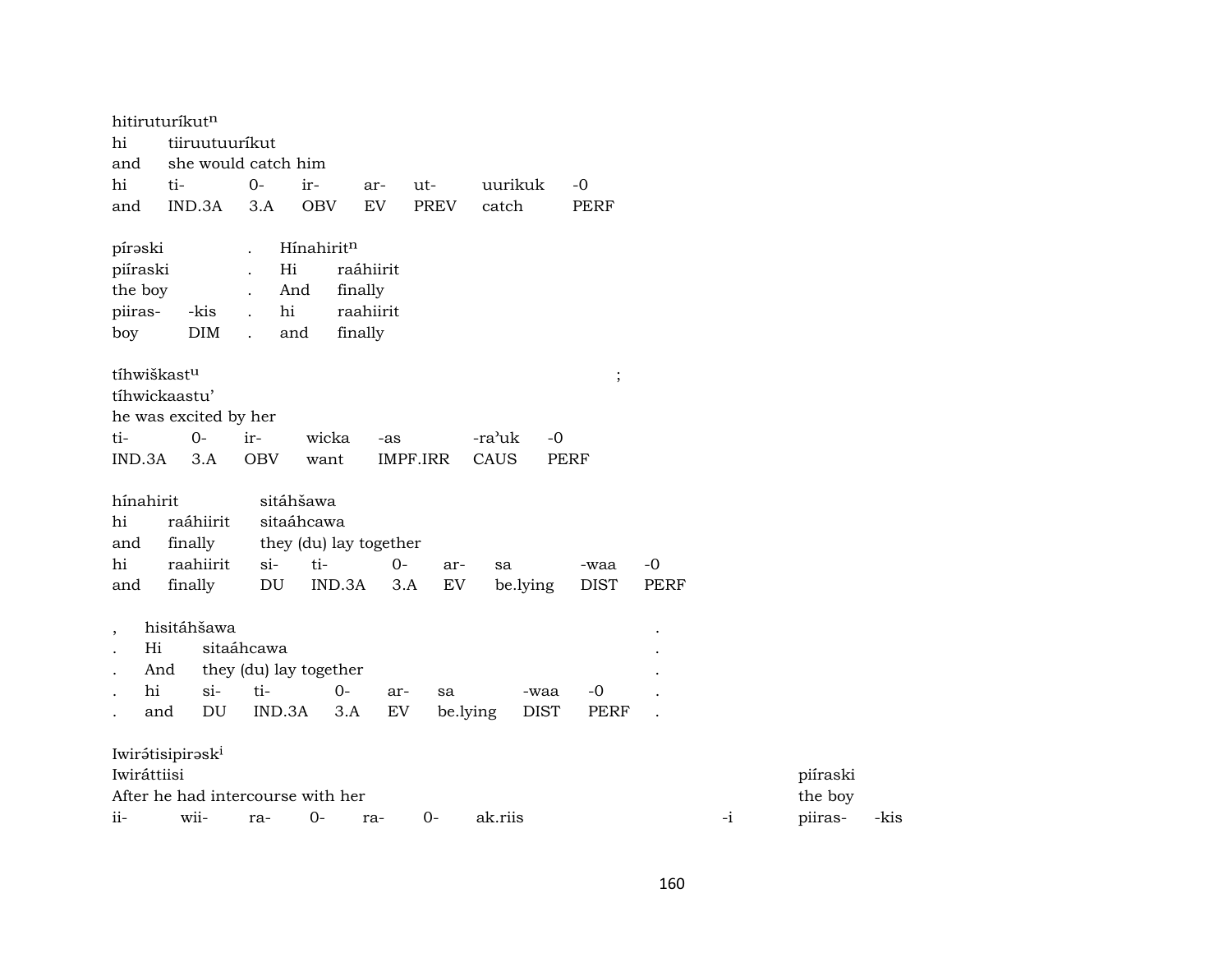| when                                                        | when                                                                                      | ABS                        | 3.A                | <b>ABS</b>                | 3.A         |                                                                                                                             |                                                                                | have.sexual.intercourse.with                                                            | SUB.2 | boy | <b>DIM</b> |
|-------------------------------------------------------------|-------------------------------------------------------------------------------------------|----------------------------|--------------------|---------------------------|-------------|-----------------------------------------------------------------------------------------------------------------------------|--------------------------------------------------------------------------------|-----------------------------------------------------------------------------------------|-------|-----|------------|
| riku-<br>that.is                                            | nikutahapakiáhu<br>rikutahapakí'aahu'<br>that is what we say<br>ta-<br>IND.1/2A           |                            | $t-$<br>1.A        | rak-<br>$1/2$ .PL         | waki.a      | say.PL.IMPF                                                                                                                 | -:hus<br><b>IMPF</b>                                                           | $\, ,$<br>$^\mathrm{^{^\circ}}$<br>$\overline{\phantom{a}}$<br>$\overline{\phantom{a}}$ |       |     |            |
| irár <sup>i</sup><br>iraári'<br>brother<br>$i-$<br>3.POSS.A |                                                                                           | -raar-<br>same.sex.sibling |                    | -ri'<br>3.POSS.B          |             | $\boldsymbol{\mathcal{C}}$<br>$^\mathrm{,}$<br>$\boldsymbol{\zeta}\boldsymbol{\zeta}$<br>$\mathcal{C}\mathcal{C}$<br>н<br>Н |                                                                                |                                                                                         |       |     |            |
| wii-<br>now                                                 | Witipisikskiwatatn<br>Wítipiisikskiwátat<br>He has changed from a pisiks<br>ti-<br>IND.3A | $0-$<br>3.A                | piisiks-<br>pisiks | fade                      | kiwat.ak    | $-0$<br>PERF                                                                                                                | $\pmb{\mathsf{H}}$<br>$\mathbf{H}$<br>$\pmb{\mathsf{H}}$<br>$\pmb{\mathsf{H}}$ |                                                                                         |       |     |            |
| Wikakípisiks<br>Wikaaki'<br>Now he is not<br>wii-<br>now    | kaaki-<br>NEG.IND.3A                                                                      |                            | $O -$<br>3.A       | $-0$<br>$\mathbf 0$<br>be | <b>PERF</b> | Piísiks<br>a pisiks<br>piisiks<br>Pisiks                                                                                    |                                                                                |                                                                                         |       |     |            |
| rúkspari<br>rúkspari<br>ra-<br>ABS                          | when he was going about<br>$0-$<br>3.A                                                    | uks-<br><b>AOR</b>         | warii              | be.going.about.IMPF       |             | -hus<br>IMPF.SUB                                                                                                            | $^\mathrm{^\mathrm{o}}$                                                        |                                                                                         |       |     |            |
| witikiwatatn<br>Witíkiwatat                                 |                                                                                           |                            |                    |                           |             |                                                                                                                             |                                                                                |                                                                                         |       |     |            |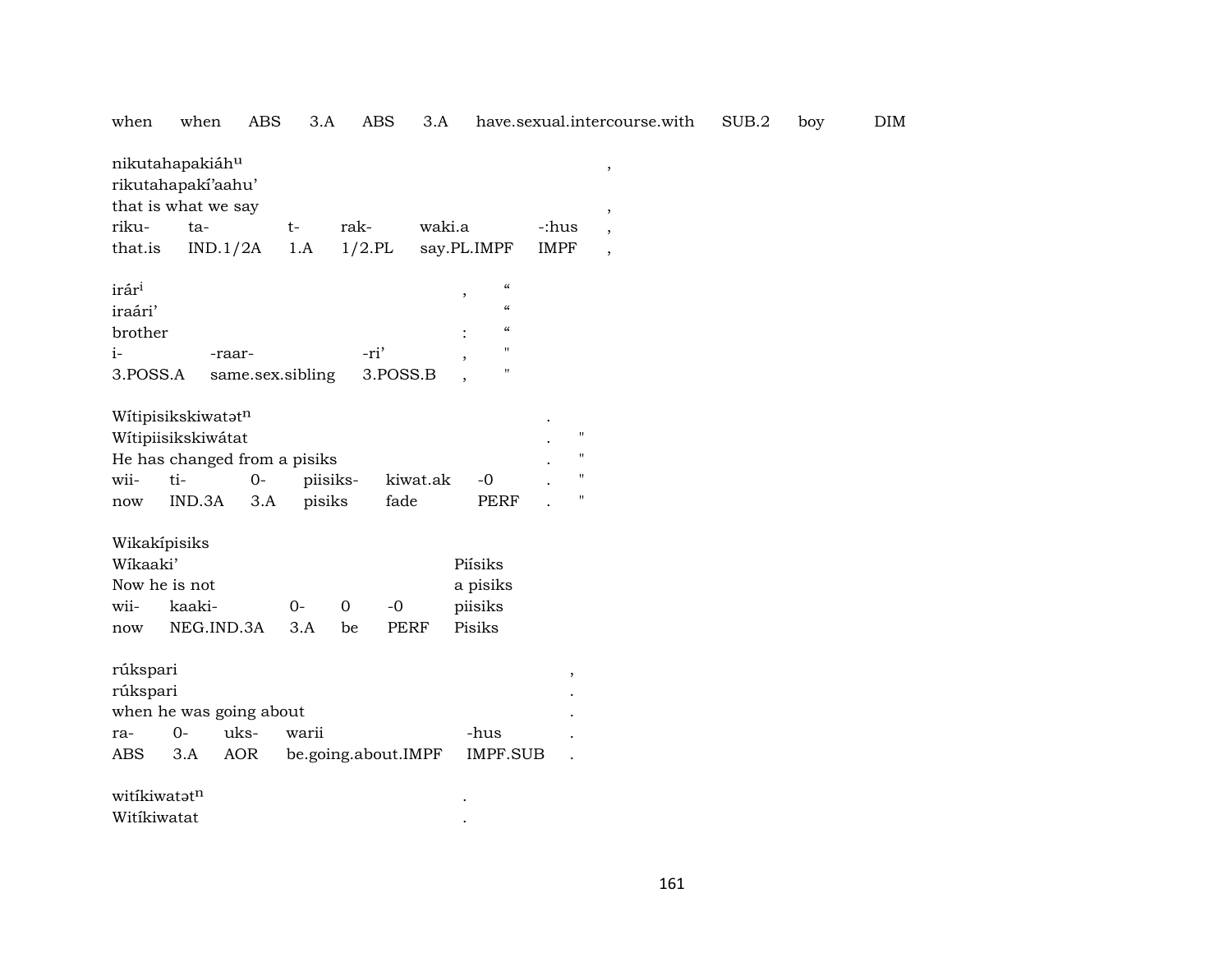|                      | He has faded (ie changed)        |                                |          |                |             |                              |           |           |                          |      |
|----------------------|----------------------------------|--------------------------------|----------|----------------|-------------|------------------------------|-----------|-----------|--------------------------|------|
| wii-                 | ti-                              | $O -$                          | kiwat.ak |                | $-0$        |                              |           |           |                          |      |
| now                  | IND.3A                           | 3.A                            | fade     |                | <b>PERF</b> |                              |           |           |                          |      |
| Tuháa                |                                  |                                |          |                |             |                              |           |           |                          |      |
| Tuuhá'a              |                                  |                                |          |                |             |                              |           |           |                          |      |
|                      | It is the cause                  |                                |          |                |             |                              |           |           |                          |      |
| ti-                  | $O -$                            | $ut-$                          | raar     | $\overline{a}$ |             |                              |           |           |                          |      |
| IND.3A               | 3.A                              | PREV                           | do       |                | EX          |                              |           |           |                          |      |
| wirátis <sup>i</sup> |                                  |                                |          |                |             |                              |           |           |                          |      |
| wiráttiisi           |                                  |                                |          |                |             |                              |           |           |                          |      |
|                      | when he had intercourse with her |                                |          |                |             |                              |           |           |                          |      |
| wii-                 | ra-                              | $0-$                           | ak.riis  |                |             |                              |           | $-i$      |                          |      |
| when                 | ABS                              | 3.A                            |          |                |             | have.sexual.intercourse.with |           | SUB.2     |                          |      |
| Cápaat<br>A woman    | Šapatruksawáhš <sup>u</sup>      | ruksawáhcu<br>even if she were |          |                |             |                              |           |           |                          |      |
| icapaak              | ri-                              |                                | $0-$     | uks-           |             | awahc-                       | 0         | -u        |                          |      |
| woman                |                                  | CONT.3A                        | 3.A      | <b>JUSS</b>    |             | even.if                      | be        | SUB.D     |                          |      |
|                      | hitáhwiškašapatn                 |                                |          |                |             |                              |           |           | $\pmb{\zeta}\pmb{\zeta}$ |      |
| hi                   | taáhwicka'                       |                                |          |                |             |                              | cápaat    |           | $\pmb{\zeta}\pmb{\zeta}$ |      |
| and                  | she would think                  |                                |          |                |             |                              | the woman |           | $\pmb{\zeta}\pmb{\zeta}$ |      |
| hi                   | ti-                              | $0-$                           | ar-      | wicka          |             | $-0$                         | icapaak   |           | $\pmb{\mathsf{H}}$       |      |
| and                  | IND.3A                           | 3.A                            | EV       | think          |             | PERF                         | woman     |           | $\pmb{\mathsf{H}}$       |      |
| Iriwitatírišti       |                                  |                                |          |                |             |                              |           |           |                          |      |
|                      | Iriwitatíricti'                  |                                |          |                |             |                              |           |           |                          |      |
| I like him           |                                  |                                |          |                |             |                              |           |           |                          |      |
| irii-                | wi-                              | ta-                            |          | $t-$           | ir-         |                              | ri-       |           | ut-                      | tii  |
| that                 | QUOT                             | IND.1/2A                       |          | 1.A            |             | PREV.1/2A                    |           | PHYS.POSS | PREV                     | like |

 $\mbox{-}0$ PERF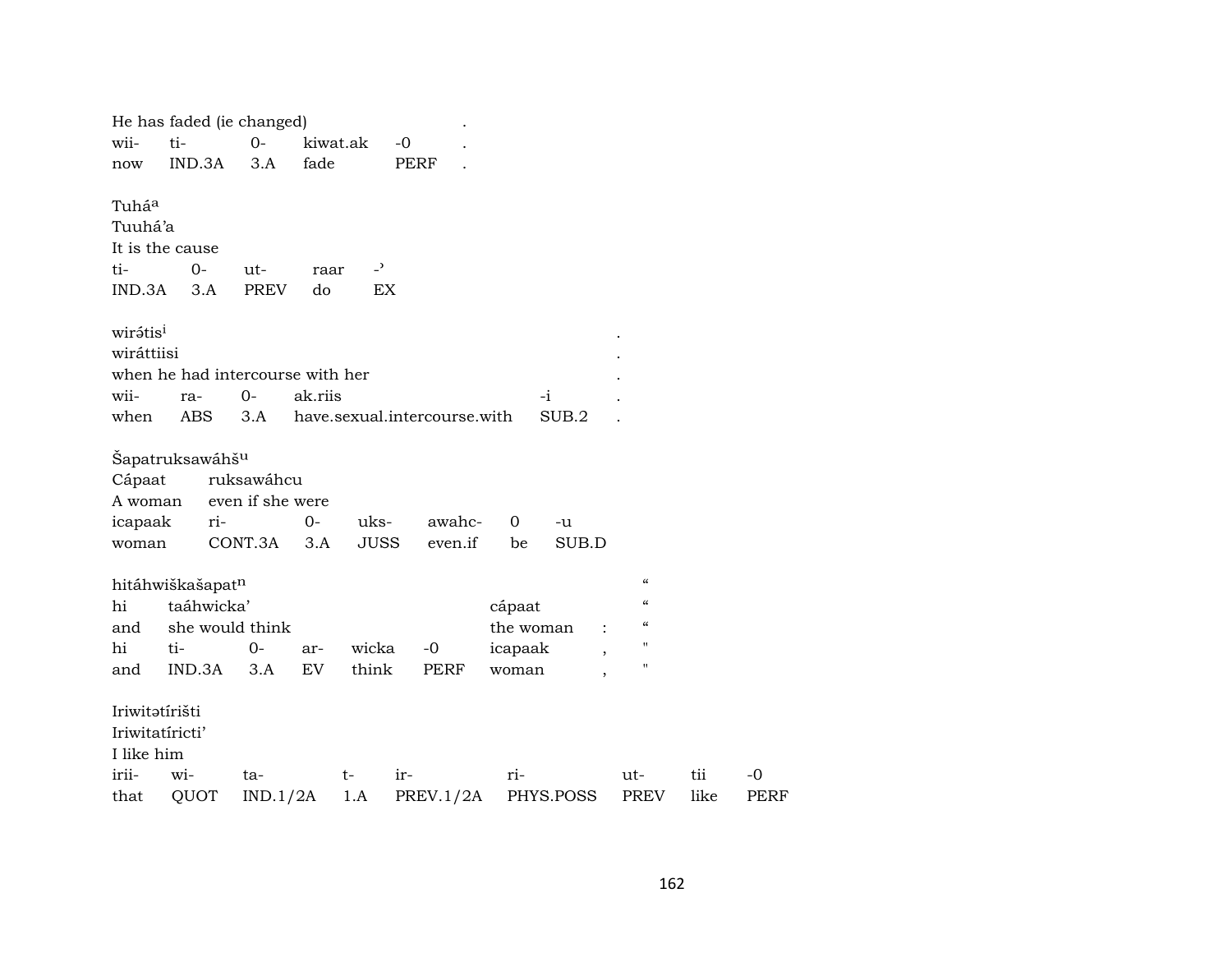|                          | tirahotpírosk <sup>i</sup>  |                   |                                   |             |            |             |             | $\pmb{\mathsf{H}}$ |                   |             |
|--------------------------|-----------------------------|-------------------|-----------------------------------|-------------|------------|-------------|-------------|--------------------|-------------------|-------------|
| tíraahat                 |                             |                   |                                   |             |            | piíraski    |             | $\bar{\mathbf{H}}$ |                   |             |
|                          | this one passing by         |                   |                                   |             | boy        |             |             | $\mathbf H$        |                   |             |
| tii-                     | ra-                         | $0-$              | hak                               | $-0$        | piiras-    |             | -kis        | $\mathbf{H}$       |                   |             |
| this                     | $\operatorname{ABS}$        | $3.A$             | pass.by                           | SUB.4       | boy        |             | $\rm{DIM}$  | п                  |                   |             |
|                          | Hirarutirušísta             |                   |                                   |             |            |             |             |                    |                   |             |
| Hi                       |                             | raaruutiíruucista |                                   |             |            |             |             |                    |                   |             |
| And                      |                             |                   | she would just show him attention |             |            |             |             |                    |                   |             |
| hi                       | raa-                        | ruu-              | ti-                               | $0-$        | ir-        | ar-         | ut-         | $i-$               | as.raah           | $-0$        |
| and                      | just                        | then              | IND.3A                            | 3.A         | <b>OBV</b> | EV          | <b>PREV</b> | <b>SEQ</b>         | show.attention.to | <b>PERF</b> |
| $\overline{\phantom{a}}$ | hínahiritn<br>hi            | raáhiirit         |                                   |             |            |             |             |                    |                   |             |
|                          |                             |                   |                                   |             |            |             |             |                    |                   |             |
|                          | and                         | finally           |                                   |             |            |             |             |                    |                   |             |
|                          | hi                          | raahiirit         |                                   |             |            |             |             |                    |                   |             |
|                          | and                         | finally           |                                   |             |            |             |             |                    |                   |             |
|                          | tíhwiškastu                 |                   |                                   |             |            |             |             |                    |                   |             |
|                          | tíhwickaastu'               |                   |                                   |             |            |             |             |                    |                   |             |
|                          | he was aroused              |                   |                                   |             |            |             |             |                    |                   |             |
| ti-                      | $0-$                        | ir-               | wicka                             | -as         |            | -ra'uk      | $-0$        |                    |                   |             |
| IND.3A                   | 3.A                         | <b>OBV</b>        | want                              | IMPF.IRR    |            | CAUS        | <b>PERF</b> |                    |                   |             |
|                          |                             |                   |                                   |             |            |             |             |                    |                   |             |
|                          | Šapatnuksáwahš <sup>u</sup> |                   |                                   |             |            |             |             |                    |                   |             |
| Cápaat                   |                             | ruksáwahcu        |                                   |             |            |             |             |                    |                   |             |
| Woman                    |                             | even if she was   |                                   |             |            |             |             |                    |                   |             |
| icapaak                  | ri-                         |                   | $O -$                             | uks-        | awahc-     | $\mathbf 0$ | -u          |                    |                   |             |
| woman                    |                             | CONT.3A           | 3.A                               | <b>JUSS</b> | even.if    | be          | SUB.D       |                    |                   |             |
|                          |                             |                   |                                   |             |            |             |             |                    |                   |             |
| híruta                   |                             |                   |                                   |             |            |             |             |                    |                   |             |
| hi                       | ruúta                       |                   |                                   |             |            |             |             |                    |                   |             |
| and                      | he did it                   |                   |                                   |             |            |             |             |                    |                   |             |
| hi                       | ra-                         | $O -$             | ut-                               | $-0$<br>aar |            |             |             |                    |                   |             |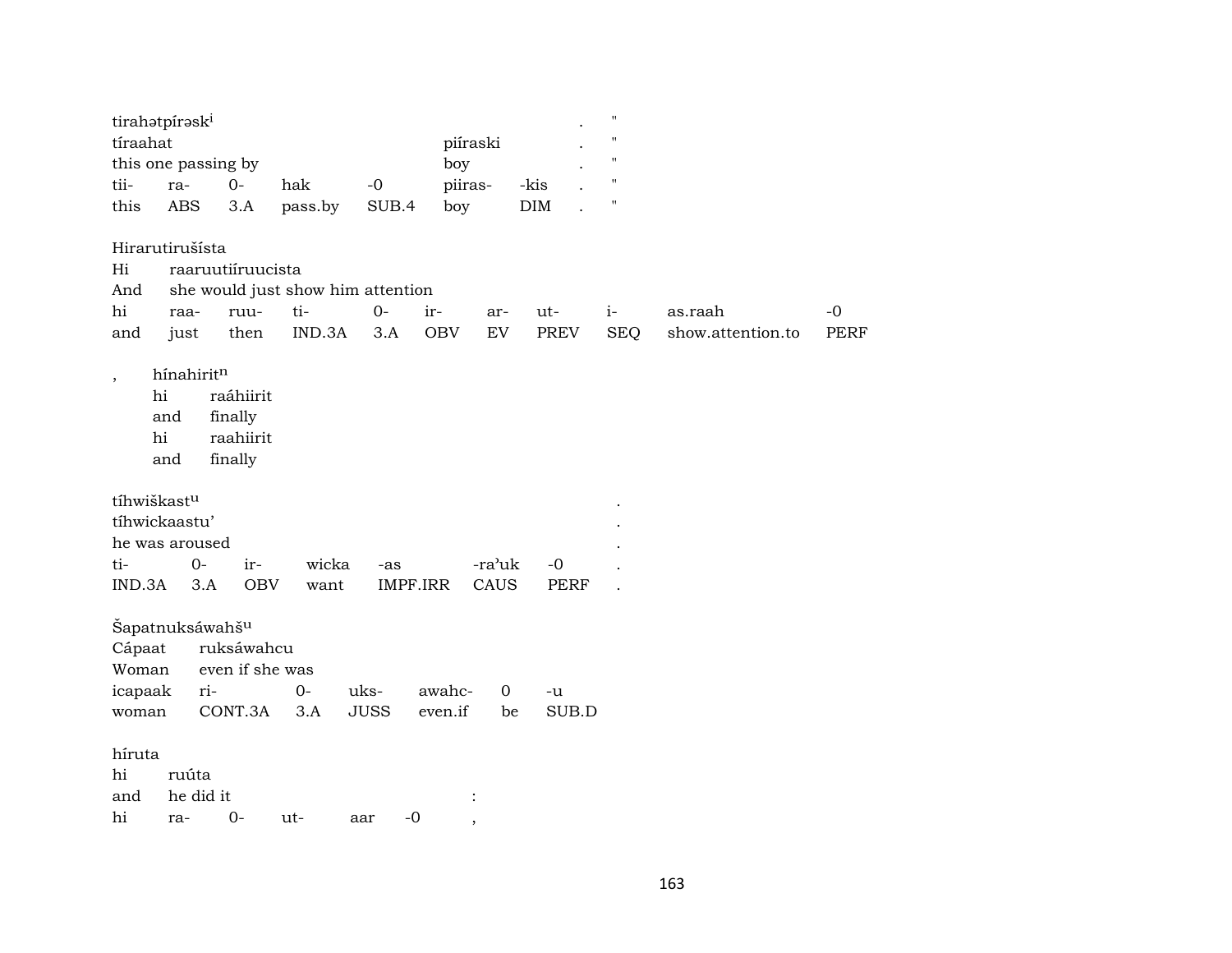and ABS 3.A PREV do PERF ,

| hisirísawa<br>hi<br>and<br>hi<br>and                                   | siriísawa<br>$\sin$<br>DU   | $0-$<br>3.A      | they (du) lay together<br>ri-<br>CONT.3A            | 0-<br>3.A    | sa                           | be.lying                 | -waa<br>DIST | -0<br>PERF   |                         |
|------------------------------------------------------------------------|-----------------------------|------------------|-----------------------------------------------------|--------------|------------------------------|--------------------------|--------------|--------------|-------------------------|
| irár <sup>i</sup><br>iraári'<br><b>Brother</b><br>$i-$<br>3.POSS.A     |                             | -raar-           | same.sex.sibling 3.POSS.B                           | -ri'         |                              | $\, ,$<br>,              |              |              |                         |
| irirutirakítawi<br>iriruutiraakitawi'<br>irii-<br>there                | ruu-<br>there               | ti-              | right there is the leading way<br>IND.3A            | $O -$<br>3.A | raa-<br>way                  | kita.wi<br>be.the.leader |              | $-0$<br>PERF | ,                       |
| iwisirásawa<br>iwisirásawa<br>when they (du) lay<br>$ii-$<br>when when | wii-                        | $\sin$           | ra-<br>DU<br>ABS                                    | $0-$<br>3.A  | sa                           | be.lying                 | -waa<br>DIST | -0<br>SUB.4  | $\, ,$                  |
| wirúkstisu<br>wirúkstiisu<br>wii-<br>when                              | ra-                         | $O -$<br>ABS 3.A | when he has had intercourse with her<br>uks-<br>AOR | riis         | have.sexual.intercourse.with |                          |              |              | -hus<br><b>IMPF.SUB</b> |
|                                                                        | Irirutirakítaw <sup>i</sup> |                  |                                                     |              |                              |                          |              |              | ,                       |

. Iriruutiraakítawi'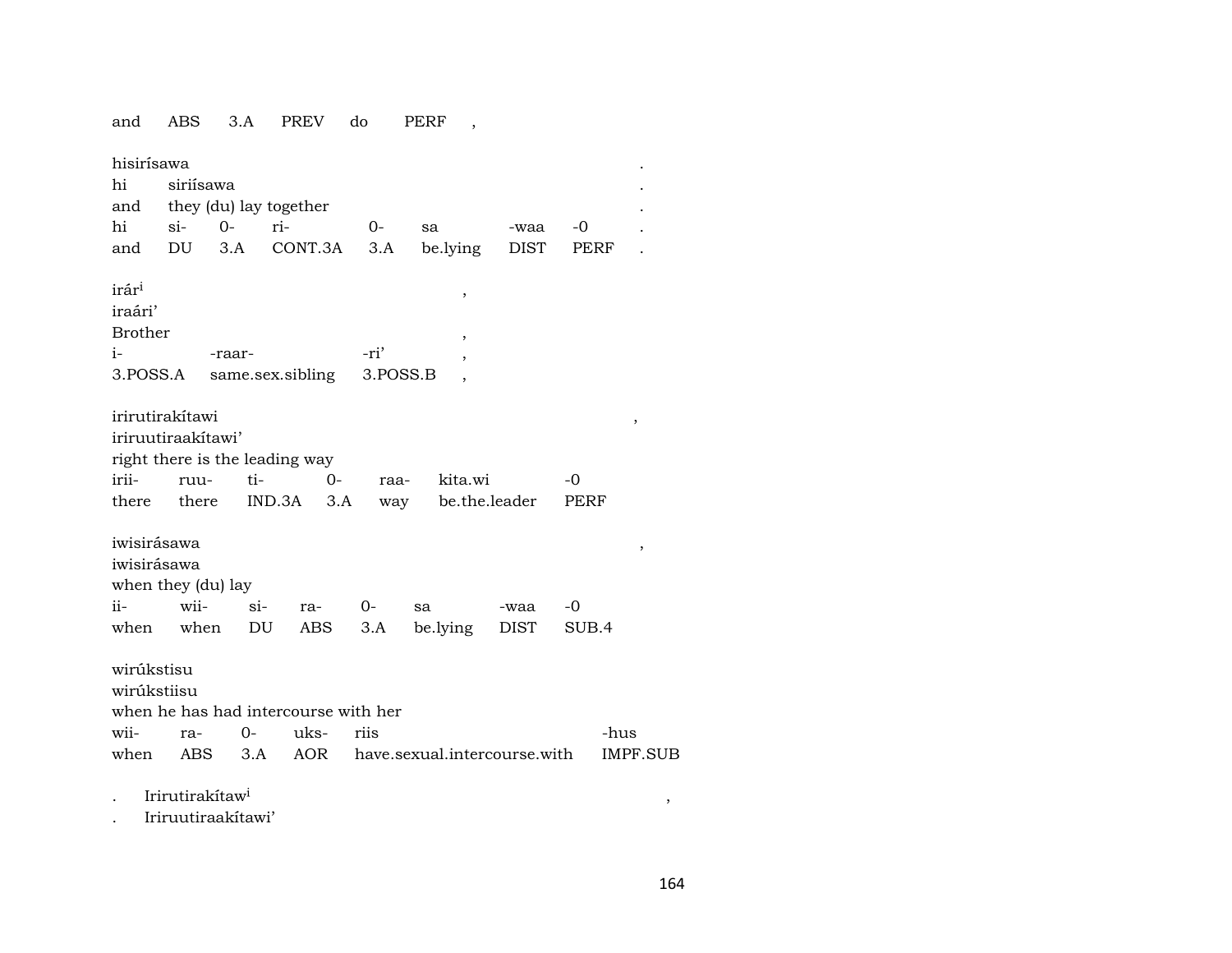|       |                         |            |                   | Right there is the leading way   |            |             |                  |               |                    |                          |                 |         |
|-------|-------------------------|------------|-------------------|----------------------------------|------------|-------------|------------------|---------------|--------------------|--------------------------|-----------------|---------|
|       | irii-                   | ruu-       |                   | ti-                              | 0-         | raa-        | kita.wi          |               |                    | $-0$                     |                 |         |
|       | there                   | there      |                   | IND.3A                           | 3.A        | way         |                  | be.the.leader |                    | PERF                     |                 |         |
|       |                         |            |                   |                                  |            |             |                  |               |                    | $\epsilon\epsilon$       |                 |         |
|       | írawakahu               |            |                   |                                  |            |             |                  |               | $\, ,$             | $\epsilon\epsilon$       |                 |         |
|       | íwirawaakahu            |            |                   |                                  |            |             |                  |               |                    | $\pmb{\zeta}\pmb{\zeta}$ |                 |         |
|       | when one says           | wii-       |                   |                                  |            |             |                  |               |                    | $\pmb{\mathsf{H}}$       |                 |         |
| ii-   |                         | when       | ra-<br><b>ABS</b> | $0-$                             | waaka      |             | -hus<br>IMPF.SUB |               |                    | $\pmb{\mathsf{H}}$       |                 |         |
| when  |                         |            |                   | 3.A                              | say.IMPF   |             |                  |               |                    |                          |                 |         |
|       | Witipisíkskiwatatn      |            |                   |                                  |            |             |                  |               | $\, ,$             |                          |                 |         |
|       | Witipiisíkskiwatat      |            |                   |                                  |            |             |                  |               |                    |                          |                 |         |
|       |                         |            |                   | He has changed from a pisiks     |            |             |                  |               |                    |                          |                 |         |
| wii-  | ti-                     |            | $O -$             | piisiks-                         |            | kiwat.ak    | $-0$             |               |                    |                          |                 |         |
| now   |                         | IND.3A     | 3.A               | pisiks                           |            | fade        | <b>PERF</b>      |               |                    |                          |                 |         |
|       |                         |            |                   |                                  |            |             |                  |               |                    |                          |                 |         |
|       | wikakipisiks            |            |                   |                                  |            |             |                  |               | $\pmb{\mathsf{H}}$ |                          |                 |         |
|       | Wikaakí'                |            |                   |                                  |            |             | piísiks          |               | $\pmb{\mathsf{H}}$ |                          |                 |         |
|       | He is no longer         |            |                   |                                  |            |             | pisiks           |               | $\pmb{\mathsf{H}}$ |                          |                 |         |
| wii-  |                         | kaaki-     |                   | $0-$<br>$\mathbf 0$              | $-0$       |             | piisiks          |               | $\pmb{\mathsf{H}}$ |                          |                 |         |
| now   |                         | NEG.IND.3A |                   | 3.A                              | be         | <b>PERF</b> | Pisiks           |               | $\pmb{\mathsf{H}}$ |                          |                 |         |
|       | Híirirutuširuhuriráh^tn |            |                   |                                  |            |             |                  |               |                    |                          |                 |         |
| Hi    |                         |            |                   | iriruutuciruuhurírahat           |            |             |                  |               |                    |                          |                 |         |
| And   |                         |            |                   | thereupon he took up the way     |            |             |                  |               |                    |                          |                 |         |
| hi    | irii-                   |            | ruu-              | ti-                              | $0-$       | $ut-$       |                  | $i-$          | raa.uhur-          |                          | riraar.hak      | $-0$    |
| and   | then                    |            | then              | IND.3A                           | 3.A        |             | <b>PREV</b>      | <b>SEQ</b>    | way                |                          | pursue          | PERF    |
|       | nakuraraspiwaríšapatn   |            |                   |                                  |            |             |                  |               |                    |                          |                 |         |
|       | rakuraraspíwari         |            |                   |                                  |            |             |                  |               |                    |                          |                 | cápaat  |
|       |                         |            |                   | when he went around seeking them |            |             |                  |               |                    |                          |                 | women   |
| ra-   | 0-                      |            | ku-               | raar-                            |            | raspii      |                  | warii         |                    |                          | -hus            | icapaak |
| INF.A |                         | 3.A        | INF.B             |                                  | 3PL.INAN.P | look.for    |                  |               |                    | be.going.about.IMPF      | <b>IMPF.SUB</b> | woman   |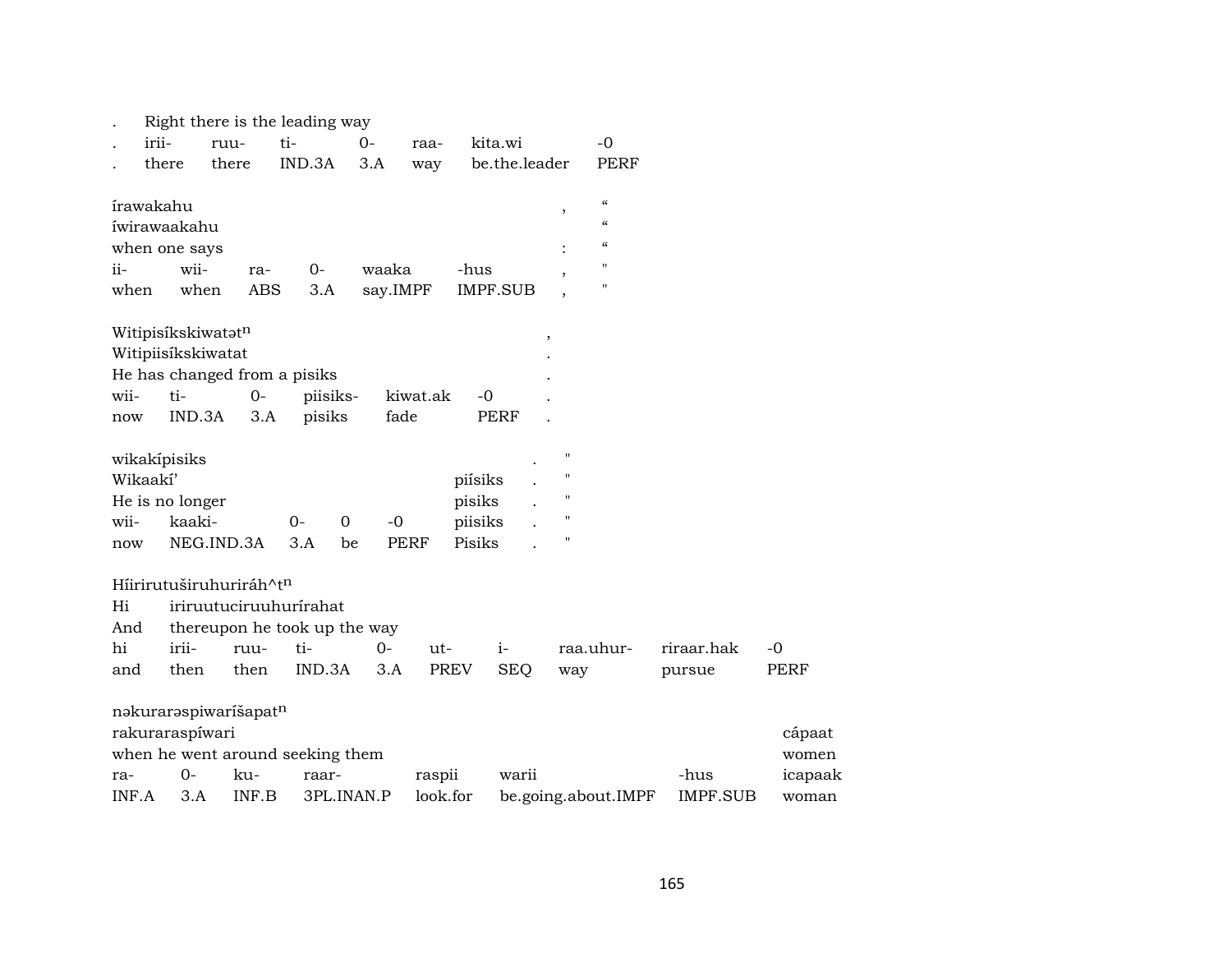|                          | Irári<br>Iraári'<br><b>Brother</b><br>$i-$<br>3.POSS.A                                          | -raar-                                |                          | same.sex.sibling | -ri'<br>3.POSS.B               | $\, ,$<br>$\,$<br>$\overline{\phantom{a}}$<br>$\overline{ }$ |                                                    |             |       |
|--------------------------|-------------------------------------------------------------------------------------------------|---------------------------------------|--------------------------|------------------|--------------------------------|--------------------------------------------------------------|----------------------------------------------------|-------------|-------|
| ra-                      | nihkururapírihur <sup>u</sup><br>rihkuruuraapírihuuru<br>when he was held dearly by him<br>$0-$ | $a-$                                  |                          | ir-              | ku-                            | ri-                                                          | uur-                                               | raapi.rihur | -u    |
| INF.A                    | 3.A                                                                                             | PREV.3A                               |                          | 3.INDF           | INF.B                          | PHYS.POSS                                                    | <b>PREV</b>                                        | value       | SUB.D |
| $\overline{\phantom{a}}$ | pírask <sup>i</sup><br>piíraski<br>boys<br>piiras-<br>boy                                       | -kis<br>DIM                           | $\overline{\phantom{a}}$ |                  |                                |                                                              |                                                    |             |       |
|                          | sirahkúwari<br>siraahkúwari                                                                     |                                       |                          |                  |                                |                                                              |                                                    |             |       |
|                          | when they (du) would go around                                                                  |                                       |                          |                  |                                |                                                              |                                                    |             |       |
| $si-$                    | ra-                                                                                             | $0 -$                                 | ar-                      | ku-              | warii                          |                                                              | -hus                                               |             |       |
| DU                       | INF.A                                                                                           | 3.A                                   | EV                       | INF.B            |                                | be.going.about.IMPF                                          | <b>IMPF.SUB</b>                                    |             |       |
| $\overline{ }$           | tihwakiahu<br>tihwakí'aahu'<br>they say<br>ti-<br>IND.3A                                        | $0-$<br>waki.a<br>ir-<br>PL.3A<br>3.A |                          | say.PL.IMPF      | $\, ,$<br>-:hus<br><b>IMPF</b> | $\boldsymbol{\mathcal{C}}$                                   | Písiks<br>piísiks<br>a pisiks<br>piisiks<br>Pisiks |             |       |
|                          |                                                                                                 |                                       |                          |                  |                                |                                                              |                                                    |             |       |

.  $"$ . . .

166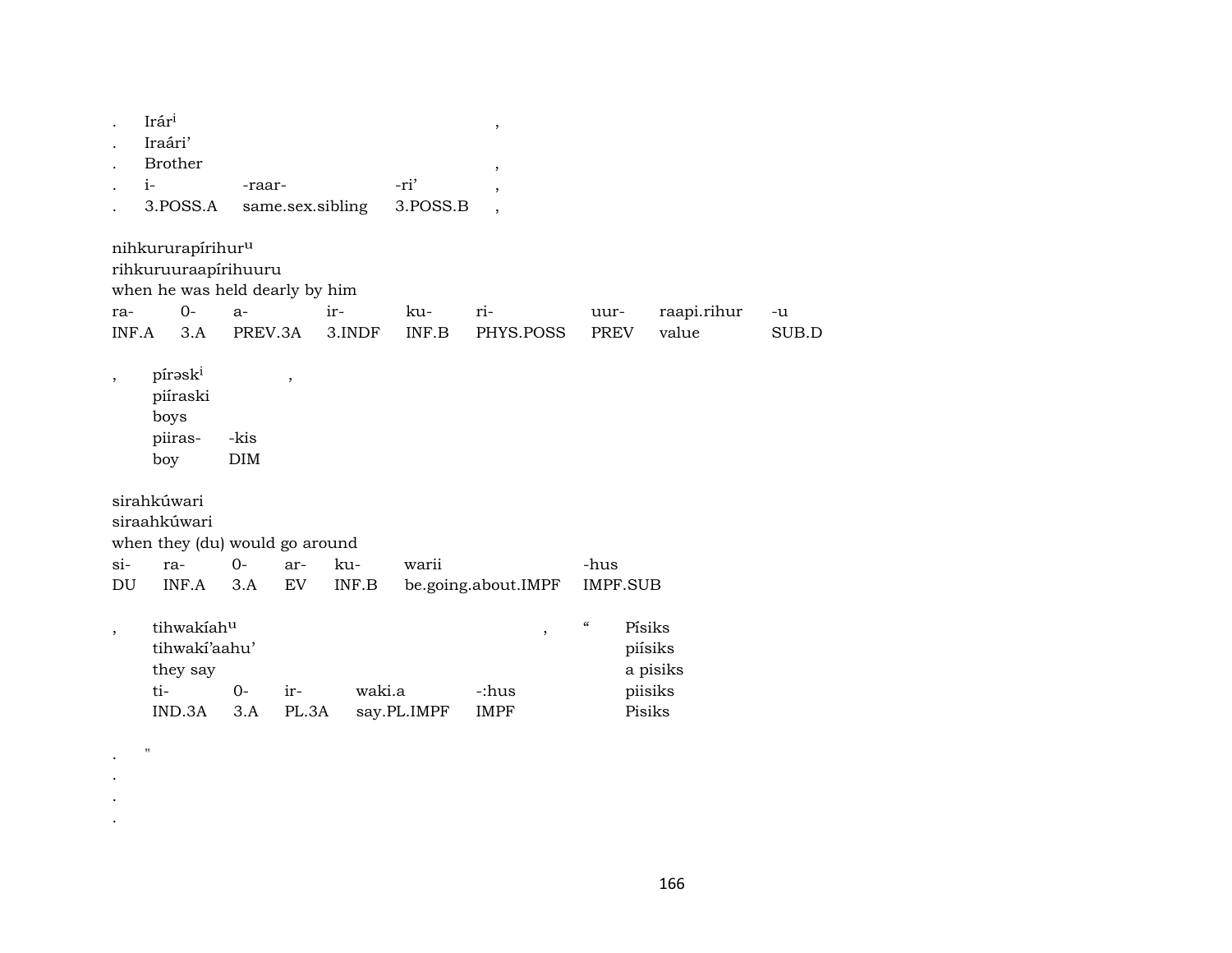|                                          | Sirahkuwaripirəsk <sup>1</sup>                  |                          |                                        |       |            |                                |             |                                                  |                 |                 |     |                 |         |
|------------------------------------------|-------------------------------------------------|--------------------------|----------------------------------------|-------|------------|--------------------------------|-------------|--------------------------------------------------|-----------------|-----------------|-----|-----------------|---------|
|                                          | Siraahkúwari                                    |                          |                                        |       |            |                                |             |                                                  |                 |                 |     |                 |         |
|                                          | When they (du) went around                      |                          |                                        |       |            |                                |             |                                                  |                 |                 |     |                 |         |
| $\sin$                                   | ra-                                             | $0-$                     | ar-                                    | ku-   |            | warii                          |             | -hus                                             |                 |                 |     |                 |         |
| DU                                       | INF.A                                           | 3.A                      | EV                                     |       | INF.B      | be.going.about.IMPF            |             |                                                  | <b>IMPF.SUB</b> |                 |     |                 |         |
|                                          | širusikararakušiaríšapatn                       |                          |                                        |       |            |                                |             |                                                  |                 |                 |     |                 |         |
| piíraski                                 |                                                 |                          | ciru                                   |       |            | sikararakucí'aari              |             |                                                  |                 |                 |     |                 | cápaat  |
| boys                                     |                                                 |                          | yet                                    |       |            | when they (du) had not done it |             |                                                  |                 |                 |     |                 | a woman |
| piiras-                                  | -kis                                            |                          | ciruu                                  | $si-$ | kara-      | ra-                            | $O -$       | ku-                                              | ut-             | $i-$            | aar | $-i$            | icapaak |
| boy                                      | <b>DIM</b>                                      |                          | yet                                    | DU    | <b>NEG</b> | INF.A                          | 3.A         | INF.B                                            | <b>PREV</b>     | <b>SEQ</b>      | do  | <b>IMPF.SUB</b> | woman   |
| $\overline{\phantom{a}}$<br>$\cdot$      | šápatn<br>cápaat<br>a woman<br>icapaak<br>woman |                          |                                        |       |            |                                |             |                                                  |                 |                 |     |                 |         |
| ciru                                     | širusikararakušíari                             |                          | sikararakucí'aari                      |       |            |                                |             |                                                  |                 |                 |     |                 |         |
| yet                                      |                                                 |                          | when they (du) had not done it         |       |            |                                |             |                                                  |                 |                 |     |                 |         |
| ciruu                                    | $\sin$                                          | kara-                    |                                        | ra-   | $0 -$      | ku-                            | $ut-$       | $i-$                                             | aar             | $-i$            |     |                 |         |
| yet                                      | DU                                              | <b>NEG</b>               |                                        | INF.A | 3.A        | INF.B                          | <b>PREV</b> | <b>SEQ</b>                                       | do              | <b>IMPF.SUB</b> |     |                 |         |
| $\cdot$<br>$\cdot$<br>$\cdot$<br>$\cdot$ | Hisitíwari<br>hi<br>and<br>hi<br>and            | sitíwari'<br>$si-$<br>DU | they (du) went around<br>ti-<br>IND.3A | $0-$  | 3.A        | warii<br>be.going.about.IMPF   |             | -:hus<br><b>IMPF</b>                             | ,               |                 |     |                 |         |
|                                          | tihwakiahu                                      |                          |                                        |       |            |                                | $\,$        | îka <sup>a</sup>                                 | $\mathbf{I}$    |                 |     |                 |         |
|                                          | tihwakí'aahu'                                   |                          |                                        |       |            |                                |             | $\boldsymbol{\zeta}\boldsymbol{\zeta}$<br>Iíka'a |                 |                 |     |                 |         |

.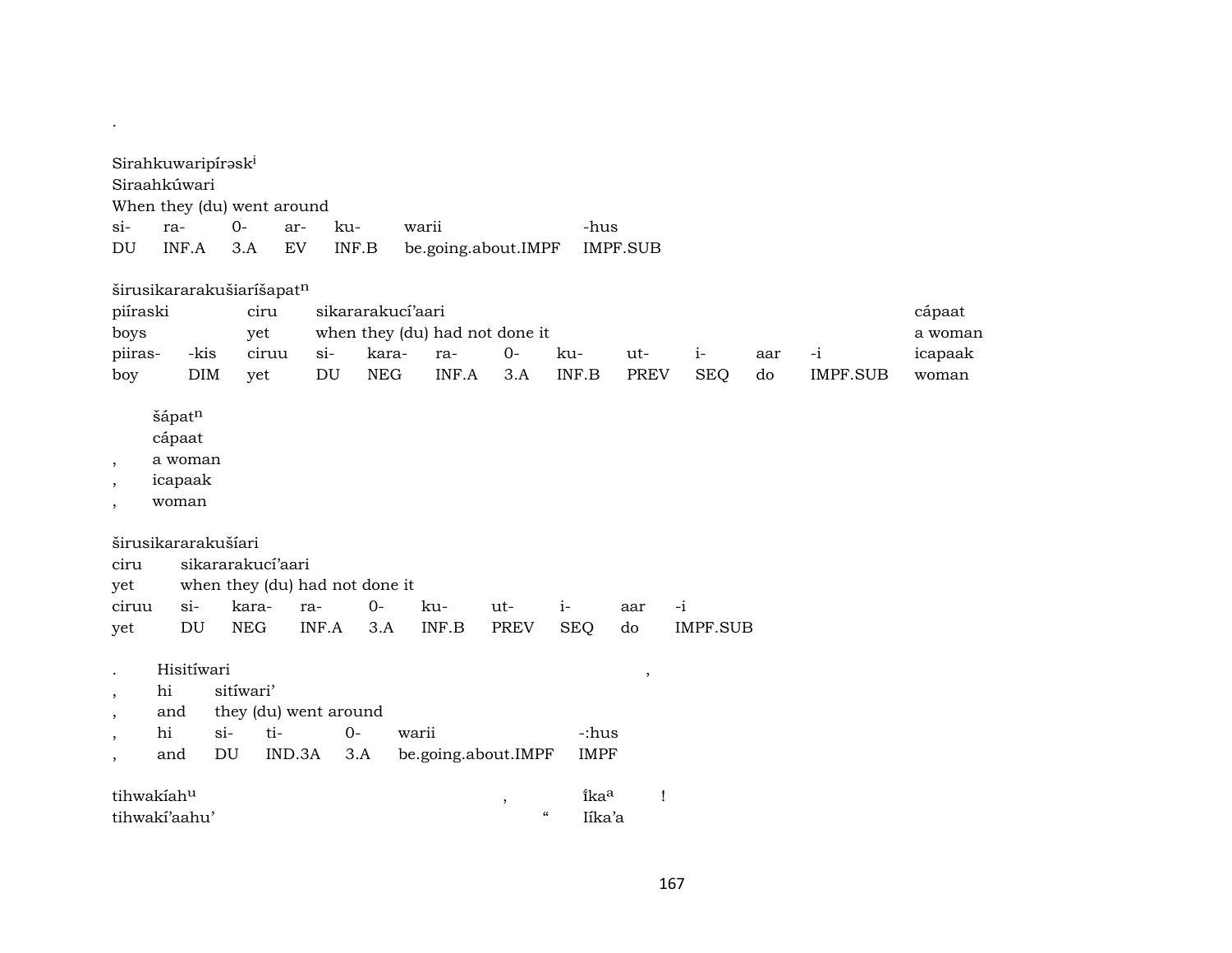| they say    |                                    |        |                                 |             |                     | $\ddot{\cdot}$           | $\epsilon\epsilon$ | Oh my               | $\overline{\phantom{a}}$ |            |             |       |
|-------------|------------------------------------|--------|---------------------------------|-------------|---------------------|--------------------------|--------------------|---------------------|--------------------------|------------|-------------|-------|
| ti-         | $O -$                              | ir-    | waki.a                          |             | -:hus               | $\overline{\phantom{a}}$ | $\pmb{\mathsf{H}}$ | iika'a              | $\overline{\phantom{a}}$ |            |             |       |
| IND.3A      | 3.A                                | PL.3A  |                                 | say.PL.IMPF | <b>IMPF</b>         | $\overline{ }$           | "                  | oh.my               | $\overline{\phantom{a}}$ |            |             |       |
|             | iriwisituhtáwasi                   |        |                                 |             |                     |                          |                    |                     |                          |            |             |       |
|             | iriwisituhtáwaasi                  |        |                                 |             |                     |                          |                    |                     |                          |            |             |       |
|             | they (du) are nicely aroused       |        |                                 |             |                     |                          |                    |                     |                          |            |             |       |
| irii-       | wii-                               | $\sin$ | ti-                             | $0-$        | uur-                | tawaas                   |                    |                     | hiir                     |            | $-0$        |       |
| that        | now                                | DU     | IND.3A                          | 3.A         | <b>PREV</b>         |                          |                    | be.sexually.aroused | be.good                  |            | PERF        |       |
|             |                                    |        |                                 |             |                     |                          |                    |                     |                          |            |             |       |
|             |                                    |        |                                 |             |                     |                          |                    |                     |                          |            |             |       |
| 11          |                                    |        |                                 |             |                     |                          |                    |                     |                          |            |             |       |
| п.          |                                    |        |                                 |             |                     |                          |                    |                     |                          |            |             |       |
| 11          |                                    |        |                                 |             |                     |                          |                    |                     |                          |            |             |       |
| $\mathbf H$ |                                    |        |                                 |             |                     |                          |                    |                     |                          |            |             |       |
|             |                                    |        |                                 |             |                     |                          |                    |                     |                          |            |             |       |
|             | Siwitirakururapírihur <sup>u</sup> |        |                                 |             |                     |                          |                    |                     |                          |            |             |       |
|             | Siwitiraakuruuraapirihuuru         |        |                                 |             |                     |                          |                    |                     |                          |            |             |       |
|             |                                    |        | When they (du) loved each other |             |                     |                          |                    |                     |                          |            |             |       |
| $\sin$      | witi-                              | ra-    | $O -$                           | $a-$        | ku-                 | ri-                      |                    |                     | uur-                     |            | raapi.rihur | -u    |
| DU          | <b>REFL</b>                        | INF.A  | 3.A                             | PREV.3A     | INF.B               |                          | PHYS.POSS          |                     | <b>PREV</b>              | value      |             | SUB.D |
|             | širakuwaripírask <sup>i</sup>      |        |                                 |             |                     |                          |                    |                     |                          |            |             |       |
| sirakúwari  |                                    |        |                                 |             |                     |                          |                    |                     | piíraski                 |            |             |       |
|             |                                    |        |                                 |             |                     |                          |                    |                     | the boys                 |            |             |       |
| $\sin$      | when they (du) went around<br>ra-  | $0-$   | ku-                             | warii       |                     |                          | -hus               |                     |                          | -kis       |             |       |
| DU          | INF.A                              |        | INF.B                           |             |                     |                          |                    | <b>IMPF.SUB</b>     | piiras-                  | <b>DIM</b> |             |       |
|             |                                    | 3.A    |                                 |             | be.going.about.IMPF |                          |                    |                     | boy                      |            |             |       |

. . . . .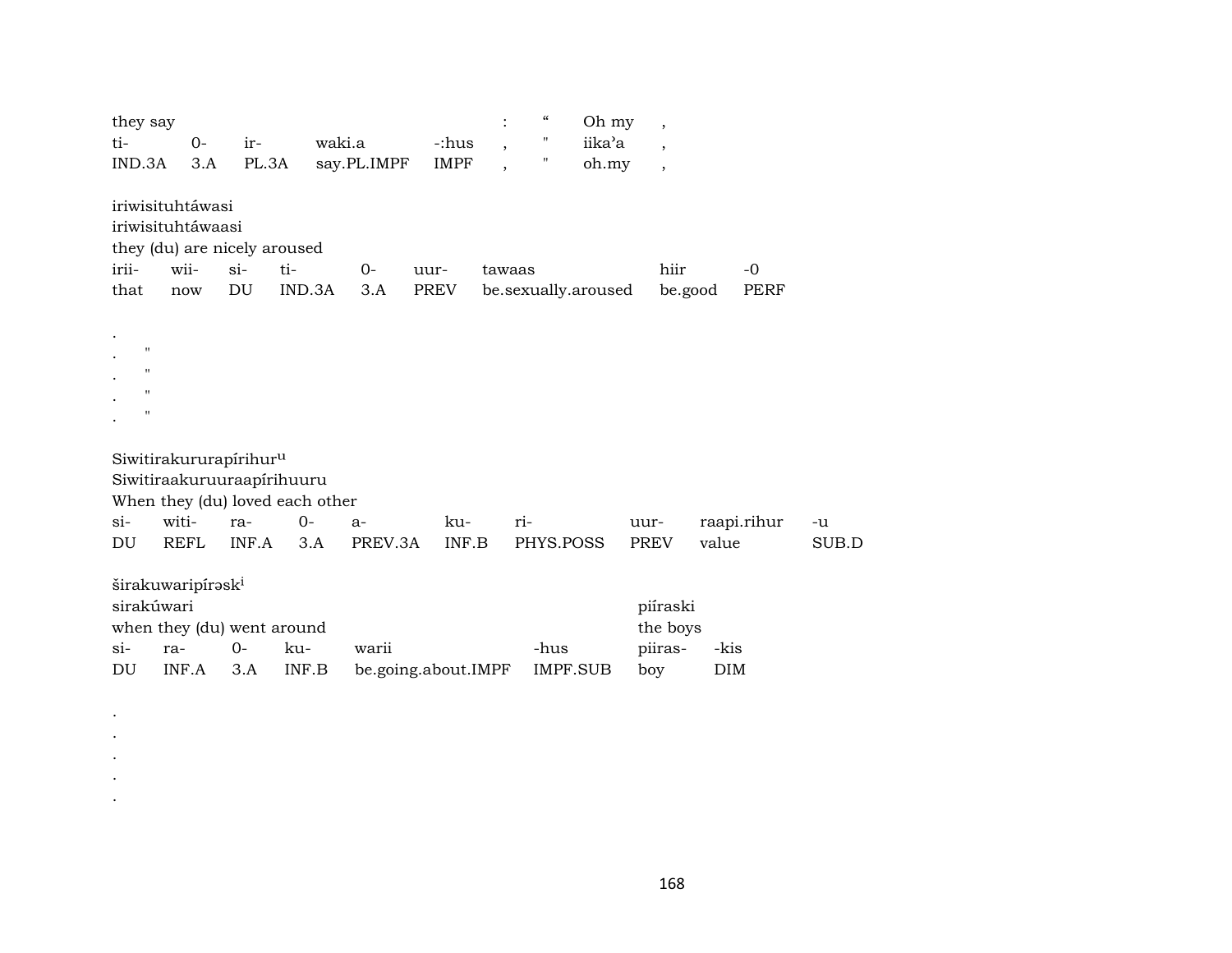Sikararakukítu<sup>u</sup> Sikararakuukítuu'u When they (du) were not the same si- kara- ra- 0- ku- i- kituu -u DU NEG INF.A 3.A INF.B SEQ be.closely.related SUB.D  $h$ ínahirit $^{\rm n}$ , hi raáhiirit and finally hi raahiirit and finally iririsiwitítiru iraári' siwitítiru' brothers they (du) made each other i- -raar- -ri' si- witi- ti- 0- ra"uk -0 3.POSS.A same.sex.sibling 3.POSS.B DU REFL IND.3A 3.A make PERF . Ákutuµ , . A kutuú'u And it seemed . a ku- ti- 0- uu -<sup>,</sup> , . and INDF IND.3A 3.A be EX ,  $\hat{\mathbf{r}}$ ár $\hat{\mathbf{r}}$ <sup>1</sup>,  $\hat{\mathbf{r}}$ iraári' brother , i- -raar- -ri' 3.POSS.A same.sex.sibling 3.POSS.B , rusirakukáwatŸt¶ ; ruusirakukáwatat when they (du) came out ruu- si- ra- 0- ku- kawatak -0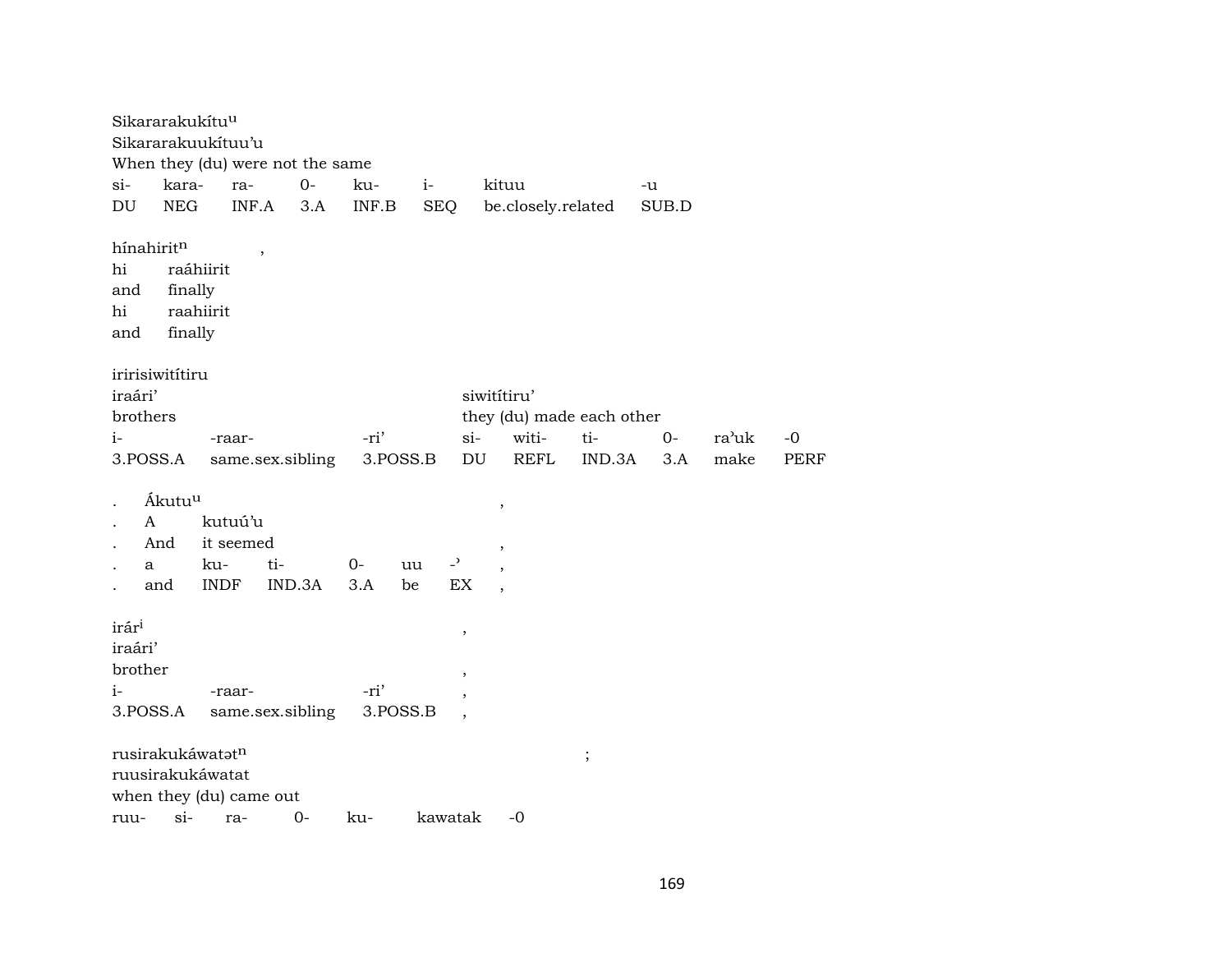# then DU INF.A 3.A INF.B get.out SUB.4

,  $\overline{\phantom{a}}$ 

|                      |                               | isastirasirihkuraúəsku <sup>u</sup> |                                          |      |                |                            |             |                                        |       |        |                  |              |               |             |       |
|----------------------|-------------------------------|-------------------------------------|------------------------------------------|------|----------------|----------------------------|-------------|----------------------------------------|-------|--------|------------------|--------------|---------------|-------------|-------|
| isaásti'             |                               |                                     |                                          |      | raasirihkúra'u |                            |             |                                        |       |        |                  | ásku'u'      |               |             |       |
|                      | their mother                  |                                     |                                          |      |                | her just bearing them (du) |             |                                        |       |        |                  | the same one |               |             |       |
| i-                   |                               | saas                                | -ri <sup>3</sup>                         | raa- | $si$ -         | ra-                        | $0 -$       | ku-                                    | ra'uk |        | $-0$             | asku         | $-u^{\prime}$ |             |       |
| 3.POSS.A             |                               | mother                              | 3.POSS.B                                 | just | DU             | INF.A                      | 3.A         | INF.B                                  | make  |        | SUB.3            | one          | <b>NOM</b>    |             |       |
|                      |                               |                                     |                                          |      |                |                            |             |                                        |       |        |                  |              |               |             |       |
| $\bullet$            |                               |                                     |                                          |      |                |                            |             |                                        |       |        |                  |              |               |             |       |
|                      |                               |                                     |                                          |      |                |                            |             |                                        |       |        |                  |              |               |             |       |
|                      |                               |                                     |                                          |      |                |                            |             |                                        |       |        |                  |              |               |             |       |
|                      |                               |                                     |                                          |      |                |                            |             |                                        |       |        |                  |              |               |             |       |
|                      |                               |                                     |                                          |      |                |                            |             |                                        |       |        |                  |              |               |             |       |
|                      |                               |                                     |                                          |      |                |                            |             |                                        |       |        |                  |              |               |             |       |
|                      | Akihítihuraisast <sup>i</sup> |                                     |                                          |      |                |                            |             |                                        |       |        |                  |              |               |             |       |
| Aki                  |                               | hi                                  | tiíhura                                  |      |                |                            |             | isaásti'                               |       |        |                  |              |               |             |       |
| And here             |                               | and                                 | she was separate                         |      |                |                            |             | his mother                             |       |        |                  |              |               |             |       |
| a-                   | ki                            | hi                                  | ti-                                      | $0-$ | uhura          |                            | $-0$        | $i-$                                   |       | saas   | -ri <sup>3</sup> |              |               |             |       |
| and                  | there                         | and                                 | IND.3A                                   | 3.A  |                | be.separate                | <b>PERF</b> | 3.POSS.A                               |       | mother | 3.POSS.B         |              |               |             |       |
|                      |                               |                                     |                                          |      |                |                            |             |                                        |       |        |                  |              |               |             |       |
| ٠                    |                               |                                     |                                          |      |                |                            |             |                                        |       |        |                  |              |               |             |       |
| $\bullet$            |                               |                                     |                                          |      |                |                            |             |                                        |       |        |                  |              |               |             |       |
| $\ddot{\phantom{0}}$ |                               |                                     |                                          |      |                |                            |             |                                        |       |        |                  |              |               |             |       |
|                      |                               |                                     |                                          |      |                |                            |             |                                        |       |        |                  |              |               |             |       |
|                      |                               |                                     |                                          |      |                |                            |             |                                        |       |        |                  |              |               |             |       |
|                      |                               |                                     |                                          |      |                |                            |             |                                        |       |        |                  |              |               |             |       |
|                      |                               |                                     | Hítuhasiwitirakururapírihur <sup>u</sup> |      |                |                            |             |                                        |       |        |                  |              |               |             |       |
| Hi                   | tuuhá'                        |                                     |                                          |      |                |                            |             | siwitiraakuruuraapirihuuru             |       |        |                  |              |               |             |       |
| And                  |                               | it is the reason                    |                                          |      |                |                            |             | their (du) loving each other           |       |        |                  |              |               |             |       |
| hi                   | ti-                           | $0-$ ut-                            | raar                                     |      | $-0$           | si- witi- ra-              |             | $O -$<br>$a-$                          |       | ku-    | ri-              |              | uur-          | raapi.rihur | $-u$  |
|                      |                               |                                     | and IND.3A 3.A PREV be.the.cause         |      | PERF           | DU REFL                    |             | INF.A 3.A PREV.3A INF.B PHYS.POSS PREV |       |        |                  |              |               | value       | SUB.D |

170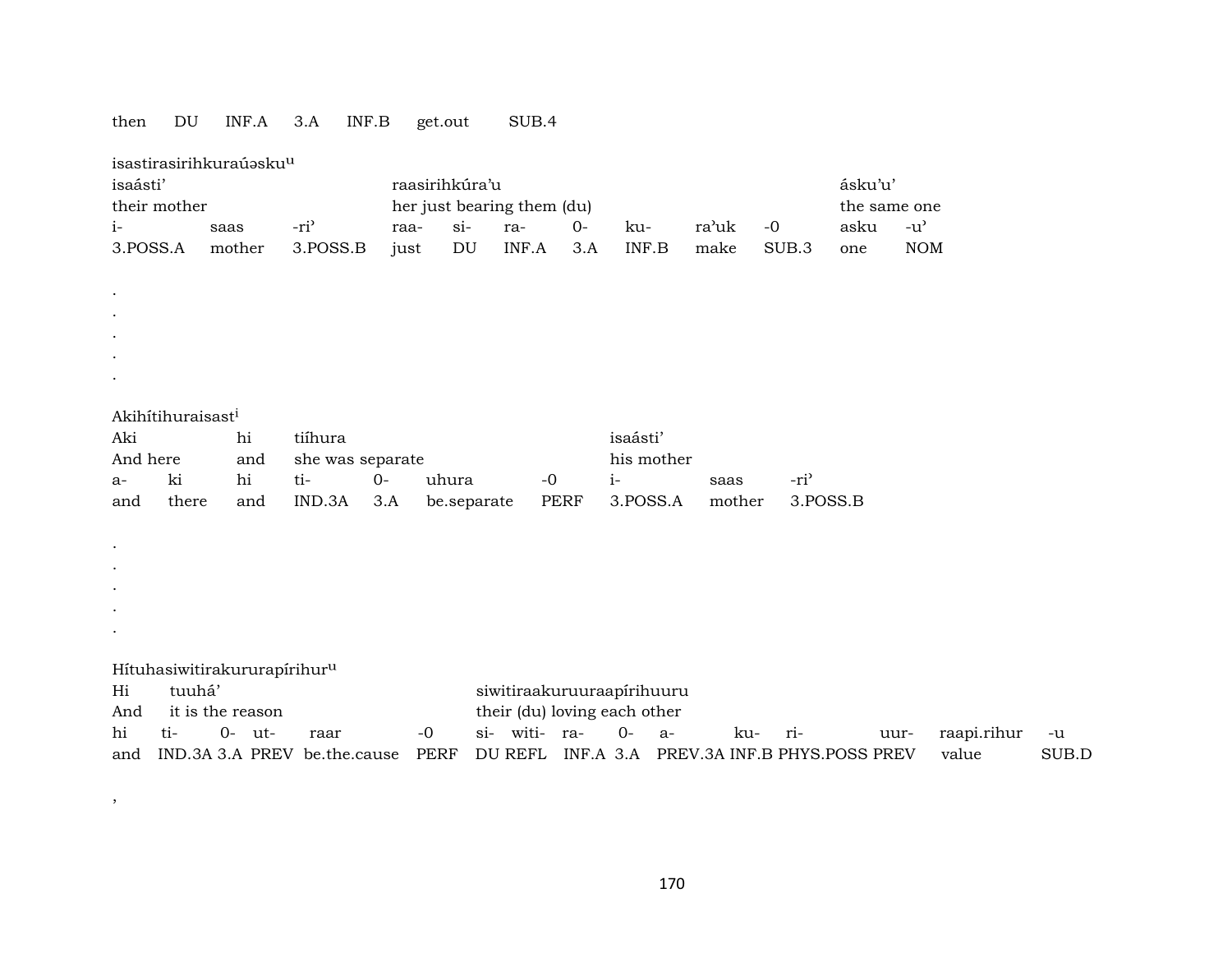|                          | asititsawapírəsk <sup>1</sup> |           |                            |                          |                               |             |            |                          |            |            |       |
|--------------------------|-------------------------------|-----------|----------------------------|--------------------------|-------------------------------|-------------|------------|--------------------------|------------|------------|-------|
| a                        |                               | sitiísawa |                            |                          |                               |             |            | piíraski                 |            |            |       |
| and                      |                               |           | they (du) lay together     |                          |                               |             |            | the boys                 |            |            |       |
| a                        | $\sin$                        | ti-       |                            | $0-$                     | sa                            | -waa        | $-0$       | piiras-                  | -kis       |            |       |
| and                      | DU                            |           | IND.3A                     | 3.A                      | be.lying                      | <b>DIST</b> | PERF       | boy                      | <b>DIM</b> |            |       |
|                          | Naratawišapatn                |           |                            |                          |                               |             |            | $\overline{\phantom{a}}$ |            |            |       |
|                          | Raraátawi                     |           |                            |                          |                               |             | cápaat     |                          |            |            |       |
|                          | Sometimes                     |           |                            |                          |                               |             | a woman    | $\overline{\phantom{a}}$ |            |            |       |
|                          | ra-                           | $0-$      | raa-                       | tawi                     |                               | $-0$        | icapaak    | $\overline{\phantom{a}}$ |            |            |       |
|                          | ABS                           | 3.A       | way                        |                          | be.among                      | SUB.4       | woman      | $\overline{\phantom{a}}$ |            |            |       |
|                          | šapátarisitn                  |           |                            | $\overline{\phantom{a}}$ |                               |             |            |                          |            |            |       |
| cápaat                   |                               | ariísit   |                            |                          |                               |             |            |                          |            |            |       |
|                          | a woman                       | herself   |                            |                          |                               |             |            |                          |            |            |       |
|                          | icapaak                       | ariisit   |                            |                          |                               |             |            |                          |            |            |       |
| woman                    |                               |           | one's.own                  |                          |                               |             |            |                          |            |            |       |
|                          |                               |           | kupiraskirihkutuhúrirah^tn |                          |                               |             |            |                          |            |            |       |
| ku                       |                               | piíraski  |                            |                          | irihkuutuhurirahat            |             |            |                          |            |            |       |
| or                       | a boy                         |           |                            |                          | when she wanted his attention |             |            |                          |            |            |       |
| aku                      | piiras-                       |           | -kis                       | $ii-$                    | ra-                           | $0-$        | ir-        | ku-                      | uhuur-     | riraar.hak | $-0$  |
| or                       | boy                           |           | <b>DIM</b>                 | when                     | INF.A                         | 3.A         | <b>OBV</b> | INF.B                    | way        | pursue     | SUB.4 |
| $\overline{\phantom{a}}$ | hínahiritn                    |           |                            |                          |                               |             |            |                          |            |            |       |
|                          | hi                            |           | raáhiirit                  |                          |                               |             |            |                          |            |            |       |
|                          | and                           | finally   |                            |                          |                               |             |            |                          |            |            |       |
|                          | 1.3                           |           | and a late of the state    |                          |                               |             |            |                          |            |            |       |

hi raahiirit

and finally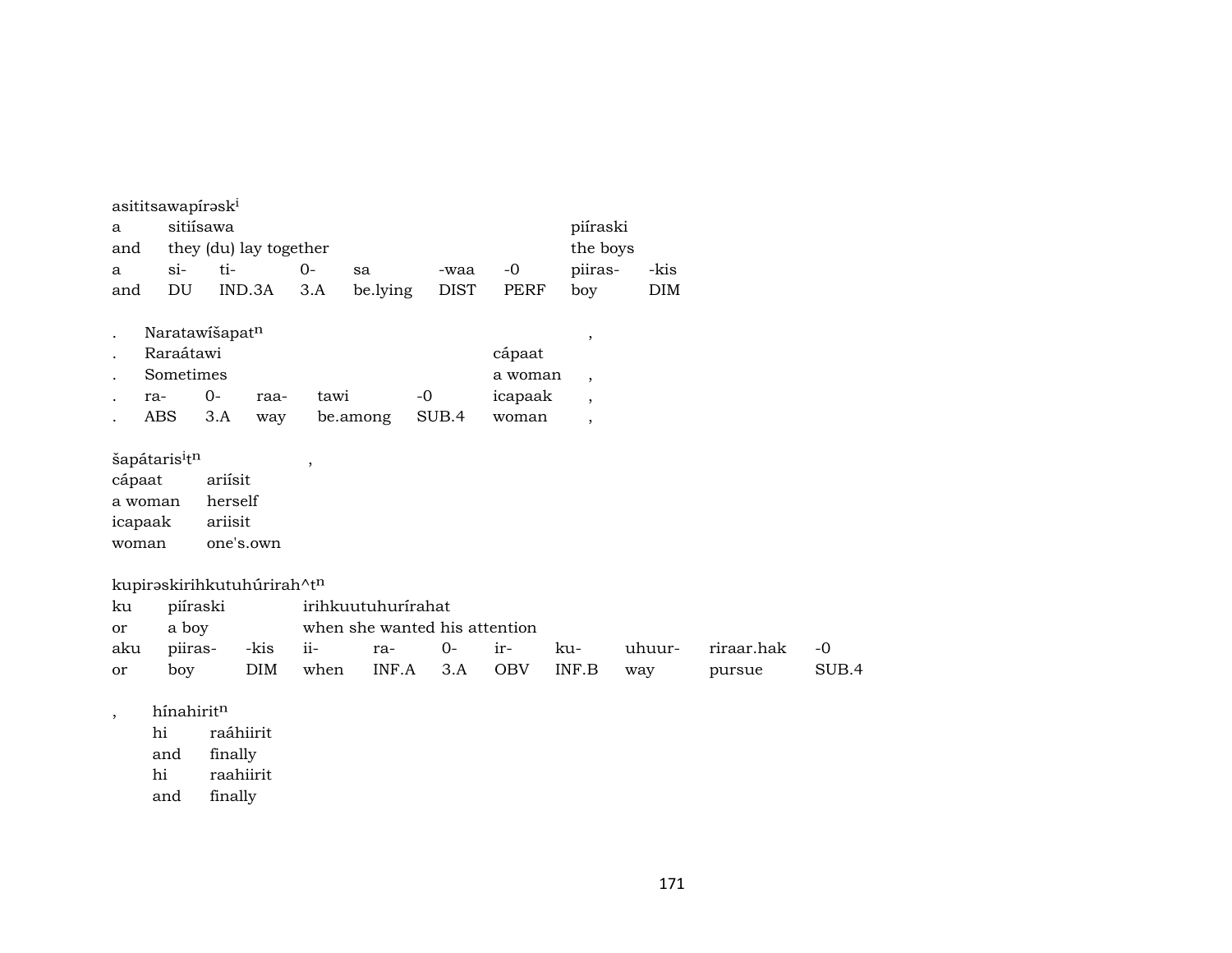| tihwiškástušapatn                                               |                                                  |                              |                                  |                |     |                     |                                       |                    |                                                    |                |
|-----------------------------------------------------------------|--------------------------------------------------|------------------------------|----------------------------------|----------------|-----|---------------------|---------------------------------------|--------------------|----------------------------------------------------|----------------|
| tíhwickaastu'                                                   |                                                  |                              |                                  |                |     |                     |                                       | cápaat             |                                                    |                |
| he was aroused by her                                           |                                                  |                              |                                  |                |     |                     |                                       | the woman          |                                                    |                |
| ti-                                                             | $0-$                                             | ir-                          | wicka                            | -as            |     | -ra'uk              | $-0$                                  | icapaak            |                                                    |                |
| IND.3A                                                          | 3.A                                              | <b>OBV</b>                   | want                             | IMPF.IRR       |     | CAUS                | PERF                                  | woman              |                                                    |                |
| Hiru<br>Then<br>hiruu<br>then                                   | Hirutáhwiškapirask <sup>i</sup><br>ti-<br>IND.3A | taáhwicka'<br>he would think | $O -$<br>ar-<br><b>EV</b><br>3.A | wicka<br>think |     | $-0$<br><b>PERF</b> | piíraski<br>the boy<br>piiras-<br>boy | -kis<br><b>DIM</b> | $\ddot{\cdot}$<br>$\overline{ }$<br>$\overline{ }$ |                |
| $\boldsymbol{\mathcal{C}}$                                      |                                                  |                              |                                  |                |     |                     |                                       |                    |                                                    |                |
| $\epsilon$                                                      |                                                  |                              |                                  |                |     |                     |                                       |                    |                                                    |                |
| $^{\prime\prime}$                                               |                                                  |                              |                                  |                |     |                     |                                       |                    |                                                    |                |
| $^{\prime}$                                                     |                                                  |                              |                                  |                |     |                     |                                       |                    |                                                    |                |
| tatarurapírihu <sup>u</sup><br>Tataruuraapírihu'u<br>I love you |                                                  |                              |                                  |                |     |                     |                                       |                    |                                                    |                |
| ta-                                                             | $t-$                                             | ir-                          |                                  | $a-$           | ri- |                     | uur-                                  | raapi.rihur        |                                                    | $\overline{a}$ |
| IND.1/2A                                                        | 1.A                                              |                              | PREV.1/2A                        | 2.P            |     | PHYS.POSS           | PREV                                  | value              |                                                    | EX.            |
| tirasatatpákahu<br>tíraasa<br>this one lying<br>tii-            | $0-$                                             |                              |                                  | $-0$           |     |                     |                                       |                    |                                                    |                |
| ra-                                                             |                                                  | sa                           |                                  |                |     |                     |                                       |                    |                                                    |                |
| this<br>ABS                                                     | 3.A                                              |                              | be.lying                         | SUB.3          |     |                     |                                       |                    |                                                    |                |
| $\, ,$<br>I call him                                            | Tatpákaahu'                                      |                              |                                  |                |     |                     |                                       |                    |                                                    |                |
| ta-                                                             |                                                  | $t-$                         | waka                             | -:hus          |     |                     |                                       |                    |                                                    |                |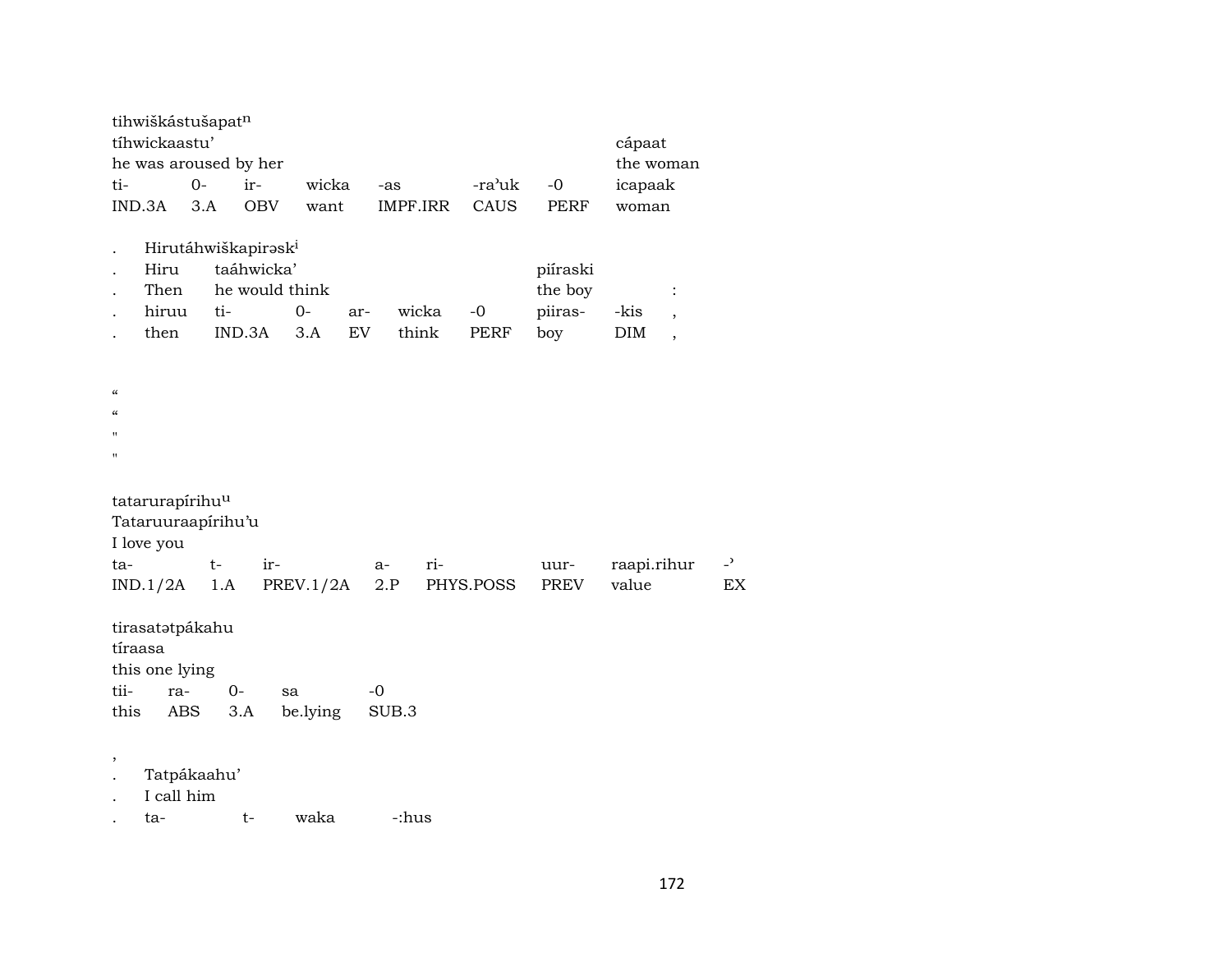# . IND.1/2A 1.A say.IMPF IMPF

| irári                     |                              |                  |                  |                  |       |          | $\cdot$              |                            |                          |                          |             |           |     |             |          |             |         |
|---------------------------|------------------------------|------------------|------------------|------------------|-------|----------|----------------------|----------------------------|--------------------------|--------------------------|-------------|-----------|-----|-------------|----------|-------------|---------|
| iraári'                   |                              |                  |                  |                  |       |          |                      | $\pmb{\mathsf{H}}$         |                          |                          |             |           |     |             |          |             |         |
| brother                   |                              |                  |                  |                  |       |          |                      | $\mathbf{H}$               |                          |                          |             |           |     |             |          |             |         |
| $i-$                      |                              | -raar-           |                  |                  | -ri'  |          |                      | п.                         |                          |                          |             |           |     |             |          |             |         |
| 3.POSS.A                  |                              |                  | same.sex.sibling |                  |       | 3.POSS.B |                      | $\mathbf H$                |                          |                          |             |           |     |             |          |             |         |
| hirútiwaku                |                              |                  |                  |                  |       |          |                      |                            | Náwa                     | $\cdot$                  |             |           |     |             |          |             |         |
| Hiru                      |                              | tiwáku'          |                  |                  |       |          |                      | $\mathcal{C}\mathcal{C}$   | Ráwa                     |                          |             |           |     |             |          |             |         |
| Then                      |                              | he said          |                  |                  |       |          |                      | $\boldsymbol{\mathcal{G}}$ | <b>Now</b>               | $\overline{\phantom{a}}$ |             |           |     |             |          |             |         |
| hiruu                     | ti-                          |                  | $0-$             | waka'u           |       | $-0$     | ,                    | $\pmb{\mathsf{H}}$         | rawa                     | $\,$                     |             |           |     |             |          |             |         |
| then                      |                              | IND.3A           | 3.A              | say              |       | PERF     | $\cdot$              | $\pmb{\mathsf{H}}$         | now                      | $\,$                     |             |           |     |             |          |             |         |
| irár <sup>i</sup>         |                              |                  |                  |                  |       |          | $\,$                 |                            |                          |                          |             |           |     |             |          |             |         |
| iraári'                   |                              |                  |                  |                  |       |          |                      |                            |                          |                          |             |           |     |             |          |             |         |
| brother                   |                              |                  |                  |                  |       |          | ,                    |                            |                          |                          |             |           |     |             |          |             |         |
| $i-$                      |                              | -raar-           |                  |                  | -ri'  |          | ,                    |                            |                          |                          |             |           |     |             |          |             |         |
| 3.POSS.A                  |                              | same.sex.sibling |                  |                  |       | 3.POSS.B | $\cdot$              |                            |                          |                          |             |           |     |             |          |             |         |
|                           | tirasawititukstakawaúššapatn |                  |                  |                  |       |          |                      |                            |                          |                          |             |           |     |             |          |             |         |
| tíraasa                   |                              |                  |                  |                  |       |          |                      |                            | wititukstaakawa'uc       |                          |             |           |     |             |          |             | cápaat  |
|                           | this one lying               |                  |                  |                  |       |          | let's sleep together |                            |                          |                          |             |           |     |             |          |             | woman   |
| tii-                      | ra-                          | $0-$             | sa               |                  | $-0$  |          | witi-                | $i-$                       |                          | $t-$                     | uks-        | rak-      | ka- | wa-         | uc       | $-0$        | icapaak |
| this                      | <b>ABS</b>                   | 3.A              |                  | be.lying         | SUB.3 |          | <b>REFL</b>          |                            | CONT.1/2A                | 1.A                      | <b>JUSS</b> | $1/2$ .PL | on  | <b>DIST</b> | lie.down | <b>PERF</b> | woman   |
| $\bullet$                 | Irári                        |                  |                  |                  |       |          |                      |                            | $\,$                     |                          |             |           |     |             |          |             |         |
| $\mathbf{H}$<br>Ţ         | Iraári'                      |                  |                  |                  |       |          |                      |                            |                          |                          |             |           |     |             |          |             |         |
| $\mathbf{H}$<br>Ţ         |                              | <b>Brother</b>   |                  |                  |       |          |                      |                            | $\cdot$                  |                          |             |           |     |             |          |             |         |
| $\mathbf{H}$<br>$\bullet$ | $i-$                         |                  |                  | -raar-           |       |          | -ri'                 |                            | $\cdot$                  |                          |             |           |     |             |          |             |         |
| $\pmb{\mathsf{H}}$        |                              | 3.POSS.A         |                  | same.sex.sibling |       |          | 3.POSS.B             |                            | $\overline{\phantom{a}}$ |                          |             |           |     |             |          |             |         |
|                           | atihšawášapatn               |                  |                  |                  |       |          |                      |                            |                          |                          |             |           |     |             |          |             |         |
| a                         | tíhcawa                      |                  |                  |                  |       |          |                      |                            |                          | cápaat                   |             |           |     |             |          |             |         |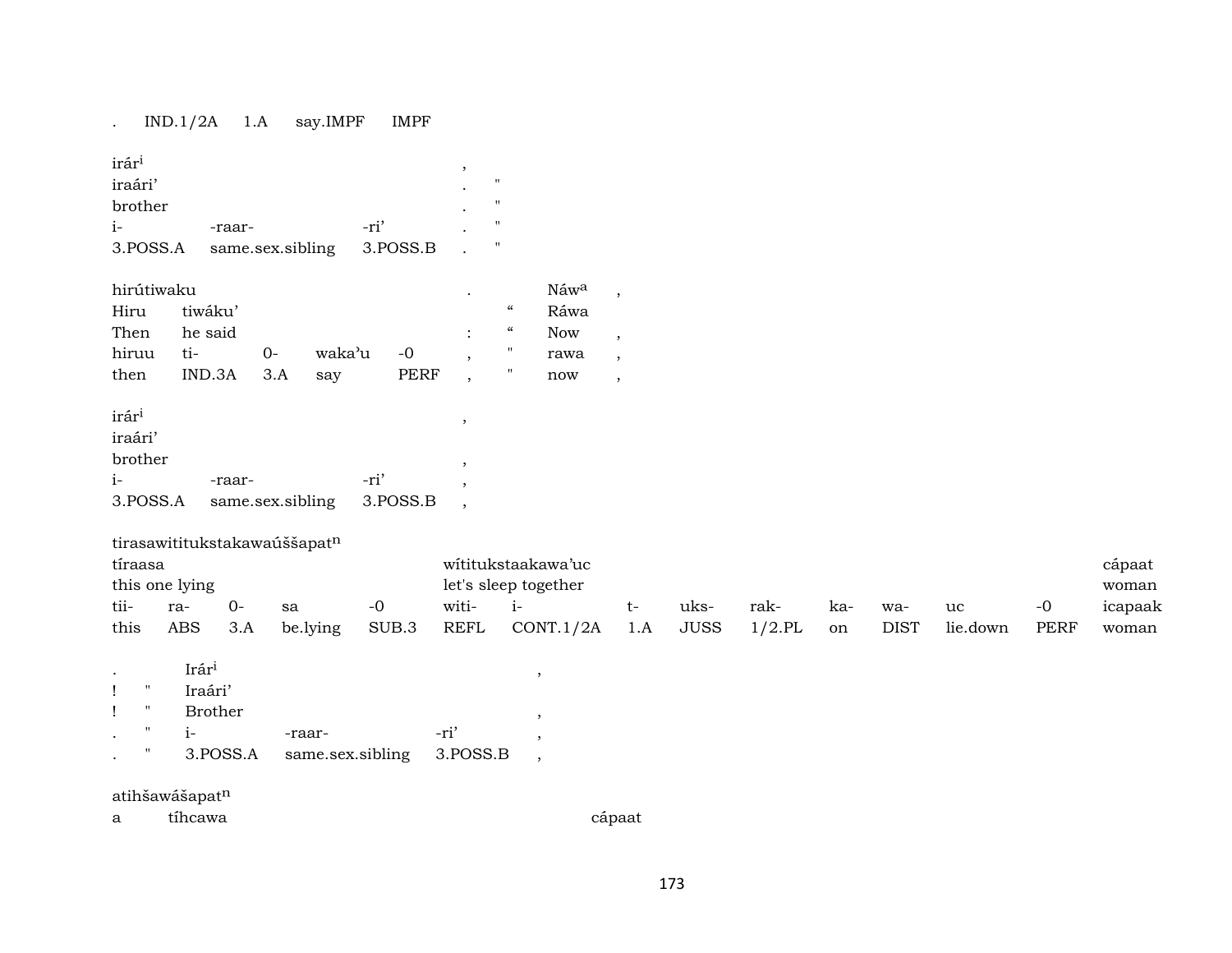| and   |            |                              | they lay together     |       |                              |          |             |                     | the woman   |           |
|-------|------------|------------------------------|-----------------------|-------|------------------------------|----------|-------------|---------------------|-------------|-----------|
| a     |            | ti-                          | $O -$                 | ir-   | sa                           |          | -waa        | $-0$                | icapaak     |           |
| and   |            | IND.3A                       | 3.A                   | PL.3A | be.lying                     |          | <b>DIST</b> | PERF                | woman       |           |
|       |            |                              |                       |       |                              |          |             |                     |             |           |
|       |            | nakusášapat <sup>n</sup>     |                       |       |                              |          |             |                     |             |           |
|       |            | Rákuusa                      |                       |       |                              |          | cápaat      |                     |             |           |
|       |            | When she lay                 |                       |       |                              |          |             | the woman           |             |           |
|       | ra-        | $O -$                        | ku-                   |       | sa                           | $-0$     |             | icapaak             |             |           |
|       | INF.A      | 3.A                          |                       | INF.B | be.lying                     | SUB.4    |             | woman               |             |           |
|       |            |                              |                       |       |                              |          |             |                     |             |           |
|       | hitutíkasa |                              |                       |       |                              |          |             |                     | $\, ,$      |           |
| hi    |            | tuutiikasa                   |                       |       |                              |          |             |                     |             |           |
| and   |            |                              | she lay in the middle |       |                              |          |             |                     |             |           |
| hi    |            | ti-                          | $O -$                 | ut-   | iika-                        | sa       |             | -0                  |             |           |
| and   |            | IND.3A                       | 3.A                   | PREV  | center                       | be.lying |             | PERF                |             |           |
|       | hípirəski  |                              |                       |       | sitiwitatásawa               |          |             |                     |             |           |
| hi    |            | piíraski                     |                       |       | sitiwitatásawa               |          |             |                     |             |           |
| and   |            | the boys                     |                       |       | they (du) lay on (each) side |          |             |                     |             |           |
| hi    |            | piiras-                      | -kis                  | si-   | ti-                          | $0-$     | witata.sa   |                     | -waa        | -0        |
| and   |            | boy                          | <b>DIM</b>            | DU    | IND.3A                       | 3.A      | lie.beside  |                     | <b>DIST</b> | PERF      |
|       |            |                              |                       |       |                              |          |             |                     |             |           |
|       |            | Hírutiwaku                   |                       |       |                              |          |             | pírəsk <sup>i</sup> |             |           |
|       | Hiru       |                              | tiwáku'               |       |                              |          |             | piíraski            |             |           |
|       | Then       |                              | he said               |       |                              |          | boy         |                     |             |           |
|       | hiruu      | ti-                          |                       | 0-    | waka'u                       | $-0$     | piiras-     |                     | -kis        |           |
|       | then       |                              | IND.3A                | 3.A   | say                          | PERF     | boy         |                     | DIM         |           |
|       |            |                              |                       |       |                              |          |             |                     |             |           |
|       |            | irikurakuúšapat <sup>n</sup> |                       |       |                              |          |             |                     |             |           |
|       |            | iriikúraaku'u                |                       |       |                              |          |             |                     |             | cápaat    |
|       |            |                              | the one who owned her |       |                              |          |             |                     |             | the woman |
| irii- |            | ku-                          | ra-                   | 0-    | a-                           | ku-      |             | 0                   | -u          | icapaak   |
| that  |            | <b>INDF</b>                  | INF.A                 | 3.A   | PREV.3A                      | INF.B    |             | be                  | SUB.D       | woman     |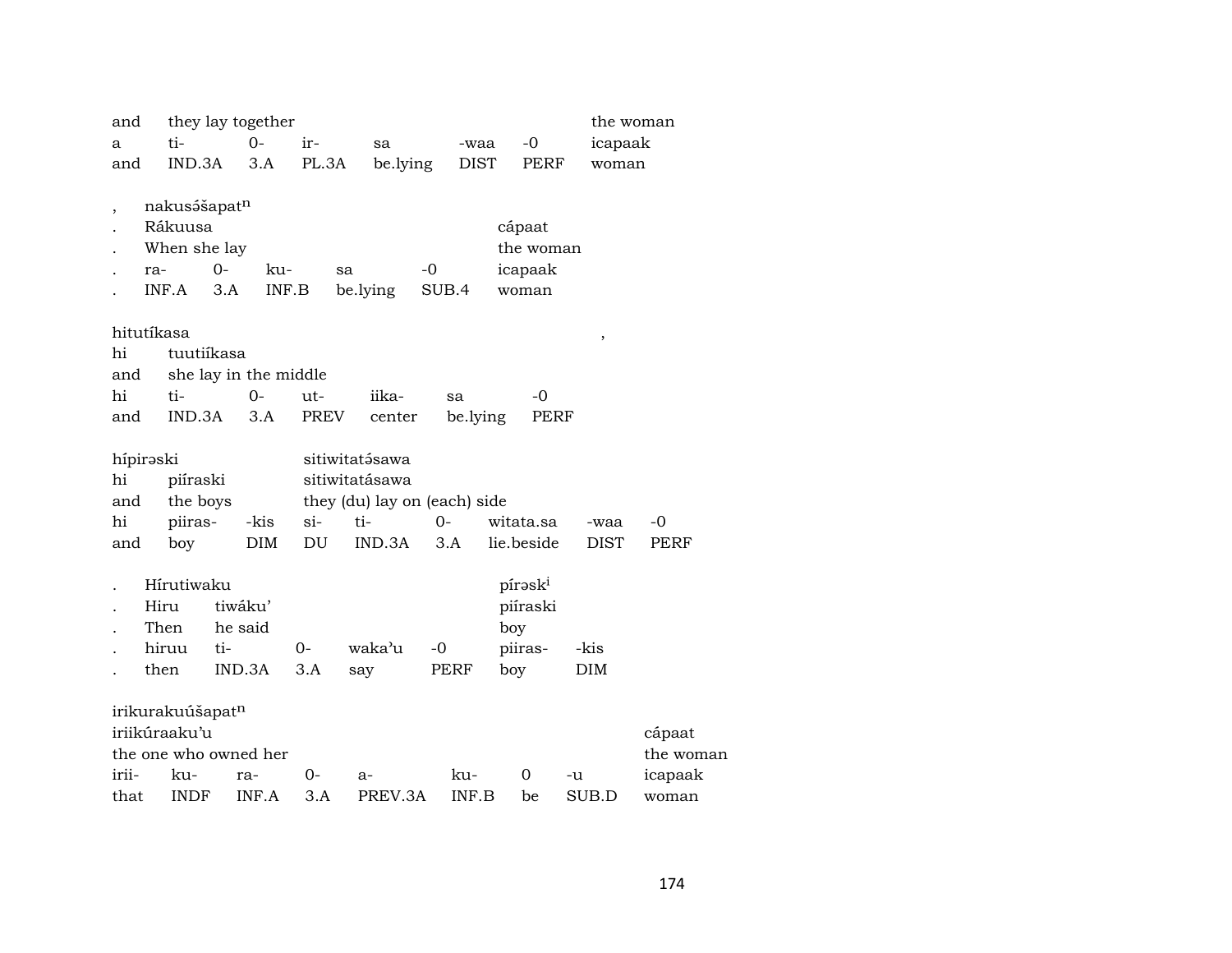| $\boldsymbol{\zeta}\boldsymbol{\zeta}$<br>, |            | Náw <sup>a</sup>                    |                          | П        | šápatn    |            |                 |        |            |                          |                                        |                  |       |       |
|---------------------------------------------|------------|-------------------------------------|--------------------------|----------|-----------|------------|-----------------|--------|------------|--------------------------|----------------------------------------|------------------|-------|-------|
| $\boldsymbol{\zeta}\boldsymbol{\zeta}$      |            | Ráwa                                |                          | Η        | cápaat    |            |                 |        |            |                          |                                        |                  |       |       |
| $\epsilon\epsilon$<br>$\ddot{\cdot}$        | <b>Now</b> |                                     | $\overline{\phantom{a}}$ | н        | the woman |            |                 |        |            |                          |                                        |                  |       |       |
| $\pmb{\mathsf{H}}$<br>,                     |            | rawa                                | $\overline{\phantom{a}}$ | н        | icapaak   |            |                 |        |            |                          |                                        |                  |       |       |
| Η<br>,                                      |            | now                                 |                          | Η        | woman     |            |                 |        |            |                          |                                        |                  |       |       |
| nákuhihku                                   |            |                                     |                          |          |           |            |                 |        |            | $^\mathrm{,}$            | $\boldsymbol{\zeta}\boldsymbol{\zeta}$ | Náw <sup>a</sup> |       |       |
| rákuuhihku                                  |            |                                     |                          |          |           |            |                 |        |            |                          | $\boldsymbol{\zeta}\boldsymbol{\zeta}$ | Ráwa             |       |       |
| his meaning her                             |            |                                     |                          |          |           |            |                 |        |            | $^\mathrm{,}$            | $\boldsymbol{\zeta}\boldsymbol{\zeta}$ | <b>Now</b>       |       |       |
| ra-                                         | $0 -$      | ku-                                 |                          | ut-      |           | ra'ihk     | -hus            |        |            | $\overline{\phantom{a}}$ | $\pmb{\mathsf{H}}$                     | rawa             |       |       |
| INF.A                                       | 3.A        |                                     | INF.B                    | PREV     | mean      |            | <b>IMPF.SUB</b> |        |            |                          | н                                      | now              |       |       |
| tatawašítiksta                              |            |                                     |                          |          |           |            |                 |        | Náwa       |                          | $\overline{\phantom{a}}$               |                  |       |       |
| taatawacítiksta                             |            |                                     |                          |          |           |            |                 |        | Ráwa       |                          |                                        |                  |       |       |
|                                             |            | I am going to go outside            |                          |          |           |            |                 |        | <b>Now</b> |                          |                                        |                  |       |       |
| ta-                                         |            | $t-$                                |                          | awacitik | -his      | -ta        |                 |        | rawa       |                          |                                        |                  |       |       |
| IND.1/2A                                    |            | 1.A                                 | go.out                   |          | PERF      | <b>INT</b> |                 |        | now        |                          |                                        |                  |       |       |
| tátiškatirəs <sup>a</sup>                   |            |                                     |                          |          |           |            |                 |        |            |                          |                                        |                  |       |       |
| táticka'                                    |            |                                     |                          |          |           | tíraasa    |                 |        |            |                          |                                        |                  |       |       |
| I want                                      |            |                                     |                          |          |           | this one   |                 |        |            |                          |                                        |                  |       |       |
| ta-                                         |            | t-                                  | wicka                    |          | $-0$      | tii-       | ra-             |        | $0-$       |                          | sa                                     |                  | -0    |       |
| IND.1/2A                                    |            | 1.A                                 | want                     |          | PERF      | this       | ABS             |        | 3.A        |                          | be.lying                               |                  | SUB.3 |       |
| rusirəskukásaw <sup>a</sup>                 |            |                                     |                          |          |           |            |                 |        |            |                          |                                        |                  |       |       |
|                                             |            | ruusiraskuukaásawa                  |                          |          |           |            |                 |        |            |                          |                                        |                  |       |       |
|                                             |            | for you (du) to lie together inside |                          |          |           |            |                 |        |            |                          |                                        |                  |       |       |
| ruu-                                        | $si-$      | ra-                                 | $S-$                     |          | ku-       | $i-$       |                 | kaa-   |            | sa                       |                                        | -waa             |       | $-0$  |
| then                                        | DU         | ABS                                 |                          | 2.A      | INF.B     | <b>SEQ</b> |                 | inside |            |                          | be.lying                               | <b>DIST</b>      |       | SUB.4 |
| $\pmb{\mathsf{H}}$                          |            |                                     |                          |          |           |            |                 |        |            |                          |                                        |                  |       |       |
|                                             |            |                                     |                          |          |           |            |                 |        |            |                          |                                        |                  |       |       |

- $\mathbf{r}$  .  $\mathbf{r}$
- $\langle \cdot \rangle$
- $\cdot$  "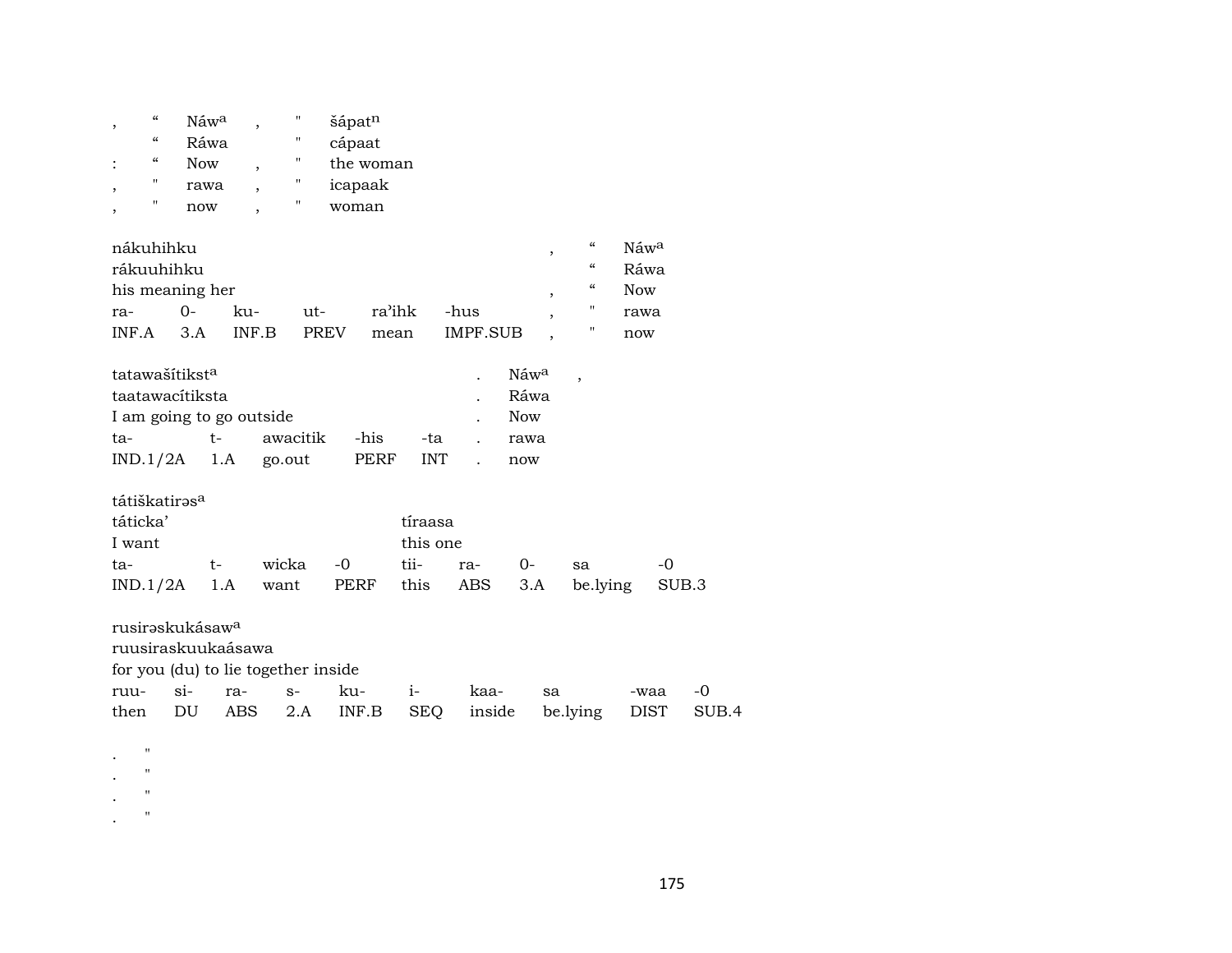| $\pmb{\mathsf{H}}$                  |                          |          |                        |                                     |        |             |            |                          |        |        |             |
|-------------------------------------|--------------------------|----------|------------------------|-------------------------------------|--------|-------------|------------|--------------------------|--------|--------|-------------|
| Náw <sup>a</sup>                    | $\overline{\phantom{a}}$ | híšapatn |                        |                                     |        |             |            |                          |        |        |             |
| Ráwa                                |                          | hi       | cápaat                 |                                     |        |             |            |                          |        |        |             |
| <b>Now</b>                          | $\overline{\phantom{a}}$ | and      | the woman              |                                     |        |             |            |                          |        |        |             |
| rawa                                | $\overline{\phantom{a}}$ | hi       | icapaak                |                                     |        |             |            |                          |        |        |             |
| now                                 | $\ddot{\phantom{0}}$     | and      | woman                  |                                     |        |             |            |                          |        |        |             |
|                                     |                          |          |                        |                                     |        |             |            |                          |        |        |             |
| tariháwiu                           |                          |          |                        |                                     |        |             |            |                          |        | $\, ,$ |             |
| tariihaáwi'u'                       |                          |          |                        |                                     |        |             |            |                          |        |        |             |
| she consented                       |                          |          |                        |                                     |        |             |            |                          |        |        |             |
| ti-                                 | $0 -$                    | $a-$     |                        | ri-                                 | $ut-$  |             | raa.awi.uu | $-0$                     |        |        |             |
| IND.3A                              | 3.A                      |          | PREV.3A                | CONT.3A                             | PREV   | consent     |            | PERF                     |        |        |             |
|                                     |                          |          |                        |                                     |        |             |            |                          |        |        |             |
| náw <sup>a</sup>                    | $\overline{\phantom{a}}$ |          | árikutuutn             |                                     |        |             |            |                          | $\, ,$ |        |             |
| Ráwa                                |                          | a        | rikutuu'ut             |                                     |        |             |            |                          |        |        |             |
| <b>Now</b>                          |                          | and      |                        | it was that way                     |        |             |            |                          | ,      |        |             |
| rawa                                |                          | a        | riku-                  | ti-                                 | $0-$   | ut-         | 0          | $\overline{\phantom{0}}$ |        |        |             |
| now                                 |                          | and      | that.is                | IND.3A                              | 3.A    | <b>PREV</b> | be         | EX                       |        |        |             |
| irár <sup>i</sup>                   |                          |          |                        |                                     |        |             |            |                          |        |        |             |
| iraári'                             |                          |          |                        |                                     | $\, ,$ |             |            |                          |        |        |             |
| brother                             |                          |          |                        |                                     |        |             |            |                          |        |        |             |
| $i-$                                |                          | -raar-   |                        | -ri'                                |        |             |            |                          |        |        |             |
| 3.POSS.A                            |                          |          | same.sex.sibling       | 3.POSS.B                            |        |             |            |                          |        |        |             |
|                                     |                          |          |                        |                                     |        |             |            |                          |        |        |             |
| Šapatwititatúkstataruh <sup>u</sup> |                          |          |                        |                                     |        |             |            |                          |        |        |             |
| Cápaat                              |                          |          | wititatukstaattáruuhu' |                                     |        |             |            |                          |        |        |             |
| Women                               |                          |          |                        | we used to give them to one another |        |             |            |                          |        |        |             |
| icapaak                             |                          | witi-    | ta-                    | $t-$                                | uks-   | rak-        | raar-      |                          |        | uh     | -:hus       |
| woman                               |                          | REFL     | IND.1/2A               | 1.A                                 | AOR    | $1/2$ .PL   |            | 3PL.INAN.P               |        | give   | <b>IMPF</b> |
|                                     |                          |          |                        |                                     |        |             |            |                          |        |        |             |

 $\overline{\phantom{a}}$ 

 $\sim$ 

táštawi  $\,$ 

Táctawi'  $\cdot$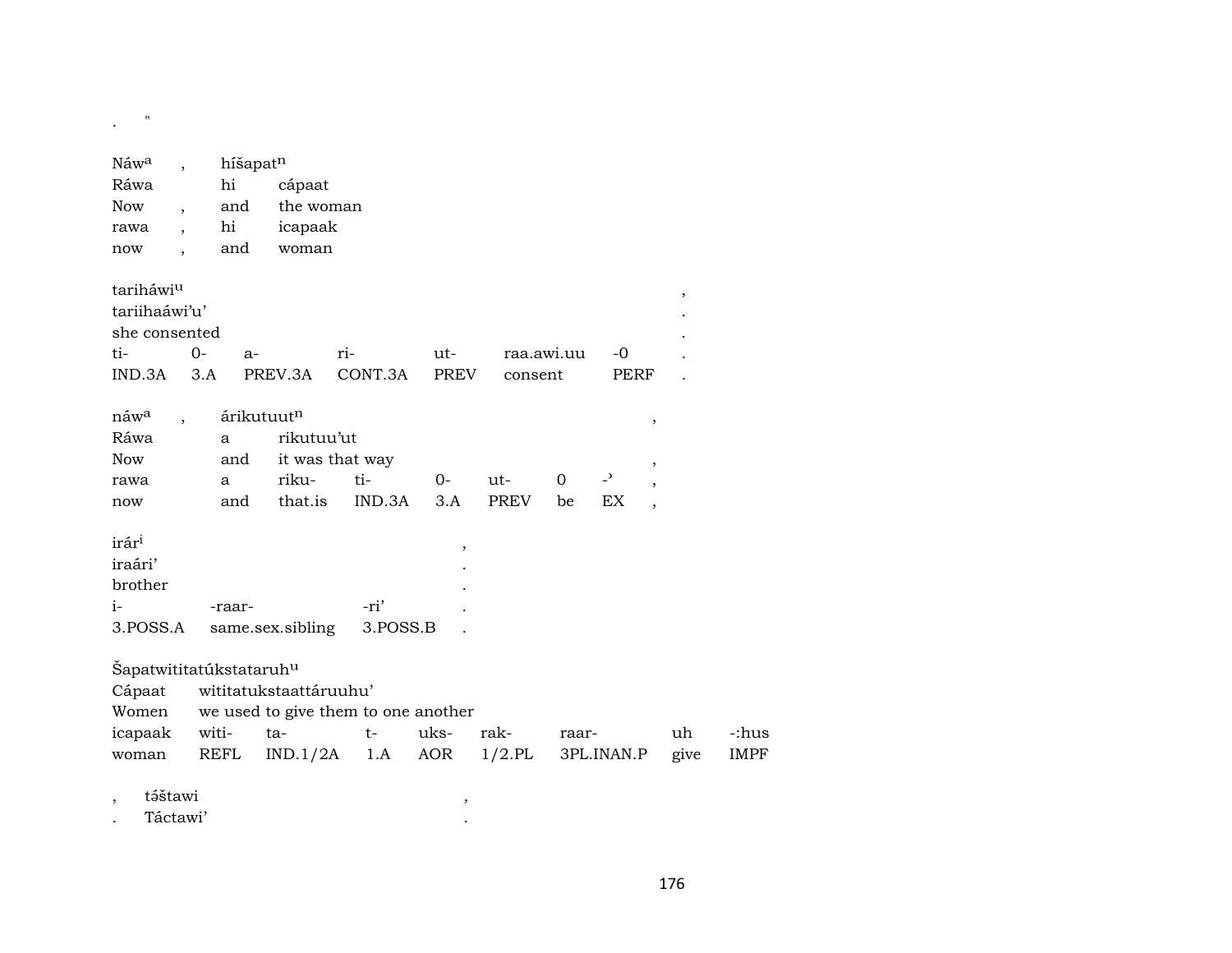| I was among them<br>$\bullet$<br>$t-$<br>ta-<br>IND.1/2A                                                                                            | tawi<br>1.A<br>be.among    | $-{\bf 0}$<br>PERF                          |                                                                                                                |                                                     |                                                                                                            |                              |                         |                                    |                    |
|-----------------------------------------------------------------------------------------------------------------------------------------------------|----------------------------|---------------------------------------------|----------------------------------------------------------------------------------------------------------------|-----------------------------------------------------|------------------------------------------------------------------------------------------------------------|------------------------------|-------------------------|------------------------------------|--------------------|
| wititatukstataruhúsuk <sup>u</sup><br>Wititatukstaattaaruhúsuuku'<br>We used to give them to one another<br>witi-<br>ta-<br><b>REFL</b><br>IND.1/2A | $t-$<br>1.A                | uks-<br>rak-<br><b>AOR</b><br>$1/2$ .PL     | raar-<br>3PL.INAN.P                                                                                            | uh<br>give                                          | -:hus<br><b>IMPF</b><br><b>HAB</b>                                                                         | -uuku                        |                         |                                    |                    |
|                                                                                                                                                     |                            |                                             |                                                                                                                |                                                     |                                                                                                            |                              |                         |                                    |                    |
| Nikutirasirakuwaripiraski<br>Rikutíra'<br>That was the way<br>ti-<br>riku-<br>IND.3A<br>that.is                                                     | $0-$<br>raa-<br>3.A<br>way | $\overline{0}$<br>$-0$<br><b>PERF</b><br>be | sirakúwari<br>$si-$<br>ra-<br>$\mathop{\rm DU}\nolimits$                                                       | when they (du) went around<br>$O -$<br>INF.A<br>3.A | ku-<br>$\ensuremath{\mathsf{INF}}.\ensuremath{\mathsf{B}}$                                                 | warii<br>be.going.about.IMPF | -hus<br><b>IMPF.SUB</b> | piíraski<br>boys<br>piiras-<br>boy | -kis<br><b>DIM</b> |
| hítiwaku<br>tiwáku'<br>hi<br>he said<br>and<br>$\overline{\phantom{a}}$<br>hi<br>ti-<br>IND.3A<br>and                                               | $O-$<br>3.A                | waka'u<br>$-0$<br><b>PERF</b><br>say        | $\boldsymbol{\mathcal{U}}$<br>$\boldsymbol{\mathcal{U}}$<br>$\epsilon\epsilon$<br>$\mathbf{H}$<br>$\mathbf{H}$ |                                                     |                                                                                                            |                              |                         |                                    |                    |
| Kirátiharuutn<br>Kíra tiháruu'ut<br>Let it be this way<br>kira<br>tii-<br>perhaps<br>this                                                           | ri-<br>haa-<br>here        | $0-$<br>CONT.3A<br>3.A                      | $\mathbf 0$<br>ut-<br><b>PREV</b><br>be                                                                        | $\overline{\phantom{0}}$<br>EX                      | $\pmb{\mathsf{H}}$<br>$\pmb{\mathsf{H}}$<br>$\pmb{\mathsf{H}}$<br>$\pmb{\mathsf{H}}$<br>$\pmb{\mathsf{H}}$ |                              |                         |                                    |                    |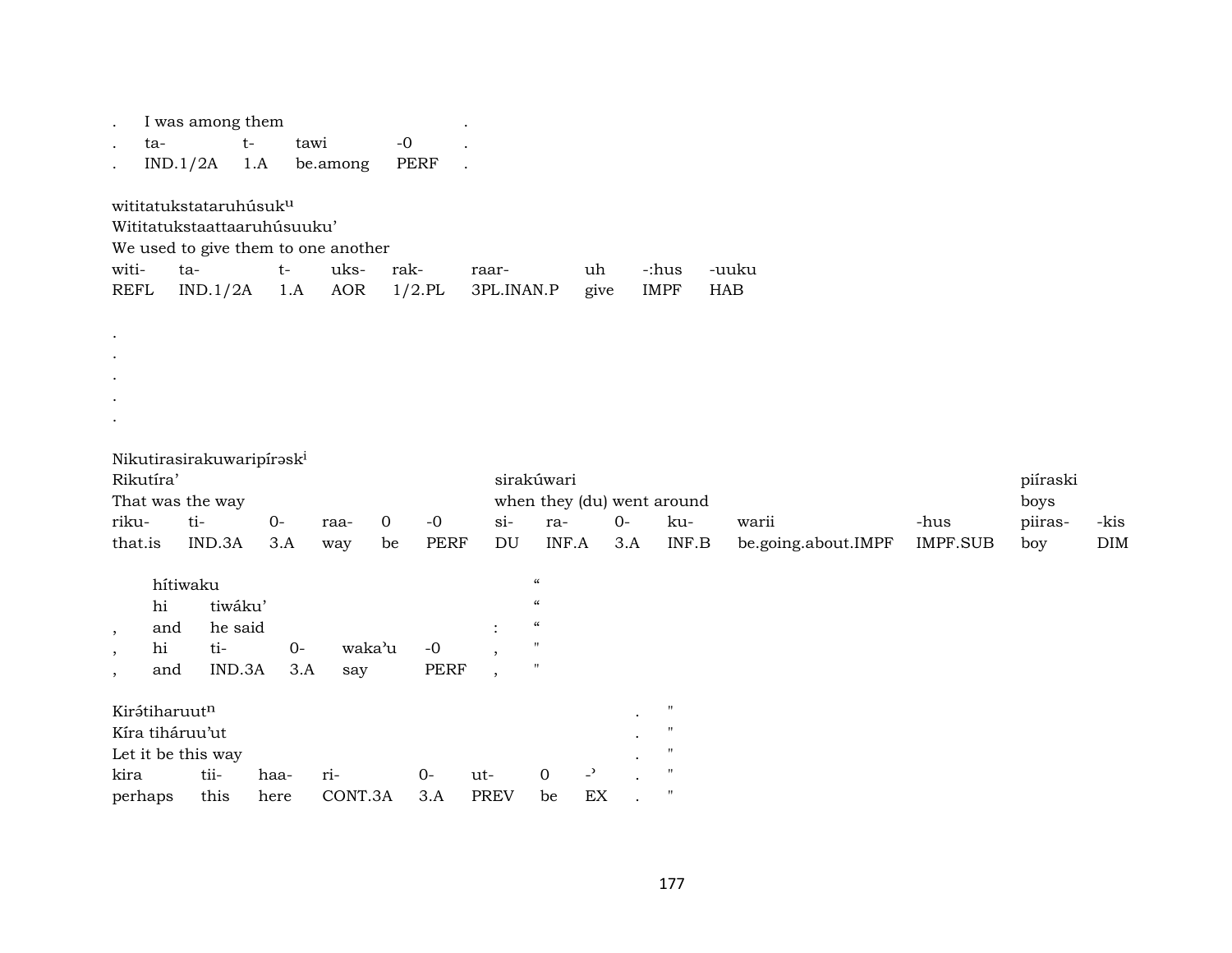| Árakuruhku                                                    |                                                 |                 |                          |           |                                        |                          |                          |            |       |
|---------------------------------------------------------------|-------------------------------------------------|-----------------|--------------------------|-----------|----------------------------------------|--------------------------|--------------------------|------------|-------|
| A                                                             |                                                 | raakúruhku      |                          |           |                                        |                          |                          |            |       |
| And                                                           |                                                 | when he had him |                          |           |                                        |                          |                          |            |       |
| a                                                             | ra-                                             | $0-$            | $a-$                     | ku-       | ri-                                    |                          | uur-                     | kus        | -0    |
| and                                                           | INF.A                                           | 3.A             | POSS.3A                  | INF.B     | PHYS.POSS                              |                          | POSS.A                   | be.sitting | SUB.4 |
| $\overline{\phantom{a}}$<br>$i-$<br>,                         | iwáririks<br>iwáriiriks<br>an uncle<br>3.POSS.A | uncle           | wariiriks                |           |                                        |                          |                          |            |       |
| nakúruhk <sup>u</sup><br>raakúruhku<br>when he had him<br>ra- | $0-$                                            | $a-$            | ku-                      | ri-       |                                        | uur-                     | kus                      | -0         |       |
| INF.A                                                         | 3.A                                             | POSS.3A         | INF.B                    | PHYS.POSS |                                        | POSS.A                   | be.sitting               | SUB.4      |       |
|                                                               |                                                 |                 |                          |           |                                        |                          |                          |            |       |
| hi                                                            | hínahiritn                                      | raáhiirit       | tihurásšapatn<br>tíhuras |           |                                        |                          | cápaat                   |            |       |
|                                                               | and                                             | finally         | he found her             |           |                                        |                          | the woman                |            |       |
| hi                                                            |                                                 | raahiirit       | ti-                      | $0-$      | huras<br>$-0$                          |                          | icapaak                  |            |       |
|                                                               | and                                             | finally         | IND.3A                   | 3.A       | find                                   | <b>PERF</b>              | woman                    |            |       |
|                                                               |                                                 |                 |                          |           |                                        |                          |                          |            |       |
| ,                                                             | hitihwákura                                     |                 |                          |           |                                        |                          | $^\mathrm{^{^\circ}}$    |            |       |
| hi                                                            |                                                 | tihwákura       |                          |           |                                        |                          |                          |            |       |
|                                                               | and                                             | she assented    |                          |           |                                        |                          | $\overline{\phantom{a}}$ |            |       |
| hi                                                            |                                                 | ti-             | $0-$<br>ir-              | wakur-    | raah                                   | $-0$                     |                          |            |       |
|                                                               | and                                             | IND.3A          | <b>OBV</b><br>3.A        | word      | have                                   | PERF                     | $\cdot$                  |            |       |
|                                                               |                                                 |                 |                          |           | $\boldsymbol{\mathcal{C}}$             |                          |                          |            |       |
| hirútiwaku                                                    | tiwáku'                                         |                 |                          |           | $\boldsymbol{\zeta}\boldsymbol{\zeta}$ | Tíwaširiks<br>Tíwaciriks |                          |            |       |
| hiru<br>then                                                  | he said                                         |                 |                          |           | $\epsilon\epsilon$                     | My uncle                 |                          |            |       |
| hiruu                                                         | ti-                                             | $0-$            | waka'u                   | -0        | $\mathbf{H}$                           | ati-                     |                          | waciriks   |       |
|                                                               |                                                 |                 |                          |           |                                        |                          |                          |            |       |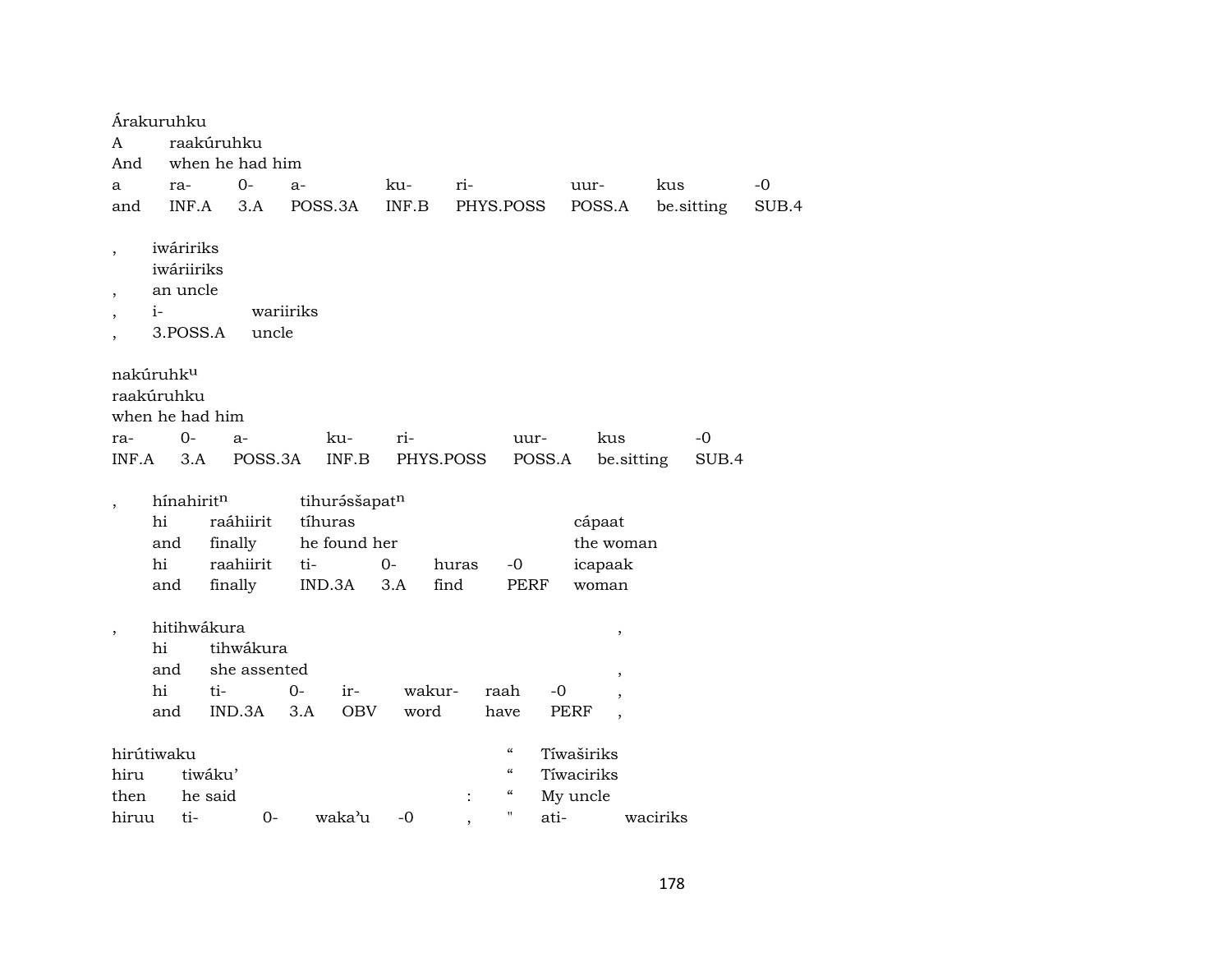| then                                                                    | IND.3A                                        | 3.A                                                                 | say          |             | PERF               |    | "                   | 1.POSS        | uncle      |  |  |
|-------------------------------------------------------------------------|-----------------------------------------------|---------------------------------------------------------------------|--------------|-------------|--------------------|----|---------------------|---------------|------------|--|--|
| $\overline{\phantom{a}}$<br>,                                           | šapátn<br>cápaat<br>woman<br>icapaak<br>woman | tiháras <sup>a</sup><br>tiháraasa<br>this one lying<br>tii-<br>this | haa-<br>here | ra-<br>ABS  | $0-$<br>3.A        | sa | be.lying            | $-0$<br>SUB.3 |            |  |  |
| kírasiihšawa<br>kíra si'ihcawa<br>let's lie together<br>kira<br>perhaps | $\sin$<br>DU                                  | $i-$                                                                | CONT.1/2A    | $S-$<br>2.A | sa<br>be.lying     |    | -waa<br><b>DIST</b> | $-0$<br>PERF  | ,          |  |  |
| šápat <sup>n</sup><br>Cápaat<br>The woman<br>icapaak<br>woman           |                                               |                                                                     |              |             |                    |    |                     |               |            |  |  |
| tariháwiu<br>tariihaáwi'u'<br>she consented to it<br>ti-<br>IND.3A      | 0-<br>3.A                                     | $a-$<br>PREV.3A                                                     | ri-          | CONT.3A     | ut-<br><b>PREV</b> |    | consent             | raa.awi.uu    | -0<br>PERF |  |  |

 $\bar{u}$  $\bar{\mathbf{u}}$ "  $\bar{\mathbf{u}}$ 

## Kisihíasiwititiwauš

Kici hi a siwititiíwa'uc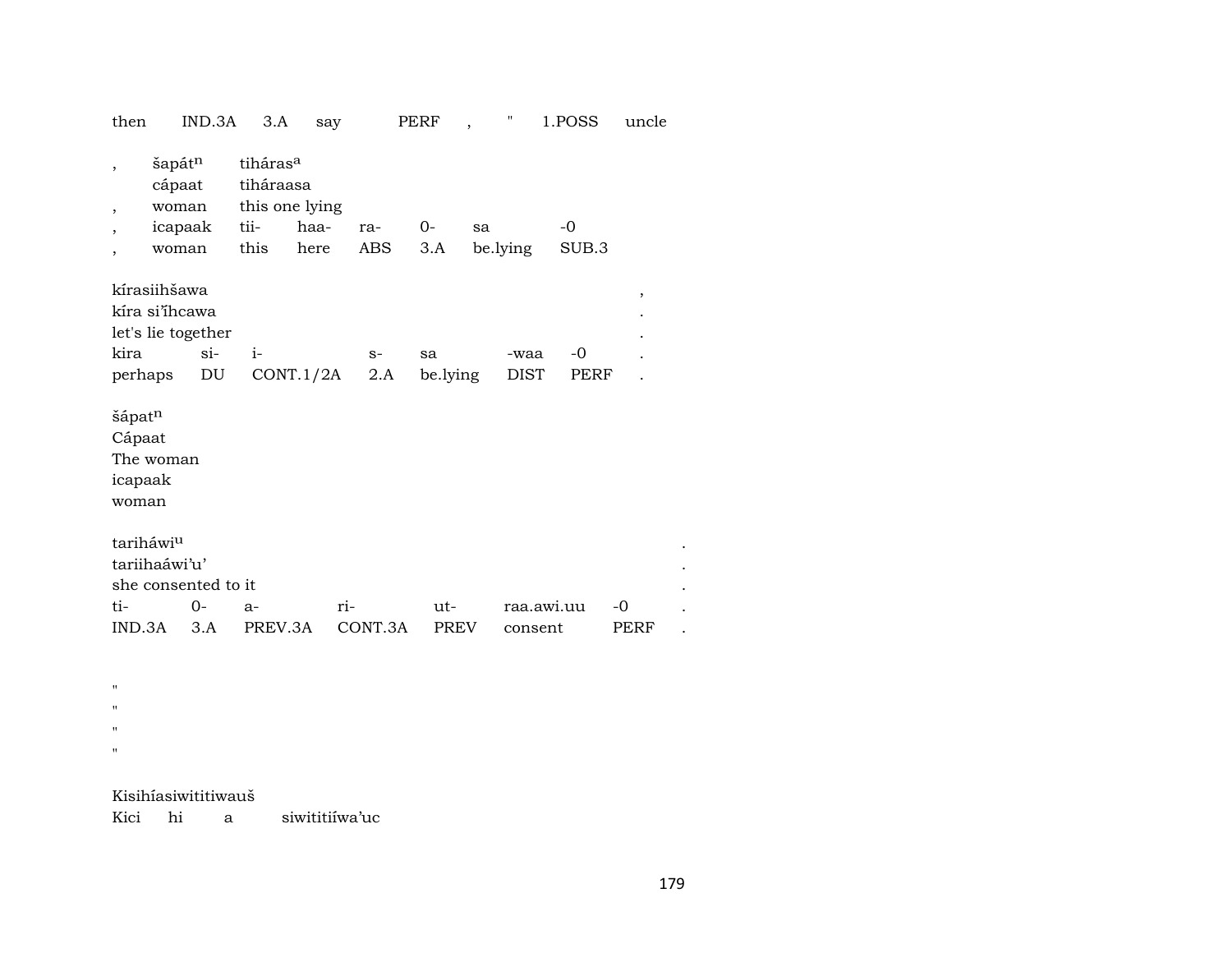| But    | and                    | and                  |         | they (du) lay together |                 |          |             |            |       |
|--------|------------------------|----------------------|---------|------------------------|-----------------|----------|-------------|------------|-------|
| kici   | hi                     | a                    | si      | witi-                  | ti-             | $0-$     | awa-        | uc         | $-0$  |
| but    | and                    | and                  | DU      | <b>REFL</b>            | IND.3A          | 3.A      | <b>DIST</b> | lie.down   | PERF  |
|        |                        | hikišihirutíwašititn |         |                        |                 |          |             |            |       |
| $\, ,$ | hi                     | kici                 | hiru    | tiíwacitit             |                 |          |             |            |       |
|        | and                    | but                  | then    |                        | he went outside |          |             |            |       |
|        | hi                     | kici                 | hiruu   | ti-                    | $O -$           | awacitik | -0          |            |       |
|        | and                    | but                  | then    | IND.3A                 | 3.A             | go.out   | PERF        |            |       |
|        |                        |                      |         |                        |                 |          |             |            |       |
| Aipáti |                        |                      |         |                        |                 |          |             |            |       |
| A      | ipaátti'               |                      |         |                        |                 |          |             |            |       |
| And    |                        | a grandfather        |         |                        |                 |          |             |            |       |
| a      | $i-$                   |                      | paak    | grandfather            | $-ri$           |          |             |            |       |
| and    |                        | 3.POSS.A             |         |                        | 3.POSS.B        |          |             |            |       |
|        | rakúruk <sup>u</sup>   |                      |         |                        |                 |          |             |            |       |
|        | raakúruhku             |                      |         |                        |                 |          |             |            |       |
|        | when he had him        |                      |         |                        |                 |          |             |            |       |
| ra-    | $0-$                   | $a-$                 |         | ku-                    | ri-             |          | uur-        | kus        | $-0$  |
| INF.A  | 3.A                    |                      | POSS.3A | INF.B                  | PHYS.POSS       |          | POSS.A      | be sitting | SUB.4 |
|        |                        |                      |         |                        |                 |          |             |            |       |
| $\, ,$ |                        |                      |         |                        |                 |          |             |            |       |
|        |                        |                      |         |                        |                 |          |             |            |       |
|        |                        |                      |         |                        |                 |          |             |            |       |
|        |                        |                      |         |                        |                 |          |             |            |       |
|        |                        |                      |         |                        |                 |          |             |            |       |
|        |                        |                      |         |                        |                 |          |             |            |       |
|        | irihikakuhahúhtawi     |                      |         |                        |                 |          |             |            |       |
|        | irihiikaakuhaahúhtawi' |                      |         |                        |                 |          |             |            |       |
|        | that was not difficult |                      |         |                        |                 |          |             |            |       |

|  | that other NEG.IND.3A 3.A PREV way be.difficult PERF |  |  |  |
|--|------------------------------------------------------|--|--|--|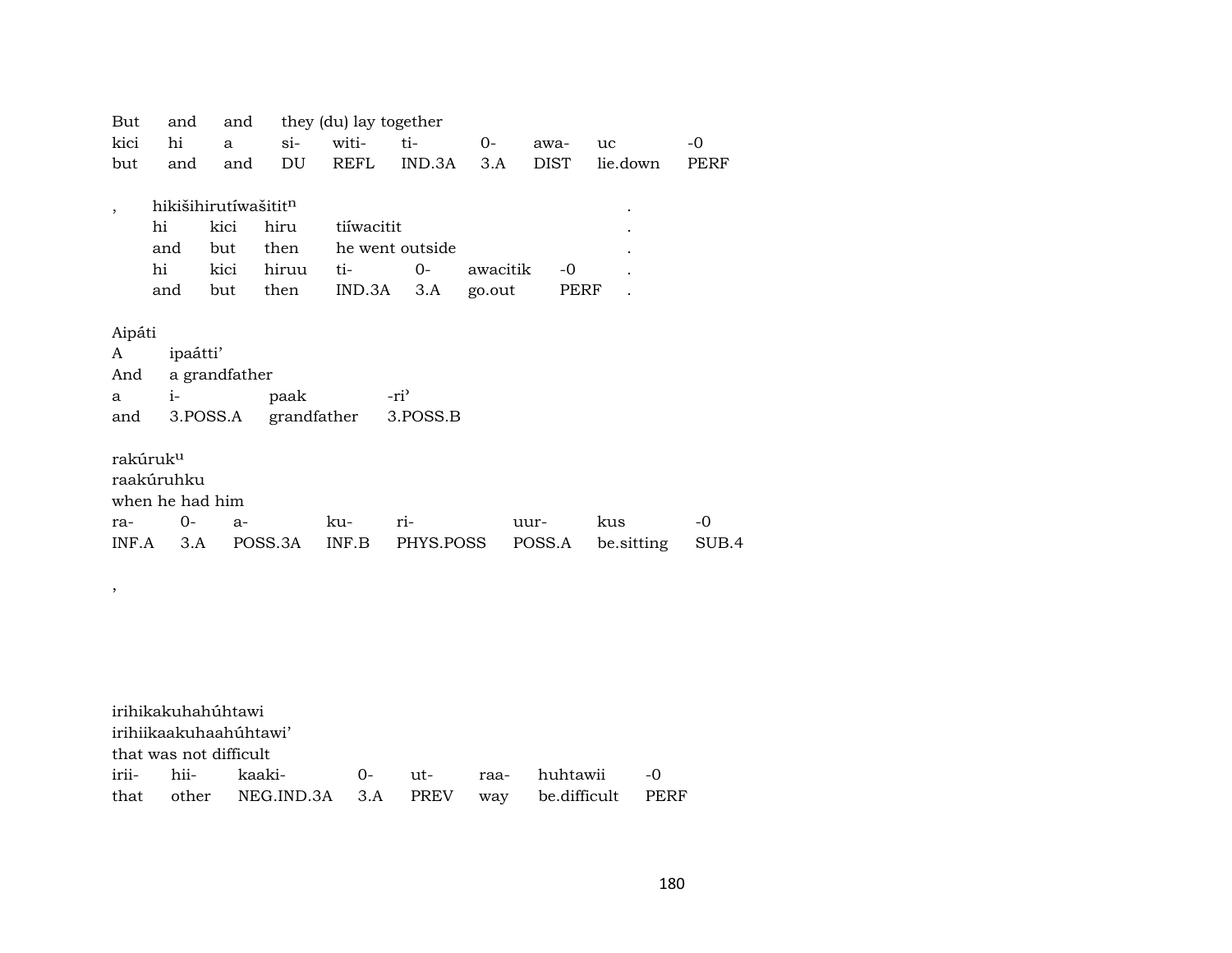|                          | irár <sup>i</sup> |        |                  |      |          | $\cdot$                  | híšapatn |         |  |
|--------------------------|-------------------|--------|------------------|------|----------|--------------------------|----------|---------|--|
|                          | iraári'           |        |                  |      |          |                          | hi       | cápaat  |  |
| $\overline{ }$           | brother           |        |                  |      |          | $\overline{\phantom{a}}$ | and      | a woman |  |
| $\overline{\phantom{a}}$ | $i-$              | -raar- |                  |      | -ri'     | $\overline{\phantom{a}}$ | hi       | icapaak |  |
|                          | 3.POSS.A          |        | same.sex.sibling |      | 3.POSS.B |                          | and      | woman   |  |
|                          |                   |        |                  |      |          |                          |          |         |  |
| hitíhurəs                |                   |        |                  |      |          |                          |          |         |  |
| hi                       | tíhuras           |        |                  |      |          |                          |          |         |  |
| and                      | he found her      |        |                  |      |          |                          |          |         |  |
| hi                       | ti-               | $0-$   | huras            | $-0$ |          |                          |          |         |  |
| and                      | IND.3A            | 3.A    | find             |      | PERF     |                          |          |         |  |
|                          |                   |        |                  |      |          |                          |          |         |  |
| $1.511$ $-1.71$          |                   |        |                  |      |          | "                        |          |         |  |

| hítiwaku |                |      |        |      |   | "          |
|----------|----------------|------|--------|------|---|------------|
| hi       | tiwáku'        |      |        |      |   | $\epsilon$ |
|          | and he said    |      |        |      | ٠ | "          |
| hi       | ti-            | $O-$ | waka'u | $-0$ |   | "          |
|          | and IND.3A 3.A |      | say    | PERF |   |            |

Atip^ $t^n$ 

| Atipat       |             |  |
|--------------|-------------|--|
| Grand father |             |  |
| ati-         | paak        |  |
| 1.POSS       | grandfather |  |

| kísir <sup>a</sup> |                                   |      |       |   |      | $\bullet$ |  |
|--------------------|-----------------------------------|------|-------|---|------|-----------|--|
| kí'isiira'         |                                   |      |       |   |      | $\bullet$ |  |
| come               |                                   |      |       |   |      | $\bullet$ |  |
| kii-               |                                   | $S-$ | $ir-$ | a | $-0$ |           |  |
|                    | HORT CONT.1/2A 2.A PREV.1/2A come |      |       |   | PERF |           |  |

# Awititirawauš

|     | A wititiirawá'uc      |              |  |       |      |      |       |  |  |
|-----|-----------------------|--------------|--|-------|------|------|-------|--|--|
|     | And they lay together |              |  |       |      |      |       |  |  |
| a a |                       | witi- ti- 0- |  | $ir-$ | awa- | uc u | $-()$ |  |  |

 $\, ,$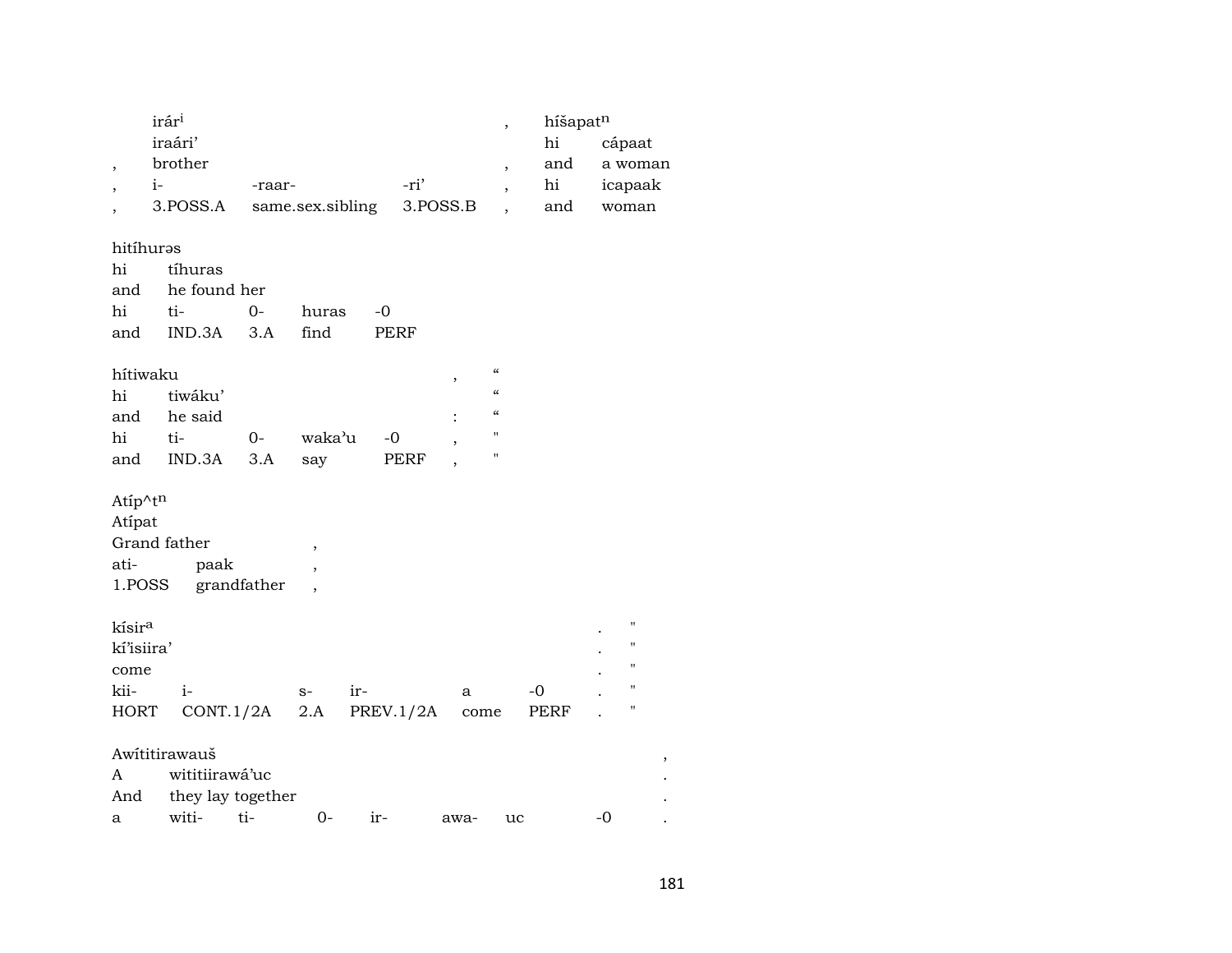| and                                      | <b>REFL</b>                                                                 | IND.3A                           | 3.A                                   | PL.3A              | <b>DIST</b> | lie.down                                                |                      | PERF |            |
|------------------------------------------|-----------------------------------------------------------------------------|----------------------------------|---------------------------------------|--------------------|-------------|---------------------------------------------------------|----------------------|------|------------|
| hirútiwaku<br>Hiru<br>Then               | tiwáku'<br>he said                                                          |                                  |                                       |                    | $\, ,$      | $\mathcal{C}$<br>$\boldsymbol{\zeta}\boldsymbol{\zeta}$ |                      |      |            |
| hiruu                                    | ti-                                                                         | $O -$                            | waka'u                                | $-0$               |             | $\pmb{\mathsf{H}}$                                      |                      |      |            |
| then                                     | IND.3A                                                                      | 3.A                              | say                                   | PERF               |             | $\pmb{\mathsf{H}}$                                      |                      |      |            |
| atíp^t<br>Atípat<br>Grandfather,<br>ati- | paak                                                                        |                                  | tírasa<br>tíraasa<br>this one<br>tii- | ra-                | $0-$        | sa                                                      | -0                   |      |            |
| 1.POSS                                   |                                                                             | grandfather                      | this                                  | ABS                | 3.A         | be.lying                                                | SUB.3                |      |            |
| I love her<br>ta-                        | tatirurapírihu <sup>u</sup><br>tatiruuraapirihu'u<br>$t-$<br>$IND.1/2A$ 1.A | ir-                              | PREV.1/2A                             | ri-                | PHYS.POSS   | uur-<br>PREV                                            | raapi.rihur<br>value |      | $-2$<br>EX |
| Girl                                     | Šúatn<br>Cuú'at<br>cuu'at<br>daughter                                       | $\,$<br>$\overline{\phantom{a}}$ |                                       |                    |             |                                                         |                      |      |            |
| witataku<br>witataattaku'                | you are now my wife                                                         |                                  |                                       |                    |             |                                                         |                      |      |            |
| wii-                                     | ta-                                                                         | t-                               | ir-                                   |                    | a           | aktaku                                                  |                      | $-0$ |            |
| now                                      | IND.1/2A                                                                    |                                  |                                       | $1.A$ POSS. $1/2A$ | 2.P         | have.as.a.wife                                          |                      | PERF |            |

irítiška

 $\mathbf{I}$ riíticka'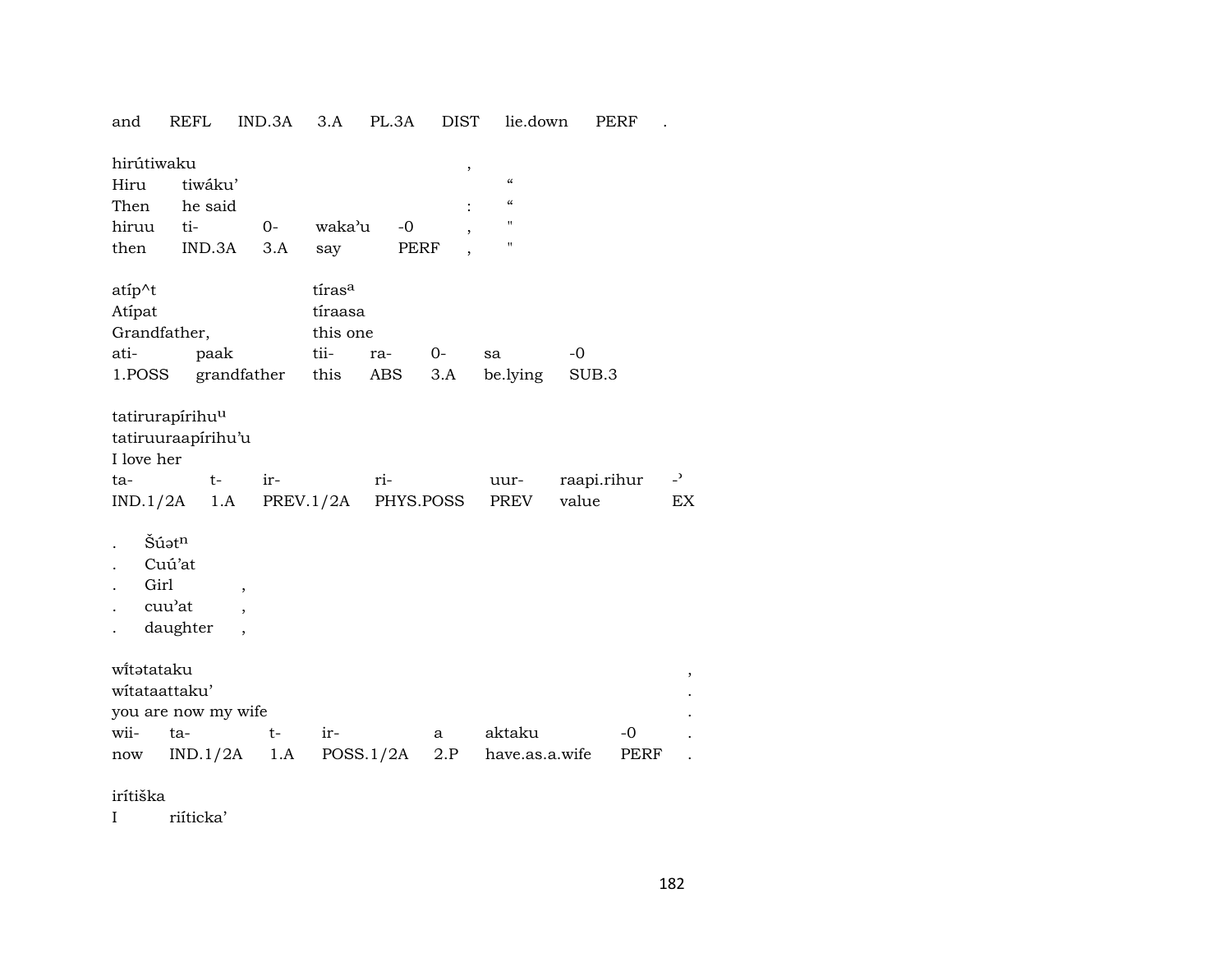| And                     | I want                       |      |             |                    |                               |           |                          |                          |
|-------------------------|------------------------------|------|-------------|--------------------|-------------------------------|-----------|--------------------------|--------------------------|
| i                       | rii-                         | t-   | wicka       | $-0$               |                               |           |                          |                          |
| and                     | ASSR                         | 1.A  | want        | PERF               |                               |           |                          |                          |
|                         |                              |      |             |                    |                               |           |                          |                          |
| sirəskúsaw <sup>a</sup> |                              |      |             |                    |                               |           |                          |                          |
|                         | siraskuúsawa                 |      |             |                    |                               |           |                          |                          |
| si-                     | for you (du) to lie together |      |             |                    |                               |           |                          |                          |
|                         | ra-<br>INF.A                 | $S-$ | ku-         | sa                 | -waa<br><b>DIST</b>           | $-0$      |                          |                          |
| DU                      |                              | 2.A  | INF.B       | be.lying           |                               | SUB.4     |                          |                          |
| tírəsa                  |                              |      |             |                    |                               |           |                          |                          |
| tíraasa                 |                              |      |             |                    | ,                             |           |                          |                          |
| this one                |                              |      |             |                    |                               |           |                          |                          |
| tii-                    | ra-                          | $0-$ | sa          | $-0$               | ,<br>$\overline{\phantom{a}}$ |           |                          |                          |
| this                    | ABS                          | 3.A  | be.lying    | SUB.3              |                               |           |                          |                          |
|                         |                              |      |             |                    |                               |           |                          |                          |
| atípatn                 |                              |      |             |                    |                               |           |                          |                          |
| а                       | atípat                       |      |             | $\pmb{\mathsf{H}}$ |                               |           |                          |                          |
| and                     | my grandfather               |      |             | $\pmb{\mathsf{H}}$ |                               |           |                          |                          |
| a                       | ati-                         | paak |             | $\pmb{\mathsf{H}}$ |                               |           |                          |                          |
| and                     | 1.POSS                       |      | grandfather | $\pmb{\mathsf{H}}$ |                               |           |                          |                          |
|                         |                              |      |             |                    |                               |           |                          |                          |
| Hitiráritis             |                              |      |             |                    |                               |           |                          |                          |
| Hi                      | tiraárittis                  |      |             |                    |                               |           |                          |                          |
| And                     | he was older                 |      |             |                    |                               |           |                          |                          |
| hi                      | ti-                          | $0-$ | raariktis   | -0                 |                               |           |                          |                          |
| and                     | $IND.3A$ $3.A$               |      | be.older    | PERF               |                               |           |                          |                          |
|                         |                              |      |             |                    |                               |           |                          | $\pmb{\zeta}\pmb{\zeta}$ |
|                         | Atiwákušapatn                |      |             |                    |                               |           |                          | $\pmb{\zeta}\pmb{\zeta}$ |
| A                       | tiwáku'                      |      |             |                    | cápaat                        |           |                          | $\zeta\zeta$             |
| And                     | she said                     | $0-$ |             |                    |                               | the woman | $\ddot{\cdot}$           | $\blacksquare$           |
| a                       | ti-                          |      | waka'u      | $-0$               | icapaak                       |           | $\overline{\phantom{a}}$ | $\blacksquare$           |
| and                     | IND.3A                       | 3.A  | say         | PERF               | woman                         |           | $\overline{ }$           |                          |

 $\rm H\tilde{a}^a$ Haa'a' Yes haa'a' yes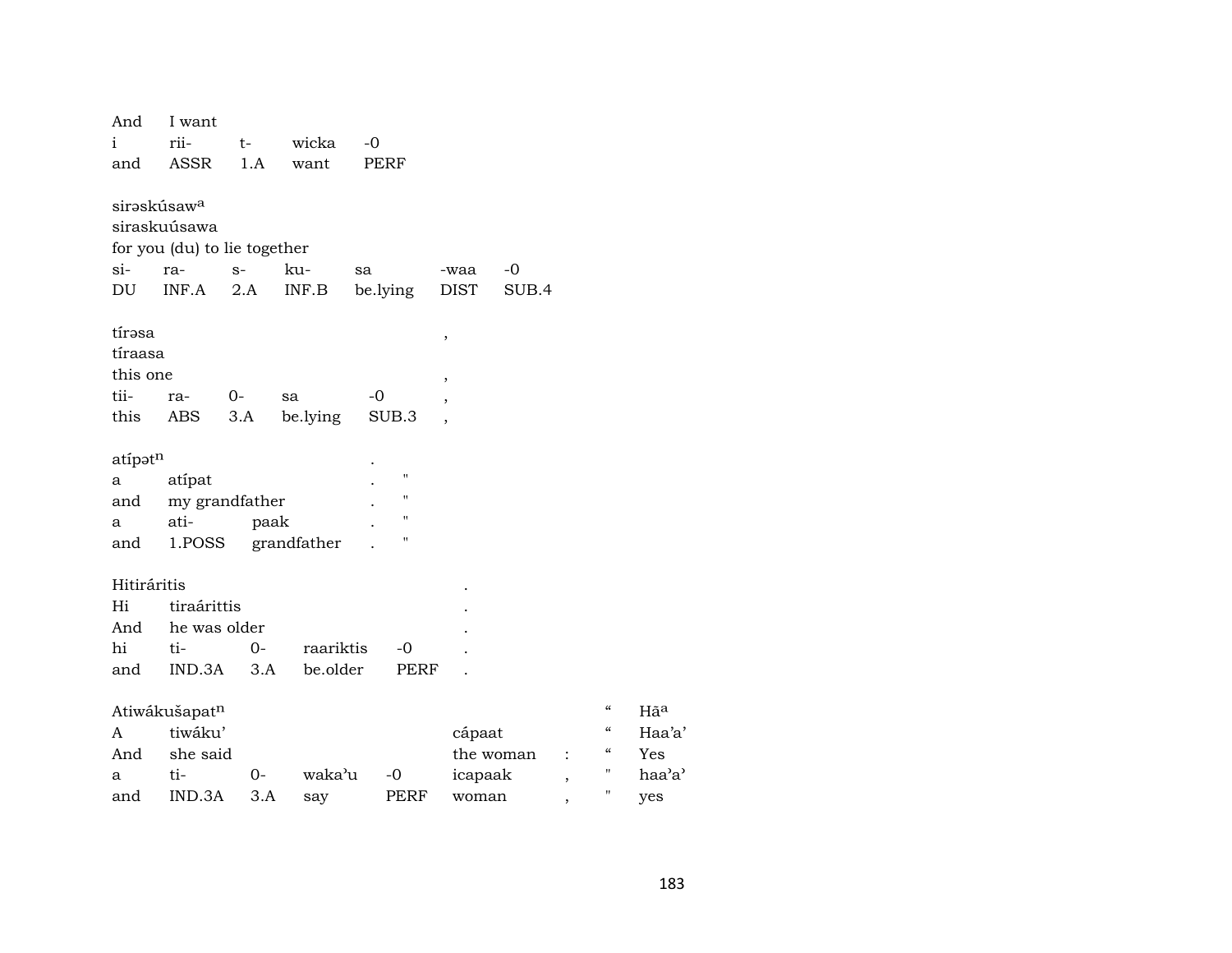| Ţ<br>$\,$<br>$\, ,$<br>$\, ,$        | irikuhásisk <sup>a</sup><br>irii-<br>what              | iriikuuhásicka'<br>whatever you want<br>kuur-<br><b>DUB</b> | ra-<br><b>ABS</b>     | $S-$<br>2.A                        | wicka<br>want       | $-0$<br><b>PERF</b>                           |                                                                                                         |                     |                  |                |                   |               |      |
|--------------------------------------|--------------------------------------------------------|-------------------------------------------------------------|-----------------------|------------------------------------|---------------------|-----------------------------------------------|---------------------------------------------------------------------------------------------------------|---------------------|------------------|----------------|-------------------|---------------|------|
| nikúsuš <sup>i</sup><br>rii-<br>that | rikuúsuci'<br>that will be<br>kuus-                    | POT.1/3A                                                    | $O -$<br>3.A          | ut-<br><b>PREV</b>                 | $i-$<br><b>SEQ</b>  | $-0$<br>0<br><b>PERF</b><br>be                | $\pmb{\mathsf{H}}$<br>$^{\prime\prime}$<br>$^{\prime\prime}$<br>$^{\prime\prime}$<br>$\pmb{\mathsf{H}}$ |                     |                  |                |                   |               |      |
| Ipaátti'<br>$i-$                     | Ipatirakúruk <sup>u</sup><br>A grandfather<br>3.POSS.A | paak<br>grandfather                                         |                       | $-ri2$<br>3.POSS.B                 | ra-<br>INF.A        | raakúruhku<br>when he had him<br>$O -$<br>3.A | $a-$<br>POSS.3A                                                                                         | ku-<br>INF.B        | ri-<br>PHYS.POSS | uur-<br>POSS.A | kus<br>be.sitting | $-0$<br>SUB.4 |      |
| $^\mathrm{,}$                        | irihitúrahi<br>irihiitúraahi<br>irii-<br>that          | that was good<br>hii-<br>other                              | ti-<br>IND.3A         | $0-$<br>3.A                        | uur-<br><b>PREV</b> | raa-<br>way                                   | hiir<br>be.good                                                                                         | $-0$<br><b>PERF</b> |                  |                |                   |               |      |
| cápaat<br>icapaak<br>woman           | šapatátiu<br>a woman                                   | a<br>and<br>a<br>and                                        | tí'u<br>ti-<br>IND.3A | he gave her to him<br>$O -$<br>3.A | uh<br>give          | $-0$<br><b>PERF</b>                           |                                                                                                         |                     |                  |                |                   |               |      |
| A<br>And<br>a                        | Airarinakúruhk <sup>u</sup><br>iraári'<br>$i-$         | a brother                                                   | -raar-                |                                    | -ri'                |                                               | raakúruhku<br>when he had him<br>$0-$<br>ra-                                                            | $a-$                | ku-              | ri-            | uur-              | kus           | $-0$ |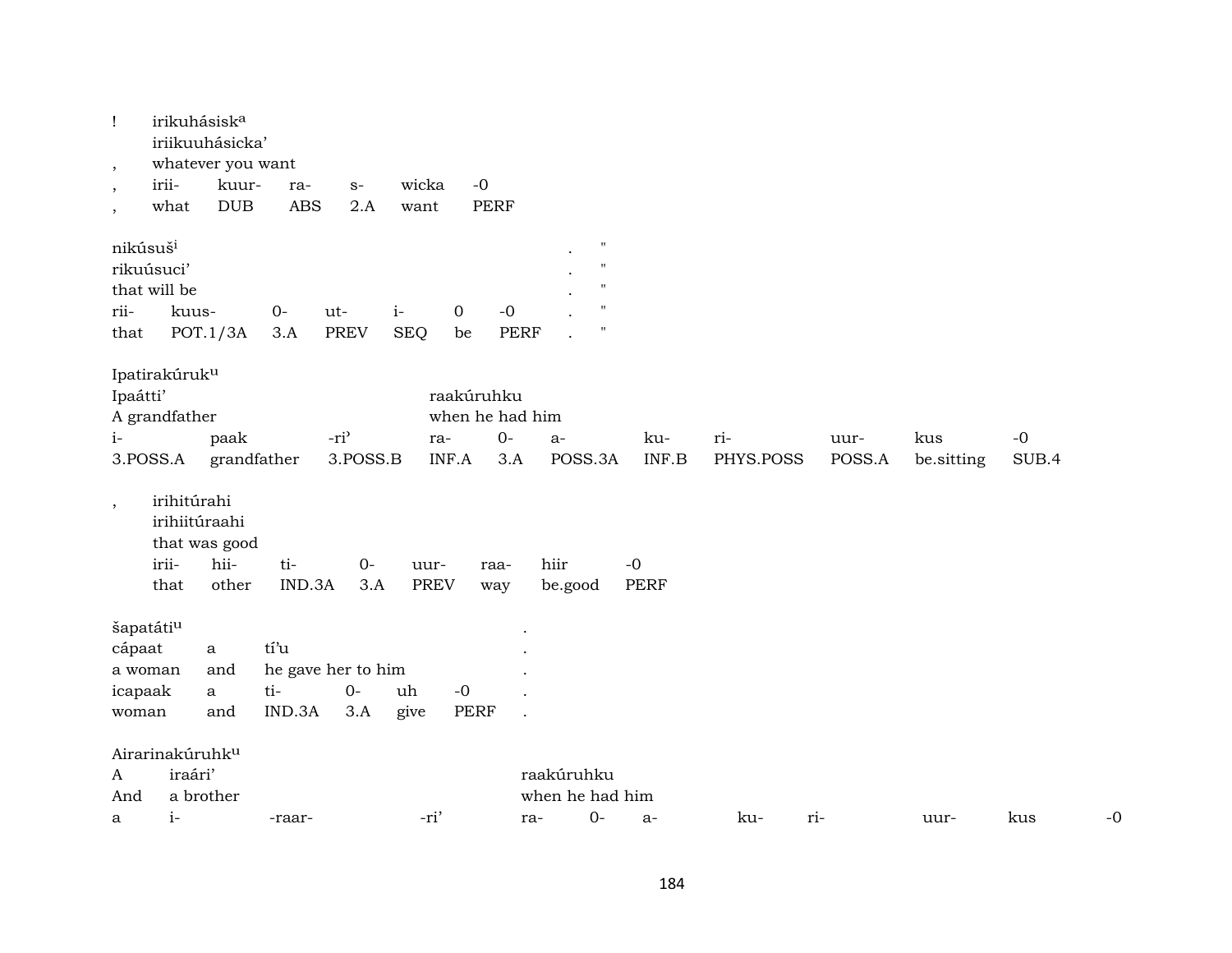,

| $- -$                    | iraári'                        |                            |                  |        |                          |                             | raakúruhku      |         |       |           |        |            |       |
|--------------------------|--------------------------------|----------------------------|------------------|--------|--------------------------|-----------------------------|-----------------|---------|-------|-----------|--------|------------|-------|
| $- -$                    | a brother                      |                            |                  |        |                          |                             | when he had him |         |       |           |        |            |       |
| $\qquad \qquad -$        | $i-$                           | -raar-                     |                  | -ri'   |                          | ra-                         | $O-$            | $a-$    | ku-   | ri-       | uur-   | kus        | $-0$  |
| $-\,-$                   | 3.POSS.A                       |                            | same.sex.sibling |        | 3.POSS.B                 | INF.A                       | 3.A             | POSS.3A | INF.B | PHYS.POSS | POSS.A | be.sitting | SUB.4 |
|                          |                                | hirútiwakušapatn           |                  |        |                          |                             |                 |         |       |           |        |            |       |
|                          | hiru                           | tiwáku'                    |                  |        |                          |                             | cápaat          |         |       |           |        |            |       |
|                          | then                           | he said                    |                  |        |                          |                             | a woman         |         |       |           |        |            |       |
| $\overline{\phantom{a}}$ | hiruu                          | ti-                        | $0-$             | waka'u | $-0$                     | $\cdot$<br>$\overline{ }$ , | icapaak         |         |       |           |        |            |       |
| $\cdot$                  | then                           | IND.3A                     | 3.A              | say    | PERF                     | $\overline{ }$ ,            | woman           |         |       |           |        |            |       |
| $\cdot$                  |                                |                            |                  |        |                          |                             |                 |         |       |           |        |            |       |
|                          | nakušírasukata                 |                            |                  |        |                          |                             |                 | $\,$    |       |           |        |            |       |
|                          | rakucírasuukata                |                            |                  |        |                          |                             |                 |         |       |           |        |            |       |
|                          |                                | when he brought her inside |                  |        |                          |                             |                 |         |       |           |        |            |       |
| ra-                      | $0-$                           | ku-                        | ut-              | ciras- | huuk-                    | at                          | $-a$            |         |       |           |        |            |       |
| INF.A                    | 3.A                            | INF.B                      | <b>PREV</b>      | COM    | into                     | go                          | SUB.1           |         |       |           |        |            |       |
|                          | hirútiwaku                     |                            |                  |        |                          | $\boldsymbol{\mathcal{C}}$  |                 |         |       |           |        |            |       |
| hiru                     | tiwáku'                        |                            |                  |        |                          | $\boldsymbol{\mathcal{C}}$  |                 |         |       |           |        |            |       |
| then                     | he said:                       |                            |                  |        | ٠                        | $\boldsymbol{\mathcal{C}}$  |                 |         |       |           |        |            |       |
| hiruu                    | ti-                            | $O -$                      | waka'u           | $-0$   |                          | $\mathbf{H}$                |                 |         |       |           |        |            |       |
| then                     | IND.3A                         | 3.A                        |                  | PERF   | $\overline{\phantom{a}}$ | $\pmb{\mathsf{H}}$          |                 |         |       |           |        |            |       |
|                          |                                |                            | say              |        | $\overline{\phantom{a}}$ |                             |                 |         |       |           |        |            |       |
|                          | Tirasakirəsiíhšaw <sup>a</sup> |                            |                  |        |                          |                             |                 |         |       |           |        |            |       |
|                          | Tíraasa                        |                            |                  |        | kíra si'ihcawa           |                             |                 |         |       |           |        |            |       |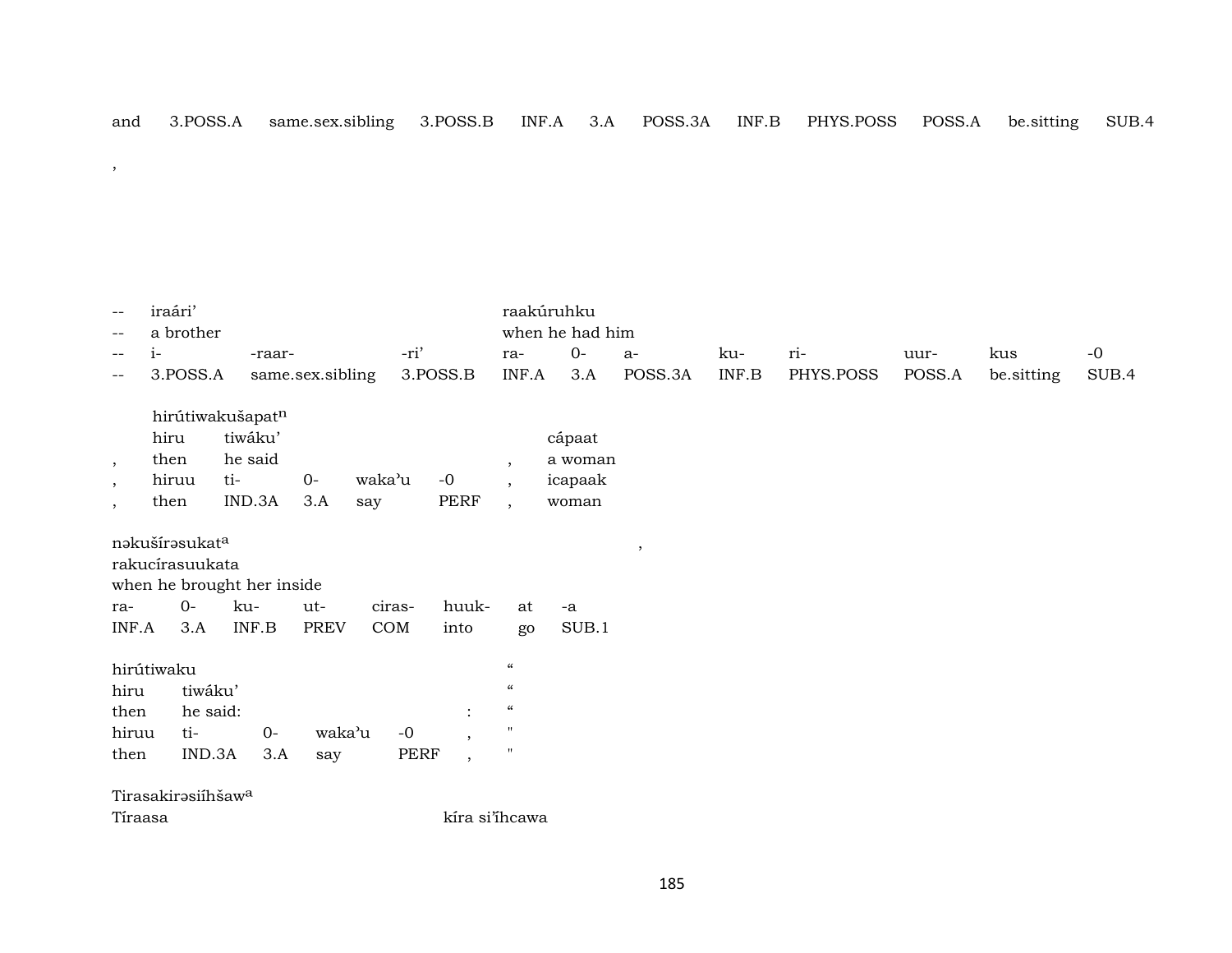|                          | This one                     |                         |                            |          | you (du) lie together |                                        |             |           |                    |              |             |       |
|--------------------------|------------------------------|-------------------------|----------------------------|----------|-----------------------|----------------------------------------|-------------|-----------|--------------------|--------------|-------------|-------|
| tii-                     | ra-                          | $0-$                    | sa                         | $-0$     | kira                  | $si-$                                  | $i-$        |           | $S-$               | sa           | -waa        | $-0$  |
| this                     | <b>ABS</b>                   | 3.A                     | be.lying                   | SUB.3    | perhaps               | $\mathop{\rm DU}\nolimits$             |             | CONT.1/2A | 2.A                | be.lying     | <b>DIST</b> | PERF  |
|                          |                              |                         |                            |          |                       |                                        |             |           |                    |              |             |       |
| $\overline{\phantom{a}}$ | kirásiisitkawa               |                         |                            |          |                       |                                        |             |           | $\pmb{\mathsf{H}}$ |              |             |       |
|                          | Kíra si'isítkawa             |                         |                            |          |                       |                                        |             |           | $\pmb{\mathsf{H}}$ |              |             |       |
|                          |                              | You (du) sleep together |                            |          |                       |                                        |             |           | $\pmb{\mathsf{H}}$ |              |             |       |
|                          | kira                         | $si$ -                  | $i-$                       | $S-$     | itka                  | -waa                                   | $-0$        |           | $\pmb{\mathsf{H}}$ |              |             |       |
|                          | perhaps                      | DU                      | CONT.1/2A                  | 2.A      | sleep                 | <b>DIST</b>                            | <b>PERF</b> |           | $\pmb{\mathsf{H}}$ |              |             |       |
|                          |                              |                         |                            |          |                       |                                        |             |           |                    |              |             |       |
| Iraári'                  | Iráriirisírakur <sup>i</sup> |                         |                            |          |                       | iriisírakuuri                          |             |           |                    |              |             |       |
| <b>Brother</b>           |                              |                         |                            |          |                       | the one he has                         |             |           |                    |              |             |       |
| $i-$                     |                              | -raar-                  |                            | -ri'     | irii-                 | $si-$                                  | ra-         | $O-$      | ku-                | US           |             | $-0$  |
|                          | 3.POSS.A                     |                         | same.sex.sibling           | 3.POSS.B | that                  | DU                                     | INF.A       | 3.A       | INF.B              | unknown.stem |             | SUB.4 |
|                          |                              |                         |                            |          |                       |                                        |             |           |                    |              |             |       |
| $\overline{\phantom{a}}$ | arakutáku <sup>u</sup>       |                         |                            |          |                       |                                        |             |           |                    |              |             |       |
|                          | a                            | raakuttáku'u            |                            |          |                       |                                        |             |           |                    |              |             |       |
|                          | and                          |                         | when he was married to her |          |                       |                                        |             |           |                    |              |             |       |
|                          | a                            | ra-                     | $0-$<br>a-                 |          | ku-                   | aktaku                                 |             | -u        |                    |              |             |       |
|                          | and                          | INF.A                   | 3.A                        | POSS.3A  | INF.B                 | have.as.a.wife                         |             | SUB.D     |                    |              |             |       |
|                          |                              |                         |                            |          |                       |                                        |             |           |                    |              |             |       |
|                          | nakutáku <sup>u</sup>        |                         |                            |          |                       |                                        |             |           |                    |              |             |       |
|                          | raakuttáku'u                 |                         |                            |          |                       |                                        |             |           |                    |              |             |       |
| $\cdot$                  |                              |                         | when he was married to her |          |                       |                                        |             |           |                    |              |             |       |
|                          | ra-                          | $0-$                    | a-                         | ku-      | aktaku                |                                        | -u          |           |                    |              |             |       |
|                          | INF.A                        | 3.A                     | POSS.3A                    | INF.B    | have.as.a.wife        |                                        | SUB.D       |           |                    |              |             |       |
|                          | hitáhwišk <sup>a</sup>       |                         |                            |          |                       |                                        |             |           |                    |              |             |       |
| hi                       |                              | taáhwicka'              |                            |          |                       | $\boldsymbol{\zeta}\boldsymbol{\zeta}$ |             |           |                    |              |             |       |
| and                      |                              | he would think          |                            |          |                       | $\boldsymbol{\zeta}\boldsymbol{\zeta}$ |             |           |                    |              |             |       |
| hi                       | ti-                          | $0-$                    | ar-                        | wicka    | $-0$                  | "                                      |             |           |                    |              |             |       |
| and                      | IND.3A                       | 3.A                     | ${\rm EV}$                 | think    | <b>PERF</b>           | $\pmb{\mathsf{H}}$                     |             |           |                    |              |             |       |
|                          |                              |                         |                            |          |                       |                                        |             |           |                    |              |             |       |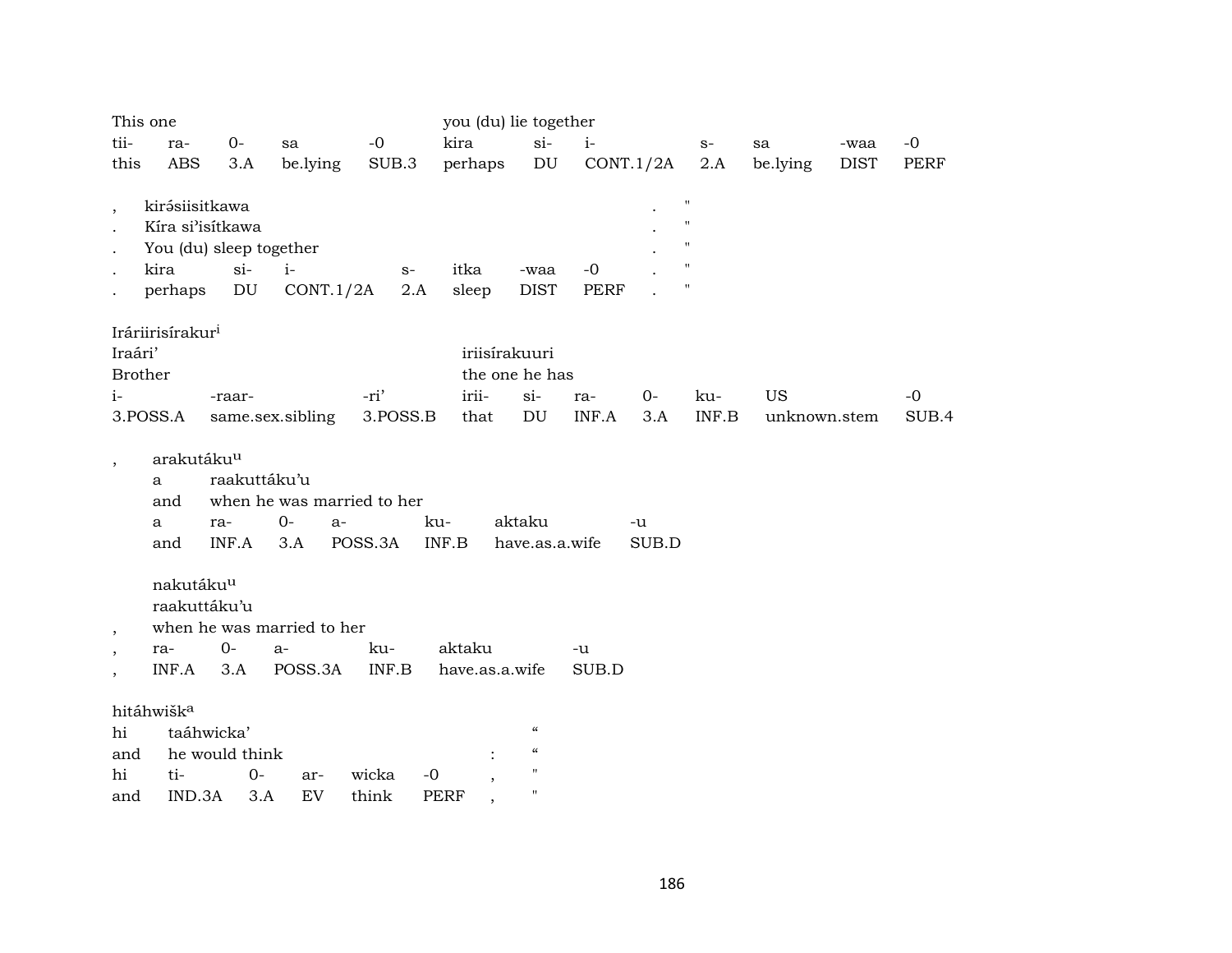| iritarurapírihu <sup>u</sup><br>$\mathbf I$<br>And                                           | riitaruuraapirihu'u<br>I love you                                    |             |                                     |             |                   |                                                                                                       |                      |            |                                                                                                            |                |
|----------------------------------------------------------------------------------------------|----------------------------------------------------------------------|-------------|-------------------------------------|-------------|-------------------|-------------------------------------------------------------------------------------------------------|----------------------|------------|------------------------------------------------------------------------------------------------------------|----------------|
| i                                                                                            | rii-                                                                 | $t-$        | ir-                                 |             | a-                | ri-                                                                                                   |                      | uur-       | raapi.rihur                                                                                                | $\overline{a}$ |
| and                                                                                          | ASSR                                                                 | 1.A         | PREV.1/2A                           |             | 2.P               | PHYS.POSS                                                                                             |                      | PREV       | value                                                                                                      | EX             |
| $\overline{\phantom{a}}$<br>tii-<br>this                                                     | tirašíhwari<br>tiracíhwari<br>this one I go about with<br>ra-<br>ABS |             | aciir-<br>IN.DU.A                   | warii       |                   | be.going.about.IMPF                                                                                   | -hus                 | IMPF.SUB   | $^\mathrm{,}$                                                                                              |                |
| tírətataku<br>tírataattaku'<br>this one I am married to<br>tii-<br>this                      | ra-<br><b>ABS</b>                                                    | $t-$<br>1.A | ir-<br>POSS.1/2A                    |             | $a-$<br>2.P       | aktaku<br>have.as.a.wife                                                                              |                      | -0<br>PERF | $\epsilon\epsilon$<br>$\overline{\phantom{a}}$                                                             |                |
| Kirasiispawáktiku<br>Kíra si'ispaawáktiiku'<br>Let you (du) talk together<br>kira<br>perhaps | $si-$<br>DU                                                          | $i-$        | CONT.1/2A                           | $S-$<br>2.A | talk              | waa.wak.tik                                                                                           | -:hus<br><b>IMPF</b> |            | $\pmb{\mathsf{H}}$<br>$\pmb{\mathsf{H}}$<br>$\pmb{\mathsf{H}}$<br>$\pmb{\mathsf{H}}$<br>$\pmb{\mathsf{H}}$ |                |
| Hirútiwaku<br>Hiru<br>Then<br>hiruu<br>then                                                  | tiwáku'<br>he said<br>ti-<br>IND.3A                                  | $0-$<br>3.A | waka'u<br>say                       |             | -0<br><b>PERF</b> | $\pmb{\zeta}\pmb{\zeta}$<br>$\epsilon\epsilon$<br>$\mathcal{C}$<br>$\mathbf{H}$<br>$\pmb{\mathsf{H}}$ |                      |            |                                                                                                            |                |
| Tiháratirataku <sup>u</sup><br>Tihaaratiírattaku'u<br>tii-                                   | haa-                                                                 | ra-         | This one to whom I am married<br>t- | ir-         |                   | aktaku                                                                                                |                      | -u         |                                                                                                            |                |
|                                                                                              |                                                                      |             |                                     |             |                   |                                                                                                       |                      |            |                                                                                                            |                |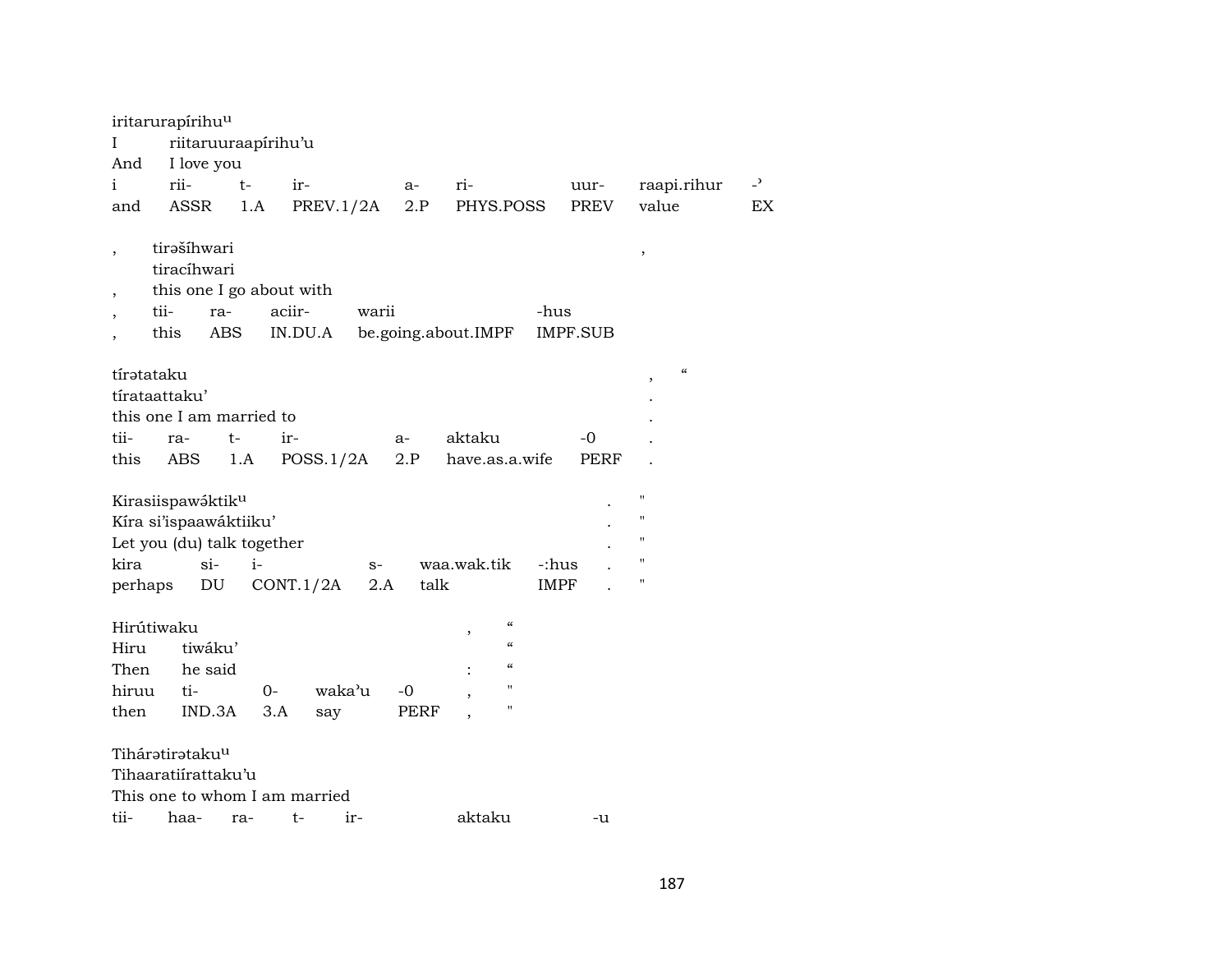## this here ABS 1.A POSS.1/2A have.as.a.wife SUB.D

| kirəsiíhšawa              |       |                 |      |          |      |             | $\bullet$ |  |
|---------------------------|-------|-----------------|------|----------|------|-------------|-----------|--|
| kíra si'ihcawa            |       |                 |      |          |      |             |           |  |
| let you (du) lie together |       |                 |      |          |      |             |           |  |
| kira                      | $S1-$ |                 | $S-$ | sa       | -waa | $-()$       |           |  |
| perhaps                   | DU    | $CONT.1/2A$ 2.A |      | be.lying | DIST | <b>PERF</b> |           |  |

|         |           | Kararakuhurahakúšapatn           |      |       |             |      |     |           |                                        |             |             |                |
|---------|-----------|----------------------------------|------|-------|-------------|------|-----|-----------|----------------------------------------|-------------|-------------|----------------|
|         |           | Kararakuuhúrahaku                |      |       |             |      |     |           |                                        | cápaat      |             |                |
|         |           | His not wanting to let her go    |      |       |             |      |     |           |                                        | the woman   |             |                |
| kara-   | ra-       |                                  | $0-$ | ku-   | uhur.ra.hak |      |     | -hus      |                                        | icapaak     |             |                |
| NEG     |           | INF.A                            | 3.A  | INF.B | release     |      |     |           | IMPF.SUB                               | woman       |             |                |
| $\cdot$ | Hítiwaku  |                                  |      |       |             |      |     |           | $\boldsymbol{\zeta}\boldsymbol{\zeta}$ |             |             |                |
|         | hitiwáku' |                                  |      |       |             |      |     |           | $\epsilon$                             |             |             |                |
|         |           | and he said                      |      |       |             |      |     |           | $\boldsymbol{\zeta}\boldsymbol{\zeta}$ |             |             |                |
|         | hi        | ti-                              |      | $0-$  | waka'u      | $-0$ |     | $\cdot$   | $^{\prime\prime}$                      |             |             |                |
|         | and       | IND.3A                           |      | 3.A   | say         | PERF |     |           | $^{\prime\prime}$                      |             |             |                |
|         |           | Sapattatirirapírihu <sup>u</sup> |      |       |             |      |     |           |                                        |             |             |                |
| Cápaat  |           | tatiriiraapirihu'u               |      |       |             |      |     |           |                                        |             |             |                |
| Woman   |           | I love her                       |      |       |             |      |     |           |                                        |             |             |                |
| icapaak |           | ta-                              |      | $t-$  | ir-         |      | ri- |           |                                        | uur-        | raapi.rihur | $\overline{ }$ |
| woman   |           | IND.1/2A                         |      | 1.A   | PREV.1/2A   |      |     | PHYS.POSS |                                        | <b>PREV</b> | value       | EX             |
|         |           | aritarurapírihu <sup>u</sup>     |      |       |             |      |     |           |                                        |             |             |                |

|                | a riitaruuraapírihu'u |  |  |                                                 |  |  |     |  |  |  |  |
|----------------|-----------------------|--|--|-------------------------------------------------|--|--|-----|--|--|--|--|
| and I love you |                       |  |  |                                                 |  |  |     |  |  |  |  |
|                |                       |  |  | a rii- t- ir- a- ri- uur- raapi.rihur -'        |  |  |     |  |  |  |  |
|                |                       |  |  | and ASSR 1.A PREV.1/2A 2.P PHYS.POSS PREV value |  |  | EX. |  |  |  |  |

 $\begin{pmatrix} 1 \\ 0 \end{pmatrix}$ 

 $\mathbf{a}$ and  $\mathbf{a}$ and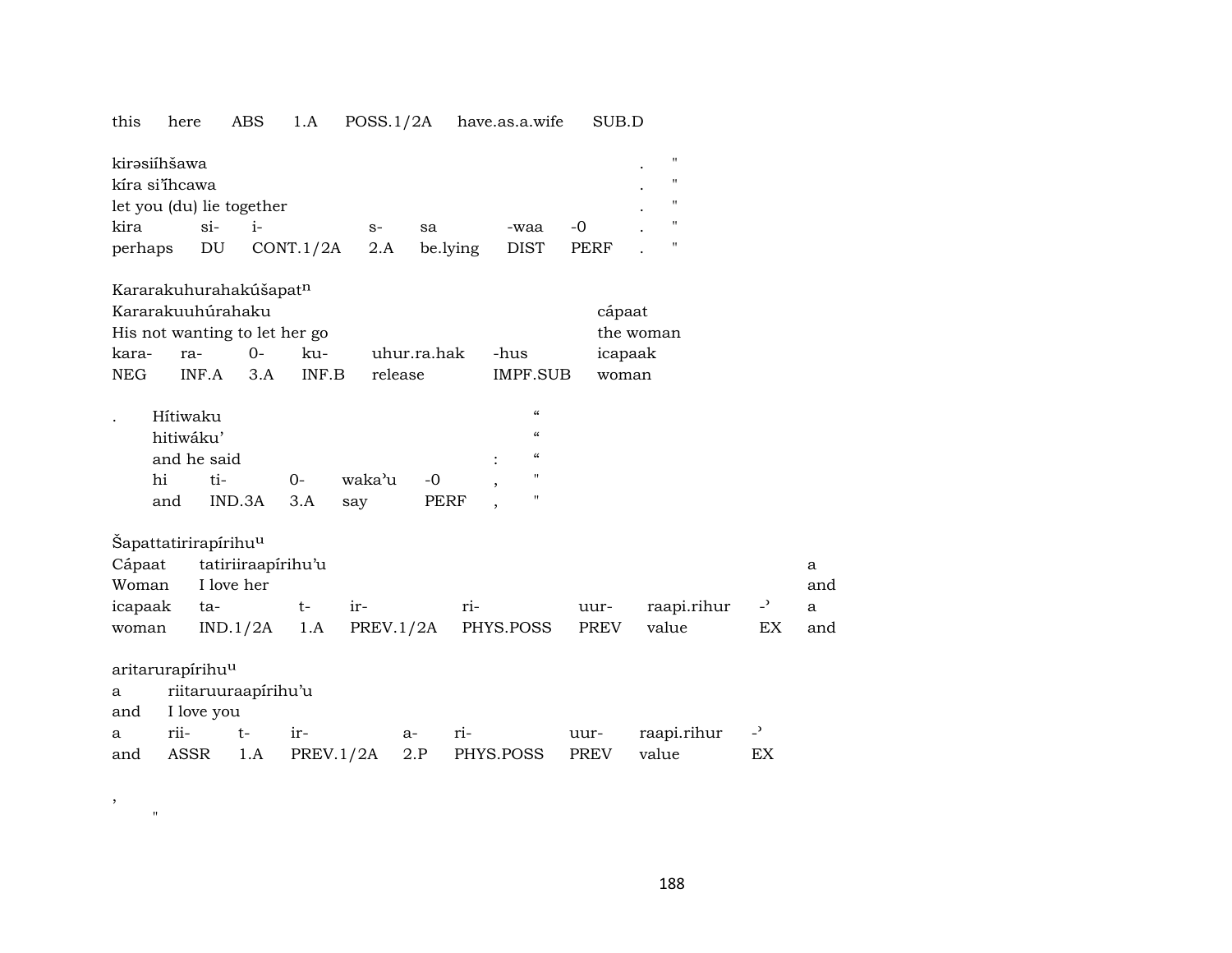| , | $^{\prime}$ |  |
|---|-------------|--|
| , | $^{\prime}$ |  |
| , | $^{\prime}$ |  |

|  |  | irarisirakur <sup>i</sup> |
|--|--|---------------------------|

| iraári'     |                                                                      |        | sírakuuri      |            |  |      |    |  |  |
|-------------|----------------------------------------------------------------------|--------|----------------|------------|--|------|----|--|--|
| his brother |                                                                      |        | the one he has |            |  |      |    |  |  |
| $i-$        | -raar-                                                               | $-ri'$ |                | si- ra- O- |  | k11- | US |  |  |
|             | 3. POSS.A same.sex.sibling 3. POSS.B DU INF.A 3.A INF.B unknown.stem |        |                |            |  |      |    |  |  |

kuiwahiráku<sup>u</sup>

 $\overline{\phantom{a}}$ 

| ku                                                            | iwaáhi'                                                        |             |                     |                |                     | ráku'u |      |       |    |       |
|---------------------------------------------------------------|----------------------------------------------------------------|-------------|---------------------|----------------|---------------------|--------|------|-------|----|-------|
| or                                                            | his nephew                                                     | his being   |                     |                |                     |        |      |       |    |       |
| ku                                                            | $i-$                                                           | waat        |                     | $-ri3$         | ra-                 |        | $0-$ | ku-   | 0  | -u    |
| <b>INDF</b>                                                   | 3.POSS.A                                                       |             | nephew/neice        | 3.POSS.B       |                     | INF.A  | 3.A  | INF.B | be | SUB.D |
| "<br>$\epsilon\epsilon$<br>$\pmb{\mathsf{H}}$<br>$\mathbf{H}$ | Náwa<br>$\overline{\phantom{a}}$<br>Ráwa<br>Now<br>rawa<br>now |             |                     |                |                     |        |      |       |    |       |
| sisútšawa<br>sisútcawa<br>$i-$<br>$\sin$<br>DU                | you (du) lie together<br>CONT.1/2A                             | $S-$<br>2.A | uks-<br><b>JUSS</b> | sa<br>be.lying | -waa<br><b>DIST</b> | -0     | PERF |       |    |       |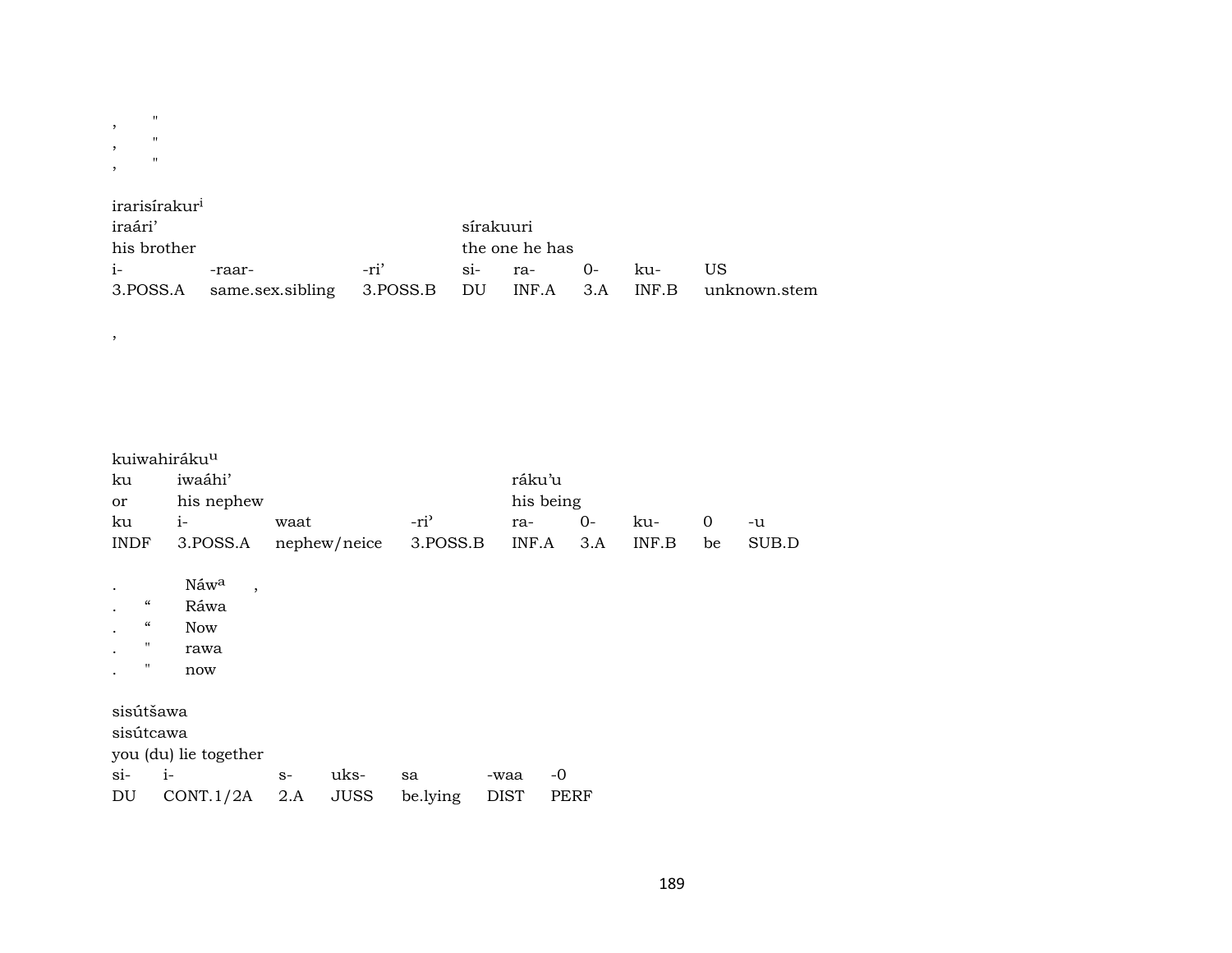| tíras <sup>a</sup><br>tíraasa<br>this one<br>tii-<br>this     | ra-<br>ABS                                                                       | 0-<br>3.A   | sa<br>be.lying                          | $-0$<br>SUB.3    | ,                                            |              |                      |                                |
|---------------------------------------------------------------|----------------------------------------------------------------------------------|-------------|-----------------------------------------|------------------|----------------------------------------------|--------------|----------------------|--------------------------------|
| I love you<br>ta-<br>IND.1/2A                                 | tatarurapírihu <sup>u</sup><br>Tataruuraapírihu'u<br>t-                          | 1.A         | ir-<br>PREV.1/2A                        | $a-$<br>2.P      | ri-<br>PHYS.POSS                             | uur-<br>PREV | raapi.rihur<br>value | $\overline{\phantom{0}}$<br>EX |
| а<br>and<br>a<br>and                                          | aritirirapírihu <sup>u</sup><br>riitiriiraapirihu'<br>I love her<br>rii-<br>ASSR | $t-$<br>1.A | ir-<br>PREV.1/2A                        | ri-              | PHYS.POSS                                    | uur-<br>PREV | raapi.rihur<br>value | $-0$<br>PERF                   |
| "<br>$\mathbf{H}$<br>$\pmb{\mathsf{H}}$<br>$\pmb{\mathsf{H}}$ |                                                                                  |             |                                         |                  |                                              |              |                      |                                |
| Irári<br>Iraári'<br><b>Brother</b><br>i-<br>3.POSS.A          |                                                                                  | -raar-      | same.sex.sibling                        | -ri'<br>3.POSS.B | $\, ,$<br>,<br>,<br>$\overline{\phantom{a}}$ |              |                      |                                |
| irii-                                                         | irikuhikúhuhuru<br>irikuuhikuuhuuhuru'<br>kuur-                                  | ri-         | that is the way He made for us<br>$O -$ | ku-              | ut-                                          | raa.uhur-    | ra'uk                | $-0$                           |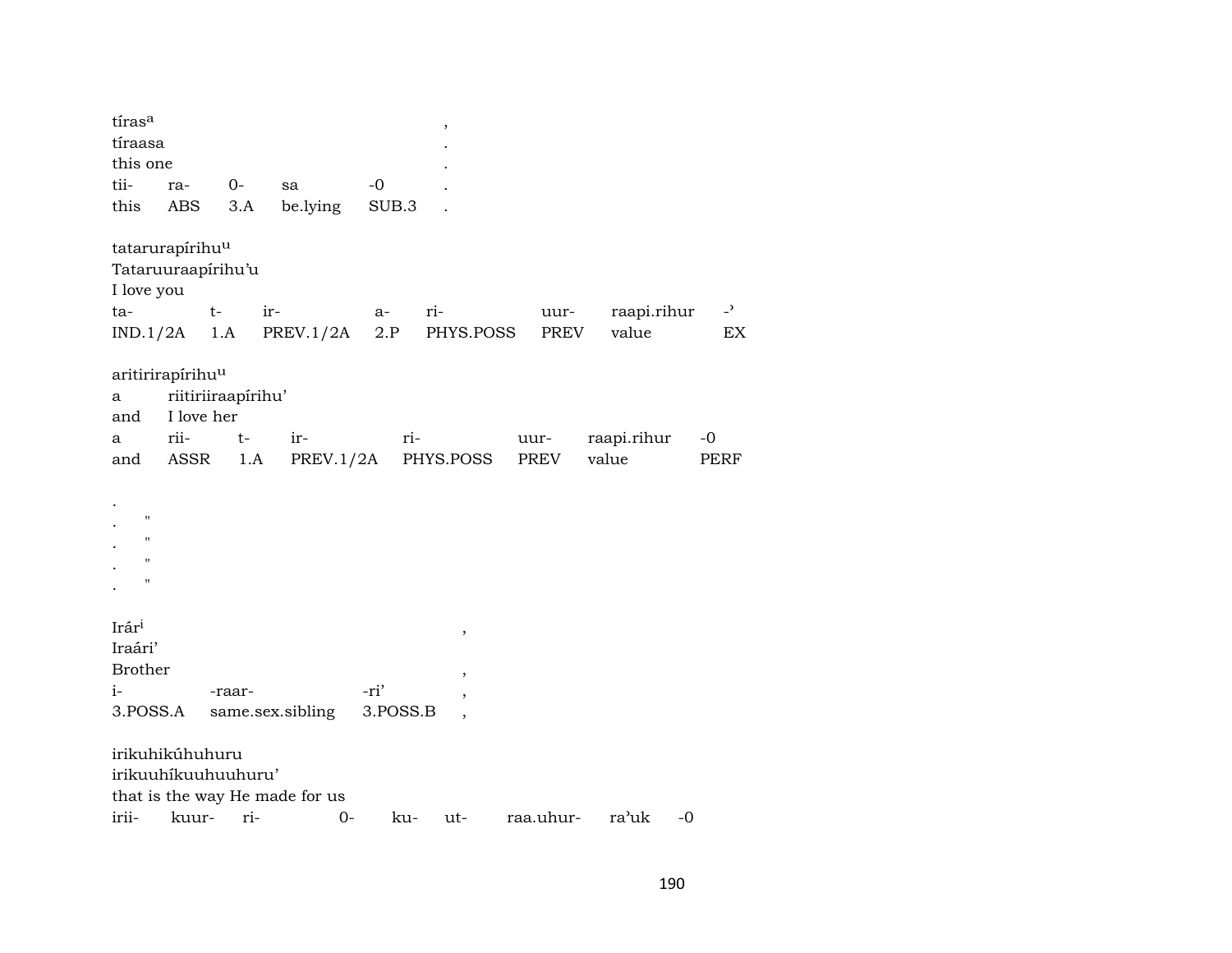| that                                                                                                         | <b>DUB</b>                                                                                                                                                                                                                                                                                                                                                   |                     | CONT.3A | 3.A              | 1.P  | <b>BEN</b> | way                                                            |           | make | <b>PERF</b>  |             |  |  |  |
|--------------------------------------------------------------------------------------------------------------|--------------------------------------------------------------------------------------------------------------------------------------------------------------------------------------------------------------------------------------------------------------------------------------------------------------------------------------------------------------|---------------------|---------|------------------|------|------------|----------------------------------------------------------------|-----------|------|--------------|-------------|--|--|--|
|                                                                                                              | sahiksíšahiks<br>tátpawakahu<br>$\overline{\phantom{a}}$<br>cahiksícahiks<br>átpaawákaahu'<br>I am telling these things<br>Indians<br>$\ddot{\phantom{0}}$<br>icaahiks<br>icaahiks<br>$t-$<br>waka<br>-:hus<br>aa-<br>waa-<br>$\ddot{\phantom{a}}$<br>SUBJ.1/2A<br><b>DIST</b><br><b>IMPF</b><br>1.A<br>say.IMPF<br>person<br>person<br>$\ddot{\phantom{a}}$ |                     |         |                  |      |            |                                                                |           |      |              |             |  |  |  |
|                                                                                                              |                                                                                                                                                                                                                                                                                                                                                              |                     |         |                  |      |            |                                                                |           |      |              |             |  |  |  |
|                                                                                                              |                                                                                                                                                                                                                                                                                                                                                              |                     |         |                  |      |            |                                                                |           |      |              |             |  |  |  |
| Kici<br>But                                                                                                  | Kišitasírurukiwi<br>tasíruuruukiwi<br>your way is different<br>kici<br>ikiwir<br>ta-<br>ir-<br>ri-<br>$-0$<br>$S-$<br>uur-<br>raa-                                                                                                                                                                                                                           |                     |         |                  |      |            |                                                                |           |      |              |             |  |  |  |
| but                                                                                                          |                                                                                                                                                                                                                                                                                                                                                              | IND.1/2A            | $2.A$   | POSS.1/2A        |      | PHYS.POSS  |                                                                | POSS.A    | way  | be.different | <b>PERF</b> |  |  |  |
| $\overline{\phantom{a}}$<br>$\overline{\phantom{a}}$<br>$\overline{\phantom{a}}$<br>$\overline{\phantom{a}}$ | irári<br>iraári'<br>brother<br>$i-$<br>3.POSS.A                                                                                                                                                                                                                                                                                                              |                     | -raar-  | same.sex.sibling | -ri' | 3.POSS.B   | $\, ,$<br>$\overline{\phantom{a}}$<br>$\overline{\phantom{a}}$ |           |      |              |             |  |  |  |
| icaahiks<br>person                                                                                           | šahíkstaka<br>cahíkstaaka<br>white people                                                                                                                                                                                                                                                                                                                    | taakaar<br>be.white | $\, ,$  |                  |      |            |                                                                |           |      |              |             |  |  |  |
| tiráspari<br>tiráspari                                                                                       |                                                                                                                                                                                                                                                                                                                                                              |                     |         |                  |      |            |                                                                | $\bullet$ |      |              |             |  |  |  |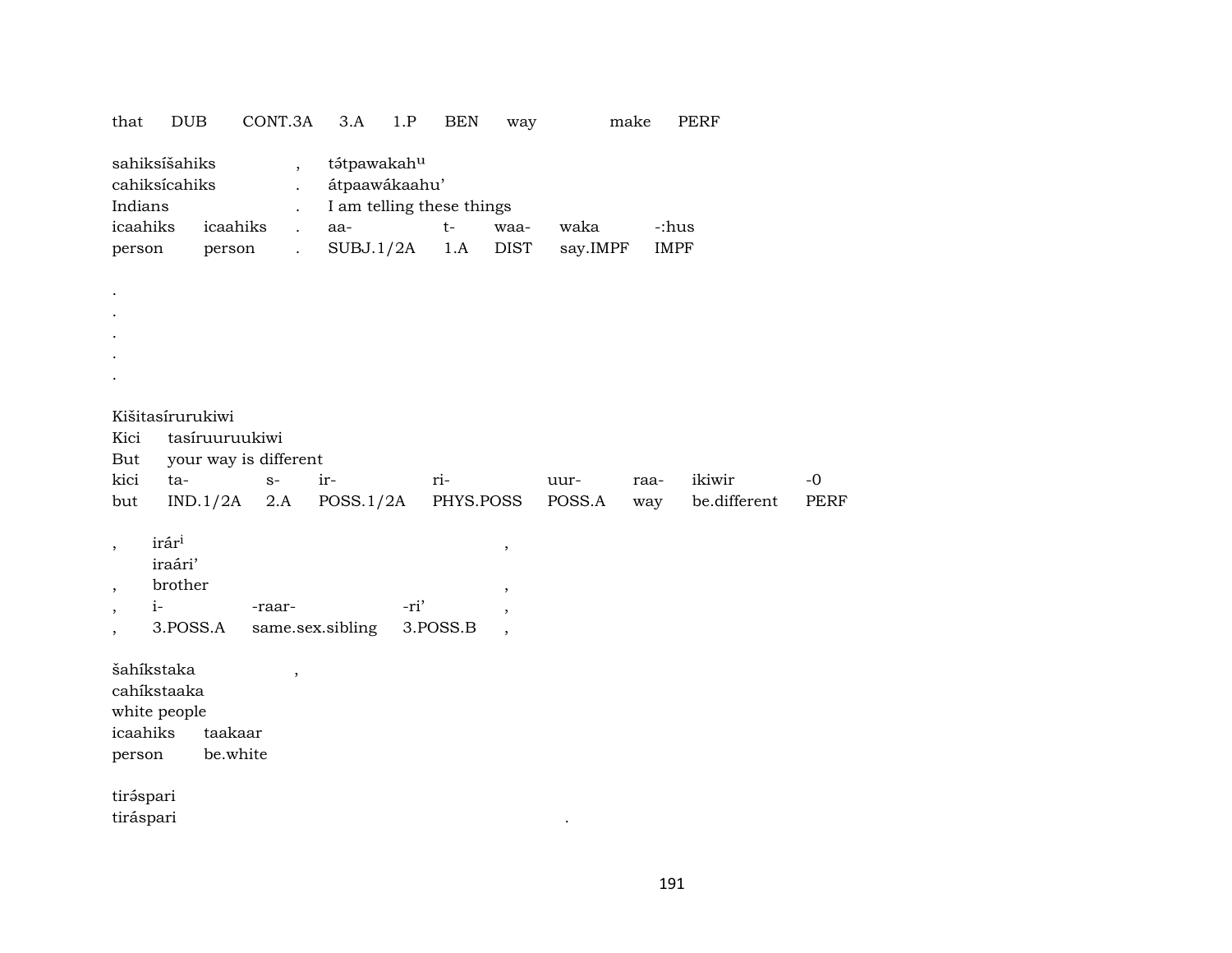| tii-<br>this                     | these of you living<br>ra-<br><b>ABS</b>                          | $S-$               | 2.A                                                   | warii<br>be.going.about.IMPF |                     |                   | -hus | IMPF.SUB                |             |        |                        |                     |                     |
|----------------------------------|-------------------------------------------------------------------|--------------------|-------------------------------------------------------|------------------------------|---------------------|-------------------|------|-------------------------|-------------|--------|------------------------|---------------------|---------------------|
| ta-<br>IND.1/2A                  | tasírurukiwi<br>Tasíruuruukiwi<br>Your way is different           | $S-$<br>2.A        | ir-                                                   | POSS.1/2A                    | ri-                 | PHYS.POSS         |      | uur-<br>POSS.A          | raa-<br>way |        | ikiwir<br>be.different |                     | $-0$<br><b>PERF</b> |
| $\,$                             |                                                                   |                    |                                                       |                              |                     |                   |      |                         |             |        |                        |                     |                     |
| a<br>and<br>a<br>and             | aritírurukiwi<br>rii-<br>ASSR                                     |                    | riitíruuruukiwi<br>my way is different<br>$t-$<br>1.A | ir-<br>POSS.1/2A             |                     | ri-<br>PHYS.POSS  |      | uur-<br>POSS.A          |             | ikiwir | be.different           | $-0$<br><b>PERF</b> |                     |
| the Indian<br>icaahiks<br>person | šahiksíšahiks<br>cahiksícahiks                                    | icaahiks<br>person |                                                       | $\overline{\phantom{a}}$     |                     |                   |      |                         |             |        |                        |                     |                     |
|                                  | tiharátpawakahu<br>Tihaarátpaawaakahu<br>These things I am saying |                    |                                                       |                              |                     |                   |      |                         |             |        |                        |                     |                     |
| tii-<br>this                     | haa-<br>here                                                      |                    | ra-<br><b>ABS</b>                                     | $t-$<br>1.A                  | waa-<br><b>DIST</b> | waaka<br>say.IMPF |      | -hus<br><b>IMPF.SUB</b> |             |        |                        |                     |                     |

192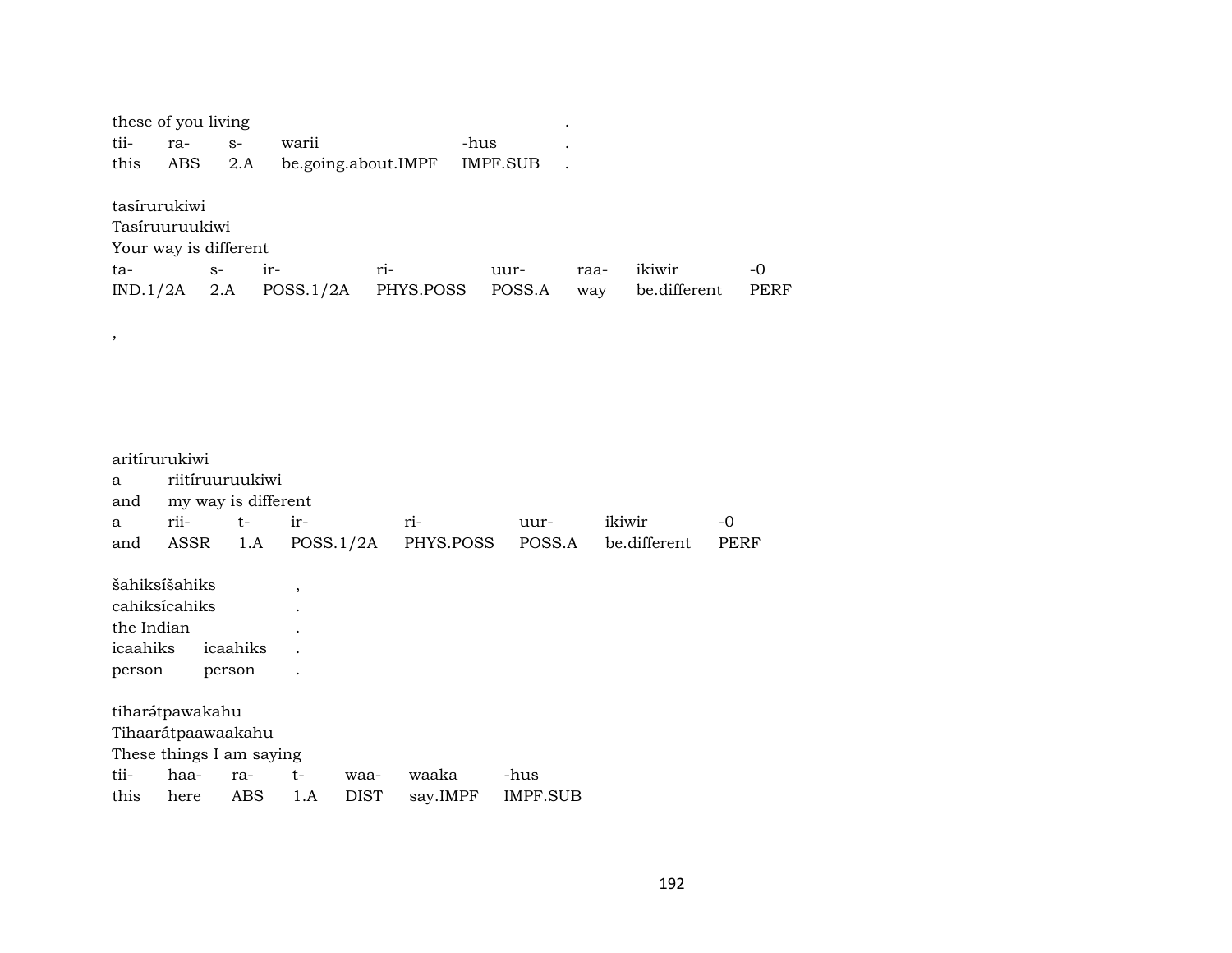nikutihíkuhar<sup>u</sup> rikutiihíkuuhaaru' that is the way He made for us rikutiir $ri 0$ ra'uk  $-0$ kuutraa-INFR CONT.3A  $3.A$ **BEN** make PERF that.is  $1.P$ way tiráwahətn  $\overline{\phantom{a}}$ Tiráwaahat the Heavens tiiahak  $-0$ ra- $O$ waathis **ABS**  $3.A$ **DIST** extend.in.a.line SUB.4 tirətpari  $\hat{\text{a}}\text{kitar}^{\text{u}}$ ákitaaru' tirátpari this one of mine tribe akitaar- $-u'$ tiira $t$ warii -hus this be.going.about.IMPF **IMPF.SUB** tribe  $NOM$ ABS  $1.A$  $\cdot$  $\cdot$  $\cdot$  $\bullet$ iwikarirítuš<sup>i</sup> wikariiriítuci'  $\mathbf{I}$ And I am no longer that way kariirii $i \mathbf{i}$ wii- $\mathbf 0$  $-0$  $t$ ut-

| and | now               | EMPH.NEG ASSR 1.A PREV |        |   | <b>SEO</b> | be |
|-----|-------------------|------------------------|--------|---|------------|----|
|     | irár <sup>i</sup> |                        |        | ٠ |            |    |
|     | iraári'           |                        |        | ٠ |            |    |
|     | brother           |                        |        | ٠ |            |    |
|     | 1 –               | -raar-                 | $-ri'$ |   |            |    |

PERF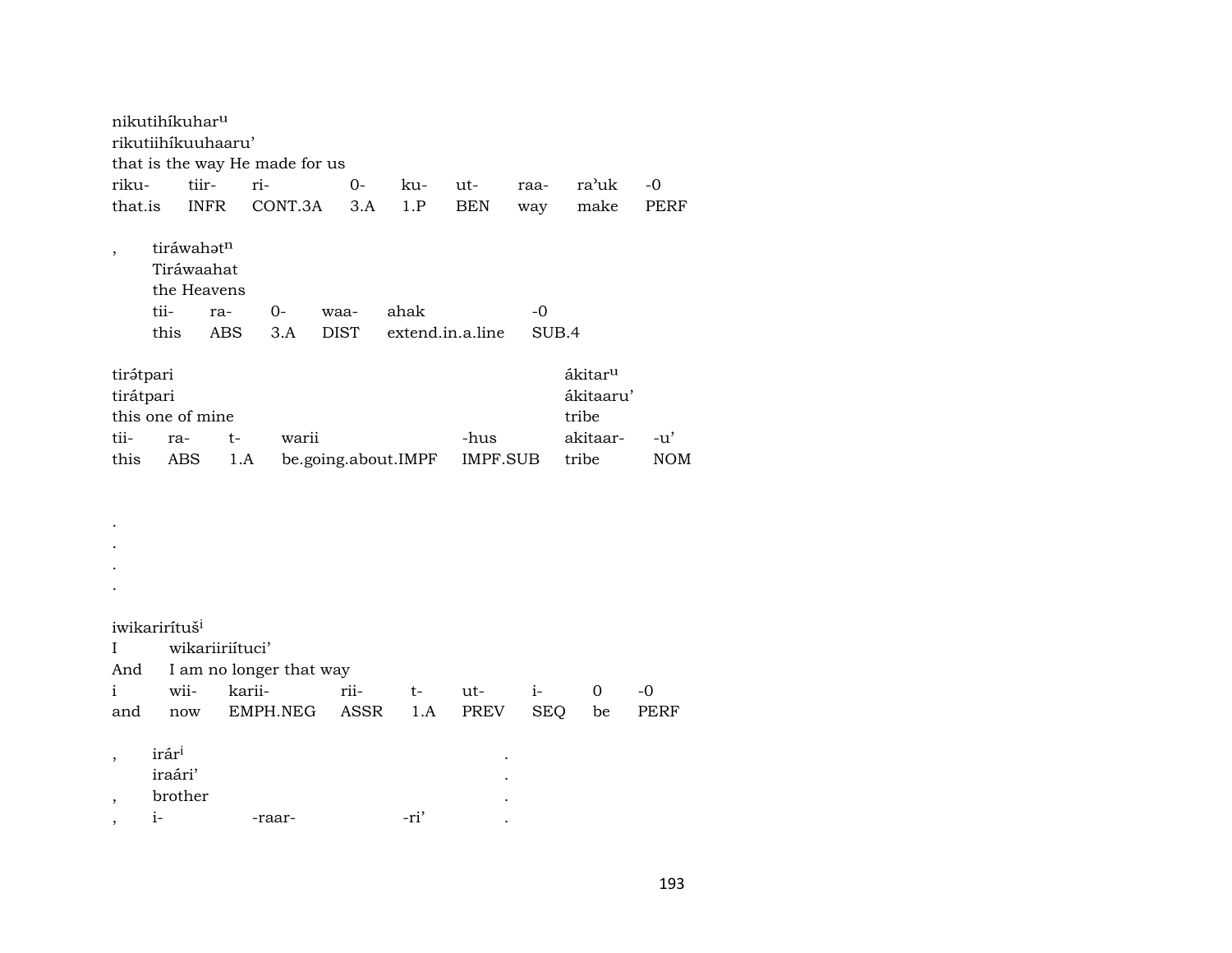same.sex.sibling 3.POSS.A 3.POSS.B  $\mathbb{R}^2$  $\overline{\phantom{a}}$ 

Wikakátuutn

Wikaakátuu'ut

I am no longer that way  $\overline{\phantom{a}}$ kaakawii $t$  $ut \overline{0}$ NEG.IND.1/2A 1.A PREV EX be now

| irirətúšuks <sup>a</sup> , |      |     |             | ákitar <sup>u</sup> |    |       |           |        |                          |
|----------------------------|------|-----|-------------|---------------------|----|-------|-----------|--------|--------------------------|
| iriiratúcuksa              |      |     |             |                     |    |       | ákitaaru' |        |                          |
| the way I was              |      |     |             |                     |    |       | tribe     |        | $\overline{\phantom{a}}$ |
| irii-                      | ra-  | t – | $11t -$     | uks-                |    | $-a$  | akitaar-  | $-11'$ |                          |
| that                       | ABS. | 1.A | <b>PREV</b> | AOR.                | be | SUB.1 | tribe     | NOM.   |                          |

| Tuharukstarišatúpīt <sup>a</sup> |      |      |      |                      |      |     |                 |      |                       |          |       |       |
|----------------------------------|------|------|------|----------------------|------|-----|-----------------|------|-----------------------|----------|-------|-------|
| Tuuhá'                           |      |      |      |                      |      |     | rukstaáriisaatu |      |                       |          |       | piíta |
| It was the reason                |      |      |      | their being numerous |      |     |                 |      |                       |          |       |       |
| ti-                              | $0-$ | ut-  | raa- | . O                  | $-0$ | ra- | $O -$           | uks- | raar-                 | riisat   | -u    | wiita |
| IND.3A                           | 3.A  | PREV | way  | be                   | PERF |     |                 |      | ABS 3.A AOR PL.INDV.A | be.large | SUB.D | man   |

| ášapat <sup>n</sup> |         | Apiraski |          |      |  |  |
|---------------------|---------|----------|----------|------|--|--|
| a                   | cápaat  | А        | piíraski |      |  |  |
| and                 | women   | And      | boys     |      |  |  |
| a                   | icapaak | a        | piiras-  | -kis |  |  |
| and                 | woman   | and      | bov      | DIM  |  |  |

siwitirakururapírihur<sup>u</sup>

siwitiraákuruuraapírihuuru

when they (du) loved each other

| $Si-$ | witi- |  |  |                                        | uur- | raapi.rihur | -u |
|-------|-------|--|--|----------------------------------------|------|-------------|----|
| DU    | REFL  |  |  | INF.A 3.A PREV.3A INF.B PHYS.POSS PREV |      | value       |    |

nihkutətpákah $\rm ^u$ rikutatpákaahu'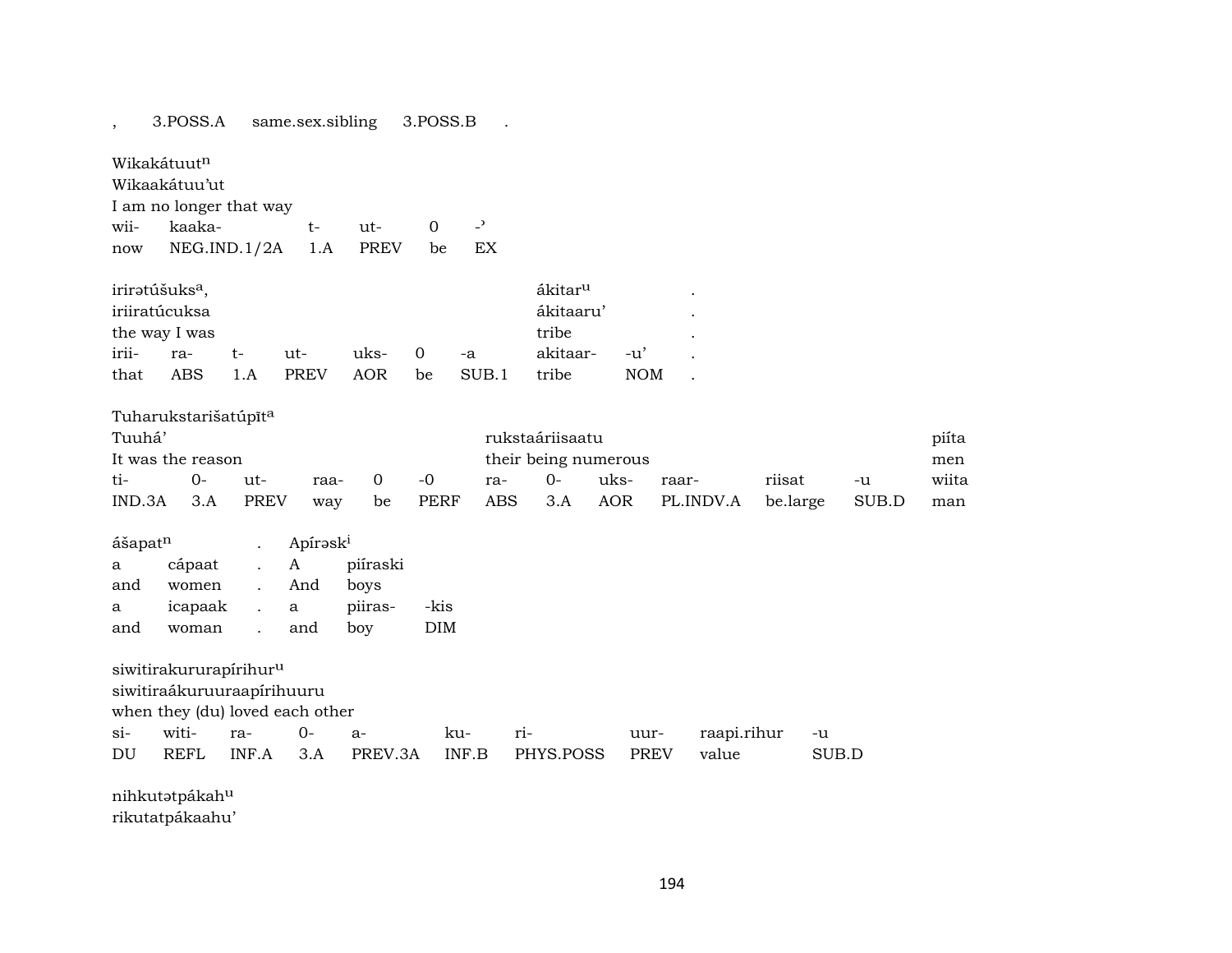| that is what I am saying<br>riku-<br>that.is                         | ta-<br>IND.1/2A                              |                                     | $t-$<br>1.A                      | waka<br>say.IMPF                         | -:hus<br><b>IMPF</b>                          |                           |                     |            |                      |                                     |
|----------------------------------------------------------------------|----------------------------------------------|-------------------------------------|----------------------------------|------------------------------------------|-----------------------------------------------|---------------------------|---------------------|------------|----------------------|-------------------------------------|
| pirəskisirakúwari<br>piíraski<br>boys<br>piiras-<br>boy              | -kis<br><b>DIM</b>                           | $si-$<br>$\mathop{\rm DU}\nolimits$ | sirakúwari<br>ra-<br>INF.A       | $0-$<br>3.A                              | when they (du) went around<br>ku-<br>INF.B    | warii                     | be.going.about.IMPF | -hus       | IMPF.SUB             |                                     |
|                                                                      |                                              |                                     |                                  |                                          |                                               |                           |                     |            |                      |                                     |
| Hinahirisiwititiraruhúšapatn<br>Hi<br>And<br>hi<br>and               | ráhiiri<br>sometimes<br>raahiirit<br>finally |                                     | $si-$<br>DU                      | siwititiraruuhu'<br>witi-<br><b>REFL</b> | they gave them to each other<br>ti-<br>IND.3A | $O -$<br>3.A              | raar-<br>3PL.INAN.P | uh<br>give | -:hus<br><b>IMPF</b> | cápaat<br>women<br>icapaak<br>woman |
|                                                                      |                                              |                                     |                                  |                                          |                                               |                           |                     |            |                      |                                     |
| Šapatnikuríšti <sup>u</sup><br>Cápaat<br>A woman<br>icapaak<br>woman | ra-<br>INF.A                                 | rihkuríctii'u                       | when he liked her<br>$0-$<br>3.A | $a-$<br>PREV.3A                          | ir-<br><b>OBV</b>                             | ku-<br>$\textsf{INF.B}{}$ | ri-<br>PHYS.POSS    | ut-        | tii<br><b>PREV</b>   | -u<br>like<br>SUB.D                 |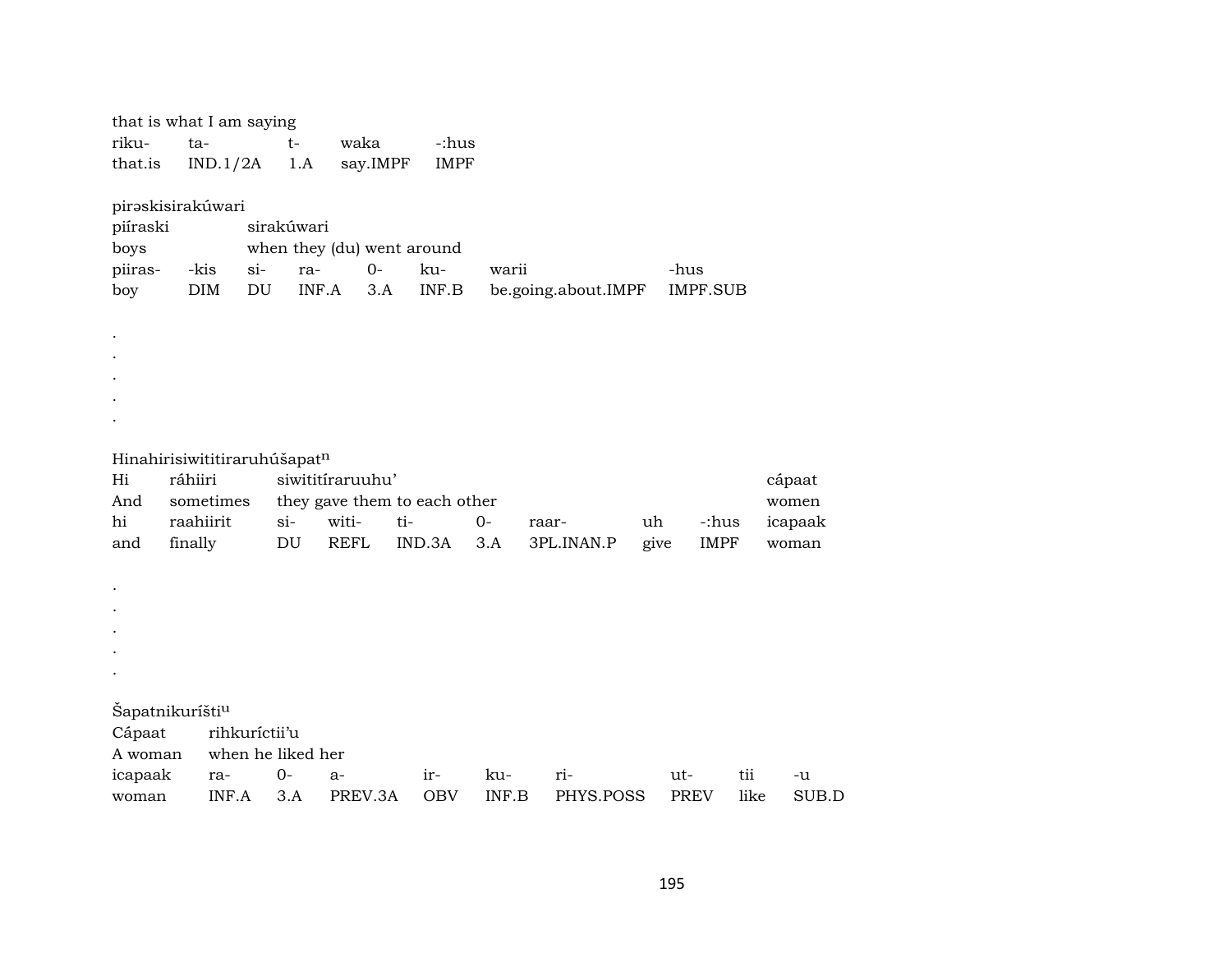| $\overline{\phantom{a}}$ | hitíhuras           |               |                           |                       |             |      | $\, ,$         |                    |          |                     |             |
|--------------------------|---------------------|---------------|---------------------------|-----------------------|-------------|------|----------------|--------------------|----------|---------------------|-------------|
|                          | hi                  |               | tíhuras                   |                       |             |      |                |                    |          |                     |             |
|                          | and                 |               | he found her              |                       |             |      |                |                    |          |                     |             |
|                          | hi                  | ti-           |                           | $0-$                  | huras       | $-0$ |                |                    |          |                     |             |
|                          | and                 |               | IND.3A                    | 3.A                   | find        | PERF |                |                    |          |                     |             |
|                          |                     |               |                           |                       |             |      |                |                    |          |                     |             |
| hihíraku                 |                     |               |                           |                       |             |      |                |                    |          |                     |             |
| hi                       |                     | hiíraaku      |                           |                       |             |      |                |                    |          |                     |             |
| and                      |                     | the other one |                           |                       |             |      |                |                    |          |                     |             |
| hi                       | hii-                |               | ra-                       | $0-$                  | kus         |      | $-0$           |                    |          |                     |             |
| and                      | other               |               | ABS                       | 3.A                   | be sitting  |      | SUB.4          |                    |          |                     |             |
|                          |                     |               |                           |                       |             |      |                |                    |          |                     |             |
| rútiwaku                 |                     |               |                           |                       |             |      |                | $\epsilon$         |          |                     |             |
|                          | ruutiwáku'          |               |                           |                       |             |      |                | $\epsilon\epsilon$ |          |                     |             |
|                          | then he said        |               |                           |                       |             |      | $\ddot{\cdot}$ | $\epsilon\epsilon$ |          |                     |             |
| ruu-                     | ti-                 |               | $0-$                      |                       | waka'u      | -0   |                | $\pmb{\mathsf{H}}$ |          |                     |             |
| then                     |                     | IND.3A        | 3.A                       | say                   |             | PERF |                | н                  |          |                     |             |
|                          |                     |               |                           |                       |             |      |                |                    |          |                     |             |
|                          | Kirəsiíhšawa        |               |                           |                       |             |      |                |                    |          | $\pmb{\mathsf{H}}$  |             |
|                          | Kíra si'ihcawa      |               |                           |                       |             |      |                |                    |          | 11                  |             |
|                          |                     |               | Let you (du) lie together |                       |             |      |                |                    |          | $\pmb{\mathsf{H}}$  |             |
| kira                     |                     | $\sin$        | $i-$                      |                       | $S-$        | sa   |                | -waa               | -0       | $\pmb{\mathsf{H}}$  |             |
| perhaps                  |                     | DU            |                           | CONT.1/2A             | 2.A         |      | be.lying       | <b>DIST</b>        | PERF     | п                   |             |
|                          |                     |               |                           |                       |             |      |                |                    |          |                     |             |
|                          |                     |               | Nikutatusúkstakuhuru      |                       |             |      |                |                    |          |                     |             |
|                          |                     |               | Rikutatúcukstaakuhúru'    |                       |             |      |                |                    |          |                     |             |
|                          | Those were our ways |               |                           |                       |             |      |                |                    |          |                     |             |
| riku-                    |                     | ta-           |                           | $t-$                  | ut-         | uks- | rak-           |                    | uhuur.uu |                     | $-0$        |
| that.is                  |                     |               | IND.1/2A                  | 1.A                   | PREV        | AOR  |                | $1/2$ .PL          |          | be.the.way.one.does | <b>PERF</b> |
|                          |                     |               |                           |                       |             |      |                |                    |          |                     |             |
| pírask <sup>i</sup>      |                     |               |                           | širuráku <sup>u</sup> |             |      |                |                    |          |                     |             |
| piíraski                 |                     |               | ciru                      |                       | ráku'u      |      |                |                    |          |                     |             |
| a boy                    |                     |               | yet                       |                       | when he was |      |                |                    |          |                     |             |
| piiras-                  |                     | -kis          | ciruu                     | ra-                   | $0-$        |      | ku-            | $\mathbf 0$        | -u       |                     |             |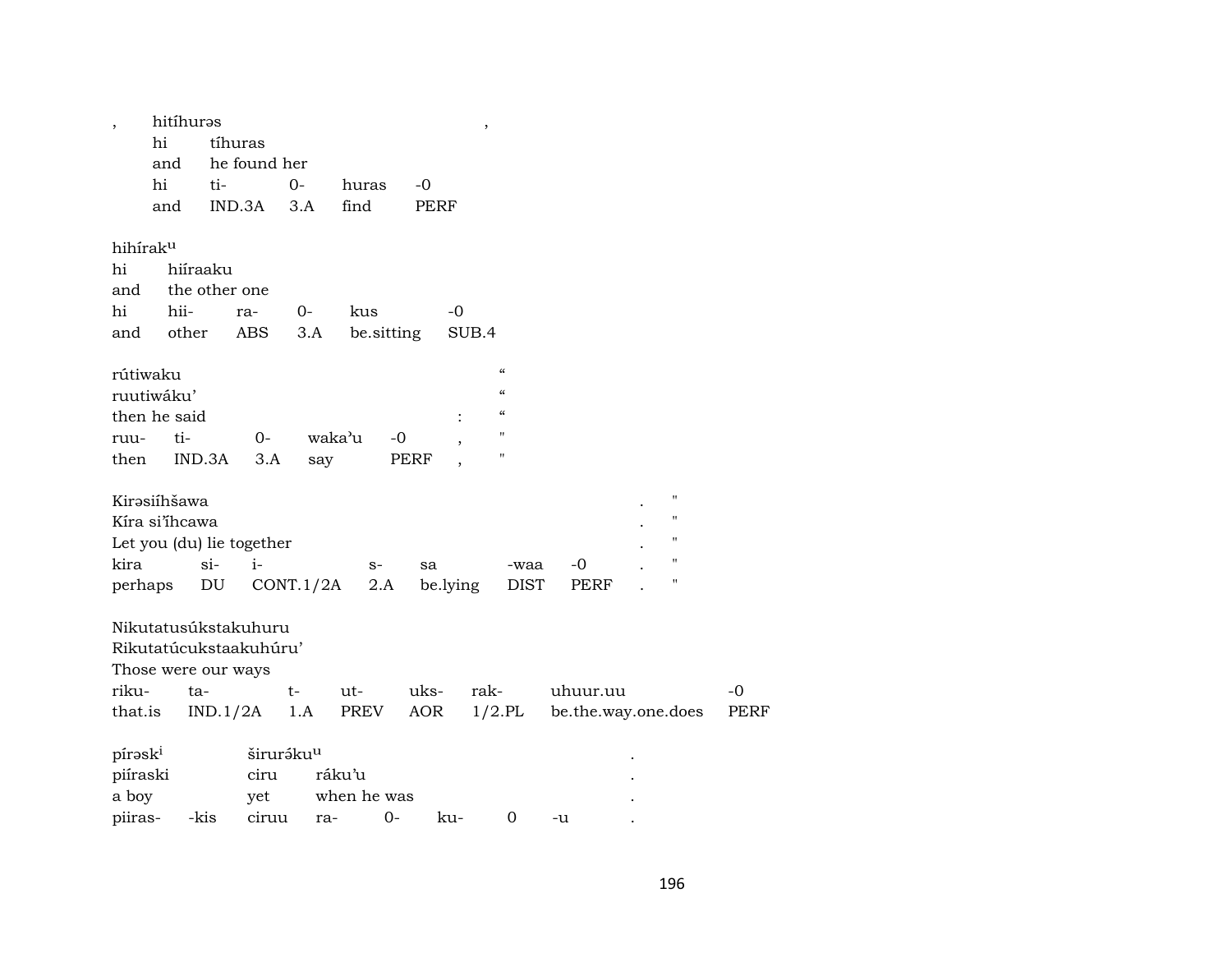| boy                      | DIM             | yet     |       | INF.A       | 3.A       |       | INF.B          | be                   |                       | SUB.D         |      |
|--------------------------|-----------------|---------|-------|-------------|-----------|-------|----------------|----------------------|-----------------------|---------------|------|
| Kišíkakuut <sup>n</sup>  |                 |         |       |             |           |       |                |                      | kúrahus               |               |      |
| Kici                     | kaákuu'ut       |         |       |             |           |       |                |                      | kúrahus               |               |      |
| But                      | it was not thus |         |       |             |           |       |                |                      | an old man            |               |      |
| kici                     | kaaki-          |         | $0-$  | ut-         | 0         |       | $\overline{a}$ |                      | kurahuus              |               |      |
| but                      | NEG.IND.3A      |         | 3.A   | <b>PREV</b> | be        |       | EX             |                      | old.man               |               |      |
|                          |                 |         |       |             |           |       |                |                      |                       |               |      |
| wiráku <sup>u</sup>      |                 |         |       |             |           |       |                |                      | Kišipīra <sup>u</sup> |               |      |
| wiráku'u                 |                 |         |       |             |           |       |                |                      | Kici                  | piíra'u'      |      |
| when was                 |                 |         |       |             |           |       |                |                      | But                   | children      |      |
| wii-                     | ra-             | 0-      | ku-   |             | 0         | -u    |                | $\ddot{\phantom{a}}$ | kici                  | piira         | -น'  |
| when                     | INF.A           | 3.A     | INF.B |             | be        | SUB.D |                |                      | but                   | child         | NOM  |
|                          |                 |         |       |             |           |       |                |                      |                       |               |      |
| táruwih^tn               |                 |         |       |             |           |       |                |                      |                       |               |      |
| táruhwihat               |                 |         |       |             |           |       |                |                      |                       |               |      |
| he had them              |                 |         |       |             |           |       |                |                      |                       |               |      |
| ti-                      | $0 -$           | $a-$    |       | ri-         |           |       | uur-           |                      | wi.hak                |               | $-0$ |
| IND.3A                   | 3.A             | POSS.3A |       |             | PHYS.POSS |       | POSS.A         |                      |                       | be.sitting.PL | PERF |
|                          |                 |         |       |             |           |       |                |                      |                       |               |      |
|                          |                 |         |       |             |           |       |                |                      |                       |               |      |
| $\overline{\phantom{a}}$ |                 |         |       |             |           |       |                |                      |                       |               |      |

| nakuruhkári <sup>u</sup> |  |        |     |          |                                                      |       |
|--------------------------|--|--------|-----|----------|------------------------------------------------------|-------|
| raakuruhkári'u           |  |        |     |          |                                                      |       |
| his having many          |  |        |     |          |                                                      |       |
| ra- 0- a-                |  | $k11-$ | ri- | $1111r-$ | kari                                                 | -11   |
|                          |  |        |     |          | INF.A 3.A POSS.3A INF.B PHYS.POSS POSS.A be.numerous | SUB.D |

. Kakúut<sup>n</sup>

. Kaakuú'ut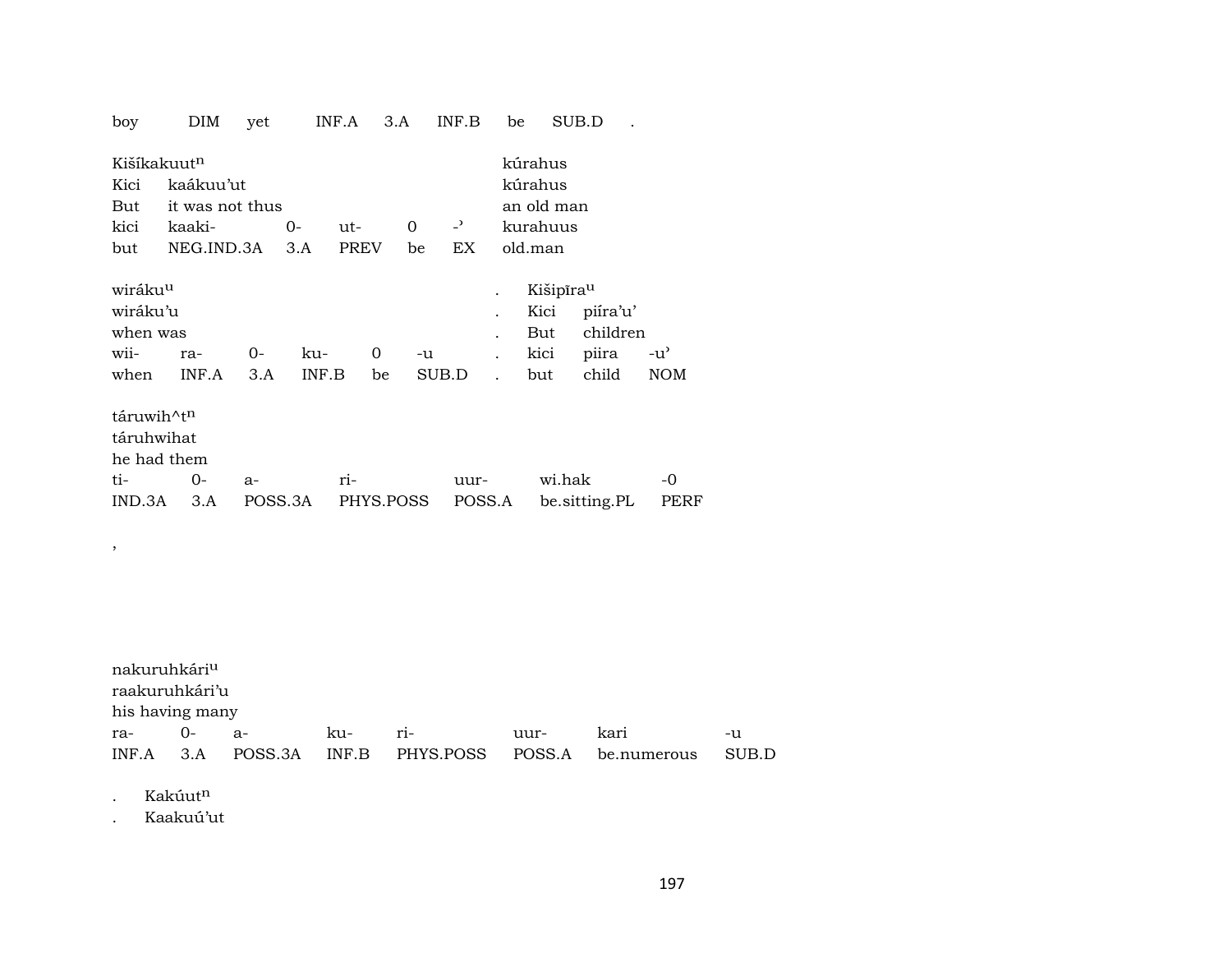|                     | It was not thus                     |                 |               |             |                                  |                          |        |             |             |
|---------------------|-------------------------------------|-----------------|---------------|-------------|----------------------------------|--------------------------|--------|-------------|-------------|
|                     | kaaki-                              | $O -$           | ut-           | $\mathbf 0$ | $\overline{\phantom{0}}$         |                          |        |             |             |
|                     | NEG.IND.3A                          | 3.A             | <b>PREV</b>   | be          | EX                               |                          |        |             |             |
|                     |                                     |                 |               |             |                                  |                          |        |             |             |
|                     | pīrauwitarúhkari                    |                 |               |             |                                  |                          |        |             |             |
| piíra'u'            |                                     | witarúhkari'    |               |             |                                  |                          |        |             |             |
| children            |                                     | he had many     |               |             |                                  |                          |        |             |             |
| piira               | $-u$ <sup><math>\prime</math></sup> | wi-             | ti-           | $O -$       | a-                               | ri-                      | uur-   | kari        | $-0$        |
| child               | $\rm{NOM}$                          | QUOT            | IND.3A        | 3.A         | POSS.3A                          | PHYS.POSS                | POSS.A | be.numerous | <b>PERF</b> |
|                     |                                     |                 |               |             |                                  |                          |        |             |             |
|                     |                                     |                 |               |             |                                  |                          |        |             |             |
|                     |                                     |                 |               |             |                                  |                          |        |             |             |
|                     |                                     |                 |               |             |                                  |                          |        |             |             |
|                     |                                     |                 |               |             |                                  |                          |        |             |             |
|                     |                                     |                 |               |             |                                  |                          |        |             |             |
|                     |                                     |                 |               |             |                                  |                          |        |             |             |
| Ášapat <sup>n</sup> |                                     |                 | tišíkskasa    |             |                                  |                          |        |             |             |
| A                   | cápaat                              |                 | tiicíkskasa   |             |                                  |                          |        |             |             |
| And                 | the woman                           |                 | she had sense |             |                                  |                          |        |             |             |
| a                   | icapaak                             | ti-             | $0-$          |             | aciks.ka.sa                      | $-0$                     |        |             |             |
| and                 | woman                               |                 | IND.3A        | 3.A         | be.sensible                      | <b>PERF</b>              |        |             |             |
|                     |                                     |                 |               |             |                                  |                          |        |             |             |
|                     | Hawákakuutn                         |                 |               |             |                                  |                          |        |             |             |
| Hawá                | kaákuu'ut                           |                 |               |             |                                  |                          |        |             |             |
| Also                |                                     | it was not thus |               |             |                                  |                          |        |             |             |
| haawa               | kaaki-                              |                 | $O -$<br>ut-  |             | $\overline{\phantom{a}}$<br>0    |                          |        |             |             |
| also                |                                     | NEG.IND.3A      | 3.A           | <b>PREV</b> | $\mathop{\rm EX}\nolimits$<br>be |                          |        |             |             |
|                     |                                     |                 |               |             |                                  |                          |        |             |             |
|                     | rakurásah^tn                        |                 |               |             | šápatn                           | $\overline{\phantom{a}}$ |        |             |             |
|                     | rakurásahat                         |                 |               |             | cápaat                           |                          |        |             |             |
|                     | when she grew up                    |                 |               |             | a woman                          |                          |        |             |             |
| ra-                 | $0-$                                | ku-             | rasahat       | $-0$        | icapaak                          |                          |        |             |             |
| INF.A               | 3.P                                 | INF.B           | grow.up       | SUB.4       | woman                            |                          |        |             |             |
|                     |                                     |                 |               |             |                                  |                          |        |             |             |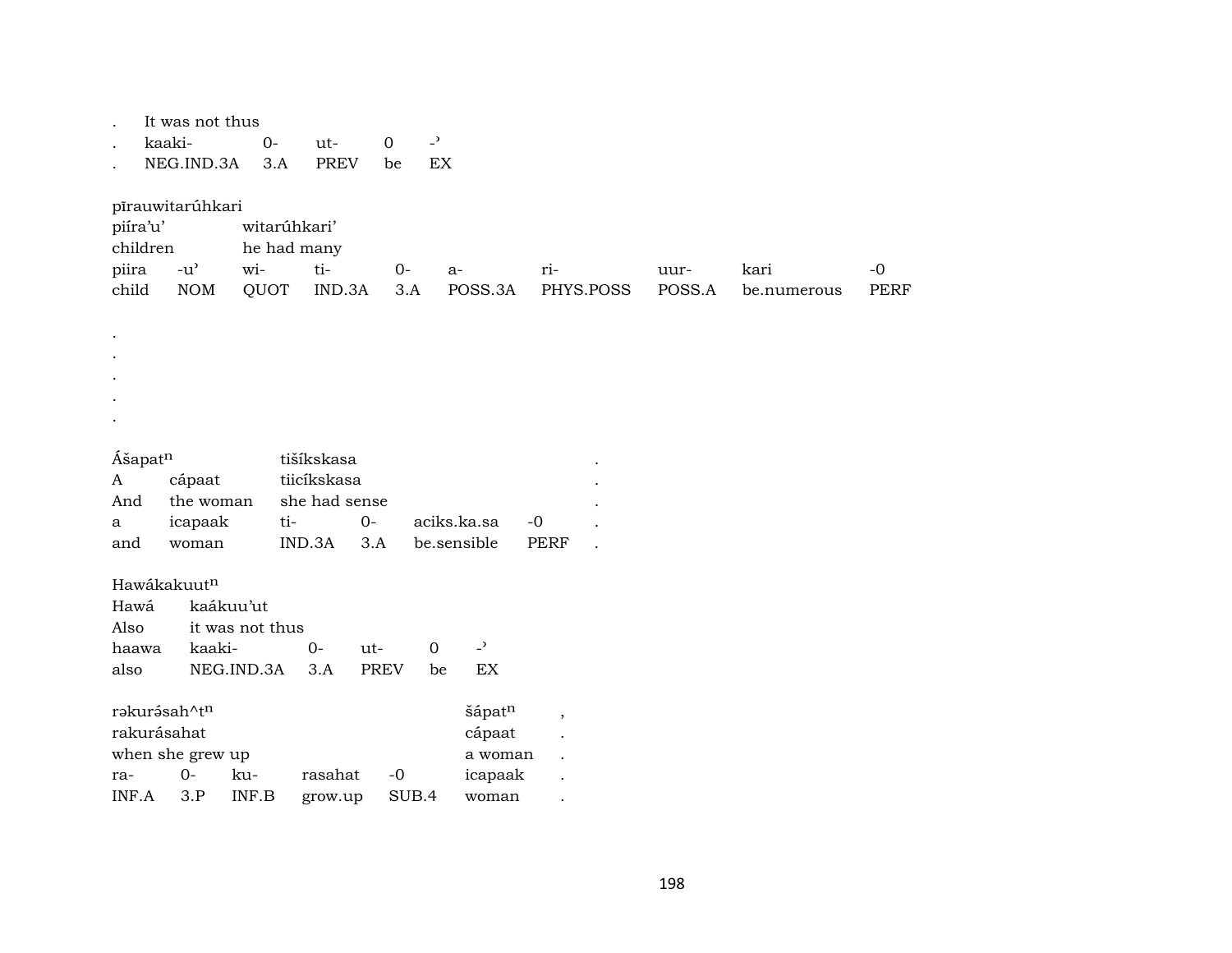| kakíwišk <sup>a</sup>         |      |      |          |  |  |                   |  |  |  |
|-------------------------------|------|------|----------|--|--|-------------------|--|--|--|
| Kaakiiwicka'                  |      |      |          |  |  |                   |  |  |  |
| She did not think             |      |      |          |  |  | $\epsilon$        |  |  |  |
| kaaki-                        | $O-$ | $-1$ | wicka -0 |  |  | $^{\prime\prime}$ |  |  |  |
| NEG.IND.3A 3.A SEO think PERF |      |      |          |  |  | $^{\prime\prime}$ |  |  |  |

| takurakuəskúrisu   |                 |                    |             |                |                                              |      |                              |       |
|--------------------|-----------------|--------------------|-------------|----------------|----------------------------------------------|------|------------------------------|-------|
| Táku'              | raaku'askúriisu |                    |             |                |                                              |      |                              |       |
| Someone            |                 |                    |             |                | would that you just have intercourse with me |      |                              |       |
| taku               | raa-            | ku-                | aa-         | $S-$           | ku-                                          | riis |                              | -u    |
| someone            | just            | <b>INDF</b>        | SUBJ.1/2A   |                | 2.A<br>1.P                                   |      | have.sexual.intercourse.with | SUB.D |
| hítak <sup>u</sup> |                 |                    | Hawa        |                |                                              |      |                              |       |
| hiítaku            |                 | $\pmb{\mathsf{H}}$ | Hawá        |                |                                              |      |                              |       |
| over there         |                 | $\pmb{\mathsf{H}}$ | Also        |                |                                              |      |                              |       |
| hii-<br>-taku      |                 | $\pmb{\mathsf{H}}$ | haawa       |                |                                              |      |                              |       |
| LOC<br>other       |                 | П                  | also        |                |                                              |      |                              |       |
|                    |                 |                    |             |                |                                              |      |                              |       |
| rikúruutpīta       |                 |                    |             |                |                                              |      |                              |       |
| rikúruu'ut         |                 |                    |             |                | piíta                                        |      |                              |       |
| it was that way    |                 |                    |             |                | a man                                        |      |                              |       |
| riku-<br>ra-       | 0-              | ut-                | $\mathbf 0$ | $\overline{a}$ | wiita                                        |      |                              |       |
| that.is<br>ABS     | 3.A             | <b>PREV</b>        | be          | EX             | man                                          |      |                              |       |
|                    |                 |                    |             |                |                                              |      |                              |       |
| Kakíwiška          |                 |                    |             |                | húwi                                         |      |                              |       |
| Kaakiíwicka'       |                 |                    |             |                | huúwi'                                       |      |                              |       |
| He did not want    |                 |                    |             |                | indeed                                       |      |                              |       |
| kaaki-             | $O -$           | $i-$               | wicka       | $-0$           | huuwi'                                       |      |                              |       |
| NEG.IND.3A         | 3.A             | <b>SEQ</b>         | think       | <b>PERF</b>    | indeed                                       |      |                              |       |
|                    |                 |                    |             |                |                                              |      |                              |       |
| wirakurarítisu     |                 |                    |             |                |                                              | ,    |                              |       |
| wirakuraaríttisu   |                 |                    |             |                |                                              |      | $\epsilon\epsilon$           |       |
| when he was older  |                 |                    |             |                |                                              |      | $\epsilon\epsilon$           |       |
| wii-<br>ra-        | $0-$            | ku-                |             | raariktis      | -u                                           | ,    | $^{\prime\prime}$            |       |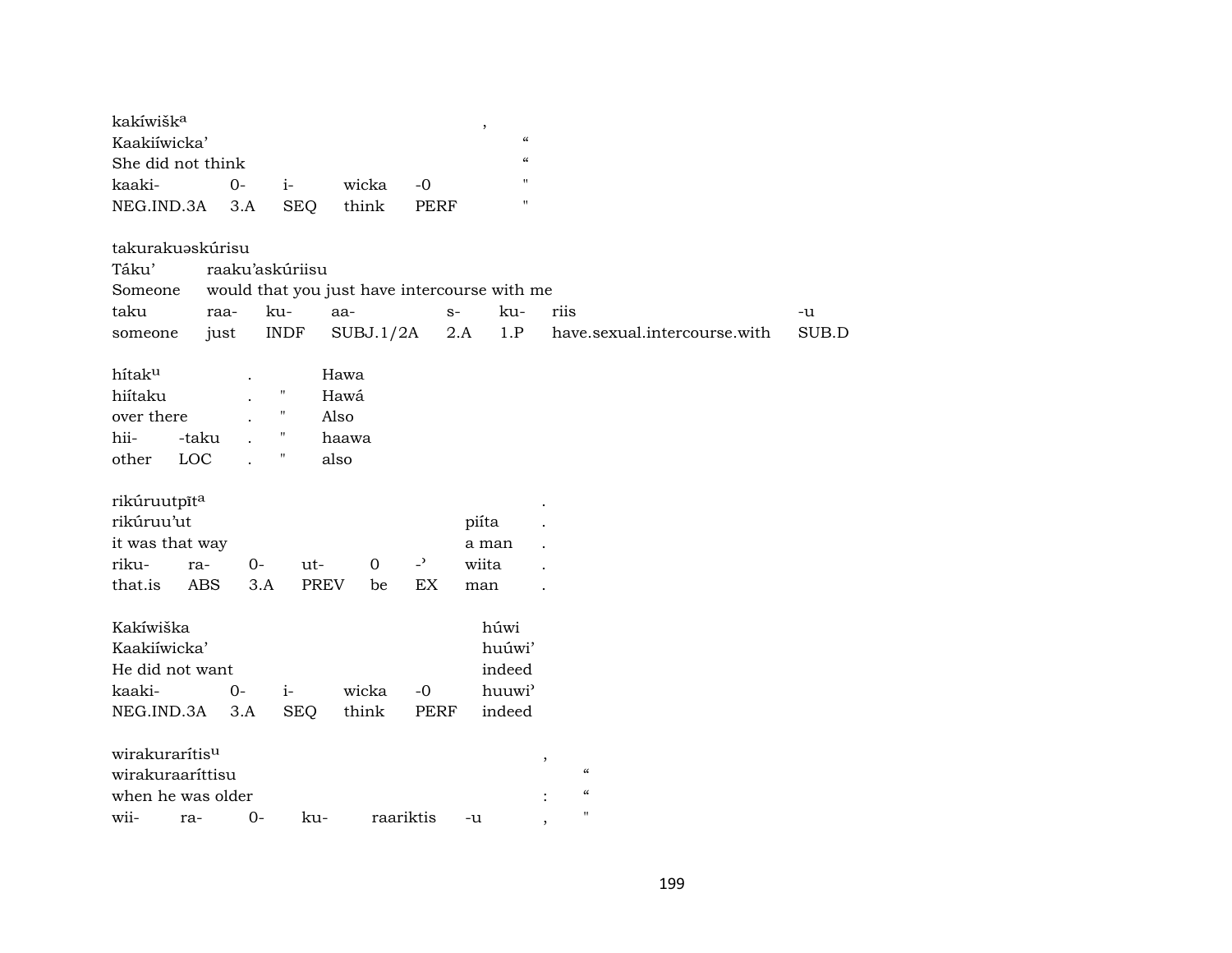| when                                               | INF.A                                  | 3.A                                             | INF.B |                | be.older |                            | SUB.D                         | Ħ     |       |
|----------------------------------------------------|----------------------------------------|-------------------------------------------------|-------|----------------|----------|----------------------------|-------------------------------|-------|-------|
| takuhítaku,<br>Taku'<br>Someone<br>taku<br>someone | hii-<br>other                          | hiítaku<br>over there<br>LOC                    | -taku |                |          |                            |                               |       |       |
| kuatáris <sup>u</sup>                              |                                        |                                                 |       |                |          |                            |                               |       |       |
| ku'aatáriisu                                       |                                        |                                                 |       |                |          |                            |                               |       |       |
|                                                    | would that I have intercourse with her |                                                 |       |                |          |                            |                               |       |       |
| ku-                                                | aa-                                    |                                                 | $t-$  | ar-            | riis     |                            |                               |       | -u    |
| INDF                                               | SUBJ.1/2A                              |                                                 | 1.A   | EV             |          |                            | have.sexual.intercourse.with  |       | SUB.D |
| Ħ<br>н<br>Ħ<br>П                                   |                                        |                                                 |       |                |          |                            |                               |       |       |
| Kici                                               | Kišiširurakušikskípiriru               |                                                 |       |                |          |                            |                               |       |       |
| But                                                | ciru<br>yet                            | rakuucikskípiriiru<br>when he was young of mind |       |                |          |                            |                               |       |       |
| kici                                               | ciruu                                  | ra-                                             | $0-$  | ku-            |          | aciks-                     | kipiriir                      | -u    |       |
| but                                                | yet                                    | INF.A                                           | 3.A   | INF.B          |          | mind                       | young                         | SUB.D |       |
| túutn<br>tuú'ut<br>he was thus                     |                                        |                                                 |       |                |          | Náwa<br>Ráwa<br><b>Now</b> | ,<br>$\overline{\phantom{a}}$ |       |       |
| ti-                                                | $0-$                                   | ut-                                             | 0     | $\overline{a}$ |          | rawa                       | ,                             |       |       |
| IND.3A                                             | 3.A                                    | PREV                                            | be    | EX             |          | now                        | $\overline{\phantom{a}}$      |       |       |
| irár <sup>i</sup>                                  |                                        |                                                 |       |                |          | ,                          |                               |       |       |

iraári'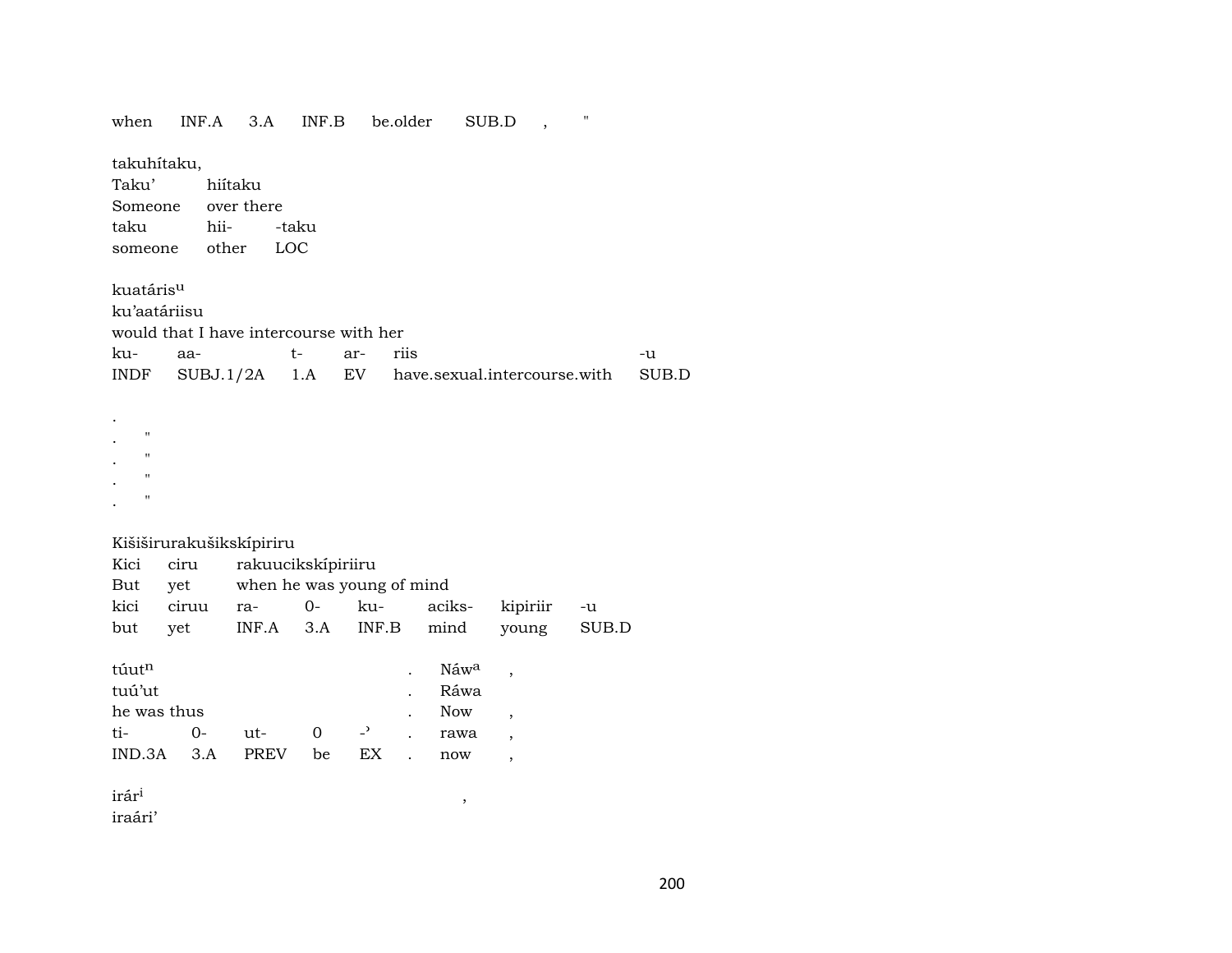| brother  |                            |     |      |          | ,         |                     |             |
|----------|----------------------------|-----|------|----------|-----------|---------------------|-------------|
| $i-$     | -raar-                     |     | -ri' |          | ,         |                     |             |
| 3.POSS.A | same.sex.sibling           |     |      | 3.POSS.B |           |                     |             |
|          |                            |     |      |          |           |                     |             |
|          | nikutatusukstakuhúru       |     |      |          |           |                     |             |
|          | rikutatucukstaakuhúru'     |     |      |          |           |                     |             |
|          | that is what we used to do |     |      |          |           |                     |             |
| riku-    | ta-                        | t-  | ut-  | uks-     | rak-      | uhuur.uu            | -0          |
| that.is  | IND.1/2A                   | 1.A | PREV | AOR      | $1/2$ .PL | be.the.way.one.does | <b>PERF</b> |
|          |                            |     |      |          |           |                     |             |
| ,        |                            |     |      |          |           |                     |             |
|          |                            |     |      |          |           |                     |             |
|          |                            |     |      |          |           |                     |             |

|                    | tírəskurətkawawuku   |        |                               |                |           |    |        |          |
|--------------------|----------------------|--------|-------------------------------|----------------|-----------|----|--------|----------|
|                    | tiraskuuratkawaawúku |        |                               |                |           |    |        |          |
|                    |                      |        | these things you hear from me |                |           |    |        |          |
| tii-               | ra-                  | $S-$   | ku-                           | uur-           | atka'uk   |    | -waawa | -hus     |
| this               | INF.A                | 2.A    | INF.B                         | <b>PREV</b>    | hear      |    | DIST   | IMPF.SUB |
|                    | Nakuksáwahšu         |        |                               |                |           |    |        |          |
|                    | Rakuksáwahcu         |        |                               |                |           |    |        |          |
|                    | Even if he was       |        |                               |                |           |    |        |          |
|                    | ra-                  | $O -$  | ku-                           | uks-           | awahc-    | 0  | -u     |          |
|                    | INF.A                | 3.A    | INF.B                         | <b>JUSS</b>    | even      | be | SUB.D  |          |
| híast <sup>i</sup> |                      |        |                               | $\overline{ }$ | atíəs     |    |        |          |
| hí'aasti'          |                      |        |                               |                | atí'as    |    |        |          |
|                    | a father             |        |                               | $\overline{ }$ | my father |    |        |          |
| $i-$               |                      | as     | $-ri^2$                       | $\cdot$        | ati-      | as |        |          |
|                    | 3.POSS.A             | father | 3.POSS.B                      |                | 1.POSS    |    | father |          |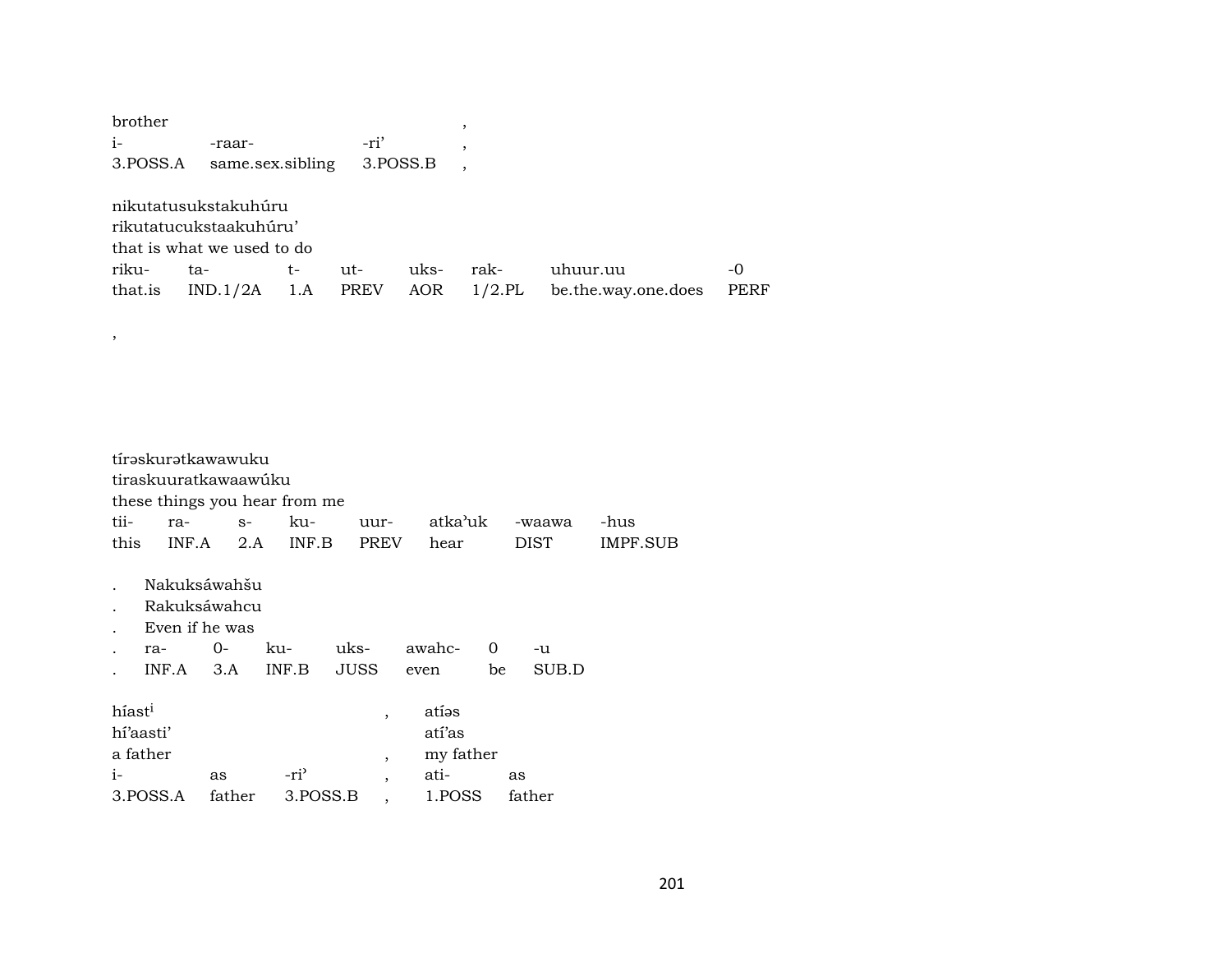| natihkuksáwahšu<br>ratihkuksáwahcu<br>even if he was mine                                                                                                       |                                                                                  |                                                                       |                                          |                          |                                     |     |      |      |   |    |                             |      |
|-----------------------------------------------------------------------------------------------------------------------------------------------------------------|----------------------------------------------------------------------------------|-----------------------------------------------------------------------|------------------------------------------|--------------------------|-------------------------------------|-----|------|------|---|----|-----------------------------|------|
| $t-$<br>ra-<br>INF.A<br>1.A                                                                                                                                     | ir-<br>POSS.1/2A                                                                 | ku-<br>INF.B                                                          | uks-<br>awahc-<br><b>JUSS</b><br>even.if | $\mathbf{0}$<br>be       | $-u$<br>SUB.D                       |     |      |      |   |    |                             |      |
| $\overline{\phantom{a}}$<br>hi<br>and<br>$\hbox{hi}$<br>and                                                                                                     | hirarutátiwaku<br>raaruutatiwáku'<br>I just said<br>raa-<br>ruu-<br>just<br>then | ta-<br>IND.1/2A                                                       | $i-$<br>$t-$<br>1.A<br><b>SEQ</b>        | waka'u<br>say            | $-0$<br>PERF                        |     |      |      |   |    |                             |      |
| $\epsilon\epsilon$<br>$\epsilon\epsilon$<br>$\mathcal{C}\mathcal{C}$<br>$\ddot{\cdot}$<br>ati-<br>$\pmb{\mathsf{H}}$<br>$\, ,$<br>$\pmb{\mathsf{H}}$<br>$\cdot$ | Ati^s<br>Atí'as<br>Father<br>as<br>1.POSS<br>father                              | tírasa<br>tíraasa<br>this one<br>$\overline{ }$<br>$\rm ti$ -<br>this | $0-$<br>ra-<br>$\overline{ABS}$<br>3.A   | sa<br>be.lying           | $\mbox{-}0$<br>SUB.3                |     |      |      |   |    |                             |      |
| kirasiíhšawašapatn<br>kíra si'ihcawa<br>let you (du) lie together<br>kira<br>perhaps                                                                            | $si-$<br>$i-$<br>DU<br>CONT.1/2A                                                 | $S-$<br>2.A                                                           | -waa<br>sa<br><b>DIST</b><br>be.lying    | $-0$<br><b>PERF</b>      | cápaat<br>woman<br>icapaak<br>woman |     |      |      |   |    |                             |      |
| $\mathbf{H}$<br>$^{\prime}$<br>$^{\prime}$<br>$^{\prime}$                                                                                                       |                                                                                  |                                                                       |                                          |                          |                                     |     |      |      |   |    |                             |      |
| Tatúkstawi'<br>I was among them<br>ta-                                                                                                                          | Tatukstawiiririšiksapírask <sup>i</sup><br>$t-$<br>uks-                          | tawi                                                                  | iriiriíciksa<br>irii-<br>$-0$            | the way they were<br>ra- | $0-$<br>ir-                         | ut- | $i-$ | uks- | 0 | -a | piíraski<br>boys<br>piiras- | -kis |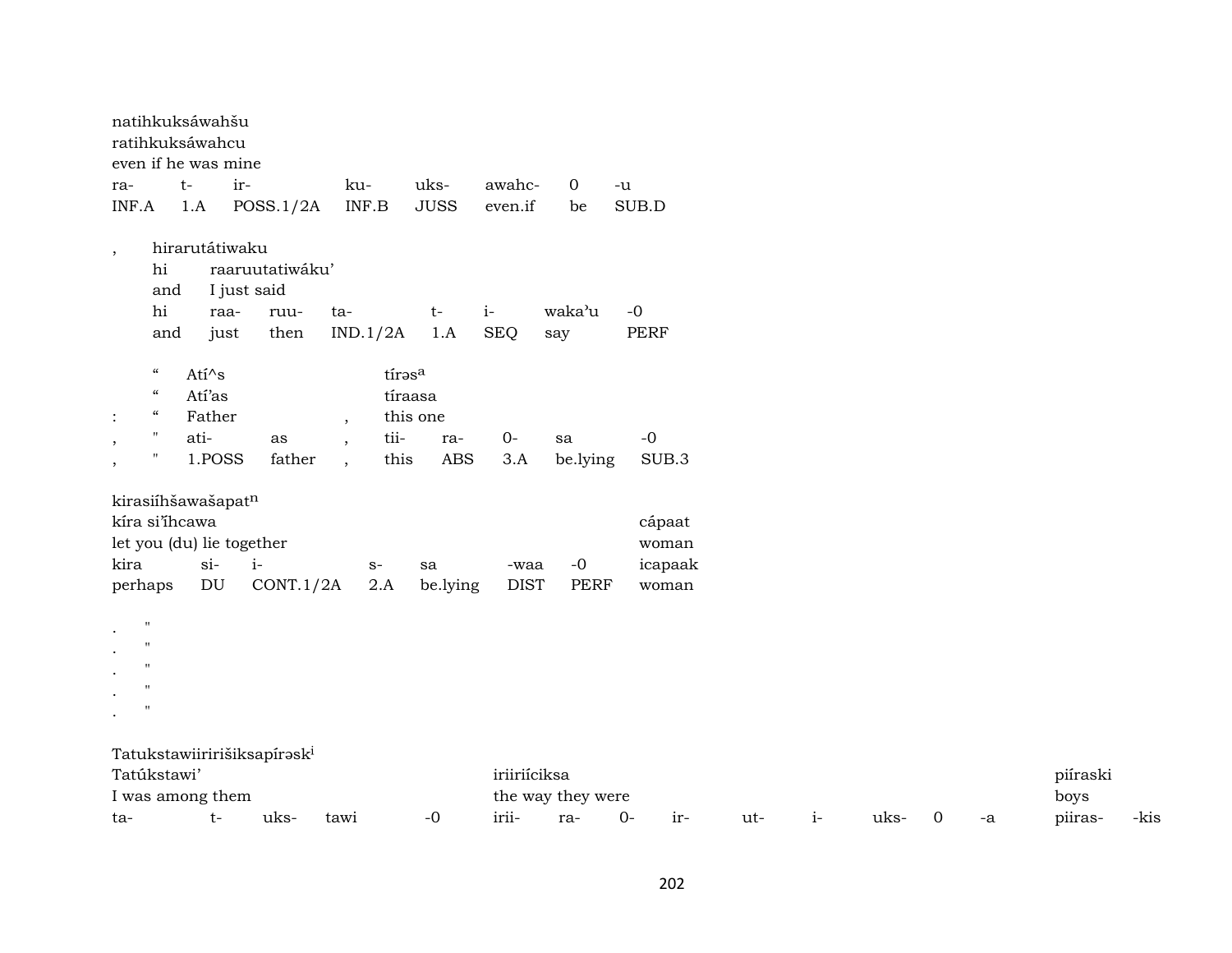| IND.1/2A                                                |                                                | 1.A                  | AOR                    | be.among                             |                  | PERF         | what                       | $\operatorname{ABS}$ | 3.A  | PL.3A           | PREV        | <b>SEQ</b> | AOR | be | SUB.1 | boy | <b>DIM</b> |
|---------------------------------------------------------|------------------------------------------------|----------------------|------------------------|--------------------------------------|------------------|--------------|----------------------------|----------------------|------|-----------------|-------------|------------|-----|----|-------|-----|------------|
| $\overline{\phantom{a}}$                                | rakúhuriwawi<br>rakuhúriiwaawi<br>ra-<br>INF.A | $O -$<br>3.A         | ku-<br>INF.B           | when they were going around<br>hurii | go.around.PL     |              | -wi<br>-waa<br><b>DIST</b> | SUB.L                |      |                 |             |            |     |    |       |     |            |
|                                                         | Irikuhikuháktaru                               |                      |                        |                                      |                  |              |                            |                      |      |                 |             |            |     |    |       |     |            |
|                                                         | Iriikuuhikuuhaáktaaru'                         |                      |                        |                                      |                  |              |                            |                      |      |                 |             |            |     |    |       |     |            |
|                                                         | That is what He planned for us                 |                      |                        |                                      |                  |              |                            |                      |      |                 |             |            |     |    |       |     |            |
| irii-                                                   | kuur-                                          | ri-                  |                        | $0-$                                 | ku-              | ut-          | rak-                       | raa-                 |      | ra'uk           | $-0$        |            |     |    |       |     |            |
| that                                                    | <b>DUB</b>                                     |                      | CONT.3A                | 3.A                                  | 1.P              | <b>BEN</b>   | $1/2$ .PL                  | way                  |      | make            | <b>PERF</b> |            |     |    |       |     |            |
| tiráwah^tn<br>Tiráwaahat<br>tii-<br>this<br>nikúratkuta | the Heavens<br>ra-<br>ABS                      | $O -$<br>3.A         | waa-<br><b>DIST</b>    | ahak                                 | extend.in.a.line |              | $-0$<br>SUB.4              | $\, ,$               |      |                 |             |            |     |    |       |     |            |
|                                                         | rikúratkuuta                                   |                      |                        |                                      |                  |              |                            |                      |      |                 |             |            |     |    |       |     |            |
|                                                         | for me to be that way                          |                      |                        |                                      |                  |              |                            |                      |      |                 |             |            |     |    |       |     |            |
| riku-                                                   | ra-                                            |                      | $t-$                   | ku-                                  | ut-              | $\mathbf{0}$ | $-a$                       |                      |      |                 |             |            |     |    |       |     |            |
| that.is                                                 | INF.A                                          |                      | 1.A                    | INF.B                                | <b>PREV</b>      | be           | SUB.1                      |                      |      |                 |             |            |     |    |       |     |            |
| ákitaru<br>ákitaaru'<br>tribe                           |                                                |                      | tirátpari<br>tirátpari | this one of mine                     |                  |              |                            |                      |      |                 |             |            |     |    |       |     |            |
| akitaar-                                                |                                                | $-u'$                | tii-                   | ra-                                  | $t-$             | warii        |                            |                      | -hus |                 |             |            |     |    |       |     |            |
| tribe                                                   |                                                | <b>NOM</b>           | this                   | <b>ABS</b>                           | 1.A              |              | be.going.about.IMPF        |                      |      | <b>IMPF.SUB</b> |             |            |     |    |       |     |            |
|                                                         | Kakaraitášapatn                                |                      |                        |                                      |                  |              |                            |                      |      |                 |             |            |     |    |       |     |            |
|                                                         |                                                | $\sim$ $\sim$ $\sim$ |                        |                                      |                  |              |                            |                      |      |                 |             |            |     |    |       |     |            |

. Kaakaraá'iita cápaat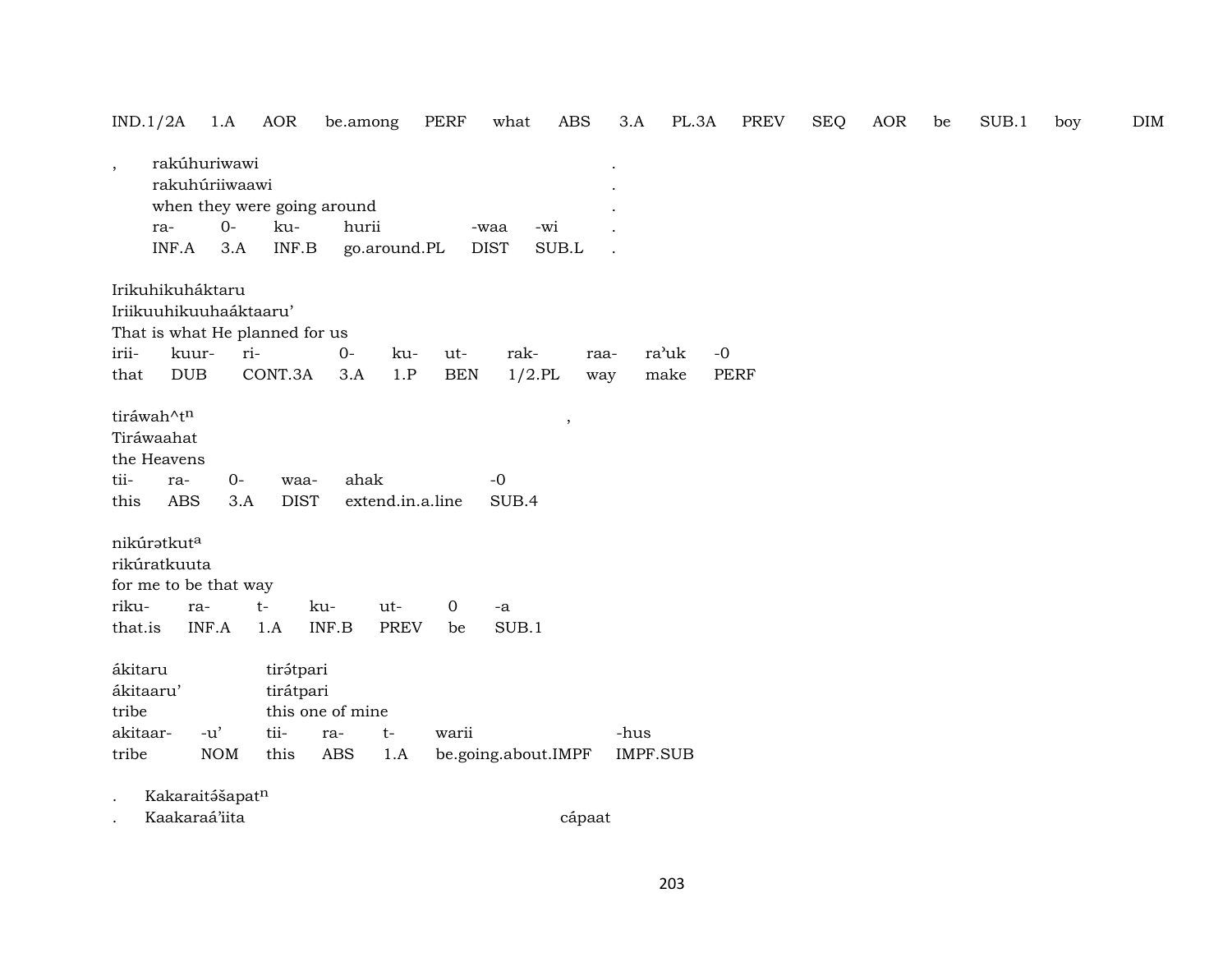|       | He did not know                    |            |           |            |             |             | a woman |       |           |
|-------|------------------------------------|------------|-----------|------------|-------------|-------------|---------|-------|-----------|
|       | kaaki-                             | 0-<br>$a-$ |           |            | raa.iita    | $-0$        | icapaak |       |           |
|       | NEG.IND.3A                         | 3.A        |           | PREV.3A    | know        | PERF        | woman   |       |           |
|       |                                    |            |           |            |             |             |         |       |           |
|       | sirakúsaw <sup>a</sup>             |            |           |            |             |             |         |       |           |
|       | sirakuúsawa                        |            |           |            |             |             |         |       |           |
|       | when they (du) lay together        |            |           |            |             |             |         |       |           |
| si-   | ra-                                | $O -$      | ku-       | sa         | -waa        | -0          |         |       |           |
| DU    | INF.A                              | 3.A        | INF.B     | be.lying   | <b>DIST</b> | SUB.4       |         |       |           |
|       |                                    |            |           |            |             |             |         |       |           |
|       | nahkukspáharah <sup>a</sup>        |            |           |            |             |             |         |       | $\,$      |
|       | raahkukspaáharaaha                 |            |           |            |             |             |         |       |           |
|       | that she would have had her menses |            |           |            |             |             |         |       |           |
| ra-   | $O -$                              | ar-        | ku-       | uks-       | paat-       | raar-       | raah    | -a    |           |
| INF.A | 3.A                                | <b>EV</b>  | INF.B     | <b>AOR</b> | blood       | PL          | have    | SUB.1 |           |
|       |                                    |            |           |            |             |             |         |       |           |
|       | hipitatuta                         |            |           |            |             |             |         |       |           |
| Hi    | piíta                              | tuúta      |           |            |             |             |         |       |           |
| And   | the man                            |            | he did it |            |             |             |         |       |           |
| hi    | wiita                              | ti-        |           | 0-         | ut-         | $-0$<br>aar |         |       |           |
| and   | man                                |            | IND.3A    | 3.A        | <b>PREV</b> | do<br>PERF  |         |       |           |
|       |                                    |            |           |            |             |             |         |       |           |
|       | hitarukspaharášapatn               |            |           |            |             |             |         |       |           |
| hi    | tarukspaáhara                      |            |           |            |             |             |         |       | cápaat    |
| and   | she would have her menses          |            |           |            |             |             |         |       | the woman |
| hi    | ti-                                | 0-         | ar-       | uks-       | paat-       | raar-       | raah    | -0    | icapaak   |
| and   | IND.3A                             | 3.A        | <b>EV</b> | <b>AOR</b> | blood       | PL          | have    | PERF  | woman     |
|       |                                    |            |           |            |             |             |         |       |           |

- , náriwiš<sup>u</sup>
- . Raáriwiicu'
- . Just now
- . raariwiicu"
- . right.now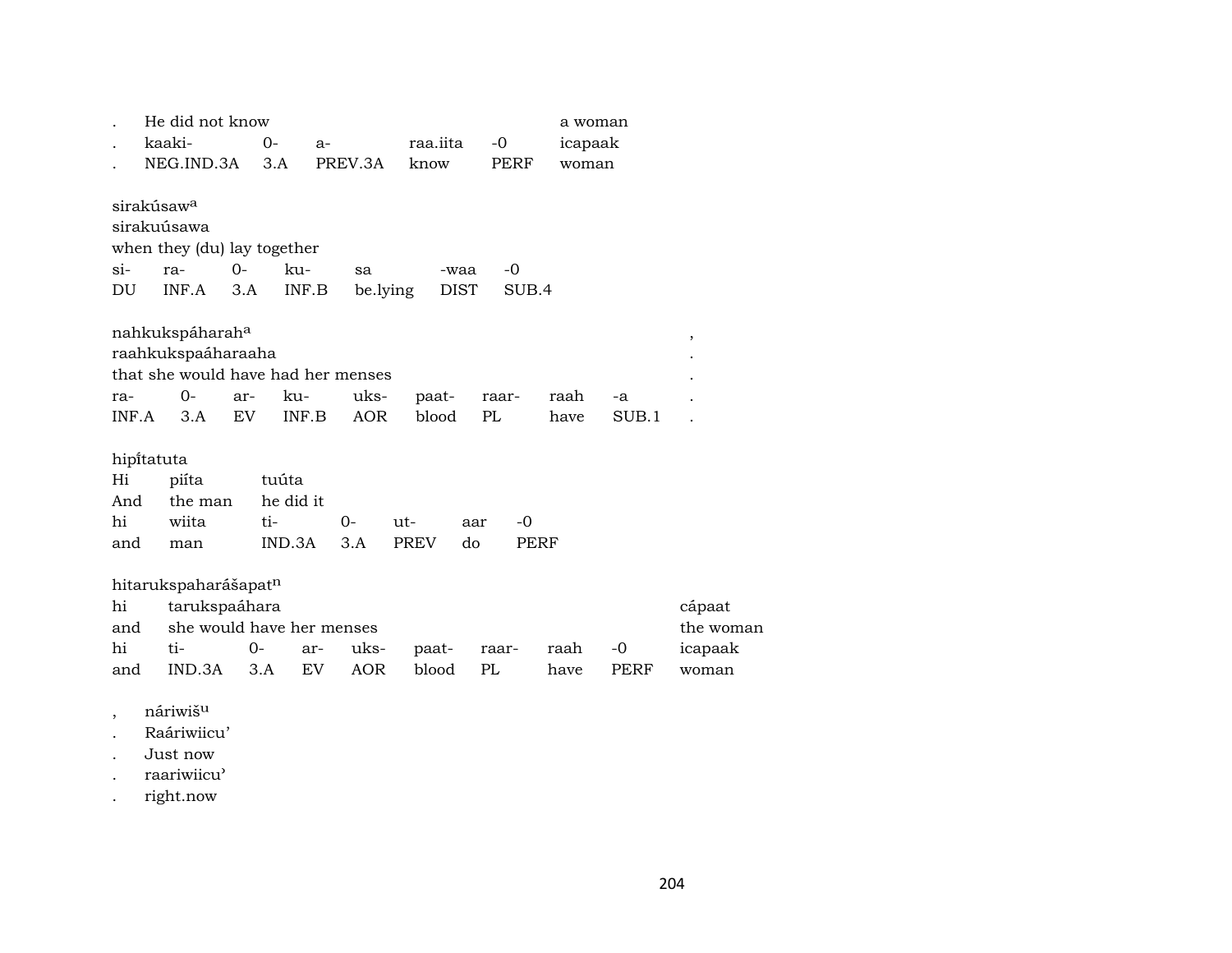|                                                    |                                        | rahkutáskiwatatn                                            |     |                                   |                                               |          |                             |                          |                                                 |             |             |                             |
|----------------------------------------------------|----------------------------------------|-------------------------------------------------------------|-----|-----------------------------------|-----------------------------------------------|----------|-----------------------------|--------------------------|-------------------------------------------------|-------------|-------------|-----------------------------|
|                                                    |                                        | raahkuutáskiwatat                                           |     |                                   |                                               |          |                             |                          |                                                 |             |             |                             |
|                                                    |                                        |                                                             |     | when she would be over her period |                                               |          |                             |                          |                                                 |             |             |                             |
| ra-                                                |                                        | 0-                                                          | ar- | ku-                               | ut-                                           |          | as.kiwatak                  |                          |                                                 |             | $-0$        |                             |
| INF.A                                              |                                        | 3.A                                                         | EV  | INF.B                             |                                               | PREV     |                             |                          | end.one's.menstrual.period                      |             | SUB.4       |                             |
| $\, ,$                                             | áki <sup>i</sup><br>aki<br>$a-$<br>and | and here<br>ki<br>there                                     |     | $\mathbf{i}$<br>and<br>i<br>and   | pírau<br>piira'u'<br>a child<br>piira<br>baby |          | $-u^{\prime}$<br><b>NOM</b> |                          |                                                 |             |             |                             |
| witáruhu                                           |                                        |                                                             |     |                                   |                                               |          |                             |                          |                                                 |             |             |                             |
| witáruuhu'                                         |                                        |                                                             |     |                                   |                                               |          |                             |                          |                                                 |             |             |                             |
| he caused it                                       |                                        |                                                             |     |                                   |                                               |          |                             |                          |                                                 |             |             |                             |
| wi-                                                |                                        | ti-                                                         |     | $0-$                              | ar-                                           | raa.uhur |                             | -0                       |                                                 |             |             |                             |
| QUOT                                               |                                        | IND.3A                                                      |     | 3.A                               | EV                                            |          | be.the.cause                | <b>PERF</b>              |                                                 |             |             |                             |
| Rikutíra'<br>riku-<br>that.is                      |                                        | Nikutirarawitakaráhisu<br>That was the way<br>ti-<br>IND.3A |     | $0-$<br>3.A                       | raa-<br>way                                   | 0<br>be  | $-0$<br><b>PERF</b>         | suddenly<br>raa-<br>just | raawiitakaaraáhisu'<br>wii-<br>now              | all.at.once | takaaraahis | $-u^{\prime}$<br><b>NOM</b> |
| $\,$<br>$\overline{\phantom{a}}$<br>$\overline{ }$ | irári<br>iraári'<br>$i-$               | brother<br>3.POSS.A<br>sikaririkutáku                       |     | -raar-<br>same.sex.sibling        |                                               |          | -ri'<br>3.POSS.B            | $\, ,$<br>$\cdot$        | šápatn<br>cápaat<br>a woman<br>icapaak<br>woman | $\, ,$      |             |                             |
|                                                    |                                        | sikariiriirattáku'                                          |     |                                   |                                               |          |                             |                          |                                                 |             |             |                             |
|                                                    |                                        | she was not married                                         |     |                                   |                                               |          |                             |                          |                                                 |             |             |                             |
| $\sin$                                             |                                        | karii-                                                      |     | rii-                              | $0-$                                          | a-       |                             | ir-                      | aktaku                                          |             | -0          |                             |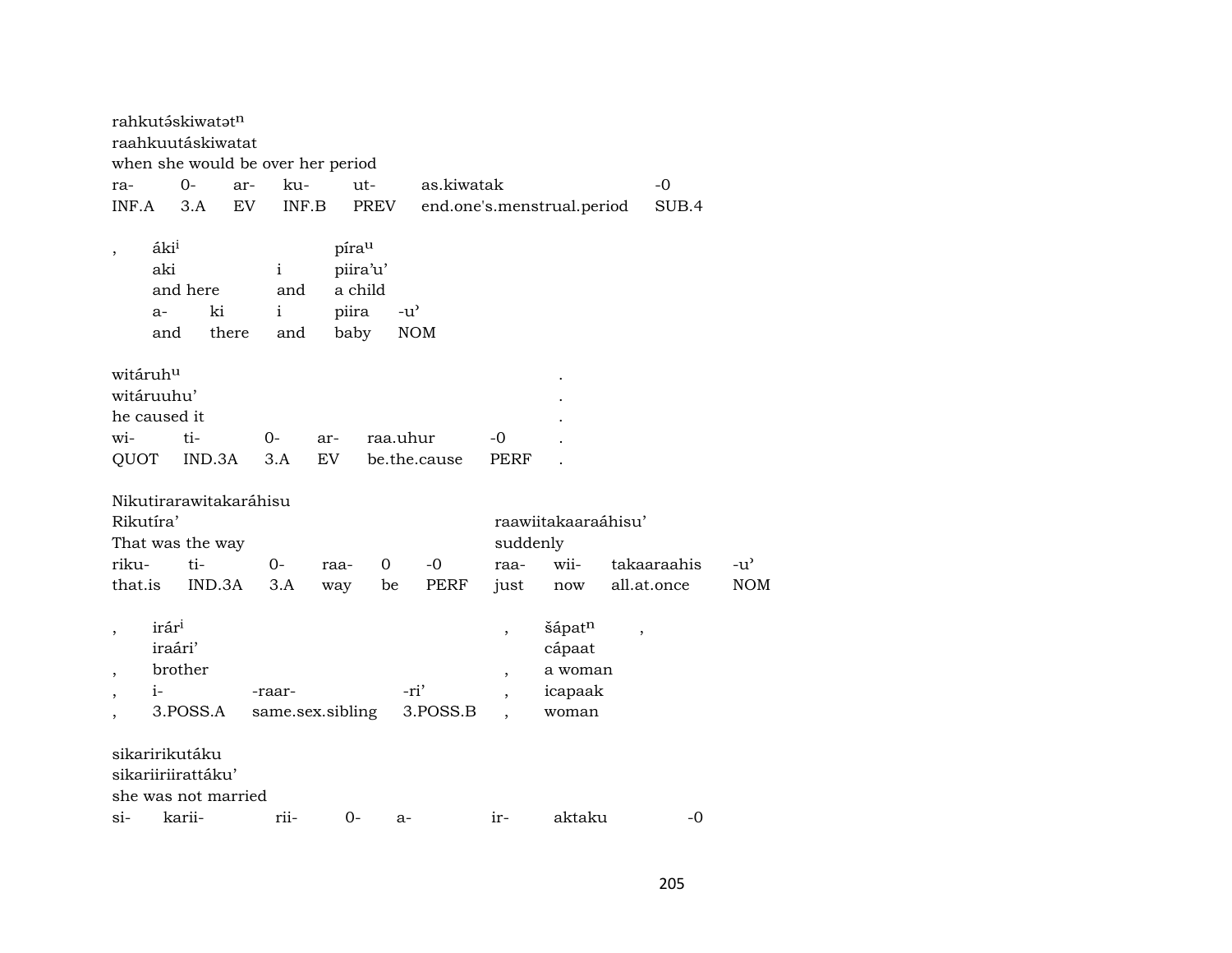$\mathop{\rm DU}\nolimits$ EMPH.NEG ASSR 3.A POSS.3A OBV have.as.a.wife **PERF** 

 $\cdot$ hirarutakararúta raarutaakaraaruutaa' Hi then her belly just swelled And  $0 -0$ hi tiraaruu $a$ karaarhuuta.a PERF just  $3.A$ PREV.3A swell and then IND.3A stomach Hítiru  $\bullet$ Hi tíru' she bore it And  $\sim$  $t_{i-}$ hi  $O$ ra'uk  $-0$  $\cdot$  $3.A$ **PERF** IND.3A make and hitíhwaki  $\boldsymbol{\mathcal{U}}$ tíhwaki'  $\alpha$ hi they said  $\boldsymbol{\mathcal{U}}$ and  $\cdot$  $ti O -0$  $\mathbf{u}$ hi irwaki IND.3A  $3.A$ PL.3A say.PL PERF  $\mathbf{u}$ and  $\overline{\phantom{a}}$ Takikúraha  $\mathbf{H}$ Takí kúraha'  $\mathbf{u}$ Whose child is it ?  $\mathbf{H}$ takii ku- $-0$  $\pmb{\mathsf{H}}$ ra $a$ haa **PERF**  $\mathbf{H}$ **INDF ABS** POSS.3A be.one's.child someone  $\overline{a}$ 

Nahirášapatn

Ráhiira' cápaat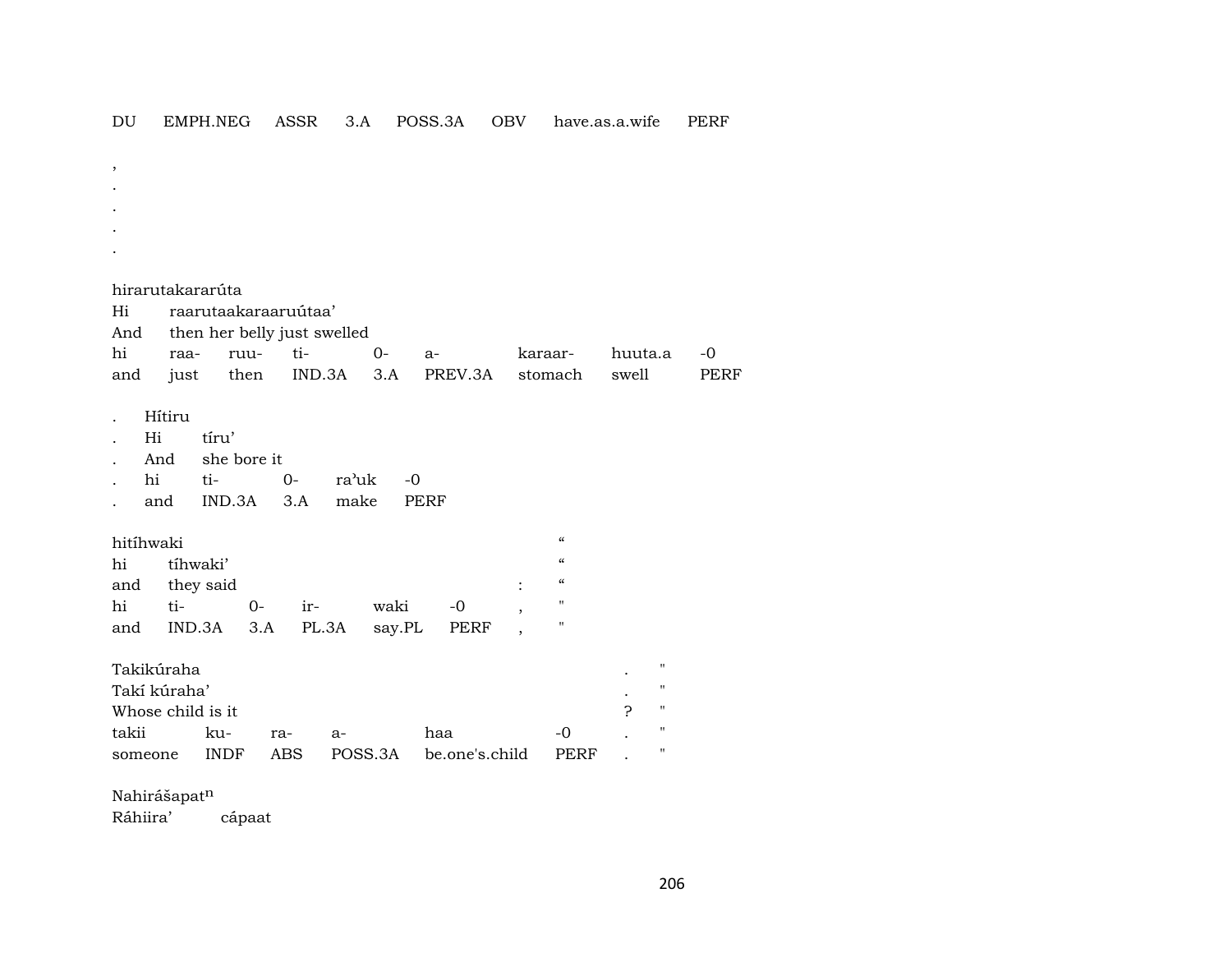| Sometimes<br>rahiira<br>further                                 |                                        | a woman<br>icapaak<br>woman       |                                                             |                 |     |                |                     |                                                                                                                                       |              |
|-----------------------------------------------------------------|----------------------------------------|-----------------------------------|-------------------------------------------------------------|-----------------|-----|----------------|---------------------|---------------------------------------------------------------------------------------------------------------------------------------|--------------|
| nákuwaka<br>raáhkuwaaka<br>her saying<br>ra-<br>INF.A           | $0 -$<br>3.A                           | ar-<br>$\mathop{\rm EV}\nolimits$ | ku-<br>$\textsf{INF}.\textsf{B}$                            | waak<br>say.SUB |     | -a<br>SUB.1    | $\ddot{\cdot}$<br>, | $\boldsymbol{\zeta}\boldsymbol{\zeta}$<br>$\boldsymbol{\zeta}\boldsymbol{\zeta}$<br>$\boldsymbol{\zeta}\boldsymbol{\zeta}$<br>"<br>11 |              |
| Hirutiharakúpit <sup>a</sup><br>Hiru<br>There<br>hiruu<br>there | tiháraaku<br>this one<br>tii-<br>this  | haa-<br>here                      | ra-<br>ABS                                                  | $0-$<br>3.A     | kus | be sitting     | $-0$<br>SUB.4       | piíta<br>man<br>wiita<br>man                                                                                                          |              |
| kútaha<br>kútaha'<br>it is his child<br>ku-<br><b>INDF</b>      | ti-<br>IND.3A                          | 0-<br>3.A                         | $a-$                                                        | POSS.3A         | haa | be.one's.child | $-0$<br><b>PERF</b> | $\pmb{\mathsf{H}}$<br>$\pmb{\mathsf{H}}$<br>$\pmb{\mathsf{H}}$<br>$\mathbf H$<br>11                                                   |              |
| Hiruarikusitíruh <sup>u</sup><br>Hiru<br>Then<br>hiruu<br>then  | a<br>and<br>a<br>and                   | riku-<br>that.is                  | rikusitíruuhu'<br>that is the one they blame<br>$si-$<br>DU | ti-<br>IND.3A   |     | $0-$<br>3.A    | ir-<br>PL.3A        | raa.uhur<br>be.the.cause                                                                                                              | $-0$<br>PERF |
| A<br>And                                                        | Arahirášapatn<br>ráhiira'<br>sometimes | cápaat                            | a woman                                                     |                 |     |                |                     |                                                                                                                                       |              |

- $\mathbf{a}$ rahiira icapaak  $\mathcal{L}^{\text{max}}$
- further and woman  $\mathcal{L}^{\pm}$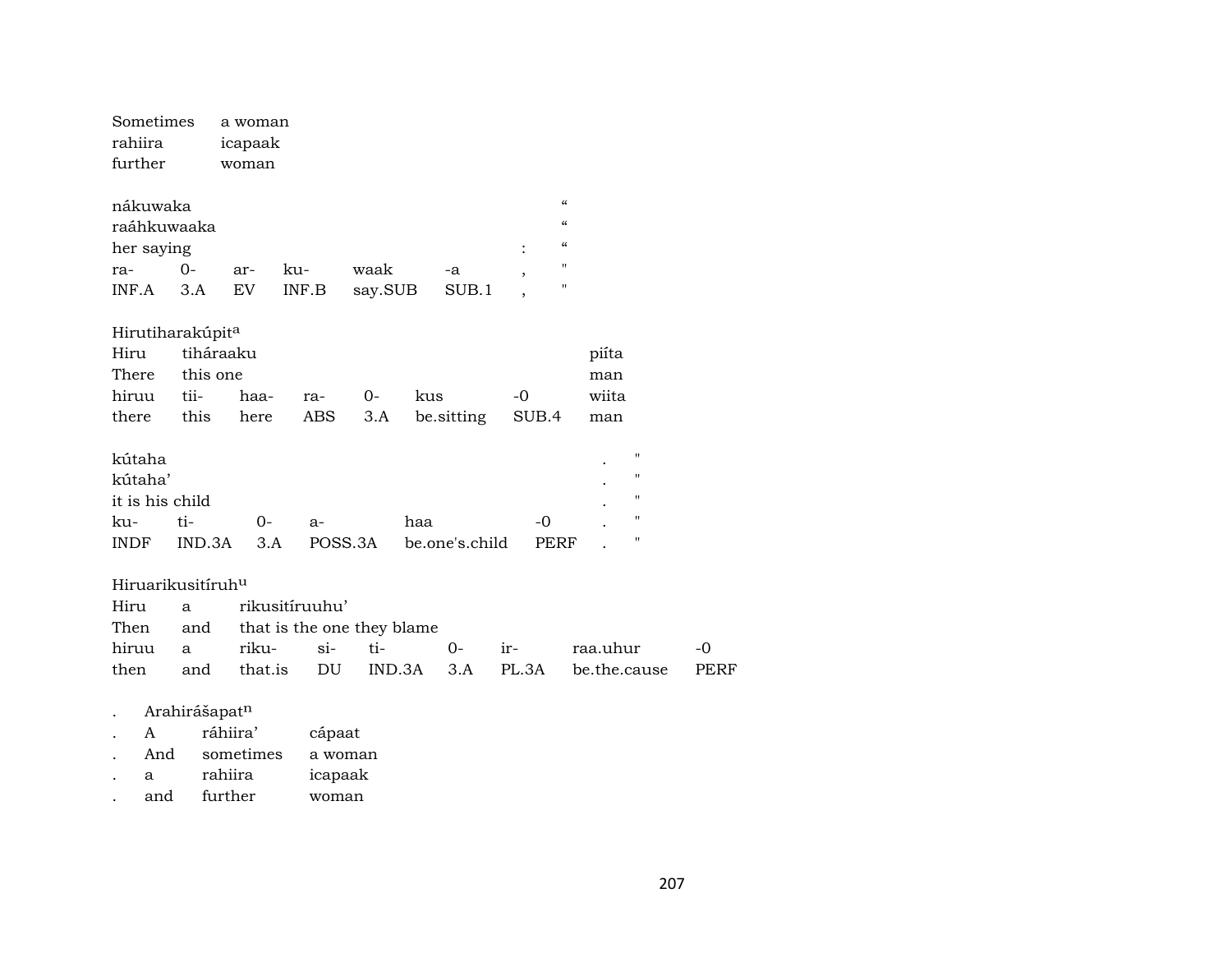|            | kararakúsikskas <sup>a</sup><br>kararaahkuucíkskasa<br>one who had no sense         |                     |            |                       |             |              |            | ,                   |       |      |                       |               |
|------------|-------------------------------------------------------------------------------------|---------------------|------------|-----------------------|-------------|--------------|------------|---------------------|-------|------|-----------------------|---------------|
| kara-      | ra-                                                                                 | $0-$                | ar-        | ku-                   |             | aciks.ka.sa  | $-0$       |                     |       |      |                       |               |
| <b>NEG</b> | INF.A                                                                               | 3.A                 | EV         | INF.B                 |             | be.sensible  | SUB.3      |                     |       |      |                       |               |
|            | hikakihísiruk <sup>u</sup>                                                          |                     |            |                       |             |              |            |                     |       |      |                       |               |
| hi         |                                                                                     | kaakiihisiiruuku'   |            |                       |             |              |            |                     |       |      |                       |               |
| and        |                                                                                     | she was not certain |            |                       |             |              |            |                     |       |      |                       |               |
| hi         | kaaki-                                                                              |                     | 0-         | $i-$                  | hisii       |              | -ra'uk     | -:hus               |       |      |                       |               |
| and        | NEG.IND.3A                                                                          |                     | 3.A        | <b>SEQ</b>            |             | be.prominent | CAUS       | <b>IMPF</b>         |       |      |                       |               |
|            | irikurihkuhaupíra <sup>u</sup><br>iriikurihkúhaa'u<br>whoever the child belonged to |                     |            |                       |             |              |            |                     |       |      | piíra'u'<br>the child |               |
| irii-      | ku-                                                                                 | ra-                 | $0-$       | a-                    |             | $ir-$        | ku-        | haa                 | -u    |      | piira                 | $-u^{\prime}$ |
| who        | <b>INDF</b>                                                                         | INF.A               | 3.A        | POSS.3A               |             | <b>OBV</b>   | INF.B      | be.one's.child      | SUB.D |      | child                 | <b>NOM</b>    |
| ra-        | nakuhásah^t <sup>n</sup><br>rakuuhásahat<br>when hers grew up<br>$0-$               | ku-                 | ut-        | rasahat               |             | -0           |            |                     |       |      |                       |               |
| INF.A      | 3.P                                                                                 | INF.B               | <b>BEN</b> | grow.up               |             | SUB.4        |            |                     |       |      |                       |               |
|            | Nikutišíksuhuru<br>Rikuticiksuhúru'<br>That was what they used to do                |                     |            |                       |             |              |            |                     |       |      |                       |               |
| riku-      | ti-                                                                                 | 0-                  | ir-        |                       | ut-         | $i-$         | uks-       | uhuur.uu            |       | $-0$ |                       |               |
| that.is    | IND.3A                                                                              |                     | 3.A        | PL.3A                 | <b>PREV</b> | <b>SEQ</b>   | <b>AOR</b> | be.the.way.one.does |       | PERF |                       |               |
| $\,$       | hiruirirurikurásah^tn<br>hiru<br>then                                               | iriruurikurásahat   |            | when I was growing up |             |              |            |                     |       |      |                       |               |
|            | hiruu                                                                               | irii-               | ruu-       | ri-                   |             | ku-          | rasahat    | $-0$                |       |      |                       |               |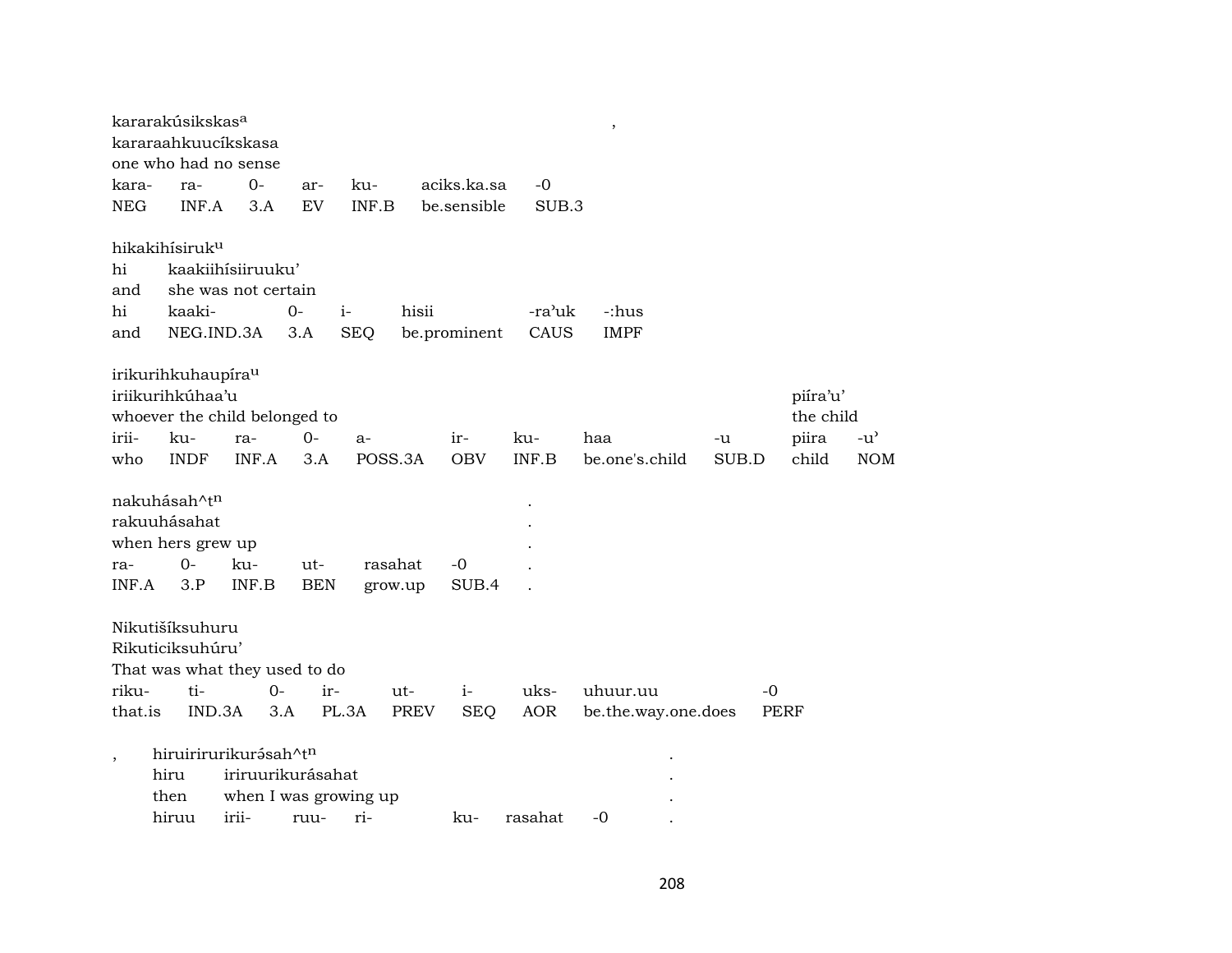then when then CONT.3A 1.P grow.up SUB.4 .

 $\text{I}\text{tritiráit}^{\text{a}}\qquad \qquad \text{,} \qquad \qquad \text{,} \qquad \qquad \text{,} \qquad \qquad \text{,} \qquad \qquad \text{,} \qquad \qquad \text{,} \qquad \qquad \text{,} \qquad \qquad \text{,} \qquad \qquad \text{,} \qquad \text{,} \qquad \text{,} \qquad \text{,} \qquad \text{,} \qquad \text{,} \qquad \text{,} \qquad \text{,} \qquad \text{,} \qquad \text{,} \qquad \text{,} \qquad \text{,} \qquad \text{,} \qquad \text{$ I tiriitiraá'iita And I knew this way i tii- rii- t- ir- raa- iita -0 and this ASSR 1.A PREV.1/2A way know PERF

tirikur<br/>ə́sah^t<code>n</code>  $\,$  ,  $\,$  , tirikurásahat when I grew up<br>tiitii- ri- ku- rasahat -0 when CONT.3A 1.P grow.up SUB.4

|                           | itirirahuráhəš |                              |  |  |     |      |  |     |  |  |  |  |
|---------------------------|----------------|------------------------------|--|--|-----|------|--|-----|--|--|--|--|
|                           |                | i tiriraahúrahac             |  |  |     |      |  |     |  |  |  |  |
|                           |                | and this way has passed away |  |  |     |      |  |     |  |  |  |  |
| $\mathbf{i}$ $\mathbf{j}$ | tii-           |                              |  |  |     |      |  |     |  |  |  |  |
| and                       |                | this CONT.3A 3.P way         |  |  | die | PERF |  | now |  |  |  |  |

| ríkutisuks |                       |          |        |        |               |       | ٠ |
|------------|-----------------------|----------|--------|--------|---------------|-------|---|
| ríkutucuks |                       |          |        |        |               |       | ٠ |
|            | that is how they were |          |        |        |               |       | ٠ |
| riku-      | ti-                   | $\Omega$ | $11t-$ | uks- 0 |               | $-()$ |   |
| that is    | IND 3A 3.A PREV       |          |        | AOR    | <sub>be</sub> | PERF  |   |

Šáhikstaka

Cáhikstaaka

White people

icaahiks taakaar person be.white

hiruwirarátih^tn hiru wiráraatiihat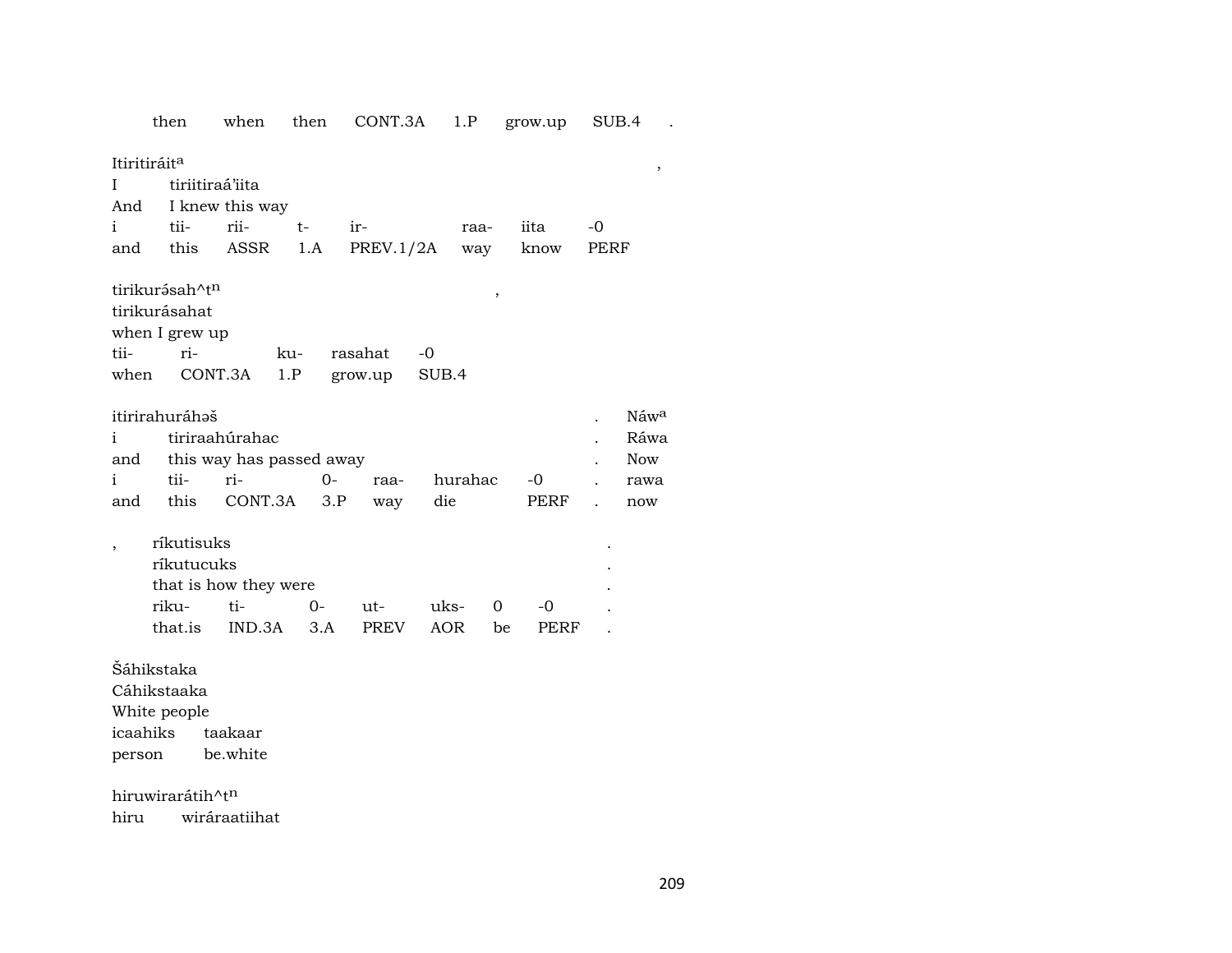| then                     |       |                            | when the way began                 |        |             |                 |            |                               |                      |                 |             |      |
|--------------------------|-------|----------------------------|------------------------------------|--------|-------------|-----------------|------------|-------------------------------|----------------------|-----------------|-------------|------|
| hiruu                    |       | wii-                       | ra-                                | $O -$  | raa-        | tiihak          |            | $-0$                          |                      |                 |             |      |
| then                     |       | when                       | <b>ABS</b>                         | 3.A    | way         |                 | be.the.end | SUB.4                         |                      |                 |             |      |
| wisírihišis              |       |                            |                                    |        |             |                 |            |                               | $\, ,$               |                 |             |      |
| wisíriihiicis            |       |                            |                                    |        |             |                 |            |                               |                      |                 |             |      |
|                          |       | now they found out         |                                    |        |             |                 |            |                               |                      |                 |             |      |
| wii-                     | $si-$ |                            | $0-$<br>ra-                        | ir-    |             | $ut-$           | riicis     |                               | -0                   |                 |             |      |
| now                      | DU    |                            | <b>ABS</b><br>3.A                  | PL.3A  |             | <b>PREV</b>     |            | learn.about                   | <b>PERF</b>          |                 |             |      |
|                          |       | hihirurutitakukaispu       |                                    |        |             |                 |            |                               |                      |                 |             |      |
| hi                       |       | hiru                       | ruutittakukaá'ispu'                |        |             |                 |            |                               |                      |                 |             |      |
| and                      |       | there                      | then they went into the settlement |        |             |                 |            |                               |                      |                 |             |      |
| hi                       |       | hiruu                      | ruu-                               | ti-    | $0-$        | aktaku-         |            | kaa-                          | iis.wuu              |                 | -:hus       |      |
| and                      |       | then                       | then                               | IND.3A | 3.A         | group           |            | inside                        | go.out.of.sight.IMPF |                 | <b>IMPF</b> |      |
|                          |       |                            |                                    |        |             |                 |            |                               |                      |                 |             |      |
| $\, ,$                   |       |                            |                                    |        |             |                 |            |                               |                      |                 |             |      |
|                          |       |                            |                                    |        |             |                 |            |                               |                      |                 |             |      |
|                          |       |                            |                                    |        |             |                 |            |                               |                      |                 |             |      |
|                          |       |                            |                                    |        |             |                 |            |                               |                      |                 |             |      |
|                          |       |                            |                                    |        |             |                 |            |                               |                      |                 |             |      |
|                          |       |                            | piraskihiruatirakáis^tn            |        |             |                 |            |                               |                      |                 |             |      |
| Piíraski                 |       |                            | hiru                               | a      |             | tiraahkaá'iisat |            |                               |                      |                 |             |      |
| <b>Boys</b>              |       |                            | then                               | and    |             |                 |            | they went into the settlement |                      |                 |             |      |
| piiras-                  |       | -kis                       | hiruu                              | a      | ti-         | $0-$            |            | raar-                         | kaa-                 | iis.at          |             | $-0$ |
| boy                      |       | <b>DIM</b>                 | then                               | and    | IND.3A      |                 | 3.A        | PL.INDV.A                     | inside               | go.out.of.sight |             | PERF |
| $\overline{\phantom{a}}$ |       | hikakúhasikst <sup>a</sup> |                                    |        |             |                 |            |                               |                      |                 |             |      |
|                          | hi    |                            | kaakúhaaciksta                     |        |             |                 |            |                               |                      |                 |             |      |
|                          | and   |                            | he paid no attention to it         |        |             |                 |            |                               |                      |                 |             |      |
|                          | hi    |                            | kaaki-                             | $0-$   | ut-         | raa-            |            | aciks.ta                      | -0                   |                 |             |      |
|                          | and   |                            | NEG.IND.3A                         | 3.A    | <b>PREV</b> | way             |            | watch.over                    | PERF                 |                 |             |      |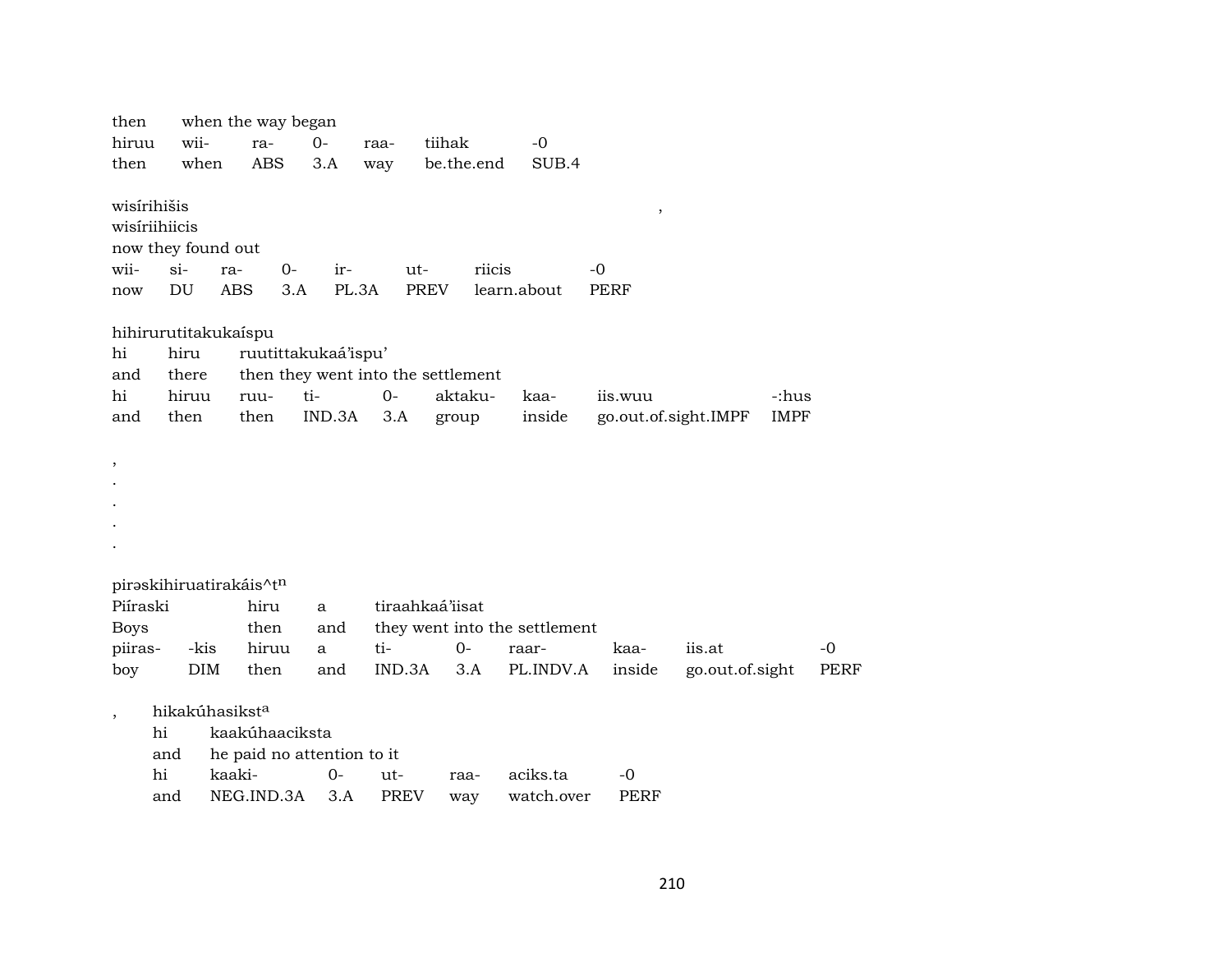| hitakurakúwari  |                      |                                      |             |            |         |                     |                 |
|-----------------|----------------------|--------------------------------------|-------------|------------|---------|---------------------|-----------------|
| hiítaku         |                      | rakúwari                             |             |            |         |                     |                 |
| over there      |                      | when one went                        |             |            |         |                     |                 |
| hii-            | -taku                | ra-                                  | $0-$        | ku-        | warii   |                     | -hus            |
| other           | LOC                  | INF.A                                | 3.A         | INF.B      |         | be.going.about.IMPF | <b>IMPF.SUB</b> |
| ráwirakuru      |                      |                                      |             |            |         |                     |                 |
| raáwiirakuuru'  |                      |                                      |             |            |         |                     |                 |
|                 | (on) the warpath     |                                      |             |            |         |                     |                 |
|                 | raawiiraak.huur      | $-u^{\prime}$                        |             |            |         |                     |                 |
| war.party       |                      | <b>NOM</b>                           |             |            |         |                     |                 |
| Irári           |                      |                                      |             |            |         |                     |                 |
| Iraári'         |                      |                                      |             |            |         |                     |                 |
| <b>Brother</b>  |                      |                                      |             |            |         |                     |                 |
| $i-$            | -raar-               |                                      |             | -ri'       | ,       |                     |                 |
| 3.POSS.A        |                      | same.sex.sibling                     |             | 3.POSS.B   |         |                     |                 |
|                 |                      |                                      |             |            |         |                     |                 |
| níkutušuks      |                      |                                      |             |            |         | ,                   |                 |
| ríkutucuks      |                      |                                      |             |            |         |                     |                 |
| it was that way |                      |                                      |             |            |         |                     |                 |
| riku-           | ti-                  | $0-$                                 | ut-         | uks-       | 0       | -0                  |                 |
| that.is         | IND.3A               | 3.A                                  | PREV        | <b>AOR</b> | be      | <b>PERF</b>         |                 |
| níkutušuks      |                      |                                      |             |            |         |                     |                 |
| Ríkutucuks      |                      |                                      |             |            |         |                     |                 |
| It was that way |                      |                                      |             |            |         |                     |                 |
| riku-           | ti-                  | 0-                                   | ut-         | uks-       | 0       | $-0$                |                 |
| that.is         | IND.3A               | 3.A                                  | <b>PREV</b> | <b>AOR</b> | be      | <b>PERF</b>         |                 |
|                 | tírəskurətkawawuku,  |                                      |             |            |         |                     |                 |
|                 | tiraskuuratkawaawúku |                                      |             |            |         |                     |                 |
|                 |                      | these things you are hearing from me |             |            |         |                     |                 |
| tii-            | ra-<br>$S-$          | ku-                                  |             | uur-       | atka'uk | -waawa              | -hus            |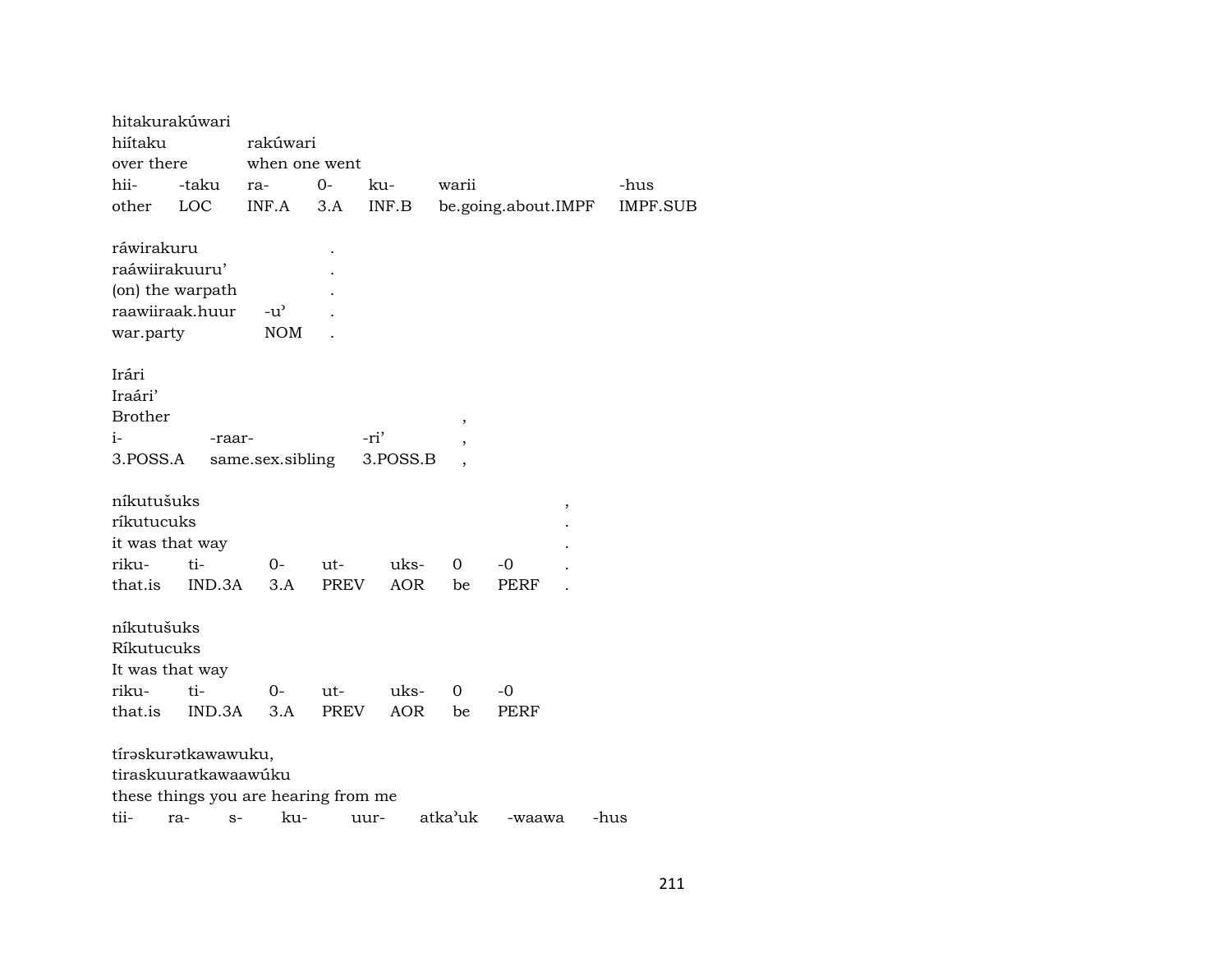| this                                     | ABS                  | 2.A                         | INF.B              | <b>PREV</b> | hear                | DIST             | IMPF.SUB        |                   |             |             |
|------------------------------------------|----------------------|-----------------------------|--------------------|-------------|---------------------|------------------|-----------------|-------------------|-------------|-------------|
| nakupišíhi <sup>u</sup><br>rakupiciíhi'u | when it was winter   |                             |                    |             |                     |                  |                 |                   |             |             |
|                                          | $0-$                 | ku-                         |                    |             |                     |                  |                 |                   |             |             |
| ra-                                      |                      | INF.B                       | pici.ihi           | -u          |                     |                  |                 |                   |             |             |
| INF.A                                    | 3.A                  |                             | be.winter          |             | SUB.D               |                  |                 |                   |             |             |
|                                          | nakuhuriwawišapatn   |                             |                    |             |                     |                  |                 |                   |             |             |
|                                          | rakuhúriiwaawi       |                             |                    |             |                     |                  | cápaat          | $\,$              |             |             |
|                                          |                      | when they went around       |                    |             |                     |                  | women           |                   |             |             |
|                                          | $0-$                 | ku-                         | hurii              |             |                     | -wi              |                 |                   |             |             |
| ra-<br>INF.A                             | 3.A                  | INF.B                       |                    |             | -waa<br><b>DIST</b> | SUB.L            | icapaak         |                   |             |             |
|                                          |                      |                             | go.around.PL       |             |                     |                  | woman           |                   |             |             |
|                                          | hirurikutarurakítawa |                             |                    |             |                     |                  |                 |                   |             |             |
| Hiru                                     |                      | rikutaruuraakitawa          |                    |             |                     |                  |                 |                   |             |             |
| Then                                     |                      | that is where things began  |                    |             |                     |                  |                 |                   |             |             |
| hiruu                                    | riku-                | ti-                         | $0 -$              | $a-$        |                     | ri-              | uur-            | raa.kita          | -waa        | $-0$        |
| then                                     | that.is              | IND.3A                      | 3.A                |             | PREV.3A             | PHYS.POSS        | <b>PREV</b>     | be.the.way.on.top | <b>DIST</b> | <b>PERF</b> |
|                                          |                      |                             |                    |             |                     |                  |                 |                   |             |             |
| kítu                                     |                      |                             | nakupišíhiu        |             |                     |                  |                 |                   |             |             |
| kítuu'u'                                 |                      |                             | rakupiciíhi'u      |             |                     |                  | $\, ,$          |                   |             |             |
| all                                      |                      |                             | when it was winter |             |                     |                  |                 |                   |             |             |
| kituu                                    | $-u'$                | ra-                         | $0-$               | ku-         | pici.ihi            | -u               |                 |                   |             |             |
| all                                      | <b>NOM</b>           | INF.A                       | 3.A                | INF.B       | be.winter           | SUB.D            |                 |                   |             |             |
|                                          |                      |                             |                    |             |                     |                  |                 |                   |             |             |
| rihkuháwari                              |                      |                             |                    |             |                     |                  |                 |                   |             |             |
|                                          | rihkuuhaáwari        |                             |                    |             |                     |                  |                 |                   |             |             |
|                                          |                      | when they went after things |                    |             |                     |                  |                 |                   |             |             |
| ra-                                      | $0 -$                | ir-                         | ku-                | ut-         |                     | raa.warii        | -hus            |                   |             |             |
| INF.A                                    | 3.A                  | PL.3A                       | INF.B              | <b>PREV</b> |                     | go.around.to.get | <b>IMPF.SUB</b> |                   |             |             |
|                                          |                      |                             |                    |             |                     |                  |                 |                   |             |             |

 $\qquad \qquad$ 

212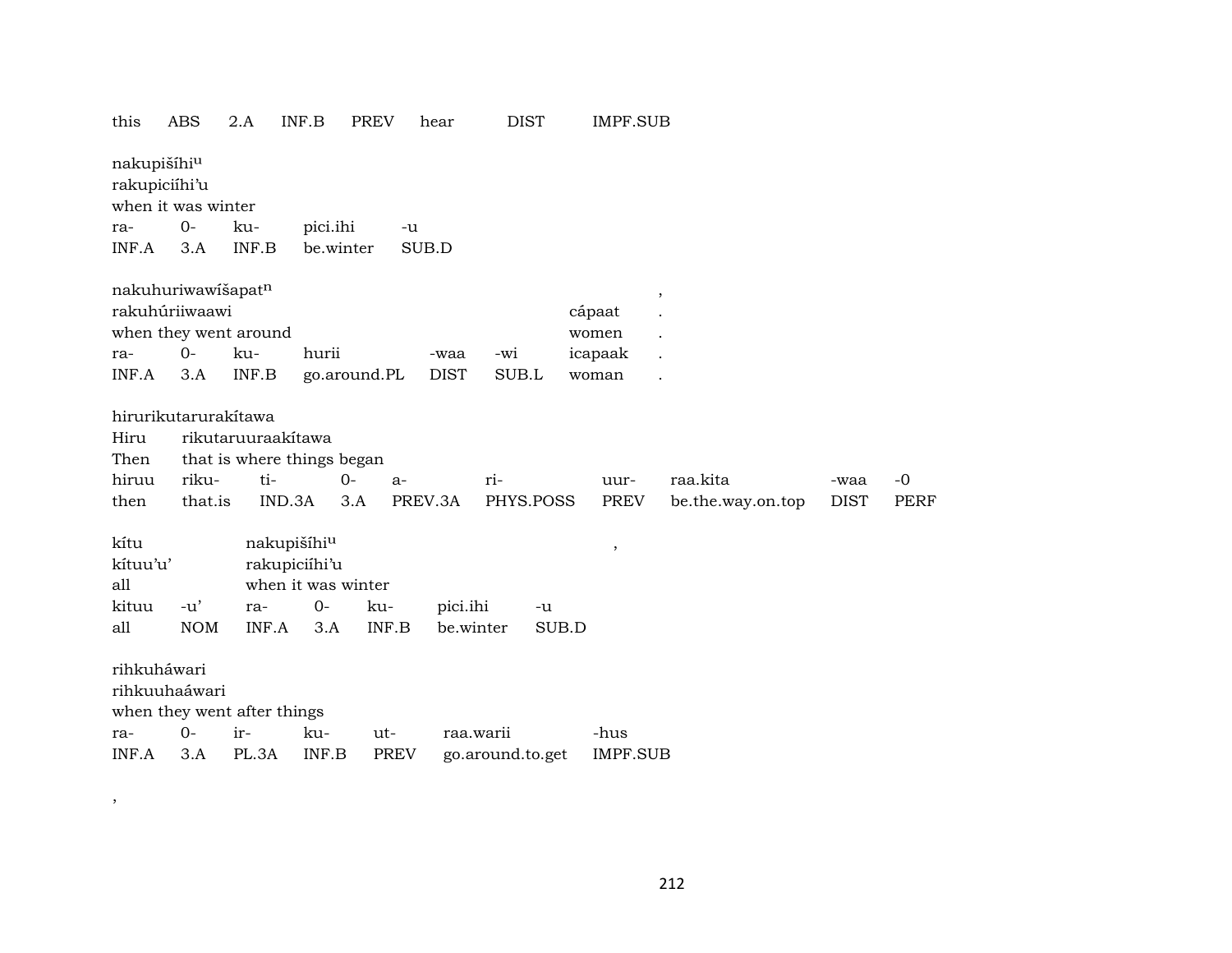| hi<br>and                                              | hitiruhturáhwari<br>tiiruhtuuráhwari'    |                            | he would be waiting for her       |                  |                                                                        |             |                       |         |          |             |                     |             |
|--------------------------------------------------------|------------------------------------------|----------------------------|-----------------------------------|------------------|------------------------------------------------------------------------|-------------|-----------------------|---------|----------|-------------|---------------------|-------------|
| hi                                                     | ti-                                      | $O -$                      | $a-$                              | ir-              | ar-                                                                    | ri-         |                       | uur-    |          | raar-       | warii               | -:hus       |
| and                                                    | IND.3A                                   | 3.A                        | PREV.3A                           | <b>OBV</b>       | EV                                                                     |             | PHYS.POSS             | PREV    |          | <b>ITER</b> | be.going.about.IMPF | <b>IMPF</b> |
| pita                                                   | hitíhuras                                |                            |                                   |                  |                                                                        |             |                       |         |          |             |                     |             |
| piíta                                                  | hi                                       | tíhuraas                   |                                   |                  |                                                                        |             |                       |         |          |             |                     |             |
|                                                        | and                                      |                            | he found her                      |                  |                                                                        |             |                       |         |          |             |                     |             |
| a man                                                  | hi                                       | ti-                        | $O -$                             |                  | $-0$                                                                   |             |                       |         |          |             |                     |             |
| wiita                                                  |                                          |                            |                                   | huras            |                                                                        |             |                       |         |          |             |                     |             |
| man                                                    | and                                      | IND.3A                     | 3.A                               | find             | <b>PERF</b>                                                            |             |                       |         |          |             |                     |             |
| Irári<br>Iraári'<br><b>Brother</b><br>$i-$<br>3.POSS.A |                                          | -raar-<br>same.sex.sibling |                                   | -ri'<br>3.POSS.B | $\, ,$<br>$\,$<br>$\overline{\phantom{a}}$<br>$\overline{\phantom{a}}$ |             |                       |         |          |             |                     |             |
|                                                        | rikútiratíratpakahu                      |                            |                                   |                  |                                                                        |             |                       |         |          |             |                     |             |
| rikutíra'                                              |                                          |                            |                                   |                  |                                                                        |             | tiratpaákahu          |         |          |             |                     |             |
|                                                        | that was the way                         |                            |                                   |                  |                                                                        |             | this that I am saying |         |          |             |                     |             |
| riku-                                                  | ti-                                      | $0-$                       | raa-                              | $\mathbf 0$      | $-0$                                                                   | tii-        | ra-                   | $t-$    | waaka    |             | -hus                |             |
| that.is                                                | IND.3A                                   | 3.A                        | way                               | be               | <b>PERF</b>                                                            | this        | ABS                   | 1.A     | say.IMPF |             | <b>IMPF.SUB</b>     |             |
|                                                        | sirahkúsaw <sup>a</sup><br>siraahkuúsawa |                            | when they (du) would lie together |                  |                                                                        |             |                       | $\cdot$ |          |             |                     |             |
| $\sin$                                                 | ra-                                      | $0 -$                      | ku-<br>ar-                        | sa               |                                                                        | -waa        | $-0$                  |         |          |             |                     |             |
| DU                                                     | INF.A                                    | 3.A                        | EV<br>INF.B                       |                  | be.lying                                                               | <b>DIST</b> | SUB.4                 |         |          |             |                     |             |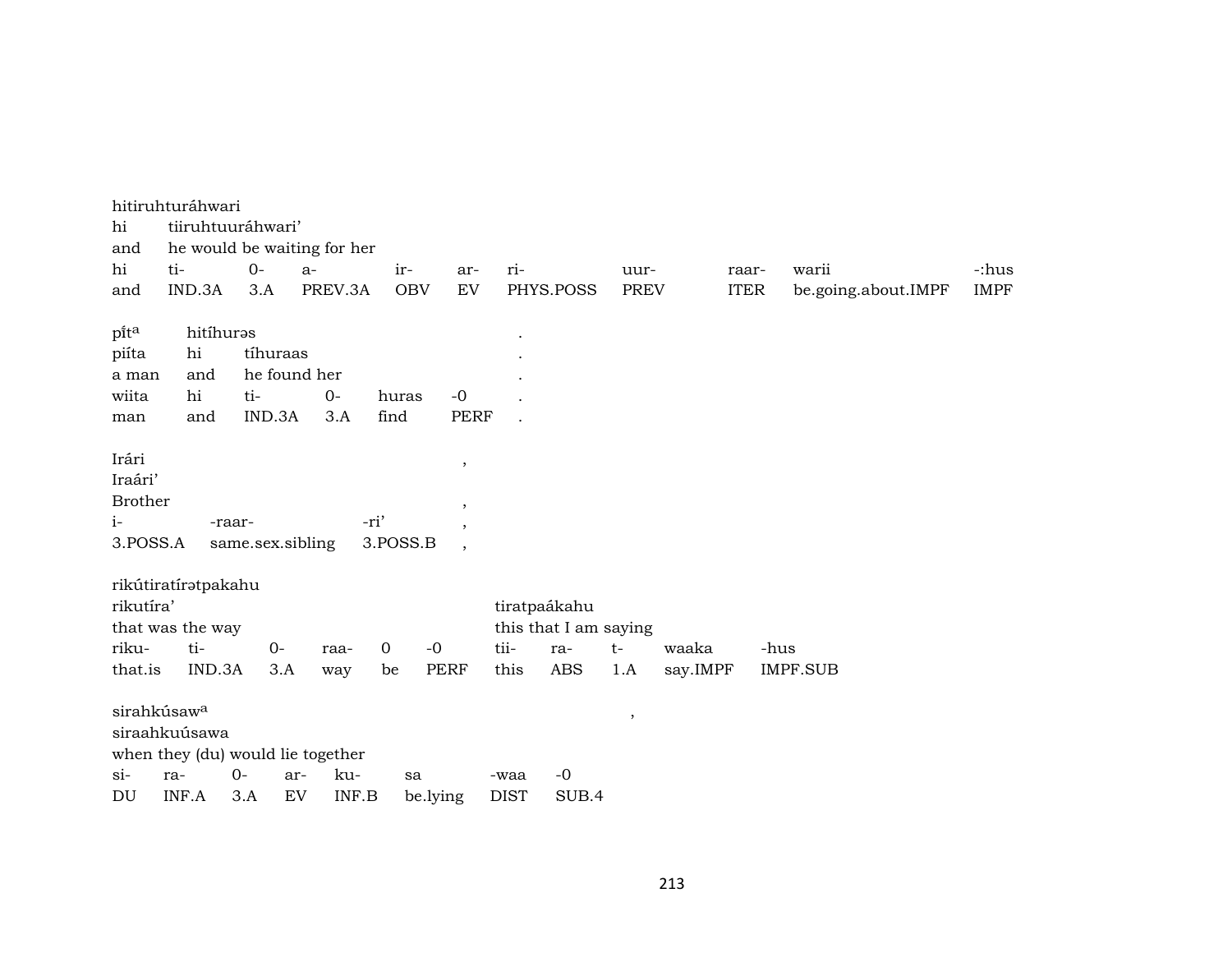| híapar <sup>u</sup><br>hi<br>and<br>hi<br>and                      | apaar-<br>secret                                                       | ápaaru'<br>secretly                                      | $-u^{\prime}$<br><b>NOM</b>                                            |              |                                                       |                                     |                             |                                       |                             |
|--------------------------------------------------------------------|------------------------------------------------------------------------|----------------------------------------------------------|------------------------------------------------------------------------|--------------|-------------------------------------------------------|-------------------------------------|-----------------------------|---------------------------------------|-----------------------------|
| tiruhupíra <sup>u</sup><br>tíruuhu'<br>he made it<br>ti-<br>IND.3A |                                                                        | 0-<br>3.A                                                | raa.uhur<br>be.the.reason                                              |              | $-0$<br>PERF                                          | piíra'u'<br>a baby<br>piira<br>baby | $-u^{\prime}$<br><b>NOM</b> |                                       |                             |
| Nahirášapatn<br>Ráhiira'<br>Sometimes<br>rahiira<br>further        |                                                                        |                                                          | cápaat<br>the woman<br>icapaak<br>woman                                | ra-<br>INF.A | nahkuwíška <sup>a</sup><br>raahkuwicka'a<br>0-<br>3.A | when she would think<br>ar-<br>EV   | ku-<br>INF.B                | wicka<br>want                         | -a<br>SUB.1                 |
|                                                                    | $\boldsymbol{\zeta}\boldsymbol{\zeta}$<br>"<br>$^{\prime\prime}$<br>11 | Karístara<br>ka-<br>NEG                                  | karistarapíra <sup>u</sup><br>I do not want to have it<br>rii-<br>ASSR | $S-$<br>2.A  | raar-<br><b>ITER</b>                                  | raah<br>have                        | -0<br>PERF                  | piíra'u'<br>a child<br>piira<br>child | $-u^{\prime}$<br><b>NOM</b> |
| ,<br>Н<br>н<br>П<br>Н                                              |                                                                        | hirutarúši <sup>a</sup><br>hiru<br>then<br>hiruu<br>then | taaruúci'a<br>she would do it<br>ti-<br>IND.3A                         | 0-<br>3.A    | ar-<br>EV                                             | ut-<br>PREV                         | $i-$<br><b>SEQ</b>          | aar<br>do                             | -0<br>PERF                  |
| ,<br>,                                                             | a<br>and<br>a                                                          | atahkawátatitn<br>ti-                                    | taahkawátattit<br>she would take it out<br>$0-$                        | ar-          | kawatak                                               |                                     | -rik                        | $-0$                                  | ,                           |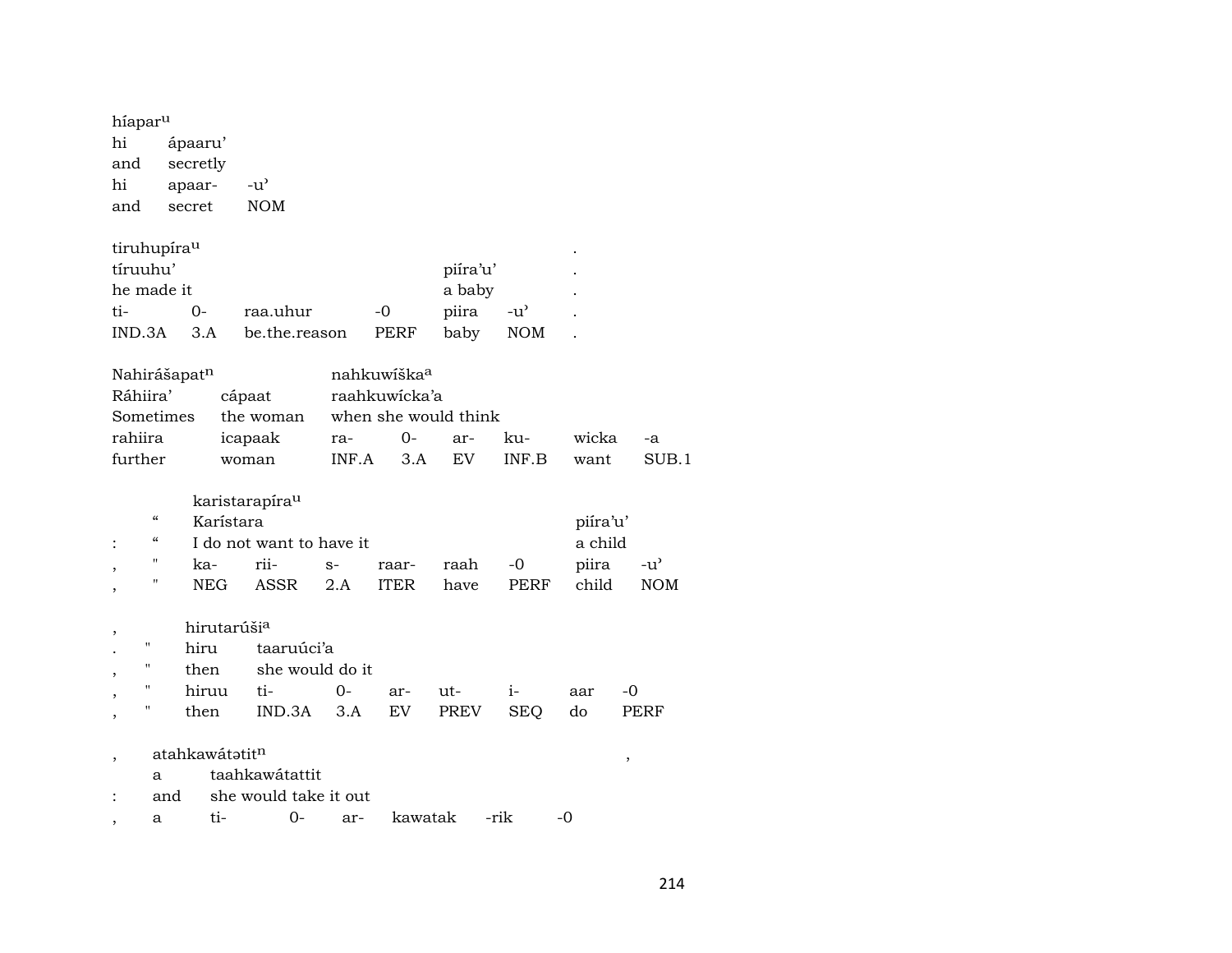#### , and IND.3A 3.A EV get.out CAUS PERF

# ararútarawar $^{\rm i}{\rm t}^{\rm n}$

| a raarutaárawarit                     |  |  |  |  |                                               |  |  |
|---------------------------------------|--|--|--|--|-----------------------------------------------|--|--|
| and then she would just throw it away |  |  |  |  |                                               |  |  |
|                                       |  |  |  |  | a raa- ruu- ti-  0- ar- a.warik  -0           |  |  |
|                                       |  |  |  |  | and just then IND.3A 3.A EV throw.away PERF . |  |  |

## pīrauárarutarawar<sup>i</sup>tn

,

| Piíra'u' a raarutaárawarit |  |  |  |                                       |  |  |  |                                                       |  |  |  |
|----------------------------|--|--|--|---------------------------------------|--|--|--|-------------------------------------------------------|--|--|--|
| The child                  |  |  |  | and then she would just throw it away |  |  |  |                                                       |  |  |  |
|                            |  |  |  |                                       |  |  |  | piira -u' a raa- ruu- ti-  0- ar- a.warik  -0         |  |  |  |
|                            |  |  |  |                                       |  |  |  | child NOM and just then IND.3A 3.A EV throw.away PERF |  |  |  |

|       | šapatirikararúhiwar <sup>a</sup> |                   |                          |         |    |             |              |       |  |  |  |
|-------|----------------------------------|-------------------|--------------------------|---------|----|-------------|--------------|-------|--|--|--|
|       | cápaat                           | irikararuúhiwaara |                          |         |    |             |              |       |  |  |  |
|       | woman                            |                   | the one who was not good |         |    |             |              |       |  |  |  |
|       | icapaak                          | irii-             | kara-                    | ra-     | 0- | uur-        | hi.wa.ar     | $-a$  |  |  |  |
| woman |                                  | that              | NEG                      | ABS 3.A |    | <b>PREV</b> | be.good.DIST | SUB.1 |  |  |  |
|       |                                  |                   |                          |         |    |             |              |       |  |  |  |
|       | Hítihisis                        |                   |                          |         |    |             |              |       |  |  |  |
|       | Hi                               |                   | tiíhiicis                |         |    |             |              |       |  |  |  |
|       | And                              | they knew         |                          |         |    |             |              |       |  |  |  |

|  |  |  | hi ti- 0- ir- ut- riicis                   |  |
|--|--|--|--------------------------------------------|--|
|  |  |  | and IND.3A 3.A PL.3A PREV learn.about PERF |  |

| hitíhwak <sup>i</sup> |          |  |
|-----------------------|----------|--|
| hi                    | tihwaki' |  |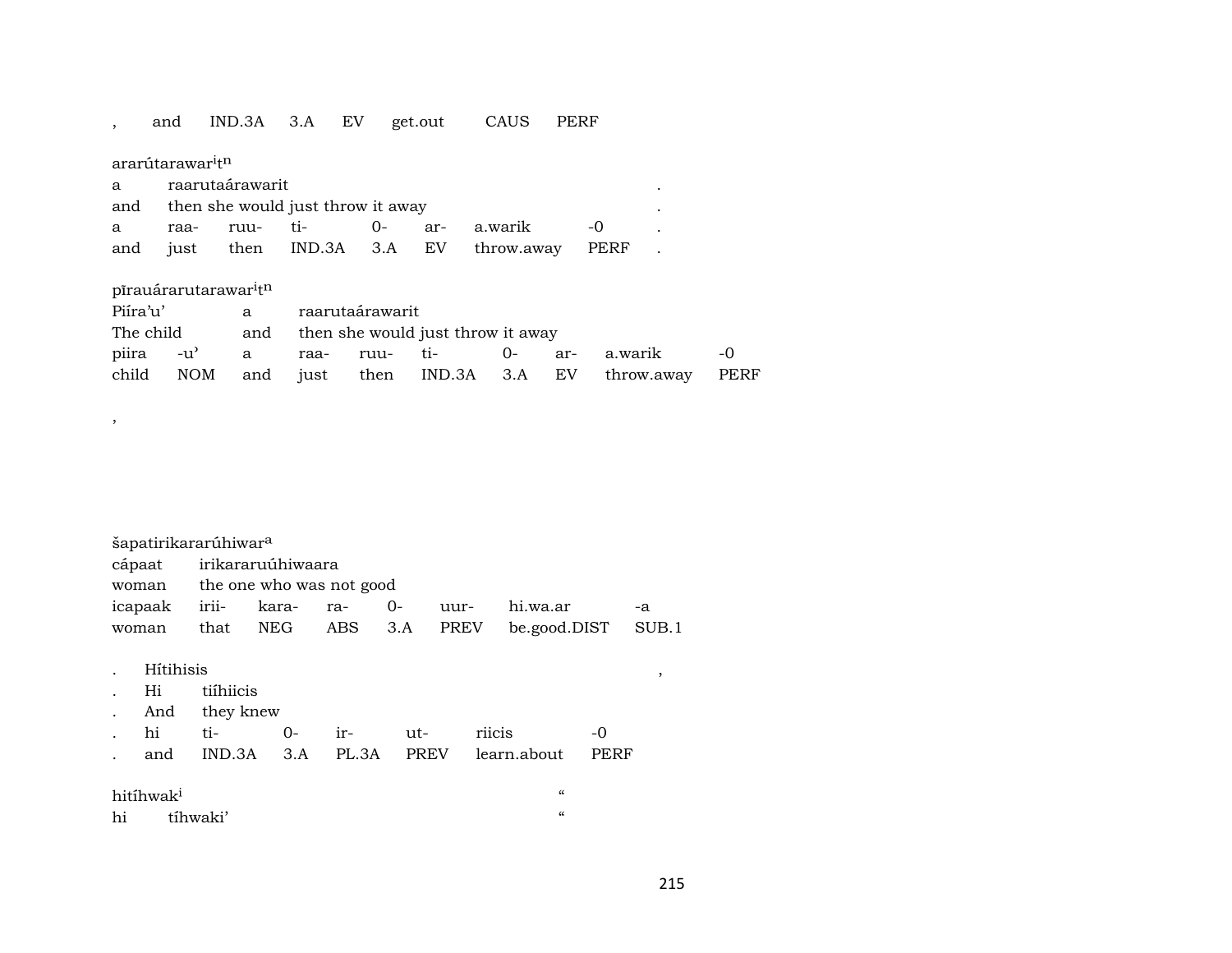| and              | they said              |            |                 |                            |             |                          | $\boldsymbol{\mathcal{C}}$ |          |                     |
|------------------|------------------------|------------|-----------------|----------------------------|-------------|--------------------------|----------------------------|----------|---------------------|
| hi               | ti-                    | $0-$       | ir-             | waki                       | $-0$        | $\overline{\phantom{a}}$ | $^{\prime}$                |          |                     |
| and              | IND.3A                 | 3.A        | PL.3A           | say.PL                     | PERF        |                          | "                          |          |                     |
|                  |                        |            |                 |                            |             |                          |                            |          |                     |
|                  | Pirauiharíkasa,        |            |                 |                            |             |                          |                            |          |                     |
| Piíra'u'         |                        |            | ihaariíkasa     |                            |             |                          |                            |          |                     |
| A baby           |                        |            |                 | there it lies in the brush |             |                          |                            |          |                     |
| piira            | $-u^{\prime}$          | ii-        | haa-            | rii-                       | $O -$       | ka-                      |                            | sa       | -0                  |
| baby             | <b>NOM</b>             | there      | here            | <b>ASSR</b>                | 3.A         |                          | in.the.brush               | be.lying | PERF                |
|                  |                        |            |                 |                            |             |                          |                            |          |                     |
| irikúharu        |                        |            |                 |                            |             |                          | П                          |          |                     |
| iriikuúharu'     |                        |            |                 |                            |             |                          | $\pmb{\mathsf{H}}$         |          |                     |
|                  | whoever bore it        |            |                 |                            |             |                          | $\pmb{\mathsf{H}}$         |          |                     |
| irii-            | kuur-                  | ra-        | $0-$            | ra'uk                      | -0          |                          | $\pmb{\mathsf{H}}$         |          |                     |
| that             | <b>DUB</b>             | <b>ABS</b> | 3.A             | make                       | <b>PERF</b> |                          | "                          |          |                     |
|                  |                        |            |                 |                            |             |                          |                            |          |                     |
| Híšapatn         |                        |            | sitíhuras       |                            |             |                          |                            |          | $\, ,$              |
| Hi               | cápaat                 |            | sitiíhuraas     |                            |             |                          |                            |          |                     |
| And              | the woman              |            | they found her  |                            |             |                          |                            |          |                     |
| hi               | icapaak                |            | si-<br>ti-      |                            | $0-$<br>ir- |                          | huras                      | -0       |                     |
| and              | woman                  |            | DU              | IND.3A                     | 3.A         | PL.3A                    | find                       | PERF     |                     |
| náw <sup>a</sup> |                        | kakúrahi   |                 |                            |             |                          |                            |          |                     |
| Ráwa             |                        | kaakúraahi |                 |                            |             |                          |                            |          | $\pmb{\mathcal{I}}$ |
| <b>Now</b>       |                        |            | it was not good |                            |             |                          |                            |          |                     |
| rawa             |                        | kaaki-     |                 | $0-$<br>uur-               | raa-        |                          | hiir                       | -0       |                     |
| now              |                        | NEG.IND.3A |                 | 3.A<br>PREV                | way         |                          | be.good                    | PERF     |                     |
|                  |                        |            |                 |                            |             |                          |                            |          |                     |
|                  | iririkspawakahúsuku    |            |                 |                            |             |                          |                            |          |                     |
|                  | iriirikspaawaakahúsuku |            |                 |                            |             |                          |                            |          |                     |
|                  | what they used to say  |            |                 |                            |             |                          |                            |          |                     |
| irii-            | ra-                    | $0-$       | ir-             | uks-                       | waa-        | waaka                    |                            | -hus     | -uku                |
| what             | ABS                    | 3.A        | PL.3A           | <b>AOR</b>                 | <b>DIST</b> | say.IMPF                 |                            | IMPF.SUB | HAB.SUB             |
|                  |                        |            |                 |                            |             |                          |                            |          |                     |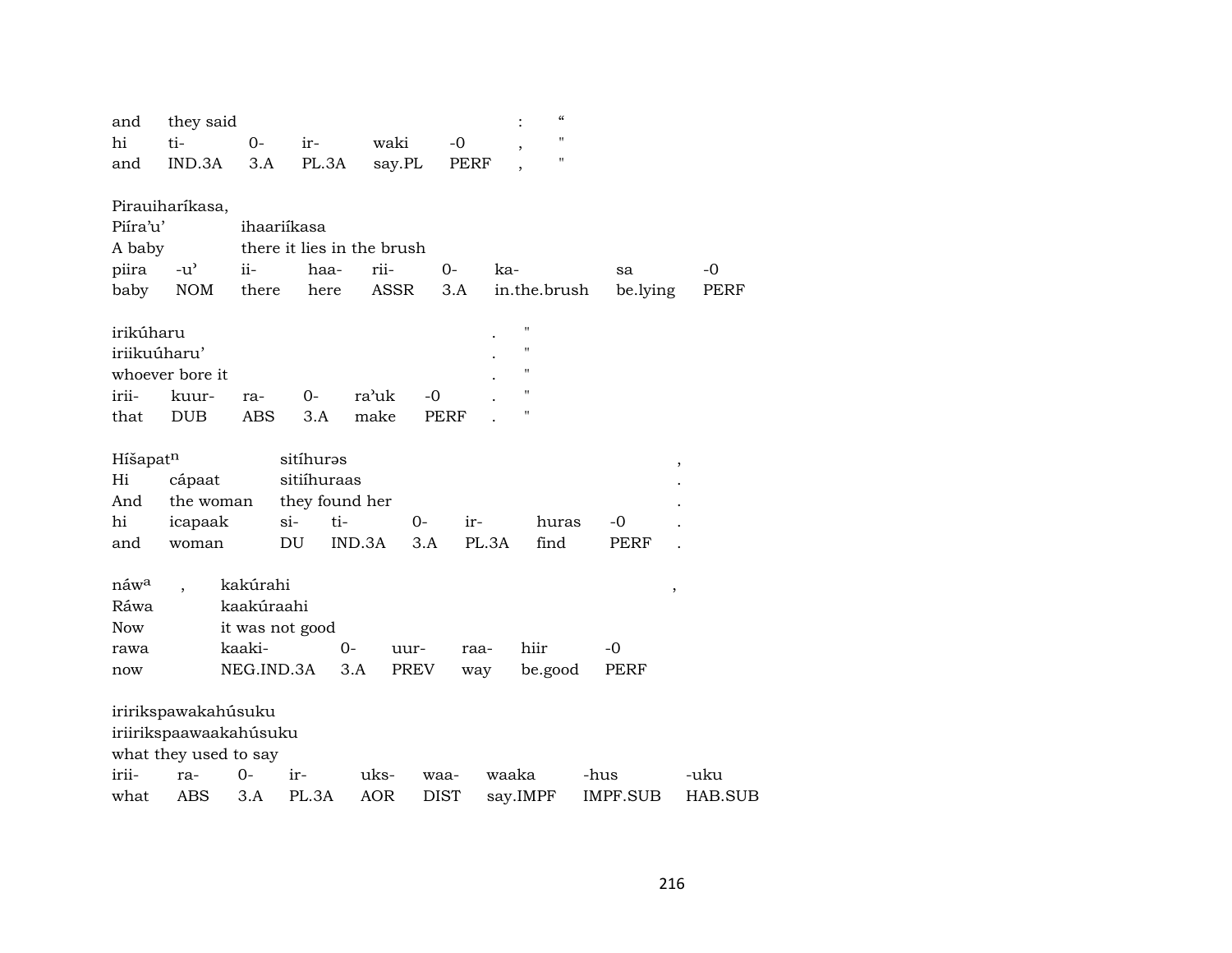| Nahirarakurikášapat <sup>n</sup> |                       |        |       |       |                     |       |         |  |  |  |
|----------------------------------|-----------------------|--------|-------|-------|---------------------|-------|---------|--|--|--|
| Ráhiira'                         | raahkúriika           |        |       |       |                     |       | cápaat  |  |  |  |
| Sometimes                        | when she picked it up |        |       |       |                     |       | a woman |  |  |  |
| rahiira                          | $ra-$                 | $()$ - | $ar-$ | k11-  | iriik               | -a    | icapaak |  |  |  |
| further                          | INF.A                 | 3.A    | EV    | INF.B | pick.up.long.object | SUB.1 | woman   |  |  |  |

| upirúšapatn  |                    |         |  |
|--------------|--------------------|---------|--|
| uupiíru'     |                    | cápaat  |  |
| different    |                    | a woman |  |
| uupir        | $-11$ <sup>2</sup> | icapaak |  |
| be different | NOM.               | woman   |  |
|              |                    |         |  |

. . . . .

| rahkúrik <sup>a</sup>     |  |  |                    |                     |       |  |  |  |  |
|---------------------------|--|--|--------------------|---------------------|-------|--|--|--|--|
| raahkúriika               |  |  |                    |                     |       |  |  |  |  |
| when she would pick it up |  |  |                    |                     |       |  |  |  |  |
| ra- 0- ar- ku-            |  |  |                    | iriik               | -a    |  |  |  |  |
|                           |  |  | INF.A 3.A EV INF.B | pick.up.long.object | SUB.1 |  |  |  |  |

|  | hiwihiruwitahkisikiit <sup>n</sup> |                             |                 |  |  |                                                      |  |  |  |
|--|------------------------------------|-----------------------------|-----------------|--|--|------------------------------------------------------|--|--|--|
|  | hi wihiru                          |                             | witaahkisiki'it |  |  |                                                      |  |  |  |
|  |                                    | and there it would be alive |                 |  |  |                                                      |  |  |  |
|  |                                    |                             |                 |  |  | hi wii- hiruu wi- ti-  0- ar- kisikit - <sup>5</sup> |  |  |  |
|  |                                    |                             |                 |  |  | and now there QUOT IND.3A 3.A EV be.alive EX         |  |  |  |

| šíru  | hipira <sup>u</sup> |              |  |
|-------|---------------------|--------------|--|
| círu  | hi                  | piíra'u'     |  |
| yet   | and                 | the baby     |  |
| ciruu | hi                  | piira<br>-น' |  |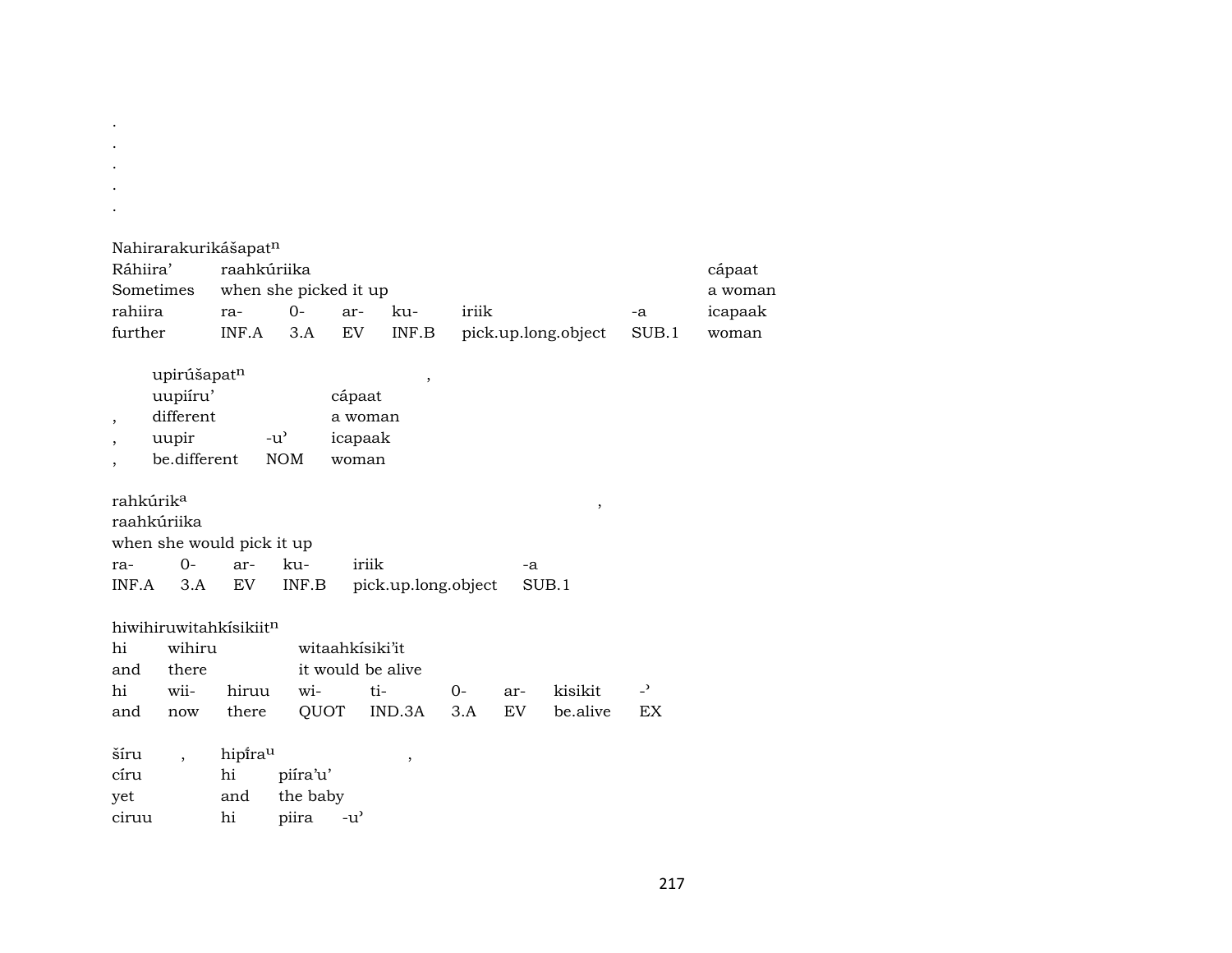yet and baby NOM

irihirutarušihúrirahatn irihiíruutaruuciihuurírahat thereupon she would attend to it irii- hii- ruu- ti- 0- ar- ut- i- uhuur- riraar.hak -0 then other then IND.3A 3.A EV PREV SEQ way pursue PERF , upír<sup>u</sup> šápat<sup>n</sup> . uupiíru' cápaat . different woman . uupir -u' icapaak . be.different NOM woman . Hirárutik<sup>u</sup>iríšapat<sup>n</sup> Hi raarútiiku irii cápaat And then she just sat there that woman hi raa- ruu- ti- 0- kus -0 irii icapaak and just then IND.3A 3.A be.sitting PERF that woman nakuraúapar<sup>u</sup> rakúra'u apaáru' who bore it secretly secretly ra- 0- ku- ra'uk -0 apaar- -u' INF.A 3.A INF.B make SUB.3 secret NOM ' karaasíširišis kara'aasíciriicis that you (pl) should not know it kara- aa- s- ir- ut- i- riicis -0 NEG SUBJ.1/2A 2.A PL.3A PREV SEQ learn.about SUB.4 . Hirutúrahiwiš

. Hiru túraahiwic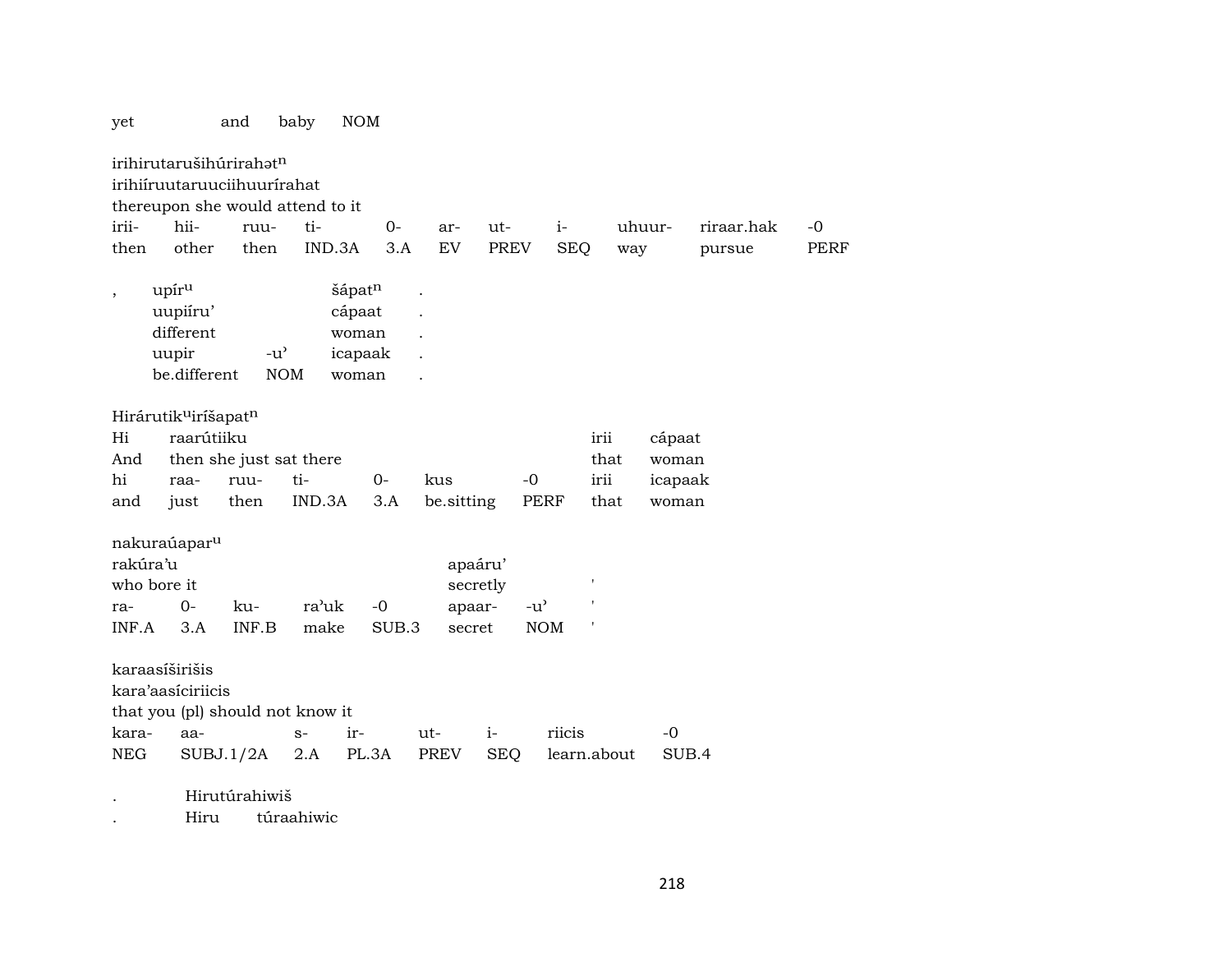| $\mathbf{r}$             | Then                             |                                             | it showed up |                            |             |             |             |             |             |             |
|--------------------------|----------------------------------|---------------------------------------------|--------------|----------------------------|-------------|-------------|-------------|-------------|-------------|-------------|
|                          | hiruu                            | ti-                                         | $0-$         | uur-                       |             | raa-        | hiwihc      | $-0$        |             |             |
|                          | then                             | IND.3A                                      | 3.A          |                            | <b>PREV</b> | way         | appear      | <b>PERF</b> |             |             |
|                          |                                  |                                             |              |                            |             |             |             |             |             |             |
|                          | piraurahkukísikitar <sup>a</sup> |                                             |              |                            |             |             |             |             |             |             |
| piíra'u'                 |                                  | raahkukisikitaara                           |              |                            |             |             |             |             |             |             |
| the baby                 |                                  |                                             |              | when it would become alive |             |             |             |             |             |             |
| piira                    | $-u^{\prime}$                    | ra-                                         | $0-$         | ar-                        | ku-         | kisikit     | -aar        | -a          |             |             |
| baby                     | <b>NOM</b>                       | INF.A                                       | 3.A          | ${\rm EV}$                 | INF.B       | be.alive    | <b>INCH</b> | SUB.1       |             |             |
|                          |                                  |                                             |              |                            |             |             |             |             |             |             |
| ,                        |                                  |                                             |              |                            |             |             |             |             |             |             |
|                          |                                  |                                             |              |                            |             |             |             |             |             |             |
|                          |                                  |                                             |              |                            |             |             |             |             |             |             |
|                          |                                  |                                             |              |                            |             |             |             |             |             |             |
|                          |                                  |                                             |              |                            |             |             |             |             |             |             |
|                          |                                  |                                             |              |                            |             |             |             |             |             |             |
|                          | hirusitirušihúrirahatn           |                                             |              |                            |             |             |             |             |             |             |
| Hiru                     |                                  | sitiiruuciihuurírahat                       |              |                            |             |             |             |             |             |             |
| Then                     |                                  | they attended to it                         |              |                            |             |             |             |             |             |             |
| hiruu                    | $si$ -                           | ti-                                         | $O -$        | ir-                        | ar-         | ut-         | $i-$        | uhuur-      | riraar.hak  | $-0$        |
| and                      | DU                               | IND.3A                                      | 3.A          | PL.3A                      | EV.         | <b>PREV</b> | <b>SEQ</b>  | way         | pursue      | PERF        |
|                          |                                  |                                             |              |                            |             |             |             |             |             |             |
| $\overline{\phantom{a}}$ | hínahiritn                       |                                             |              |                            |             |             |             |             |             |             |
| hi                       |                                  | raáhiirit                                   |              |                            |             |             |             |             |             |             |
|                          | and                              | finally                                     |              |                            |             |             |             |             |             |             |
| hi                       |                                  | raahiirit                                   |              |                            |             |             |             |             |             |             |
|                          | and                              | finally                                     |              |                            |             |             |             |             |             |             |
|                          |                                  |                                             |              |                            |             |             |             |             |             |             |
|                          | hisitirutkišatawáwu              |                                             |              |                            |             |             |             |             |             |             |
| hi                       |                                  | sitiirutkicatáwaawu                         |              |                            |             |             |             |             |             |             |
| and                      |                                  | they would put various liquids in its mouth |              |                            |             |             |             |             |             |             |
| hi                       | ti-<br>$\sin$                    |                                             | $0-$         | ir-                        | ar-         | ut-         | kiic-       | hata.wuh    | -waa        | $-0$        |
| and                      | DU                               | IND.3A                                      | 3.A          | PL.3A                      | EV          | <b>PREV</b> | liquid      | make.a.hole | <b>DIST</b> | <b>PERF</b> |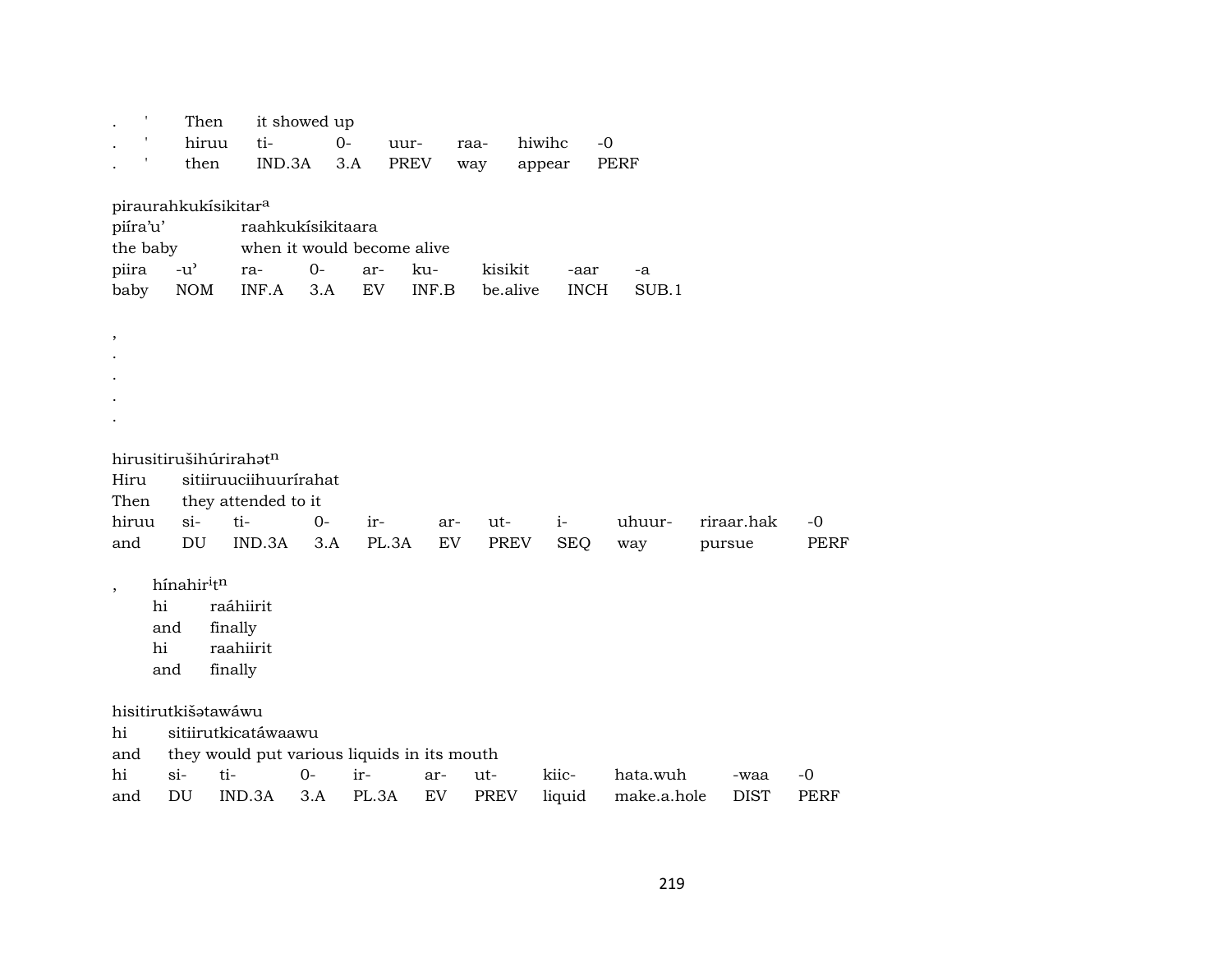| ruhkišaháriwar <sup>a</sup><br>ruhkiccaháriwaara              |              | its being liquids that tasted good |              |                  |                     |                 |                                                                                                              |
|---------------------------------------------------------------|--------------|------------------------------------|--------------|------------------|---------------------|-----------------|--------------------------------------------------------------------------------------------------------------|
| ra-                                                           | $0 -$        | uur-                               | kiic-        | taha-            | hi.wa.ar            | -a              |                                                                                                              |
| ABS                                                           | 3.A          | PREV                               | liquid       | flavor           | be.good.DIST        | SUB.1           |                                                                                                              |
| Irári<br>Iraári'<br><b>Brother</b><br>i-<br>3.POSS.A          |              | -raar-<br>same.sex.sibling         |              | -ri'<br>3.POSS.B | ,<br>,              |                 |                                                                                                              |
| hinahiritírasah^tn                                            |              |                                    |              |                  |                     |                 |                                                                                                              |
| hi                                                            | raáhiirit    |                                    | tírasahat    |                  |                     | ,               |                                                                                                              |
| and                                                           | finally      |                                    | he grew up   |                  |                     |                 |                                                                                                              |
| hi                                                            | raahiirit    | ti-                                |              | $0-$<br>rasahat  | -0                  |                 |                                                                                                              |
| and                                                           | finally      |                                    | IND.3A       | 3.P              | PERF<br>grow.up     |                 |                                                                                                              |
|                                                               |              |                                    |              |                  |                     |                 |                                                                                                              |
| hikišitíwari                                                  |              |                                    |              |                  |                     |                 |                                                                                                              |
| hi                                                            | kíci         | tíwari'                            |              |                  |                     |                 |                                                                                                              |
| and                                                           | but          | she went around                    |              |                  |                     |                 |                                                                                                              |
| hi                                                            | kici         | ti-                                | $0-$         | warii            |                     | -:hus           |                                                                                                              |
| and                                                           | but          | IND.3A                             | 3.A          |                  | be.going.about.IMPF | <b>IMPF</b>     |                                                                                                              |
| nihkuwákia<br>wirihkuwáki'a<br>when they said<br>wii-<br>when | ra-<br>INF.A | 0-<br>3.A                          | ir-<br>PL.3A | ku-<br>INF.B     | waki<br>say.PL      | -a<br>SUB.1     | $\boldsymbol{\zeta}\boldsymbol{\zeta}$<br>$\pmb{\zeta}\pmb{\zeta}$<br>$^{\prime\prime}$<br>$^{\prime\prime}$ |
|                                                               |              |                                    |              |                  |                     |                 |                                                                                                              |
| tiharakúšapatn<br>Tiháraaku<br>This one                       |              |                                    |              |                  |                     | cápaat<br>woman | $\overline{\phantom{a}}$                                                                                     |
| tii-                                                          | haa-         | ra-                                | 0-           | kus              | -0                  | icapaak         |                                                                                                              |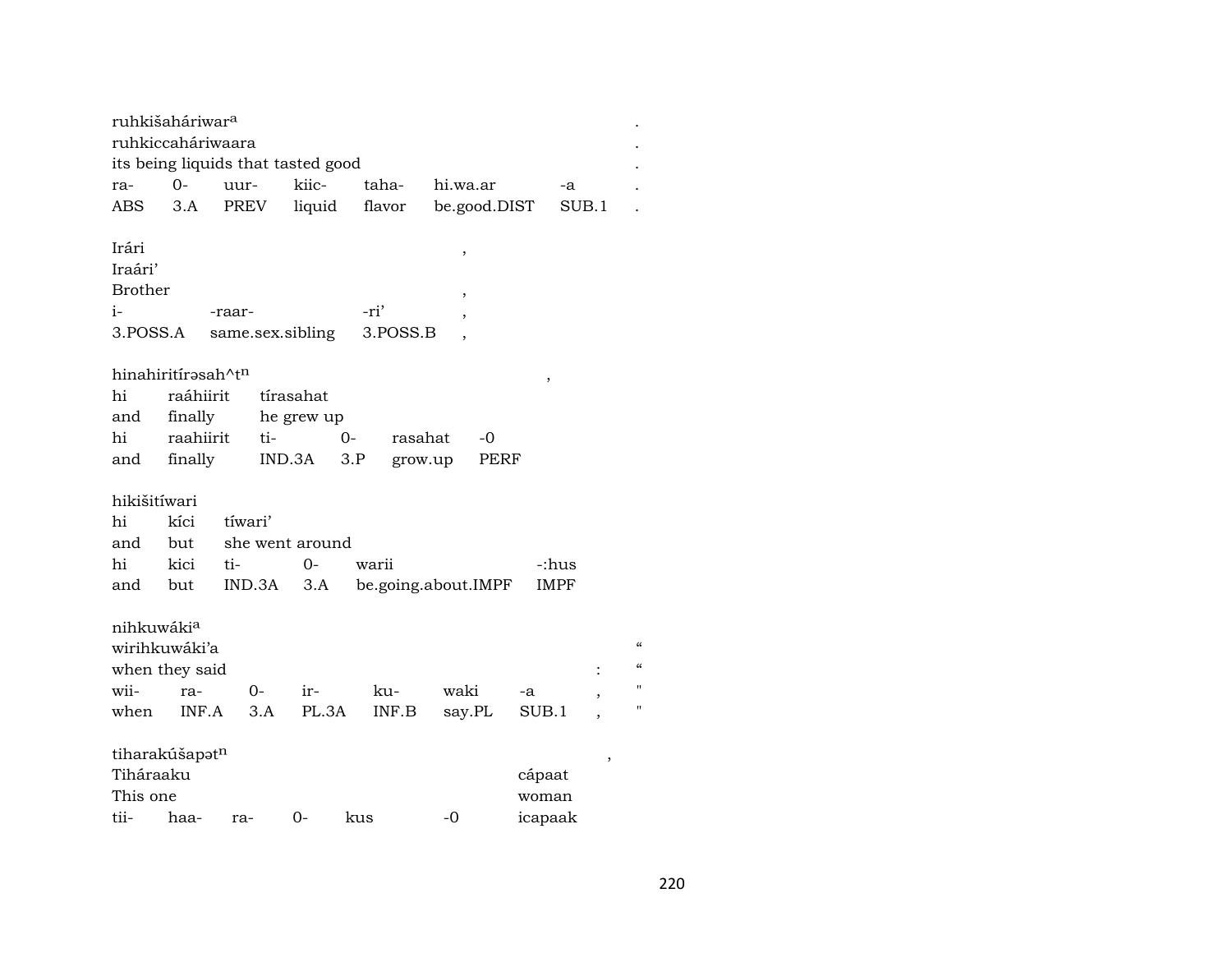## this here ABS 3.A be.sitting SUB.4 woman

| nikuwitíwar <sup>i</sup> t <sup>n</sup> | pi̇̃ra <sup>u</sup> |        |                            |      |           |     |
|-----------------------------------------|---------------------|--------|----------------------------|------|-----------|-----|
| rikuwitiíwarit                          | piíra'u'            |        |                            |      |           |     |
| she is the one who threw it away        | the baby            |        |                            |      |           |     |
| riku- wi-                               | ti-                 | $()$ - | a.warik                    | $-0$ | piira -u' |     |
| that.is                                 |                     |        | QUOT IND.3A 3.A throw.away | PERF | baby      | NOM |

| tiwirərəsah^t <sup>n</sup> |                 |         |    |         |       | ٠ |   |  |
|----------------------------|-----------------|---------|----|---------|-------|---|---|--|
| tiwirarásahat              |                 |         |    |         |       |   | " |  |
|                            | when he grew up |         |    |         |       |   | " |  |
| tii-                       | wii-            | ra-     | () | rasahat | $-0$  |   | " |  |
| when                       | when            | ABS 3.P |    | grow.up | SUB.4 |   |   |  |

| Náwai      |           | irár <sup>1</sup> |                                    |      |  |
|------------|-----------|-------------------|------------------------------------|------|--|
| Ráwa       |           | iraári'           |                                    |      |  |
| <b>Now</b> | <b>SO</b> | brother           |                                    |      |  |
| rawa       |           | $1 -$             | -raar-                             | -ri' |  |
| now        | and       |                   | 3.POSS.A same.sex.sibling 3.POSS.B |      |  |

nikurikspawakihúsuku

rikurikspaawakiihúsuuku'

that is what they used to say

|  |  |  | riku- ra- 0- ir- uks- waa- waki.a  -:hus -uuku      |  |
|--|--|--|-----------------------------------------------------|--|
|  |  |  | that.is ABS 3.A PL.3A AOR DIST say.PL.IMPF IMPF HAB |  |

- . Šapatwirakur<br/><br> šapatwirakurášah^tn $\qquad \qquad ,$
- . Cápaat wirakurásahat
- The woman when she grew up
- . icapaak wii- ra- ku- rasahat -0 . woman when ABS 1.P grow.up SUB.4

asitiháihku "

a sitiihá'ihku'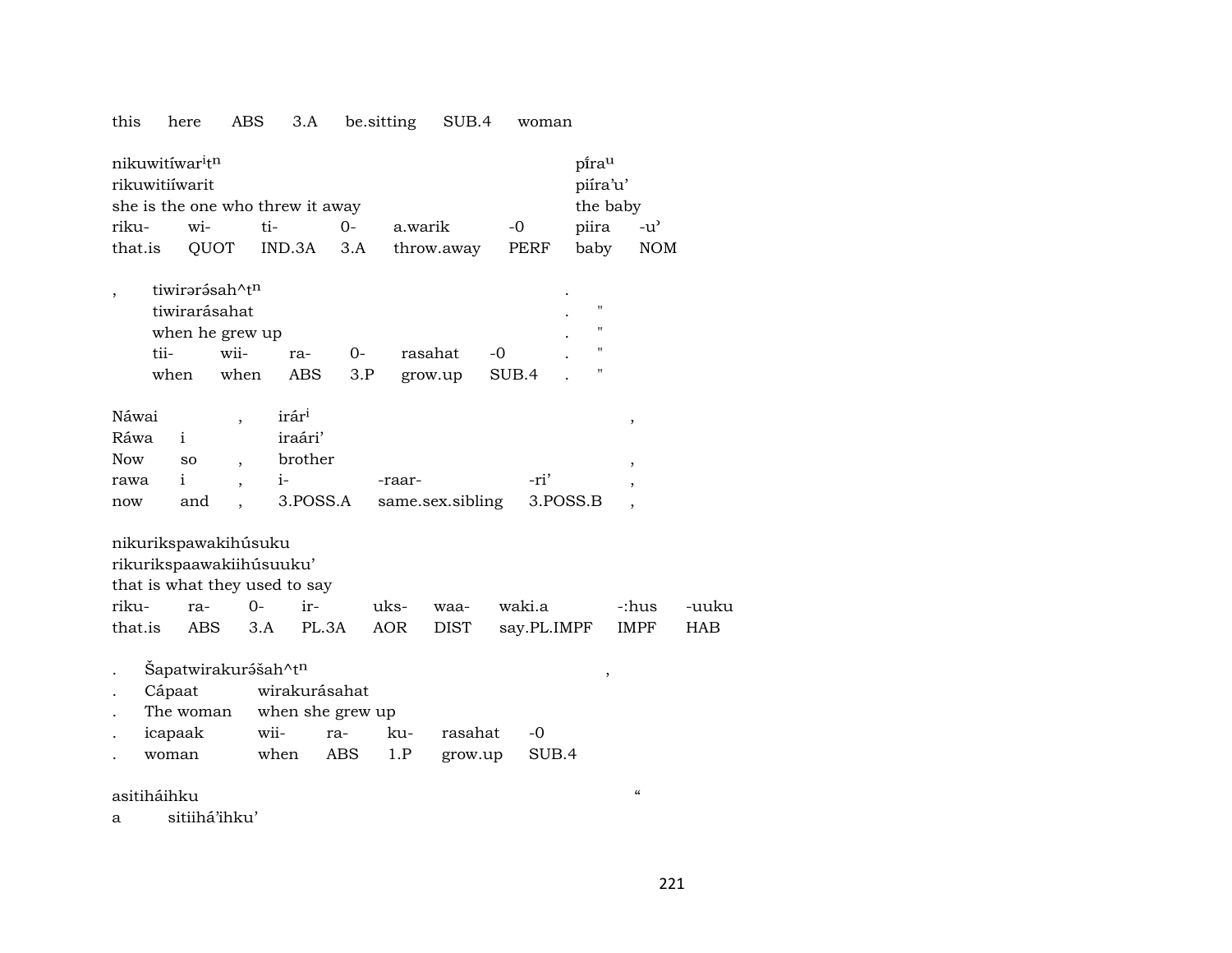| and                                      |         | they called her                                   |                                           |                                     |                         |         |             |                                        |            |             |
|------------------------------------------|---------|---------------------------------------------------|-------------------------------------------|-------------------------------------|-------------------------|---------|-------------|----------------------------------------|------------|-------------|
| a                                        | $si-$   | ti-                                               | $0-$                                      | ir-                                 | $ut-$                   | ra'ihk  | -:hus       |                                        |            |             |
| and                                      | DU      | IND.3A                                            | 3.A                                       | PL.3A                               | <b>PREV</b>             | mean    | <b>IMPF</b> |                                        |            |             |
|                                          |         |                                                   |                                           |                                     |                         |         |             |                                        |            |             |
| Šáwariks <sup>u</sup>                    |         |                                                   |                                           |                                     | $\pmb{\mathsf{H}}$      |         |             |                                        |            |             |
| Cawáriksu'                               |         |                                                   |                                           |                                     |                         |         |             |                                        |            |             |
|                                          |         | Throws It Away Woman                              |                                           |                                     |                         |         |             |                                        |            |             |
| $C-$                                     | a.warik |                                                   | -his                                      | $-u$ <sup><math>\prime</math></sup> |                         |         |             |                                        |            |             |
| FEM                                      |         | throw.away                                        | <b>PERF</b>                               | <b>NOM</b>                          |                         |         |             |                                        |            |             |
|                                          |         |                                                   |                                           |                                     |                         |         |             |                                        |            |             |
| Arihkuwákia                              |         |                                                   |                                           |                                     |                         |         |             | $\boldsymbol{\zeta}\boldsymbol{\zeta}$ |            |             |
| A                                        |         | rihkuwáki'a                                       |                                           |                                     |                         |         |             | $\boldsymbol{\zeta}\boldsymbol{\zeta}$ |            |             |
| And                                      |         | when they said                                    |                                           |                                     |                         |         |             | $\boldsymbol{\zeta}\boldsymbol{\zeta}$ |            |             |
| a                                        | ra-     | $0 -$                                             | ir-                                       | ku-                                 | waki                    | -a      |             | $\pmb{\mathsf{H}}$                     |            |             |
| and                                      | INF.A   | 3.A                                               | 3.INDF                                    | INF.B                               | say.PL                  | SUB.1   |             | $\pmb{\mathsf{H}}$                     |            |             |
|                                          |         |                                                   |                                           |                                     |                         |         |             |                                        |            |             |
|                                          |         | Siwitihkiraratúhkakus <sup>i</sup> t <sup>n</sup> |                                           |                                     |                         |         |             |                                        |            |             |
|                                          |         | Siwitihkiraaratúhkakusit                          |                                           |                                     |                         |         |             |                                        |            |             |
|                                          |         |                                                   | They picked it up on the trail in its bag |                                     |                         |         |             |                                        |            |             |
| $si$ -                                   | wi-     | ti-                                               | $0-$                                      | ir-                                 | kiraar-                 | hatuur- | ka-         | kusik                                  | $-0$       |             |
| DU                                       | QUOT    | IND.3A                                            | 3.A                                       | PL.3A                               | liquid                  | road    | on          | pick.up                                | PERF       |             |
|                                          |         |                                                   |                                           |                                     |                         |         |             |                                        |            |             |
|                                          |         |                                                   |                                           |                                     |                         |         |             |                                        |            |             |
| $\mathbf{H}$<br>$\overline{\phantom{a}}$ |         |                                                   |                                           |                                     |                         |         |             |                                        |            |             |
| $\pmb{\mathsf{H}}$<br>,                  |         |                                                   |                                           |                                     |                         |         |             |                                        |            |             |
| $\pmb{\mathsf{H}}$<br>,                  |         |                                                   |                                           |                                     |                         |         |             |                                        |            |             |
| $\pmb{\mathsf{H}}$<br>$\, ,$             |         |                                                   |                                           |                                     |                         |         |             |                                        |            |             |
|                                          |         |                                                   |                                           |                                     |                         |         |             |                                        |            |             |
| Hirurikutiharáihku,                      |         |                                                   |                                           |                                     |                         |         |             |                                        |            |             |
| hiru                                     |         |                                                   |                                           |                                     | rikutiihaará'ihku'      |         |             |                                        |            |             |
|                                          |         | then that is what they meant                      |                                           |                                     | that is what they meant |         |             |                                        |            |             |
| hiruu                                    |         |                                                   |                                           | riku-                               | ti-                     | $0-$    | ir-         | ut-                                    | raa.ra'ihk | -:hus       |
| then                                     |         |                                                   |                                           | that.is                             | IND.3A                  | 3.A     | PL.3A       | PREV                                   | mean       | <b>IMPF</b> |
|                                          |         |                                                   |                                           |                                     |                         |         |             |                                        |            |             |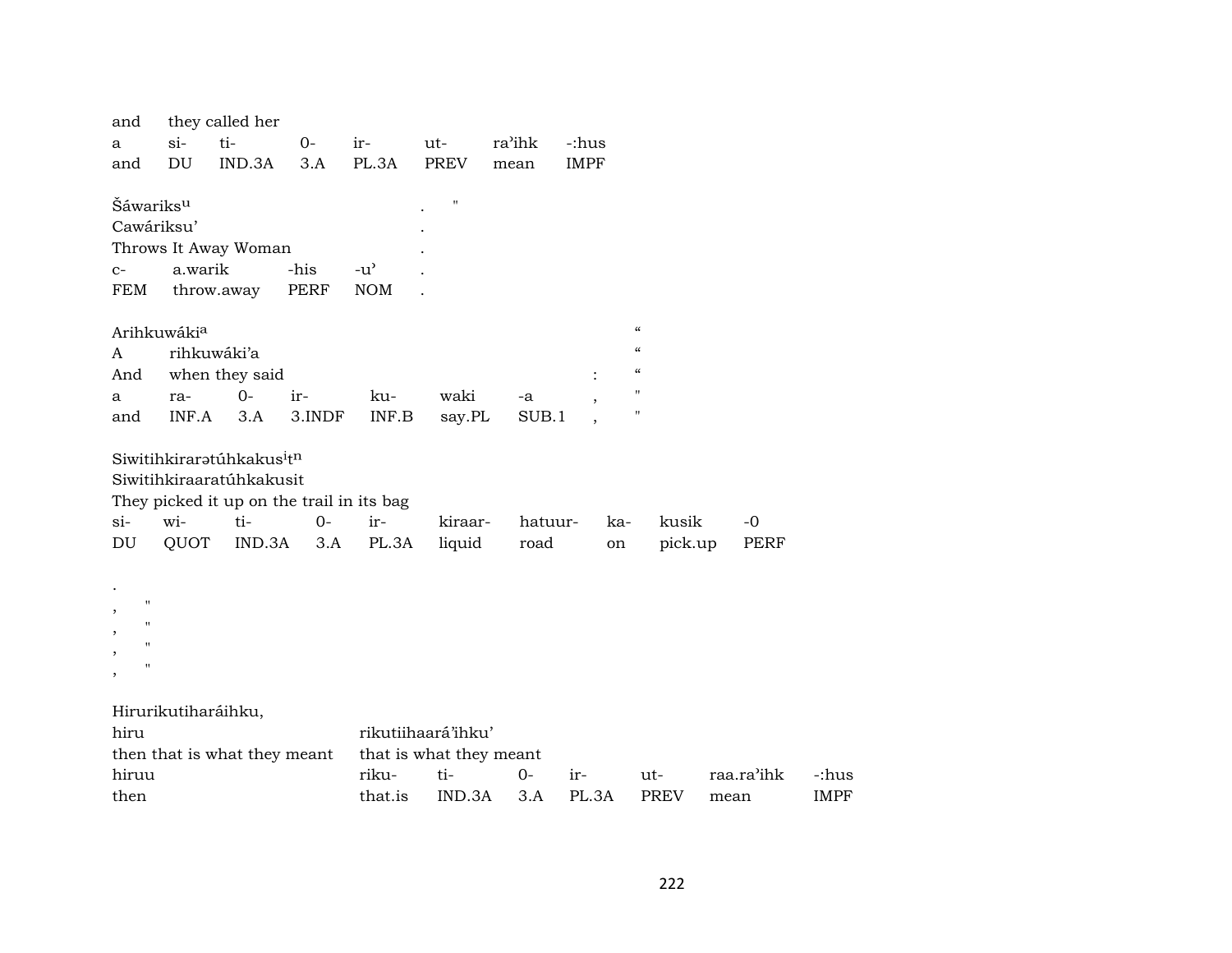narurakukawatátik<sup>a</sup> raaruuraahkukawatáttika when she would just bear it raa- ruu- ra- 0- ar- ku- kawatak -rik -a just then INF.A 3.A EV INF.B get.out CAUS SUB.1  $\mathsf{p} \mathsf{f} \mathsf{r} \mathsf{a}^\mathsf{u}$  , piíra'u' a baby piira -u" baby NOM Kararahkukírahkasik<sup>a</sup> kararaahkukírahkaasika . when she would not break the bag kara- ra- 0- ar- ku- kiraar- kaas.ik -a . NEG INF.A 3.A EV INF.B liquid break SUB.1 . Náhira árutahk<sup>u</sup> Ráhiira' a ruutaáhku Sometimes and it would be sitting there rahiira a ruu- ti- 0- ar- kus -0 further and there IND.3A 3.A EV be.sitting PERF , árahira a ráhiira' and sometimes a rahiira and further sirihkukukáwat³ , sirihkuhkáwati when they took it out (of the bag) si- ra- 0- ir- ku- uur- kawat -i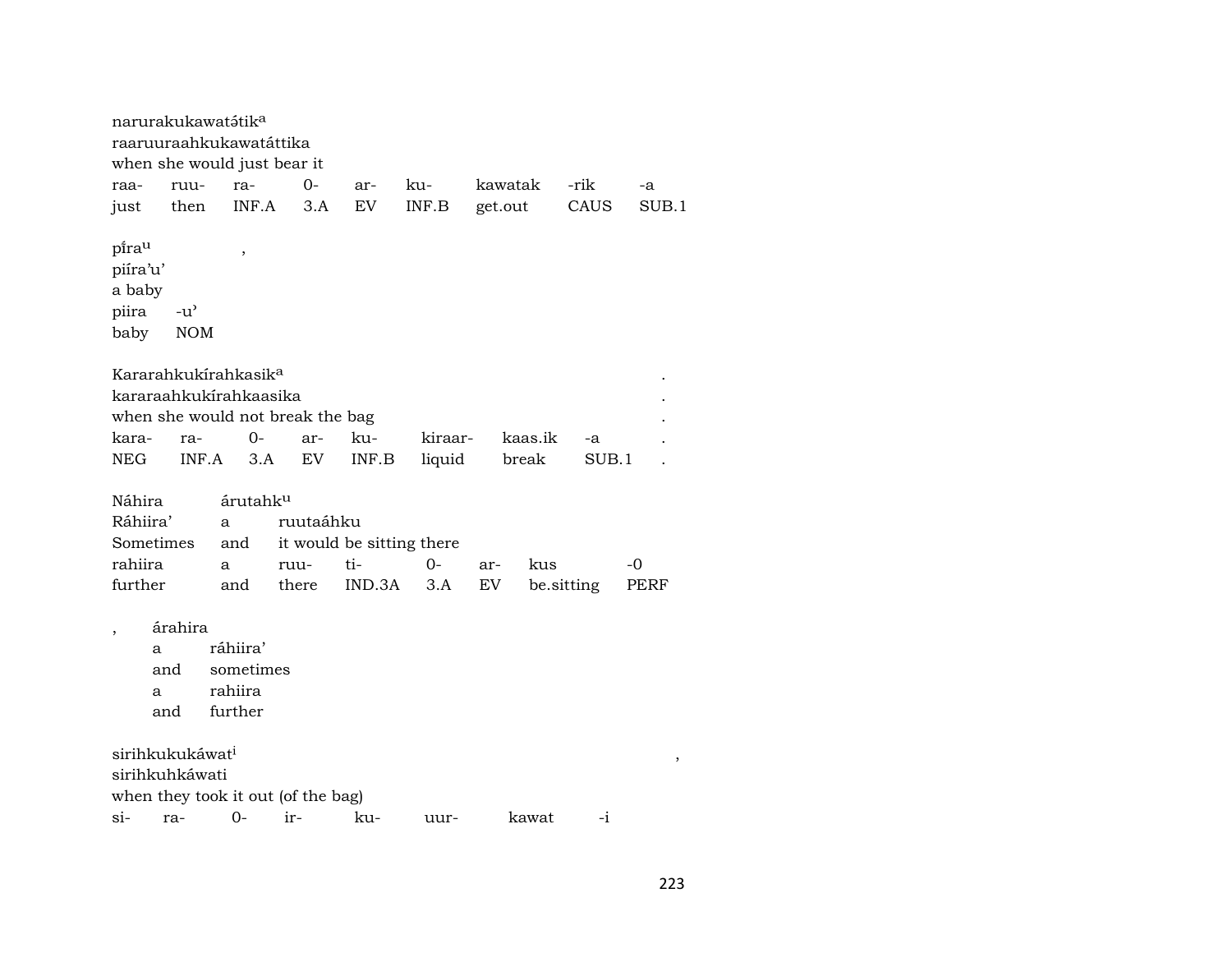## DU INF.A 3.A PL.3A INF.B POSS.P take.out SUB.2

úpīru uúpiiru' the other ones uupir  $-u^{\prime}$ be.different NOM

|                        | híirihi sitirásahat <sup>n</sup> |                         |        |                                    |      |             |                                        |                          |      |      |
|------------------------|----------------------------------|-------------------------|--------|------------------------------------|------|-------------|----------------------------------------|--------------------------|------|------|
| hi                     |                                  | irihiisitiirásahaattit  |        |                                    |      |             |                                        |                          |      |      |
| and                    |                                  | those others raised it  |        |                                    |      |             |                                        |                          |      |      |
| hi                     | irii-                            | hii-                    | $\sin$ | ti-                                | $O-$ | ir-         | rasahat                                |                          | -rik | $-0$ |
| and                    | that                             | other                   | DU     | IND.3A                             | 3.A  |             | PL.3A grow.up                          |                          | CAUS | PERF |
|                        |                                  |                         |        |                                    |      |             |                                        |                          |      |      |
| $\bf{I}$               |                                  | irár <sup>i</sup>       |        |                                    |      |             |                                        |                          |      |      |
|                        | $\overline{ }$                   |                         |        |                                    |      |             |                                        | ,                        |      |      |
| I                      |                                  | iraári'                 |        |                                    |      |             |                                        |                          |      |      |
|                        | And<br>$\overline{ }$ ,          | brother                 |        |                                    |      |             |                                        | $^\mathrm{,}$            |      |      |
| $\mathbf{i}$           | $\overline{ }$ ,                 | $i-$                    |        | -raar-                             |      | -ri'        |                                        | $\overline{\phantom{a}}$ |      |      |
|                        | and<br>$\overline{\phantom{a}}$  |                         |        | 3.POSS.A same.sex.sibling 3.POSS.B |      |             |                                        | $\overline{\phantom{a}}$ |      |      |
|                        |                                  |                         |        |                                    |      |             |                                        |                          |      |      |
|                        | rikúahušuks                      |                         |        |                                    |      |             |                                        | $\,$                     |      |      |
|                        | riku'ahúcuks                     |                         |        |                                    |      |             |                                        |                          |      |      |
|                        |                                  | that used to be the way |        |                                    |      |             |                                        |                          |      |      |
| riku-                  | ar-                              | ra-                     | $0-$   | ut-                                | uks- | $\mathbf 0$ | $-0$                                   |                          |      |      |
| that.is                | EV                               | ABS                     | 3.A    | PREV                               | AOR  | be          | PERF                                   |                          |      |      |
|                        |                                  |                         |        |                                    |      |             |                                        |                          |      |      |
|                        | nahiratatutapír <sup>i</sup> tn  |                         |        |                                    |      |             |                                        |                          |      |      |
| Ráhiira'               |                                  | tatuutápiirit           |        |                                    |      |             |                                        |                          |      |      |
|                        |                                  | Sometimes I saw them    |        |                                    |      |             |                                        |                          |      |      |
| rahiira                |                                  | ta-                     | $t-$   | ut-                                | ak-  |             |                                        | iirik                    | -0   |      |
|                        |                                  |                         |        |                                    |      |             | wa-                                    |                          |      |      |
| further                |                                  | $IND.1/2A$ 1.A          |        | PREV                               |      | PL.AN.3P    | <b>DIST</b>                            | see                      | PERF |      |
|                        |                                  |                         |        |                                    |      |             | $\boldsymbol{\zeta}\boldsymbol{\zeta}$ |                          |      |      |
| rihkuwáki <sup>a</sup> |                                  |                         |        |                                    |      |             |                                        |                          |      |      |
| rihkuwáki'a            |                                  |                         |        |                                    |      |             | $\boldsymbol{\zeta}\boldsymbol{\zeta}$ |                          |      |      |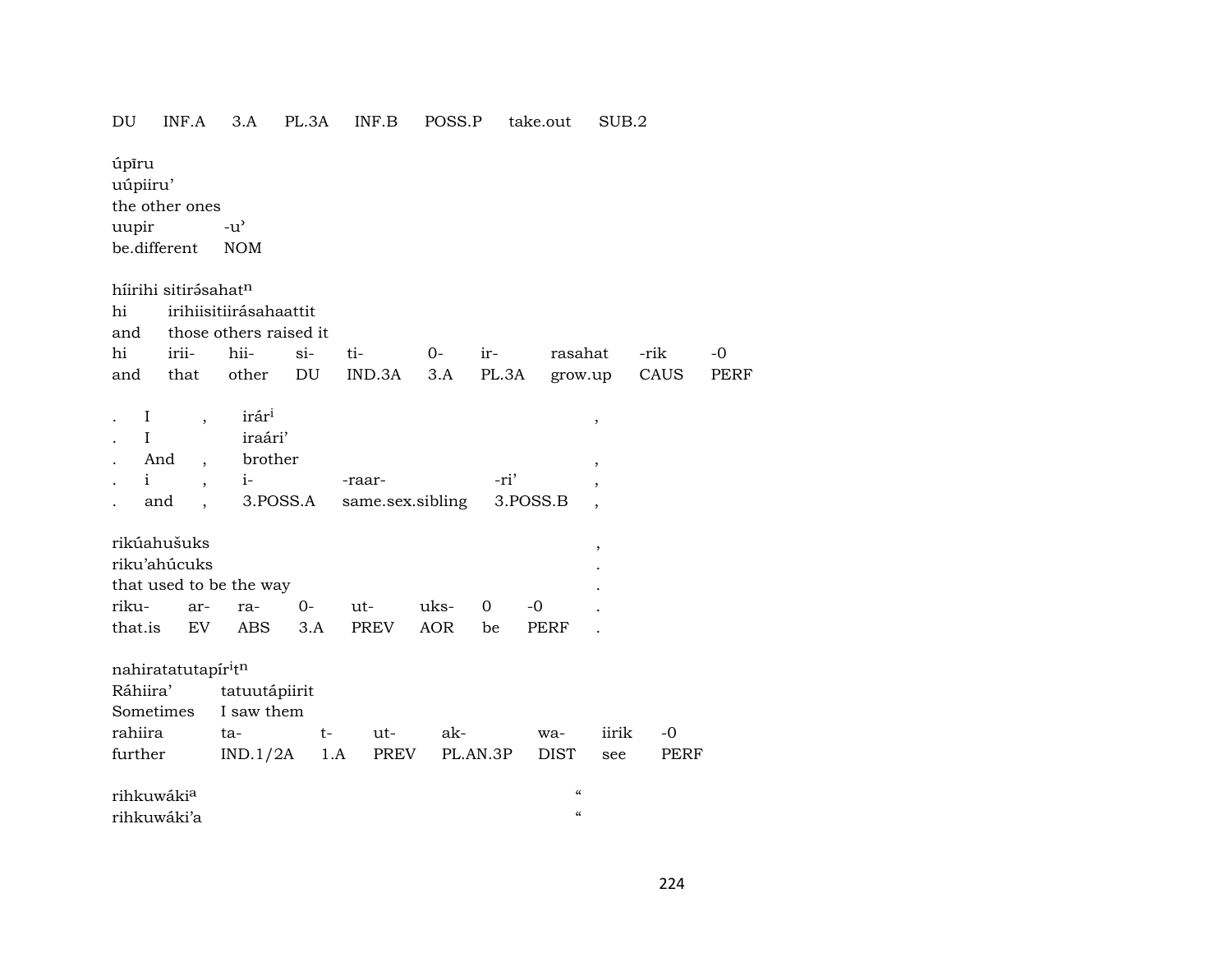| when they said |  |                                            |          |  |    |  |  |  |
|----------------|--|--------------------------------------------|----------|--|----|--|--|--|
| ra- 0- ir-     |  |                                            | ku- waki |  | -a |  |  |  |
|                |  | $INF.A$ 3.A 3. INDF $INF.B$ say. PL SUB. 1 |          |  |    |  |  |  |

Tiharakusiwitíhkiraraw<sup>a</sup>

| Tiháraaku |      |     |      |                                                          |                               | siwitíhkiraraawa' |        |       |          |  |         |         |       |
|-----------|------|-----|------|----------------------------------------------------------|-------------------------------|-------------------|--------|-------|----------|--|---------|---------|-------|
| This one  |      |     |      |                                                          | they left it in its water bag |                   |        |       |          |  |         |         |       |
| tii-      | haa- | ra- | - O- | kus                                                      | $-()$                         | $Si-$             | $W1$ - | $+i-$ | $0-$ ir- |  | kiraar- | aawaa   | $-()$ |
| this      | here |     |      | ABS 3.A be sitting SUB.4 DU QUOT IND.3A 3.A PL.3A liquid |                               |                   |        |       |          |  |         | abandon | PERF  |

|                | п |  |
|----------------|---|--|
|                | п |  |
|                | п |  |
| $\bullet$<br>г |   |  |

, .  $\mathbb{R}^{n\times n}$ 

|  |  | hiupiruahárəsahət <sup>n</sup> |  |
|--|--|--------------------------------|--|
|  |  |                                |  |

| hi uúpiiru'                                  |  | aharasáhaat   |  |  |
|----------------------------------------------|--|---------------|--|--|
| and different one                            |  | she raised it |  |  |
| hi uupir -u' ar- ra- 0- rasahat -0           |  |               |  |  |
| and be.different NOM EV ABS 3.A grow.up PERF |  |               |  |  |

aharah<br/>ášapat $^{\rm n}$  ,  $^{\rm },$ 

| aháraaha |                 |        |      |         | cápaat    |  |
|----------|-----------------|--------|------|---------|-----------|--|
|          | the one she had |        |      |         | woman     |  |
| $ar-$    | ra-             | $()$ - | raah | $-a$    | icapaak . |  |
| EV.      | ABS.            | 3.A    | have | – SUB 1 | woman     |  |

irítuhišis .

| I rítuuhiicis |  |                                    |                |  |
|---------------|--|------------------------------------|----------------|--|
| And I knew    |  |                                    |                |  |
|               |  | i rii- t- ut- riicis               | $\overline{a}$ |  |
|               |  | and ASSR 1.A PREV learn.about PERF |                |  |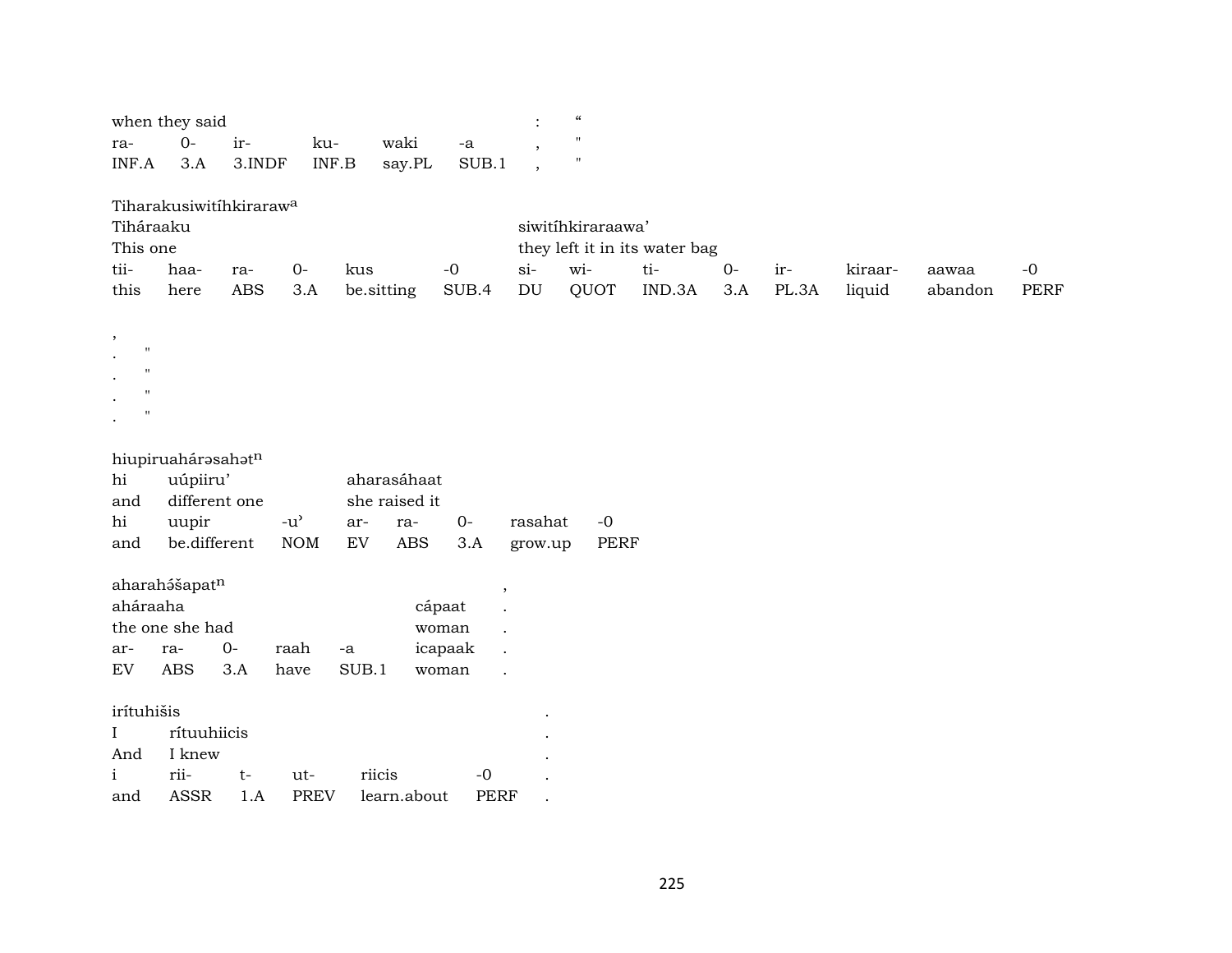| Náwa                   |                          | irár <sup>i</sup>    |             |                     |                  |       |          |                 | $\,$                     |
|------------------------|--------------------------|----------------------|-------------|---------------------|------------------|-------|----------|-----------------|--------------------------|
| Ráwa                   |                          | iraári'              |             |                     |                  |       |          |                 |                          |
| Now                    | $\overline{\phantom{a}}$ | brother              |             |                     |                  |       |          |                 | ,                        |
| rawa                   | $\overline{\phantom{a}}$ | $i-$                 |             | -raar-              |                  |       | -ri'     |                 | ,                        |
| now                    | $\overline{\phantom{a}}$ | 3.POSS.A             |             | same.sex.sibling    |                  |       | 3.POSS.B |                 | $\overline{ }$           |
|                        |                          |                      |             |                     |                  |       |          |                 |                          |
| hirurikuwitúutn        |                          |                      |             |                     |                  |       |          |                 |                          |
| hiru                   |                          | rikuwituú'ut         |             |                     |                  |       |          |                 |                          |
| then                   |                          | that is how it was   |             |                     |                  |       |          |                 |                          |
| hiruu                  | riku-                    | wi-                  |             | ti-                 |                  | 0-    | ut-      | 0               | $\overline{\phantom{0}}$ |
| then                   | that.is                  |                      | QUOT        | IND.3A              |                  | 3.A   | PREV     | be              | EX                       |
|                        |                          |                      |             |                     |                  |       |          |                 |                          |
| tirašíhwari            |                          |                      |             |                     |                  |       |          |                 | ,                        |
| tiracíhwari            |                          |                      |             |                     |                  |       |          |                 |                          |
| these of us            |                          |                      |             |                     |                  |       |          |                 |                          |
| tii-                   | ra-                      | aciir-               |             | warii               |                  |       | -hus     |                 |                          |
| this                   | ABS                      | IN.DU.A              |             | be.going.about.IMPF |                  |       |          | <b>IMPF.SUB</b> |                          |
|                        |                          |                      |             |                     |                  |       |          |                 |                          |
| kuhašákur <sup>u</sup> |                          |                      |             |                     |                  |       |          |                 |                          |
| kuuhacákuru'           |                          |                      |             |                     |                  |       |          |                 |                          |
| He made us             |                          |                      |             |                     |                  |       |          |                 |                          |
| kuur-                  | ra-                      | 0-                   | aca-        |                     | ku-              | ra'uk | -0       |                 |                          |
| DUB                    | ABS                      | 3.A                  |             | IN.DU.P             | 1.P              | make  |          | PERF            |                          |
|                        |                          |                      |             |                     |                  |       |          |                 |                          |
| tiráwah^t <sup>n</sup> |                          |                      |             |                     |                  |       |          |                 |                          |
| Tiráwaahat             |                          |                      |             |                     |                  |       |          |                 |                          |
| the Heavens            |                          |                      |             |                     |                  |       |          |                 | $\mathbf{I}$             |
| tii-                   | ra-                      | 0-                   | waa-        | ahak                |                  |       | -0       |                 |                          |
| this                   | ABS                      | 3.A                  | <b>DIST</b> |                     | extend.in.a.line |       | SUB.4    |                 |                          |
|                        |                          |                      |             |                     |                  |       |          |                 |                          |
| nikuásit <sup>a</sup>  |                          |                      |             |                     |                  |       |          |                 |                          |
| riku'ásiita            |                          |                      |             |                     |                  |       |          |                 |                          |
|                        |                          | that you be that way |             |                     |                  |       |          |                 |                          |
| riku-                  | aa-                      |                      | $S-$        | ir-                 |                  |       | ut-      | 0               | -a                       |

 $\bullet$  $\cdot$ 

 $\cdot$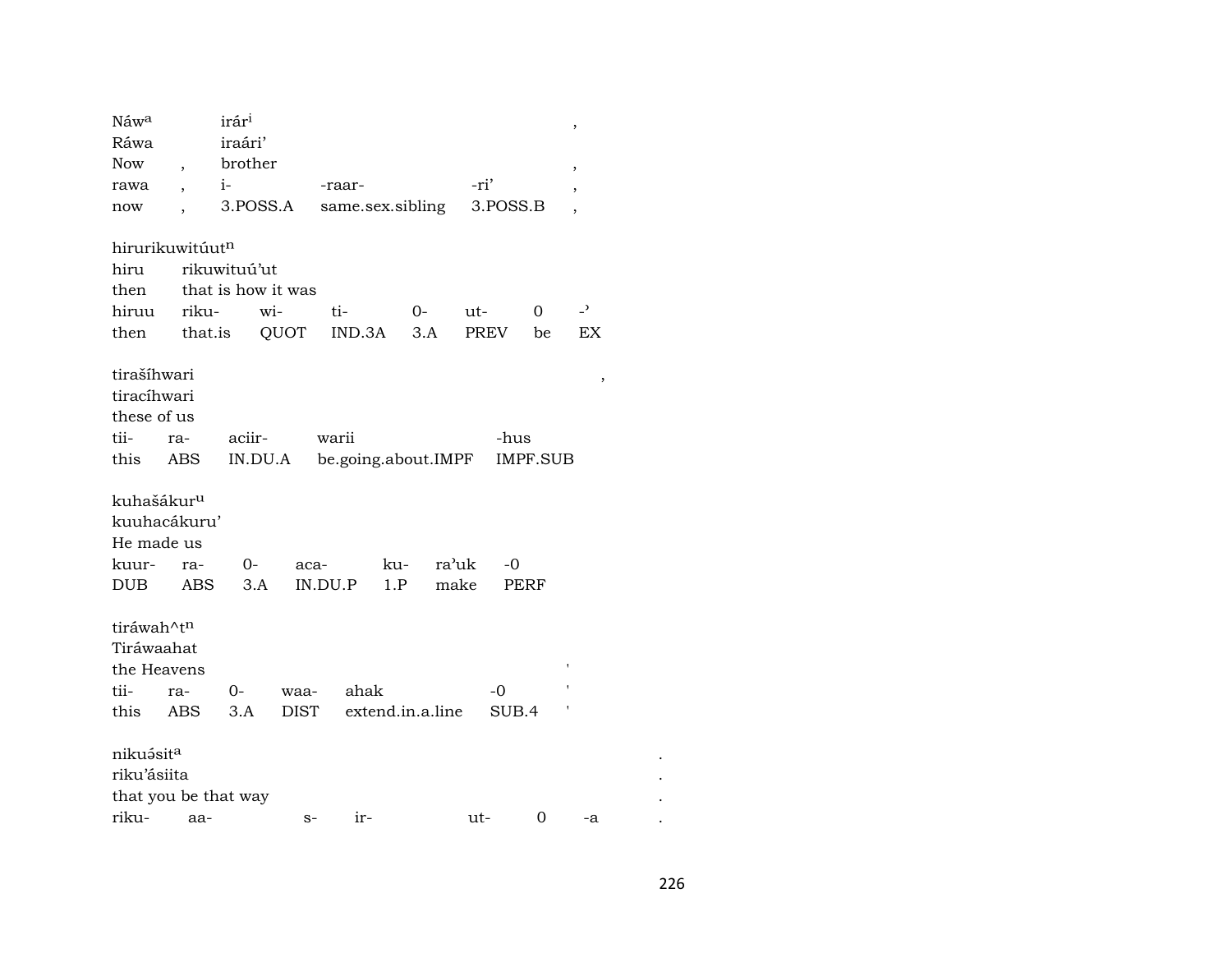that.is SUBJ.1/2A 2.A POSS.1/2A PREV be SUB.1 .

Iškarakáratuut¶

|  | I ckára káratuu'ut               |  |  |  |
|--|----------------------------------|--|--|--|
|  | ' And alone I am not thus        |  |  |  |
|  | ' i ckara ka- ra- t- ut- 0 -'    |  |  |  |
|  | and alone NEG ABS 1.A PREV be EX |  |  |  |

| ákitar <sup>u</sup> |            |          | kitúakitarahkītu |                    |       |       |            |
|---------------------|------------|----------|------------------|--------------------|-------|-------|------------|
| ákitaaru'           |            | Kítuu'u' |                  | akitaaraahkituu'u' |       |       |            |
| tribe               |            | All      |                  | all tribes         |       |       |            |
| akitaar-            | -ນ'        | kituu    | -u'              | akitaar-           | raar- | kituu | $-11'$     |
| tribe               | <b>NOM</b> | all      | <b>NOM</b>       | tribe              | PL.   | all   | <b>NOM</b> |

| kúhašīit <sup>n</sup> |     |         |         |          |     | $\bullet$ |
|-----------------------|-----|---------|---------|----------|-----|-----------|
| kuúhacii'it           |     |         |         |          |     | $\bullet$ |
| we are thus           |     |         |         |          |     | $\bullet$ |
| kuur- ra-             |     | aciir-  | $11t -$ | $\Omega$ |     |           |
| DUB -                 | ABS | IN.DU.A | PREV    | he.      | EX. |           |

Kitūšahíkstakakuh átawi

| Kítuu'u'  |     | cahikstaaka |                                | kuuhátawi'               |  |                                           |       |  |  |
|-----------|-----|-------------|--------------------------------|--------------------------|--|-------------------------------------------|-------|--|--|
| All       |     | white men   |                                | there must be among them |  |                                           |       |  |  |
| kituu -u' |     |             | icaahiks taakaar kuur- ra-  0- |                          |  | tawi                                      | $-()$ |  |  |
| all       | NOM |             |                                |                          |  | person be.white DUB ABS 3.A be.among PERF |       |  |  |

| narurahkuwárika               |  |  |  |  |                                               |    |  |  |  |  |
|-------------------------------|--|--|--|--|-----------------------------------------------|----|--|--|--|--|
| raaruuraahkuuwárika           |  |  |  |  |                                               |    |  |  |  |  |
| for her to just throw it away |  |  |  |  |                                               |    |  |  |  |  |
|                               |  |  |  |  |                                               | -а |  |  |  |  |
|                               |  |  |  |  | just then INF.A 3.A EV INF.B throw.away SUB.1 |    |  |  |  |  |

 $\mathsf{pira}^\mathsf{u}$  ,  $\qquad \qquad$  ,  $\qquad \qquad$ piíra'u' hi uúpiiru'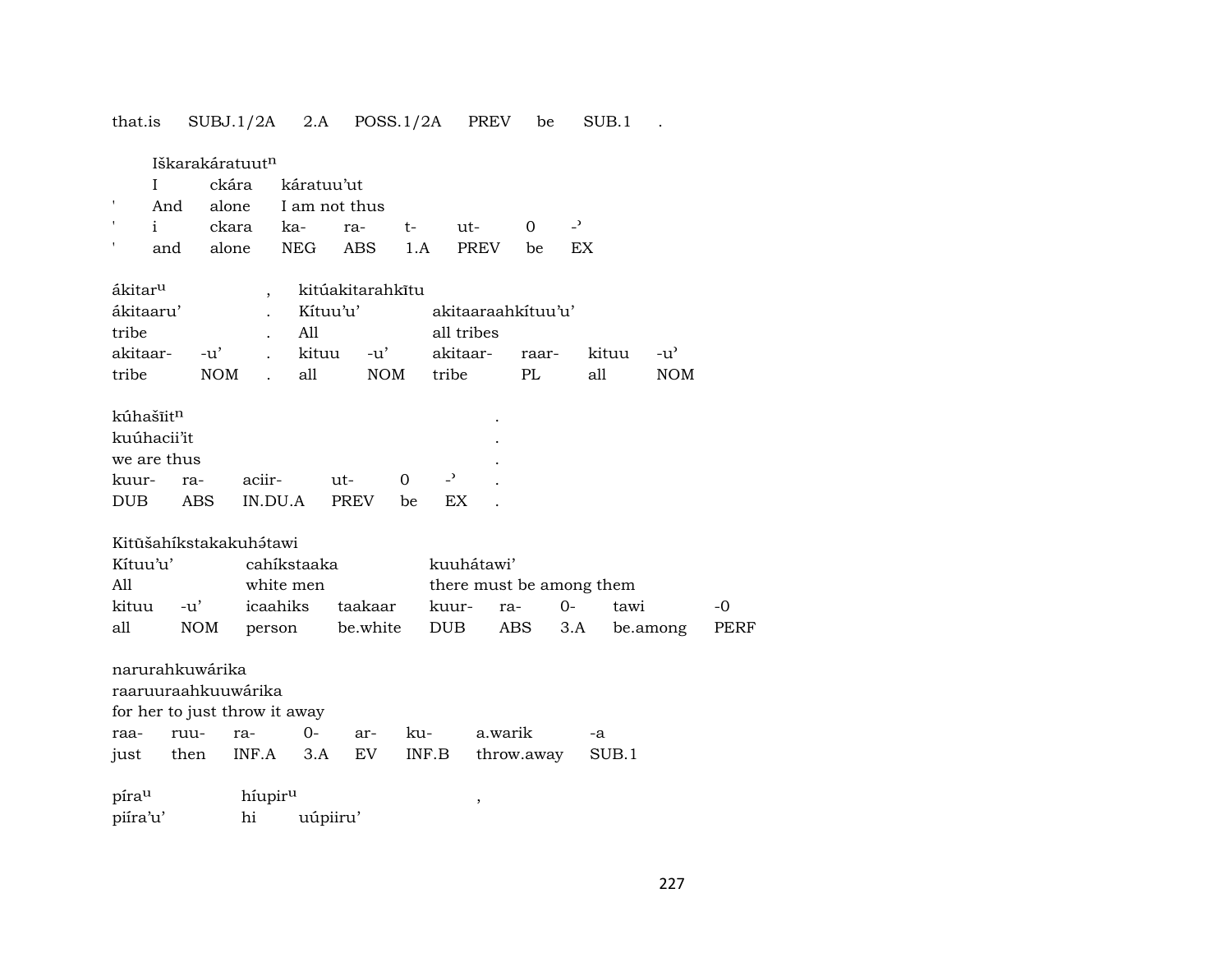| a baby                           |                                            | and                              |                  | a different one |               |                 |                          |          |      |       |             |
|----------------------------------|--------------------------------------------|----------------------------------|------------------|-----------------|---------------|-----------------|--------------------------|----------|------|-------|-------------|
| piira                            | $-u$ <sup><math>\prime</math></sup>        | hi                               | uupir            |                 | $-u^{\prime}$ |                 |                          |          |      |       |             |
| baby                             | <b>NOM</b>                                 | and                              |                  | be.different    | <b>NOM</b>    |                 |                          |          |      |       |             |
|                                  |                                            |                                  |                  |                 |               |                 |                          |          |      |       |             |
| hitarásahat <sup>n</sup>         |                                            |                                  |                  |                 |               |                 | $\, ,$                   |          |      |       |             |
| hi                               | taarásahaat                                |                                  |                  |                 |               |                 |                          |          |      |       |             |
| and                              |                                            | she would raise it               |                  |                 |               |                 |                          |          |      |       |             |
| hi                               | ti-                                        | $0-$                             | ar-              | rasahat         |               | $-0$            |                          |          |      |       |             |
| and                              | IND.3A                                     | 3.A                              | EV               | grow.up         |               | PERF            |                          |          |      |       |             |
|                                  |                                            |                                  |                  |                 |               |                 |                          |          |      |       |             |
|                                  | nahkukiráhkus <sup>i</sup> tn              |                                  |                  |                 |               |                 |                          |          |      |       |             |
|                                  | raahkukiraáhkusit                          |                                  |                  |                 |               |                 |                          |          |      |       |             |
|                                  | when she would pick it up in its water bag |                                  |                  |                 |               |                 |                          |          |      |       |             |
| ra-                              | $O -$                                      | ar-                              | ku-              | kiraar-         |               | kusik           | $-0$                     |          |      |       |             |
| INF.A                            | 3.A                                        | EV                               | INF.B            | liquid          |               | pick.up         | SUB.4                    |          |      |       |             |
|                                  |                                            |                                  |                  |                 |               |                 |                          |          |      |       |             |
|                                  | Šapatirikúhitətar <sup>u</sup>             |                                  |                  |                 |               |                 |                          |          |      |       |             |
| Cápaat                           |                                            | irikúhiitattaaru'                |                  |                 |               |                 |                          |          |      |       |             |
| Women                            |                                            | that is the way he made for them |                  |                 |               |                 |                          |          |      |       |             |
| icapaak                          | irii-                                      | kuur-                            |                  | ra-             | $O -$         | ir-             | ut-                      | ak-      | raa- | ra'uk | $-0$        |
| woman                            | that                                       | <b>DUB</b>                       |                  | <b>ABS</b>      | 3.A           | <b>OBV</b>      | <b>BEN</b>               | PL.AN.3P | way  | make  | <b>PERF</b> |
|                                  |                                            |                                  |                  |                 |               |                 |                          |          |      |       |             |
| $\overline{\phantom{a}}$         | irár <sup>i</sup>                          |                                  |                  |                 |               |                 | $\, ,$                   |          |      |       |             |
|                                  | iraári'                                    |                                  |                  |                 |               |                 |                          |          |      |       |             |
| $\overline{ }$                   | brother                                    |                                  |                  |                 |               |                 | $\cdot$                  |          |      |       |             |
| $i-$<br>$\overline{\phantom{a}}$ |                                            | -raar-                           |                  |                 | -ri'          |                 | $\overline{\phantom{a}}$ |          |      |       |             |
|                                  | 3.POSS.A                                   |                                  | same.sex.sibling |                 |               | 3.POSS.B        |                          |          |      |       |             |
|                                  |                                            |                                  |                  |                 |               |                 |                          |          |      |       |             |
|                                  | tiratpawákahu                              |                                  |                  |                 |               |                 |                          |          |      |       |             |
|                                  | tiratpaawaákahu                            |                                  |                  |                 |               |                 |                          |          |      |       |             |
|                                  | this that I am saying                      |                                  |                  |                 |               |                 |                          |          |      |       |             |
| tii-                             | ra-                                        | t-                               | waa-             | waaka           |               | -hus            |                          |          |      |       |             |
| this                             | ABS                                        | 1.A                              | <b>DIST</b>      | say.IMPF        |               | <b>IMPF.SUB</b> |                          |          |      |       |             |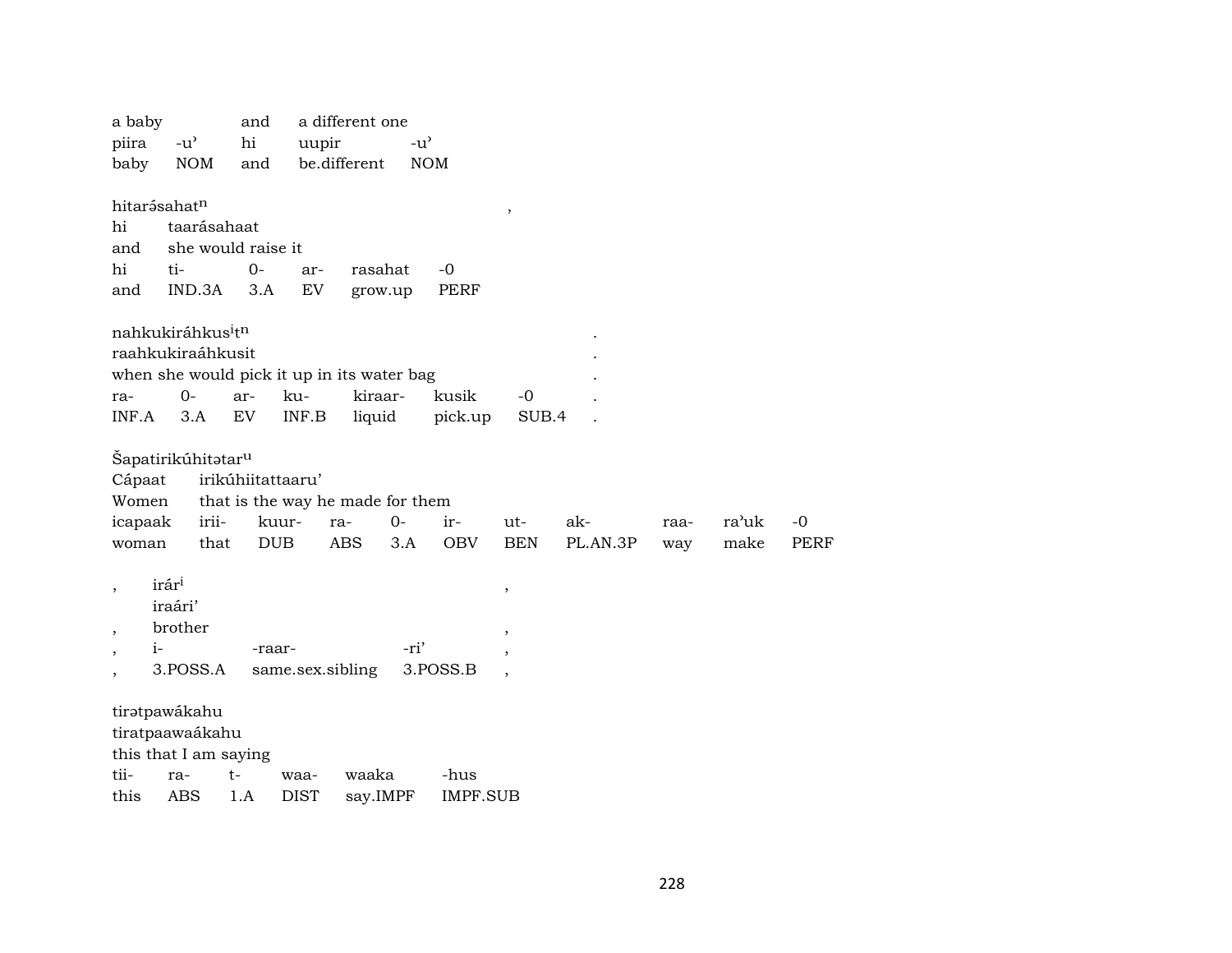| nikuwitúutn              |                            |      |                  |          |       |            |                          | $\ddot{\phantom{0}}$ | Náwa       | $\overline{\phantom{a}}$ |  |
|--------------------------|----------------------------|------|------------------|----------|-------|------------|--------------------------|----------------------|------------|--------------------------|--|
| rikuwituú'ut             |                            |      |                  |          |       |            |                          |                      | Ráwa       |                          |  |
|                          | that is the way it is      |      |                  |          |       |            |                          |                      | <b>Now</b> | $\overline{\phantom{a}}$ |  |
| riku-                    | wi-                        | ti-  | $O -$            |          | ut-   | $\Omega$   | $-2$                     |                      | rawa       | $\overline{\phantom{a}}$ |  |
| that.is                  | QUOT                       |      | IND.3A           | 3.A      | PREV  | be         | EX                       | $\overline{a}$       | now        | $\overline{\phantom{a}}$ |  |
|                          | wirakurásah^tn             |      |                  |          |       |            | $\, ,$                   |                      |            |                          |  |
|                          | wiraakurásahat             |      |                  |          |       |            |                          |                      |            |                          |  |
|                          | when he has grown up       |      |                  |          |       |            | $\overline{\phantom{a}}$ |                      |            |                          |  |
| wii-                     | ra-                        | $a-$ | ku-              | rasahat  |       | -0         | $\overline{\phantom{a}}$ |                      |            |                          |  |
| when                     | INF.A                      | 2.P  | INF.B            | grow.up  |       | SUB.4      |                          |                      |            |                          |  |
|                          |                            |      |                  |          |       |            |                          |                      |            |                          |  |
| irár <sup>i</sup>        |                            |      |                  |          |       | $\, ,$     |                          |                      |            |                          |  |
| iraári'                  |                            |      |                  |          |       |            |                          |                      |            |                          |  |
| brother                  |                            |      |                  |          |       | $\, ,$     |                          |                      |            |                          |  |
| $i-$                     | -raar-                     |      |                  | -ri'     |       | $\, ,$     |                          |                      |            |                          |  |
| 3.POSS.A                 |                            |      | same.sex.sibling | 3.POSS.B |       |            |                          |                      |            |                          |  |
|                          |                            |      |                  |          |       |            |                          |                      |            |                          |  |
| pitaráku <sup>u</sup>    |                            |      |                  |          |       |            | $\, ,$                   |                      |            |                          |  |
| piíta                    | ráku'u                     |      |                  |          |       |            |                          |                      |            |                          |  |
| a man                    | to be                      |      |                  |          |       |            |                          |                      |            |                          |  |
| wiita                    | ra-                        | $0-$ | ku-              | 0        | -u    |            |                          |                      |            |                          |  |
| man                      | INF.A                      | 3.A  | INF.B            | be       |       | SUB.D      |                          |                      |            |                          |  |
|                          |                            |      |                  |          |       |            |                          |                      |            |                          |  |
| hitírasah^t <sup>n</sup> |                            |      |                  |          |       | hínahiritn |                          |                      |            |                          |  |
| hi                       | tirasáhat                  |      |                  |          |       | hi         | raáhiirit                |                      |            |                          |  |
| and                      | he grew up                 |      |                  |          |       | and        | finally                  |                      |            |                          |  |
| hi                       | ti-                        | $0-$ | rasahat          | $-0$     |       | hi         | raahiirit                |                      |            |                          |  |
| and                      | IND.3A                     | 3.P  | grow.up          |          | PERF  | and        | finally                  |                      |            |                          |  |
|                          |                            |      |                  |          |       |            |                          |                      |            |                          |  |
|                          | sitírutasikst <sup>a</sup> |      |                  |          |       |            |                          |                      |            | ,                        |  |
|                          | sitiíruutaciksta           |      |                  |          |       |            |                          |                      |            |                          |  |
|                          | they would look after him  |      |                  |          |       |            |                          |                      |            |                          |  |
| $si-$                    | ti-                        | $0-$ | ir-              | ar-      | $ut-$ |            | aciks.ta                 |                      | $-0$       |                          |  |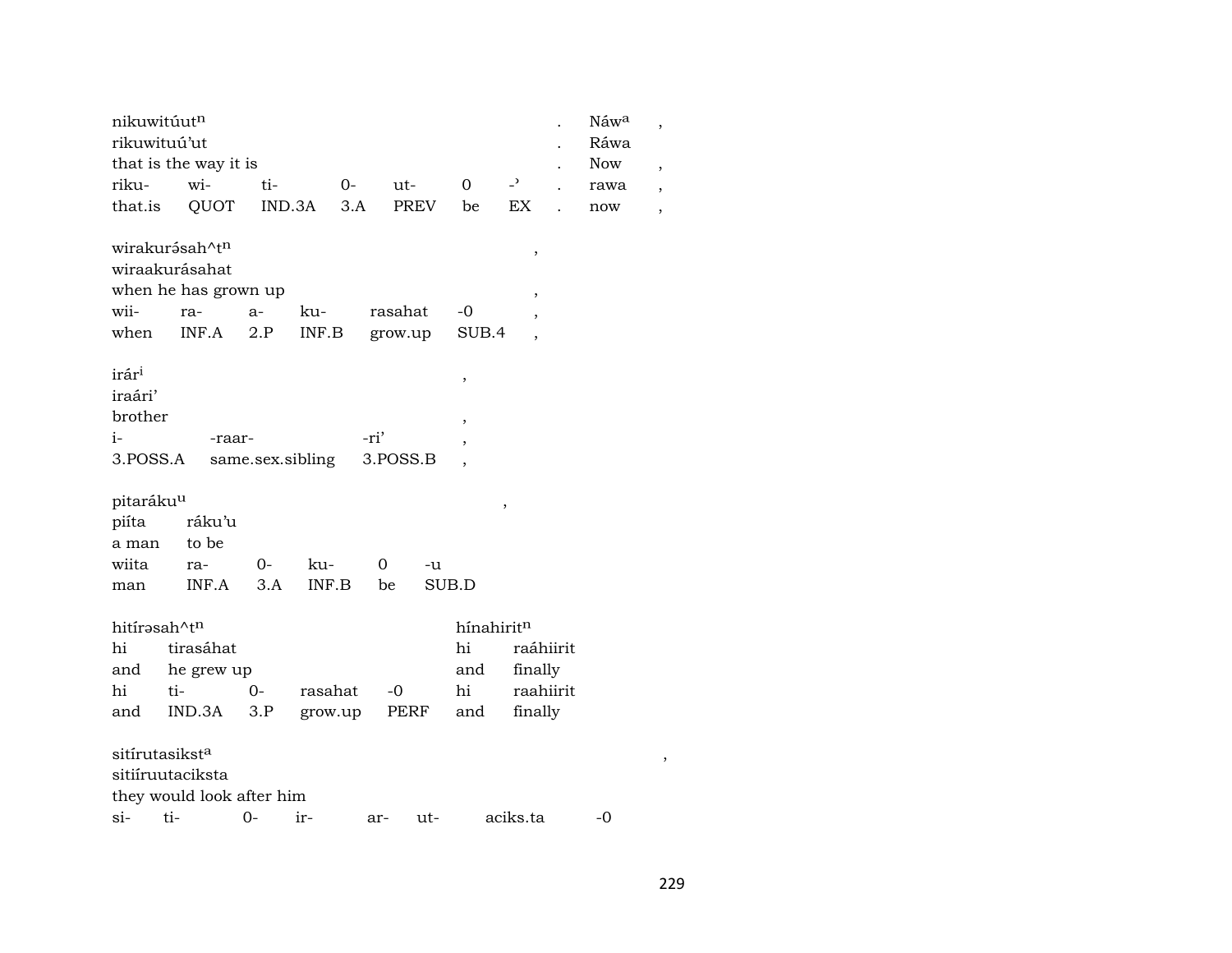| DU             | IND.3A                                                                                   | 3.A              | PL.3A        | EV  | <b>PREV</b>   | watch.over                                          |            | PERF |                |             |  |
|----------------|------------------------------------------------------------------------------------------|------------------|--------------|-----|---------------|-----------------------------------------------------|------------|------|----------------|-------------|--|
| hi             | hínahiritn<br>raáhiirit                                                                  |                  |              |     |               |                                                     |            |      |                |             |  |
| and            | finally                                                                                  |                  |              |     |               |                                                     |            |      |                |             |  |
| hi             | raahiirit                                                                                |                  |              |     |               |                                                     |            |      |                |             |  |
| and            | finally                                                                                  |                  |              |     |               |                                                     |            |      |                |             |  |
|                |                                                                                          |                  |              |     |               |                                                     |            |      |                |             |  |
|                | sitirutuhuriráh^tn                                                                       |                  |              |     |               |                                                     |            |      |                |             |  |
|                | sitiiruutuhurirahat                                                                      |                  |              |     |               |                                                     |            |      |                |             |  |
|                | they would attend to him                                                                 |                  |              |     |               |                                                     |            |      |                |             |  |
| $si$ -         | ti-                                                                                      | $0-$             | ir-          | ar- | ut-           | uhuur-                                              | riraar.hak |      | $-0$           |             |  |
| DU             | IND.3A                                                                                   | 3.A              | PL.3A        | EV  | PREV          | way                                                 | pursue     |      | PERF           |             |  |
| $\overline{ }$ | rahkuwíška <sup>a</sup><br>raahkuwicka'a<br>when he would think:<br>$0-$<br>ra-<br>INF.A | ar-<br>3.A<br>EV | ku-<br>INF.B |     | wicka<br>want | $\boldsymbol{\mathcal{C}}$<br>п<br>-a<br>н<br>SUB.1 |            |      |                |             |  |
|                | piraukutátaha                                                                            |                  |              |     |               |                                                     |            |      |                |             |  |
| Piíra'u'       |                                                                                          | kutátaha'        |              |     |               |                                                     |            |      |                |             |  |
|                | The child                                                                                | he is mine       |              |     |               |                                                     |            |      |                |             |  |
| piira          | $-u^{\prime}$                                                                            | ku-              | ta-          |     | $t-$          | ir-                                                 | $a-$       | haa  |                | $-0$        |  |
| child          | <b>NOM</b>                                                                               | INDF             | IND.1/2A     |     | 1.A           | POSS.1/2A                                           | 2.P        |      | be.one's.child | <b>PERF</b> |  |
|                |                                                                                          |                  |              |     |               |                                                     |            |      |                |             |  |
| $\,$           |                                                                                          |                  |              |     |               |                                                     |            |      |                |             |  |
|                | $\pmb{\mathsf{H}}$                                                                       |                  |              |     |               |                                                     |            |      |                |             |  |
| ,              | $\pmb{\mathsf{H}}$                                                                       |                  |              |     |               |                                                     |            |      |                |             |  |

hirahiritarutuhuriráh $^{\wedge}$ t $^{\text{n}}$ 

, "

hi raáhiirit taruutuhurírahat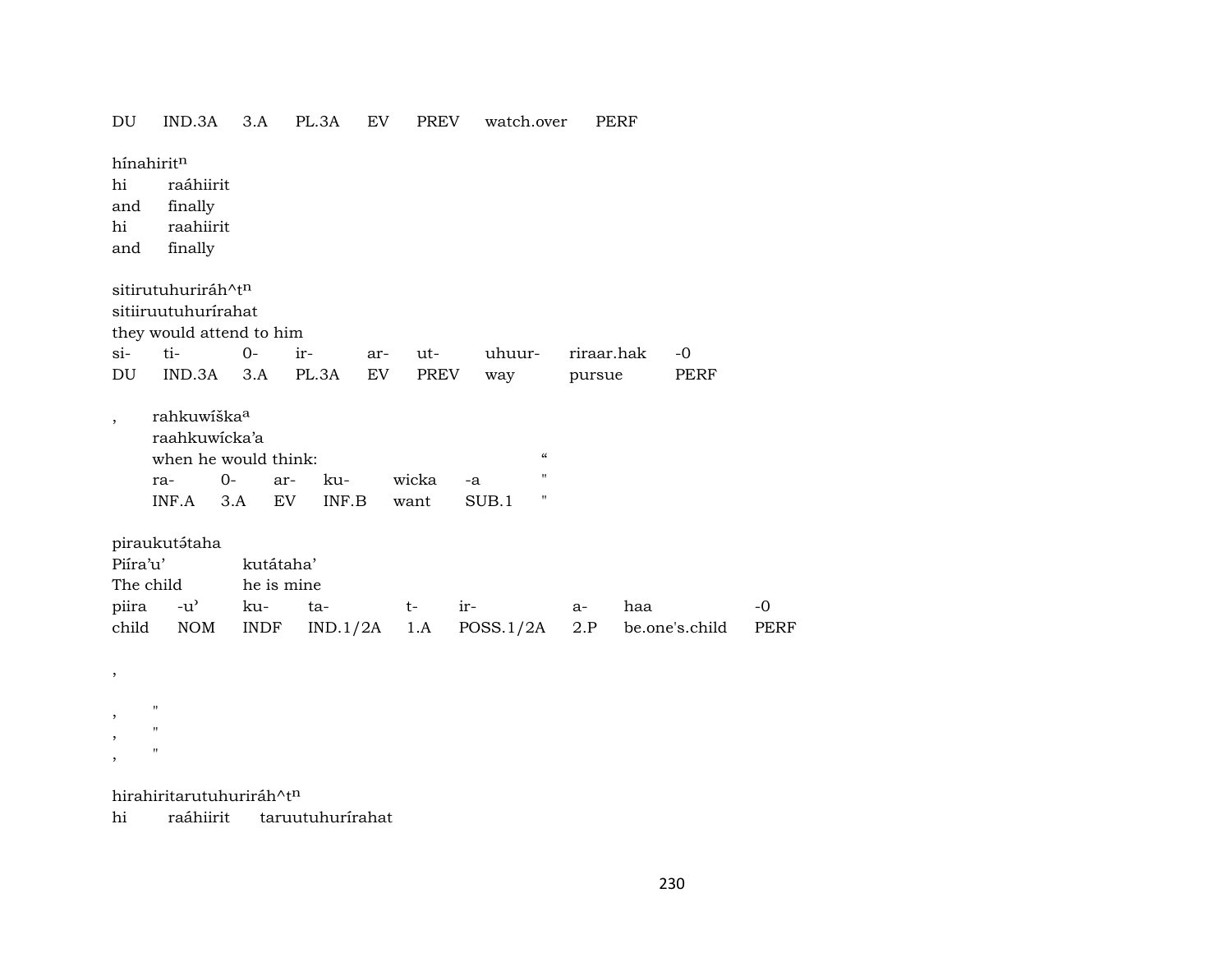| and                      | finally                                                                           |            | he would look after him |       |               |             |          |          |                 |             |  |  |
|--------------------------|-----------------------------------------------------------------------------------|------------|-------------------------|-------|---------------|-------------|----------|----------|-----------------|-------------|--|--|
| hi                       | raahiirit                                                                         | ti-        |                         | $0-$  | ar-           | ut-         |          | uhuur-   | riraar.hak      | $-0$        |  |  |
| and                      | finally                                                                           |            | IND.3A                  | 3.A   | EV            | <b>PREV</b> |          | way      | pursue          | <b>PERF</b> |  |  |
| $\overline{\phantom{a}}$ | pita<br>piíta<br>the man<br>wiita<br>man                                          |            |                         |       |               |             |          |          |                 |             |  |  |
|                          | irikurihkúha <sup>u</sup>                                                         |            |                         |       |               |             |          |          |                 |             |  |  |
|                          | iriikurihkúhaa'u                                                                  |            |                         |       |               |             |          |          |                 |             |  |  |
|                          | the one who was his child                                                         |            |                         |       |               |             |          |          |                 |             |  |  |
| irii-                    | ku-                                                                               | ra-        | $0-$                    | $a-$  |               | ir-         |          | ku-      | haa             | -u          |  |  |
| who                      | <b>INDF</b>                                                                       | INF.A      | 3.A                     |       | POSS.3A       | <b>OBV</b>  |          | INF.B    | be.one's.child  | SUB.D       |  |  |
| wii-<br>when             | wirakurásah^t <sup>n</sup><br>wirakurásahat<br>when he had grown up<br>ra-<br>ABS | ku-<br>1.P | rasahat<br>grow.up      |       | $-0$<br>SUB.4 | $\, ,$      |          |          |                 |             |  |  |
|                          | kurahuswiráku <sup>u</sup>                                                        |            |                         |       |               |             |          |          | $\, ,$          |             |  |  |
| kúrahus                  |                                                                                   | wiráku'u   |                         |       |               |             |          |          |                 |             |  |  |
|                          | an old man                                                                        | his being  |                         |       |               |             |          |          |                 |             |  |  |
|                          | kurahuus                                                                          | wii-       | ra-                     | $O -$ | ku-           |             | $\Omega$ | -u       |                 |             |  |  |
| old.man                  |                                                                                   | when       | INF.A                   | 3.A   | INF.B         |             | be       | SUB.D    |                 |             |  |  |
|                          | nurakurakáwitāta<br>ruuraahkuuraakáwitaata<br>when it was not good                |            |                         |       |               |             |          |          |                 |             |  |  |
| ruu-                     | ra-                                                                               | 0-         | ar-                     | ku-   | uur-          |             | raa-     | kawitaat |                 | -a          |  |  |
| then                     | INF.A                                                                             | 3.A        | EV                      | INF.B | <b>PREV</b>   |             | way      |          | be.disagreeable | SUB.1       |  |  |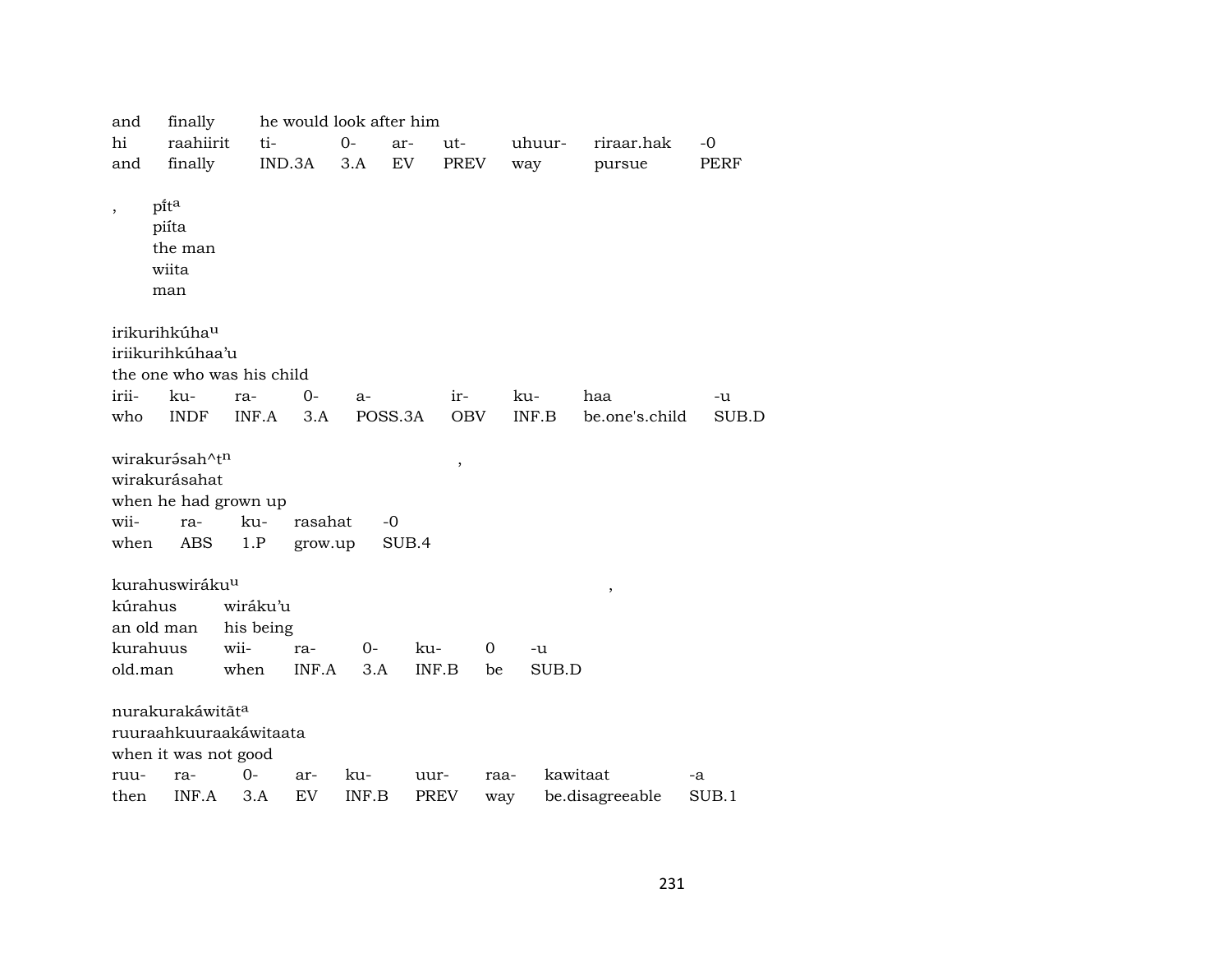|      | Irári              |                       |                  |       |      |             | ,      |            |
|------|--------------------|-----------------------|------------------|-------|------|-------------|--------|------------|
|      | Iraári'            |                       |                  |       |      |             |        |            |
|      | <b>Brother</b>     |                       |                  |       |      |             | ,      |            |
| $1-$ |                    | -raar-                |                  |       | -ri' |             | ,      |            |
|      | 3.POSS.A           |                       | same.sex.sibling |       |      | 3.POSS.B    |        |            |
|      |                    |                       |                  |       |      |             |        |            |
|      | hisitituhuriráh^tn |                       |                  |       |      |             |        |            |
| hi   |                    | sitiituhuurírahat     |                  |       |      |             |        |            |
| and  |                    | they looked after him |                  |       |      |             |        |            |
| hi   | $\sin$             | ti-                   | $0-$             | $ir-$ |      | ut-         | uhuur- | riraar.hak |
| and  | DU                 | IND.3A                | 3.A              | PL.3A |      | <b>PREV</b> | way    | pursue     |

 $\overline{\phantom{a}}$ 

|            | arikusitihisásk <sup>u</sup> |                                 |                |      |     |        |              |                          |             |
|------------|------------------------------|---------------------------------|----------------|------|-----|--------|--------------|--------------------------|-------------|
| a          |                              | rikusitiihisaasku'              |                |      |     |        |              |                          |             |
|            |                              | and that is what they named him |                |      |     |        |              |                          |             |
| a          | riku-                        |                                 | si- ti-        |      | 0-  | ir-    | hisaask      |                          | -:hus       |
| and        | that.is                      |                                 | DU IND.3A      |      | 3.A | PL.3A  | call.by.name |                          | <b>IMPF</b> |
| $\epsilon$ | Piríšis                      |                                 | $\blacksquare$ |      |     |        |              |                          |             |
|            | Piiriícis                    |                                 |                |      |     |        |              |                          |             |
|            | Known Child                  |                                 |                |      |     |        |              |                          |             |
|            | piira-                       | icis                            |                |      |     |        |              |                          |             |
|            | child                        | know                            |                |      |     |        |              |                          |             |
|            | Nikutahapakiáh <sup>u</sup>  |                                 |                |      |     |        |              | $\mathcal{C}\mathcal{C}$ |             |
|            | Rikutahapakí'aahu'           |                                 |                |      |     |        |              |                          |             |
|            | That is what we say          |                                 |                |      |     |        |              |                          |             |
| riku-      | ta-                          |                                 | t-             | rak- |     | waki.a | -:hus        |                          |             |

 $\mbox{-}0$ PERF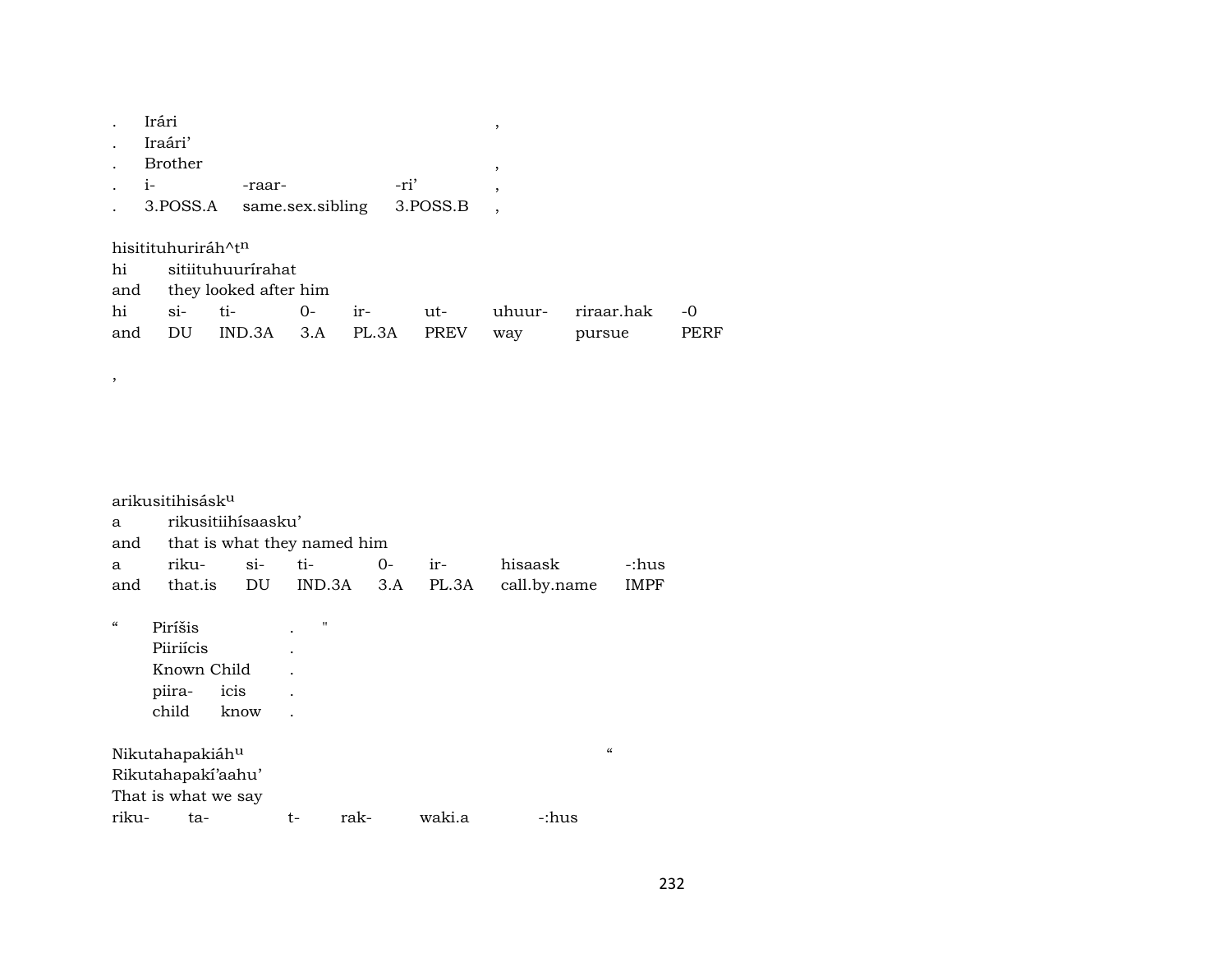## that.is IND.1/2A 1.A 1/2.PL say.PL.IMPF IMPF

| Piríšis     |      | " |  |
|-------------|------|---|--|
| Piiriícis   |      |   |  |
| Known Child |      |   |  |
| piira- icis |      |   |  |
| child       | know |   |  |

| Wiwititútpirišis              |       |                   |  |      |        |          |             |  |  |  |
|-------------------------------|-------|-------------------|--|------|--------|----------|-------------|--|--|--|
| Wiwititútpiiriicis            |       |                   |  |      |        |          |             |  |  |  |
| He learned of his own infancy |       |                   |  |      |        |          |             |  |  |  |
|                               |       | wii- witi- ti- 0- |  | ut-  | piira- | icis     | $-$ ()      |  |  |  |
| now                           | REFL. | IND.3A 3.A        |  | PREV | child  | learn.of | <b>PERF</b> |  |  |  |

|         |                                   |      |     |               | ĩka    |                |  |  |  |
|---------|-----------------------------------|------|-----|---------------|--------|----------------|--|--|--|
| Tuuhá'a |                                   |      |     |               |        |                |  |  |  |
|         |                                   |      |     |               | oh my  |                |  |  |  |
| $()$ -  | $ut-$                             | raar |     |               | iika'a |                |  |  |  |
|         |                                   | do   | EX. |               |        |                |  |  |  |
|         | It is the cause<br>$IND.3A$ $3.A$ | PREV |     | $\rightarrow$ |        | iíkaa<br>oh.my |  |  |  |

| nararaítawi     |                |        |                           |              |       |  |  |  |  |
|-----------------|----------------|--------|---------------------------|--------------|-------|--|--|--|--|
| raararaa'iitawi |                |        |                           |              |       |  |  |  |  |
|                 | his knowing it |        |                           |              |       |  |  |  |  |
|                 | raa- ra-       | $()$ - | $a-$                      | raa.iita -wi |       |  |  |  |  |
|                 |                |        | just ABS 3.A PREV.3A know |              | SUB.L |  |  |  |  |

|               | iraruritaríttár <sup>a</sup> |               |                            |                 |    |  |
|---------------|------------------------------|---------------|----------------------------|-----------------|----|--|
|               | iraaruuritaritta'aara        |               |                            |                 |    |  |
|               | when he just grew up         |               |                            |                 |    |  |
| $\mathbf{ii}$ |                              | raa- ruu- ri- | $\Omega$                   | tarikta- -aar   | -а |  |
|               |                              |               | when just then CONT.3A 3.P | body INCH SUB.1 |    |  |

nikutúutn

Rikutuú'ut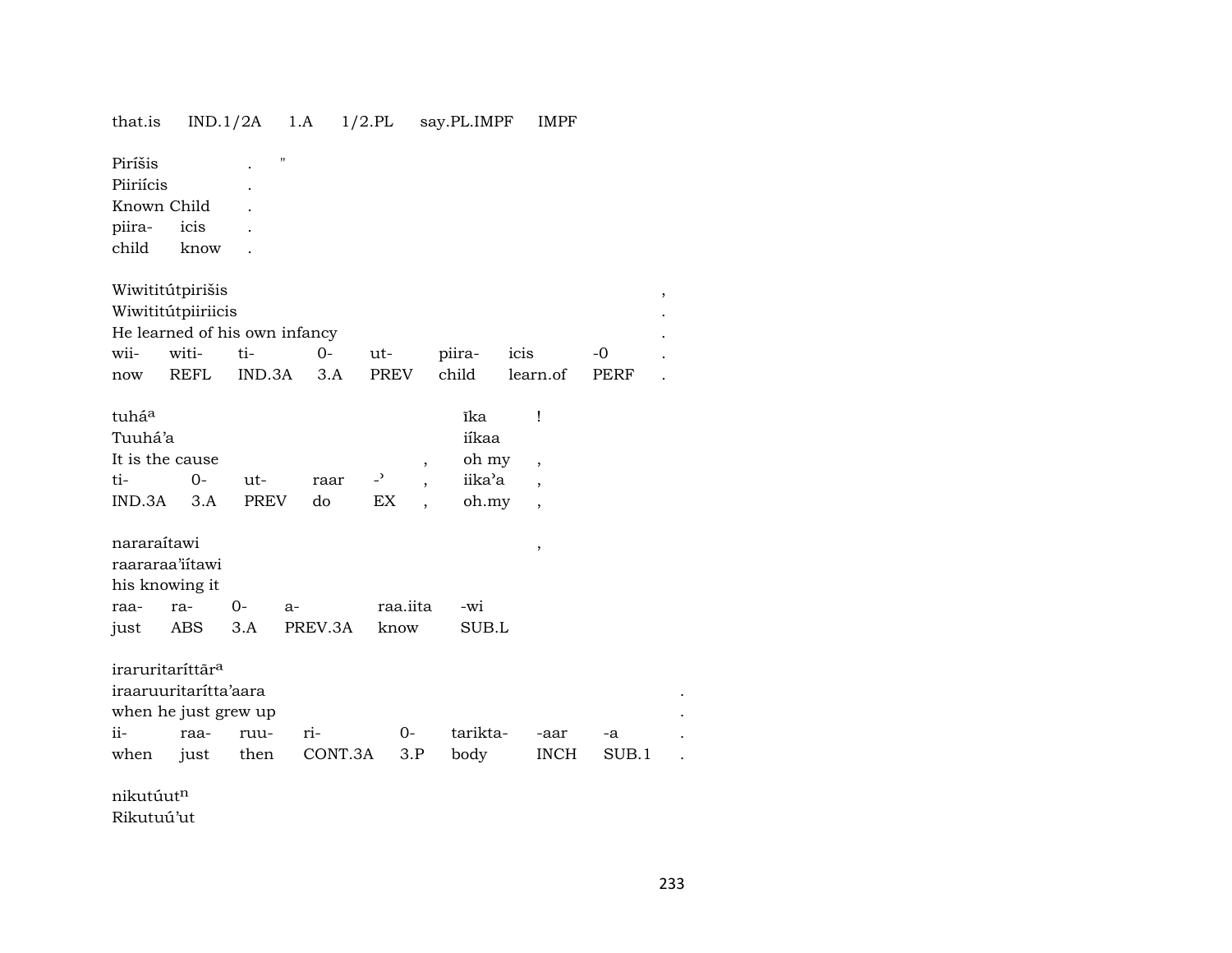| It was that way              |                       |                  |        |                          |                          |                          |   |
|------------------------------|-----------------------|------------------|--------|--------------------------|--------------------------|--------------------------|---|
| riku-                        | ti-                   | 0-               | ut-    | 0                        | $\overline{\phantom{0}}$ |                          |   |
| that.is                      | IND.3A                | 3.A              | PREV   | be                       | EX                       |                          |   |
|                              |                       |                  |        |                          |                          |                          |   |
| tirəspawákahu                |                       |                  |        |                          |                          |                          | , |
| tiratpaawaákahu              |                       |                  |        |                          |                          |                          |   |
|                              | this that I am saying |                  |        |                          |                          |                          |   |
| tii-<br>ra-                  | $t-$                  | waa-             | waaka  |                          | -hus                     |                          | , |
| this                         | ABS<br>1.A            | DIST             |        | say.IMPF                 | <b>IMPF.SUB</b>          |                          | , |
|                              |                       |                  |        |                          |                          |                          |   |
| irár <sup>i</sup><br>iraári' |                       |                  |        |                          | ,                        |                          |   |
| brother                      |                       |                  |        |                          |                          |                          |   |
| i-                           |                       |                  | -ri'   |                          | ,                        |                          |   |
| 3.POSS.A                     | -raar-                |                  |        | 3.POSS.B                 | ,                        |                          |   |
|                              |                       | same.sex.sibling |        |                          |                          |                          |   |
| <i><b>átuhišis</b></i>       |                       |                  |        |                          |                          |                          |   |
| átuuhiicis                   |                       |                  |        |                          |                          |                          |   |
| that I learn                 |                       |                  |        |                          |                          |                          |   |
| aa-                          | t-                    | ut-              | riicis |                          | $-0$                     |                          |   |
| SUBJ.1/2A                    | 1.A                   | PREV             |        | learn.about              | SUB.4                    |                          |   |
|                              |                       |                  |        |                          |                          |                          |   |
| raítus <sup>u</sup>          |                       | kítu             |        | ,                        | ihi                      | $\overline{\phantom{a}}$ |   |
| raa'iitusu'                  |                       | kítuu'u'         |        |                          | ihi                      |                          |   |
| stories                      |                       | all              |        | $\overline{\phantom{a}}$ | uh                       | $\overline{\phantom{a}}$ |   |
| raa.iit.us                   | $-u^{\prime}$         | kituu            | $-u'$  | $\overline{\phantom{a}}$ | ihii                     | $\overline{\phantom{a}}$ |   |
| story                        | <b>NOM</b>            | all              | NOM    |                          | uh                       | $\overline{\phantom{a}}$ |   |
|                              |                       |                  |        |                          |                          |                          |   |
| šahiksíšahiks                |                       |                  |        |                          |                          |                          |   |
| cahiksícahiks                |                       |                  |        |                          |                          |                          |   |
| Indians                      |                       |                  |        |                          |                          |                          |   |
| icaahiks                     | icaahiks              |                  |        |                          |                          |                          |   |

person person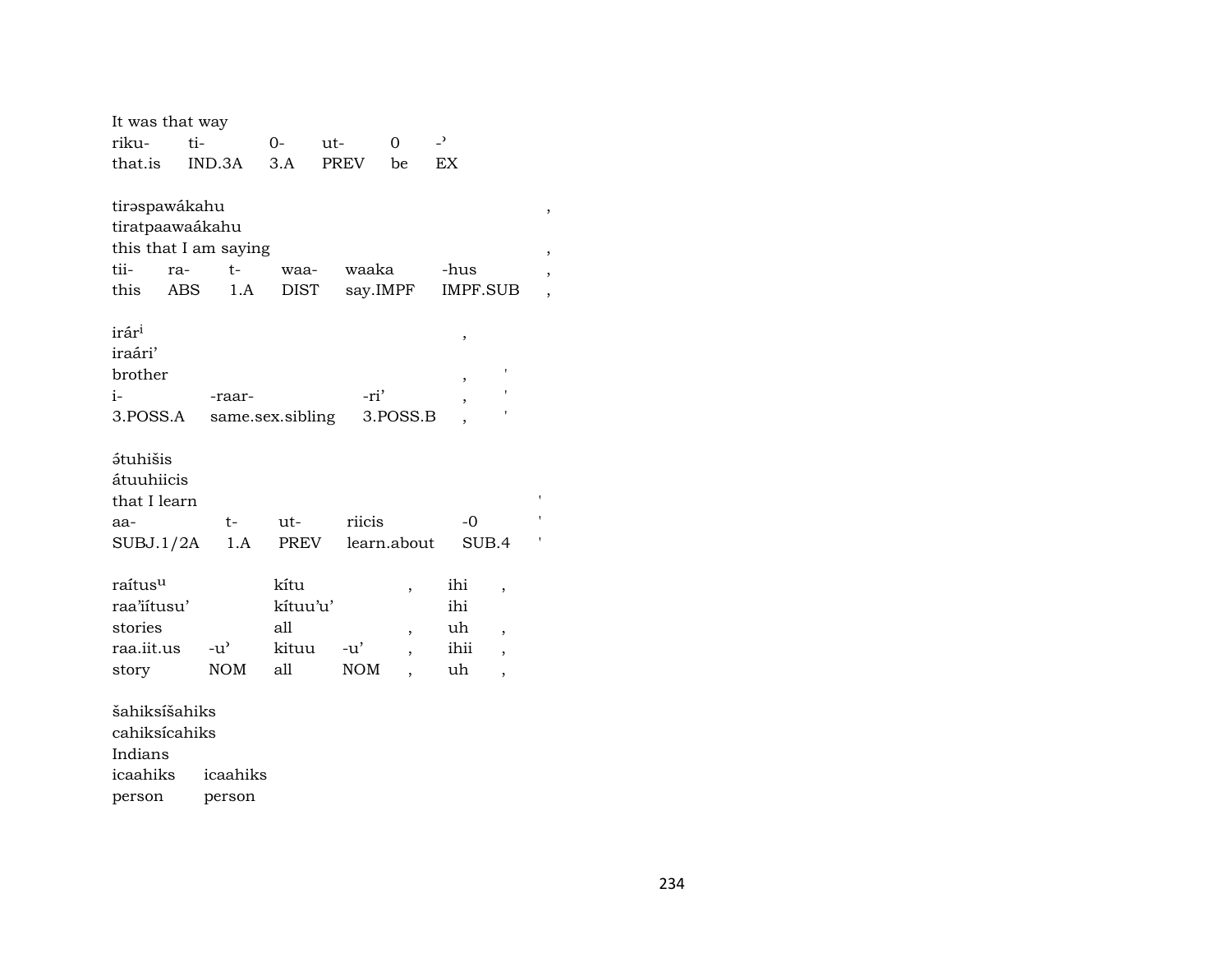| tirətkúakitar <sup>u</sup> |     |                   |            |       |           |                          |           |
|----------------------------|-----|-------------------|------------|-------|-----------|--------------------------|-----------|
| tirátku                    |     |                   |            |       | ákitaaru' |                          |           |
| this one of mine           |     |                   |            |       | tribe     |                          |           |
| tii-                       | ra- | t-                | kus        | -0    | akitaar-  | $-u'$                    | $\bullet$ |
| this                       |     | ABS 1.A           | be sitting | SUB.4 | tribe     | <b>NOM</b>               |           |
|                            |     |                   |            |       |           |                          |           |
| Hi                         |     | irár <sup>i</sup> |            |       |           |                          |           |
| Hi                         |     | iraári'           |            |       |           |                          |           |
| And                        |     | brother           |            |       |           | $\overline{\phantom{a}}$ |           |
| hi                         | ,   | $1-$              | -raar-     |       | -ri'      |                          |           |

| nikuahušúksak <sup>u</sup> |  |                                |  |                | $N$ áw <sup>a</sup> |
|----------------------------|--|--------------------------------|--|----------------|---------------------|
| riku'ahucúksaahu'          |  |                                |  |                | Ráwa                |
| that is how it used to be  |  |                                |  |                | Now \               |
| riku- ar- ra- 0-           |  | $11t-$                         |  | uks- aah -:hus | rawa                |
|                            |  | that is EV ABS 3.A PREV AOR be |  | <b>IMPF</b>    | now                 |

3.POSS.A same.sex.sibling 3.POSS.B ,

|                         | iwirikuwišuksar <sup>a</sup> |              |                                                          |    |
|-------------------------|------------------------------|--------------|----------------------------------------------------------|----|
|                         | iwirikuwicaksaara            |              |                                                          |    |
|                         | when I became mature         |              |                                                          |    |
|                         |                              | ii- wii- ri- | ku- wicaks.aar                                           | -a |
|                         |                              |              | when when CONT.3A 1.P come.to.age.of.consciousness SUB.1 |    |
| hírikuruut <sup>n</sup> |                              |              |                                                          |    |

 $hi$ rikúruu'ut and it was that way  $0-$  ut-  $0$ hi rikura-

and,

 $\overline{\phantom{a}}$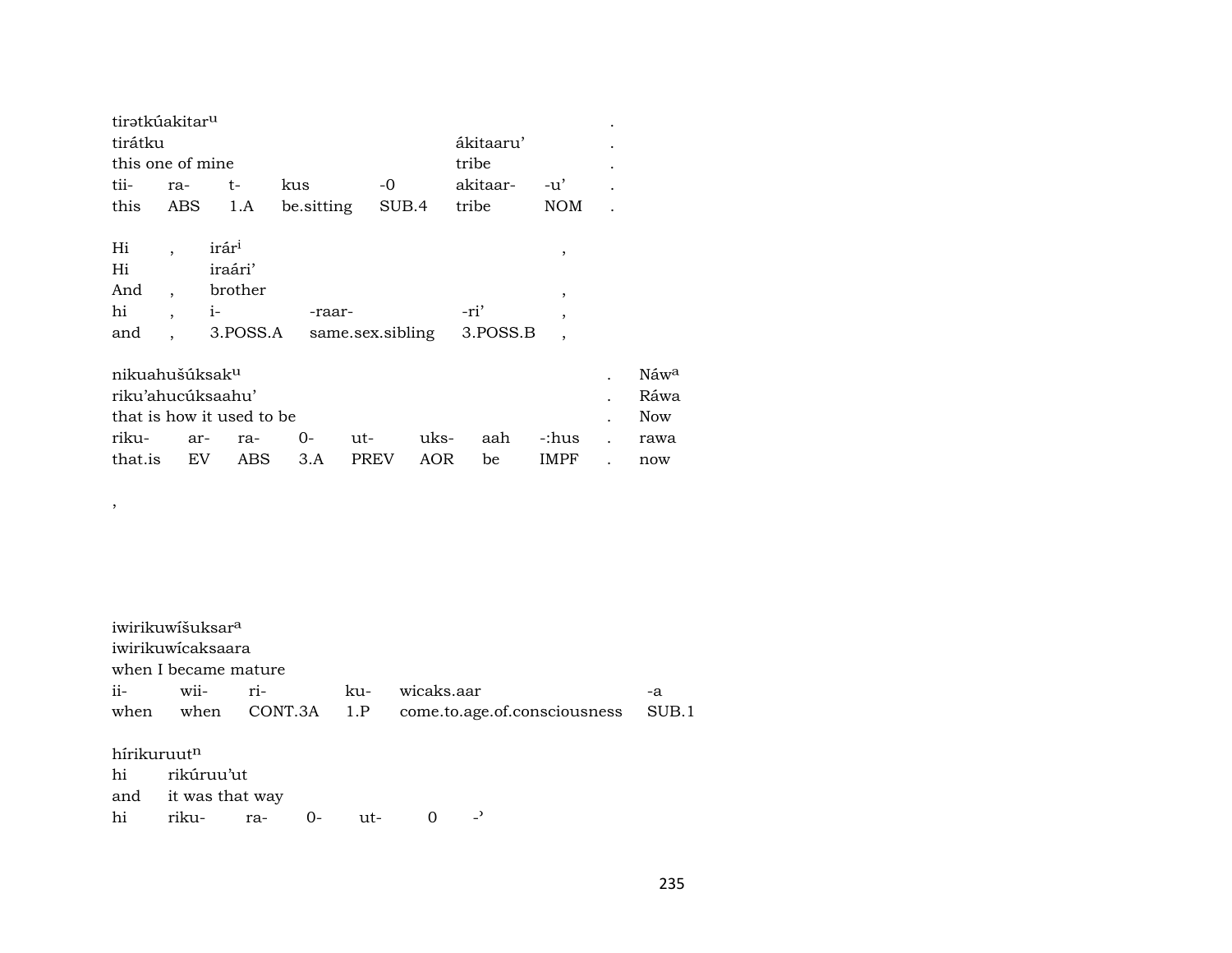| and                                                                                             | that.is                       | ABS                                                                                   | 3.A        | PREV        | be         | EX   |                              |          |               |              |       |
|-------------------------------------------------------------------------------------------------|-------------------------------|---------------------------------------------------------------------------------------|------------|-------------|------------|------|------------------------------|----------|---------------|--------------|-------|
| natuháwir <sup>i</sup> tn<br>ratuuhaáwiirit                                                     | the ways I saw                |                                                                                       |            |             |            |      | $\, ,$                       |          |               |              |       |
| ra-                                                                                             | $t-$                          | ut-                                                                                   | raa-       | wa-         | iirik      | $-0$ |                              |          |               |              |       |
| ABS                                                                                             | 1.A                           | PREV                                                                                  | way        | <b>DIST</b> | see        |      | SUB.4                        |          |               |              |       |
|                                                                                                 | tiwirataríraiwat <sup>i</sup> |                                                                                       |            |             |            |      |                              |          |               |              |       |
|                                                                                                 | tiwiratariiraa'iiwaati        |                                                                                       |            |             |            |      |                              |          |               |              |       |
|                                                                                                 |                               | this that I am telling you                                                            |            |             |            |      |                              |          |               |              |       |
| tii-                                                                                            | wii-                          | ra-                                                                                   | $t-$       | ir-         |            | a-   | ri-                          |          | uur-          | raa.iiwaat   | $-i$  |
| this                                                                                            | now                           | ABS                                                                                   | 1.A        | PREV.1/2A   |            | 2.P  | PHYS.POSS                    |          | PREV          | tell.a.story | SUB.2 |
| šuskírar <sup>i</sup> t <sup>n</sup><br>cuskiírarit<br>a little<br>caskii.rarit<br>a.little.bit |                               | nikuwišaksar <sup>a</sup><br>rikuwicaksaara<br>when I became mature<br>ri-<br>CONT.3A | ku-<br>1.P |             | wicaks.aar |      | come.to.age.of.consciousness |          | -a<br>SUB.1   |              |       |
| Tiríhkaruku                                                                                     |                               | Tirihkarukupiraúšapatn                                                                |            |             |            |      |                              | piíra'u' |               | cápaat       |       |
|                                                                                                 |                               | When they were bearing them                                                           |            |             |            |      |                              | children |               | women        |       |
| tii-                                                                                            | ra-                           | $0-$                                                                                  | ir-        | ka.ra'uk    |            | -hus |                              | piira    | $-u^{\prime}$ | icapaak      |       |
| when                                                                                            | <b>ABS</b>                    | 3.A                                                                                   | PL.3A      | make.PL.P   |            |      | <b>IMPF.SUB</b>              | child    | <b>NOM</b>    | woman        |       |
|                                                                                                 | Sititúriwu                    |                                                                                       |            |             |            |      |                              |          |               |              |       |

sitiitúriwu'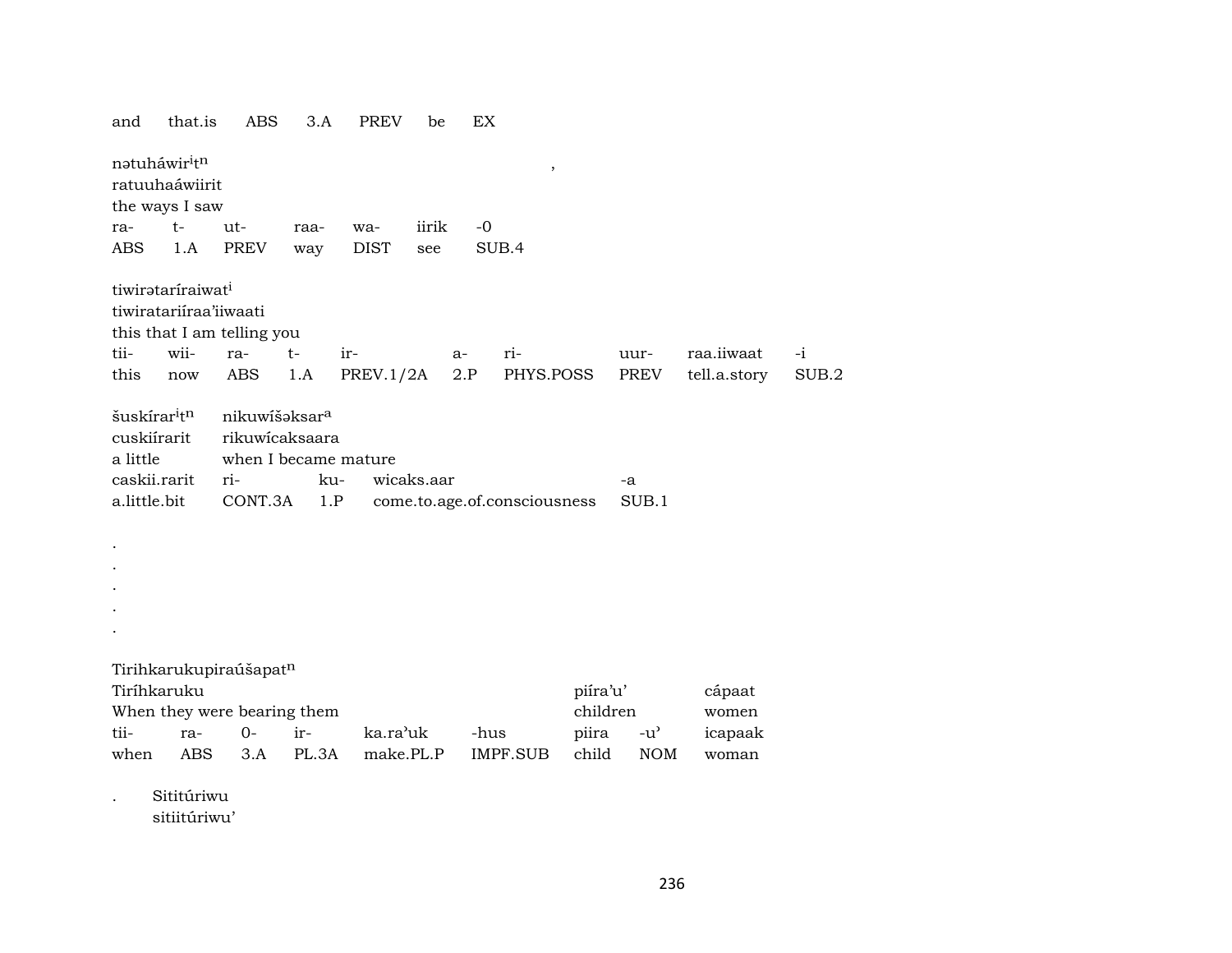|                          |                           |                          | they went after her |                        |                          |             |                     |         |         |                       |
|--------------------------|---------------------------|--------------------------|---------------------|------------------------|--------------------------|-------------|---------------------|---------|---------|-----------------------|
|                          | $\sin$                    | ti-                      |                     | $0-$                   | ir-                      | ut-         | huri                |         | wuu     | -:hus                 |
| $\overline{\phantom{a}}$ | DU                        | IND.3A                   |                     | 3.A                    | PL.3A                    | <b>PREV</b> | wait.for            |         | go.IMPF | <b>IMPF</b>           |
|                          |                           |                          |                     |                        |                          |             |                     |         |         |                       |
|                          | ihi                       |                          |                     | šapátnaku <sup>u</sup> |                          |             |                     |         |         |                       |
|                          | ihi                       |                          | cápaat              |                        | ráku'u                   |             |                     |         |         |                       |
| ,                        | uh                        | $\overline{\phantom{a}}$ | a woman             |                        | her being                |             |                     |         |         |                       |
|                          | ihii                      |                          | icapaak             |                        | ra-                      | 0-          | ku-                 | 0       | -u      |                       |
| $\overline{ }$           | uh                        |                          | woman               |                        | INF.A                    | 3.A         | INF.B               | be      | SUB.D   |                       |
|                          |                           |                          |                     |                        |                          |             |                     |         |         |                       |
|                          | píraúirinariku            |                          |                     |                        |                          |             |                     |         |         | $^\mathrm{^{^\circ}}$ |
| piíra'u'                 |                           |                          | iriiráriiku         |                        |                          |             |                     |         |         |                       |
| a child                  |                           |                          |                     |                        | the one who picked it up |             |                     |         |         |                       |
| piira                    | $-u^{\prime}$             |                          | irii-               | ra-                    | $0-$                     | iriik       |                     |         | -hus    |                       |
| child                    | <b>NOM</b>                |                          | that                | ABS                    | 3.A                      |             | pick.up.long.object |         |         | <b>IMPF.SUB</b>       |
|                          |                           |                          |                     |                        |                          |             |                     |         |         |                       |
|                          | Sititúriwu                |                          |                     |                        |                          |             |                     |         |         |                       |
|                          | Sitiitúriwu'              |                          |                     |                        |                          |             |                     |         |         |                       |
|                          | They went after her       |                          |                     |                        |                          |             |                     |         |         |                       |
| si-                      | ti-                       |                          | 0-                  | ir-                    | ut-                      | huri        |                     | wuu     |         | -:hus                 |
| DU                       | IND.3A                    |                          | 3.A                 | PL.3A                  | <b>PREV</b>              |             | wait.for            | go.IMPF |         | <b>IMPF</b>           |
|                          | nakuúšapatn               |                          |                     |                        |                          |             |                     |         |         |                       |
| ráku'u                   |                           |                          |                     |                        |                          | cápaat      |                     |         |         |                       |
|                          | her being                 |                          |                     |                        |                          |             | a woman             |         |         |                       |
| ra-                      | $0 -$                     |                          | ku-                 | 0                      | -u                       |             | icapaak             |         |         |                       |
| INF.A                    | 3.A                       |                          | INF.B               | be                     | SUB.D                    | woman       |                     |         |         |                       |
|                          |                           |                          |                     |                        |                          |             |                     |         |         |                       |
|                          | Sikakitúriwu              |                          |                     |                        |                          |             |                     |         |         |                       |
|                          | Sikaakiitúriwu'           |                          |                     |                        |                          |             |                     |         |         |                       |
|                          | They did not go after him |                          |                     |                        |                          |             |                     |         |         |                       |
| si-                      | kaaki-                    |                          |                     | $O -$                  | ir-                      | ut-         | huri                |         | wuu     | -:hus                 |
| DU                       |                           | NEG.IND.3A               |                     | 3.A                    | PL.3A                    | <b>PREV</b> | wait.for            |         | go.IMPF | <b>IMPF</b>           |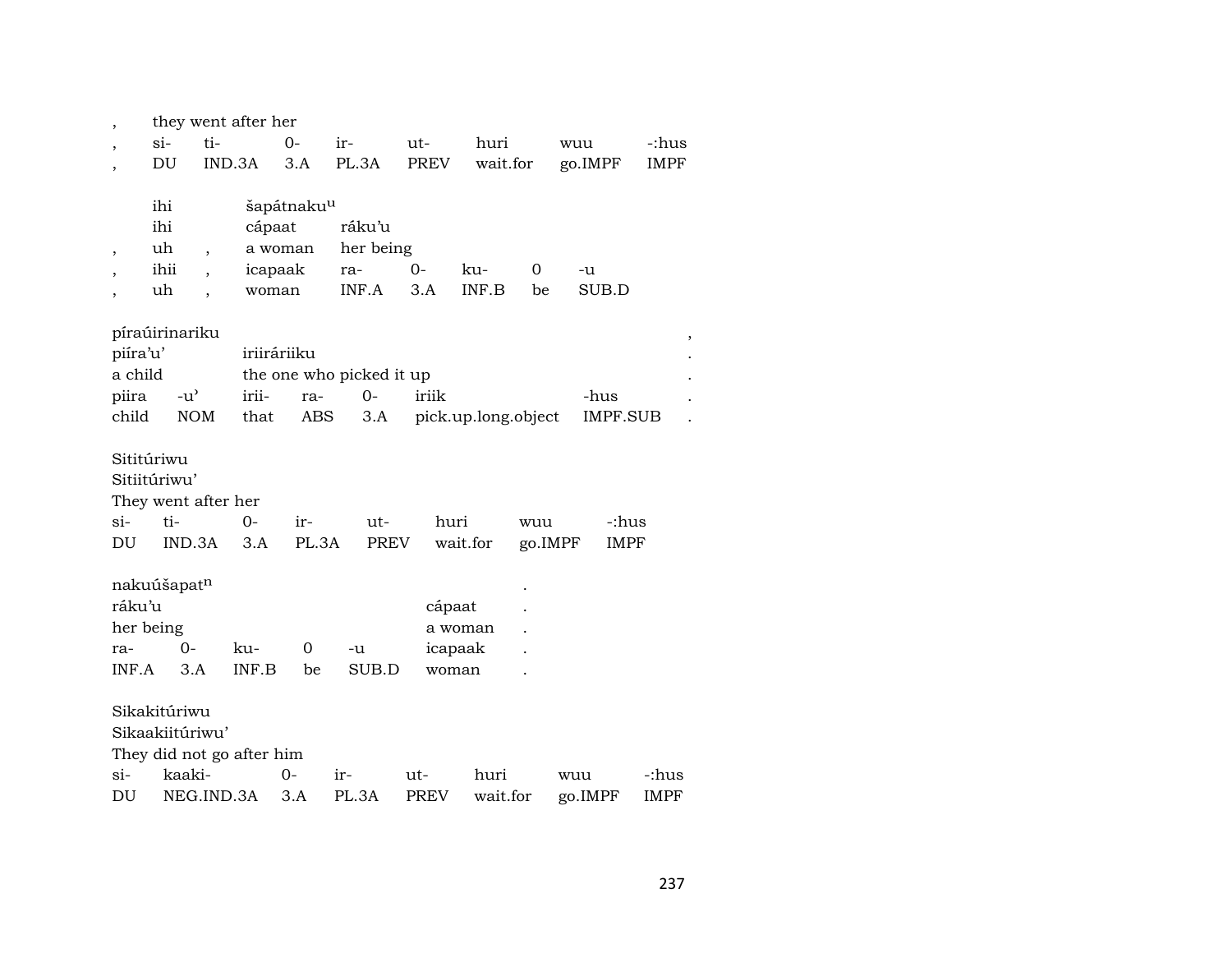| pitaráku <sup>u</sup><br>piíta<br>a man |       | ráku'u<br>his being                 |     |                      |                        |             |       |                            |           |                          |        |                          |             |             |             |
|-----------------------------------------|-------|-------------------------------------|-----|----------------------|------------------------|-------------|-------|----------------------------|-----------|--------------------------|--------|--------------------------|-------------|-------------|-------------|
| wiita                                   |       | ra-                                 |     | $0-$                 | ku-                    | $\mathbf 0$ | -u    |                            |           |                          |        |                          |             |             |             |
| man                                     |       | INF.A                               |     | 3.A                  | INF.B                  | be          | SUB.D |                            |           |                          |        |                          |             |             |             |
| Hitirášapatn                            |       |                                     |     |                      |                        |             |       |                            |           |                          |        |                          |             |             |             |
| Hi                                      |       | tiíra'                              |     |                      |                        |             |       |                            |           |                          |        | cápaat                   |             |             |             |
| And                                     |       |                                     |     | she would come       |                        |             |       |                            |           |                          |        | the woman                |             |             |             |
| hi                                      | ti-   |                                     |     | $0-$                 | a-                     | $ir-$       |       | ar-                        | a         | $-0$                     |        | icapaak                  |             |             |             |
| and                                     |       | IND.3A                              |     | 3.A                  | PREV.3A                | <b>OBV</b>  |       | $\mathop{\rm EV}\nolimits$ | come      | <b>PERF</b>              |        | woman                    |             |             |             |
|                                         |       |                                     |     |                      |                        |             |       |                            |           |                          |        |                          |             |             |             |
|                                         |       |                                     |     |                      |                        |             |       |                            |           |                          |        |                          |             |             |             |
|                                         |       |                                     |     |                      |                        |             |       |                            |           |                          |        |                          |             |             |             |
|                                         |       |                                     |     |                      |                        |             |       |                            |           |                          |        |                          |             |             |             |
|                                         |       |                                     |     |                      |                        |             |       |                            |           |                          |        |                          |             |             |             |
|                                         |       |                                     |     |                      |                        |             |       |                            |           |                          |        |                          |             |             |             |
|                                         |       | Kitutárurušpa                       |     |                      |                        |             |       |                            |           |                          |        |                          |             |             |             |
| Kítuu'u'                                |       |                                     |     | táruurucpa           |                        |             |       |                            |           |                          |        |                          |             |             |             |
| All                                     |       |                                     |     |                      | she had her things     |             |       |                            |           |                          |        |                          |             |             |             |
| kituu                                   |       | $-u'$                               |     | ti-                  | $0-$                   | $a-$        |       | ri-                        |           | uur-                     |        | ra.uc                    |             | -waa        | $-0$        |
| all                                     |       | <b>NOM</b>                          |     | IND.3A               | 3.A                    | POSS.3A     |       |                            | PHYS.POSS |                          | POSS.A |                          | be.lying.PL | <b>DIST</b> | <b>PERF</b> |
|                                         |       | iríahutari                          |     |                      |                        |             |       |                            |           |                          | ihi    |                          |             |             |             |
| $\, ,$                                  |       | irií'ahuutari                       |     |                      |                        |             |       |                            |           |                          | ihi    |                          |             |             |             |
|                                         |       | what she did                        |     |                      |                        |             |       |                            |           | $\, ,$                   | uh     | $\, ,$                   |             |             |             |
|                                         | irii- |                                     | ar- | ra-                  | $0-$                   | ut-         |       | aar                        | $-i$      | $\overline{\phantom{a}}$ | ihii   | $\overline{\phantom{a}}$ |             |             |             |
|                                         | what  |                                     | EV  | ABS                  | 3.A                    | <b>PREV</b> |       | do                         | SUB.2     |                          | uh     | $\overline{\phantom{a}}$ |             |             |             |
|                                         |       |                                     |     | pirauwirahkukáwatatn |                        |             |       |                            |           |                          |        |                          |             |             |             |
| piíra'u'                                |       |                                     |     |                      | wiraahkukáwatat        |             |       |                            |           |                          |        |                          |             |             |             |
| a child                                 |       |                                     |     |                      | when it would come out |             |       |                            |           |                          |        |                          |             |             |             |
| piira                                   |       | $-u$ <sup><math>\prime</math></sup> |     | wii-                 | ra-                    | $0-$        | ar-   |                            | ku-       | kawatak                  |        | $-0$                     |             |             |             |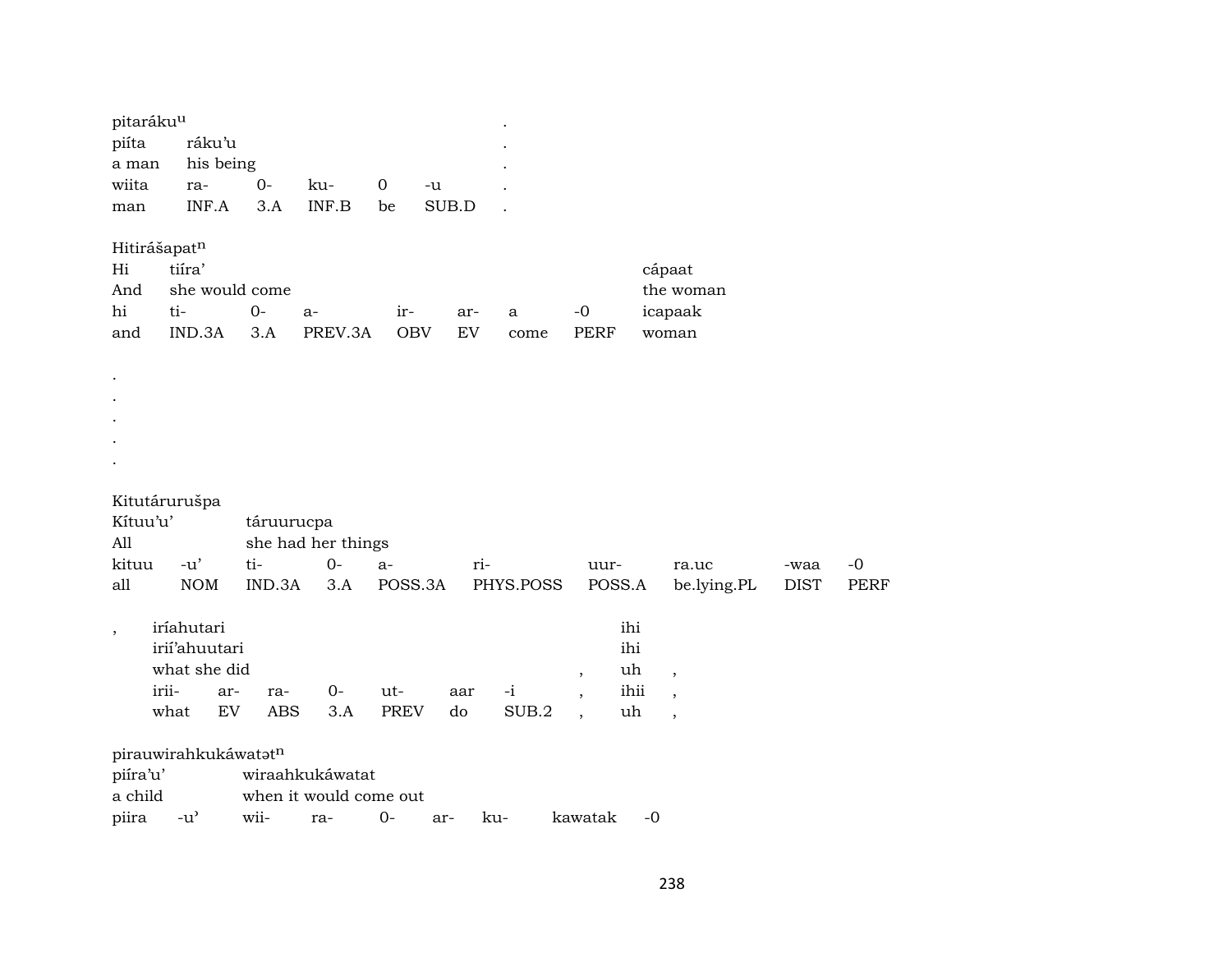| child                                                      | NOM                                                          | when                                                                   |                                                       | INF.A       | 3.A          | EV                | INF.B            |                       | get.out        |                      | SUB.4                                      |
|------------------------------------------------------------|--------------------------------------------------------------|------------------------------------------------------------------------|-------------------------------------------------------|-------------|--------------|-------------------|------------------|-----------------------|----------------|----------------------|--------------------------------------------|
| $\vdots$                                                   | wii-<br>when                                                 | wirahkúriwašukatk <sup>a</sup><br>wiraahkúriwaacukatka<br>ra-<br>INF.A | when she would cut the navel<br>$O -$<br>3.A          | ar-<br>EV   | ku-<br>INF.B |                   | riwaac-<br>navel | cut                   | ukac.k         | $-a$<br>SUB.1        |                                            |
|                                                            | Kiturirárihk <sup>u</sup><br>Kítuu'u'<br>All<br>kituu<br>all | -u'<br>NOM                                                             | riirárihku'<br>she had various things<br>rii-<br>ASSR | $0-$<br>3.A | raar-        |                   | 3PL.INAN.P       | ruhka'uk<br>have.DIST |                | $-0$<br><b>PER</b>   | $\overline{\phantom{a}}$<br>$\overline{ }$ |
| níšik <sup>i</sup><br>riíciki<br>a knife<br>riici<br>knife | -kis<br><b>DIM</b>                                           | $\overline{ }$<br>$\overline{ }$<br>$\overline{\phantom{a}}$           |                                                       |             |              |                   |                  |                       |                |                      |                                            |
| kara-<br><b>NEG</b>                                        | kararákukiš <sup>u</sup><br>kararákuukiicu<br>ra-<br>INF.A   | one that was not long<br>0-<br>3.A                                     | ku-<br>INF.B                                          | $i-$        | <b>SEQ</b>   | kii'ac<br>be.long |                  | -u<br>SUB.D           | riici<br>knife | riiciki<br>the knife | -kis<br>DIM                                |

kakirakúrihuru Kaakí'rakúrihuuru

 $\mathcal{A}^{\text{max}}_{\text{max}}$  . The  $\mathcal{A}^{\text{max}}_{\text{max}}$  $\mathcal{F}_{\text{max}}$  . . .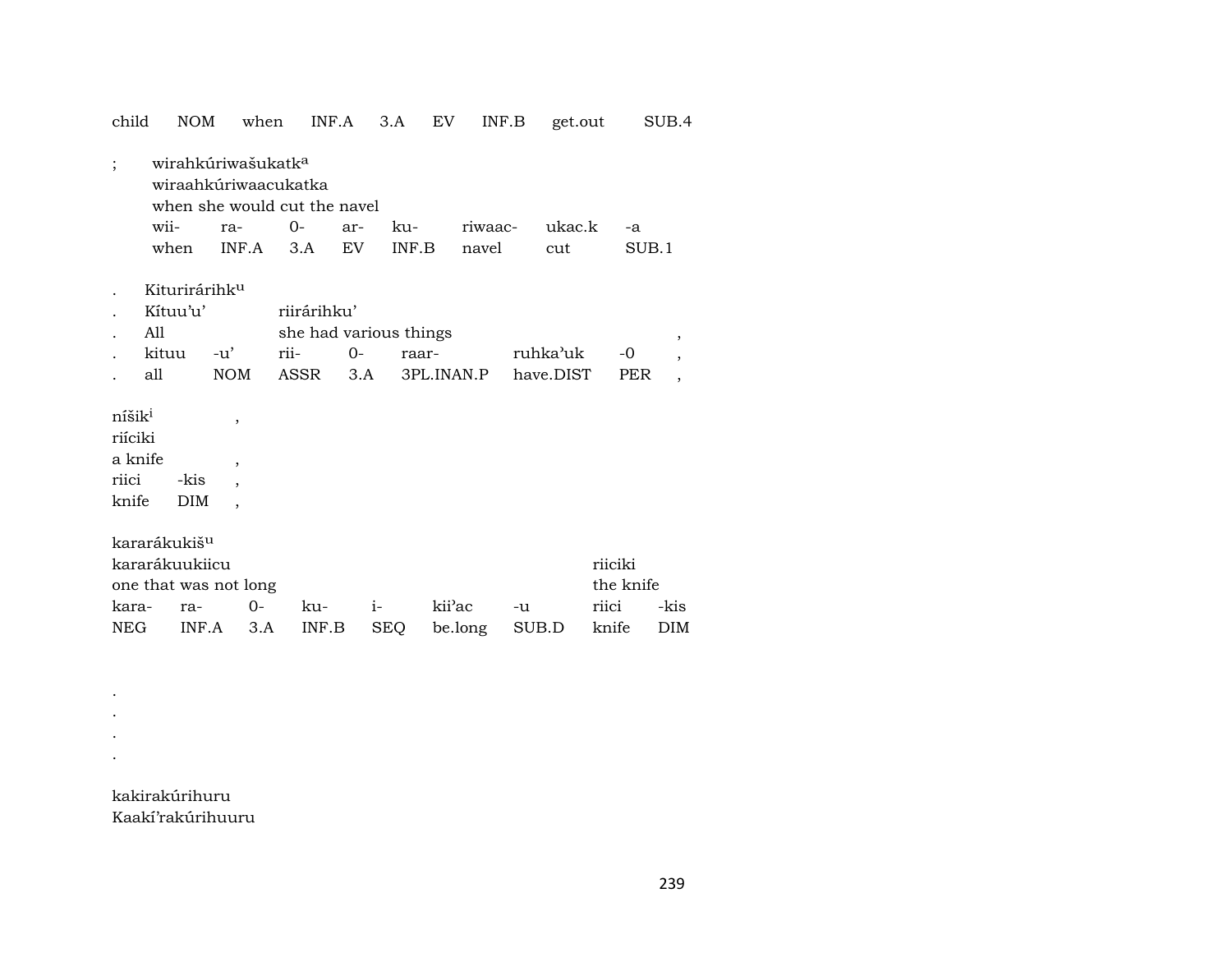|                                 | It could not be big        |            |                          |                       |             |          |             |        |        |
|---------------------------------|----------------------------|------------|--------------------------|-----------------------|-------------|----------|-------------|--------|--------|
| kaaki-                          |                            | $O -$      | 0                        | $-0$                  | ra-         | $0-$     | ku-         | rihur  | -u     |
| NEG.IND.3A                      |                            | 3.A        | be                       | PERF                  | INF.A       | 3.A      | INF.B       | be.big | SUB.D  |
|                                 |                            |            |                          |                       |             |          |             |        |        |
| níšik <sup>i</sup>              |                            |            | kararírihur <sup>u</sup> |                       |             |          |             |        |        |
| riíciki                         |                            |            | karariírihuuru           |                       |             |          |             |        |        |
| the knife                       |                            |            |                          | one that was not big, |             |          |             |        |        |
| riici                           | -kis                       | kara-      | ra-                      | $0-$                  | ir-         | rihur    | -u          |        |        |
| knife                           | <b>DIM</b>                 | <b>NEG</b> | <b>ABS</b>               | 3.A                   | <b>OBV</b>  | be.big   | SUB.D       |        |        |
|                                 |                            |            |                          |                       |             |          |             |        |        |
| nišikíripahk <sup>i</sup>       |                            |            |                          |                       |             |          |             |        |        |
| riicikíripahki<br>a small knife |                            |            |                          |                       |             |          |             |        |        |
|                                 |                            |            |                          |                       |             |          |             |        |        |
| riici                           | kiripac                    | -kis       |                          |                       |             |          |             |        |        |
| knife                           | small                      | <b>DIM</b> |                          |                       |             |          |             |        |        |
| Nikuwititári                    |                            |            |                          |                       |             |          |             |        |        |
| Rikuwitiitári'                  |                            |            |                          |                       |             |          |             |        | $\, ,$ |
|                                 | That is what they did      |            |                          |                       |             |          |             |        |        |
| riku-                           | wi-                        | ti-        |                          | $0-$                  | ir-         | ut-      | aar         | -i     |        |
| that.is                         | QUOT                       |            | IND.3A                   | 3.A                   | PL.3A       | PREV     | do          | IMPF   |        |
|                                 |                            |            |                          |                       |             |          |             |        |        |
|                                 | rikutihwakíah <sup>u</sup> |            |                          |                       |             |          |             |        |        |
|                                 | Rikutihwakí'aahu'          |            |                          |                       |             |          |             |        |        |
|                                 | That is what they say      |            |                          |                       |             |          |             |        |        |
| riku-                           | $ti-$                      |            | $0 -$                    | ir-                   | waki.a      |          | -:hus       |        |        |
| that.is                         | IND.3A                     |            | 3.A                      | PL.3A                 | say.PL.IMPF |          | <b>IMPF</b> |        |        |
|                                 |                            |            |                          |                       |             |          |             |        |        |
|                                 | Tiráriwašukatku            |            |                          |                       |             |          |             |        |        |
|                                 | Tiráriwaacukatku           |            |                          |                       |             |          |             |        |        |
|                                 | This one who cut the navel |            |                          |                       |             |          |             |        |        |
| tii-                            | ra-                        | 0-         | riwaac-                  |                       | ukac.k      | -hus     | ,           |        |        |
| this                            | ABS                        | 3.A        | navel                    | cut                   |             | IMPF.SUB |             |        |        |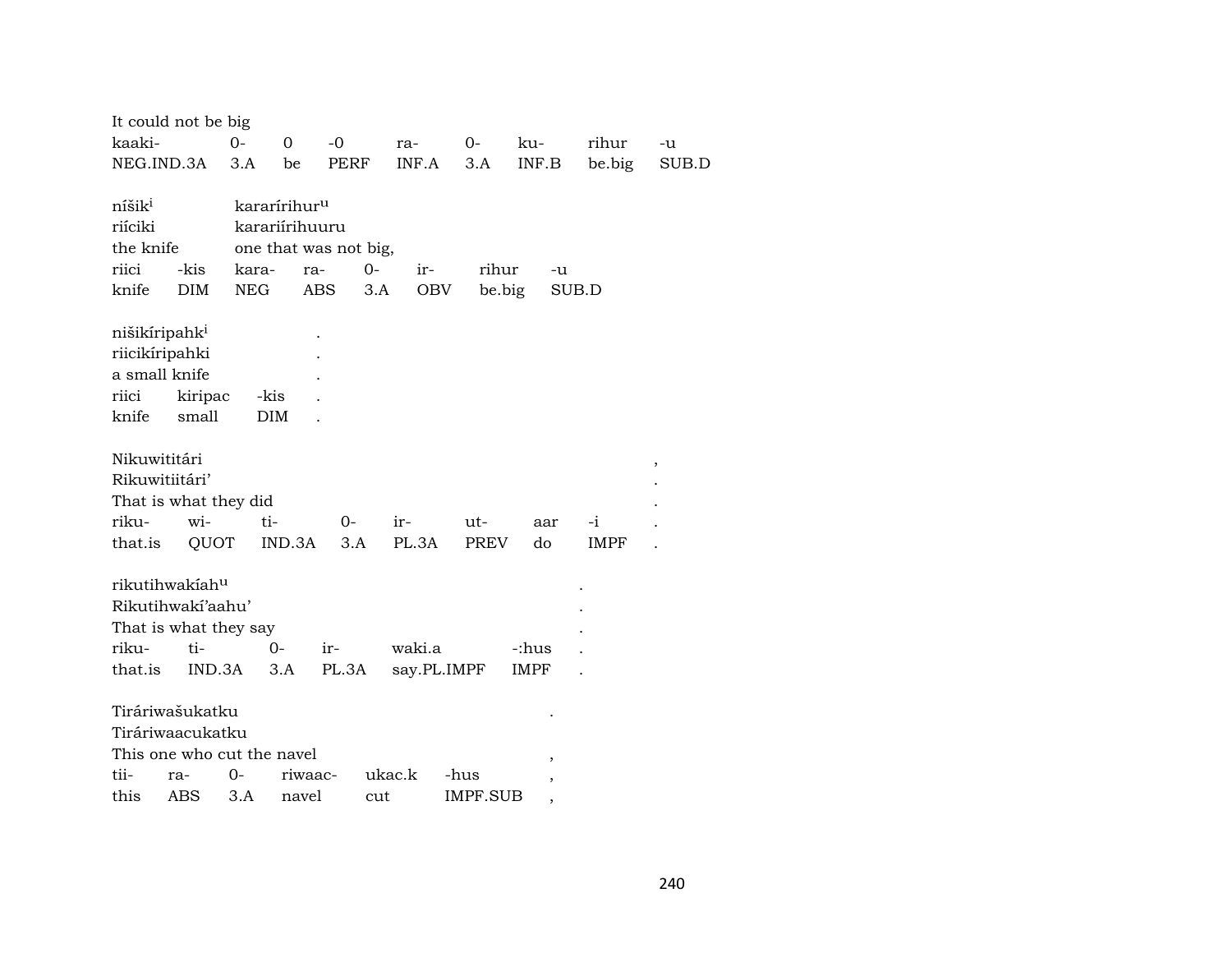Aahutári a ahuutári' and she did it a ar- ra- 0- ut- aar -i and EV ABS 3.A PREV do IMPF iripiráurarikµ irii piíra'u' ráriiku hi the one the child her picking it up and and and irii piira -u' ra- 0- iriik -hus hi that child NOM ABS 3.A pick.up.long.object IMPF.SUB and ahutári ahuutári' she did it  $\qquad \qquad$  : ar- ra- 0- ut- aar -i , EV ABS 3.A PREV do IMPF , náhkurušik<sup>a</sup> raáhkuruucika when she would take them up ra- 0- ar- ku- ruuci.ik -a INF.A 3.A EV INF.B pick.up SUB.1 kar¿tuhšµ , karáttuhcu' ashes itkaar.raktuuhc- -u" ashes NOM hiruwitahpíšist<sup>u</sup> hiru witaahpícistu' then she would smear it hiruu wi- ti- 0- ar- piciis -ra<sup>,</sup>uk -0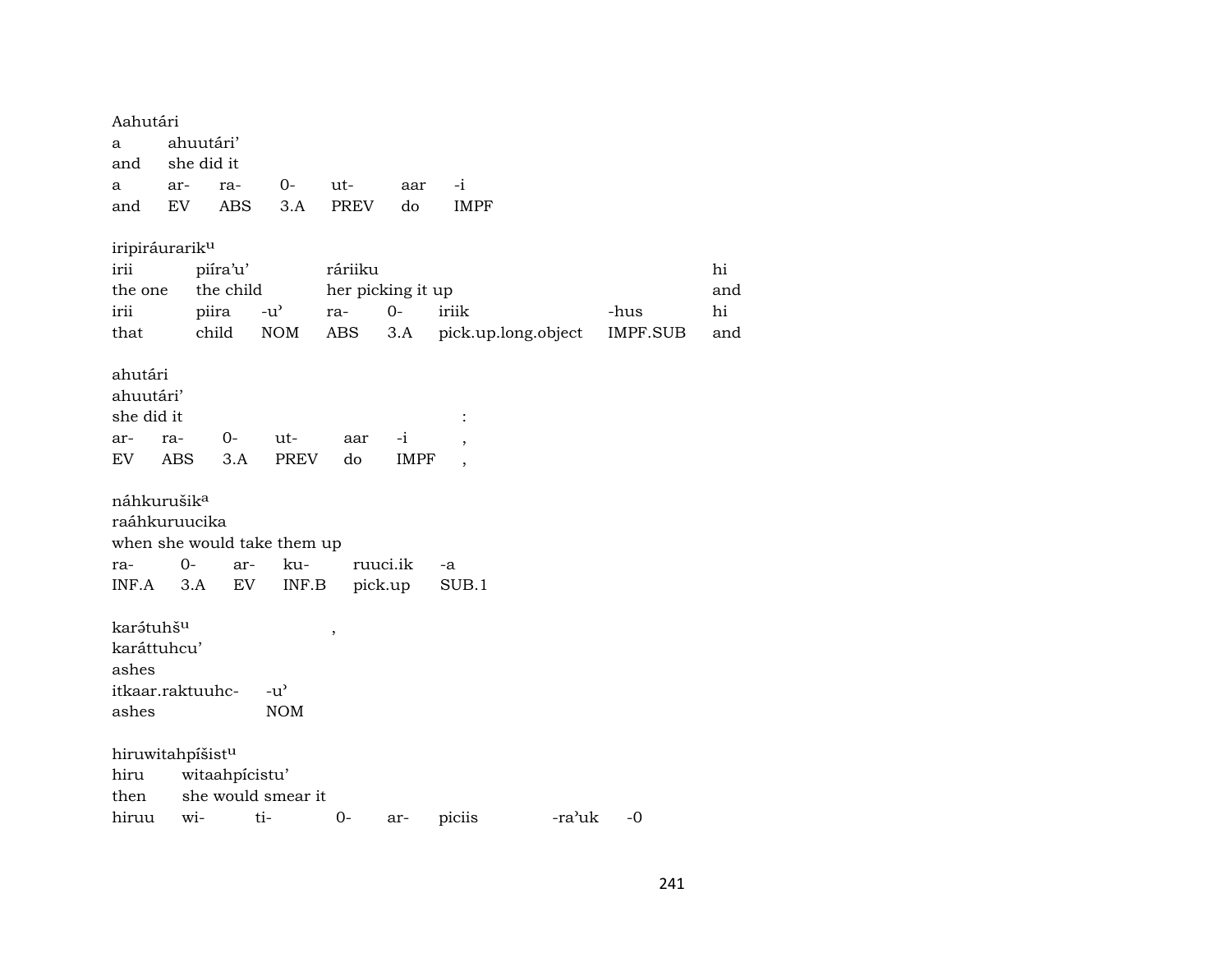| then                                                  |       | QUOT                                                                                | IND.3A                                            | 3.A                                     | EV                                                                  |             | be.smeared           | CAUS                       | PERF                         |              |
|-------------------------------------------------------|-------|-------------------------------------------------------------------------------------|---------------------------------------------------|-----------------------------------------|---------------------------------------------------------------------|-------------|----------------------|----------------------------|------------------------------|--------------|
|                                                       | navel | niwašupíra <sup>u</sup><br>ríwaacu'<br>the navel<br>riwaac-                         | $-u^{\prime}$<br><b>NOM</b>                       | piíra'u'<br>the child<br>piira<br>child | $-u^{\prime}$<br><b>NOM</b>                                         |             |                      |                            |                              |              |
| riku-<br>that.is                                      |       | Nikutihwakiahúšapatn<br>Rikutihwakí'aahu'<br>That is what they say<br>ti-<br>IND.3A | $0-$<br>3.A                                       | ir-<br>PL.3A                            | waki.a                                                              | say.PL.IMPF | -:hus<br><b>IMPF</b> | cápaat<br>icapaak<br>woman | the women                    |              |
| Hiru<br>Then<br>hiruu<br>then                         |       | Hiruwiwititarusikskitírahpu<br>wii-<br>now                                          | wiwititaruucikskitiírahpu<br>witi-<br><b>REFL</b> | ti-<br>IND.3A                           | she would now wrap it around her finger<br>$O -$<br>3.A             | ar-<br>EV   | ut-<br>PREV          | iks-<br>hand               | kitiirahk.wuh<br>wrap.around | $-0$<br>PERF |
| nîšu<br>riícu'<br>the intestine<br>riic-<br>intestine |       | $-u^{\prime}$<br><b>NOM</b>                                                         | $\overline{ }$                                    |                                         |                                                                     |             |                      |                            |                              |              |
| Kítuu'u'<br>All<br>kituu                              |       | kituawitahkirarišawiríkisatn<br>$-u'$                                               | a<br>and<br>a                                     | wii-                                    | witaahkiraaricawirikisat<br>she would squeeze the liquid out<br>ti- | $O -$       | ar-                  | kiraar-                    | ica.wirikis.at               | -0           |
| all                                                   |       | <b>NOM</b>                                                                          | and                                               | now                                     | IND.3A                                                              | 3.A         | EV                   | liquid                     | push.along                   | <b>PERF</b>  |
| hitákupātu<br>hiitáku                                 |       |                                                                                     | paátu'                                            |                                         | $\,$                                                                |             |                      |                            |                              |              |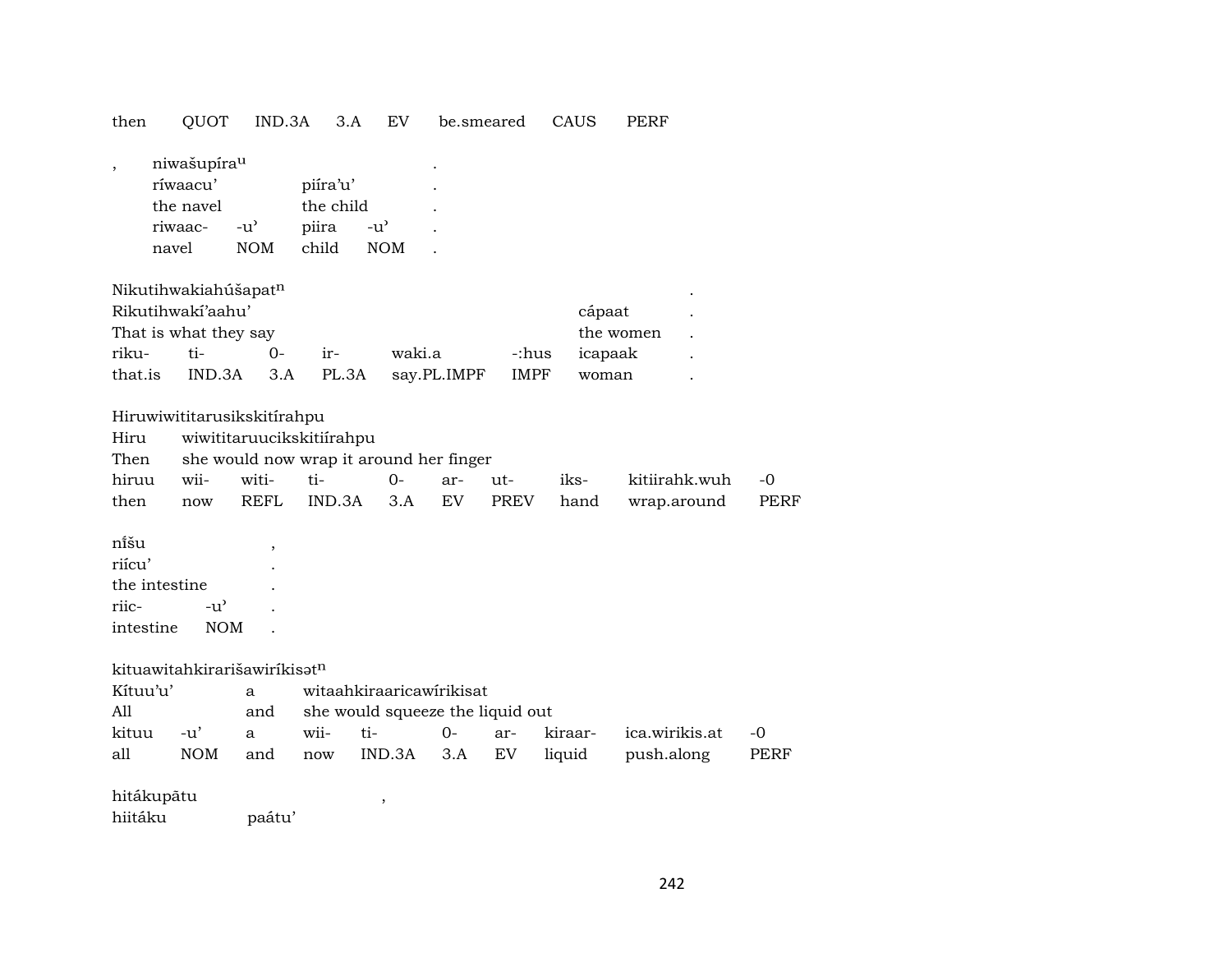|              | the other way                       | blood                   |        |                                     | $^\mathrm{,}$            |             |             |             |                          |             |                          |      |
|--------------|-------------------------------------|-------------------------|--------|-------------------------------------|--------------------------|-------------|-------------|-------------|--------------------------|-------------|--------------------------|------|
| hii-         | -taku                               | paat-                   |        | $-u$ <sup><math>\prime</math></sup> |                          |             |             |             |                          |             |                          |      |
| other        | LOC                                 | blood                   |        | <b>NOM</b>                          | $\overline{\phantom{a}}$ |             |             |             |                          |             |                          |      |
|              | hiruwitáriwašukatn                  |                         |        |                                     |                          |             |             |             |                          |             |                          |      |
| hiru         |                                     | witaáriwaacukat         |        |                                     |                          |             |             |             |                          |             | $\, ,$                   |      |
|              |                                     | she would cut the navel |        |                                     |                          |             |             |             |                          |             |                          |      |
| then         |                                     |                         |        |                                     |                          |             |             |             |                          |             | $\, ,$                   |      |
| hiruu        | wii-                                | ti-                     |        | $0-$                                | ar-                      | riwaac-     |             | ukac.k      |                          | -0          |                          |      |
| then         | now                                 | IND.3A                  |        | 3.A                                 | EV                       | navel       |             | cut         |                          | <b>PERF</b> | $\overline{\phantom{a}}$ |      |
|              | aruwitarusíkitirat <sup>n</sup>     |                         |        |                                     |                          |             |             |             |                          |             |                          |      |
| a            | ruuwitaruucikitiirat                |                         |        |                                     |                          |             |             |             |                          |             |                          |      |
| and          | then she would wrap it around       |                         |        |                                     |                          |             |             |             |                          |             |                          |      |
| a            | ruu-                                | wii-                    | ti-    |                                     | $O -$                    | ar-         | ut-         |             | $i-$                     | kitiirahk   |                          | $-0$ |
| and          | then                                | now                     | IND.3A |                                     | 3.A                      | <b>EV</b>   | <b>PREV</b> |             | <b>SEQ</b>               |             | be.wrapped.around        | PERF |
| íksu         |                                     |                         |        |                                     |                          |             |             |             |                          |             |                          |      |
| íksu'        |                                     |                         |        |                                     |                          |             |             |             |                          |             |                          |      |
|              |                                     |                         |        |                                     |                          |             |             |             |                          |             |                          |      |
| the finger   |                                     |                         |        |                                     |                          |             |             |             |                          |             |                          |      |
| iks-         | $-u$ <sup><math>\prime</math></sup> |                         |        |                                     |                          |             |             |             |                          |             |                          |      |
| hand         | <b>NOM</b>                          |                         |        |                                     |                          |             |             |             |                          |             |                          |      |
|              | nikutihwakiahu                      |                         |        |                                     |                          |             |             |             |                          |             |                          |      |
|              | Rikutihwakí'aahu'                   |                         |        |                                     |                          |             |             |             |                          |             |                          |      |
|              | That is what they say               |                         |        |                                     |                          |             |             |             |                          |             |                          |      |
| riku-        | ti-                                 |                         | $O -$  | ir-                                 | waki.a                   |             |             | -:hus       |                          |             |                          |      |
| that.is      | IND.3A                              |                         | 3.A    | PL.3A                               |                          | say.PL.IMPF |             | <b>IMPF</b> |                          |             |                          |      |
|              |                                     |                         |        |                                     |                          |             |             |             |                          |             |                          |      |
| Aahatáwipīta |                                     |                         |        |                                     |                          |             |             |             | $\overline{\phantom{a}}$ |             |                          |      |
| A            | ahátawi'                            |                         |        |                                     |                          |             |             | piíta       |                          |             |                          |      |
| And          | there was among us                  |                         |        |                                     |                          |             |             | a man       |                          |             |                          |      |
| a            | ar-                                 | ra-                     | $0 -$  | tawi                                |                          | $-0$        |             | wiita       |                          |             |                          |      |
| and          | EV                                  | ABS                     | 3.A    |                                     | be.among                 | <b>PERF</b> |             | man         |                          |             |                          |      |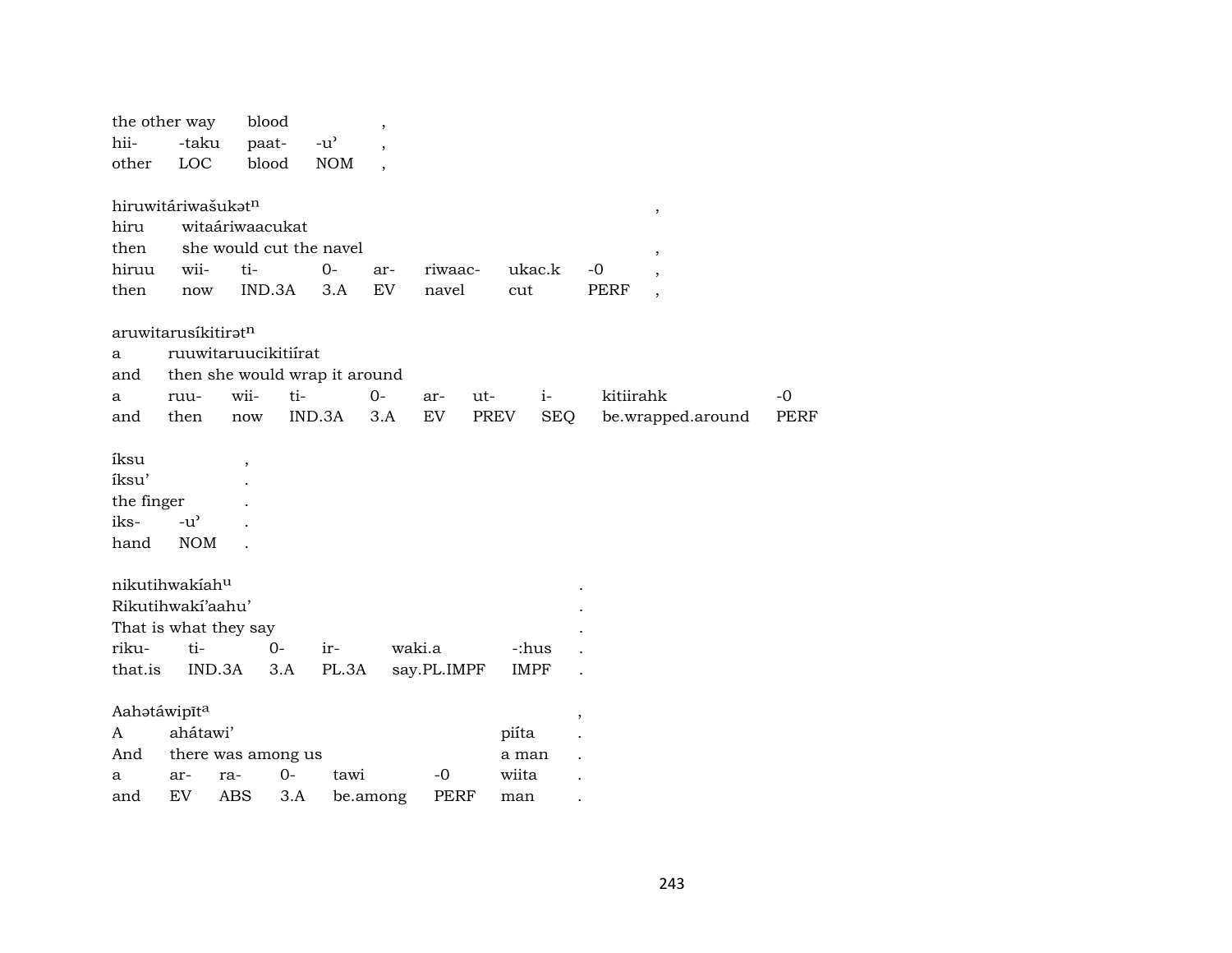| pītawititawi                |                                                                                                          |              |                                                                       |        |                     |       |                      |                                        |                                                                                                |                           |              |                     |                                  |                                     |
|-----------------------------|----------------------------------------------------------------------------------------------------------|--------------|-----------------------------------------------------------------------|--------|---------------------|-------|----------------------|----------------------------------------|------------------------------------------------------------------------------------------------|---------------------------|--------------|---------------------|----------------------------------|-------------------------------------|
| Piíta                       | wititawi'                                                                                                |              |                                                                       |        |                     |       |                      |                                        |                                                                                                |                           |              |                     |                                  |                                     |
| A man                       |                                                                                                          |              | there was among us                                                    |        |                     |       |                      |                                        |                                                                                                |                           |              |                     |                                  |                                     |
| wiita                       | wii-                                                                                                     | ti-          |                                                                       | $0-$   | tawi                |       | $-0$                 |                                        |                                                                                                |                           |              |                     |                                  |                                     |
| man                         | now                                                                                                      |              | IND.3A                                                                | 3.A    | be.among            |       | <b>PERF</b>          |                                        |                                                                                                |                           |              |                     |                                  |                                     |
| raahkúriika<br>ra-<br>INF.A | nahkurikapíra <sup>u</sup><br>one who would pick it up<br>$0-$<br>3.A                                    | ar-<br>EV    | ku-<br>INF.B                                                          | iriik  | pick.up.long.object |       |                      | $-a$<br>SUB.1                          |                                                                                                | piíra'u'<br>piira<br>baby | the baby     | $-u'$<br><b>NOM</b> |                                  |                                     |
| <b>Now</b><br>now           | Náwa<br>$\overline{\phantom{a}}$<br>Ráwa<br>$\overline{\phantom{a}}$<br>rawa<br>$\overline{\phantom{a}}$ |              |                                                                       |        |                     |       |                      |                                        |                                                                                                |                           |              |                     |                                  |                                     |
| hici<br>but<br>hi.ci<br>and | hišikarariraitawisatapīta<br>kara-<br><b>NEG</b>                                                         | rii-<br>ASSR | karariiraa'iitawiisatta<br>he really knew how to do it<br>$0-$<br>3.A | $a-$   | PREV.3A             |       |                      | raa.iita.wi.his.akta<br>know.how.to.do |                                                                                                |                           | $-0$<br>PERF |                     | piíta<br>the man<br>wiita<br>man |                                     |
| ti-                         | Tihwakiahúpīta<br>Tihwaki'aahu'<br>They say<br>IND.3A                                                    | $O -$<br>3.A | ir-<br>PL.3A                                                          | waki.a | say.PL.IMPF         |       | -:hus<br><b>IMPF</b> |                                        | $\epsilon$<br>$\epsilon\epsilon$<br>$\boldsymbol{\zeta}\boldsymbol{\zeta}$<br>п<br>$^{\prime}$ |                           |              |                     |                                  |                                     |
|                             | Nakurikapíra <sup>u</sup>                                                                                |              |                                                                       |        |                     |       |                      |                                        |                                                                                                |                           |              |                     |                                  |                                     |
| Piíta                       |                                                                                                          | raahkúriika  |                                                                       |        |                     |       |                      |                                        |                                                                                                |                           |              |                     | piíra'u'                         |                                     |
| A man                       |                                                                                                          |              | when he picks it up a baby                                            |        |                     |       |                      |                                        |                                                                                                |                           |              |                     | a baby                           |                                     |
| wiita                       | ra-                                                                                                      | $0-$         | ar-                                                                   | ku-    |                     | iriik |                      |                                        |                                                                                                | -a                        |              |                     | piira                            | $-u$ <sup><math>\prime</math></sup> |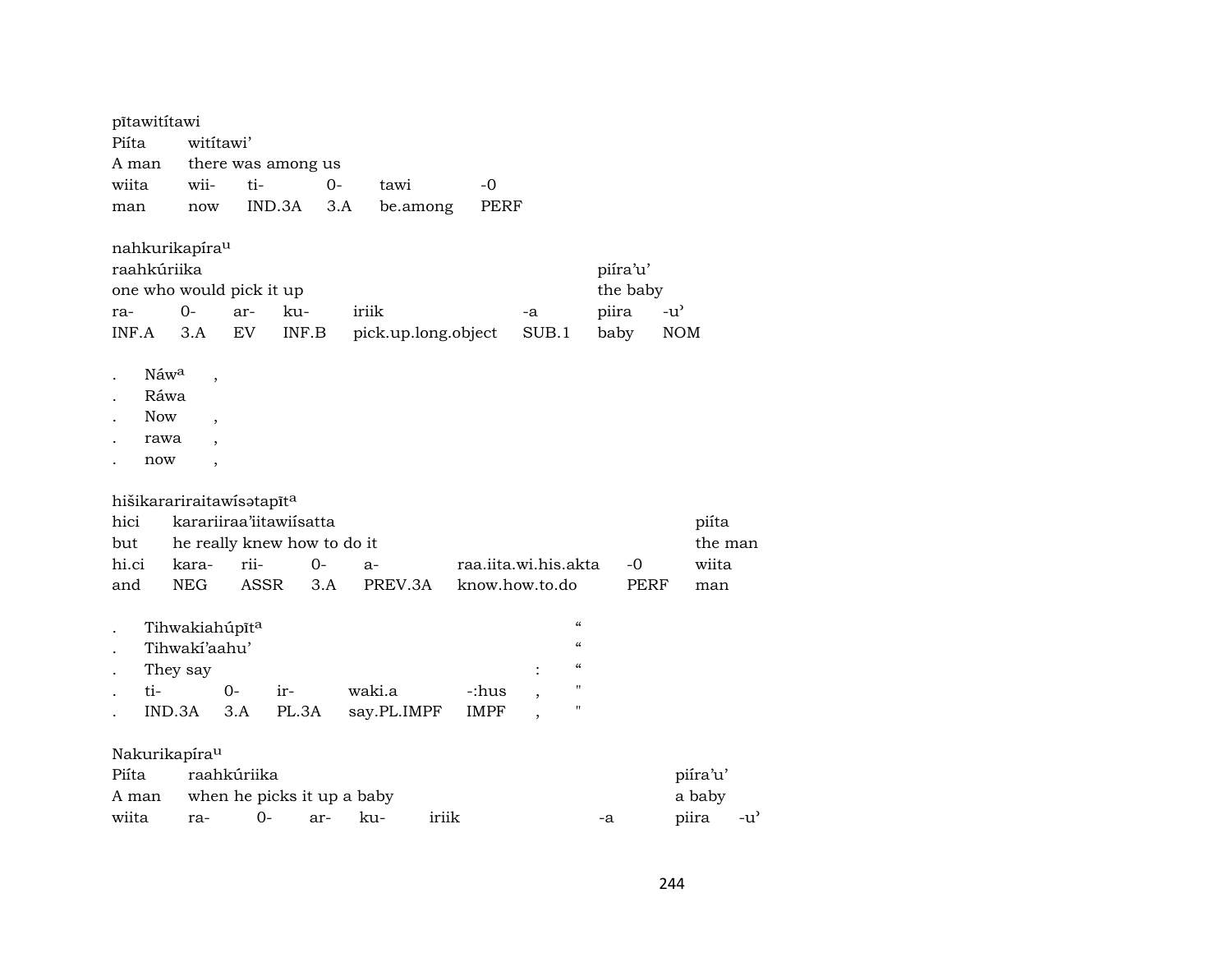| man      |                    | INF.A      | 3.A                                                        | EV<br>INF.B                          |             | pick.up.long.object |              | SUB.1                               | baby                     | NOM         |                        |             |
|----------|--------------------|------------|------------------------------------------------------------|--------------------------------------|-------------|---------------------|--------------|-------------------------------------|--------------------------|-------------|------------------------|-------------|
|          |                    |            | irihiwitarurarahúwišuritn<br>irihiiwitaruuraarahuúwicuurit |                                      |             |                     |              |                                     |                          |             |                        |             |
|          |                    |            |                                                            | that other one would be more careful |             |                     |              |                                     |                          |             |                        |             |
| irii-    | hii-               |            | wi-                                                        | ti-                                  | $0-$        | a-                  | ar-          | ri-                                 |                          | uur-        | raa.rahuu.wic.huur.ik  | $-0$        |
| that     | other              |            | QUOT                                                       | IND.3A                               | 3.A         | PREV.3A             | EV           | PHYS.POSS                           |                          | <b>PREV</b> | do.things.meticulously | <b>PERF</b> |
|          |                    |            |                                                            |                                      |             |                     |              |                                     |                          |             |                        |             |
|          |                    |            |                                                            |                                      |             |                     |              |                                     |                          |             |                        |             |
|          | "                  |            |                                                            |                                      |             |                     |              |                                     |                          |             |                        |             |
|          | $^{\prime}$        |            |                                                            |                                      |             |                     |              |                                     |                          |             |                        |             |
|          | "                  |            |                                                            |                                      |             |                     |              |                                     |                          |             |                        |             |
|          |                    |            |                                                            |                                      |             |                     |              |                                     |                          |             |                        |             |
|          | kituwituhiwawáriku |            |                                                            |                                      |             |                     |              |                                     |                          |             |                        |             |
| Kítuu'u' |                    |            |                                                            | wituuhiwaawaáriku'                   |             |                     |              |                                     |                          |             |                        |             |
| All      |                    |            |                                                            | he cleaned it all up                 |             |                     |              |                                     |                          |             |                        |             |
| kituu    | $-u'$              |            | wi-                                                        | ti-                                  | $0-$        | uur-                | hi.wa.ar     |                                     | -waa                     | -ik         | -:hus                  |             |
| all      |                    | <b>NOM</b> | QUOT                                                       | IND.3A                               | 3.A         | <b>PREV</b>         | be.good.DIST |                                     | <b>DIST</b>              | CAUS        | <b>IMPF</b>            |             |
|          |                    |            |                                                            |                                      |             |                     |              |                                     |                          |             |                        |             |
| iríahuta |                    |            |                                                            |                                      |             |                     | pírau        |                                     |                          |             |                        |             |
|          | irií'ahuuta        |            |                                                            |                                      |             |                     | piíra'u'     |                                     |                          |             |                        |             |
|          | the way it was     |            |                                                            |                                      |             |                     | the child    |                                     | $\overline{\phantom{a}}$ |             |                        |             |
| irii-    | ar-                | ra-        | $0 -$                                                      | ut-                                  | $\mathbf 0$ | -a                  | piira        | $-u$ <sup><math>\prime</math></sup> |                          |             |                        |             |
| that     | EV                 | ABS        | 3.A                                                        | <b>PREV</b>                          | be          | SUB.1               | child        | <b>NOM</b>                          | $\overline{\phantom{a}}$ |             |                        |             |
| ihi      |                    |            | nakuksukítas <sup>a</sup>                                  |                                      |             |                     |              |                                     |                          |             |                        |             |
| ihi      |                    |            | rakuksuukítasa                                             |                                      |             |                     |              |                                     |                          |             |                        |             |
| uh       |                    |            | its having lain on top                                     |                                      |             |                     |              |                                     |                          |             |                        |             |
| ihii     |                    | ra-        | $O -$                                                      | ku-                                  | uks-        | huukita-            | sa           |                                     | $-0$                     |             |                        |             |
| uh       |                    | INF.A      | 3.A                                                        | INF.B                                | <b>AOR</b>  | on.top              |              | be.lying                            | SUB.4                    |             |                        |             |
|          |                    |            |                                                            |                                      |             |                     |              |                                     |                          |             |                        |             |
| $\cdot$  | nihwakihu          |            |                                                            |                                      |             |                     | $\,$         | $\epsilon\epsilon$                  |                          |             |                        |             |
|          | ríhwakihu          |            |                                                            |                                      |             |                     |              |                                     |                          |             |                        |             |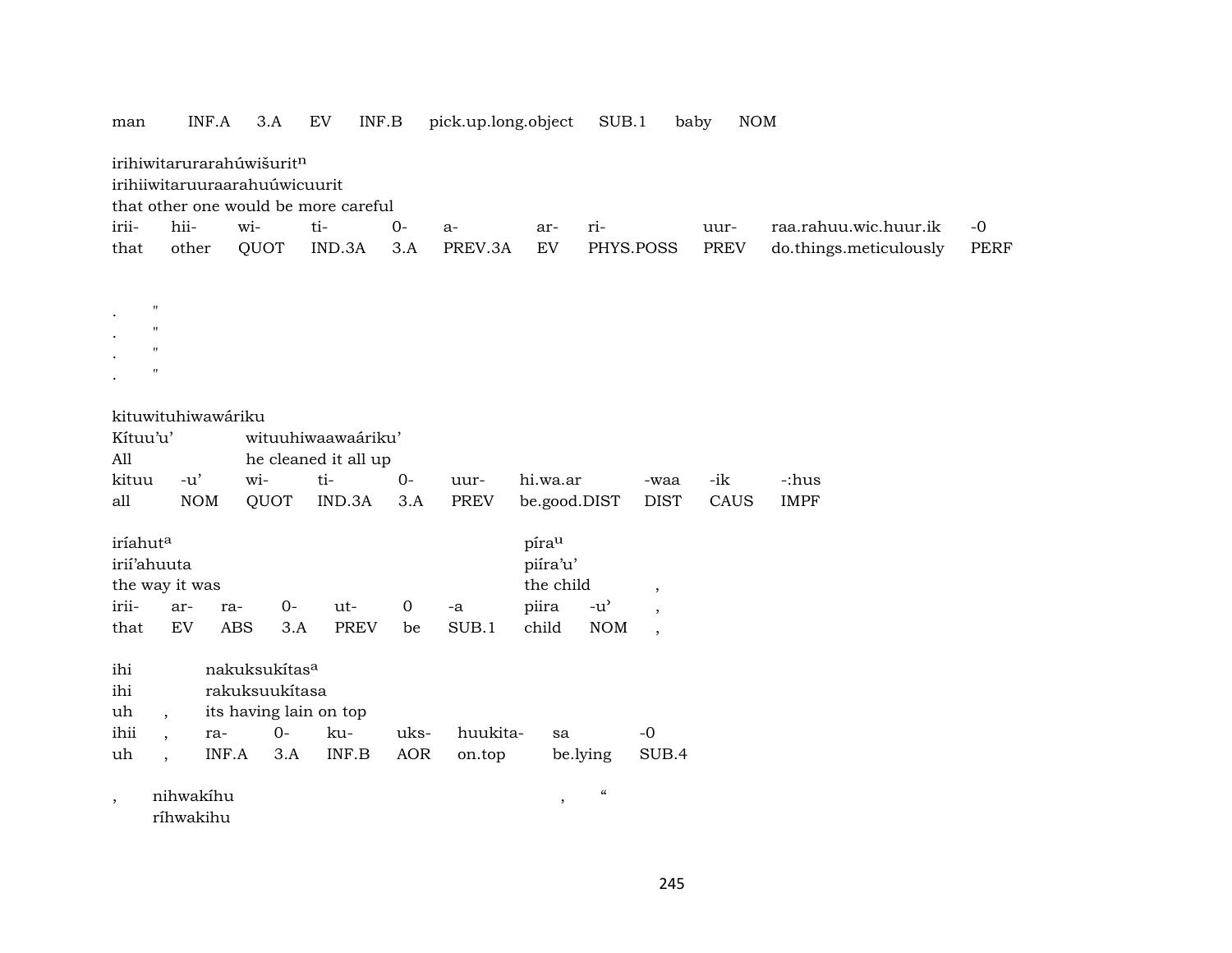|          | their saying                     |        |                                              |       |             |                                                         |                    |          |           |           |             |                 |      |              |        |
|----------|----------------------------------|--------|----------------------------------------------|-------|-------------|---------------------------------------------------------|--------------------|----------|-----------|-----------|-------------|-----------------|------|--------------|--------|
|          | ra-                              | $0-$   | ir-                                          |       | waki.a      |                                                         | -hus               |          |           |           |             |                 |      |              |        |
|          | ABS                              | 3.A    | PL.3A                                        |       | say.PL.IMPF |                                                         |                    | IMPF.SUB |           |           |             |                 |      |              |        |
|          |                                  |        |                                              |       |             |                                                         |                    |          |           |           |             |                 |      |              |        |
| Náruwis  |                                  |        | $\pmb{\mathsf{H}}$                           |       |             |                                                         |                    |          |           |           |             |                 |      |              |        |
| ráruwis  |                                  |        |                                              |       |             |                                                         |                    |          |           |           |             |                 |      |              |        |
|          | fetal membrane                   |        |                                              |       |             |                                                         |                    |          |           |           |             |                 |      |              |        |
| raruwis  |                                  |        |                                              |       |             |                                                         |                    |          |           |           |             |                 |      |              |        |
|          | fetal.membrane                   |        |                                              |       |             |                                                         |                    |          |           |           |             |                 |      |              |        |
|          |                                  |        |                                              |       |             |                                                         |                    |          |           |           |             |                 |      |              |        |
|          | Kituawitaruta                    |        |                                              |       |             |                                                         |                    |          |           |           |             |                 |      |              |        |
| Kítuu'u' |                                  |        | a                                            |       | witaarúwa   |                                                         |                    |          |           |           |             |                 |      |              |        |
| All      |                                  |        | and                                          |       |             | he would take it off                                    |                    |          |           |           |             |                 |      |              |        |
| kituu    | $-u'$                            |        | a                                            | wii-  | ti-         |                                                         | $0-$               | ar-      | ruwaah    |           | $-0$        |                 |      |              |        |
| all      | <b>NOM</b>                       |        | and                                          | now   |             | IND.3A                                                  | 3.A                | EV       | remove    |           | <b>PERF</b> |                 |      |              |        |
|          |                                  |        |                                              |       |             |                                                         |                    |          |           |           |             |                 |      |              |        |
|          |                                  |        | nahkuhakatahurawirútiku                      |       |             |                                                         |                    |          |           |           |             |                 |      |              |        |
|          |                                  |        | raahkuhaakatahuraahwiiruútiku                |       |             |                                                         |                    |          |           |           |             |                 |      |              |        |
|          |                                  |        |                                              |       |             | when he would press his mouth down on it here and there |                    |          |           |           |             |                 |      |              |        |
| ra-      | $O -$                            |        | ar-                                          | ku-   | haaka-      |                                                         | ta.hurah           |          |           |           | wi.itik     | -ruu            | -hus |              |        |
| INF.A    | 3.A                              |        | EV                                           | INF.B | mouth       |                                                         | be.barely.touching |          |           |           | sit.down    | <b>DIST</b>     |      | IMPF.SUB     |        |
|          |                                  |        |                                              |       |             |                                                         |                    |          |           |           |             |                 |      |              |        |
|          |                                  |        | nahkutišakištahširuhkukuhakáhir <sup>i</sup> |       |             |                                                         |                    |          |           |           |             |                 |      |              |        |
|          |                                  |        | raahkuuticakictaahcirúhkuku                  |       |             |                                                         |                    |          |           |           |             |                 |      | haakáhiri'   |        |
|          |                                  |        | when he would suck the mucous out            |       |             |                                                         |                    |          |           |           |             |                 |      | on the mouth |        |
| ra-      | $0-$                             |        | ar-                                          | ku-   | ut-         |                                                         | icakihc-           | raar-    |           | ciruhkuk  |             | -hus            |      | haaka-       | -hiri' |
| INF.A    | 3.A                              |        | EV                                           | INF.B | <b>PREV</b> | saliva                                                  |                    | PL       |           | suck.DIST |             | <b>IMPF.SUB</b> |      | mouth        | LOC    |
|          |                                  |        |                                              |       |             |                                                         |                    |          |           |           |             |                 |      |              |        |
|          | atisiraškisakarátaw <sup>i</sup> |        |                                              |       |             |                                                         |                    |          |           |           |             |                 |      |              |        |
| a        |                                  |        | tisiraackiisaakarátawi                       |       |             |                                                         |                    |          |           |           |             |                 |      |              |        |
| and      |                                  |        | these (du) nostrils                          |       |             |                                                         |                    |          |           |           |             |                 |      |              |        |
| a        | tii-                             | $\sin$ | ra-                                          |       | 0-          | ickiis-                                                 | haaka-             |          | hata      |           | -wi         |                 |      |              |        |
| and      | this                             | DU     | ABS                                          |       | 3.A         | nose                                                    | mouth              |          | be.a.hole |           | SUB.L       |                 |      |              |        |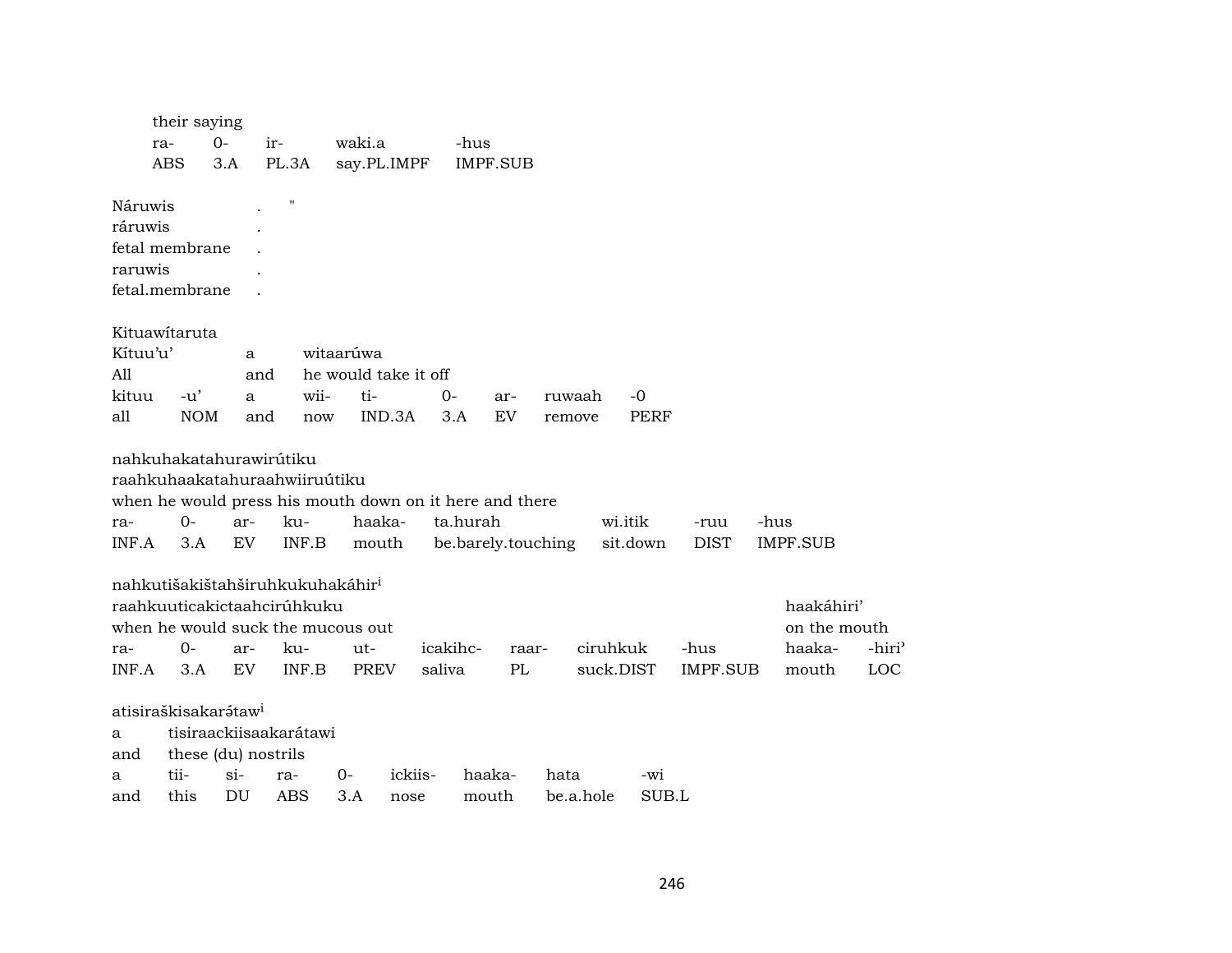|         |                                     | Nikuwitišiksarihusukúpita    |        |       |      |            |      |     |             |             |            |       |
|---------|-------------------------------------|------------------------------|--------|-------|------|------------|------|-----|-------------|-------------|------------|-------|
|         | piíta<br>Rikuwitiiciksaariihúsuuku' |                              |        |       |      |            |      |     |             |             |            |       |
|         |                                     | That is what they used to do |        |       |      |            |      |     |             |             |            | men   |
| riku-   | $W1-$                               | ti-                          | $()$ - | $ir-$ | ut-  | $1 -$      | uks- | aar | $-1$        | -:hus       | -uuku      | wiita |
| that.is | OUOT                                | $IND.3A$ $3.A$               |        | PL.3A | PREV | <b>SEO</b> | AOR  | do  | <b>IMPF</b> | <b>IMPF</b> | <b>HAB</b> | man   |

|               | Kararahkukutakúihi     |  |                                                   |          |      |
|---------------|------------------------|--|---------------------------------------------------|----------|------|
| kararaáhkuuku |                        |  |                                                   | táku'    | ihi  |
|               | when she was not there |  |                                                   | someone, | uh   |
|               |                        |  | kus -0                                            | taku     | ihii |
|               |                        |  | NEG INF.A 3.A EV INF.B be. sitting SUB.4 someone, |          | uh   |

| tíkskurit <sup>n</sup> | šúst <sup>i</sup> t <sup>n</sup> |   |
|------------------------|----------------------------------|---|
| tíkskurit              | cústit                           |   |
| close by               | an old woman                     |   |
| tikskurit              | custit                           | , |
| nearby                 | old.woman                        |   |
|                        |                                  |   |

## Kiširákuihi

. . . . .

.

| kici raáhku'u       |  |                         |             | ihi |  |
|---------------------|--|-------------------------|-------------|-----|--|
| but his being       |  |                         |             | uh, |  |
| kici ra- 0- ar- ku- |  | $\overline{\mathbf{0}}$ | -u , ihii , |     |  |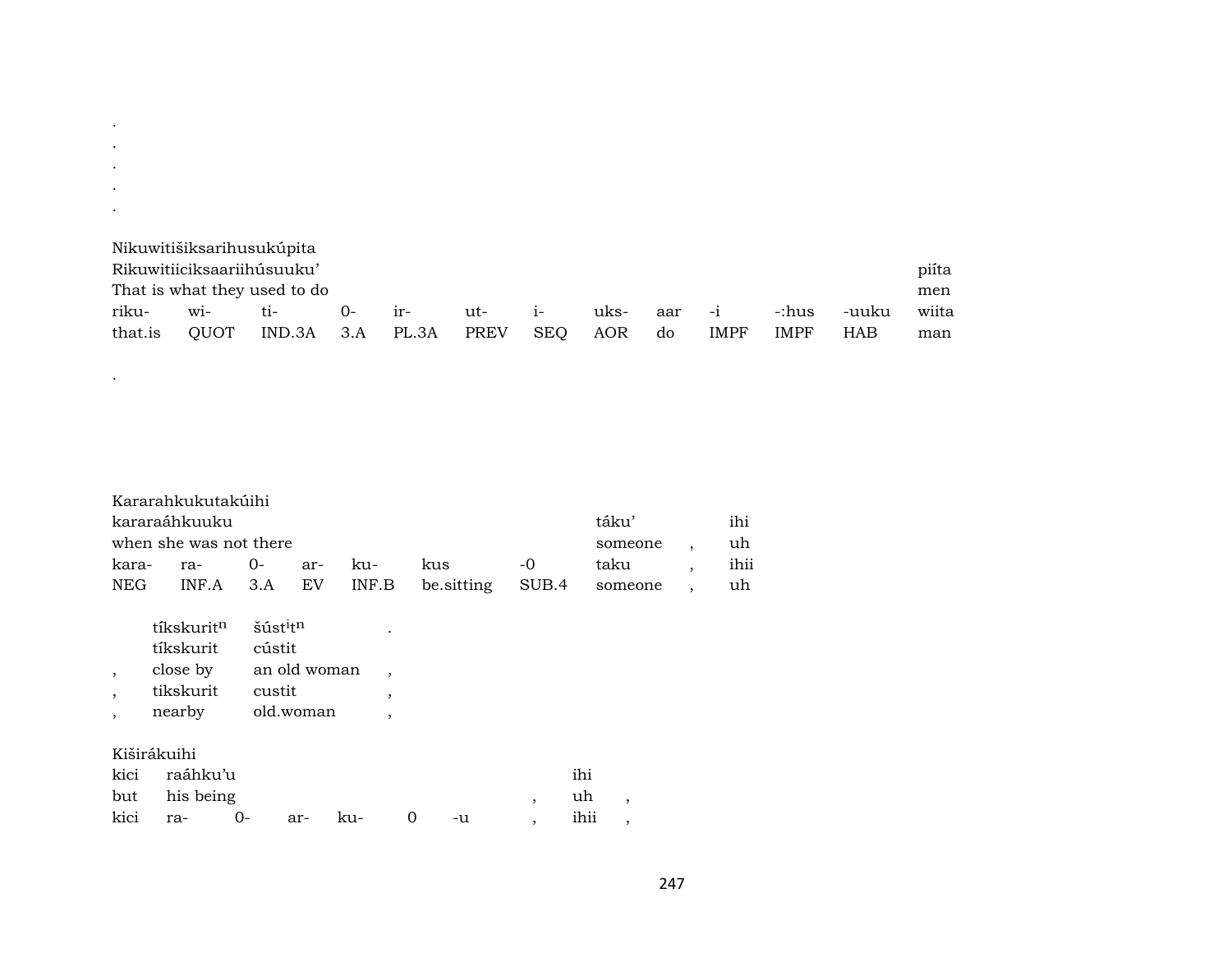but INF.A 3.A EV INF.B be SUB.D , uh ,

|        | sirihkúra <sup>u</sup><br>sirihkúra'u |        |                   |       |       |           | kírik <sup>u</sup><br>kíriku' |
|--------|---------------------------------------|--------|-------------------|-------|-------|-----------|-------------------------------|
|        | when they bore it                     |        |                   |       |       |           | sometimes                     |
| $\sin$ | ra-                                   | $()$ - | $ir-$             | ku-   | ra'uk | $-\Omega$ | kirikuu                       |
| DU     |                                       |        | $INF.A$ 3.A PL.3A | INF.B | make  | SUB.3     | anything                      |

| hátuhkət <sup>n</sup> , hipítəta <sup>a</sup>                 |  |  |  |  |
|---------------------------------------------------------------|--|--|--|--|
| hátuhkat . Hi piíta taá'a                                     |  |  |  |  |
| on the trail                And       a man       he would be |  |  |  |  |
| hatuhka.t . hi wiita ti-    0- ar-   0   - <sup>&gt;</sup>    |  |  |  |  |
| in.the.rear . and man IND.3A 3.A EV be EX                     |  |  |  |  |

kúra<sup>u</sup>, kúraa'u' a doctor kuraa -u"

doctor NOM

| kakuráriru              |    |          |                 |           |       |  |
|-------------------------|----|----------|-----------------|-----------|-------|--|
| kaakuraáriru'           |    |          |                 |           |       |  |
| he was not afraid of it |    |          |                 |           |       |  |
| kaaki-                  | ∩– | $1111r-$ | raar-           | riruu     | $-()$ |  |
| NEG.IND.3A 3.A          |    |          | PREV 3PL.INAN.P | be afraid | PERF  |  |

 $A {\bf k} {\bf i} {\bf t} {\bf u} {\bf n} {\bf k} {\bf i} {\bf k} {\bf n} {\bf k} {\bf n} {\bf k} {\bf n} {\bf k} {\bf n} {\bf k} {\bf n} {\bf k} {\bf n} {\bf k} {\bf n} {\bf k} {\bf n} {\bf k} {\bf n} {\bf k} {\bf n} {\bf k} {\bf n} {\bf k} {\bf n} {\bf k} {\bf n} {\bf k} {\bf n} {\bf k} {\bf n} {\bf k} {\bf n} {\bf k} {\bf n} {\bf k} {\bf n} {\bf k} {\bf n} {\bf k} {\bf n} {\bf k} {\bf n} {\bf k} {\bf n} {\bf k} {\bf n} {\bf k} {\bf n$ 

| A   | kítuu'u'               | rihwaki'aahu' |  |                                    |       |
|-----|------------------------|---------------|--|------------------------------------|-------|
| And | all                    | they say      |  |                                    |       |
|     | a kituu -u' ra- 0- ir- |               |  | waki.a                             | -:hus |
| and | all                    |               |  | NOM ABS 3.A PL.3A say.PL.IMPF IMPF |       |

tirakúihi ,

tiraáku ihi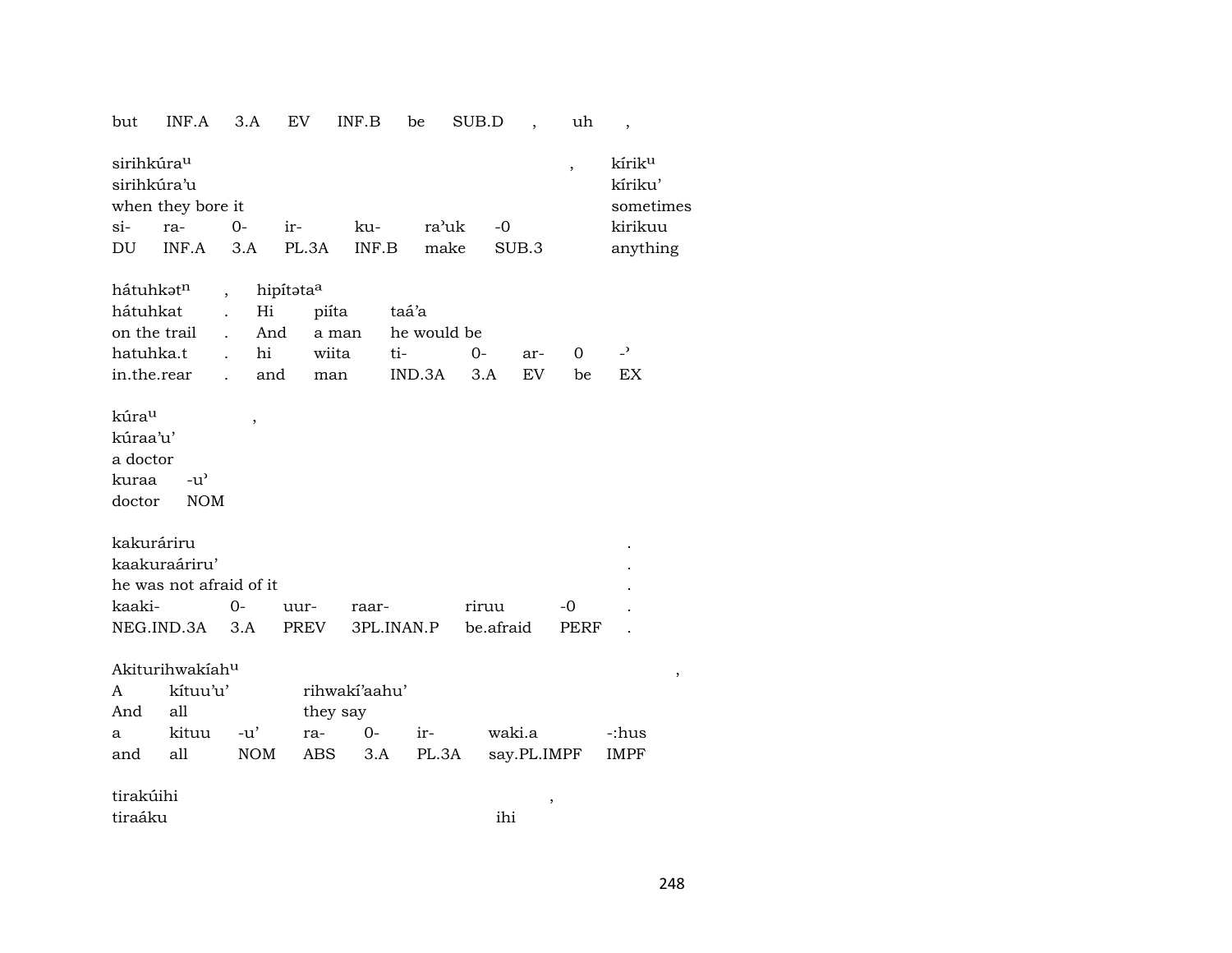| this<br>tii-<br>this                                             | ra-<br>ABS                                                                         | $O -$<br>3.A               | kus<br>be sitting                  | -0                        | SUB.4       | $\overline{\phantom{a}}$<br>$\overline{\phantom{a}}$<br>$\overline{\phantom{a}}$ | uh<br>ihii<br>uh | ,<br>$\overline{ }$<br>$\overline{ }$ |                  |
|------------------------------------------------------------------|------------------------------------------------------------------------------------|----------------------------|------------------------------------|---------------------------|-------------|----------------------------------------------------------------------------------|------------------|---------------------------------------|------------------|
| stáhkawi <sup>u</sup><br>stáhkawi'u'<br>afterbirth<br>afterbirth | as.raar.ka.wi-                                                                     | $-u^{\flat}$<br><b>NOM</b> | pírau<br>piíra'u'<br>piira<br>baby | the baby<br>$-u^{\prime}$ | <b>NOM</b>  |                                                                                  |                  |                                       |                  |
| irii-<br>where                                                   | iriahastahkáwuhu<br>irii'ahaastaahkáwuhu<br>where his feet were on it<br>ar-<br>EV | ra-<br>ABS                 | 0-<br>3.A                          | as-<br>foot               | raar-<br>PL | on                                                                               | ka-              | wuh<br>put                            | -hus<br>IMPF.SUB |

,

,

siwitítkitiráhpuh<br/> $\rm ^u$ siwititkitiiraáhpuhu' they always wrapped it up<br>si- wi-<br>ti-<br>0ir- ut- kitiirahk.wuh -:hus<br>PL.3A PREV wrap.around IMPF DU QUOT IND.3A 3.A PL.3A PREV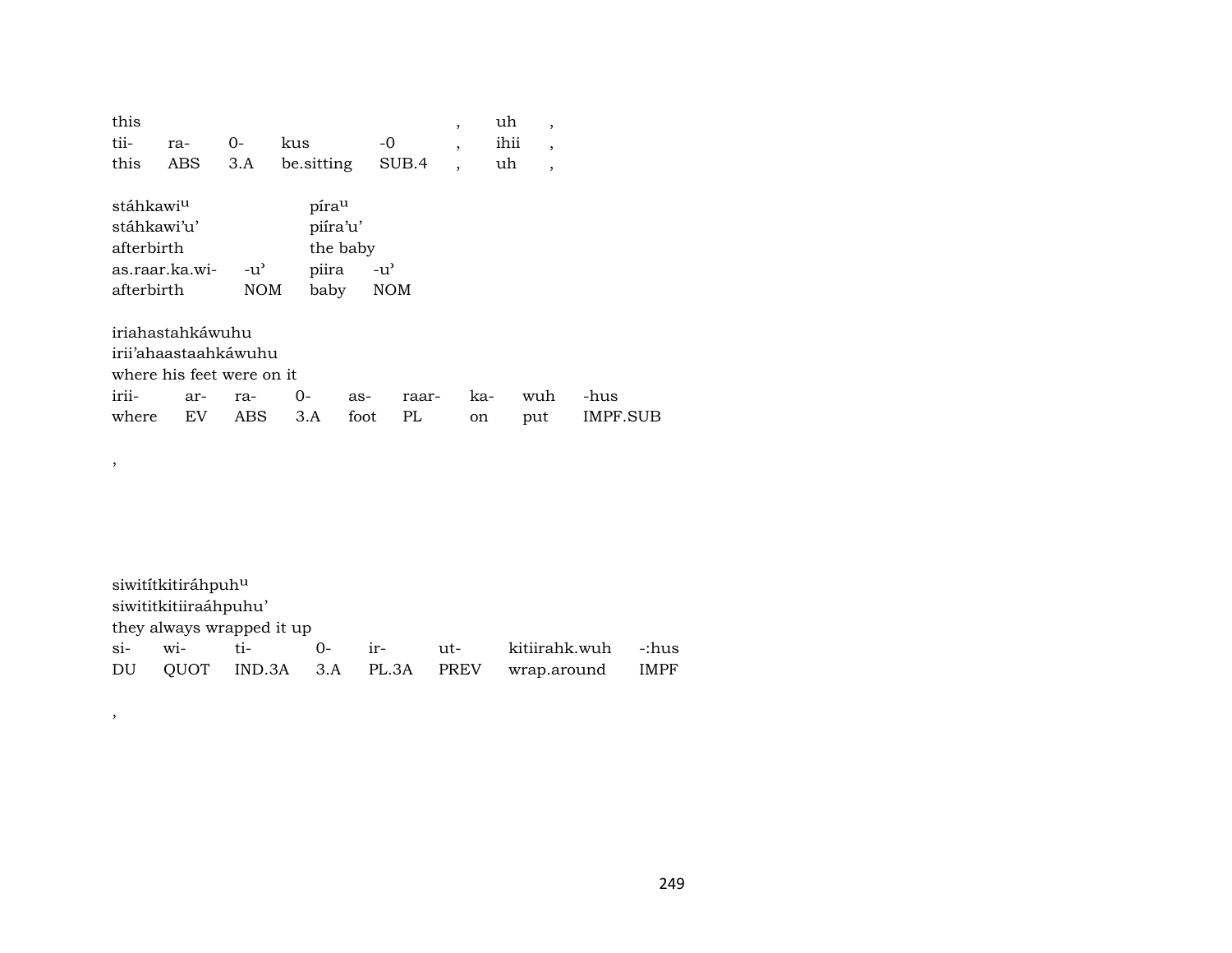kirikurakukakúihi kíriku' raahkúkaku something its being in it kirikuu ra- 0- ar- ku- ka.- kus -0 anything INF.A 3.A EV INF.B in be.sitting SUB.4 ruksawahšúihi ihi ruksáwahcu uh , its even being , ihii , ri- 0- uks- awahc- 0 -u , uh , CONT.3A 3.A JUSS even.if be SUB.D , rukstátawi ihi rukstaátawi uh, what used to be among us ihii ra- 0- uks- raa- tawi -0 uh ABS 3.A AOR way be.among SUB.3 šahurárus , cahuurárus a furry piece of robe cahuu- raruus robe be.furry hirikusitíhkakus hi rikusitíhkakus and that is where they put it in hi riku- si- ti- 0- ir- ka- kus.k -0 and that.is DU IND.3A 3.A PL.3A in put PERF

. . . .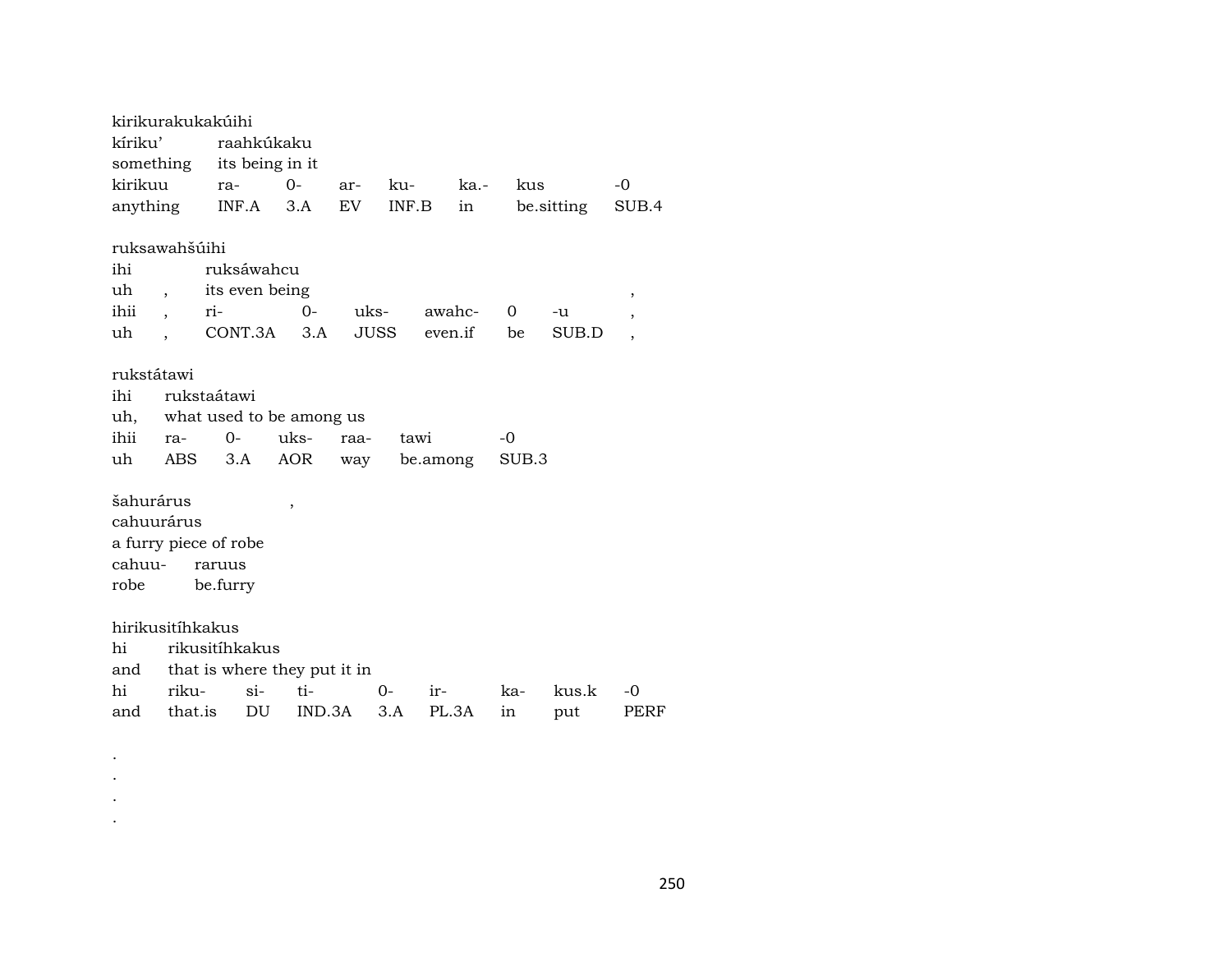| Hiru<br>Then<br>hiruu<br>then                 | $si-$<br>$\mathop{\rm DU}\nolimits$  | Hirusiwitirušikitiráhpu<br>siwitiiruucikitiiraáhpu<br>they would wrap it up<br>wi-<br>QUOT | ti-<br>IND.3A | $0-$<br>3.A | ir-<br>PL.3A | ar-<br>${\rm EV}$ | ut-<br>PREV | $i-$<br><b>SEQ</b>  | kitiirahk.wuh<br>wrap.around | $-0$<br>PERF        |                     |
|-----------------------------------------------|--------------------------------------|--------------------------------------------------------------------------------------------|---------------|-------------|--------------|-------------------|-------------|---------------------|------------------------------|---------------------|---------------------|
| $\pmb{\mathcal{I}}$                           |                                      |                                                                                            |               |             |              |                   |             |                     |                              |                     |                     |
| ,<br>,<br>,                                   |                                      |                                                                                            |               |             |              |                   |             |                     |                              |                     |                     |
| hiru<br>then                                  |                                      | hirusiwitiruši, taripáp <sup>u</sup><br>siwitiiruucitariipaapu<br>they would tie it up     |               |             |              |                   |             |                     |                              |                     |                     |
| hiruu<br>then                                 | $si$ -<br>$\mathop{\rm DU}\nolimits$ | wi-<br>QUOT                                                                                | ti-<br>IND.3A | $0-$<br>3.A | ir-<br>PL.3A | ar-<br>${\rm EV}$ | ut-<br>PREV | $i-$<br><b>SEQ</b>  | tariik.wuh<br>tie            | -waa<br><b>DIST</b> | $-0$<br><b>PERF</b> |
|                                               |                                      |                                                                                            |               |             |              |                   |             |                     |                              |                     |                     |
| ,<br>,<br>,                                   |                                      |                                                                                            |               |             |              |                   |             |                     |                              |                     |                     |
| hirusiwitirat<br>hiru<br>then                 | siwitiirat                           | they took it                                                                               |               |             |              |                   |             |                     |                              |                     |                     |
| hiruu<br>then                                 | $si-$<br>$\mathop{\rm DU}\nolimits$  | wi-<br>QUOT                                                                                | ti-<br>IND.3A | $0-$<br>3.A | ir-<br>PL.3A | ra-<br>PORT       | at<br>go    | $-0$<br><b>PERF</b> |                              |                     |                     |
| irakatuhárut <sup>a</sup><br>irakaatuhaáruuta |                                      |                                                                                            |               |             |              |                   |             |                     |                              |                     |                     |

.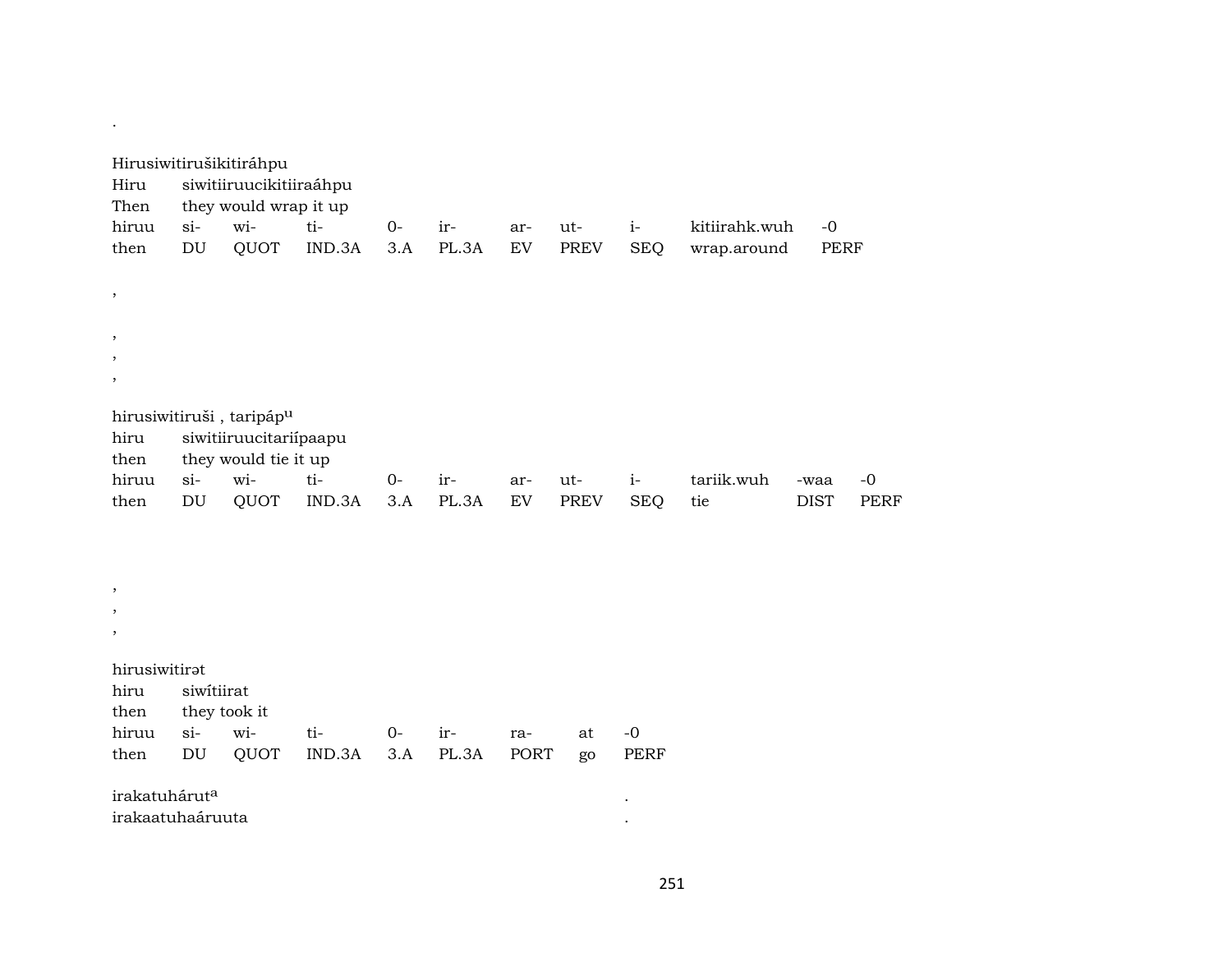| that woods                   |                                       |                     |                                    |             |        |                  |                         |               |  |
|------------------------------|---------------------------------------|---------------------|------------------------------------|-------------|--------|------------------|-------------------------|---------------|--|
| ii-                          | ra-                                   | 0- kaatu.haar- u.at |                                    |             |        |                  | -a                      |               |  |
| that                         | ABS                                   |                     | 3.A timber                         |             |        | extend.in.a.line | SUB.1                   |               |  |
|                              |                                       |                     |                                    |             |        |                  |                         |               |  |
| Nakistírawaw <sup>i</sup>    |                                       |                     |                                    |             |        |                  |                         |               |  |
| Rákis                        |                                       | tírawaawi           |                                    |             |        |                  |                         |               |  |
| Woods                        |                                       | these               |                                    |             |        |                  |                         |               |  |
| rak                          | -kis                                  | tii-                | ra-                                | $0-$        | waa    |                  | -wi                     |               |  |
| wood                         | DIM                                   | this                | ABS                                | 3.A         |        | be.upright.DIST  | SUB.L                   |               |  |
|                              | hirurikusiwitihtáwuhu                 |                     |                                    |             |        |                  |                         |               |  |
| rikusiwitihtáwuhu'<br>hiru   |                                       |                     |                                    |             |        |                  |                         |               |  |
|                              | that is where they hung it up<br>then |                     |                                    |             |        |                  |                         |               |  |
| hiruu                        | riku-                                 | $\sin$              | wi-                                | ti-         |        | ir-              | ta.wuh                  | -:hus         |  |
| then                         | that.is                               |                     | QUOT<br>DU                         |             | IND.3A | PL.3A            | hang.up                 | <b>IMPF</b>   |  |
|                              |                                       |                     |                                    |             |        |                  |                         |               |  |
|                              |                                       |                     |                                    |             |        |                  |                         |               |  |
|                              |                                       |                     |                                    |             |        |                  |                         |               |  |
|                              |                                       |                     |                                    |             |        |                  |                         |               |  |
|                              |                                       |                     |                                    |             |        |                  |                         |               |  |
|                              |                                       |                     |                                    |             |        |                  |                         |               |  |
|                              |                                       |                     |                                    |             |        |                  |                         |               |  |
| Tihwakíahu                   |                                       |                     |                                    |             |        |                  | stáhkawi <sup>u</sup> , |               |  |
| stáhkawi'u'<br>Tihwaki'aahu' |                                       |                     |                                    |             |        |                  |                         |               |  |
| They say                     |                                       |                     |                                    |             |        |                  | the afterbirth          |               |  |
| ti-                          | $O -$                                 | $ir-$               | waki.a                             |             |        | -:hus            | as.raar.ka.wi-          | $-u^{\prime}$ |  |
| IND.3A                       | 3.A                                   | PL.3A               |                                    | say.PL.IMPF | IMPF   |                  | afterbirth              | <b>NOM</b>    |  |
|                              |                                       |                     |                                    |             |        |                  |                         |               |  |
|                              | nakuhakésara                          |                     |                                    |             |        |                  |                         |               |  |
|                              | rakuhaakásara                         |                     |                                    |             |        |                  |                         |               |  |
|                              |                                       |                     | where there was a fork in the tree |             |        |                  |                         |               |  |
| ra-                          | 0-                                    | ku-                 | haak-                              |             | kasar  | -a               |                         |               |  |

|  |  | INF.A 3.A INF.B wood be.forked SUB.1 |  |
|--|--|--------------------------------------|--|
|  |  |                                      |  |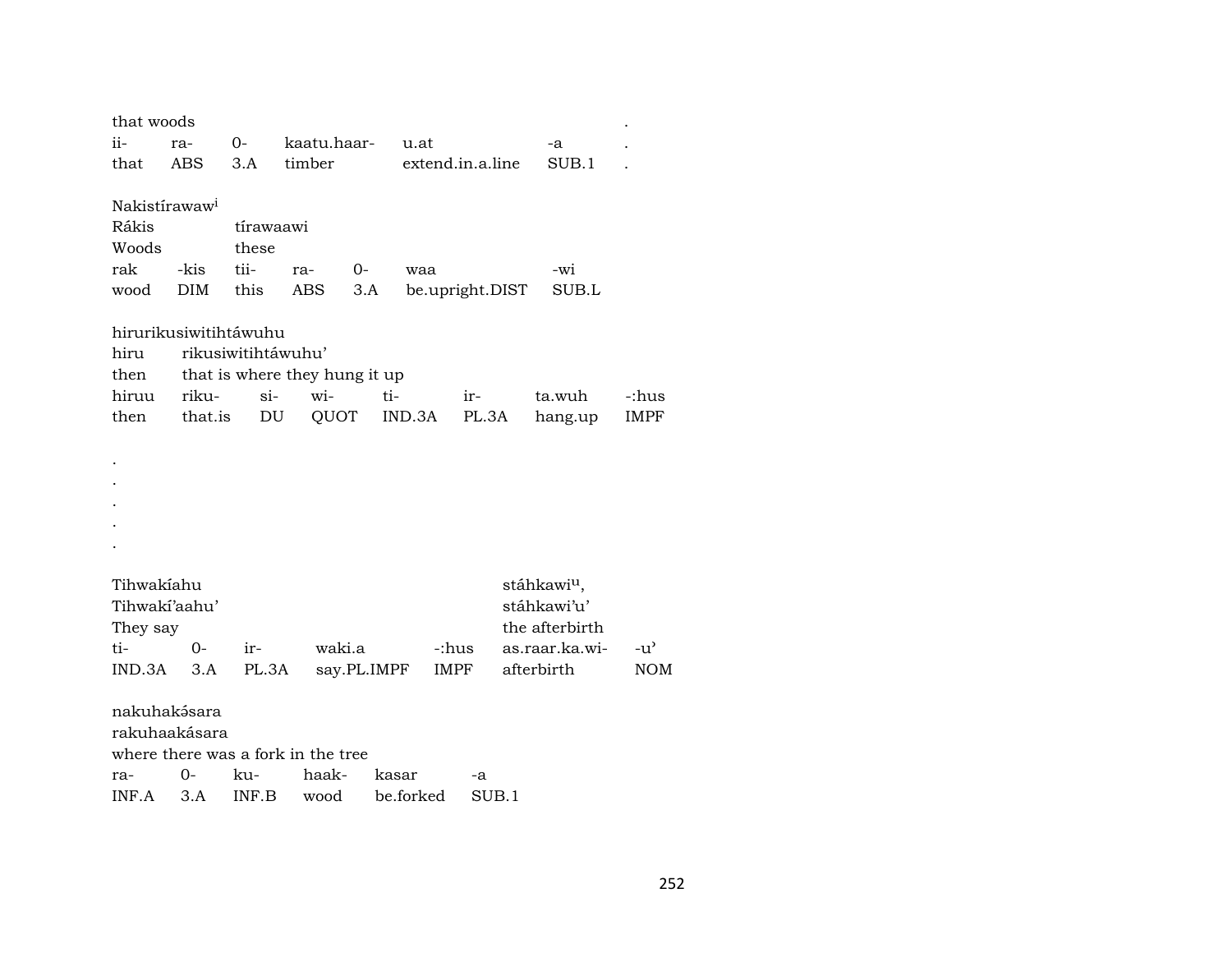| hi                       | hihirušapatn<br>hiru |                                              | cápaat        |                    |       |             |       |               |                 |   |
|--------------------------|----------------------|----------------------------------------------|---------------|--------------------|-------|-------------|-------|---------------|-----------------|---|
| and                      | there                |                                              | a woman       |                    |       |             |       |               |                 |   |
| hi                       | hiruu                |                                              | icapaak       |                    |       |             |       |               |                 |   |
| and                      | there                |                                              | woman         |                    |       |             |       |               |                 |   |
|                          |                      | nikutahukitáurir <sup>i</sup> t <sup>n</sup> |               |                    |       |             |       |               |                 |   |
|                          |                      | rikutaahuukitá'uuriirit                      |               |                    |       |             |       |               |                 |   |
|                          |                      | that is where she would stand on top         |               |                    |       |             |       |               |                 |   |
| riku-                    | ti-                  |                                              | $O -$         | ar-                |       | huukita-    |       | uuri.arik     | -0              |   |
| that.is                  |                      | IND.3A                                       | 3.A           | EV                 |       | on.top      |       | stand.upright | PERF            |   |
|                          | hirikuwitáhtawu      |                                              |               |                    |       |             |       |               |                 | , |
| hi                       |                      | rikuwitaáhtawu                               |               |                    |       |             |       |               |                 |   |
| and                      |                      | that is where she would hang it              |               |                    |       |             |       |               |                 |   |
| hi                       | riku-                | wi-                                          |               | ti-                |       | $O-$        | ar-   | ta.wuh        | -0              |   |
|                          | and that.is          |                                              | QUOT          | IND.3A             |       | 3.A         | EV.   | hang.up       | PERF            |   |
|                          | nikutihwakiáhu       |                                              |               |                    |       |             |       |               |                 |   |
|                          | Rikutihwakí'aahu'    |                                              |               |                    |       |             |       |               |                 |   |
|                          |                      | That is what they say                        |               |                    |       |             |       |               |                 |   |
| riku-                    | ti-                  |                                              | 0-            | ir-                |       | waki.a      |       | -:hus         |                 |   |
| that.is                  |                      | IND.3A                                       | 3.A           | PL.3A              |       | say.PL.IMPF |       | <b>IMPF</b>   |                 |   |
|                          |                      |                                              |               |                    |       |             |       |               |                 |   |
|                          | pirautiríhkaruku     |                                              |               |                    |       |             |       |               |                 |   |
| piíra'u'                 |                      |                                              | witiríhkaruku |                    |       |             |       |               |                 |   |
| babies                   |                      |                                              |               | when they are born |       |             |       |               |                 |   |
| piira                    | $-u^{\prime}$        | witi-                                        |               | ra-                | $O -$ | $ir-$       |       | ka.ra'uk      | -hus            |   |
| baby                     | <b>NOM</b>           | <b>REFL</b>                                  |               | <b>ABS</b>         | 3.A   |             | PL.3A | make.PL.P     | <b>IMPF.SUB</b> |   |
|                          |                      | arikurihwakíah <sup>u</sup>                  |               |                    |       |             |       |               |                 |   |
|                          | a                    | rikurihwaki'aahu'                            |               |                    |       |             |       |               |                 |   |
| $\overline{\phantom{a}}$ | and                  | that is what they say                        |               |                    |       |             |       |               |                 |   |
|                          | a                    | riku-                                        | ra-           | 0-                 |       | ir-         |       | waki.a        | -:hus           |   |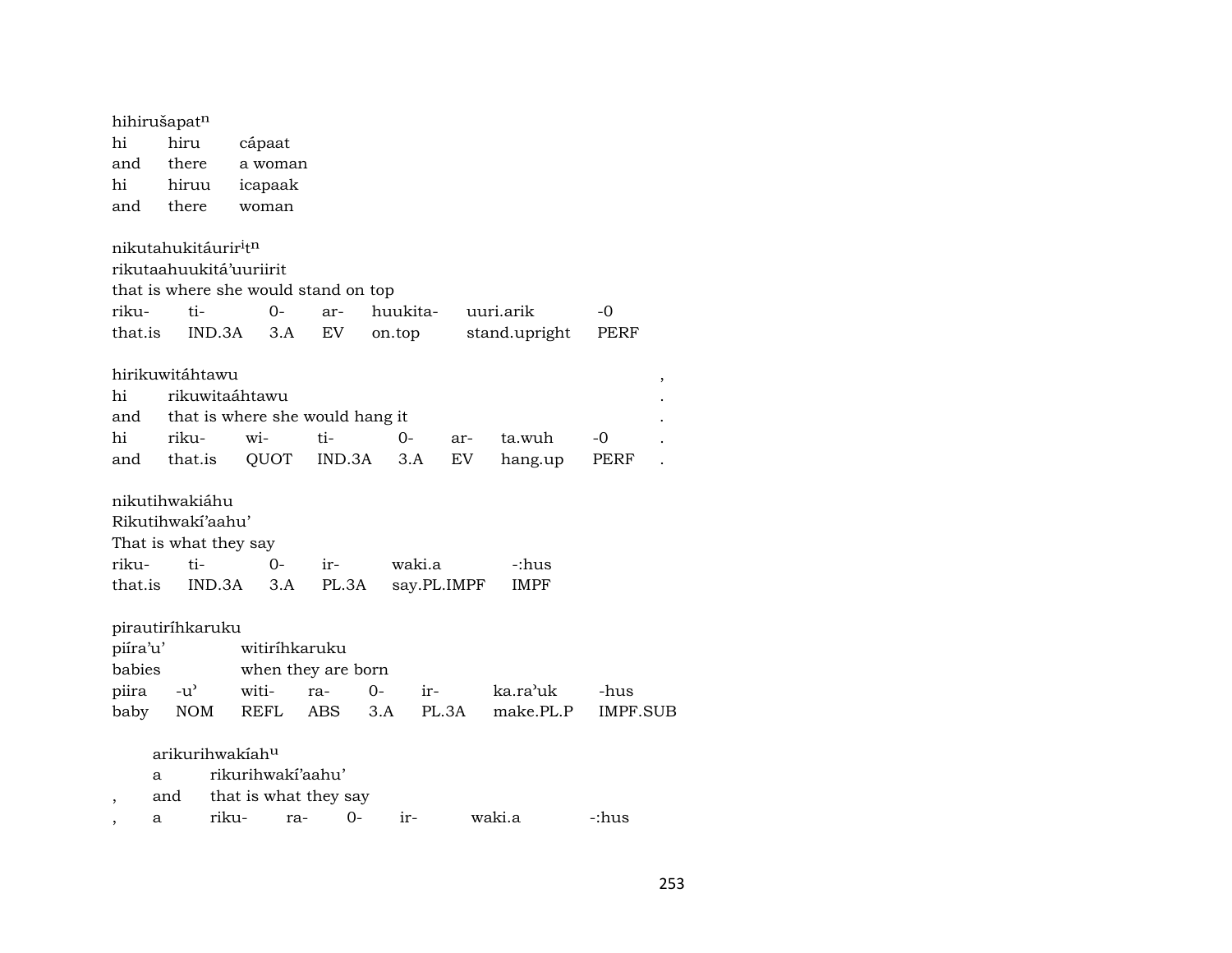## , and that.is ABS 3.A PL.3A say.PL.IMPF IMPF

| iríihi  |      | šústitn   |
|---------|------|-----------|
| irii    | ihi  | cústit    |
| the one | uh   | old woman |
| irii    | ihii | custit    |
| that    | uh   | old.woman |

| nákukstius <sup>u</sup> |             |     |      |                      |       |  | ihi  |  |  |
|-------------------------|-------------|-----|------|----------------------|-------|--|------|--|--|
| rákukstii'uusu<br>ihi   |             |     |      |                      |       |  |      |  |  |
| her knowing how         |             |     |      |                      |       |  | uh,  |  |  |
| $ra-$                   | $\Omega$    | ku- | uks- | rii <sup>3</sup> uus | -u    |  | ihii |  |  |
| INF A                   | $\beta$ . A |     |      | INF.B AOR know.how   | SUB.D |  | uh   |  |  |

## piraúrakuriku

| piíra'u' | rakúriiku     |        |     |                                                       |      |
|----------|---------------|--------|-----|-------------------------------------------------------|------|
| a baby   | to pick it up |        |     |                                                       |      |
|          | piira -u' ra- | $()$ - | ku- | iriik                                                 | -hus |
|          |               |        |     | baby NOM INF.A 3.A INF.B pick.up.long.object IMPF.SUB |      |

. .

.

.

.

Ikuruwiráhuriwa

I kuruuwirahúriwa

And they are no longer living

|  |  |  | i ku- ruu- wii- ra- 0- hurii                     | -waa -0 |  |
|--|--|--|--------------------------------------------------|---------|--|
|  |  |  | and INDF then now ABS 3.A go.around.PL DIST PERF |         |  |

, wikakíhuriwa

. Wikaakiihúriwa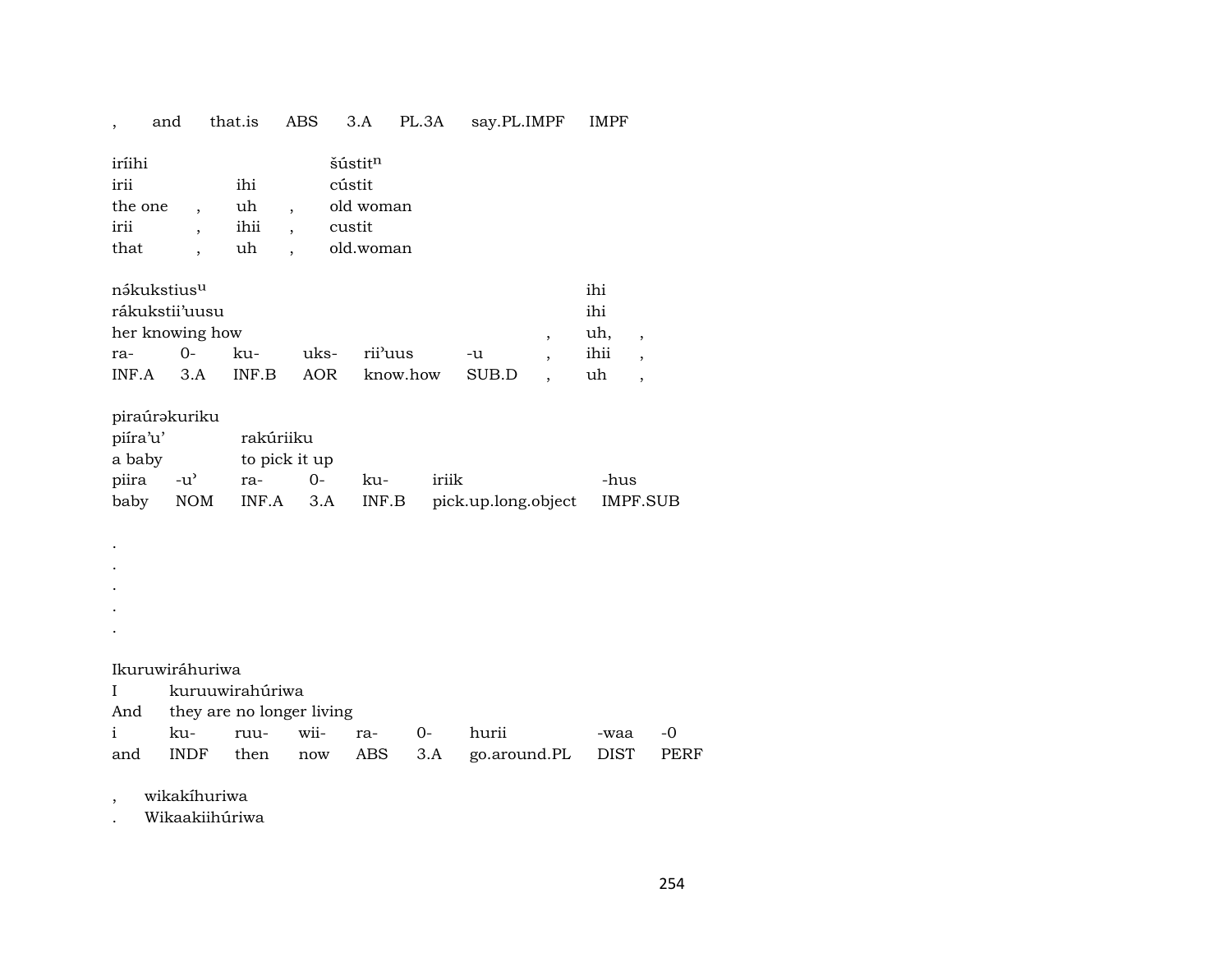|                                            | wii-<br>now                                                    | kaaki-             | They are no longer living<br>NEG.IND.3A              |                      | $0 -$<br>3.A |     | hurii                   | go.around.PL          |                     | -waa<br><b>DIST</b> |              | $-0$<br>PERF |
|--------------------------------------------|----------------------------------------------------------------|--------------------|------------------------------------------------------|----------------------|--------------|-----|-------------------------|-----------------------|---------------------|---------------------|--------------|--------------|
| šústit <sup>n</sup><br>cústit<br>custit    | the old women<br>old.woman                                     |                    |                                                      |                      |              |     |                         |                       |                     |                     |              |              |
| Ι<br>And<br>i<br>and                       | Iwiríwiwahat <sup>n</sup><br>wii-<br>now                       |                    | wiriiwiwaahat<br>now they are living<br>rii-<br>ASSR | $0-$<br>3.A          |              |     | wi.hak<br>be.sitting.PL |                       | -waa<br><b>DIST</b> |                     | $-0$<br>PERF |              |
| kíripacki<br>young one<br>kiripac<br>small | kíripaškiraku <sup>u</sup>                                     | -kis<br><b>DIM</b> | ráku'u<br>ra-                                        | his being<br>INF.A   | 0-<br>3.A    |     | ku-<br>INF.B            | 0<br>be               |                     | -u<br>SUB.D         |              |              |
| ra-<br>INF.A                               | náhkuhišis<br>raáhkuuhiicis<br>one who learned it<br>0-<br>3.A |                    | ar-<br>EV                                            | ku-<br>INF.B         |              | ut- | PREV                    | riicis<br>learn.about |                     |                     | $-0$         | SUB.4        |
| this story<br>tii-<br>this                 | tiraraítusk <sup>u</sup><br>tiraraa'iitusku<br>ra-<br>ABS      |                    | 0-<br>3.A                                            | raa.iit.us-<br>story |              |     | kus                     | be.sitting            | -0                  | SUB.4               |              |              |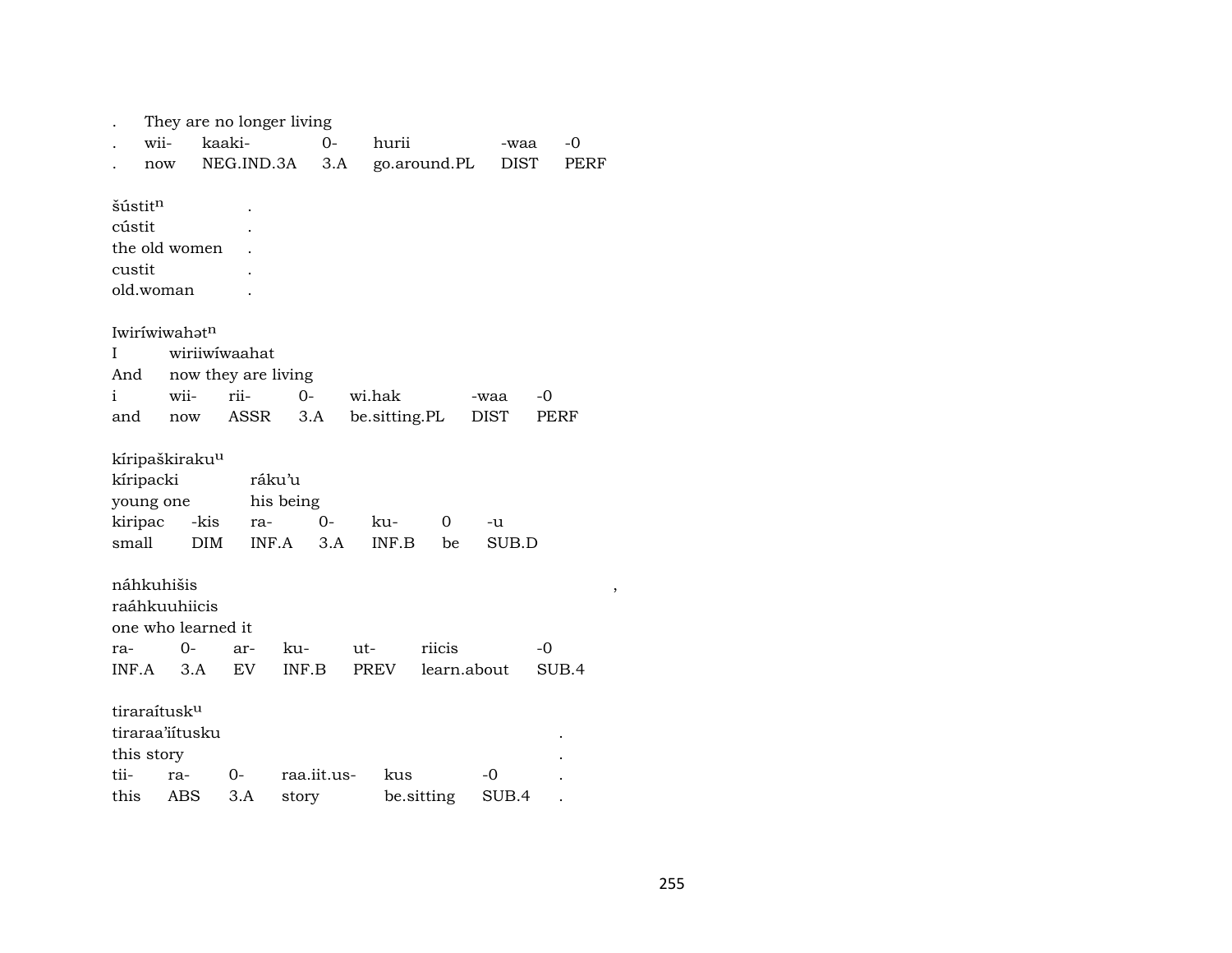|                                                                                                              | nikutihwakíahu<br>Rikutihwakí'aahu'                                              |        |                  |       |                                     |              | A<br>A   | $\, ,$                     |
|--------------------------------------------------------------------------------------------------------------|----------------------------------------------------------------------------------|--------|------------------|-------|-------------------------------------|--------------|----------|----------------------------|
| riku-                                                                                                        | That is what they say<br>ti-                                                     |        | $O -$            | ir-   | waki.a                              | -:hus        | And<br>a | $\overline{\phantom{a}}$   |
| that.is                                                                                                      | IND.3A                                                                           |        | 3.A              | PL.3A | say.PL.IMPF                         | <b>IMPF</b>  | and      | $\overline{\phantom{a}}$   |
| irár <sup>i</sup><br>iraári'<br>brother<br>$i-$<br>3.POSS.A                                                  |                                                                                  | -raar- | same.sex.sibling | -ri'  | ,<br>$^\mathrm{,}$<br>,<br>3.POSS.B |              |          | $\overline{\phantom{a}}$   |
| tii-                                                                                                         | tiraturakiwatíšapatn<br>tiratuuraakiíwaati<br>this that I tell about them<br>ra- | t-     | $a-$             | uur-  | ak-                                 | iiwaat       | $-i$     | cápaat<br>women<br>icapaak |
| this                                                                                                         | <b>ABS</b>                                                                       | 1.A    | 2.P              | PREV  | PL.AN.3P                            | tell.about   | SUB.2    | woman                      |
| $\overline{\phantom{a}}$<br>$\overline{\phantom{a}}$<br>$\overline{\phantom{a}}$<br>$\overline{\phantom{a}}$ | šápatn<br>cápaat<br>women<br>icapaak<br>woman                                    |        |                  |       |                                     |              |          |                            |
|                                                                                                              | tíraturakiwat <sup>i</sup><br>tíratuuraakiiwaati<br>this that I tell about them  |        |                  |       |                                     |              |          |                            |
| tii-                                                                                                         | ra-                                                                              | t-     | a-               | uur-  | ak-                                 | iiwaat       | $-i$     |                            |
| this                                                                                                         | <b>ABS</b>                                                                       | 1.A    | 2.P              | PREV  | PL.AN.3P                            | tell.about   | SUB.2    |                            |
|                                                                                                              | tiharáwahatn<br>Tihaaráwaahat<br>these Heavens                                   |        |                  |       |                                     |              | ,        |                            |
| tii-                                                                                                         | haa-                                                                             | ra-    | $0-$             | a.hak |                                     | $-0$<br>-waa |          |                            |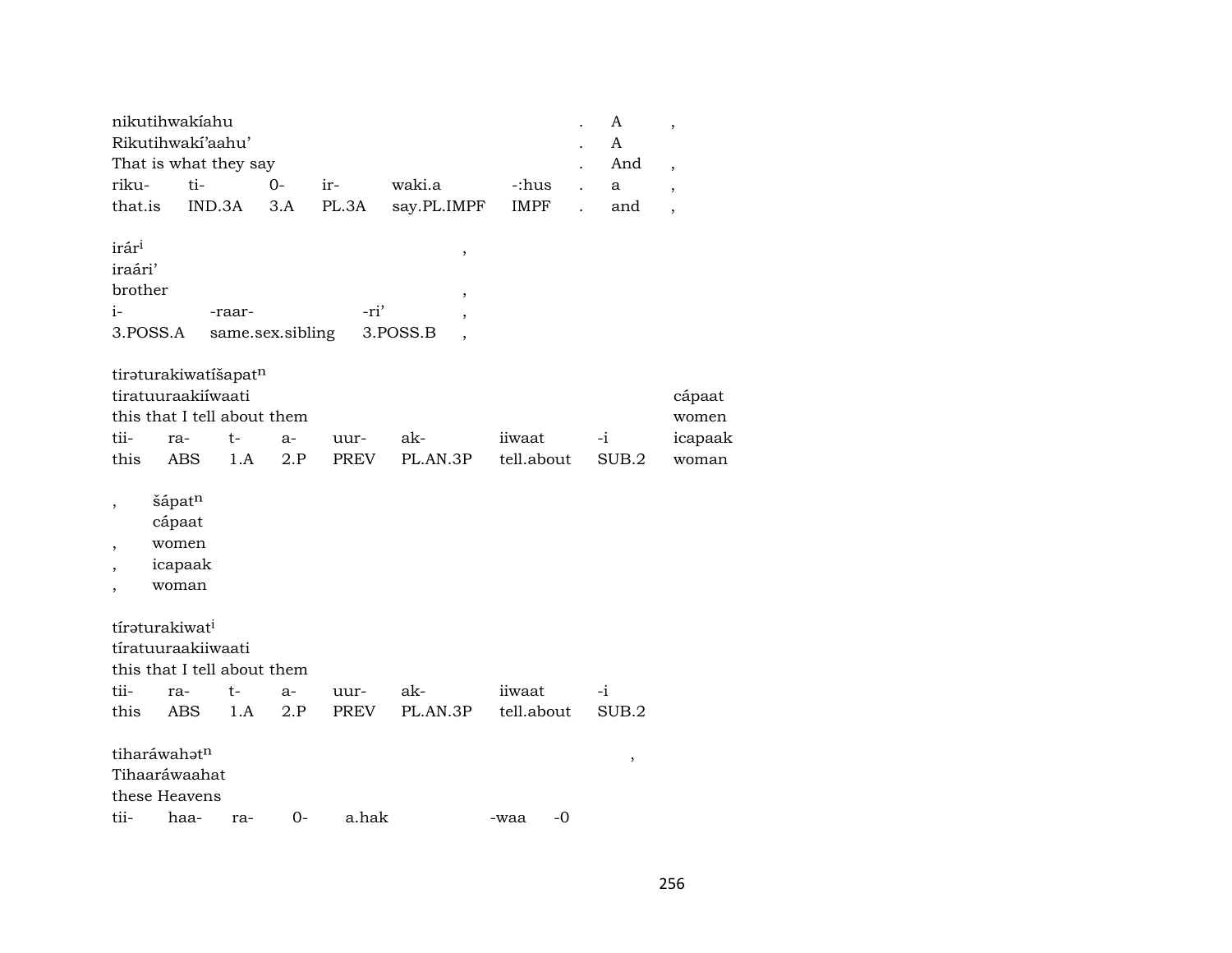| this                                  | here                                                             | ABS               | 3.A                                 |                    | extend.in.a.line | <b>DIST</b>                    | SUB.4               |      |       |  |  |
|---------------------------------------|------------------------------------------------------------------|-------------------|-------------------------------------|--------------------|------------------|--------------------------------|---------------------|------|-------|--|--|
|                                       | áhira <sup>u</sup><br>ahíra'u<br>when he made her<br>ra'uk       |                   |                                     |                    |                  |                                |                     |      |       |  |  |
| ar-                                   | ri-                                                              | 0-                |                                     | $-0$               |                  |                                |                     |      |       |  |  |
| EV                                    | CONT.3A                                                          | 3.A               | make                                |                    | SUB.3            |                                |                     |      |       |  |  |
| tiráriki<br>tiraáriki<br>this<br>tii- | ra-                                                              | $0-$              | arik                                |                    | $-i$             | pah<br>pah<br>moon<br>pah      |                     |      |       |  |  |
| this                                  | ABS                                                              | 3.A               | be.standing                         |                    | SUB.2            | elk                            |                     |      |       |  |  |
|                                       |                                                                  |                   |                                     |                    |                  |                                |                     |      |       |  |  |
| nikúhuháa<br>rii-<br>that             | rikúhuuha'a<br>she was the one who did it<br>kuur-<br><b>DUB</b> | ra-<br><b>ABS</b> | 0-<br>3.A                           | ut-<br><b>PREV</b> | raar<br>do       | $\overline{\phantom{0}}$<br>EX | $\,$                |      |       |  |  |
| rihkúra'u                             | rihkuraúšapat <sup>n</sup><br>when she was made                  |                   |                                     |                    |                  |                                | cápaat<br>the woman |      |       |  |  |
| ra-                                   | $0-$                                                             | ir-               | ku-                                 | ra'uk              | $-0$             |                                | icapaak             |      |       |  |  |
| INF.A                                 | 3.A                                                              | <b>OBV</b>        | INF.B                               | make               | SUB.3            |                                | woman               |      |       |  |  |
| Hi                                    | Hikuruhišírar <sup>u</sup>                                       | kuruuhiicíraaru'  |                                     |                    |                  |                                |                     |      |       |  |  |
| And                                   |                                                                  |                   | there upon she made the way for him |                    |                  |                                |                     |      |       |  |  |
| hi                                    | kuruur-                                                          | ri-               |                                     | $0-$               | ir-              | ut-                            | $i-$                | raa- | ra'uk |  |  |
| and                                   | <b>DUB</b>                                                       |                   | CONT.3A                             | 3.A                | OBV              | BEN                            | <b>SEQ</b>          | way  | make  |  |  |
| ,                                     | kurúhirar <sup>u</sup><br>kuruuhiraáru'                          |                   |                                     |                    |                  |                                |                     | ,    |       |  |  |

257

 $-0$ PERF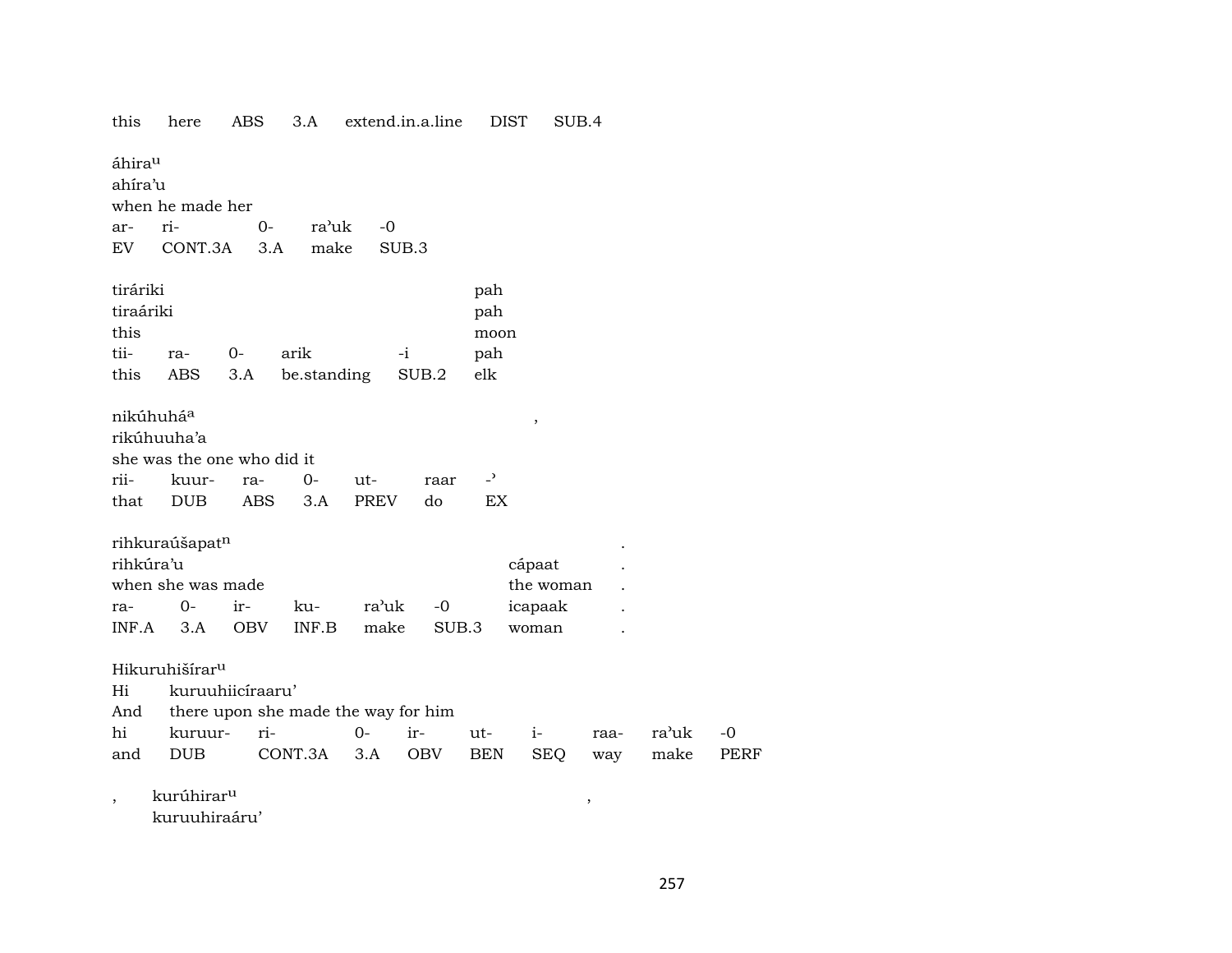| ;                                              |                                                                                  | thereupon she made the way |                    |               |                       |                      |                                       |                                        |                                                                |
|------------------------------------------------|----------------------------------------------------------------------------------|----------------------------|--------------------|---------------|-----------------------|----------------------|---------------------------------------|----------------------------------------|----------------------------------------------------------------|
|                                                | kuruur-                                                                          | ri-                        | $0-$               |               | raa-                  | ra'uk<br>$-0$        |                                       |                                        |                                                                |
| $\overline{ }$                                 | <b>DUB</b>                                                                       | CONT.3A                    |                    | 3.A           | way                   | make                 | PERF                                  |                                        |                                                                |
| ra-<br>INF.A                                   | nahkuwíška <sup>a</sup><br>raahkuwicka'a<br>when she thought<br>$0-$<br>3.A      | ku-<br>ar-<br><b>EV</b>    | INF.B              | wicka<br>want | -a<br>SUB.1           | ,                    | $\boldsymbol{\mathcal{C}}$<br>11<br>п | pīta<br>Piíta<br>A man<br>wiita<br>man |                                                                |
| kiratiráwari                                   |                                                                                  |                            |                    |               |                       |                      |                                       |                                        |                                                                |
| kíra tiráwari                                  |                                                                                  |                            |                    |               |                       |                      |                                       |                                        |                                                                |
|                                                |                                                                                  | let this one going about   |                    |               |                       |                      |                                       |                                        |                                                                |
| kira                                           | tii-                                                                             | ra-                        | $0-$               | warii         |                       |                      | -hus                                  |                                        |                                                                |
| perhaps                                        | this                                                                             | ABS                        | 3.A                |               |                       | be.going.about.IMPF  |                                       | <b>IMPF.SUB</b>                        |                                                                |
| kiraitarúihi<br>kíra itáru'<br>kira<br>perhaps | let me make you<br>$i-$                                                          | CONT.1/2A                  | t-<br>1.A          | a-<br>2.P     | ra'uk<br>make         | -0<br>PERF           | $\overline{\phantom{a}}$              | ihi<br>uh<br>ihii<br>uh                | $\, ,$<br>$\overline{\phantom{a}}$<br>$\overline{\phantom{a}}$ |
| ra-<br>INF.A                                   | nakuuškúsət <sup>n</sup><br>ráku'uckúsat<br>his being a berdache<br>$0 -$<br>3.A | ku-<br>INF.B               | ut-<br><b>PREV</b> |               | c.kusaat-<br>berdache | $\Omega$<br>-0<br>be | SUB.4                                 | $\, ,$                                 |                                                                |
| hipítat <sup>i</sup>                           |                                                                                  |                            |                    |               |                       |                      |                                       |                                        |                                                                |
| hi                                             | piíta                                                                            | ti'                        |                    |               |                       | $\pmb{\mathsf{H}}$   |                                       |                                        |                                                                |
| and                                            | a man                                                                            | he is                      |                    |               |                       | п                    |                                       |                                        |                                                                |
| hi                                             | wiita                                                                            | ti-                        | $0-$               | 0             | -0                    | п                    |                                       |                                        |                                                                |
| and                                            | man                                                                              | IND.3A                     | 3.A                | be            | PERF                  | П                    |                                       |                                        |                                                                |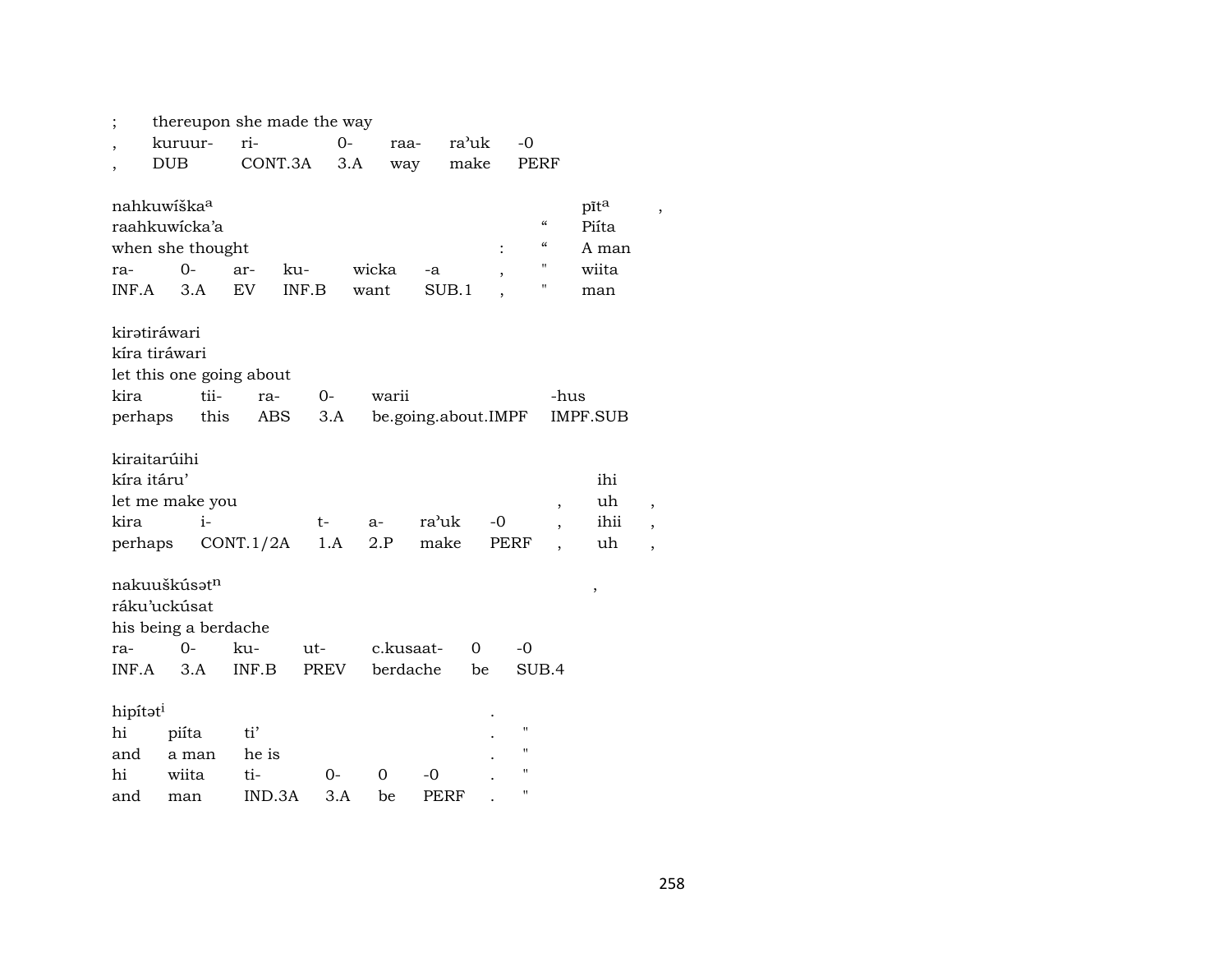| Irár <sup>i</sup><br>Iraári'                                                   |                    |                            |               |               |         |               | $\overline{\phantom{a}}$           |      | hirupákuht <sup>u</sup><br>hiru |                                | pákuhtu' |               |
|--------------------------------------------------------------------------------|--------------------|----------------------------|---------------|---------------|---------|---------------|------------------------------------|------|---------------------------------|--------------------------------|----------|---------------|
| <b>Brother</b>                                                                 |                    |                            |               |               |         |               |                                    |      | then                            |                                | long ago |               |
| $i-$                                                                           |                    | -raar-                     |               |               | -ri'    |               | $\, ,$<br>$\overline{\phantom{a}}$ |      | hiruu                           |                                | pakuht   | $-u^{\prime}$ |
| 3.POSS.A                                                                       |                    | same.sex.sibling           |               |               |         | 3.POSS.B      |                                    |      | then                            |                                | be.old   | <b>NOM</b>    |
| wikúwituut <sup>n</sup><br>wikúwituu'ut<br>it was thus<br>wii-<br>now          | ku-<br><b>INDF</b> | wi-<br>QUOT                |               | ti-<br>IND.3A |         | $0 -$<br>3.A  | ut-<br><b>PREV</b>                 |      | 0<br>be                         | $\overline{\phantom{0}}$<br>EX |          |               |
| nahkutawišitit <sup>n</sup><br>raahkutawihcitit<br>when he would be among them |                    |                            |               |               |         |               |                                    |      |                                 |                                |          |               |
| ra-                                                                            | 0-                 | ar-                        | ku-           |               |         | tawi.ihc.itik |                                    | $-0$ |                                 |                                |          |               |
| INF.A                                                                          | 3.A                | EV                         |               | INF.B         |         | appear.among  |                                    |      | SUB.4                           |                                |          |               |
| škúsət <sup>n</sup><br>ckúsat                                                  |                    |                            | pīta<br>piíta |               |         |               |                                    |      |                                 |                                |          |               |
| a berdache                                                                     |                    |                            | a man         |               |         |               |                                    |      |                                 |                                |          |               |
| $C-$                                                                           | kusaat             |                            | wiita         |               |         |               |                                    |      |                                 |                                |          |               |
| FEM                                                                            | berdache           |                            | man           |               |         |               |                                    |      |                                 |                                |          |               |
| hitárasah^tn                                                                   |                    |                            |               |               |         |               |                                    |      |                                 |                                |          |               |
| hi                                                                             | taárasahat         |                            |               |               |         |               |                                    |      |                                 |                                |          |               |
| and                                                                            |                    | he would grow up           |               |               |         |               |                                    |      |                                 |                                |          |               |
| hi                                                                             | ti-                | $0-$                       |               | ar-           | rasahat |               | -0                                 |      |                                 |                                |          |               |
| and                                                                            | IND.3A             | 3.P                        |               | EV            | grow.up |               | PERF                               |      |                                 |                                |          |               |
| Nahirarihkuhára <sup>u</sup><br>Ráhiira'                                       |                    | rihkuuhaára'u              |               |               |         |               |                                    |      |                                 |                                |          |               |
| Sometimes                                                                      |                    | when she made him that way |               |               |         |               |                                    |      |                                 |                                |          |               |
| rahiira                                                                        |                    | ra-                        | $0 -$         | ir-           |         | ku-           |                                    | ut-  |                                 | raar-                          |          | ra'uk         |

 $-0$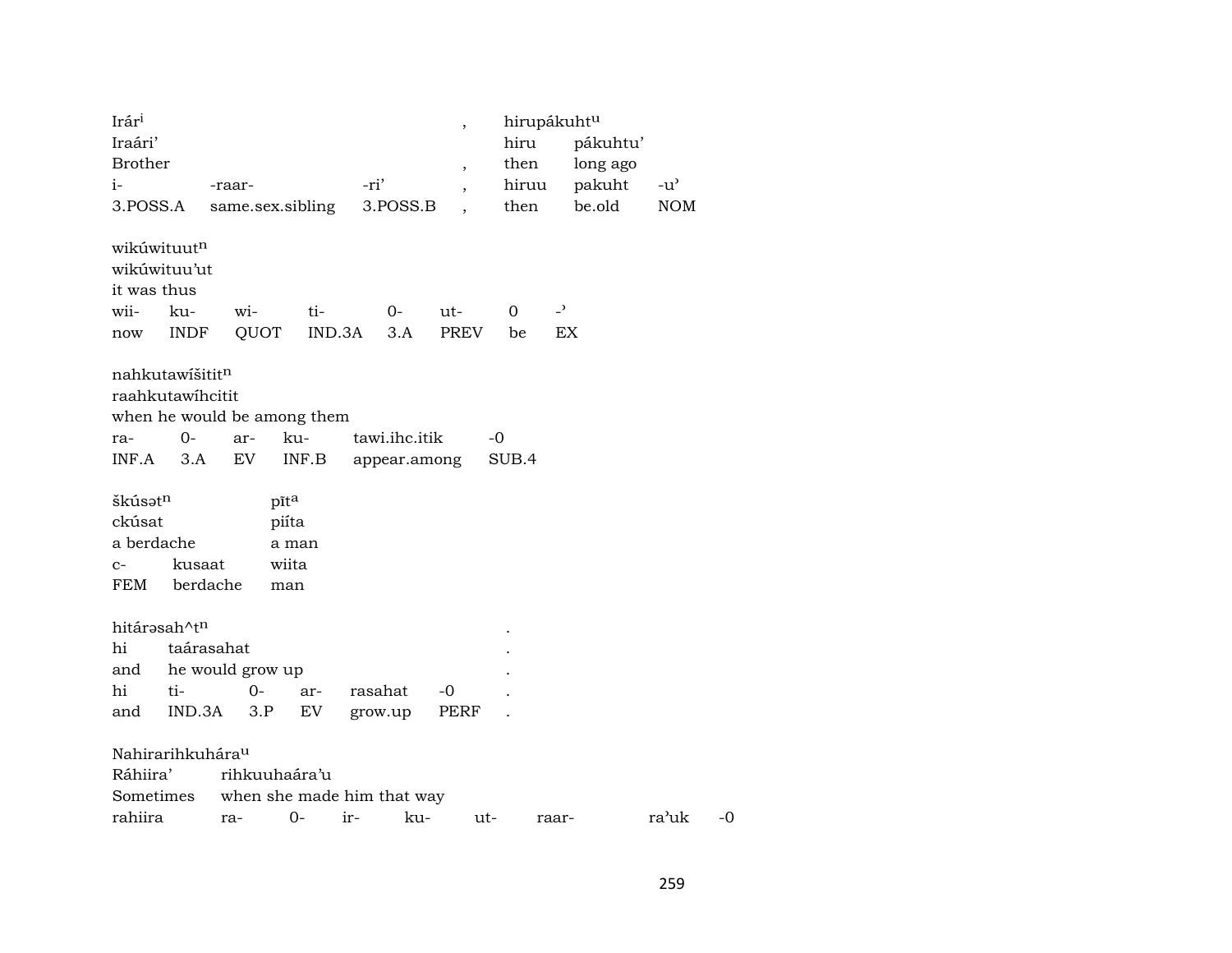further INF.A 3.A OBV INF.B BEN 3PL.INAN.P make SUB.3

 $\begin{aligned} \text{as} \text{uhurikípit}^{\text{a}} \end{aligned} \qquad ,$ 

aasuhuúriki

| that you act that way |      |                                   |  |  |  |  |  |
|-----------------------|------|-----------------------------------|--|--|--|--|--|
| аа-                   | $S-$ | uhuur.ik -i                       |  |  |  |  |  |
|                       |      | SUBJ.1/2A 2.A be.proficient SUB.2 |  |  |  |  |  |

hitíraµ

| piíta hi tíraa'u |                                |  |       |
|------------------|--------------------------------|--|-------|
|                  | a man and she gave him the way |  |       |
|                  | wiita hi ti- 0- raa- uh        |  | $-()$ |
| man              | and IND.3A 3.A way give PERF   |  |       |

|       | kararakukapákis <sup>u</sup> |        |       |            |       |  |
|-------|------------------------------|--------|-------|------------|-------|--|
|       | kararakuukaapaákisu          |        |       |            |       |  |
|       | for him not to be pitiful    |        |       |            |       |  |
| kara- | ra-                          | $()$ - | ku-   | kaapaakis  | -u    |  |
| NEG   | $INF.A$ 3.A                  |        | INF.B | be.pitiful | SUB.D |  |

Nihkuruh°

| Ríhkuruuha                |  |  |                                    |  |  |    |  |  |  |  |
|---------------------------|--|--|------------------------------------|--|--|----|--|--|--|--|
| When he was given the way |  |  |                                    |  |  |    |  |  |  |  |
|                           |  |  | ra- 0- ir- ku- raa- uh             |  |  | -a |  |  |  |  |
|                           |  |  | INF.A 3.A OBV INF.B way give SUB.1 |  |  |    |  |  |  |  |

nawiráhisµ , raawiiraáhisu' a warrior raawiir.aah.his -u" warrior NOM

nakúwari , rakúwari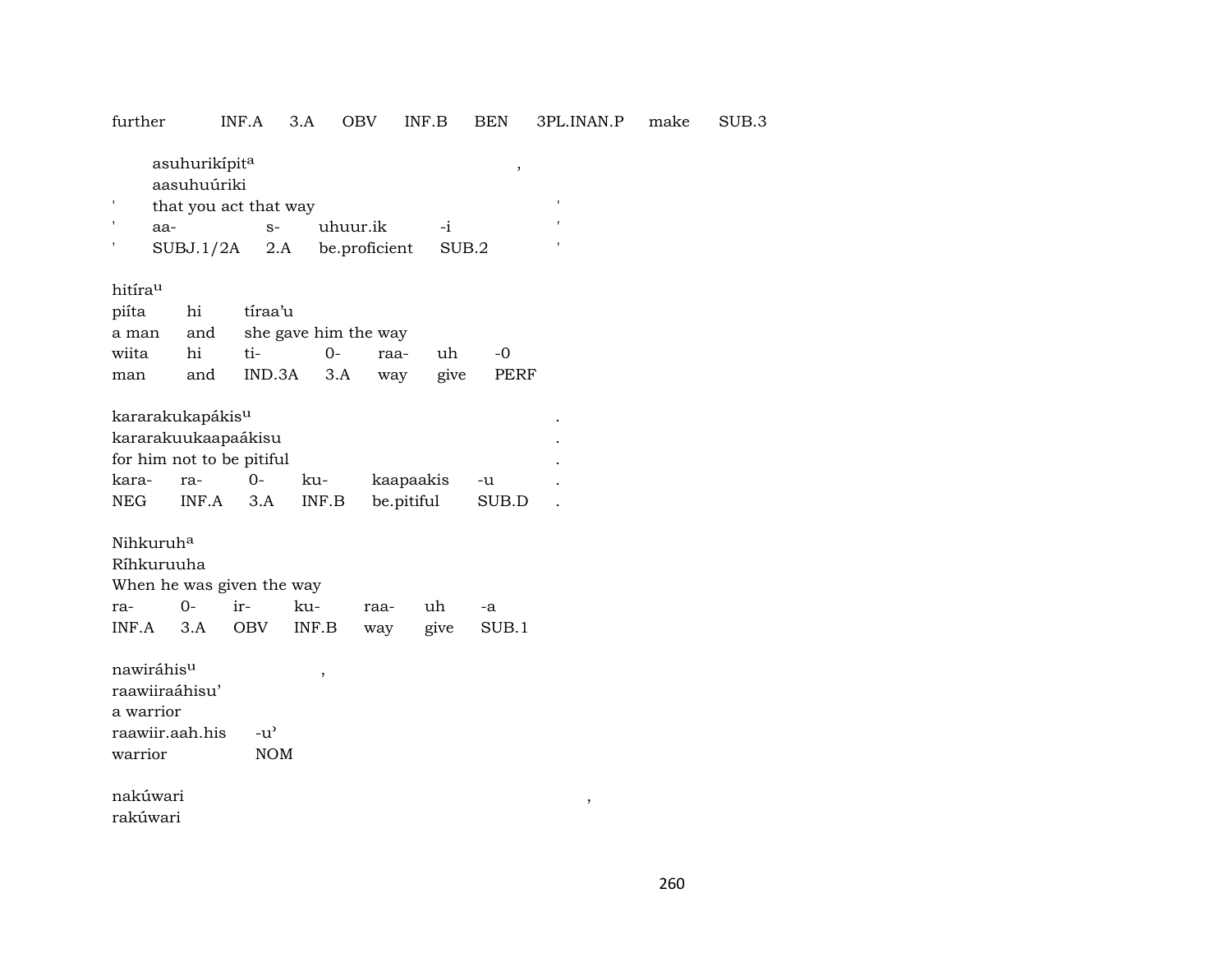| to go about              |                             |            |                  |             |                     |               |                          |                          |      |               |             |
|--------------------------|-----------------------------|------------|------------------|-------------|---------------------|---------------|--------------------------|--------------------------|------|---------------|-------------|
| ra-                      | $0-$                        | ku-        |                  | warii       |                     | -hus          |                          |                          |      |               |             |
| INF.A                    | 3.A                         |            | INF.B            |             | be.going.about.IMPF |               | <b>IMPF.SUB</b>          |                          |      |               |             |
|                          |                             |            |                  |             |                     |               |                          |                          |      |               |             |
| híšapatn                 |                             |            | tihúritpīta      |             |                     |               |                          |                          |      |               |             |
| hi                       | cápaat                      |            | tiihuúrit        |             |                     |               |                          | piíta                    |      |               |             |
| and                      | a woman                     |            | he acted like    |             |                     |               |                          | a man                    |      |               |             |
| hi                       | icapaak                     |            | ti-              | $0-$        | uhuur.ik            |               | $-0$                     | wiita                    |      |               |             |
| and                      | woman                       |            | IND.3A           | 3.A         |                     | be.proficient | PERF                     | man                      |      |               |             |
| Átirarik <sup>i</sup>    |                             |            |                  |             |                     |               |                          |                          |      |               |             |
| A                        | tiraáriki                   |            |                  |             |                     |               |                          |                          |      |               |             |
| And                      | this one                    |            |                  |             |                     |               |                          |                          |      |               |             |
| a                        | tii-                        | ra-        | $O-$             | arik        |                     | $-i$          |                          |                          |      |               |             |
| and                      | this                        | <b>ABS</b> | 3.A              |             | be.standing         | SUB.2         |                          |                          |      |               |             |
|                          |                             |            |                  |             |                     |               |                          |                          |      |               |             |
|                          | tirarikikúhuha              |            |                  |             |                     |               |                          |                          |      |               |             |
| tiraáriki                |                             |            |                  |             |                     |               | kúhuuha'                 |                          |      |               |             |
| this one                 |                             |            |                  |             |                     |               |                          | it must be the reason    |      |               |             |
| tii-                     | ra-                         | $0-$       | arik             |             | $-i$                | kuur-         | ra-                      | $0-$                     | ut-  | raar          | $-0$        |
| this                     | <b>ABS</b>                  | 3.A        |                  | be.standing | SUB.2               | <b>DUB</b>    | ABS                      | 3.A                      | PREV | be.the.reason | <b>PERF</b> |
|                          |                             |            |                  |             |                     |               |                          |                          |      |               |             |
| $\overline{\phantom{a}}$ | irár <sup>i</sup>           |            |                  |             |                     |               | šápatn<br>$\, ,$         | $\overline{\phantom{a}}$ |      |               |             |
|                          | iraári'                     |            |                  |             |                     |               | cápaat                   |                          |      |               |             |
| $\cdot$                  | brother                     |            |                  |             |                     |               | $^\circ$                 | a woman                  |      |               |             |
| $i-$                     |                             |            | -raar-           |             | -ri'                |               |                          | icapaak                  |      |               |             |
|                          | 3.POSS.A                    |            | same.sex.sibling |             |                     | 3.POSS.B      | $\overline{\phantom{a}}$ | woman                    |      |               |             |
|                          | šapatnakuwíška <sup>a</sup> |            |                  |             |                     |               |                          | $\,$                     |      |               |             |
| cápaat                   |                             |            | raahkuwicka'a    |             |                     |               |                          |                          |      |               |             |
| a woman                  |                             |            | when she wanted  |             |                     |               |                          |                          |      |               |             |
| icapaak                  |                             | ra-        | $0-$             | ar-         | ku-                 | wicka         | -a                       |                          |      |               |             |
| woman                    |                             | INF.A      | 3.A              | EV          | INF.B               | want          | SUB.1                    |                          |      |               |             |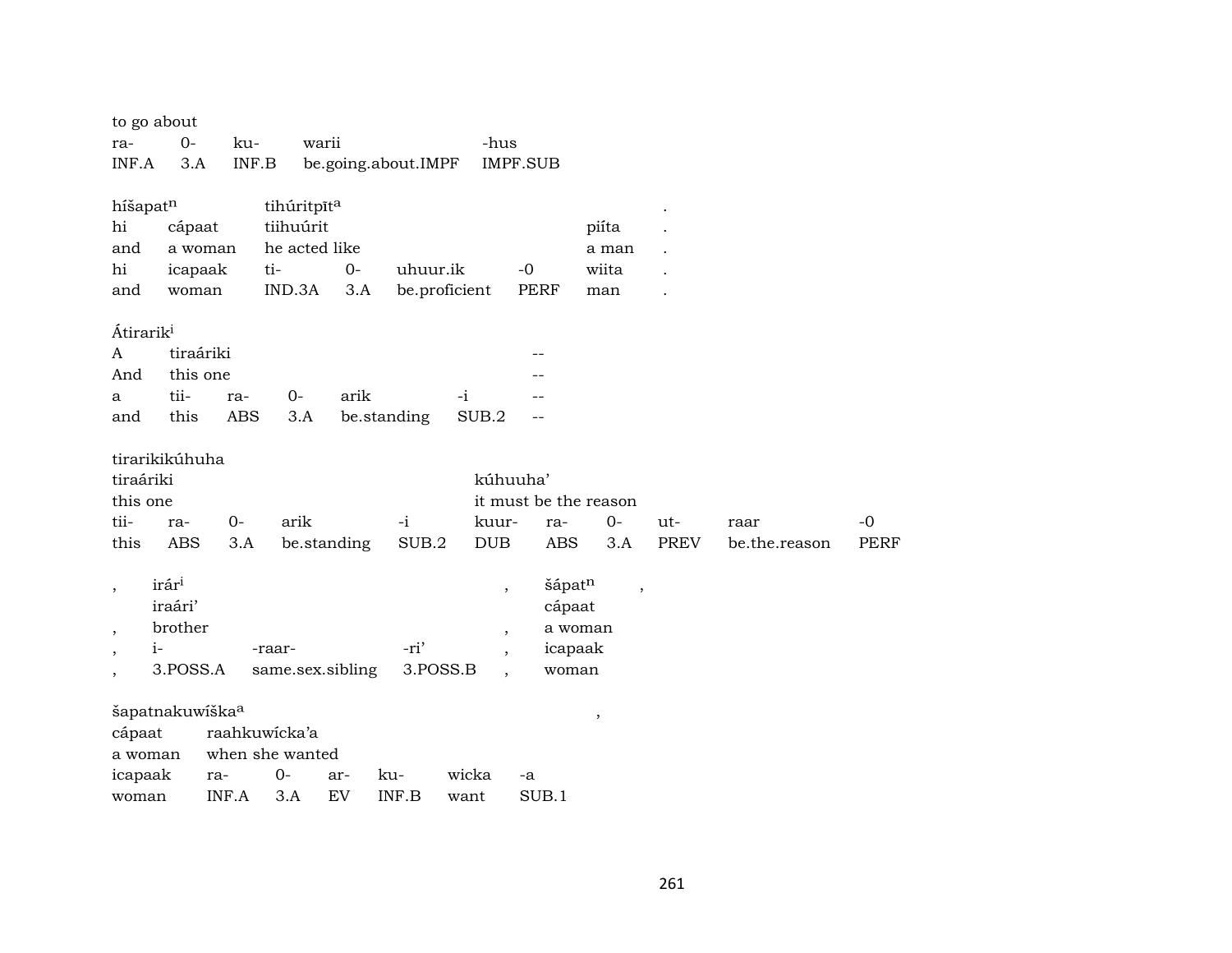|                   | tirarikikuhuhaápita                                    |      |      |                            |                 |     |            |            |                       |                          |               |             |       |
|-------------------|--------------------------------------------------------|------|------|----------------------------|-----------------|-----|------------|------------|-----------------------|--------------------------|---------------|-------------|-------|
| tiraáriki         |                                                        |      |      |                            |                 |     | kúhuuha'   |            |                       |                          |               |             | piíta |
| this one          |                                                        |      |      |                            |                 |     |            |            | it must be the reason |                          |               |             | man   |
| tii-              | ra-                                                    | $0-$ | arik |                            | $-i$            |     | kuur-      | ra-        | $0-$                  | ut-                      | raar          | $-0$        | wiita |
| this              | <b>ABS</b>                                             | 3.A  |      | be.standing                | SUB.2           |     | <b>DUB</b> | <b>ABS</b> | 3.A                   | <b>PREV</b>              | be.the.reason | <b>PERF</b> | man   |
|                   |                                                        |      |      |                            |                 |     |            |            |                       |                          |               |             |       |
| ,                 | $\zeta\zeta$<br>$\boldsymbol{\zeta}\boldsymbol{\zeta}$ |      |      |                            |                 |     |            |            |                       |                          |               |             |       |
|                   | $\pmb{\zeta}\pmb{\zeta}$                               |      |      |                            |                 |     |            |            |                       |                          |               |             |       |
|                   | $\mathbf{H}$                                           |      |      |                            |                 |     |            |            |                       |                          |               |             |       |
| $\overline{ }$    | $^{\prime}$                                            |      |      |                            |                 |     |            |            |                       |                          |               |             |       |
|                   |                                                        |      |      |                            |                 |     |            |            |                       |                          |               |             |       |
|                   | Kirátiharakupita                                       |      |      |                            |                 |     |            |            |                       |                          |               |             |       |
|                   | Kíra tiháraaku                                         |      |      |                            |                 |     |            |            | piíta                 |                          |               |             |       |
|                   | Let this one                                           |      |      |                            |                 |     |            |            | man                   |                          |               |             |       |
| kira              | tii-                                                   |      | haa- | ra-                        | $0-$            | kus |            | $-0$       | wiita                 |                          |               |             |       |
| perhaps           |                                                        | this | here | ABS                        | 3.A             |     | be.sitting | PERF       | man                   |                          |               |             |       |
|                   | itašiksúhkauššapatn                                    |      |      |                            |                 |     |            |            |                       |                          |               |             |       |
|                   | itaaciksúhka'uc                                        |      |      |                            |                 |     |            |            | cápaat                | $\overline{\phantom{a}}$ |               |             |       |
|                   | let me put the mind in him                             |      |      |                            |                 |     |            |            | a woman               |                          |               |             |       |
| $i-$              |                                                        | $t-$ |      | aciks.uur.ka.uc            |                 |     |            | $-0$       | icapaak               |                          |               |             |       |
|                   | CONT.1/2A                                              | 1.A  |      | put.a.thought.into.someone |                 |     |            | PERF       | woman                 | $\ddot{\phantom{a}}$     |               |             |       |
|                   |                                                        |      |      |                            |                 |     |            |            |                       |                          |               |             |       |
| šápatn            |                                                        |      |      |                            |                 |     |            |            |                       |                          |               |             |       |
| Cápaat<br>A woman |                                                        |      |      |                            |                 |     |            |            |                       |                          |               |             |       |
| icapaak           |                                                        |      |      |                            |                 |     |            |            |                       |                          |               |             |       |
| woman             |                                                        |      |      |                            |                 |     |            |            |                       |                          |               |             |       |
|                   |                                                        |      |      |                            |                 |     |            |            |                       |                          |               |             |       |
|                   | kíraitasiksukauš                                       |      |      |                            |                 |     |            |            |                       |                          |               |             |       |
|                   | kíra itaaciksúhka'uc                                   |      |      |                            |                 |     |            |            |                       |                          |               |             |       |
|                   | let me put the mind in him                             |      |      |                            |                 |     |            |            |                       |                          |               |             |       |
| kira              | $i-$                                                   |      |      | $t-$                       | aciks.uur.ka.uc |     |            |            | $-0$                  |                          |               |             |       |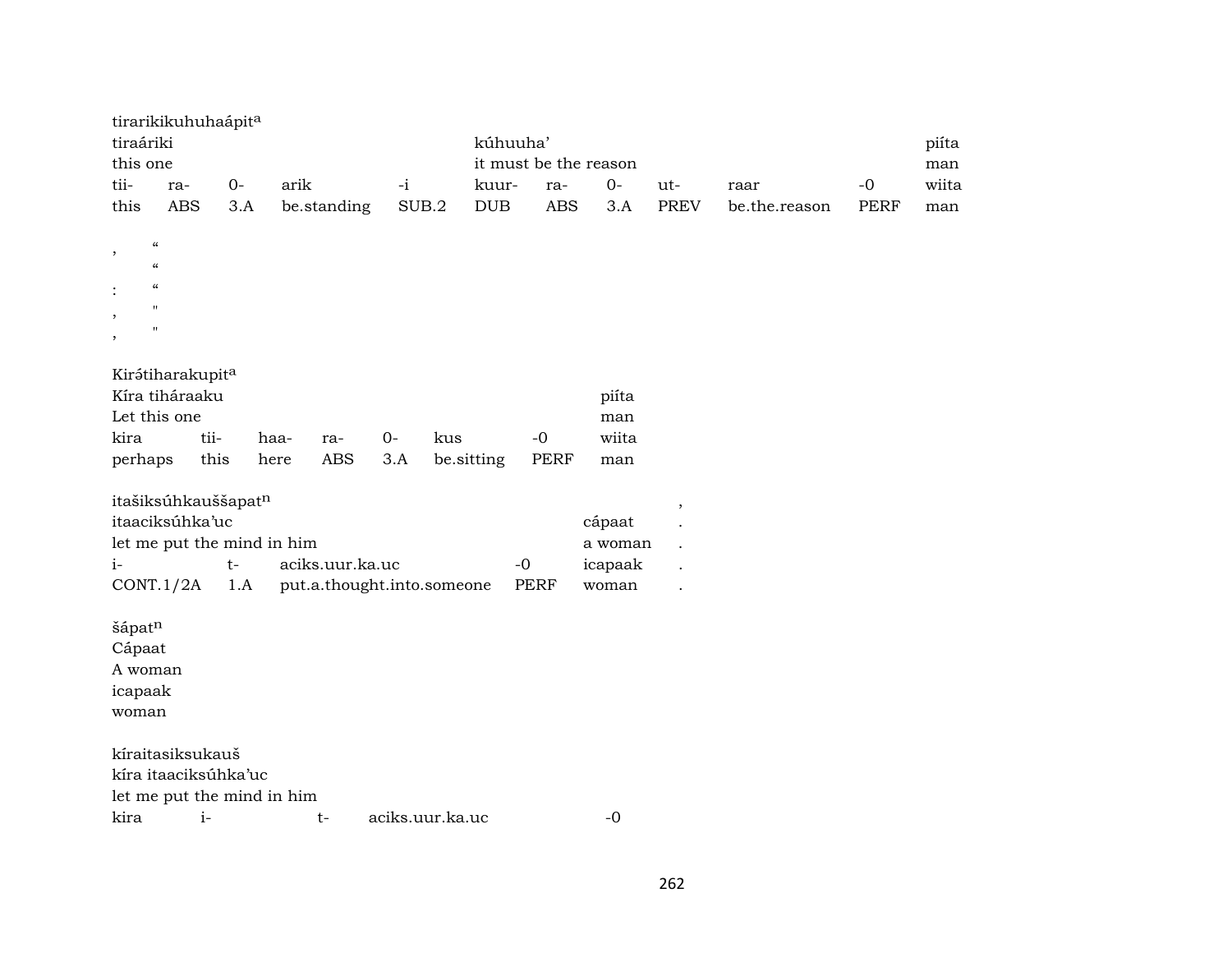perhaps CONT.1/2A 1.A put.a.thought.into.someone PERF

| pitaráku <sup>u</sup><br>piíta<br>a man    |        | ráku'u<br>his being |                  |          |      |          |                     |       | $\pmb{\mathsf{H}}$<br>П | I<br>$\rm I$<br>And | , |
|--------------------------------------------|--------|---------------------|------------------|----------|------|----------|---------------------|-------|-------------------------|---------------------|---|
| wiita                                      | ra-    |                     | $0-$             | ku-      | 0    |          | -u                  |       | н                       | $\mathbf{i}$        | , |
|                                            |        | INF.A               | 3.A              | INF.B    | be   |          | SUB.D               |       | П                       | and                 | , |
| man                                        |        |                     |                  |          |      |          |                     |       |                         |                     |   |
| irár <sup>i</sup>                          |        |                     |                  |          |      |          |                     |       |                         |                     |   |
|                                            |        |                     |                  |          |      |          | $\, ,$              |       |                         |                     |   |
| iraári'                                    |        |                     |                  |          |      |          |                     |       |                         |                     |   |
| brother                                    |        |                     |                  |          |      |          | ,                   |       |                         |                     |   |
| $i-$                                       |        | -raar-              |                  |          | -ri' |          | ,                   |       |                         |                     |   |
| 3.POSS.A                                   |        |                     | same.sex.sibling |          |      | 3.POSS.B |                     |       |                         |                     |   |
| šəskiritúhawir <sup>i</sup> t <sup>n</sup> |        |                     |                  |          |      |          |                     |       |                         |                     | , |
| caskií                                     |        | rituúhaawiirit      |                  |          |      |          |                     |       |                         |                     |   |
| a little                                   |        | I saw them          |                  |          |      |          |                     |       |                         |                     |   |
| caski                                      | rii-   |                     | $t-$             | ut-      |      | raa-     | wa-                 | iirik |                         | $-0$                |   |
| a.little                                   |        | <b>ASSR</b>         | 1.A              | PREV     |      | way      | <b>DIST</b>         | see   |                         | PERF                |   |
|                                            |        |                     |                  |          |      |          |                     |       |                         |                     |   |
| šapatnáku <sup>u</sup>                     |        |                     |                  |          |      |          |                     |       |                         |                     |   |
| cápaat                                     |        | ráku'u              |                  |          |      |          |                     |       |                         |                     |   |
| a woman                                    |        | her being           |                  |          |      |          |                     |       |                         |                     |   |
| icapaak                                    |        | ra-                 | $0-$             | ku-      |      | 0        | -u                  |       |                         |                     |   |
| woman                                      |        | INF.A               | 3.A              | INF.B    |      | be       | SUB.D               |       |                         |                     |   |
|                                            |        |                     |                  |          |      |          |                     |       |                         |                     |   |
| hitiparíspari                              |        |                     |                  |          |      |          |                     |       |                         |                     | , |
| hi                                         |        | tipaaríspari'       |                  |          |      |          |                     |       |                         |                     |   |
| and                                        |        | she went hunting    |                  |          |      |          |                     |       |                         |                     |   |
| hi                                         | ti-    |                     | $0-$             | paariis- |      | warii    |                     |       |                         | -:hus               |   |
| and                                        | IND.3A |                     | 3.A              | hunter   |      |          | be.going.about.IMPF |       |                         | <b>IMPF</b>         |   |
|                                            |        |                     |                  |          |      |          |                     |       |                         |                     |   |
| tirakurákurah <sup>a</sup>                 |        |                     |                  |          |      |          |                     |       |                         |                     |   |
| tíraaku'                                   |        |                     | rákuraaha        |          |      |          |                     |       |                         |                     |   |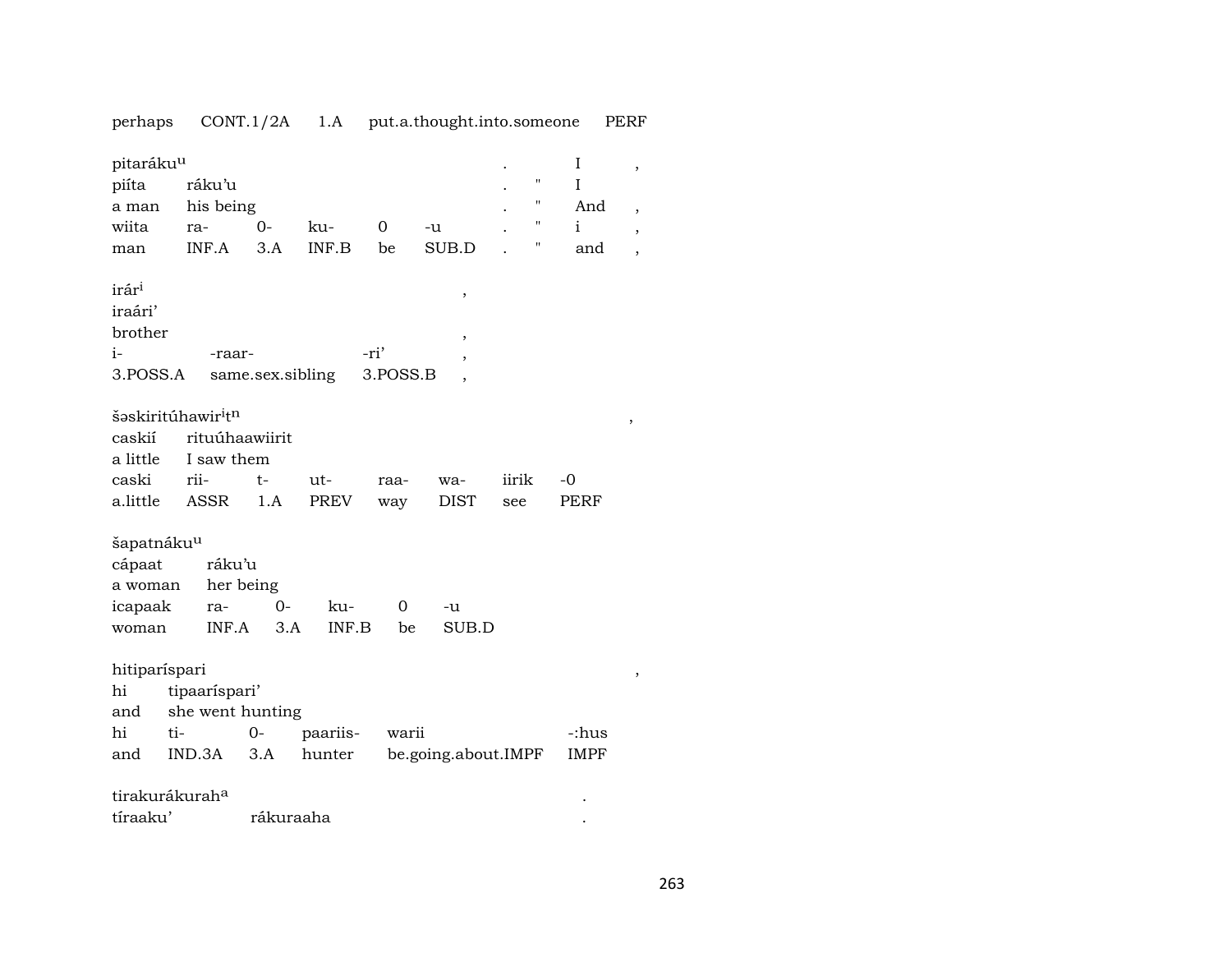| a gun                         |               |                   |       | when she had it              |       |             |        |             |       |                 |   |
|-------------------------------|---------------|-------------------|-------|------------------------------|-------|-------------|--------|-------------|-------|-----------------|---|
| tiraak                        | $-u^{\prime}$ |                   | ra-   | $O -$                        |       | ku-         | raah   | -a          |       |                 |   |
| gun                           |               | <b>NOM</b>        | INF.A | 3.A                          |       | INF.B       | have   |             | SUB.1 |                 |   |
|                               |               |                   |       |                              |       |             |        |             |       |                 |   |
| Ašúskiritúhairit <sup>n</sup> |               |                   |       |                              |       |             |        |             |       |                 |   |
| A                             | caskií        |                   |       | rituúhaa'iirit               |       |             |        |             |       |                 |   |
| And                           | a little      |                   |       | I saw of it                  |       |             |        |             |       |                 |   |
| a                             | caski         |                   | rii-  | t-                           |       | ut-         | raa-   | iirik       | -0    |                 |   |
| and                           |               | a.little          | ASSR  | 1.A                          |       | PREV        | way    | see         | PERF  |                 |   |
|                               |               |                   |       |                              |       |             |        |             |       |                 |   |
| šapatnáku <sup>u</sup>        |               |                   |       |                              |       |             |        |             |       |                 |   |
| cápaat                        |               | ráku'u            |       |                              |       |             |        |             |       |                 |   |
| a woman                       |               | her being         |       |                              |       |             |        |             |       |                 |   |
| icapaak                       |               | ra-               |       | $0-$                         | ku-   | 0           | -u     |             |       |                 |   |
| woman                         |               | INF.A             |       | 3.A                          | INF.B | be          | SUB.D  |             |       |                 |   |
|                               |               |                   |       |                              |       |             |        |             |       |                 |   |
| hitiníkskarúk <sup>u</sup>    |               |                   |       |                              |       |             |        |             | ,     |                 |   |
| hi                            |               | tiríkskaruuku'    |       |                              |       |             |        |             |       |                 |   |
| and                           |               | she made arrows   |       |                              |       |             |        |             |       |                 |   |
| hi                            | ti-           |                   | 0-    | riiks-                       |       | ka.ra'uk    |        | -:hus       |       |                 |   |
| and                           |               | IND.3A            | 3.A   | arrow                        |       | make.PL.P   |        | <b>IMPF</b> |       |                 |   |
|                               |               |                   |       |                              |       |             |        |             |       |                 |   |
| pítawitírakuhúruku            |               |                   |       |                              |       |             |        |             |       |                 |   |
| piíta                         |               | witirakuuhúruku   |       |                              |       |             |        |             |       |                 |   |
| a man                         |               |                   |       | when she was acting like him |       |             |        |             |       |                 |   |
| wiita                         |               | witi-             | ra-   | $0 -$                        |       | ku-         | uhuur- |             | ra'uk | -hus            |   |
| man                           |               | REFL              | INF.A |                              | 3.A   | INF.B       | way    |             | make  | <b>IMPF.SUB</b> |   |
|                               |               | Ašaskíritúhairitn |       |                              |       |             |        |             |       |                 |   |
| A                             |               | caskií            |       | rituúhaa'iirit               |       |             |        |             |       |                 | , |
|                               | And           | a little          |       | I saw of it                  |       |             |        |             |       |                 |   |
| a                             |               | caski             |       | rii-                         | t-    | ut-         |        | raa-        | iirik | -0              |   |
|                               |               |                   |       |                              |       |             |        |             |       |                 |   |
|                               | and           | a.little          |       | ASSR                         | 1.A   | <b>PREV</b> |        | way         | see   | PERF            |   |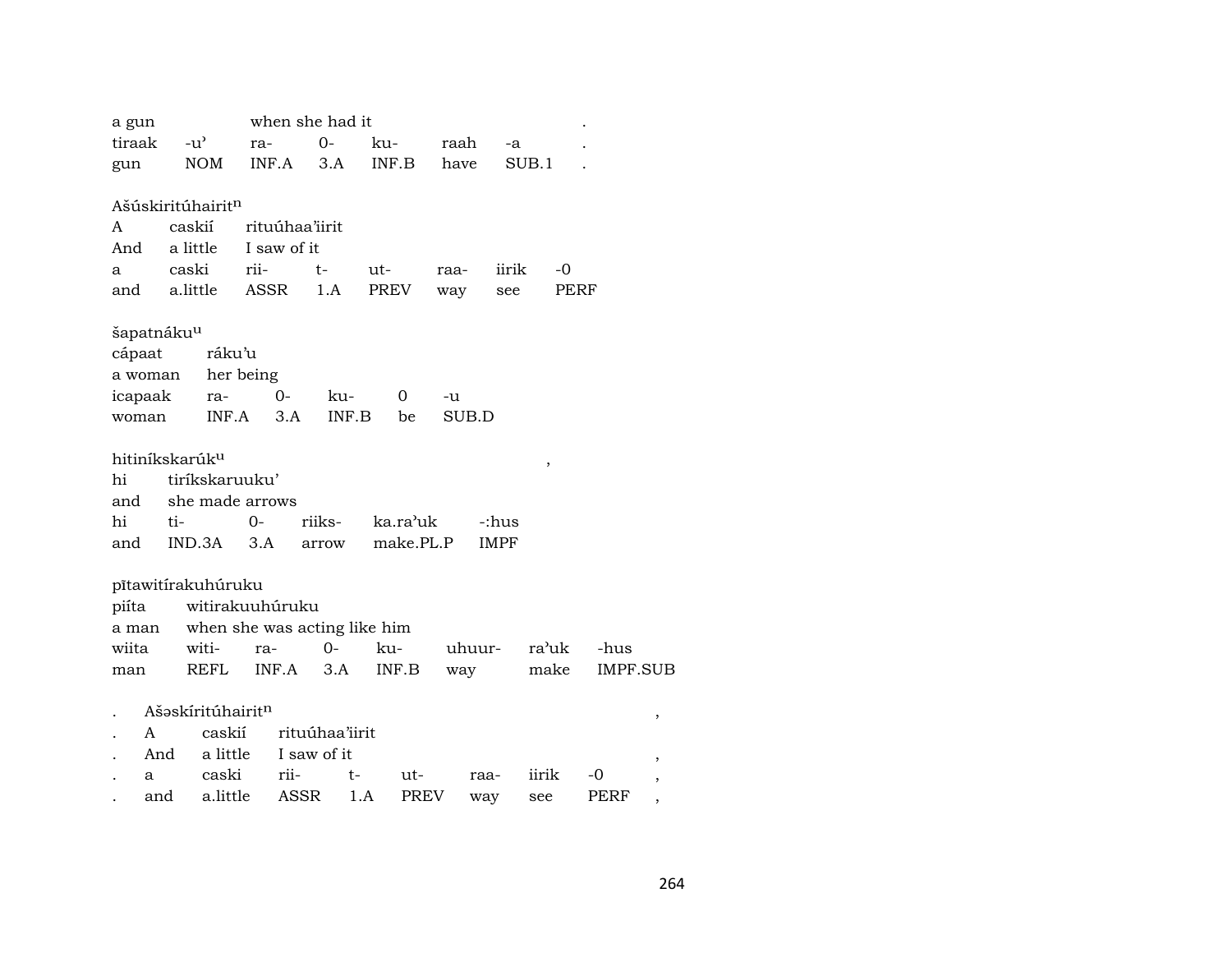| irár <sup>i</sup><br>iraári'            |               |                                                    |              |             | $\cdot$        | šápatn<br>cápaat | $\overline{\phantom{a}}$ |                 |
|-----------------------------------------|---------------|----------------------------------------------------|--------------|-------------|----------------|------------------|--------------------------|-----------------|
| brother                                 |               |                                                    |              |             | $\overline{ }$ | a woman          |                          |                 |
| $i-$                                    |               | -raar-                                             |              | -ri'        | $\overline{ }$ | icapaak          |                          |                 |
| 3.POSS.A                                |               | same.sex.sibling                                   |              | 3.POSS.B    |                | woman            |                          |                 |
| nakuháwiša<br>raakuuhaáhwica<br>ra-     | $0-$          | when the enemy attacked<br>$a-$                    | ku-          | ut-         | raar-          |                  | wic.a                    | -0              |
| INF.A                                   | 3.A           | PREV.3A                                            | INF.B        | PREV        |                | PL.INDV.A        | arrive.to.attack         | SUB.4           |
| hitirəsúhuhša<br>hi<br>and<br>hi<br>and | ti-<br>IND.3A | tirasúhuhca<br>there were two sides<br>$0-$<br>3.A | ir-<br>PL.3A | as-<br>foot | uhuur-<br>way  | sa<br>be.lying   | $-0$<br>PERF             |                 |
| nakuwahakúspari<br>rakuwaahakúspari     |               | when she was going about back and forth            |              |             |                |                  |                          |                 |
| ra-                                     | $0-$          | ku-                                                | waa-         | hak         | -hus           |                  | warii                    | -hus            |
| INF.A                                   | 3.A           | INF.B                                              | <b>DIST</b>  | pass.by     | IMPF.SUB       |                  | be.going.about.IMPF      | <b>IMPF.SUB</b> |
|                                         |               |                                                    |              |             |                |                  |                          |                 |

|  |                          |                                              | ra- 0- ku- ut- paa- huraar- wi.itik -ruu -hus |  |  |
|--|--------------------------|----------------------------------------------|-----------------------------------------------|--|--|
|  |                          | when she got down on one knee here and there |                                               |  |  |
|  | rakutpaahuraahwiiruútiku |                                              |                                               |  |  |
|  | nakutpahurawirútiku      |                                              |                                               |  |  |

,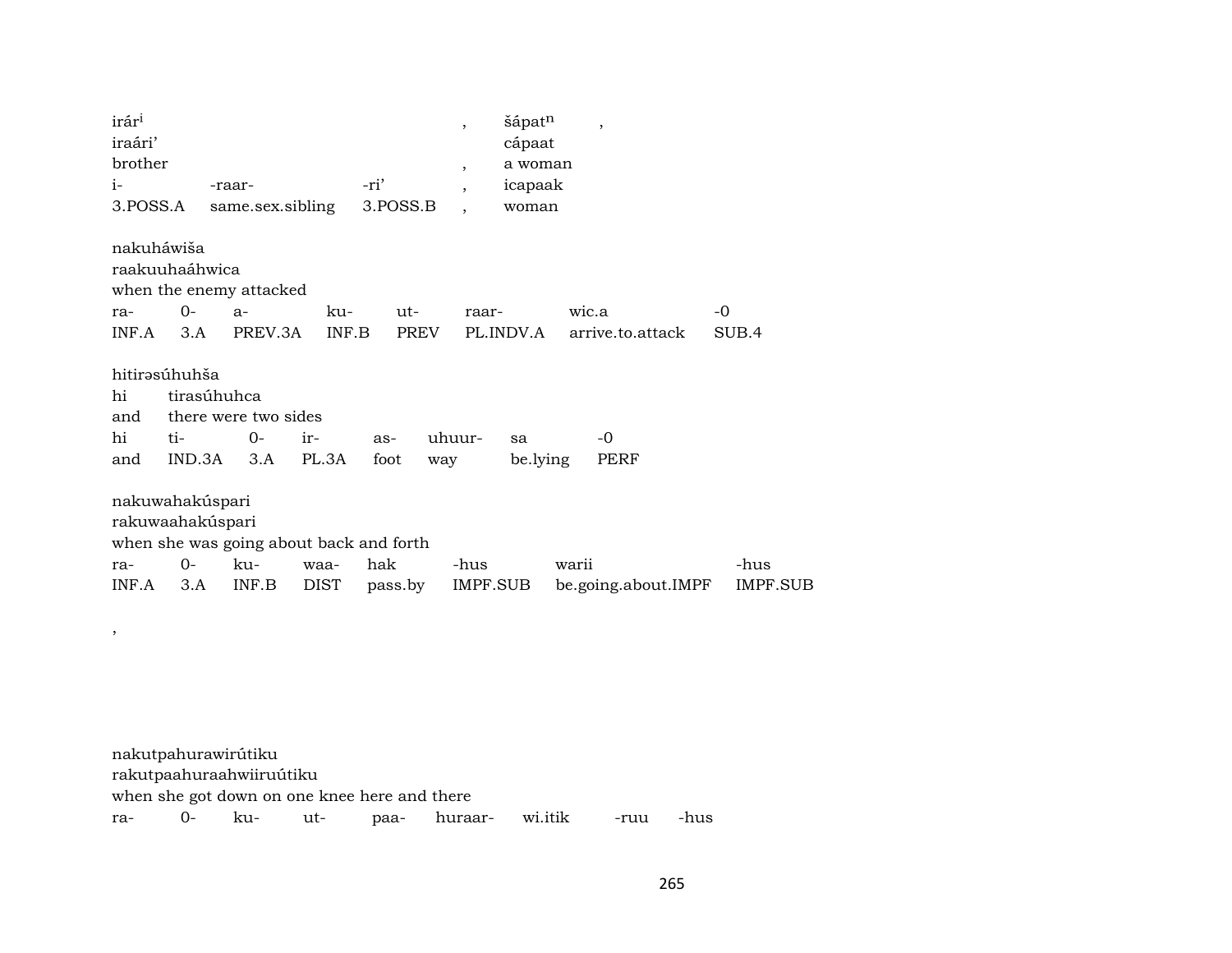| INF.A                                         | 3.A                                                                                    | INF.B                                                | PREV                           | knee         | earth                                 |                          | sit.down    | DIST | IMPF.SUB |
|-----------------------------------------------|----------------------------------------------------------------------------------------|------------------------------------------------------|--------------------------------|--------------|---------------------------------------|--------------------------|-------------|------|----------|
| ,<br>$\overline{\phantom{a}}$                 | ihi<br>ihi<br>uh<br>$\overline{\phantom{a}}$<br>ihii<br>uh<br>$\overline{\phantom{a}}$ | kátahka<br>kátahka<br>the enemy<br>katahkaa<br>enemy | t                              |              |                                       |                          |             |      |          |
| atakútika,<br>aatakuútika<br>aa-<br>SUBJ.1/2A | that I kill you                                                                        | $t-$<br>$a-$<br>1.A                                  | 2.P<br>kill                    | kuut.ik      | -a<br>SUB.1                           |                          |             |      |          |
| hítišapatn<br>hi<br>and<br>hi<br>and          | ti'<br>it was a woman<br>ti-<br>IND.3A                                                 | $0-$<br>3.A                                          | $\boldsymbol{0}$<br>$-0$<br>be | PERF         | cápaat<br>a woman<br>icapaak<br>woman | $\overline{\phantom{a}}$ |             |      |          |
| Piíta<br>A man<br>wiita<br>man                | Pitakúrakur <sup>u</sup><br>ku-<br>INF.B                                               | kúrakuuru<br>her acting like<br>ra-<br>ABS           | $0-$<br>3.A                    | ku-<br>INF.B | uur-<br>PREV                          | 0<br>be                  | -u<br>SUB.D |      |          |
| a<br>and<br>a<br>and                          | arakuwiška <sup>a</sup><br>raahkuwicka'a<br>when she thought<br>ra-<br>INF.A           | $0-$<br>3.A                                          | ar-<br>ku-<br>EV               | INF.B        | wicka<br>want                         | -a<br>SUB.1              | ,           |      |          |
| tuhátirariki<br>tuuhá'                        |                                                                                        |                                                      |                                |              |                                       |                          | tiraáriki   |      |          |
|                                               |                                                                                        |                                                      |                                |              |                                       |                          |             |      |          |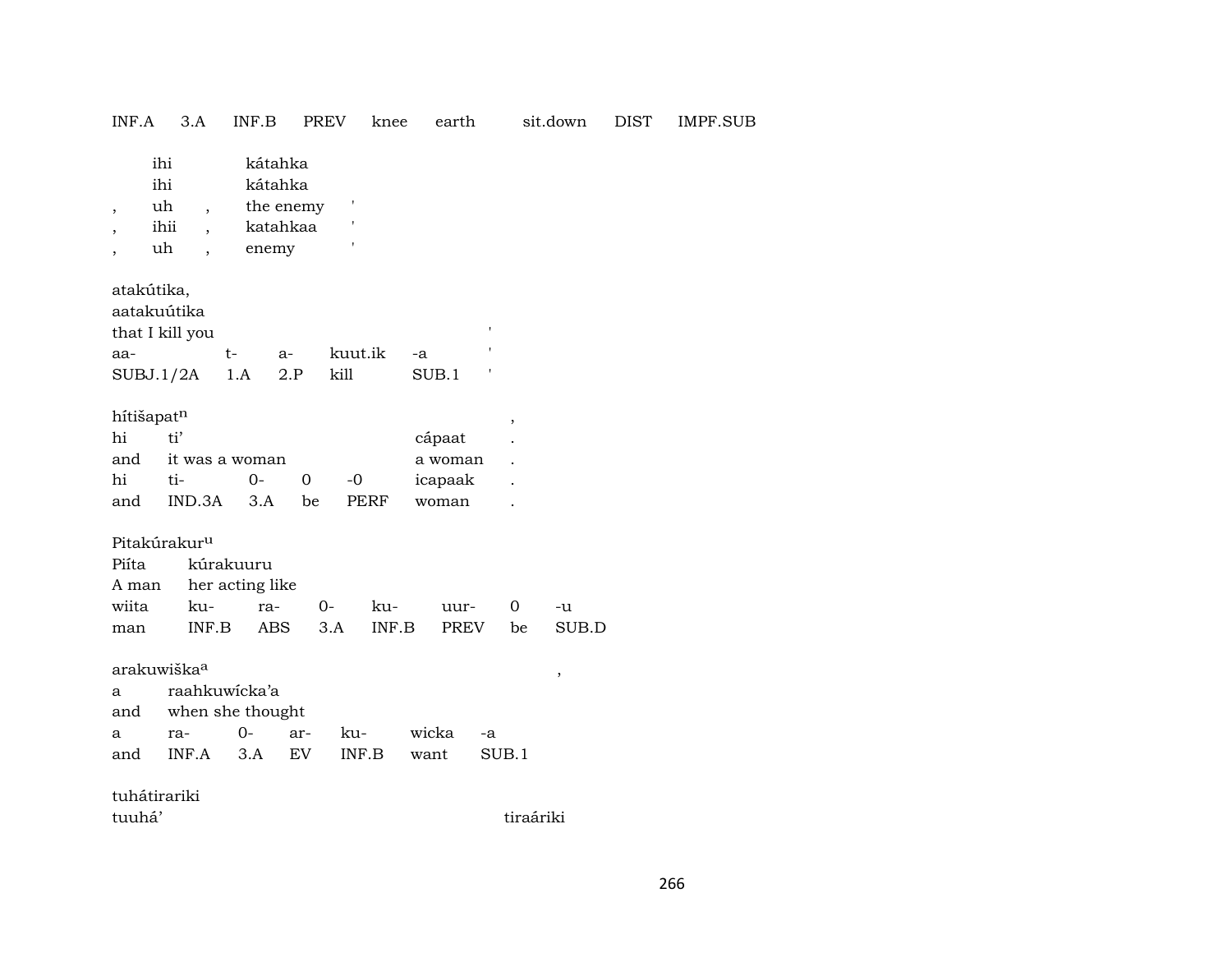|                           | she was the cause       |                          |              |            |               | this one |                                        |                          |             |       |
|---------------------------|-------------------------|--------------------------|--------------|------------|---------------|----------|----------------------------------------|--------------------------|-------------|-------|
| ti-                       | $0-$                    | ut-                      | raar         |            | $-0$          | tii-     | ra-                                    | $O -$                    | arik        | $-i$  |
| IND.3A                    | 3.A                     | <b>PREV</b>              | be.the.cause |            | <b>PERF</b>   | this     | <b>ABS</b>                             | 3.A                      | be.standing | SUB.2 |
|                           |                         |                          |              |            |               |          |                                        |                          |             |       |
| $\overline{\phantom{a}}$  | nahkuwíška <sup>a</sup> |                          |              |            |               |          | $\epsilon$                             |                          |             |       |
|                           | raahkuwicka'a           |                          |              |            |               |          | $\boldsymbol{\zeta}\boldsymbol{\zeta}$ |                          |             |       |
|                           |                         | when she would think     |              |            |               |          | $\boldsymbol{\zeta}\boldsymbol{\zeta}$ |                          |             |       |
| ra-                       |                         | $O -$<br>ar-             | ku-          | wicka      | -a            |          | П                                      |                          |             |       |
|                           | INF.A                   | EV<br>3.A                | INF.B        | want       | SUB.1         |          | 11                                     |                          |             |       |
|                           |                         |                          |              |            |               |          |                                        |                          |             |       |
|                           | Kirátirakúšapatn        |                          |              |            |               |          |                                        | $\overline{\phantom{a}}$ |             |       |
| Kíra tiraáku              |                         |                          |              |            |               |          | cápaat                                 |                          |             |       |
| Let this one              |                         |                          |              |            |               |          | woman                                  |                          |             |       |
| kira                      | tii-                    | ra-                      | $0-$         | kus        | $-0$          |          | icapaak                                |                          |             |       |
| perhaps                   | this                    | ABS                      | 3.A          | be.sitting |               | SUB.4    | woman                                  |                          |             |       |
|                           |                         |                          |              |            |               |          |                                        |                          |             |       |
| tiwiratára <sup>u</sup>   |                         |                          |              |            |               |          | ,                                      |                          |             |       |
| tiwiratára'u              |                         |                          |              |            |               |          |                                        |                          |             |       |
|                           |                         | this way I have made you |              |            |               |          |                                        |                          |             |       |
| tii-                      | wii-                    | ra-                      | $t-$         | a-         | ra'uk<br>$-0$ |          |                                        |                          |             |       |
| when                      | when                    | <b>ABS</b>               | 1.A          | 2.P        | make          | SUB.3    |                                        |                          |             |       |
| kiraišarárik <sup>u</sup> |                         |                          |              |            |               |          |                                        |                          |             |       |
|                           | kíra isaaráriku         |                          |              |            |               |          |                                        |                          |             |       |
|                           | let you be married      |                          |              |            |               |          |                                        |                          |             |       |
| kira                      | $i-$                    |                          | $S-$         | haa-       | raar-         | ri-      | kus                                    |                          | $-0$        |       |
| perhaps                   |                         | CONT.1/2A                | 2.A          | child      | $\rm PL$      | PORT     | be.sitting                             |                          | <b>PERF</b> |       |
|                           |                         |                          |              |            |               |          |                                        |                          |             |       |
| П                         | Hítišapatn              |                          |              |            |               |          |                                        |                          |             |       |
| н.                        | Hi                      | ti'                      |              |            |               | cápaat   |                                        |                          |             |       |
| н                         | And                     | she was                  |              |            |               | a woman  |                                        |                          |             |       |
| н                         | hi                      | ti-                      | $0-$         | 0<br>$-0$  |               | icapaak  |                                        |                          |             |       |
| н                         | and                     | IND.3A                   | 3.A          | be         | PERF          | woman    |                                        |                          |             |       |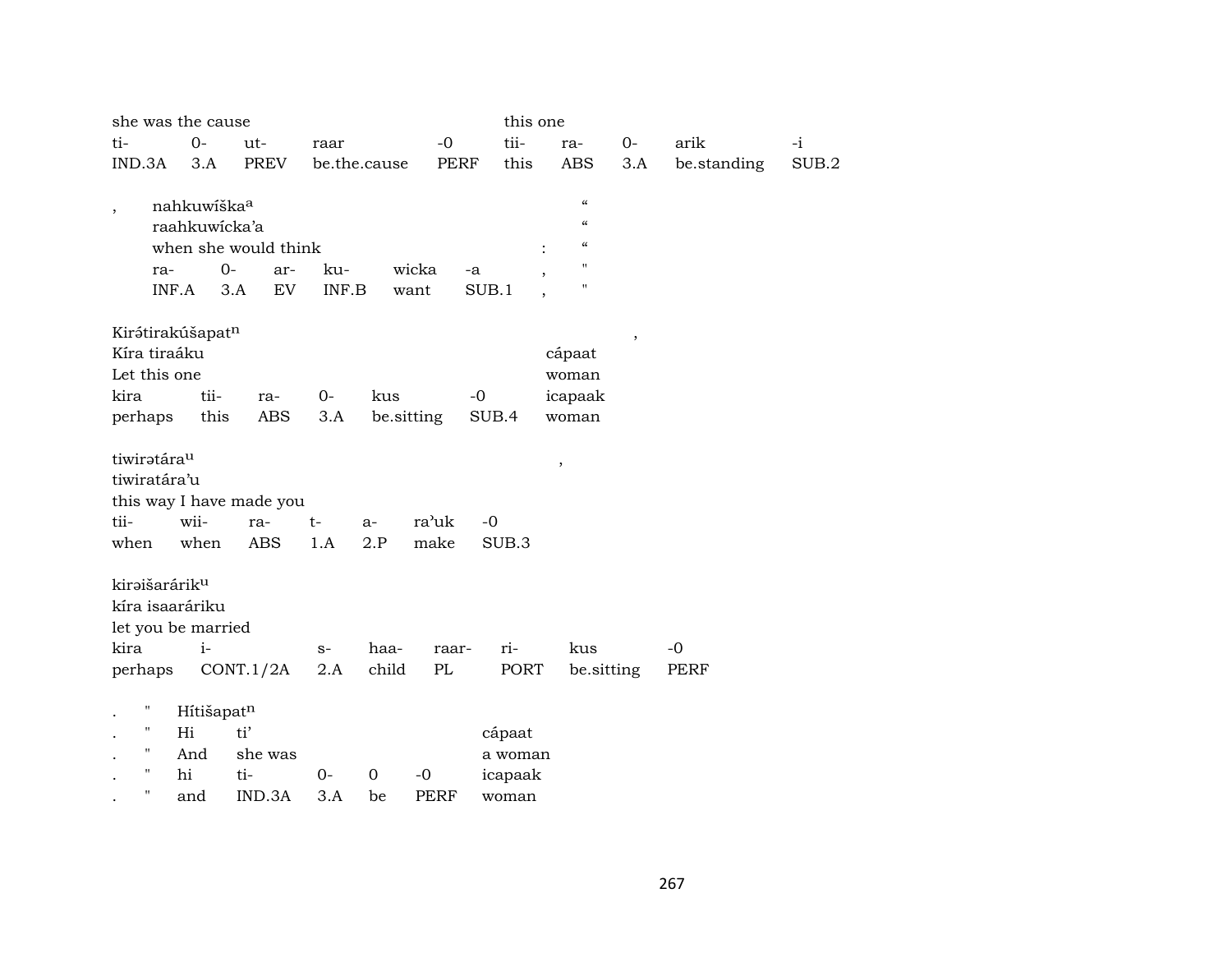|                                                    | hitiharáriwititn                                                 |                                           |           |                     |      |             |                         |                    |            |        |  |
|----------------------------------------------------|------------------------------------------------------------------|-------------------------------------------|-----------|---------------------|------|-------------|-------------------------|--------------------|------------|--------|--|
| hi                                                 | tihaaráriwiitit                                                  |                                           |           |                     |      |             |                         |                    |            |        |  |
| and                                                |                                                                  | she became married                        |           |                     |      |             |                         |                    |            |        |  |
| hi                                                 | ti-                                                              | $O -$                                     | haa-      | raar-               |      | ri-         | wi.itik                 |                    | -0         |        |  |
| and                                                | IND.3A                                                           | 3.A                                       | child     | PL                  |      | PORT        |                         | sit.down           | PERF       |        |  |
|                                                    | Nákutkáriukawi                                                   |                                           |           |                     |      |             |                         |                    |            |        |  |
|                                                    | Raakutkári'uukawi                                                |                                           |           |                     |      |             |                         |                    |            |        |  |
|                                                    |                                                                  | When she wore a breechcloth               |           |                     |      |             |                         |                    |            |        |  |
| ra-                                                | 0-                                                               | $a-$                                      | ku-       |                     | ut-  |             | karii'uuka              |                    |            | -wi    |  |
| INF.A                                              | 3.A                                                              | PREV.3A                                   |           | INF.B               | PREV |             |                         | wear.a.breechcloth |            | SUB.L  |  |
| nakúwari<br>rakúwari<br>ra-<br>INF.A               | when she went about<br>$0-$<br>3.A                               | ku-<br>INF.B                              | warii     | be.going.about.IMPF |      |             | -hus<br><b>IMPF.SUB</b> |                    |            |        |  |
| hítišapatn                                         |                                                                  |                                           |           |                     |      |             |                         | Híháw <sup>a</sup> |            |        |  |
| hi                                                 | ti'                                                              |                                           |           |                     |      | cápaat      |                         | Hi                 |            | haáwa' |  |
| and                                                | she was                                                          |                                           |           |                     |      | a woman     | $\ddot{\phantom{a}}$    | And                | also       |        |  |
| hi                                                 | ti-                                                              | $0-$                                      | 0         | $-0$                |      | icapaak     |                         | hi                 |            | haawa  |  |
| and                                                | IND.3A                                                           | 3.A                                       | be        | PERF                |      | woman       | $\ddot{\phantom{a}}$    | and                | also       |        |  |
| irii-<br>then<br>kĩš <sup>i</sup><br>kiíci'<br>but | irirutáratih^ <sup>n</sup><br>iriruutaáraatiihat<br>ruu-<br>then | thereupon the time began<br>ti-<br>IND.3A | 0-<br>3.A | ar-<br>EV           |      | raa-<br>way | tiihak<br>be.the.end    |                    | -0<br>PERF | $\, ,$ |  |
| kici                                               |                                                                  |                                           |           |                     |      |             |                         |                    |            |        |  |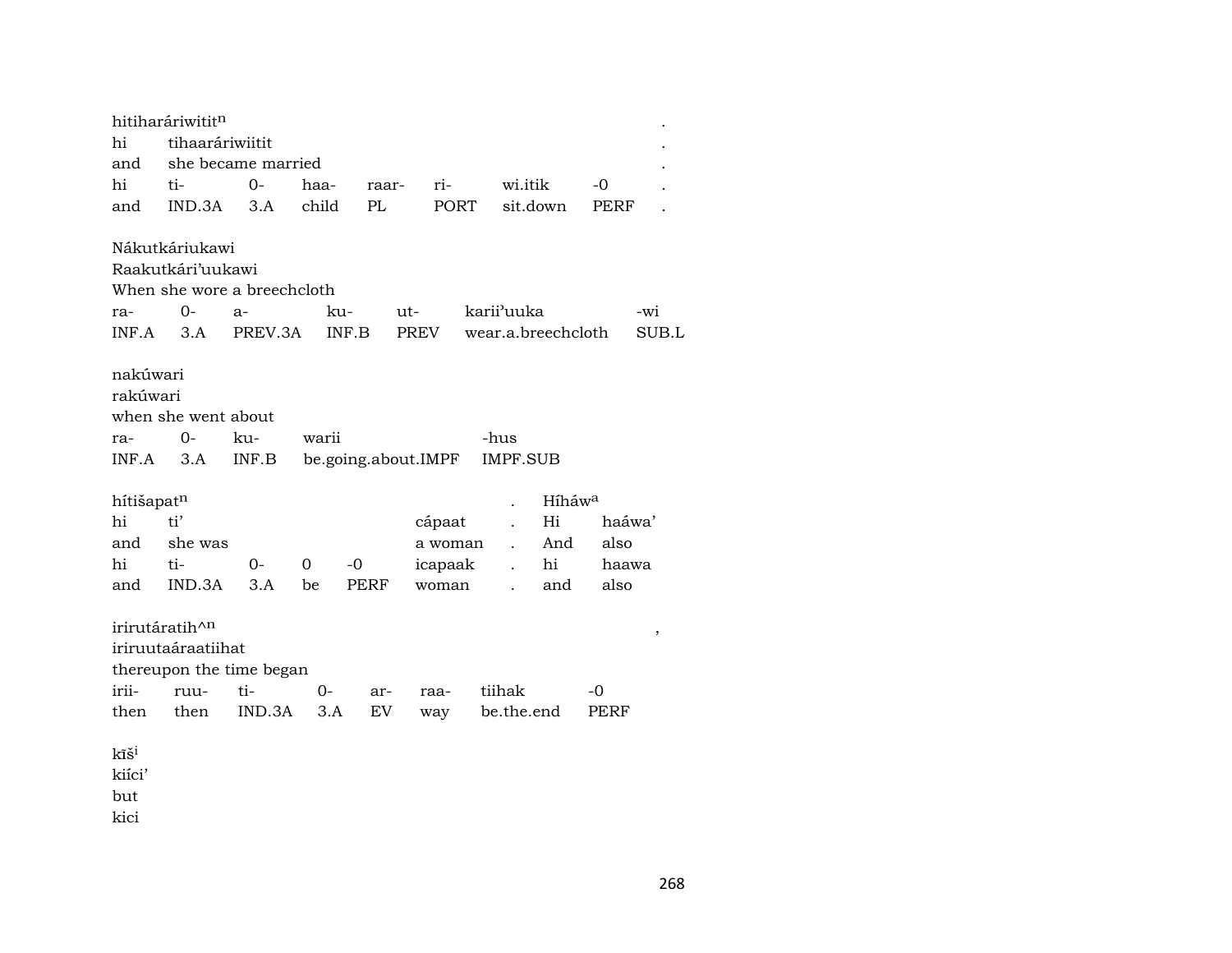but

|                        | hisitirətakúksa |                    |             |               |        |                          |                |             |             |             |
|------------------------|-----------------|--------------------|-------------|---------------|--------|--------------------------|----------------|-------------|-------------|-------------|
| hi                     |                 | sitiirattakúksa    |             |               |        |                          |                |             |             |             |
| and                    |                 | she married her    |             |               |        |                          |                |             |             |             |
| hi                     | $si-$           | ti-                | $O -$       | ir-           | aktaku |                          | uk             | -his        | -aar        | $-0$        |
| and                    | DU              | IND.3A             | 3.A         | <b>OBV</b>    |        | have.as.a.wife           | be             | <b>PERF</b> | <b>INCH</b> | <b>PERF</b> |
|                        |                 |                    |             |               |        |                          |                |             |             |             |
|                        | Hítišapatn      |                    |             |               |        |                          | $\overline{ }$ |             |             |             |
| Hi                     | ti'             |                    |             |               |        | cápaat                   |                |             |             |             |
|                        | And             | she was            |             |               |        | a woman                  |                |             |             |             |
| hi                     | ti-             |                    | $0-$        | $-0$<br>0     |        | icapaak                  |                |             |             |             |
|                        | and             | IND.3A             | 3.A         | be            | PERF   | woman                    |                |             |             |             |
|                        |                 |                    |             |               |        |                          |                |             |             |             |
| hitihurítpita          |                 |                    |             |               |        |                          |                |             |             |             |
| hi                     | tiihuúrit       |                    |             |               |        | piíta                    |                |             |             |             |
| and                    |                 | she acted like him |             |               |        | a man                    |                |             |             |             |
| hi                     | ti-             | $O -$              |             | uhuur.ik      | $-0$   | wiita                    |                |             |             |             |
| and                    | IND.3A          | 3.A                |             | be.proficient | PERF   | man                      |                |             |             |             |
|                        |                 |                    |             |               |        |                          |                |             |             |             |
|                        | Airakúšapat     |                    |             |               |        |                          |                |             |             |             |
| A                      | iraáku          |                    |             |               |        |                          | cápaat         |             |             |             |
| And                    |                 | that one woman     |             |               |        |                          | woman          |             |             |             |
| a                      | $\rm ii$ -      | ra-                | $0-$        | kus           | $-0$   |                          | icapaak        |             |             |             |
| and                    | that            | ABS                | 3.A         | be.sitting    |        | SUB.4                    | woman          |             |             |             |
|                        |                 |                    |             |               |        |                          |                |             |             |             |
| iriraúpit <sup>a</sup> |                 |                    |             |               |        | ,                        |                |             |             |             |
| iriíra'u               |                 |                    |             |               | piíta  |                          |                |             |             |             |
| that one               |                 |                    |             |               | man    | $\overline{\phantom{a}}$ |                |             |             |             |
| irii-                  | ra-             | $O -$              | $\mathbf 0$ | -u            | wiita  | $\overline{\phantom{a}}$ |                |             |             |             |
| that                   | ABS             | 3.A                | be          | SUB.D         | man    | $\overline{\phantom{a}}$ |                |             |             |             |
|                        |                 |                    |             |               |        |                          |                |             |             |             |
| pitáirirau             |                 |                    |             |               |        |                          |                |             |             |             |
| piíta                  | iriíra'u        |                    |             |               |        |                          |                |             |             |             |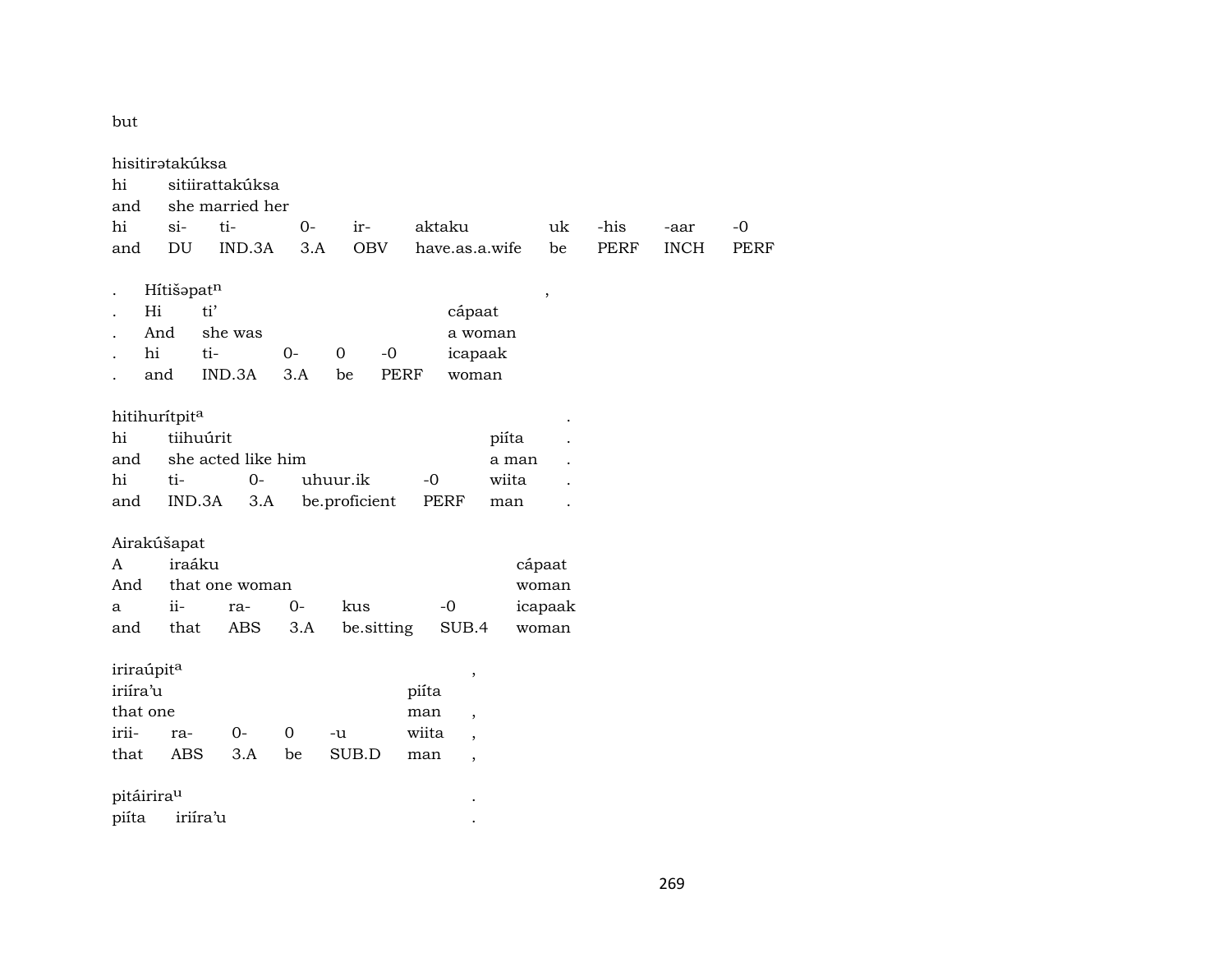| man                                            | that one                       |                                               |              |             |                 |        |                            |             |                                |             |
|------------------------------------------------|--------------------------------|-----------------------------------------------|--------------|-------------|-----------------|--------|----------------------------|-------------|--------------------------------|-------------|
| wiita                                          | irii-                          | ra-                                           | $0-$         | 0<br>-u     |                 |        |                            |             |                                |             |
| man                                            | that                           | <b>ABS</b>                                    | 3.A          | be          | SUB.D           |        |                            |             |                                |             |
| Irár <sup>i</sup><br>Iraári'<br><b>Brother</b> |                                |                                               |              |             |                 | ,<br>, |                            |             |                                |             |
| i-                                             |                                | -raar-                                        |              | -ri'        |                 |        |                            |             |                                |             |
| 3.POSS.A                                       |                                | same.sex.sibling                              |              | 3.POSS.B    |                 |        |                            |             |                                |             |
|                                                | nihkušiksuhkuhšápita           |                                               |              |             |                 |        |                            |             |                                |             |
| ra-<br>INF.A                                   | rihkuuciksuhkúhca<br>0-<br>3.A | when the mind was put in her<br>ir-<br>3.INDF | ku-<br>INF.B |             | aciks.uur.ka.uc |        | put.a.thought.into.someone | -a<br>SUB.1 | piíta<br>a man<br>wiita<br>man |             |
| šapatnáku <sup>u</sup>                         |                                |                                               |              |             |                 |        |                            |             |                                |             |
| cápaat                                         | ráku'u                         |                                               |              |             |                 |        |                            |             |                                |             |
| a man                                          |                                | a woman                                       | her being    |             |                 |        |                            |             |                                |             |
| icapaak                                        | ra-                            | $0-$                                          | ku-          | $\mathbf 0$ | -u              |        |                            |             |                                |             |
| woman                                          | INF.A                          | 3.A                                           | INF.B        | be          | SUB.D           |        |                            |             |                                |             |
|                                                | Atutasawirarúwari              |                                               |              |             |                 |        |                            |             |                                |             |
| A                                              |                                | tuutasawiraaruúwari'                          |              |             |                 |        |                            |             |                                |             |
| And                                            |                                | she put out traps                             |              |             |                 |        |                            |             |                                |             |
| a                                              | ti-                            | $O -$                                         | ut-          | as.awi-     |                 | raar-  | ruu-                       | warii       |                                | -:hus       |
| and                                            | IND.3A                         | 3.A                                           | PREV         | trap        |                 | PL     | PORT                       |             | be.going.about.IMPF            | <b>IMPF</b> |
|                                                |                                |                                               |              |             |                 |        |                            |             |                                |             |
|                                                | kituksnakukawútiku             |                                               |              |             |                 |        |                            | $\, ,$      |                                |             |
| kítuks                                         |                                | rakukawuútiku                                 |              |             |                 |        |                            |             |                                |             |
| beavers                                        |                                | when she killed them                          |              |             |                 |        |                            |             |                                |             |
| kituks                                         | ra-                            | $O -$                                         | ku-          |             | ka.wa.ut.ik     |        | -hus                       |             |                                |             |

beaver INF.A 3.A INF.B kill.DIST IMPF.SUB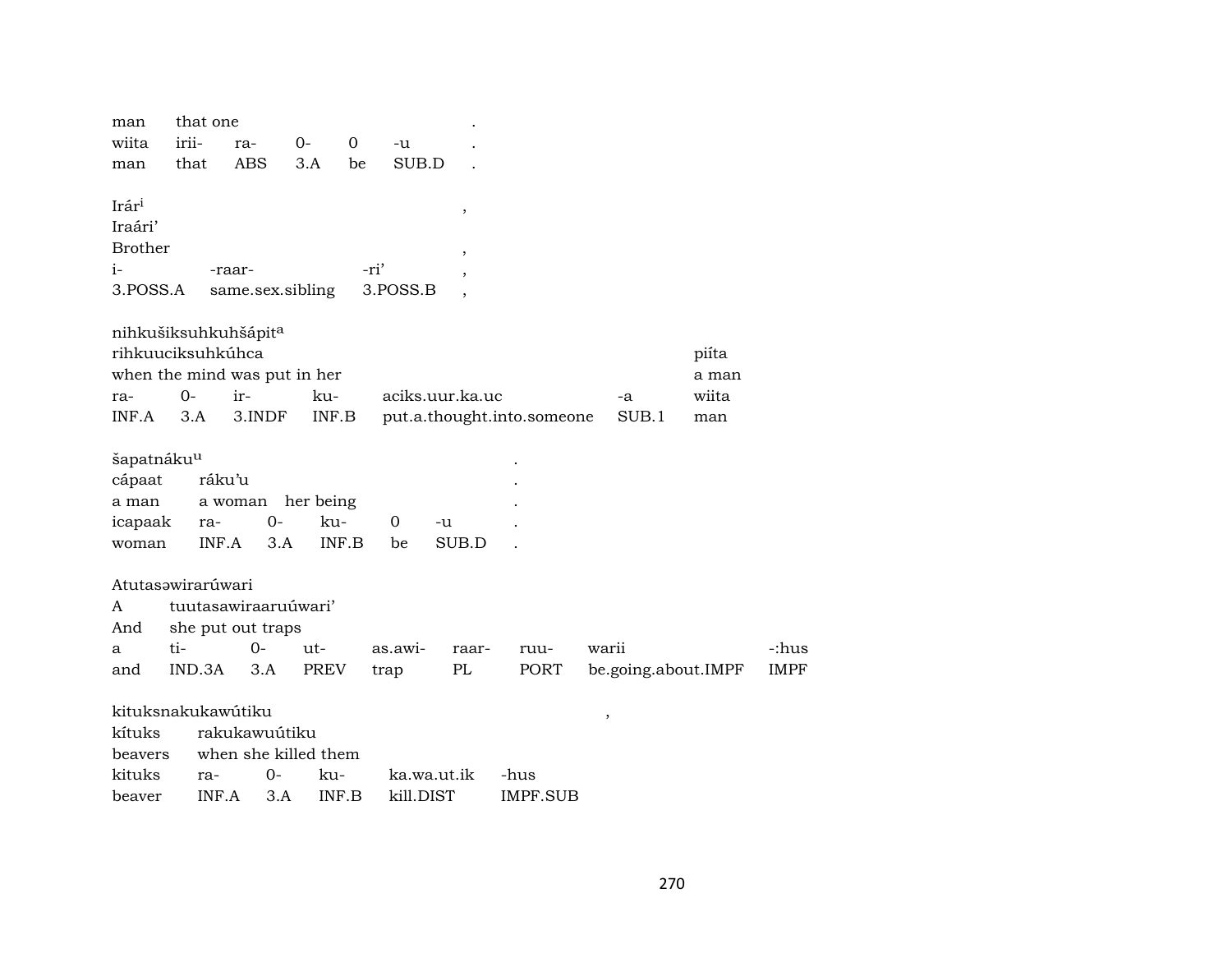| hítišapatn<br>hi<br>and<br>hi<br>and | ti'<br>it was<br>ti-<br>IND.3A                               | $0-$<br>3.A                                             | 0<br>be             | $-0$<br><b>PERF</b>       | cápaat<br>a woman<br>icapaak<br>woman   |                      |                          |               |             |
|--------------------------------------|--------------------------------------------------------------|---------------------------------------------------------|---------------------|---------------------------|-----------------------------------------|----------------------|--------------------------|---------------|-------------|
| kítuks<br>beavers<br>kituks          | ra-                                                          | Kituksnakukawútiku<br>rakukawuútiku<br>$0-$             | ku-                 | when she was killing them | ka.wa.ut.ik                             | -hus                 |                          |               |             |
| beaver<br>si-<br>DU                  | sirihkutkírik <sup>u</sup><br>sirihkutkíriku<br>ra-<br>INF.A | INF.A<br>when they watched her<br>$0-$<br>3.A           | 3.A<br>ir-<br>PL.3A | INF.B<br>ku-<br>INF.B     | kill.DIST<br>ut-<br><b>PREV</b>         | kirik.kus<br>look.at | <b>IMPF.SUB</b>          | $-0$<br>SUB.4 |             |
| A<br>And<br>a<br>and                 | Asirihkutkíriku<br>si-<br>DU                                 | sirihkutkíriku<br>when they watched her<br>ra-<br>INF.A | $0-$<br>3.A         | ir-<br>PL.3A              | ku-<br>INF.B                            | ut-<br>PREV          | look.at                  | kirik.kus     | -0<br>SUB.4 |
| rakuúku<br>ra-<br>INF.A              | nakukúšapatn<br>when she sat there<br>0-<br>3.A              | ku-<br>INF.B                                            | uk<br>be            | -u<br>SUB.D               | cápaat<br>the woman<br>icapaak<br>woman |                      | $\overline{\phantom{a}}$ |               |             |
| hi<br>and<br>hi                      | hitiníkskaruk <sup>u</sup><br>ti-                            | tiríkskaruuku'<br>she was making arrows<br>$0-$         | riiks-              | ka.ra'uk                  |                                         | -:hus                |                          |               |             |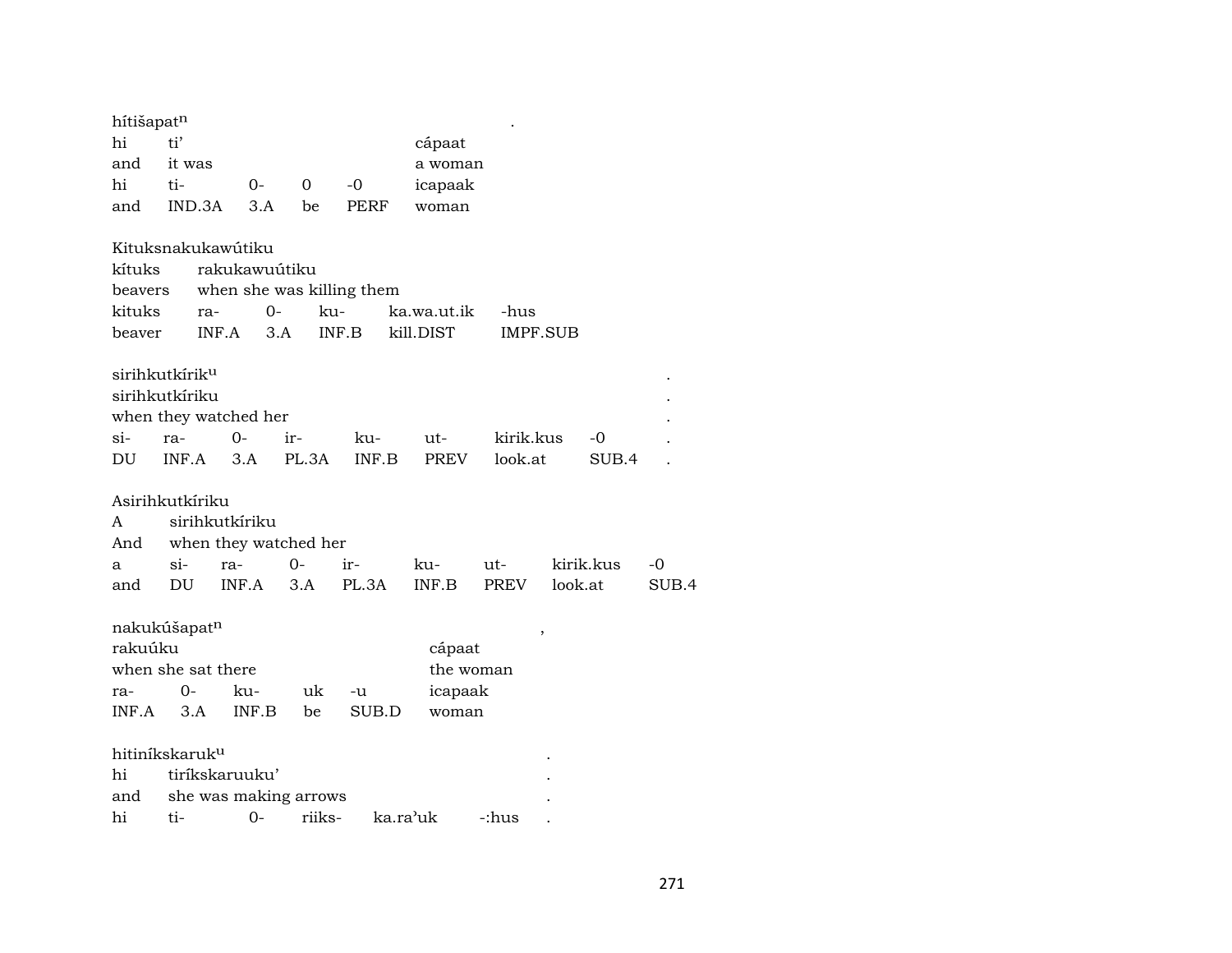| and               | IND.3A                   | 3.A                   | arrow      |       | make.PL.P                            | <b>IMPF</b>                        |                 |                          |
|-------------------|--------------------------|-----------------------|------------|-------|--------------------------------------|------------------------------------|-----------------|--------------------------|
|                   | Atiníkskaruku            |                       |            |       |                                      |                                    |                 |                          |
| A                 | tiríkskaruuku'           |                       |            |       |                                      |                                    |                 |                          |
| And               |                          | she was making arrows |            |       |                                      |                                    |                 |                          |
| а                 | ti-                      | $O -$                 | riiks-     |       | ka.ra'uk                             | -:hus                              |                 |                          |
| and               | IND.3A                   | 3.A                   | arrow      |       | make.PL.P                            | <b>IMPF</b>                        |                 |                          |
|                   | pitairikúriruhuru        |                       |            |       |                                      |                                    |                 | ,                        |
| piíta             |                          | iriikúriiruuhuuru     |            |       |                                      |                                    |                 |                          |
| men               |                          | the way they did      |            |       |                                      |                                    |                 |                          |
| wiita             | irii-                    | ku-                   | ra-        | $O -$ | ir-                                  | raa.uhur                           | -u              |                          |
| man               | that                     | <b>INDF</b>           | <b>ABS</b> | 3.A   | PL.3A                                | be.the.way                         | SUB.D           |                          |
| hítišapatn        |                          |                       |            |       |                                      | Náwa                               | ,               |                          |
| hi                | ti'                      |                       |            |       | cápaat                               | Ráwa                               |                 |                          |
| and               | she was                  |                       |            |       | a woman                              | <b>Now</b><br>$\ddot{\phantom{a}}$ |                 |                          |
| hi                | ti-                      | 0-                    | 0          | $-0$  | icapaak                              | rawa                               |                 |                          |
| and               | IND.3A                   | 3.A                   | be         | PERF  | woman                                | now                                |                 |                          |
|                   | tiháiriratpawakahu       |                       |            |       |                                      |                                    |                 | $^\mathrm{^\mathrm{o}}$  |
|                   | tihaa'iriiratpaawaákahu  |                       |            |       |                                      |                                    |                 |                          |
|                   | these things I am saying |                       |            |       |                                      |                                    |                 | ,                        |
| tii-              | haa-                     | irii-                 | ra-        | $t-$  | waa-                                 | waaka                              | -hus            | ,                        |
| this              | here                     | that                  | ABS        | 1.A   | <b>DIST</b>                          | say.IMPF                           | <b>IMPF.SUB</b> | $\overline{\phantom{a}}$ |
| irár <sup>i</sup> |                          |                       |            |       | ,                                    |                                    |                 |                          |
| iraári'           |                          |                       |            |       |                                      |                                    |                 |                          |
| brother           |                          |                       |            |       | ,                                    |                                    |                 |                          |
| $i-$              |                          | -raar-                |            | -ri'  | ,                                    |                                    |                 |                          |
| 3.POSS.A          |                          | same.sex.sibling      |            |       | 3.POSS.B<br>$\overline{\phantom{a}}$ |                                    |                 |                          |
|                   | nikuwítušuks             |                       |            |       |                                      |                                    |                 |                          |
| rikuwitucuks      |                          |                       |            |       |                                      |                                    |                 |                          |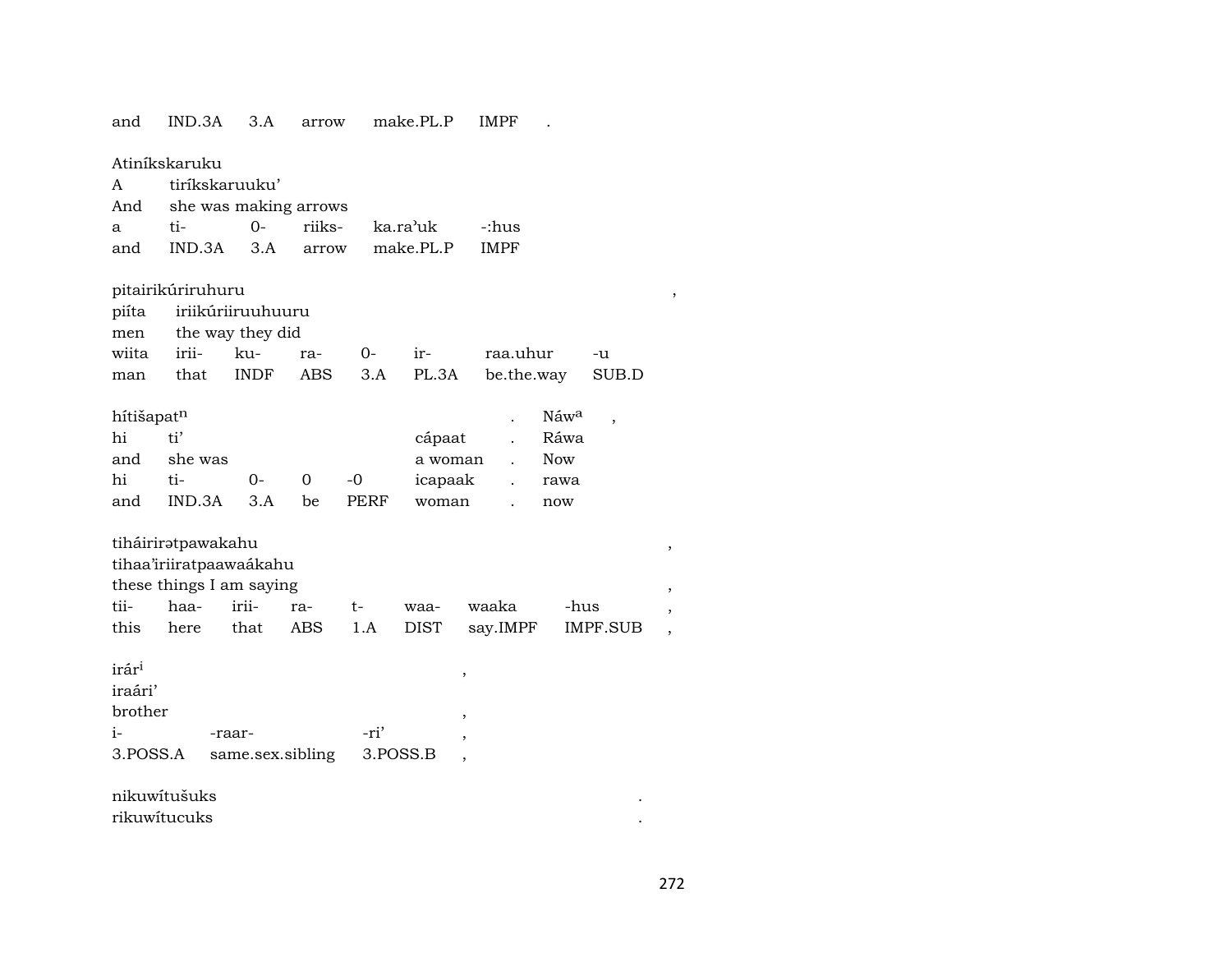| that is how it was                                                                                                            |                                                |                                                                |                                                       |                              |                                                           |                                                         |                                                                                                  |     |      |      |      |             |
|-------------------------------------------------------------------------------------------------------------------------------|------------------------------------------------|----------------------------------------------------------------|-------------------------------------------------------|------------------------------|-----------------------------------------------------------|---------------------------------------------------------|--------------------------------------------------------------------------------------------------|-----|------|------|------|-------------|
| riku-                                                                                                                         | wi-                                            | ti-                                                            | $0-$                                                  | ut-                          | uks-                                                      | $\mathbf 0$<br>$-0$                                     |                                                                                                  |     |      |      |      |             |
| that.is                                                                                                                       | QUOT                                           | IND.3A                                                         | 3.A                                                   | <b>PREV</b>                  | <b>AOR</b>                                                | <b>PERF</b><br>be                                       |                                                                                                  |     |      |      |      |             |
| Šəskiritúhairit <sup>n</sup><br>Caskií<br>A little<br>caski<br>a.little<br>Wíhirušəsk <sup>i</sup><br>Wihiru<br>There<br>wii- | rituúhaa'iirit<br>rii-<br><b>ASSR</b><br>hiruu | I saw the things<br>$t-$<br>1.A<br>caskií<br>a little<br>caski | ut-<br><b>PREV</b><br>tíwiwahatn<br>tiwiwaahat<br>ti- | raa-<br>way<br>$O -$         | iirik<br>$-0$<br>see<br>they lived now and then<br>wi.hak | <b>PERF</b><br>-waa                                     | $-0$                                                                                             |     |      |      |      |             |
| now                                                                                                                           | there                                          | a.little                                                       | IND.3A                                                | 3.A                          | be.sitting.PL                                             | <b>DIST</b>                                             | PERF                                                                                             |     |      |      |      |             |
| škúsat <sup>n</sup><br>ckúsat<br>berdaches<br>$C-$<br>FEM                                                                     | kusaat<br>berdache                             | $\ddot{\phantom{a}}$<br>$\mathbf A$<br>a<br>$\mathbf{r}$       | Apítahaw <sup>a</sup><br>And<br>and                   | piíta<br>men<br>wiita<br>man | $\overline{ }$<br>haáwa'<br>also<br>haawa<br>also         | ašápatn<br>$\boldsymbol{\mathsf{A}}$<br>And<br>a<br>and | cápaat<br>a woman<br>icapaak<br>woman                                                            |     |      |      |      |             |
| náhirarahkuwíška <sup>a</sup><br>ráhiira'<br>sometimes<br>rahiira<br>further                                                  | ra-<br>INF.A                                   | raahkuwicka'a<br>when she would think<br>$0-$<br>3.A           | ar-<br>EV                                             | ku-<br>INF.B                 | wicka<br>want                                             | -a<br>SUB.1                                             | $\pmb{\zeta}\pmb{\zeta}$<br>$\mathcal{C}$<br>$\ddot{\cdot}$<br>$^{\prime\prime}$<br>$\mathbf{H}$ |     |      |      |      |             |
| kirátiharakuitara <sup>u</sup><br>Kíra<br>Maybe                                                                               | tiháraaku<br>this one                          |                                                                |                                                       |                              |                                                           |                                                         | itáraa'u<br>I'll give you the way                                                                |     |      |      |      |             |
| kira                                                                                                                          | tii-                                           | haa-                                                           | ra-                                                   | $0-$                         | kus                                                       | $-0$                                                    | $i-$                                                                                             | t-  | $a-$ | raa- | uh   | $-0$        |
| perhaps                                                                                                                       | this                                           | here                                                           | <b>ABS</b>                                            | 3.A                          | be.sitting                                                | SUB.4                                                   | CONT.1/2A                                                                                        | 1.A | 2.P  | way  | give | <b>PERF</b> |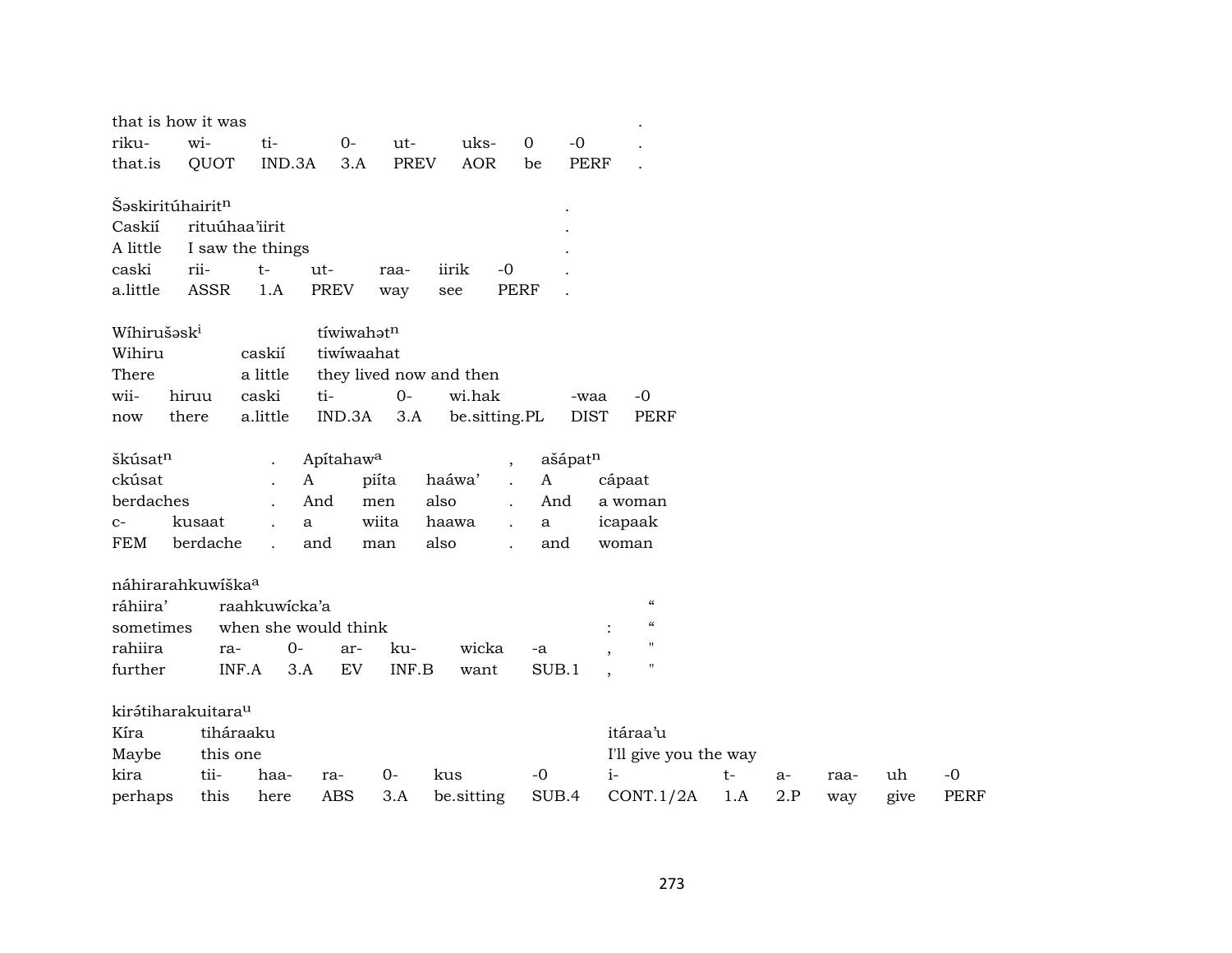| $\,$                                  | šápatn<br>cápaat<br>woman<br>icapaak<br>woman                                          |                                     |                   |                             |              |                                       |                                                                                      |                     |                                                       |             |               |                              |                         |
|---------------------------------------|----------------------------------------------------------------------------------------|-------------------------------------|-------------------|-----------------------------|--------------|---------------------------------------|--------------------------------------------------------------------------------------|---------------------|-------------------------------------------------------|-------------|---------------|------------------------------|-------------------------|
| tii-<br>when                          | tiwirataraúpita<br>tiwiratáraa'u<br>when I give you the way<br>wii-<br>when            |                                     | ra-<br><b>ABS</b> | $t-$<br>1.A                 | $a-$<br>2.P  | raa-<br>way                           | uh<br>give                                                                           | $-0$<br><b>PERF</b> | piíta<br>a man<br>wiita<br>man                        |             |               |                              |                         |
| Kiitáraa'u<br>kii-<br><b>HORT</b>     | kitaraurakúwari<br>Let me give you the way<br>$i-$                                     | CONT.1/2A                           |                   | $t-$<br>1.A                 | $a-$<br>2.P  | raa-<br>way                           | uh<br>give                                                                           | $-0$<br><b>PERF</b> | rakúwari<br>to go about<br>ra-<br>INF.A               | $0-$<br>3.A | ku-<br>INF.B  | warii<br>be.going.about.IMPF | -hus<br><b>IMPF.SUB</b> |
| $\,$                                  | nawirakurúšapatn<br>raawiirakuúru'<br>(on) the warpath<br>raawiiraak.huur<br>war.party |                                     |                   | $-u^{\prime}$<br><b>NOM</b> |              | cápaat<br>a woman<br>icapaak<br>woman | $\pmb{\mathsf{H}}$<br>$\pmb{\mathsf{H}}$<br>$\pmb{\mathsf{H}}$<br>$\pmb{\mathsf{H}}$ |                     |                                                       |             |               |                              |                         |
| Cápaat<br>A woman<br>icapaak<br>woman | Šapatnáku <sup>u</sup>                                                                 | ráku'u<br>her being<br>ra-<br>INF.A | $0 -$<br>3.A      |                             | ku-<br>INF.B | $\mathbf 0$<br>be                     | -u<br>SUB.D                                                                          |                     |                                                       |             |               |                              |                         |
| hi<br>and<br>hi                       | hitíwarinawirakur <sup>u</sup><br>tíwari'<br>ti-                                       | she went about                      | $0-$              | warii                       |              |                                       | -:hus                                                                                |                     | raawiirakuúru'<br>(on) the warpath<br>raawiiraak.huur |             | $-u^{\prime}$ |                              |                         |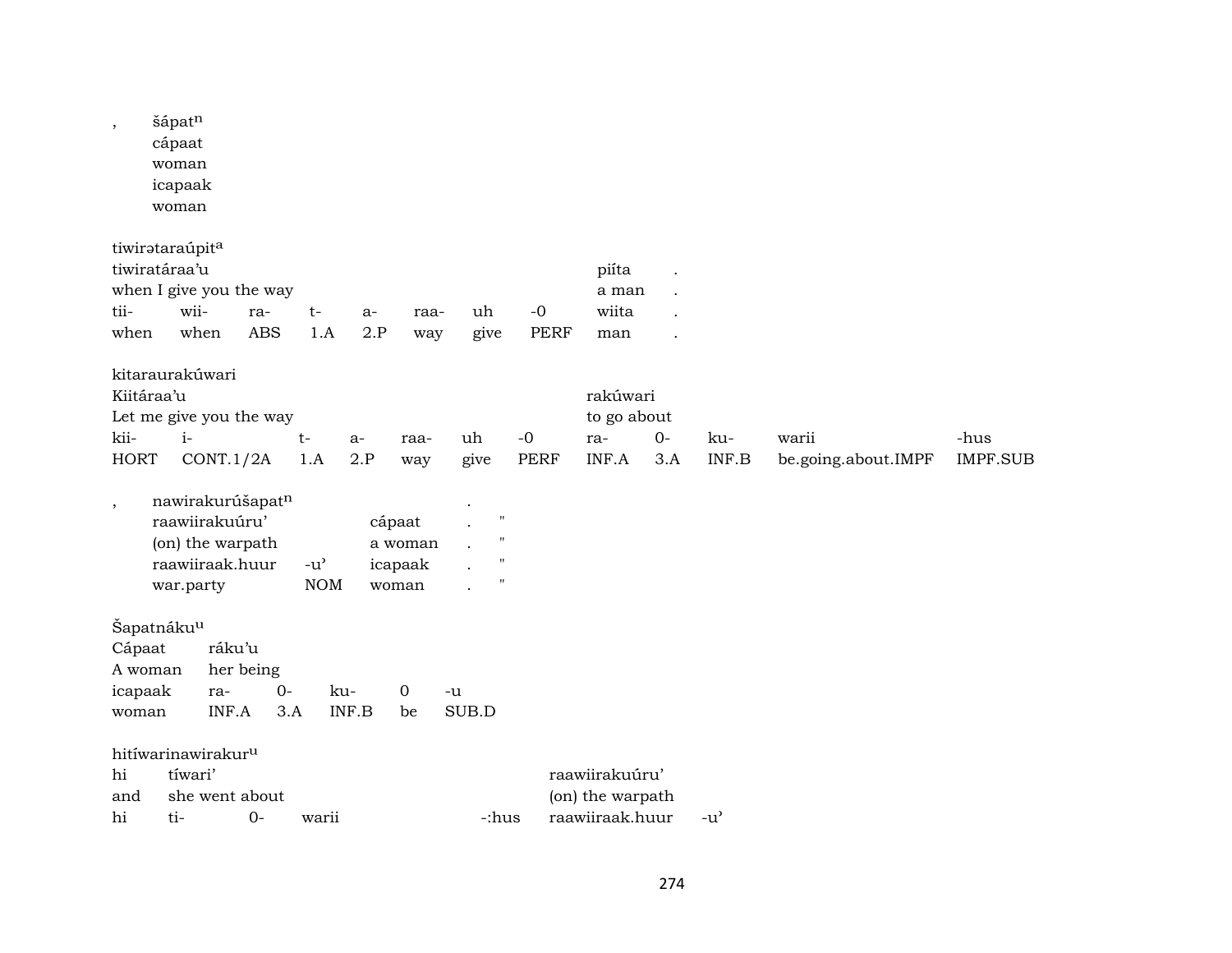| Hirurikuwitukstátawi<br>Hiru<br>rikuwitukstaátawi'                                       |
|------------------------------------------------------------------------------------------|
|                                                                                          |
|                                                                                          |
|                                                                                          |
|                                                                                          |
|                                                                                          |
|                                                                                          |
| Then<br>that used to be the way among us                                                 |
| hiruu<br>riku-<br>ti-<br>$O -$<br>wi-<br>uks-<br>tawi<br>$-0$<br>raa-                    |
| that.is<br>QUOT<br>IND.3A<br><b>AOR</b><br>then<br>3.A<br><b>PERF</b><br>be.among<br>way |
|                                                                                          |
| $\, ,$                                                                                   |
|                                                                                          |
|                                                                                          |
|                                                                                          |
|                                                                                          |
| hikiširitutapíritn                                                                       |
| kici<br>Hi<br>rituutápiirit                                                              |
| I saw them<br>And<br>but                                                                 |
| kici<br>hi<br>rii-<br>$-0$<br>ak-<br>iirik<br>$t-$<br>$ut-$<br>wa-                       |
| ASSR<br>PL.AN.3P<br>but<br>1.A<br>PREV<br><b>DIST</b><br><b>PERF</b><br>and<br>see       |
| níhuksu<br>šustíkahiku<br>$\overline{\phantom{a}}$<br>$\, ,$                             |
| ríhuksu'<br>custíkaahiiku'                                                               |
| only<br>aged old women                                                                   |
| rihuks<br>custit<br>$-u^{\prime}$<br>kaahik<br>$-u^{\prime}$                             |
| <b>NOM</b><br><b>NOM</b><br>alone<br>old.woman<br>aged                                   |
| iríahuksuriwawuhu                                                                        |

IND.3A 3.A be.going.about.IMPF IMPF

irii'ahuksuriiwaáwuhu

and

 $\rm{NOM}$ 

war.party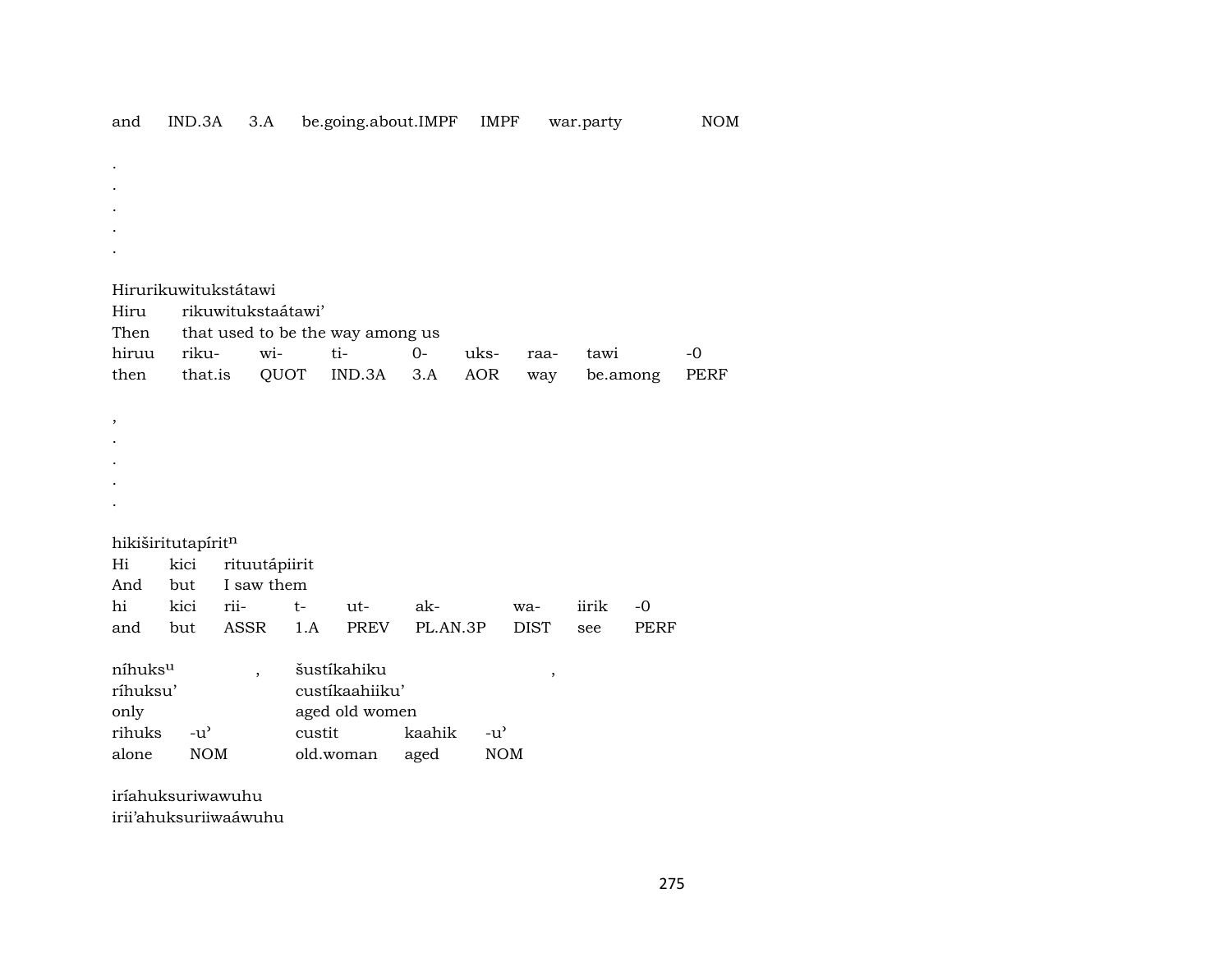|                         |                   |            |                                      |                          | those who had gone around now and then |                      |             |        |                 |             |             |            |         |
|-------------------------|-------------------|------------|--------------------------------------|--------------------------|----------------------------------------|----------------------|-------------|--------|-----------------|-------------|-------------|------------|---------|
| irii-                   | ar-               | ra-        | $O -$                                | uks-                     | hurii                                  |                      | -waa        | -wi    | -hus            |             |             |            |         |
| that                    | EV                | <b>ABS</b> | 3.A                                  | <b>AOR</b>               |                                        | go.around.PL         | <b>DIST</b> | SUB.L  | <b>IMPF.SUB</b> |             |             |            |         |
| náwirakur <sup>u</sup>  |                   |            |                                      | $\overline{\phantom{a}}$ | šápatn                                 | $\ddot{\phantom{a}}$ | Náhira      |        |                 |             |             |            |         |
| raáwiirakuuru'          |                   |            |                                      |                          | cápaat                                 | $\ddot{\phantom{a}}$ | Ráhiira'    |        |                 |             |             |            |         |
|                         | (on) the warpath  |            |                                      |                          | women                                  |                      | Sometimes   |        |                 |             |             |            |         |
| raawiiraak.huur         |                   |            | $-u$ <sup><math>\prime</math></sup>  |                          | icapaak                                | $\mathbf{r}$         | rahiira     |        |                 |             |             |            |         |
| war.party               |                   |            | <b>NOM</b>                           |                          | woman                                  |                      | further     |        |                 |             |             |            |         |
|                         | sirihkurahúrititn |            |                                      |                          |                                        |                      |             |        |                 |             |             |            |         |
| sirihkurahúritit        |                   |            |                                      |                          |                                        |                      |             |        |                 |             |             |            |         |
|                         |                   |            | when they gave it to her             |                          |                                        |                      |             |        |                 |             |             |            |         |
| $\sin$                  | ra-               | $0-$       | ir-                                  |                          | ku-                                    | rahur.itik           | $-0$        |        |                 |             |             |            |         |
| DU                      | INF.A             | 3.A        |                                      | PL.3A                    | INF.B                                  | gratify              | SUBS.4      |        |                 |             |             |            |         |
|                         |                   |            | arusasirihkuštautúsitit <sup>n</sup> |                          |                                        |                      |             |        |                 |             |             |            |         |
| aruúsa'                 |                   |            | sirihkucta'uutúsitit                 |                          |                                        |                      |             |        |                 |             |             |            |         |
| a horse                 |                   |            | when they stole it for her           |                          |                                        |                      |             |        |                 |             |             |            |         |
| aruusaa                 |                   | $\sin$     | ra-                                  | $0-$                     | ir-                                    | ku-                  | ut-         | ta'uut | -hus            | -itik       |             |            |         |
| horse                   |                   | DU         | INF.A                                | 3.A                      | PL.3A                                  | INF.B                | <b>PREV</b> | steal  | <b>IMPF.SUB</b> | <b>INCH</b> |             |            |         |
| $^\mathrm{^\mathrm{o}}$ | šápatn            |            |                                      |                          |                                        |                      |             |        |                 |             |             |            |         |
|                         | cápaat            |            |                                      |                          |                                        |                      |             |        |                 |             |             |            |         |
|                         | a woman           |            |                                      |                          |                                        |                      |             |        |                 |             |             |            |         |
|                         | icapaak           |            |                                      |                          |                                        |                      |             |        |                 |             |             |            |         |
|                         | woman             |            |                                      |                          |                                        |                      |             |        |                 |             |             |            |         |
|                         |                   |            | Nihusuasiwitiraruhúasišapatn         |                          |                                        |                      |             |        |                 |             |             |            |         |
| Ríhuksu'                |                   |            | a                                    |                          | siwitiiraruúhu'                        |                      |             |        |                 |             |             | asiícapaat |         |
| Only                    |                   |            | and                                  |                          | they gave them to her                  |                      |             |        |                 |             |             | mares      |         |
| rihuks                  | $-u^{\prime}$     |            | a                                    | $\sin$                   | wi-                                    | ti-                  | $0-$        | ir-    | raar-           | uh          | -:hus       | asaa-      | icapaak |
| alone                   |                   | <b>NOM</b> | and                                  | DU                       | QUOT                                   | IND.3A               | 3.A         | PL.3A  | 3PL.INAN.P      | give        | <b>IMPF</b> | horse      | woman   |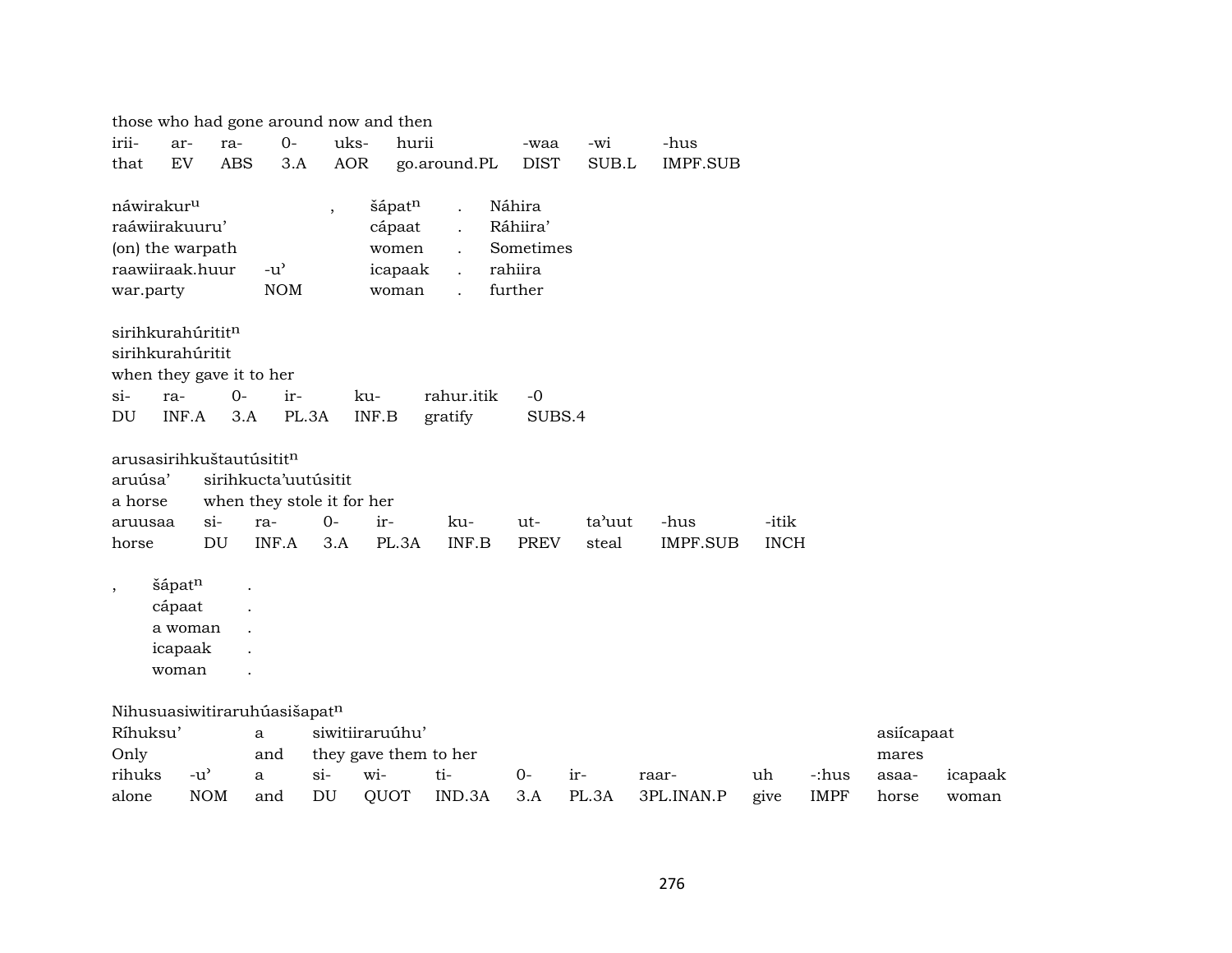asawakiráhku<sup>u</sup>

asaawáki'

- , a pinto
- , asaa- awakir
- , horse be.strange

akahakišnáku<sup>u</sup>

,

| raáhku'u  |        |     |       |                |       |     | kahaáhkiic |                     | ráku'u    |    |       |    |       |
|-----------|--------|-----|-------|----------------|-------|-----|------------|---------------------|-----------|----|-------|----|-------|
| its being |        |     |       |                |       | and | a mule     |                     | its being |    |       |    |       |
| ra-       | 0-     | ar- | -ku   | $\overline{0}$ | -u    | a a | itkahaar-  | kii <sup>›</sup> ac | ra-       | -0 | ku-   |    | $-11$ |
| INF.A     | 3.A EV |     | INF.B | be             | SUB.D | and | ear        | be.long INF.A 3.A   |           |    | INF.B | be | SUB.D |

| Nikutihwakiáh <sup>u</sup> |                                 |                |       |                                           |       |  |
|----------------------------|---------------------------------|----------------|-------|-------------------------------------------|-------|--|
|                            | Rikutihwakí'aahu'               |                |       |                                           |       |  |
|                            | . That is what they used to say |                |       |                                           |       |  |
| riku-                      | $t_{i-1}$                       | $\overline{O}$ | $ir-$ | waki a                                    | -:hus |  |
|                            |                                 |                |       | that.is IND.3A 3.A PL.3A say.PL.IMPF IMPF |       |  |

| kúrahus     | nikutihwakiáh <sup>u</sup> |                               |           |       |             |       |  |  |  |  |  |
|-------------|----------------------------|-------------------------------|-----------|-------|-------------|-------|--|--|--|--|--|
| Kúrahus     |                            | rikutihwakí'aahu              |           |       |             |       |  |  |  |  |  |
| The old men |                            | that is what they used to say |           |       |             |       |  |  |  |  |  |
| kurahuus    | riku-                      | ti-                           | <u>ດ-</u> | $ir-$ | waki.a      | -:hus |  |  |  |  |  |
| old.man     |                            | that.is IND.3A 3.A PL.3A      |           |       | say.PL.IMPF | IMPF  |  |  |  |  |  |

sirihkurákiwat<sup>i</sup> sirihkuúrakiiwaati when they were telling about them si- ra- 0- ir- ku- uur- ak- iiwaat -i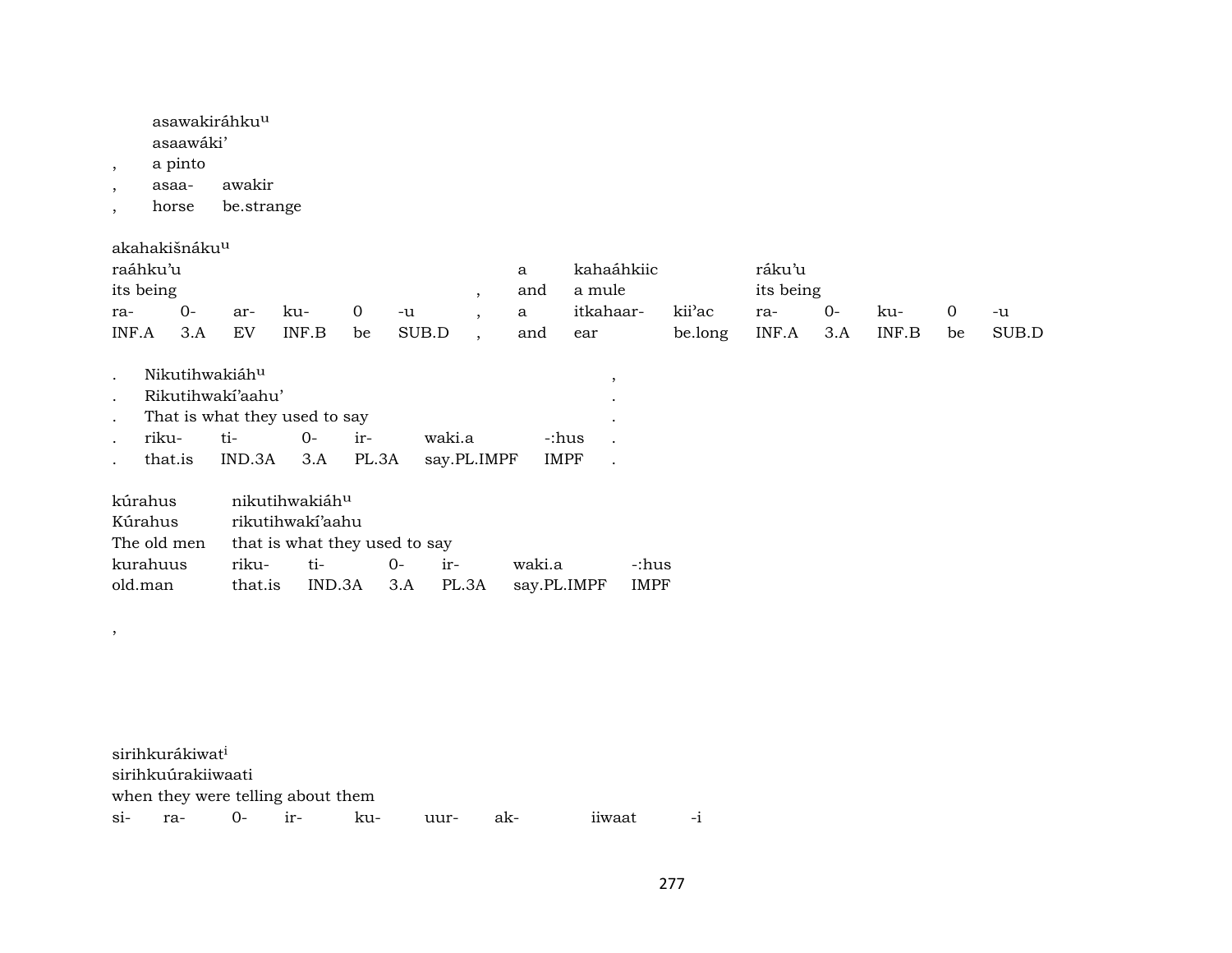| $\mathop{\rm DU}\nolimits$                      | INF.A                                       | 3.A               | PL.3A            | $\textsf{INF}.\textsf{B}$ | PREV        |                          | PL.AN.3P          | tell.about                    |                          | SUB.2 |
|-------------------------------------------------|---------------------------------------------|-------------------|------------------|---------------------------|-------------|--------------------------|-------------------|-------------------------------|--------------------------|-------|
| šápatn                                          | $\ddot{\phantom{a}}$                        | Airiraúpita       |                  |                           |             |                          |                   |                               |                          |       |
| cápaat                                          | $\ddot{\phantom{a}}$                        | $\mathbf{A}$      | iriíra'u         |                           |             |                          |                   | piíta                         |                          |       |
| women                                           | $\ddot{\phantom{a}}$                        | And               | that one         |                           |             |                          |                   | man                           | $\overline{\phantom{a}}$ |       |
| icapaak                                         | $\ddot{\phantom{a}}$                        | a                 | irii-            | ra-                       | $0-$        | $\mathbf 0$              | $-u$              | wiita                         | $\overline{\phantom{a}}$ |       |
| woman                                           |                                             | and               | that             | ABS                       | 3.A         | be                       | SUB.D             | man                           | $\overline{\phantom{a}}$ |       |
| irírau                                          |                                             |                   |                  |                           | $\,$        |                          |                   |                               |                          |       |
| iriíra'u                                        |                                             |                   |                  |                           |             |                          |                   |                               |                          |       |
| that one                                        |                                             |                   |                  |                           | ,           |                          |                   |                               |                          |       |
| irii-                                           | ra-                                         | $O -$             | 0<br>-u          |                           |             |                          |                   |                               |                          |       |
| that                                            | <b>ABS</b>                                  | 3.A               | be               | SUB.D                     |             |                          |                   |                               |                          |       |
| irár <sup>i</sup><br>iraári'<br>brother<br>$i-$ |                                             | -raar-            |                  | -ri'                      |             | $\, ,$<br>$\,$<br>,      |                   |                               |                          |       |
| 3.POSS.A                                        |                                             |                   | same.sex.sibling | 3.POSS.B                  |             | $\overline{\phantom{a}}$ |                   |                               |                          |       |
| pitáirírau<br>piíta<br>man<br>wiita<br>man      | iriíra'u<br>that kind<br>irii-<br>that      | ra-<br><b>ABS</b> | $O -$<br>3.A     | 0<br>be                   | -u<br>SUB.D | $\,$                     |                   |                               |                          |       |
| rihkúra'u                                       | nihkuraúšapatn<br>when he was made that way |                   |                  |                           |             |                          | cápaat<br>a woman | $\,$                          |                          |       |
| ra-                                             | $O -$                                       | ir-               | ku-              | ra'uk                     | $-0$        |                          | icapaak           | $\overline{\phantom{a}}$<br>, |                          |       |
| INF.A                                           | 3.A                                         | OBV               | INF.B            | make                      |             | SUB.3                    | woman             | $\overline{\phantom{a}}$      |                          |       |
| 1.11                                            | $\sim$ $\sim$ $\sim$ $\sim$                 |                   |                  |                           |             |                          |                   |                               |                          |       |

## hihawatáhwari

hi hawá taáhwari'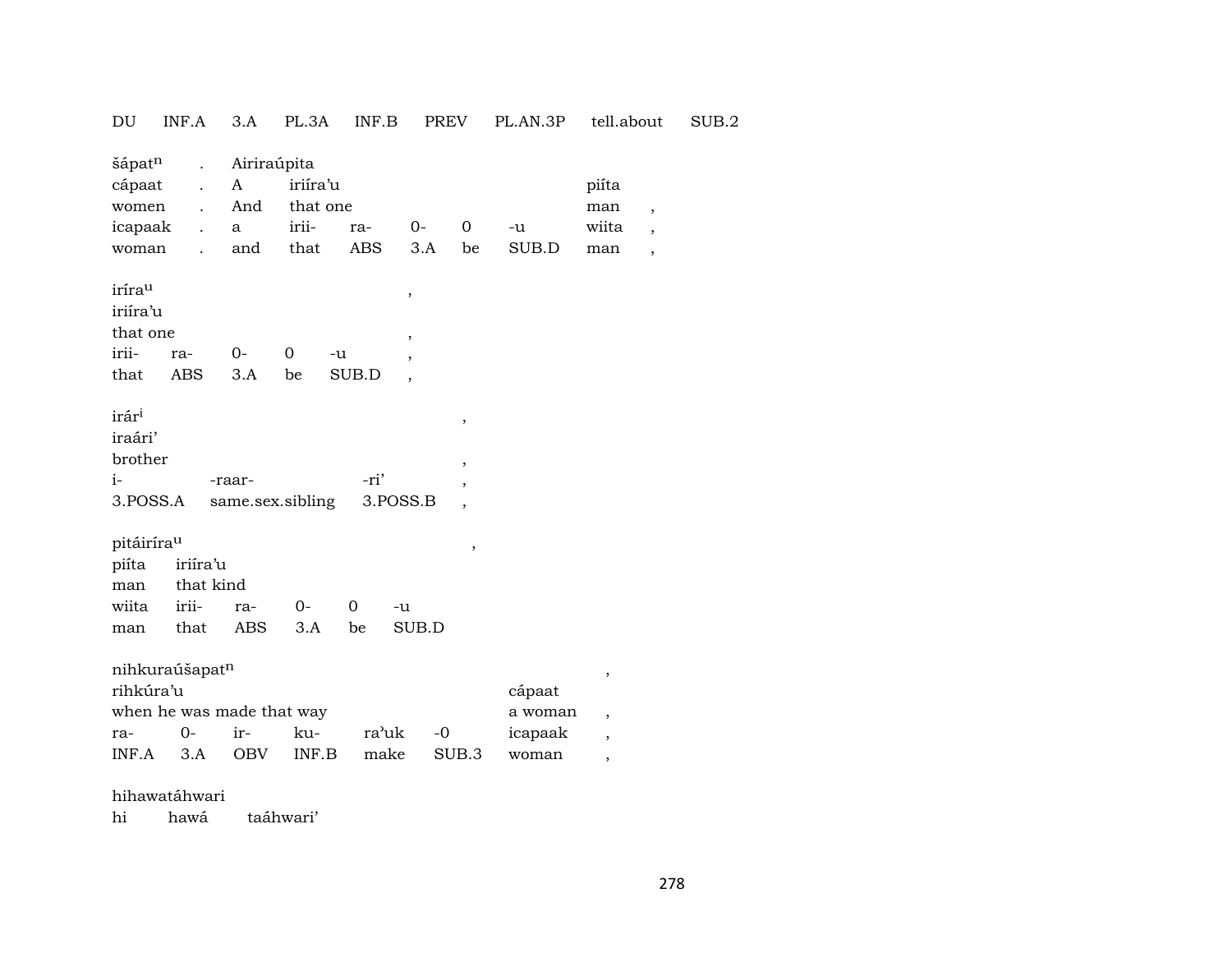| and                                    | also                                                                              |                                                | he would go around |               |                |                     |           |        |                |              |             |             |             |
|----------------------------------------|-----------------------------------------------------------------------------------|------------------------------------------------|--------------------|---------------|----------------|---------------------|-----------|--------|----------------|--------------|-------------|-------------|-------------|
| hi                                     | haawa                                                                             | ti-                                            | $0-$               | ar-           |                | warii               |           |        | -:hus          |              |             |             |             |
| and                                    | also                                                                              | IND.3A                                         | 3.A                | EV            |                | be.going.about.IMPF |           |        | <b>IMPF</b>    |              |             |             |             |
| war.party                              | náwirakur <sup>u</sup> ,<br>raáwiirakuuru'<br>(on) the warpath<br>raawiiraak.huur | $-u^{\prime}$<br><b>NOM</b>                    |                    |               |                |                     |           |        |                |              |             |             |             |
| hi<br>and                              | hisitírətakuksa                                                                   | sitiirattakúksa<br>he would get married to her |                    |               |                |                     |           |        |                |              |             |             |             |
| hi                                     | $si$ -                                                                            | ti-                                            | $0-$               | $a-$          |                | ir-                 | ar-       | aktaku |                | uk           | -his        | -aar        | $-0$        |
| and                                    | DU                                                                                | IND.3A                                         | 3.A                | PREV.3A       |                | <b>OBV</b>          | EV        |        | have.as.a.wife | be           | <b>PERF</b> | <b>INCH</b> | <b>PERF</b> |
| Hi<br>A<br>hi                          | Hipítat <sup>i</sup><br>and                                                       | ti'<br>piíta<br>a man<br>wiita<br>ti-<br>man   | he was<br>IND.3A   | $0 -$<br>3.A  | $\Omega$<br>be | $-0$<br><b>PERF</b> |           |        |                |              |             |             |             |
| hísitirataku<br>hi<br>and<br>hi<br>and | sitiírattaku'<br>$si-$<br>DU                                                      | he would be married to her<br>ti-<br>IND.3A    | 0-<br>3.A          | a-<br>PREV.3A |                | ir-<br>PL.3A        | ar-<br>EV | aktaku | have.as.a.wife | $-0$<br>PERF |             |             |             |

. . . . .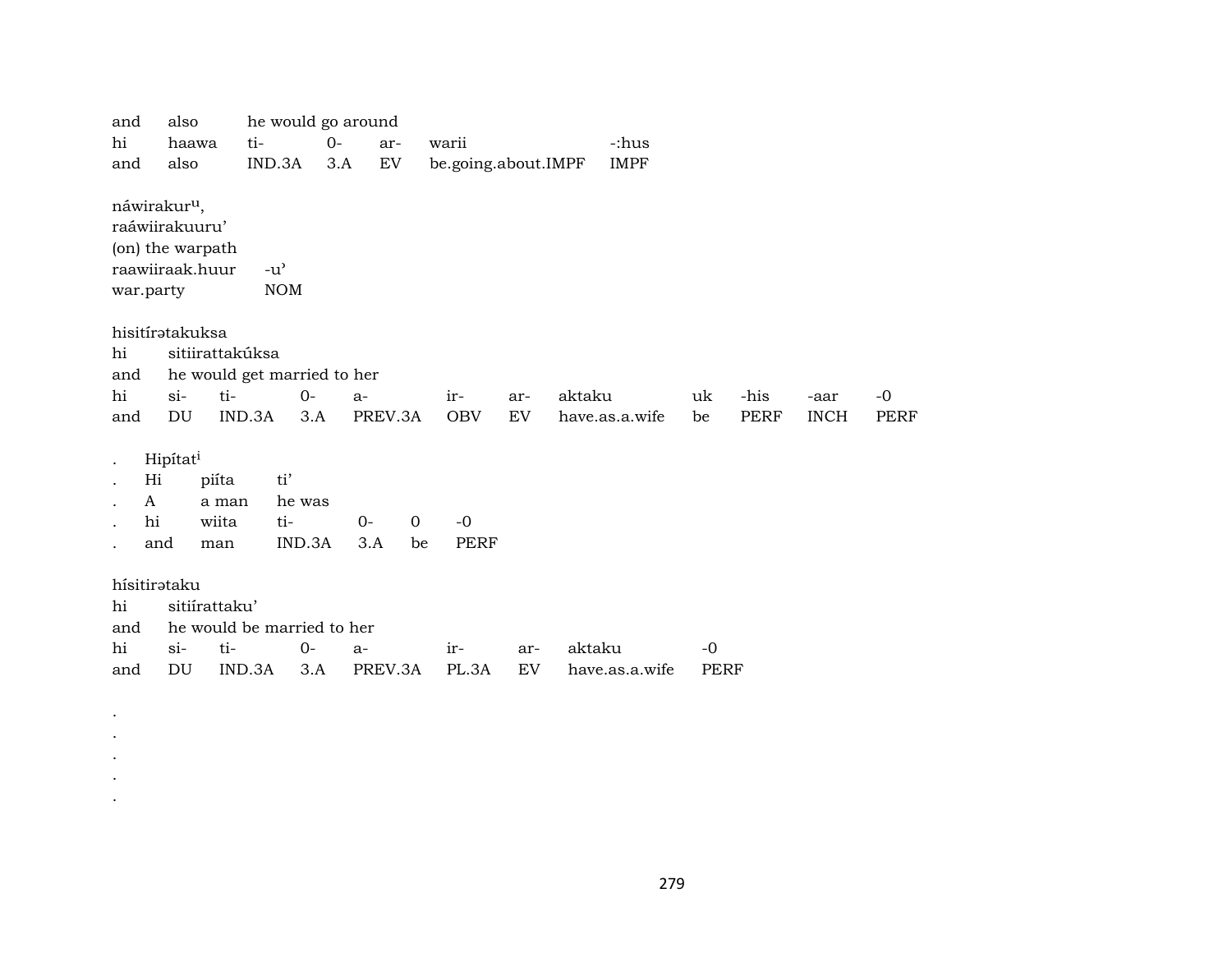| Hikišitáhwiška                                       |                   |             |                     |        |                |                     |             |                               |                            |
|------------------------------------------------------|-------------------|-------------|---------------------|--------|----------------|---------------------|-------------|-------------------------------|----------------------------|
| Hi                                                   | kici              | taáhwicka'  |                     |        |                |                     |             |                               | $\boldsymbol{\mathcal{C}}$ |
| And                                                  | but               |             | she would think     |        |                |                     |             | $\ddot{\cdot}$                | $\epsilon$                 |
| hi                                                   | kici              | ti-         | 0-                  |        | ar-            | wicka               | $-0$        | $\overline{\phantom{a}}$      | н                          |
| and                                                  | but               | IND.3A      |                     | 3.A    | EV             | think               | PERF        |                               | $\pmb{\mathsf{H}}$         |
| súkspari<br>Súkspari'<br>Go about<br>i-<br>CONT.1/2A |                   | $S-$<br>2.A | uks-<br><b>JUSS</b> |        | warii          | be.going.about.IMPF |             | -:hus<br><b>IMPF</b>          |                            |
| náwirakur <sup>u</sup>                               |                   |             |                     |        |                |                     |             |                               |                            |
| raáwiirakuuru'                                       |                   |             |                     |        | $\blacksquare$ |                     |             |                               |                            |
| (on) the warpath                                     |                   |             |                     | Ţ      | $\blacksquare$ |                     |             |                               |                            |
| raawiiraak.huur                                      |                   |             | $-u^{\prime}$       |        | "              |                     |             |                               |                            |
| war.party                                            |                   |             | <b>NOM</b>          |        | 11             |                     |             |                               |                            |
| Tatutakíritn<br>Tatuutákiirit<br>I saw them<br>ta-   | t-                |             | ut-                 | ak-    |                | iirik               | -0          | $\, ,$                        |                            |
|                                                      |                   |             | <b>PREV</b>         |        |                |                     |             | $\overline{\phantom{a}}$      |                            |
| IND.1/2A<br>šurakiráku <sup>u</sup>                  |                   | 1.A         |                     |        | PL.AN.3P       | see                 | <b>PERF</b> | $\overline{\phantom{a}}$<br>, |                            |
| cuúraki                                              |                   |             | ráku'u              |        |                |                     |             |                               |                            |
| a girl                                               |                   |             | her being           |        |                |                     |             | ,                             |                            |
| icuura-                                              | -kis              | ra-         |                     | 0-     | ku-            | 0                   | -u          | ,                             |                            |
| girl                                                 | DIM               |             | INF.A               | 3.A    | INF.B          | be                  | SUB.D       | $\overline{\phantom{a}}$      |                            |
| naritšurakiráku <sup>u</sup><br>raárit<br>really     | cuúraki<br>a girl |             |                     | ráku'u | her being      |                     |             |                               | ,                          |
| raarit                                               | icuura-           |             | -kis                | ra-    | 0-             | ku-                 | 0           | -u                            |                            |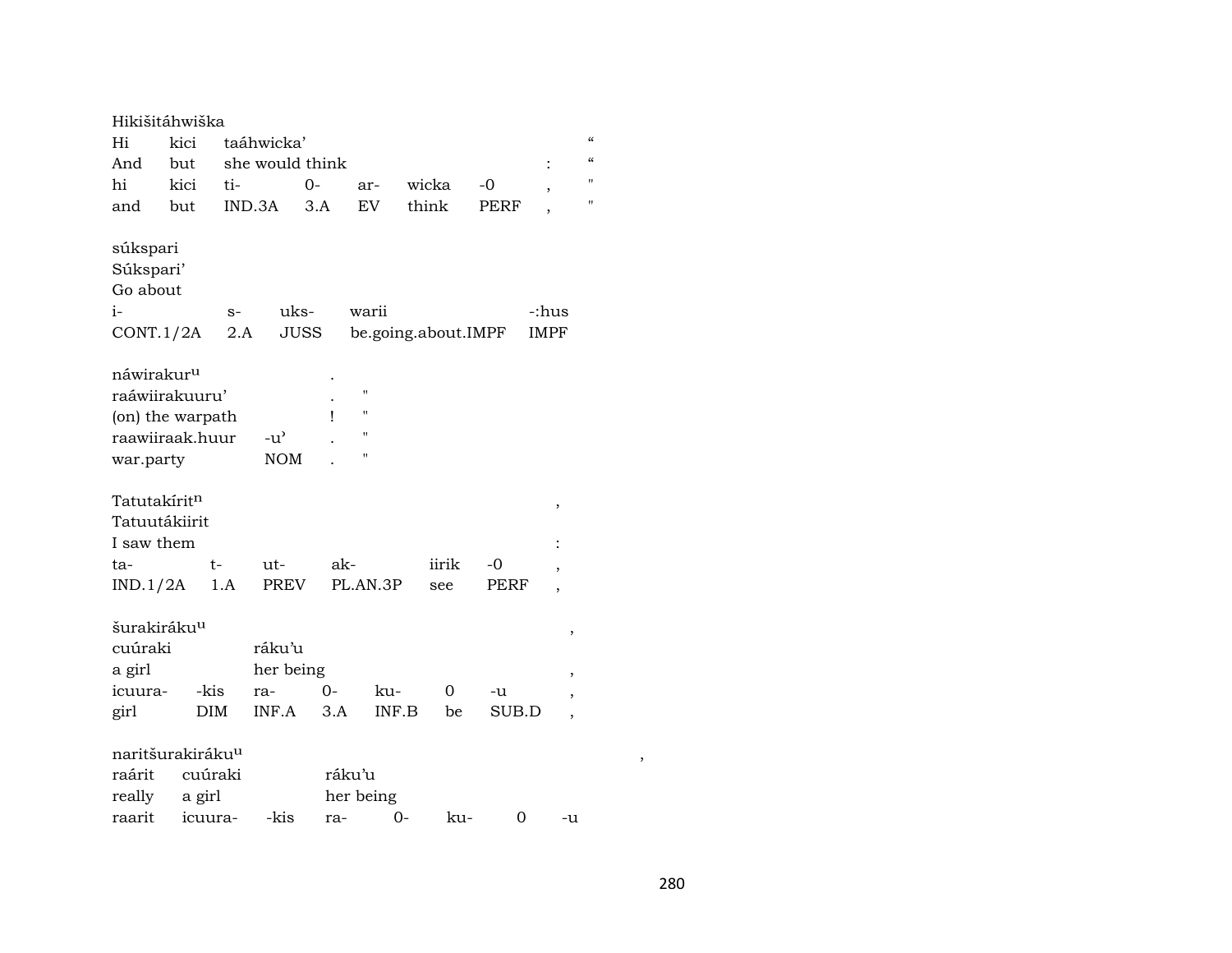| really                    | girl                             | DIM                     | INF.A       | 3.A         | INF.B       | be                 |                | SUB.D                    |  |  |  |  |  |
|---------------------------|----------------------------------|-------------------------|-------------|-------------|-------------|--------------------|----------------|--------------------------|--|--|--|--|--|
| akipítataa                |                                  |                         |             |             |             |                    |                |                          |  |  |  |  |  |
| aki                       |                                  | piíta                   | taá'a       |             |             |                    |                |                          |  |  |  |  |  |
| and here                  |                                  | a man                   | he would be |             |             |                    |                |                          |  |  |  |  |  |
| a-                        | ki                               | wiita                   | ti-         | 0-          | ar-         | $\Omega$           | $\overline{z}$ |                          |  |  |  |  |  |
| and                       | there                            | man                     | IND.3A      | 3.A         | <b>EV</b>   | be                 | EX             |                          |  |  |  |  |  |
|                           | Širukararakušíkskas <sup>a</sup> |                         |             |             |             |                    |                |                          |  |  |  |  |  |
| Ciru<br>kararakuucíkskasa |                                  |                         |             |             |             |                    |                |                          |  |  |  |  |  |
| Yet                       |                                  | when one was not mature |             |             |             |                    |                |                          |  |  |  |  |  |
| ciruu                     | kara-                            | ra-                     | 0-          | ku-         | aciks.ka.sa |                    | -0             |                          |  |  |  |  |  |
| yet                       | <b>NEG</b>                       | INF.A                   | 3.A         | INF.B       | be.sensible |                    | SUB.4          |                          |  |  |  |  |  |
|                           | nətarápakíhu                     |                         |             |             |             |                    |                |                          |  |  |  |  |  |
|                           | rataraápakihu                    |                         |             |             |             |                    |                |                          |  |  |  |  |  |
| our saying                |                                  |                         |             |             |             |                    |                |                          |  |  |  |  |  |
| ra-                       | $t-$                             | a-                      | rak-        | waki.a      |             | -hus               |                |                          |  |  |  |  |  |
| ABS                       | 1.A                              | IN.PL.P                 | $1/2$ .PL   |             | say.PL.IMPF |                    | IMPF.SUB       |                          |  |  |  |  |  |
| šúras <sup>u</sup>        |                                  |                         | ,           |             |             |                    |                |                          |  |  |  |  |  |
| cuúraasu'                 |                                  |                         |             |             |             |                    |                |                          |  |  |  |  |  |
|                           | a young woman                    |                         |             |             |             |                    |                |                          |  |  |  |  |  |
| icuuraas                  |                                  | $-u^{\prime}$           |             |             |             |                    |                |                          |  |  |  |  |  |
|                           | young.woman                      | <b>NOM</b>              |             |             |             |                    |                |                          |  |  |  |  |  |
| akipíraskita <sup>a</sup> |                                  |                         |             |             |             |                    |                |                          |  |  |  |  |  |
| aki                       |                                  | piíraski                |             | taá'a       |             |                    |                |                          |  |  |  |  |  |
| and here                  |                                  | a boy                   |             | he would be |             |                    |                |                          |  |  |  |  |  |
| a-                        | ki                               | piiras-                 | -kis        | ti-         | $O -$       | ar-                | 0              | $\overline{\phantom{0}}$ |  |  |  |  |  |
| and                       | there                            | boy                     | DIM         | IND.3A      | 3.A         | EV                 | be             | EX                       |  |  |  |  |  |
| hitátiška                 |                                  |                         |             |             |             |                    |                |                          |  |  |  |  |  |
|                           | hi táticka'                      |                         |             |             |             | $\epsilon\epsilon$ |                |                          |  |  |  |  |  |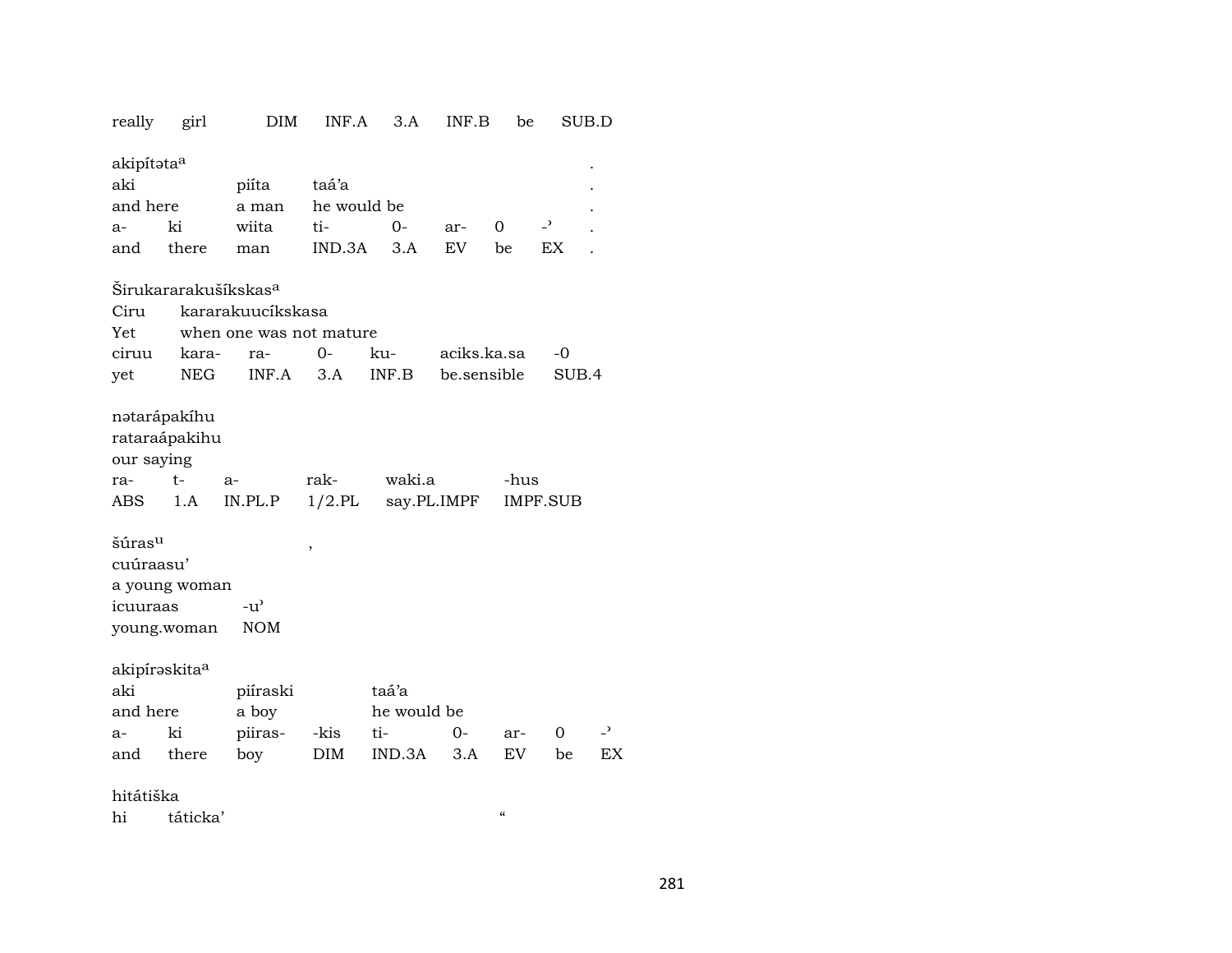| and<br>hi<br>and            | I thought<br>ta-<br>IND.1/2A                                                      | $t-$             | 1.A                     | wicka<br>think | $-0$<br><b>PERF</b> |                          | $\mathcal{C}\mathcal{C}$<br>$\pmb{\mathsf{H}}$<br>Н |                          |                              |                          |                 |             |
|-----------------------------|-----------------------------------------------------------------------------------|------------------|-------------------------|----------------|---------------------|--------------------------|-----------------------------------------------------|--------------------------|------------------------------|--------------------------|-----------------|-------------|
| Cuúraki                     | šurákikūhas                                                                       | kuúhas           |                         |                |                     |                          |                                                     |                          | Ħ                            |                          |                 |             |
| A girl<br>icuura            | -kis                                                                              | kuur-            | you must be<br>ra-      |                | $S-$                | 0                        | $-0$                                                |                          | 11<br>п                      |                          |                 |             |
| female                      | <b>DIM</b>                                                                        | <b>DUB</b>       |                         | <b>ABS</b>     | 2.A                 | be                       | <b>PERF</b>                                         |                          | Ħ                            |                          |                 |             |
| Iríahutar <sup>a</sup>      | Irií'ahuutaara                                                                    |                  |                         |                |                     |                          |                                                     | $\cdot$                  | $\mathbf{i}$<br>$\mathbf{i}$ | $\, ,$                   |                 |             |
|                             | What she did                                                                      |                  |                         |                |                     |                          |                                                     | $\overline{\phantom{a}}$ | so                           | $\overline{\phantom{a}}$ |                 |             |
| irii-                       | ar-                                                                               | ra-              | $0-$                    | ut-            | aar                 | -a                       |                                                     | $\overline{\phantom{a}}$ | $\mathbf{i}$                 | $\overline{\phantom{a}}$ |                 |             |
| what                        | EV                                                                                | <b>ABS</b>       | 3.A                     | <b>PREV</b>    | do                  |                          | SUB.1                                               | $\overline{\phantom{a}}$ | and                          | $\overline{\phantom{a}}$ |                 |             |
| irári<br>iraári'<br>brother |                                                                                   |                  |                         |                |                     | $\, ,$<br>,              |                                                     |                          |                              |                          |                 |             |
| $i-$                        |                                                                                   | -raar-           |                         | -ri'           |                     | $\overline{ }$           |                                                     |                          |                              |                          |                 |             |
| 3.POSS.A                    |                                                                                   | same.sex.sibling |                         |                | 3.POSS.B            | $\overline{\phantom{a}}$ |                                                     |                          |                              |                          |                 |             |
|                             | tihawiratuharikahu<br>tihaawiratuuhaarikaahu<br>this that I have been telling you |                  |                         |                |                     |                          |                                                     |                          |                              |                          |                 | kici<br>but |
| tii-                        | haa-                                                                              | wii-             | ra-                     | $t-$           | ir-                 |                          |                                                     | $a-$                     | ut-                          | raa.ri.kaa.a             | -hus            | kici        |
| this                        | here                                                                              | now              | ABS                     | 1.A            |                     | PREV.1/2A                |                                                     | 2.P                      | PREV                         | tell.to                  | <b>IMPF.SUB</b> | but         |
| $\overline{\phantom{a}}$    | suhurítihãtaku<br>suúhuri'<br>closer<br>suuhuri'                                  | tii-             | tihaátaku<br>right here | haa-           | -taku               | $\overline{\phantom{a}}$ |                                                     |                          |                              |                          |                 |             |

over.here here here LOC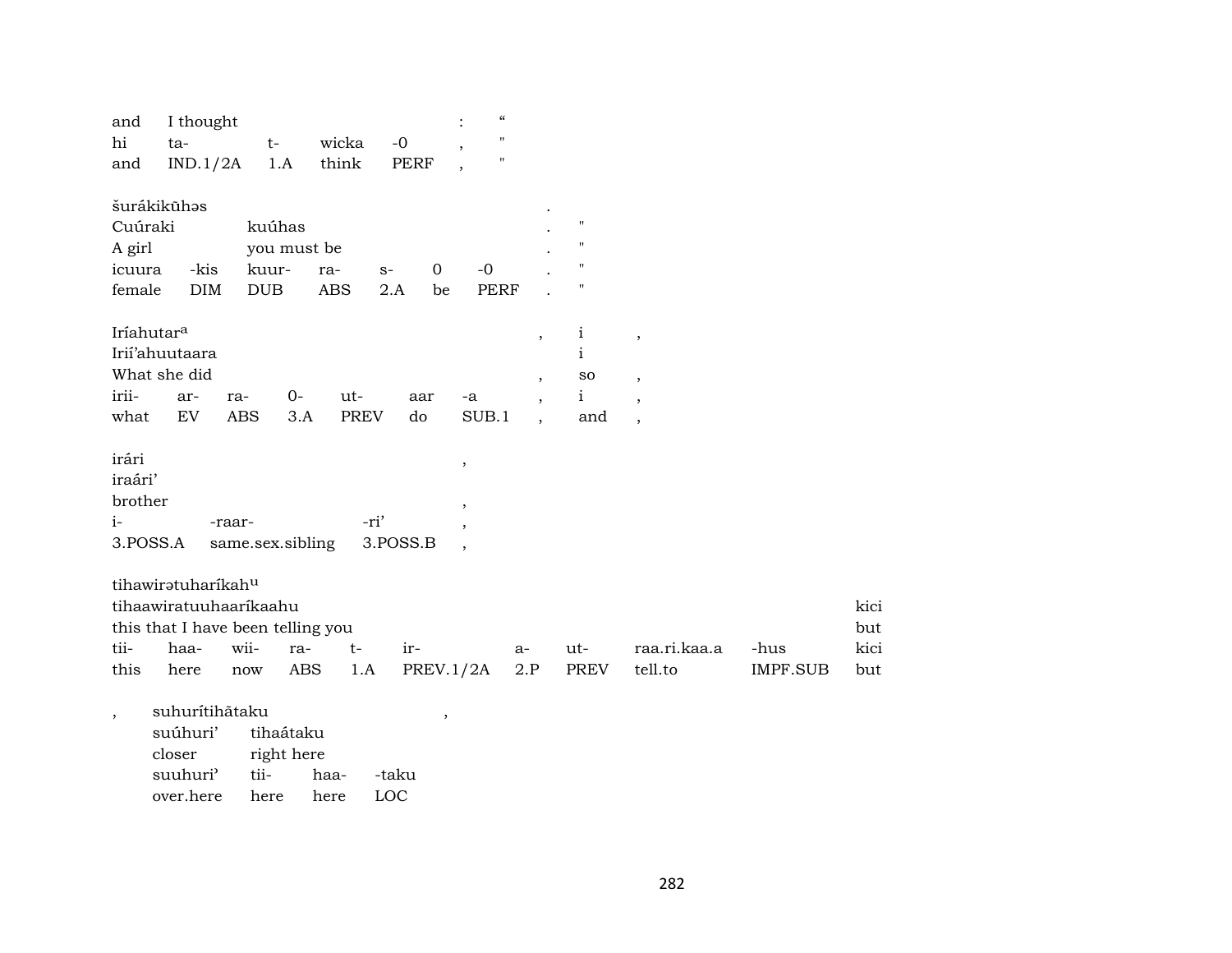|                           |      | kuwikakiratawikirik <sup>u</sup> |                                        |              |                     |               |               |              |             |             |
|---------------------------|------|----------------------------------|----------------------------------------|--------------|---------------------|---------------|---------------|--------------|-------------|-------------|
|                           |      | kuwikaakiraátawi'                |                                        |              |                     |               |               |              | kíriku'     |             |
|                           |      |                                  | it is no longer the way among us       |              |                     |               |               |              | any         |             |
| ku-                       | wii- |                                  | kaaki-                                 | 0-           | raa-                | tawi          |               | $-0$         |             | kirikuu     |
| <b>INDF</b>               | now  |                                  | NEG.IND.3A                             | 3.A          | way                 |               | be.among      | PERF         |             | anything    |
|                           |      |                                  |                                        |              |                     |               |               |              |             |             |
| tirahatarúwa <sup>u</sup> |      |                                  |                                        |              |                     |               |               |              |             |             |
| tirahaataruúwa'u          |      |                                  |                                        |              |                     |               |               |              |             |             |
|                           |      |                                  | this that I am talking about           |              |                     |               |               |              |             |             |
| tii-                      | ra-  | $t-$                             | raa-                                   | tara'u       |                     | -wa           | $-0$          |              |             |             |
| this                      | ABS  | 1.A                              | way                                    |              | talk.about          | DIST          | SUB.4         |              |             |             |
|                           |      |                                  |                                        |              |                     |               |               |              |             |             |
|                           |      |                                  | Kiwikakitawihšitikúškusat <sup>n</sup> |              |                     |               |               |              |             |             |
|                           |      | Kuwikaakiitawihcítiiku'          |                                        |              |                     |               |               |              | ckúsaat     |             |
|                           |      | He is no longer among us         |                                        |              |                     |               |               |              | a berd ache |             |
| ku-                       | wii- |                                  | kaaki-                                 | 0-           |                     | tawi.ihc.itik |               | -:hus        | $C-$        | kusaat      |
| <b>INDF</b>               | now  |                                  | NEG.IND.3A                             | 3.A          |                     | appear.among  |               | <b>IMPF</b>  | FEM         | berdache    |
|                           |      |                                  |                                        |              |                     |               |               |              |             |             |
|                           |      | akukariritawihšítiku             |                                        |              |                     |               |               |              |             |             |
| a                         |      |                                  | kukariiriitawihcitiiku'                |              |                     |               |               |              |             |             |
|                           | and  |                                  | she is no longer among us              |              |                     |               |               |              |             |             |
| a                         |      | ku-                              | karii-                                 |              | rii-                | $O -$         | tawi.ihc.itik |              |             | -:hus       |
|                           | and  | <b>INDF</b>                      | EMPH.NEG                               |              | ASSR                | 3.A           |               | appear.among |             | <b>IMPF</b> |
|                           |      |                                  |                                        |              |                     |               |               |              |             |             |
| šápatn                    |      |                                  | pitarákuhurik <sup>i</sup>             |              |                     |               |               |              |             |             |
| cápaat                    |      | piíta                            |                                        | rakuuhuúriki |                     |               |               |              |             |             |
| a woman                   |      | a man                            |                                        |              | her having his ways |               |               |              |             | ,           |
| icapaak                   |      | wiita                            | ra-                                    | $0-$         | ku-                 |               | uhuur.ik      | -i           |             |             |
| woman                     |      | man                              | INF.A                                  | 3.A          | INF.B               |               | be.proficient |              | SUB.2       |             |
|                           |      |                                  |                                        |              |                     |               |               |              |             |             |
| šitatutakirit             |      |                                  |                                        |              |                     |               |               |              |             |             |
| ci                        |      | tatuutákiirit                    |                                        |              |                     |               |               |              |             |             |
| but                       |      | I saw them                       |                                        |              |                     |               |               |              |             |             |
| ci                        | ta-  |                                  | $t-$<br>ut-                            |              | ak-                 | iirik         | -0            |              |             |             |
|                           |      |                                  |                                        |              |                     |               |               |              |             |             |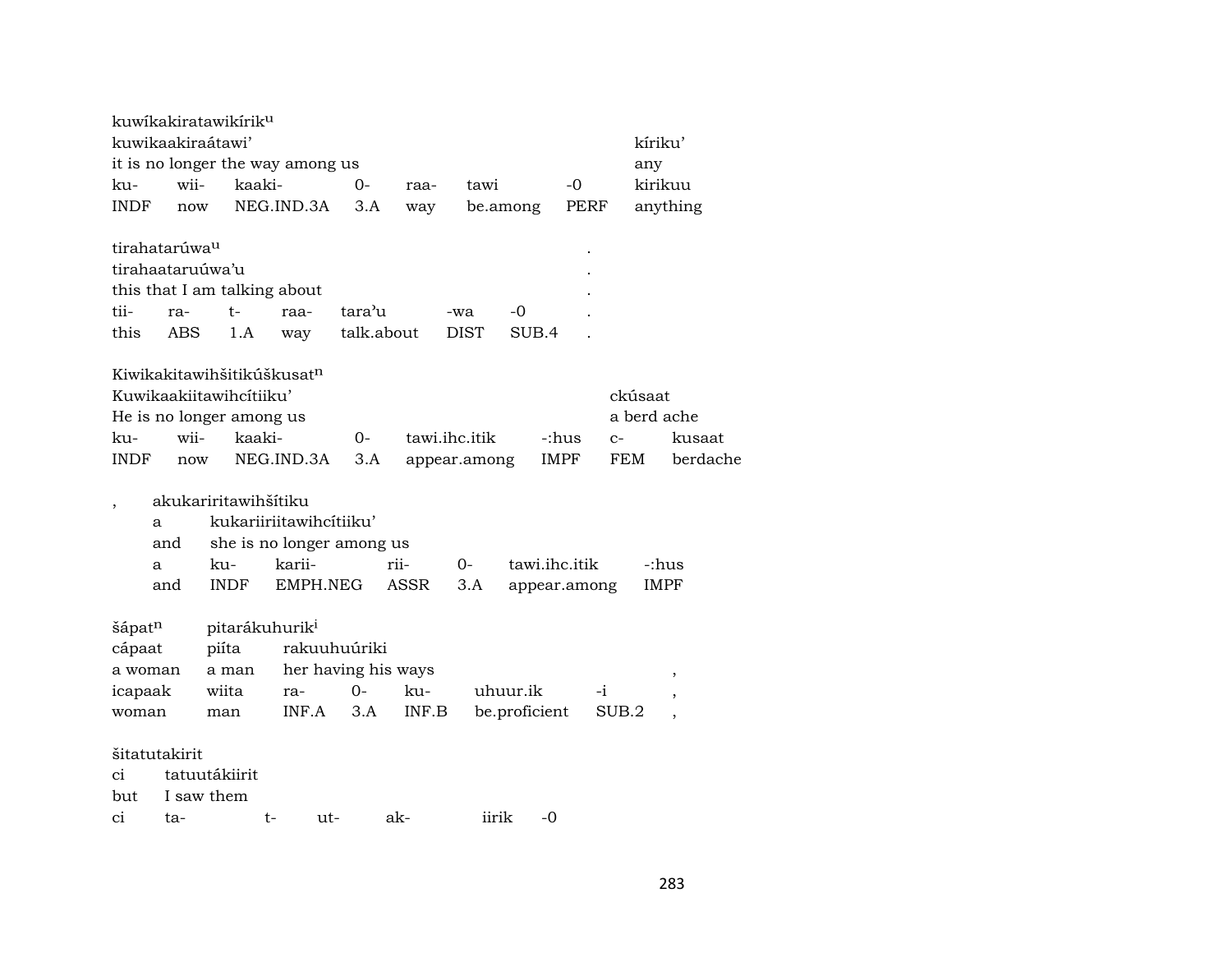| but                                                                                  | IND.1/2A                                                                                                                                                                                                           | 1.A                                                                             | <b>PREV</b>      | PL.AN.3P |       | see                 | PERF       |                         |  |  |  |  |
|--------------------------------------------------------------------------------------|--------------------------------------------------------------------------------------------------------------------------------------------------------------------------------------------------------------------|---------------------------------------------------------------------------------|------------------|----------|-------|---------------------|------------|-------------------------|--|--|--|--|
| níhuksu,<br>ríhuksu'<br>only<br>rihuks<br>alone                                      | $-u^{\prime}$<br><b>NOM</b>                                                                                                                                                                                        | ruríhir <sup>a</sup><br>ruuríhiira'<br>farther beyond<br>ruurihiira'<br>farther |                  |          |       |                     |            |                         |  |  |  |  |
| Kišitatuharáihku<br>tatuuhaará'ihku'<br>Kici<br>But<br>I am meaning it<br>raa.ra'ihk |                                                                                                                                                                                                                    |                                                                                 |                  |          |       |                     |            |                         |  |  |  |  |
| kici                                                                                 | ta-                                                                                                                                                                                                                | $t-$                                                                            | ut-              |          |       | -:hus               |            |                         |  |  |  |  |
| but                                                                                  | IND.1/2A                                                                                                                                                                                                           | 1.A                                                                             | PREV             | mean     |       | <b>IMPF</b>         |            |                         |  |  |  |  |
| tii-<br>here                                                                         | tihairirátpari<br>tihaa'iriirátpari<br>here where I went around<br>haa-<br>here                                                                                                                                    | irii-<br>where                                                                  | t-<br>ra-<br>ABS | 1.A      | warii | be.going.about.IMPF |            | -hus<br><b>IMPF.SUB</b> |  |  |  |  |
|                                                                                      | tiirirasihurarítaw <sup>i</sup>                                                                                                                                                                                    |                                                                                 |                  |          |       |                     |            |                         |  |  |  |  |
|                                                                                      | ti'iriirasihuraariitawi                                                                                                                                                                                            |                                                                                 |                  |          |       |                     |            |                         |  |  |  |  |
| tii-                                                                                 | here where you know the place<br>irii-                                                                                                                                                                             | $S-$<br>ra-                                                                     | ir-              |          |       | huraar-             | iita       | -wi                     |  |  |  |  |
| here                                                                                 |                                                                                                                                                                                                                    |                                                                                 |                  |          |       |                     |            |                         |  |  |  |  |
|                                                                                      | PREV.1/2A<br>where<br>ABS<br>2.A<br>earth<br>SUB.L<br>know<br>Iriwitiháratíhatn<br>Iriwitiiháraatiihat<br>That must have been the end of the way<br>irii-<br>wii-<br>tiir-<br>$O -$<br>tiihak<br>-0<br>ra-<br>raa- |                                                                                 |                  |          |       |                     |            |                         |  |  |  |  |
|                                                                                      | that<br>now                                                                                                                                                                                                        | INFR                                                                            | <b>ABS</b>       | 3.A      | way   |                     | be.the.end | PERF                    |  |  |  |  |
|                                                                                      | nakurahurúwahəškītu                                                                                                                                                                                                |                                                                                 |                  |          |       |                     |            |                         |  |  |  |  |

| rakuraahuruúwaahac | kítuu'u' |
|--------------------|----------|
|--------------------|----------|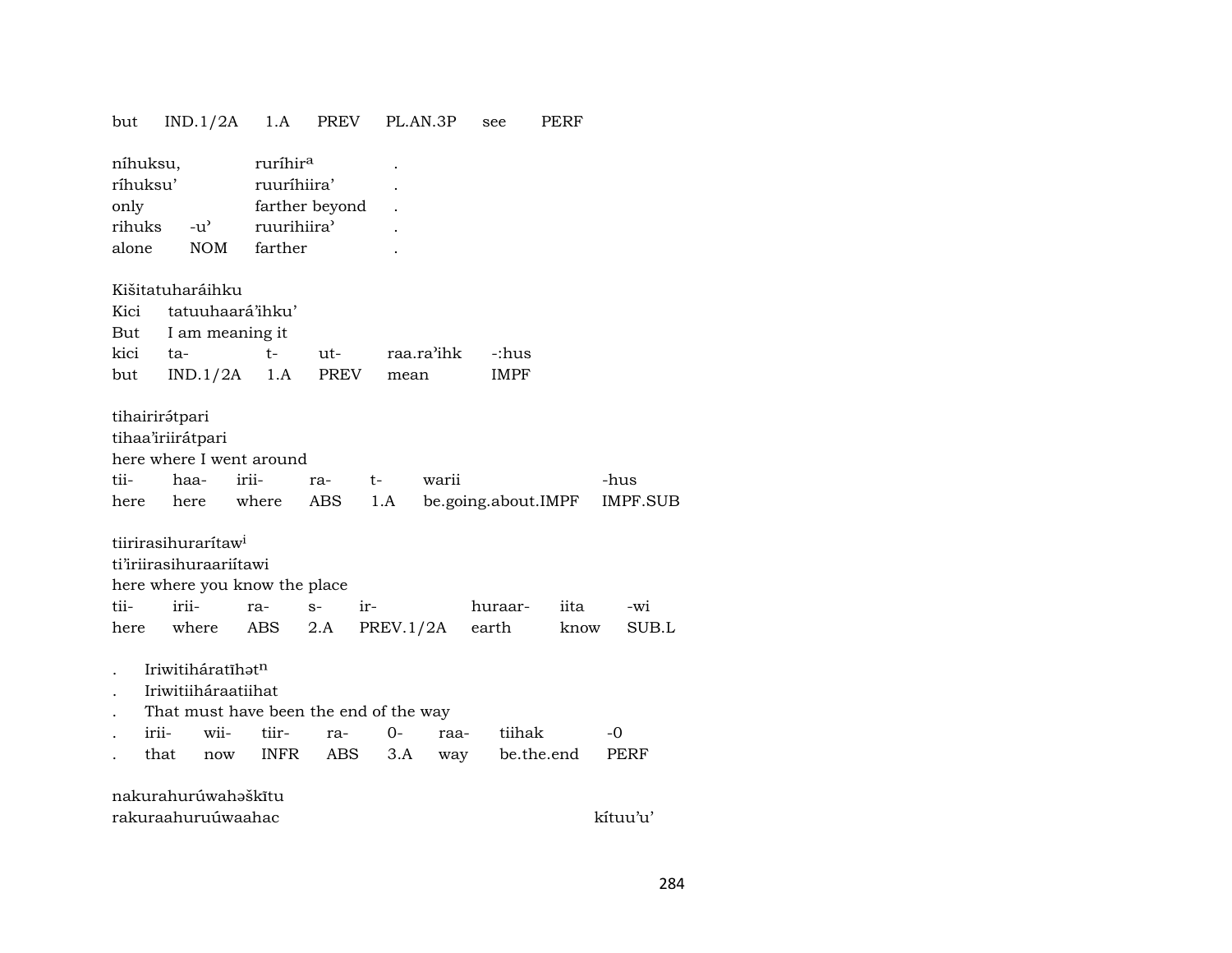|                              |       | when the ways passed away           |       |                     |            |                          |             | all        |           |               |       |
|------------------------------|-------|-------------------------------------|-------|---------------------|------------|--------------------------|-------------|------------|-----------|---------------|-------|
| ra-                          | $0-$  | ku-                                 | raa-  | hurahac             |            | -waa                     | $-0$        |            | kituu     | $-u'$         |       |
| INF.A                        | 3.P   | INF.B                               | way   | die                 |            | <b>DIST</b>              | SUB.4       |            | all       | <b>NOM</b>    |       |
|                              |       |                                     |       |                     |            |                          |             |            |           |               |       |
|                              |       | iriahikusukstakawakára <sup>u</sup> |       |                     |            |                          |             |            |           |               |       |
|                              |       | irii'ahikucikstaakawaakára'u        |       |                     |            |                          |             |            |           |               |       |
|                              |       | the ways He had made for me         |       |                     |            |                          |             |            |           |               |       |
| irii-                        | ar-   | ri-                                 | $0-$  | ku-                 | ut-        | $i-$                     |             | uks-       | raa-      | kawaaka.ra'uk | $-0$  |
| that                         | EV    | CONT.3A                             | 3.A   | 1.P                 | <b>BEN</b> | <b>SEQ</b>               |             | <b>AOR</b> | way       | make.DIST     | SUB.3 |
| tiratparíakitar <sup>u</sup> |       |                                     |       |                     |            |                          |             |            |           |               |       |
| tirátpari                    |       |                                     |       |                     |            |                          |             |            | ákitaaru' |               |       |
| this one of mine             |       |                                     |       |                     |            |                          |             | tribe      |           |               |       |
| tii-                         | ra-   | $t-$                                | warii |                     |            | -hus                     |             |            | akitaar-  | $-u'$         |       |
| this                         | ABS   | 1.A                                 |       | be.going.about.IMPF |            | IMPF.SUB                 |             | tribe      |           | <b>NOM</b>    |       |
|                              |       |                                     |       |                     |            |                          |             |            |           |               |       |
|                              |       |                                     |       |                     |            |                          |             |            |           |               |       |
|                              |       |                                     |       |                     |            |                          |             |            |           |               |       |
|                              |       |                                     |       |                     |            |                          |             |            |           |               |       |
|                              |       |                                     |       |                     |            |                          |             |            |           |               |       |
|                              |       |                                     |       |                     |            |                          |             |            |           |               |       |
|                              |       |                                     |       |                     |            |                          |             |            |           |               |       |
| Irári                        |       |                                     |       |                     |            | $^\mathrm{,}$            |             |            |           |               |       |
| Iraári'                      |       |                                     |       |                     |            |                          |             |            |           |               |       |
| <b>Brother</b>               |       |                                     |       |                     |            | $^\mathrm{,}$            |             |            |           |               |       |
| $i-$                         |       | -raar-                              |       | -ri'                |            | $\overline{\phantom{a}}$ |             |            |           |               |       |
| 3.POSS.A                     |       | same.sex.sibling                    |       | 3.POSS.B            |            | $\overline{\phantom{a}}$ |             |            |           |               |       |
| nikutíhuta                   |       |                                     |       |                     |            |                          |             |            |           |               |       |
| rikutíhuuta                  |       |                                     |       |                     |            |                          |             |            |           |               |       |
|                              |       | that is what He must have done      |       |                     |            |                          |             |            |           |               |       |
| riku-                        | tiir- | ra-                                 | $0-$  | ut-                 | aar        | $-0$                     |             |            |           |               |       |
| that.is —                    |       | INFR ABS 3.A                        |       | <b>PREV</b>         | do         |                          | <b>PERF</b> |            |           |               |       |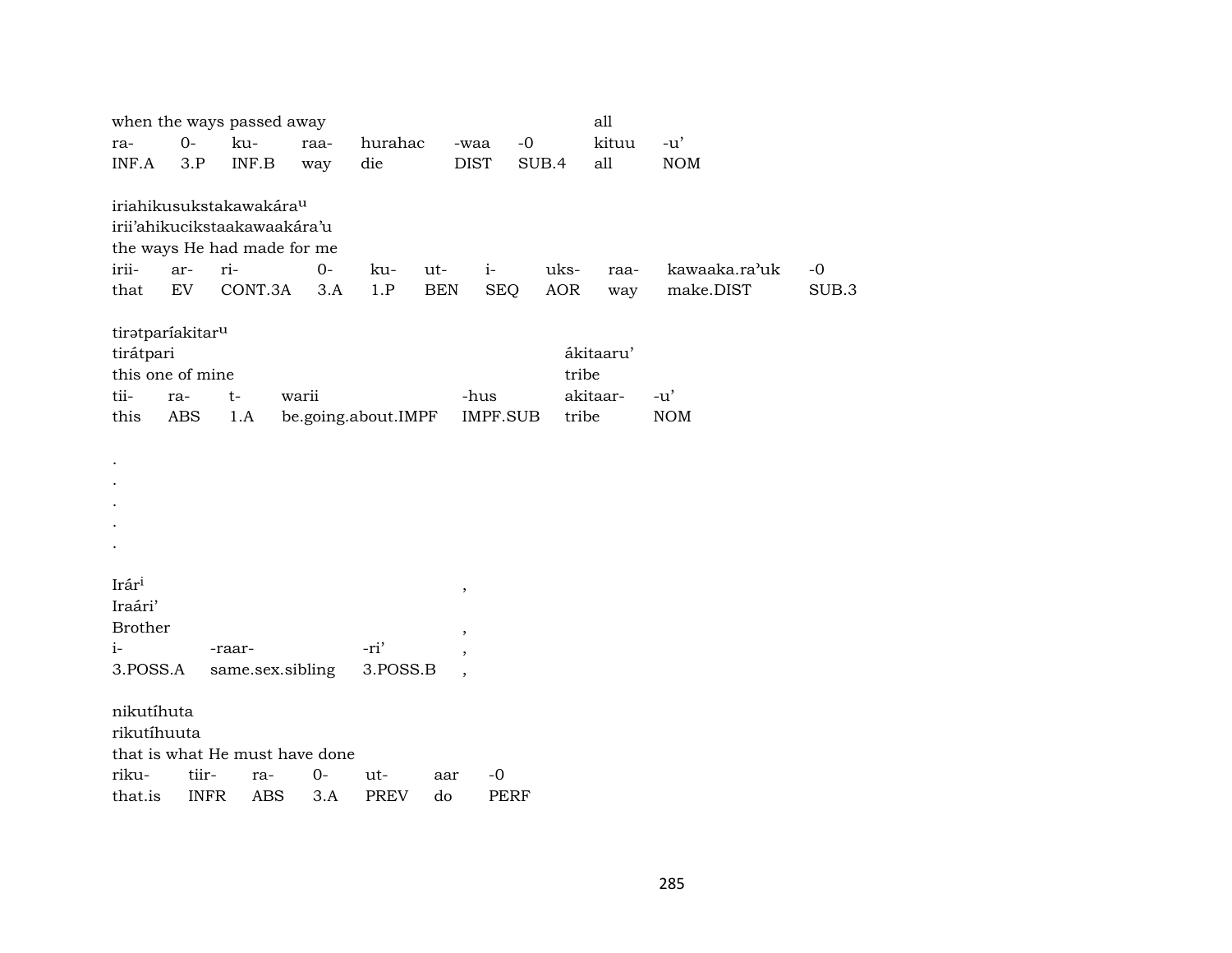| tiráwah^tn |                               |                   |                     |                              |                  |                               | $\cdot$                  |                                |             |             |                          |             |     |             |
|------------|-------------------------------|-------------------|---------------------|------------------------------|------------------|-------------------------------|--------------------------|--------------------------------|-------------|-------------|--------------------------|-------------|-----|-------------|
| Tiráwaahat |                               |                   |                     |                              |                  |                               |                          |                                |             |             |                          |             |     |             |
| tii-       | the Heavens                   | $0-$              |                     | ahak                         |                  | $-0$                          |                          |                                |             |             |                          |             |     |             |
|            | ra-<br><b>ABS</b>             |                   | waa-<br><b>DIST</b> |                              |                  |                               |                          |                                |             |             |                          |             |     |             |
| this       |                               | 3.A               |                     |                              | extend.in.a.line | SUB.4                         |                          |                                |             |             |                          |             |     |             |
|            | tiharawahátnikutíhuta         |                   |                     |                              |                  |                               |                          |                                |             |             |                          |             |     |             |
|            | Tihaaráwaahat                 |                   |                     |                              |                  |                               |                          | rikutíhuuta                    |             |             |                          |             |     |             |
|            | The Heavens                   |                   |                     |                              |                  |                               |                          | that is what He must have done |             |             |                          |             |     |             |
| tii-       | haa-                          | ra-               | $0-$                | a.hak                        |                  | -waa                          | $-0$                     | riku-                          | tiir-       | ra-         | $0-$                     | ut-         | aar | $-0$        |
| this       | here                          | ABS               | 3.A                 |                              | extend.in.a.line | <b>DIST</b>                   | SUB.4                    | that.is                        | <b>INFR</b> | <b>ABS</b>  | 3.A                      | <b>PREV</b> | do  | <b>PERF</b> |
|            | akitarutirátpari              |                   |                     |                              |                  |                               |                          |                                |             |             |                          |             |     |             |
| ákitaaru'  |                               |                   | tirátpari           |                              |                  |                               |                          |                                |             |             |                          |             |     |             |
| tribe      |                               |                   | this one of mine    |                              |                  |                               |                          |                                |             |             |                          |             |     |             |
| akitaar-   | $-u'$                         |                   | tii-                | $t-$<br>ra-                  | warii            |                               |                          | -hus                           |             |             |                          |             |     |             |
| tribe      |                               | $\rm{NOM}$        | this                | <b>ABS</b><br>1.A            |                  | be.going.about.IMPF           |                          | <b>IMPF.SUB</b>                |             |             |                          |             |     |             |
|            |                               |                   |                     |                              |                  |                               |                          |                                |             |             |                          |             |     |             |
| Hi         |                               | irár <sup>i</sup> |                     |                              |                  |                               |                          |                                |             |             |                          |             |     |             |
| Hi         | $\cdot$                       | iraári'           |                     |                              |                  |                               | $\overline{\phantom{a}}$ |                                |             |             |                          |             |     |             |
|            | And                           | brother           |                     |                              |                  |                               |                          |                                |             |             |                          |             |     |             |
| hi         | $\ddot{\phantom{1}}$          | $i-$              |                     | -raar-                       |                  | -ri'                          |                          |                                |             |             |                          |             |     |             |
|            | and                           |                   | 3.POSS.A            |                              | same.sex.sibling | 3.POSS.B                      |                          |                                |             |             |                          |             |     |             |
|            |                               |                   |                     |                              |                  |                               |                          |                                |             |             |                          |             |     |             |
|            | hiškarakáratu <sup>u</sup> tn |                   |                     |                              |                  |                               |                          |                                |             |             |                          |             |     |             |
| hi         | ckára                         |                   | káratuu'ut          |                              |                  |                               |                          |                                |             |             |                          |             |     |             |
| and        | alone                         |                   | I am not thus       |                              |                  |                               |                          |                                |             |             |                          |             |     |             |
| hi         | ckara                         | ka-               | ra-                 | $t-$                         | ut-              | $\overline{a}$<br>$\mathbf 0$ |                          |                                |             |             |                          |             |     |             |
| and        | alone                         | <b>NEG</b>        | <b>ABS</b>          | 1.A                          | <b>PREV</b>      | be                            | EX                       |                                |             |             |                          |             |     |             |
|            | Irihawairikukúhasutu          |                   |                     |                              |                  |                               |                          |                                |             |             |                          |             |     |             |
| Irii       | hawá                          |                   |                     |                              |                  | irikukuúhasuu'ut              |                          |                                |             |             |                          |             |     |             |
| There      |                               |                   |                     | also that is how you must be |                  |                               | that is how you must be  |                                |             |             |                          |             |     |             |
| irii       | haawa                         |                   |                     |                              | irii-            | ku-                           | kuur-                    | ra-<br>$S-$                    | ut-         | $\mathbf 0$ | $\overline{\phantom{a}}$ |             |     |             |
|            |                               |                   |                     |                              |                  |                               |                          |                                |             |             |                          |             |     |             |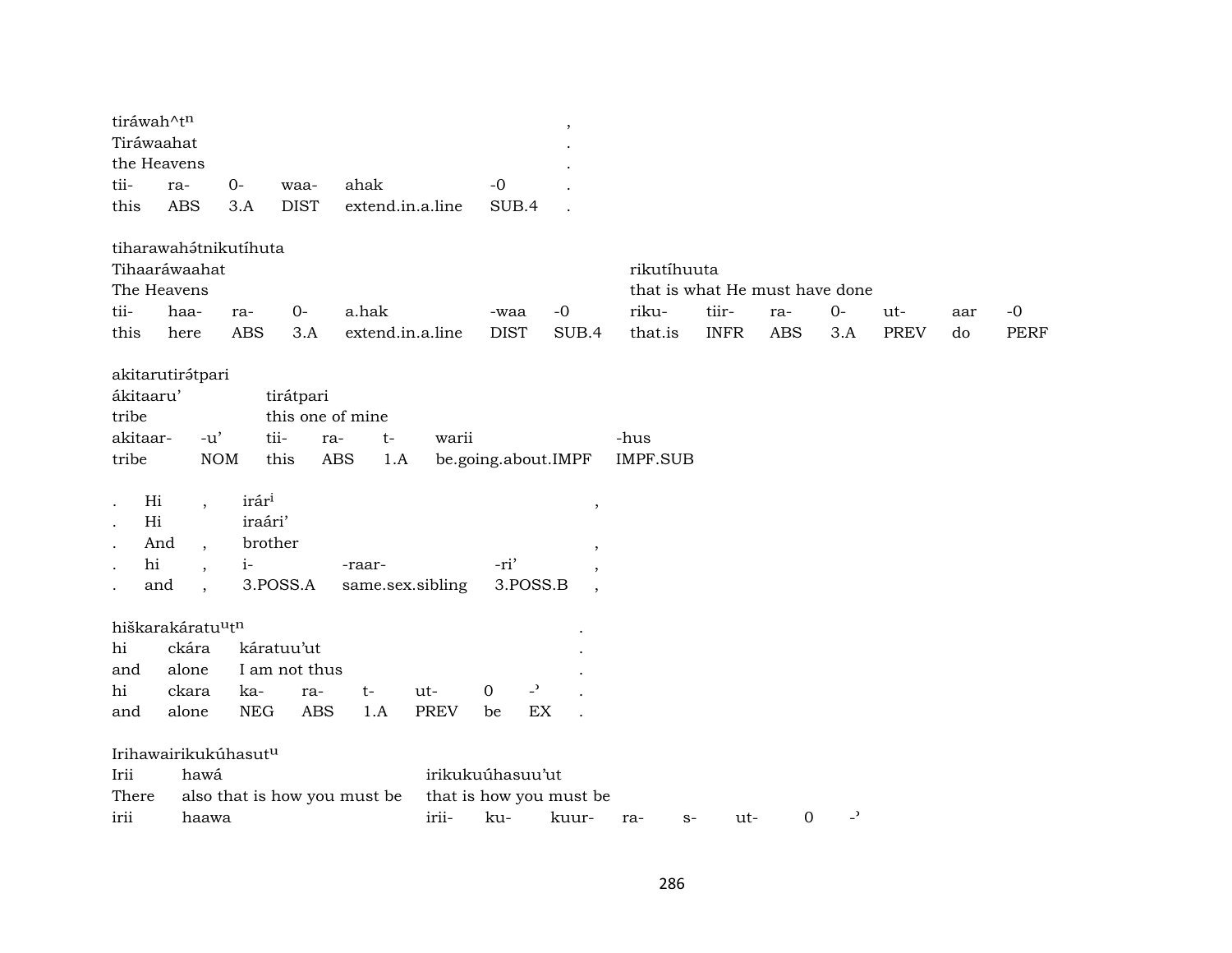| there                                         | also                                                                                                                             |                     |                                                     |                     | that        | <b>INDF</b>              | <b>DUB</b>                                           | <b>ABS</b> | 2.A | <b>PREV</b> | be | EX  |
|-----------------------------------------------|----------------------------------------------------------------------------------------------------------------------------------|---------------------|-----------------------------------------------------|---------------------|-------------|--------------------------|------------------------------------------------------|------------|-----|-------------|----|-----|
| šahíkstaka<br>white men<br>icaahiks<br>person | cahíkstaaka                                                                                                                      | taakaar<br>be.white |                                                     |                     |             |                          |                                                      |            |     |             |    |     |
|                                               | tiráhuriwaw <sup>i</sup><br>tiráhuriiwaawi                                                                                       |                     |                                                     |                     |             |                          |                                                      |            |     |             |    |     |
| tii-                                          | these going around<br>ra-                                                                                                        | $0-$                | hurii                                               |                     | -waa        | -wi                      |                                                      |            |     |             |    |     |
| this                                          | ABS                                                                                                                              | 3.A                 | go.around.PL                                        |                     | <b>DIST</b> | SUB.L                    |                                                      |            |     |             |    |     |
| kuur-<br><b>DUB</b>                           | There must be among them<br>ra-<br><b>ABS</b><br>tiratúraiwat <sup>i</sup><br>tiratuúraa'iiwaati<br>this that I am telling about | $0-$<br>3.A         | tawi<br>be.among                                    | $-0$<br><b>PERF</b> |             |                          |                                                      |            |     |             |    |     |
| tii-                                          | ra-                                                                                                                              | $t-$                | uur-                                                | raa.iiwaat          | $-i$        |                          |                                                      |            |     |             |    |     |
| this                                          | <b>ABS</b>                                                                                                                       | 1.A                 | PREV                                                | tell.a.story        |             | SUB.2                    |                                                      |            |     |             |    |     |
| nəsakútka <sup>u</sup>                        | rasaahkútka'u<br>maybe your hearing it                                                                                           |                     |                                                     |                     |             |                          | $\epsilon$<br>$\epsilon$<br>$\mathcal{C}\mathcal{C}$ |            |     |             |    |     |
| ra-                                           | $S-$                                                                                                                             | ar-                 | ku-                                                 | atka'uk             | $-0$        |                          | $\mathbf{H}$                                         |            |     |             |    |     |
| INF.A                                         | 2.A                                                                                                                              | ${\rm EV}$          | $\ensuremath{\mathsf{INF}}.\ensuremath{\mathsf{B}}$ | hear                | SUB.3       | $\overline{\phantom{a}}$ | $\pmb{\mathsf{H}}$                                   |            |     |             |    |     |
|                                               | Tiharakuwitúksihi                                                                                                                |                     |                                                     |                     |             |                          |                                                      |            |     |             |    |     |
| Tiháraaku                                     |                                                                                                                                  |                     |                                                     |                     |             |                          | wituks                                               |            |     |             |    | ihi |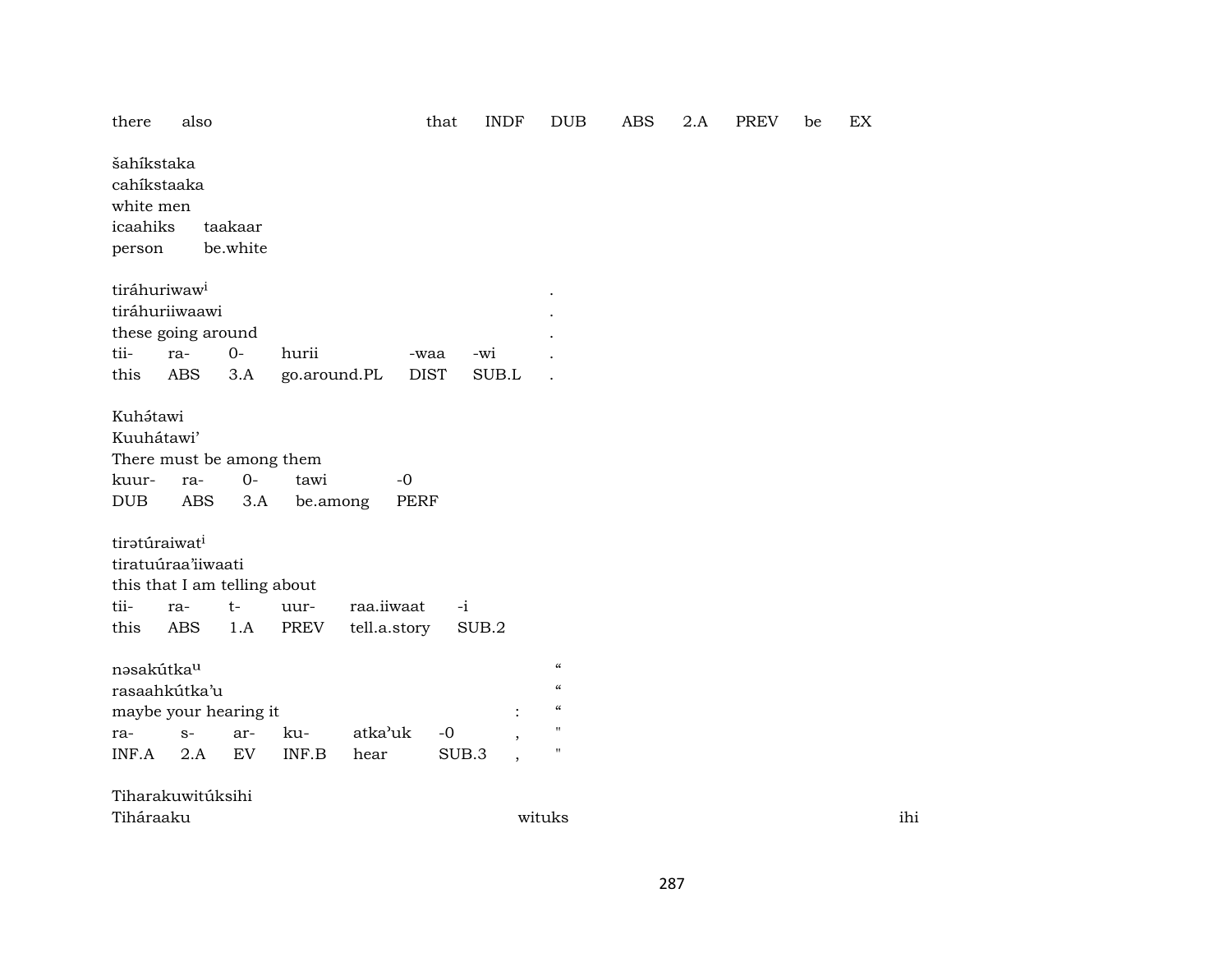| This one here                                      |            |                    |            |                       |             |                            | he was,             |                |                          |     |            |    |             | uh,  |
|----------------------------------------------------|------------|--------------------|------------|-----------------------|-------------|----------------------------|---------------------|----------------|--------------------------|-----|------------|----|-------------|------|
| tii-                                               | haa-       | ra-                | $O -$      | kus                   |             | $-0$                       | wi-                 | ti-<br>$O -$   |                          |     |            |    | $-0$        | ihii |
| this                                               | here       | ABS                | 3.A        | be.sitting            |             | SUB.4                      | QUOT                |                | IND.3A                   | 3.A | <b>AOR</b> | be | <b>PERF</b> |      |
|                                                    |            |                    |            |                       |             |                            |                     |                |                          |     |            |    |             |      |
| škúsatn                                            |            | $\overline{ }$     |            | pitaráku <sup>u</sup> |             |                            |                     |                |                          |     |            |    |             |      |
| ckúsat                                             |            |                    | piíta      |                       | ráku'u      |                            |                     |                |                          |     |            |    |             |      |
| a berdache                                         |            |                    | a man      |                       | his being   |                            |                     |                |                          |     |            |    |             |      |
| $C-$                                               | kusaat     |                    | wiita      |                       | ra-         | $0-$                       | ku-                 | $\overline{0}$ | $-u$                     |     |            |    |             |      |
| <b>FEM</b>                                         | berdache   |                    | man        |                       | INF.A       | 3.A                        | INF.B               | be             | SUB.D                    |     |            |    |             |      |
|                                                    |            | Tiratpawákahu      |            |                       |             |                            |                     |                |                          |     |            |    |             |      |
|                                                    |            | Tiratpaawaákahu    |            |                       |             |                            |                     |                | $\,$                     |     |            |    |             |      |
|                                                    |            | These things I say |            |                       |             |                            |                     |                |                          |     |            |    |             |      |
| $\pmb{\mathsf{H}}$                                 | tii-       | ra-                | $t-$       | waa-                  |             | waaka                      | -hus                |                | $\overline{\phantom{a}}$ |     |            |    |             |      |
| $\pmb{\pi}$                                        | this       | <b>ABS</b>         | 1.A        | <b>DIST</b>           |             | say.IMPF                   | <b>IMPF.SUB</b>     |                | $\overline{\phantom{a}}$ |     |            |    |             |      |
|                                                    |            |                    |            |                       |             |                            |                     |                |                          |     |            |    |             |      |
| irár <sup>i</sup>                                  |            |                    |            |                       |             | $\, ,$                     |                     |                |                          |     |            |    |             |      |
| iraári'                                            |            |                    |            |                       |             |                            |                     |                |                          |     |            |    |             |      |
| brother                                            |            |                    |            |                       |             | $\overline{\phantom{a}}$   |                     |                |                          |     |            |    |             |      |
| $i-$                                               |            | -raar-             |            | -ri'                  |             |                            |                     |                |                          |     |            |    |             |      |
| 3.POSS.A                                           |            | same.sex.sibling   |            |                       | 3.POSS.B    |                            |                     |                |                          |     |            |    |             |      |
|                                                    |            |                    |            |                       |             |                            |                     |                |                          |     |            |    |             |      |
| skarakáratu <sup>u</sup> tn                        |            |                    |            |                       |             |                            | ákitar <sup>u</sup> |                |                          |     |            |    |             |      |
| ckára                                              | káratuu'ut |                    |            |                       |             |                            | ákitaaru'           |                |                          |     |            |    |             |      |
| alone                                              |            | I am not thus      |            |                       |             |                            | tribe               |                |                          |     |            |    |             |      |
| ckara                                              | ka-        | ra-                | $t-$       | ut-<br><b>PREV</b>    | $\mathbf 0$ | $\overline{\phantom{a}}$   | akitaar-            |                | $-u'$                    |     |            |    |             |      |
| alone                                              | <b>NEG</b> | <b>ABS</b>         | 1.A        |                       | be          | $\mathop{\rm EX}\nolimits$ | tribe               |                | <b>NOM</b>               |     |            |    |             |      |
| tiwiwitiratitawawuhu                               |            |                    |            |                       |             |                            |                     |                |                          |     |            |    |             |      |
| tiwiwitiratiitawaáwuhu                             |            |                    |            |                       |             |                            |                     |                |                          |     |            |    |             |      |
| these things that I have been telling about myself |            |                    |            |                       |             |                            |                     |                |                          |     |            |    |             |      |
| tii-                                               | wii-       | witi-              | ra-        | $t-$                  | iita.wuh    |                            | -waa                | -hus           |                          |     |            |    |             |      |
| this                                               | now        | <b>REFL</b>        | <b>ABS</b> | 1.A                   |             | describe.to                | <b>DIST</b>         |                | <b>IMPF.SUB</b>          |     |            |    |             |      |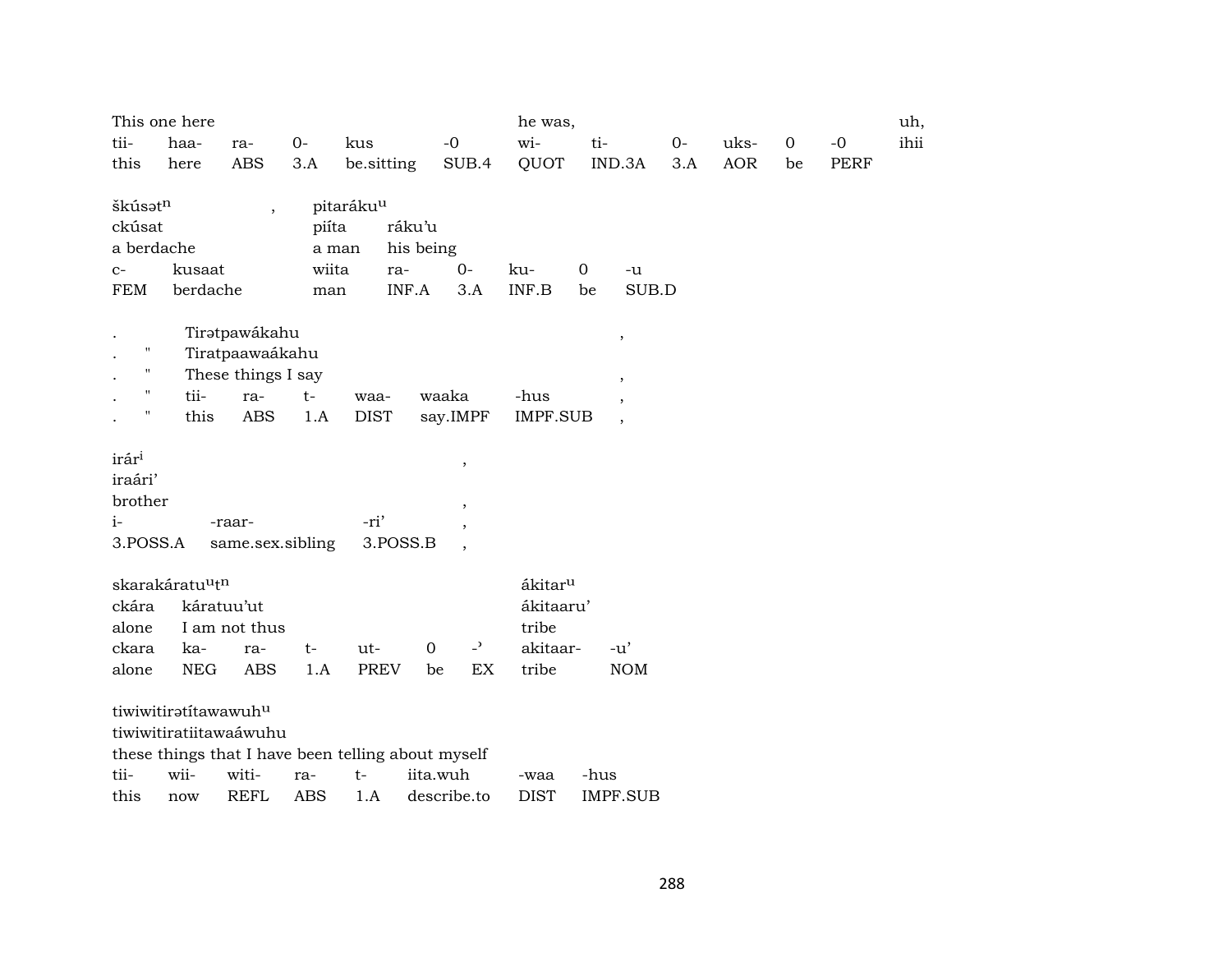| $\,$  | ákitar <sup>u</sup><br>ákitaaru'<br>tribes<br>akitaar-<br>tribe | $-u'$<br>$\rm{NOM}$ |           |                                     |             |                |                     |            |       |       |           |      |       |                  |       |
|-------|-----------------------------------------------------------------|---------------------|-----------|-------------------------------------|-------------|----------------|---------------------|------------|-------|-------|-----------|------|-------|------------------|-------|
|       | irirahákuk <sup>i</sup>                                         |                     |           |                                     |             |                |                     |            |       |       |           |      |       |                  |       |
|       | iriírahaakuki                                                   |                     |           |                                     |             |                |                     |            |       |       |           |      |       |                  |       |
|       | those that are our kind                                         |                     |           |                                     |             |                |                     |            |       |       |           |      |       |                  |       |
| irii- | ra-                                                             | $t-$                | rak-      | 0                                   | -ka'uk      | $-i$           |                     |            |       |       |           |      |       |                  |       |
| that  | <b>ABS</b>                                                      | 1.A                 | $1/2$ .PL | be                                  | <b>DIST</b> |                | SUB.2               |            |       |       |           |      |       |                  |       |
|       | Kišikahurahkítu                                                 |                     |           |                                     |             |                |                     |            |       |       |           |      |       |                  |       |
| Kici  | kaahuraahkituu'u'                                               |                     |           |                                     |             |                |                     |            |       |       |           |      |       |                  |       |
| But   | the entire world                                                |                     |           |                                     |             |                |                     |            |       |       |           |      |       |                  |       |
| kici  | kaa.huraar-                                                     |                     | kituu     | $-u$ <sup><math>\prime</math></sup> |             |                |                     |            |       |       |           |      |       |                  |       |
| but   | earth                                                           |                     | all       | $\rm{NOM}$                          |             |                |                     |            |       |       |           |      |       |                  |       |
|       | irikúhuutn                                                      |                     |           |                                     |             |                | ákitar <sup>u</sup> |            |       |       |           |      |       |                  |       |
|       | irikúhuu'ut                                                     |                     |           |                                     |             |                | ákitaaru'           |            |       |       |           |      |       |                  |       |
|       | that is how it must be                                          |                     |           |                                     |             |                | the tribe           |            |       |       |           |      |       |                  |       |
| irii- | kuur-                                                           | ra-                 | $O -$     | ut-                                 | $\mathbf 0$ | $\overline{a}$ | akitaar-            | $-u'$      |       |       |           |      |       |                  |       |
|       | DUB                                                             | <b>ABS</b>          | 3.A       | <b>PREV</b>                         | be          | EX             | tribe               | <b>NOM</b> |       |       |           |      |       |                  |       |
|       | Nihkutawištaupitarákuu                                          |                     |           |                                     |             |                |                     |            |       |       |           |      |       |                  |       |
|       | rihkuutawicta'u                                                 |                     |           |                                     |             |                |                     |            |       | piíta | ráku'u    |      |       |                  |       |
|       | when one was made to be among                                   |                     |           |                                     |             |                |                     |            |       | a man | his being |      |       |                  |       |
| ra-   | $0-$                                                            | ir-                 | ku-       | $\it i$ -                           |             | tawi           | -his                | -ra'uk     | $-0$  | wiita | ra-       | $0-$ | ku-   | $\boldsymbol{0}$ | -u    |
| INF.A | 3.A                                                             | 3.INDF              | INF.B     |                                     | <b>SEQ</b>  | be.among       | <b>PERF</b>         | CAUS       | SUB.3 | man   | INF.A     | 3.A  | INF.B | be               | SUB.D |
|       | hítarušapatn                                                    |                     |           |                                     |             |                |                     |            |       |       |           |      |       |                  |       |
| hi    | taáru'                                                          |                     |           |                                     |             |                | cápaat              |            |       |       |           |      |       |                  |       |
| and   | he made her                                                     |                     |           |                                     |             |                | a woman             |            |       |       |           |      |       |                  |       |
| hi    | ti-                                                             | $0-$                | $a-$      | ar-                                 | ra'uk       | $-0$           | icapaak             |            |       |       |           |      |       |                  |       |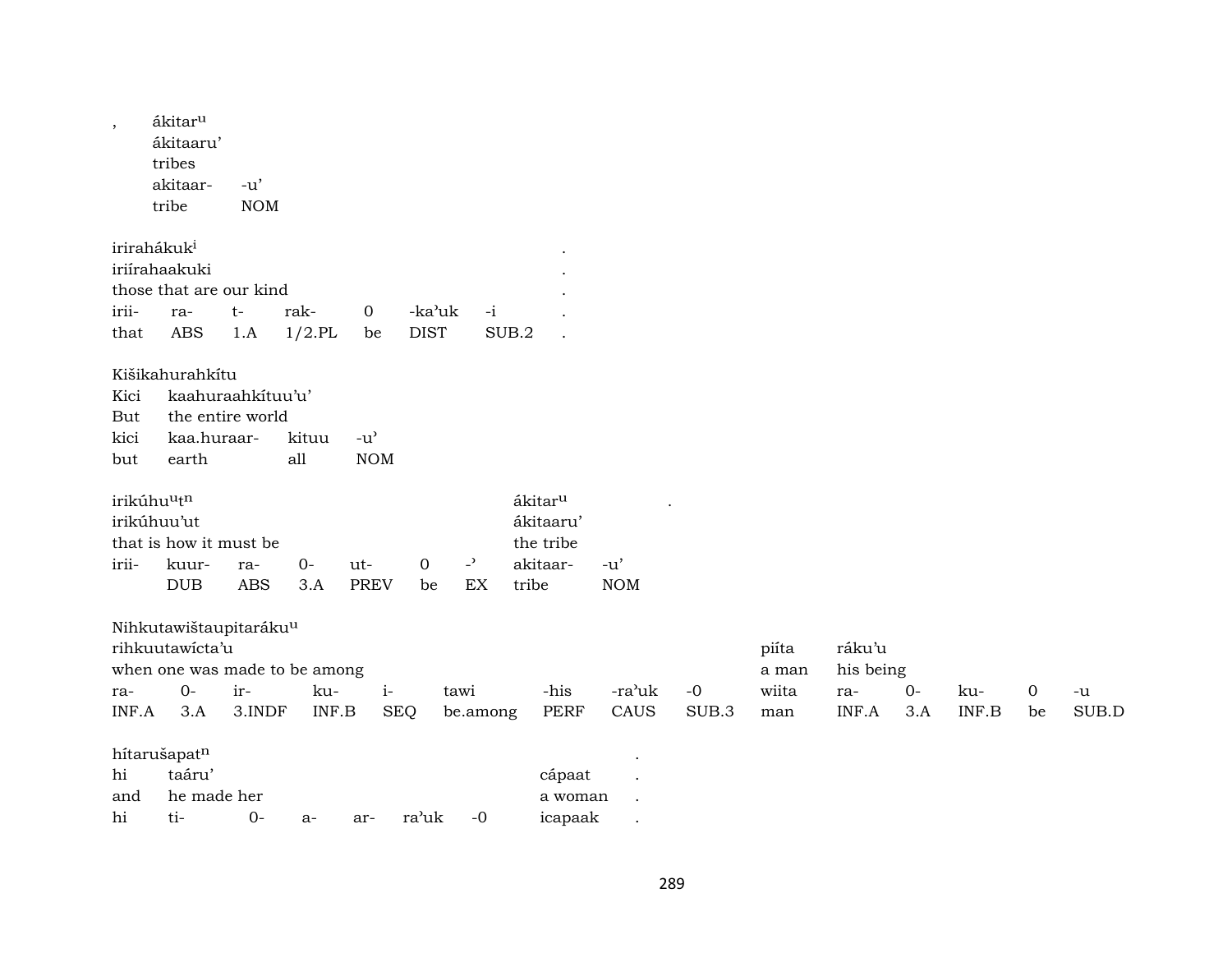| and               | IND.3A     |                                                                  |                                                                                                                                | 2.P                                                                                                                                                                                        | EV                                                                      | make                                                     |                                                                                                              | PERF                                | woman                               |                                                           |                                                                                        |
|-------------------|------------|------------------------------------------------------------------|--------------------------------------------------------------------------------------------------------------------------------|--------------------------------------------------------------------------------------------------------------------------------------------------------------------------------------------|-------------------------------------------------------------------------|----------------------------------------------------------|--------------------------------------------------------------------------------------------------------------|-------------------------------------|-------------------------------------|-----------------------------------------------------------|----------------------------------------------------------------------------------------|
| Tuhá <sup>a</sup> |            |                                                                  |                                                                                                                                |                                                                                                                                                                                            |                                                                         |                                                          |                                                                                                              |                                     |                                     |                                                           |                                                                                        |
|                   |            |                                                                  |                                                                                                                                |                                                                                                                                                                                            |                                                                         |                                                          |                                                                                                              |                                     |                                     |                                                           |                                                                                        |
|                   |            |                                                                  |                                                                                                                                |                                                                                                                                                                                            |                                                                         |                                                          |                                                                                                              |                                     |                                     |                                                           |                                                                                        |
|                   | 0-         |                                                                  |                                                                                                                                | raar                                                                                                                                                                                       | $\overline{a}$                                                          |                                                          |                                                                                                              |                                     |                                     |                                                           |                                                                                        |
|                   |            |                                                                  |                                                                                                                                | do                                                                                                                                                                                         |                                                                         |                                                          |                                                                                                              |                                     |                                     |                                                           |                                                                                        |
|                   |            |                                                                  |                                                                                                                                |                                                                                                                                                                                            |                                                                         |                                                          |                                                                                                              |                                     |                                     |                                                           |                                                                                        |
|                   |            |                                                                  |                                                                                                                                |                                                                                                                                                                                            |                                                                         |                                                          |                                                                                                              |                                     |                                     |                                                           |                                                                                        |
|                   |            |                                                                  |                                                                                                                                |                                                                                                                                                                                            |                                                                         |                                                          |                                                                                                              |                                     |                                     |                                                           |                                                                                        |
|                   |            |                                                                  |                                                                                                                                |                                                                                                                                                                                            |                                                                         |                                                          |                                                                                                              |                                     |                                     |                                                           |                                                                                        |
| witi-             | ra-        | $t-$                                                             |                                                                                                                                |                                                                                                                                                                                            |                                                                         |                                                          |                                                                                                              |                                     |                                     |                                                           | $-0$                                                                                   |
| REFL              |            |                                                                  |                                                                                                                                |                                                                                                                                                                                            |                                                                         |                                                          |                                                                                                              |                                     |                                     |                                                           | SUB.3                                                                                  |
|                   |            |                                                                  |                                                                                                                                |                                                                                                                                                                                            |                                                                         |                                                          |                                                                                                              |                                     |                                     |                                                           |                                                                                        |
|                   |            |                                                                  |                                                                                                                                |                                                                                                                                                                                            |                                                                         |                                                          |                                                                                                              |                                     |                                     |                                                           | $\,$                                                                                   |
|                   |            |                                                                  |                                                                                                                                |                                                                                                                                                                                            |                                                                         |                                                          |                                                                                                              |                                     |                                     |                                                           |                                                                                        |
|                   |            |                                                                  |                                                                                                                                |                                                                                                                                                                                            |                                                                         |                                                          |                                                                                                              |                                     |                                     |                                                           |                                                                                        |
|                   |            |                                                                  |                                                                                                                                |                                                                                                                                                                                            |                                                                         |                                                          |                                                                                                              |                                     |                                     |                                                           |                                                                                        |
|                   |            |                                                                  |                                                                                                                                |                                                                                                                                                                                            |                                                                         |                                                          |                                                                                                              |                                     |                                     |                                                           |                                                                                        |
|                   |            |                                                                  |                                                                                                                                |                                                                                                                                                                                            |                                                                         |                                                          |                                                                                                              |                                     |                                     |                                                           |                                                                                        |
|                   |            |                                                                  |                                                                                                                                |                                                                                                                                                                                            |                                                                         |                                                          |                                                                                                              |                                     |                                     |                                                           |                                                                                        |
|                   |            |                                                                  |                                                                                                                                |                                                                                                                                                                                            |                                                                         |                                                          |                                                                                                              |                                     |                                     |                                                           |                                                                                        |
|                   |            |                                                                  |                                                                                                                                |                                                                                                                                                                                            |                                                                         |                                                          |                                                                                                              |                                     |                                     |                                                           | kusaat                                                                                 |
|                   |            |                                                                  |                                                                                                                                |                                                                                                                                                                                            |                                                                         |                                                          |                                                                                                              |                                     |                                     |                                                           | berdache                                                                               |
|                   |            |                                                                  |                                                                                                                                |                                                                                                                                                                                            |                                                                         |                                                          |                                                                                                              |                                     |                                     |                                                           |                                                                                        |
|                   |            |                                                                  |                                                                                                                                |                                                                                                                                                                                            |                                                                         |                                                          |                                                                                                              |                                     |                                     |                                                           |                                                                                        |
|                   |            |                                                                  |                                                                                                                                |                                                                                                                                                                                            |                                                                         |                                                          |                                                                                                              |                                     |                                     |                                                           |                                                                                        |
|                   |            |                                                                  |                                                                                                                                |                                                                                                                                                                                            |                                                                         |                                                          |                                                                                                              |                                     |                                     |                                                           |                                                                                        |
|                   |            |                                                                  | ra-                                                                                                                            |                                                                                                                                                                                            |                                                                         |                                                          | 0                                                                                                            | -u                                  |                                     |                                                           |                                                                                        |
|                   |            |                                                                  |                                                                                                                                |                                                                                                                                                                                            |                                                                         |                                                          | be                                                                                                           |                                     |                                     |                                                           |                                                                                        |
|                   | and<br>and | Tuuhá'a<br>irii<br>those<br>irii<br>that<br>there<br>wii-<br>now | It is the reason<br>$IND.3A$ $3.A$<br>INF.A<br>iríakitaruruk <sup>i</sup><br>tribe<br>wihiru<br>piíta<br>a man<br>wiita<br>man | 3.A<br>ut-<br><b>PREV</b><br>witirətkurakitukára <sup>u</sup><br>witiratkuraakituukára'u<br>1.A<br>ákitaaru'<br>tribes<br>akitaar-<br>hiwihirutítawiškusatn<br>hiruu<br>there<br>pītarákuu | ku-<br>INF.B<br>$-u'$<br>títawi'<br>ti-<br>ráku'u<br>his being<br>INF.A | <b>NOM</b><br>there was<br>$0-$<br>IND.3A<br>$0-$<br>3.A | <b>EX</b><br>when we came into contact with each other<br>rak-<br>ruúki<br>ra-<br>ABS<br>3.A<br>ku-<br>INF.B | their being<br>$O -$<br>3.A<br>tawi | kituu<br>$\Omega$<br>be<br>be.among | $1/2$ .PL be.whole<br>-uk<br><b>DIST</b><br>$-0$<br>SUB.D | -ka.ra'uk<br>CAUS.PL.P<br>$-i$<br>SUB.2<br>ckúsat<br>a berdache<br>$C-$<br>PERF<br>FEM |

Awitiratkurakitúra<sup>u</sup>

witiratkuraakituúra'u  $\mathbf{A}$